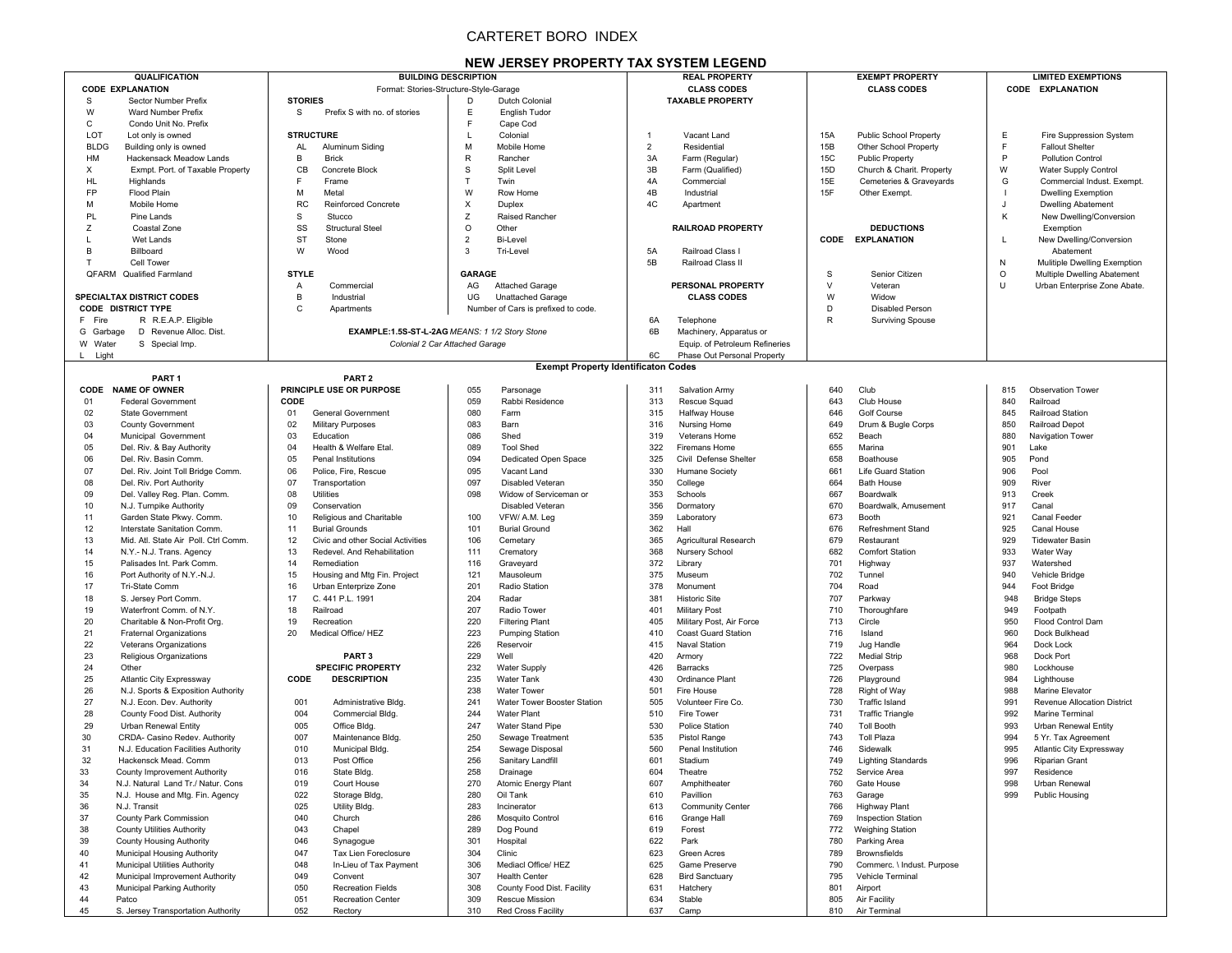| TABLE OF AGGREGATES                                                                                                                                                                                                                                                                                                                                                                                                                                                                                                                                                                                                                                                                |                                                                                                                                                                                                                                                                                        |
|------------------------------------------------------------------------------------------------------------------------------------------------------------------------------------------------------------------------------------------------------------------------------------------------------------------------------------------------------------------------------------------------------------------------------------------------------------------------------------------------------------------------------------------------------------------------------------------------------------------------------------------------------------------------------------|----------------------------------------------------------------------------------------------------------------------------------------------------------------------------------------------------------------------------------------------------------------------------------------|
|                                                                                                                                                                                                                                                                                                                                                                                                                                                                                                                                                                                                                                                                                    |                                                                                                                                                                                                                                                                                        |
|                                                                                                                                                                                                                                                                                                                                                                                                                                                                                                                                                                                                                                                                                    |                                                                                                                                                                                                                                                                                        |
| POLLUTION CONTROL (RS 54:4-3.56)<br>POLLUTION CONTROL (RS 54:4-3.56)<br>FIRE SUPRESSION (RS 54:4-3.13)<br>FALLOUT SHELTER (RS 54:4-3.48)<br>WATER/SEWAGE FAC. (RS 54:4-3.59)<br>UEZ ABATEMENT (RS 54:4-3.139)<br>MULTI FAMILY (RS 54:4-3.121)<br>MULTI FAMILY (RS 54:4-3.121)<br>CL 4 A                                                                                                                                                                                                                                                                                                                                                                                            | (14) MISC REVENUE FOR SUPPORT OF BUDGET<br>2,428,217<br>2,428,217 MISC REVENUE APPROPIATED<br>2,428,217 RECEIPT FROM DELINQUENT TAX & LIEN<br>TOTAL MISCELLANEOUS REVENUE                                                                                                              |
| <b>ENEMBRABLE ENERGY (RS 40A:21-5)</b><br>DWELL ABATEMENT (RS 40A:21-5)<br>NEW DWL/CONV ABATE (RS 40A:21-5)<br>NEW DWL/CONV ABATE (RS 40A:21-5)<br>NEW DWL/CONV EXEM (RS 40A:21-5)<br>NEW DWELL EXEM (RS 40A:21-6)<br>MUL DWELL ABATE (RS 40A:2<br>30,000<br>ENERIT (RS 40A:21-5)<br>NV ABATE (RS 40A:21-5) 30,000<br>NV ABATE (RS 40A:21-5) 30,000<br>EXEM (RS 40A:21-5) NET CNTY IBRARY TAX<br>EXEM (RS 40A:21-6) COUNTY HEALTH TAX<br>ABATE (RS 40A:21-6) COUNTY HEALTH TAX<br>ABATE (RS 40A:21-6) C                                                                                                                                                                            | (15) APPORTIONMENT OF TAXES<br><b>AMOUNT</b><br><b>RATE</b>                                                                                                                                                                                                                            |
| (5A) DEDUCTIONS ALLOWED (C.73, L.1976)<br>$\begin{array}{c} 182 \\ 121 \\ 303 \\ 119 \\ 24 \end{array}$<br><b>NBR VETERANS<br/>NBR VETERANS WIDOWS</b><br>VETERANS WIDOWS $\begin{array}{ccccc} \texttt{121} & & & & & \texttt{121} \\ \texttt{TAL} & & & & & & 303 \\ \texttt{SINOR} & & & & & & 303 \\ \texttt{DISABLED} & & & & & & 19 \\ \texttt{DISABLED} & & & & & & 24 \\ \texttt{SURVIVING} & & & & & & 24 \\ \texttt{SURVIVING} & & & & & & 24 \\ \texttt{SURVIVING} & & & & & & 24 \\ \texttt{TAL} & & & & & & 448 \\ \texttt{NITON} & & & & & & 24 \\ \texttt{$<br><b>TOTAL</b><br><b>NBR SENIOR CITIZENS<br/>NBR DISABLED PERSONS</b><br>NBR SURVIVING SPOUSE<br>TOTAL | <b>AUTHORIZED RATE</b>                                                                                                                                                                                                                                                                 |
| (6) NET VALUATION TAXABLE<br>(7) TAX_RATE___GENL_TAX_RATE<br>2496,082,733<br>(8) RATIO - AVERAGE WALUE<br>(8) RATIO - AVERAGE RATIO OF ASSESSED<br>(9A) UEZ EXPIRED (-)<br>(9A) UEZ EXPIRED (-)<br>(9B) TRUE VALUE CL II RR PROPERTY (+)<br>(10) EQUALIZATION                                                                                                                                                                                                                                                                                                                                                                                                                      | (16) REAL PROPERTY CLASSIFICATION SUMMARY<br>ITEMS<br><b>TAX VALUE</b><br>96,505,500<br>1251,734,250                                                                                                                                                                                   |
| (11) NET VALUE ON WHICH COUNTY<br>TAXES ARE APPORTIONED<br>(12) APPORTIONMENT OF TAXES<br>TOTAL CNTY TAX APPRT<br>ADJUSTMENTS<br>CNTY EQUAL TBL APPL (+ OR -)<br>APPEALS & CORR. (+ OR -)<br>NET_CNTY_TAX_APPOR_____<br>LESS EXCESS STATE AID                                                                                                                                                                                                                                                                                                                                                                                                                                      | <b>3.</b><br><b>1.</b> VACANT LAND 126<br>2. RESIDENTIAL 5,170<br>3A. FARM (REGULAR) 5,170<br>3B. FARM (QUALIFIED)<br>4A. COMMERCIAL 129<br>4B. INDUSTRIAL 81 740,013,583<br>4C. APARTMENT 23 125,652,100<br>TOTAL CLASS 4A,4B,4C<br>1147,842,983<br>2496,082,733<br>TOTAL ALL CLASSES |
| STATE OF NEW JERSEY MIDDLESEX COUNTY                                                                                                                                                                                                                                                                                                                                                                                                                                                                                                                                                                                                                                               | CERTIFICATION BY COUNTY BOARD                                                                                                                                                                                                                                                          |
| VALUATIONS OF ALL THE PROPERTY LIABLE TO TAXATION IN THE TAXING<br>DISTRICT IN WHICH I (WE) AM (ARE) TAX ASSESSOR(S), AND THAT<br>SUCH PROPERTY HAS BEEN VALUED WITHOUT FAVOR OR PARTIALITY AT<br>ITS TAXABLE VALUE AND I (WE) HAVE ALLOWED ONLY SUCH EXEMPTIONS<br>AND DEDUCTIONS AS ARE PRESCRIBED BY LAW                                                                                                                                                                                                                                                                                                                                                                        | $\overline{1}$ NEW JERSEY, AND THAT \$ 2,496,082,733 IS THE<br><b>MIDDLESEX</b><br>IS THE NET VALUATION<br>NET VALUATION TAXABLE AND \$<br>ON WHICH COUNTY TAXES AND REGIONAL OR CONSOLIDATED SCHOOL TAXES<br>ARE APPORTIONED.                                                         |
| I (WE) DO FURTHER SWEAR (OR AFFIRM) THAT, FOR THE TAX YEAR 2021,<br>I (WE) HAVE COMPLETED AND PUT INTO OPERATION A DISTRICT-WIDE<br>ADJUSTMENTS OF REAL PROPERTY TAXABLE VALUATIONS AND SUCH TAXABLE<br>VALUATIONS CONFORM TO THE PERCENTAGE LEVEL ESTABLISHED FOR SUCH<br>YEAR FOR EXPRESSING THE TAXABLE VALUE OF REAL PROPERTY IN THE<br>COUNTY.                                                                                                                                                                                                                                                                                                                                | ATTEST:<br>PRESIDENT<br><b>V.PRESIDENT</b><br>COMMISSIONER<br>COMMISSIONER                                                                                                                                                                                                             |
| SWORN AND SUBSCRIBED BEFORE ME<br>THIS<br>DAY OF<br>OF 2021                                                                                                                                                                                                                                                                                                                                                                                                                                                                                                                                                                                                                        | COMMISSIONER<br>COMMISSIONER                                                                                                                                                                                                                                                           |
| ASSESSOR(S)                                                                                                                                                                                                                                                                                                                                                                                                                                                                                                                                                                                                                                                                        | COMMISSIONER<br><b>TAX ADMINISTRATOR</b><br>COUNTY BOARD OF TAXATION                                                                                                                                                                                                                   |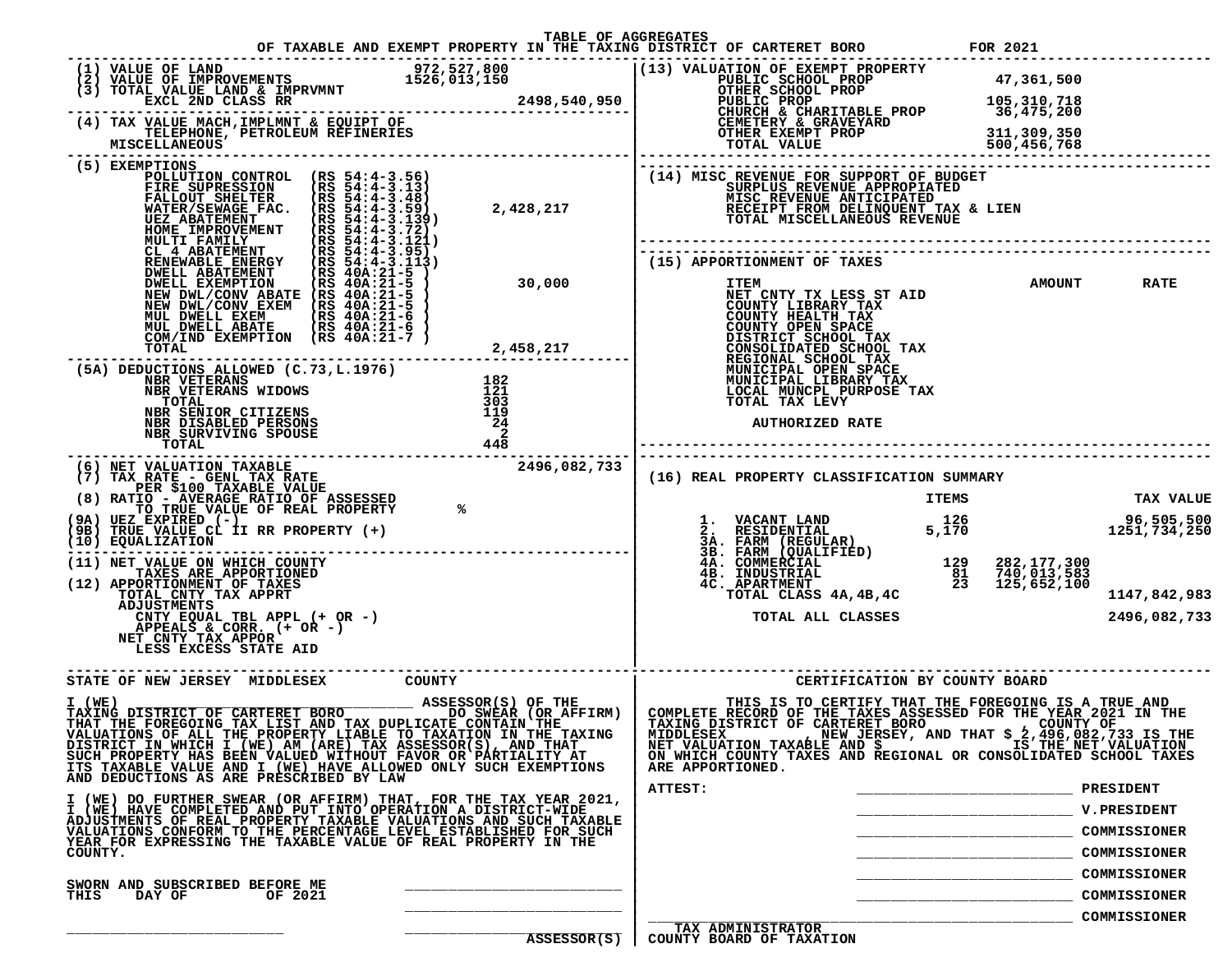|                                                                                             | <b>TAXING DISTRICT 01 CARTERET BORO</b>                                                                       |                                            | 2021                                                                                                                                                           | TAX LIST DISTRICT                                     | <b>SUMMARY</b>                                           |                                                                                                                                                                                        | COUNTY 12 MIDDLESEX               | 01/14/21                                               |
|---------------------------------------------------------------------------------------------|---------------------------------------------------------------------------------------------------------------|--------------------------------------------|----------------------------------------------------------------------------------------------------------------------------------------------------------------|-------------------------------------------------------|----------------------------------------------------------|----------------------------------------------------------------------------------------------------------------------------------------------------------------------------------------|-----------------------------------|--------------------------------------------------------|
|                                                                                             | CLASSIFICATION                                                                                                | NO. OF<br><b>PARCELS</b>                   | <b>LAND</b><br><b>VALUE</b>                                                                                                                                    | <b>IMPROVEMENT</b><br><b>VALUE</b>                    | TOTAL<br><b>VALUE</b>                                    | <b>BOOK VALUE OF</b><br>TANG PERS PROP                                                                                                                                                 | <b>EXEMPTION</b><br><b>AMOUNT</b> | NET TAXABLE<br><b>VALUE</b>                            |
| 1                                                                                           | VACANT LAND                                                                                                   | 126                                        | 96,505,500                                                                                                                                                     | 0                                                     | 96,505,500                                               |                                                                                                                                                                                        | 0                                 | 96,505,500                                             |
| $\mathbf{2}$                                                                                | RESIDENTIAL                                                                                                   | 5,170                                      | 529,276,200                                                                                                                                                    | 722,488,050                                           | 1,251,764,250                                            |                                                                                                                                                                                        | 30,000                            | 1,251,734,250                                          |
| 3A<br>3B                                                                                    | FARM (REGULAR)<br>FARM (QUALIFIED)                                                                            | 0<br>$\Omega$                              | 0<br>$\Omega$                                                                                                                                                  | 0<br><sup>0</sup>                                     | 0<br>$\Omega$                                            |                                                                                                                                                                                        | 0<br>$\Omega$                     | 0<br>$\Omega$                                          |
| 4A<br>4в<br>4 <sup>C</sup>                                                                  | COMMERCIAL<br><b>INDUSTRIAL</b><br><b>APARTMENT</b>                                                           | 129<br>81<br>23                            | 94,969,800<br>213,891,600<br>37,884,700                                                                                                                        | 187,207,500<br>528,550,200<br>87,767,400              | 282, 177, 300<br>742,441,800<br>125,652,100              |                                                                                                                                                                                        | 2,428,217<br>$\Omega$             | 282, 177, 300<br>740,013,583<br>125,652,100            |
|                                                                                             | CLASS 4 TOTAL                                                                                                 | 233                                        | 346,746,100                                                                                                                                                    | 803,525,100                                           | 1,150,271,200                                            |                                                                                                                                                                                        | 2,428,217                         | 1,147,842,983                                          |
|                                                                                             | RATABLE TOTAL                                                                                                 | 5,529                                      |                                                                                                                                                                | 972,527,800 1,526,013,150                             | 2,498,540,950                                            |                                                                                                                                                                                        | 2,458,217                         | 2,496,082,733                                          |
|                                                                                             | 5A CLASS 1 RAILROAD<br>5B CLASS 2 RAILROAD                                                                    | $\overline{2}$<br>11                       | 217,300<br>1,209,800                                                                                                                                           | 0<br>0                                                | 217,300<br>1,209,800                                     |                                                                                                                                                                                        | 0<br>Ō                            | 217,300<br>1,209,800                                   |
|                                                                                             | RAILROAD TOTAL                                                                                                | 13                                         | 1,427,100                                                                                                                                                      | $\mathbf 0$                                           | 1,427,100                                                |                                                                                                                                                                                        | $\mathbf{0}$                      | 1,427,100                                              |
| 6A –<br>6C                                                                                  | <b>TELEPHONE</b><br>6B PETROL REFINRIES<br>MISCELLANEOUS                                                      | 1<br>0<br>$\Omega$                         |                                                                                                                                                                |                                                       |                                                          | $\Omega$                                                                                                                                                                               |                                   | $\Omega$<br>0                                          |
|                                                                                             | PUBLIC UTIL. TOTAL                                                                                            | 1                                          |                                                                                                                                                                |                                                       |                                                          | $\Omega$                                                                                                                                                                               |                                   |                                                        |
| $^{15B}_{15C}$<br>15D<br>15E<br>15F                                                         | 15A PUBLIC SCHOOL<br>OTHER SCHOOL<br>PUBLIC PROPERTY<br>CHARITABLE<br><b>CEMETERY</b><br><b>MISCELLANEOUS</b> | -7<br>377<br>43<br>$\Omega$<br>93          | 10,459,100<br>62,228,718<br>11,801,100<br>33,040,500                                                                                                           | 36,902,400<br>43,082,000<br>24,674,100<br>278,268,850 | 47,361,500<br>105,310,718<br>36,475,200<br>311, 309, 350 |                                                                                                                                                                                        | $\frac{0}{0}$<br>Ō                | 47,361,500<br>105,310,718<br>36,475,200<br>311,309,350 |
|                                                                                             | <b>EXEMPT TOTAL</b>                                                                                           | 520                                        | 117,529,418                                                                                                                                                    | 382,927,350                                           | 500,456,768                                              |                                                                                                                                                                                        | $\Omega$                          | 500,456,768                                            |
| CLASSIFICATION                                                                              | ------ DEDUCTIONS -------<br>NO. OF<br><b>DEDUCTS</b>                                                         | <b>DEDUCTION</b><br><b>AMOUNT</b>          | <b>CLASSIFICATION</b>                                                                                                                                          | ------- EXEMPTIONS<br>NO. OF<br><b>PARCELS</b>        | ---------<br><b>EXEMPTION</b><br><b>AMOUNT</b>           | ------ EXEMPTIONS<br><b>CLASSIFICATION</b>                                                                                                                                             | NO. OF<br><b>PARCELS</b>          | <b>EXEMPTION</b><br><b>AMOUNT</b>                      |
| SENIOR CITIZEN<br>DISABLED PERSON<br>SURVIVING SPOUSE<br><b>VETERAN</b><br>WIDOW OF VETERAN | 119<br>24<br>$\overline{\phantom{a}}$<br>182<br>121                                                           | 29,750<br>6,000<br>500<br>45,500<br>30,250 | FIRE SUPPRESS<br>POLLUTION CNTRL<br>FALLOUT SHELTER<br>WATER/SEWAGE FAC<br>HOME IMPROVEMENT<br>CLASS 4 ABATEMENT<br>MULTI-FAMILY DWELL<br><b>UEZ ABATEMENT</b> | Ō.                                                    | 0<br>2,428,217                                           | <b>DWELL ABATE</b><br><b>DWELL EXEMP<br/>NEW DWEL/CONV ABAT<br/>NEW DWEL/CONV EXMT<br/>MUL DWELL EXEMP<br/>MUL DWELL EXEMP</b><br>MUL DWELL ABATE<br>COM/IND EXEMP<br>RENEWABLE ENERGY | <sup>0</sup>                      | 30,000                                                 |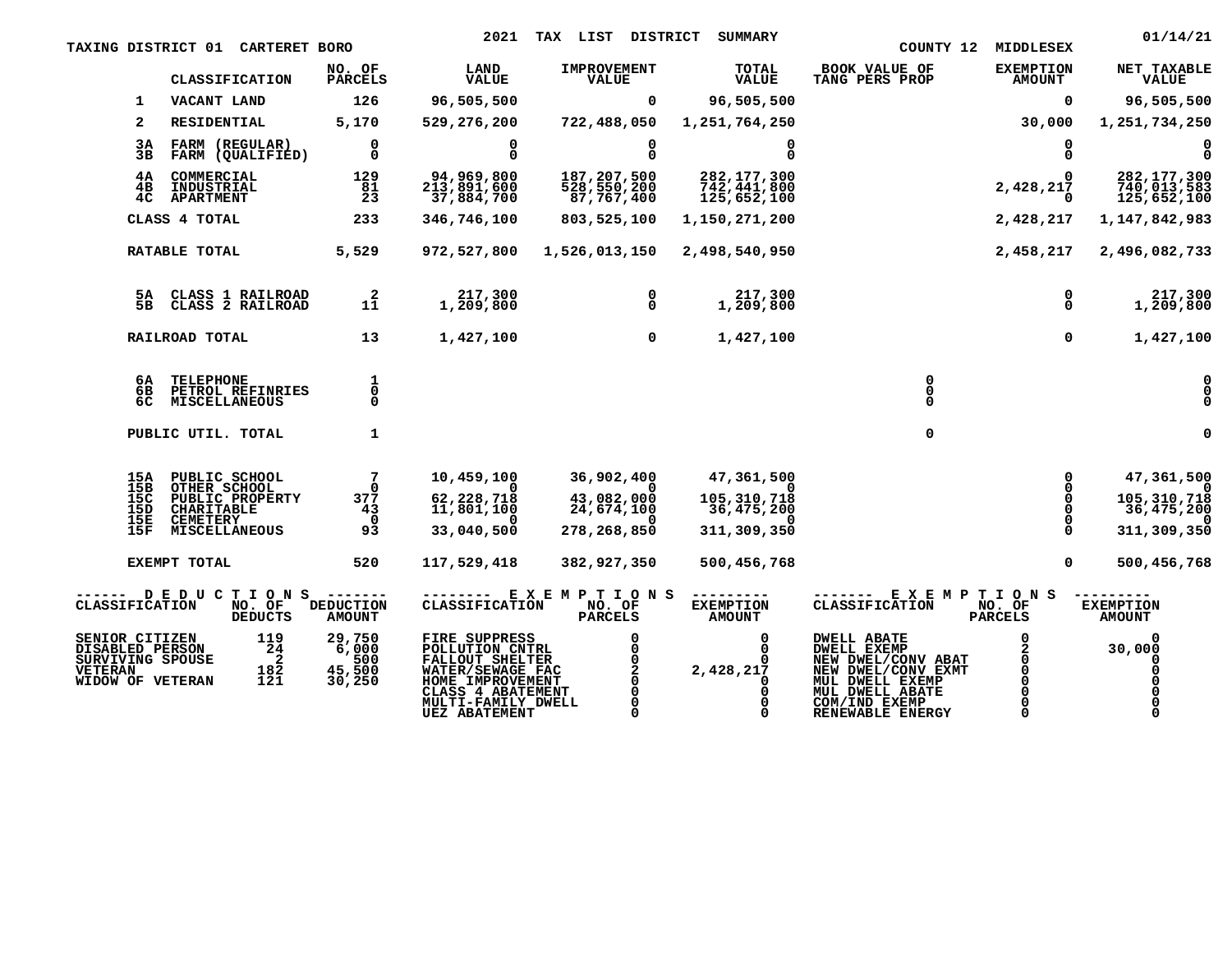|                                                     | ASSESSOR OF THE TAXING DISTRICT OF CARTERET BORO                                                                               |  | DO SWEAR (OR AFFIRM) THAT THE FOREGOING                                                                                           |
|-----------------------------------------------------|--------------------------------------------------------------------------------------------------------------------------------|--|-----------------------------------------------------------------------------------------------------------------------------------|
|                                                     |                                                                                                                                |  | TAX LIST AND TAX DUPLICATE CONTAIN THE VALUATIONS OF ALL THE PROPERTY LIABLE TO TAXATION IN THE TAXING DISTRICT IN WHICH I AM TAX |
|                                                     | ASSESSOR, AND THAT SUCH PROPERTY HAS BEEN VALUED WITHOUT FAVOR OR PARTIALITY AT ITS TAXABLE VALUE AND I HAVE ALLOWED ONLY SUCH |  |                                                                                                                                   |
| EXEMPTIONS AND DEDUCTIONS AS ARE PRESCRIBED BY LAW. |                                                                                                                                |  |                                                                                                                                   |
|                                                     |                                                                                                                                |  |                                                                                                                                   |
|                                                     |                                                                                                                                |  |                                                                                                                                   |
|                                                     |                                                                                                                                |  | ASSESSOR                                                                                                                          |

I DO FURTHER SWEAR (OR AFFIRM) THAT, FOR THE TAX YEAR 2021, I HAVE COMPLETED AND PUT INTO OPERATION A DISTRICT WIDE ADJUSTMENT OF<br>REAL PROPERTY TAXABLE VALUATIONS AND SUCH TAXABLE VALUATIONS CONFORM TO THE PERCENTAGE LEVEL

|                                                 |                             |                  |            |                           | --------------------------------- |
|-------------------------------------------------|-----------------------------|------------------|------------|---------------------------|-----------------------------------|
| <b>SWORN</b><br><b>SUBSCRIBED</b><br><b>AND</b> | <b>BEFORE</b><br>ME<br>THIS | <b>DAY</b><br>OF | 2021<br>ΟF | ------------------------- |                                   |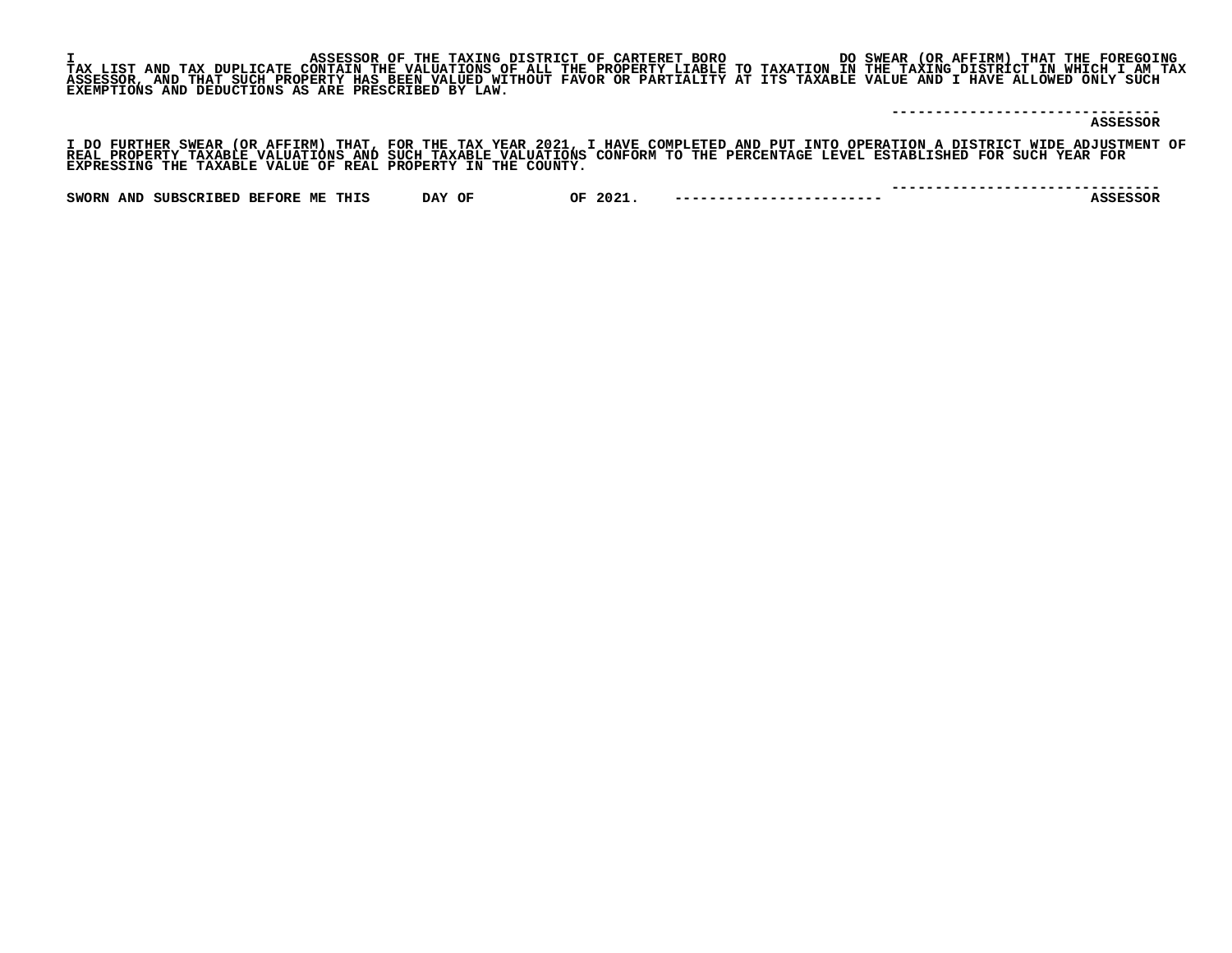| <b>NET TAXABLE</b>                        | <b>EXEMPTIONS</b> | <b>IMPROVEMENTS</b>        | LAND VALUE                             | NO. OF<br>ITEMS | SPECIAL TAXING<br>DISTRICT                                |                 |
|-------------------------------------------|-------------------|----------------------------|----------------------------------------|-----------------|-----------------------------------------------------------|-----------------|
| 1,234,851,083<br>1,011,800<br>260,059,818 | 2,428,217         | 802,300,400<br>234,269,100 | 434,978,900<br>1,011,800<br>25,790,718 | 289<br>11<br>38 | <b>RATABLES</b><br>RAILROAD<br>PUB UTIL<br>EXEMPTS        | SO1             |
| 1,166,687,683<br>1,011,800<br>226,265,318 | 2,428,217         | 758,330,800<br>214,627,900 | 410,785,100<br>1,011,800<br>11,637,418 | 190<br>11<br>22 | <b>RATABLES</b><br>RAILROAD<br>PUB UTIL<br><b>EXEMPTS</b> | SO <sub>2</sub> |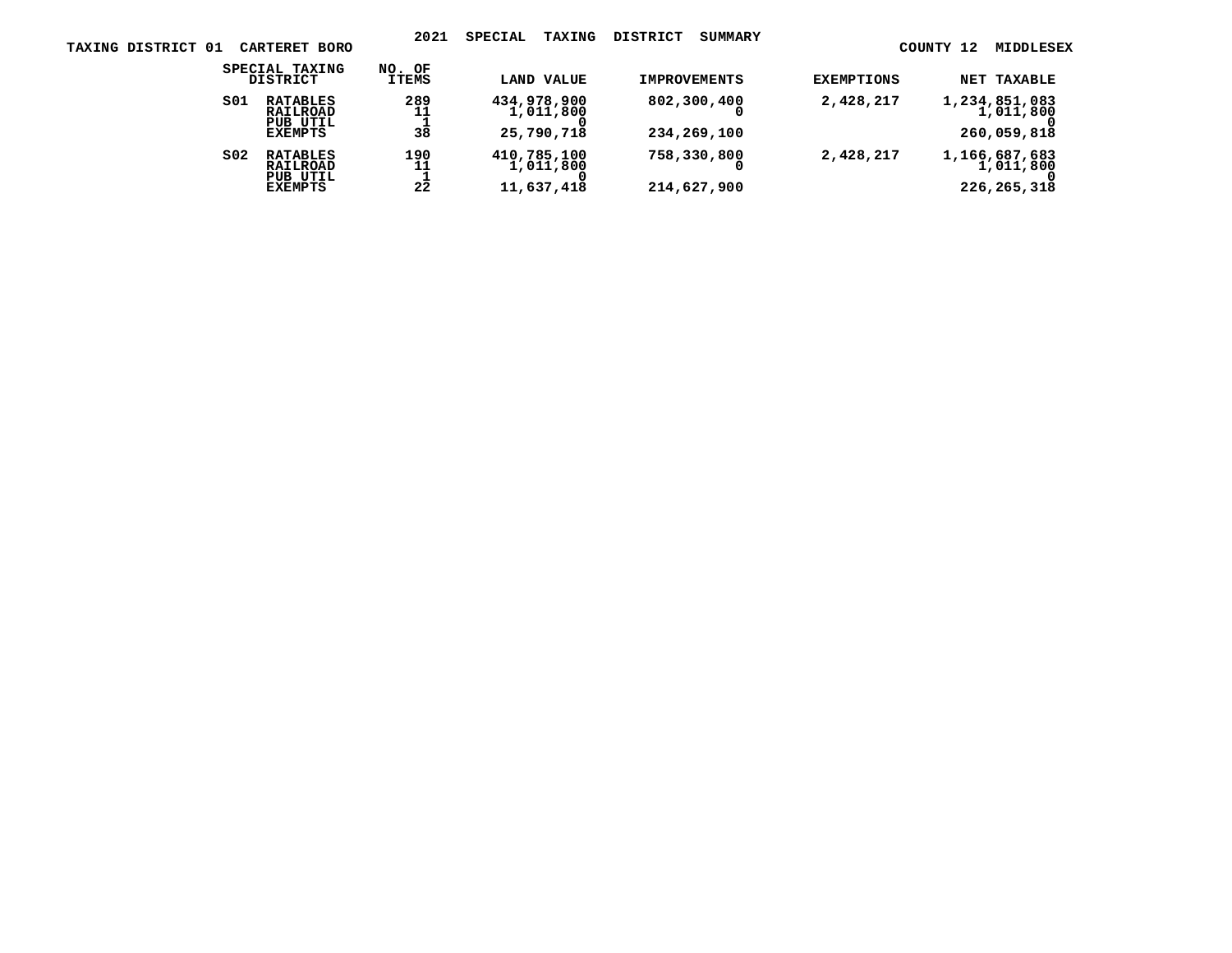|                                                                                                                                                                                                                                                            |                      |                     | TAX LIST INDEX FOR THE YEAR 2021 |  |                                     |               | <b>PAGE 0001</b>                                                                                                                                                                                                                                                                                                                       |
|------------------------------------------------------------------------------------------------------------------------------------------------------------------------------------------------------------------------------------------------------------|----------------------|---------------------|----------------------------------|--|-------------------------------------|---------------|----------------------------------------------------------------------------------------------------------------------------------------------------------------------------------------------------------------------------------------------------------------------------------------------------------------------------------------|
| TAXING DISTRICT NO. 01 CARTERET BORO                                                                                                                                                                                                                       |                      |                     |                                  |  |                                     |               | COUNTY NO. 12 MIDDLESEX                                                                                                                                                                                                                                                                                                                |
| NAME OF OWNER<br>ARM JREENAR & SON HAND (1972)<br>A J RICHARD & SONS INC (1972)<br>A J RICHARD & SONS INC (1972)<br>A J RICHARD & SONS INC (1972)<br>A J RICHARD & SONS INC (1972)<br>A J RICHARD & SONS INC (1972)<br>ABABIC MARM A GINAL BEDORAH AND (19 |                      |                     |                                  |  |                                     |               |                                                                                                                                                                                                                                                                                                                                        |
|                                                                                                                                                                                                                                                            |                      |                     |                                  |  |                                     |               |                                                                                                                                                                                                                                                                                                                                        |
|                                                                                                                                                                                                                                                            |                      |                     |                                  |  |                                     |               |                                                                                                                                                                                                                                                                                                                                        |
|                                                                                                                                                                                                                                                            |                      |                     |                                  |  |                                     |               |                                                                                                                                                                                                                                                                                                                                        |
|                                                                                                                                                                                                                                                            |                      |                     |                                  |  |                                     |               |                                                                                                                                                                                                                                                                                                                                        |
|                                                                                                                                                                                                                                                            |                      |                     | $\frac{18}{13}$                  |  |                                     |               |                                                                                                                                                                                                                                                                                                                                        |
|                                                                                                                                                                                                                                                            |                      |                     |                                  |  |                                     |               |                                                                                                                                                                                                                                                                                                                                        |
|                                                                                                                                                                                                                                                            |                      |                     | $\frac{2\overline{2}}{7}$        |  |                                     |               |                                                                                                                                                                                                                                                                                                                                        |
|                                                                                                                                                                                                                                                            |                      |                     |                                  |  |                                     |               |                                                                                                                                                                                                                                                                                                                                        |
|                                                                                                                                                                                                                                                            |                      |                     |                                  |  |                                     |               |                                                                                                                                                                                                                                                                                                                                        |
|                                                                                                                                                                                                                                                            |                      |                     |                                  |  |                                     |               |                                                                                                                                                                                                                                                                                                                                        |
|                                                                                                                                                                                                                                                            |                      |                     |                                  |  |                                     |               | 695-A ROOSEVELT AVE.                                                                                                                                                                                                                                                                                                                   |
|                                                                                                                                                                                                                                                            |                      |                     |                                  |  |                                     |               |                                                                                                                                                                                                                                                                                                                                        |
|                                                                                                                                                                                                                                                            |                      |                     |                                  |  |                                     |               |                                                                                                                                                                                                                                                                                                                                        |
|                                                                                                                                                                                                                                                            |                      |                     |                                  |  |                                     |               |                                                                                                                                                                                                                                                                                                                                        |
|                                                                                                                                                                                                                                                            |                      |                     |                                  |  |                                     |               |                                                                                                                                                                                                                                                                                                                                        |
|                                                                                                                                                                                                                                                            |                      |                     | 6.01                             |  |                                     |               |                                                                                                                                                                                                                                                                                                                                        |
|                                                                                                                                                                                                                                                            |                      |                     |                                  |  |                                     |               |                                                                                                                                                                                                                                                                                                                                        |
|                                                                                                                                                                                                                                                            |                      |                     | ق ا                              |  |                                     |               |                                                                                                                                                                                                                                                                                                                                        |
|                                                                                                                                                                                                                                                            |                      |                     | 12<br>$\frac{8}{8}$              |  |                                     |               |                                                                                                                                                                                                                                                                                                                                        |
|                                                                                                                                                                                                                                                            |                      |                     |                                  |  |                                     |               |                                                                                                                                                                                                                                                                                                                                        |
|                                                                                                                                                                                                                                                            |                      |                     | $\frac{4}{4}$                    |  |                                     |               |                                                                                                                                                                                                                                                                                                                                        |
|                                                                                                                                                                                                                                                            |                      |                     |                                  |  |                                     |               |                                                                                                                                                                                                                                                                                                                                        |
|                                                                                                                                                                                                                                                            |                      |                     |                                  |  |                                     |               |                                                                                                                                                                                                                                                                                                                                        |
|                                                                                                                                                                                                                                                            |                      |                     |                                  |  |                                     |               |                                                                                                                                                                                                                                                                                                                                        |
|                                                                                                                                                                                                                                                            |                      |                     |                                  |  |                                     |               |                                                                                                                                                                                                                                                                                                                                        |
|                                                                                                                                                                                                                                                            |                      |                     | $\frac{1}{2}$                    |  |                                     |               | $\begin{array}{cccc} 04831&00275&2&11&\texttt{FILLMORE}~\texttt{AVENUE}\\ 17421&005332&2&89&\texttt{EDWIN}~\texttt{STREET}\\ 17421&00332&2&89&\texttt{EDWIN}~\texttt{STREET}\\ 17421&00332&2&87&\texttt{EDWIN}~\texttt{STREET}\\ 17421&00332&2&87&\texttt{EDWIN}~\texttt{STREET}\\ 17421&00332&2&87&\texttt{EDWIN}~\texttt{STREET}\\ $ |
|                                                                                                                                                                                                                                                            |                      |                     | 6<br>15                          |  |                                     |               |                                                                                                                                                                                                                                                                                                                                        |
|                                                                                                                                                                                                                                                            |                      |                     | 8<br>21                          |  |                                     |               |                                                                                                                                                                                                                                                                                                                                        |
|                                                                                                                                                                                                                                                            |                      |                     | 9.02<br>10                       |  |                                     |               |                                                                                                                                                                                                                                                                                                                                        |
|                                                                                                                                                                                                                                                            |                      |                     | 10<br>$\sim$ 6                   |  |                                     |               |                                                                                                                                                                                                                                                                                                                                        |
| AFFINITO EDWARD & DANIELLE E.<br>AFZAL, RIZWAN                                                                                                                                                                                                             | 0380<br>0247         | 7101<br>5206        | 3<br>2Ž                          |  | 04380 00271<br>06595 00684          | $\frac{2}{2}$ | <b>35 ASH STREET</b><br>18 HOLMES ST                                                                                                                                                                                                                                                                                                   |
| AGATEP/CANONIZADO & CANONIZADO                                                                                                                                                                                                                             | $0325$<br>0337       | $\frac{6209}{6404}$ | 5<br>2                           |  | 03752 00382<br>06594 00464          | $\frac{2}{2}$ | 85-87 MAPLE STREET<br>116 LONGFELLOW ST                                                                                                                                                                                                                                                                                                |
| AGIABY, SALAMA & AGAIBY, AMANI<br>AGLIATA, PETER                                                                                                                                                                                                           | 0090                 | 2504                | 5                                |  |                                     |               | 50 PINHO AVENUE                                                                                                                                                                                                                                                                                                                        |
| AGLIATA, JOSEPH & MARIA<br>AGOSTO, CARMEN L                                                                                                                                                                                                                | 0090<br>0129         | 2504<br><u>3306</u> | 4<br>6                           |  | 04369 00483<br><u>17399 00219</u>   | $\frac{2}{2}$ | <b>48 PINHO AVE</b><br>69 WHITMAN ST                                                                                                                                                                                                                                                                                                   |
| AGUDELO, HECTOR A & J MUNOZ ROMAN<br>AGUILAR, MARIO X, JR                                                                                                                                                                                                  | 0200<br>0416         | 4204<br>7604        | 6<br>6                           |  | 17494 01764<br>07002 00823          | $\frac{2}{2}$ | 60 SYCAMORE STREET<br>28 UNION STREET                                                                                                                                                                                                                                                                                                  |
| <b>AGUIRRE, KELLY</b><br>AGUIRRE, MIRIAM RODRIGUEZ                                                                                                                                                                                                         | 0340<br><u>0092 </u> | 6408<br>2602        | 4<br>10                          |  | 06933 00559<br><u> 17881 00930 </u> |               | 146 LOWELL STREET<br><b>36 STIMA AVE</b>                                                                                                                                                                                                                                                                                               |

| ADAM, MAGDI                       | 0143 | 3502 |      | 04831 00275 2<br>11 FILLMORE AVENUE   |
|-----------------------------------|------|------|------|---------------------------------------|
| ADAM'S PROPERTIES LLC             | 0409 | 7601 |      | 17421 00532<br>4A 2 ROOSEVELT AVENUE  |
| ADAM'S PROPERTIES LLC             | 0409 | 7601 |      | 17421 00332 2 89 EDWIN STREET         |
| ADAM'S PROPERTIES LLC             | 0409 | 7601 |      | 17421 00332 2 87 EDWIN STREET         |
| ADAM'S PROPERTIES LLC             | 0409 | 7601 |      | 17421 00332 1<br>EDWIN ST             |
| ADAMS, BARBARA & MICHAEL          | 0064 | 1603 |      | 05205 00485 2<br>97 FREDERICK ST      |
| ADAMS, CECELIA                    | 0055 | 1402 |      | <b>14 SKITKA AVE</b>                  |
| ADAMS, FRANK & WATASHA            | 0167 | 3805 | 21   | 17082 00814<br>122 MARKOWITZ ST.      |
| ADHIAMBO, SUSAN                   | 0430 | 7803 | 9.02 | 05780 00628 2 34 MERCER STREET        |
| ADIL, MUHAMMAD & SAMRA MALIK-     | 0299 | 6002 | 10   | 06999 00167 2 99 GRANT AVENUE         |
| ADRAO, INCORPORATED               | 0096 | 2701 | 10   | 4A 1241 ROOSEVELT AVE<br>04585 00237  |
| AERO GENERAL LLC                  | 0187 | 4009 |      | 17989 00102 2 95 MULBERRY ST          |
| AFFINITO, EDWARD & DANIELLE E.    | 0380 | 7101 |      | 04380 00271 2 35 ASH STREET           |
| AFZAL, RIZWAN                     | 0247 | 5206 | 22   | 06595 00684 2<br>18 HOLMES ST         |
| AGATEP/CANONIZADO & CANONIZADO    | 0325 | 6209 |      | 03752 00382 2 85-87 MAPLE STREET      |
| AGIABY, SALAMA & AGAIBY, AMANI    | 0337 | 6404 |      | 06594 00464 2<br>116 LONGFELLOW ST    |
| <b>AGLIATA, PETER</b>             | 0090 | 2504 |      | 50 PINHO AVENUE                       |
| AGLIATA, JOSEPH & MARIA           | 0090 | 2504 |      | 04369 00483<br><b>48 PINHO AVE</b>    |
| AGOSTO, CARMEN L                  | 0129 | 3306 |      | 17399 00219 2<br><b>69 WHITMAN ST</b> |
| AGUDELO, HECTOR A & J MUNOZ ROMAN | 0200 | 4204 |      | 17494 01764 2<br>60 SYCAMORE STREET   |
| AGUILAR, MARIO X, JR              | 0416 | 7604 |      | 07002 00823<br>28 UNION STREET        |
| AGUIRRE, KELLY                    | 0340 | 6408 |      | 06933 00559 2 146 LOWELL STREET       |
| ACIITODE MIDIAM DODDICIIEZ        | nnas | 2602 |      | 17881 00930<br>36 CTTMA AVE           |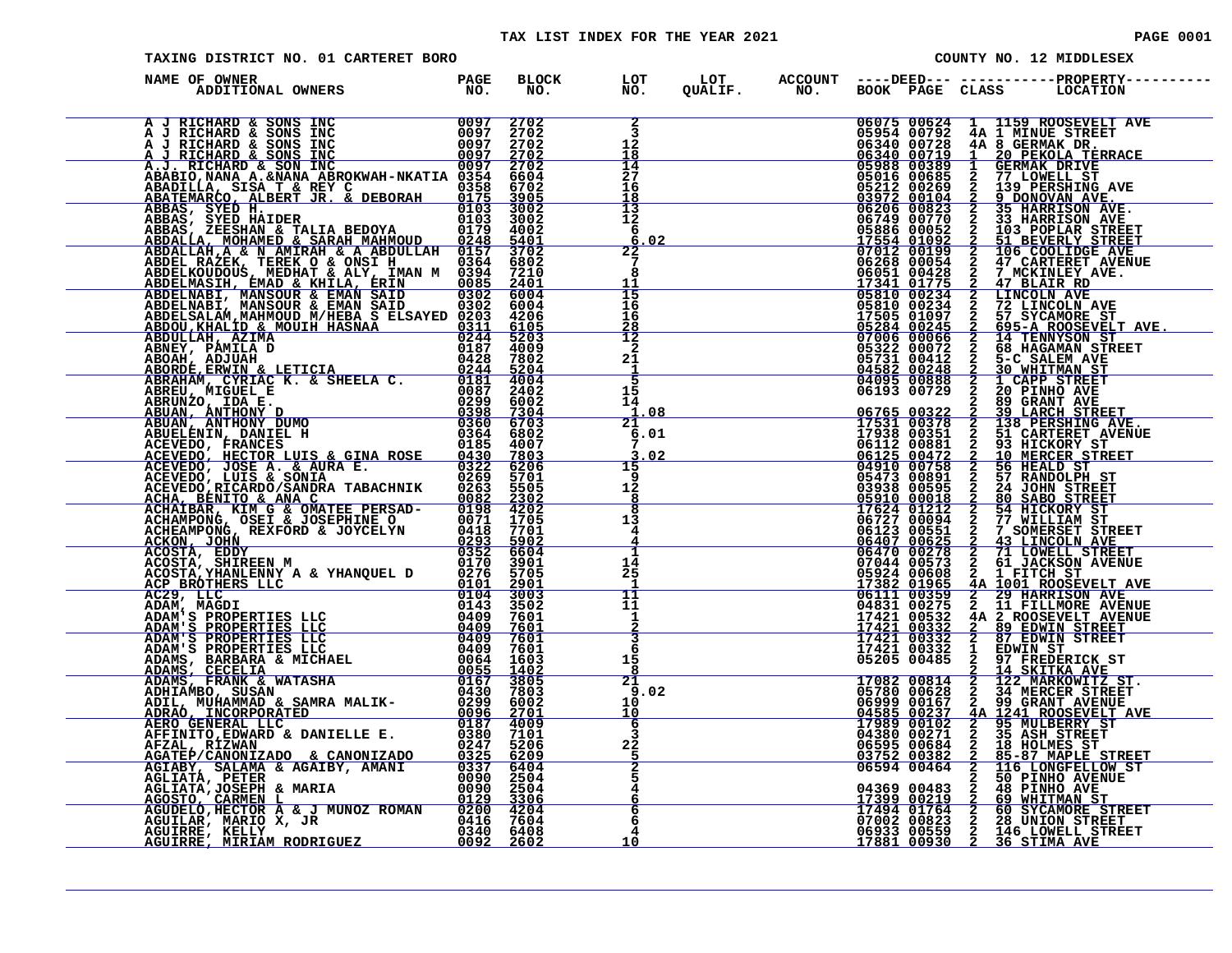### TAX LIST INDEX FOR THE YEAR 2021 **PAGE 0002** PAGE 0002

| PAGE 00 |  |
|---------|--|
|         |  |

| TAXING DISTRICT NO. 01 CARTERET BORO                                                                                                                                                                                             |  |                                         |  |  | COUNTY NO. 12 MIDDLESEX                                                                                  |
|----------------------------------------------------------------------------------------------------------------------------------------------------------------------------------------------------------------------------------|--|-----------------------------------------|--|--|----------------------------------------------------------------------------------------------------------|
| NAME OF OWNER                                                                                                                                                                                                                    |  |                                         |  |  | BLOCK LOT LOT ACCOUNT ----DEED--- -----------PROPERTY---<br>NO. NO. QUALIF. NO. BOOK PAGE CLASS LOCATION |
| NEME CONNER A MADIE ANNE PARE PROPIET ANNE PROPIET ANNE CONNECTION (1993) 1993 (1994)<br>ANNE CONNECTION ANNE PROPIET ANNE PROPIET ANNE PROPIET ANNE PROPIET ANNE PROPIET ANNE PROPIET ANNE PROPIET ANNE PROPIET ANNE PROPIET AN |  | $\overline{8}$<br>3.03<br>13<br>26      |  |  |                                                                                                          |
|                                                                                                                                                                                                                                  |  | $\overline{1}\overline{2}$<br>8<br>24   |  |  |                                                                                                          |
|                                                                                                                                                                                                                                  |  | 19.01<br>18<br>1<br><u> 11</u>          |  |  |                                                                                                          |
|                                                                                                                                                                                                                                  |  | 4.042<br>15<br>2<br>12<br>11            |  |  |                                                                                                          |
|                                                                                                                                                                                                                                  |  | 14<br>$\frac{1}{15}$<br>6               |  |  |                                                                                                          |
|                                                                                                                                                                                                                                  |  | 1<br>15                                 |  |  |                                                                                                          |
|                                                                                                                                                                                                                                  |  | 4<br>10<br>$\frac{1}{21}$<br>$1\bar{7}$ |  |  |                                                                                                          |
|                                                                                                                                                                                                                                  |  | 7<br>8<br>q<br>10                       |  |  |                                                                                                          |
|                                                                                                                                                                                                                                  |  | 11<br>12<br>$\frac{13}{14}$             |  |  |                                                                                                          |
|                                                                                                                                                                                                                                  |  | 15<br><u> 16</u><br>ĪŽ<br>11            |  |  |                                                                                                          |
|                                                                                                                                                                                                                                  |  | 8<br>3<br>1<br>10                       |  |  |                                                                                                          |
|                                                                                                                                                                                                                                  |  | 10<br>$\frac{13}{5}$<br>6<br>33         |  |  |                                                                                                          |
|                                                                                                                                                                                                                                  |  | 37<br>1<br>11<br>5                      |  |  |                                                                                                          |
|                                                                                                                                                                                                                                  |  | 17<br>-6<br>15<br>1.01                  |  |  |                                                                                                          |
|                                                                                                                                                                                                                                  |  | 19<br>3<br>40<br>1                      |  |  |                                                                                                          |
|                                                                                                                                                                                                                                  |  | 14.02<br>6                              |  |  |                                                                                                          |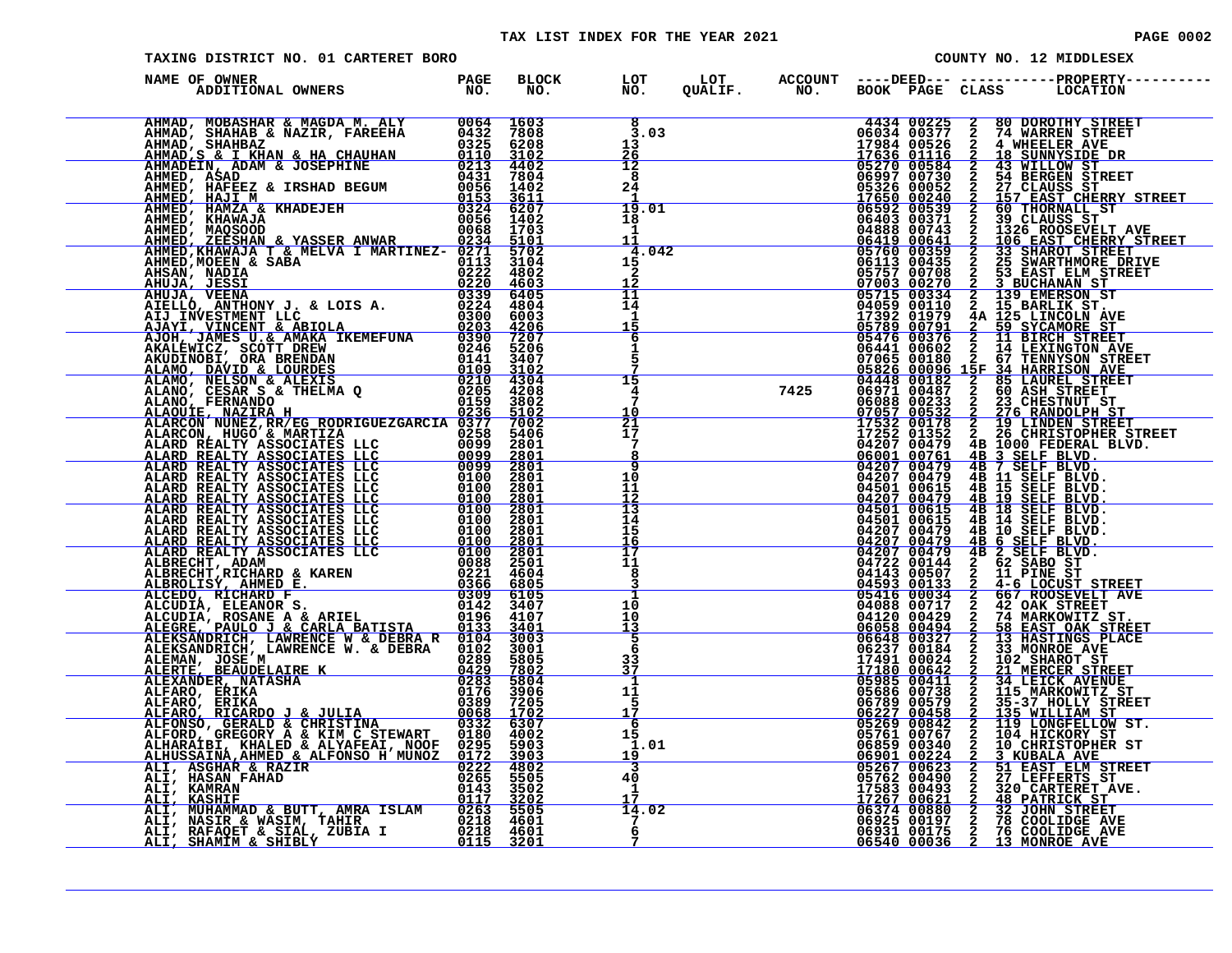| TAXING DISTRICT NO. 01 CARTERET BORO                                                                                                                                                                                         |  |                                                  |  |  | COUNTY NO. 12 MIDDLESEX                                                                                                                                                                                                                                                                                                   |
|------------------------------------------------------------------------------------------------------------------------------------------------------------------------------------------------------------------------------|--|--------------------------------------------------|--|--|---------------------------------------------------------------------------------------------------------------------------------------------------------------------------------------------------------------------------------------------------------------------------------------------------------------------------|
| )<br>De OWNER (DESPACE PROPERTY---- ) DE DOT DOT DE ACCOUNT ----DEED--- ------------PROPERTY-----<br>ADDITIONAL OWNERS (DOCATION NO, NO, QUALIF, NO, BOOK PAGE CLASS (LOCATION<br>NAME OF OWNER                              |  |                                                  |  |  |                                                                                                                                                                                                                                                                                                                           |
| NAME OF OWNER A MERCHAN IN TANKEL PARA BELONG AN ANNE CANNA CONSERVE AN ANNE CANNA CONSERVE AN ANNE CANNA CONSERVE AN ANNE CANNA CONSERVE AN ANNE CANNA CONSERVE AN ANNE CANNA CONSERVE AN ANNE CANNA CONSERVE AN ANNE CANNA |  | $\frac{1}{7}$<br>6<br>19                         |  |  | 06353 00107 2 37 CHARLOTTE ST<br>06241 00443 2 56 HICKORY ST<br>05494 00183 2 266 EAST ELM STREET<br>17967 000011 2 130 JACKSON AVE<br>17967 000011 2 130 JACKSON AVE<br>17967 000011 2 130 JACKSON AVE<br>17967 000012 130 JACKSON AVE<br>1                                                                              |
|                                                                                                                                                                                                                              |  | 11<br>4<br>5.01<br>1.03                          |  |  |                                                                                                                                                                                                                                                                                                                           |
|                                                                                                                                                                                                                              |  | 8<br>13<br>$\frac{13}{7}$                        |  |  | 76 POPLAR ST<br>239 WASHINGTON AVENUE<br>67 WILLIAM ST                                                                                                                                                                                                                                                                    |
|                                                                                                                                                                                                                              |  | 13<br><u>و</u><br>15<br>6                        |  |  |                                                                                                                                                                                                                                                                                                                           |
|                                                                                                                                                                                                                              |  | 10<br>12<br>$\overline{7}$<br>1                  |  |  | $\begin{tabular}{r rrrr} \hline & 06098 & 00637 & 2 & 1137 & 1302AMAN ST \\ \hline 04664 & 00426 & 2 & 137 & 20080 & 27 \\ 2 & 137 & 20830 & 27 & 29800 & 2000 & 2000 \\ 2 & 44 & 2081 & 2000 & 2000 & 2000 & 2000 \\ 2 & 44 & 2081 & 2000 & 2000 & 2000 & 2000 \\ 2 & 44 & 2081 & 2000 & 2000 &$                         |
|                                                                                                                                                                                                                              |  | 5.01<br>$\frac{15}{15}$<br>6                     |  |  |                                                                                                                                                                                                                                                                                                                           |
|                                                                                                                                                                                                                              |  | 3<br>1<br>訁                                      |  |  |                                                                                                                                                                                                                                                                                                                           |
|                                                                                                                                                                                                                              |  | $\frac{20}{21}$<br>10<br>īĪ<br>3                 |  |  |                                                                                                                                                                                                                                                                                                                           |
|                                                                                                                                                                                                                              |  | 14<br><u>īż</u><br>$\overline{\mathbf{3}}$<br>15 |  |  |                                                                                                                                                                                                                                                                                                                           |
|                                                                                                                                                                                                                              |  | 3<br><u> 14.01</u><br>2<br>5                     |  |  |                                                                                                                                                                                                                                                                                                                           |
|                                                                                                                                                                                                                              |  | $\frac{28}{12}$<br>$\overline{10}$               |  |  |                                                                                                                                                                                                                                                                                                                           |
|                                                                                                                                                                                                                              |  | 6<br>$\frac{4}{3}$                               |  |  |                                                                                                                                                                                                                                                                                                                           |
|                                                                                                                                                                                                                              |  | $\mathbf{1}$<br>26<br>7<br>14                    |  |  | 06231 00114 42 22 DUFFY ST<br>05987 00758 4A 835 ROOSEVELT AVENUE<br>01296 00581 15D 1155 ROOSEVELT AVE.<br>06719 00078 2 383 CARTERET AVENUE<br>05752 00741 2 116 MORTYLKO STREET<br>04806 00620 2 57 CARTERET AVENUE<br>06940 00566 2 11                                                                                |
|                                                                                                                                                                                                                              |  | 7<br>10<br>8<br>4<br>3                           |  |  | 06277 00647 4A 1520 ROOSEVELT AVE<br>04534 00265 2 157 PERSHING AVE<br>17710 01805 2 50 S.WHITTIER STRE:<br>06457 00850 2 127 WORTYLKO ST<br>50 S.WHITTIER STREET<br>127 WORTYLKO ST                                                                                                                                      |
|                                                                                                                                                                                                                              |  | $\overline{11}$<br>5<br>$\overline{6}$           |  |  | $\begin{tabular}{c c c c} 06277&00647&4A&1520 ROSEVELT AVE\\ \hline 04534&00265&2&157 PERSHHING AVE\\ \hline 17710&01805&2&10&8.WEITITER STREE\\ \hline 06457&00850&2&127 WORTYLKO ST\\ 17804&00090&2&70 HAGAMAN ST\\ \hline 04379&00189&2&79 LONGF RLCW ST\\ \hline 04379&00189&2&79 LONGFELLOW ST\\ \hline 04379&00187$ |
|                                                                                                                                                                                                                              |  | 10<br>15<br>$\overline{\mathbf{3}}$<br>4         |  |  |                                                                                                                                                                                                                                                                                                                           |
|                                                                                                                                                                                                                              |  | 39                                               |  |  |                                                                                                                                                                                                                                                                                                                           |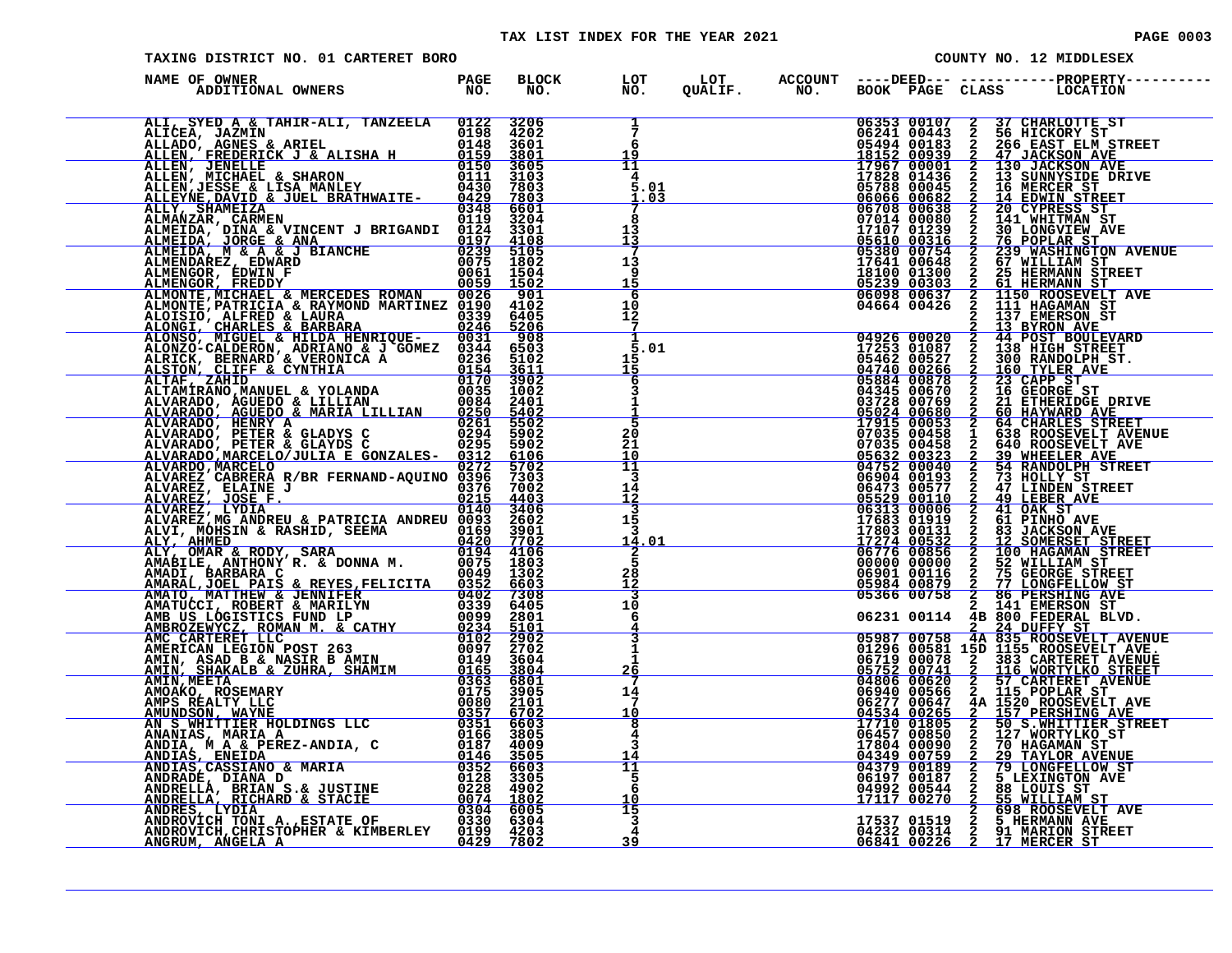| PAGE 00 |  |  |
|---------|--|--|
|---------|--|--|

| TAXING DISTRICT NO. 01 CARTERET BORO                                                                                                                                                                                                          |  |  | COUNTY NO. 12 MIDDLESEX |  |  |  |  |
|-----------------------------------------------------------------------------------------------------------------------------------------------------------------------------------------------------------------------------------------------|--|--|-------------------------|--|--|--|--|
| NAME OF OWNER                                                                                                                                                                                                                                 |  |  |                         |  |  |  |  |
| ANUMENT PRESERVIBLE ANDRE SANTON (1991)<br>ANNE PARTICULAR ANNE A RETRANDO CONSTANTING CONSTANT (1992)<br>ANTONIC LEMETER CONSTANT CONSTANT CONSTANT CONSTANT AND CONSTANT CONSTANT CONSTANT CONSTANT CONSTANT CONSTANT CONSTANT C            |  |  |                         |  |  |  |  |
|                                                                                                                                                                                                                                               |  |  |                         |  |  |  |  |
|                                                                                                                                                                                                                                               |  |  |                         |  |  |  |  |
|                                                                                                                                                                                                                                               |  |  |                         |  |  |  |  |
|                                                                                                                                                                                                                                               |  |  |                         |  |  |  |  |
|                                                                                                                                                                                                                                               |  |  |                         |  |  |  |  |
|                                                                                                                                                                                                                                               |  |  |                         |  |  |  |  |
|                                                                                                                                                                                                                                               |  |  |                         |  |  |  |  |
|                                                                                                                                                                                                                                               |  |  |                         |  |  |  |  |
|                                                                                                                                                                                                                                               |  |  |                         |  |  |  |  |
|                                                                                                                                                                                                                                               |  |  |                         |  |  |  |  |
|                                                                                                                                                                                                                                               |  |  |                         |  |  |  |  |
|                                                                                                                                                                                                                                               |  |  |                         |  |  |  |  |
| ARCRA MOHINDER & ANJUM<br>ARRINGTON ARNIV CASTILLO REYNOSO-0379 39065<br>ARRINGTON DEBORAH & SOLANGE 0154 38004<br>ARROYO, JEBORAH & SOLANGE 0164 38004<br>ARRENGTON, DEBORAH ARSHAD 0159 38004<br>ARRINGTON, PALSAL & EDWIN PADILLA 0321 520 |  |  |                         |  |  |  |  |
|                                                                                                                                                                                                                                               |  |  |                         |  |  |  |  |
| AUGUSTE, JOSEPH W & MARIE J MICHEL 0095 2603<br>AUJLA, GAGANDEEP 0279 5802                                                                                                                                                                    |  |  |                         |  |  |  |  |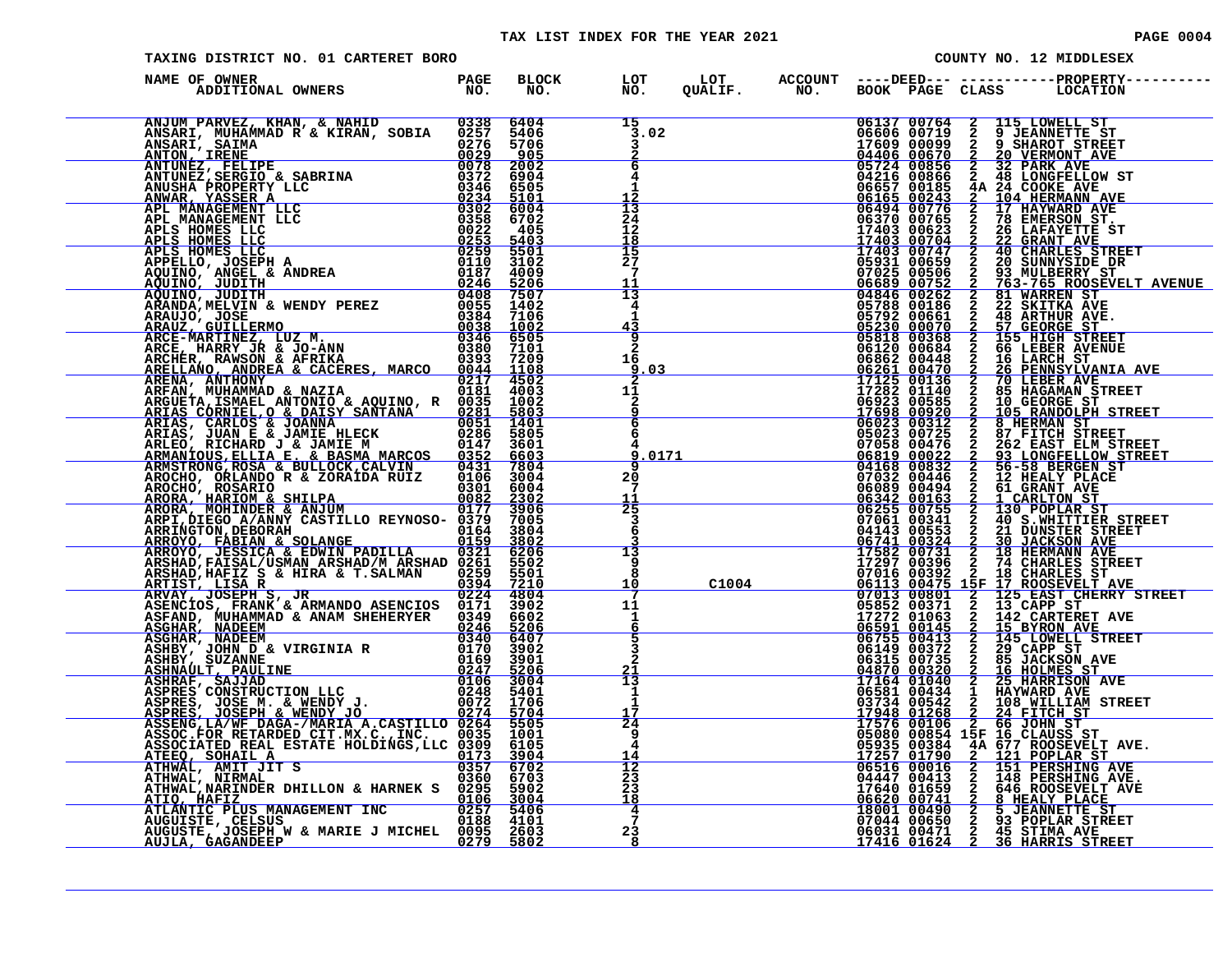### TAX LIST INDEX FOR THE YEAR 2021 **PAGE 0005** PAGE 0005

| TAXING DISTRICT NO. 01 CARTERET BORO                                                                                                                                                                                                                                    |  |                                                               |  | COUNTY NO. 12 MIDDLESEX |                                                                                               |               |                                                                                                                                                                                                                                                                                                   |
|-------------------------------------------------------------------------------------------------------------------------------------------------------------------------------------------------------------------------------------------------------------------------|--|---------------------------------------------------------------|--|-------------------------|-----------------------------------------------------------------------------------------------|---------------|---------------------------------------------------------------------------------------------------------------------------------------------------------------------------------------------------------------------------------------------------------------------------------------------------|
| NAME OF OWNER                                                                                                                                                                                                                                                           |  |                                                               |  |                         |                                                                                               |               | BLOCK LOT LOT ACCOUNT ----DEED--- -----------PROPERTY-----<br>NO. NO. QUALIF. NO. BOOK PAGE CLASS LOCATION                                                                                                                                                                                        |
| AUJILA, GAGANDEE S<br>AUJILA, NANJORE S SINGH/J K AUJLA 0067 1701<br>AULAKH, NAVJORT SINGH (J. RAINS 0175 39062<br>AULAKH, NAVJORT SINGH (J. RAINS 0175 39062<br>AURAHGZEE/ELLAHI/ARMED & MUGHEES 0257 54002<br>AURAHGZEE/ELLAHI/ARMED &                                |  | 15<br>$\overline{3}$                                          |  |                         |                                                                                               |               | UGLIF. "NO. BUCK 2 135 BERNARD ST.<br>18126 00192 2 135 BERNARD ST.<br>18126 00192 2 135 BERNARD ST.<br>1714 00266 2 24 FREDERICK ST<br>17214 007550 2 8 SOLTES AVENUE<br>175376 00750 2 8 SOLTES AVENUE<br>17538 002681 2 17UBALA AVE STR                                                        |
|                                                                                                                                                                                                                                                                         |  | 1.02<br>20<br>15<br><u> 19.03</u>                             |  |                         |                                                                                               |               |                                                                                                                                                                                                                                                                                                   |
|                                                                                                                                                                                                                                                                         |  | 5<br>14<br>10<br><u> 11</u>                                   |  |                         |                                                                                               |               |                                                                                                                                                                                                                                                                                                   |
|                                                                                                                                                                                                                                                                         |  | $\frac{9}{1}$<br>25<br>15                                     |  |                         |                                                                                               |               |                                                                                                                                                                                                                                                                                                   |
|                                                                                                                                                                                                                                                                         |  | 1<br>$\frac{1}{2}$<br>$\frac{2}{8}$                           |  |                         |                                                                                               |               |                                                                                                                                                                                                                                                                                                   |
|                                                                                                                                                                                                                                                                         |  | 3<br>3<br>10                                                  |  |                         | 04626 00454<br>17121 00345                                                                    |               | 4B 500 MILIK ST<br>2 110 CARTERET AVE<br>2 6 CHARLOTTE ST                                                                                                                                                                                                                                         |
| BABOLALL, ROHAN<br>BABOLALL, ROHAN<br>BACCARELLA,LOURDES CASTILLO-& DAVID 0110 3102<br>BACHELOR, TESHA<br>BACHELOR, TATINDER & GURDIAL SINGH 0243 7202<br>BADWAL, JATINDER & GURDIAL SINGH 0243 5202<br>BADWAL, SARBJIT S<br>BADWAL, SARBJIT                            |  | 4<br>5<br>21<br>5                                             |  |                         | 04238 00004<br>05235 00260<br>06467 00552<br>05554 00775                                      |               | 2 80 HAGAMAN STREET<br>2 279 CARTERET AVE<br>2 279 CARTERET AVENUE<br>2 279 CARTERET AVE<br>2 5 SUNNYSIDE DRIVE<br>2 5 SUNNYSIDE DRIVE<br>2 2 19 WHITMAN ST<br>2 21 LEXINGTON AVE<br>2 44 PINHO AVE<br>2 44 PINHO AVE<br>2 75 SYCAMORE STREET<br>2 33 MULBERRY STREET<br>2 48 WILLOW ST<br>2 48 W |
|                                                                                                                                                                                                                                                                         |  | 14<br>9<br>17<br>$\frac{12}{8}$                               |  |                         | 17036 01307<br>06574 00726                                                                    |               |                                                                                                                                                                                                                                                                                                   |
| <b>PARA, SAUL &amp; LUZ E.</b> 0205 4207<br><b>BAGINAN, &amp; PRAUR/GURCHARAN KAUR</b> 0270 5701<br><b>BAGINSKY, JOSEPH E. GURPREET</b> 0212 4201<br><b>BAHIA, HARJINDER S &amp; GURPREET</b> 0212 4401<br>BAINS, GURJEET S & VARINDERJIT K 0170 3902<br>BAIRD, SANDRAN |  | 16<br>21.02<br>11                                             |  |                         | 06696 00382<br>04448 00851<br>04702 00331<br>17137 00122                                      |               |                                                                                                                                                                                                                                                                                                   |
|                                                                                                                                                                                                                                                                         |  | $\overline{1}\overline{2}$<br>5<br>$\bar{7}$<br>$\frac{4}{9}$ |  |                         | 06581 00615<br>17017 00945<br>05714 00553<br>18012 01954<br>04641 00401                       |               |                                                                                                                                                                                                                                                                                                   |
| BAINS, GURJEET S & VARINDERJIT K 0170 3902<br>BAJWA, BALDAR<br>BAJWA, JAGJIT S. & SURJIT K. 0207 4301<br>BAJWA, JAGJIT S. & SURJIT K. 0216 4501<br>BAJWA, SURJIT K & JAGJIT SINGH 0281 5803<br>BAKSH, JATINDER & TEJINDER KAUR-0332 6307                                |  | 12<br>13<br>6.02                                              |  |                         | 06667 00404                                                                                   |               |                                                                                                                                                                                                                                                                                                   |
|                                                                                                                                                                                                                                                                         |  | 4<br>7<br>6<br>$\frac{12}{20}$                                |  |                         | 05238 00817<br>06654 00645<br>18095 01222<br>17796 01186<br><u>ī7773 01850</u><br>17425 00959 |               |                                                                                                                                                                                                                                                                                                   |
|                                                                                                                                                                                                                                                                         |  | 14<br>4<br>16<br>5                                            |  |                         | 04669 00022<br>06009 00018                                                                    | $\frac{2}{2}$ | 83 LAUREL ST<br>1431-A ROOSEVELT AVE<br>2 109 HERMANN ST<br>2 97 SYCAMORE STREET<br>2 55 ARTHUR AVE                                                                                                                                                                                               |
|                                                                                                                                                                                                                                                                         |  | 9<br>11<br>$\overline{a}$                                     |  |                         | 17734 00573<br>06053 00680                                                                    |               |                                                                                                                                                                                                                                                                                                   |
| BALLANTYNE, JASON & MARTIN, ZULEIMA 0029 905<br>BALLANTYNE, KENNETH J & MARY ANN 0088 2502<br>BALLANTYNE, KENNETH J & MARY ANN 0088 2502<br>BANAFATO, JOAN & GUTKEMECHT, PAUL 0276 5705<br>BANAFATO, JOAN & GUTKEMECHT, PAUL 0276 5702                                  |  | 6<br>23<br>19<br>3<br>11                                      |  |                         | 06379 00084<br>17950 01709<br>00000 00000<br>04845 00449                                      |               | <sup>2</sup> <sup>4</sup> NEW YORK AVE<br><sup>2</sup> 53 ORCHARD ST<br>2 97 BERNARD ST<br>2 5-7 FITCH STREET<br>2 100 COOLIDGE AVE<br><sup>2</sup> 138 LOWELL STREET<br>2 138 LOWELL ST<br>4B 21-25 COOKE AVE.                                                                                   |
| BANDONI,JOSEPH & THERESA<br>BANICK,LAWRENCE<br>BANK OF AMERICA CORP.NC1-001-03-81 0346 6504<br>BANK OF AMERICA NATIONAL ASSOC 0370 6903<br>BANKA, LUKASZ & CHAMOT, SYLWIA 00922 2602<br>BANKA, LUKASZ & LISAMARIE VIROLA 0349 6602<br>BANK                              |  | 4<br>15<br>8                                                  |  |                         |                                                                                               |               | 17573 00501 <sup>25</sup> 21-25 COOKE AVE.<br>06463 00553 2 8 STIMA AVE<br>06180 00227 2 148 CARTERET AVENUE<br>2 30 CHESTNUT ST<br>05006 00884 2 81 GEORGE ST<br>04973 00278 2 92 HAGAMAN ST<br>04551 00878 2 81 MARKOWITZ ST                                                                    |
|                                                                                                                                                                                                                                                                         |  | $2\bar{5}$<br>$\frac{2}{5}$                                   |  |                         |                                                                                               |               |                                                                                                                                                                                                                                                                                                   |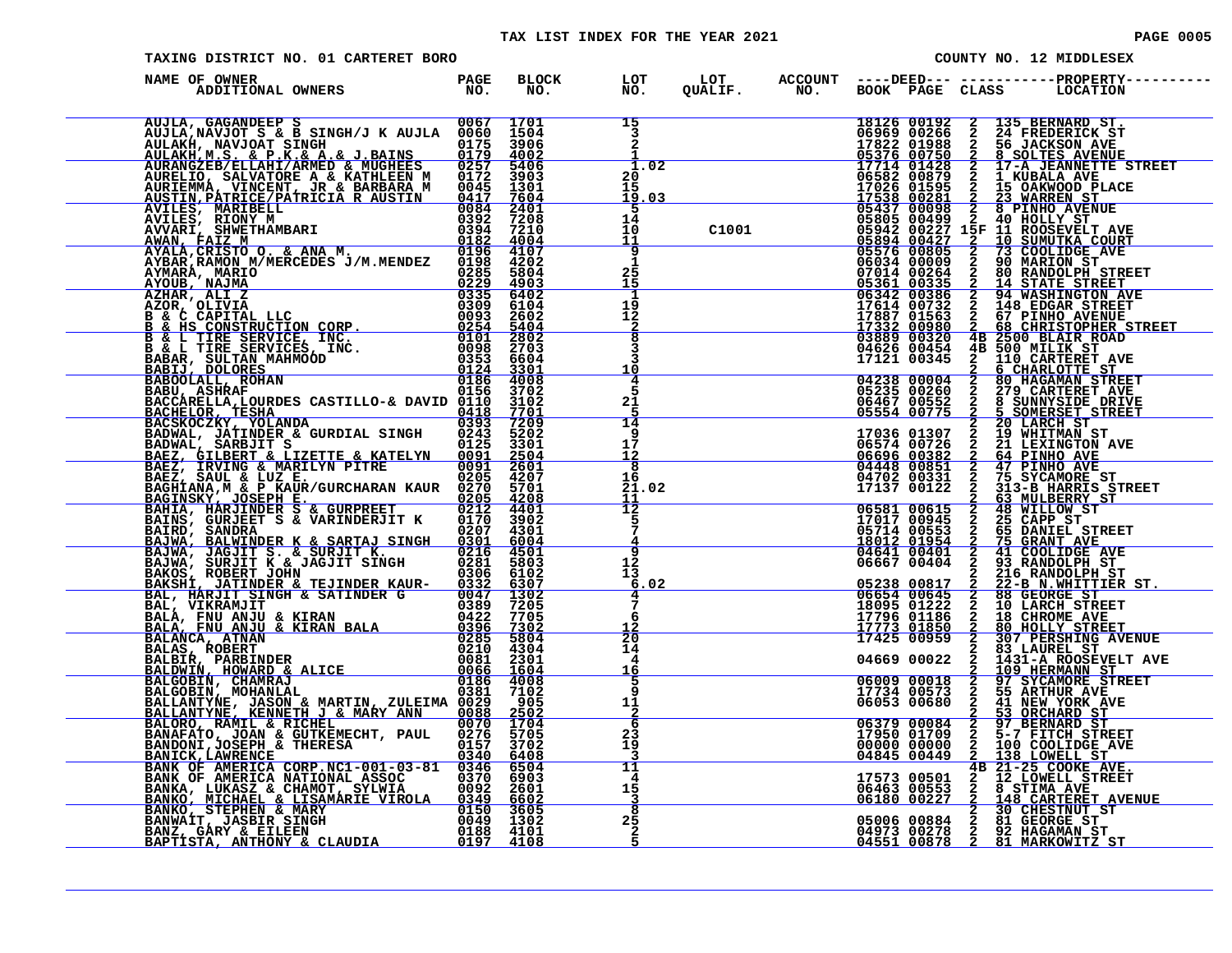| PAGE 000 |  |  |  |  |
|----------|--|--|--|--|
|----------|--|--|--|--|

| TAXING DISTRICT NO. 01 CARTERET BORO                                                                                                                                                                                          |  |                                                                       |       | COUNTY NO. 12 MIDDLESEX |  |                                                                                                                                                                                                                                                 |  |  |
|-------------------------------------------------------------------------------------------------------------------------------------------------------------------------------------------------------------------------------|--|-----------------------------------------------------------------------|-------|-------------------------|--|-------------------------------------------------------------------------------------------------------------------------------------------------------------------------------------------------------------------------------------------------|--|--|
| PAGE PAGE<br>ADDITIONAL OWNERS NO<br>NAME OF OWNER                                                                                                                                                                            |  |                                                                       |       |                         |  | BLOCK LOT LOT ACCOUNT ----DEED--- ------------PROPERTY----<br>NO. NO. QUALIF. NO. BOOK PAGE CLASS LOCATION                                                                                                                                      |  |  |
| NAME OF OWNER A MILIADAM PROFIE DE BEOCOMBAR PROFIETA DE PROPERTE DE PROPERTE DE PROPERTE DE PROPERTE DE PROPERTE DE PROPERTE DE PROPERTE DE PROPERTE DE PROPERTE DE PROPERTE DE PROPERTE DE PROPERTE DE PROPERTE DE PROPERTE |  | $\frac{16}{21}$<br>$\frac{-1}{2}$                                     |       |                         |  | 05026 00697 2 13 OAKWOOD PLACE<br>05463 00340 2 122 POPLAR STREET<br>17279 00766 2 45 CHROME AVE<br>04467 00602 2 34 TAYLOR AVE<br>06351 00630 2 106 BERNARD STREET                                                                             |  |  |
|                                                                                                                                                                                                                               |  | $\frac{9}{2}$<br>10                                                   |       |                         |  |                                                                                                                                                                                                                                                 |  |  |
|                                                                                                                                                                                                                               |  | ż<br>1<br>16                                                          |       |                         |  | 00331 00030 2 59 MARION STREET<br>05862 00036 2 59 NARION ST<br>05609 00537 2 126 EMERSON ST<br>04914 00731 2 18 PINHO AVE                                                                                                                      |  |  |
|                                                                                                                                                                                                                               |  | $\frac{\overline{1}\overline{1}}{1\overline{2}}$ 14<br>$\frac{2}{16}$ |       |                         |  |                                                                                                                                                                                                                                                 |  |  |
|                                                                                                                                                                                                                               |  | $\overline{2\overline{5}}$<br>3                                       |       |                         |  | 04914 00731 2 18 PINHO AVE<br>05117 00439 2 61 EAST ELM STREET<br>06738 00375 2 30 WARREN ST<br>17309 00514 2 68 WARREN STREET<br>07058 00295 2 30 WARREN STREET<br>07058 00295 2 48 GRANT AVE.<br>06714 00166 2 19 LIBERTY ST.<br>00000 00     |  |  |
|                                                                                                                                                                                                                               |  | $\frac{11}{5}$<br>6<br>$\frac{4}{15}$                                 |       |                         |  |                                                                                                                                                                                                                                                 |  |  |
|                                                                                                                                                                                                                               |  | 23<br>33<br>9                                                         |       |                         |  |                                                                                                                                                                                                                                                 |  |  |
|                                                                                                                                                                                                                               |  | 19<br>10.02<br>5<br>5                                                 |       |                         |  |                                                                                                                                                                                                                                                 |  |  |
|                                                                                                                                                                                                                               |  | 7<br>$\overline{10}$<br>ۏ<br>6                                        |       |                         |  | 17363 00452 2<br>$4B$ OFF ROOSEVELT AVE.<br>17546 00296 2 40 TENNATOM ST<br>05666 00296 2 14 BERNATH ST<br>06534 00361 2 12 ORCHARD ST.<br>06584 00367 2 12 ORCHARD ST.<br>06584 00357 2 12 ORCHARD ST.<br>06584 00357 2 20 NULBERRY STREET     |  |  |
|                                                                                                                                                                                                                               |  | 14<br>3<br>18.04<br>27                                                |       |                         |  |                                                                                                                                                                                                                                                 |  |  |
|                                                                                                                                                                                                                               |  | 5<br>11<br>15<br>15<br>17                                             |       |                         |  |                                                                                                                                                                                                                                                 |  |  |
|                                                                                                                                                                                                                               |  | 18<br>13<br>19                                                        |       |                         |  |                                                                                                                                                                                                                                                 |  |  |
|                                                                                                                                                                                                                               |  | $\frac{17}{15}$<br>$\overline{1}\overline{6}$                         |       |                         |  |                                                                                                                                                                                                                                                 |  |  |
|                                                                                                                                                                                                                               |  | 3<br>$\overline{8}$<br>Ť.                                             |       |                         |  |                                                                                                                                                                                                                                                 |  |  |
|                                                                                                                                                                                                                               |  | 5<br>26<br>19<br>5                                                    |       |                         |  |                                                                                                                                                                                                                                                 |  |  |
|                                                                                                                                                                                                                               |  | $\overline{4}$<br>11<br>3                                             |       |                         |  | <b>EXERIBING 17261</b> 00165 2 33 RANDLPH STREET<br>17744 01004 2 15 RANDLPH STREET<br>17744 01004 2 15 RANDLPH STREET<br>17744 01004 2 15 RANDLPH STREET<br>17744 01004 2 155 RARRISON AVENUE<br>17745 01336 2 31 LONGFELLOW STREET<br>17737 0 |  |  |
|                                                                                                                                                                                                                               |  | 11<br>4<br>13                                                         |       |                         |  | 2 34 NA WHITTIER ST.<br>2 24 NA WHITTIER ST.<br>2 56 FREDERICK ST<br>05560 00817 2 56 DELAWARE AVE<br>06260 00359 2 93 PERSHING AVENUE<br>04786 00417 2 109 RANDOLPH ST                                                                         |  |  |
|                                                                                                                                                                                                                               |  | $\frac{1}{17}$<br>$\overline{4}$<br>8                                 | C0102 |                         |  |                                                                                                                                                                                                                                                 |  |  |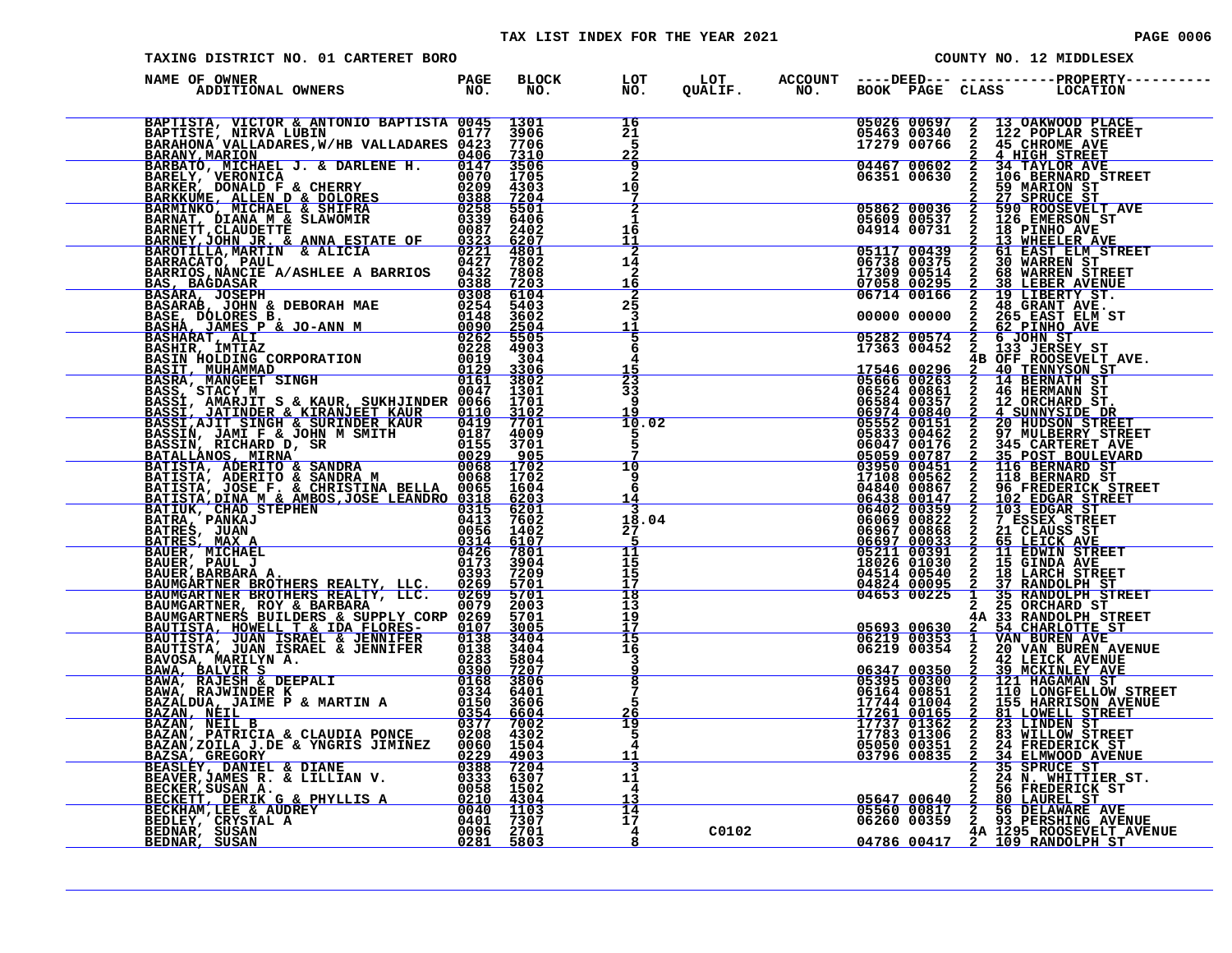| TAXING DISTRICT NO. 01 CARTERET BORO                                                                                                                                                                                         |  | COUNTY NO. 12 MIDDLESEX |                                                |  |       |                                                                                                         |               |                                                                                                                                                                                                                                            |
|------------------------------------------------------------------------------------------------------------------------------------------------------------------------------------------------------------------------------|--|-------------------------|------------------------------------------------|--|-------|---------------------------------------------------------------------------------------------------------|---------------|--------------------------------------------------------------------------------------------------------------------------------------------------------------------------------------------------------------------------------------------|
| NAME OF OWNER                                                                                                                                                                                                                |  | BLOCK LOT<br>NO. NO.    |                                                |  |       |                                                                                                         |               |                                                                                                                                                                                                                                            |
|                                                                                                                                                                                                                              |  |                         | $7\phantom{1}$<br>17                           |  |       | 17844 01570<br>17524 00785<br>18009 00608                                                               |               | 2 21 CAPP STREET<br>2 16 WHITMAN ST<br>2 28 RANDOLPH STREET<br>2 86 LOUIS ST                                                                                                                                                               |
|                                                                                                                                                                                                                              |  |                         | -5<br>11<br>4<br>2                             |  |       | 05819 00629<br>04724 00009<br>05403 00834<br>06640 00643                                                | $\frac{2}{2}$ | 78 ROMANOWSKI ST<br>4 WHITMAN STREET<br>2 27 TENNYSON ST<br>2 44 RANDOLPH ST<br>2 33 JEANNETTE ST                                                                                                                                          |
|                                                                                                                                                                                                                              |  |                         | 3<br>$\mathbf{1}$                              |  |       | <u>17741 ŏŏ1ōā</u><br>17753 01824                                                                       |               | 4A 100 LOWELL ST<br>2 90 HAGAMAN ST<br>2 4 RAILROAD AVI<br>2 30 PARK AVE                                                                                                                                                                   |
|                                                                                                                                                                                                                              |  |                         | 5<br>13<br>7<br>15                             |  |       | 06082 00158<br>06082 00158<br>05384 00470                                                               | $\mathbf{2}$  | 4 RAILROAD AVE<br>30 PARK AVE<br>34 BIRCH STREET<br>31 DELAWARE AVENUE                                                                                                                                                                     |
|                                                                                                                                                                                                                              |  |                         | $\overline{10}$<br>8<br>4<br>15                |  |       | 05412 00618<br>04522 00471<br>06200 00803<br>05605 00109<br>06896 00718                                 | $\frac{2}{2}$ | 2 31 DELAWARE AVE<br>2 79 PULASKI AVE<br>2 79 PULASKI AVE<br>2 18 CYPRESS ST<br>2 75 JOHN STREET<br>2 77 WHITMAN TREET<br>2 77 WHITMAN TT                                                                                                  |
|                                                                                                                                                                                                                              |  |                         | 4<br>6<br>3                                    |  |       |                                                                                                         |               |                                                                                                                                                                                                                                            |
|                                                                                                                                                                                                                              |  |                         | 17<br>1<br>$\frac{1}{7}$                       |  |       |                                                                                                         |               |                                                                                                                                                                                                                                            |
|                                                                                                                                                                                                                              |  |                         | 15<br>31<br>$\overline{a}$                     |  |       |                                                                                                         |               |                                                                                                                                                                                                                                            |
|                                                                                                                                                                                                                              |  |                         | $\overline{4}$<br>22<br>1.01<br>14             |  |       |                                                                                                         |               |                                                                                                                                                                                                                                            |
|                                                                                                                                                                                                                              |  |                         | -6<br>40<br>3<br>ર                             |  |       |                                                                                                         |               |                                                                                                                                                                                                                                            |
|                                                                                                                                                                                                                              |  |                         | $2\overline{5}$<br>16<br>10 <sub>o</sub><br>27 |  |       |                                                                                                         |               |                                                                                                                                                                                                                                            |
|                                                                                                                                                                                                                              |  |                         | 4<br>$7\phantom{.0}$<br>9<br>9                 |  | C0101 | 05974 00560<br>06821 00250<br>06461 00856<br><u> 6291 00553 00553 00553 00844</u><br>200844 03985 00844 |               | <b>4A 1293 ROOSEVELT AVENUE<br/> 2 57 LOUIS STREET<br/> 2 69 ATLANTIC ST<br/> 2 45 TENNYSON STREET<br/> 2 128 LONGFELLOW STREET<br/> 2 116 SHAROT ST<br/> 2 57 POPLAR ST</b>                                                               |
|                                                                                                                                                                                                                              |  |                         | 11<br>10<br>19                                 |  |       | 05127 00378                                                                                             |               |                                                                                                                                                                                                                                            |
|                                                                                                                                                                                                                              |  |                         | $\overline{14}$<br>14<br>26<br>$\overline{5}$  |  |       | $\begin{array}{r cccc} 17873 & 00394 \ \hline 06838 & 00856 \ 06905 & 00808 \end{array}$                |               | 2 53 PINHO AVENUE<br>2 46 LOUIS ST<br>2 10 HERMANN AVENUE                                                                                                                                                                                  |
| NAME OF OWNER IN SUITRE PARK IN SUITRE PARK IN SUITRE PRESENT AN ENERGY MANUFACTURE CONTROLL AN ENERGY AND CONTROLL AN ENERGY AND CONTROLL AND CONTROLL AND CONTROLL AND CONTROLL AND CONTROLL AND CONTROLL AND CONTROLL AND |  |                         | 10<br>10<br>10<br>17                           |  |       |                                                                                                         |               | 06905 00806 2 10 HERMANN AVENUE<br>17392 00970 2 3-B SALEM AVENUE<br>05383 00422 2 15 HOLMES ST<br>06509 00001 2 53 RANDOLPH ST.<br>06602 00462 2 12 HERMANN AVENUE<br>06602 00462 2 12 HERMANN AVENUE<br>0660453 00855 2 52 HERMANN AVENU |
|                                                                                                                                                                                                                              |  |                         | 11<br>-6<br>12<br>7                            |  |       |                                                                                                         |               |                                                                                                                                                                                                                                            |
|                                                                                                                                                                                                                              |  |                         | 13<br>18<br>18.02<br><u>1</u>                  |  |       |                                                                                                         |               | 03616 00964 2 3 ESSEX STREET<br>05884 00068 2 249 EAST ELM STREET                                                                                                                                                                          |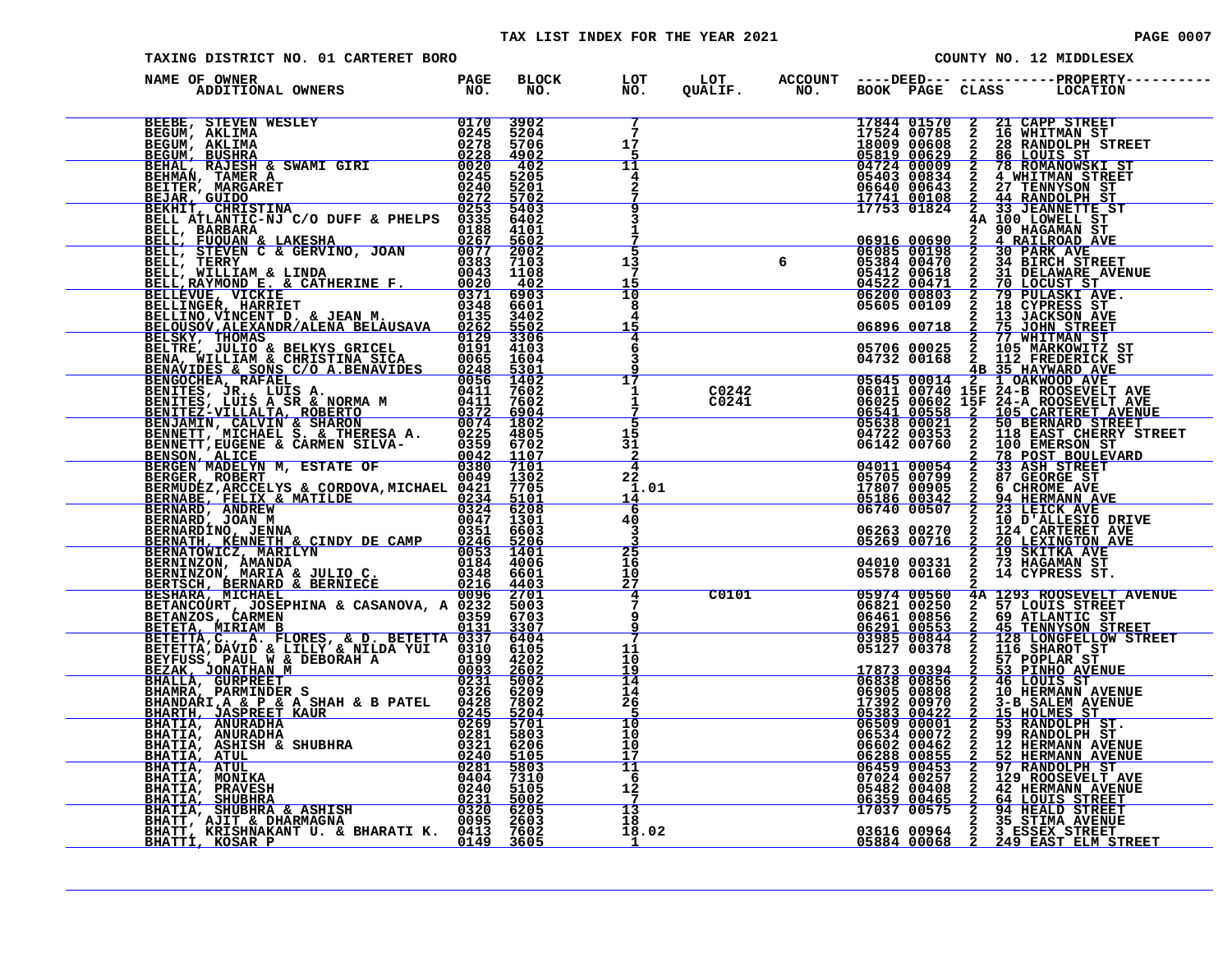| PAGE | 0008 |  |  |  |
|------|------|--|--|--|
|------|------|--|--|--|

| TAXING DISTRICT NO. 01 CARTERET BORO                                                                                                                                                                                          |  |  |                                               |   |  |                            | COUNTY NO. 12 MIDDLESEX |                                                                                                                                                                                                                                                                                                                                                                    |  |  |
|-------------------------------------------------------------------------------------------------------------------------------------------------------------------------------------------------------------------------------|--|--|-----------------------------------------------|---|--|----------------------------|-------------------------|--------------------------------------------------------------------------------------------------------------------------------------------------------------------------------------------------------------------------------------------------------------------------------------------------------------------------------------------------------------------|--|--|
| NAME OF OWNER                                                                                                                                                                                                                 |  |  |                                               |   |  |                            |                         | BLOCK LOT LOT ACCOUNT ----DEED--- -----------PROPERTY---<br>NO. NO. QUALIF. NO. BOOK PAGE CLASS LOCATION                                                                                                                                                                                                                                                           |  |  |
| NAME OF OWNER IN A SERIE BRACK AN ANNE PASSE DE CONNER PRANCE AN ANNE CONNER DE CONNER DE CONNER DE CONNER DE CONNER DE CONNER DE CONNER DE CONNER DE CONNER DE CONNER DE CONNER DE CONNER DE CONNER DE CONNER DE CONNER DE C |  |  | $\frac{4}{6}$<br>39                           |   |  |                            |                         | 06689 00056 2 49 CHARLOTTE ST.<br>06878 00815 2 18 POLK AVE<br>05203 00237 2 33 SKITKA AVE<br>05430 00139 2 42 CYPRESS ST.<br>06217 00095 2 46 RANDOLPH ST<br>06741 00138 2 368 HEALD ST.<br>05584 00163 2 368 HEALD ST.<br>05829 00163 2 368 HEALD                                                                                                                |  |  |
|                                                                                                                                                                                                                               |  |  | $\frac{2}{8}$<br>10<br>14<br>$\frac{7}{10}$   |   |  |                            |                         |                                                                                                                                                                                                                                                                                                                                                                    |  |  |
|                                                                                                                                                                                                                               |  |  | 4.081<br>14<br>7                              |   |  | 05819 00801<br>06733 00836 |                         | 2 40 RANDOLPH STREET<br>2 50 OAK STREET<br>17586 00060 2 63 CHARLES STREET<br>17586 00060 2 129 LONGFELLOW STREET<br>2 24 CAPP STREET                                                                                                                                                                                                                              |  |  |
|                                                                                                                                                                                                                               |  |  |                                               |   |  |                            |                         |                                                                                                                                                                                                                                                                                                                                                                    |  |  |
|                                                                                                                                                                                                                               |  |  | ঽ<br>16<br>13<br>4<br>3                       |   |  |                            |                         |                                                                                                                                                                                                                                                                                                                                                                    |  |  |
|                                                                                                                                                                                                                               |  |  | 12<br>2ō<br>$\overline{\mathbf{3}}$<br>10     |   |  |                            |                         |                                                                                                                                                                                                                                                                                                                                                                    |  |  |
|                                                                                                                                                                                                                               |  |  | $\mathbf{1}$<br>$\frac{5}{3}$<br>3.01<br>3.02 |   |  |                            |                         |                                                                                                                                                                                                                                                                                                                                                                    |  |  |
|                                                                                                                                                                                                                               |  |  | <u>3.03</u><br>9<br>20<br>6                   |   |  |                            |                         |                                                                                                                                                                                                                                                                                                                                                                    |  |  |
|                                                                                                                                                                                                                               |  |  | $rac{5}{6}$<br>28<br>$\mathbf{2}$             |   |  |                            |                         |                                                                                                                                                                                                                                                                                                                                                                    |  |  |
|                                                                                                                                                                                                                               |  |  | $\frac{1\bar{1}}{1}$<br>8<br>2                |   |  |                            |                         | 17586 00060 2 129 LONGEET OF STREET 06929 2 34 CARTERY STREET 03763 000614 2 2 44 HARRIS STREET 03783 000641 2 3 H WASHINGTON AVE 03377 0006142 2 44 HARRIS STREET 069253 2 53 LEBER AVE 03783 000653 2 15 EMERSON STREET 043                                                                                                                                      |  |  |
|                                                                                                                                                                                                                               |  |  | $\overline{\mathbf{1}}$<br>1<br>22<br>8       |   |  |                            |                         |                                                                                                                                                                                                                                                                                                                                                                    |  |  |
|                                                                                                                                                                                                                               |  |  | $\overline{10}$<br>$12 \overline{ }$<br>4     |   |  |                            |                         |                                                                                                                                                                                                                                                                                                                                                                    |  |  |
|                                                                                                                                                                                                                               |  |  | 4<br>11<br>12<br>1                            |   |  |                            |                         |                                                                                                                                                                                                                                                                                                                                                                    |  |  |
|                                                                                                                                                                                                                               |  |  | 7.02<br>ۏ<br>19                               |   |  |                            |                         | $\begin{tabular}{c c c c} & 15A & 199 & \texttt{MASHAN OF} \\ \hline 15A & ORCHARD ST \\ \hline 03249 & 00185 & 2 & 11 & \texttt{MONROE AVE} \\ \hline 03249 & 00185 & 2 & 11 & \texttt{MONROE AVE} \\ 04693 & 00827 & 2 & 192 & \texttt{PERSHING AVE} \\ 04693 & 00827 & 2 & 192 & \texttt{PERSHING AVE} \\ 04847 & 00102 & 2 & 68 & \texttt{EART ELM STREET} \\$ |  |  |
|                                                                                                                                                                                                                               |  |  | $\bar{2}$<br>17<br>17<br>$\frac{13}{22}$      |   |  |                            |                         |                                                                                                                                                                                                                                                                                                                                                                    |  |  |
|                                                                                                                                                                                                                               |  |  | 22<br>$\overline{\phantom{0}}^3$              | x |  |                            |                         |                                                                                                                                                                                                                                                                                                                                                                    |  |  |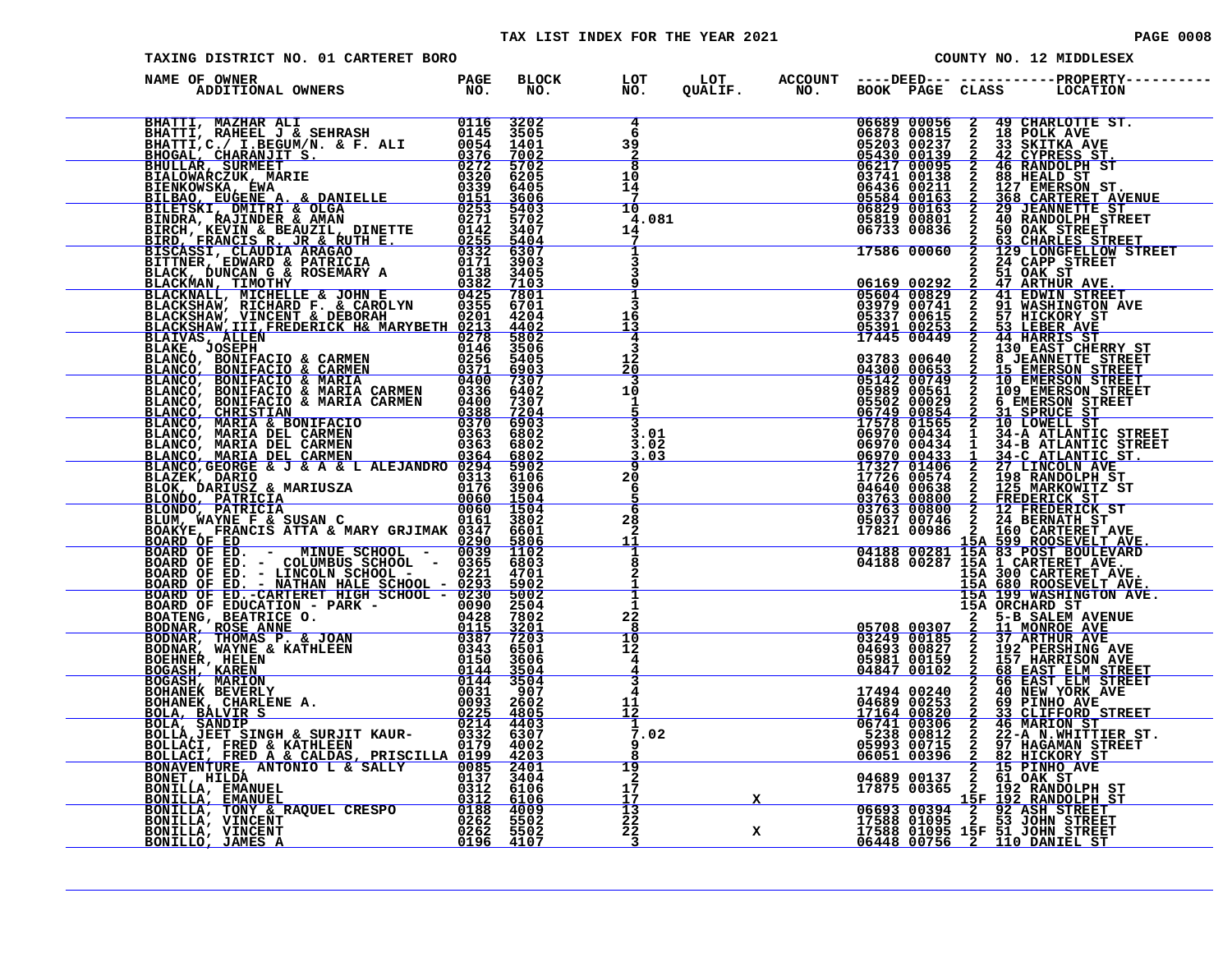### TAX LIST INDEX FOR THE YEAR 2021 **PAGE 10009** PAGE 0009

| TAXING DISTRICT NO. 01 CARTERET BORO                                                                                                                                                                                                                                                                                                                                                                                                                                                                                                                                                                                                                       |                                      |                                                   |   | COUNTY NO. 12 MIDDLESEX                                                                  |  |                                                                                                                                                                                                                                              |  |  |
|------------------------------------------------------------------------------------------------------------------------------------------------------------------------------------------------------------------------------------------------------------------------------------------------------------------------------------------------------------------------------------------------------------------------------------------------------------------------------------------------------------------------------------------------------------------------------------------------------------------------------------------------------------|--------------------------------------|---------------------------------------------------|---|------------------------------------------------------------------------------------------|--|----------------------------------------------------------------------------------------------------------------------------------------------------------------------------------------------------------------------------------------------|--|--|
| NAME OF OWNER                                                                                                                                                                                                                                                                                                                                                                                                                                                                                                                                                                                                                                              | BLOCK LOT<br>NO. NO.<br><b>BLOCK</b> |                                                   |   |                                                                                          |  |                                                                                                                                                                                                                                              |  |  |
| BONNER, FRANK & HELEN<br>BONNERTURE, ANTHONY & SHARON<br>DOPARAI, JAGMOHAN<br>BORBONE, ROSE<br>BORBONE, ROSE<br>BORBONE, NIGUEL W<br>BORBOR, MIGUEL W<br>BORDERS, DEBRA<br>BORDER SERA (9346 6506<br>BORLONGAN, MH & LL & M BORLONGAN<br>BORLONGAN                                                                                                                                                                                                                                                                                                                                                                                                         |                                      | 14<br>13<br>4<br>11                               |   |                                                                                          |  |                                                                                                                                                                                                                                              |  |  |
|                                                                                                                                                                                                                                                                                                                                                                                                                                                                                                                                                                                                                                                            |                                      | $\frac{1}{3}$<br>33<br>5                          |   |                                                                                          |  |                                                                                                                                                                                                                                              |  |  |
|                                                                                                                                                                                                                                                                                                                                                                                                                                                                                                                                                                                                                                                            |                                      | 1.01<br>5<br>5<br>. 02                            |   |                                                                                          |  |                                                                                                                                                                                                                                              |  |  |
| BOROUGH OF CARTERET BOROUGH OF CARTERET                                                                                                                                                                                                                                                                                                                                                                                                                                                                                                                                                                                                                    |                                      | 4<br>5<br>02                                      |   |                                                                                          |  |                                                                                                                                                                                                                                              |  |  |
| $\begin{array}{r} \textbf{MELOT} \hspace{0.2cm} \textbf{AT} \hspace{0.2cm} \textbf{CAP} \hspace{0.2cm} \textbf{1043} & \textbf{3104} \\ \textbf{XBLOT} \hspace{0.2cm} \textbf{AT} \hspace{0.2cm} \textbf{103} & \textbf{0302} & \textbf{0303} \\ \textbf{00015} & \textbf{0003} & \textbf{0015} & \textbf{0001} \\ \textbf{00016} & \textbf{0016} & \textbf{0016} \\ \textbf{0016} & \$<br>BOROUGH OF CARTERET<br>HOROUGH OF CARTERET<br>BOROUGH OF CARTERET<br>BOROUGH OF CARTERET<br>BOROUGH OF CARTERET<br>BOROUGH OF CARTERET<br>BOROUGH OF CARTERET<br>BOROUGH OF CARTERET<br>BOROUGH OF CARTERET<br>BOROUGH OF CARTERET<br>BOROUGH OF CARTERET<br>BO |                                      | 2<br>1<br>01                                      | D |                                                                                          |  | NO. BOOK PAGE CLASS LOCATION NEW AVERAL 00387 00383 2 12 STIMA AVE<br>03887 00583 2 12 STIMA AVE<br>03887 00583 2 12 STIMA AVE<br>05021 00751 2 76 MARKONITZ ST<br>17373 006352 2 56 BERNARD STETURE<br>06034 005351 2 166 BERNARD STETU     |  |  |
|                                                                                                                                                                                                                                                                                                                                                                                                                                                                                                                                                                                                                                                            |                                      |                                                   |   |                                                                                          |  |                                                                                                                                                                                                                                              |  |  |
|                                                                                                                                                                                                                                                                                                                                                                                                                                                                                                                                                                                                                                                            |                                      | 3<br>4<br>$\frac{17}{21}$<br>30                   |   |                                                                                          |  |                                                                                                                                                                                                                                              |  |  |
|                                                                                                                                                                                                                                                                                                                                                                                                                                                                                                                                                                                                                                                            |                                      | 31<br>$\overline{3}\overline{2}$<br>$\frac{4}{3}$ |   |                                                                                          |  |                                                                                                                                                                                                                                              |  |  |
|                                                                                                                                                                                                                                                                                                                                                                                                                                                                                                                                                                                                                                                            |                                      | $\mathbf{1}$<br>$\frac{11}{22}$<br>. 01           |   |                                                                                          |  |                                                                                                                                                                                                                                              |  |  |
|                                                                                                                                                                                                                                                                                                                                                                                                                                                                                                                                                                                                                                                            |                                      | 16<br>11<br>2<br>$\frac{31}{32}$                  |   |                                                                                          |  |                                                                                                                                                                                                                                              |  |  |
|                                                                                                                                                                                                                                                                                                                                                                                                                                                                                                                                                                                                                                                            |                                      | 33<br>34<br>35                                    |   | 15C LEFFERTS ST.<br>15C LEFFERTS ST.<br>15C LEFFERTS ST.<br>00000 00000 15C LEFFERTS ST. |  |                                                                                                                                                                                                                                              |  |  |
| BOROUGH OF CARTERET<br>BOROUGH OF CARTERET<br>BOROUGH OF CARTERET<br>BOROUGH OF CARTERET<br>BOROUGH OF CARTERET                                                                                                                                                                                                                                                                                                                                                                                                                                                                                                                                            |                                      | 5<br>1<br>10<br>19<br>$\frac{1}{20}$              |   |                                                                                          |  | 00000 00000 15C ROOSEVELT AVENUE<br>15C ROOSEVELT AVENUE<br>16C 13 NOE STREET<br>17109 00287 15C HARRIS ST<br>15C BERSHING AVE<br>15C PERSHING AVE<br>15C PERSHING AVE<br>15C PERSHING AVE<br>15C PERSHING AVE                               |  |  |
| BOROUGH OF CARTERET<br>BOROUGH OF CARTERET<br>BOROUGH OF CARTERET                                                                                                                                                                                                                                                                                                                                                                                                                                                                                                                                                                                          |                                      | 21<br>22<br>$\frac{23}{24}$                       |   |                                                                                          |  | <b>TEC PERSHING AVE<br/>TEC PERSHING AVE<br/>TEC NOE STREET<br/>TEC NOE STREET</b>                                                                                                                                                           |  |  |
| $\begin{array}{r rrrr} & & 0280 & 5802 \ \hline & & 0328 & 6303 \ 0329 & 6303 \ 0339 & 6406 \end{array}$                                                                                                                                                                                                                                                                                                                                                                                                                                                                                                                                                   |                                      | 25<br>30<br>1                                     |   |                                                                                          |  |                                                                                                                                                                                                                                              |  |  |
| BOROUGH OF CARTERET<br>BOROUGH OF CARTERET<br>BOROUGH OF CARTERET<br>BOROUGH OF CARTERET<br>BOROUGH OF CARTERET<br>BOROUGH OF CARTERET<br>BOROUGH OF CARTERET<br>BOROUGH OF CARTERET<br>BOROUGH OF CARTERET<br>BOROUGH OF CARTERET<br>BOROUGH OF CARTERET<br>BO                                                                                                                                                                                                                                                                                                                                                                                            |                                      | 7<br>3.02<br>7<br>11                              |   |                                                                                          |  | ISC NOE STREET<br>18140 00145 15C NOE STREET<br>17412 00098 15C 99 LINDEN STREET<br>06986 00373 15C 199 PERSHING AVE<br>06886 00347 15C 199 PERSHING AVE<br>06818 00047 15C 243 PERSHING AVE<br>07004 00172 15C 235 PERSHING AVE<br>07004 00 |  |  |
| $\begin{array}{r} 0339 \ 6406 \ 0342 \ 6411 \ 0342 \ 6411 \ 0343 \ 6501 \ 0343 \ 6501 \ 0343 \ 6501 \ 0343 \ 6501 \ 0344 \ 6501 \ 0345 \ 6504 \ 0345 \ 6504 \ 0345 \ 6504 \end{array}$                                                                                                                                                                                                                                                                                                                                                                                                                                                                     |                                      | 5<br>6<br>18                                      |   |                                                                                          |  |                                                                                                                                                                                                                                              |  |  |
|                                                                                                                                                                                                                                                                                                                                                                                                                                                                                                                                                                                                                                                            |                                      | 8<br>9<br>10                                      |   |                                                                                          |  |                                                                                                                                                                                                                                              |  |  |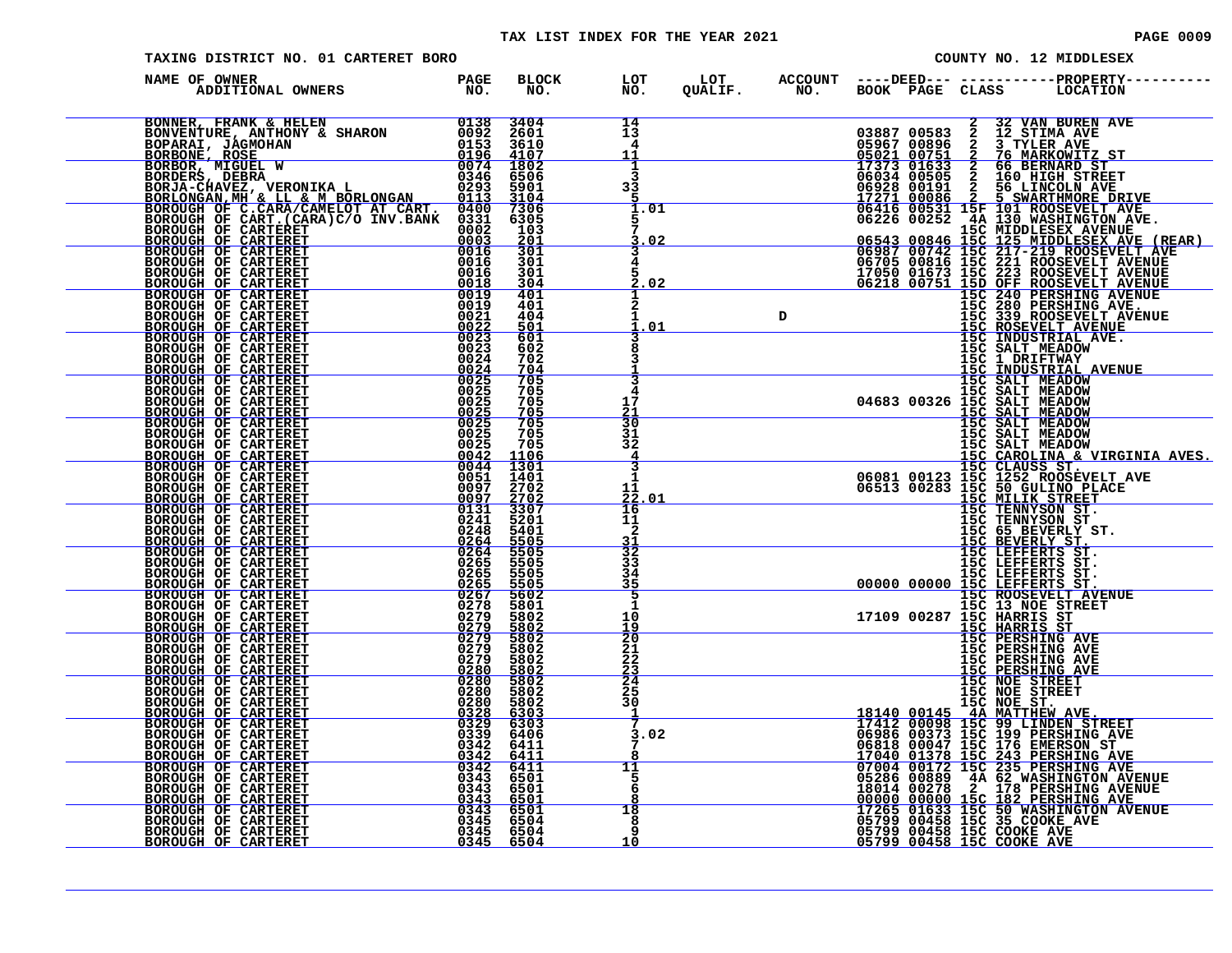### TAX LIST INDEX FOR THE YEAR 2021 **PAGE 0010** PAGE 0010

| TAXING DISTRICT NO. 01 CARTERET BORO                                                                                                                                                                                          |  |                                                                                                             | COUNTY NO. 12 MIDDLESEX |  |  |  |  |
|-------------------------------------------------------------------------------------------------------------------------------------------------------------------------------------------------------------------------------|--|-------------------------------------------------------------------------------------------------------------|-------------------------|--|--|--|--|
| NAME OF OWNER<br>DF OWNER<br>ADDITIONAL OWNERS NO.                                                                                                                                                                            |  | BLOCK LOT LOT ACCOUNT ----DEED----------------PROPERTY-----<br>NO. NO. QUALIF. NO. BOOK PAGE CLASS LOCATION |                         |  |  |  |  |
| NAME OF CONTERE PROPIES and the same of the same of the same of the same of the same of the same of the same of the same of the same of the same of the same of the same of the same of the same of the same of the same of t |  |                                                                                                             |                         |  |  |  |  |
|                                                                                                                                                                                                                               |  |                                                                                                             |                         |  |  |  |  |
|                                                                                                                                                                                                                               |  |                                                                                                             |                         |  |  |  |  |
|                                                                                                                                                                                                                               |  |                                                                                                             |                         |  |  |  |  |
|                                                                                                                                                                                                                               |  |                                                                                                             |                         |  |  |  |  |
|                                                                                                                                                                                                                               |  |                                                                                                             |                         |  |  |  |  |
|                                                                                                                                                                                                                               |  |                                                                                                             |                         |  |  |  |  |
|                                                                                                                                                                                                                               |  |                                                                                                             |                         |  |  |  |  |
|                                                                                                                                                                                                                               |  |                                                                                                             |                         |  |  |  |  |
|                                                                                                                                                                                                                               |  |                                                                                                             |                         |  |  |  |  |
|                                                                                                                                                                                                                               |  |                                                                                                             |                         |  |  |  |  |
|                                                                                                                                                                                                                               |  |                                                                                                             |                         |  |  |  |  |
|                                                                                                                                                                                                                               |  |                                                                                                             |                         |  |  |  |  |
|                                                                                                                                                                                                                               |  |                                                                                                             |                         |  |  |  |  |
|                                                                                                                                                                                                                               |  |                                                                                                             |                         |  |  |  |  |
|                                                                                                                                                                                                                               |  |                                                                                                             |                         |  |  |  |  |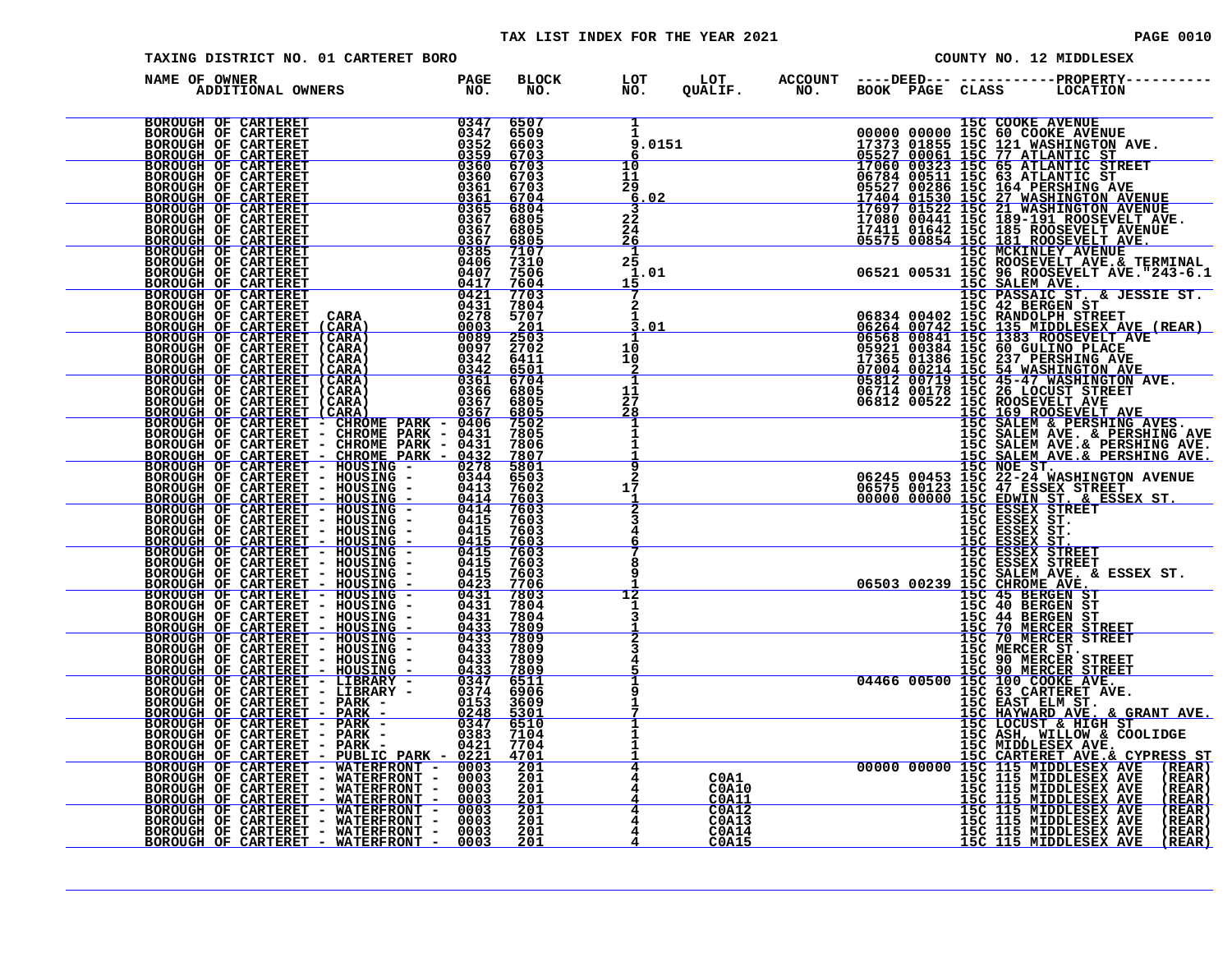| TAXING DISTRICT NO. 01 CARTERET BORO                 |  |                                        |                          |                                                                                                                                             |                        | COUNTY NO. 12 MIDDLESEX |  |                                                                                                                                                                                                                                                              |                                           |  |
|------------------------------------------------------|--|----------------------------------------|--------------------------|---------------------------------------------------------------------------------------------------------------------------------------------|------------------------|-------------------------|--|--------------------------------------------------------------------------------------------------------------------------------------------------------------------------------------------------------------------------------------------------------------|-------------------------------------------|--|
| NAME OF OWNER<br>F OWNER<br>ADDITIONAL OWNERS TO NO. |  | <b>BLOCK</b><br>NO.                    | LOT<br>$\overline{NO}$ . | LOT<br>QUALIF.                                                                                                                              | <b>ACCOUNT<br/>NO.</b> |                         |  | ----DEED--- -----------PROPERTY----------<br>BOOK PAGE CLASS     LOCATION                                                                                                                                                                                    |                                           |  |
|                                                      |  | 201<br>201<br>$\overline{201}$<br>2ŏī  | 4                        | <b>C0A16</b><br><b>C0A17</b><br><b>C0A18</b><br><b>C0A19</b>                                                                                |                        |                         |  |                                                                                                                                                                                                                                                              | (REAR)<br>(REAR)<br>(REAR)<br>(REAR)      |  |
|                                                      |  | 201<br>201<br>201                      |                          | $C0A2$<br>$C0A20$<br>C0A21                                                                                                                  |                        |                         |  |                                                                                                                                                                                                                                                              | ( REAR<br>( REAR<br>(REAR<br>REAR         |  |
|                                                      |  | $\frac{201}{201}$<br>201<br>201        |                          | C0A22<br><b>C0A24</b><br>C0A25                                                                                                              |                        |                         |  | 15C 115 MIDDLESEX AVE<br>15C 115 MIDDLESEX AVE<br>15C 115 MIDDLESEX AVE<br>15C 115 MIDDLESEX AVE<br>15C 115 MIDDLESEX AVE<br>15C 115 MIDDLESEX AVE<br>15C 115 MIDDLESEX AVE<br>15C 115 MIDDLESEX AVE<br>15C 115 MIDDLESEX AVE<br>15C 115 MIDDLESEX AVE<br>15 | ( REAR<br>(REAR<br>(REAR<br><u>(REAR</u>  |  |
|                                                      |  | $\frac{201}{201}$<br>201<br>201<br>201 |                          | $C0$ A26<br>C0A28<br>C <sub>0</sub> A <sub>3</sub><br>COA4                                                                                  |                        |                         |  |                                                                                                                                                                                                                                                              | (REAR<br>(REAR<br>(REAR<br>( REAR         |  |
|                                                      |  | 201<br>201<br>201<br>201               |                          | C <sub>0</sub> A <sub>5</sub><br>C <sub>0</sub> A <sub>6</sub><br><b>C0A7</b><br>COAB                                                       |                        |                         |  | 15C 115 MIDDLESEX AVE<br>15C 115 MIDDLESEX AVE<br>15C 115 MIDDLESEX AVE<br>15C 115 MIDDLESEX AVE<br>15C 115 MIDDLESEX AVE<br>15C 115 MIDDLESEX AVE<br>15C 115 MIDDLESEX AVE<br>15C 115 MIDDLESEX AVE                                                         | (REAR<br>( REAR<br>(REAR<br><u>(REAR</u>  |  |
|                                                      |  | 201<br>201<br>201<br>201               |                          | CO <sub>A</sub> 9<br>C0B1<br>C0B10<br>C0B11                                                                                                 |                        |                         |  | 15C 115 MIDDLESEX AVE<br>15C 115 MIDDLESEX AVE<br>15C 115 MIDDLESEX AVE<br>15C 115 MIDDLESEX AVE<br>15C 115 MIDDLESEX AVE<br>15C 115 MIDDLESEX AVE                                                                                                           | (REAR<br>(REAR<br>(REAR<br>(REAR          |  |
|                                                      |  | 201<br>201<br>201<br>$\frac{201}{201}$ |                          | <b>C0B12</b><br>C0B13<br>C0B14<br><b>COB15</b><br><b>C0B16</b>                                                                              |                        |                         |  |                                                                                                                                                                                                                                                              | (REAR)<br>(REAR<br>(REAR<br>REAR<br>(REAR |  |
|                                                      |  | 201<br>201<br>$\frac{201}{201}$<br>201 |                          | C0B17<br><b>C0B18</b><br><b>C0B19</b>                                                                                                       |                        |                         |  |                                                                                                                                                                                                                                                              | (REAR<br>( REAR<br>(REAR<br>(REAR         |  |
|                                                      |  | 201<br>2ŏī<br>201                      | 4                        | $COB2$<br>$COB20$<br>C0B21<br>CDB22<br>C0B23                                                                                                |                        |                         |  |                                                                                                                                                                                                                                                              | (REAR<br>( REAR<br>í REAR<br>(REAR        |  |
|                                                      |  | $\frac{201}{201}$<br>$\frac{201}{201}$ | 4<br>4                   | COB3<br>COB4<br>COB5<br>COB6                                                                                                                |                        |                         |  |                                                                                                                                                                                                                                                              | (REAR<br>( REAR<br><u>(REAR</u><br>( REAR |  |
|                                                      |  | 201<br>201<br><u>201</u><br>201        | 4<br>4                   | COB7<br>C0B8<br>COB9<br>COC1                                                                                                                |                        |                         |  |                                                                                                                                                                                                                                                              | (REAR<br>REAR<br><u>(REAR</u><br>( REAR   |  |
|                                                      |  | 201<br>201<br>$\frac{201}{201}$        |                          | C0C10<br>C0C11<br>$\frac{\tilde{C} \tilde{O} \tilde{C} \overline{1} \overline{2}}{\tilde{C} \tilde{O} \tilde{C} \overline{1} \overline{3}}$ |                        |                         |  |                                                                                                                                                                                                                                                              | (REAR<br>(REAR<br>(REAR<br>(REAR)         |  |
|                                                      |  | 201<br>201<br>$\frac{201}{201}$<br>201 |                          | C0C14<br>C0C15<br>C0C16<br><b>C0C17</b><br>C0C18                                                                                            |                        |                         |  |                                                                                                                                                                                                                                                              | (REAR<br>(REAR<br>(REAR<br>(REAR<br>(REAR |  |
|                                                      |  | 201<br>201<br>201<br>$\bar{201}$       |                          | C0C19<br>COC2<br>COC20<br>CO <sub>21</sub>                                                                                                  |                        |                         |  |                                                                                                                                                                                                                                                              | (REAR<br>(REAR<br>(REAR<br>( REAR         |  |
|                                                      |  | 201<br>$\frac{201}{201}$<br>201        |                          | CO <sub>22</sub><br>$\frac{\frac{0}{00023}}{\frac{0}{00024}}$                                                                               |                        |                         |  | FIRE IN FIRE PROFILE IN THE MIDDLESSES AVERALLY AND HIGHLAND IN THE MIDDLESSES AVERALLY IN THE MIDDLESSES AVERALLY IN THE MIDDLESSES AVERALLY IN THE MIDDLESSES AVERALLY IN THE MIDDLESSES AVERALLY IN THE MIDDLESSES AVERALLY                               | (REAR<br>(REAR<br>(REAR<br>(REAR          |  |
|                                                      |  | 201<br>201<br>201<br>201               |                          | COC25<br>COC26<br>COC27<br>COC28<br>C0C29                                                                                                   |                        |                         |  |                                                                                                                                                                                                                                                              | (REAR<br>(REAR<br>(REAR<br>(REAR          |  |
|                                                      |  | 201<br>201                             |                          | C <sub>0</sub> C <sub>3</sub><br>C <sub>0</sub> C <sub>30</sub>                                                                             |                        |                         |  |                                                                                                                                                                                                                                                              | (REAR<br>(REAR)                           |  |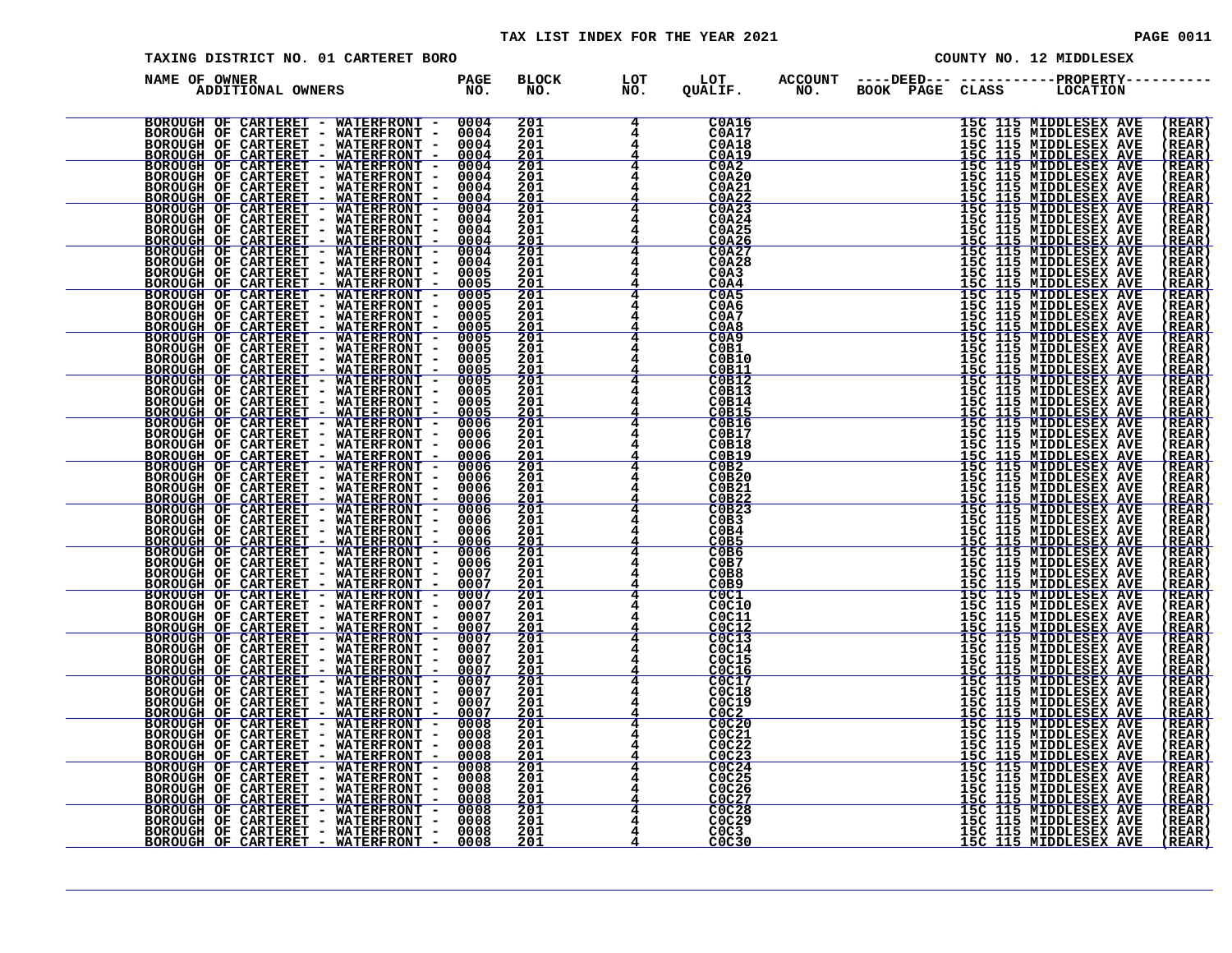### TAX LIST INDEX FOR THE YEAR 2021 **PAGE 0012** PAGE 0012

| TAXING DISTRICT NO. 01 CARTERET BORO                                                                                                                                                                                                     |  |                                         |                          |                                                                                                         | COUNTY NO. 12 MIDDLESEX |  |  |                                                                                                                                                                                                                                                              |                                                   |
|------------------------------------------------------------------------------------------------------------------------------------------------------------------------------------------------------------------------------------------|--|-----------------------------------------|--------------------------|---------------------------------------------------------------------------------------------------------|-------------------------|--|--|--------------------------------------------------------------------------------------------------------------------------------------------------------------------------------------------------------------------------------------------------------------|---------------------------------------------------|
| NAME OF OWNER<br>F OWNER<br>ADDITIONAL OWNERS TO NO.                                                                                                                                                                                     |  | <b>BLOCK</b><br>NO.                     | LOT<br>$\overline{NO}$ . | LOT<br>QUALIF.                                                                                          |                         |  |  | ACCOUNT ----DEED--- -----------PROPERTY----------<br>NO. BOOK PAGE CLASS LOCATION                                                                                                                                                                            |                                                   |
|                                                                                                                                                                                                                                          |  | 201<br>201<br>201<br>201                |                          | COC4<br>COC5<br>COC6<br>C <sub>0</sub> C <sub>7</sub>                                                   |                         |  |  |                                                                                                                                                                                                                                                              | (REAR)<br>(REAR)<br>(REAR)<br>(REAR)              |
|                                                                                                                                                                                                                                          |  | 201<br>201<br>201<br>$\frac{201}{201}$  |                          | COC8<br><b>COC9</b><br>COD1<br>C0D10                                                                    |                         |  |  |                                                                                                                                                                                                                                                              | ( REAR<br>( REAR<br>(REAR<br>REAR                 |
|                                                                                                                                                                                                                                          |  | 201<br>201<br><u> 201</u>               |                          | COD11<br>C0D12<br>C0D13<br>C0D14                                                                        |                         |  |  | 15C 115 MIDDLESEX AVE<br>15C 115 MIDDLESEX AVE<br>15C 115 MIDDLESEX AVE<br>15C 115 MIDDLESEX AVE<br>15C 115 MIDDLESEX AVE<br>15C 115 MIDDLESEX AVE<br>15C 115 MIDDLESEX AVE<br>15C 115 MIDDLESEX AVE<br>15C 115 MIDDLESEX AVE<br>15C 115 MIDDLESEX AVE<br>15 | ( REAR<br>(REAR<br>(REAR<br><u>(REAR</u>          |
|                                                                                                                                                                                                                                          |  | 201<br>201<br>201<br>201<br>201         |                          | C0D15<br>C0D16<br>C0D17<br>C0D18<br>COD2                                                                |                         |  |  |                                                                                                                                                                                                                                                              | (REAR<br>(REAR<br>(REAR<br>( REAR<br>(REAR        |
|                                                                                                                                                                                                                                          |  | 201<br>201<br>201<br>201                |                          | C <sub>0</sub> D <sub>3</sub><br>COD4<br>C <sub>0</sub> D <sub>5</sub><br>COD6                          |                         |  |  | 15C 115 MIDDLESEX AVE<br>15C 115 MIDDLESEX AVE<br>15C 115 MIDDLESEX AVE<br>15C 115 MIDDLESEX AVE<br>15C 115 MIDDLESEX AVE<br>15C 115 MIDDLESEX AVE<br>15C 115 MIDDLESEX AVE<br>15C 115 MIDDLESEX AVE                                                         | ( REAR<br>(REAR<br><u>(REAR</u><br>(REAR          |
|                                                                                                                                                                                                                                          |  | 201<br>201<br>201<br>201                |                          | C <sub>0</sub> D <sub>7</sub><br>C <sub>0</sub> D <sub>8</sub><br>C <sub>0</sub> D <sub>9</sub><br>COE1 |                         |  |  | 15C 115 MIDDLESEX AVE<br>15C 115 MIDDLESEX AVE<br>15C 115 MIDDLESEX AVE<br>15C 115 MIDDLESEX AVE<br>15C 115 MIDDLESEX AVE                                                                                                                                    | (REAR<br>(REAR<br>(REAR<br>(REAR)                 |
|                                                                                                                                                                                                                                          |  | 201<br>201<br>$\frac{201}{201}$<br>201  |                          | <b>C0E10</b><br><b>C0E11</b><br><b>COE12</b><br>COE13<br><b>C0E14</b>                                   |                         |  |  |                                                                                                                                                                                                                                                              | (REAR<br>(REAR<br>REAR<br>(REAR<br>(REAR          |
|                                                                                                                                                                                                                                          |  | 201<br>$\frac{201}{201}$<br>$\bar{201}$ |                          | <b>C0E15</b><br><b>COE16</b><br><b>COE17</b><br>C0E18                                                   |                         |  |  |                                                                                                                                                                                                                                                              | ( REAR<br>(REAR<br>(REAR<br>(REAR                 |
|                                                                                                                                                                                                                                          |  | 201<br>201<br>201<br>$\frac{201}{201}$  | 4<br>4                   | <b>C0E19</b><br>COE2<br>COE20<br><b>C0E21</b>                                                           |                         |  |  | 150 115 MIDDLESEX AVE<br>150 115 MIDDLESEX AVE<br>150 115 MIDDLESEX AVE<br>150 115 MIDDLESEX AVE<br>150 115 MIDDLESEX AVE<br>150 115 MIDDLESEX AVE<br>150 115 MIDDLESEX AVE<br>150 115 MIDDLESEX AVE<br>150 115 MIDDLESEX AVE<br>150 115 MIDDLESEX AVE<br>15 | ( REAR<br>í REAR<br>(REAR<br>(REAR                |
|                                                                                                                                                                                                                                          |  | $\frac{201}{201}$<br>201                | 4<br>4                   | <b>C0E22</b><br>$\frac{\texttt{COE23}}{\texttt{COE24}}$<br><b>C0E25</b>                                 |                         |  |  |                                                                                                                                                                                                                                                              | ( REAR<br><u>(REAR</u><br>( REAR<br>(REAR         |
|                                                                                                                                                                                                                                          |  | 201<br><u> 201</u><br>201<br>201<br>201 | 4                        | <b>C0E26</b><br>C0E27<br>COE28<br><b>C0E29</b><br>COE <sub>3</sub>                                      |                         |  |  |                                                                                                                                                                                                                                                              | (REAR<br><u>(REAR</u><br>( REAR<br>(REAR<br>(REAR |
|                                                                                                                                                                                                                                          |  | $\frac{201}{201}$<br>201<br>201         |                          | COE30<br><b>C0E31</b><br><b>C0E32</b><br>COE4                                                           |                         |  |  |                                                                                                                                                                                                                                                              | (REAR<br>(REAR)<br>(REAR<br>(REAR                 |
|                                                                                                                                                                                                                                          |  | $\frac{201}{201}$<br>201<br>201         |                          | COE5<br>COE6<br>COE7<br>COE8                                                                            |                         |  |  |                                                                                                                                                                                                                                                              | (REAR<br>(REAR<br>(REAR<br>(REAR<br>(REAR         |
| NAME OF CARTERET - WATERFRONT - 1990<br>NOGONOMI OF CARTERET - WATERFRONT - 00003<br>BOROUGH OF CARTERET - WATERFRONT - 00003<br>BOROUGH OF CARTERET - WATERFRONT - 00003<br>BOROUGH OF CARTERET - WATERFRONT - 00003<br>BOROUGH OF CART |  | 201<br>201<br>$\bar{201}$<br>201        |                          | COE9<br>C0F1<br><b>C0F10</b><br><b>C0F11</b><br>C0F12                                                   |                         |  |  | <b>15C 115 MIDDLESEX AVERICATION (15 MIDDLESEX AVERICATION 15C 115 MIDDLESEX AVERICATION 15C 115 MIDDLESEX AVERICATION 15C 115 MIDDLESEX AVERICATION (15 MIDDLESEX AVERICATION 15C 115 MIDDLESEX AVERICATION 15C 115 MIDDLESEX A</b>                         | (REAR<br>( REAR<br>(REAR<br>(REAR                 |
|                                                                                                                                                                                                                                          |  | $\frac{201}{201}$<br>201<br>201<br>201  |                          | C0F13<br><b>C0F14</b><br>C0F15<br>C0F16                                                                 |                         |  |  |                                                                                                                                                                                                                                                              | (REAR<br>(REAR<br>(REAR<br>(REAR                  |
|                                                                                                                                                                                                                                          |  | 201<br>201<br>201<br>201                |                          | C0F17<br>C0F18<br><b>C0F19</b><br>C0F2                                                                  |                         |  |  |                                                                                                                                                                                                                                                              | (REAR<br>(REAR<br>(REAR<br>(REAR)                 |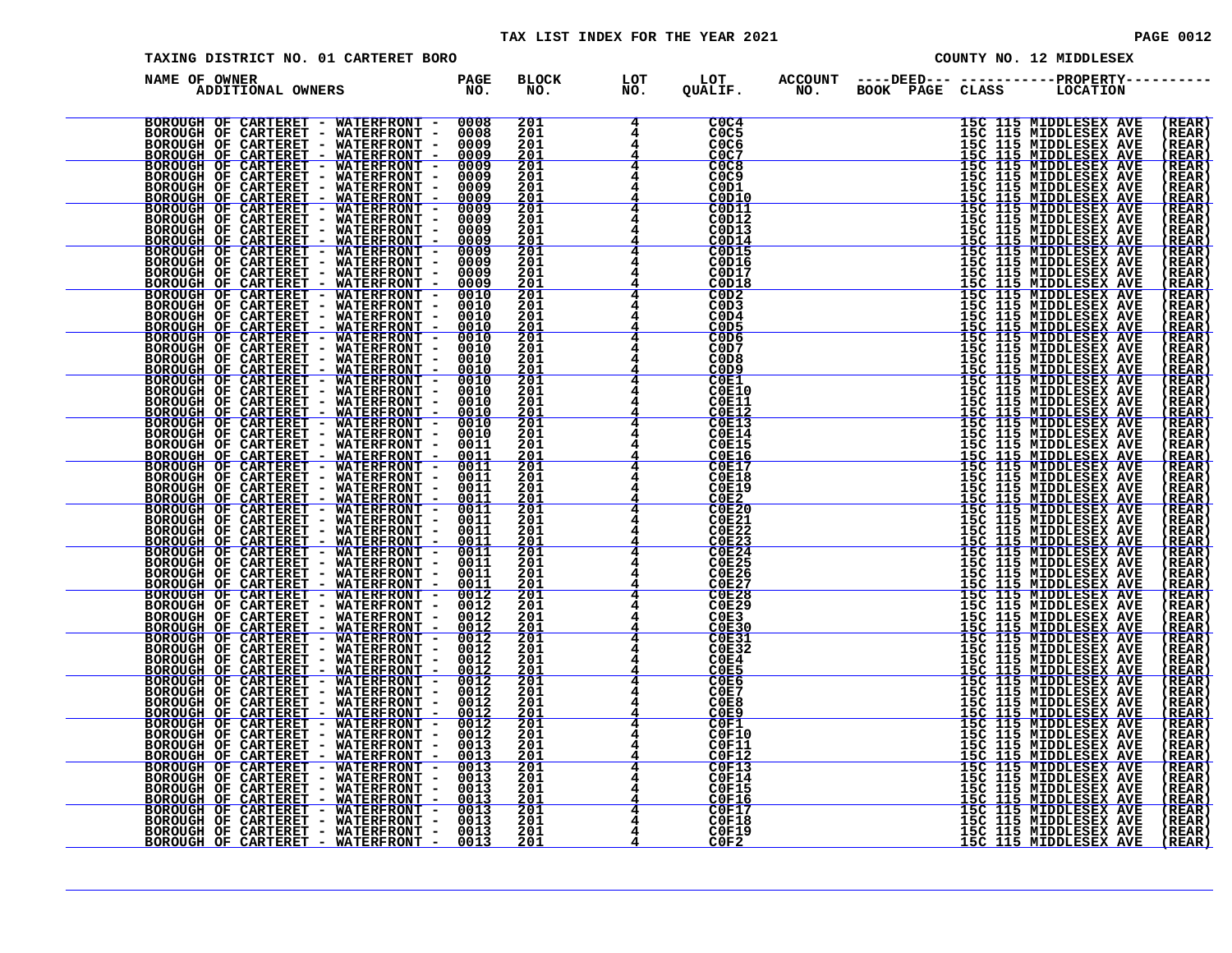| TAXING DISTRICT NO. 01 CARTERET BORO                                                                                                                                                                                                         |                     |                               |                                                                         |  | COUNTY NO. 12 MIDDLESEX                                                                                                                                                                                                                                                                                                                                                                                                 |                                |
|----------------------------------------------------------------------------------------------------------------------------------------------------------------------------------------------------------------------------------------------|---------------------|-------------------------------|-------------------------------------------------------------------------|--|-------------------------------------------------------------------------------------------------------------------------------------------------------------------------------------------------------------------------------------------------------------------------------------------------------------------------------------------------------------------------------------------------------------------------|--------------------------------|
| NAME OF OWNER<br>ADDITIONAL OWNERS PAGE                                                                                                                                                                                                      | <b>BLOCK</b><br>NO. | LOT<br>NO.                    | LOT<br>QUALIF.                                                          |  | ACCOUNT ----DEED--- -----------PROPERTY----<br>NO. BOOK PAGE CLASS LOCATION                                                                                                                                                                                                                                                                                                                                             |                                |
| ENGRE PRODUCTION ANTERET PRATEINFONT 1 00113 2011<br>HOC CARTERET - WATERFRONT 1 0013 2011<br>HOC CARTERET - WATERFRONT 1 0013 2011<br>HOC CARTERET - WATERFRONT 1 0013 2011<br>HOC CARTERET - WATERFRONT 1 0014 2011<br>HOC CARTERET -      |                     | 4<br>4                        | C0F20<br><b>C0F21</b>                                                   |  | $\begin{tabular}{c c c c} \multicolumn{1}{c}{\textbf{30.66}} \multicolumn{1}{c}{\textbf{30.67}} \multicolumn{1}{c}{\textbf{30.68}} \multicolumn{1}{c}{\textbf{50.68}} \multicolumn{1}{c}{\textbf{50.68}} \multicolumn{1}{c}{\textbf{50.68}} \multicolumn{1}{c}{\textbf{50.68}} \multicolumn{1}{c}{\textbf{50.68}} \multicolumn{1}{c}{\textbf{50.68}} \multicolumn{1}{c}{\textbf{50.68}} \multicolumn{1}{c}{\textbf{50.$ | (REAR)<br>(REAR)               |
|                                                                                                                                                                                                                                              |                     |                               | COF22                                                                   |  |                                                                                                                                                                                                                                                                                                                                                                                                                         | <b>REAR</b><br><u>(REAR)</u>   |
|                                                                                                                                                                                                                                              |                     | 4<br>4                        | $C$ OF <sub>24</sub><br><b>C0F26</b>                                    |  |                                                                                                                                                                                                                                                                                                                                                                                                                         | (REAR)<br>( REAR<br>(REAR      |
|                                                                                                                                                                                                                                              |                     |                               | C0F27<br>C0F28<br>COF3                                                  |  |                                                                                                                                                                                                                                                                                                                                                                                                                         | (REAR<br>(REAR<br>(REAR        |
|                                                                                                                                                                                                                                              |                     | 4                             | C0F4<br>COF5                                                            |  |                                                                                                                                                                                                                                                                                                                                                                                                                         | (REAR<br><u>(REAR)</u>         |
|                                                                                                                                                                                                                                              |                     |                               | C0F6<br>C0F7<br>C0F8                                                    |  |                                                                                                                                                                                                                                                                                                                                                                                                                         | (REAR)<br>(REAR<br>(REAR       |
|                                                                                                                                                                                                                                              |                     |                               | C0F9<br>COG1<br>C0G10                                                   |  |                                                                                                                                                                                                                                                                                                                                                                                                                         | (REAR)<br>(REAR)<br>(REAR      |
|                                                                                                                                                                                                                                              |                     |                               | C0G11<br>COG12<br>COG2                                                  |  |                                                                                                                                                                                                                                                                                                                                                                                                                         | (REAR<br>(REAR<br>(REAR        |
|                                                                                                                                                                                                                                              |                     |                               | C <sub>0</sub> G <sub>3</sub><br>COG4<br><b>C0G5</b>                    |  |                                                                                                                                                                                                                                                                                                                                                                                                                         | (REAR<br>(REAR<br>(REAR        |
|                                                                                                                                                                                                                                              |                     |                               | C <sub>0</sub> G <sub>6</sub><br>C <sub>0</sub> G7<br>C <sub>0</sub> G8 |  |                                                                                                                                                                                                                                                                                                                                                                                                                         | (REAR)<br>(REAR<br>(REAR       |
|                                                                                                                                                                                                                                              |                     |                               | <b>COG9</b><br>$C$ <sub>OP</sub> <sub>1</sub>                           |  |                                                                                                                                                                                                                                                                                                                                                                                                                         | (REAR<br>(REAR)                |
|                                                                                                                                                                                                                                              |                     |                               | C0P10<br>C0P11<br>COP12                                                 |  |                                                                                                                                                                                                                                                                                                                                                                                                                         | (REAR<br>(REAR<br><u>(REAR</u> |
|                                                                                                                                                                                                                                              |                     |                               | COP13<br>C0P2<br>COP3                                                   |  |                                                                                                                                                                                                                                                                                                                                                                                                                         | (REAR)<br>(REAR<br>(REAR       |
|                                                                                                                                                                                                                                              |                     |                               | COP4<br>C0P5<br>C <sub>0</sub> P <sub>6</sub>                           |  |                                                                                                                                                                                                                                                                                                                                                                                                                         | (REAR<br>(REAR)<br>( REAR      |
|                                                                                                                                                                                                                                              |                     |                               | C0P7<br>C0P8<br>COP9                                                    |  |                                                                                                                                                                                                                                                                                                                                                                                                                         | (REAR<br>(REAR)<br>(REAR)      |
|                                                                                                                                                                                                                                              |                     | 1<br>25                       |                                                                         |  |                                                                                                                                                                                                                                                                                                                                                                                                                         |                                |
|                                                                                                                                                                                                                                              |                     | 18<br>19                      |                                                                         |  |                                                                                                                                                                                                                                                                                                                                                                                                                         |                                |
|                                                                                                                                                                                                                                              |                     | 8<br>$\overline{4}$           |                                                                         |  |                                                                                                                                                                                                                                                                                                                                                                                                                         |                                |
|                                                                                                                                                                                                                                              |                     | 6<br>12<br>3                  |                                                                         |  |                                                                                                                                                                                                                                                                                                                                                                                                                         |                                |
|                                                                                                                                                                                                                                              |                     | $\overline{28}$<br>5.05<br>12 |                                                                         |  |                                                                                                                                                                                                                                                                                                                                                                                                                         |                                |
|                                                                                                                                                                                                                                              |                     | 6<br>$\frac{12}{15}$          |                                                                         |  |                                                                                                                                                                                                                                                                                                                                                                                                                         |                                |
|                                                                                                                                                                                                                                              |                     | 8<br>10<br>10                 |                                                                         |  |                                                                                                                                                                                                                                                                                                                                                                                                                         |                                |
| BORRERO, NORMA L.<br>BORRERO, DOMINGO/ELIZABETH NARAYANAN 0188 4009<br>BOSCAINO, ANTHONY & CATHERINE 0207 43001<br>BOSCAINO, ANDRE 0059 1502<br>BOSTON, ANDRE 0167 3805<br>BOTTON, ANDRE 0167 3805<br>BOTTON, ANDRE 0167 3805<br>BOUSELLI, N |                     | 2<br>9<br>11                  |                                                                         |  | 06624 00628 2 81 BERARLOTTE ST<br>04065 00023 2 39 CHARLOTTE ST<br>05977 00360 2 38 ELMWOOD AVENUE<br>04205 00840 2 38 ELMWOOD AVENUE<br>04245 00079 2 25 EAST OAK ST<br>06413 00401 2 4 SOMERSET STREET                                                                                                                                                                                                                |                                |
|                                                                                                                                                                                                                                              |                     | - 8<br>1                      |                                                                         |  |                                                                                                                                                                                                                                                                                                                                                                                                                         |                                |
|                                                                                                                                                                                                                                              |                     | 11<br>10                      |                                                                         |  |                                                                                                                                                                                                                                                                                                                                                                                                                         |                                |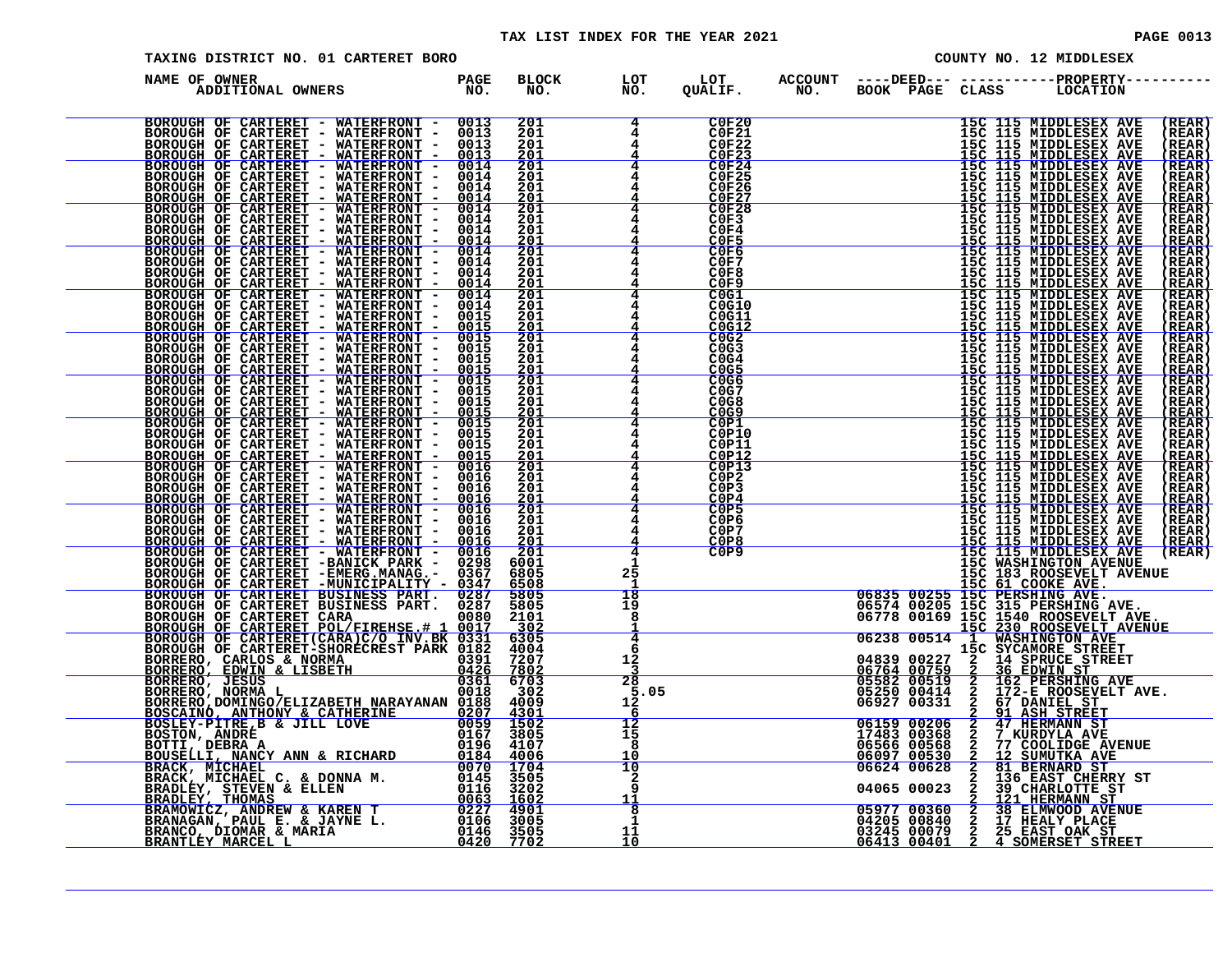| TAXING DISTRICT NO. 01 CARTERET BORO                                                                                                                                                                                                       |             |                                              |  |  | COUNTY NO. 12 MIDDLESEX                                                                                                                                                                                                                      |
|--------------------------------------------------------------------------------------------------------------------------------------------------------------------------------------------------------------------------------------------|-------------|----------------------------------------------|--|--|----------------------------------------------------------------------------------------------------------------------------------------------------------------------------------------------------------------------------------------------|
| NAME OF OWNER                                                                                                                                                                                                                              |             |                                              |  |  |                                                                                                                                                                                                                                              |
| BRAR, JASWINDER K.& BARGINDER S. 0260 5501<br>BRAR, KARANDEEP S. 0138 3404<br>BRAVO,JORGE & S BRAVO & OMAR PEREA 0232 5003<br>BRECHKA, HELEN<br>BRICENO, JULIA MELISSA 0235 5206<br>BRICENO, ULIA MELISSA 0235 5406<br>BRICENO, KATHERIN 0 |             | 19<br>9.01<br>3.<br>18                       |  |  | 04018 00081 2 43 JOHN ST<br>17052 01869 2 9-A HARRISON AVE.<br>06751 00870 2 21 LOUIS STREET<br>05307 00350 2 18 WHEELER AVENUE<br>06360 00188 2 11 HOLLY STREET<br>06360 00188 2 11 HOLLY STREET<br>06744 00154 2 31 WHEELER AVENUE<br>0674 |
|                                                                                                                                                                                                                                            |             | $\overline{17}$<br>-7<br>2<br>$\frac{11}{6}$ |  |  |                                                                                                                                                                                                                                              |
|                                                                                                                                                                                                                                            |             | 7<br>4<br>9                                  |  |  |                                                                                                                                                                                                                                              |
|                                                                                                                                                                                                                                            |             | $\frac{1}{1}$<br>$^{29}_{15}$                |  |  |                                                                                                                                                                                                                                              |
|                                                                                                                                                                                                                                            |             | $\frac{12}{15}$<br>7<br>$\overline{4}$       |  |  |                                                                                                                                                                                                                                              |
|                                                                                                                                                                                                                                            |             | 11<br>14<br>15<br>6                          |  |  | 06377 00175 44 84-86 WASHINGTON AVE<br>2 49 FREDERICK STREET<br>06596 00300 2 75 AREDERICK STREET<br>06596 00300 2 75 ASH STREET<br>066979 00810 2 29 CHROME AVE<br>066079 00810 2 138 HERMANN STREET<br>066079 00810 2 138 HERMANN STREET   |
|                                                                                                                                                                                                                                            |             | 13<br>8<br>$\frac{23}{22}$                   |  |  |                                                                                                                                                                                                                                              |
|                                                                                                                                                                                                                                            |             | 18<br>$12 \overline{ }$<br>5.02<br>11        |  |  |                                                                                                                                                                                                                                              |
|                                                                                                                                                                                                                                            |             | 14<br>-5<br>4.02                             |  |  |                                                                                                                                                                                                                                              |
|                                                                                                                                                                                                                                            |             | 21<br>5<br>$\frac{1}{6}$                     |  |  | 06747 000446 2 17 BERNARD STREET<br>17170 00623 2 12 HARRIS STREET<br>06249 00310 2 117 WHITMAN STREET<br>06059 00612 2 14 MERCER STREET<br>2 84 FITCH ST<br>05409 00303 2 1056 EMERSON ST<br>05841 00614 2 156 CARTERET AVENUE<br>05487 001 |
|                                                                                                                                                                                                                                            |             | $7\phantom{.0}$<br>6<br>6                    |  |  | 29 BIRCH ST                                                                                                                                                                                                                                  |
|                                                                                                                                                                                                                                            |             | 6<br>8<br>18<br>$\overline{14}$              |  |  |                                                                                                                                                                                                                                              |
|                                                                                                                                                                                                                                            |             | 1<br>21<br>ह                                 |  |  |                                                                                                                                                                                                                                              |
|                                                                                                                                                                                                                                            |             | 21<br>$1\frac{3}{5}$<br>$\overline{8}$       |  |  |                                                                                                                                                                                                                                              |
| BROGNI NEEL URBAN AND SEAMENT EN 1978 1978<br>EROSTI ANDERN JUNK SHEILA C/O VETS 00115 19704<br>BROWN, SEAN & MARION<br>BROWN, SEAN & MARION<br>BROWN, CLEOPATRA & KRYSTAL 00252 1401<br>BROWN, DUETAN & KRYSTAL 00252 1402<br>BROWN, DUET |             | $\mathbf{1}$<br>13<br>$\frac{1}{8.02}$       |  |  | 03916 00601 2 23 ASH STREET<br>06613 00803 2 1EICK AVE<br>06613 00803 2 1EICK AVE<br>06638 00508 2 27-A PULASKI AVENUE<br>06938 00508 2 27 TENNSYSON STREET<br>06236 00150 2 247 TENNSYSON STREET<br>2 4 WEDGEWOOD DRIVE<br>18184 00476 2 2  |
|                                                                                                                                                                                                                                            |             | 34<br>6                                      |  |  |                                                                                                                                                                                                                                              |
|                                                                                                                                                                                                                                            | $rac{8}{2}$ | 31.02                                        |  |  |                                                                                                                                                                                                                                              |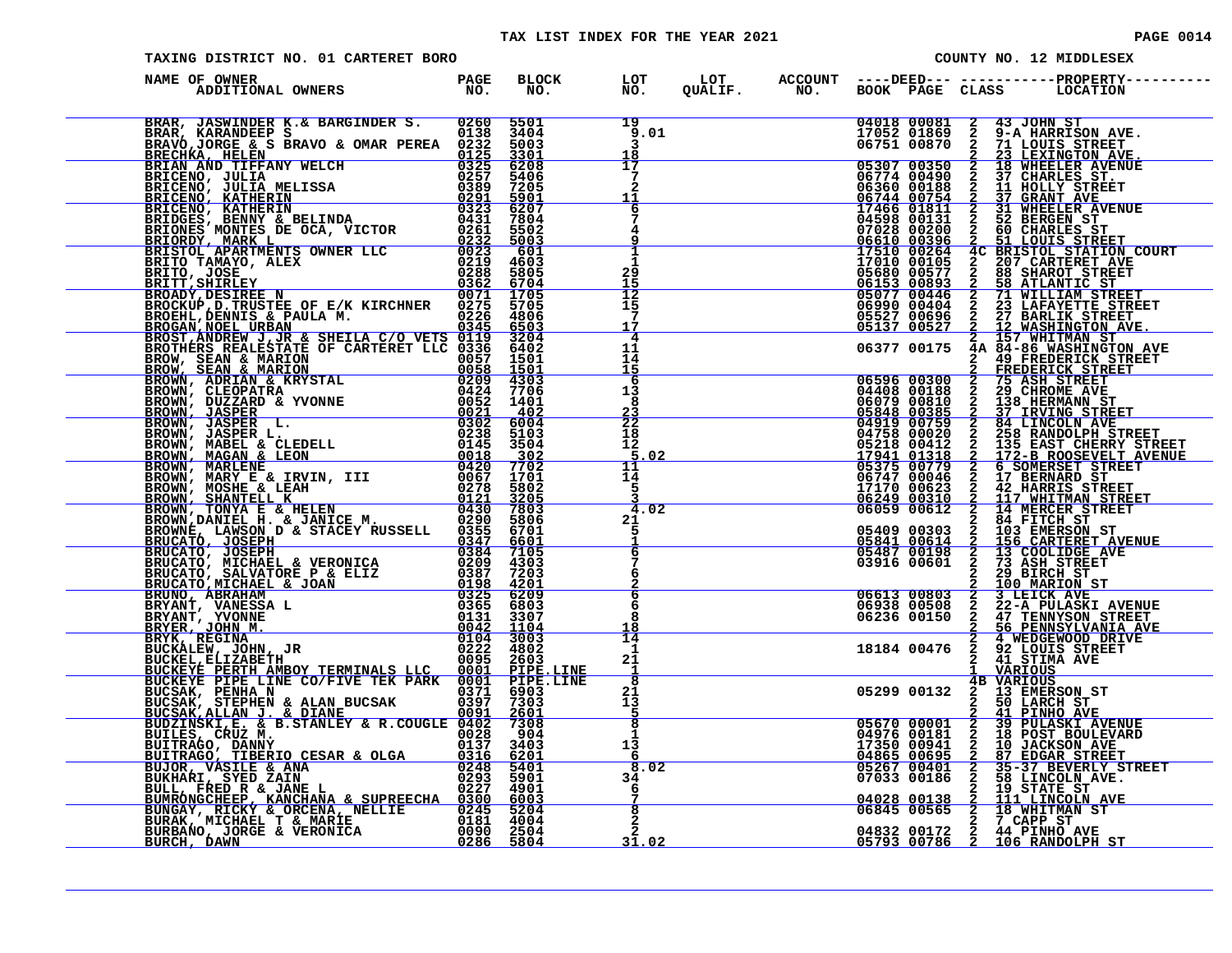### TAX LIST INDEX FOR THE YEAR 2021 **PAGE 10015** PAGE 0015

| TAXING DISTRICT NO. 01 CARTERET BORO                                                                                                                                                                                                         |                      |                                                      |  |                                                                         | COUNTY NO. 12 MIDDLESEX                                                                                                                                                                                                                                                                                             |
|----------------------------------------------------------------------------------------------------------------------------------------------------------------------------------------------------------------------------------------------|----------------------|------------------------------------------------------|--|-------------------------------------------------------------------------|---------------------------------------------------------------------------------------------------------------------------------------------------------------------------------------------------------------------------------------------------------------------------------------------------------------------|
| NAME OF OWNER<br>DF OWNER<br>ADDITIONAL OWNERS TO NO.                                                                                                                                                                                        | BLOCK LOT<br>NO. NO. |                                                      |  |                                                                         |                                                                                                                                                                                                                                                                                                                     |
| BURGER, DAVID & BRITTANY 0342 6411<br>BURGESS, JOCELYN 0313 6106<br>BURGOS, ANA MARIA 0085 2401<br>BURKE, MICHAEL 0187 4008<br>BURKE, MICHAEL 0187 4008<br>BURKE, DAWN & GLENN 0216 4501<br>BURNET, GLENN 0216 4501<br>BURNET, GLENN 0195 41 |                      | 4<br>$^{25}_{17}$<br>13                              |  | 17569 00392<br>06645 00343<br>04575 00062                               | 2 170 EMERSON ST<br>2 33 LIBERTY ST<br>2 11 PINHO AVENUE                                                                                                                                                                                                                                                            |
|                                                                                                                                                                                                                                              |                      | 22<br>11<br>$\mathbf{2}$<br>13                       |  | 06141 00132<br>05174 00267<br>05257 00872<br>04217 00012                | <b>2 11 PINHO AVENUE<br/> 2 2 MULEERRY ST<br/> 2 74 EMERSON ST<br/> 2 37 COOLIDGE AVE<br/> 2 108 DANIEL STREET<br/> 2 63 JACKSON AVE<br/> 2 47 LOUIS STREET<br/> 2 47 LOUIS STREET<br/> 2 58 MARION STREET<br/> 2 17 DUNSTER ST<br/> 2 17 DUNSTER ST<br/> 2 2 LOCUST STREET<br/></b>                                |
|                                                                                                                                                                                                                                              |                      | 10<br>8<br><u>18</u>                                 |  | 06114 00825<br>04079 00856<br>03976 00515<br>04246 00336<br>17452 01498 |                                                                                                                                                                                                                                                                                                                     |
| BUTKA, STANLEY & JANE<br>BUTLER, K, SR./T ADAMS-& K. BUTLER, II 0152 3607<br>BUTLER, K, SR./T ADAMS-& K. BUTLER, II 0152 3607<br>BUTMANKIEWICZ, RICHARD/AMANDA MUNIZ- 0368 6901                                                              |                      | $\frac{8}{2}$<br>25<br>11<br>$\overline{4}$          |  |                                                                         |                                                                                                                                                                                                                                                                                                                     |
|                                                                                                                                                                                                                                              |                      | 2.02<br>$\frac{2}{5.02}$                             |  |                                                                         |                                                                                                                                                                                                                                                                                                                     |
|                                                                                                                                                                                                                                              |                      | 31<br>17.01<br>$\frac{\overline{25.01}}{25.02}$<br>8 |  |                                                                         |                                                                                                                                                                                                                                                                                                                     |
|                                                                                                                                                                                                                                              |                      | 11<br>$\frac{1.01}{2.02}$                            |  |                                                                         |                                                                                                                                                                                                                                                                                                                     |
|                                                                                                                                                                                                                                              |                      | 21<br>$\frac{4}{13.01}$<br>13.02                     |  |                                                                         |                                                                                                                                                                                                                                                                                                                     |
|                                                                                                                                                                                                                                              |                      | $\overline{10}$<br>1.02<br>1.02<br>18.01<br>2        |  |                                                                         |                                                                                                                                                                                                                                                                                                                     |
|                                                                                                                                                                                                                                              |                      | 13.02                                                |  |                                                                         |                                                                                                                                                                                                                                                                                                                     |
| BUTTER, FRANKENT & JAMEL MARINE (1976)<br>BUTTER, F.S. (1976)<br>BUTTER, F.S. (T. ADAMS = K. BUTLER, III 0152 1607)<br>BUTTER, F.S. (T. ADAMS = K. BUTLER, III 0152 1607)<br>BUTTAR, BALDEV 02289 52010<br>BUTTAR, BALDEV 02289 52010<br>B   |                      | $rac{2}{5}$<br>$\ddot{1}$<br>36                      |  |                                                                         | $\begin{tabular}{c c c c} $1.774$ & $0.5889$ \\ \hline 1724$ & $0.6829$ & $2$ & $19$ & $5111$ & $11111$ \\ 0.68229 & 0.00242 & 2 & 1\_JESSET ST1T & AVE \\ 0.68229 & 0.0022 & 2 & 2 & 1\_JESSET ST1T & AVE \\ 0.7046 & 0.0483 & 2 & 524 & ROOSEVELT & AVE \\ 0.6938 & 0.232 & 1 & 2 & 1 & 1 & 1 & 1 & 1 & 1 & 1 & $ |
|                                                                                                                                                                                                                                              |                      | <u>30</u><br>20<br>9<br>8<br>-1                      |  |                                                                         | 07027 00151 44 28 LEICK AVENUE<br>07027 00151 42 BLEICK AVE<br>055235 00590 2 23 MERCER ST<br>17239 00140 2 42 LINCOLM AVENUE<br>070113 00322 2 77 FITCH ST<br>06431 00161 2 2 SOLITES DR<br>04841 00161 2 2 SOLITES DR<br>044429 00100 2 90                                                                        |
|                                                                                                                                                                                                                                              |                      | 6<br>33<br>38<br>Ž                                   |  |                                                                         |                                                                                                                                                                                                                                                                                                                     |
|                                                                                                                                                                                                                                              |                      | 10<br>18<br>18<br>14                                 |  |                                                                         |                                                                                                                                                                                                                                                                                                                     |
|                                                                                                                                                                                                                                              |                      | $\frac{1}{1}$<br>16<br>10                            |  |                                                                         |                                                                                                                                                                                                                                                                                                                     |
|                                                                                                                                                                                                                                              |                      | -7<br>12<br>$\mathbf{1}$                             |  |                                                                         | 05128 00377 2 26 PINHO AVE<br>05069 00628 2 62 MARION ST                                                                                                                                                                                                                                                            |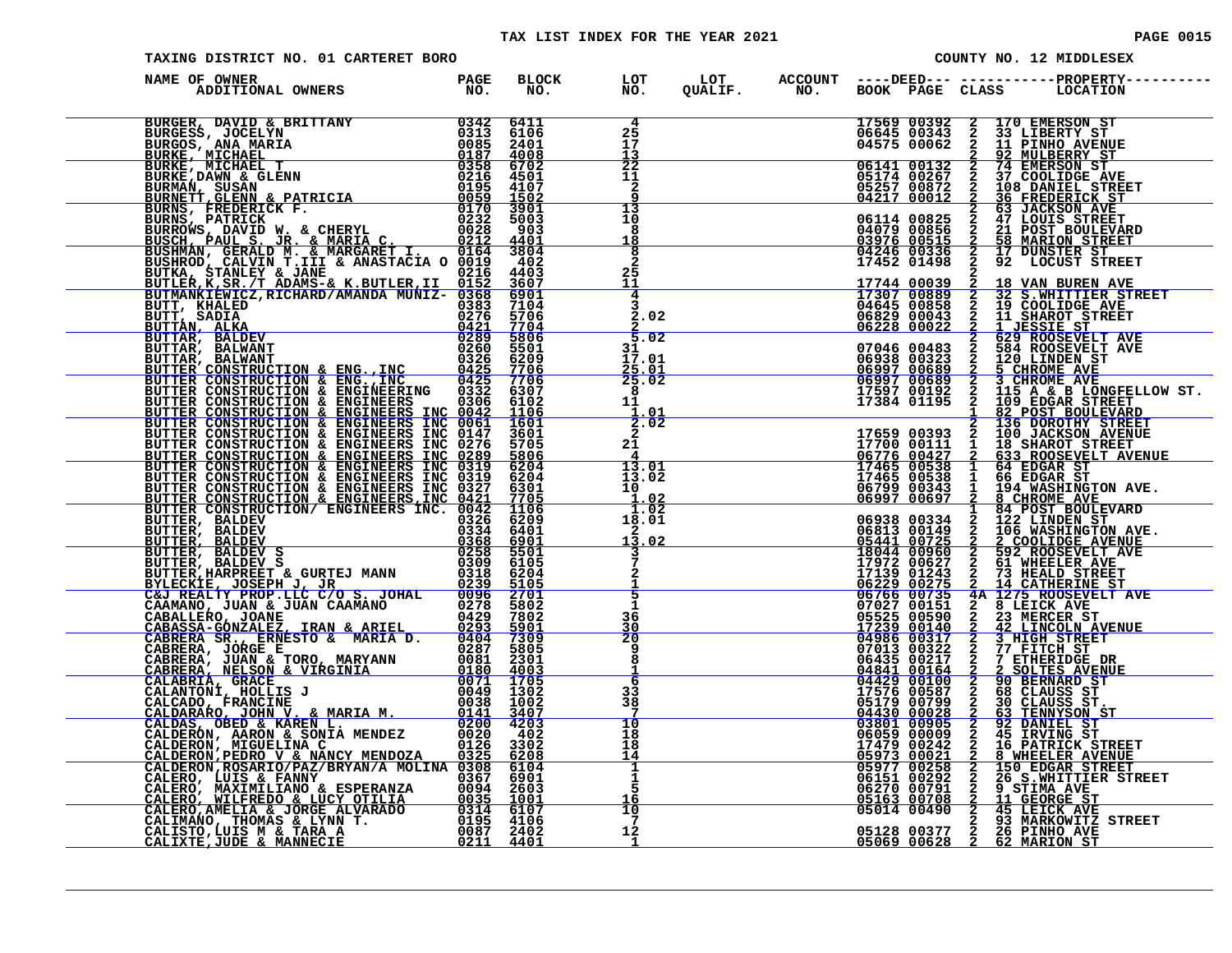| TAXING DISTRICT NO. 01 CARTERET BORO                                                                                                                                                                                                          |                  |                                                            |      | COUNTY NO. 12 MIDDLESEX |  |                                                                                                                                                                                                                                                                                                                                                                                            |  |  |  |
|-----------------------------------------------------------------------------------------------------------------------------------------------------------------------------------------------------------------------------------------------|------------------|------------------------------------------------------------|------|-------------------------|--|--------------------------------------------------------------------------------------------------------------------------------------------------------------------------------------------------------------------------------------------------------------------------------------------------------------------------------------------------------------------------------------------|--|--|--|
| NAME OF OWNER                                                                                                                                                                                                                                 | BLOCK LOT<br>NO. | NO.                                                        |      |                         |  |                                                                                                                                                                                                                                                                                                                                                                                            |  |  |  |
| ADDITIONAL OWNERS MO. MO. NO. NO. NO. NO. NO. NO. CALIKA, SYLVESTER 0420 7703<br>CALICA, SYLVESTER 0420 7703<br>CALICA, SYLVESTER CHERN E.THORNBURG 0020 51001<br>CALICAT ARTIFIC CHURCH 0385 7105<br>CALICAT BARTIST CHURCH 0385 72013<br>CA |                  | $\frac{1}{2}$<br>13<br>7                                   |      |                         |  | 06354 00070 2 142 UNION STREET<br>06354 00703 1 UNION STREET<br>04458 00262 2 44 HERMANN AVENUE<br>05775 00326 2 122 DOROTHY ST<br>00000 00000 12, 102 HAGAMAN ST                                                                                                                                                                                                                          |  |  |  |
|                                                                                                                                                                                                                                               |                  | 3<br>п.                                                    |      |                         |  | 15D MCKINLEY AVENUE                                                                                                                                                                                                                                                                                                                                                                        |  |  |  |
|                                                                                                                                                                                                                                               |                  | 2.01<br>1.01<br>14<br>9.014                                |      |                         |  | $\begin{tabular}{c c c c} \hline & $15D$~\texttt{MCKINLEY} \hline & $15D$~\texttt{MCKINLEY} \hline & $15D$~\texttt{MCKINLEY} \hline & $15D$~\texttt{MCKINLEY} \hline & $15D$~\texttt{MCKINLEY} \hline & $15D$~\texttt{MCKINLEY} \hline & $15D$~\texttt{MCKINLEY} \hline & $15D$~\texttt{MCKINLEY} \hline & $15F$~\texttt{60} \hline & $15F$~\texttt{61} \hline & $15F$~\texttt{63} \hline$ |  |  |  |
|                                                                                                                                                                                                                                               |                  | 10<br>6.02                                                 |      |                         |  |                                                                                                                                                                                                                                                                                                                                                                                            |  |  |  |
|                                                                                                                                                                                                                                               |                  | 10<br>īž.                                                  |      |                         |  |                                                                                                                                                                                                                                                                                                                                                                                            |  |  |  |
|                                                                                                                                                                                                                                               |                  | 10<br>1<br>3<br>12                                         |      |                         |  | 04252 00001 2 43 DELAMARE AVE<br>17175 00107 2 8 SOMERSET STREET<br>04593 00341 2 27 POST BOULEVARD<br>06733 00195 2 375 CARTERET AVENUE<br>06859 00694 2 5 STRMA AVENUE                                                                                                                                                                                                                   |  |  |  |
|                                                                                                                                                                                                                                               |                  | $\frac{3}{17}$<br>12<br>-6                                 |      |                         |  |                                                                                                                                                                                                                                                                                                                                                                                            |  |  |  |
|                                                                                                                                                                                                                                               |                  | 18.21<br>5.<br>2<br>q                                      |      |                         |  | 06859 00694 2 5/3 CARTERET AVENUE<br>05274 00504 2 42 IRVING ST<br>06859 00694 2 42 IRVING ST<br>06657 00486 2 66 ATLANTIC ST<br>066676 00749 2 36 CHESTNUT ST<br>066676 00749 2 36 CHESTNUT ST<br>052394 00836 2 105 HTGH STREET<br>05336 0                                                                                                                                               |  |  |  |
|                                                                                                                                                                                                                                               |                  | $\overline{\mathbf{8}}$<br>18<br>4<br>Q<br>$\overline{13}$ | 1399 |                         |  |                                                                                                                                                                                                                                                                                                                                                                                            |  |  |  |
|                                                                                                                                                                                                                                               |                  | 5<br><u> 12</u><br>40                                      |      |                         |  |                                                                                                                                                                                                                                                                                                                                                                                            |  |  |  |
|                                                                                                                                                                                                                                               |                  | 5<br>4<br>23.01<br>$\mathbf{2}$                            |      |                         |  |                                                                                                                                                                                                                                                                                                                                                                                            |  |  |  |
|                                                                                                                                                                                                                                               |                  | 7.01<br>L6<br>$\frac{23}{20}$                              |      |                         |  |                                                                                                                                                                                                                                                                                                                                                                                            |  |  |  |
|                                                                                                                                                                                                                                               |                  | 8<br>21<br>$\overline{2}\overline{5}$<br>īз                |      |                         |  |                                                                                                                                                                                                                                                                                                                                                                                            |  |  |  |
|                                                                                                                                                                                                                                               |                  | $\frac{10}{17}$<br>9<br>$2\overline{2}$                    |      |                         |  |                                                                                                                                                                                                                                                                                                                                                                                            |  |  |  |
| CARLEY PHYLLIS J.ESTATE OF 0287 7203<br>CARLEY PHYLLIS J.ESTATE OF 0287 72501<br>CARLEY PHYLLIS J.ESTATE OF 0227 4501<br>CARNEVALE, DOMINICK & SHEREE 0150 5605<br>CARNEVALE, DOMINICK & SHEREE 0150 5005<br>CARNEVALE, NICHAEL J. & ARLENE M |                  | $\frac{2\frac{3}{2}}{2}$                                   |      |                         |  | $\begin{tabular}{c cccc} $2$ & $20$-KLLES1O LKLSE1G1LKLSE1G1LKLSE1G21KAAABE1$\\ \hline 055622&00888&2&103&5005LIDGE \\ 05523&00298&2&43&7080LIDGE \\ 05459&00298&2&43&7080LIDGE \\ 05834&00888&2&201&CARTREET AVE \\ 05834&00888&2&201&CARTREET AVE \\ 058425&00870&2&88&WARRSITERET \\ 05821&005$                                                                                         |  |  |  |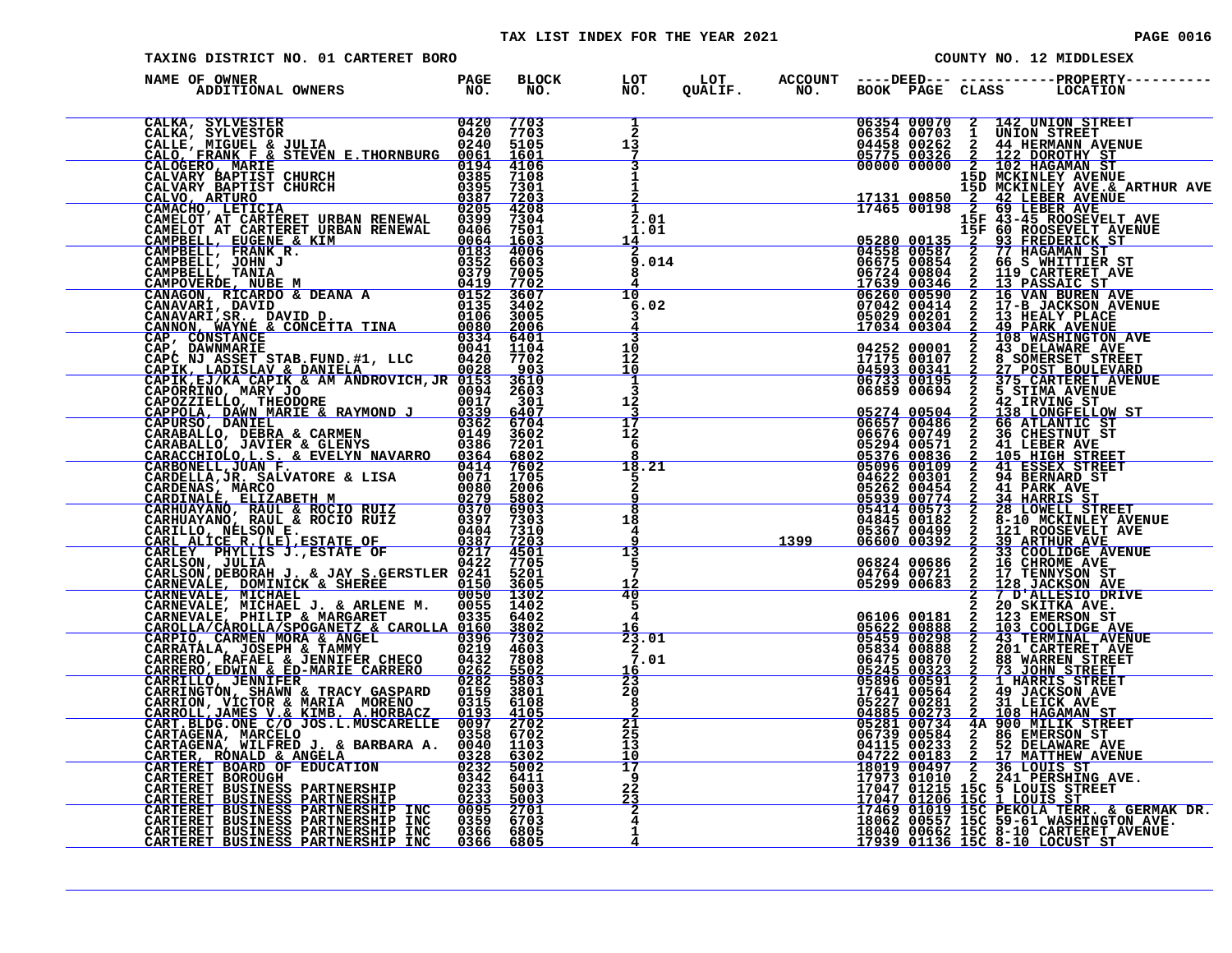### TAX LIST INDEX FOR THE YEAR 2021 **PAGE 0017** PAGE 0017

|  | -------- | - -<br>__ |  |
|--|----------|-----------|--|
|  |          |           |  |
|  |          |           |  |
|  |          |           |  |
|  |          |           |  |

| TAXING DISTRICT NO. 01 CARTERET BORO                 |           |           |                                                                |  | COUNTY NO. 12 MIDDLESEX                                                                |                                                  |                                 |                                                                                                                                                                                                                                                                                                                                                                                                                                                    |  |
|------------------------------------------------------|-----------|-----------|----------------------------------------------------------------|--|----------------------------------------------------------------------------------------|--------------------------------------------------|---------------------------------|----------------------------------------------------------------------------------------------------------------------------------------------------------------------------------------------------------------------------------------------------------------------------------------------------------------------------------------------------------------------------------------------------------------------------------------------------|--|
| NAME OF OWNER<br>F OWNER<br>ADDITIONAL OWNERS TO NO. |           |           |                                                                |  |                                                                                        |                                                  |                                 | BLOCK LOT LOT ACCOUNT ----DEED--- ------------PROPERTY----<br>NO. NO. QUALIF. NO. BOOK PAGE CLASS LOCATION                                                                                                                                                                                                                                                                                                                                         |  |
|                                                      |           |           | $\frac{29}{2}$<br>$\mathbf{1}$<br>$\frac{\frac{1}{2}}{4}$      |  |                                                                                        |                                                  |                                 | 17462 00536 15C 2 CARTERET AVE.<br>05813 00278 4C ROOSEVELT AVE.<br>05811 00558 4A 1000 ROOSEVELT AVENUE<br>05894 00111 4C 1000 ROOSEVELT AVENUE<br>17047 01224 15C 49 ESSEX STREET<br>17460 00791 15D 529 ROOSEVELT AVENUE<br>06762 00001                                                                                                                                                                                                         |  |
|                                                      |           |           | $1\bar{6}$<br>8<br>ۊ                                           |  |                                                                                        |                                                  |                                 |                                                                                                                                                                                                                                                                                                                                                                                                                                                    |  |
|                                                      |           |           | 1<br>1.01<br>1.02<br><u>1.01</u><br>ı                          |  |                                                                                        |                                                  |                                 | $\begin{array}{cccc} \textcolor{red}{18092} \textcolor{red}{00852} \textcolor{red}{15092} \textcolor{red}{20852} \textcolor{red}{15092} \textcolor{red}{3609852} \textcolor{red}{15092} \textcolor{red}{3609852} \textcolor{red}{1509852} \textcolor{red}{1509852} \textcolor{red}{150981T} \textcolor{red}{\textbf{M}\text{ER1DON RORD}} \\ \textcolor{red}{11} \textcolor{red}{109981T} \textcolor{red}{11} \textcolor{red}{109981T} \textcolor$ |  |
|                                                      |           |           | 1<br>4<br>3<br>4                                               |  |                                                                                        |                                                  |                                 |                                                                                                                                                                                                                                                                                                                                                                                                                                                    |  |
|                                                      |           |           | $\frac{1}{15}$<br><u>5</u><br>6                                |  |                                                                                        |                                                  |                                 |                                                                                                                                                                                                                                                                                                                                                                                                                                                    |  |
|                                                      |           |           | 23<br>14<br>15<br>1                                            |  |                                                                                        |                                                  |                                 |                                                                                                                                                                                                                                                                                                                                                                                                                                                    |  |
|                                                      |           |           | 7<br>6<br>12                                                   |  |                                                                                        |                                                  | $\mathbf{2}$                    |                                                                                                                                                                                                                                                                                                                                                                                                                                                    |  |
|                                                      |           |           | $\overline{2}\overline{4}$<br>$\frac{\bar{1}\bar{9}}{8}$<br>44 |  |                                                                                        | 17057 00812<br><u>17269 01452</u><br>06997 00531 | $\overline{2}$<br>$\frac{2}{2}$ | 83 COOLIDGE AVE<br>128 POPLAR STREET                                                                                                                                                                                                                                                                                                                                                                                                               |  |
|                                                      |           |           | 14<br>3<br>16<br>5                                             |  | 04307 00295<br>17420 00608<br>06986 00218                                              | 17065 00283<br>17095 01776                       |                                 | 128 WHEELER SIKE<br>28 WHEELER AVE<br>29 HICKORY ST<br>125 GEORGE ST<br>34 SYCAMORE ST<br>75 HICKORY STREET<br>75 HICKORY STREET<br>58 MULBERRY STREET<br>20 HERMANN AVE.<br>23 GEAMT AVE.                                                                                                                                                                                                                                                         |  |
|                                                      |           |           | 14<br>$\frac{13}{13}$<br>8                                     |  |                                                                                        |                                                  | <b>ANDIANONONONONONO</b>        | 33 GRANT AVE<br>111 MARKOWITZ ST                                                                                                                                                                                                                                                                                                                                                                                                                   |  |
|                                                      |           |           | 3<br>20<br>6<br>6.03                                           |  | 17632 00184<br>17426 01635<br>05173 00017<br>06539 00135<br>05084 00629<br>06141 00725 |                                                  |                                 | 123 EAST CHERRY STREET<br>26 FILLMORE AVE<br>102 COOLIDGE AVE<br>11 LINCOLN AVENUE<br>44 N.WHITTIER ST.                                                                                                                                                                                                                                                                                                                                            |  |
|                                                      |           |           | $\frac{11}{11}$<br>ı<br>14                                     |  | 17707 00816<br><u>05690 00423</u><br>06075 00803<br>17573 01256                        |                                                  |                                 | 28 CHARLES STREET<br>131 POPLAR ST<br>72 WASHINGTON AVE<br>2 COLGAN AVE                                                                                                                                                                                                                                                                                                                                                                            |  |
|                                                      |           |           | 12<br>$\frac{\overline{2}\overline{2}}{7}$<br>8                |  |                                                                                        | 05731 00378                                      |                                 | 32 BIRCH STREET<br>2 140 PERSHING AVE<br>2 12 DUFFY STREET<br>2 21 BERNATH ST                                                                                                                                                                                                                                                                                                                                                                      |  |
|                                                      |           |           | 6<br><u> 15</u><br>5<br>21<br>4                                |  | 18037 01948<br>17209 01559<br>06285 00033                                              | 05956 00022<br>18162 01031                       |                                 | 2 21 BEKNAIN 51<br>2 8 JACKSON AVENUE<br>2 124 LOWELL STREET<br>2 226 ROSEVELT AVENUE<br>2 263 EAST ELM STREET<br>2 76 LINDEN STREET<br>4B 60 MINUE STREET<br>4B 60 MINUE STREET<br>4B 60 MINUE STREET<br>4B 60 MINUE STREET<br>8 JACKSON AVENUE<br>124 LOWELL STREET<br>724 ROOSEVELT AVE<br>263 EAST ELM STREET                                                                                                                                  |  |
|                                                      |           |           | $\frac{13}{24}$<br>$\overline{3}$                              |  |                                                                                        |                                                  |                                 | 18162 01031 2 263 EAST ELM STREET<br>06394 00644 2 76 LINDEN STREET<br>06394 006423 4B 60 MINUE STREET<br>06336 00524 4B 377 ROOSEVELT AVE<br>06394 00406 1 1000 MILIK STREET<br>06394 00406 1 1000 MILIK STREET<br>06394 00414 4B 800 MILIK STR                                                                                                                                                                                                   |  |
| CEPEDA, MICHAEL                                      |           | 0228 4903 | $\frac{1}{5}$<br>1                                             |  |                                                                                        |                                                  |                                 |                                                                                                                                                                                                                                                                                                                                                                                                                                                    |  |
| <u>CERAMI, GABRIELL &amp; CHARLES</u>                | 0356 6701 |           | 27                                                             |  |                                                                                        |                                                  |                                 |                                                                                                                                                                                                                                                                                                                                                                                                                                                    |  |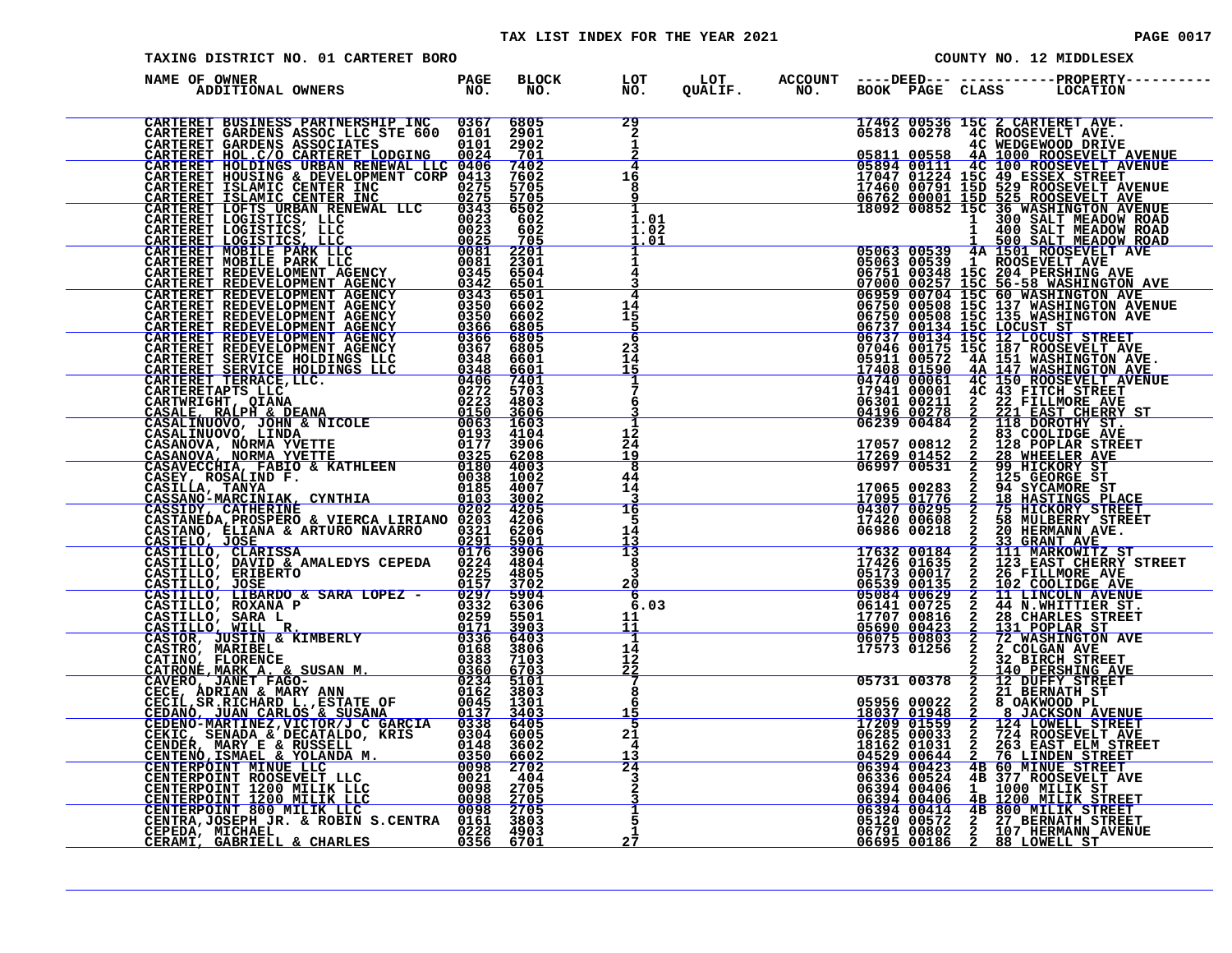| TAXING DISTRICT NO. 01 CARTERET BORO | COUNTY NO. 12 MIDDLESEX |                                        |                                                                                                                                                                                                                                                                     |                                                                                                                                                                                                                                                                                       |                                                  |                                           |                |                                                                                                                                                                                                                                            |  |
|--------------------------------------|-------------------------|----------------------------------------|---------------------------------------------------------------------------------------------------------------------------------------------------------------------------------------------------------------------------------------------------------------------|---------------------------------------------------------------------------------------------------------------------------------------------------------------------------------------------------------------------------------------------------------------------------------------|--------------------------------------------------|-------------------------------------------|----------------|--------------------------------------------------------------------------------------------------------------------------------------------------------------------------------------------------------------------------------------------|--|
| NAME OF OWNER                        |                         |                                        |                                                                                                                                                                                                                                                                     |                                                                                                                                                                                                                                                                                       |                                                  |                                           |                |                                                                                                                                                                                                                                            |  |
|                                      |                         | $\overline{9}$<br>$1\bar{2}$<br>9      |                                                                                                                                                                                                                                                                     |                                                                                                                                                                                                                                                                                       |                                                  |                                           |                | 05003 00343 2 12 GINDA AVE<br>18107 01219 2 10 N.WHITTIER STREET<br>06840 00748 2 80 LONGFELLOW ST.<br>05292 00702 2 109 BERNARD ST.<br>05128 00317 2 41 LEFFERTS STREET<br>07016 00423 2 2 LEFFERTS STREET<br>06508 004439 2 2 LEFFERTS S |  |
|                                      |                         | 36.03<br>7                             |                                                                                                                                                                                                                                                                     |                                                                                                                                                                                                                                                                                       |                                                  |                                           |                |                                                                                                                                                                                                                                            |  |
|                                      |                         | 4<br>11                                |                                                                                                                                                                                                                                                                     |                                                                                                                                                                                                                                                                                       |                                                  |                                           |                |                                                                                                                                                                                                                                            |  |
|                                      |                         | 7<br>4                                 |                                                                                                                                                                                                                                                                     |                                                                                                                                                                                                                                                                                       |                                                  |                                           |                |                                                                                                                                                                                                                                            |  |
|                                      |                         | $\overline{17}$<br>8                   |                                                                                                                                                                                                                                                                     |                                                                                                                                                                                                                                                                                       |                                                  |                                           |                |                                                                                                                                                                                                                                            |  |
|                                      |                         | 13<br>-1<br>$-1.19$                    |                                                                                                                                                                                                                                                                     |                                                                                                                                                                                                                                                                                       |                                                  |                                           |                |                                                                                                                                                                                                                                            |  |
|                                      |                         | 16<br>1<br>6                           |                                                                                                                                                                                                                                                                     |                                                                                                                                                                                                                                                                                       |                                                  |                                           |                |                                                                                                                                                                                                                                            |  |
|                                      |                         | 6<br>13<br>2                           |                                                                                                                                                                                                                                                                     | $\begin{array}{r} 0.3736 & 0.0262 \\ 0.4797 & 0.0620 \\ -0.4797 & 0.0620 \\ -0.5293 & 0.00681 \\ -0.5004 & 0.0792 \\ 0.6348 & 0.0745 \\ 0.5572 & 0.0883 \\ -17587 & 0.0883 \\ -17587 & 0.08930 \\ 0.3874 & 0.09902 \\ 0.6877 & 0.03022 \\ 17709 & 0.0043 \\ -17709 & 0.0043 \\ -0.52$ |                                                  |                                           |                |                                                                                                                                                                                                                                            |  |
|                                      |                         | 18<br>18.03<br>8                       |                                                                                                                                                                                                                                                                     |                                                                                                                                                                                                                                                                                       |                                                  |                                           |                |                                                                                                                                                                                                                                            |  |
|                                      |                         | 5<br>.06<br>24                         |                                                                                                                                                                                                                                                                     |                                                                                                                                                                                                                                                                                       |                                                  |                                           |                |                                                                                                                                                                                                                                            |  |
|                                      |                         | 34<br>11<br>7                          |                                                                                                                                                                                                                                                                     |                                                                                                                                                                                                                                                                                       |                                                  |                                           |                |                                                                                                                                                                                                                                            |  |
|                                      |                         | $\frac{14}{10}$<br>13                  | $\begin{array}{r l} \hline \textbf{17323} & 00727 \\ \textbf{06559} & 00842 \\ \hline \textbf{06977} & 00629 \\ \textbf{17895} & 00490 \\ \textbf{1735} & 00216 \\ \textbf{18135} & 00216 \\ \textbf{18135} & 00216 \\ \textbf{19176} & \textbf{19186} \end{array}$ |                                                                                                                                                                                                                                                                                       |                                                  |                                           |                |                                                                                                                                                                                                                                            |  |
|                                      |                         | 10<br>$\frac{19}{19}$                  |                                                                                                                                                                                                                                                                     |                                                                                                                                                                                                                                                                                       |                                                  | 17769 01246<br>06004 00044<br>06495 00490 |                |                                                                                                                                                                                                                                            |  |
|                                      |                         | 10<br>-1                               |                                                                                                                                                                                                                                                                     |                                                                                                                                                                                                                                                                                       |                                                  | 04083 00255<br>03741 00337<br>03881 00727 |                |                                                                                                                                                                                                                                            |  |
|                                      |                         | $\overline{21}$<br>31<br>$\frac{2}{2}$ |                                                                                                                                                                                                                                                                     |                                                                                                                                                                                                                                                                                       | 04745 00216<br>03711 00128<br>03793 00741        |                                           |                |                                                                                                                                                                                                                                            |  |
|                                      |                         | 11<br>5<br>6                           |                                                                                                                                                                                                                                                                     |                                                                                                                                                                                                                                                                                       |                                                  | 06602 00734<br>05003 00058                |                |                                                                                                                                                                                                                                            |  |
|                                      |                         | $\frac{23}{15}$                        |                                                                                                                                                                                                                                                                     |                                                                                                                                                                                                                                                                                       | 05003 00058<br><u>18144 00698</u><br>04754 00303 | 04251 00176                               |                |                                                                                                                                                                                                                                            |  |
|                                      |                         | $\frac{3}{4}$<br>$\frac{15}{12}$       |                                                                                                                                                                                                                                                                     |                                                                                                                                                                                                                                                                                       |                                                  | 05285 00894<br>05850 00615<br>06621 00082 |                | <b>4A 215 ROOSEVELT AVE</b><br>2 73 POST BOULEVARD<br>2 11 SALEM AVENUE                                                                                                                                                                    |  |
|                                      |                         | $\overline{1}\overline{3}$<br>3<br>19  |                                                                                                                                                                                                                                                                     |                                                                                                                                                                                                                                                                                       |                                                  | 06520 00592                               | $\overline{a}$ | 58 LEICK AVE.<br>11 UNION STREET                                                                                                                                                                                                           |  |
|                                      |                         | 18<br>14<br>$7\phantom{.0}$            |                                                                                                                                                                                                                                                                     |                                                                                                                                                                                                                                                                                       |                                                  | 06906 00820<br>06919 00455                |                | 2 146 EDGAR ST<br>2 5 GEORGE COURT<br>31 MONROE AVE                                                                                                                                                                                        |  |
|                                      |                         | -1<br>$\overline{\mathbf{8}}$<br>13    |                                                                                                                                                                                                                                                                     |                                                                                                                                                                                                                                                                                       |                                                  | 06933 00881<br>04506 00146                |                | <b>2 114 LONGFELLOW ST</b><br>2 121 MARKOWITZ ST<br>2 21 SWARTHMORE DRIVE                                                                                                                                                                  |  |
|                                      |                         | -5<br>6                                |                                                                                                                                                                                                                                                                     |                                                                                                                                                                                                                                                                                       |                                                  |                                           |                | 18020 01844 2 19 MARY STREET                                                                                                                                                                                                               |  |
|                                      |                         | 9<br>11<br>-7                          |                                                                                                                                                                                                                                                                     |                                                                                                                                                                                                                                                                                       |                                                  | 17723 00997                               |                | <b>17723 00997 2 47 CHARLES ST<br/>03896 00610 2 42 MERCER ST.<br/>05757 00548 2 49 THORNALL STREET<br/>05552 00429 2 46 CHARLES STREET</b>                                                                                                |  |
|                                      |                         | 17                                     |                                                                                                                                                                                                                                                                     |                                                                                                                                                                                                                                                                                       |                                                  |                                           |                |                                                                                                                                                                                                                                            |  |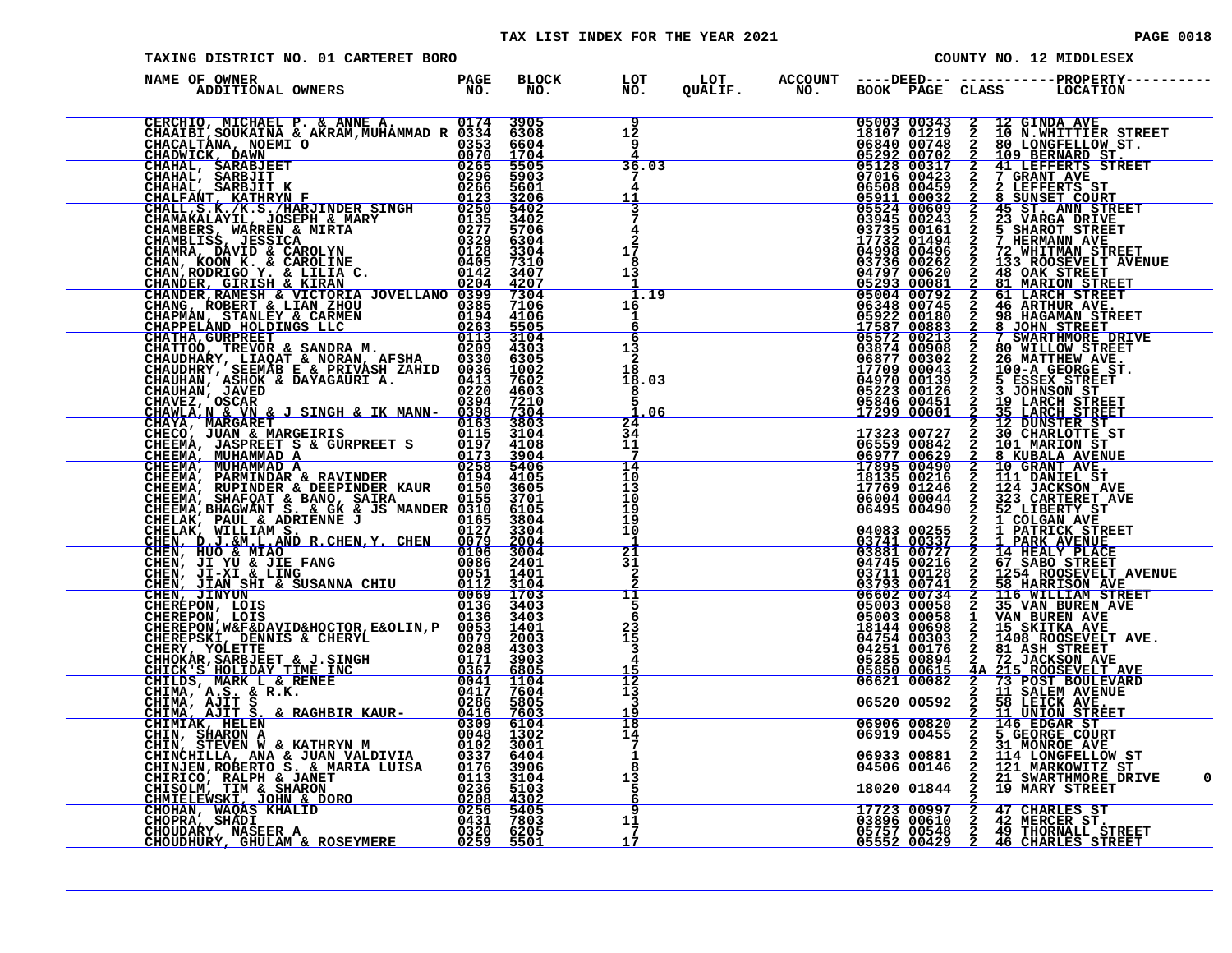| TAXING DISTRICT NO. 01 CARTERET BORO     |      | COUNTY NO. 12 MIDDLESEX                        |  |                                                        |                                           |                                                                                                                       |                                                                                                                                                                                                                                                                                                                                             |  |
|------------------------------------------|------|------------------------------------------------|--|--------------------------------------------------------|-------------------------------------------|-----------------------------------------------------------------------------------------------------------------------|---------------------------------------------------------------------------------------------------------------------------------------------------------------------------------------------------------------------------------------------------------------------------------------------------------------------------------------------|--|
| NAME OF OWNER                            |      |                                                |  |                                                        |                                           |                                                                                                                       |                                                                                                                                                                                                                                                                                                                                             |  |
| CHRIST THE KING KNANAYA CAT.MISSION 0287 | 5805 | 11<br>$\overline{\mathbf{3}}$                  |  |                                                        |                                           | 17209 00141 15D 67 FITCH ST.<br>06577 00691 2 45 PARK AVE<br>2 5 SPRUCE ST<br>2 52 DOROTHY ST                         |                                                                                                                                                                                                                                                                                                                                             |  |
|                                          |      | 5<br>12<br>$7\phantom{.0}$                     |  |                                                        |                                           |                                                                                                                       | $\begin{tabular}{@{}c@{\hspace{0.6cm}}}\hline & 5 & 5 & 5 & 5 \\ \hline \hline \\ 0 & 6 & 3 & 0 & 2 & 2 & 2 \\ 0 & 6 & 8 & 8 & 8 \\ \hline \\ 0 & 6 & 1 & 3 & 2 & 14 & 2 \\ 0 & 6 & 1 & 3 & 2 & 14 & 2 \\ 0 & 6 & 1 & 1 & 2 & 14 & 2 \\ 0 & 6 & 2 & 5 & 9 & 0 & 3 \\ 0 & 6 & 2 & 9 & 2 & 4 & 7 \\ 0 & 6 & 2 & 9 & 9 & 0 & 3 \\ 0 & 6 & 2 &$ |  |
|                                          |      | 6<br>16<br>32<br>$\frac{23}{13}$               |  |                                                        |                                           |                                                                                                                       |                                                                                                                                                                                                                                                                                                                                             |  |
|                                          |      | 44<br>2.01<br>23<br>-6                         |  |                                                        |                                           |                                                                                                                       |                                                                                                                                                                                                                                                                                                                                             |  |
|                                          |      | 11<br>2ī<br>16<br>4                            |  |                                                        |                                           |                                                                                                                       |                                                                                                                                                                                                                                                                                                                                             |  |
|                                          |      | ī<br>$\overline{4}$<br>13<br>4                 |  |                                                        |                                           |                                                                                                                       |                                                                                                                                                                                                                                                                                                                                             |  |
|                                          |      | 17<br>$\frac{14}{12}$<br>1                     |  |                                                        |                                           |                                                                                                                       |                                                                                                                                                                                                                                                                                                                                             |  |
|                                          |      | 5<br>$\frac{24}{11}$<br>7                      |  |                                                        |                                           |                                                                                                                       |                                                                                                                                                                                                                                                                                                                                             |  |
|                                          |      | 18<br>13<br>11<br>9<br>5.                      |  |                                                        |                                           |                                                                                                                       |                                                                                                                                                                                                                                                                                                                                             |  |
|                                          |      | $\frac{25}{25}$<br>$7\phantom{.0}$<br>1        |  | B01                                                    | 05113 00440<br>05113 00440<br>17333 00355 |                                                                                                                       | 4A 100 MINUE STREET<br>4A 100 MINUE STREET<br>4B 2500 BLAIR ROAD                                                                                                                                                                                                                                                                            |  |
|                                          |      | ā<br>11<br>$\mathbf{2}$<br>11                  |  | <u> Alexandria (h. 1878).</u><br>Alexandria (h. 1872). | 04889 00088<br>06355 00841<br>17766 00807 | $\bar{2}$                                                                                                             | 2 48 LEBER AVE.<br>2 16 CYPRESS ST<br>2 77 DANIEL ST<br>2 116 HAGAMAN_STREET<br>21 STIMA AVE<br>107 WILLIAM STREET                                                                                                                                                                                                                          |  |
|                                          |      | <u> 21</u><br>$\frac{1}{6}$<br>$7\phantom{.0}$ |  |                                                        | 05028 00199<br>17529 01591<br>06159 00302 | 06254 00336 2 29 ASH STREET<br>05244 00681 2 48 S.WHITTIER<br>$\overline{a}$                                          | <b>4B 700 BLAIR ROAD</b><br>48 S.WHITTIER STREET<br>114 EMERSON ST                                                                                                                                                                                                                                                                          |  |
|                                          |      | $\frac{5}{12}$<br>$\bar{1}\bar{7}$<br>3<br>11  |  |                                                        | 06829 00639                               |                                                                                                                       | 99 MARION ST<br>2 99 MARION ST<br>2 7 SPOGANETZ AVE<br>2 85 HERMANN AVE                                                                                                                                                                                                                                                                     |  |
|                                          |      | 1<br>6<br>$22 \overline{2}$<br><u> 22</u>      |  |                                                        |                                           |                                                                                                                       | 06643 00612 2 13 MCKINLEY AVENUE<br>17186 00457 2 31 MARY STREET<br>17185 00655 2 41 MARY ST.<br>04714 00013 2 32 MARY ST.                                                                                                                                                                                                                  |  |
|                                          |      | $\frac{4}{3}$                                  |  |                                                        |                                           | 06491 00614 2 64 LAUREL ST<br>06152 00539 2 16 SKITKA AVE.<br>05364 00126 2 96 HAGAMAN ST<br>4B VARIOUS<br>4B VARIOUS |                                                                                                                                                                                                                                                                                                                                             |  |
|                                          |      | 22<br>9<br>4<br>5                              |  |                                                        |                                           | 15D LOCUST ST.                                                                                                        | 2 53 JACKSON AVE<br>2 58 PINHO AVE<br>15D 162 HIGH STREET                                                                                                                                                                                                                                                                                   |  |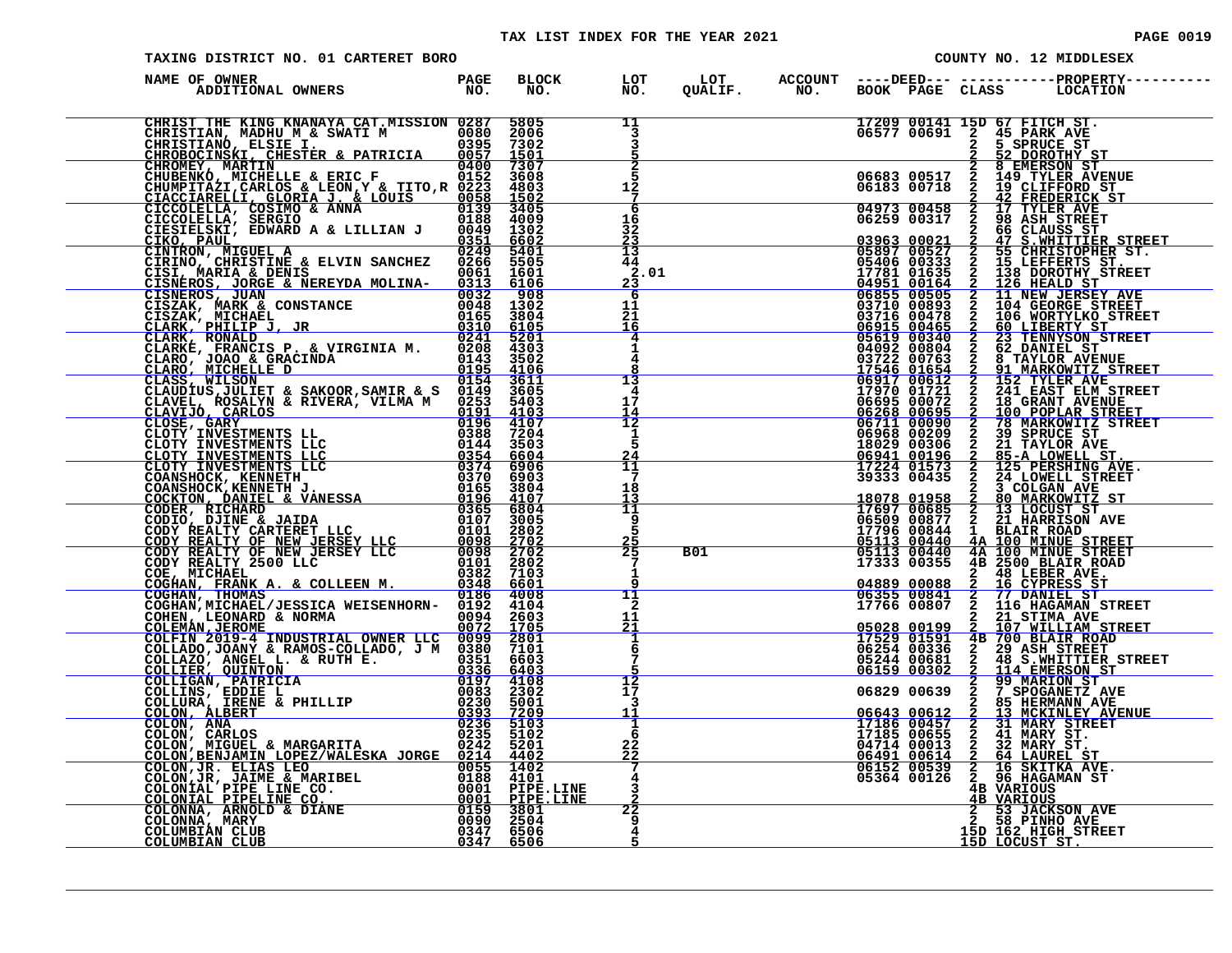### TAX LIST INDEX FOR THE YEAR 2021 **PAGE 10020** PAGE 0020

| TAXING DISTRICT NO. 01 CARTERET BORO                                                                                                                                                                                          |  |                                                     |  |                                                                       |                                                                                                                                   | COUNTY NO. 12 MIDDLESEX                                                                                                                                                                                                                                                                 |
|-------------------------------------------------------------------------------------------------------------------------------------------------------------------------------------------------------------------------------|--|-----------------------------------------------------|--|-----------------------------------------------------------------------|-----------------------------------------------------------------------------------------------------------------------------------|-----------------------------------------------------------------------------------------------------------------------------------------------------------------------------------------------------------------------------------------------------------------------------------------|
| NAME OF OWNER                                                                                                                                                                                                                 |  |                                                     |  |                                                                       |                                                                                                                                   |                                                                                                                                                                                                                                                                                         |
| NAME OF OWNER PARTICULAR PROPERTY ON A MODEL CONSULTATION CONSULTATION CONSULTATION CONSULTATION CONSULTATION CONSULTATION CONSULTATION CONSULTATION CONSULTATION CONSULTATION CONSULTATION CONSULTATION CONSULTATION CONSULT |  | 6<br>5<br>8<br>18                                   |  |                                                                       |                                                                                                                                   | 2 3 SUMUTKA COURT<br>2 30 SUBAMA ST<br>05858 00773 2 39 CHROME AVENUE<br>05890 00474 2 73 DOROTHY ST<br>05460 00506 2 26-28 MCKINLEY AVE.<br>1 ESSEX STREET CREET                                                                                                                       |
|                                                                                                                                                                                                                               |  | 14<br>18<br>15                                      |  |                                                                       |                                                                                                                                   |                                                                                                                                                                                                                                                                                         |
|                                                                                                                                                                                                                               |  | 11<br>11<br>$\overline{\mathbf{4}}$<br>$\mathbf{1}$ |  |                                                                       |                                                                                                                                   | 1 ESSEX STREET<br>06036 00253 2 16 N.WHITTER STREET<br>17086 00849 2 14 SUMUTKA AVE<br>05807 00365 2 38 CYPRESS ST<br>05462 00749 2 26 MCKINLEY AVE<br>05584 00018 2 90 COOLIDGE AVENUE<br>5B N.J. TIRNDIKE.                                                                            |
|                                                                                                                                                                                                                               |  | 11<br>14<br>1                                       |  |                                                                       |                                                                                                                                   |                                                                                                                                                                                                                                                                                         |
|                                                                                                                                                                                                                               |  |                                                     |  |                                                                       | <b>5B N.J. TURNPIKE<br/><u>5B N.J. TURNPIKE</u><br/>5B N.J. TURNPIKE</b><br>5B MILIK STREET<br>5B MINUE STREET<br>5B MINUE STREET |                                                                                                                                                                                                                                                                                         |
|                                                                                                                                                                                                                               |  |                                                     |  |                                                                       | <b>5B BLAIR ROAD</b><br>5B BLAIR ROAD                                                                                             |                                                                                                                                                                                                                                                                                         |
|                                                                                                                                                                                                                               |  | 12<br>$\overline{a}$                                |  | 2 32 WILLOW ST<br>4455 00795 5A ROOSEVELT AVE.<br>5B ROOSEVELT AVENUE |                                                                                                                                   |                                                                                                                                                                                                                                                                                         |
|                                                                                                                                                                                                                               |  | $\mathbf{2}$<br>3                                   |  |                                                                       |                                                                                                                                   | 5B INDUSTRIAL AVE.<br>5B INDUSTRIAL AVE.<br>5A ROOSEVELT AVENUE                                                                                                                                                                                                                         |
|                                                                                                                                                                                                                               |  | 12<br>10<br>15                                      |  |                                                                       |                                                                                                                                   | 06624 00012 2 30 HERMAN AVE<br>17492 01291 2 75 SHAROT ST<br>05035 00550 2 37 MCKINLEY AVENUE<br>06503 00874 2 5 OAKWOOD AVE<br>04599 00525 2 18 HARRISON AVE<br>17657 00007 2 29 LOUIS ST                                                                                              |
|                                                                                                                                                                                                                               |  | $\overline{19}$<br>15                               |  |                                                                       |                                                                                                                                   |                                                                                                                                                                                                                                                                                         |
|                                                                                                                                                                                                                               |  | 1<br>3<br>15                                        |  |                                                                       |                                                                                                                                   |                                                                                                                                                                                                                                                                                         |
|                                                                                                                                                                                                                               |  | 6<br>6<br>16                                        |  |                                                                       |                                                                                                                                   |                                                                                                                                                                                                                                                                                         |
|                                                                                                                                                                                                                               |  | 22<br>5<br>15                                       |  |                                                                       |                                                                                                                                   |                                                                                                                                                                                                                                                                                         |
|                                                                                                                                                                                                                               |  | -7<br>17<br>13                                      |  |                                                                       |                                                                                                                                   |                                                                                                                                                                                                                                                                                         |
|                                                                                                                                                                                                                               |  | $\frac{4}{13}$<br>-1<br>15                          |  |                                                                       |                                                                                                                                   |                                                                                                                                                                                                                                                                                         |
|                                                                                                                                                                                                                               |  | 11<br>14<br>10                                      |  |                                                                       |                                                                                                                                   |                                                                                                                                                                                                                                                                                         |
|                                                                                                                                                                                                                               |  | $^{22}_{7}$<br>-6<br>17                             |  |                                                                       |                                                                                                                                   |                                                                                                                                                                                                                                                                                         |
|                                                                                                                                                                                                                               |  | 37<br>$\frac{12}{7}$                                |  |                                                                       |                                                                                                                                   |                                                                                                                                                                                                                                                                                         |
|                                                                                                                                                                                                                               |  | 13<br>18<br>12                                      |  |                                                                       |                                                                                                                                   |                                                                                                                                                                                                                                                                                         |
|                                                                                                                                                                                                                               |  | 16<br>47<br>48<br>- 8                               |  |                                                                       | 15C HERMANN ST<br>15C HERMANN ST                                                                                                  | $\begin{tabular}{l cccc} 642536&06925&2&28&160857&208&100178&97\\ 24536&06925&2&29&160178&97\\ 17657&00097&2&86-{\bf A} {\bf \; {\bf \small LOCUST STIST}}\\ 05261&00416&2&306&308&100178&97\\ 051938&000135&2&308&100178&97\\ 04080&00422&2&49&37{\bf \small RDEENTIST} \\ 064080&004$ |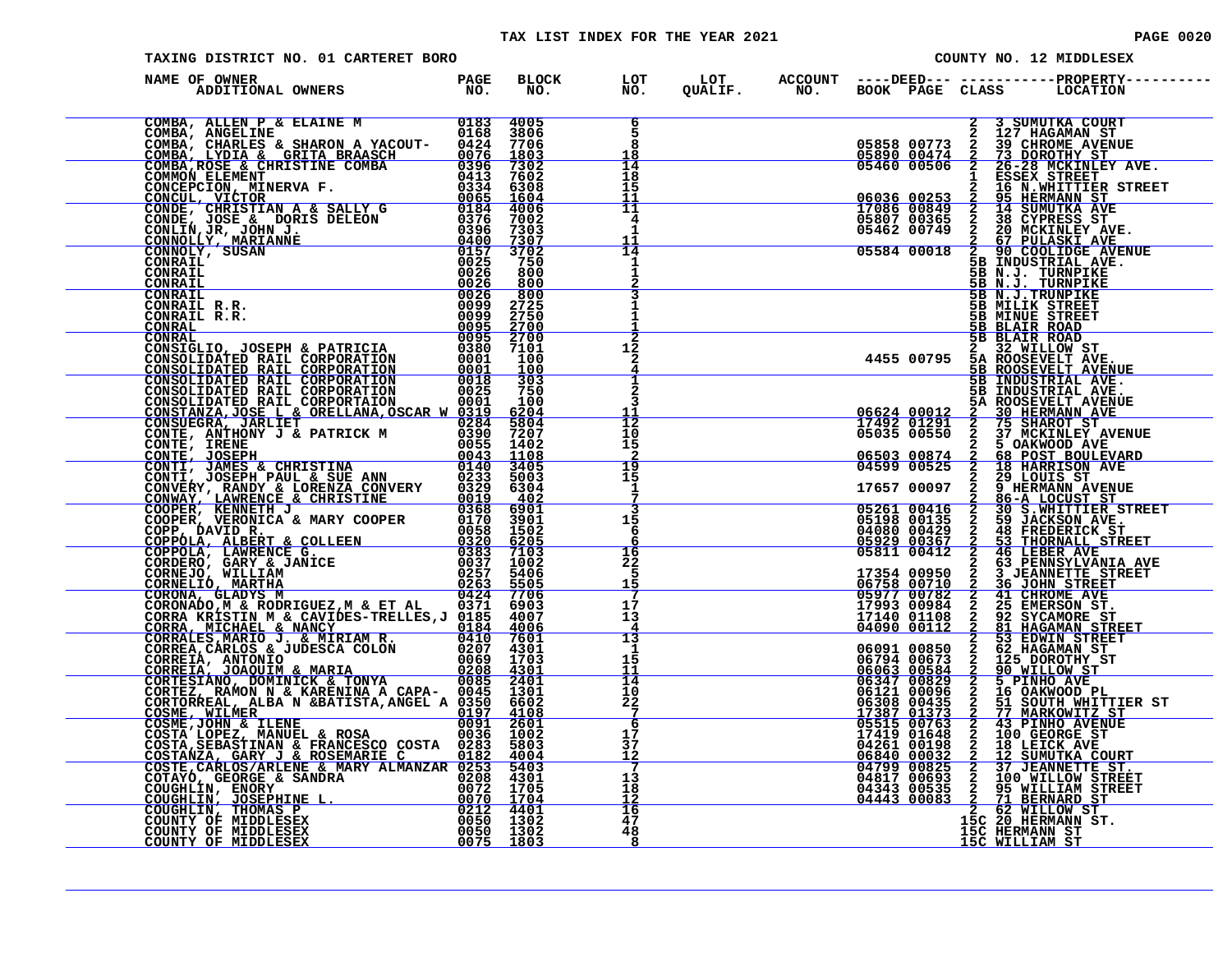### TAX LIST INDEX FOR THE YEAR 2021 **PAGE 0021** PAGE 0021

| TAXING DISTRICT NO. 01 CARTERET BORO                                                                                                                                                                                                                                                            |  |                                                          |  | COUNTY NO. 12 MIDDLESEX |  |                  |                                                                                                                                                                                                                                                                                      |
|-------------------------------------------------------------------------------------------------------------------------------------------------------------------------------------------------------------------------------------------------------------------------------------------------|--|----------------------------------------------------------|--|-------------------------|--|------------------|--------------------------------------------------------------------------------------------------------------------------------------------------------------------------------------------------------------------------------------------------------------------------------------|
| DF OWNER<br>ADDITIONAL OWNERS TO NO.<br>NAME OF OWNER<br>NAME OF AUDER PARK PROPERTY OF MIDDLESSIX PARK PROPERTY OF MIDDLESSIX PARK COUNTY OF MIDDLESSIX PARK 00033 1101<br>COUNTY OF MIDDLESSIX PARK 00033 1101<br>COUNTY OF MIDDLESSIX PARK 00033 1101<br>COUNTY OF MIDDLESSIX PARK 00033 110 |  |                                                          |  |                         |  |                  | BLOCK LOT LOT ACCOUNT ----DEED---------------PROPERTY---<br>NO. NO. QUALIF. NO. BOOKPAGECLASS LOCATION                                                                                                                                                                               |
|                                                                                                                                                                                                                                                                                                 |  | 1<br>$\overline{a}$                                      |  |                         |  | 15C FLORIDA AVE. |                                                                                                                                                                                                                                                                                      |
|                                                                                                                                                                                                                                                                                                 |  | 3                                                        |  |                         |  |                  | 15C POST BOULEVARD<br>15C CAROLINA AVE.<br>15C POST BOULEVARD<br>15C POST BOULEVARD<br>15C POST BOULEVARD                                                                                                                                                                            |
|                                                                                                                                                                                                                                                                                                 |  |                                                          |  |                         |  |                  |                                                                                                                                                                                                                                                                                      |
|                                                                                                                                                                                                                                                                                                 |  |                                                          |  |                         |  |                  |                                                                                                                                                                                                                                                                                      |
|                                                                                                                                                                                                                                                                                                 |  | 5                                                        |  |                         |  |                  | <b>15C CAROLINA &amp; VIRGINIA AVES.<br/>15C VIRGINIA AVE.<br/>15C VIRGINIA AVE.<br/>15C VIRGINIA AVE.<br/>15C VIRGINIA AVE.<br/>15C DELAWARE AVE.</b>                                                                                                                               |
|                                                                                                                                                                                                                                                                                                 |  |                                                          |  |                         |  |                  |                                                                                                                                                                                                                                                                                      |
|                                                                                                                                                                                                                                                                                                 |  | 6                                                        |  |                         |  |                  |                                                                                                                                                                                                                                                                                      |
|                                                                                                                                                                                                                                                                                                 |  | Զ                                                        |  |                         |  |                  |                                                                                                                                                                                                                                                                                      |
|                                                                                                                                                                                                                                                                                                 |  |                                                          |  |                         |  |                  | 15C OHIO AVE<br>15C KENTUCKY AVE<br>15C FOST BOULEVARD                                                                                                                                                                                                                               |
|                                                                                                                                                                                                                                                                                                 |  |                                                          |  |                         |  |                  | <b>15C POST BOULEVARD<br/>15C POST BOULEVARD<br/>15C POST BOULEVARD<br/>15C POST BOULEVARD<br/>15C POST BOULEVARD<br/>15C HOULEVARD<br/>15C HITRER BERMANN ST<br/>15C CLAUSS STREET<br/>15C DOROTHY STREET<br/>15C BERNARD ST.<br/>15C BERNARD ST.<br/>15C BERNARD ST.<br/>15C B</b> |
|                                                                                                                                                                                                                                                                                                 |  |                                                          |  |                         |  |                  |                                                                                                                                                                                                                                                                                      |
|                                                                                                                                                                                                                                                                                                 |  | 1                                                        |  |                         |  |                  |                                                                                                                                                                                                                                                                                      |
|                                                                                                                                                                                                                                                                                                 |  | 49                                                       |  |                         |  |                  |                                                                                                                                                                                                                                                                                      |
|                                                                                                                                                                                                                                                                                                 |  | 50<br>$\overline{52}$                                    |  |                         |  |                  |                                                                                                                                                                                                                                                                                      |
|                                                                                                                                                                                                                                                                                                 |  | 53                                                       |  |                         |  |                  |                                                                                                                                                                                                                                                                                      |
|                                                                                                                                                                                                                                                                                                 |  | 4                                                        |  |                         |  |                  |                                                                                                                                                                                                                                                                                      |
|                                                                                                                                                                                                                                                                                                 |  | 6                                                        |  |                         |  |                  |                                                                                                                                                                                                                                                                                      |
|                                                                                                                                                                                                                                                                                                 |  |                                                          |  |                         |  |                  |                                                                                                                                                                                                                                                                                      |
|                                                                                                                                                                                                                                                                                                 |  | 1                                                        |  |                         |  |                  |                                                                                                                                                                                                                                                                                      |
|                                                                                                                                                                                                                                                                                                 |  | ī                                                        |  |                         |  |                  |                                                                                                                                                                                                                                                                                      |
|                                                                                                                                                                                                                                                                                                 |  | $\mathbf{1}$<br>10                                       |  |                         |  |                  |                                                                                                                                                                                                                                                                                      |
|                                                                                                                                                                                                                                                                                                 |  | 9                                                        |  |                         |  |                  |                                                                                                                                                                                                                                                                                      |
|                                                                                                                                                                                                                                                                                                 |  | 14<br>-5                                                 |  |                         |  |                  |                                                                                                                                                                                                                                                                                      |
|                                                                                                                                                                                                                                                                                                 |  | 14                                                       |  |                         |  |                  |                                                                                                                                                                                                                                                                                      |
|                                                                                                                                                                                                                                                                                                 |  | 13.03<br>$\bar{7}$                                       |  |                         |  |                  |                                                                                                                                                                                                                                                                                      |
|                                                                                                                                                                                                                                                                                                 |  | 1                                                        |  |                         |  |                  |                                                                                                                                                                                                                                                                                      |
|                                                                                                                                                                                                                                                                                                 |  | 16                                                       |  |                         |  |                  |                                                                                                                                                                                                                                                                                      |
|                                                                                                                                                                                                                                                                                                 |  | $\frac{11}{8}$                                           |  |                         |  |                  | 15C BERNARD ST.<br>15C BERNARD ST.<br>15C BERNARD ST.<br>15C BERNARD ST.<br>15C BERNARD ST.<br>15C DEENARD ST.<br>15C DEENARD ST.<br>15C DEENARD ST.<br>15C DEENARD ST.<br>15C DEENARD ST.<br>15C DEENARD ST.<br>16C MILITAM ST.<br>16C MILITAM ST.<br>1                             |
|                                                                                                                                                                                                                                                                                                 |  | 17<br>16                                                 |  |                         |  |                  |                                                                                                                                                                                                                                                                                      |
|                                                                                                                                                                                                                                                                                                 |  | $\frac{15}{17}$                                          |  |                         |  |                  |                                                                                                                                                                                                                                                                                      |
|                                                                                                                                                                                                                                                                                                 |  | 8                                                        |  |                         |  |                  |                                                                                                                                                                                                                                                                                      |
|                                                                                                                                                                                                                                                                                                 |  | $\mathbf{2}$                                             |  |                         |  |                  |                                                                                                                                                                                                                                                                                      |
|                                                                                                                                                                                                                                                                                                 |  | 36                                                       |  |                         |  |                  |                                                                                                                                                                                                                                                                                      |
|                                                                                                                                                                                                                                                                                                 |  | 7                                                        |  |                         |  |                  | 06348 00564 4A 1247-A ROOSEVELT AVE<br>07028 00178 2 3 SUNSET COURT                                                                                                                                                                                                                  |
|                                                                                                                                                                                                                                                                                                 |  | 1<br>12                                                  |  |                         |  |                  |                                                                                                                                                                                                                                                                                      |
|                                                                                                                                                                                                                                                                                                 |  | $\overline{11}$                                          |  |                         |  |                  |                                                                                                                                                                                                                                                                                      |
|                                                                                                                                                                                                                                                                                                 |  | 9<br>24                                                  |  |                         |  |                  |                                                                                                                                                                                                                                                                                      |
|                                                                                                                                                                                                                                                                                                 |  | $\overline{a}$                                           |  |                         |  |                  |                                                                                                                                                                                                                                                                                      |
|                                                                                                                                                                                                                                                                                                 |  | 23<br>3                                                  |  |                         |  |                  |                                                                                                                                                                                                                                                                                      |
|                                                                                                                                                                                                                                                                                                 |  | 24                                                       |  |                         |  |                  |                                                                                                                                                                                                                                                                                      |
|                                                                                                                                                                                                                                                                                                 |  | 11                                                       |  |                         |  |                  |                                                                                                                                                                                                                                                                                      |
|                                                                                                                                                                                                                                                                                                 |  | $\frac{1}{6}$                                            |  |                         |  |                  |                                                                                                                                                                                                                                                                                      |
|                                                                                                                                                                                                                                                                                                 |  |                                                          |  |                         |  |                  |                                                                                                                                                                                                                                                                                      |
|                                                                                                                                                                                                                                                                                                 |  |                                                          |  |                         |  |                  |                                                                                                                                                                                                                                                                                      |
|                                                                                                                                                                                                                                                                                                 |  |                                                          |  |                         |  |                  |                                                                                                                                                                                                                                                                                      |
|                                                                                                                                                                                                                                                                                                 |  | $\begin{array}{r} 1\bar{6} \\ 16 \\ 9 \\ 15 \end{array}$ |  |                         |  |                  | 07028 00178 22 3 SUNSET COURT<br>2 78 TENNYSON ST<br>2 78 TENNYSON ST<br>2 281 WASHINGTON AVENUE<br>04917 00872 2 43 SWARTHMORE DRIVE<br>16151 00022 2 43 SWARTHMORE DRIVE<br>06722 00468 2 10 DUNSTER ST<br>05722 00468 2 10 DUNSTER ST<br>0                                        |
|                                                                                                                                                                                                                                                                                                 |  |                                                          |  |                         |  |                  |                                                                                                                                                                                                                                                                                      |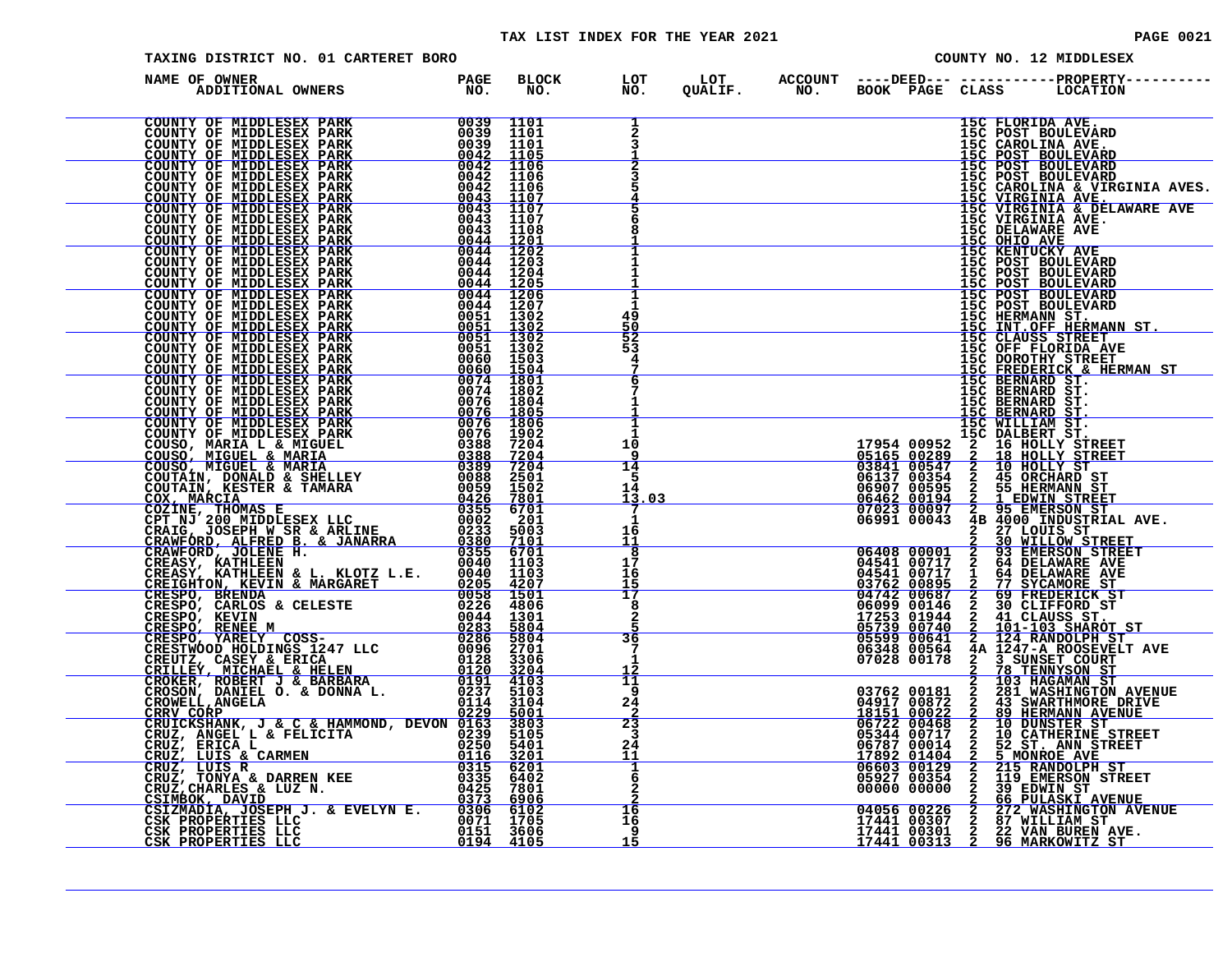### TAX LIST INDEX FOR THE YEAR 2021 **PAGE 10022** PAGE 0022

| TAXING DISTRICT NO. 01 CARTERET BORO |  | COUNTY NO. 12 MIDDLESEX                                |  |  |  |                                                          |  |                                                                                                                                                                                                                                                                                                                                                                                                                                                                                                                  |
|--------------------------------------|--|--------------------------------------------------------|--|--|--|----------------------------------------------------------|--|------------------------------------------------------------------------------------------------------------------------------------------------------------------------------------------------------------------------------------------------------------------------------------------------------------------------------------------------------------------------------------------------------------------------------------------------------------------------------------------------------------------|
| NAME OF OWNER                        |  |                                                        |  |  |  |                                                          |  | BLOCK LOT LOT ACCOUNT ----DEED--- ------------PROPERTY--<br>NO. NO. QUALIF. NO. BOOK PAGE CLASS LOCATION                                                                                                                                                                                                                                                                                                                                                                                                         |
|                                      |  | $\frac{15}{17}$<br>9<br>16                             |  |  |  |                                                          |  | 17441 00295 2 80 CARTERET AVE<br>17476 00913 2 86 CARTERET AVENUE<br>17495 00288 2 36 CARTERET AVENUE<br>17395 00288 2 73 FREDERICK ST<br>04135 00371 2 22 POLK AVE<br>06892 00303 2 25 JEMERSON STREET<br>05105 00458 2 31 EMERSON STREET<br>06077                                                                                                                                                                                                                                                              |
|                                      |  | 8<br>11<br>15<br>4.01<br>15                            |  |  |  |                                                          |  |                                                                                                                                                                                                                                                                                                                                                                                                                                                                                                                  |
|                                      |  | 17<br>4<br>$\overline{12}$                             |  |  |  |                                                          |  | 00000 00000 2 114 MARKOWITZ ST<br>00000 00000 2 18 CLIFFORD ST                                                                                                                                                                                                                                                                                                                                                                                                                                                   |
|                                      |  | 5<br>25<br>3<br>7                                      |  |  |  |                                                          |  | 00000 00000 2 90 PERSHING AVE<br>00000 00000 2 96 WILLOW ST<br>05588 00244 2 33 WHEELER AVE<br>05588 00244 2 97 ASH_STREET                                                                                                                                                                                                                                                                                                                                                                                       |
|                                      |  | $\overline{a}$<br>11<br>$\frac{28}{12}$                |  |  |  | 05151 00252<br>05275 00072<br>04881 00636<br>04505 00197 |  | 2 53 HEALD ST<br>2 10 POST BOULEVARD<br>2 10 POST BOULEVARD<br>2 20 NOE ST<br>2 19 BARLIK ST                                                                                                                                                                                                                                                                                                                                                                                                                     |
|                                      |  | 5.02<br>$\frac{15}{17}$<br>22                          |  |  |  |                                                          |  |                                                                                                                                                                                                                                                                                                                                                                                                                                                                                                                  |
|                                      |  | 19<br>$\overline{14}$<br>$\overline{\mathbf{8}}$<br>10 |  |  |  |                                                          |  |                                                                                                                                                                                                                                                                                                                                                                                                                                                                                                                  |
|                                      |  | 18<br>$\frac{13}{25}$<br>14                            |  |  |  |                                                          |  |                                                                                                                                                                                                                                                                                                                                                                                                                                                                                                                  |
|                                      |  | 7<br>$\frac{1}{6}$<br>16                               |  |  |  |                                                          |  |                                                                                                                                                                                                                                                                                                                                                                                                                                                                                                                  |
|                                      |  | $\frac{22}{23}$<br>7<br>21                             |  |  |  |                                                          |  |                                                                                                                                                                                                                                                                                                                                                                                                                                                                                                                  |
|                                      |  | 11<br>13<br>39<br>$\frac{7}{5}$                        |  |  |  |                                                          |  |                                                                                                                                                                                                                                                                                                                                                                                                                                                                                                                  |
|                                      |  | 6<br>32<br>$\frac{13}{29}$                             |  |  |  |                                                          |  |                                                                                                                                                                                                                                                                                                                                                                                                                                                                                                                  |
|                                      |  | 5<br>12<br><u>10</u>                                   |  |  |  |                                                          |  |                                                                                                                                                                                                                                                                                                                                                                                                                                                                                                                  |
|                                      |  | $\overline{9}$<br>20<br>2<br>$\frac{12}{28}$<br>27     |  |  |  |                                                          |  |                                                                                                                                                                                                                                                                                                                                                                                                                                                                                                                  |
|                                      |  | 15<br>12<br>20                                         |  |  |  |                                                          |  | 2 16 PULASKI AVE.<br>2 86 PULASKI AVE.<br>2 82 SHAROT STREET<br>2 118 WORTYLKO ST<br>2 104 SYCAMORE STREET<br>2 144 EAST-CHERRY STREET<br>2 144 EAST-CHERRY STREET<br>$\begin{array}{cccc} 17360&003322&2&167\text{ KANDOLPH SF.}\\ 18166&00065&2&86\text{ PULASKI ANFE.}\\ 18166&00065&2&82\text{ SHART NREF.}\\ 05601&00597&2&118\text{ WORTYLKO ST} \\ 05370&00598&2&104\text{ SYCAMORE STREF}\\ 04086&00243&2&35\text{ SNARTHMORE DRTVE}\\ 17056&01275&2&77\text{ POST BOULEVARD}\\ 05060&00043&2&9\text{ J$ |
|                                      |  | ۊ<br>5                                                 |  |  |  |                                                          |  |                                                                                                                                                                                                                                                                                                                                                                                                                                                                                                                  |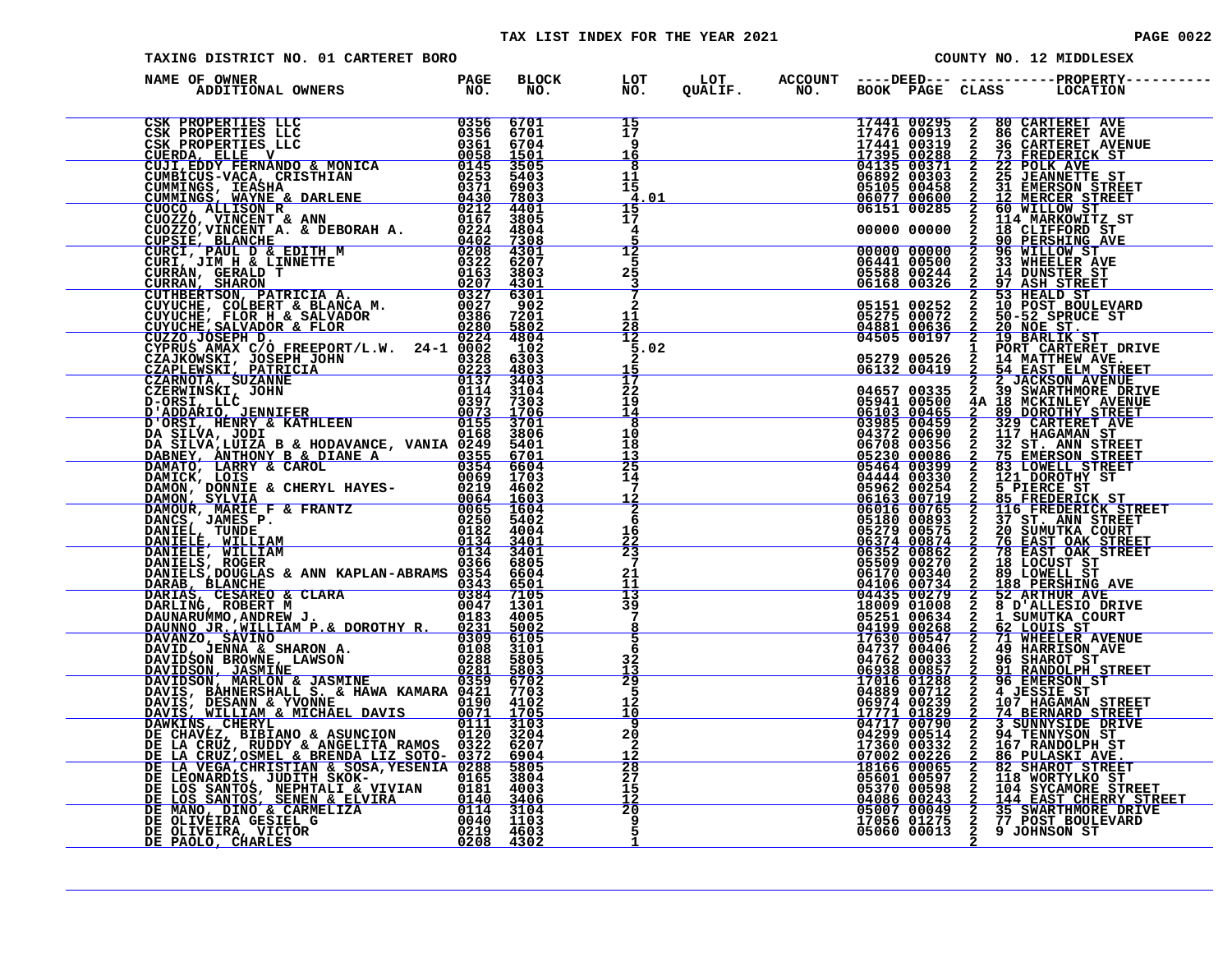| TAXING DISTRICT NO. 01 CARTERET BORO                                                                                                        | COUNTY NO. 12 MIDDLESEX |  |                                  |  |  |                    |  |                                                                                                                                                                                                                                                                                                                                                                                                                   |
|---------------------------------------------------------------------------------------------------------------------------------------------|-------------------------|--|----------------------------------|--|--|--------------------|--|-------------------------------------------------------------------------------------------------------------------------------------------------------------------------------------------------------------------------------------------------------------------------------------------------------------------------------------------------------------------------------------------------------------------|
| DE OWNER PAGE BLOCK<br>ADDITIONAL OWNERS NO. NO.<br>NAME OF OWNER                                                                           |                         |  | LOT<br>NO.                       |  |  |                    |  | LOT ACCOUNT ----DEED--- -----------PROPERTY----<br>QUALIF.        NO.      BOOK   PAGE   CLASS        LOCATION                                                                                                                                                                                                                                                                                                    |
|                                                                                                                                             |                         |  | 28<br>$\frac{14}{12}$            |  |  |                    |  | $\begin{tabular}{c c c c} \multicolumn{1}{c}{\textbf{5.33.5}} \multicolumn{1}{c}{\textbf{6.43.5}} \multicolumn{1}{c}{\textbf{6.43.5}} \multicolumn{1}{c}{\textbf{6.43.5}} \multicolumn{1}{c}{\textbf{6.43.5}} \multicolumn{1}{c}{\textbf{6.43.5}} \multicolumn{1}{c}{\textbf{6.43.5}} \multicolumn{1}{c}{\textbf{6.43.5}} \multicolumn{1}{c}{\textbf{6.43.5}} \multicolumn{1}{c}{\textbf{6.43.5}} \multicolumn{1$ |
|                                                                                                                                             |                         |  | 51<br>8<br>16.02                 |  |  |                    |  |                                                                                                                                                                                                                                                                                                                                                                                                                   |
|                                                                                                                                             |                         |  | 13<br>5.04                       |  |  |                    |  |                                                                                                                                                                                                                                                                                                                                                                                                                   |
|                                                                                                                                             |                         |  | 5<br>1                           |  |  |                    |  |                                                                                                                                                                                                                                                                                                                                                                                                                   |
|                                                                                                                                             |                         |  | $\frac{1\overline{5}}{18}$<br>10 |  |  |                    |  |                                                                                                                                                                                                                                                                                                                                                                                                                   |
|                                                                                                                                             |                         |  | 10<br>4<br>25                    |  |  |                    |  |                                                                                                                                                                                                                                                                                                                                                                                                                   |
|                                                                                                                                             |                         |  | 24<br>$\frac{21}{5}$             |  |  |                    |  |                                                                                                                                                                                                                                                                                                                                                                                                                   |
|                                                                                                                                             |                         |  | 6<br>29<br>9                     |  |  |                    |  |                                                                                                                                                                                                                                                                                                                                                                                                                   |
|                                                                                                                                             |                         |  | 3<br>6                           |  |  |                    |  |                                                                                                                                                                                                                                                                                                                                                                                                                   |
|                                                                                                                                             |                         |  | ŝ<br>13<br>$\mathbf{z}$          |  |  |                    |  |                                                                                                                                                                                                                                                                                                                                                                                                                   |
|                                                                                                                                             |                         |  | $\overline{10}$<br>11            |  |  |                    |  | <b>36 UNION STREET</b><br><b>38 UNION STREET</b><br>2 SALEM AVENUE                                                                                                                                                                                                                                                                                                                                                |
|                                                                                                                                             |                         |  | 11<br>12<br>4                    |  |  |                    |  | 03236 00107 2 22 HUDSON ST                                                                                                                                                                                                                                                                                                                                                                                        |
|                                                                                                                                             |                         |  | 15<br>$\mathbf{2}$               |  |  |                    |  | 04875 00781 2 80 WARREN STREET<br>03236 00101 2 28 PERSHING AVE<br>04682 00413 2 371 CARTERET AVE<br>04682 00413 2 HARRISON AVENUE                                                                                                                                                                                                                                                                                |
|                                                                                                                                             |                         |  | 25<br>8                          |  |  |                    |  | $\begin{array}{cccc} 04682&00413&2&371&\text{CARTERET AVE}\\ 04682&00413&2&\text{HARTSON AVENUN ENREET}\\ 04381&00224&2&72&\text{SHART OF} &\text{STREET}\\ 04368&00879&2&88&\text{UNION STREET}\\ 06786&00322&2&\text{HICON STREF} &\text{SITEEFT}\\ 064368&00879&2&2&\text{HARKISON AVENUE}\\ 06786&00322&2&111&\text{WORTYLKO ST}\\ 0542$                                                                      |
|                                                                                                                                             |                         |  | 15<br>12<br>9                    |  |  |                    |  |                                                                                                                                                                                                                                                                                                                                                                                                                   |
|                                                                                                                                             |                         |  | 31.01                            |  |  |                    |  |                                                                                                                                                                                                                                                                                                                                                                                                                   |
|                                                                                                                                             |                         |  | 24<br>27<br>14                   |  |  |                    |  |                                                                                                                                                                                                                                                                                                                                                                                                                   |
|                                                                                                                                             |                         |  | 4<br>28<br>11                    |  |  |                    |  |                                                                                                                                                                                                                                                                                                                                                                                                                   |
|                                                                                                                                             |                         |  | 14<br>$4\frac{3}{7}$             |  |  |                    |  |                                                                                                                                                                                                                                                                                                                                                                                                                   |
|                                                                                                                                             |                         |  | 24<br>16<br>1                    |  |  |                    |  | 06333 00660 2 33 GEORGE ST<br>0615 00732 2 9 CHESTNUT ST<br>06015 00732 2 9 CHESTNUT ST<br>05015 00729 2 9 CHESTNUT ST<br>05967 00355 2 83 LEBER AVE<br>06236 00694 2 12ATRICK ST<br>0000000000 2 45 LEBER AVENUE<br>06852 00507 2 1 PATRICK                                                                                                                                                                      |
|                                                                                                                                             |                         |  | 32<br>10<br>11                   |  |  |                    |  |                                                                                                                                                                                                                                                                                                                                                                                                                   |
| DESAI, RAMESH & PARUL & MAROLA 19061 1504<br>DESAIJ RAMESH & PARUL 19085 2401<br>DESTEFANO, RONALD P. & DEBORAH J. 1935 6603<br>DEV, SACHIN |                         |  | 20<br>2                          |  |  | $1726400486\quad2$ |  | 100 CARTERET AVE<br>16 LOWELL ST.                                                                                                                                                                                                                                                                                                                                                                                 |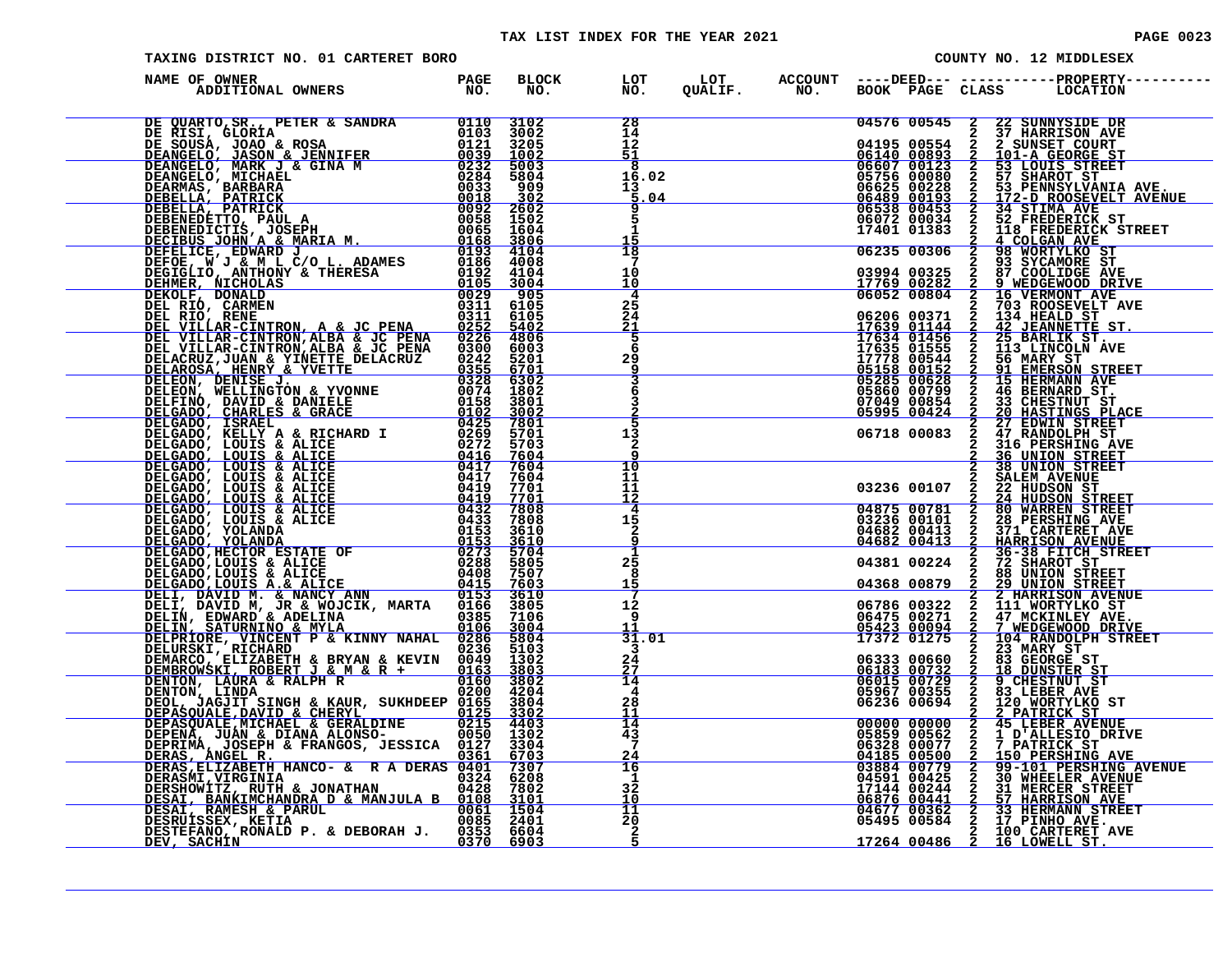#### TAX LIST INDEX FOR THE YEAR 2021

| TAXING DISTRICT NO. 01 CARTERET BORO                                                                                                                                                                                                                                                                                                         |  |                                          |                                                                | COUNTY NO. 12 MIDDLESEX                                                                                                                                                                                                                                                                                                                                                                                                            |
|----------------------------------------------------------------------------------------------------------------------------------------------------------------------------------------------------------------------------------------------------------------------------------------------------------------------------------------------|--|------------------------------------------|----------------------------------------------------------------|------------------------------------------------------------------------------------------------------------------------------------------------------------------------------------------------------------------------------------------------------------------------------------------------------------------------------------------------------------------------------------------------------------------------------------|
| NAME OF OWNER                                                                                                                                                                                                                                                                                                                                |  |                                          |                                                                |                                                                                                                                                                                                                                                                                                                                                                                                                                    |
| DEV, SACHIN & KUMAR, AMITHA $10270$ 5702<br>DEV, SACHIN & KUMAR, AMITHA A 0402 7308<br>DEVINCENZO, JOHN & VANESSA 0240 5105<br>DEVINCENZO, JOHN & VANESSA 0247 4501<br>DEWAL, HARPREET & PREETY 0123 3206<br>DEWAL, HARPREET & PREETY 00                                                                                                     |  | 7<br>11<br>15                            | 06684 00866<br>$\frac{0.6858}{1.7451}$ $\frac{0.0177}{0.0177}$ | $\mathbf{2}$<br>300 PERSHING AVE<br>06525 00513 2 41 PULASKI AVE<br>04345 00887 2 40 HERMANN AVE<br>06858 00011 2 30 CASEY STREET                                                                                                                                                                                                                                                                                                  |
|                                                                                                                                                                                                                                                                                                                                              |  | 15<br>15<br>14                           | 17613 00393                                                    | 2 20 PATRICK ST<br>2 7 PINHO AVE                                                                                                                                                                                                                                                                                                                                                                                                   |
| DENAL, KAVINDER JEET S & GAGANDEEP R 00410 7601<br>DEY, THOMAS W & HALINA<br>DET TWO LLC<br>DET TWO LLC<br>DET TWO LLC<br>DET TWO LLC<br>DET TWO LLC<br>DET TWO LLC<br>DEALINESTMENTS LLC<br>DEALINAL, DARSHAN & KAUR, RAJWANT<br>DEALINAL, GURVIN                                                                                           |  | 18.11<br>18.22<br>2                      |                                                                |                                                                                                                                                                                                                                                                                                                                                                                                                                    |
| DHANIÉ, ROSAN<br><u>DHANNA LLC</u>                                                                                                                                                                                                                                                                                                           |  | 15<br>13 <sup>1</sup><br>11.03<br>9<br>9 |                                                                | $\begin{array}{cccc} 17613&00393&2&7 \text{ PTNHO AVE}\\ \hline 18153&00264&2&45-47 \text{ CHRISTOPHER ST.}\\ 17450&01200&2&21 \text{ ESSEX STREF}\\ 17296&00404&2&43 \text{ ESSEX STREF}\\ 17277&00130&2&75 \text{ EDGAR STREF}\\ 06356&00559&2&82 \text{ GEORGE ST}\\ 06356&00559&2&82 \text{ GEORGE ST}\\ 064766&00778&2&44 \text{ PULASKI A$                                                                                   |
| DHANIE, ROSAN 0329 6303<br>DHANNA LLC 0365 6803<br>DHANNA LLC 0365 6803<br>DHANNA LLC 0365 6803<br>DHATT, GURCHARAN S & DEVI, SUNITA 0353 6604<br>DHESI, JAGVIR KAUR & KAUR, AMANOT 0384 7105<br>DHESI, JAGVIR KAUR & KAUR, AMANOT 0384 71<br>DHESI, KAMALPREET & AMANPRÉET SINGH 0386 7201<br>DHESI, KAMALPREET & AMANPRÉET SINGH 0386 7201 |  | 4<br>11<br>-9                            | $\frac{17\bar{4}\bar{7}9}{05060}\,\frac{00056}{00832}$         | 2 35 LEBER AVENUE<br>2 61 RANDOLPH STREET                                                                                                                                                                                                                                                                                                                                                                                          |
| DHESI, JAGVIR KAUR & KAUR, AMANJT 0984 7105<br>DHESI, KAMILPEET & MANPEET SINGH 0386 7201<br>DHILLON, KULDEEP & MARJIT ET AL 00822 3902<br>DHILLON, KULDEEP & KAUR, AMARJIT 00822 3302<br>DHILLON, KULDEEP & KAUR, AMARJIT 00822 3301<br>DHIL                                                                                                |  | 2<br>5.<br>31<br>-7                      |                                                                | 050600003222015<br>0692200082220147ENEST<br>0632000082220147ENEST<br>063200043421417ROGEVELTAVE<br>1733901826254HERMANN ST<br>06757008262335T. ANN STREET<br>0678200135227-BEVERLY STREET<br>0678200085227-BEVERLY STREET<br>0582400119246N.WH                                                                                                                                                                                     |
|                                                                                                                                                                                                                                                                                                                                              |  | 11<br>10.03<br>6.02                      |                                                                |                                                                                                                                                                                                                                                                                                                                                                                                                                    |
|                                                                                                                                                                                                                                                                                                                                              |  | 5.<br>10<br>17                           |                                                                | 17408 01462 2 136 BERNARD ST.<br>06558 00352 2 13 SOLTES AVENUE<br>2 37 DOROTHY STREET<br>2 55 JACKSON AVE<br>2 86 FITCH ST                                                                                                                                                                                                                                                                                                        |
|                                                                                                                                                                                                                                                                                                                                              |  | 22<br>10<br>5.<br>q                      |                                                                |                                                                                                                                                                                                                                                                                                                                                                                                                                    |
|                                                                                                                                                                                                                                                                                                                                              |  | 10<br>20<br>2<br>10                      |                                                                | $\begin{array}{r} 2868 \overline{) } \\ -03438 \overline{) } \\ -03438 \overline{) } \\ -03438 \overline{) } \\ -03438 \overline{) } \\ -03438 \overline{) } \\ -03438 \overline{) } \\ -03438 \overline{) } \\ -03438 \overline{) } \\ -0348 \overline{) } \\ -0348 \overline{) } \\ -0348 \overline{) } \\ -0448 \overline{) } \\ -0448 \overline{) } \\ -0448 \overline{) } \\ -0448 \overline{) } \\ -0448 \overline{) } \\ -$ |
|                                                                                                                                                                                                                                                                                                                                              |  | 10<br>4<br>14<br>16                      |                                                                | 06798 00393 2 75 FITCH STREET<br>03268 00240 2 15 EDWIN STREET<br>06692 00822 2 33 BIRCH STREET<br>17088 00386 2 34 POPLAR ST<br>05184 00235 2 13 DONOVAN AVE                                                                                                                                                                                                                                                                      |
|                                                                                                                                                                                                                                                                                                                                              |  | 8<br>$\overline{13}$<br>13               |                                                                | 04338 00306 2 101 CARTERET AVI<br>05395 00570 2 57 PULASKI AVENI<br>05351 00482 2 11 CHESTNUT ST<br>05515 00477 2 110 LINDEN ST<br>05353 00597 2 101 LINCOLN AVE<br>2 101 CARTERET AVE<br>2 57 PULASKI AVENU<br>2 11 CHESTNUT ST<br>57 PULASKI AVENUE<br>11 CHESTNUT ST                                                                                                                                                            |
|                                                                                                                                                                                                                                                                                                                                              |  | 11<br>$\overline{\mathbf{3}}$<br>1<br>10 |                                                                |                                                                                                                                                                                                                                                                                                                                                                                                                                    |
|                                                                                                                                                                                                                                                                                                                                              |  | 2<br>10<br>11                            |                                                                | 0535300597 2 10 LINCOLN AVE<br>17053 00777 2 16 FILLMORE AVE<br>05236 00525 2 312 WASHINGTON AVE<br>06932 00153 2 261 CARTERET AVE<br>00000 00000 2 59 TENNYSON ST<br>17043 00457 2 31 SHAROT ST<br>05797 00367 2 81 SHAROT ST<br>05251 0020                                                                                                                                                                                       |
| DIAZ/ROBERTO C & ELIZABETH LONDONO 0330 6304<br>DIAZ/ROBERTO C & ELIZABETH LONDONO 0330 6304<br>DIGAMBER, SAM & MARIA<br>DILLON, GEORGE L & WILMA M<br>DILLON, GEORGE L & WILMA M<br>0305 6102<br>DIMAGGIO, JEROME<br>DINAGGIO, JEROME<br>OILL                                                                                               |  | 13<br>-5<br>3.01<br>49<br>-6             |                                                                | 05353 00521 2 92 LONGFELLOW STREET<br>06195 00286 4A 55-57 WASHINGTON AVE<br>06195 00853 15D ROMANOWSKI & EMERSON STRS<br>06449 00166 1 558 ROOSEVELT AVE<br>05945 00222 2 2 DESSIE STREET<br>06515 00880 2 2 9 RANDOLPH STREET<br>2 38 LO                                                                                                                                                                                         |
|                                                                                                                                                                                                                                                                                                                                              |  | 19<br>18<br>17                           |                                                                |                                                                                                                                                                                                                                                                                                                                                                                                                                    |
|                                                                                                                                                                                                                                                                                                                                              |  | 3<br>8                                   |                                                                |                                                                                                                                                                                                                                                                                                                                                                                                                                    |

| <b>PAGE</b> | 0024 |
|-------------|------|
|             |      |
|             |      |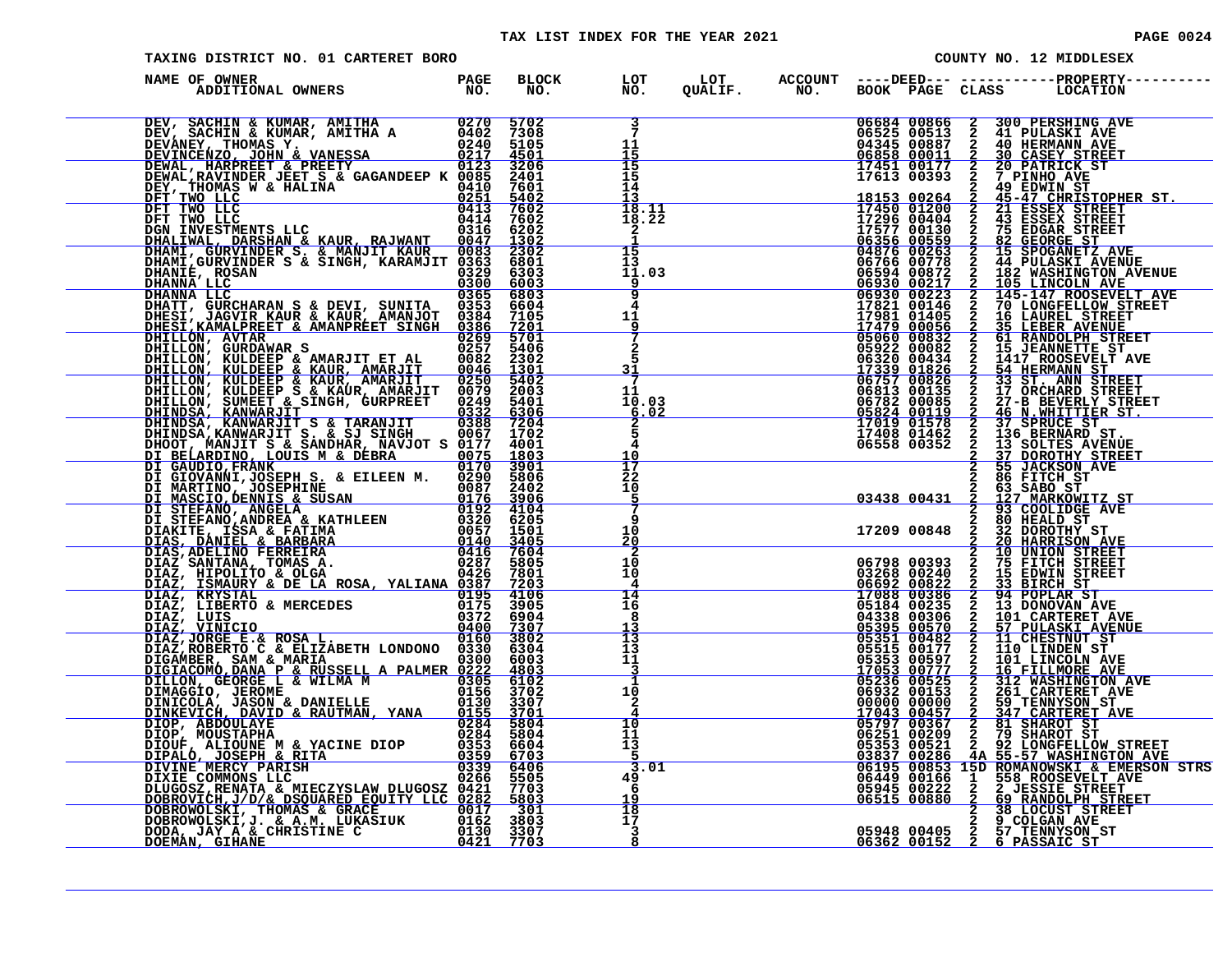### TAX LIST INDEX FOR THE YEAR 2021 **PAGE 10025** PAGE 0025

| TAXING DISTRICT NO. 01 CARTERET BORO                                                                                                                                                                                         |  |                                       |  |             |                                                                  |                    | COUNTY NO. 12 MIDDLESEX                                                                                                                                                                                                                                                                                                                                                               |
|------------------------------------------------------------------------------------------------------------------------------------------------------------------------------------------------------------------------------|--|---------------------------------------|--|-------------|------------------------------------------------------------------|--------------------|---------------------------------------------------------------------------------------------------------------------------------------------------------------------------------------------------------------------------------------------------------------------------------------------------------------------------------------------------------------------------------------|
| NAME OF OWNER                                                                                                                                                                                                                |  |                                       |  |             |                                                                  |                    |                                                                                                                                                                                                                                                                                                                                                                                       |
|                                                                                                                                                                                                                              |  | 10<br>9<br>8                          |  |             |                                                                  |                    | 04659 00272 2 767 ROOSEVELT AVE.<br>04471 00423 2 89 HAGAMAN ST                                                                                                                                                                                                                                                                                                                       |
|                                                                                                                                                                                                                              |  | 14<br>15<br>$\bar{1}\bar{4}$<br>19    |  |             | 05795 00083<br>06452 00300                                       |                    | 2 89 HAGAMAN PST.<br>2 48 HARRISON AVE.<br>2 21 VERMONT AVE.<br>2 19 VERMONT AVE.                                                                                                                                                                                                                                                                                                     |
|                                                                                                                                                                                                                              |  | $\frac{25}{7}$<br>4                   |  |             |                                                                  |                    | <b>2</b> 115 FREDERICK ST<br>05812 00358 2 70 JOHN ST<br>05812 00358 2 70 JOHN ST<br>04718 00060 2 14 POLK AVENUE                                                                                                                                                                                                                                                                     |
|                                                                                                                                                                                                                              |  | 18<br>11<br>$\frac{13}{22}$           |  |             | 06926 00012<br>00000 00000<br>17009 01799                        | $\frac{2}{2}$      | 20 SWARTHMORE DR<br>15 CHESTNUT STREET<br>28 N. WHITTIER ST.<br>72 EDWIN ST                                                                                                                                                                                                                                                                                                           |
|                                                                                                                                                                                                                              |  | $\overline{a}$<br>8<br>32<br>2        |  | 18117 00993 | 05820 00474<br>17365 01416                                       | <b>DAN</b>         | 34 POST BOULEVARD<br>96 GEORGE ST<br>34 CHARLOTTE ST<br>53 OAK STREET                                                                                                                                                                                                                                                                                                                 |
|                                                                                                                                                                                                                              |  | 22<br>$rac{4}{17}$                    |  |             | $\frac{04888}{03950} \frac{00748}{00481}$                        | 2<br>$\frac{2}{2}$ | 31 CLAUSS ST<br>1400 ROOSEVELT AVE<br>10 WEDGEWOOD DRIVE                                                                                                                                                                                                                                                                                                                              |
|                                                                                                                                                                                                                              |  | 5<br>6<br>16<br>22                    |  |             | 05757 00694<br>17050 00006<br><u>17532 00446<br/>05979 00265</u> |                    | 2 146 FREDERICK STREET<br>2 138 FREDERICK ST<br>2 10 STATE ST                                                                                                                                                                                                                                                                                                                         |
|                                                                                                                                                                                                                              |  | 3<br>$\overline{a}$<br>19             |  |             | 06732 00200<br>03244 00670<br>06152 00766                        | $\frac{2}{2}$      | 290 WASHINGTON AVE<br>53 BIRCH STREET<br><u>45 COOLIDGE AVE</u><br>18 MARY STREET                                                                                                                                                                                                                                                                                                     |
|                                                                                                                                                                                                                              |  | 10<br>ı<br>32                         |  |             |                                                                  |                    |                                                                                                                                                                                                                                                                                                                                                                                       |
|                                                                                                                                                                                                                              |  | 4<br>27<br>4<br>4                     |  |             |                                                                  |                    |                                                                                                                                                                                                                                                                                                                                                                                       |
|                                                                                                                                                                                                                              |  | 17<br>$12 \,$<br>20                   |  |             |                                                                  |                    | $\begin{tabular}{l c c c c c} \hline & 2 & 18 & \text{MARY STREF} \\\hline 2 & 18 & \text{MARY STREF} \\\hline 2 & 72 & \text{MATION ST2 & 16 & \text{TENNSTON STREF} \\\hline 2 & 16 & \text{TENNSTON STREF} \\\hline 2 & 37 & \text{HARKIS ST66161 & 00442 & 2 & 3 & \text{SWARTIMORE DRTVE} \\\hline 06161 & 00442 & 2 & 45 & \text{HARKISON NVE} \\\hline 17729 & 00272 & 2 & 28$ |
|                                                                                                                                                                                                                              |  | 4<br>22<br>9                          |  |             |                                                                  |                    |                                                                                                                                                                                                                                                                                                                                                                                       |
|                                                                                                                                                                                                                              |  | 12<br>3<br>11                         |  |             |                                                                  |                    |                                                                                                                                                                                                                                                                                                                                                                                       |
| NAME OF OWNER PARK IN A ANNUAL MARINE PARK BLOCK ANNUAL MARINE PROPERTY. THE SERVE THE CONDUCT IS a server of the conduction of the conduction of the server of the server of the conduction of the conduction of the server |  | $\frac{3}{1}$<br>16<br>$\overline{4}$ |  |             |                                                                  |                    | 2 2 CAPP ST<br>00000 00000 2 157 TYLER AVE<br>17708 01326 2 79 EDGAR ST<br>05533 00658 2 75 NULBERRY STREET<br>03738 00732 2 18 GEORGE STREET                                                                                                                                                                                                                                         |
|                                                                                                                                                                                                                              |  | 2.01<br>10<br>4<br>17.01              |  |             |                                                                  |                    | 03738 00732 2 18 GEORGE STREET<br>04481 00529 4B 5000 INDUSTRIAL AVE.<br>06218 00751 1 OFF ROOSEVELT AVE<br>17738 01125 2 7 CATHERINE ST                                                                                                                                                                                                                                              |
|                                                                                                                                                                                                                              |  | 16<br>4<br>21                         |  |             |                                                                  |                    |                                                                                                                                                                                                                                                                                                                                                                                       |
|                                                                                                                                                                                                                              |  | $\frac{13}{14}$<br>$\frac{1}{6}$      |  |             |                                                                  |                    |                                                                                                                                                                                                                                                                                                                                                                                       |
|                                                                                                                                                                                                                              |  | $\overline{3}$<br>8<br>3<br>14        |  |             |                                                                  |                    | 17738 01125 2 7 CATHERINE ST<br>01 06999 00440 2 10 WARREN STREET<br>06444 00661 2 46 PENNSYLVANIA AVE<br>06444 00661 2 46 PENNSYLVANIA AVE<br>05126 00491 2 54 BERNARD ST<br>17157 01157 01518 2 16 DONOVAN AVE<br>05131 00005 2 98 BERMA                                                                                                                                            |
|                                                                                                                                                                                                                              |  |                                       |  |             |                                                                  |                    |                                                                                                                                                                                                                                                                                                                                                                                       |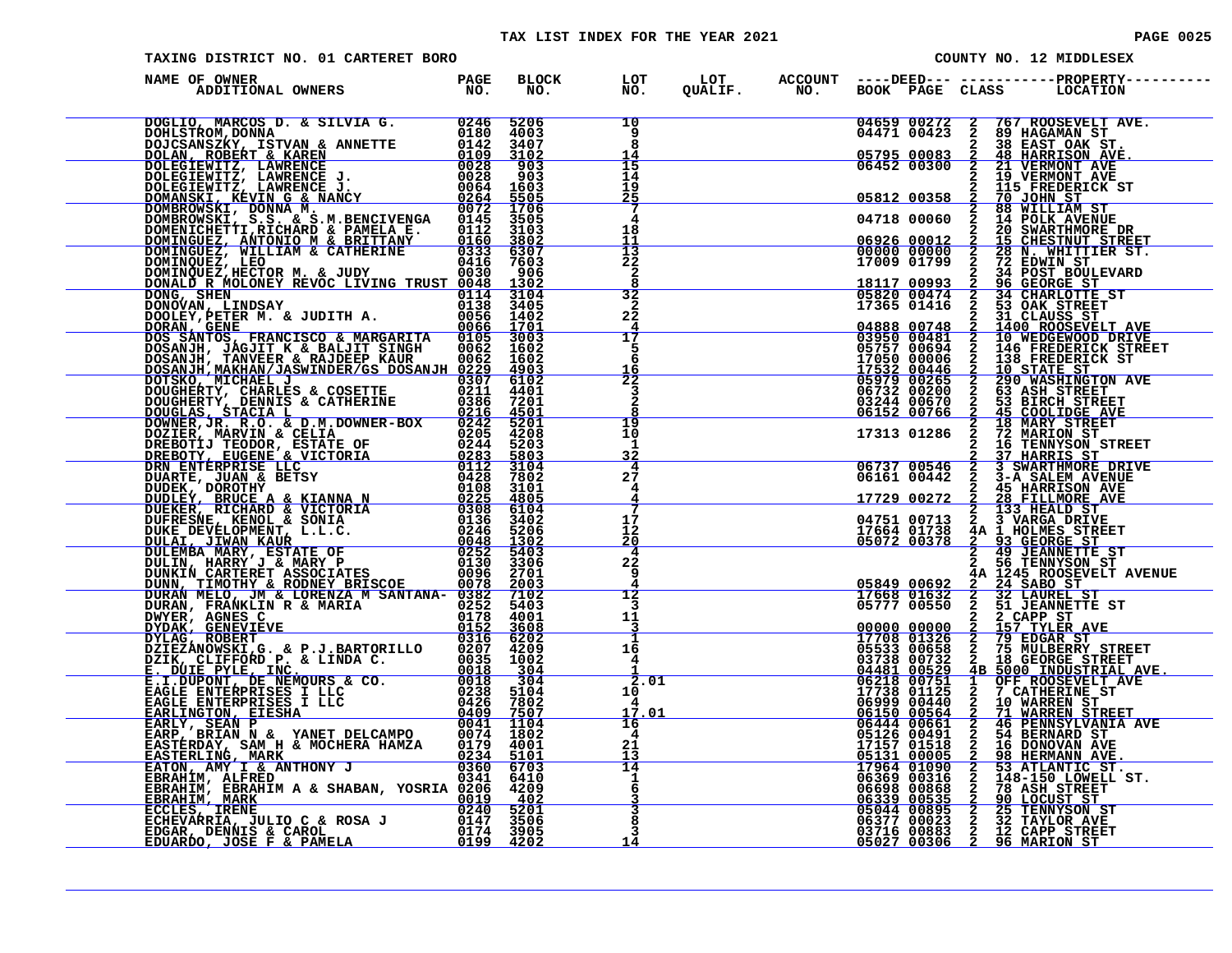### TAX LIST INDEX FOR THE YEAR 2021 **PAGE 0026** PAGE 0026

| TAXING DISTRICT NO. 01 CARTERET BORO                                           |  |                                                           |  |  | COUNTY NO. 12 MIDDLESEX                                                                                                                                                                                                                                                                                                                    |
|--------------------------------------------------------------------------------|--|-----------------------------------------------------------|--|--|--------------------------------------------------------------------------------------------------------------------------------------------------------------------------------------------------------------------------------------------------------------------------------------------------------------------------------------------|
| NAME OF OWNER                                                                  |  |                                                           |  |  | BLOCK LOT LOT ACCOUNT ----DEED--- -----------PROPERTY-----<br>NO. NO. QUALIF. NO. BOOK PAGE CLASS LOCATION                                                                                                                                                                                                                                 |
|                                                                                |  | 18<br>6<br>ğ<br>13                                        |  |  | $\begin{tabular}{ c  c c c c c} \hline 07007&00511&2&31\text{ WARREN STREET} \\ 17897&00334&2&84\text{ WARREN STREET} \\ 17598&01547&2&70\text{ MARTON STREET} \\ 05102&00685&2&11\text{ VARRB}} \\ \hline 17974&00166&2&51\text{ POST BOUREVARD} \\ 0786&0873&2&38\text{ NEW YORK AVE} \\ 0786&00873&2&129\text{ FREDERICET} \\ \hline 1$ |
|                                                                                |  | $\frac{6}{5}$<br>10<br>$rac{16}{27}$                      |  |  |                                                                                                                                                                                                                                                                                                                                            |
|                                                                                |  | $\overline{2}3$<br>4<br>9<br>$\overline{\mathbf{g}}$      |  |  |                                                                                                                                                                                                                                                                                                                                            |
|                                                                                |  | 19<br>6<br>14<br>28                                       |  |  | 1/144 01825 2 113 HAGAMAIST<br>03881 00409 2 144 HIGH ST<br>05485 00245 2 54 BIRCH ST<br>06516 00394 2 41 CHARLES ST<br>06787 00778 2 15 FILMMORE AVENUE<br>06196 00185 2 75 LOWELL ST<br>04580 00259 2 231 ROOSEVELT AVE<br>15D 233 ROOSEVE                                                                                               |
|                                                                                |  | 9<br>10<br>5<br>4                                         |  |  |                                                                                                                                                                                                                                                                                                                                            |
|                                                                                |  | 13<br>16<br>8<br>10                                       |  |  |                                                                                                                                                                                                                                                                                                                                            |
|                                                                                |  | 19<br>$\overline{7}$<br>9.01<br>$\mathbf{2}$              |  |  |                                                                                                                                                                                                                                                                                                                                            |
|                                                                                |  | 20<br>6<br>$\frac{16}{29}$                                |  |  |                                                                                                                                                                                                                                                                                                                                            |
|                                                                                |  | 8<br>$\frac{13}{18}$                                      |  |  |                                                                                                                                                                                                                                                                                                                                            |
|                                                                                |  | 1<br>26<br>6                                              |  |  |                                                                                                                                                                                                                                                                                                                                            |
|                                                                                |  | 16<br>13<br>$\overline{42}$<br>7                          |  |  |                                                                                                                                                                                                                                                                                                                                            |
|                                                                                |  | 5<br>5<br><u> 17</u>                                      |  |  | 06196 00185 2 75 LOWELL STREET<br>06358 00255 2 751 ROOSEVELT AVE<br>06358 00255 2 751 ROOSEVELT AVE<br>06315 002578 2 19 PAST ELM STREET<br>17237 012674 2 100 SYAMORE STREET<br>06325 002626 2 100 SYAMORE STREET<br>06326 0002606 2 5                                                                                                   |
|                                                                                |  | 2<br>18<br>25<br>4                                        |  |  |                                                                                                                                                                                                                                                                                                                                            |
|                                                                                |  | 1<br>$\mathbf{1}$<br>$\overline{3}$<br>20<br>$\mathbf{1}$ |  |  |                                                                                                                                                                                                                                                                                                                                            |
|                                                                                |  | 1.012<br>13<br>15<br>- 5                                  |  |  | 17540 00434 2 265 RANDOLPH STREET<br>06508 00434 2 1-B PAULINE STREET<br>17757 01758 2 13 PULASKI AVENUE<br>06011 00634 4A 8 HOLLY STREET<br>05899 00451 2 11 CHARLOTTE ST<br>05634 00577 2 21 & 23 JOHN STREET<br>06474 00589 2 76 POST B                                                                                                 |
| FABIANI, ROBIN E (2008) 1999 1997 7507<br>FABRICATORE, JAMES & JANET 0042 1107 |  | $2\bar{4}$<br>2.02                                        |  |  |                                                                                                                                                                                                                                                                                                                                            |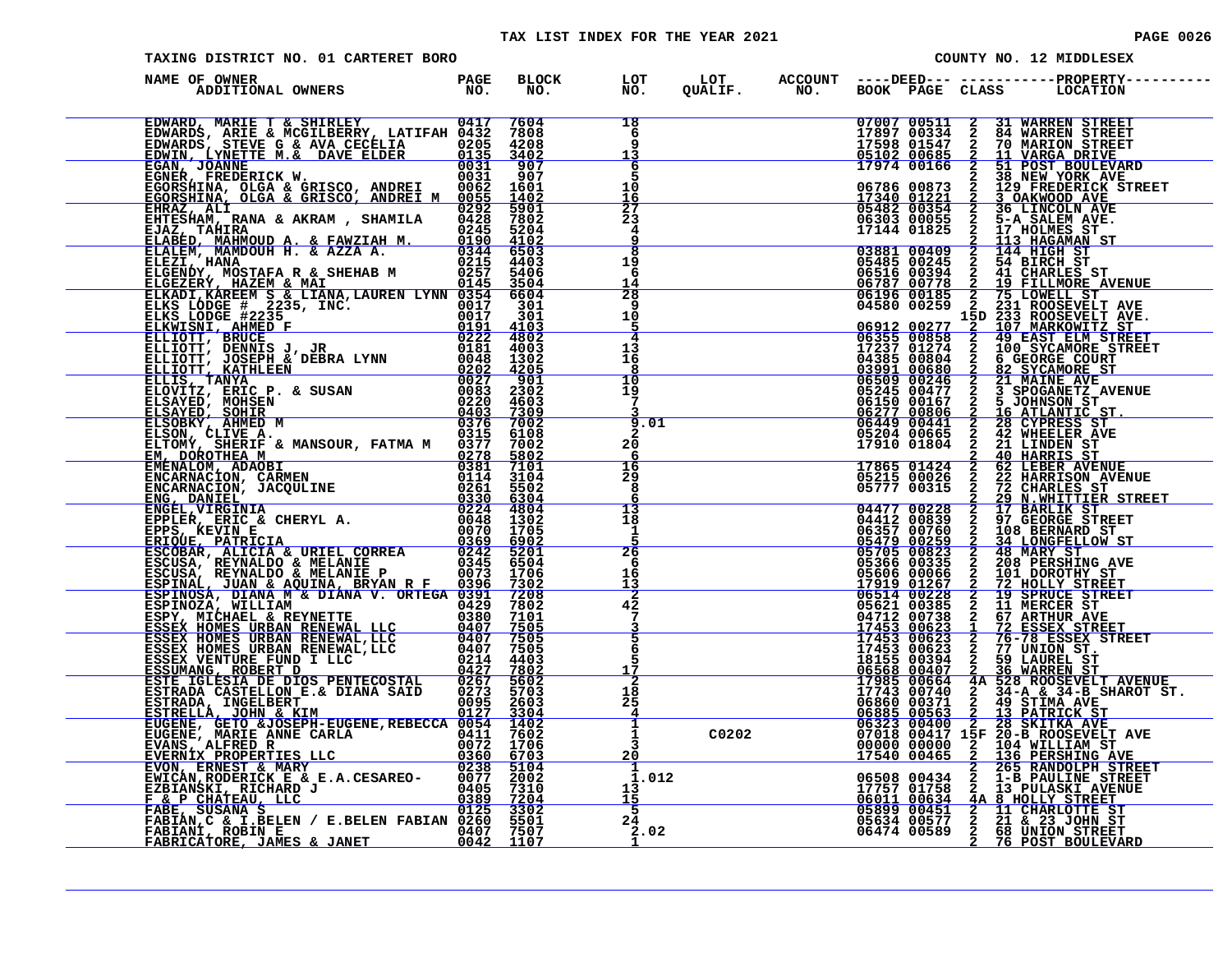| TAXING DISTRICT NO. 01 CARTERET BORO                                                                                                                                                                                          |  |  |                                                                   |  |  | COUNTY NO. 12 MIDDLESEX |  |                                                                                                                                  |  |  |
|-------------------------------------------------------------------------------------------------------------------------------------------------------------------------------------------------------------------------------|--|--|-------------------------------------------------------------------|--|--|-------------------------|--|----------------------------------------------------------------------------------------------------------------------------------|--|--|
| NAME OF OWNER                                                                                                                                                                                                                 |  |  |                                                                   |  |  |                         |  |                                                                                                                                  |  |  |
| NAME OF OWNERS JEMES CREWS AND MANUEL AND 1100 PRODUCED PRODUCED IN A 1990 PRODUCED IN A 1990 PRODUCED IN A 1990 PRODUCED IN A 1990 PRODUCED IN A 1990 PRODUCED IN A 1990 PRODUCED IN A 1990 PRODUCED IN A 1990 PRODUCED IN A |  |  | $\mathbf{1}$ and $\mathbf{1}$<br>$\mathbf{i}$<br>11<br>1          |  |  |                         |  | X 15F 76 POST BOULEVARD<br>2 56 LEBER AVE<br>04256 00086 2 137 EAST CHERRY STREET<br>05744 00432 2 19 CHARLOTTE ST               |  |  |
|                                                                                                                                                                                                                               |  |  | $\overline{16}$<br>1<br>3<br>10                                   |  |  |                         |  |                                                                                                                                  |  |  |
|                                                                                                                                                                                                                               |  |  | 3.01<br>9<br>9<br>10                                              |  |  |                         |  |                                                                                                                                  |  |  |
|                                                                                                                                                                                                                               |  |  | 18<br>$7\phantom{.0}$<br>24<br>5                                  |  |  |                         |  |                                                                                                                                  |  |  |
|                                                                                                                                                                                                                               |  |  | 4<br>13<br>$\frac{2}{5}$                                          |  |  |                         |  |                                                                                                                                  |  |  |
|                                                                                                                                                                                                                               |  |  | $\mathbf{1}$<br>$1\overline{0}$<br>$12^{\circ}$<br>$\frac{1}{12}$ |  |  |                         |  |                                                                                                                                  |  |  |
|                                                                                                                                                                                                                               |  |  | 5<br>13.01                                                        |  |  |                         |  |                                                                                                                                  |  |  |
|                                                                                                                                                                                                                               |  |  | 3<br>6<br>27<br>9                                                 |  |  |                         |  |                                                                                                                                  |  |  |
|                                                                                                                                                                                                                               |  |  | 8<br>6<br>18                                                      |  |  |                         |  |                                                                                                                                  |  |  |
|                                                                                                                                                                                                                               |  |  | 19<br>-1<br>$\overline{4}$<br>6                                   |  |  |                         |  |                                                                                                                                  |  |  |
|                                                                                                                                                                                                                               |  |  | $\overline{3}$<br>11                                              |  |  |                         |  |                                                                                                                                  |  |  |
|                                                                                                                                                                                                                               |  |  | 10<br>14<br>7                                                     |  |  |                         |  |                                                                                                                                  |  |  |
|                                                                                                                                                                                                                               |  |  | 4<br>14<br>6<br>$\overline{a}$                                    |  |  |                         |  |                                                                                                                                  |  |  |
|                                                                                                                                                                                                                               |  |  | 10<br>9<br>$\bar{2}$<br>26                                        |  |  |                         |  |                                                                                                                                  |  |  |
|                                                                                                                                                                                                                               |  |  | $\frac{23}{16}$<br>13<br>10                                       |  |  |                         |  | 04996 00005 2 126 POPLAR ST<br>17881 00869 2 6 MARY ST<br>04359 00583 2 100 MARKOWITZ ST<br>06377 00713 2 84 MARION STREET       |  |  |
|                                                                                                                                                                                                                               |  |  | -6<br>20<br>$\mathbf{1}$<br>13.01                                 |  |  |                         |  | 08377 00713 2 02 HEACORY STREET<br>04996 00348 2 24 SWARTHMORE DR<br>06322 00893 2 74 DOROTHY STREET<br>05815 00645 2 21 MARY ST |  |  |
|                                                                                                                                                                                                                               |  |  | $\frac{4}{ }$                                                     |  |  |                         |  |                                                                                                                                  |  |  |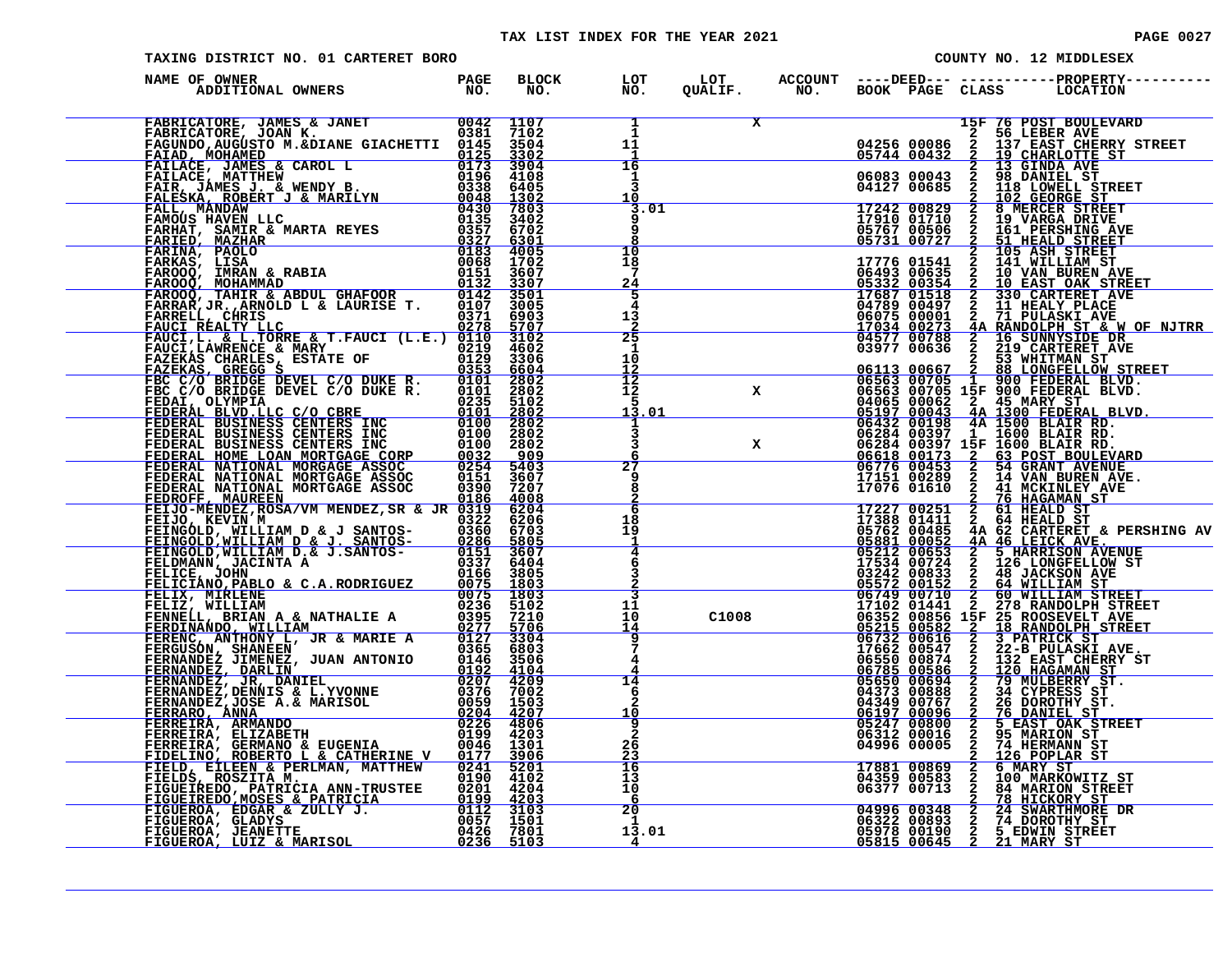### TAX LIST INDEX FOR THE YEAR 2021 **PAGE 0028** PAGE 0028

| PAGE |  |
|------|--|
|      |  |

| TAXING DISTRICT NO. 01 CARTERET BORO<br>COUNTY NO. 12 MIDDLESEX |  |                      |                                             |  |  |  |  |  |                                                                                                                                                                                                                                                     |
|-----------------------------------------------------------------|--|----------------------|---------------------------------------------|--|--|--|--|--|-----------------------------------------------------------------------------------------------------------------------------------------------------------------------------------------------------------------------------------------------------|
| NAME OF OWNER                                                   |  | BLOCK LOT<br>NO. NO. |                                             |  |  |  |  |  |                                                                                                                                                                                                                                                     |
|                                                                 |  |                      | 12<br>$\overline{4}$<br>ق1<br>19            |  |  |  |  |  | 06778 00319 2 30 CHROME AVE<br>04441 00801 2 85 WILLOW STREET<br>04732 00406 2 17 CHROME AVE<br>04655 00394 2 106 GEORGE ST<br>06351 00469 2 60 LEBER AVE<br>06696 00436 2 114 LOWELL ST<br>06696 00436 2 114 LOWELL ST<br>06897 00253 2 12 PATRICK |
|                                                                 |  |                      | $\frac{15}{2}$<br>16<br>17<br>$11\,$        |  |  |  |  |  |                                                                                                                                                                                                                                                     |
|                                                                 |  |                      | 20<br>8<br>q<br>$\frac{13}{5}$              |  |  |  |  |  | 18036 01651 <sup>- 2</sup> 63 ARTHUR AVE<br>06958 00226 2 19 FITCH ST                                                                                                                                                                               |
|                                                                 |  |                      | 22<br>$\frac{4}{8}$<br>11                   |  |  |  |  |  | 13 LINCOLN AVE                                                                                                                                                                                                                                      |
|                                                                 |  |                      | 4<br>14<br>$\overline{4}$<br>19.01          |  |  |  |  |  |                                                                                                                                                                                                                                                     |
|                                                                 |  |                      | 20 <sup>°</sup><br>$\frac{4}{5}$<br>3<br>16 |  |  |  |  |  |                                                                                                                                                                                                                                                     |
|                                                                 |  |                      | 12.01<br>14<br>1<br>18                      |  |  |  |  |  |                                                                                                                                                                                                                                                     |
|                                                                 |  |                      | 30<br>T<br>$\overline{3}$<br>8              |  |  |  |  |  |                                                                                                                                                                                                                                                     |
|                                                                 |  |                      | 12<br>$\mathbf{2}$<br>7                     |  |  |  |  |  |                                                                                                                                                                                                                                                     |
|                                                                 |  |                      | $\overline{\mathbf{1}}$<br>4<br>19<br>5     |  |  |  |  |  |                                                                                                                                                                                                                                                     |
|                                                                 |  |                      | 10<br>11<br>3<br>5.02                       |  |  |  |  |  |                                                                                                                                                                                                                                                     |
|                                                                 |  |                      | 11<br>8<br>$\frac{7}{2}$                    |  |  |  |  |  |                                                                                                                                                                                                                                                     |
|                                                                 |  |                      | 5<br>q<br>28<br>10                          |  |  |  |  |  |                                                                                                                                                                                                                                                     |
|                                                                 |  |                      | 9<br>13<br>8<br>11<br>1                     |  |  |  |  |  |                                                                                                                                                                                                                                                     |
|                                                                 |  |                      | 7<br>17<br>$\frac{2}{4}$                    |  |  |  |  |  | 05731 00127 2 63 POPLAR ST<br>05731 00127 2 65 ARTHUR AVE<br>05036 00180 2 17 SWARTHMORE DRIVE<br>05541 00804 2 109 ROOSEVELT AVE<br>06482 00675 2 111 WASHINGTON AVE<br>06498 00150 2 121 SHAROT STREET<br>06498 00150 2 121 SHAROT STREE          |
|                                                                 |  |                      | 8                                           |  |  |  |  |  | 04177 00858 2 49 ORCHARD STREET<br>04949 00397 2 54-56 CHROME AVE.                                                                                                                                                                                  |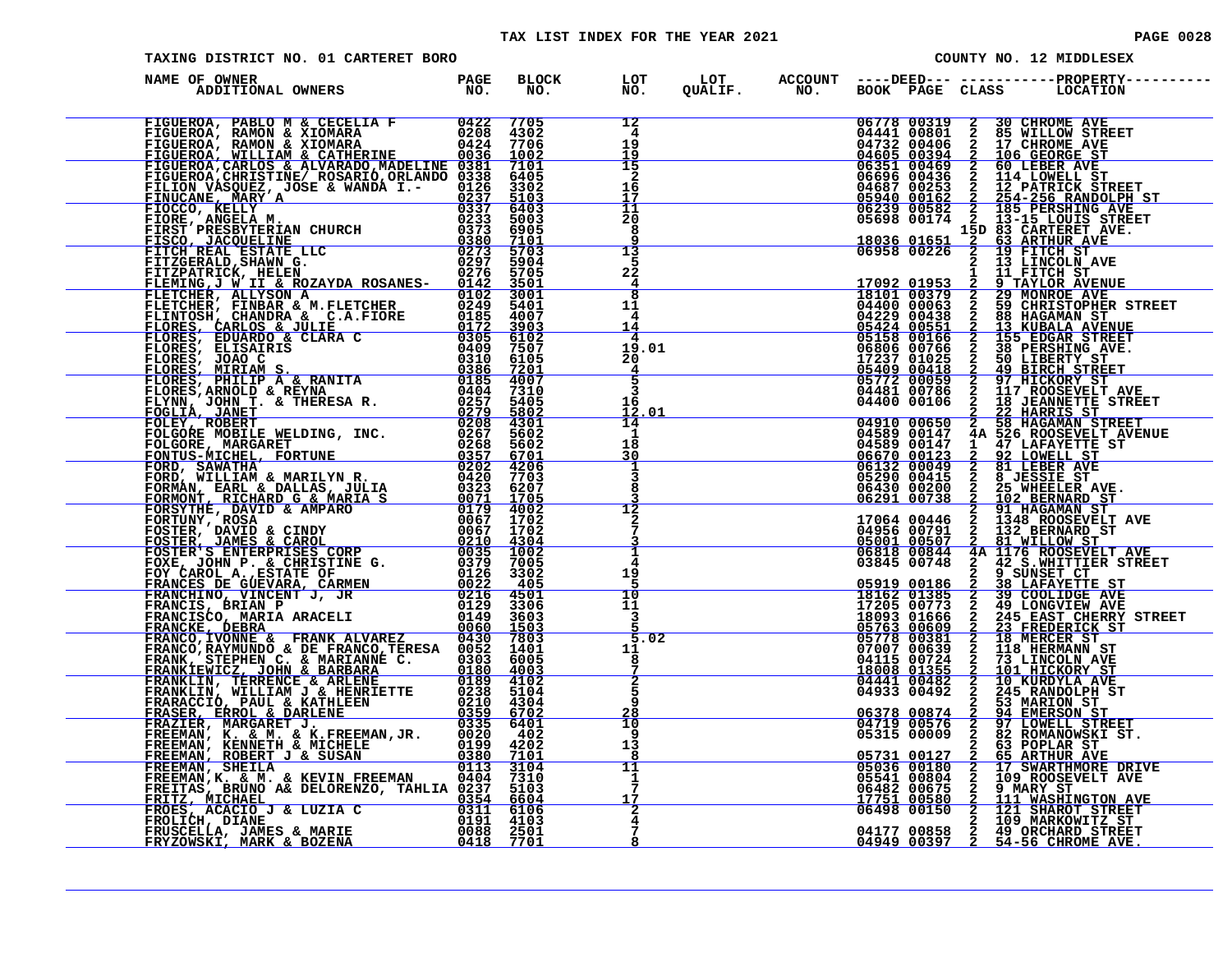### TAX LIST INDEX FOR THE YEAR 2021

| <b>PAGE 0029</b> |  |
|------------------|--|
|                  |  |

| TAXING DISTRICT NO. 01 CARTERET BORO                                                                                                                                                                                                             |                      |                                       |                                                                                    | COUNTY NO. 12 MIDDLESEX |                                                                 |                                  |                                                                                                                                                                                                                                 |  |
|--------------------------------------------------------------------------------------------------------------------------------------------------------------------------------------------------------------------------------------------------|----------------------|---------------------------------------|------------------------------------------------------------------------------------|-------------------------|-----------------------------------------------------------------|----------------------------------|---------------------------------------------------------------------------------------------------------------------------------------------------------------------------------------------------------------------------------|--|
| NAME OF OWNER<br>DF OWNER<br>ADDITIONAL OWNERS TO NO.                                                                                                                                                                                            | BLOCK LOT<br>NO. NO. |                                       |                                                                                    |                         |                                                                 |                                  |                                                                                                                                                                                                                                 |  |
|                                                                                                                                                                                                                                                  |                      | 8<br>14.01<br>14<br>$\frac{24}{}$     |                                                                                    |                         |                                                                 |                                  |                                                                                                                                                                                                                                 |  |
|                                                                                                                                                                                                                                                  |                      | 26<br>11<br>13<br>$\frac{20}{28}$     |                                                                                    |                         | 03763 00913<br>17340 00601<br>06064 00069<br>05285 00075        | $2^{\circ}$                      | 2 15 JOHN ST<br>2 59 WILLIAM ST<br>8 HERMANN AVE<br>4C 13-19-A & B WARREN ST.<br>2 664-666 ROOSEVELT AVE                                                                                                                        |  |
|                                                                                                                                                                                                                                                  |                      | 3<br>4<br>23                          |                                                                                    |                         | 05176 00700<br>03782 00860<br>17150 01166                       | $rac{2}{2}$                      | <b>2 664-666 ROOSEVEI</b><br>2 46 LONGFELLOW ST<br>2 3 SPRUCE STREET<br>46 LONGFELLOW ST.<br>1-1A SPRUCE STREET<br>9 EMERSON ST                                                                                                 |  |
|                                                                                                                                                                                                                                                  |                      | $12^{\circ}$<br>10<br><u>6</u><br>7   |                                                                                    |                         | 06316 00759<br>17805 00621                                      |                                  | 9-11 MC KINLEY AVE<br>2 J-11 MC KINLEY<br>2 115 WORTYLKO ST<br>2 241 RANDOLDU 2                                                                                                                                                 |  |
|                                                                                                                                                                                                                                                  |                      | 5.06                                  |                                                                                    |                         | 05453 00758<br>04127 00363<br>05943 00468<br>06266 00621        |                                  | 2 5 HEALY PLACE<br>2 261 RANDOLPH STREET<br>2 261 RANDOLPH STREET<br>2 77 LEBER AVE<br>77 LEBER AVE<br>17 BIRCH ST<br>72 LEICK AVE                                                                                              |  |
|                                                                                                                                                                                                                                                  |                      | $\bar{8}$<br>22<br>18<br>8            |                                                                                    |                         | 06993 00223<br>04560 00773<br>05523 00178                       | $\frac{2}{2}$<br>$\frac{2}{2}$   | 115 LINDEN ST<br>301 PERSHING AVE<br>52 BIRCH ST<br>109 LINCOLN AVE                                                                                                                                                             |  |
|                                                                                                                                                                                                                                                  |                      | 23<br>11<br>ī3<br>12<br>9             |                                                                                    |                         | 05181 00379<br>00000 00000<br>18079 00186<br>17156 01888        |                                  |                                                                                                                                                                                                                                 |  |
|                                                                                                                                                                                                                                                  |                      | $\frac{12}{16}$<br>17<br>24           |                                                                                    |                         | 06001 00789                                                     |                                  | 2 109 LINCOLN AVE<br>2 45 DANIEL ST<br>2 45 PREDERICK ST<br>2 47 DOROTHY ST<br>2 47 DOROTHY ST<br>2 11 JACKSON AVE<br>2 11 JACKSON AVE<br>2 11 OAKWOOD AVE<br>2 6 EAST OAK STREET<br>3 6 CAST OAK STREET<br>2 6 CAST OAK STREET |  |
|                                                                                                                                                                                                                                                  |                      | 3<br>12<br>4.011<br>12                |                                                                                    |                         | 07013 00522<br><u>06315 00425</u><br>06773 00690<br>17337 00636 | <b>NANNA</b>                     | <b>80 EAST UAR STREET<br/>14 CLOVER COURT<br/>125 LONGFELLOW STREET<br/>34 TENNYSON ST<br/>47 SHAROT STREET<br/>37 LOUIS STREET<br/>33 LOUIS STREET<br/>196 RANDOLPH ST</b>                                                     |  |
|                                                                                                                                                                                                                                                  |                      | 14<br>19<br>1<br>$2\overline{2}$<br>6 | $0481800825$<br>0481800825<br>0662400606<br>0652400606<br>1751500544<br>0559400580 |                         | 17336 00444<br>06765 00720                                      | $rac{2}{2}$<br><b>NAND</b>       | 11 LARCH STREET<br>17-19 TERMINAL AVENUE<br><u>77 LINCOLN AVE</u>                                                                                                                                                               |  |
|                                                                                                                                                                                                                                                  |                      | 9<br>6<br>16<br>.02                   | $\underbrace{02207}_{06894} \underbrace{02207}_{020207}$                           |                         |                                                                 | $\frac{\overline{2}}{2}$         | 113 LONGFELLOW ST.<br>22 MERCER STREET<br>46 PATRICK ST<br>67 HOLLY STREET<br>52 HARRISON AVE                                                                                                                                   |  |
|                                                                                                                                                                                                                                                  |                      | 16<br>8<br>14<br>6                    |                                                                                    |                         | 05743 00605<br>05239 00796<br><u>17453 01038</u><br>06214 00207 | $\overline{a}$<br>$\overline{2}$ | 130 FREDERICK ST<br>64 TENNYSON ST<br>123 WORTYLKO ST<br>43 CYPRESS ST<br>36 TAYLOR AVENUE                                                                                                                                      |  |
|                                                                                                                                                                                                                                                  |                      | 19<br>10<br>13<br>9                   |                                                                                    |                         | 00000 00000<br>17793 01808                                      | $\frac{2}{2}$                    | 53 DOROTHY ST.<br>61 COOLIDGE AVE                                                                                                                                                                                               |  |
| GARCIA, LISAM<br>CARCIA, LISAM<br>GARCIA, LISAM<br>GARCIA, LISAM<br>GARCIA, EDGANTIAGO & JL. GONZALEZ 0126<br>GARCIA, EDGAN & GUSTAVO P& EUGENIA V 0375 7001<br>GARDELLA, ARLENE ANN<br>CARDELLA, ARLENE ANN<br>CARDELLA, ARLENE ANN<br>CARDELLA |                      | 14<br>7<br>$\frac{16}{8}$             |                                                                                    |                         | 06275 00493<br>05095 00570<br>06016 00255<br>04453 00386        | $\frac{2}{2}$                    | 103 HIGH ST<br>60 EAST OAK STREET<br>36 BERNATH ST<br>AA 1313 ROOSEVELT AVE.<br>2 32 STIMA AVE                                                                                                                                  |  |
|                                                                                                                                                                                                                                                  |                      | 16<br>1<br>$\frac{1}{1}$              | C0101                                                                              |                         |                                                                 |                                  | 05090 00202 2 50 LAUREL ST<br>06704 00183 2 301 CARTERET AVE<br>06317 00730 2 52 LEBER AVE<br>15F 10-A ROOSEVELT AVE                                                                                                            |  |
|                                                                                                                                                                                                                                                  |                      |                                       | C0282<br>C0102<br>C0121                                                            |                         |                                                                 |                                  | 15F 28-B ROOSEVELT AVE<br>15F 10-B ROOSEVELT AVE<br>15F 12-A ROOSEVELT AVE                                                                                                                                                      |  |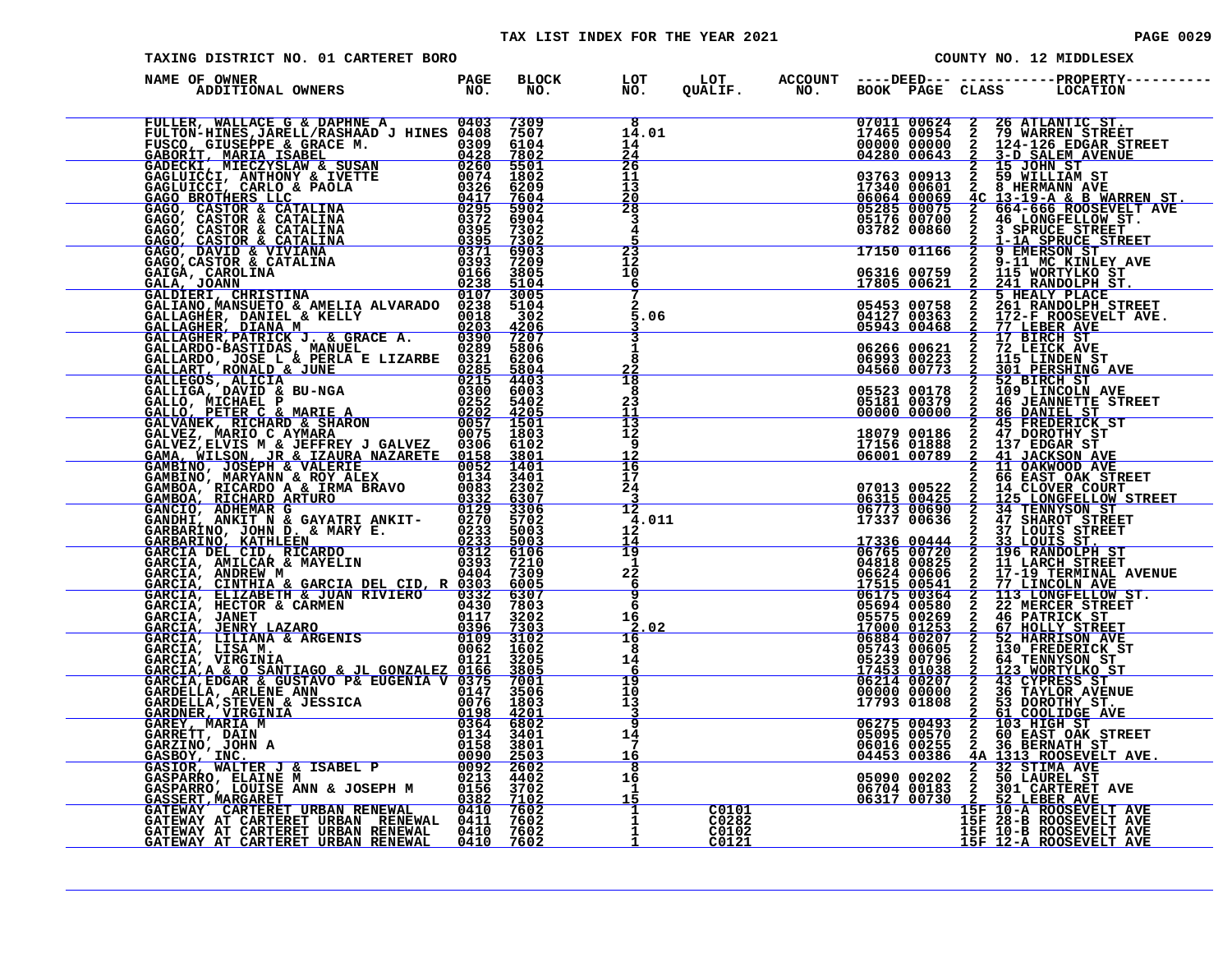| TAXING DISTRICT NO. 01 CARTERET BORO                                                                                                                                                                                                         |  |                                        |                                                                                                                                                                                                                                                                                                                                                                                                                                                                       |                                                                                                                                                      |   | COUNTY NO. 12 MIDDLESEX                                                                                                                                                                                                                                                                                                                                  |
|----------------------------------------------------------------------------------------------------------------------------------------------------------------------------------------------------------------------------------------------|--|----------------------------------------|-----------------------------------------------------------------------------------------------------------------------------------------------------------------------------------------------------------------------------------------------------------------------------------------------------------------------------------------------------------------------------------------------------------------------------------------------------------------------|------------------------------------------------------------------------------------------------------------------------------------------------------|---|----------------------------------------------------------------------------------------------------------------------------------------------------------------------------------------------------------------------------------------------------------------------------------------------------------------------------------------------------------|
| NAME OF OWNER<br>ADDITIONAL OWNERS PAGE NO.                                                                                                                                                                                                  |  |                                        |                                                                                                                                                                                                                                                                                                                                                                                                                                                                       |                                                                                                                                                      |   | BLOCK LOT LOT ACCOUNT ----DEED--- -----------PROPERTY----<br>NO. NO. QUALIF. NO. BOOK PAGE CLASS LOCATION                                                                                                                                                                                                                                                |
|                                                                                                                                                                                                                                              |  |                                        | $\begin{array}{ c c } \hline 1 & {\tiny\begin{array}{c} \text{C}\text{U1zz}} \ \text{I} & {\tiny\begin{array}{c} \text{C}\text{U1z}} \ \text{I} & {\tiny\begin{array}{c} \text{C}\text{0141}} \ \text{I} & {\tiny\begin{array}{c} \text{C}\text{0142}} \ \text{I} & {\tiny\begin{array}{c} \text{C}\text{0161}} \ \text{I} & {\tiny\begin{array}{c} \text{C}\text{0161}} \ \text{I} & {\tiny\begin{array}{c} \text{C}\text{0182}} \ \text{I} & {\tiny\begin{array}{c$ |                                                                                                                                                      |   |                                                                                                                                                                                                                                                                                                                                                          |
|                                                                                                                                                                                                                                              |  | $\mathbf{1}$                           | C0182<br>C0201<br>C0221                                                                                                                                                                                                                                                                                                                                                                                                                                               |                                                                                                                                                      |   |                                                                                                                                                                                                                                                                                                                                                          |
|                                                                                                                                                                                                                                              |  |                                        | $\begin{array}{r} 11 10182\ -11 102221\ 1 \end{array}$                                                                                                                                                                                                                                                                                                                                                                                                                |                                                                                                                                                      |   |                                                                                                                                                                                                                                                                                                                                                          |
|                                                                                                                                                                                                                                              |  | $\mathbf{1}$<br>$\frac{1}{1}$          | C0302<br>$rac{C0302}{C0321}$<br>C0322                                                                                                                                                                                                                                                                                                                                                                                                                                 |                                                                                                                                                      |   |                                                                                                                                                                                                                                                                                                                                                          |
|                                                                                                                                                                                                                                              |  | $\mathbf{1}$                           | C0341<br>C0342<br>$\frac{1}{1}$ $\frac{0.361}{0.362}$<br>C0381                                                                                                                                                                                                                                                                                                                                                                                                        |                                                                                                                                                      |   |                                                                                                                                                                                                                                                                                                                                                          |
|                                                                                                                                                                                                                                              |  | $\mathbf{1}$<br>9.02<br>10.01          | C0382<br>C0401<br>C0402                                                                                                                                                                                                                                                                                                                                                                                                                                               |                                                                                                                                                      |   | 15F 12-B ROOSEVELT AVE<br>15F 14-B ROOSEVELT AVE<br>15F 14-B ROOSEVELT AVE<br>15F 14-B ROOSEVELT AVE<br>15F 16-B ROOSEVELT AVE<br>15F 16-B ROOSEVELT AVE<br>15F 16-B ROOSEVELT AVE<br>15F 18-B ROOSEVELT AVE<br>15F 18-B ROOSEVELT AVE<br>15F 20                                                                                                         |
|                                                                                                                                                                                                                                              |  | $\frac{16}{13}$<br>3<br>18.02          |                                                                                                                                                                                                                                                                                                                                                                                                                                                                       |                                                                                                                                                      |   | 02<br>01<br>15F 50 ROOSEVELT AVE<br>15F 50 ROOSEVELT AVE<br>15F 50 ROOSEVELT AVE<br>15F 50 ROOSEVELT AVE<br>15F 50 ROOSEVELT AVE<br>15F 50 ROOSEVELT AVE<br>16F LARAYETTE STREET<br>26 STIMA AVE<br>26 STIMA AVE<br>16F LARAYETTE STREET<br>166                                                                                                          |
|                                                                                                                                                                                                                                              |  | 18.02<br>4.01<br>$\bar{9}$<br>11<br>9  |                                                                                                                                                                                                                                                                                                                                                                                                                                                                       |                                                                                                                                                      |   |                                                                                                                                                                                                                                                                                                                                                          |
|                                                                                                                                                                                                                                              |  | $\overline{10}$<br>9<br><b>g</b><br>25 |                                                                                                                                                                                                                                                                                                                                                                                                                                                                       |                                                                                                                                                      |   |                                                                                                                                                                                                                                                                                                                                                          |
|                                                                                                                                                                                                                                              |  | 5<br>19<br>$2\overline{2}$<br>-1<br>18 |                                                                                                                                                                                                                                                                                                                                                                                                                                                                       |                                                                                                                                                      |   |                                                                                                                                                                                                                                                                                                                                                          |
|                                                                                                                                                                                                                                              |  | 7<br>30<br>5                           |                                                                                                                                                                                                                                                                                                                                                                                                                                                                       | 06256 00285<br><u>05485 00298</u><br>07036 00876                                                                                                     | 2 | 2 4 CLOVER COURT<br>2 97 POPLAR ST<br>97 POPLAR ST<br>56 HARRISON AVE                                                                                                                                                                                                                                                                                    |
|                                                                                                                                                                                                                                              |  | 10<br>19<br>3<br>$\overline{4}$<br>3   |                                                                                                                                                                                                                                                                                                                                                                                                                                                                       | 17021 01599<br>06918 00039<br>07058 00208                                                                                                            |   | 2 39 NEW YORK AVE<br>2 58 LAUREL ST<br>3 58 LAUREL ST<br>2 35 EDWIN ST<br>2 6 JESSIE STREET<br>2 109 POPLAR ST                                                                                                                                                                                                                                           |
|                                                                                                                                                                                                                                              |  | 10<br>4<br>17<br>16                    |                                                                                                                                                                                                                                                                                                                                                                                                                                                                       | $\begin{array}{r l} \textbf{05502} & \textbf{00823} \ \textbf{0237} & \textbf{05596} & \textbf{00237} \ \textbf{17098} & \textbf{00382} \end{array}$ |   | 3 37 HAGAMAN ST<br>05502 008237 2 25 DUNSTER ST<br>05596 00237 2 108 HICKORY STREET<br>17098 00382 2 106 HICKORY STREET<br>05521 00539 2 118 EMERSON ST.                                                                                                                                                                                                 |
| NAME OF OMNER EN ELECCIONAL CONTRESS (MARINE 1997)<br>CATEMAY AT CARTEER URBAN EENERAL 04410 7602<br>CATEMAY AT CARTEER URBAN EENERAL 04410 7602<br>CATEMAY AT CARTEER URBAN EENERAL 04410 7602<br>CATEMAY AT CARTEER URBAN EENERAL 0        |  | 6<br>9.012<br>$\mathbf{1}$             |                                                                                                                                                                                                                                                                                                                                                                                                                                                                       |                                                                                                                                                      |   |                                                                                                                                                                                                                                                                                                                                                          |
| GHUMAN, SEARCHUMAN AND SURVEY AND SURVEY AND CHUMAN, TEJA S<br>GHUMAN, TEJA S<br>GIACOBBE & SONS CONSTRACTORS INC 0277 5706<br>GIANNONE, SCOTT 0125 3302<br>GILL, ADELA 0362 6704<br>GILL, ADELA 0362 6704<br>GILL, ADELA 0399 7305<br>GILL, |  | 16<br>3<br>$\frac{18}{19}$<br>4        |                                                                                                                                                                                                                                                                                                                                                                                                                                                                       |                                                                                                                                                      |   | $\begin{tabular}{c cccc} 05521 & 00539 & 2 & 118 \text{ EMERSON ST} \\ \hline 06538 & 00690 & 2 & 81 \text{ POST BOUTEVARD} \\ \hline 06678 & 00639 & 2 & 58 \text{ S. WHTTIER ST} \\ 05048 & 00639 & 2 & 1346 \text{ ROOSEVELT AVENUE} \\ 05048 & 00873 & 2 & 1346 \text{ ROOSEVELT AVENUE} \\ 06193 & 00076 & 2 & 24-26 \text{ RANDOTE ST} \\ 06096 &$ |
|                                                                                                                                                                                                                                              |  |                                        |                                                                                                                                                                                                                                                                                                                                                                                                                                                                       |                                                                                                                                                      |   |                                                                                                                                                                                                                                                                                                                                                          |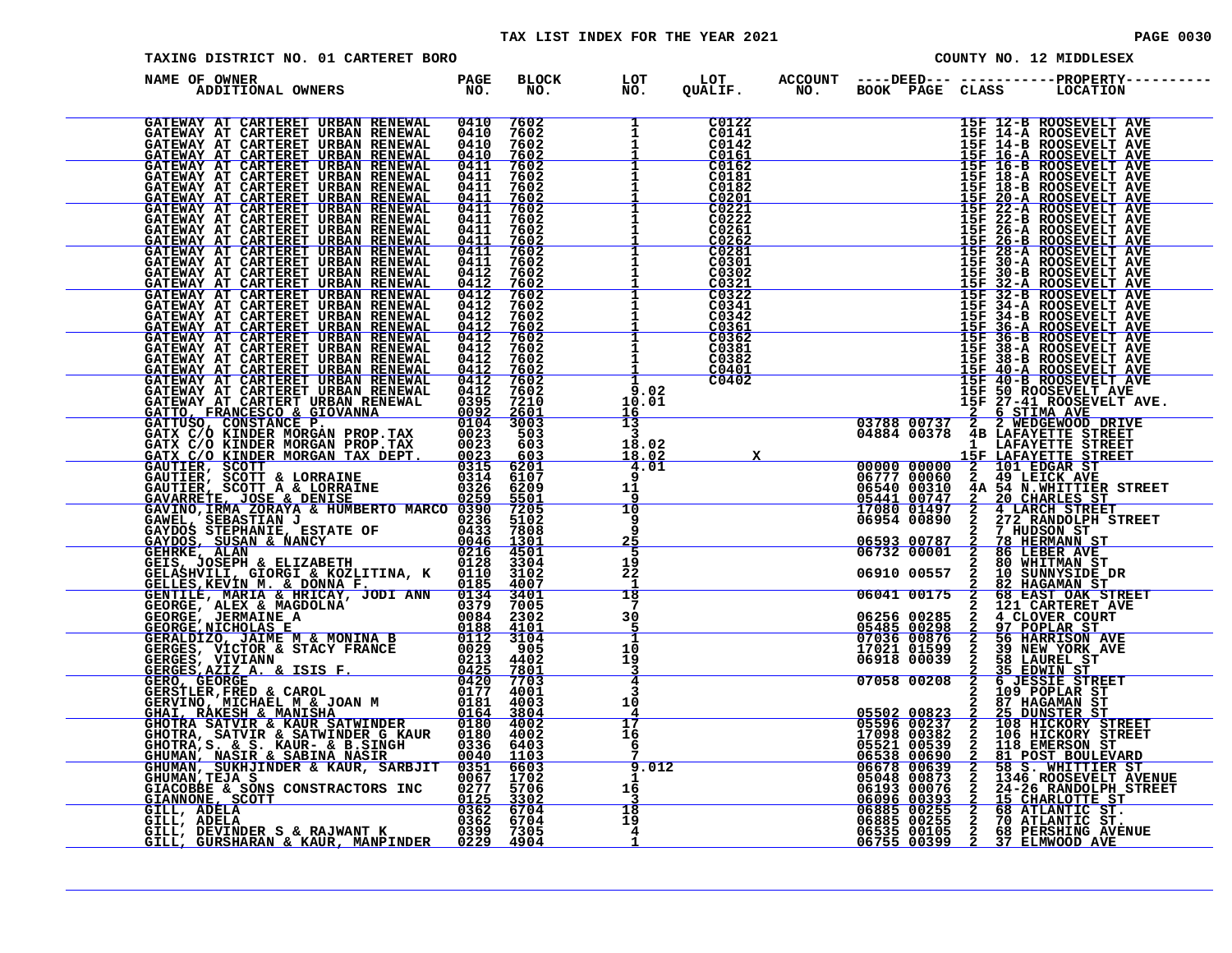### TAX LIST INDEX FOR THE YEAR 2021 **PAGE 10031** PAGE 0031

| TAXING DISTRICT NO. 01 CARTERET BORO                                                                                                                                                                                                                                                           |  | COUNTY NO. 12 MIDDLESEX                     |  |             |                                                                                                                                                                                                                                                     |  |  |
|------------------------------------------------------------------------------------------------------------------------------------------------------------------------------------------------------------------------------------------------------------------------------------------------|--|---------------------------------------------|--|-------------|-----------------------------------------------------------------------------------------------------------------------------------------------------------------------------------------------------------------------------------------------------|--|--|
| DF OWNER<br>ADDITIONAL OWNERS TO NO.<br>NAME OF OWNER                                                                                                                                                                                                                                          |  |                                             |  |             | BLOCK LOT LOT ACCOUNT ----DEED--- -----------PROPERTY-----<br>NO. NO. QUALIF. NO. BOOK PAGE CLASS LOCATION                                                                                                                                          |  |  |
| GILL, GURWINDER PAL S & JASWINDER K 0311 6106<br>GILL, SURVATURE PALIS & JANKINDER KOMINISTAN (1971)<br>GILL, SURVATURE PALIS & JASWINDER KOMINISTAN (1972)<br>GILL, SURVATURE SCRIPT (1972)<br>GILL, SURVATURE SCRIPT (1973)<br>GILL, SURVATURE SCRIPT (1973)<br>GILL, SURVATURE SCRIPT (1973 |  | $\frac{3}{17}$<br>-6<br>1.14                |  |             | 06787 00793 2 119 SHAROT ST<br>06982 00225 2 60 HEALD ST<br>06927 00352 2 18 SKITKA AVENUE<br>05666 00184 2 51 LARCH STREET<br>06559 00847 2 18 LONGVIEW AVE<br>06601 00179 2 731 ROOSEVELT AVE<br>06279 00381 2 10 HEALY PLACE<br>05914 00483 2 45 |  |  |
|                                                                                                                                                                                                                                                                                                |  | $\frac{2}{4}$<br>19<br>$\frac{10}{10}$      |  |             | 10 HEALY PLACE<br>45 MCKINLEY AVE                                                                                                                                                                                                                   |  |  |
|                                                                                                                                                                                                                                                                                                |  | $\frac{20}{2}$<br>13                        |  | 18103 00045 | 2 120 MARKOWITZ ST<br>2 23 MONROE AVE<br>17 VERMONT AVE                                                                                                                                                                                             |  |  |
|                                                                                                                                                                                                                                                                                                |  | 4<br>6<br>$\frac{22}{27}$                   |  | 06389 00707 | 104 DANIEL ST<br>2 104 DANIEL ST<br>2 124 HAGAMAN ST                                                                                                                                                                                                |  |  |
|                                                                                                                                                                                                                                                                                                |  | 28<br>3.01<br>5                             |  |             |                                                                                                                                                                                                                                                     |  |  |
|                                                                                                                                                                                                                                                                                                |  | 13<br>38<br>4.072<br>19                     |  |             |                                                                                                                                                                                                                                                     |  |  |
|                                                                                                                                                                                                                                                                                                |  | 16<br>8<br>31                               |  |             | 06389 00707 2 124 HAGAMAN ST<br>06901 00048 2 211 WILLIAM ST<br>06901 00048 2 22 BERNATH ST<br>05367 00042 2 20 DUNSTER STREET<br>052679 00427 2 31 CHROME AVENUE<br>05048 00821 2 34 PINHO AVENUE<br>06672 00649 2 304 PERSHING AVENUE<br>         |  |  |
|                                                                                                                                                                                                                                                                                                |  | $\overline{\mathbf{3}}$<br>21<br>ī5         |  |             | 06210 0776 2 23 CHAINING TREET<br>05243 00776 2 22 STIMA AVENUE<br>05243 00776 2 22 STIMA AVENUE<br>04065 00630 2 28 PATRICK ST<br>04065 00630 2 28 PATRICK ST<br>17226 00065 2 14 HASTING PLACE<br>06006 00231 2 14 HASTING PLACE<br>06006         |  |  |
|                                                                                                                                                                                                                                                                                                |  | $\frac{16}{12}$<br>9                        |  |             |                                                                                                                                                                                                                                                     |  |  |
|                                                                                                                                                                                                                                                                                                |  | 20<br>11<br>9<br>4                          |  |             |                                                                                                                                                                                                                                                     |  |  |
|                                                                                                                                                                                                                                                                                                |  | 4<br>$2\bar{5}$<br>$12$                     |  |             |                                                                                                                                                                                                                                                     |  |  |
|                                                                                                                                                                                                                                                                                                |  | $\overline{20}$<br>15<br>8                  |  |             |                                                                                                                                                                                                                                                     |  |  |
|                                                                                                                                                                                                                                                                                                |  | 7.01<br>7.02<br>$\mathbf{1}$                |  |             | 03710 00176 2 112 TENNYSON STREET<br>05333 00193 2 297 WHITMAN ST<br>06075 00132 2 119 LINDEN STREET<br>06075 00132 2 119 LINDEN STREET<br>06075 00132 2 119 LINDEN STREET<br>06075 00132 1 117 LINDEN STREET<br>06525 00132 2 26 EMERSON           |  |  |
|                                                                                                                                                                                                                                                                                                |  | 28<br>18<br>8                               |  |             |                                                                                                                                                                                                                                                     |  |  |
|                                                                                                                                                                                                                                                                                                |  | 11<br>īē<br>2                               |  |             |                                                                                                                                                                                                                                                     |  |  |
| GONZALES, JERRY J<br>GONZALES, JERRY J<br>GONZALES, JOSE T & LIDIA H. TIRENDI 0338 6702<br>GONZALES, JOSE T & JOSEPH B<br>0269 5701<br>GONZALES, LUCILA<br>0269 5701<br>GONZALES, LUCILA<br>0269 5701<br>GONZALES, LUCILA<br>0269 5701<br>GONZALES,                                            |  | 23.01<br>$\frac{23.02}{36}$                 |  |             |                                                                                                                                                                                                                                                     |  |  |
|                                                                                                                                                                                                                                                                                                |  | $\mathbf{3}$<br>$1\bar{0}$<br>$\frac{6}{7}$ |  |             |                                                                                                                                                                                                                                                     |  |  |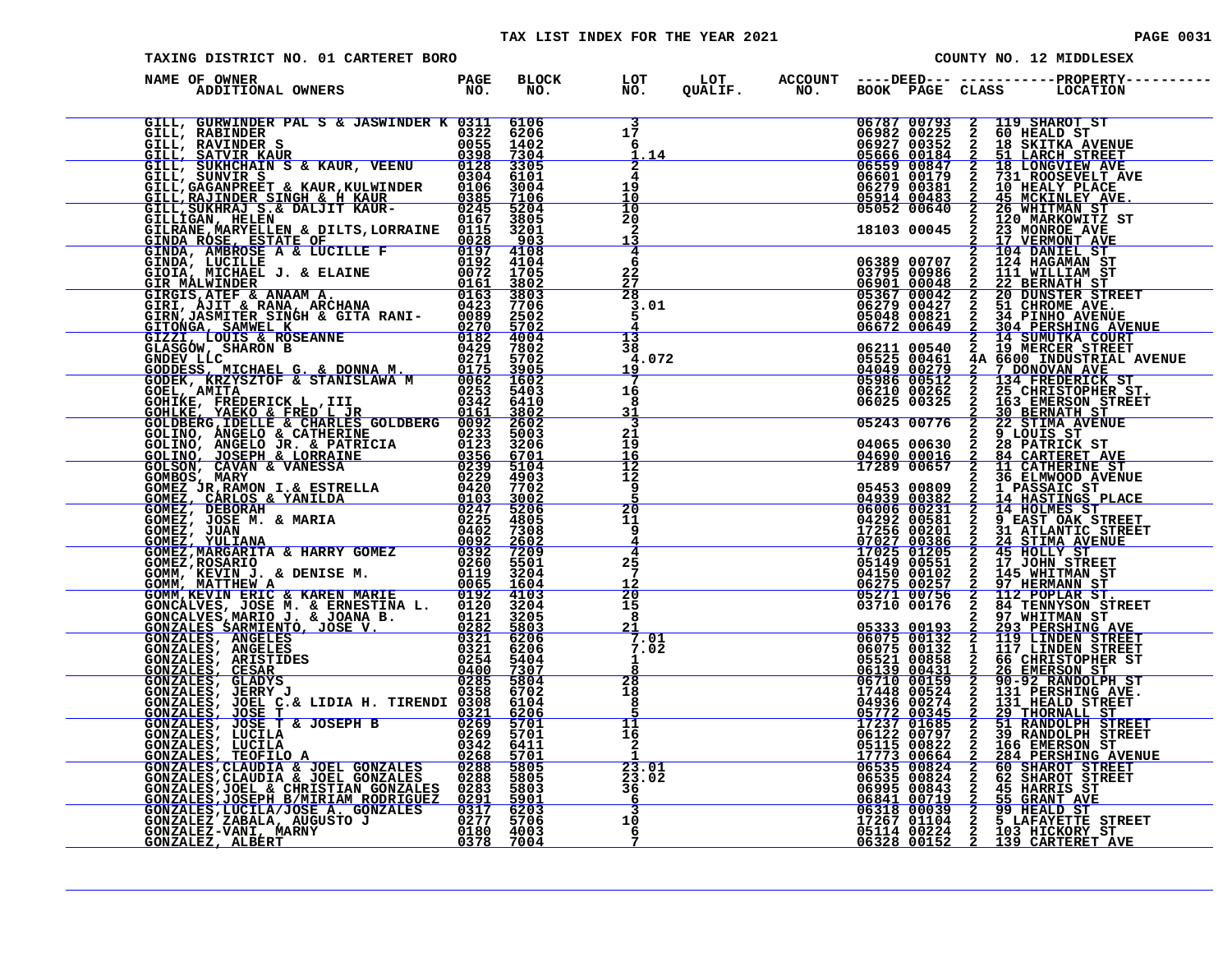| PAGE | იი |  |  |
|------|----|--|--|
|------|----|--|--|

| TAXING DISTRICT NO. 01 CARTERET BORO |  |  |  | COUNTY NO. 12 MIDDLESEX                                                                                                                                                                                                                                                                                                                            |
|--------------------------------------|--|--|--|----------------------------------------------------------------------------------------------------------------------------------------------------------------------------------------------------------------------------------------------------------------------------------------------------------------------------------------------------|
| NAME OF OWNER                        |  |  |  | BLOCK LOT LOT ACCOUNT ----DEED--- -----------PROPERTY----<br>NO. NO. QUALIF. NO. BOOK PAGE CLASS LOCATION                                                                                                                                                                                                                                          |
|                                      |  |  |  |                                                                                                                                                                                                                                                                                                                                                    |
|                                      |  |  |  |                                                                                                                                                                                                                                                                                                                                                    |
|                                      |  |  |  |                                                                                                                                                                                                                                                                                                                                                    |
|                                      |  |  |  |                                                                                                                                                                                                                                                                                                                                                    |
|                                      |  |  |  |                                                                                                                                                                                                                                                                                                                                                    |
|                                      |  |  |  |                                                                                                                                                                                                                                                                                                                                                    |
|                                      |  |  |  |                                                                                                                                                                                                                                                                                                                                                    |
|                                      |  |  |  |                                                                                                                                                                                                                                                                                                                                                    |
|                                      |  |  |  |                                                                                                                                                                                                                                                                                                                                                    |
|                                      |  |  |  |                                                                                                                                                                                                                                                                                                                                                    |
|                                      |  |  |  | $\begin{tabular}{c c c c} \hline 049071 & 2 & 60 & 717087875 \\ 043007 & 08871 & 2 & 1300 & \text{ROOSFSET} \text{ AVE} \\ \hline 17311 & 00954 & 2 & 1300 & \text{ROOSFSET} \text{ AVE} \\ \hline 06163 & 00572 & 2 & 35 & \text{COOLIDGE AVE} \\ \hline 06163 & 00572 & 2 & 35 & \text{COOLIDGE AVE} \\ \hline 06206 & 00508 & 2 & 3 & \text{SM$ |
|                                      |  |  |  |                                                                                                                                                                                                                                                                                                                                                    |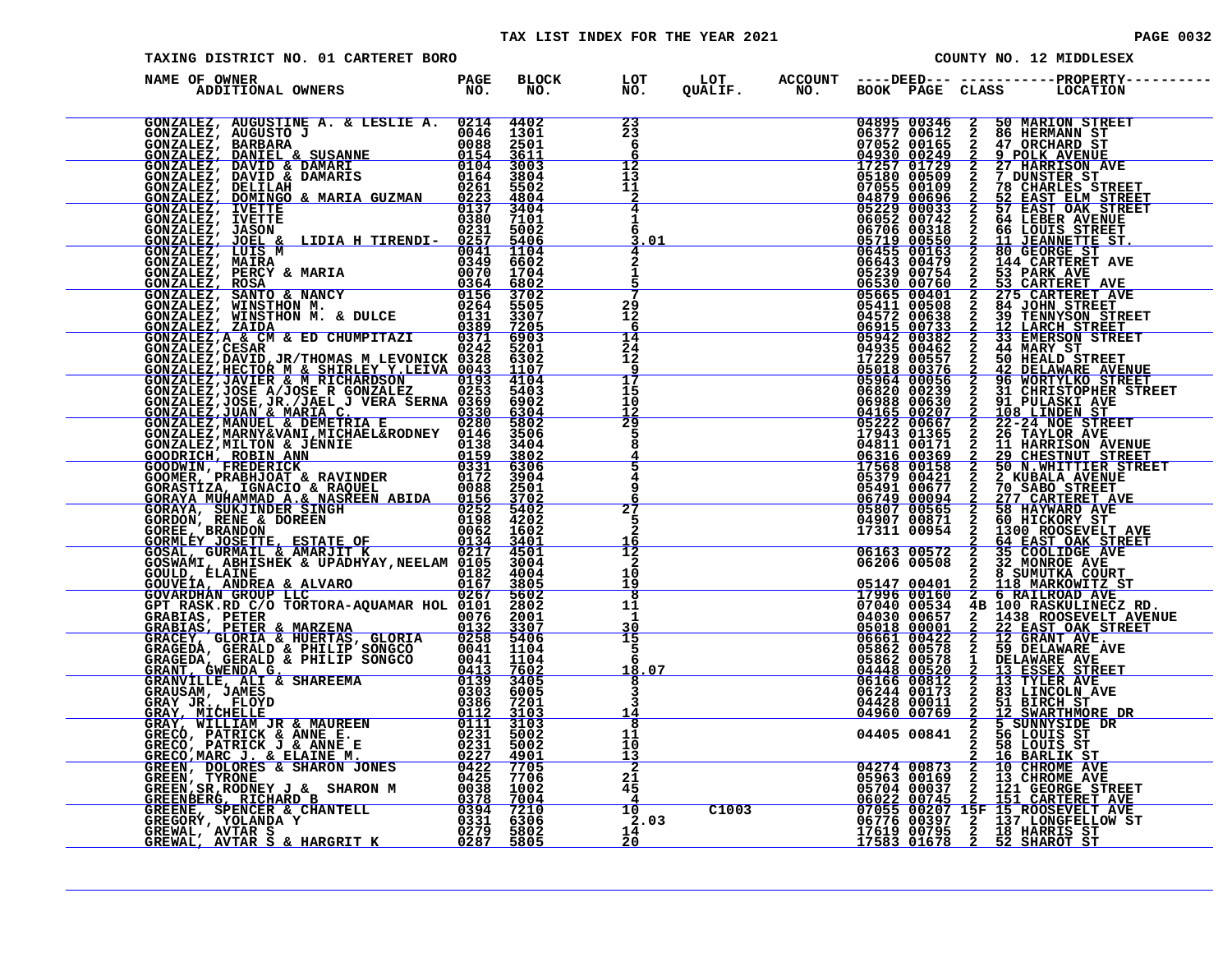|                                                                                                                                                                                                                                                |                      |                                                                 | TAX LIST INDEX FOR THE YEAR 2021 |                |                       |                                                              |                                                  | <b>PAGE 0033</b>                                                                                                      |
|------------------------------------------------------------------------------------------------------------------------------------------------------------------------------------------------------------------------------------------------|----------------------|-----------------------------------------------------------------|----------------------------------|----------------|-----------------------|--------------------------------------------------------------|--------------------------------------------------|-----------------------------------------------------------------------------------------------------------------------|
| TAXING DISTRICT NO. 01 CARTERET BORO                                                                                                                                                                                                           |                      |                                                                 |                                  |                |                       |                                                              |                                                  | COUNTY NO. 12 MIDDLESEX                                                                                               |
| NAME OF OWNER THE STATE OF STRIKE STATES.<br>ADDITIONAL OWNERS                                                                                                                                                                                 | <b>PAGE</b><br>NO.   | <b>BLOCK</b><br>NO.                                             | LOT<br>NO.                       | LOT<br>OUALIF. | <b>ACCOUNT</b><br>NO. | BOOK PAGE CLASS                                              |                                                  | <b>LOCATION</b>                                                                                                       |
| GREWAL, AVTAR S & HARGURJIT K<br>GREWAL, HARJIT S. & SUKHWINDER K.<br>GREWAL, MANRAJ S & DAVINDERJIT KAUR 0235<br><u>GREWAL, AVTAR S &amp; HARGURJIT K GREWAL 0375</u>                                                                         |                      | 0041 1104<br>0059 1502<br>5101<br>7001                          | 9<br>10<br>20.02<br>7            |                |                       | 06673 00669 2<br>04063 00013<br>06701 00141<br>06862 00512   | $\overline{2}$<br>$\frac{2}{2}$                  | <b>47 DELAWARE AVE</b><br><b>39 HERMANN ST</b><br>271 RANDOLPH STREET<br>179-A CARTERET AVE                           |
| GRIFFIN, ALICIA<br>GRIFFIN, ALICIA<br>GRIFFIN, JAMES & LORNA<br>GRIFFITHS, ANN-MARIA<br><u>GRISCAVAGE,FRANK JR. &amp; ANNETTE</u>                                                                                                              | 0037<br>0403         | 1002<br>7309<br>0086 2402<br>$0120$ 3204                        | 26<br>$\frac{3}{16}$             |                |                       | 05552 00462                                                  | $\overline{2}$<br>2                              | 71 PENNSYLVANIA AVE.<br>20 ATLANTIC STREET<br>17915 00180  2  2  SPOGANETZ AVENUE<br>00000 00000  2  86  TENNYSON  ST |
| GROEGER, KEVIN M. & KAZUKO K.                                                                                                                                                                                                                  | 0226<br>0345         | 0193 4105<br>4806<br>6504                                       |                                  |                |                       | $03991$ $00323$ $\overline{2}$<br>04583 00667<br>05743 00696 | $\mathbf{2}$                                     | <b>106 HAGAMAN ST</b><br>26 CLIFFORD STREET<br>206 PERSHING AVE<br>343 CARTERET AVE.                                  |
| GROMEK, ENIL & DIANE<br>GROMEK, EMIL & DIANE<br>GROMM, GLORIA<br>GROOM, GLORIA<br>GROTHUSEN, KEILY & PHYLLIS L<br>GROTHUSEN, KEITH & EMMA OSWALD<br>GROTHUSEN, KEITH & EMMA OSWALD<br><u>GRUILON, MARIO &amp; WILLIAM &amp;MILAGROS L 0369</u> |                      | <u>0155 3701</u><br>0377 7003<br>0165 3804<br>0196 4107<br>6902 | $^{20}_{14}$<br>8                |                |                       | 03757 00509<br>06607 00586                                   |                                                  | 06203 00108 2 12 LINDEN STREET<br>04331 00765 2 104 WORTYLKO ST<br>2 82 MARKOWITZ ST<br>2 95 PULASKI AVE              |
| GRUILLON, MARIL A ROSARIO<br>GRULLON, DARIYO E & TANYA<br>GRULLON, MARIO E & MILAGROS L<br>CRULLON, WILLIAM & MILAGROS L<br>CPUSKOWSKI. DIANE                                                                                                  | 0308                 | 6104<br>0167 3805<br>0363 6801<br>0220 4604                     | $\overline{5}$<br>2Ž<br>11       |                |                       | 07001 00722<br>04554 00503                                   | $\mathbf{2}$                                     | 137 HEALD ST<br>$05332$ $00303$ $2$ $124$ MARKOWITZ STREET<br>06961 00847 2 40 PULASKI AVENUE                         |
| GRUSKOWSKI, DIANE<br>GRZYB, RYSZARD & DANUTA<br>GTLA HOLDINGS LLC<br>GTLA HOLDINGS LLC<br>GUAGLIANONE, ULISSE & EMANUELA                                                                                                                       | 0250<br>0390         | 0191 4103<br>0250 5402<br>5402<br>7207                          |                                  |                |                       | 17571 01978<br>17571 01978                                   | $\mathbf{2}$                                     | <u>193 CARTERET AVENUE<br/>101 MARKOWITZ ST</u><br>43 ST. ANN STREET<br>ST. ANN STREET<br><b>40 ARTHUR AVE.</b>       |
| GUARICEIA, FREDDY 0369<br>GUARICELA, FAUSTO 0401<br>GUARICELA, HUGO & ENCARNACION 0317<br><u>GUARICELA, FREDDY M/HUGO F GUARICELA 0301</u>                                                                                                     | 0369                 | 6902<br>7307<br>6203<br>6003                                    | 2<br>23.02<br>13                 |                |                       | 05770 00738 2<br>05456 00180<br><u>06563 00843 2 . </u>      |                                                  | 2 40 LONGFELLOW ST<br>2 45 TERMINAL AVENUE<br>05469 00473 2 203 RANDOLPH ST.<br>736 ROOSEVELT AVE                     |
| GUARINO, JOSEPH C & LINDA C & TONY C 0166<br><b>GUEDES, RAKEN<br/>GUEDES, HELENA<br/>GUERRA, CARMEN</b>                                                                                                                                        | 0033<br>0256<br>0395 | 3805<br>909<br>5405<br>7302                                     | 9<br>11<br>9                     |                |                       | 05741 00480<br>05614 00747<br>05182 00188                    | $\overline{2}$<br>$\mathbf{2}$<br>$\overline{a}$ | 125 WORTYLKO ST<br><b>39 PENNSYLVANIA AVE</b><br>4 JEANNETTE STREET<br>86 HOLLY STREET                                |
| CUERREDO NATAL IA S V OPTIZ POCARTO 0402                                                                                                                                                                                                       |                      | 7200                                                            | $\overline{10}$                  |                |                       |                                                              |                                                  | 17092 01267 2 22 AFTANTIC CT                                                                                          |

| GREWAL, AVTAR S<br>$\leq$ EARCULT K (0041 1104 GREWAL, MANIRA S & DAVINDERJIT KAUR (0231 51001 GREWAL, MANRA S & DAVINDERJIT KAUR (0237 100023 GREFFIN, JAMES & HARGURJIT K GREWAL (0237 100023 GREFFIN, JAMES & HARGURJIT K G                 |      |                     |                                                           | 9                                                  | 06673 00669                               |                                                  | <b>47 DELAWARE AVE</b><br><b>39 HERMANN ST</b>                                                                                                                                                                                                |
|------------------------------------------------------------------------------------------------------------------------------------------------------------------------------------------------------------------------------------------------|------|---------------------|-----------------------------------------------------------|----------------------------------------------------|-------------------------------------------|--------------------------------------------------|-----------------------------------------------------------------------------------------------------------------------------------------------------------------------------------------------------------------------------------------------|
|                                                                                                                                                                                                                                                |      |                     | 10                                                        |                                                    | 04063 00013                               | <b>DONNA</b>                                     |                                                                                                                                                                                                                                               |
|                                                                                                                                                                                                                                                |      |                     |                                                           | 20.02<br>7                                         | 06701 00141<br><u> 06862 00512</u>        |                                                  | 271 RANDOLPH STREET                                                                                                                                                                                                                           |
|                                                                                                                                                                                                                                                |      |                     |                                                           |                                                    | 05552 00462                               |                                                  | 179-A CARTERET AVE<br>71 PENNSYLVANIA AVE.<br>20 ATLANTIC STREET.                                                                                                                                                                             |
|                                                                                                                                                                                                                                                |      |                     | $\frac{26}{5}$                                            |                                                    |                                           |                                                  |                                                                                                                                                                                                                                               |
|                                                                                                                                                                                                                                                |      |                     |                                                           | 3                                                  | 17915 00180<br>00000 00000<br>03991 00323 | $\frac{2}{2}$                                    | 2 SPOGANETZ AVENUE<br>86 TENNYSON ST<br>106 HAGAMAN ST                                                                                                                                                                                        |
|                                                                                                                                                                                                                                                |      |                     | 16                                                        |                                                    |                                           |                                                  |                                                                                                                                                                                                                                               |
|                                                                                                                                                                                                                                                |      |                     |                                                           |                                                    |                                           | $\overline{\mathbf{2}}$                          |                                                                                                                                                                                                                                               |
|                                                                                                                                                                                                                                                |      |                     |                                                           | 4                                                  | 04583 00667                               | $\overline{a}$                                   | <b>26 CLIFFORD STREET</b><br>206 PERSHING AVE                                                                                                                                                                                                 |
|                                                                                                                                                                                                                                                |      |                     |                                                           | 5                                                  |                                           |                                                  |                                                                                                                                                                                                                                               |
|                                                                                                                                                                                                                                                |      |                     |                                                           |                                                    | 05743 00696<br>06203 00108                |                                                  | 343 CARTERET AVE.<br>12 LINDEN STREET                                                                                                                                                                                                         |
|                                                                                                                                                                                                                                                |      |                     | 20                                                        |                                                    | 04331 00765                               |                                                  | 104 WORTYLKO ST                                                                                                                                                                                                                               |
|                                                                                                                                                                                                                                                |      |                     | 14                                                        |                                                    | 03757 00509                               |                                                  | 82 MARKOWITZ ST                                                                                                                                                                                                                               |
|                                                                                                                                                                                                                                                |      |                     |                                                           | 8                                                  |                                           | <u>06607 00586 </u>                              | 95 PULASKI AVE<br>137 HEALD ST<br>124 MARKOWITZ STREET                                                                                                                                                                                        |
|                                                                                                                                                                                                                                                |      |                     |                                                           | 5                                                  | 07001 00722                               |                                                  |                                                                                                                                                                                                                                               |
|                                                                                                                                                                                                                                                |      |                     | $^{2\bar{2}}_{11}$                                        |                                                    |                                           | 05332 00303                                      |                                                                                                                                                                                                                                               |
|                                                                                                                                                                                                                                                |      |                     |                                                           |                                                    | <u>ŎĞŠĀĪ ŎŎŠ47</u>                        |                                                  | 40 PULASKI AVENUE                                                                                                                                                                                                                             |
|                                                                                                                                                                                                                                                |      |                     |                                                           | -1                                                 | 04554 00503                               |                                                  |                                                                                                                                                                                                                                               |
|                                                                                                                                                                                                                                                |      |                     |                                                           | $\overline{\mathbf{8}}$<br>$\overline{\mathbf{4}}$ |                                           | $\frac{2}{2}$                                    |                                                                                                                                                                                                                                               |
|                                                                                                                                                                                                                                                |      |                     |                                                           |                                                    | 17571 01978<br>17571 01978                | $\mathbf{1}$                                     |                                                                                                                                                                                                                                               |
|                                                                                                                                                                                                                                                |      |                     |                                                           |                                                    |                                           |                                                  |                                                                                                                                                                                                                                               |
|                                                                                                                                                                                                                                                |      |                     |                                                           | 2                                                  |                                           | $\frac{2}{2}$                                    | <b>193 CARTERET AVENUE<br/>193 CARTERET AVENUE<br/>101 MARKOWITZ ST<br/>43 ST. ANN STREET<br/>40 ARTHUR AVE.<br/>40 LONGFELLOW ST.</b>                                                                                                        |
|                                                                                                                                                                                                                                                |      |                     |                                                           | 23.02                                              | 05770 00738<br>05456 00180                |                                                  | <b>45 TERMINAL AVENUE</b>                                                                                                                                                                                                                     |
|                                                                                                                                                                                                                                                |      |                     |                                                           | 1                                                  |                                           | 05469 00473<br>06563 00843                       |                                                                                                                                                                                                                                               |
|                                                                                                                                                                                                                                                |      |                     | 13                                                        |                                                    |                                           | $\begin{array}{c}\n 2 \\  2 \\  2\n \end{array}$ | <b>203 RANDOLPH ST.<br/>736 ROOSEVELT AVE<br/>125 WORTYLKO ST</b>                                                                                                                                                                             |
| GUARINO, JOSEPH C & LINDA C & TONY C 0166                                                                                                                                                                                                      |      | 3805<br>909         |                                                           | 5<br>9                                             |                                           |                                                  |                                                                                                                                                                                                                                               |
|                                                                                                                                                                                                                                                |      | 5405                | 11                                                        |                                                    |                                           |                                                  |                                                                                                                                                                                                                                               |
|                                                                                                                                                                                                                                                |      |                     |                                                           |                                                    |                                           |                                                  |                                                                                                                                                                                                                                               |
| GUE, KAREN CARMEN CARRIE (1993)<br>GUEDES, HELENA 0256<br>GUERRA, CARMEN 0395<br>GUERRERO NATAL, JA & VORTIZ ROSARIO 0403<br>GUERRERO, GABRIEL MICCING 11DN D 0417                                                                             |      | $\frac{7302}{7309}$ | $\frac{-\overline{9}}{10}$                                |                                                    |                                           |                                                  |                                                                                                                                                                                                                                               |
|                                                                                                                                                                                                                                                |      | 7604                | 16                                                        |                                                    |                                           |                                                  |                                                                                                                                                                                                                                               |
| GUERRERO, NESLY & WIGGINS, LARRY B 0037                                                                                                                                                                                                        |      | 1002                | 31                                                        |                                                    |                                           |                                                  |                                                                                                                                                                                                                                               |
| GUEVARA, MANUEL<br>$\overline{\text{0397}}$                                                                                                                                                                                                    |      | <u>7303</u><br>909  | <u>īā</u>                                                 |                                                    |                                           |                                                  | UPH<br>163 10 DENNISITIES<br>16807 00081 2 39 DENNISITIES<br>16807 00081 2 36 HOLLY STREET<br>16802 00022 2 32 ATLANTIC ST.<br>16928 00722 2 35 WARREN ST<br>1622 00022 2 51 LARCH ST<br>05267 00562 2 51 DENNISITIANTE<br>17479 01144 15F 48 |
| GUEVARRA, HENRY & MARIA TERESA 0033<br>GUILIANO, ANTHONY & JOYCE 0362<br>GUIRGUIS, ANDREW & CRYSTAL CONSUEGRA 0032                                                                                                                             |      | 6704                | $\begin{array}{c}\n\overline{12} \\ 13 \\ 1\n\end{array}$ |                                                    |                                           |                                                  |                                                                                                                                                                                                                                               |
|                                                                                                                                                                                                                                                |      | 909                 |                                                           |                                                    |                                           |                                                  |                                                                                                                                                                                                                                               |
|                                                                                                                                                                                                                                                |      | 3307                | $\frac{29}{3}$                                            |                                                    |                                           |                                                  |                                                                                                                                                                                                                                               |
|                                                                                                                                                                                                                                                |      | 5701                |                                                           |                                                    |                                           |                                                  |                                                                                                                                                                                                                                               |
|                                                                                                                                                                                                                                                |      | 4106                | 12                                                        |                                                    |                                           |                                                  |                                                                                                                                                                                                                                               |
|                                                                                                                                                                                                                                                |      | 7103<br>4401        | 19                                                        | $\overline{3}$                                     |                                           |                                                  |                                                                                                                                                                                                                                               |
|                                                                                                                                                                                                                                                |      | 5804                |                                                           |                                                    |                                           | $\frac{1}{2}$                                    |                                                                                                                                                                                                                                               |
|                                                                                                                                                                                                                                                |      | 6701                | $\frac{1}{32}$                                            |                                                    |                                           |                                                  |                                                                                                                                                                                                                                               |
|                                                                                                                                                                                                                                                |      | 5701                | 27                                                        |                                                    |                                           | 06386 00078<br>04792 00305                       | 301 HARRIS STREET                                                                                                                                                                                                                             |
|                                                                                                                                                                                                                                                |      | $\frac{6308}{3302}$ | 10                                                        |                                                    |                                           |                                                  | 122 WASHINGTON AVE                                                                                                                                                                                                                            |
| GUIRGUIS, JAMESW & CRYSTAL CONSUEGRA 0032<br>GUIRO, JAMES<br>GUIRT, HILDA 0132<br>GUIRT, HILDA 0268<br>GUINAS, KENNETH & PAMELA 0132<br>GUIMAS, KENNETH & PAMELA 0382<br>GUIMAS, KENNETH & PAMELA 0382<br>GUNTHER, GREGORY & JULIA 02286<br>GU |      |                     | $\overline{13}$                                           |                                                    |                                           |                                                  |                                                                                                                                                                                                                                               |
|                                                                                                                                                                                                                                                |      | 3905<br>1002        | 16                                                        | 6                                                  |                                           | $\frac{2}{2}$<br>06323 00024                     | 6 GINDA AVE<br>70 GEORGE ST                                                                                                                                                                                                                   |
|                                                                                                                                                                                                                                                |      | 910                 |                                                           |                                                    |                                           |                                                  |                                                                                                                                                                                                                                               |
|                                                                                                                                                                                                                                                |      | 5505                | $\frac{12}{39}$                                           |                                                    |                                           | 05945 00431<br>05407 00848                       | 14 NEW JERSEY AVE<br>29-B LEFFERTS STREET<br>1356-1358 ROOSEVELT AVE                                                                                                                                                                          |
|                                                                                                                                                                                                                                                |      | 1701                |                                                           | 1                                                  | 04316 00872                               |                                                  |                                                                                                                                                                                                                                               |
|                                                                                                                                                                                                                                                |      | 6203                |                                                           |                                                    | 04316 00868                               |                                                  | 77-79 HEALD STREET<br>17 LAUREL ST.                                                                                                                                                                                                           |
|                                                                                                                                                                                                                                                |      | 7106                |                                                           | $\bar{3}$                                          | <u>05666 00195</u>                        | MANNANN                                          |                                                                                                                                                                                                                                               |
|                                                                                                                                                                                                                                                | 0207 | 1803                | 10                                                        |                                                    | 06232 00278                               |                                                  | 44 WILLIAM ST<br>57 DANIEL STREET                                                                                                                                                                                                             |
| GUTHEY, DIANA I.<br>GUTIERREZ, RUSIA                                                                                                                                                                                                           | 0037 | 4301<br>1002        |                                                           | 24                                                 | 04806 00425<br>05650 00263                |                                                  | 67 PENNSYLVANIA AVE                                                                                                                                                                                                                           |
|                                                                                                                                                                                                                                                |      |                     | 12                                                        |                                                    |                                           |                                                  |                                                                                                                                                                                                                                               |
|                                                                                                                                                                                                                                                |      |                     | $\frac{1}{27}$                                            |                                                    | 17747 00276                               | $\overline{2}$                                   | 53 NEW JERSEY AVE 8 CLOVER COURT                                                                                                                                                                                                              |
|                                                                                                                                                                                                                                                |      |                     | 35                                                        |                                                    |                                           |                                                  | 25 MERCER ST                                                                                                                                                                                                                                  |
|                                                                                                                                                                                                                                                |      |                     | 10                                                        | 8                                                  | 06542 00337<br>17887 01174                | $\frac{2}{2}$                                    | <b>40 DELAWARE AVENUE</b><br>53 ARTHUR AVE.                                                                                                                                                                                                   |
| GUTIERREZ, RUSIA<br>GUTOMSKI, STANLEY, JR. & PATRICIA 0031 902<br>GUZMAN, ANGEL A & GLADYS 0084 2302<br>GUZMAN, ANGEL A & GLADYS 00443 7802<br>GUZMAN, ERIC<br>GUZMAN, ESSENCE 00443 1107<br>GUZMAN, JOHANNA & MEDINA, KENNETH 02801 4204<br>  |      |                     |                                                           | 5                                                  | 06069 00747                               |                                                  |                                                                                                                                                                                                                                               |
|                                                                                                                                                                                                                                                |      |                     |                                                           | 4                                                  | 04323 00250                               | $\frac{2}{2}$                                    | 58 SYCAMORE ST<br>72 POST BOULEVARD                                                                                                                                                                                                           |
|                                                                                                                                                                                                                                                |      |                     |                                                           |                                                    | 03899 00580                               | $\frac{2}{2}$                                    | 60 FREDERICK ST                                                                                                                                                                                                                               |
|                                                                                                                                                                                                                                                |      |                     |                                                           |                                                    | 04381 00710                               |                                                  | 237 CARTERET AVE                                                                                                                                                                                                                              |
|                                                                                                                                                                                                                                                |      |                     |                                                           |                                                    |                                           |                                                  |                                                                                                                                                                                                                                               |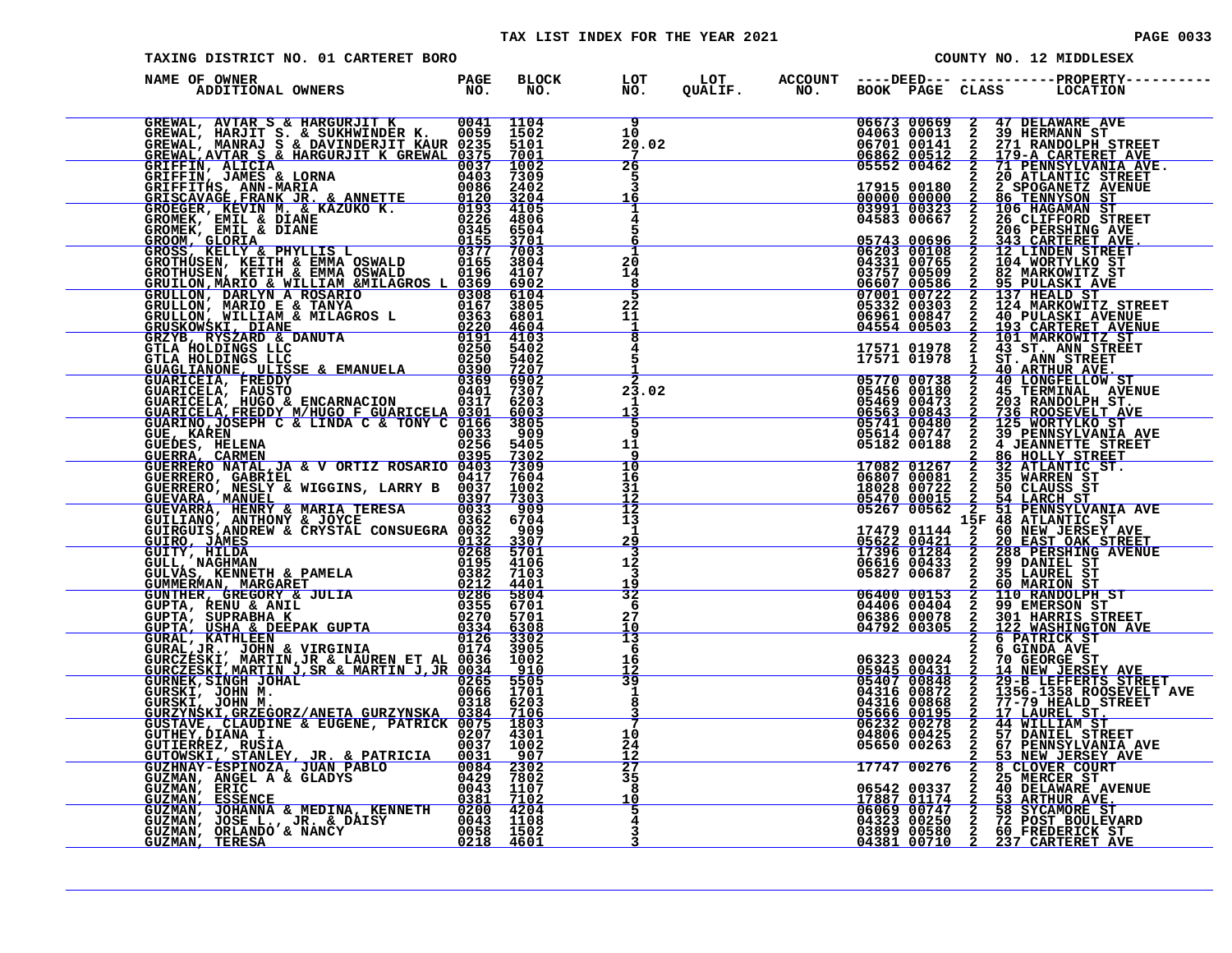# TAX LIST INDEX FOR THE YEAR 2021 **PAGE 10034** PAGE 0034

| TAXING DISTRICT NO. 01 CARTERET BORO                                                                                                                                                                                                           |                      |                                               |  |  | COUNTY NO. 12 MIDDLESEX                                                                                                                                                                                                                                                                                                                              |
|------------------------------------------------------------------------------------------------------------------------------------------------------------------------------------------------------------------------------------------------|----------------------|-----------------------------------------------|--|--|------------------------------------------------------------------------------------------------------------------------------------------------------------------------------------------------------------------------------------------------------------------------------------------------------------------------------------------------------|
| NAME OF OWNER                                                                                                                                                                                                                                  | BLOCK LOT<br>NO. NO. |                                               |  |  |                                                                                                                                                                                                                                                                                                                                                      |
|                                                                                                                                                                                                                                                |                      | 15<br>17<br>$\mathbf{3}$                      |  |  | $\begin{tabular}{c cccc} 04196&00388&2&101 \text{ HERMANN STREET} \\ 06879&00850&2&93 \text{ MARION STREET} \\ 17424&01054&2&58 \text{ ARHUN SYEET} \\ 03981&00520&2&149 \text{ PERSHING AVE} \\ 04414&00788&2&42 \text{ HERMANN ST} \\ \hline \textbf{05638}&00372&2&74 \text{ LONELL STREET} \\ 04732&00562&2&700 \text{ ROOSEVELT AVE} \\ 00000&$ |
|                                                                                                                                                                                                                                                |                      | 2<br>13<br>34                                 |  |  |                                                                                                                                                                                                                                                                                                                                                      |
|                                                                                                                                                                                                                                                |                      | 20<br>16<br>17<br><u>15</u><br>5              |  |  |                                                                                                                                                                                                                                                                                                                                                      |
|                                                                                                                                                                                                                                                |                      | 3<br>8<br>32<br>5                             |  |  | 00000 00000 2 96 HICKORY ST<br>04619 00750 2 147 CARTERET AVE<br>03950 00266 2 35 WILLOW STREET<br>17078 00272 2 46 CLAUSS ST                                                                                                                                                                                                                        |
|                                                                                                                                                                                                                                                |                      | q<br>23<br>10<br>-6<br>9.0172                 |  |  |                                                                                                                                                                                                                                                                                                                                                      |
|                                                                                                                                                                                                                                                |                      | 13<br>18<br>$\overline{\mathbf{8}}$<br>16     |  |  |                                                                                                                                                                                                                                                                                                                                                      |
|                                                                                                                                                                                                                                                |                      | 18<br>11<br>$\overline{21}$<br>5              |  |  |                                                                                                                                                                                                                                                                                                                                                      |
|                                                                                                                                                                                                                                                |                      | 15<br>$\frac{13}{2}$<br>$2\overline{4}$<br>13 |  |  |                                                                                                                                                                                                                                                                                                                                                      |
|                                                                                                                                                                                                                                                |                      | 13.01<br>11<br>4                              |  |  |                                                                                                                                                                                                                                                                                                                                                      |
|                                                                                                                                                                                                                                                |                      | $\frac{11}{34}$<br>6<br>6<br>4                |  |  |                                                                                                                                                                                                                                                                                                                                                      |
|                                                                                                                                                                                                                                                |                      | 5<br>12<br>$7\phantom{.0}$<br>$\overline{35}$ |  |  |                                                                                                                                                                                                                                                                                                                                                      |
|                                                                                                                                                                                                                                                |                      | 29<br>12<br>$\overline{4}$<br>$\overline{q}$  |  |  |                                                                                                                                                                                                                                                                                                                                                      |
|                                                                                                                                                                                                                                                |                      | 9<br>13<br>10<br>14                           |  |  |                                                                                                                                                                                                                                                                                                                                                      |
|                                                                                                                                                                                                                                                |                      | 20<br>4<br>6<br>11                            |  |  |                                                                                                                                                                                                                                                                                                                                                      |
| HAWENLIUK, CYNTHIA<br>HAWENLIUK, CYNTHIA<br>HAYES, JOHN J & F<br>HAYES, KIMBERLY<br>HEXLEY, MICHAEL F<br>HERDGE, RUSSELL COMPARED COST 3004<br>HERDGE, RUSSELL CONTROLL CONTROLLY<br>HERDGE, MOHAN LAL & AMARJEET 0073 1706<br>HERR, MOHAN LAL |                      | 3<br>11<br>- 9                                |  |  | <b>34 MONROE AVE</b><br>06078 00512 2 33 STIMA AVE<br>04980 00349 2 27 CHARLES ST.<br>06146 00271 2 27 MONROE AVE<br>05495 00866 2 4 KUBALA AVE                                                                                                                                                                                                      |
|                                                                                                                                                                                                                                                |                      | 15                                            |  |  |                                                                                                                                                                                                                                                                                                                                                      |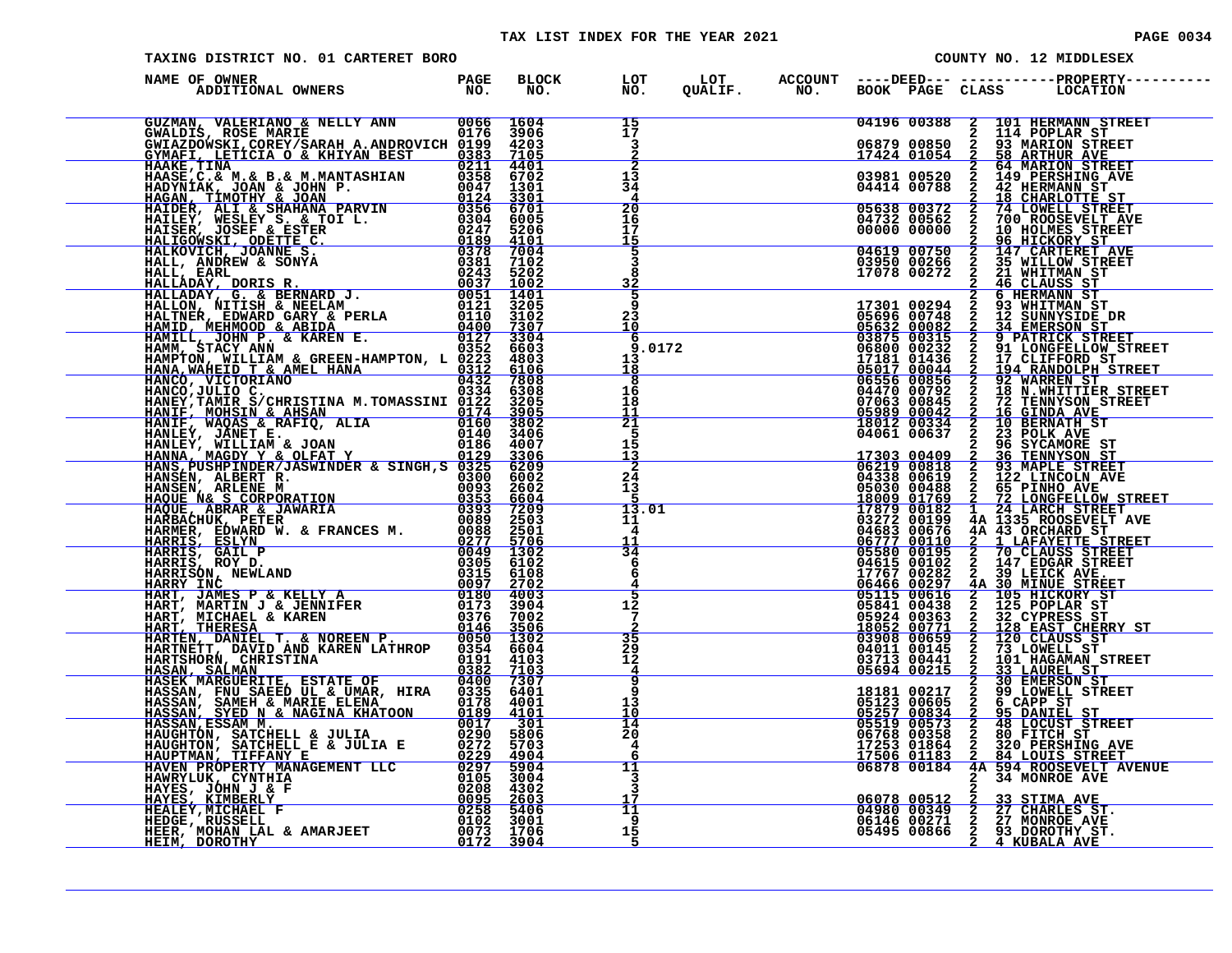#### TAX LIST INDEX FOR THE YEAR 2021 **PAGE 10035** PAGE 0035

| PAGE | 0 |
|------|---|
|      |   |

|               | TAXING DISTRICT NO. 01 CARTERET BORO |  |                                                    |  |  | COUNTY NO. 12 MIDDLESEX                                                                                            |
|---------------|--------------------------------------|--|----------------------------------------------------|--|--|--------------------------------------------------------------------------------------------------------------------|
| NAME OF OWNER |                                      |  |                                                    |  |  | LOT ACCOUNT ----DEED--- -----------PROPERTY-----<br>QUALIF.        NO.       BOOK    PAGE   CLASS         LOCATION |
|               |                                      |  | $\frac{30}{7}$<br>11                               |  |  |                                                                                                                    |
|               |                                      |  | 17<br>$12 \overline{ }$<br>12                      |  |  |                                                                                                                    |
|               |                                      |  | $\frac{11}{30}$<br>ĭŽ<br>3<br>$\overline{9}$       |  |  |                                                                                                                    |
|               |                                      |  | ā<br>-9<br><u> 14</u><br>$\frac{15}{10}$           |  |  |                                                                                                                    |
|               |                                      |  | 25<br>14.02                                        |  |  |                                                                                                                    |
|               |                                      |  | 18<br>6<br>$\overline{\mathbf{1}}$                 |  |  |                                                                                                                    |
|               |                                      |  | $\frac{28}{23}$<br>$\frac{26}{52}$<br>$\mathbf{2}$ |  |  |                                                                                                                    |
|               |                                      |  | 38<br>21<br>$\frac{1}{6}$                          |  |  |                                                                                                                    |
|               |                                      |  | q<br>14<br>13<br>6                                 |  |  |                                                                                                                    |
|               |                                      |  | $\bar{2}$<br>3                                     |  |  |                                                                                                                    |
|               |                                      |  | 10<br>6<br>3                                       |  |  |                                                                                                                    |
|               |                                      |  | 16<br>$\mathbf{2}$<br>9<br>16                      |  |  |                                                                                                                    |
|               |                                      |  | -6<br>13<br>$3\bar{3}$<br>13                       |  |  |                                                                                                                    |
|               |                                      |  | 31<br>5<br>12<br>$\frac{8}{7}$                     |  |  |                                                                                                                    |
|               |                                      |  | $\mathbf{2}$<br>15<br>31                           |  |  |                                                                                                                    |
|               |                                      |  | $\mathbf{2}$<br>17<br>6                            |  |  |                                                                                                                    |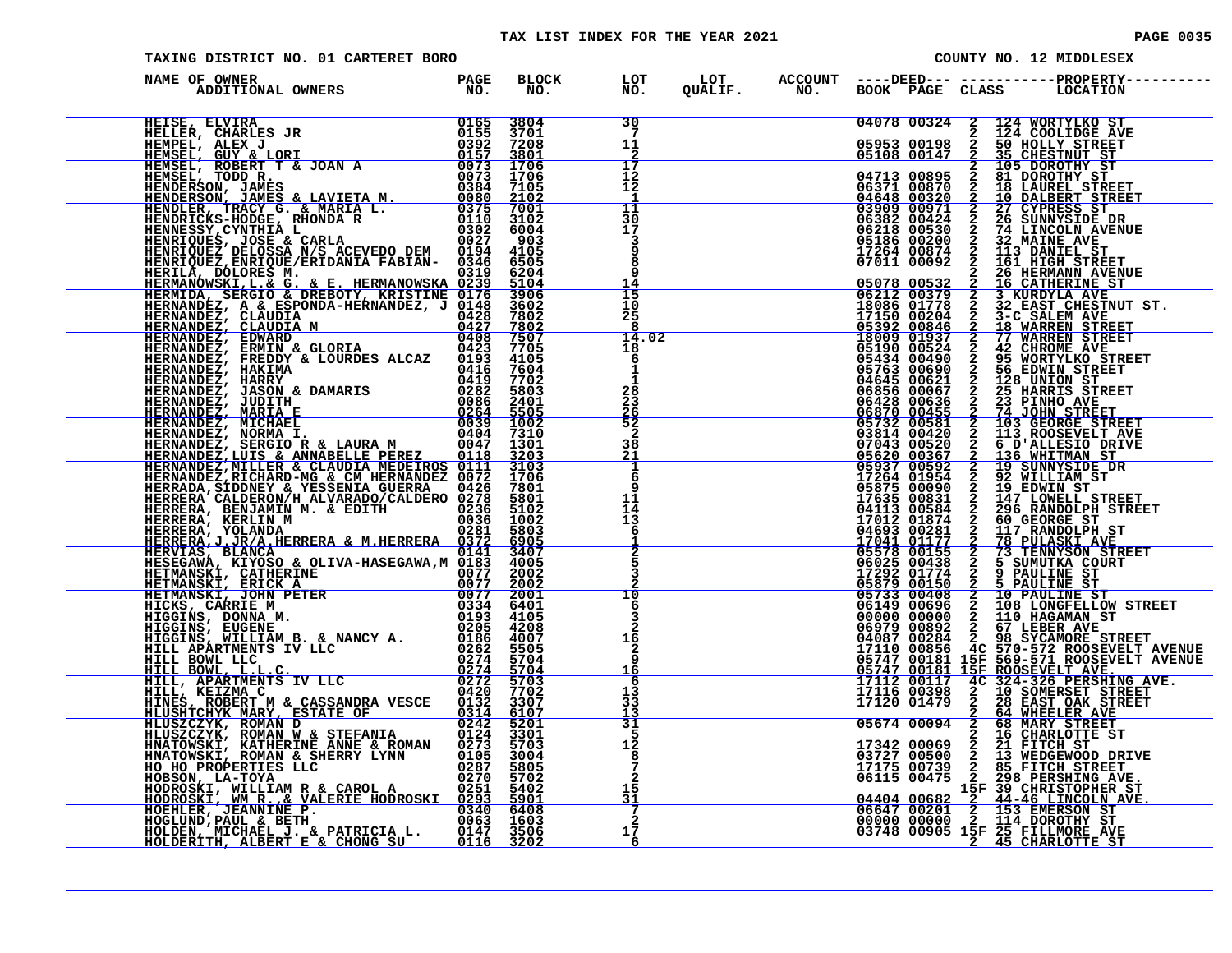#### TAX LIST INDEX FOR THE YEAR 2021 **PAGE 0036** PAGE 0036

| TAXING DISTRICT NO. 01 CARTERET BORO                                                                                                                                                                                                           |      |              |                       |  |  | COUNTY NO. 12 MIDDLESEX                                                                                                                                                                                                                      |
|------------------------------------------------------------------------------------------------------------------------------------------------------------------------------------------------------------------------------------------------|------|--------------|-----------------------|--|--|----------------------------------------------------------------------------------------------------------------------------------------------------------------------------------------------------------------------------------------------|
| NAME OF OWNER                                                                                                                                                                                                                                  |      |              |                       |  |  | OURLIP. "NO." BOOK "BASE CLASS" IN NEW PRESS, THE RESERVED AND CONSULT AND CONSULT AND CONSULT AND CONSULT AND CONSULT AND CONSULT AND CONSULT AND CONSULT AND CONSULT AND CONSULT AND CONSULT AND CONSULT AND CONSULT AND CO                |
| ENGINE ANNE MENINE RESERVED ON A STRAIN CONSERVED AND A TRIMATION ON A TRIMATION ON A TRIMATION ON A STRAIN CONSERVED ON A SALURE SAMPLE ON A SALURE SAMPLE ON A SALURE SAMPLE SAMPLE SAMPLE SAMPLE SAMPLE SAMPLE SAMPLE SAMPL                 |      |              | 28                    |  |  |                                                                                                                                                                                                                                              |
|                                                                                                                                                                                                                                                |      |              | 12<br>-5              |  |  |                                                                                                                                                                                                                                              |
|                                                                                                                                                                                                                                                |      |              | 13                    |  |  |                                                                                                                                                                                                                                              |
|                                                                                                                                                                                                                                                |      |              | 14<br>15              |  |  |                                                                                                                                                                                                                                              |
|                                                                                                                                                                                                                                                |      |              | 6                     |  |  |                                                                                                                                                                                                                                              |
|                                                                                                                                                                                                                                                |      |              |                       |  |  |                                                                                                                                                                                                                                              |
|                                                                                                                                                                                                                                                |      |              |                       |  |  |                                                                                                                                                                                                                                              |
|                                                                                                                                                                                                                                                |      |              | 22<br>10              |  |  |                                                                                                                                                                                                                                              |
|                                                                                                                                                                                                                                                |      |              |                       |  |  |                                                                                                                                                                                                                                              |
|                                                                                                                                                                                                                                                |      |              | 10<br>14              |  |  |                                                                                                                                                                                                                                              |
|                                                                                                                                                                                                                                                |      |              | 8                     |  |  |                                                                                                                                                                                                                                              |
|                                                                                                                                                                                                                                                |      |              | 5                     |  |  |                                                                                                                                                                                                                                              |
|                                                                                                                                                                                                                                                |      |              |                       |  |  |                                                                                                                                                                                                                                              |
|                                                                                                                                                                                                                                                |      |              | <u> 21.01</u><br>2.01 |  |  |                                                                                                                                                                                                                                              |
|                                                                                                                                                                                                                                                |      |              | 10                    |  |  |                                                                                                                                                                                                                                              |
|                                                                                                                                                                                                                                                |      |              | 16<br>15              |  |  |                                                                                                                                                                                                                                              |
|                                                                                                                                                                                                                                                |      |              | 8                     |  |  |                                                                                                                                                                                                                                              |
|                                                                                                                                                                                                                                                |      |              | 14<br>4               |  |  |                                                                                                                                                                                                                                              |
|                                                                                                                                                                                                                                                |      |              |                       |  |  |                                                                                                                                                                                                                                              |
|                                                                                                                                                                                                                                                |      |              |                       |  |  |                                                                                                                                                                                                                                              |
|                                                                                                                                                                                                                                                |      |              | 18                    |  |  |                                                                                                                                                                                                                                              |
|                                                                                                                                                                                                                                                |      |              | -1                    |  |  |                                                                                                                                                                                                                                              |
| HSWA LLC                                                                                                                                                                                                                                       | 0263 | 5505         |                       |  |  |                                                                                                                                                                                                                                              |
| HSWA LLC<br>HSWA LLC                                                                                                                                                                                                                           | 0289 | 5806<br>5904 | 5.01                  |  |  |                                                                                                                                                                                                                                              |
| $\frac{0.297}{0.297}$<br>HSWA LLC                                                                                                                                                                                                              |      | 5904         | 10                    |  |  |                                                                                                                                                                                                                                              |
| HSWA LLC                                                                                                                                                                                                                                       | 0306 | 6102         | 20<br>8               |  |  |                                                                                                                                                                                                                                              |
|                                                                                                                                                                                                                                                |      |              | 13                    |  |  |                                                                                                                                                                                                                                              |
|                                                                                                                                                                                                                                                |      |              | 9.0162<br>15          |  |  |                                                                                                                                                                                                                                              |
|                                                                                                                                                                                                                                                |      |              | $\mathbf{1}$          |  |  |                                                                                                                                                                                                                                              |
|                                                                                                                                                                                                                                                |      |              |                       |  |  |                                                                                                                                                                                                                                              |
|                                                                                                                                                                                                                                                |      |              |                       |  |  |                                                                                                                                                                                                                                              |
|                                                                                                                                                                                                                                                |      |              | 6                     |  |  |                                                                                                                                                                                                                                              |
|                                                                                                                                                                                                                                                |      |              | 14.02                 |  |  |                                                                                                                                                                                                                                              |
|                                                                                                                                                                                                                                                |      |              | 18<br>16              |  |  |                                                                                                                                                                                                                                              |
| HSWA LLC 0306 6102<br>HSWA LLC 0306 6102<br>HSWA LLC 0334 6308<br>HU, CHUYI<br>HU, CHUYI<br>HUAMANI, OSCAR & YSABEL BLANKS 0383 7105<br>HUAMANI, OSCAR & YSABEL BLANKS 0383 7105<br>HUAMANI, PRAHALAD & CHANDRAWATTCH 0167 3806<br>HUDACKO, DA |      |              | 6                     |  |  | 05563 00446 2 7 PINE STREET<br>06710 00750 2 54 LINDEN ST<br>17604 00228 2 57 COOLIDGE AVE                                                                                                                                                   |
|                                                                                                                                                                                                                                                |      |              |                       |  |  |                                                                                                                                                                                                                                              |
|                                                                                                                                                                                                                                                |      |              | 17<br>10              |  |  |                                                                                                                                                                                                                                              |
|                                                                                                                                                                                                                                                |      |              | -4                    |  |  |                                                                                                                                                                                                                                              |
|                                                                                                                                                                                                                                                |      |              | 13.02                 |  |  |                                                                                                                                                                                                                                              |
| HUSSAIN, IFRAN & NOMÁNN B. CHAUDHRY 0198 4201<br>HUSSAIN, TAHIR & AZUCENA 0109 31002<br>HUSSEIN, ABDALLA<br>HUSSEIN, ABDALLA<br>HUSSEIN, JOGINDER S & PAL, SIMER 0180 4003<br>HYDE, CLEON E<br>IBRAHIM, DONAMED A & HALA 02293 5902<br>IBRAH   |      |              | $\frac{13}{7}$        |  |  | 17604 00231 2 57 COOLIDGE AVE<br>04735 00231 2 54 HARRISON AVE<br>05311 00420 2 4 HARRISON AVE<br>06512 00361 2 107 HICKORY STREET<br>05990 00437 2 3 EDWIN STREET<br>07901 00374 2 27 WHEELER AVE<br>04844 00205 2 1-A PAULINE STREET<br>06 |
|                                                                                                                                                                                                                                                |      |              | 1.011                 |  |  |                                                                                                                                                                                                                                              |
|                                                                                                                                                                                                                                                |      |              | 19                    |  |  |                                                                                                                                                                                                                                              |
|                                                                                                                                                                                                                                                |      |              |                       |  |  |                                                                                                                                                                                                                                              |
|                                                                                                                                                                                                                                                |      |              | -7                    |  |  |                                                                                                                                                                                                                                              |
|                                                                                                                                                                                                                                                |      |              | <u>11</u>             |  |  |                                                                                                                                                                                                                                              |
|                                                                                                                                                                                                                                                |      |              |                       |  |  |                                                                                                                                                                                                                                              |

| 0424<br>14<br>05392 00240<br>$\mathbf{2}$<br>7706<br>27 CHROME AVENUE<br>0231<br>5002<br>4<br>9 ELMWOOD AVE<br>0053<br>27<br>$\overline{2}$<br>1401<br>23 SKITKA AVE<br>04336 00881<br>3503<br>$\overline{2}$<br>04133 00133<br>HRYCUNA, RICHARD M.& LIZABETH<br>0143<br>10 POLK AVE<br>6002<br>3<br>0298<br>113 GRANT AVE.<br>113 & 117 HERMANN ST.<br>HRYCYSZYN, MARGARET<br>$\mathbf{2}$<br>18<br>0066<br>18046 01576<br>HSWA LLC<br>1604<br>-1<br>$\mathbf{2}$<br>0147<br>3601<br><b>HSWA LLC</b><br>17692 01577<br><b>391 CARTERET AVENUE</b><br>0149<br>3603<br>17692 01567<br>2<br><b>21 VAN BUREN AVENUE</b><br>HSWA LLC<br>$\frac{5}{9}$<br>17413 00473<br>2<br>0263<br>HSWA LLC<br>5505<br>16 JOHN STREET<br>5806<br>5.01<br>17880 01289<br>2<br>0289<br>631 ROOSEVELT AVE<br>HSWA LLC<br>$\mathbf{2}$<br>0297<br>5904<br>17880 01319<br>HSWA LLC<br>9 CHARLES ST<br>17685 00592<br>3 CHARLES ST.<br>0297<br>10<br>$\overline{2}$<br>5904<br>HSWA LLC<br>2<br>0306<br>6102<br>20<br>17880 01279<br>17880 01305<br>HSWA LLC<br>286 WASHINGTON AVE<br>$\mathbf{2}$<br>0309<br>6105<br>8<br>53 WHEELER AVE<br>HSWA LLC<br>17880 01312<br>$\overline{a}$<br>0334<br>6308<br>13<br>HSWA LLC<br>12 N.WHITTIER STREET<br>6603<br>9.0162<br>17880 01296<br>0352<br>95 LONGFELLOW STREET<br>HSWA LLC<br>2<br>17810 00916<br>$\overline{a}$<br>0158<br>3801<br>HU, CHUYI<br>29 DUNSTER STREET<br>$^{15}_{\ 1}$<br>2<br>0383<br>05060 00564<br>HUAMANI, OSCAR & YSABEL BLANKS<br>7105<br>56 ARTHUR AVE.<br>3806<br><u> 17101 01874</u><br>2<br>HUBNARAIN, PRAHALAD & CHANDRAWATTCH 0167<br>101 COOLIDGE AVE<br>$rac{1}{5}$<br>6<br>05915 00196<br>HUCHKO LARISSA, ESTATE OF<br>$\overline{2}$<br>96 WILLIAM ST<br>0072<br>1706<br>32300<br>10029<br>122 <u>4</u><br>122 <u>4</u><br>04927 00680<br>HUDACKO, DAWN<br>904<br>2<br>24 POST BOULEVARD<br>904<br>04927 00680<br>$\mathbf{1}$<br><b>MAINE AVE</b><br>HUDACKO, DAWN<br>05157 00158<br>$\mathbf{2}$<br>3303<br>11 LEXINGTON AVE<br>HUDACKO, SHARON<br>HUDDLESTON, CHRISTOPHER<br>HUERTAS, ARYERIS<br>HUGHES, JOSEPH L & CHRISTINE<br>0237<br>14.02<br>5103<br>06718 00198<br>240 RANDOLPH STREET<br>0136<br>3402<br>06553 00604<br>2<br>18<br>1 VARGA DRIVE<br>īĕ<br>0130<br>2<br>3306<br><b>42 TENNYSON ST</b><br>HUNDAL, GURDIP S. & JASBIR KAUR<br>6<br>$\mathbf{2}$<br>0220<br>4604<br>05563 00446<br>7 PINE STREET<br>$\frac{5}{4}$<br>HUSSAIN, FIAZ & FIAZ, TOOBA 0349<br>HUSSAIN, IFRAN & NOMANN B. CHAUDHRY 0198<br>6602<br>06710 00750<br>$\mathbf{2}$<br>54 LINDEN ST<br>17604 00228<br>$\mathbf{2}$<br>57 COOLIDGE AVE<br>4201<br>17<br>$\frac{2}{2}$<br>3102<br>04735 00231<br>0109<br>HUSSAIN, TAHIR & AZUCENA<br>54 HARRISON AVE<br>3002<br>10<br>0103<br>05311 00420<br>HUSSEIN, ABDALLA<br>4 HASTINGS PL<br>HYAR, JOGINDER S & PAL, SIMER<br>HYAR, JOGINDER S & PAL, SIMER<br>0180<br>$\frac{2}{2}$<br>$\overline{4}$<br>4003<br>06512 00361<br>107 HICKORY STREET<br>7801<br>0426<br>13.02<br>05990 00437<br>3 EDWIN STREET<br>HYDE, CLEON E<br>$\overline{2}$<br>$\overline{1}3$<br>07001 00374<br>0284<br>5804<br>IBRAHIM, DINA & RAGY TANTAWY<br>71 SHAROT STREET<br><u>17931 01579</u><br>04844 00205<br>0323<br>$\overline{2}$<br>IBRAHIM, MOHAMED A & HALA<br>$\frac{6207}{5902}$<br>27 WHEELER AVE.<br>0293<br>37 LINCOLN AVENUE<br>IDROVO, WILSON<br>2<br>1.011<br>$\mathbf{2}$<br>0077<br>2002<br>06525 00837<br>IJAZ, SHERAZ & MIRZA, MEHREEN<br>1-A PAULINE STREET<br>0097<br>2702<br>06701 00502<br>IKA REALTY LLC<br>19<br>4A 30 PEKOLA TERRACE<br>0078<br>2003<br>17073 00025<br>$\mathbf{2}$<br>IKRAM, SHAMAILA<br>1410 ROOSEVELT AVE<br>ILLA, PRISILA & JOSE FLORES<br>17080 01200<br>0315<br>6108<br>$\overline{2}$<br>35 LEICK AVE<br>$\overline{a}$<br>INFANTE, DIGNA E & JUAN<br>0064 1603<br>05765 00747<br><b>88 DOROTHY STREET</b><br>7<br>0201 4204<br>$\mathbf{2}$<br>04084 00139<br>62 SYCAMORE ST<br>INGLIS, SCOTT & EILEEN<br>11<br>$\mathbf{2}$<br>0390<br>7207<br>04452 00869<br>12 SPRUCE STREET<br><u>INGRASSIA, JOSEPHINE</u> |  | 0391 | 7208 | 8 | 03760 00879 | 2 | 29 MCKINLEY AVE |
|----------------------------------------------------------------------------------------------------------------------------------------------------------------------------------------------------------------------------------------------------------------------------------------------------------------------------------------------------------------------------------------------------------------------------------------------------------------------------------------------------------------------------------------------------------------------------------------------------------------------------------------------------------------------------------------------------------------------------------------------------------------------------------------------------------------------------------------------------------------------------------------------------------------------------------------------------------------------------------------------------------------------------------------------------------------------------------------------------------------------------------------------------------------------------------------------------------------------------------------------------------------------------------------------------------------------------------------------------------------------------------------------------------------------------------------------------------------------------------------------------------------------------------------------------------------------------------------------------------------------------------------------------------------------------------------------------------------------------------------------------------------------------------------------------------------------------------------------------------------------------------------------------------------------------------------------------------------------------------------------------------------------------------------------------------------------------------------------------------------------------------------------------------------------------------------------------------------------------------------------------------------------------------------------------------------------------------------------------------------------------------------------------------------------------------------------------------------------------------------------------------------------------------------------------------------------------------------------------------------------------------------------------------------------------------------------------------------------------------------------------------------------------------------------------------------------------------------------------------------------------------------------------------------------------------------------------------------------------------------------------------------------------------------------------------------------------------------------------------------------------------------------------------------------------------------------------------------------------------------------------------------------------------------------------------------------------------------------------------------------------------------------------------------------------------------------------------------------------------------------------------------------------------------------------------------------------------------------------------------------------------------------------------------------------------------------------------------------------------------------------------------------------------------------------------------------------------------------------------------------------------------------------------------------------------------------------------------------------------------------------------------------------------------|--|------|------|---|-------------|---|-----------------|
|                                                                                                                                                                                                                                                                                                                                                                                                                                                                                                                                                                                                                                                                                                                                                                                                                                                                                                                                                                                                                                                                                                                                                                                                                                                                                                                                                                                                                                                                                                                                                                                                                                                                                                                                                                                                                                                                                                                                                                                                                                                                                                                                                                                                                                                                                                                                                                                                                                                                                                                                                                                                                                                                                                                                                                                                                                                                                                                                                                                                                                                                                                                                                                                                                                                                                                                                                                                                                                                                                                                                                                                                                                                                                                                                                                                                                                                                                                                                                                                                                                        |  |      |      |   |             |   |                 |
|                                                                                                                                                                                                                                                                                                                                                                                                                                                                                                                                                                                                                                                                                                                                                                                                                                                                                                                                                                                                                                                                                                                                                                                                                                                                                                                                                                                                                                                                                                                                                                                                                                                                                                                                                                                                                                                                                                                                                                                                                                                                                                                                                                                                                                                                                                                                                                                                                                                                                                                                                                                                                                                                                                                                                                                                                                                                                                                                                                                                                                                                                                                                                                                                                                                                                                                                                                                                                                                                                                                                                                                                                                                                                                                                                                                                                                                                                                                                                                                                                                        |  |      |      |   |             |   |                 |
|                                                                                                                                                                                                                                                                                                                                                                                                                                                                                                                                                                                                                                                                                                                                                                                                                                                                                                                                                                                                                                                                                                                                                                                                                                                                                                                                                                                                                                                                                                                                                                                                                                                                                                                                                                                                                                                                                                                                                                                                                                                                                                                                                                                                                                                                                                                                                                                                                                                                                                                                                                                                                                                                                                                                                                                                                                                                                                                                                                                                                                                                                                                                                                                                                                                                                                                                                                                                                                                                                                                                                                                                                                                                                                                                                                                                                                                                                                                                                                                                                                        |  |      |      |   |             |   |                 |
|                                                                                                                                                                                                                                                                                                                                                                                                                                                                                                                                                                                                                                                                                                                                                                                                                                                                                                                                                                                                                                                                                                                                                                                                                                                                                                                                                                                                                                                                                                                                                                                                                                                                                                                                                                                                                                                                                                                                                                                                                                                                                                                                                                                                                                                                                                                                                                                                                                                                                                                                                                                                                                                                                                                                                                                                                                                                                                                                                                                                                                                                                                                                                                                                                                                                                                                                                                                                                                                                                                                                                                                                                                                                                                                                                                                                                                                                                                                                                                                                                                        |  |      |      |   |             |   |                 |
|                                                                                                                                                                                                                                                                                                                                                                                                                                                                                                                                                                                                                                                                                                                                                                                                                                                                                                                                                                                                                                                                                                                                                                                                                                                                                                                                                                                                                                                                                                                                                                                                                                                                                                                                                                                                                                                                                                                                                                                                                                                                                                                                                                                                                                                                                                                                                                                                                                                                                                                                                                                                                                                                                                                                                                                                                                                                                                                                                                                                                                                                                                                                                                                                                                                                                                                                                                                                                                                                                                                                                                                                                                                                                                                                                                                                                                                                                                                                                                                                                                        |  |      |      |   |             |   |                 |
|                                                                                                                                                                                                                                                                                                                                                                                                                                                                                                                                                                                                                                                                                                                                                                                                                                                                                                                                                                                                                                                                                                                                                                                                                                                                                                                                                                                                                                                                                                                                                                                                                                                                                                                                                                                                                                                                                                                                                                                                                                                                                                                                                                                                                                                                                                                                                                                                                                                                                                                                                                                                                                                                                                                                                                                                                                                                                                                                                                                                                                                                                                                                                                                                                                                                                                                                                                                                                                                                                                                                                                                                                                                                                                                                                                                                                                                                                                                                                                                                                                        |  |      |      |   |             |   |                 |
|                                                                                                                                                                                                                                                                                                                                                                                                                                                                                                                                                                                                                                                                                                                                                                                                                                                                                                                                                                                                                                                                                                                                                                                                                                                                                                                                                                                                                                                                                                                                                                                                                                                                                                                                                                                                                                                                                                                                                                                                                                                                                                                                                                                                                                                                                                                                                                                                                                                                                                                                                                                                                                                                                                                                                                                                                                                                                                                                                                                                                                                                                                                                                                                                                                                                                                                                                                                                                                                                                                                                                                                                                                                                                                                                                                                                                                                                                                                                                                                                                                        |  |      |      |   |             |   |                 |
|                                                                                                                                                                                                                                                                                                                                                                                                                                                                                                                                                                                                                                                                                                                                                                                                                                                                                                                                                                                                                                                                                                                                                                                                                                                                                                                                                                                                                                                                                                                                                                                                                                                                                                                                                                                                                                                                                                                                                                                                                                                                                                                                                                                                                                                                                                                                                                                                                                                                                                                                                                                                                                                                                                                                                                                                                                                                                                                                                                                                                                                                                                                                                                                                                                                                                                                                                                                                                                                                                                                                                                                                                                                                                                                                                                                                                                                                                                                                                                                                                                        |  |      |      |   |             |   |                 |
|                                                                                                                                                                                                                                                                                                                                                                                                                                                                                                                                                                                                                                                                                                                                                                                                                                                                                                                                                                                                                                                                                                                                                                                                                                                                                                                                                                                                                                                                                                                                                                                                                                                                                                                                                                                                                                                                                                                                                                                                                                                                                                                                                                                                                                                                                                                                                                                                                                                                                                                                                                                                                                                                                                                                                                                                                                                                                                                                                                                                                                                                                                                                                                                                                                                                                                                                                                                                                                                                                                                                                                                                                                                                                                                                                                                                                                                                                                                                                                                                                                        |  |      |      |   |             |   |                 |
|                                                                                                                                                                                                                                                                                                                                                                                                                                                                                                                                                                                                                                                                                                                                                                                                                                                                                                                                                                                                                                                                                                                                                                                                                                                                                                                                                                                                                                                                                                                                                                                                                                                                                                                                                                                                                                                                                                                                                                                                                                                                                                                                                                                                                                                                                                                                                                                                                                                                                                                                                                                                                                                                                                                                                                                                                                                                                                                                                                                                                                                                                                                                                                                                                                                                                                                                                                                                                                                                                                                                                                                                                                                                                                                                                                                                                                                                                                                                                                                                                                        |  |      |      |   |             |   |                 |
|                                                                                                                                                                                                                                                                                                                                                                                                                                                                                                                                                                                                                                                                                                                                                                                                                                                                                                                                                                                                                                                                                                                                                                                                                                                                                                                                                                                                                                                                                                                                                                                                                                                                                                                                                                                                                                                                                                                                                                                                                                                                                                                                                                                                                                                                                                                                                                                                                                                                                                                                                                                                                                                                                                                                                                                                                                                                                                                                                                                                                                                                                                                                                                                                                                                                                                                                                                                                                                                                                                                                                                                                                                                                                                                                                                                                                                                                                                                                                                                                                                        |  |      |      |   |             |   |                 |
|                                                                                                                                                                                                                                                                                                                                                                                                                                                                                                                                                                                                                                                                                                                                                                                                                                                                                                                                                                                                                                                                                                                                                                                                                                                                                                                                                                                                                                                                                                                                                                                                                                                                                                                                                                                                                                                                                                                                                                                                                                                                                                                                                                                                                                                                                                                                                                                                                                                                                                                                                                                                                                                                                                                                                                                                                                                                                                                                                                                                                                                                                                                                                                                                                                                                                                                                                                                                                                                                                                                                                                                                                                                                                                                                                                                                                                                                                                                                                                                                                                        |  |      |      |   |             |   |                 |
|                                                                                                                                                                                                                                                                                                                                                                                                                                                                                                                                                                                                                                                                                                                                                                                                                                                                                                                                                                                                                                                                                                                                                                                                                                                                                                                                                                                                                                                                                                                                                                                                                                                                                                                                                                                                                                                                                                                                                                                                                                                                                                                                                                                                                                                                                                                                                                                                                                                                                                                                                                                                                                                                                                                                                                                                                                                                                                                                                                                                                                                                                                                                                                                                                                                                                                                                                                                                                                                                                                                                                                                                                                                                                                                                                                                                                                                                                                                                                                                                                                        |  |      |      |   |             |   |                 |
|                                                                                                                                                                                                                                                                                                                                                                                                                                                                                                                                                                                                                                                                                                                                                                                                                                                                                                                                                                                                                                                                                                                                                                                                                                                                                                                                                                                                                                                                                                                                                                                                                                                                                                                                                                                                                                                                                                                                                                                                                                                                                                                                                                                                                                                                                                                                                                                                                                                                                                                                                                                                                                                                                                                                                                                                                                                                                                                                                                                                                                                                                                                                                                                                                                                                                                                                                                                                                                                                                                                                                                                                                                                                                                                                                                                                                                                                                                                                                                                                                                        |  |      |      |   |             |   |                 |
|                                                                                                                                                                                                                                                                                                                                                                                                                                                                                                                                                                                                                                                                                                                                                                                                                                                                                                                                                                                                                                                                                                                                                                                                                                                                                                                                                                                                                                                                                                                                                                                                                                                                                                                                                                                                                                                                                                                                                                                                                                                                                                                                                                                                                                                                                                                                                                                                                                                                                                                                                                                                                                                                                                                                                                                                                                                                                                                                                                                                                                                                                                                                                                                                                                                                                                                                                                                                                                                                                                                                                                                                                                                                                                                                                                                                                                                                                                                                                                                                                                        |  |      |      |   |             |   |                 |
|                                                                                                                                                                                                                                                                                                                                                                                                                                                                                                                                                                                                                                                                                                                                                                                                                                                                                                                                                                                                                                                                                                                                                                                                                                                                                                                                                                                                                                                                                                                                                                                                                                                                                                                                                                                                                                                                                                                                                                                                                                                                                                                                                                                                                                                                                                                                                                                                                                                                                                                                                                                                                                                                                                                                                                                                                                                                                                                                                                                                                                                                                                                                                                                                                                                                                                                                                                                                                                                                                                                                                                                                                                                                                                                                                                                                                                                                                                                                                                                                                                        |  |      |      |   |             |   |                 |
|                                                                                                                                                                                                                                                                                                                                                                                                                                                                                                                                                                                                                                                                                                                                                                                                                                                                                                                                                                                                                                                                                                                                                                                                                                                                                                                                                                                                                                                                                                                                                                                                                                                                                                                                                                                                                                                                                                                                                                                                                                                                                                                                                                                                                                                                                                                                                                                                                                                                                                                                                                                                                                                                                                                                                                                                                                                                                                                                                                                                                                                                                                                                                                                                                                                                                                                                                                                                                                                                                                                                                                                                                                                                                                                                                                                                                                                                                                                                                                                                                                        |  |      |      |   |             |   |                 |
|                                                                                                                                                                                                                                                                                                                                                                                                                                                                                                                                                                                                                                                                                                                                                                                                                                                                                                                                                                                                                                                                                                                                                                                                                                                                                                                                                                                                                                                                                                                                                                                                                                                                                                                                                                                                                                                                                                                                                                                                                                                                                                                                                                                                                                                                                                                                                                                                                                                                                                                                                                                                                                                                                                                                                                                                                                                                                                                                                                                                                                                                                                                                                                                                                                                                                                                                                                                                                                                                                                                                                                                                                                                                                                                                                                                                                                                                                                                                                                                                                                        |  |      |      |   |             |   |                 |
|                                                                                                                                                                                                                                                                                                                                                                                                                                                                                                                                                                                                                                                                                                                                                                                                                                                                                                                                                                                                                                                                                                                                                                                                                                                                                                                                                                                                                                                                                                                                                                                                                                                                                                                                                                                                                                                                                                                                                                                                                                                                                                                                                                                                                                                                                                                                                                                                                                                                                                                                                                                                                                                                                                                                                                                                                                                                                                                                                                                                                                                                                                                                                                                                                                                                                                                                                                                                                                                                                                                                                                                                                                                                                                                                                                                                                                                                                                                                                                                                                                        |  |      |      |   |             |   |                 |
|                                                                                                                                                                                                                                                                                                                                                                                                                                                                                                                                                                                                                                                                                                                                                                                                                                                                                                                                                                                                                                                                                                                                                                                                                                                                                                                                                                                                                                                                                                                                                                                                                                                                                                                                                                                                                                                                                                                                                                                                                                                                                                                                                                                                                                                                                                                                                                                                                                                                                                                                                                                                                                                                                                                                                                                                                                                                                                                                                                                                                                                                                                                                                                                                                                                                                                                                                                                                                                                                                                                                                                                                                                                                                                                                                                                                                                                                                                                                                                                                                                        |  |      |      |   |             |   |                 |
|                                                                                                                                                                                                                                                                                                                                                                                                                                                                                                                                                                                                                                                                                                                                                                                                                                                                                                                                                                                                                                                                                                                                                                                                                                                                                                                                                                                                                                                                                                                                                                                                                                                                                                                                                                                                                                                                                                                                                                                                                                                                                                                                                                                                                                                                                                                                                                                                                                                                                                                                                                                                                                                                                                                                                                                                                                                                                                                                                                                                                                                                                                                                                                                                                                                                                                                                                                                                                                                                                                                                                                                                                                                                                                                                                                                                                                                                                                                                                                                                                                        |  |      |      |   |             |   |                 |
|                                                                                                                                                                                                                                                                                                                                                                                                                                                                                                                                                                                                                                                                                                                                                                                                                                                                                                                                                                                                                                                                                                                                                                                                                                                                                                                                                                                                                                                                                                                                                                                                                                                                                                                                                                                                                                                                                                                                                                                                                                                                                                                                                                                                                                                                                                                                                                                                                                                                                                                                                                                                                                                                                                                                                                                                                                                                                                                                                                                                                                                                                                                                                                                                                                                                                                                                                                                                                                                                                                                                                                                                                                                                                                                                                                                                                                                                                                                                                                                                                                        |  |      |      |   |             |   |                 |
|                                                                                                                                                                                                                                                                                                                                                                                                                                                                                                                                                                                                                                                                                                                                                                                                                                                                                                                                                                                                                                                                                                                                                                                                                                                                                                                                                                                                                                                                                                                                                                                                                                                                                                                                                                                                                                                                                                                                                                                                                                                                                                                                                                                                                                                                                                                                                                                                                                                                                                                                                                                                                                                                                                                                                                                                                                                                                                                                                                                                                                                                                                                                                                                                                                                                                                                                                                                                                                                                                                                                                                                                                                                                                                                                                                                                                                                                                                                                                                                                                                        |  |      |      |   |             |   |                 |
|                                                                                                                                                                                                                                                                                                                                                                                                                                                                                                                                                                                                                                                                                                                                                                                                                                                                                                                                                                                                                                                                                                                                                                                                                                                                                                                                                                                                                                                                                                                                                                                                                                                                                                                                                                                                                                                                                                                                                                                                                                                                                                                                                                                                                                                                                                                                                                                                                                                                                                                                                                                                                                                                                                                                                                                                                                                                                                                                                                                                                                                                                                                                                                                                                                                                                                                                                                                                                                                                                                                                                                                                                                                                                                                                                                                                                                                                                                                                                                                                                                        |  |      |      |   |             |   |                 |
|                                                                                                                                                                                                                                                                                                                                                                                                                                                                                                                                                                                                                                                                                                                                                                                                                                                                                                                                                                                                                                                                                                                                                                                                                                                                                                                                                                                                                                                                                                                                                                                                                                                                                                                                                                                                                                                                                                                                                                                                                                                                                                                                                                                                                                                                                                                                                                                                                                                                                                                                                                                                                                                                                                                                                                                                                                                                                                                                                                                                                                                                                                                                                                                                                                                                                                                                                                                                                                                                                                                                                                                                                                                                                                                                                                                                                                                                                                                                                                                                                                        |  |      |      |   |             |   |                 |
|                                                                                                                                                                                                                                                                                                                                                                                                                                                                                                                                                                                                                                                                                                                                                                                                                                                                                                                                                                                                                                                                                                                                                                                                                                                                                                                                                                                                                                                                                                                                                                                                                                                                                                                                                                                                                                                                                                                                                                                                                                                                                                                                                                                                                                                                                                                                                                                                                                                                                                                                                                                                                                                                                                                                                                                                                                                                                                                                                                                                                                                                                                                                                                                                                                                                                                                                                                                                                                                                                                                                                                                                                                                                                                                                                                                                                                                                                                                                                                                                                                        |  |      |      |   |             |   |                 |
|                                                                                                                                                                                                                                                                                                                                                                                                                                                                                                                                                                                                                                                                                                                                                                                                                                                                                                                                                                                                                                                                                                                                                                                                                                                                                                                                                                                                                                                                                                                                                                                                                                                                                                                                                                                                                                                                                                                                                                                                                                                                                                                                                                                                                                                                                                                                                                                                                                                                                                                                                                                                                                                                                                                                                                                                                                                                                                                                                                                                                                                                                                                                                                                                                                                                                                                                                                                                                                                                                                                                                                                                                                                                                                                                                                                                                                                                                                                                                                                                                                        |  |      |      |   |             |   |                 |
|                                                                                                                                                                                                                                                                                                                                                                                                                                                                                                                                                                                                                                                                                                                                                                                                                                                                                                                                                                                                                                                                                                                                                                                                                                                                                                                                                                                                                                                                                                                                                                                                                                                                                                                                                                                                                                                                                                                                                                                                                                                                                                                                                                                                                                                                                                                                                                                                                                                                                                                                                                                                                                                                                                                                                                                                                                                                                                                                                                                                                                                                                                                                                                                                                                                                                                                                                                                                                                                                                                                                                                                                                                                                                                                                                                                                                                                                                                                                                                                                                                        |  |      |      |   |             |   |                 |
|                                                                                                                                                                                                                                                                                                                                                                                                                                                                                                                                                                                                                                                                                                                                                                                                                                                                                                                                                                                                                                                                                                                                                                                                                                                                                                                                                                                                                                                                                                                                                                                                                                                                                                                                                                                                                                                                                                                                                                                                                                                                                                                                                                                                                                                                                                                                                                                                                                                                                                                                                                                                                                                                                                                                                                                                                                                                                                                                                                                                                                                                                                                                                                                                                                                                                                                                                                                                                                                                                                                                                                                                                                                                                                                                                                                                                                                                                                                                                                                                                                        |  |      |      |   |             |   |                 |
|                                                                                                                                                                                                                                                                                                                                                                                                                                                                                                                                                                                                                                                                                                                                                                                                                                                                                                                                                                                                                                                                                                                                                                                                                                                                                                                                                                                                                                                                                                                                                                                                                                                                                                                                                                                                                                                                                                                                                                                                                                                                                                                                                                                                                                                                                                                                                                                                                                                                                                                                                                                                                                                                                                                                                                                                                                                                                                                                                                                                                                                                                                                                                                                                                                                                                                                                                                                                                                                                                                                                                                                                                                                                                                                                                                                                                                                                                                                                                                                                                                        |  |      |      |   |             |   |                 |
|                                                                                                                                                                                                                                                                                                                                                                                                                                                                                                                                                                                                                                                                                                                                                                                                                                                                                                                                                                                                                                                                                                                                                                                                                                                                                                                                                                                                                                                                                                                                                                                                                                                                                                                                                                                                                                                                                                                                                                                                                                                                                                                                                                                                                                                                                                                                                                                                                                                                                                                                                                                                                                                                                                                                                                                                                                                                                                                                                                                                                                                                                                                                                                                                                                                                                                                                                                                                                                                                                                                                                                                                                                                                                                                                                                                                                                                                                                                                                                                                                                        |  |      |      |   |             |   |                 |
|                                                                                                                                                                                                                                                                                                                                                                                                                                                                                                                                                                                                                                                                                                                                                                                                                                                                                                                                                                                                                                                                                                                                                                                                                                                                                                                                                                                                                                                                                                                                                                                                                                                                                                                                                                                                                                                                                                                                                                                                                                                                                                                                                                                                                                                                                                                                                                                                                                                                                                                                                                                                                                                                                                                                                                                                                                                                                                                                                                                                                                                                                                                                                                                                                                                                                                                                                                                                                                                                                                                                                                                                                                                                                                                                                                                                                                                                                                                                                                                                                                        |  |      |      |   |             |   |                 |
|                                                                                                                                                                                                                                                                                                                                                                                                                                                                                                                                                                                                                                                                                                                                                                                                                                                                                                                                                                                                                                                                                                                                                                                                                                                                                                                                                                                                                                                                                                                                                                                                                                                                                                                                                                                                                                                                                                                                                                                                                                                                                                                                                                                                                                                                                                                                                                                                                                                                                                                                                                                                                                                                                                                                                                                                                                                                                                                                                                                                                                                                                                                                                                                                                                                                                                                                                                                                                                                                                                                                                                                                                                                                                                                                                                                                                                                                                                                                                                                                                                        |  |      |      |   |             |   |                 |
|                                                                                                                                                                                                                                                                                                                                                                                                                                                                                                                                                                                                                                                                                                                                                                                                                                                                                                                                                                                                                                                                                                                                                                                                                                                                                                                                                                                                                                                                                                                                                                                                                                                                                                                                                                                                                                                                                                                                                                                                                                                                                                                                                                                                                                                                                                                                                                                                                                                                                                                                                                                                                                                                                                                                                                                                                                                                                                                                                                                                                                                                                                                                                                                                                                                                                                                                                                                                                                                                                                                                                                                                                                                                                                                                                                                                                                                                                                                                                                                                                                        |  |      |      |   |             |   |                 |
|                                                                                                                                                                                                                                                                                                                                                                                                                                                                                                                                                                                                                                                                                                                                                                                                                                                                                                                                                                                                                                                                                                                                                                                                                                                                                                                                                                                                                                                                                                                                                                                                                                                                                                                                                                                                                                                                                                                                                                                                                                                                                                                                                                                                                                                                                                                                                                                                                                                                                                                                                                                                                                                                                                                                                                                                                                                                                                                                                                                                                                                                                                                                                                                                                                                                                                                                                                                                                                                                                                                                                                                                                                                                                                                                                                                                                                                                                                                                                                                                                                        |  |      |      |   |             |   |                 |
|                                                                                                                                                                                                                                                                                                                                                                                                                                                                                                                                                                                                                                                                                                                                                                                                                                                                                                                                                                                                                                                                                                                                                                                                                                                                                                                                                                                                                                                                                                                                                                                                                                                                                                                                                                                                                                                                                                                                                                                                                                                                                                                                                                                                                                                                                                                                                                                                                                                                                                                                                                                                                                                                                                                                                                                                                                                                                                                                                                                                                                                                                                                                                                                                                                                                                                                                                                                                                                                                                                                                                                                                                                                                                                                                                                                                                                                                                                                                                                                                                                        |  |      |      |   |             |   |                 |
|                                                                                                                                                                                                                                                                                                                                                                                                                                                                                                                                                                                                                                                                                                                                                                                                                                                                                                                                                                                                                                                                                                                                                                                                                                                                                                                                                                                                                                                                                                                                                                                                                                                                                                                                                                                                                                                                                                                                                                                                                                                                                                                                                                                                                                                                                                                                                                                                                                                                                                                                                                                                                                                                                                                                                                                                                                                                                                                                                                                                                                                                                                                                                                                                                                                                                                                                                                                                                                                                                                                                                                                                                                                                                                                                                                                                                                                                                                                                                                                                                                        |  |      |      |   |             |   |                 |
|                                                                                                                                                                                                                                                                                                                                                                                                                                                                                                                                                                                                                                                                                                                                                                                                                                                                                                                                                                                                                                                                                                                                                                                                                                                                                                                                                                                                                                                                                                                                                                                                                                                                                                                                                                                                                                                                                                                                                                                                                                                                                                                                                                                                                                                                                                                                                                                                                                                                                                                                                                                                                                                                                                                                                                                                                                                                                                                                                                                                                                                                                                                                                                                                                                                                                                                                                                                                                                                                                                                                                                                                                                                                                                                                                                                                                                                                                                                                                                                                                                        |  |      |      |   |             |   |                 |
|                                                                                                                                                                                                                                                                                                                                                                                                                                                                                                                                                                                                                                                                                                                                                                                                                                                                                                                                                                                                                                                                                                                                                                                                                                                                                                                                                                                                                                                                                                                                                                                                                                                                                                                                                                                                                                                                                                                                                                                                                                                                                                                                                                                                                                                                                                                                                                                                                                                                                                                                                                                                                                                                                                                                                                                                                                                                                                                                                                                                                                                                                                                                                                                                                                                                                                                                                                                                                                                                                                                                                                                                                                                                                                                                                                                                                                                                                                                                                                                                                                        |  |      |      |   |             |   |                 |
|                                                                                                                                                                                                                                                                                                                                                                                                                                                                                                                                                                                                                                                                                                                                                                                                                                                                                                                                                                                                                                                                                                                                                                                                                                                                                                                                                                                                                                                                                                                                                                                                                                                                                                                                                                                                                                                                                                                                                                                                                                                                                                                                                                                                                                                                                                                                                                                                                                                                                                                                                                                                                                                                                                                                                                                                                                                                                                                                                                                                                                                                                                                                                                                                                                                                                                                                                                                                                                                                                                                                                                                                                                                                                                                                                                                                                                                                                                                                                                                                                                        |  |      |      |   |             |   |                 |
|                                                                                                                                                                                                                                                                                                                                                                                                                                                                                                                                                                                                                                                                                                                                                                                                                                                                                                                                                                                                                                                                                                                                                                                                                                                                                                                                                                                                                                                                                                                                                                                                                                                                                                                                                                                                                                                                                                                                                                                                                                                                                                                                                                                                                                                                                                                                                                                                                                                                                                                                                                                                                                                                                                                                                                                                                                                                                                                                                                                                                                                                                                                                                                                                                                                                                                                                                                                                                                                                                                                                                                                                                                                                                                                                                                                                                                                                                                                                                                                                                                        |  |      |      |   |             |   |                 |
|                                                                                                                                                                                                                                                                                                                                                                                                                                                                                                                                                                                                                                                                                                                                                                                                                                                                                                                                                                                                                                                                                                                                                                                                                                                                                                                                                                                                                                                                                                                                                                                                                                                                                                                                                                                                                                                                                                                                                                                                                                                                                                                                                                                                                                                                                                                                                                                                                                                                                                                                                                                                                                                                                                                                                                                                                                                                                                                                                                                                                                                                                                                                                                                                                                                                                                                                                                                                                                                                                                                                                                                                                                                                                                                                                                                                                                                                                                                                                                                                                                        |  |      |      |   |             |   |                 |
|                                                                                                                                                                                                                                                                                                                                                                                                                                                                                                                                                                                                                                                                                                                                                                                                                                                                                                                                                                                                                                                                                                                                                                                                                                                                                                                                                                                                                                                                                                                                                                                                                                                                                                                                                                                                                                                                                                                                                                                                                                                                                                                                                                                                                                                                                                                                                                                                                                                                                                                                                                                                                                                                                                                                                                                                                                                                                                                                                                                                                                                                                                                                                                                                                                                                                                                                                                                                                                                                                                                                                                                                                                                                                                                                                                                                                                                                                                                                                                                                                                        |  |      |      |   |             |   |                 |
|                                                                                                                                                                                                                                                                                                                                                                                                                                                                                                                                                                                                                                                                                                                                                                                                                                                                                                                                                                                                                                                                                                                                                                                                                                                                                                                                                                                                                                                                                                                                                                                                                                                                                                                                                                                                                                                                                                                                                                                                                                                                                                                                                                                                                                                                                                                                                                                                                                                                                                                                                                                                                                                                                                                                                                                                                                                                                                                                                                                                                                                                                                                                                                                                                                                                                                                                                                                                                                                                                                                                                                                                                                                                                                                                                                                                                                                                                                                                                                                                                                        |  |      |      |   |             |   |                 |
|                                                                                                                                                                                                                                                                                                                                                                                                                                                                                                                                                                                                                                                                                                                                                                                                                                                                                                                                                                                                                                                                                                                                                                                                                                                                                                                                                                                                                                                                                                                                                                                                                                                                                                                                                                                                                                                                                                                                                                                                                                                                                                                                                                                                                                                                                                                                                                                                                                                                                                                                                                                                                                                                                                                                                                                                                                                                                                                                                                                                                                                                                                                                                                                                                                                                                                                                                                                                                                                                                                                                                                                                                                                                                                                                                                                                                                                                                                                                                                                                                                        |  |      |      |   |             |   |                 |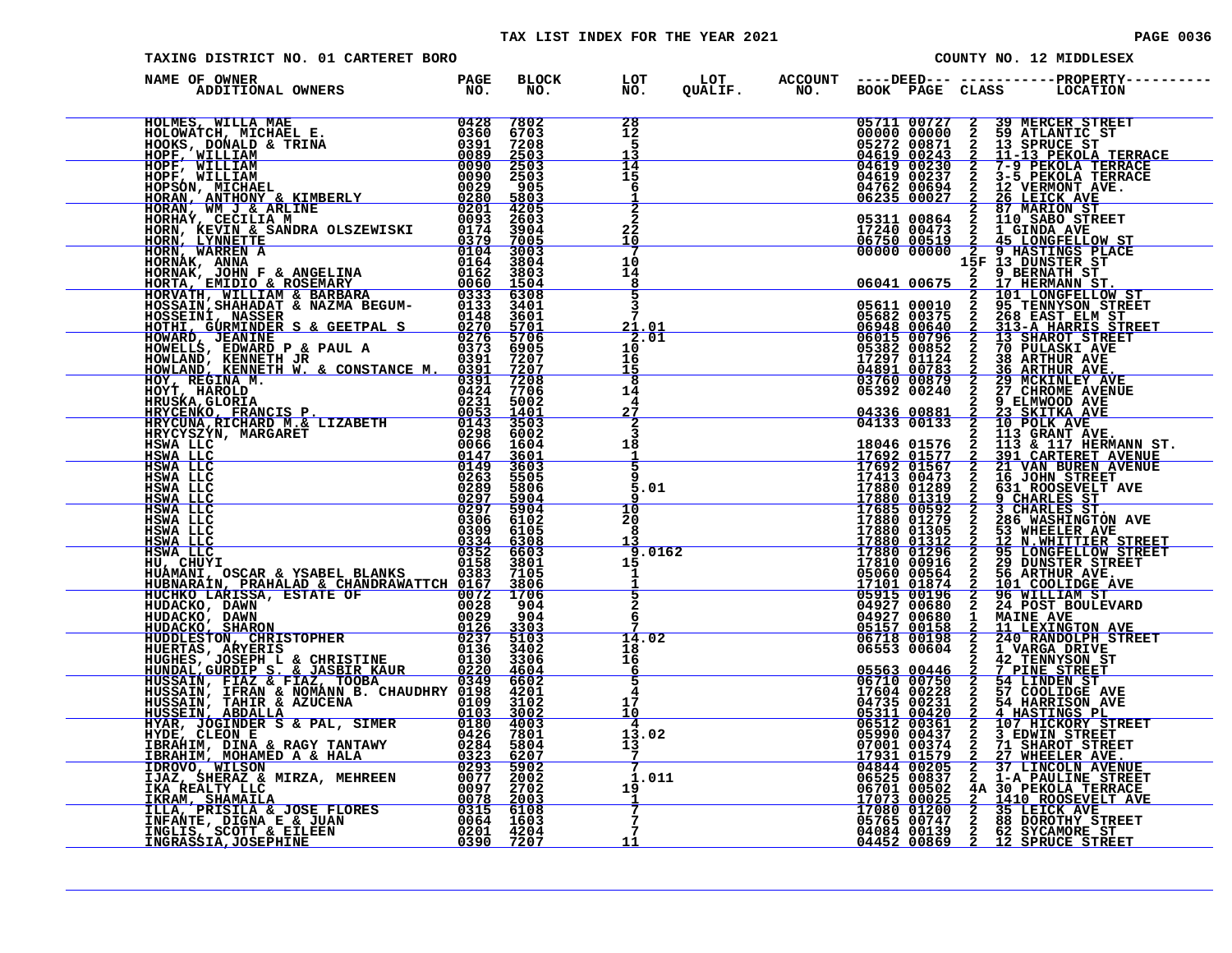# TAX LIST INDEX FOR THE YEAR 2021 **PAGE 0037** TAXING DISTRICT NO. 01 CARTERET BORO COUNTY NO. 12 MIDDLESEX

| NAME OF OWNER<br>PAGE<br>NO.<br>ADDITIONAL OWNERS | BLOCK<br>NO. | LOT<br>NO.                                    |  |                                                                                                        |                                                                                                                                                                                                                                                                                                         |
|---------------------------------------------------|--------------|-----------------------------------------------|--|--------------------------------------------------------------------------------------------------------|---------------------------------------------------------------------------------------------------------------------------------------------------------------------------------------------------------------------------------------------------------------------------------------------------------|
|                                                   |              | $1\bar{7}$<br>28                              |  | 06322 00740<br>06596 00770<br>06394 00654<br>07014 00721                                               | 06322 00740 2 36 HARRISON AVE<br>06596 00770 2 111 POPLAR ST<br>06394 00654 2 108 MARKOWITZ STREET<br>07014 00721 2 56 CLAUSS ST<br>04348 00795 2 105 COOLIDGE AVE                                                                                                                                      |
|                                                   |              | $\overline{9}$<br>15<br>5<br>9                |  |                                                                                                        |                                                                                                                                                                                                                                                                                                         |
|                                                   |              | 4<br>14                                       |  |                                                                                                        |                                                                                                                                                                                                                                                                                                         |
|                                                   |              | $\frac{1.03}{2}$<br>12<br>14.03<br>19         |  |                                                                                                        | $\begin{tabular}{c c c c} \hline & 04348 & 00795 & 2^4 & 0.5 & 000L1DGE\mbox{\bf 24} & 0.000L1DGE\mbox{\bf 24} & 0.000L1DGE\mbox{\bf 24} & 0.000L1DGE\mbox{\bf 25} & 0.000L1DGE\mbox{\bf 26} & 0.000L1DGE\mbox{\bf 28} & 0.000L1DGE\mbox{\bf 28} & 0.000L1DGE\mbox{\bf 28} & 0.000L1DGE\mbox{\bf 28} &$ |
|                                                   |              | $\overline{4}$<br>$\overline{4}$              |  |                                                                                                        |                                                                                                                                                                                                                                                                                                         |
|                                                   |              | $\frac{2}{6}$<br>13<br>3.02<br>16             |  |                                                                                                        |                                                                                                                                                                                                                                                                                                         |
|                                                   |              | $2\frac{5}{1}$                                |  |                                                                                                        | 35 BASIC ELM SIK<br>11 HAYWARD AVE.<br>35 LOUIS ST                                                                                                                                                                                                                                                      |
|                                                   |              | $\frac{12}{13}$<br>29.01<br>9.02<br><u>13</u> |  | $\begin{array}{r} 17435 & 01187 \\ \hline 03845 & 00463 \\ 17057 & 00220 \\ 06928 & 00823 \end{array}$ | 2 7 JOHNSON ST<br>2 11 HAYWARD AVE.<br>2 35 LOUIS ST<br>2 96 RANDOLPH STREET<br>2 24 PENNSYLVANIA AVE                                                                                                                                                                                                   |
|                                                   |              | Ą.<br>12<br>15<br><u>3</u>                    |  |                                                                                                        |                                                                                                                                                                                                                                                                                                         |
|                                                   |              | $\frac{20}{17}$<br>-5<br>q                    |  |                                                                                                        |                                                                                                                                                                                                                                                                                                         |
|                                                   |              | 15<br>13<br>14<br>$7\phantom{.0}$             |  |                                                                                                        | 66928 00823 2 24 PENNSYLVANIA AVE<br>17583 01350 2 24 PENNSYLVANIA AVE<br>17583 01350 2 519 ROSETVENT AVE<br>17287 01002 2 181 PERSHING AVE<br>03844 00108 2 77 POPLAR STREET<br>03873 00144 2 30 GRANT AVENUE<br>03773 00144 2 30 GRANT A                                                              |
|                                                   |              | 31<br>9<br>$\overline{9}$                     |  |                                                                                                        |                                                                                                                                                                                                                                                                                                         |
|                                                   |              | $\overline{12}$<br>23<br>1<br>$\frac{4}{9}$   |  |                                                                                                        |                                                                                                                                                                                                                                                                                                         |
|                                                   |              | 10<br>$\frac{25}{15}$                         |  |                                                                                                        |                                                                                                                                                                                                                                                                                                         |
|                                                   |              | $\overline{2}$<br>11<br>11<br>$\mathbf{1}$    |  |                                                                                                        |                                                                                                                                                                                                                                                                                                         |
|                                                   |              | $\frac{15}{17}$<br>14<br>16                   |  |                                                                                                        | 3 48 DELAWARE AVE<br>06941 00546 2 120 LINCOLN AVE<br>18169 01463 2 3 HERMANN AVE<br>06737 00314 2 222 WASHINGTON AVE<br>17186 01452 2 222 WASHINGTON AVE<br>17902 00470 2 84 LOWELL ST<br>17054 01312 2 17 PATRICK STREET<br>17054 01312 2                                                             |
|                                                   |              | $\overline{9}$<br>11                          |  |                                                                                                        |                                                                                                                                                                                                                                                                                                         |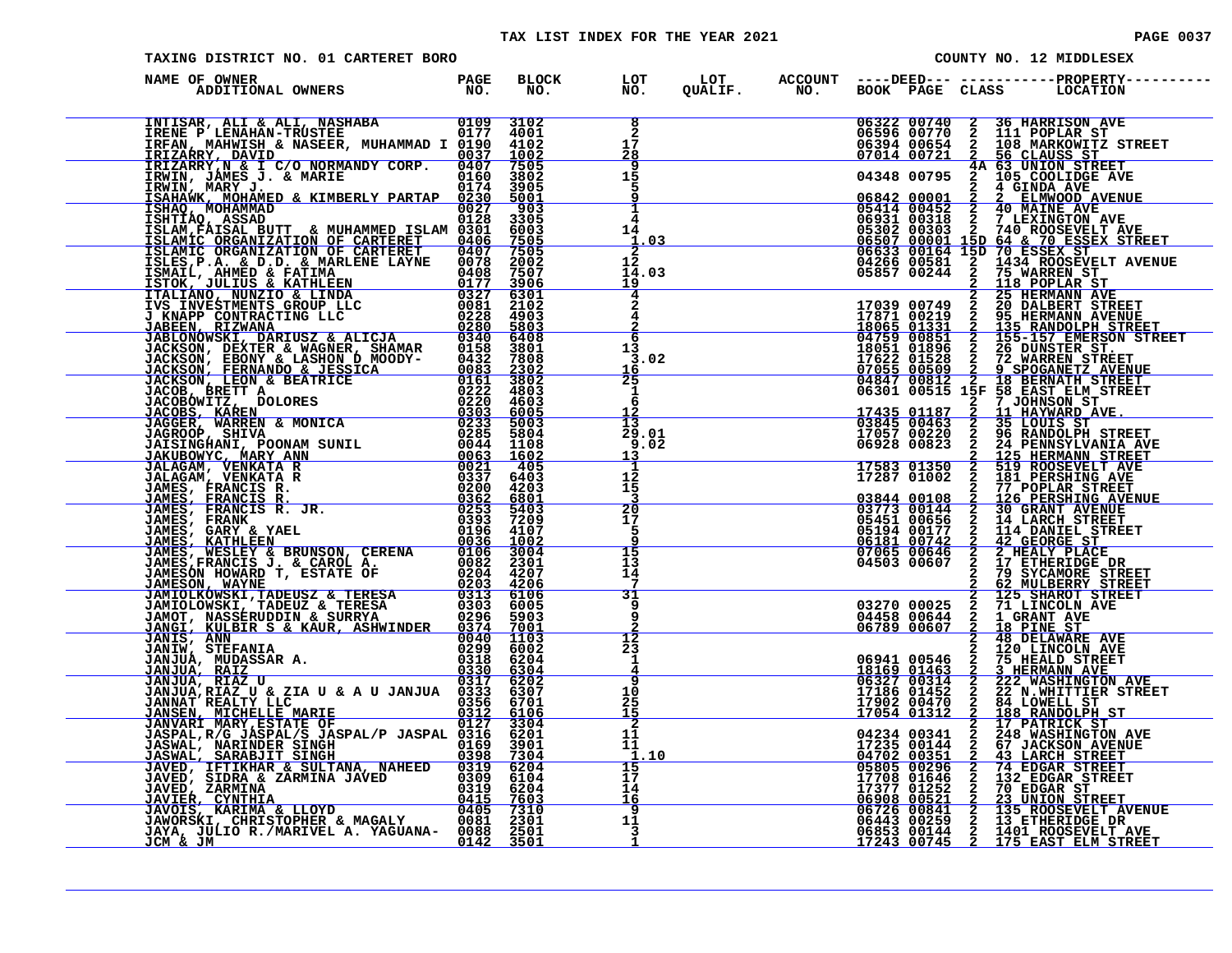# TAX LIST INDEX FOR THE YEAR 2021 CONTROL CONTROL CONTROL PAGE 0038

|  | <b>PAGE 0038</b> |  |  |  |
|--|------------------|--|--|--|
|--|------------------|--|--|--|

| TAXING DISTRICT NO. 01 CARTERET BORO                                                                                                                                                                                                                                                                                                                                                                                        |                      |                                        |  |  | COUNTY NO. 12 MIDDLESEX                                                                                                                                                                                                                                                                                         |
|-----------------------------------------------------------------------------------------------------------------------------------------------------------------------------------------------------------------------------------------------------------------------------------------------------------------------------------------------------------------------------------------------------------------------------|----------------------|----------------------------------------|--|--|-----------------------------------------------------------------------------------------------------------------------------------------------------------------------------------------------------------------------------------------------------------------------------------------------------------------|
| PAGE BLOCK LOT<br>ADDITIONAL OWNERS PAGE BLOCK LOT<br>NAME OF OWNER                                                                                                                                                                                                                                                                                                                                                         |                      |                                        |  |  |                                                                                                                                                                                                                                                                                                                 |
| <b>JCM &amp; JM</b> 0279<br>JEAN-CHARLES, E. & JUDE JEAN-CHARLES 0083<br>JEAN-FRANCOIS, MARTHIAL & KIZZY 00307<br>JEFFERS, YVONNE<br>$\begin{tabular}{ c c c c c c c c c c c c c c} \hline GEM & JMR & JMR & JERM-CHRELS & 0213 & 5022 & 5022 & 5022 & 5022 & 5022 & 5022 & 5022 & 5022 & 5022 & 5022 & 5022 & 5022 & 5022 & 5022 & 5022 & 5022 & 5022 & 5022 & 5022 & 5022 & 5022 & 5022 & 5022 & 5022 & 5022 & 5022 & 50$ | 5802<br>2302<br>6103 | 11<br>21<br>$\frac{2}{7}$              |  |  | 17209 01359 2 26 HARRIS ST<br>05653 00648 2 8 ETHERIDGE DRIVE<br>07008 00607 2 723 ROOSEVELT AVE<br>05928 00641 2 107 LINDEN ST<br>17461 01508 2 15 MERCER ST                                                                                                                                                   |
|                                                                                                                                                                                                                                                                                                                                                                                                                             |                      | 40<br>7<br>8                           |  |  |                                                                                                                                                                                                                                                                                                                 |
|                                                                                                                                                                                                                                                                                                                                                                                                                             |                      | Ť<br>3<br>18                           |  |  |                                                                                                                                                                                                                                                                                                                 |
|                                                                                                                                                                                                                                                                                                                                                                                                                             |                      | 3<br>47                                |  |  |                                                                                                                                                                                                                                                                                                                 |
|                                                                                                                                                                                                                                                                                                                                                                                                                             |                      | 9<br>2<br>14                           |  |  |                                                                                                                                                                                                                                                                                                                 |
|                                                                                                                                                                                                                                                                                                                                                                                                                             |                      | 17<br>10<br>6<br>$\frac{5}{7}$         |  |  |                                                                                                                                                                                                                                                                                                                 |
|                                                                                                                                                                                                                                                                                                                                                                                                                             |                      | 5<br>16<br>ۊ<br>10                     |  |  |                                                                                                                                                                                                                                                                                                                 |
|                                                                                                                                                                                                                                                                                                                                                                                                                             |                      | -6<br>$\frac{18}{12}$                  |  |  |                                                                                                                                                                                                                                                                                                                 |
|                                                                                                                                                                                                                                                                                                                                                                                                                             |                      | $1\frac{3}{7}$<br>17<br>10             |  |  |                                                                                                                                                                                                                                                                                                                 |
|                                                                                                                                                                                                                                                                                                                                                                                                                             |                      | $\frac{1}{3}$                          |  |  |                                                                                                                                                                                                                                                                                                                 |
|                                                                                                                                                                                                                                                                                                                                                                                                                             |                      | 9<br>$\overline{\mathbf{8}}$<br>3<br>4 |  |  |                                                                                                                                                                                                                                                                                                                 |
|                                                                                                                                                                                                                                                                                                                                                                                                                             |                      | $\overline{2}$<br>18                   |  |  | $\begin{tabular}{c c c} \hline & 0492 \\ \hline 06220 \\ 07303 \\ 07303 \\ 06599 \\ 04952 \\ 06599 \\ 04952 \\ 04952 \\ 04972 \\ 04928 \\ 0497 \\ 0497 \\ 0497 \\ 0497 \\ 0497 \\ 0497 \\ 05323 \\ 05323 \\ 0538 \\ 2841 \\ 2842 \\ 291 \\ 0605 \\ 2049 \\ 2148 \\ 2148 \\ 2148 \\ 2151 \\ 2167 \\ 2188 \\ 229$ |
|                                                                                                                                                                                                                                                                                                                                                                                                                             |                      | $\frac{2}{2}$<br>14<br>15<br>5         |  |  |                                                                                                                                                                                                                                                                                                                 |
|                                                                                                                                                                                                                                                                                                                                                                                                                             |                      | 20<br>ē<br>9                           |  |  |                                                                                                                                                                                                                                                                                                                 |
|                                                                                                                                                                                                                                                                                                                                                                                                                             |                      | $\frac{1}{5}$                          |  |  |                                                                                                                                                                                                                                                                                                                 |
|                                                                                                                                                                                                                                                                                                                                                                                                                             |                      | 1<br>14<br>8                           |  |  |                                                                                                                                                                                                                                                                                                                 |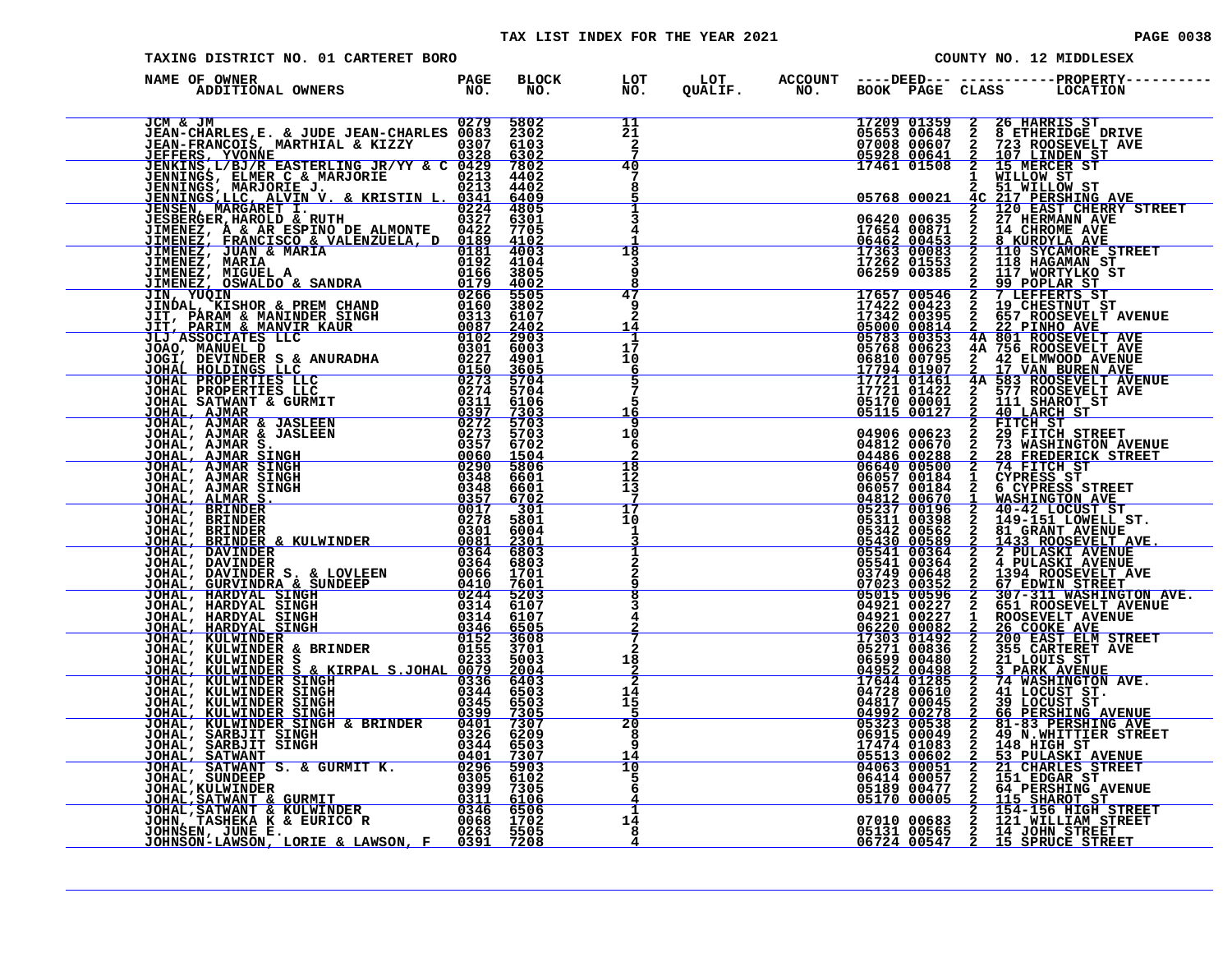#### TAX LIST INDEX FOR THE YEAR 2021 **PAGE 10039** PAGE 0039

| TAXING DISTRICT NO. 01 CARTERET BORO                                                                                                                                                                                                       |  |                                                                                                                                                                                                                                                                                                                                                                                                                         |                                                         |                                                                                                | COUNTY NO. 12 MIDDLESEX                                                                                                                                                                                                                                                                                                                                                                                                                       |
|--------------------------------------------------------------------------------------------------------------------------------------------------------------------------------------------------------------------------------------------|--|-------------------------------------------------------------------------------------------------------------------------------------------------------------------------------------------------------------------------------------------------------------------------------------------------------------------------------------------------------------------------------------------------------------------------|---------------------------------------------------------|------------------------------------------------------------------------------------------------|-----------------------------------------------------------------------------------------------------------------------------------------------------------------------------------------------------------------------------------------------------------------------------------------------------------------------------------------------------------------------------------------------------------------------------------------------|
| NAME OF OWNER                                                                                                                                                                                                                              |  |                                                                                                                                                                                                                                                                                                                                                                                                                         |                                                         |                                                                                                |                                                                                                                                                                                                                                                                                                                                                                                                                                               |
|                                                                                                                                                                                                                                            |  | $\begin{array}{c} 21 \\ 12 \\ 18 \end{array}$<br>13                                                                                                                                                                                                                                                                                                                                                                     |                                                         |                                                                                                | 03965 00206 15F 288 WASHINGTON AVE<br>05246 00255 2 61 POPLAR STREET<br>05443 00126 2 21 CHRISTOPHER ST.<br>05793 00229 2 100 HICKORY STREET<br>04926 00257 2 14 TYLER AVE<br>06770 00331 2 79 MARKOWITZ ST<br>06156 00331 2 15 ETHERIDGE                                                                                                                                                                                                     |
|                                                                                                                                                                                                                                            |  | 16<br>7<br>6<br>$\frac{12}{3}$                                                                                                                                                                                                                                                                                                                                                                                          |                                                         |                                                                                                |                                                                                                                                                                                                                                                                                                                                                                                                                                               |
|                                                                                                                                                                                                                                            |  | 8<br>10<br><u> 18</u>                                                                                                                                                                                                                                                                                                                                                                                                   |                                                         |                                                                                                |                                                                                                                                                                                                                                                                                                                                                                                                                                               |
|                                                                                                                                                                                                                                            |  | $\overline{\mathbf{8}}$<br>12<br>2<br>4                                                                                                                                                                                                                                                                                                                                                                                 |                                                         |                                                                                                |                                                                                                                                                                                                                                                                                                                                                                                                                                               |
|                                                                                                                                                                                                                                            |  | 10<br>-5<br>2.01<br>$\frac{18.01}{21}$                                                                                                                                                                                                                                                                                                                                                                                  |                                                         |                                                                                                |                                                                                                                                                                                                                                                                                                                                                                                                                                               |
|                                                                                                                                                                                                                                            |  | $\overline{3}$<br>q                                                                                                                                                                                                                                                                                                                                                                                                     |                                                         |                                                                                                |                                                                                                                                                                                                                                                                                                                                                                                                                                               |
|                                                                                                                                                                                                                                            |  | 12<br>17<br>1                                                                                                                                                                                                                                                                                                                                                                                                           | $\begin{array}{c c} 07046 & 00584 \ \hline \end{array}$ |                                                                                                | 4A 1560 ROOSEVELT AVENUE                                                                                                                                                                                                                                                                                                                                                                                                                      |
|                                                                                                                                                                                                                                            |  | $\overline{18}$<br>15<br>14                                                                                                                                                                                                                                                                                                                                                                                             |                                                         |                                                                                                | $\begin{array}{cccc} 07046 & 00584 & \textcolor{red}{\bar{2}}^{\text{n}} & \textcolor{red}{\bar{6}} \textcolor{red}{\bar{9}} & \textcolor{red}{\bar{H} \textbf{ERMANN} } \textcolor{red}{STR}\textcolor{red}{EFT} \\ \textcolor{red}{0}3243 & 00364 & 2 & 31 & \textcolor{red}{SWARTHMORE} \textcolor{red}{DRTVE} \\ 05502 & 00312 & 2 & 92 & \textcolor{red}{WORTYLKO} \textcolor{red}{ST} \\ 05073 & 00394 & 2 & 90 & \textcolor{red}{WORT$ |
|                                                                                                                                                                                                                                            |  | $\frac{23}{22}$<br>13                                                                                                                                                                                                                                                                                                                                                                                                   |                                                         |                                                                                                | 2 48 ST. ANN STREET<br>04989 00471 2 124 POPLAR ST<br>05235 00202 2 131 EMERSON STREET                                                                                                                                                                                                                                                                                                                                                        |
|                                                                                                                                                                                                                                            |  | $\begin{array}{r} 14 \ \hline 4 \ \hline 10 \ \hline 19.019 \ \hline 9 \ \hline 9 \ \hline 1 \ \hline 2 \ \hline 3 \ \hline 6 \ \hline 7 \ \hline 7 \ \hline 8 \ \hline 9 \ \hline 1 \ \hline 1 \ \hline 2 \ \hline 3 \ \hline 2 \ \hline 3 \ \hline 4 \ \hline 5 \ \hline 1 \ \hline 4 \ \hline 2 \ \hline 0 \ \hline 1 \ \hline 2 \ \hline 3 \ \hline 4 \ \hline 5 \ \hline 2 \ \hline 3 \ \hline 0 \ \hline 2$<br>14 |                                                         |                                                                                                | 05235 00202 2 131 EMERSON STREET<br>04832 00032 2 31 CHESTNUT ST<br>04382 00116 2 240 WASHINGTON AVE<br>06775 00024 2 83 LONGFELLOW ST<br>05599 00099 2 220 RANDOLPH ST<br>05599 00024 2 44 EMERSON STREET<br>04252 00383 2 44 EMERSON STR                                                                                                                                                                                                    |
|                                                                                                                                                                                                                                            |  | ৾৽<br>19<br>$\bar{2}\bar{3}$<br>18                                                                                                                                                                                                                                                                                                                                                                                      |                                                         |                                                                                                |                                                                                                                                                                                                                                                                                                                                                                                                                                               |
|                                                                                                                                                                                                                                            |  | 6<br>16<br>8<br><u> 13</u>                                                                                                                                                                                                                                                                                                                                                                                              |                                                         |                                                                                                |                                                                                                                                                                                                                                                                                                                                                                                                                                               |
|                                                                                                                                                                                                                                            |  | $\overline{2}$<br>9                                                                                                                                                                                                                                                                                                                                                                                                     |                                                         |                                                                                                |                                                                                                                                                                                                                                                                                                                                                                                                                                               |
|                                                                                                                                                                                                                                            |  | $\overline{2}$<br>15<br>$7\phantom{.0}$<br><u> 12</u>                                                                                                                                                                                                                                                                                                                                                                   |                                                         | $\begin{array}{r} 0.0146 \ 0.00000 \ 0.000000 \ 0.0000000 \ 0.0000000 \ 0.0000000 \end{array}$ | $\begin{array}{r@{\hspace{0.6cm}}c@{\hspace{0.6cm}}c@{\hspace{0.6cm}}c@{\hspace{0.6cm}}c@{\hspace{0.6cm}}c@{\hspace{0.6cm}}c@{\hspace{0.6cm}}c@{\hspace{0.6cm}}c@{\hspace{0.6cm}}c@{\hspace{0.6cm}}c@{\hspace{0.6cm}}c@{\hspace{0.6cm}}c@{\hspace{0.6cm}}c@{\hspace{0.6cm}}c@{\hspace{0.6cm}}c@{\hspace{0.6cm}}c@{\hspace{0.6cm}}c@{\hspace{0.6cm}}c@{\hspace{0.6cm}}c@{\hspace{$                                                             |
| KANC PURBAN INVESTMENT COMPANY 0153 6906<br>KACKLE, KAREN MWESTMENT COMPANY 0153 3606<br>KACKARIK, GLORIA (UERA)<br>KADAKIA, VIEK/V KADAKIA & KADAKIA 0167 51005<br>KADAKIA, MARYANN<br>KALICZYNSKI, MITCH & BRONISLAWA 0167 3606<br>KALIC |  | 6<br>1<br>4                                                                                                                                                                                                                                                                                                                                                                                                             |                                                         |                                                                                                | 2 4 CLAUSS ST<br>2 52 JACKSON AVE<br>2 19 MONROE AVENUE                                                                                                                                                                                                                                                                                                                                                                                       |
|                                                                                                                                                                                                                                            |  | 17<br>26<br>1.01                                                                                                                                                                                                                                                                                                                                                                                                        |                                                         |                                                                                                | 2 243 WASHINGTON AVE<br>06998 00857 2 14 PATRICK STREET<br>06549 00029 15F 88 ROOSEVELT AVE.<br>05651 00756 1 LARCH STREET<br>04690 00519 2 85 DANIEL STREET<br>05391 00540 2 25 CHARLET COBERT                                                                                                                                                                                                                                               |
|                                                                                                                                                                                                                                            |  | 11<br>-7<br>17<br>9                                                                                                                                                                                                                                                                                                                                                                                                     |                                                         |                                                                                                | 05486 00219 2 80 WILLIAM ST.                                                                                                                                                                                                                                                                                                                                                                                                                  |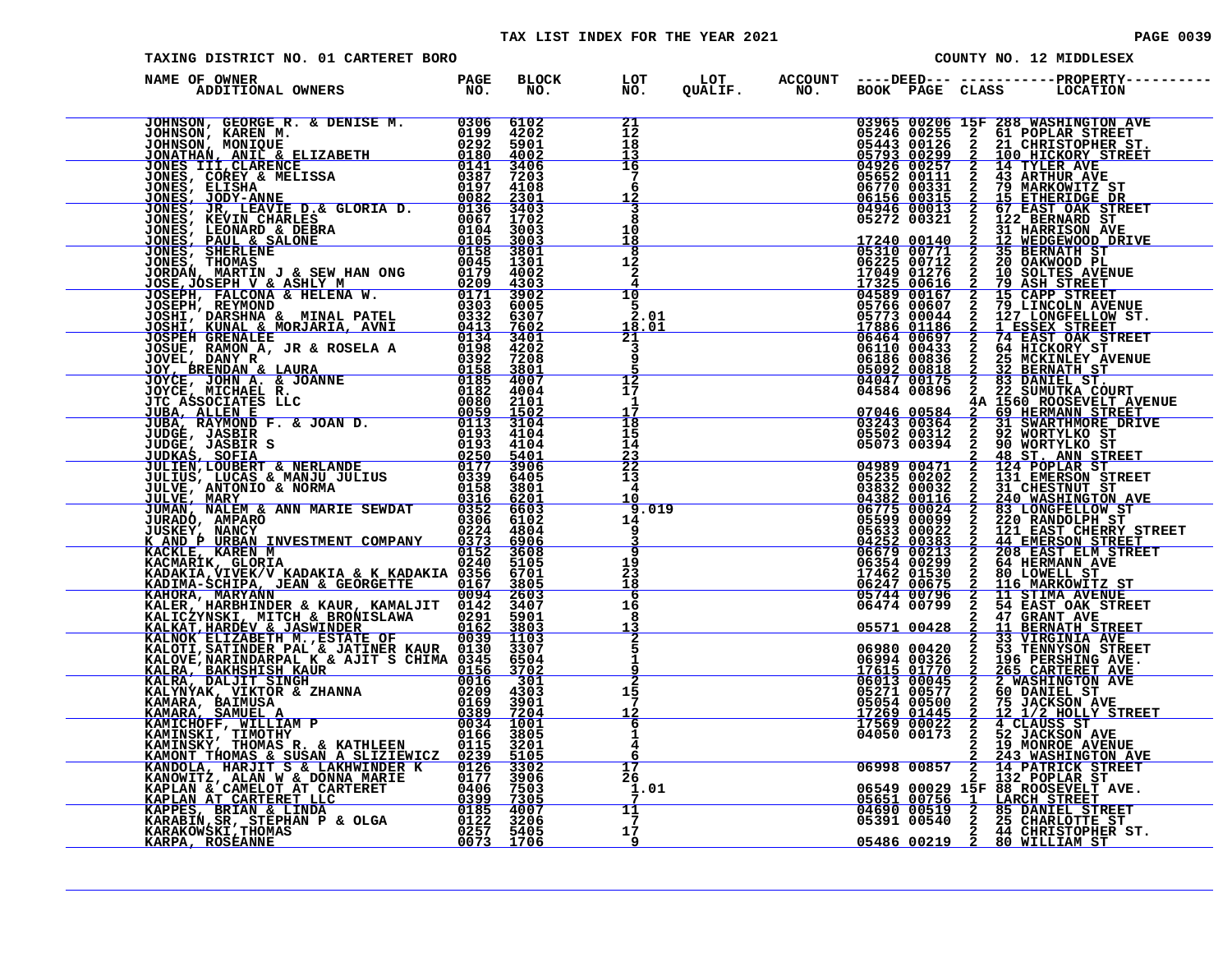#### TAX LIST INDEX FOR THE YEAR 2021 **PAGE 10040** PAGE 0040

| TAXING DISTRICT NO. 01 CARTERET BORO                                                                                                                                                                                                           |  |                                               |  |  | COUNTY NO. 12 MIDDLESEX                                                                                  |
|------------------------------------------------------------------------------------------------------------------------------------------------------------------------------------------------------------------------------------------------|--|-----------------------------------------------|--|--|----------------------------------------------------------------------------------------------------------|
| NAME OF OWNER                                                                                                                                                                                                                                  |  |                                               |  |  | BLOCK LOT LOT ACCOUNT ----DEED--- -----------PROPERTY---<br>NO. NO. QUALIF. NO. BOOK PAGE CLASS LOCATION |
| NAME COMMERCY IN A MANUFACT CONDUCT AND CONSULTED AND ENGINEERING IN A 1990 SERIES IN A 1990 SERIES IN A 1990 SERIES IN A 1990 SERIES IN A 1990 SERIES IN A 1990 SERIES IN A 1990 SERIES IN A 1990 SERIES IN A 1990 SERIES IN                  |  | $\overline{\mathbf{2}}$<br>10<br>$\mathbf{2}$ |  |  |                                                                                                          |
|                                                                                                                                                                                                                                                |  |                                               |  |  |                                                                                                          |
|                                                                                                                                                                                                                                                |  | $\overline{26}$<br>6                          |  |  |                                                                                                          |
|                                                                                                                                                                                                                                                |  | 1                                             |  |  |                                                                                                          |
|                                                                                                                                                                                                                                                |  | 16<br>11                                      |  |  |                                                                                                          |
|                                                                                                                                                                                                                                                |  | 14                                            |  |  |                                                                                                          |
|                                                                                                                                                                                                                                                |  | $\frac{\bar{26}}{27}$ , 01<br>27              |  |  |                                                                                                          |
|                                                                                                                                                                                                                                                |  | Š.<br>20                                      |  |  |                                                                                                          |
|                                                                                                                                                                                                                                                |  | 11<br>3                                       |  |  |                                                                                                          |
|                                                                                                                                                                                                                                                |  | 13<br>10                                      |  |  |                                                                                                          |
|                                                                                                                                                                                                                                                |  | 18.09                                         |  |  |                                                                                                          |
|                                                                                                                                                                                                                                                |  | -5<br>$1\bar{8}$                              |  |  |                                                                                                          |
|                                                                                                                                                                                                                                                |  | 7<br>$\frac{16}{18}$                          |  |  |                                                                                                          |
|                                                                                                                                                                                                                                                |  | $\frac{5}{7}$                                 |  |  |                                                                                                          |
|                                                                                                                                                                                                                                                |  | 9<br>ۊ                                        |  |  |                                                                                                          |
|                                                                                                                                                                                                                                                |  | 15.01                                         |  |  |                                                                                                          |
|                                                                                                                                                                                                                                                |  | 22.02                                         |  |  |                                                                                                          |
|                                                                                                                                                                                                                                                |  | $\overline{7}$<br>1.16                        |  |  |                                                                                                          |
|                                                                                                                                                                                                                                                |  | 10                                            |  |  |                                                                                                          |
|                                                                                                                                                                                                                                                |  | 26.02<br>10                                   |  |  |                                                                                                          |
|                                                                                                                                                                                                                                                |  |                                               |  |  |                                                                                                          |
|                                                                                                                                                                                                                                                |  | $\overline{21}$<br>14                         |  |  |                                                                                                          |
|                                                                                                                                                                                                                                                |  | $\frac{1}{4}$ .01                             |  |  |                                                                                                          |
|                                                                                                                                                                                                                                                |  | 18.20<br>4                                    |  |  |                                                                                                          |
|                                                                                                                                                                                                                                                |  | 19.01<br>16                                   |  |  |                                                                                                          |
|                                                                                                                                                                                                                                                |  | 24<br>19                                      |  |  |                                                                                                          |
|                                                                                                                                                                                                                                                |  | 15<br>3                                       |  |  |                                                                                                          |
|                                                                                                                                                                                                                                                |  | $\overline{38}$<br>15                         |  |  |                                                                                                          |
|                                                                                                                                                                                                                                                |  | 4                                             |  |  |                                                                                                          |
|                                                                                                                                                                                                                                                |  | 1.02<br>14                                    |  |  |                                                                                                          |
|                                                                                                                                                                                                                                                |  | 10<br>10                                      |  |  |                                                                                                          |
| XAUR, JASVIR<br>XAUR, JASVIRDER & GAHIAN, MANJIT<br>XAUR, KAMALJEET<br>XAUR, KARAMJIT & BALJIT SINGH<br>XAUR, KARAMJIT & BALJIT SINGH<br>XAUR, KULWIR & GURSHARAN SINGH<br>XAUR, KULWIR & SINGH, RANJODH<br>XAUR, LAKHVIR & SINGH, RANJODH<br> |  | <u>17</u><br>8                                |  |  |                                                                                                          |
|                                                                                                                                                                                                                                                |  |                                               |  |  |                                                                                                          |
|                                                                                                                                                                                                                                                |  | $\frac{16}{3}$                                |  |  |                                                                                                          |
|                                                                                                                                                                                                                                                |  | $\overline{6}$                                |  |  |                                                                                                          |
|                                                                                                                                                                                                                                                |  | 2.01                                          |  |  |                                                                                                          |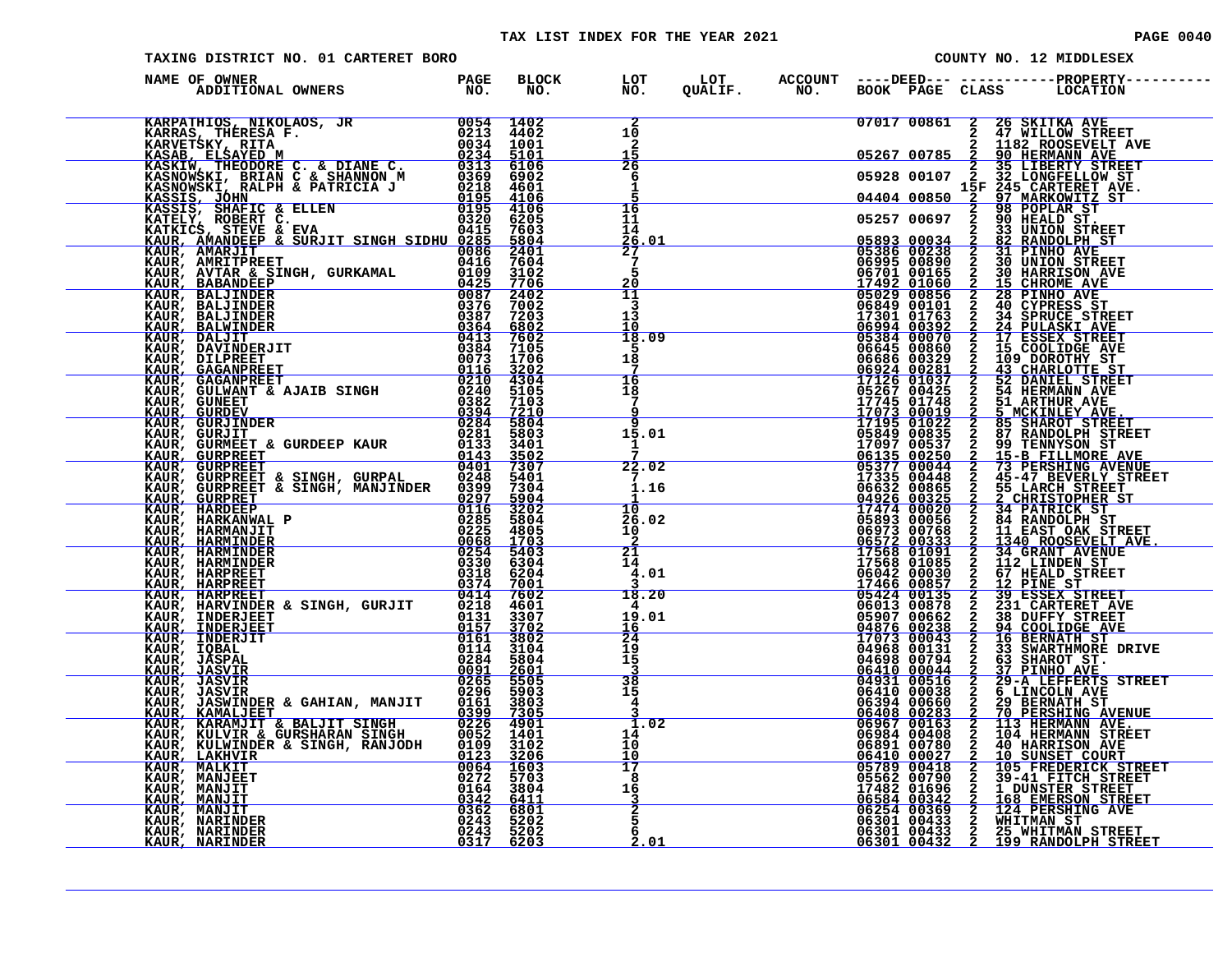|                                                                                                                                                                                                                                                                                              |                           | TAX LIST INDEX FOR THE YEAR 2021 |                           |                |                       |                                           |                | <b>PAGE 0041</b>                                               |
|----------------------------------------------------------------------------------------------------------------------------------------------------------------------------------------------------------------------------------------------------------------------------------------------|---------------------------|----------------------------------|---------------------------|----------------|-----------------------|-------------------------------------------|----------------|----------------------------------------------------------------|
| TAXING DISTRICT NO. 01 CARTERET BORO                                                                                                                                                                                                                                                         |                           |                                  |                           |                |                       |                                           |                | COUNTY NO. 12 MIDDLESEX                                        |
| NAME OF OWNER<br>ADDITIONAL OWNERS                                                                                                                                                                                                                                                           | PAGE<br>$N\overline{O}$ . | <b>BLOCK</b><br>NO.              | LOT<br>NO.                | LOT<br>QUALIF. | <b>ACCOUNT</b><br>NO. |                                           |                | ----DEED--- -----------PROPERTY---<br>BOOK PAGE CLASS LOCATION |
|                                                                                                                                                                                                                                                                                              |                           | 0054 1401                        | 41                        |                |                       | 06424 00846                               | 2              | 31-A SKITKA AVENUE                                             |
| KAUR, NAVDEEP & SINGH, JASPREET<br>KAUR, NAVJIT & RANJIT & G SINGH                                                                                                                                                                                                                           |                           | 0183 4005                        |                           |                |                       | 06815 00313                               |                | 65 HAGAMAN ST                                                  |
| KAUR, NAVNEET                                                                                                                                                                                                                                                                                | 0179                      | 4002                             | $\frac{11}{3}$            |                |                       | 18017 00110                               | $\frac{2}{2}$  | 12 SOLTES AVENUE                                               |
| KAUR, NAVNEET                                                                                                                                                                                                                                                                                | 0255                      | 5404                             | 3.03                      |                |                       | 06803 00880                               | $\overline{a}$ | 23-25 BEVERLY STREET                                           |
| <b>KAUR, NAVHEL<br/>KAUR, PARMJIT<br/>KAUR, PREETINDER<br/>KAUR, RAJPAL<br/>KAUR, RUPINDER</b>                                                                                                                                                                                               | 0335                      | 6401                             | 8.01                      |                |                       | 06249 00069                               | 2              | 105 LOWELL STREET REAR                                         |
|                                                                                                                                                                                                                                                                                              | 0047                      | 1301                             | 35                        |                |                       |                                           | $\frac{2}{2}$  | 36 HERMANN ST                                                  |
|                                                                                                                                                                                                                                                                                              | 0035                      | 1001                             | $\frac{11}{6}$            |                |                       |                                           |                | 26 CLAUSS STREET                                               |
|                                                                                                                                                                                                                                                                                              | 0246                      | 5205                             |                           |                |                       | 07064 00154<br>06233 00247<br>06992 00549 |                | 12 WHITMAN STREET                                              |
|                                                                                                                                                                                                                                                                                              | 0169                      | 3901                             |                           |                |                       |                                           | $\overline{2}$ | <b>87 JACKSON AVE</b>                                          |
| KAUR, RUPINDER & BUDWAL, HARMINDER 0080<br>KAUR, RUPINDER & KULWINDER S JOHAL 0233                                                                                                                                                                                                           |                           | 2006                             |                           |                |                       | 06233 00880                               | 2              | <b>37 PARK AVENUE</b>                                          |
|                                                                                                                                                                                                                                                                                              |                           | 5003                             | $\frac{1\overline{9}}{5}$ |                |                       | 05091 00596                               | 2              | 19 LOUIS ST                                                    |
| KAUR, SATNAM                                                                                                                                                                                                                                                                                 | 0228                      | 4903                             |                           |                |                       | $\frac{17803}{05182} \frac{00124}{00254}$ | $\overline{a}$ | 135 JERSEY ST                                                  |
| KAUR, SATWINDER & KULWANT S MANJ                                                                                                                                                                                                                                                             | 0033<br>0122              | $-909$<br>3205                   | $\frac{8}{16}$            |                |                       |                                           | $\frac{2}{2}$  | 69 POST BOULEVARD                                              |
|                                                                                                                                                                                                                                                                                              | 0148                      | 3602                             | 9                         |                |                       | 17038 01609                               |                | <b>68 TENNYSON STREET</b>                                      |
|                                                                                                                                                                                                                                                                                              | 0254                      | 5404                             | 3.01                      |                |                       |                                           | $\frac{2}{2}$  | 30 EAST CHESTNUT ST.<br><u>15-17 BEVERLY ST.</u>               |
|                                                                                                                                                                                                                                                                                              | 0327                      | 6301                             | 2                         |                |                       | 07045 00700<br>05873 00221<br>06840 00676 |                | <b>29 HERMANN AVENUE</b>                                       |
|                                                                                                                                                                                                                                                                                              | 0130                      | 3306                             |                           |                |                       |                                           | $\frac{2}{2}$  |                                                                |
|                                                                                                                                                                                                                                                                                              | 0133                      | 3401                             | $\frac{18}{8}$            |                |                       | 17347 01082<br>17968 01803                |                | <b>46 TENNYSON STREET<br/>85 TENNYSON STREET</b>               |
|                                                                                                                                                                                                                                                                                              | 0249                      | 5401                             | 10.04                     |                |                       | 06172 00390                               | $\mathbf{2}$   | 27-A BEVERLY STREET                                            |
|                                                                                                                                                                                                                                                                                              | 0297                      | 5904                             |                           |                |                       | 06687 00866                               |                | 2 6 CHRISTOPHER STREET                                         |
|                                                                                                                                                                                                                                                                                              | 0327                      | 6301                             | <b>DO</b><br>O            |                |                       | 05419 00649                               | 2              | 21 HERMANN AVE                                                 |
|                                                                                                                                                                                                                                                                                              | 0418                      | 7701                             |                           |                |                       | 06383 00456<br>17868 01500                | $\frac{2}{2}$  | 12 HUDSON STREET<br>17 CLAUSS STREET                           |
| <b>KAUR, SIMARJIT<br/>KAUR, SIMARJIT<br/>KAUR, SUKHBIR<br/>KAUR, SUKHBIR<br/>KAUR, SUKHWINDER<br/>KAUR, SUKHWINDER<br/>KAUR, SUKHWINDER<br/>KAUR, SUKHWINDER<br/>KAUR, SUKHWINDER<br/>KAUR, SUKHWINDER<br/>KAUR, SUKHWINDER &amp; MANDEEP<br/>KAUR, SUKHWINDER &amp; MANDEEP<br/>KAUR, S</b> | 0056                      | 1402                             | 29                        |                |                       |                                           |                |                                                                |
| KAUR, SUKHWINDER & SINGH, DALJIT<br>KAUR, SUPINDERJIT & AMRIT SINGH                                                                                                                                                                                                                          | 0085                      | 2401                             | $\frac{13}{14}$           |                |                       | 06190 00773<br>17267 01275                | $\frac{2}{2}$  | <b>3 PINHO AVENUE</b>                                          |
|                                                                                                                                                                                                                                                                                              | 0323                      | 6207                             |                           |                |                       |                                           |                | <b>40 THORNALL STREET</b>                                      |
| KAUR, SURINDER                                                                                                                                                                                                                                                                               | 0112                      | 3103                             | $\frac{1}{2}$             |                |                       | 06916 00754                               | $\frac{2}{2}$  | 26 SWARTHMORE DR                                               |
| KAUR, SURINDER                                                                                                                                                                                                                                                                               | 0220                      | 4603                             | $\overline{2}$            |                |                       | 05036 00171                               |                | 48 COOLIDGE AVENUE                                             |
| KAUR, TAJINDER & SINGH, HARJINDER 0204                                                                                                                                                                                                                                                       |                           | 4207<br>1701                     | 13                        |                |                       | 06782 00822                               | $\overline{2}$ | <b>79 MARION STREET</b>                                        |
| KAUR, VARINDER<br>KAUR, VARINDER                                                                                                                                                                                                                                                             | 0067<br>0271              | 5702                             | 4.031                     |                |                       | 17073 00065<br>05661 00488                | $\frac{2}{2}$  | 125 BERNARD ST<br>39 SHAROT STREET                             |
| KAUR, VARINDER                                                                                                                                                                                                                                                                               | 0313                      | 6106                             | <u>22</u>                 |                |                       | 17073 00054                               |                | 2 124 HEALD ST                                                 |
| <b>KAUR, BALJINDER</b>                                                                                                                                                                                                                                                                       | 0027                      | 901                              | $\overline{9}$            |                |                       |                                           |                | 11 POST BOULEVARD                                              |
| KAUR, H & H. KAUR & SUKHPREET SINGH                                                                                                                                                                                                                                                          | 0230                      | 5001                             | 11                        |                |                       | 05121 00538<br>17259 01703                |                | 10 ELMWOOD AVENUE                                              |
| KAUR, HARVINDER & GURJIT SINGH                                                                                                                                                                                                                                                               | 0399                      | 7304                             | 1.15                      |                |                       | 05569 00028                               |                | 53 LARCH STREET                                                |
| KAUR, KULDEEP & JAGJIT SINGH                                                                                                                                                                                                                                                                 | 0057                      | 1501                             | 6                         |                |                       | 05898 00421                               | $\frac{2}{2}$  | <b>48 DOROTHY ST</b>                                           |
| KAUR, KULWINDER/KASHMIR SINGH/P KAUR 0214                                                                                                                                                                                                                                                    |                           | 4403                             | $\overline{\mathbf{2}}$   |                |                       | 17727 00672                               | $\frac{2}{2}$  | 48 MARION ST                                                   |
| KAUR, RAJWANT                                                                                                                                                                                                                                                                                | 0109                      | 3102                             | 1ī                        |                |                       | 05666 00459                               |                | 42 HARRISON AVE                                                |
| KAUR, RANJIT                                                                                                                                                                                                                                                                                 | 0076                      | 2001                             | $\overline{2}$            |                |                       | 04980 00560                               | $\mathbf{2}$   | 1440-A ROOSEVELT AVENUE                                        |
| KAUR, RANJIT                                                                                                                                                                                                                                                                                 | 0076                      | 2001                             |                           |                |                       | 04980 00560                               | $\mathbf{2}$   | 1440-B ROOSEVELT AVENUE                                        |
| KAUR, RUPINDER/PARAMJIT/PIRTHI SINGH 0117                                                                                                                                                                                                                                                    |                           | 3203                             | $\overline{3}$            |                |                       | 06581 00873                               | 2              | <b>39 PATRICK STREET</b>                                       |
| KAUR, S & NIRANJAN SINGH & D. SINGH 0265<br>KAUR, VIR/MANJIT SINGH/KULDIP SINGH 0117                                                                                                                                                                                                         |                           | 5505                             | 36.01                     |                |                       | 06946 00855                               | $\frac{2}{2}$  | 45 LEFFERTS STREET<br>33 PATRICK ST                            |
| KAVLÓR GARY M & SHSAN M                                                                                                                                                                                                                                                                      | 0178                      | 3203<br>4001                     | 6<br>Ŕ                    |                |                       | 07053 00118                               | $\sim$         | 5 SOLTES AVENUE                                                |
|                                                                                                                                                                                                                                                                                              |                           |                                  |                           |                |                       |                                           |                |                                                                |

| KAUR, NAVDEEP & SINGH, JASPREET 0054<br>KAUR, NAVJIT & RANJIT & G SINGH 0183<br>KAUR, NAVNEET 0255<br>KAUR, NAVNEET 0255<br>KAUR, PARMJIT 0335<br>KAUR, PREETINDER 0045<br>KAUR, RAJPAL 0246<br>KAUR, RAJPAL 0246<br>KAUR, RAJPAL 0246<br>KAUR,    |                     | 1401                | 41                        |                              | $\begin{array}{@{}ll@{}} 06424 & 00846 & 2 \\ 06815 & 00313 & 2 \\ 18017 & 00110 & 2 \\ 06803 & 00880 & 2 \\ 06249 & 00069 & 2 \\ 07064 & 00154 & 2 \\ 06233 & 00247 & 2 \\ \end{array}$ | 31-A SKITKA AVENUE<br>65 HAGAMAN ST<br>12 SOLTES AVENUE<br>23-25 BEVERLY STREET<br>105 LOWELL STREET REAR<br>36 HERMANN ST                                                                                                                                                                                                                                                                                                                              |
|----------------------------------------------------------------------------------------------------------------------------------------------------------------------------------------------------------------------------------------------------|---------------------|---------------------|---------------------------|------------------------------|------------------------------------------------------------------------------------------------------------------------------------------------------------------------------------------|---------------------------------------------------------------------------------------------------------------------------------------------------------------------------------------------------------------------------------------------------------------------------------------------------------------------------------------------------------------------------------------------------------------------------------------------------------|
|                                                                                                                                                                                                                                                    |                     | 4005<br>4002        | 11                        | 3                            |                                                                                                                                                                                          |                                                                                                                                                                                                                                                                                                                                                                                                                                                         |
|                                                                                                                                                                                                                                                    |                     | 5404                |                           | .03                          |                                                                                                                                                                                          |                                                                                                                                                                                                                                                                                                                                                                                                                                                         |
|                                                                                                                                                                                                                                                    |                     |                     |                           | 8.01                         |                                                                                                                                                                                          |                                                                                                                                                                                                                                                                                                                                                                                                                                                         |
|                                                                                                                                                                                                                                                    |                     | $6401$<br>$1301$    | 35                        |                              |                                                                                                                                                                                          |                                                                                                                                                                                                                                                                                                                                                                                                                                                         |
|                                                                                                                                                                                                                                                    |                     | 1001                | 11                        |                              | 07064 00154<br>06233 00247<br>06992 00549                                                                                                                                                | <b>26 CLAUSS STREET<br/>12 WHITMAN STREET<br/>87 JACKSON AVE</b>                                                                                                                                                                                                                                                                                                                                                                                        |
|                                                                                                                                                                                                                                                    |                     | $\frac{5205}{3901}$ | <u>6</u>                  |                              |                                                                                                                                                                                          |                                                                                                                                                                                                                                                                                                                                                                                                                                                         |
|                                                                                                                                                                                                                                                    |                     |                     |                           | $\mathbf{I}$<br>$\mathbf{1}$ |                                                                                                                                                                                          | $\overline{\mathbf{2}}$                                                                                                                                                                                                                                                                                                                                                                                                                                 |
| KAUR, RUPINDER & BUDWAL, HARMINDER 0080<br>KAUR, RUPINDER & KULWINDER S JOHAL 0233                                                                                                                                                                 |                     | 2006<br>5003        |                           |                              |                                                                                                                                                                                          |                                                                                                                                                                                                                                                                                                                                                                                                                                                         |
| KAUR, SATNAM                                                                                                                                                                                                                                       |                     |                     | $\frac{1\overline{9}}{5}$ |                              |                                                                                                                                                                                          |                                                                                                                                                                                                                                                                                                                                                                                                                                                         |
| KAUR, SATWINDER & KULWANT S MANJ                                                                                                                                                                                                                   | $\frac{0228}{0033}$ | $\frac{4903}{909}$  | $\overline{\mathbf{8}}$   |                              |                                                                                                                                                                                          | <b>37 PARK AVENUE<br/>19 LOUIS ST<br/>135 JERSEY ST<br/>69 POST BOULEVARD<br/>68 TENNYSON STREET</b>                                                                                                                                                                                                                                                                                                                                                    |
|                                                                                                                                                                                                                                                    |                     | 3205                | $1\bar{6}$                |                              |                                                                                                                                                                                          |                                                                                                                                                                                                                                                                                                                                                                                                                                                         |
|                                                                                                                                                                                                                                                    |                     | 3602                | 9                         |                              |                                                                                                                                                                                          |                                                                                                                                                                                                                                                                                                                                                                                                                                                         |
|                                                                                                                                                                                                                                                    |                     | $\frac{5404}{6301}$ |                           | .01                          |                                                                                                                                                                                          | <b>88 TENNISON STREET<br/> 15-17 BEVERLY ST.<br/> 29 HERMANN AVENUE<br/> 46 TENNISON STREET<br/> 27-A BEVERLY STREET<br/> 27-A BEVERLY STREET<br/> 67 CHRISTOPHER, STREET<br/> 67 CHRISTOPHER, STREET<br/> 67 CHRISTOPHER, STREET</b>                                                                                                                                                                                                                   |
|                                                                                                                                                                                                                                                    |                     | 3306                | $\frac{2}{18}$            |                              |                                                                                                                                                                                          |                                                                                                                                                                                                                                                                                                                                                                                                                                                         |
|                                                                                                                                                                                                                                                    |                     | 3401                | 8                         |                              |                                                                                                                                                                                          |                                                                                                                                                                                                                                                                                                                                                                                                                                                         |
|                                                                                                                                                                                                                                                    |                     | $\frac{5401}{5904}$ |                           | 10.04                        |                                                                                                                                                                                          |                                                                                                                                                                                                                                                                                                                                                                                                                                                         |
|                                                                                                                                                                                                                                                    |                     |                     |                           | $\frac{2}{6}$                |                                                                                                                                                                                          |                                                                                                                                                                                                                                                                                                                                                                                                                                                         |
|                                                                                                                                                                                                                                                    |                     | 6301<br>7701        |                           |                              |                                                                                                                                                                                          |                                                                                                                                                                                                                                                                                                                                                                                                                                                         |
|                                                                                                                                                                                                                                                    |                     | 1402                | 9<br><u>29</u>            |                              |                                                                                                                                                                                          |                                                                                                                                                                                                                                                                                                                                                                                                                                                         |
|                                                                                                                                                                                                                                                    |                     |                     |                           |                              |                                                                                                                                                                                          | <b>21 HERMANN AVE 31 ABI (1918)</b><br>12 HUDSON STREET<br>3 PINHO AVENUE<br>40 THORNALL STREET<br>40 THORNALL STREET                                                                                                                                                                                                                                                                                                                                   |
|                                                                                                                                                                                                                                                    |                     | $\frac{2401}{6207}$ | $\frac{13}{14}$           |                              |                                                                                                                                                                                          |                                                                                                                                                                                                                                                                                                                                                                                                                                                         |
|                                                                                                                                                                                                                                                    |                     | 3103                | 21                        |                              |                                                                                                                                                                                          |                                                                                                                                                                                                                                                                                                                                                                                                                                                         |
|                                                                                                                                                                                                                                                    |                     | $\frac{4603}{4207}$ | $\frac{9}{2}$             |                              |                                                                                                                                                                                          | 26 SWARTHMORE DR<br>48 COOLIDGE AVENUE<br>79 MARION STREET                                                                                                                                                                                                                                                                                                                                                                                              |
|                                                                                                                                                                                                                                                    |                     |                     |                           |                              |                                                                                                                                                                                          |                                                                                                                                                                                                                                                                                                                                                                                                                                                         |
|                                                                                                                                                                                                                                                    |                     | 1701<br>5702        | 13                        | 4.031                        |                                                                                                                                                                                          | 125 BERNARD ST<br>39 SHAROT STREET                                                                                                                                                                                                                                                                                                                                                                                                                      |
|                                                                                                                                                                                                                                                    |                     | 6106                | <u>22</u>                 |                              |                                                                                                                                                                                          | 124 HEALD ST                                                                                                                                                                                                                                                                                                                                                                                                                                            |
|                                                                                                                                                                                                                                                    |                     | 901                 | 9                         |                              |                                                                                                                                                                                          |                                                                                                                                                                                                                                                                                                                                                                                                                                                         |
|                                                                                                                                                                                                                                                    |                     | 5001                | 11                        |                              |                                                                                                                                                                                          | 11 POST BOULEVARD<br>10 ELMWOOD AVENUE                                                                                                                                                                                                                                                                                                                                                                                                                  |
|                                                                                                                                                                                                                                                    |                     | 7304                |                           | 1.15                         |                                                                                                                                                                                          |                                                                                                                                                                                                                                                                                                                                                                                                                                                         |
| KAUR, SATNAM<br>KAUR, SATWINDER & KULWANT S MANJ 0033<br>KAUR, SATWINDER & KULWANT S 0122<br>KAUR, SIMARJIT 00122<br>KAUR, SUKHBIR<br>KAUR, SUKHWINDER 0133<br>KAUR, SUKHWINDER 0133<br>KAUR, SUKHWINDER 02297<br>KAUR, SUKHWINDER 02297<br>KAUR   |                     | 1501                |                           | 6                            | $1707300054 \ 1707300054 \ 0512100538 \ 0512100538 \ 1725901703 \ 0556900028 \ 0589800421 \ 17272700672 \ 05727 \ 00672$                                                                 | <b>MANDANNANNAN</b><br>53 LARCH STREET<br>48 DOROTHY ST                                                                                                                                                                                                                                                                                                                                                                                                 |
|                                                                                                                                                                                                                                                    |                     | 4403<br>3102        |                           | $\overline{2}$               |                                                                                                                                                                                          |                                                                                                                                                                                                                                                                                                                                                                                                                                                         |
|                                                                                                                                                                                                                                                    | 0076                | 2001                | $\frac{1\bar{1}}{2}$      |                              | 05666 00459<br>04980 00560                                                                                                                                                               |                                                                                                                                                                                                                                                                                                                                                                                                                                                         |
| <b>KAUR, RANJIT<br/>KAUR, RANJIT</b>                                                                                                                                                                                                               | 0076                |                     |                           |                              |                                                                                                                                                                                          |                                                                                                                                                                                                                                                                                                                                                                                                                                                         |
|                                                                                                                                                                                                                                                    |                     | $\frac{2001}{3203}$ |                           |                              | 04980 00560<br>06581 00873                                                                                                                                                               | <b>48 DOKUTHI BI</b><br>42 HARRISON AVE<br>1440-A ROOSEVELT AVENUE<br>1440-A ROOSEVELT AVENUE<br>1440-B ROOSEVELT AVENUE<br>39 PATRICK STREET<br>45 LEFFERTS STREET<br>33 PATRICK STREET<br>5 SOLTRS AVENUE                                                                                                                                                                                                                                             |
|                                                                                                                                                                                                                                                    |                     | 5505<br>3203        |                           | 36.01                        | 06946 00855<br>07053 00118                                                                                                                                                               |                                                                                                                                                                                                                                                                                                                                                                                                                                                         |
|                                                                                                                                                                                                                                                    |                     |                     | 6<br>8                    |                              |                                                                                                                                                                                          |                                                                                                                                                                                                                                                                                                                                                                                                                                                         |
|                                                                                                                                                                                                                                                    |                     | 4001<br>6602        |                           |                              |                                                                                                                                                                                          | 5 SOLTES AVENUE                                                                                                                                                                                                                                                                                                                                                                                                                                         |
|                                                                                                                                                                                                                                                    |                     | 1602                | $\frac{20}{1}$            |                              |                                                                                                                                                                                          | 59 S.WHITTIER STREET<br>1296 ROOSEVELT AVENUE                                                                                                                                                                                                                                                                                                                                                                                                           |
|                                                                                                                                                                                                                                                    |                     | 402                 | 20                        |                              |                                                                                                                                                                                          |                                                                                                                                                                                                                                                                                                                                                                                                                                                         |
|                                                                                                                                                                                                                                                    |                     | 4107                |                           |                              |                                                                                                                                                                                          |                                                                                                                                                                                                                                                                                                                                                                                                                                                         |
|                                                                                                                                                                                                                                                    |                     | 4102                |                           | $\overline{4}$               |                                                                                                                                                                                          |                                                                                                                                                                                                                                                                                                                                                                                                                                                         |
|                                                                                                                                                                                                                                                    |                     | 5003                | 17                        |                              |                                                                                                                                                                                          |                                                                                                                                                                                                                                                                                                                                                                                                                                                         |
|                                                                                                                                                                                                                                                    |                     | 3701                | 15<br><u>16</u>           |                              |                                                                                                                                                                                          |                                                                                                                                                                                                                                                                                                                                                                                                                                                         |
| KAUR, RANJIT 10076<br>KAUR, RANJIT 10076<br>KAUR, RANJIT<br>KAUR, RUPINDER/PARAMJIT/PIRTHI SINGH 0117<br>KAUR, SE NIRANJAN SINGH & D. SINGH 0265<br>KAILOR, GARY M & SUSAN M 0350<br>KAZIO, ANNA<br>KAZIO, ANNA<br>KAZIO, ANNA<br>KAZIO, ANNA<br>K |                     | 3003<br>4305        | 3                         |                              |                                                                                                                                                                                          | $\underbrace{04175}_{0483} \underbrace{09294}_{00858} \underbrace{2}_{2} \underbrace{1296}_{106} \underbrace{00858}_{\text{ROOSEVELT AVN}} \underbrace{1296}_{\text{AVINEL STREF}} \underbrace{04883}_{\text{OS979}} \underbrace{09858}_{02} \underbrace{2}_{2} \underbrace{106}_{23} \underbrace{08081}_{\text{MORTYLKO ST}} \underbrace{087}_{\text{ST}} \underbrace{04883}_{\text{O4082}} \underbrace{0222}_{0222} \underbrace{23}_{2} \underbrace{$ |
|                                                                                                                                                                                                                                                    |                     | 7808                | 3                         | .01                          |                                                                                                                                                                                          |                                                                                                                                                                                                                                                                                                                                                                                                                                                         |
|                                                                                                                                                                                                                                                    |                     | 5001                | 13                        |                              | <u>QQQQQ QQQQQ</u>                                                                                                                                                                       | $\frac{2}{2}$                                                                                                                                                                                                                                                                                                                                                                                                                                           |
|                                                                                                                                                                                                                                                    |                     | 1302                | <u>46</u>                 |                              |                                                                                                                                                                                          |                                                                                                                                                                                                                                                                                                                                                                                                                                                         |
|                                                                                                                                                                                                                                                    |                     | 7204                | 6                         |                              | 17754 01845<br>05244 00293<br>06652 00347<br>18185 01651                                                                                                                                 | 130 JERSEY ST.<br><u>24 HERMANN ST.</u><br>29 SPRUCE ST<br>78 WARREN STREET<br>128 JERSEY STREET<br>$\frac{2}{2}$                                                                                                                                                                                                                                                                                                                                       |
|                                                                                                                                                                                                                                                    |                     |                     |                           | 3.05                         |                                                                                                                                                                                          |                                                                                                                                                                                                                                                                                                                                                                                                                                                         |
|                                                                                                                                                                                                                                                    |                     | 5001                | 12<br>10                  |                              | 06960 00360                                                                                                                                                                              | $\overline{2}$                                                                                                                                                                                                                                                                                                                                                                                                                                          |
|                                                                                                                                                                                                                                                    |                     | $\frac{7308}{1706}$ | $\overline{\mathbf{8}}$   |                              |                                                                                                                                                                                          | 27 ATLANTIC ST.<br>84 WILLIAM ST                                                                                                                                                                                                                                                                                                                                                                                                                        |
|                                                                                                                                                                                                                                                    |                     | 5802                | 17                        |                              |                                                                                                                                                                                          | 4 HARRIS ST                                                                                                                                                                                                                                                                                                                                                                                                                                             |
|                                                                                                                                                                                                                                                    |                     | 3503                | 4                         |                              |                                                                                                                                                                                          | 145 EAST CHERRY ST<br>40 ELMWOOD AVENUE                                                                                                                                                                                                                                                                                                                                                                                                                 |
|                                                                                                                                                                                                                                                    |                     | <u>4901</u>         |                           |                              |                                                                                                                                                                                          |                                                                                                                                                                                                                                                                                                                                                                                                                                                         |
|                                                                                                                                                                                                                                                    |                     | 4902<br>3904        |                           |                              | 04094 00151                                                                                                                                                                              | $\frac{1}{2}$<br>45 ELMWOOD AVENUE<br>18 CAPP STREET__                                                                                                                                                                                                                                                                                                                                                                                                  |
|                                                                                                                                                                                                                                                    |                     | 6102                |                           |                              |                                                                                                                                                                                          |                                                                                                                                                                                                                                                                                                                                                                                                                                                         |
|                                                                                                                                                                                                                                                    |                     | 3402                |                           |                              | 05441 00322<br>00000 00000                                                                                                                                                               | 2 7 LIBERTY STREET<br>2 7 JACKSON AVENUE                                                                                                                                                                                                                                                                                                                                                                                                                |
|                                                                                                                                                                                                                                                    |                     |                     |                           |                              |                                                                                                                                                                                          |                                                                                                                                                                                                                                                                                                                                                                                                                                                         |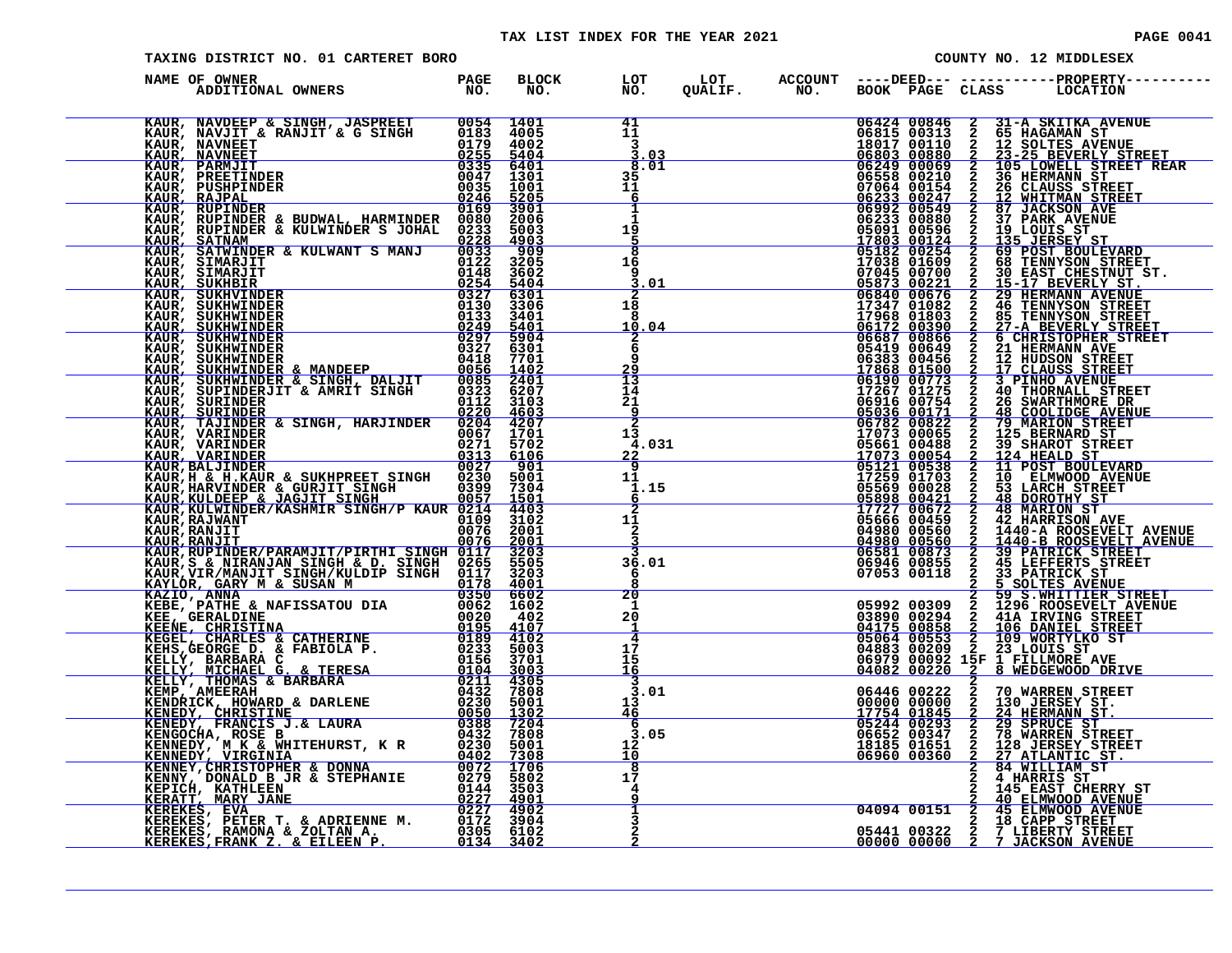#### TAX LIST INDEX FOR THE YEAR 2021 **PAGE 0042** PAGE 0042

| PAGE 004 |
|----------|
|----------|

| TAXING DISTRICT NO. 01 CARTERET BORO |              |                                                    |  |  | COUNTY NO. 12 MIDDLESEX                                                                                                                                                                                                                                                                                                                                                          |
|--------------------------------------|--------------|----------------------------------------------------|--|--|----------------------------------------------------------------------------------------------------------------------------------------------------------------------------------------------------------------------------------------------------------------------------------------------------------------------------------------------------------------------------------|
| NAME OF OWNER                        | BLOCK<br>NO. | LOT<br>NO.                                         |  |  |                                                                                                                                                                                                                                                                                                                                                                                  |
|                                      |              | $\begin{array}{c} 2 \\ 12 \\ 17 \end{array}$<br>13 |  |  | $\begin{tabular}{c c c c} \multicolumn{1}{c}{\textbf{ACWOUT}} & $\textbf{5000F} & $\textbf{5000F} & $\textbf{5000F} & $\textbf{6000F} & $\textbf{6000F} & $\textbf{6000F} & $\textbf{6000F} & $\textbf{6000F} & $\textbf{6000F} & $\textbf{6000F} & $\textbf{6000F} & $\textbf{6000F} & $\textbf{6000F} & $\textbf{600F} \\ \hline & $04001 & 004000 & 2 & 112 & \textbf{RAP} &$ |
|                                      |              | 1<br>8<br>13                                       |  |  |                                                                                                                                                                                                                                                                                                                                                                                  |
|                                      |              | 6<br>13.01<br>9<br>10.02                           |  |  |                                                                                                                                                                                                                                                                                                                                                                                  |
|                                      |              | 9<br>$1\bar{0}$<br>$\overline{2}$<br>8.01          |  |  |                                                                                                                                                                                                                                                                                                                                                                                  |
|                                      |              | $\frac{17}{21}$<br>16<br>$rac{2}{6}$               |  |  |                                                                                                                                                                                                                                                                                                                                                                                  |
|                                      |              | $2\frac{2}{2}$<br>16                               |  |  |                                                                                                                                                                                                                                                                                                                                                                                  |
|                                      |              | 1.01<br>14<br>$rac{8}{8}$                          |  |  |                                                                                                                                                                                                                                                                                                                                                                                  |
|                                      |              | 10<br>7<br>$\frac{12}{18}$                         |  |  |                                                                                                                                                                                                                                                                                                                                                                                  |
|                                      |              | 10<br>5<br>8                                       |  |  |                                                                                                                                                                                                                                                                                                                                                                                  |
|                                      |              | 2<br>3.04<br>6<br>16                               |  |  |                                                                                                                                                                                                                                                                                                                                                                                  |
|                                      |              | $\overline{13}$<br>12<br>6                         |  |  |                                                                                                                                                                                                                                                                                                                                                                                  |
|                                      |              | 4<br>14<br>17<br>וי                                |  |  |                                                                                                                                                                                                                                                                                                                                                                                  |
|                                      |              |                                                    |  |  |                                                                                                                                                                                                                                                                                                                                                                                  |
|                                      |              |                                                    |  |  |                                                                                                                                                                                                                                                                                                                                                                                  |
|                                      |              |                                                    |  |  |                                                                                                                                                                                                                                                                                                                                                                                  |
|                                      |              | 21<br>$\begin{array}{c} 14 \\ 22 \\ 3 \end{array}$ |  |  |                                                                                                                                                                                                                                                                                                                                                                                  |
|                                      |              | $\frac{2}{9}$<br>9.01                              |  |  |                                                                                                                                                                                                                                                                                                                                                                                  |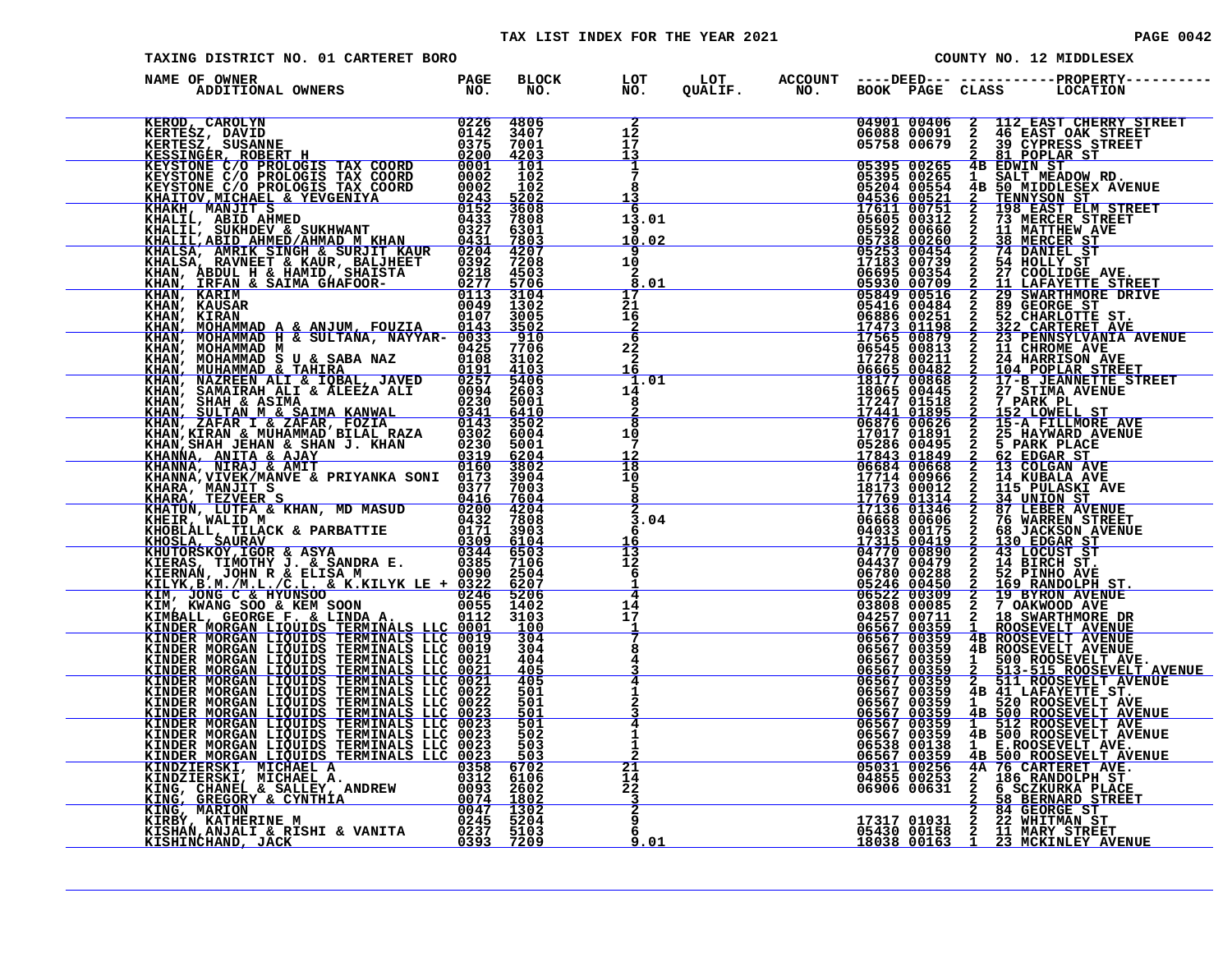| TAXING DISTRICT NO. 01 CARTERET BORO                                                                                                                                                                                                          |  |                                                       |  |  | COUNTY NO. 12 MIDDLESEX                                                                                                                                                                                                                          |
|-----------------------------------------------------------------------------------------------------------------------------------------------------------------------------------------------------------------------------------------------|--|-------------------------------------------------------|--|--|--------------------------------------------------------------------------------------------------------------------------------------------------------------------------------------------------------------------------------------------------|
| NAME OF OWNER                                                                                                                                                                                                                                 |  |                                                       |  |  |                                                                                                                                                                                                                                                  |
|                                                                                                                                                                                                                                               |  |                                                       |  |  |                                                                                                                                                                                                                                                  |
| <b>EXERIMERAND, JACK 61393 7209 9.02</b><br>EXERIUN, KEVIN/FK DESAI/ KENNY KISHUN 0054 1401 33.12<br>KISSELMAN, FRANK D & JOSEPHINE 0207 4301 5<br>KITCHEN, MICHELE 63207 4301 5<br>KITCHEN, MICHELE 6378 6901 10<br>KITCA, GHARLES JR & MARG |  |                                                       |  |  | 18038 00163 1 21 MCKINLEY AVENUE<br>17660 00006 2 1224 ROOSEVELT AVENUE<br>07025 00376 2 35 PULASKI AVENUE<br>17747 00482 2 27 LONGFELLOW ST<br>06569 00692 2 4 VERMONT AVE<br>06825 00439 2 28 HERMANN AVENUE<br>06825 00439 2 26 HERMANN AVENU |
|                                                                                                                                                                                                                                               |  |                                                       |  |  |                                                                                                                                                                                                                                                  |
|                                                                                                                                                                                                                                               |  | $\overline{a}$<br>$\overline{4}$                      |  |  |                                                                                                                                                                                                                                                  |
|                                                                                                                                                                                                                                               |  | 17<br>10<br>7                                         |  |  | 06789 00711 2 28 MAINE STREET<br>17366 01669 2 11 OAKWOOD PL<br>2 2 CARLTON STREET<br>05043 00055 2 55 LAUREL ST<br>17938 00055 2 55 LAUREL ST<br>17655 00648 2 51 SYCAMORE STREET<br>17136 00226 2 84 LOCUST ST<br>17136 00226 2 84 LOCUST      |
|                                                                                                                                                                                                                                               |  | 14<br>8<br>6                                          |  |  |                                                                                                                                                                                                                                                  |
|                                                                                                                                                                                                                                               |  | 4<br>14<br>5<br>10                                    |  |  |                                                                                                                                                                                                                                                  |
|                                                                                                                                                                                                                                               |  | 5                                                     |  |  |                                                                                                                                                                                                                                                  |
|                                                                                                                                                                                                                                               |  | $\overline{a}$<br>11<br>$\overline{9}$<br>4           |  |  |                                                                                                                                                                                                                                                  |
|                                                                                                                                                                                                                                               |  | 3<br>ŤŜ<br>5                                          |  |  |                                                                                                                                                                                                                                                  |
|                                                                                                                                                                                                                                               |  | 13<br>8<br>22<br>37                                   |  |  |                                                                                                                                                                                                                                                  |
|                                                                                                                                                                                                                                               |  | 11<br>$\frac{2\overline{3}}{2}$<br>$\mathbf{2}$<br>12 |  |  | 17136 00238 2 34 LOCUST STREET TO 17161 00238 2 27 PRINTS TO 17236 000202 2 27 PRINTS TO 17236 000202 2 27 PRINTS TO 17236 00000 2 33 NHTMAN ST<br>06232 00602 2 28 NATIONAL STREET AVE 06612 00152 2 29 PRINTS TO 17236 00000                   |
|                                                                                                                                                                                                                                               |  | 20<br>$\overline{a}$<br>21                            |  |  | 15F 6 DUNSTER ST                                                                                                                                                                                                                                 |
|                                                                                                                                                                                                                                               |  | 15<br>14<br>4<br>6<br><u>23</u>                       |  |  | 15F 6 DUNSTER ST<br>04086 00230 2 15 CLIFFORD ST<br>17273 00680 2 49 MARY ST<br>03273 00740 2 46 S.WHITTIER STREET<br>06230 00225 2 9 LINCOLN AVE<br>06230 00225 2 9 LINCOLN AVE<br>06295 00876 2 72 PULASKI AVE.<br>04487 00686 2 42 LINDEN     |
|                                                                                                                                                                                                                                               |  | 11<br>$\overline{3}$                                  |  |  |                                                                                                                                                                                                                                                  |
| EREMER, JORNAL CONNUE<br>EREMER, JOE<br>KRISKO, JOHN 0254 5403<br>KRISKO, JOHN 0254 5403<br>KRIVCA, NEDZAT & VILDAN 0151 3606<br>KRIZEK, MARCI/STEPHANIE/DANIEL/ADAM 0224 4804<br>KRIZEK, MARCI/STEPHANIE/DANIEL/ADAM 0224 406<br>KROSS, EDW  |  | 10<br>15<br>17<br>19                                  |  |  |                                                                                                                                                                                                                                                  |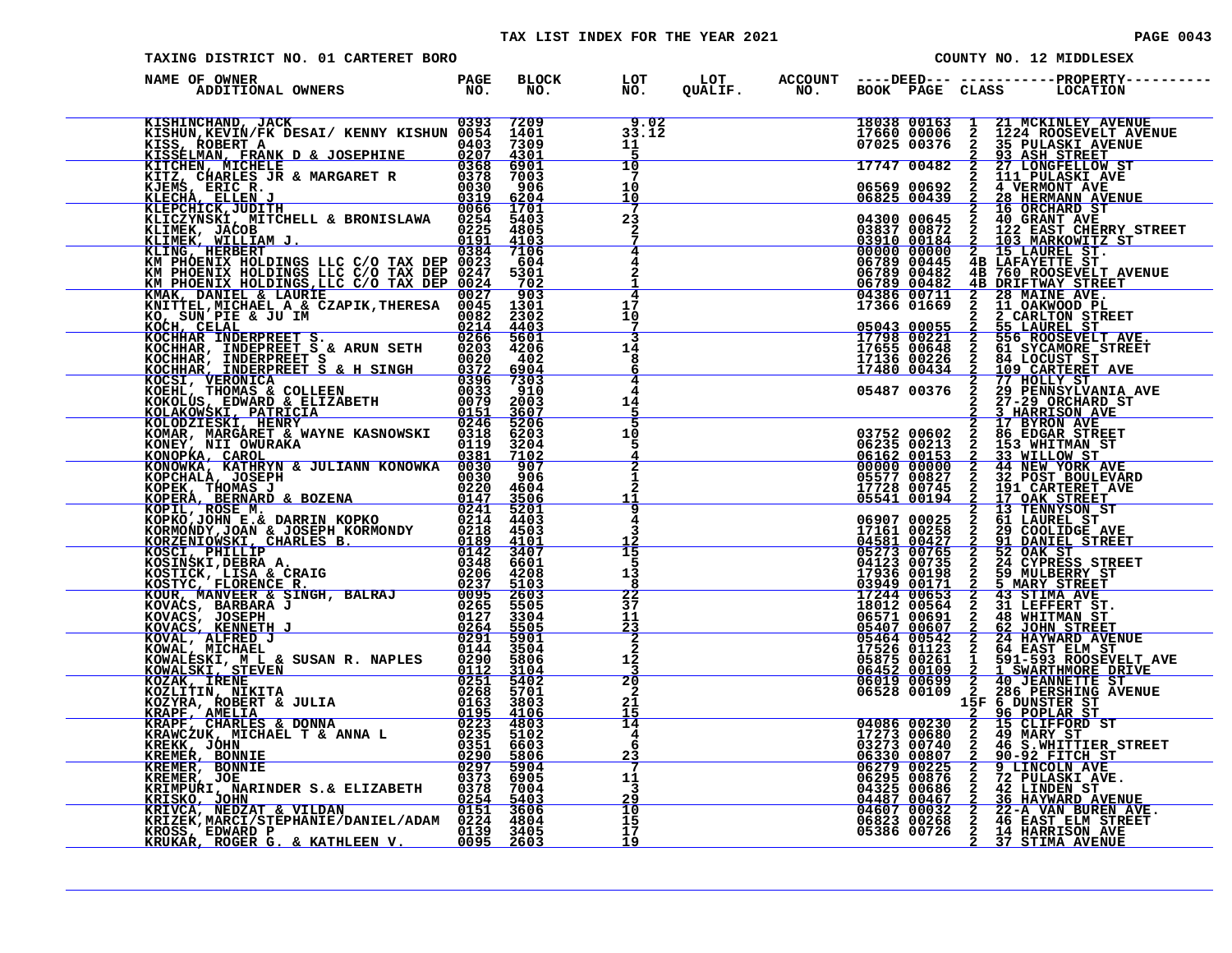| TAXING DISTRICT NO. 01 CARTERET BORO                                                                                                                                                                                          |  |                                            |  |                                                                                                                                                                                                                                                                                                                       |                                                                  |                                                                                                                                                                                                                                                                                                                                                                                                                             |
|-------------------------------------------------------------------------------------------------------------------------------------------------------------------------------------------------------------------------------|--|--------------------------------------------|--|-----------------------------------------------------------------------------------------------------------------------------------------------------------------------------------------------------------------------------------------------------------------------------------------------------------------------|------------------------------------------------------------------|-----------------------------------------------------------------------------------------------------------------------------------------------------------------------------------------------------------------------------------------------------------------------------------------------------------------------------------------------------------------------------------------------------------------------------|
| NAME OF OWNER                                                                                                                                                                                                                 |  |                                            |  |                                                                                                                                                                                                                                                                                                                       |                                                                  | BLOCK LOT LOT ACCOUNT ----DEED--- -----------PROPERTY---<br>NO. NO. QUALIF. NO. BOOK PAGE CLASS LOCATION                                                                                                                                                                                                                                                                                                                    |
|                                                                                                                                                                                                                               |  | 3<br>$2\bar{1}$<br>$\mathbf{2}$<br>6       |  |                                                                                                                                                                                                                                                                                                                       |                                                                  |                                                                                                                                                                                                                                                                                                                                                                                                                             |
|                                                                                                                                                                                                                               |  | $\frac{21}{23}$<br>1                       |  |                                                                                                                                                                                                                                                                                                                       |                                                                  |                                                                                                                                                                                                                                                                                                                                                                                                                             |
| NAME OF OWNER PARTIES PRODUCED IN A SERVICE PROPERTY AND THE MANUS PROPERTY AND CONSULTED AND CONSULTED AND CONSULTED AND CONSULTED AND CONSULTED AND CONSULTED AND CONSULTED AND CONSULTED AND CONSULTED AND CONSULTED AND C |  | 20.01<br>20.01<br>10<br>5                  |  |                                                                                                                                                                                                                                                                                                                       |                                                                  | $\begin{tabular}{c c c} \multicolumn{1}{c}{\textbf{CCOUNT}} & \textbf{---} \textbf{DEEL} & \textbf{---} \end{tabular} \vspace{0.08cm} \begin{tabular}{c}{\textbf{2.94 HAGAMAN}}\\ \textbf{2.94 HAGAMAN} & \textbf{2.95 FURREID STIRER SET} \\ \hline 2.94 HAGAMAN & \textbf{2.95 FURREID STER SET} \\ \hline 04778 & 00264 & 222 & 0170 \text{RB} & 087 \text{RERET} \\ \hline 06749 & 00279 & 2 & 16 & 0$                  |
|                                                                                                                                                                                                                               |  | 25<br>1<br>23<br>4                         |  |                                                                                                                                                                                                                                                                                                                       |                                                                  |                                                                                                                                                                                                                                                                                                                                                                                                                             |
|                                                                                                                                                                                                                               |  | $\frac{15}{14}$                            |  |                                                                                                                                                                                                                                                                                                                       |                                                                  |                                                                                                                                                                                                                                                                                                                                                                                                                             |
|                                                                                                                                                                                                                               |  | 15.01<br>$\frac{13}{11.02}$<br>$rac{6}{3}$ |  | $\begin{array}{r rrrr} & & & 04268&00260\\ \hline & & 06743&00725\\ \hline & 06743&00725\\ \hline & 03745&00180\\ \hline & 17418&00677\\ \hline & 06885&00621\\ \hline & 17123&00521\\ \hline & 17724&00727\\ \hline & 06453&00023\\ \hline & 17724&00727\\ \hline & 06586&00323\\ \hline & 05041&00245\\ \hline & 0$ |                                                                  | $\begin{tabular}{c c c} $ \begin{array}{c} \textbf{2} & 40 & \textbf{m}_{\text{LSH}} \\ \textbf{2} & 99 & \textbf{WASH1} \\ \textbf{5} & 2 & 142 & \textbf{WILILIM} \textbf{ STREE}^\text{T} \\ \textbf{7} & 2 & 142 & \textbf{WILILIM} \textbf{ STREE}^\text{T} \\ \textbf{7} & 2 & 142 & \textbf{WILILIM} \textbf{ STREE}^\text{T} \\ \textbf{7} & 2 & 36 & \textbf{GB SNRE} \textbf{ ST}^\text{T} \\ \textbf{7} & 2 & 3$ |
|                                                                                                                                                                                                                               |  | $\mathbf{2}$<br>$\frac{20}{14}$<br>3       |  |                                                                                                                                                                                                                                                                                                                       |                                                                  |                                                                                                                                                                                                                                                                                                                                                                                                                             |
|                                                                                                                                                                                                                               |  | 4<br><u>18</u><br>$\overline{9}$<br>3      |  |                                                                                                                                                                                                                                                                                                                       |                                                                  |                                                                                                                                                                                                                                                                                                                                                                                                                             |
|                                                                                                                                                                                                                               |  | 10.01<br>4<br>1                            |  |                                                                                                                                                                                                                                                                                                                       |                                                                  |                                                                                                                                                                                                                                                                                                                                                                                                                             |
|                                                                                                                                                                                                                               |  | 8<br>$\frac{11}{9}$                        |  |                                                                                                                                                                                                                                                                                                                       |                                                                  |                                                                                                                                                                                                                                                                                                                                                                                                                             |
|                                                                                                                                                                                                                               |  | 14.01<br>$\overline{8}$<br>19<br>8         |  |                                                                                                                                                                                                                                                                                                                       |                                                                  | 2 78 BERNARD ST<br>06019 00706 2 10 JOHN STREET<br>06115 00413 2 107 WORTYLKO ST<br>06115 00413 2 72 LOWELL ST<br>18014 01914 1 10 DUFFY ST<br>2 19 DUNSTER ST<br>2 19 DUNSTER ST<br>2 19 DUNSTER ST<br>2 19 DUNSTER ST<br>2 19 DUNSTER ST<br>2 16                                                                                                                                                                          |
|                                                                                                                                                                                                                               |  | <u> 11</u><br>7<br>$\mathbf{2}$            |  |                                                                                                                                                                                                                                                                                                                       | $\overline{2}$ $\overline{66}$ $\overline{SABO}$ $\overline{ST}$ |                                                                                                                                                                                                                                                                                                                                                                                                                             |
|                                                                                                                                                                                                                               |  | 17<br>3<br>13                              |  |                                                                                                                                                                                                                                                                                                                       |                                                                  | 4B LAFAYETTE STREET                                                                                                                                                                                                                                                                                                                                                                                                         |
|                                                                                                                                                                                                                               |  | 1<br>7<br>17<br>8                          |  |                                                                                                                                                                                                                                                                                                                       |                                                                  | <b>66875 00454 2 8 COLGAN AVE 166875 00454 2 8 COLGAN AVE 06701 00172 2 15 CHARLES ST<br/>04775 00606 2 72 WILLIAM STREET 17175 00606 2 72 WILLIAM STREET<br/>17178 01868 2 69 PERSAING AVE 18071 01113 2 40 CHROME AVE<br/>06234 00747 2 64</b>                                                                                                                                                                            |
|                                                                                                                                                                                                                               |  | 11<br>16<br>10<br>20                       |  |                                                                                                                                                                                                                                                                                                                       |                                                                  |                                                                                                                                                                                                                                                                                                                                                                                                                             |
|                                                                                                                                                                                                                               |  | 10<br>-6<br>3                              |  |                                                                                                                                                                                                                                                                                                                       |                                                                  |                                                                                                                                                                                                                                                                                                                                                                                                                             |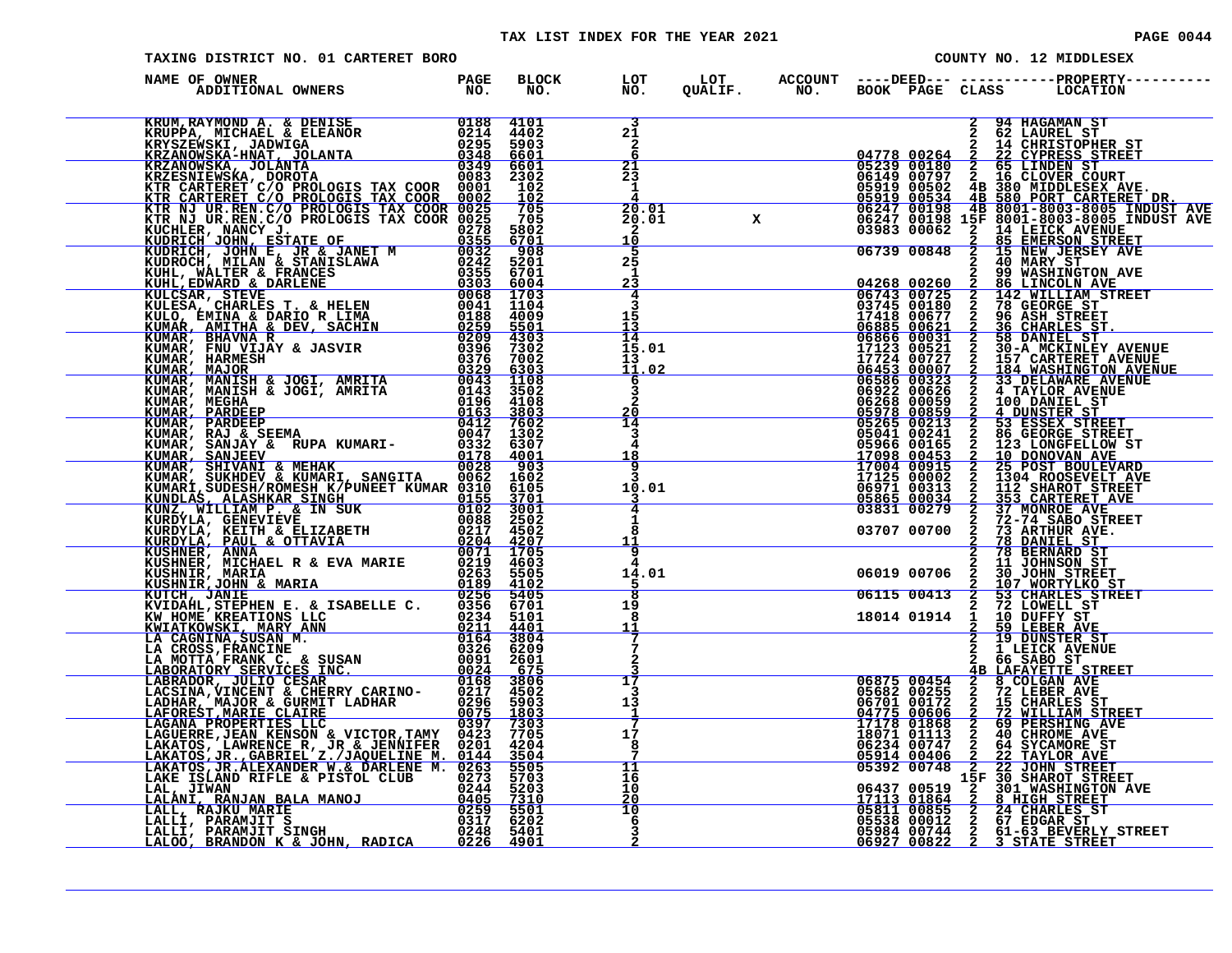#### TAX LIST INDEX FOR THE YEAR 2021 **PAGE 0045** PAGE 0045

| TAXING DISTRICT NO. 01 CARTERET BORO                                                                                                                                                                                          |  |                                                      |  |                                                                         |               | COUNTY NO. 12 MIDDLESEX                                                                                                                                                                                                                                                                                                                                       |
|-------------------------------------------------------------------------------------------------------------------------------------------------------------------------------------------------------------------------------|--|------------------------------------------------------|--|-------------------------------------------------------------------------|---------------|---------------------------------------------------------------------------------------------------------------------------------------------------------------------------------------------------------------------------------------------------------------------------------------------------------------------------------------------------------------|
| NAME OF OWNER                                                                                                                                                                                                                 |  |                                                      |  |                                                                         |               | BLOCK LOT LOT ACCOUNT ----DEED--- -----------PROPERTY---<br>NO. NO. QUALIF. NO. BOOK PAGE CLASS LOCATION                                                                                                                                                                                                                                                      |
| NAME OF OWNER IN A MOTE IN A MONET COMES PRODUCED AN ANNOUNCE ANNOUNCE ANNOUNCE IN A MONET CONSUMER CONSUMER AN A MONET CONSUMER CONSUMER AN A MONET CONSUMER CONSUMER AN A MONET CONSUMER CONSUMER AN A MONET CONSUMER AN AN |  | 1<br>$1\overline{2}$<br>$\bar{1}\bar{4}$<br>40       |  |                                                                         |               | 06509 00299 2 130 LONGFELLOW ST<br>06870 00023 2 32 ASH STREET<br>06913 00393 2 36 LAUREL ST<br>05442 00673 2 31 BSKITKA AVENUE<br>06728 00587 2 33 OAK ST<br>05250 00051 2 18 TAYLOR AVE                                                                                                                                                                     |
|                                                                                                                                                                                                                               |  | 9<br>5<br>1<br><u> 16</u>                            |  | 05632 00752<br>06508 00489                                              |               | <b>4A II7 GRANT AVE<br/> 2 6 COLGAN AVENUE<br/> 2 29 GRANT AVE<br/> 2 6 MONROE AVENUE</b>                                                                                                                                                                                                                                                                     |
|                                                                                                                                                                                                                               |  | $\overline{15}$<br>$\frac{23}{15}$<br>$\frac{4}{12}$ |  | 05556 00684<br>04667 00474<br>17466 01419                               |               | <b>17 PULASKI AVE</b>                                                                                                                                                                                                                                                                                                                                         |
|                                                                                                                                                                                                                               |  | 4<br>11<br>9                                         |  | 05725 00383<br>04409 00858<br>05922 00075<br>06816 00659<br>18041 01755 |               | 2 17 FULASAI AVE<br>2 78 LAUREL ST<br>2 78 LAUREL ST<br>2 44 EAST OAK STREET<br>2 60 EAST OAK STREET<br>2 60 EAST ELM STREET<br>2 18 SUMUTKA COURT<br>2 5 PASSAIC ST<br>2 5 PASSAIC STREET<br>2 5 PASSAIC ST                                                                                                                                                  |
|                                                                                                                                                                                                                               |  | $\frac{2}{15}$<br>$7\phantom{.0}$<br>6<br>17         |  | 17146 00707<br>05904 00050<br>06925 00310                               | $\frac{2}{2}$ | <b>29 LAUREL STREET</b><br>64 WILLOW STREET                                                                                                                                                                                                                                                                                                                   |
|                                                                                                                                                                                                                               |  | $\overline{1}\overline{5}$<br>11<br>$\overline{2}$   |  |                                                                         | $\mathbf{2}$  | 29 FILLMORE AVE                                                                                                                                                                                                                                                                                                                                               |
|                                                                                                                                                                                                                               |  | 13<br>31<br>$\frac{15}{13}$                          |  |                                                                         |               |                                                                                                                                                                                                                                                                                                                                                               |
|                                                                                                                                                                                                                               |  | 24<br>10<br>$rac{2}{5}$                              |  |                                                                         |               |                                                                                                                                                                                                                                                                                                                                                               |
|                                                                                                                                                                                                                               |  | $rac{16}{15}$<br>14<br>16                            |  |                                                                         |               | $\begin{tabular}{ c  c  c c c c} \hline 17209 & 01810 & 2 & \overline{115-111}\text{MORE AVE} \\ \hline 05528 & 00690 & 2 & 149 & \text{RANDOLPH ST} \\ \hline 05528 & 00690 & 2 & 149 & \text{RANDOLPH ST} \\ \hline 04994 & 00309 & 2 & 34 & \text{LAVREL ST} \\ \hline 05511 & 00365 & 2 & 64 & \text{CALUES ST} \\ \hline 05511 & 00365 & 2 & 27 & \text$ |
|                                                                                                                                                                                                                               |  | 14<br>$\frac{5}{1}$<br>8                             |  |                                                                         |               |                                                                                                                                                                                                                                                                                                                                                               |
|                                                                                                                                                                                                                               |  | 14<br>-9<br>23<br>7                                  |  |                                                                         |               |                                                                                                                                                                                                                                                                                                                                                               |
|                                                                                                                                                                                                                               |  | 2<br>6<br>7<br>11<br>3                               |  | $04479003030610400267$<br>17676 01892                                   |               | 2 8 BUCHANAN ST<br>2 45 PINHO AVE<br>2 23 PATRICK ST.<br>2 15 SUNNYSIDE DR                                                                                                                                                                                                                                                                                    |
|                                                                                                                                                                                                                               |  | 17<br>$\overline{21}$<br>8<br>ġ.                     |  |                                                                         |               | 17676 01822 2 15 SUNNYSIDE DR<br>05105 00763 2 35 JOHN ST<br>17219 01248 2 35 JOHN ST<br>17219 01248 2 35 MARY ST<br>06638 00713 2 51 M.WHITTLER ST.<br>06670 00890 2 15 MCCUST STREET<br>05595 00566 2 18 NEW JERSEY AVE.<br>05888 00714 2                                                                                                                   |
|                                                                                                                                                                                                                               |  | 10<br>11<br>4<br>2                                   |  |                                                                         |               |                                                                                                                                                                                                                                                                                                                                                               |
|                                                                                                                                                                                                                               |  | 8<br>12<br>2<br>7                                    |  | 06888 00109 2 109 ASH STREET<br>2 65 JACKSON AVE                        |               | 2 163 WHITMAN ST                                                                                                                                                                                                                                                                                                                                              |
|                                                                                                                                                                                                                               |  | 18.05<br>4<br>11<br>7                                |  |                                                                         |               | 04471 00541 2 55 LEICK AVE<br>06483 00090 2 12 CHARLOTTE ST<br>05212 00649 2 9 ESSEX STREET<br>04287 00876 2 171 EMERSON ST<br>04421 00286 2 25 FITCH STREET<br>07041 00028 2 39 MARY ST                                                                                                                                                                      |
|                                                                                                                                                                                                                               |  |                                                      |  |                                                                         |               |                                                                                                                                                                                                                                                                                                                                                               |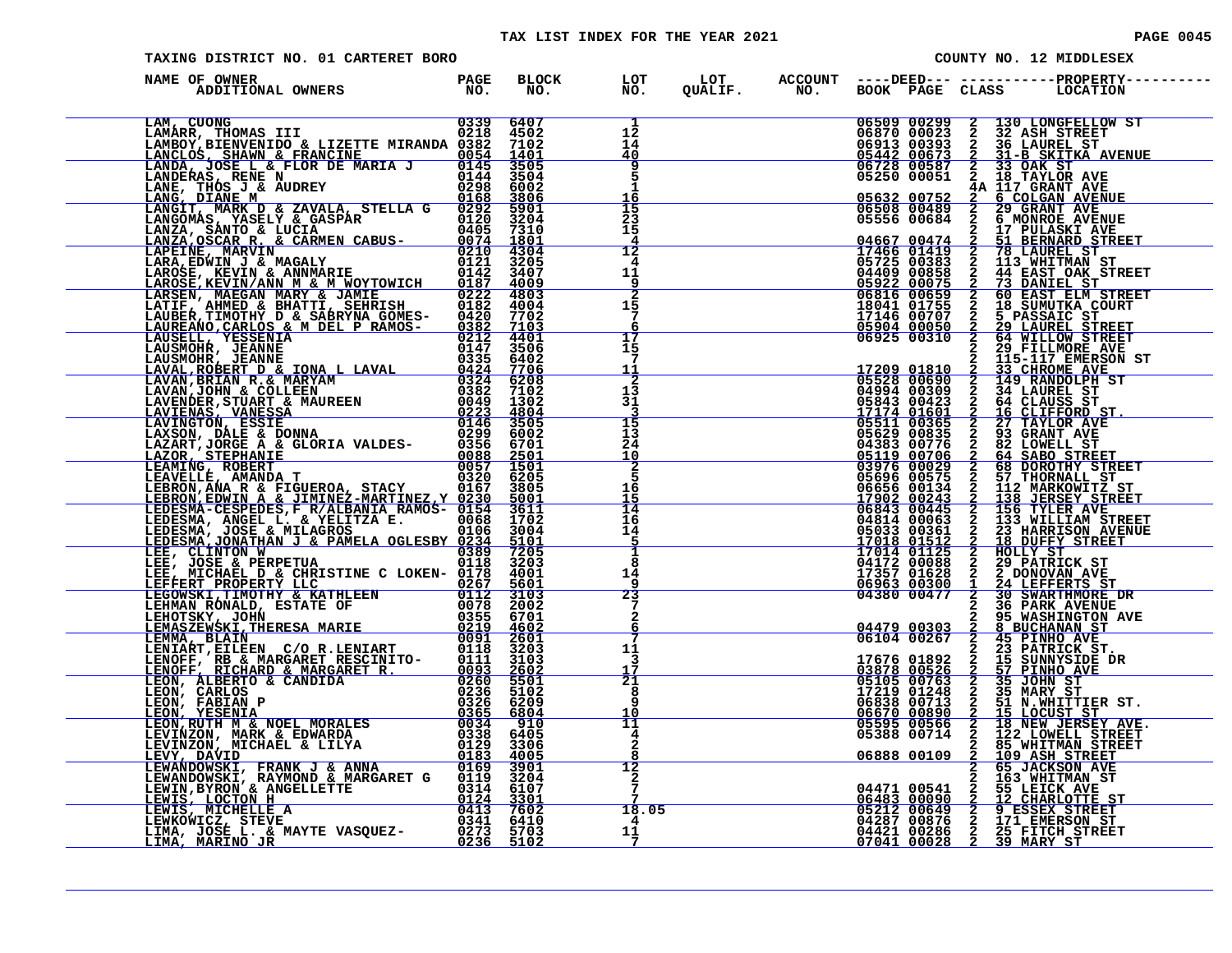| <b>PAGE 0046</b> |  |  |
|------------------|--|--|
|                  |  |  |

| <b>TAXING DISTRICT NO. 01 CARTERET BORO</b>                                                                                                                                                                                                    |  |                            |  |                                                                                                                                                                                                                                                                                                             |                            | COUNTY NO. 12 MIDDLESEX                                                                                                                                                                                                                                                                      |
|------------------------------------------------------------------------------------------------------------------------------------------------------------------------------------------------------------------------------------------------|--|----------------------------|--|-------------------------------------------------------------------------------------------------------------------------------------------------------------------------------------------------------------------------------------------------------------------------------------------------------------|----------------------------|----------------------------------------------------------------------------------------------------------------------------------------------------------------------------------------------------------------------------------------------------------------------------------------------|
| NAME OF OWNER<br>NAME OF OWNER AND THE MANUSING PROPERTY OF BELONG CONSULTING THE MANUSING CONSULTING THE CONSULTING CONSULTING THE CONSULTING CONSULTING THE CONSULTING CONSULTING THE CONSULTING CONSULTING THE CONSULTING CONSULTING THE CO |  |                            |  |                                                                                                                                                                                                                                                                                                             |                            | BLOCK LOT LOT ACCOUNT ----DEED----------------PROPERTY---<br>NO. NO. QUALIF. NO. BOOK PAGE CLASS LOCATION                                                                                                                                                                                    |
|                                                                                                                                                                                                                                                |  | $\frac{11}{7}$             |  |                                                                                                                                                                                                                                                                                                             |                            | 17587 00313 2 202 WASHINGTON AVE<br>05587 00059 2 12 HERMANN ST.<br>06958 00412 2 53 FITCH STREET<br>05567 00285 2 49 FITCH STREET<br>06428 00864 4B 100 MIDDLESEX AVENUE<br>06613 00585 15D 45 EDWIN STREET<br>06782 00216 2 133 WHITMAN                                                    |
|                                                                                                                                                                                                                                                |  | 13<br>14                   |  |                                                                                                                                                                                                                                                                                                             |                            |                                                                                                                                                                                                                                                                                              |
|                                                                                                                                                                                                                                                |  | 2.01<br>15                 |  |                                                                                                                                                                                                                                                                                                             |                            |                                                                                                                                                                                                                                                                                              |
|                                                                                                                                                                                                                                                |  | 10                         |  |                                                                                                                                                                                                                                                                                                             |                            |                                                                                                                                                                                                                                                                                              |
|                                                                                                                                                                                                                                                |  | $\frac{12}{12}$<br>-7      |  |                                                                                                                                                                                                                                                                                                             |                            |                                                                                                                                                                                                                                                                                              |
|                                                                                                                                                                                                                                                |  | 10<br><u> 10</u>           |  |                                                                                                                                                                                                                                                                                                             |                            |                                                                                                                                                                                                                                                                                              |
|                                                                                                                                                                                                                                                |  | 9<br>23                    |  |                                                                                                                                                                                                                                                                                                             |                            |                                                                                                                                                                                                                                                                                              |
|                                                                                                                                                                                                                                                |  | 14<br>25                   |  |                                                                                                                                                                                                                                                                                                             |                            | 2 51 LEBER AVE<br>2 12 CLOVER COURT                                                                                                                                                                                                                                                          |
|                                                                                                                                                                                                                                                |  | $\frac{12}{12}$            |  |                                                                                                                                                                                                                                                                                                             |                            |                                                                                                                                                                                                                                                                                              |
|                                                                                                                                                                                                                                                |  | 21<br>21                   |  |                                                                                                                                                                                                                                                                                                             |                            |                                                                                                                                                                                                                                                                                              |
|                                                                                                                                                                                                                                                |  | $\overline{4}$<br>3        |  |                                                                                                                                                                                                                                                                                                             |                            | 04822 00709 2 12 CLOVER COMMERCIES<br>06959 00200 2 4 GRANT AVE<br>05662 00200 2 115 WILLIAM ST<br>17348 01666 2 55 S.WHITTIER ST<br>1739 00444 2 76 LOWELL STREET<br>17931 00131 2 106 DOROTHY ST<br>23 ETHERIDGE DRI<br>2 23 ETHERIDGE DRIVE                                               |
|                                                                                                                                                                                                                                                |  | 18<br>32                   |  |                                                                                                                                                                                                                                                                                                             | 06195 00851                |                                                                                                                                                                                                                                                                                              |
|                                                                                                                                                                                                                                                |  | 18<br>4                    |  |                                                                                                                                                                                                                                                                                                             | 06301 00859<br>06733 00394 |                                                                                                                                                                                                                                                                                              |
|                                                                                                                                                                                                                                                |  | 1.03                       |  |                                                                                                                                                                                                                                                                                                             | 04835 00358<br>05529 00194 |                                                                                                                                                                                                                                                                                              |
|                                                                                                                                                                                                                                                |  | 5<br>6                     |  |                                                                                                                                                                                                                                                                                                             |                            |                                                                                                                                                                                                                                                                                              |
|                                                                                                                                                                                                                                                |  | 30<br><u>6</u>             |  |                                                                                                                                                                                                                                                                                                             | 06083 00012<br>03739 00807 |                                                                                                                                                                                                                                                                                              |
|                                                                                                                                                                                                                                                |  | 6                          |  | 06898 00148<br>07062 00749<br>05589 00443                                                                                                                                                                                                                                                                   |                            | 2 23 ETHERIDGE DRIVE<br>2 26 EAST OAK ST<br>2 26 EAST OAK ST<br>2 3 SUNNYSIDE DRIVE<br>2 3 SUNNYSIDE DRIVE<br>2 3 SUNNYSIDE DRIVE<br>2 10 EAST CHERRY STREET<br>2 10 EAST CHERRY STREET<br>2 34 BERNARE AVE<br>2 35 DELAWARE AVE<br>2 22 CLIFFORD                                            |
|                                                                                                                                                                                                                                                |  | 3<br>9                     |  |                                                                                                                                                                                                                                                                                                             |                            |                                                                                                                                                                                                                                                                                              |
|                                                                                                                                                                                                                                                |  | 16<br>14                   |  |                                                                                                                                                                                                                                                                                                             |                            |                                                                                                                                                                                                                                                                                              |
|                                                                                                                                                                                                                                                |  | $\overline{3}\overline{3}$ |  |                                                                                                                                                                                                                                                                                                             |                            |                                                                                                                                                                                                                                                                                              |
|                                                                                                                                                                                                                                                |  | $\frac{8}{7}$<br>6.01      |  |                                                                                                                                                                                                                                                                                                             |                            |                                                                                                                                                                                                                                                                                              |
|                                                                                                                                                                                                                                                |  | $\frac{22}{12}$            |  |                                                                                                                                                                                                                                                                                                             |                            |                                                                                                                                                                                                                                                                                              |
|                                                                                                                                                                                                                                                |  | 12<br>2.01                 |  |                                                                                                                                                                                                                                                                                                             |                            |                                                                                                                                                                                                                                                                                              |
|                                                                                                                                                                                                                                                |  | $\frac{12}{22}$            |  |                                                                                                                                                                                                                                                                                                             |                            |                                                                                                                                                                                                                                                                                              |
|                                                                                                                                                                                                                                                |  | $\overline{4}$<br>3        |  | $\frac{06311}{17753} \frac{00814}{01549} \ \frac{17753}{17721} \frac{00363}{00363} \ \frac{05513}{17365} \frac{01270}{01416} \ \frac{17365}{17263} \frac{01426}{00422} \ \frac{00422}{05691422} \ \frac{008530}{055303} \ \frac{00532}{05563} \ \frac{00532}{055653} \ \frac{000632}{055653} \ \frac{00063$ |                            | 2 22 CLIFFORMALL ST<br>2 35 THORNALL ST<br>2 276 CHESTNUT ST<br>2 52 ATLANTIC ST<br>2 3 9 HARRIS ST<br>2 2 39 HARRIS ST<br>6 2 2 30 SYCAMORE ST<br>5 2 2 30 HEALD ST<br>5 2 2 4 2 BULASKI AVENU<br>758 2 4 2 6 UNION STREE<br>758 2 30 LOCUST ST<br><br>644 ROOSEVELT AVE<br>95 COOLIDGE AVE |
|                                                                                                                                                                                                                                                |  | $\ddot{1}$                 |  |                                                                                                                                                                                                                                                                                                             | 06777 00458                | <b>24 LONGVIEW AVE</b><br>66 POST BOULEVARD                                                                                                                                                                                                                                                  |
|                                                                                                                                                                                                                                                |  | $\overline{2}$<br>6        |  |                                                                                                                                                                                                                                                                                                             |                            |                                                                                                                                                                                                                                                                                              |
|                                                                                                                                                                                                                                                |  | 14<br>-9                   |  |                                                                                                                                                                                                                                                                                                             |                            |                                                                                                                                                                                                                                                                                              |
|                                                                                                                                                                                                                                                |  | $\overline{9}$<br>27       |  |                                                                                                                                                                                                                                                                                                             |                            |                                                                                                                                                                                                                                                                                              |
|                                                                                                                                                                                                                                                |  | 6                          |  |                                                                                                                                                                                                                                                                                                             |                            |                                                                                                                                                                                                                                                                                              |
|                                                                                                                                                                                                                                                |  | 9.01                       |  |                                                                                                                                                                                                                                                                                                             |                            |                                                                                                                                                                                                                                                                                              |
|                                                                                                                                                                                                                                                |  | 11<br>4                    |  |                                                                                                                                                                                                                                                                                                             |                            |                                                                                                                                                                                                                                                                                              |
|                                                                                                                                                                                                                                                |  | $\frac{3}{7}$              |  |                                                                                                                                                                                                                                                                                                             |                            | 0699 00398 2 17 SUNNYSING BREET<br>06098 00821 2 10 LEFFERTS ST.<br>06098 00821 2 43 RANDOLPH STREET<br>06078 00614 2 5 HASTINGS PLACE<br>06078 00614 2 5 HASTINGS PLACE<br>06070 000000 2 50 MARY ST<br>06544 00595 2 3 ST. ANN STREET<br>0                                                 |
|                                                                                                                                                                                                                                                |  |                            |  |                                                                                                                                                                                                                                                                                                             |                            |                                                                                                                                                                                                                                                                                              |
|                                                                                                                                                                                                                                                |  |                            |  |                                                                                                                                                                                                                                                                                                             |                            |                                                                                                                                                                                                                                                                                              |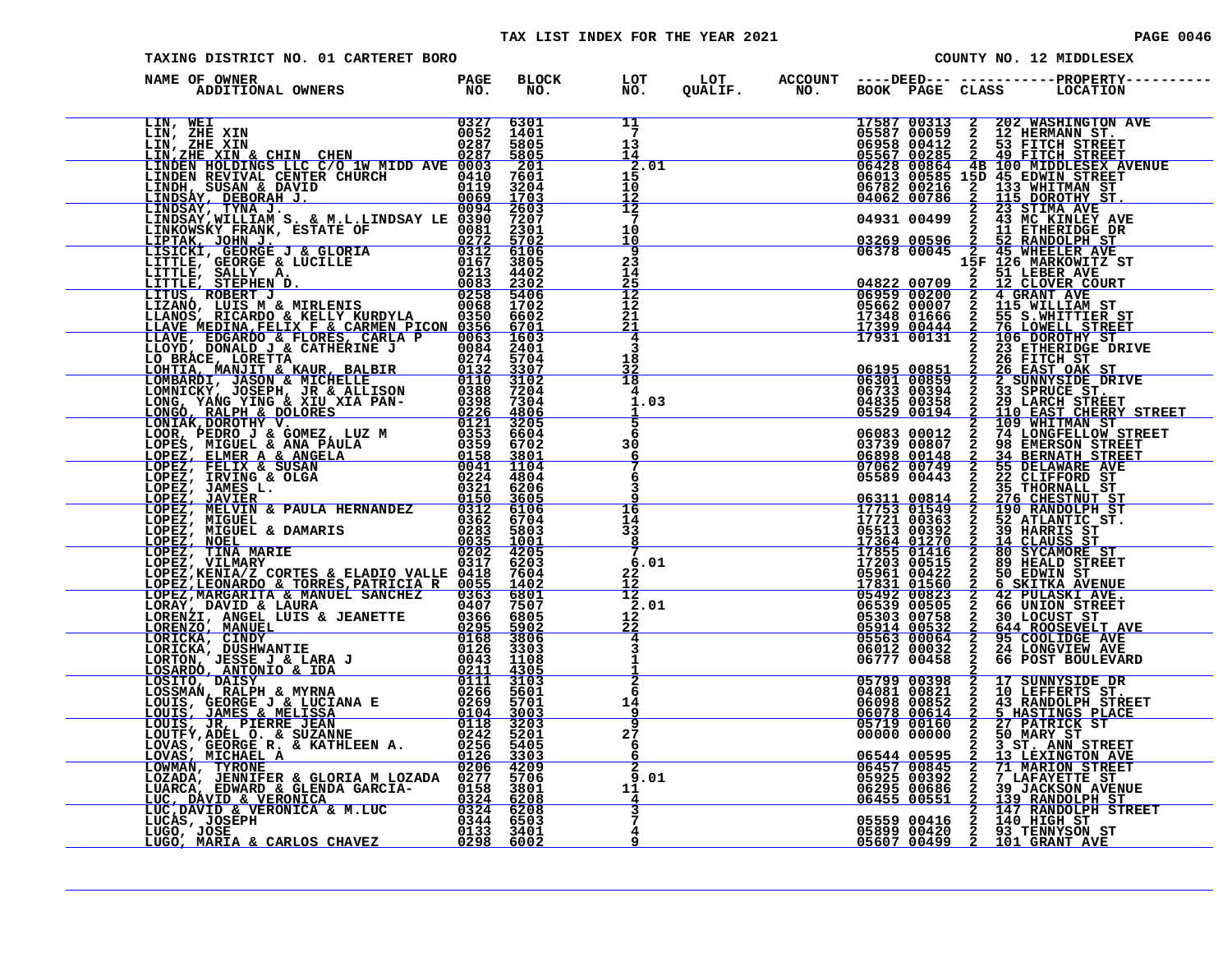#### TAX LIST INDEX FOR THE YEAR 2021 **PAGE 0047** PAGE 0047

| TAXING DISTRICT NO. 01 CARTERET BORO |  |                                                    |  |                                                          | COUNTY NO. 12 MIDDLESEX                                                                                                                                                                                                                                                                                                                                        |
|--------------------------------------|--|----------------------------------------------------|--|----------------------------------------------------------|----------------------------------------------------------------------------------------------------------------------------------------------------------------------------------------------------------------------------------------------------------------------------------------------------------------------------------------------------------------|
| NAME OF OWNER                        |  |                                                    |  |                                                          | BLOCK LOT LOT ACCOUNT ----DEED--- -----------PROPERTY----------<br>NO. NO. QUALIF. NO. BOOK PAGE CLASS LOCATION                                                                                                                                                                                                                                                |
|                                      |  | 14<br>12.01<br>17 <sup>7</sup><br>3                |  |                                                          | 04136 00431 2 79 HICKORY ST<br>17034 00093 2 28 VAN BUREN AVE<br>04386 00256 2 108 SYCAMORE ST<br>04972 00015 2 114 EAST CHERRY STREET<br>17893 01937 2 39 SOUTH WHITTIER ST.<br>17887 01383 2 88 FREDERICK ST<br>2 76 WHITMAN ST<br>05138 00297 2                                                                                                             |
|                                      |  | 13<br>25<br>10<br><u> 18</u><br>$\overline{30}$    |  |                                                          |                                                                                                                                                                                                                                                                                                                                                                |
|                                      |  | 27<br>8<br>18<br>īī                                |  |                                                          | 05138 00297 2 76 JOHN STREET<br>17161 01094 2 81 FITCH STREET<br><b>98 COOLIDGE AVE</b><br><b>86 LONGFELLOW ST</b>                                                                                                                                                                                                                                             |
|                                      |  | 16<br>$\frac{9}{2}$                                |  |                                                          | 622 ROOSEVELT AVE<br>305 WASHINGTON AVE                                                                                                                                                                                                                                                                                                                        |
|                                      |  | $rac{2}{9}$<br>$\mathbf{1}$<br><u> 26</u><br>15.01 |  | 17823 00521<br>06133 00160<br>05851 00635                | $\frac{2}{2}$<br><b>79 LEBER AVE<br/>71 JACKSON AVE<br/>24 VAN BUREN AVENUE</b><br>52 GRANT AVE.<br>105 PERSHING AVENUE<br>$\frac{2}{2}$                                                                                                                                                                                                                       |
|                                      |  | 3<br>2<br>37                                       |  | 04791 00280<br>03179 00895<br>04045 00206<br>05024 00837 | $\begin{array}{c}\n 2 \\  \hline\n 2 \\  \hline\n 2\n \end{array}$                                                                                                                                                                                                                                                                                             |
|                                      |  | 6<br>13<br>13<br>19<br><u>15</u>                   |  |                                                          | <b>117 WILLIAM ST<br/> 7 SKITKA AVE<br/> 68 HEALD ST<br/> 55 BERNARD ST<br/> 50 LEBER AVENUE</b>                                                                                                                                                                                                                                                               |
|                                      |  | $\frac{3}{2}$                                      |  |                                                          |                                                                                                                                                                                                                                                                                                                                                                |
|                                      |  | $\frac{19}{14}$<br>23<br>3                         |  |                                                          |                                                                                                                                                                                                                                                                                                                                                                |
|                                      |  | $\overline{28}$<br>3                               |  |                                                          | $\begin{tabular}{c c c} \multicolumn{1}{c}{\textbf{5}}\qquad \qquad \textbf{0} & \textbf{0} & \textbf{0} & \textbf{0} & \textbf{0} & \textbf{0} \\ \hline 0 & 0 & 0 & 0 & 0 & 0 & 0 & 0 \\ \hline 0 & 0 & 0 & 0 & 0 & 0 & 0 & 0 & 0 \\ 0 & 0 & 0 & 0 & 0 & 0 & 0 & 0 & 0 & 0 \\ 0 & 0 & 0 & 0 & 0 & 0 & 0 & 0 & 0 & 0 \\ 0 & 0 & 0 & 0 & 0 & 0 & 0 & 0 & 0 & $ |
|                                      |  | $\mathbf 1$<br>4<br>27<br>5                        |  |                                                          |                                                                                                                                                                                                                                                                                                                                                                |
|                                      |  | 30<br>10<br>-5<br>11                               |  |                                                          |                                                                                                                                                                                                                                                                                                                                                                |
|                                      |  | Ī4<br>16<br>23<br>$\frac{1}{8}$                    |  |                                                          |                                                                                                                                                                                                                                                                                                                                                                |
|                                      |  | 6<br>$7\phantom{.0}$                               |  | $\frac{17948}{04770} \frac{01531}{00566}$                | 53 HOLLY ST                                                                                                                                                                                                                                                                                                                                                    |
|                                      |  | 12<br>19<br>1<br>4                                 |  | 06632 00552                                              | $\frac{2}{2}$<br>143 LONGFELLOW STREET<br>56 EAST OAK STREET<br>71 LINDEN ST<br>$\overline{2}$<br>34 JACKSON AVENUE                                                                                                                                                                                                                                            |
|                                      |  | $\overline{15}$<br>10<br>3<br>17                   |  |                                                          |                                                                                                                                                                                                                                                                                                                                                                |
|                                      |  | $\frac{2}{1}$<br>41                                |  |                                                          | 06632 00552 2 34 JACKSON AVENUE<br>06832 00793 2 32 WAREN STREET<br>06838 00793 2 32 WAREN STREET<br>06888 00424 2 279 WASHINGTON AVE<br>05899 00211 2 181 NDA AVENUE<br>05695 00121 2 97 TENNYSON STREET<br>066290 00022 2 85 WASHINGTON AVE<br>06                                                                                                            |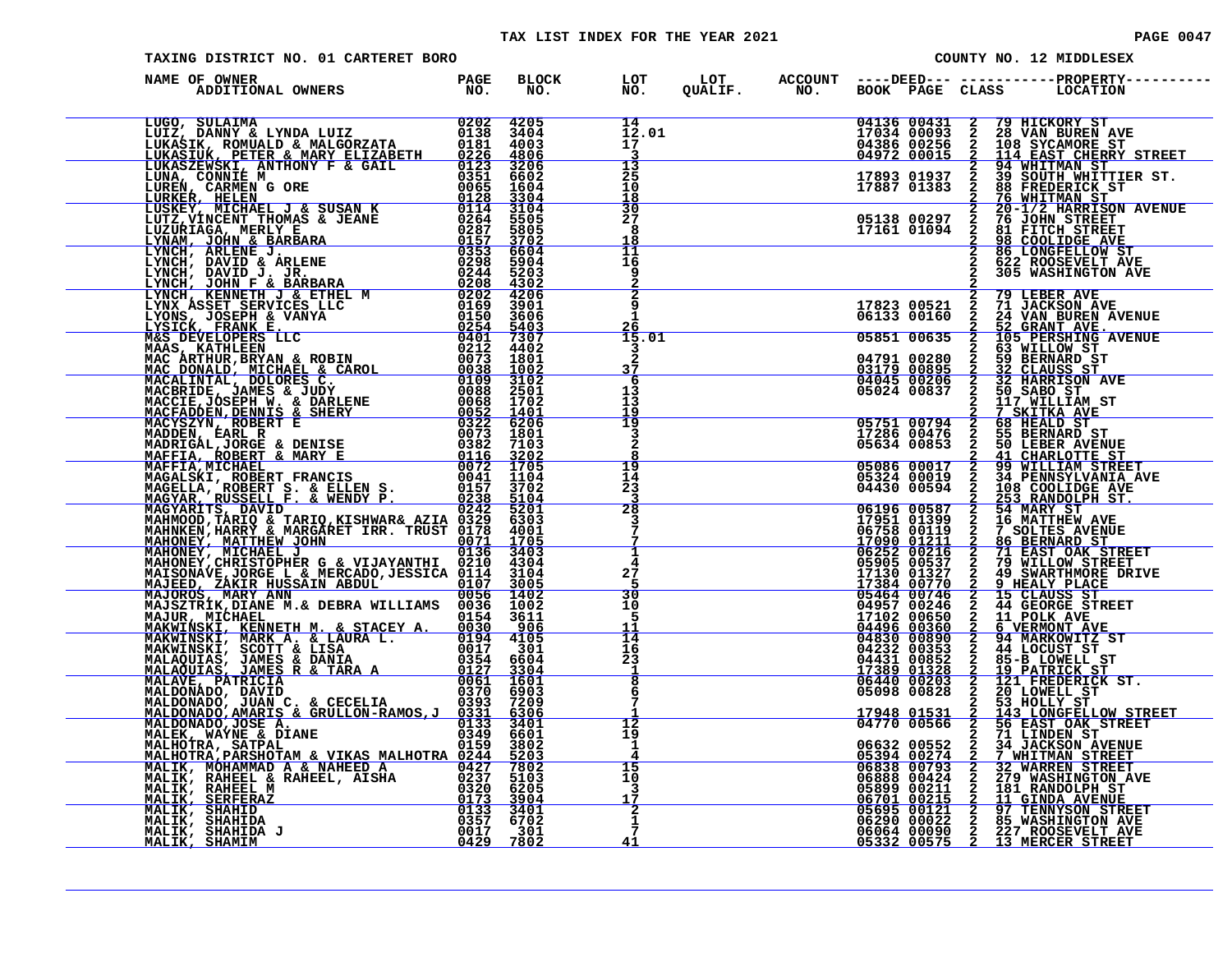#### TAX LIST INDEX FOR THE YEAR 2021 **PAGE 0048** PAGE 0048

| TAXING DISTRICT NO. 01 CARTERET BORO                                                                                                                                                                                                       |                   |                     |                                             |  |                                                                                 |                          | COUNTY NO. 12 MIDDLESEX                                                                                                                                                                                                                                                                                                                                                   |
|--------------------------------------------------------------------------------------------------------------------------------------------------------------------------------------------------------------------------------------------|-------------------|---------------------|---------------------------------------------|--|---------------------------------------------------------------------------------|--------------------------|---------------------------------------------------------------------------------------------------------------------------------------------------------------------------------------------------------------------------------------------------------------------------------------------------------------------------------------------------------------------------|
| NAME OF OWNER<br>ADDITIONAL OWNERS PAGE                                                                                                                                                                                                    |                   | <b>BLOCK</b><br>NO. | LOT<br>NO.                                  |  |                                                                                 |                          |                                                                                                                                                                                                                                                                                                                                                                           |
| ADDITIONAL OWNERS<br>MALIK, ADILI 6 SMALIK & A MALIK<br>MALIK, ADILI 6 SMALIK & A MALIK<br>MALIK, ARSIM/ASIM MALIK & M. MALIK<br>MAMANTA, ROLANDO & MARIA VICTORIA 00233<br>MAMANTA, MATINEW BRANDO & MARIA VICTORIA 00238<br>MAMANTA, MAT |                   |                     | 18.15<br>$12^{\circ}$<br>29                 |  |                                                                                 |                          | COLE 11379 2 35 MAPLE STREET<br>2013 2 35 MAPLE STREET<br>201379 2 35 MAPLE STREET<br>201314 2 25 MAPLE STREET<br>20100012 2 44 HARRISON AVE<br>447 000007 2 33 CAPP STREET<br>3360 000012 2 225 AMARINDOR STREET<br>3360 00000 2 2 225 AMA                                                                                                                               |
|                                                                                                                                                                                                                                            |                   |                     | 1<br>19<br>2ī<br>11                         |  |                                                                                 |                          |                                                                                                                                                                                                                                                                                                                                                                           |
|                                                                                                                                                                                                                                            |                   |                     | $\overline{\mathbf{8}}$<br>21<br>6          |  |                                                                                 |                          |                                                                                                                                                                                                                                                                                                                                                                           |
|                                                                                                                                                                                                                                            |                   |                     | 6.01<br>8<br>8.02                           |  |                                                                                 |                          |                                                                                                                                                                                                                                                                                                                                                                           |
|                                                                                                                                                                                                                                            |                   |                     | $\frac{1}{2}$<br>$\frac{3\overline{5}}{12}$ |  |                                                                                 |                          |                                                                                                                                                                                                                                                                                                                                                                           |
|                                                                                                                                                                                                                                            |                   |                     | 9<br>21<br>10<br>20                         |  |                                                                                 |                          |                                                                                                                                                                                                                                                                                                                                                                           |
|                                                                                                                                                                                                                                            |                   |                     | 27.01<br>$\frac{2}{6}$<br>18                |  |                                                                                 |                          |                                                                                                                                                                                                                                                                                                                                                                           |
|                                                                                                                                                                                                                                            |                   |                     | 10<br>4<br>15<br>4                          |  |                                                                                 |                          |                                                                                                                                                                                                                                                                                                                                                                           |
|                                                                                                                                                                                                                                            |                   |                     | 10<br>3<br>1                                |  |                                                                                 |                          |                                                                                                                                                                                                                                                                                                                                                                           |
|                                                                                                                                                                                                                                            |                   |                     | $\mathbf{2}$<br>13<br><u>43</u><br>3        |  |                                                                                 |                          | $\begin{array}{cccc} 2 & 127 & \texttt{EAST CHERX} & \texttt{STRE} \\ 05473 & 00401 & 2 & 54 & \texttt{JACKSON} & \texttt{AVE} \\ 05473 & 00401 & 2 & 104 & \texttt{LONGFELOW} & \texttt{ST} \\ 17400 & 01883 & 2 & 55 & \texttt{OAK} & \texttt{ST} \\ 05992 & 00575 & 4A & 27 & \texttt{RANDOLPH} & \texttt{STREF} \\ 05992 & 00882 & 2 & 88 & \texttt{COLIDGE} & \text$ |
|                                                                                                                                                                                                                                            |                   |                     | 11<br>7<br>19<br>1                          |  |                                                                                 |                          |                                                                                                                                                                                                                                                                                                                                                                           |
|                                                                                                                                                                                                                                            |                   |                     | 8<br>22<br>20<br>14                         |  | 05490 00001<br>05268 00053<br>17394 01027<br><u>17105 00432<br/>06886 00103</u> |                          | 2 79 LOUIS STREET<br>2 79 LOUIS STREET<br>2 10 LAUREL STREET<br>2 80 LINCOLN AVE<br>2 80 LINCOLN AVE<br>2 41 MAINE AVE<br>4A 18 RAILROAD AVE<br>2 512 CLAUSS ST<br>726 ROOSEVELT AVENUE                                                                                                                                                                                   |
|                                                                                                                                                                                                                                            |                   |                     | 11<br>$\overline{30}$<br>10<br>13.02        |  | 04641 00892<br>05802 00658<br>17887 01280<br>06333 00540                        | $\frac{2}{2}$            | $\begin{tabular}{ c c c c} 2 & 117 & \texttt{MARKOWITZ} & \texttt{ST} \\ 2 & 48-B & \texttt{LOUIS} & \texttt{STREET} \\ 4 \texttt{A} & 1249 & \texttt{ROOSEVELT} & \texttt{AVE} \\ \end{tabular}$                                                                                                                                                                         |
|                                                                                                                                                                                                                                            |                   |                     | -6<br>12<br>9<br>11                         |  | 06376 00643                                                                     | $\overline{\frac{2}{2}}$ | 1249 KOOBE STREET<br>21 ARTHUR AVE<br>129 WHITMAN STREET<br>156 HARRISON AVENUE<br>126 EAST CHERRY<br>126 EAST CHERRY<br>126 EAST CHERRY                                                                                                                                                                                                                                  |
| MARIACA PERAILIN<br>MARICHER LTD C/O MIL MOBILE VIDEO 0021 403<br>MARICHER MARILIN CONSULE VIDEO 0021 37005<br>MARINES, MADELENE & ANGELO 0223 51001<br>MARINES, MADELENE & ANGELO 0223 51001<br>MARKOWITZ, ALBERT & LINDA 00164 15205<br> |                   |                     | īž<br>1<br>9<br>Ť                           |  | 18093 00842                                                                     | $\frac{2}{2}$            | 33 S.WHITTIER STREET<br>23 EDWIN ST<br>23 EDWIN ST                                                                                                                                                                                                                                                                                                                        |
|                                                                                                                                                                                                                                            |                   |                     | 8<br>3<br>18                                |  | <u> 06360 00053 </u><br>17211 01400                                             |                          | 2 33 EDWIN STREET<br>2 EDWIN STREET<br>2 EDWIN STREET<br>2 44-16 MASHINGT<br>2 154 LOWELL ST<br>2 105 EDGAR STREET<br>2 105 EDGAR STRE<br>82 LEBER AVENUE<br>14-16 <u>WASHINGTON AVE</u>                                                                                                                                                                                  |
| MARTINEZ, ERIC<br>MARTINEZ, FELIPE                                                                                                                                                                                                         | 0392 7208<br>0294 | 5902                | $\frac{3}{2}$<br>15<br>14                   |  |                                                                                 |                          | 06956 00001 2 36 HOLLY STREET<br>06064 00526 2 1 CHRISTOPHER ST                                                                                                                                                                                                                                                                                                           |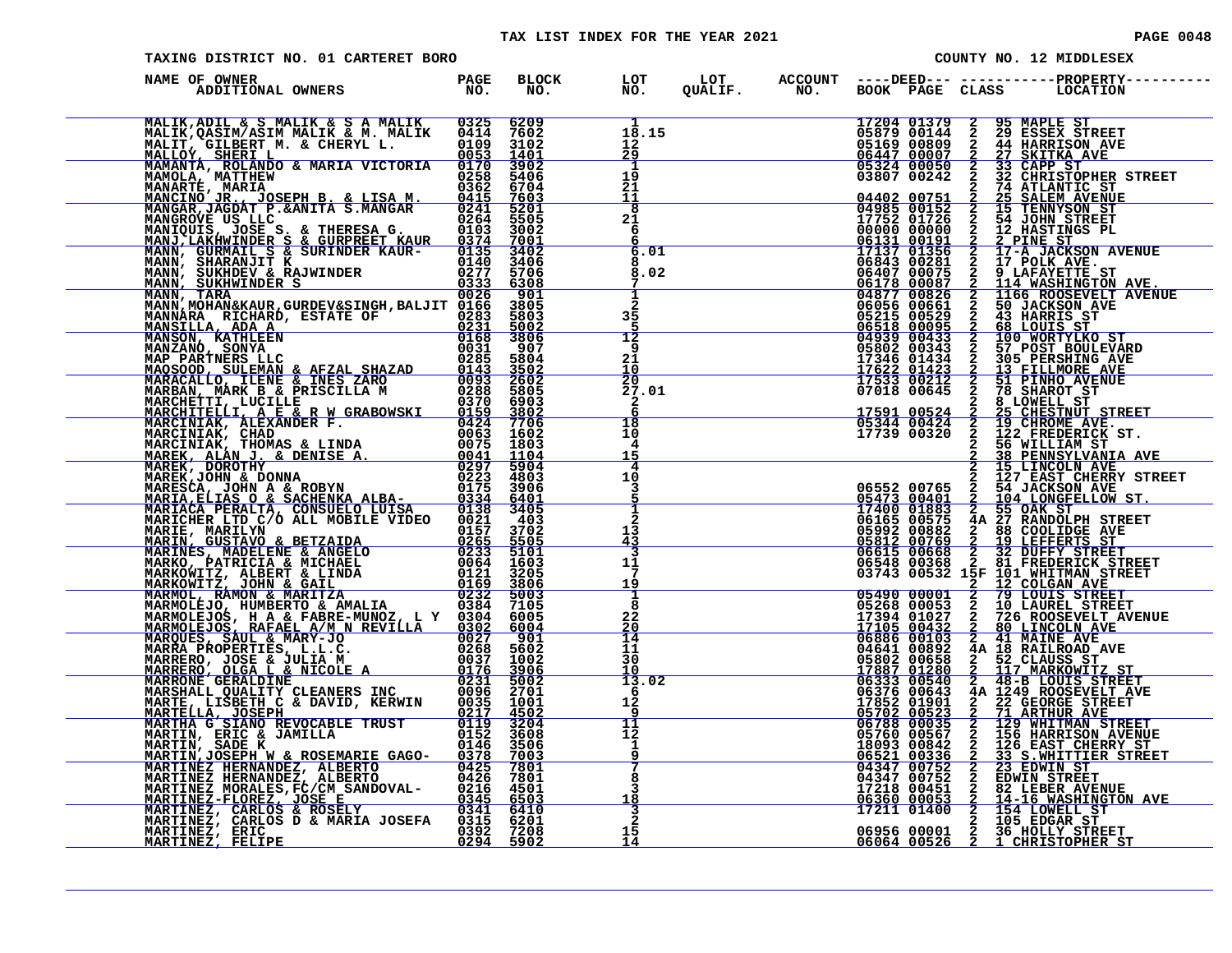#### TAX LIST INDEX FOR THE YEAR 2021 **PAGE 0049** PAGE 0049

| TAXING DISTRICT NO. 01 CARTERET BORO                                                                                                                                                                                                         |                        |                      |                                             |  |                                                                          |                            |                                              | COUNTY NO. 12 MIDDLESEX                                                                                                                                                                                                                                                                                                                                                                                           |  |
|----------------------------------------------------------------------------------------------------------------------------------------------------------------------------------------------------------------------------------------------|------------------------|----------------------|---------------------------------------------|--|--------------------------------------------------------------------------|----------------------------|----------------------------------------------|-------------------------------------------------------------------------------------------------------------------------------------------------------------------------------------------------------------------------------------------------------------------------------------------------------------------------------------------------------------------------------------------------------------------|--|
| NAME OF OWNER                                                                                                                                                                                                                                |                        | BLOCK LOT<br>NO. NO. |                                             |  |                                                                          |                            |                                              |                                                                                                                                                                                                                                                                                                                                                                                                                   |  |
| MARTINEZ, JULIO & OLIVA, KATYA $10372$ 6904<br>MARTINEZ, LISSETTE Y & JESUS NIEVES 0333 6307<br>MARTINEZ, MARIO 0186 4008<br>MARTINEZ, NEREIDA 0427 7802<br>MARTINEZ, NORMA 0037 1002<br>MARTINEZ, NORMA 00340 11002<br>MARTINEZ, RODRIGO    |                        |                      | $\overline{1\overline{2}}$<br>10<br>7       |  | 17041 01558<br>04462 00127<br>05280 00565<br>06570 00310                 | 06286 00329                |                                              | 2 98 PULASKI AVENUE<br>2 26 N. WHITTLER STREET<br>2 79 DANIEL ST<br>2 16 WARREN ST                                                                                                                                                                                                                                                                                                                                |  |
|                                                                                                                                                                                                                                              |                        |                      | 21<br>15<br>10.02<br>$\frac{20}{20}$        |  | 06912 00578<br><u>17273 01647</u><br>05229 00098                         | 05440 00500                | $\frac{1}{2}$<br>$\frac{2}{2}$               | 61 PENNSYLVANIA AVE<br>60 DELAWARE AVE<br>29-A BEVERLY STREET<br>35 CLAUSS STREET<br>5-D SALEM AVENUE                                                                                                                                                                                                                                                                                                             |  |
| MARTINEZ, ERAGGELT UT FITORICO ROMERO (1958)<br>MARTINEZ, ELEA ILIVERO DE SERVIENTES (1972) 64603<br>MARTINEZ, ELEA ILIVERO DE MARIA (1972) 64603<br>MARTINEZ, MANUEL & MARIA (1972) 64603<br>MARTINE, MANUEL & MARIA FRAUD, 19722 666       |                        |                      | 4<br>11<br>$\frac{2\overline{2}}{24}$       |  | 06813 00254<br>03898 00500                                               | 06988 00030                |                                              | 2 122 LONGFELLOW ST<br>2 5 BUCHANAN ST                                                                                                                                                                                                                                                                                                                                                                            |  |
|                                                                                                                                                                                                                                              |                        |                      | 19.01<br>11<br>$\mathbf{1}$<br>14           |  | 17417 01350<br>04440 00076<br>00000 00000                                | 06927 00842                |                                              | 2 5 BUCHANAN ST<br>2 74 RANDOLPH ST<br>2 26 THORNALL ST<br>2 25 JOHNSON ST.<br>2 25 DELANACH EVILLEV<br>2 35 DELAWARE AVE<br>2 JOHNSON ST.<br>58 POST BOULEVARD<br>200 EAST CHERRY STREET<br>35 DELAWARE AVENUE                                                                                                                                                                                                   |  |
|                                                                                                                                                                                                                                              |                        |                      | 5<br>$\bar{7}$<br>$\frac{12}{12}$           |  | 04034 00633<br>06515 00491<br>06240 00338                                |                            |                                              |                                                                                                                                                                                                                                                                                                                                                                                                                   |  |
|                                                                                                                                                                                                                                              |                        |                      | 5<br>14<br>īš<br>20                         |  | 064575 00514<br>05616 00101<br>17022 01631<br>04304 00202<br>17176 01692 |                            |                                              | 2 85 EDGAR ST<br>2 1 GERMAK DRIVE<br>2 11 PULASKI AVENUE<br>2 15 GEORGE ST<br>2 15 GEORGE ST<br>2 59 FENNSYLVANIA AV<br>2 67 S.WHITTER STRE<br>2 49 PINHO AVE.<br>2 19 PULASKI AVENUE<br>2 2 MONROE AVE.<br>2 2 MONROE AVE.<br>2 3 EDGAR ST<br><b>85 EDGAR ST<br/>1 GERMAK DRIVE<br/>47 BIRCH ST<br/>47 BIRCH ST<br/>15 GEORGE ST<br/>59 PENNSYLVANIA AVE<br/>67 S. WHITTLER STREET<br/>67 S. WHITTLER STREET</b> |  |
|                                                                                                                                                                                                                                              |                        |                      | 18<br>11<br>9<br>$\frac{16}{21}$            |  | 06428 00730                                                              | 06683 00499                |                                              |                                                                                                                                                                                                                                                                                                                                                                                                                   |  |
|                                                                                                                                                                                                                                              |                        |                      | 3<br>20                                     |  | 17779 01580<br>06410 00330<br>06307 00001                                |                            |                                              |                                                                                                                                                                                                                                                                                                                                                                                                                   |  |
|                                                                                                                                                                                                                                              |                        |                      | 15<br>41<br>8<br>13                         |  | 06136 00086<br>04793 00313                                               | 04258 00440<br>04251 00022 |                                              | 2 3 JESSIE ST<br>2 264 RANDOLPH ST.<br>2 264 RANDOLPH ST.<br>2 29 STIMA AVE<br>2 47 GEORGE STREET<br>2 100 WASHINGTON AVE<br>2 100 WASHINGTON AVE<br>2 104 WHITMAN ST<br>100 WASHINGTON AVE<br>19 HARRISON AVE                                                                                                                                                                                                    |  |
|                                                                                                                                                                                                                                              |                        |                      | 5<br>13<br>26.01                            |  | 18069 00119<br>04765 00377<br>06396 00378                                |                            | $\frac{2}{2}$                                | 97 HEALD ST<br>14 NOE STREET                                                                                                                                                                                                                                                                                                                                                                                      |  |
|                                                                                                                                                                                                                                              |                        |                      | 13<br>٩<br>22.02                            |  | 06044 00032<br>05463 00292                                               | 04349 00417                |                                              | 89 FREDERICK ST<br>2 93 PULASKI AVE<br>2 47 CHARLOTTE STREET<br>4B 700 MILIK STREET                                                                                                                                                                                                                                                                                                                               |  |
|                                                                                                                                                                                                                                              |                        |                      | 28<br>3<br>14<br>$\overline{9}$             |  |                                                                          |                            |                                              | 2 18 EAST OAK STREET<br>2 1186-1188 ROOSEVELT AVE<br>03850 00140 2 1186-1188 ROOSEVELT AVE<br>2 89 DANIEL ST                                                                                                                                                                                                                                                                                                      |  |
|                                                                                                                                                                                                                                              |                        |                      | 5<br>13<br>20<br>14                         |  | <u>17120 00978</u><br>06999 00838                                        |                            | $\frac{\overline{2}}{2}$                     | 2 26 STIMA AVE<br>04220 00623 2 16 SPRUCE ST<br>46 CHROME AVENUE<br>102 SYCAMORE STREET<br>92 POPLAR STREET                                                                                                                                                                                                                                                                                                       |  |
|                                                                                                                                                                                                                                              |                        |                      | $\overline{1}\overline{3}$<br>3<br>42<br>22 |  | 17835 01157                                                              | 18089 00410<br>03758 00853 | $\overline{a}$<br>$\bar{2}$<br>$\frac{2}{2}$ | 1160 ROOSEVELT AVE<br>23 LEFFERTS ST<br>17 LINDEN ST                                                                                                                                                                                                                                                                                                                                                              |  |
|                                                                                                                                                                                                                                              |                        |                      | 14<br>6.01<br>$\overline{10}$<br>14         |  | 04724 00856<br>06779 00049                                               | 05964 00021                | $\bar{2}$<br>$\frac{2}{2}$<br>$\mathbf{2}$   | 5 KURDYLA AVE<br><b>80 UNION STREET</b><br>44 LEICK AVE<br>84 LONGFELLOW ST                                                                                                                                                                                                                                                                                                                                       |  |
| MCDOW, ERIC A COLLEEN A<br>MCOUFFIE, YVONNE D. & JOHN BRADLEY 0283 5804<br>MCGRATH, CATHERINE & COLLEEN A 0353 6604<br>MCGREWY, JOHN P<br>MCGREWY, JOHN P<br>MCGREWY, JOHN PERIARA 0090 2500<br>MCHALE, JEROME & BARBARA 0090 2504<br>MCKAY, |                        |                      | 14<br>37<br>8                               |  | 03957 00340<br>18151 00598                                               | 05090 00315                |                                              | 47 NEW YORK AVENUE<br>2 10 STIMA AVE<br>2 46 PINHO AVE<br>2 4 D'ALLESIO DRIVE<br>2 15 EAST OAK STREET                                                                                                                                                                                                                                                                                                             |  |
| MCKINLEY 22 LLC<br>MCMAHON, BRIAN                                                                                                                                                                                                            | 0395 7302<br>0199 4203 |                      | 1<br>5                                      |  |                                                                          | 18147 01787                |                                              | 2 32 MCKINLEY AVE.<br>2 76 HICKORY ST                                                                                                                                                                                                                                                                                                                                                                             |  |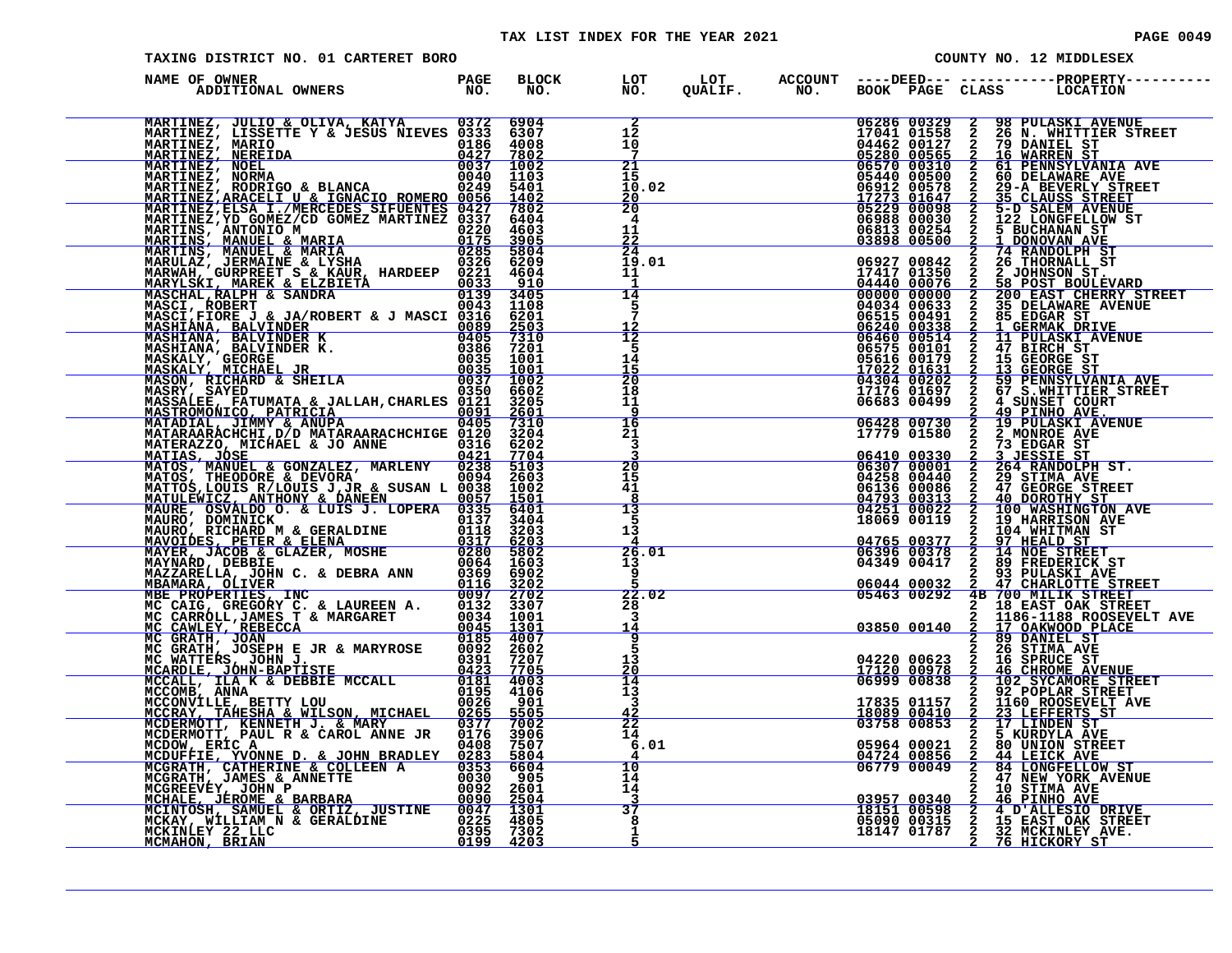# TAX LIST INDEX FOR THE YEAR 2021 **PAGE 0050** PAGE 0050

| 00.<br>PAGE |
|-------------|
|             |

| TAXING DISTRICT NO. 01 CARTERET BORO                                                                                                                                                                                                       |  |                                                                   |                                                        |  |  | COUNTY NO. 12 MIDDLESEX                                                                                                                                                                                                                                                                                                                                  |
|--------------------------------------------------------------------------------------------------------------------------------------------------------------------------------------------------------------------------------------------|--|-------------------------------------------------------------------|--------------------------------------------------------|--|--|----------------------------------------------------------------------------------------------------------------------------------------------------------------------------------------------------------------------------------------------------------------------------------------------------------------------------------------------------------|
| NAME OF OWNER                                                                                                                                                                                                                              |  |                                                                   |                                                        |  |  | BLOCK LOT LOT ACCOUNT ----DEED--- -----------PROPERTY----<br>NO. NO. QUALIF. NO. BOOK PAGE CLASS LOCATION                                                                                                                                                                                                                                                |
| MCMANIGAL, ROBERT D IV/AMANDA M HOFF 0256 5405<br>MCMICKLE, ROBERT & EDWARD STANICHAR 0251 5402                                                                                                                                            |  | $\overline{\mathbf{3}}$<br>10 <sup>°</sup><br>30<br>$\frac{9}{7}$ |                                                        |  |  | 17287 00567 2 9 ST. ANN STREET<br>04787 00865 2 23 ST. ANN STREET<br>07006 00281 2 58 HERMANN ST<br>04825 00292 2 51 COOLIDGE AVENUE<br>17323 01254 2 15 TYLER AVE<br>06790 00530 2 21 BARLIK ST.                                                                                                                                                        |
| MCMICKLE, ROBERT & EDWARD STANICHAR 0246 1301<br>MCMILLAN, TANYA 0251 0246 1301<br>MCMORROW, KERRY 02<br>MCMORROW, KERRY 02<br>MCNORIL, WALTER, J& KIM B CARR 0224 4804<br>MCNEIL, WALTER, J& LINDA M. 0123 3206<br>MCRAE ARCHESTER L. & L |  | 11<br>12<br>8                                                     |                                                        |  |  | 51 COOLIDGE AVENUE<br>15 TYLER AVE<br>21 BARLIK ST                                                                                                                                                                                                                                                                                                       |
|                                                                                                                                                                                                                                            |  | 14<br>$^{10}$<br><u> 15</u>                                       | <u> Alexandria (h. 1878).</u><br>Alexandria (h. 1872). |  |  |                                                                                                                                                                                                                                                                                                                                                          |
| MEDEIROS, LEONILDO & MARIA & MONICA 0237 5103<br>MEDICI, ANN M & PAUL MIGUEL 0066 1701<br>MEDINA ZABALA, DZ/ALEXANDER JIMENEZ 0298 6002                                                                                                    |  | $rac{8}{5}$<br>10<br>-9                                           |                                                        |  |  | $\begin{tabular}{cccc} 06790 & 00530 & 2 & 21 & \text{BARLILK ST} \\ \hline 04937 & 00708 & 2 & 11 & \text{SNARITHMORE DRLVE} \\ \hline 05537 & 00033 & 2 & 78 & \text{POPLAR ST} \\ 04174 & 00322 & 2 & 10 & \text{POLAR ST} \\ 06571 & 00384 & 2 & 19 & \text{POLK AVE.} \\ \hline 06395 & 00476 & 2 & 246 & \text{RANDOLPH ST} \\ \hline 17370 & 013$ |
|                                                                                                                                                                                                                                            |  | 10<br>18<br>3<br>10                                               |                                                        |  |  | 05359 00374 2 35 LAFAYETTE STREET<br>17410 01398 2 24 JEANNETTE STREET<br>2 46 WHEELER AVE<br>143 ROOSEVELT AVE<br>23 LONGFELLOW ST                                                                                                                                                                                                                      |
|                                                                                                                                                                                                                                            |  | $\overline{1}\overline{2}$<br>14<br>11<br>11                      |                                                        |  |  |                                                                                                                                                                                                                                                                                                                                                          |
|                                                                                                                                                                                                                                            |  | 6<br>4<br>3<br>10                                                 |                                                        |  |  |                                                                                                                                                                                                                                                                                                                                                          |
|                                                                                                                                                                                                                                            |  | $\overline{11}$<br>18<br>1<br>13                                  |                                                        |  |  |                                                                                                                                                                                                                                                                                                                                                          |
|                                                                                                                                                                                                                                            |  | 17<br>11<br>15<br>-6                                              |                                                        |  |  |                                                                                                                                                                                                                                                                                                                                                          |
|                                                                                                                                                                                                                                            |  | 8<br>14<br>11<br>$rac{8}{8}$                                      |                                                        |  |  |                                                                                                                                                                                                                                                                                                                                                          |
|                                                                                                                                                                                                                                            |  | 15<br>6<br><u> 10</u>                                             |                                                        |  |  |                                                                                                                                                                                                                                                                                                                                                          |
|                                                                                                                                                                                                                                            |  | $\frac{9}{25}$<br>1<br>18.17                                      |                                                        |  |  |                                                                                                                                                                                                                                                                                                                                                          |
|                                                                                                                                                                                                                                            |  | 10.01<br>13<br>21                                                 |                                                        |  |  |                                                                                                                                                                                                                                                                                                                                                          |
|                                                                                                                                                                                                                                            |  | 1<br>15<br>5                                                      |                                                        |  |  |                                                                                                                                                                                                                                                                                                                                                          |
|                                                                                                                                                                                                                                            |  | 18<br>10<br>4<br>$\frac{14}{13}$                                  |                                                        |  |  |                                                                                                                                                                                                                                                                                                                                                          |
| WEDETROS TREATA ARRESTA EN MENERA MENDEZ ANGELARI EN MENERA EN EN MENERA EN EN MENERA EN EN MENERA EN EN CONTRA<br>MEDIAN EN MARIA DE ANGER (1974), 1974), 1974 (1975), 1974), 1974 (1975), 1974), 1974 (1975), 1974), 1974 (197           |  | 4<br>17                                                           |                                                        |  |  | 05428 00533 2 4 SKITKA AVE<br>18108 00662 2 37 SWARTHMORE DRIVE<br>17293 01217 2 79 JOHN ST<br>06450 000559 2 12 LINCOLN AVE<br>17293 01217 2 79 JOHN ST<br>06154 0035 2 138 EAST ELM STREET<br>18127 00395 2 43 SPRUCE STREET                                                                                                                           |
|                                                                                                                                                                                                                                            |  | 14<br>-7<br>10<br>- 2                                             |                                                        |  |  |                                                                                                                                                                                                                                                                                                                                                          |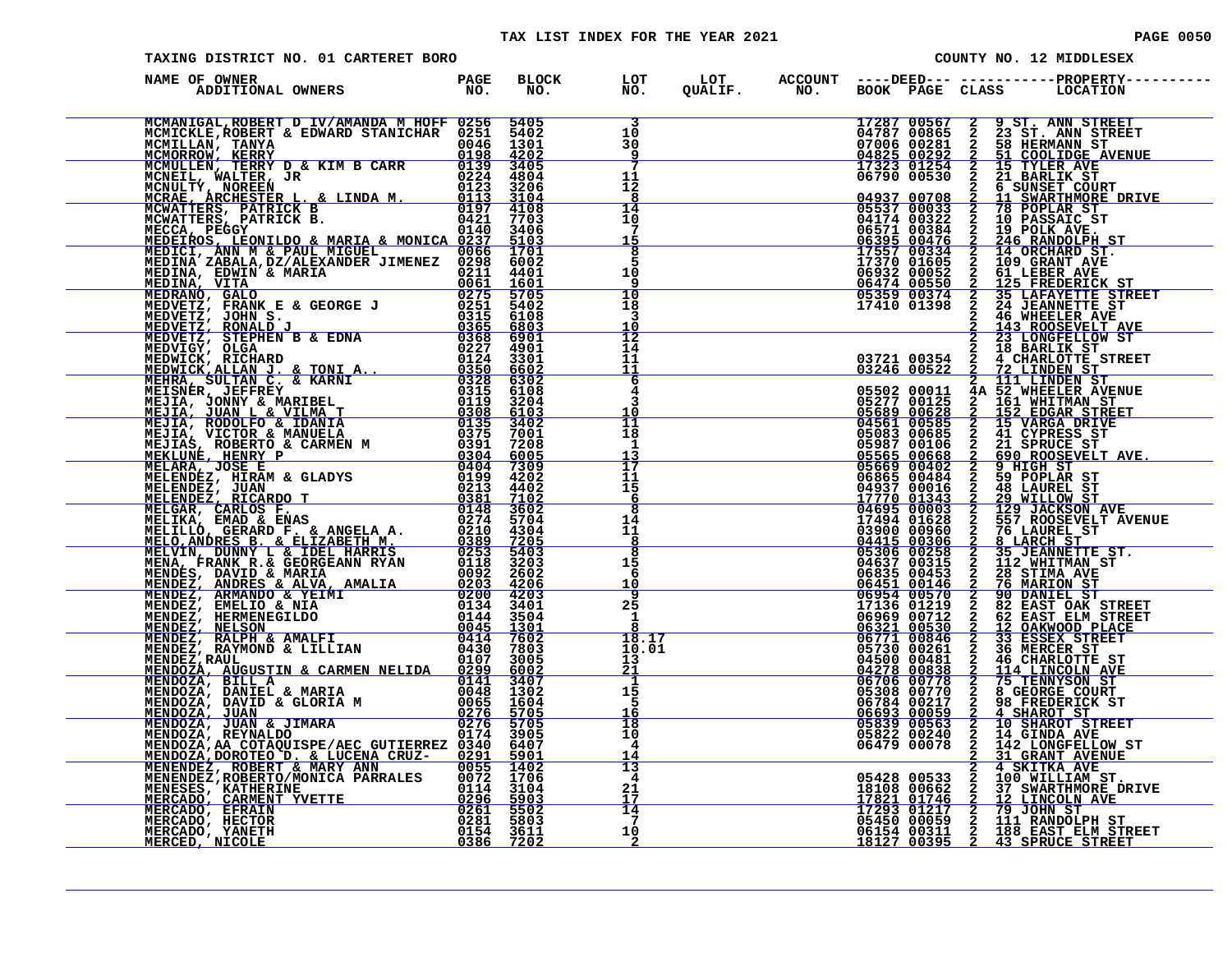| PAGE | 0051 |  |
|------|------|--|
|      |      |  |

| TAXING DISTRICT NO. 01 CARTERET BORO                                                                                                                                                                                          |  |                                                       |                                                      |  | COUNTY NO. 12 MIDDLESEX |
|-------------------------------------------------------------------------------------------------------------------------------------------------------------------------------------------------------------------------------|--|-------------------------------------------------------|------------------------------------------------------|--|-------------------------|
| NAME OF OWNER                                                                                                                                                                                                                 |  |                                                       |                                                      |  |                         |
|                                                                                                                                                                                                                               |  | $\overline{5}$<br>4<br>3<br>۰q                        |                                                      |  |                         |
|                                                                                                                                                                                                                               |  | 3<br>$1\bar{2}$<br>Έ.<br>16                           |                                                      |  |                         |
|                                                                                                                                                                                                                               |  | 2ŏ<br>$\bar{1}\bar{4}$<br>$\overline{4}$<br>6         |                                                      |  |                         |
|                                                                                                                                                                                                                               |  | 2.01<br>2.02<br>$1\overline{5}$                       |                                                      |  |                         |
|                                                                                                                                                                                                                               |  | 2<br><u>1.04</u><br>24                                |                                                      |  |                         |
|                                                                                                                                                                                                                               |  | 25<br>$\frac{2.02}{1.03}$<br>$\frac{1.03}{1.05}$<br>9 |                                                      |  |                         |
|                                                                                                                                                                                                                               |  | 7<br>$\frac{1\dot{2}}{2}$                             |                                                      |  |                         |
|                                                                                                                                                                                                                               |  | $\frac{1\overline{2}}{1\overline{4}}$<br>13<br>20     |                                                      |  |                         |
| NAME OF OWNER AND INTERNATIONAL CREDIT IN A BIODULES IN THE RANGE CONSULT AND MANUSING A STRONG AND MANUSING A STRONG AND COLLEGED CREDIT IN A STRONG COLLEGED CREDIT IN A COLLEGED CREDIT CREDIT INTO CREDIT IN A COLLEGED C |  | 14<br>2<br>$12 \overline{ }$<br>7.02<br>30            |                                                      |  |                         |
|                                                                                                                                                                                                                               |  | 5<br>$\overline{2}$<br>29<br>7                        |                                                      |  |                         |
|                                                                                                                                                                                                                               |  | $\overline{g}$<br>11<br>8<br>14                       |                                                      |  |                         |
|                                                                                                                                                                                                                               |  | 3<br>19<br>$\overline{14}$<br>6                       |                                                      |  |                         |
|                                                                                                                                                                                                                               |  | 5<br>11.02<br>14                                      |                                                      |  |                         |
|                                                                                                                                                                                                                               |  | $\overline{2}\overline{3}$<br>$\frac{1}{9}$ .01<br>6  | $\begin{array}{c} 1.01 \\ 9 \\ \hline 6 \end{array}$ |  |                         |
|                                                                                                                                                                                                                               |  | 16<br>$\frac{31}{2}$                                  |                                                      |  |                         |
|                                                                                                                                                                                                                               |  |                                                       |                                                      |  |                         |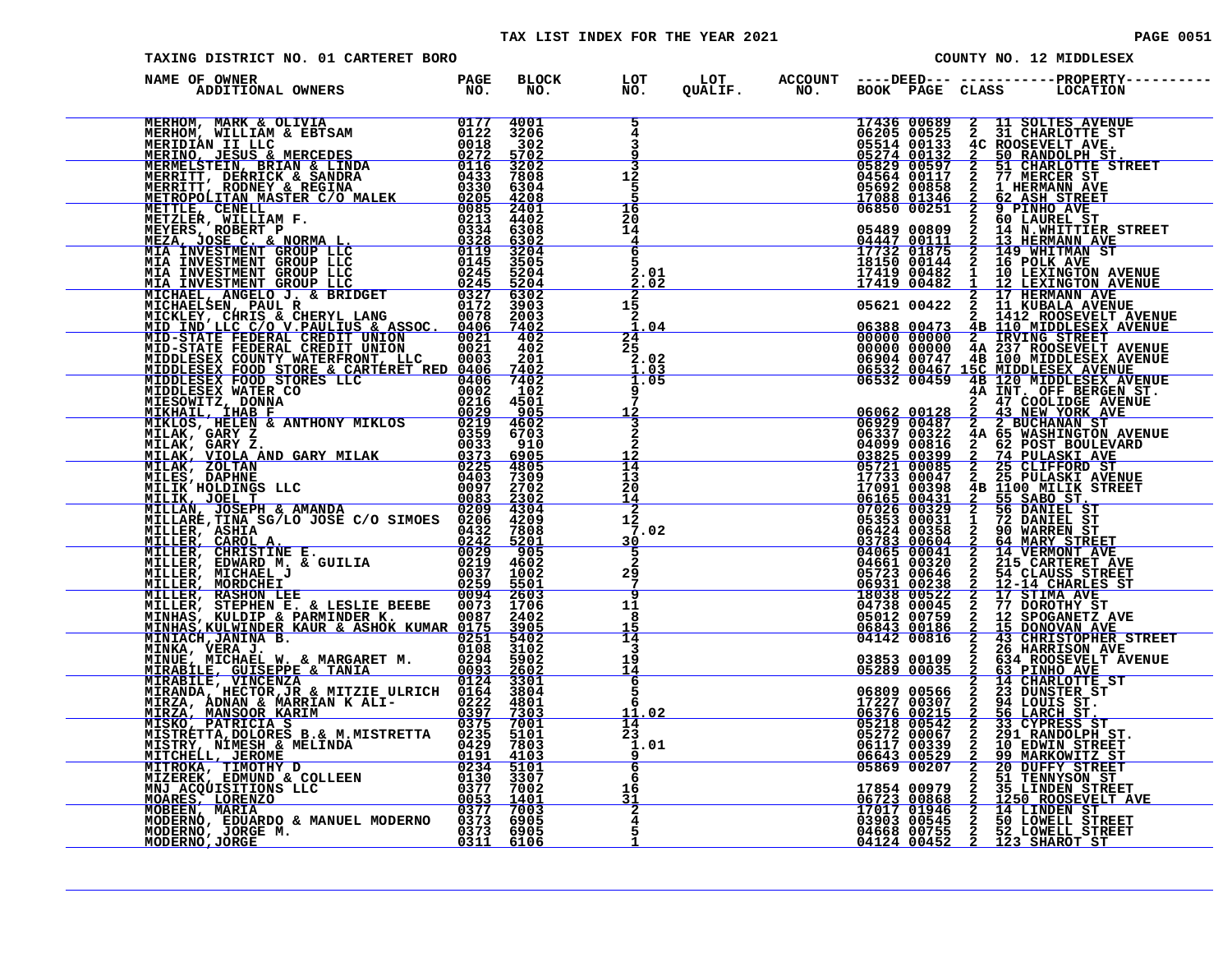#### TAX LIST INDEX FOR THE YEAR 2021 **PAGE 10052** PAGE 0052

| TAXING DISTRICT NO. 01 CARTERET BORO                                                                                                                                                                                           |  |                                             |  |                                           |                                | COUNTY NO. 12 MIDDLESEX                                                                                  |
|--------------------------------------------------------------------------------------------------------------------------------------------------------------------------------------------------------------------------------|--|---------------------------------------------|--|-------------------------------------------|--------------------------------|----------------------------------------------------------------------------------------------------------|
| NAME OF OWNER                                                                                                                                                                                                                  |  |                                             |  |                                           |                                | BLOCK LOT LOT ACCOUNT ----DEED--- -----------PROPERTY---<br>NO. NO. QUALIF. NO. BOOK PAGE CLASS LOCATION |
| NAME OF ONE ELOCAL SE E PERIODE PROPIETO NO CONSUMER PROPIETO NO CONSUMER PROPIETO NO CONSUMER PROPIETO NO CONSUMER PROPIETO NO CONSUMER PROPIETO NO CONSUMER PROPIETO NO CONSUMER PROPIETO NO CONSUMER PROPIETO NO CONSUMER P |  | 17.02<br>13<br><u>21</u>                    |  |                                           |                                |                                                                                                          |
|                                                                                                                                                                                                                                |  | $\overline{9}$<br>$1\overline{3}$<br>5      |  |                                           |                                |                                                                                                          |
|                                                                                                                                                                                                                                |  | $\frac{1}{16}$<br>4<br>13                   |  |                                           |                                |                                                                                                          |
|                                                                                                                                                                                                                                |  | 9<br>п.<br>4.041                            |  |                                           |                                |                                                                                                          |
|                                                                                                                                                                                                                                |  | 14<br>5<br>$\overline{4}$<br>$\overline{3}$ |  |                                           |                                |                                                                                                          |
|                                                                                                                                                                                                                                |  | 4<br>6<br>16.02                             |  |                                           |                                |                                                                                                          |
|                                                                                                                                                                                                                                |  | $\frac{19}{12}$<br>$\overline{18}$<br>īž    |  |                                           |                                |                                                                                                          |
|                                                                                                                                                                                                                                |  | Σó<br>8<br>$\overline{9}$<br>16             |  |                                           |                                |                                                                                                          |
|                                                                                                                                                                                                                                |  | $\frac{22}{2}$<br>$\frac{27}{20}$<br>15     |  |                                           |                                |                                                                                                          |
|                                                                                                                                                                                                                                |  | 19.01<br>14<br>1<br><u>22</u>               |  |                                           |                                |                                                                                                          |
|                                                                                                                                                                                                                                |  | 21<br>1<br>$\overline{a}$<br>$\frac{9}{3}$  |  |                                           |                                |                                                                                                          |
|                                                                                                                                                                                                                                |  | 12<br>$7\phantom{.0}$                       |  | 05248 00629<br>04675 00273<br>17646 00622 | $\frac{2}{3}$<br>$\frac{2}{2}$ | 1 SOMERSET STREET<br>39 MONROE AVE<br>76 EMERSON STREET                                                  |
|                                                                                                                                                                                                                                |  | $\frac{3}{23}$<br>13<br>8<br>2.02           |  |                                           |                                | 42 HOLLY STREET                                                                                          |
|                                                                                                                                                                                                                                |  | 29.02<br>9<br>17                            |  |                                           |                                |                                                                                                          |
|                                                                                                                                                                                                                                |  | 16<br>$\mathbf{2}$<br>11<br>11              |  |                                           |                                |                                                                                                          |
|                                                                                                                                                                                                                                |  | 10<br>$\mathbf{2}$<br>14                    |  |                                           |                                |                                                                                                          |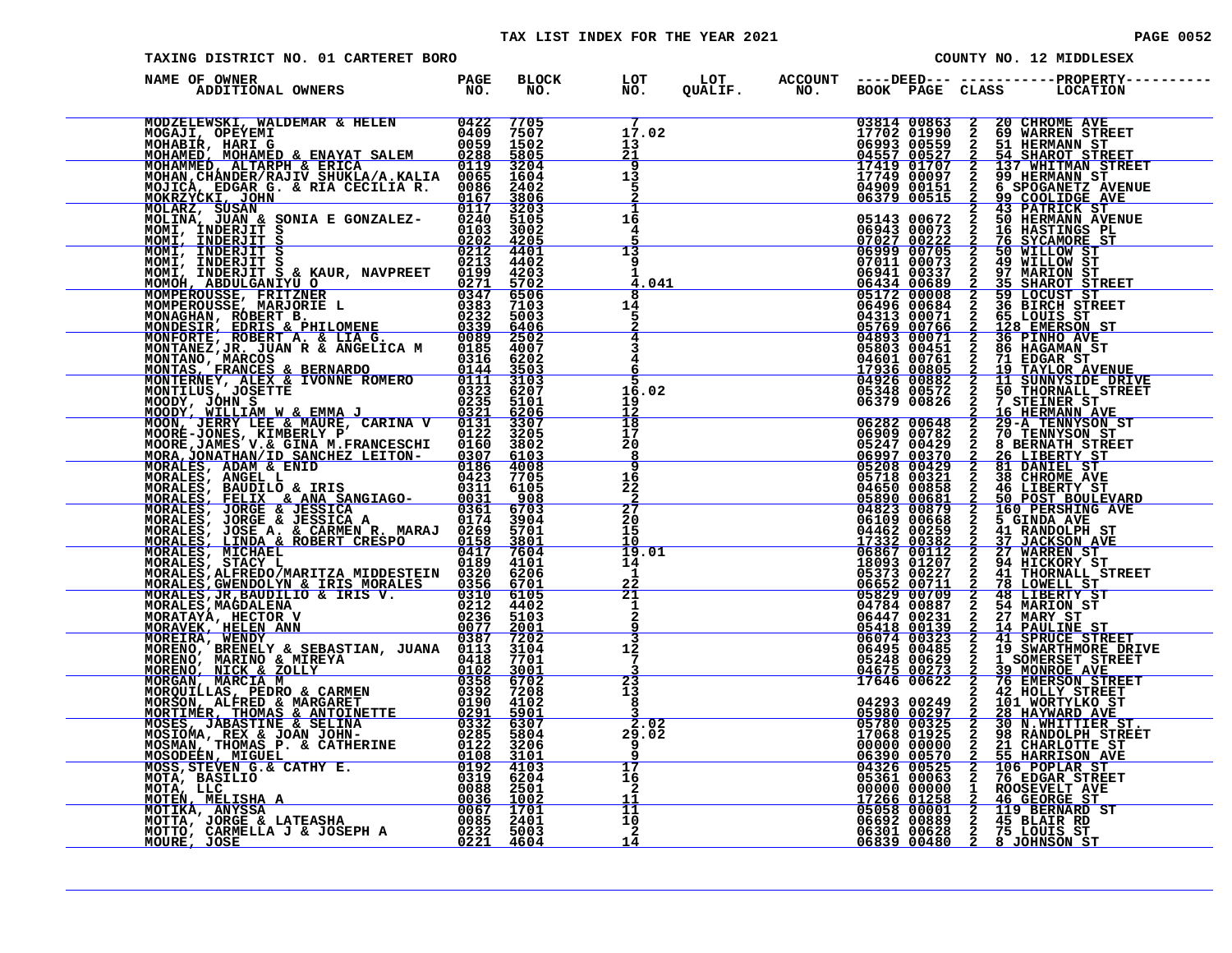| TAXING DISTRICT NO. 01 CARTERET BORO                                                                                                                                                                                          |  |                                             |  |                            |                                     | COUNTY NO. 12 MIDDLESEX                                                                                                                                                                                                                            |
|-------------------------------------------------------------------------------------------------------------------------------------------------------------------------------------------------------------------------------|--|---------------------------------------------|--|----------------------------|-------------------------------------|----------------------------------------------------------------------------------------------------------------------------------------------------------------------------------------------------------------------------------------------------|
| NAME OF OWNER                                                                                                                                                                                                                 |  |                                             |  |                            |                                     |                                                                                                                                                                                                                                                    |
| NAME OF OWNER A ENERGY MODEL (MERICA MINITED 110 111 2000 111 2000 111 2000 111 2000 111 2000 111 2000 111 2000 111 2000 111 2000 111 2000 111 2000 111 2000 111 2000 111 2000 111 2000 111 2000 111 2000 111 2000 111 2000 1 |  | 22<br>12<br>7<br>13                         |  |                            |                                     | 06603 00388 2 28 SWARTHMORE DRIVE<br>06108 00157 2 2 CHARLOTTE ST<br>18185 01197 2 8 LIBERTY ST<br>2 88 MORTYLKO ST                                                                                                                                |
|                                                                                                                                                                                                                               |  | 15<br>1<br>1<br>11                          |  | 04742 00827<br>17742 00075 |                                     | 2 94 MARION ST<br>4A 259 ROOSEVELT AVENUE<br>4A 48 PULASKI AVE<br>2 81 HERMANN AVE.<br>2 322 WASHINGTON AVE                                                                                                                                        |
|                                                                                                                                                                                                                               |  | 5<br>13<br>17<br>14                         |  |                            |                                     |                                                                                                                                                                                                                                                    |
|                                                                                                                                                                                                                               |  | 9<br>$\overline{2}$<br>27<br>9.01           |  |                            |                                     |                                                                                                                                                                                                                                                    |
|                                                                                                                                                                                                                               |  | $\overline{2}$<br>31<br>$\frac{6}{17}$      |  |                            |                                     |                                                                                                                                                                                                                                                    |
|                                                                                                                                                                                                                               |  | 6<br>$\frac{12}{10}$                        |  |                            |                                     |                                                                                                                                                                                                                                                    |
|                                                                                                                                                                                                                               |  | 18<br>$\frac{14}{5}$                        |  |                            |                                     |                                                                                                                                                                                                                                                    |
|                                                                                                                                                                                                                               |  | $2\frac{5}{7}$<br>$\frac{10}{25}$<br>17     |  |                            |                                     |                                                                                                                                                                                                                                                    |
|                                                                                                                                                                                                                               |  | $\frac{7}{6}$<br>$\frac{7}{3}$              |  |                            |                                     |                                                                                                                                                                                                                                                    |
|                                                                                                                                                                                                                               |  | 7<br>7.01<br>17                             |  |                            |                                     |                                                                                                                                                                                                                                                    |
|                                                                                                                                                                                                                               |  | 10<br>6<br>$\frac{2}{7}$                    |  |                            | <b>15C TURNPIKE</b><br>15C TURNPIKE |                                                                                                                                                                                                                                                    |
|                                                                                                                                                                                                                               |  | 3<br>6<br>$\overline{8}$<br>$7\phantom{.0}$ |  |                            |                                     | 1987 10832 2 30 LIBERTY STREET<br>03727 00332 2 30 LIBERTY STREET<br>04930 00579 2 21 VARGA DRIVE<br>17144 00031 2 51 GRANT AVENUE<br>17772 01328 2 68 FITCH ST<br>17772 01328 2 68 FITCH ST<br>00000 00000 2 31 WHTTAM STREET<br>00000 0000       |
|                                                                                                                                                                                                                               |  | 6<br>8.04<br>16<br>4                        |  |                            |                                     |                                                                                                                                                                                                                                                    |
|                                                                                                                                                                                                                               |  | 6<br>13<br>$\overline{12}$<br>13            |  |                            | $\overline{a}$                      | 138 WILLIAM ST<br>2 269 WASHINGTON AVE<br>2 83 PULASKI AVENUE<br>4A 81 1/2 PULASKI AVENUE<br>2 9 SUNNYSIDE DR                                                                                                                                      |
|                                                                                                                                                                                                                               |  | 6<br>$\frac{21}{7}$                         |  |                            | $\frac{\overline{2}}{2}$            | 41B IRVING ST.<br>62 LINDEN ST                                                                                                                                                                                                                     |
|                                                                                                                                                                                                                               |  | 1Ō                                          |  |                            |                                     | 05472 00255 2 30 ASH STREET<br>05472 00255 2 30 ASH STREET<br>06712 00288 2 12 KURDYLA AVE<br>06756 00097 2 317 WASHINGTON AVE<br>20<br>06766 00788 2 22 MARY ST.<br>06766 00788 2 22 MARY ST.<br>16<br>17761 00292 2 116 EINDEN ST<br>5.03<br>068 |
|                                                                                                                                                                                                                               |  | $-5.03$                                     |  |                            |                                     |                                                                                                                                                                                                                                                    |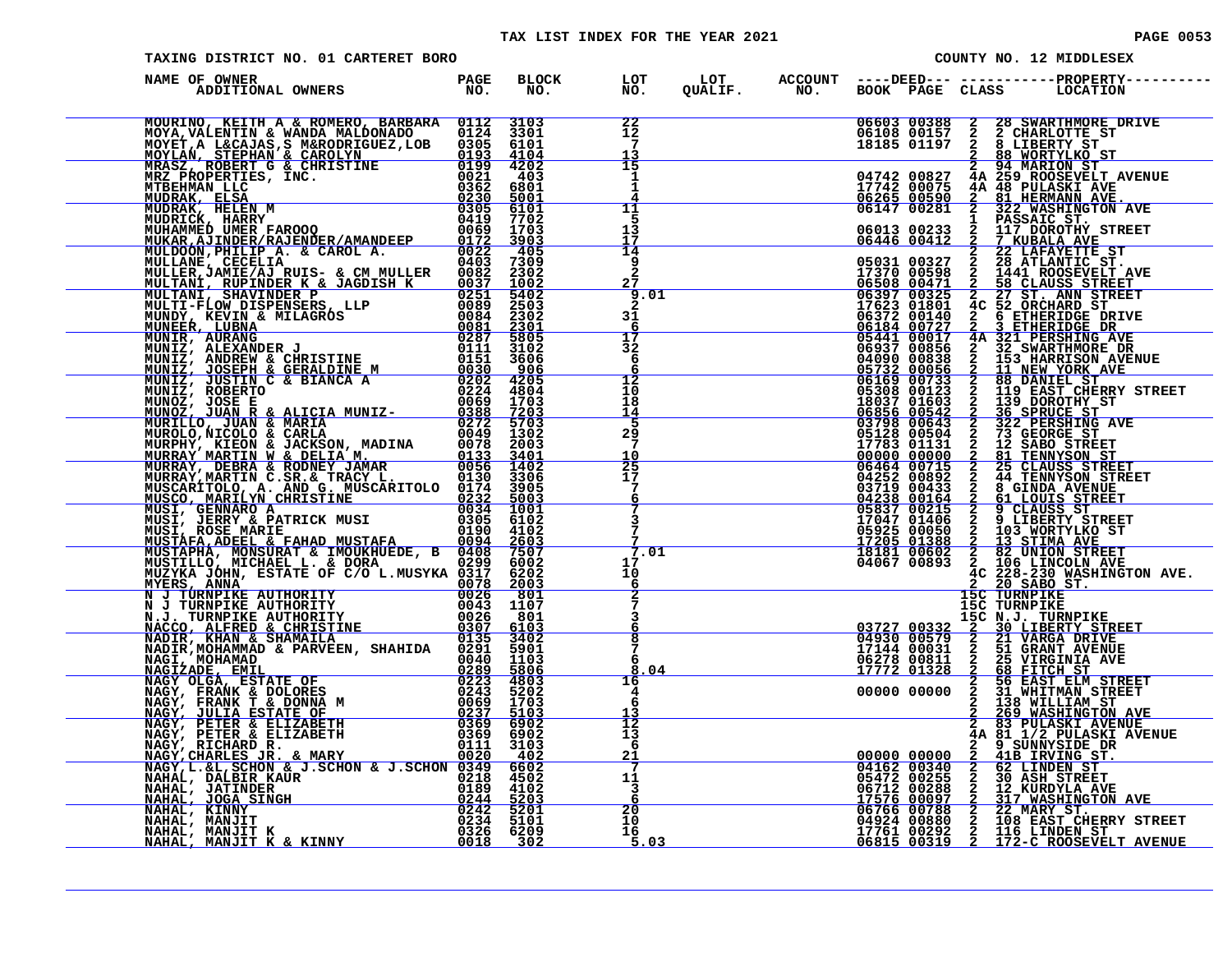| TAXING DISTRICT NO. 01 CARTERET BORO                                                                                                                                                                                          |              |                                                    |  |                                                                                                                                 | COUNTY NO. 12 MIDDLESEX                                                                                                                                                                                                                                    |
|-------------------------------------------------------------------------------------------------------------------------------------------------------------------------------------------------------------------------------|--------------|----------------------------------------------------|--|---------------------------------------------------------------------------------------------------------------------------------|------------------------------------------------------------------------------------------------------------------------------------------------------------------------------------------------------------------------------------------------------------|
| NAME OF OWNER                                                                                                                                                                                                                 | BLOCK<br>NO. | LOT<br>NO<br>NO.                                   |  |                                                                                                                                 |                                                                                                                                                                                                                                                            |
| NAME OF OWNER SINGLE SERVICE PROPERT ANNEHING CONSUMER AND CONSUMER AND CONSUMER AND CONSUMER AND CONSUMER AND CONSUMER CONSUMER AND CONSUMER CONSUMER CONSUMER CONSUMER CONSUMER CONSUMER CONSUMER CONSUMER CONSUMER CONSUME |              | 18<br>6<br>16<br>13                                |  |                                                                                                                                 | VOLLIP. MO. BOOK FASE CLASS 22 MIELER AVERICANS IN A 22 MIELER AVERICANS CORRESPONDED TO a 22 MIELER AVERICANS IN A 22 STRAIN STREET CORRESPONDED TO a 24 MIN. THE CORRESPONDED TO a 24 MIN. THE CORRESPONDED TO a 24 MIN. TH                              |
|                                                                                                                                                                                                                               |              | 13<br>8<br>24<br>14<br>$\overline{2}$              |  |                                                                                                                                 |                                                                                                                                                                                                                                                            |
|                                                                                                                                                                                                                               |              | 10<br>18<br>9<br>$\frac{1}{5}$                     |  |                                                                                                                                 |                                                                                                                                                                                                                                                            |
|                                                                                                                                                                                                                               |              | 10<br>5                                            |  |                                                                                                                                 |                                                                                                                                                                                                                                                            |
|                                                                                                                                                                                                                               |              | $\frac{18}{12}$<br><u>10</u><br>$\frac{1}{4}$<br>6 |  |                                                                                                                                 |                                                                                                                                                                                                                                                            |
|                                                                                                                                                                                                                               |              | 4.051<br>4.021<br>2.06<br>$\mathbf{1}$             |  |                                                                                                                                 |                                                                                                                                                                                                                                                            |
|                                                                                                                                                                                                                               |              | 1.13<br>$\frac{10}{13}$<br>7.02<br>11              |  |                                                                                                                                 |                                                                                                                                                                                                                                                            |
|                                                                                                                                                                                                                               |              | 6<br>10<br>-1<br>13.02<br>4                        |  |                                                                                                                                 |                                                                                                                                                                                                                                                            |
|                                                                                                                                                                                                                               |              | 13.01<br>10<br>-1<br>25                            |  |                                                                                                                                 | 2 1150 ROOSEVELT AVE<br>2 76 CHRISTOPHER STREET<br>2 76 CHRISTOPHER STREET<br>4A 1329 ROOSEVELT AVE.<br>2 154 DEBCHTMC AVE.<br>2 154 DEBCUTMC AVE                                                                                                          |
|                                                                                                                                                                                                                               |              | $\overline{5}$<br>30<br>1<br>19                    |  | $\begin{array}{r} 17036 \ 00322 \\ \hline 05944 \ 00625 \\ 06192 \ 00648 \\ \hline 05338 \ 00219 \\ \end{array}$<br>04183 00727 | 2 154 PERSHING AVE<br>2 154 PERSHING AVENUE<br>2 55 COOLIDGE AVENUE<br>2 90 SHAROT ST<br>2 111 CARTEERICK ST<br>2 60 PENNSYLVANIA AVI<br>2 60 PENNSYLVANIA AVI<br>2 33 EDWIN STREET<br>3 33 EDWIN STREET<br><b>80 FREDERICK ST<br/>111 CARTERET AVENUE</b> |
|                                                                                                                                                                                                                               |              | 5<br>12 <sup>2</sup><br>$\overline{12}$            |  | 06005 00230<br>05232 00409<br>06215 00320                                                                                       | 60 PENNSYLVANIA AVE<br>83 EDWIN STREET<br>2 121 LOWELL STREET<br>2 114 HAGAMAN ST<br>2 96 DANIEL ST                                                                                                                                                        |
|                                                                                                                                                                                                                               |              | 11<br>20<br>17                                     |  |                                                                                                                                 |                                                                                                                                                                                                                                                            |
|                                                                                                                                                                                                                               |              | 7<br>6<br>$\overline{\overline{2}}$                |  |                                                                                                                                 | 06215 00320 2 14 BAGATAR 31<br>05104 00303 2 9 TXLER AVE<br>04107 00889 2 3 LOWELL ST<br>05813 00092 2 137 DOROTHY STREET<br>05813 00092 2 137 DOROTHY STREET<br>05051 00833 2 19 POST BOULEVARD<br>04219 00159 2 25 FREDERICK STREET<br>065               |
|                                                                                                                                                                                                                               |              | 3<br>4                                             |  |                                                                                                                                 | 15C SALT MEADOW                                                                                                                                                                                                                                            |
|                                                                                                                                                                                                                               |              | 17.02<br>17.01<br>15                               |  |                                                                                                                                 | 15C SALT MEADOW<br>15C INT OFF ROOSEVELT AVE.<br>17651 00271 2 91 WILLIAM STREET<br>06505 00560 2 133 PERSHING AVENUE<br>06505 00554 2 135 PERSHING AVE<br>06573 00648 2 46 LOCUST ST<br>06553 00690 2 11 LEICK AVE<br>05215 00757 2 44 CHARLOTTE S        |
|                                                                                                                                                                                                                               |              | 9<br>12                                            |  |                                                                                                                                 |                                                                                                                                                                                                                                                            |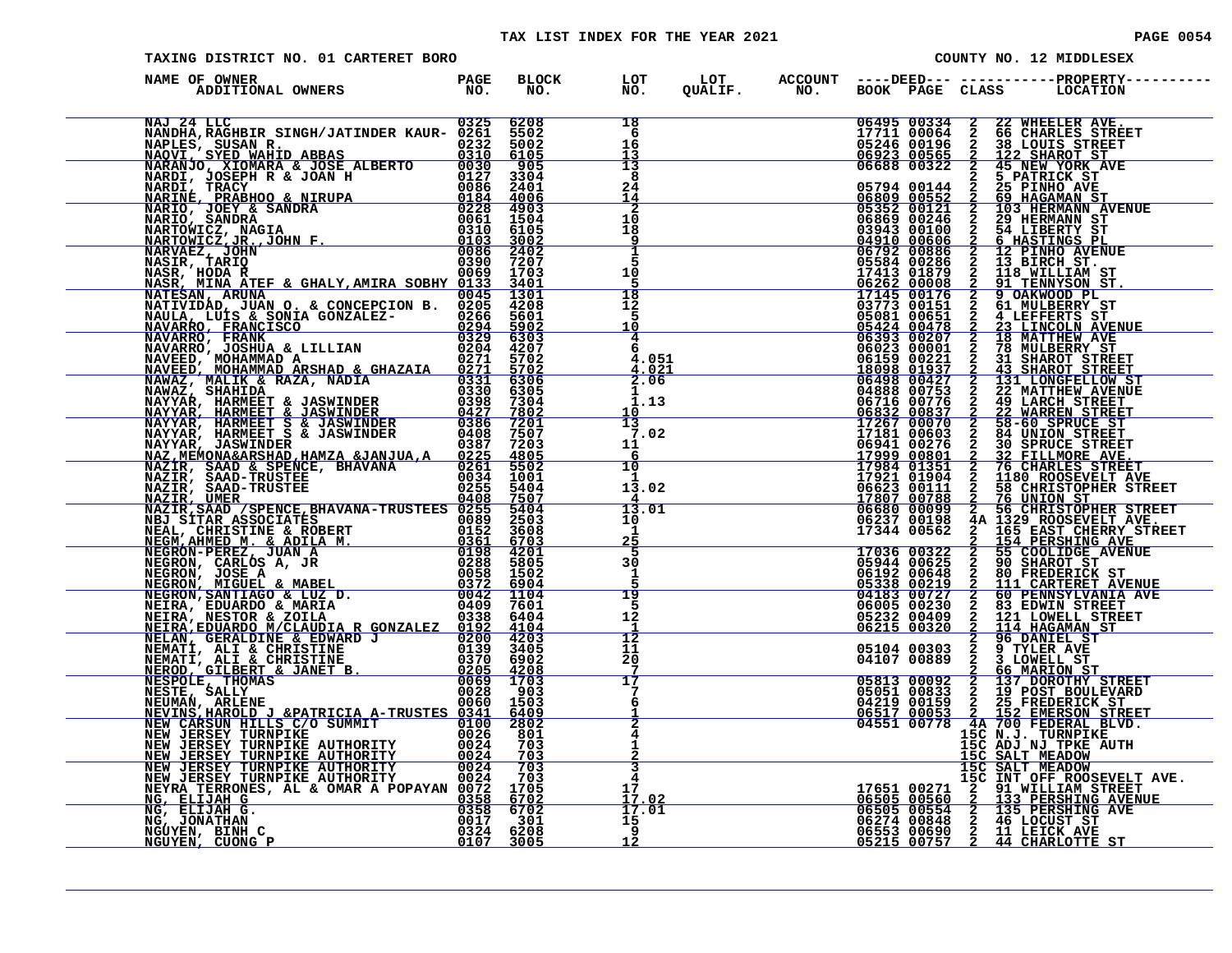# TAX LIST INDEX FOR THE YEAR 2021 CONTROL CONTROL CONTROL PAGE 0055

| PAGE |  | 0055 |  |  |
|------|--|------|--|--|
|------|--|------|--|--|

| BLOCK LOT LOT ACCOUNT ----DEED--- ------------PROPERTY----<br>NO. NO. QUALIF. NO. BOOK PAGE CLASS LOCATION<br>NAME OF OWNER<br>$\begin{tabular}{c c c} 06407&00436&2&98~\text{MARTON ST}\\ 17099&00080&2&24~\text{ATLANTIC ST.}\\ 06089&00825&2&20~\text{OAKWOD AVE.}\\ 04043&00406&2&64~\text{DOROTHY STREECT} \\ 07047&00246&2&70~\text{WIRELER AVENUIE}\\ 07047&00246&2&70~\text{WIRELER AVENUIE}\\ 07047&00299&2&43~\text{S.WHITITIER STERET} \\ 1728$<br>$\bar{7}$<br>20<br>3<br>15<br>24<br>NICHOLS JUST TRANSPORTER ANTERIANS, MANDIRA 00231 1201<br>NICOLAS, NORMAN & WILLIAMS, MANDIRA 00231 1200<br>NIEMERO, FRANCISCO & DARRA ANTONIO E 2003<br>NIEMERO, REGNIER A. CONSTRUER 1993<br>NIEMERO, ALGENIA (2003) 10030 10030 10030<br><br>17<br>13<br>$\overline{13}$<br>7<br>3<br>27<br>8<br>2<br>20<br>8<br>3<br>29<br>9<br>8<br>8<br>15C PENNSYLVANIA AVE.<br>15C NEW JERSEY AVE.<br>15C NEW JERSEY AVE.<br>2 18 ST. ANN STREET<br>05453 00014 2 52 PARK AVENUE<br>04084 00549 2 52 PARK AVENUE<br>04468 00252 4A WASHINGTON AVE<br>04370 00857 4A 160 WASHINGTON AVE.<br>17614 002<br>q<br>10<br>$\bar{14}$<br>10<br>4<br><u>8</u><br>$\overline{9}$<br>26 | TAXING DISTRICT NO. 01 CARTERET BORO |  |  |  |  | COUNTY NO. 12 MIDDLESEX |
|------------------------------------------------------------------------------------------------------------------------------------------------------------------------------------------------------------------------------------------------------------------------------------------------------------------------------------------------------------------------------------------------------------------------------------------------------------------------------------------------------------------------------------------------------------------------------------------------------------------------------------------------------------------------------------------------------------------------------------------------------------------------------------------------------------------------------------------------------------------------------------------------------------------------------------------------------------------------------------------------------------------------------------------------------------------------------------------------------------------------------------------------------------------------|--------------------------------------|--|--|--|--|-------------------------|
|                                                                                                                                                                                                                                                                                                                                                                                                                                                                                                                                                                                                                                                                                                                                                                                                                                                                                                                                                                                                                                                                                                                                                                        |                                      |  |  |  |  |                         |
|                                                                                                                                                                                                                                                                                                                                                                                                                                                                                                                                                                                                                                                                                                                                                                                                                                                                                                                                                                                                                                                                                                                                                                        |                                      |  |  |  |  |                         |
|                                                                                                                                                                                                                                                                                                                                                                                                                                                                                                                                                                                                                                                                                                                                                                                                                                                                                                                                                                                                                                                                                                                                                                        |                                      |  |  |  |  |                         |
|                                                                                                                                                                                                                                                                                                                                                                                                                                                                                                                                                                                                                                                                                                                                                                                                                                                                                                                                                                                                                                                                                                                                                                        |                                      |  |  |  |  |                         |
|                                                                                                                                                                                                                                                                                                                                                                                                                                                                                                                                                                                                                                                                                                                                                                                                                                                                                                                                                                                                                                                                                                                                                                        |                                      |  |  |  |  |                         |
|                                                                                                                                                                                                                                                                                                                                                                                                                                                                                                                                                                                                                                                                                                                                                                                                                                                                                                                                                                                                                                                                                                                                                                        |                                      |  |  |  |  |                         |
|                                                                                                                                                                                                                                                                                                                                                                                                                                                                                                                                                                                                                                                                                                                                                                                                                                                                                                                                                                                                                                                                                                                                                                        |                                      |  |  |  |  |                         |
|                                                                                                                                                                                                                                                                                                                                                                                                                                                                                                                                                                                                                                                                                                                                                                                                                                                                                                                                                                                                                                                                                                                                                                        |                                      |  |  |  |  |                         |
|                                                                                                                                                                                                                                                                                                                                                                                                                                                                                                                                                                                                                                                                                                                                                                                                                                                                                                                                                                                                                                                                                                                                                                        |                                      |  |  |  |  |                         |
|                                                                                                                                                                                                                                                                                                                                                                                                                                                                                                                                                                                                                                                                                                                                                                                                                                                                                                                                                                                                                                                                                                                                                                        |                                      |  |  |  |  |                         |
|                                                                                                                                                                                                                                                                                                                                                                                                                                                                                                                                                                                                                                                                                                                                                                                                                                                                                                                                                                                                                                                                                                                                                                        |                                      |  |  |  |  |                         |
|                                                                                                                                                                                                                                                                                                                                                                                                                                                                                                                                                                                                                                                                                                                                                                                                                                                                                                                                                                                                                                                                                                                                                                        |                                      |  |  |  |  |                         |
|                                                                                                                                                                                                                                                                                                                                                                                                                                                                                                                                                                                                                                                                                                                                                                                                                                                                                                                                                                                                                                                                                                                                                                        |                                      |  |  |  |  |                         |
|                                                                                                                                                                                                                                                                                                                                                                                                                                                                                                                                                                                                                                                                                                                                                                                                                                                                                                                                                                                                                                                                                                                                                                        |                                      |  |  |  |  |                         |
|                                                                                                                                                                                                                                                                                                                                                                                                                                                                                                                                                                                                                                                                                                                                                                                                                                                                                                                                                                                                                                                                                                                                                                        |                                      |  |  |  |  |                         |
| 0098 2704<br><b>NUVEEN</b>                                                                                                                                                                                                                                                                                                                                                                                                                                                                                                                                                                                                                                                                                                                                                                                                                                                                                                                                                                                                                                                                                                                                             |                                      |  |  |  |  |                         |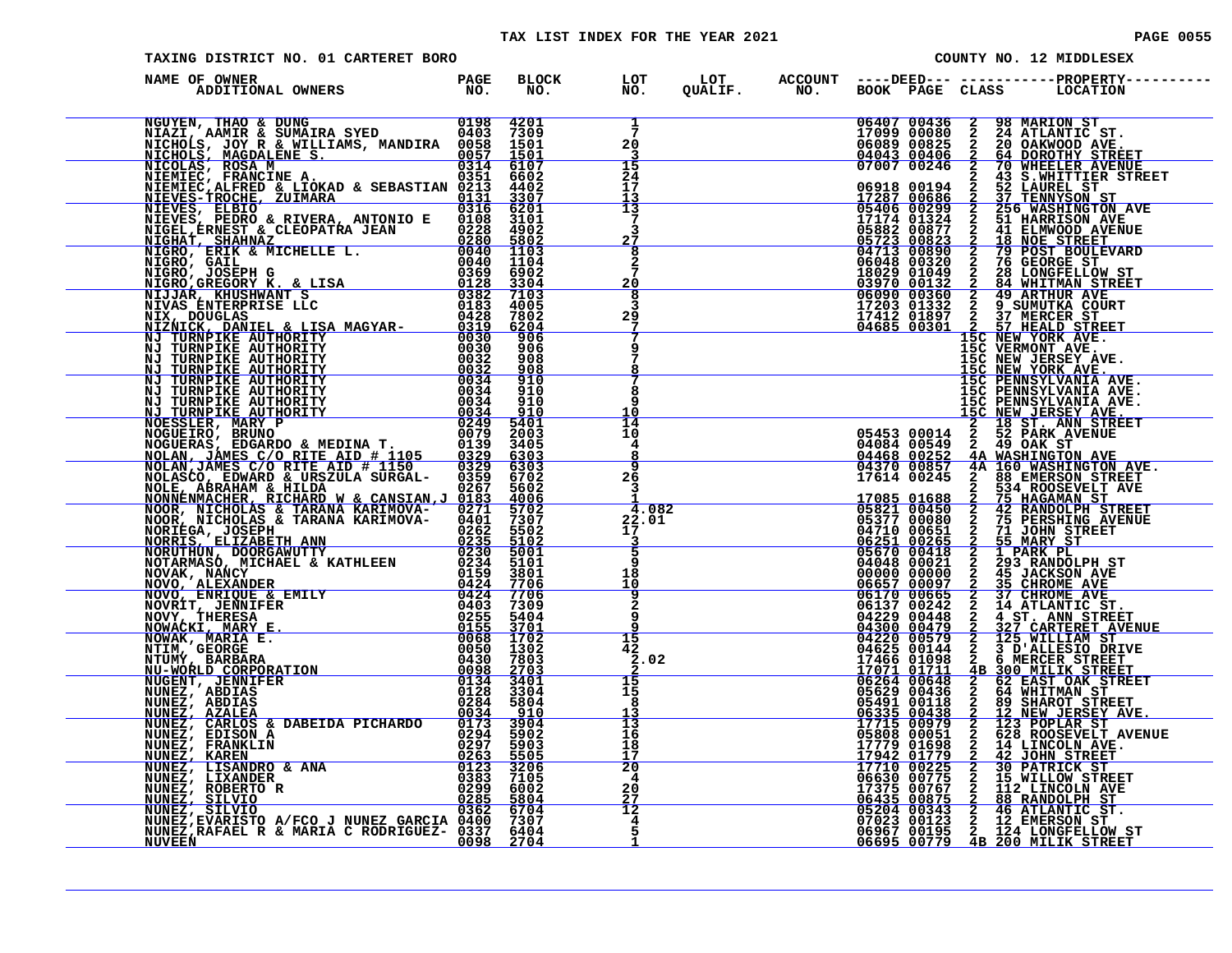#### TAX LIST INDEX FOR THE YEAR 2021 **PAGE 10056** PAGE 0056

| TAXING DISTRICT NO. 01 CARTERET BORO                                                                                                                                                                                                |  |                                       |                                                                                  | COUNTY NO. 12 MIDDLESEX |  |  |                                                                                                                                                                                                                                                                                                                                                                        |  |
|-------------------------------------------------------------------------------------------------------------------------------------------------------------------------------------------------------------------------------------|--|---------------------------------------|----------------------------------------------------------------------------------|-------------------------|--|--|------------------------------------------------------------------------------------------------------------------------------------------------------------------------------------------------------------------------------------------------------------------------------------------------------------------------------------------------------------------------|--|
| NAME OF OWNER                                                                                                                                                                                                                       |  |                                       |                                                                                  |                         |  |  |                                                                                                                                                                                                                                                                                                                                                                        |  |
| NAME OF OWNER A MARINE CHRISTINE & ENERGY 1980 1993<br>NAME OF OWNER A 4 FREE GODSON-0225 35005<br>NAME OF ANITONAL OWNERS PARE GODSON-0225 35005<br>NO. NORTHAL A RABBURG PARE CONSON CONSUMING THE CONSUMING THE CONSUMING THE CO |  | 18<br>18<br>8                         |                                                                                  |                         |  |  | $\begin{tabular}{c cccc} \textbf{4358 00857 & 2 & 44 JOHN STREET \\ 06750 00570 & 2 & 75 RANDOLPH ST \\ 06713 00195 & 2 & 27 LIDEERY ST \\ 05094 00723 & 2 & 27 LADEERY ST \\ 17541 00416 & 2 & 39 RANT AVE \\ 17541 00416 & 2 & 1396 ROOSEVELT AVE \\ 06443 00174 & 2 & 24 SUNNYSIDE DR \\ 05223 00037 & 2 & 105 HAGAMAN ST \\ 0$                                     |  |
|                                                                                                                                                                                                                                     |  | 6<br>3<br>29<br>10<br>13              |                                                                                  |                         |  |  |                                                                                                                                                                                                                                                                                                                                                                        |  |
|                                                                                                                                                                                                                                     |  | 15<br>4<br>11<br>14                   |                                                                                  |                         |  |  |                                                                                                                                                                                                                                                                                                                                                                        |  |
|                                                                                                                                                                                                                                     |  | $\overline{3}$<br>6<br>11<br>1        |                                                                                  |                         |  |  |                                                                                                                                                                                                                                                                                                                                                                        |  |
|                                                                                                                                                                                                                                     |  | 13<br>18<br>8                         |                                                                                  |                         |  |  | 04120 00439 2 34 LINDEN ST<br>05423 00344 2 51 IRVING ST<br>06286 00494 2 51 IRVING ST<br>2 4 SUMUTKA COURT<br>2 89 BERNARD ST                                                                                                                                                                                                                                         |  |
|                                                                                                                                                                                                                                     |  | 18<br>29<br>14<br>37<br>5             |                                                                                  |                         |  |  | 2 89 PERSHING AVE<br>${\footnotesize \begin{tabular}{c} 2 & 89 BERNARD ST \\ 2 & 89 BERNARD ST \\ 14086 & 00199 & 2 & 12 & 358 NOSENTER\n \hline \texttt{17772} 01077 & 2 & 12 & 358 NESTET RNEET \\ 17772 & 01077 & 2 & 124 & 558 NOSTETET STEET \\ 16440 & 00646 & 2 & 124 & 558 SNREFET \\ 06450 & 00646 & 2 & 145 & 588 SNREFET \\ 06797 & 00101 & 2 & 25 & TIORN$ |  |
|                                                                                                                                                                                                                                     |  | 5<br>6<br>6<br>25                     |                                                                                  |                         |  |  |                                                                                                                                                                                                                                                                                                                                                                        |  |
|                                                                                                                                                                                                                                     |  | 4<br>$\overline{6}$<br>1              |                                                                                  |                         |  |  |                                                                                                                                                                                                                                                                                                                                                                        |  |
|                                                                                                                                                                                                                                     |  | 5<br>25<br>12.02<br>15                |                                                                                  |                         |  |  |                                                                                                                                                                                                                                                                                                                                                                        |  |
|                                                                                                                                                                                                                                     |  | $\frac{20}{10}$<br>20<br>8.01         |                                                                                  |                         |  |  |                                                                                                                                                                                                                                                                                                                                                                        |  |
|                                                                                                                                                                                                                                     |  | 18<br>-8                              |                                                                                  |                         |  |  |                                                                                                                                                                                                                                                                                                                                                                        |  |
|                                                                                                                                                                                                                                     |  | 16.01<br>9.<br>10<br>3                | $\underbrace{07063\;\;00007}_{06773\;\;00894}_{06773\;\;00894}_{05611\;\;00015}$ | 06975 00759             |  |  | 2 35 CHARLES STREET<br>2 64 MULBERRY STREET<br>2 59 SHAROT ST<br>2 238 WASHINGTON AVE<br>2 1 CHARLOTTE ST                                                                                                                                                                                                                                                              |  |
|                                                                                                                                                                                                                                     |  | 24<br>5                               |                                                                                  | $\frac{2}{1714300884}$  |  |  | 31 VIRGINIA AVENUE<br>10 JOHN ST<br>05497 00293 2 1 WHITMAN ST                                                                                                                                                                                                                                                                                                         |  |
|                                                                                                                                                                                                                                     |  | $\frac{26}{8}$<br>23<br>21            |                                                                                  |                         |  |  | $\begin{tabular}{c cccc} 05497 & 00293 & 2 & 1 & \texttt{WHITMAN} & \texttt{ST} \\ \hline 06428 & 00410 & 2 & 38 & \texttt{ATLANTIC STREF} \\ \hline 06428 & 00410 & 2 & 14 & \texttt{EAST OAK STREF} \\ 04807 & 00836 & 2 & 17 & \texttt{SABO STRSET} \\ 06304 & 00013 & 2 & 41 & \texttt{SWARTHMORE DRIVE} \\ \hline 07014 & 00458 & 2 & 92 & \texttt{SHRCOM}$       |  |
|                                                                                                                                                                                                                                     |  | 31<br>$\overline{1}\overline{2}$<br>9 |                                                                                  |                         |  |  |                                                                                                                                                                                                                                                                                                                                                                        |  |
|                                                                                                                                                                                                                                     |  | $\overline{3}$<br>11<br>6<br>11       |                                                                                  |                         |  |  |                                                                                                                                                                                                                                                                                                                                                                        |  |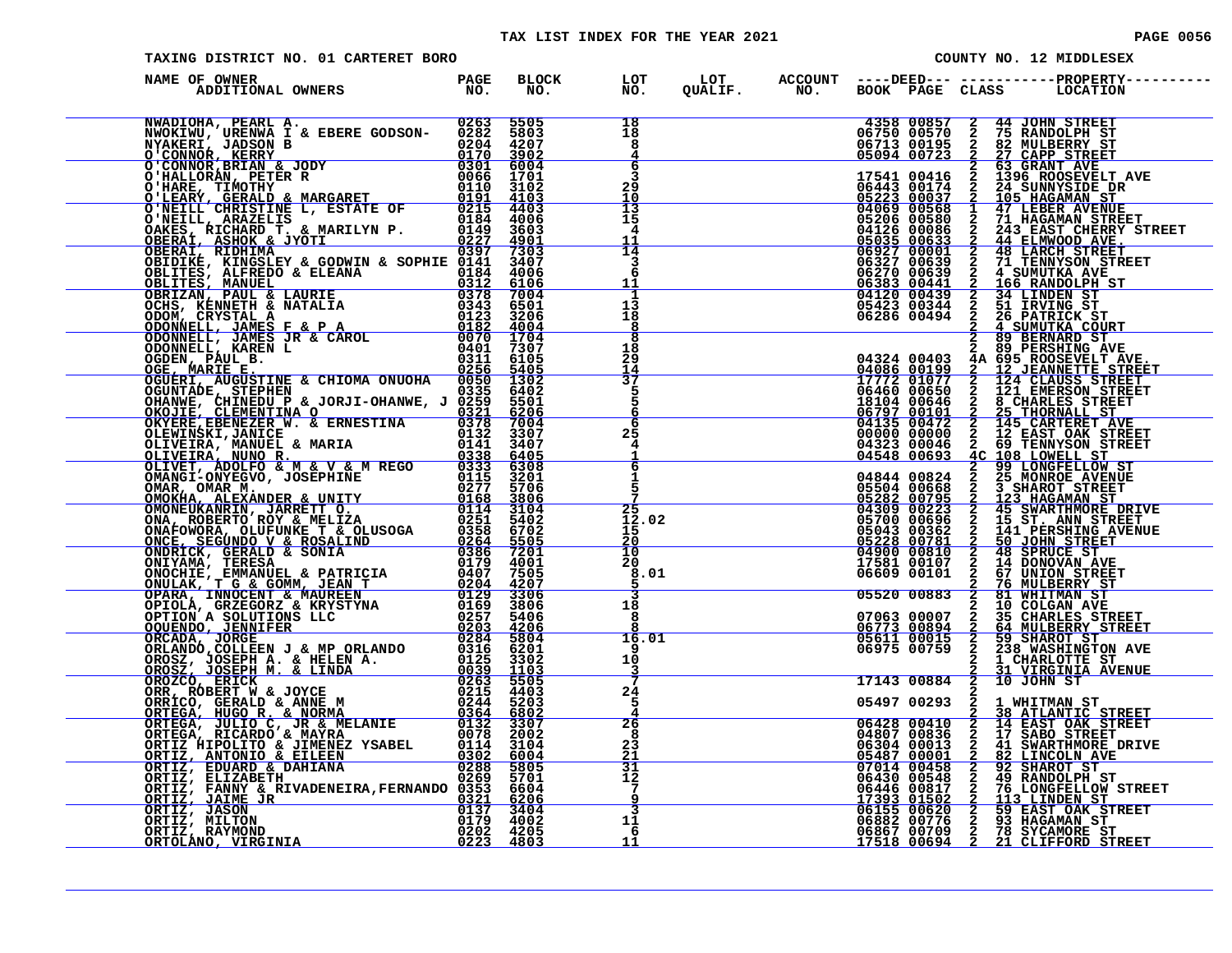#### TAX LIST INDEX FOR THE YEAR 2021

| <b>PAGE 0057</b> |  |  |
|------------------|--|--|
|                  |  |  |

| TAXING DISTRICT NO. 01 CARTERET BORO                                                                                                                                                                                                                                                                                                                                                  |  |                               |       | COUNTY NO. 12 MIDDLESEX |                                                                                                       |                     |                                                                                                                                                                                                                                                                                                                                                                                                                                   |  |
|---------------------------------------------------------------------------------------------------------------------------------------------------------------------------------------------------------------------------------------------------------------------------------------------------------------------------------------------------------------------------------------|--|-------------------------------|-------|-------------------------|-------------------------------------------------------------------------------------------------------|---------------------|-----------------------------------------------------------------------------------------------------------------------------------------------------------------------------------------------------------------------------------------------------------------------------------------------------------------------------------------------------------------------------------------------------------------------------------|--|
| DF OWNER<br>ADDITIONAL OWNERS TO NO.<br>NAME OF OWNER                                                                                                                                                                                                                                                                                                                                 |  |                               |       |                         |                                                                                                       |                     | BLOCK LOT LOT ACCOUNT ----DEED--- -----------PROPERTY----<br>NO. NO. QUALIF. NO. BOOK PAGE CLASS LOCATION                                                                                                                                                                                                                                                                                                                         |  |
| $\begin{tabular}{l c c c} \multicolumn{1}{l}{OSARIA, FERMINA} & 0341 & 6409 \\ \multicolumn{1}{l}{OSORIO, CESAR} & 0260 & 5501 \\ \multicolumn{1}{l}{OSORIO, DAVID} & 0400 & 7307 \\ \multicolumn{1}{l}{OSORIO, MARRA} & 0000 & 7307 \\ \multicolumn{1}{l}{OSORIO, MARRA} & 0000100 & 0325 & 6208 \\ \multicolumn{1}{l}{OSARI, FRANK} & 0000100 & 0325 & 4208 \\ \multicolumn{1}{l}{$ |  | $\overline{4}$<br>$^{20}_{7}$ |       |                         |                                                                                                       |                     | $\begin{array}{cccc} 05821 & 00741 & 2 & 160 \text{ EMEESON STREET} \\ 05891 & 00050 & 2 & 39 \text{ JOHN STREET} \\ 17066 & 00836 & 2 & 22 \text{ EMEESON ST} \\ 05996 & 00408 & 2 & 16 \text{ WHEREER ANVE} \\ 06604 & 00106 & 2 & 48 \text{ EAST ELM STREET} \\ 06107 & 00678 & 2 & 292 \text{ PERSHING AVENUE} \\ 17441 & 01373 & 2 & 710 \text{ LINDEN$                                                                      |  |
|                                                                                                                                                                                                                                                                                                                                                                                       |  | 16                            |       |                         |                                                                                                       |                     |                                                                                                                                                                                                                                                                                                                                                                                                                                   |  |
|                                                                                                                                                                                                                                                                                                                                                                                       |  | $\frac{16}{5}$                |       |                         |                                                                                                       |                     |                                                                                                                                                                                                                                                                                                                                                                                                                                   |  |
|                                                                                                                                                                                                                                                                                                                                                                                       |  | 4<br>10                       |       |                         |                                                                                                       |                     |                                                                                                                                                                                                                                                                                                                                                                                                                                   |  |
|                                                                                                                                                                                                                                                                                                                                                                                       |  | $\overline{9}$<br>2.02        |       |                         |                                                                                                       |                     |                                                                                                                                                                                                                                                                                                                                                                                                                                   |  |
|                                                                                                                                                                                                                                                                                                                                                                                       |  |                               |       |                         |                                                                                                       |                     |                                                                                                                                                                                                                                                                                                                                                                                                                                   |  |
|                                                                                                                                                                                                                                                                                                                                                                                       |  | 36                            |       |                         | 05206 00431<br>06411 00169                                                                            |                     | 2 63 MARY ST<br>2 26 CHARLOTTE ST<br>4B 1000 BLAIR ROAD                                                                                                                                                                                                                                                                                                                                                                           |  |
| OTTAVIANO, FRANK ČE LARAINE MARINE MEDIA 3104<br>P.W.N., PARTNERSHIP C/O W. TRACKIM 0089 2503<br>P.W.N., PARTNERSHIP C/O W. TRACKIM 0089 2503<br>P.W.N., PARTNERSHIP C/O W. TRACKIM 0089 2503<br>P.W.N., PARTNERSHIP C/O W. TRACKIM 00                                                                                                                                                |  | 4<br>3                        |       |                         |                                                                                                       |                     | 4A 1375 ROOSEVELT AVENUE                                                                                                                                                                                                                                                                                                                                                                                                          |  |
|                                                                                                                                                                                                                                                                                                                                                                                       |  | $\frac{4}{5}$                 |       |                         |                                                                                                       |                     | 1 ROOSEVELT AVENUE<br>04848 00218 4A 1375 ROOSEVELT AVENUE<br>05393 00880 1 SPOGANETZ AVENUE<br>05393 00880 2 52 A-B EDWIN STREET<br>04603 00515 2 31 FILLMORE AVE<br>18005 00842 2 67 CARTERET AVE.                                                                                                                                                                                                                              |  |
|                                                                                                                                                                                                                                                                                                                                                                                       |  | 6<br>23                       |       |                         |                                                                                                       |                     |                                                                                                                                                                                                                                                                                                                                                                                                                                   |  |
|                                                                                                                                                                                                                                                                                                                                                                                       |  | <u>14</u>                     |       |                         |                                                                                                       |                     |                                                                                                                                                                                                                                                                                                                                                                                                                                   |  |
|                                                                                                                                                                                                                                                                                                                                                                                       |  | 26<br>13.01                   |       |                         | 04587 00039<br>17393 00701<br>05149 00038                                                             |                     | 303 HARRIS STREET<br>21 LONGFELLOW ST.<br>27 ESSEX STREET                                                                                                                                                                                                                                                                                                                                                                         |  |
|                                                                                                                                                                                                                                                                                                                                                                                       |  | 18.14<br>9                    |       |                         |                                                                                                       |                     |                                                                                                                                                                                                                                                                                                                                                                                                                                   |  |
|                                                                                                                                                                                                                                                                                                                                                                                       |  | 14                            |       |                         |                                                                                                       |                     | <b>24 CHROME AVE</b><br>28 DUNSTER ST                                                                                                                                                                                                                                                                                                                                                                                             |  |
|                                                                                                                                                                                                                                                                                                                                                                                       |  | 41<br>$\frac{-3}{23}$         |       |                         |                                                                                                       |                     |                                                                                                                                                                                                                                                                                                                                                                                                                                   |  |
|                                                                                                                                                                                                                                                                                                                                                                                       |  | 7                             |       |                         | 04630 00236<br>04630 00256<br>17860 00403<br>05006 00218<br>05641 00320<br>06087 00747<br>06087 00747 |                     |                                                                                                                                                                                                                                                                                                                                                                                                                                   |  |
|                                                                                                                                                                                                                                                                                                                                                                                       |  | 3                             |       |                         |                                                                                                       |                     |                                                                                                                                                                                                                                                                                                                                                                                                                                   |  |
|                                                                                                                                                                                                                                                                                                                                                                                       |  | す<br>16                       |       |                         |                                                                                                       | <b>SURVANDAND</b>   | 17860 00403 2 23 DUNSTER ST<br>05006 00218 2 5 D'ALLESIO DRIVE<br>05006 00218 2 5 D'ALLESIO DRIVE<br>06799 00179 2 29 CLAUSS ST<br>06799 00179 2 29 CLAUSS ST<br>06087 00747 2 44 DOROTHY ST<br>06087 00747 2 44 DOROTHY ST<br>06087 00747                                                                                                                                                                                        |  |
|                                                                                                                                                                                                                                                                                                                                                                                       |  | 18<br>-6                      |       |                         |                                                                                                       |                     |                                                                                                                                                                                                                                                                                                                                                                                                                                   |  |
|                                                                                                                                                                                                                                                                                                                                                                                       |  | 6<br>5                        |       |                         |                                                                                                       |                     |                                                                                                                                                                                                                                                                                                                                                                                                                                   |  |
|                                                                                                                                                                                                                                                                                                                                                                                       |  | $2\bar{3}$                    |       |                         |                                                                                                       |                     |                                                                                                                                                                                                                                                                                                                                                                                                                                   |  |
|                                                                                                                                                                                                                                                                                                                                                                                       |  | $\bar{z}$<br>$\overline{21}$  |       |                         |                                                                                                       |                     |                                                                                                                                                                                                                                                                                                                                                                                                                                   |  |
|                                                                                                                                                                                                                                                                                                                                                                                       |  | 10<br>49                      | C1006 |                         |                                                                                                       |                     |                                                                                                                                                                                                                                                                                                                                                                                                                                   |  |
| PAGANO, CARI A<br>PAGANO, CARETTA 0039 1002<br>PAGE, CLARETTA 0039 1002<br>PAGE, CLARETTA 0039 1002<br>PAHLER, JOHN J & RUTH 0211 4305<br>PAHLER, JOHN J & RUTH 0211 4305<br>PATLA, JOAQUIN M.<br>0240 5105<br>PAKENHAM, MICHAEL J 0350 66026<br>                                                                                                                                     |  | $\frac{23}{2}$                |       |                         |                                                                                                       |                     |                                                                                                                                                                                                                                                                                                                                                                                                                                   |  |
|                                                                                                                                                                                                                                                                                                                                                                                       |  | 9<br>12                       |       |                         |                                                                                                       |                     | 235 WASHINGTON AVE                                                                                                                                                                                                                                                                                                                                                                                                                |  |
|                                                                                                                                                                                                                                                                                                                                                                                       |  | $\frac{-\overline{2}}{12}$    |       |                         | 04619 00667<br>17089 00821<br>17111 00921<br>17366 01126                                              |                     | <b>74 LINDEN ST<br/>37 THORNALL ST<br/>39 UNION STREET<br/>720 ROOSEVELT_AVE</b>                                                                                                                                                                                                                                                                                                                                                  |  |
|                                                                                                                                                                                                                                                                                                                                                                                       |  | 19<br>12.02                   |       |                         | 06360 00252<br>06543 00528                                                                            |                     | 112 HERMANN ST                                                                                                                                                                                                                                                                                                                                                                                                                    |  |
|                                                                                                                                                                                                                                                                                                                                                                                       |  | $\frac{15}{8}$                |       |                         | 06338 00544<br>06920 00073<br>06242 00455                                                             | <b>MANDANDANDAN</b> | 14 THORNALL STREET<br>73 JACKSON AVE.<br>2 RAILROAD AVE.                                                                                                                                                                                                                                                                                                                                                                          |  |
|                                                                                                                                                                                                                                                                                                                                                                                       |  | 6                             |       |                         |                                                                                                       |                     |                                                                                                                                                                                                                                                                                                                                                                                                                                   |  |
|                                                                                                                                                                                                                                                                                                                                                                                       |  | 14<br>6                       |       |                         |                                                                                                       | $\mathbf{2}$        | 23 SWARTHMORE DRIVE                                                                                                                                                                                                                                                                                                                                                                                                               |  |
| PALMER, RUSSELL A & DIGIACOMO, DANAP 0267 5602<br>PALUGHI, FRANK G & BARBARA 0188 4101<br>PALUMBO, ROSE 0188 4101<br>PAMPLONA, PAULINO C, JR & MAREZEL D 0351 6603<br>PANAZZOLÓ, ROBERT N. & CLAIRE 03342 6411<br>PANCHERI, JOHN B. & EV                                                                                                                                              |  | 4<br>13                       |       |                         | 06036 00191<br>00000 00000<br>03971 00799                                                             |                     |                                                                                                                                                                                                                                                                                                                                                                                                                                   |  |
|                                                                                                                                                                                                                                                                                                                                                                                       |  | 1<br>18,16                    |       |                         |                                                                                                       |                     |                                                                                                                                                                                                                                                                                                                                                                                                                                   |  |
|                                                                                                                                                                                                                                                                                                                                                                                       |  | $\overline{13}$<br>5          |       |                         |                                                                                                       |                     | $\begin{tabular}{ c c c c} 2 & 33 & \texttt{SWARTHMORE} & \texttt{PRIVE} \\ \hline 2 & 95 & \texttt{POLAR SET} & \texttt{AVE} \\ 2 & 126 & \texttt{CARTERERT} & \texttt{AVE} \\ 2 & 198 & \texttt{EAST CHERRY} & \texttt{STREF} \\ 2 & 164 & \texttt{EMERSON} & \texttt{ST} \\ 2 & 146 & \texttt{EAST CHERRY} & \texttt{STREF} \\ 2 & 146 & \texttt{EAST CHERRY} & \texttt{STREF} \\ 2 & 168 & \texttt{MHITMAN} & \texttt{ST} \\$ |  |
|                                                                                                                                                                                                                                                                                                                                                                                       |  | $1\bar{7}$<br>14              |       |                         |                                                                                                       |                     |                                                                                                                                                                                                                                                                                                                                                                                                                                   |  |
| PANEX, ALICE<br>PANEX, ALICE<br>PANEX, ALICE<br>PANEXNOWSKI, TADEUSZ & MALGORZATA<br>PANEXNOWSKI, TADEUSZ & MALGORZATA<br>0087 2402<br>PANIKIEWSKY, JOHN & ANN MARIE<br>0118 3203<br>PANIKIA, EILEEN C.<br>0059 1502<br>PANIXIA, EILEEN C.<br>0222 4                                                                                                                                  |  | 11<br>13                      |       |                         |                                                                                                       |                     | 04817 00701 2 43 HERMANN ST<br>17292 00722 2 27 CLIFFORD ST<br>17292 00722 2 27 CHARLOTTE ST<br>2 69 DANIEL ST                                                                                                                                                                                                                                                                                                                    |  |
|                                                                                                                                                                                                                                                                                                                                                                                       |  | 6                             |       |                         |                                                                                                       |                     |                                                                                                                                                                                                                                                                                                                                                                                                                                   |  |
|                                                                                                                                                                                                                                                                                                                                                                                       |  | 11                            |       |                         |                                                                                                       |                     |                                                                                                                                                                                                                                                                                                                                                                                                                                   |  |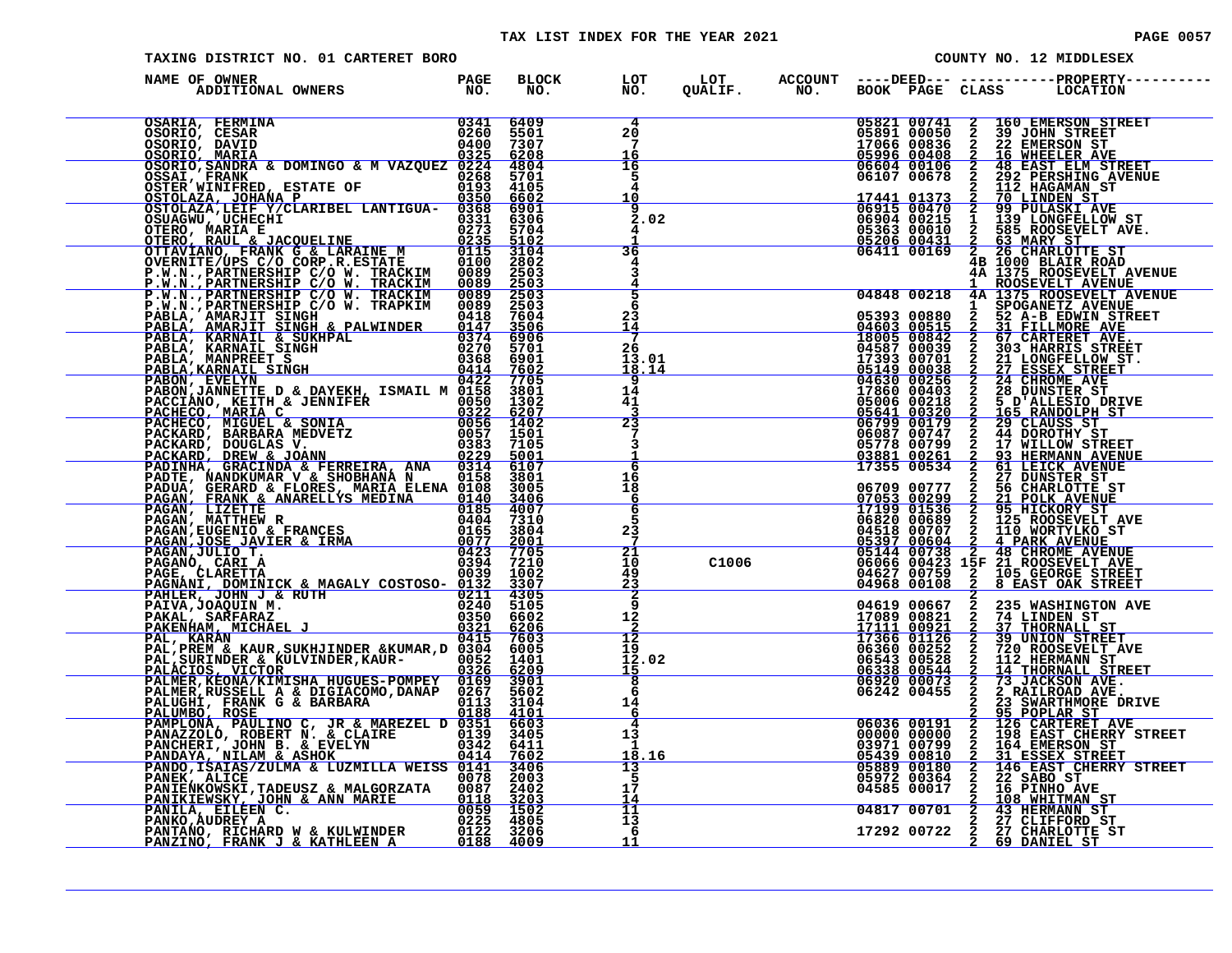| <b>PAGE 0058</b> |  |  |
|------------------|--|--|
|                  |  |  |

| TAXING DISTRICT NO. 01 CARTERET BORO                                                               |  |                                                     |  | COUNTY NO. 12 MIDDLESEX |  |                                                                                                                                                                                                                                          |  |  |
|----------------------------------------------------------------------------------------------------|--|-----------------------------------------------------|--|-------------------------|--|------------------------------------------------------------------------------------------------------------------------------------------------------------------------------------------------------------------------------------------|--|--|
| NAME OF OWNER                                                                                      |  |                                                     |  |                         |  |                                                                                                                                                                                                                                          |  |  |
|                                                                                                    |  | 3                                                   |  | 04697 00546 2           |  | 93 WORTYLKO ST                                                                                                                                                                                                                           |  |  |
|                                                                                                    |  | 15<br>10                                            |  |                         |  |                                                                                                                                                                                                                                          |  |  |
|                                                                                                    |  | 9<br>15                                             |  |                         |  | 336 JACKSON AVE<br>06337 00397 2 42 LOUIS STREET<br>06968 00819 1 6640 INDUSTRIAL HWAY<br>06866 00020 2 111 EMERSON ST<br>17643 01545 2 43 LEBER AVENUE                                                                                  |  |  |
|                                                                                                    |  | 4<br>13                                             |  |                         |  |                                                                                                                                                                                                                                          |  |  |
|                                                                                                    |  | 6.22<br>21                                          |  |                         |  |                                                                                                                                                                                                                                          |  |  |
|                                                                                                    |  | 11                                                  |  |                         |  |                                                                                                                                                                                                                                          |  |  |
|                                                                                                    |  | 20<br>47                                            |  |                         |  |                                                                                                                                                                                                                                          |  |  |
|                                                                                                    |  | 20.02<br>6.21                                       |  |                         |  |                                                                                                                                                                                                                                          |  |  |
|                                                                                                    |  | 19<br>26                                            |  |                         |  |                                                                                                                                                                                                                                          |  |  |
|                                                                                                    |  | 16<br>22                                            |  |                         |  |                                                                                                                                                                                                                                          |  |  |
|                                                                                                    |  | $\mathbf{1}$<br>Ť                                   |  |                         |  | 17643 01545 2 43 LEBER AVENUE<br>06994 00312 2 17 LACUST STREET<br>06994 00312 2 49-A CARTERET<br>05672 00120 2 49-A CARTERET AVE.<br>06891 00749 2 32 PATRICK STREET<br>17381 00590 2 16 WEDGEWOOD DRIVE<br>07036 00362 2 113 GEOGEWOOD |  |  |
|                                                                                                    |  |                                                     |  |                         |  | 1 ARTHUR AVENUE                                                                                                                                                                                                                          |  |  |
|                                                                                                    |  |                                                     |  |                         |  |                                                                                                                                                                                                                                          |  |  |
|                                                                                                    |  |                                                     |  |                         |  |                                                                                                                                                                                                                                          |  |  |
|                                                                                                    |  |                                                     |  |                         |  |                                                                                                                                                                                                                                          |  |  |
|                                                                                                    |  |                                                     |  |                         |  |                                                                                                                                                                                                                                          |  |  |
|                                                                                                    |  |                                                     |  |                         |  |                                                                                                                                                                                                                                          |  |  |
|                                                                                                    |  |                                                     |  |                         |  |                                                                                                                                                                                                                                          |  |  |
|                                                                                                    |  |                                                     |  |                         |  |                                                                                                                                                                                                                                          |  |  |
|                                                                                                    |  |                                                     |  |                         |  |                                                                                                                                                                                                                                          |  |  |
|                                                                                                    |  |                                                     |  |                         |  |                                                                                                                                                                                                                                          |  |  |
|                                                                                                    |  |                                                     |  |                         |  |                                                                                                                                                                                                                                          |  |  |
|                                                                                                    |  |                                                     |  |                         |  |                                                                                                                                                                                                                                          |  |  |
|                                                                                                    |  |                                                     |  |                         |  |                                                                                                                                                                                                                                          |  |  |
|                                                                                                    |  |                                                     |  |                         |  |                                                                                                                                                                                                                                          |  |  |
|                                                                                                    |  |                                                     |  |                         |  |                                                                                                                                                                                                                                          |  |  |
|                                                                                                    |  |                                                     |  |                         |  |                                                                                                                                                                                                                                          |  |  |
|                                                                                                    |  |                                                     |  |                         |  |                                                                                                                                                                                                                                          |  |  |
|                                                                                                    |  |                                                     |  |                         |  |                                                                                                                                                                                                                                          |  |  |
|                                                                                                    |  | $\frac{9.011}{18.19}$<br>18.19<br>9.0161            |  |                         |  |                                                                                                                                                                                                                                          |  |  |
|                                                                                                    |  |                                                     |  |                         |  |                                                                                                                                                                                                                                          |  |  |
|                                                                                                    |  | $\frac{37}{18.23}$<br>$\frac{4.062}{8}$             |  |                         |  |                                                                                                                                                                                                                                          |  |  |
|                                                                                                    |  |                                                     |  |                         |  |                                                                                                                                                                                                                                          |  |  |
|                                                                                                    |  | $\begin{array}{r} 4 \\ 1.12 \\ 8 \\ 24 \end{array}$ |  |                         |  |                                                                                                                                                                                                                                          |  |  |
| PATEL, MAHENDRA M. & M. H. (7)<br>PATEL, MAHENDRA M. & M. M. C/O UNITED 0374 6906<br>PATEL. SANJAY |  |                                                     |  |                         |  |                                                                                                                                                                                                                                          |  |  |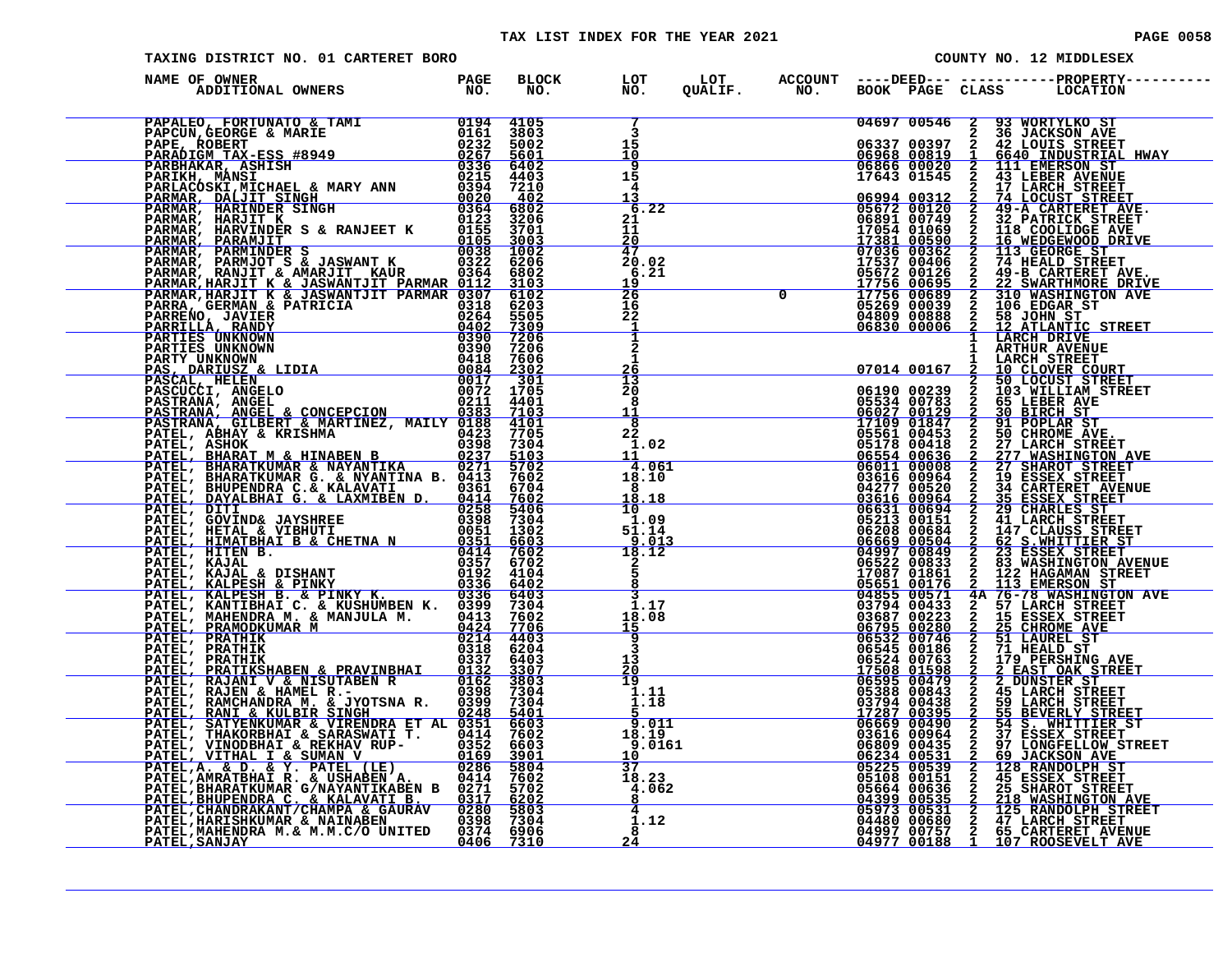#### TAX LIST INDEX FOR THE YEAR 2021 **PAGE 10059** PAGE 0059

|  |  | PAGE 00                 |  |
|--|--|-------------------------|--|
|  |  | COUNTY NO. 12 MIDDLESEX |  |

| TAXING DISTRICT NO. 01 CARTERET BORO                                                                                                                                                                                                       |                     |              |                                                  |  |  | COUNTY NO. 12 MIDDLESEX                                                                                                                                                                                                                                                                                                         |
|--------------------------------------------------------------------------------------------------------------------------------------------------------------------------------------------------------------------------------------------|---------------------|--------------|--------------------------------------------------|--|--|---------------------------------------------------------------------------------------------------------------------------------------------------------------------------------------------------------------------------------------------------------------------------------------------------------------------------------|
| NAME OF OWNER<br>ADDITIONAL OWNERS                                                                                                                                                                                                         | <b>PAGE<br/>NO.</b> | BLOCK<br>NO. | LOT<br>NO.                                       |  |  |                                                                                                                                                                                                                                                                                                                                 |
| PATRICKS, IFEANYR M<br>PATULOT, MARIO & MARIA CECILIA 0183 4005<br>PAUL, HARJINDER & KAUR, GURDEV 0036 1002<br>PAUL, HARJINDER & KAUR, GURDEV 0123 3301<br>PAULINO, RAFAEL R & ZOA MATIAS 0211 4401<br>PAULSON, VAYALIPARAMBIL & SUSANNE   |                     |              | 19<br>4<br>8                                     |  |  | 05472 00676 2 78 LINCOLN AVE<br>04476 00671 2 7 SUMUTKA COURT<br>04919 00723 2 40 GEORGE ST<br>05625 00839 2 22 CHARLOTTE ST<br>05625 00839 2 57 ASH STREET<br>04722 00698 2 191 RANDOLPH_ST                                                                                                                                    |
|                                                                                                                                                                                                                                            |                     |              | 6<br>$\ddot{1}$<br>6<br>14                       |  |  |                                                                                                                                                                                                                                                                                                                                 |
|                                                                                                                                                                                                                                            |                     |              | 3.02<br>18<br>7<br>9                             |  |  |                                                                                                                                                                                                                                                                                                                                 |
|                                                                                                                                                                                                                                            |                     |              | 1<br>9<br>12                                     |  |  |                                                                                                                                                                                                                                                                                                                                 |
|                                                                                                                                                                                                                                            |                     |              | 3<br>1                                           |  |  | $\begin{tabular}{l c c c c} \hline & 64722&00839&2&57&7838&87REET\\ \hline & 04478&00518&2&196&8070LBH ST\\ \hline & 04373&005793&2&49&8070LBF\\ \hline & 06303&00793&2&49&8070LMS&8YE\\ \hline & 04950&00864&2&15&VANN BUREN AVE\\ \hline & 04465&000405&2&23&LMRKIS &ST\\ \hline & 044206&000421$                             |
|                                                                                                                                                                                                                                            |                     |              | 18<br>13<br>6<br>$\overline{2}$                  |  |  |                                                                                                                                                                                                                                                                                                                                 |
|                                                                                                                                                                                                                                            |                     |              | 4                                                |  |  |                                                                                                                                                                                                                                                                                                                                 |
|                                                                                                                                                                                                                                            |                     |              | 18<br>5<br>4<br>5                                |  |  |                                                                                                                                                                                                                                                                                                                                 |
|                                                                                                                                                                                                                                            |                     |              | 4<br>q                                           |  |  |                                                                                                                                                                                                                                                                                                                                 |
|                                                                                                                                                                                                                                            |                     |              | 10<br>30<br>5                                    |  |  |                                                                                                                                                                                                                                                                                                                                 |
|                                                                                                                                                                                                                                            |                     |              | 9<br>4<br>1                                      |  |  |                                                                                                                                                                                                                                                                                                                                 |
| FRIULE HANTINDER & KAIR, GUER ANNER 1978.<br>FRIUESON, INNER AND MARINE MANDEN (1978) 1979.<br>FRIUESON, INNER AND LOU DE SON MANDEN (1978) 1979.<br>FRIVAR MARINE VARIOR TRANSFORMETINA (1978) 1979.<br>FRIVAR MANDEN MANDEN MANDEN (1978 |                     |              | <u>18</u><br>ı<br>6<br>8                         |  |  |                                                                                                                                                                                                                                                                                                                                 |
|                                                                                                                                                                                                                                            |                     |              | 11<br>$\overline{\mathbf{8}}$<br>16<br>11<br>- 8 |  |  |                                                                                                                                                                                                                                                                                                                                 |
|                                                                                                                                                                                                                                            |                     |              | 4<br>9<br>6<br>$\frac{22}{5}$                    |  |  | $\begin{tabular}{c c c c} \hline & 04713 & 00782 & 2 & 7 & 7485811C & 5177EET \\ \hline 04455 & 00224 & 2 & 3 & 9A8S8ALC & STEET \\ \hline 06310 & 00126 & 2 & 30 & MERCER STREET \\ 05589 & 00723 & 2 & 106 & MARKOWITZ STREET \\ 05589 & 000234 & 2 & 153 & 1687ESHING AVENUE \\ 05041 & 00274 & 2 & 78 & LONGFELLOW STT \\ $ |
|                                                                                                                                                                                                                                            |                     |              | 8<br>10                                          |  |  |                                                                                                                                                                                                                                                                                                                                 |
|                                                                                                                                                                                                                                            |                     |              | 13<br>16<br>15.01<br>$\perp$                     |  |  |                                                                                                                                                                                                                                                                                                                                 |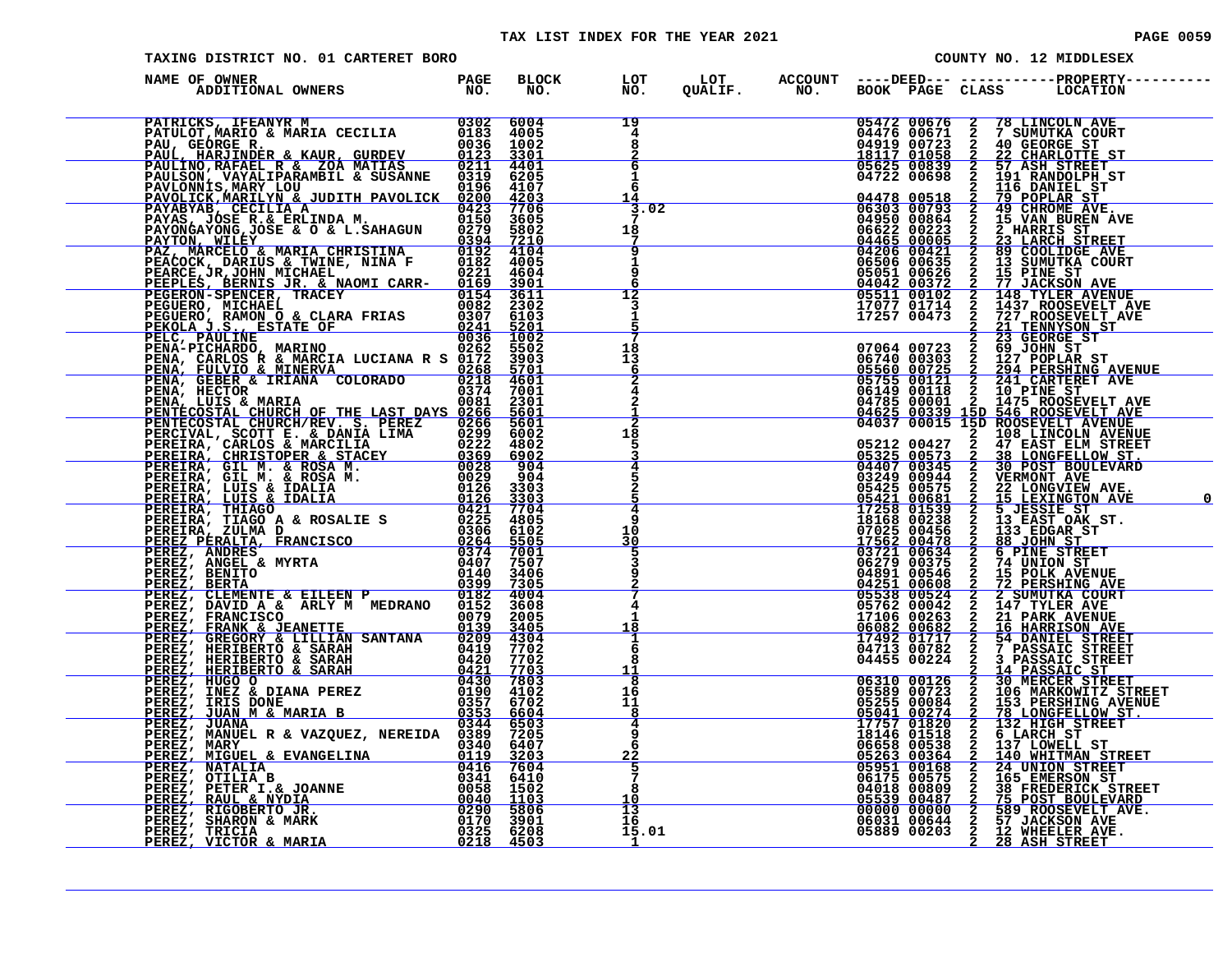#### TAX LIST INDEX FOR THE YEAR 2021 **PAGE 0060** PAGE 0060

| PAGE | 006 |  |  |
|------|-----|--|--|
|------|-----|--|--|

| TAXING DISTRICT NO. 01 CARTERET BORO               |  |                                              |  |                                                  | COUNTY NO. 12 MIDDLESEX                                                                                                                                                                                                                                                                                                                                                                  |
|----------------------------------------------------|--|----------------------------------------------|--|--------------------------------------------------|------------------------------------------------------------------------------------------------------------------------------------------------------------------------------------------------------------------------------------------------------------------------------------------------------------------------------------------------------------------------------------------|
| NAME OF OWNER<br>DF OWNER<br>ADDITIONAL OWNERS NO. |  |                                              |  |                                                  | BLOCK LOT LOT ACCOUNT ----DEED--- -----------PROPERTY----<br>NO. NO. QUALIF. NO. BOOK PAGE CLASS LOCATION                                                                                                                                                                                                                                                                                |
|                                                    |  | $\overline{4}$<br>ī.oi<br>12<br>4            |  |                                                  | $\begin{array}{cccc} 05044&00891&2&28 \text{ PARK AVENUE} \\ 18103&00992&2&28 \text{ TENNYSON STREET} \\ 05067&00761&2&63 \text{ HAGAMAN ST} \\ 03914&00231&2&95 \text{ FITICH STREET} \\ 06108&00514&2&16 \text{ EAST OAK STREET} \\ 06598&00242&2&44 \text{ CHROME AVENUE} \\ 05414&00404&2&89-91 \text{ WARENT ST} \\ 17275&01399&2&16-1$                                             |
|                                                    |  | $\overline{27}$<br>19<br>11<br>$\frac{4}{6}$ |  |                                                  |                                                                                                                                                                                                                                                                                                                                                                                          |
|                                                    |  | 16<br>18<br><u> 19</u>                       |  |                                                  |                                                                                                                                                                                                                                                                                                                                                                                          |
|                                                    |  | $\frac{2}{8}$<br>6<br>8                      |  |                                                  | 00119 00490 2 5 LOWELL ST<br>04664 00346 2 57 MARY STREET<br>05658 00107 2 55 POST BOULEVARD<br>05119 00729 2 59 CARTERET AVENUE<br>05883 00539 2 51 DELAWARE AVE                                                                                                                                                                                                                        |
|                                                    |  | $\overline{1\sqrt{2}}$<br>5<br>12            |  | 05776 00706<br>04260 00655<br>05652 00232        | 2 56 MARION ST<br>1 RANDOLPH STREET<br>4A 132 PERSHING AVE<br><b>2</b> 40 WHITMAN ST<br><b>2</b> 19 HAYWARD AVE                                                                                                                                                                                                                                                                          |
|                                                    |  | 9<br>14<br>24<br>7                           |  | 05826 00150<br>05709 00313<br><u>05372 00345</u> | 2 37 MATTHEW AVE<br>2 26 PERSHING AVE<br><u>2 112 WORTYLKO S</u> '<br><b>26 PERSHING AVE</b><br>112 WORTYLKO ST                                                                                                                                                                                                                                                                          |
|                                                    |  | 12<br>15<br>$\overline{10}$                  |  |                                                  |                                                                                                                                                                                                                                                                                                                                                                                          |
|                                                    |  | 14<br>īб<br>3                                |  |                                                  |                                                                                                                                                                                                                                                                                                                                                                                          |
|                                                    |  | ī<br>8<br>6                                  |  |                                                  |                                                                                                                                                                                                                                                                                                                                                                                          |
|                                                    |  | 13<br>1<br>11                                |  |                                                  |                                                                                                                                                                                                                                                                                                                                                                                          |
|                                                    |  | 10<br>7<br>14                                |  |                                                  | 05370 00313 2 26 FESTIVAL ST<br>053709 00313 2 26 FESTIVAL ST<br>17692 00345 2 101 POPLAR ST<br>17692 003663 2 35 GRANT AVENUE<br>03853 00829 2 30 CHARLOTTE ST<br>03977 00594 2 42 PATRICK ST<br>06313 00329 2 42 PATRICK ST<br>06313 0030                                                                                                                                              |
|                                                    |  | 26<br>16<br>4                                |  |                                                  |                                                                                                                                                                                                                                                                                                                                                                                          |
|                                                    |  | 4<br>12<br>3                                 |  |                                                  |                                                                                                                                                                                                                                                                                                                                                                                          |
|                                                    |  | 14<br>4<br>11<br>-1                          |  |                                                  | $\begin{array}{cccc} 04874 & 00398 & 2 & 80 & \text{POST} & \text{BOLUKVAR} \\ \hline 05633 & 00181 & 2 & 61 & \text{HICKORT} & \text{AVE} \\ 06598 & 00875 & 2 & 11 & \text{STATE ST} \\ 17068 & 00299 & 2 & 6 & \text{SWARTHMORE} & \text{DRT} \\ \hline 06721 & 00189 & 2 & 13 & \text{LOWELI} & \text{STE} \\ 04342 & 00712 & 2 & 19 & \text{STIMA AVE} \\ \h$<br>6 SWARTHMORE DRIVE |
|                                                    |  | 8<br>10<br>īž<br>5                           |  |                                                  | $\begin{array}{cccccc}\n04227 & 00423 & 2 & 47 & \text{HOLLY ST} \\ 04053 & 00135 & 2 & 5 & \text{CAPP ST}\n\end{array}$                                                                                                                                                                                                                                                                 |
|                                                    |  | 5<br>Ğ<br>10                                 |  |                                                  | 04678 00594 4A 1462 ROOSEVELT AVE.<br>17783 01219 2 10 CHARLES STREET<br>04963 00312 2 103 MARION ST                                                                                                                                                                                                                                                                                     |
|                                                    |  | 8<br>9<br>17<br>20                           |  |                                                  | 2 I PIERCE ST<br>4A WASHINGTON AVE<br>18025 00012 2 82 HERMANN AVE<br>04453 00265 2 91 LOWELL STREET                                                                                                                                                                                                                                                                                     |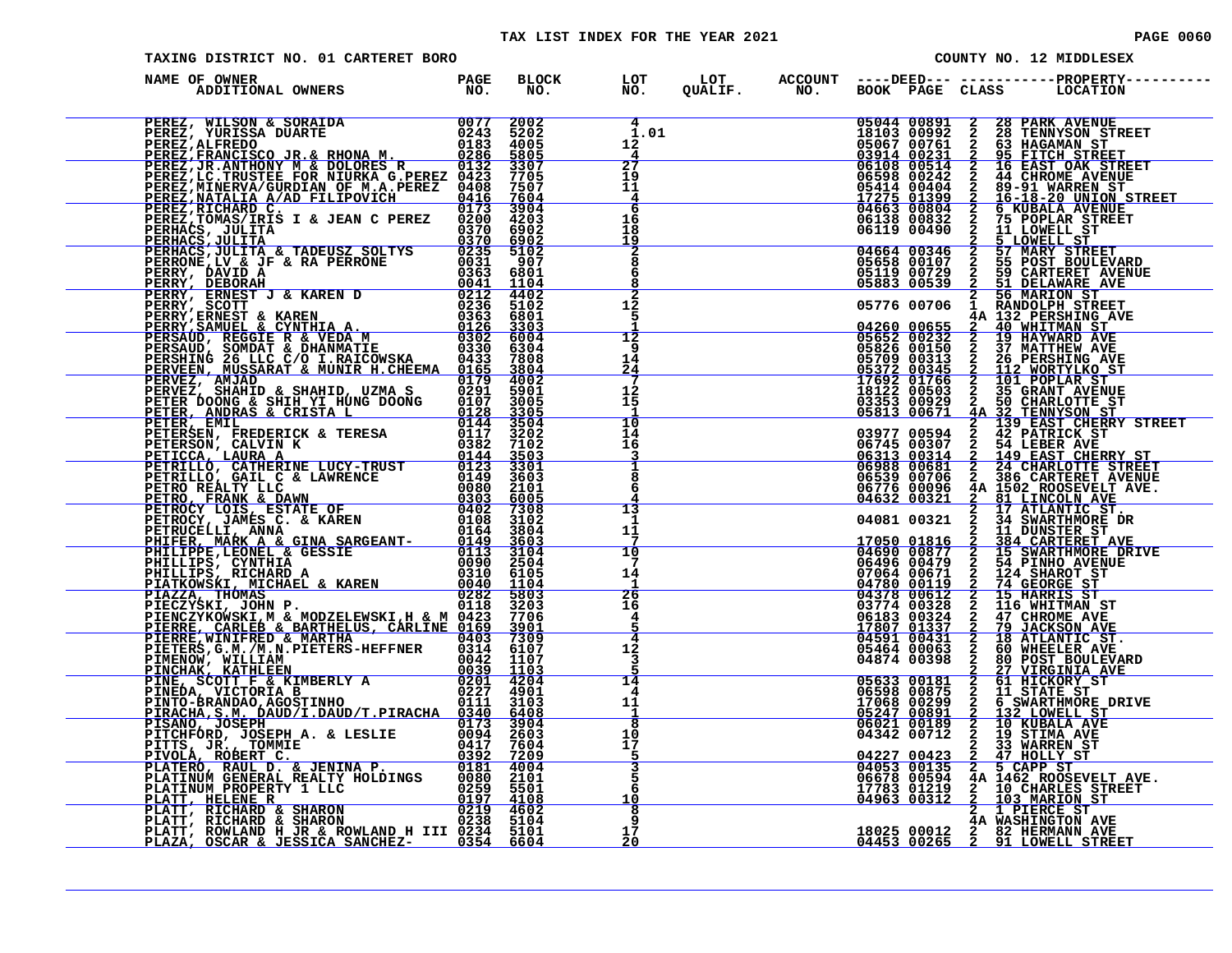#### TAX LIST INDEX FOR THE YEAR 2021 **PAGE 10061** PAGE 0061

| TAXING DISTRICT NO. 01 CARTERET BORO                                                                                                                                          |  |                                               |  |                                                                                                                           |                 | COUNTY NO. 12 MIDDLESEX                                                                                                                                                                                                                                                                                                        |  |
|-------------------------------------------------------------------------------------------------------------------------------------------------------------------------------|--|-----------------------------------------------|--|---------------------------------------------------------------------------------------------------------------------------|-----------------|--------------------------------------------------------------------------------------------------------------------------------------------------------------------------------------------------------------------------------------------------------------------------------------------------------------------------------|--|
| )<br>De OWNER (DESPACE DROM THE PAGE DROM TO ACCOUNT ---DEED--- ----------PROPERTY---<br>ADDITIONAL OWNERS (NO. NO. NO. QUALIF. NO. BOOK PAGE CLASS LOCATION<br>NAME OF OWNER |  |                                               |  |                                                                                                                           |                 |                                                                                                                                                                                                                                                                                                                                |  |
|                                                                                                                                                                               |  | $\frac{2}{8}$                                 |  | 17150 00355<br>05931 00786<br>04627 00292<br><u>06716 00781</u>                                                           | 4B 600 MILIK ST | 2 30 CYPRESS ST<br>2 121 LINCOLN AVE<br><u>2 82 ASH STREET</u>                                                                                                                                                                                                                                                                 |  |
|                                                                                                                                                                               |  | 12<br>10<br>18<br><u>8</u><br>$\overline{17}$ |  | 06130 00089<br>06885 00662<br>05109 00160                                                                                 |                 | 2 82 ASH STREET<br>2 1 GEORGE COURT<br>2 10 SKITKA AVENUE                                                                                                                                                                                                                                                                      |  |
|                                                                                                                                                                               |  | 1<br>17<br>11<br>15                           |  | 04474 00010<br>04059 00540                                                                                                |                 | 2 55 PINHO AVENUELLE 2 94 FREDERICK ST<br>2 22 JEANNETTE ST<br>2 8 CAPP ST<br>2 8 GEORGE ST<br>2 99 GEORGE ST                                                                                                                                                                                                                  |  |
|                                                                                                                                                                               |  | 20<br>11<br>-7<br>6                           |  |                                                                                                                           |                 | $\begin{array}{cccc} 04059&00540&2&99\text{ GEORGE SET} \\ 18137&00476&2&44\text{ ARTHUR AVE.} \\ 17154&00590&2&9\text{ SKITKA AVE.} \\ 04292&00713&2&115\text{ HAGAMAN ST} \\ 05858&000318&2&29\text{ CKIMA AVE.} \\ 06157&00318&2&29\text{ CASEY ST} \\ 06674&00865&2&16\text{ MARY ST.} \\ 05819&00662&2&9\text{ JACKSON A$ |  |
|                                                                                                                                                                               |  | 18<br>3.01<br>11<br>3                         |  | 05743 00830<br>04906 00455                                                                                                |                 |                                                                                                                                                                                                                                                                                                                                |  |
|                                                                                                                                                                               |  | 11<br>4<br>18<br>.13<br>12                    |  | $\begin{array}{r} 04891&00739\ 04891&00739\ 05654&00182\ 05654&00182\ 05088&00717\ 05199&00052\ 04958&00550\ \end{array}$ |                 | 2 14 HERMANN AVENUE<br>2 6 SOLTES AVENUE<br>2 77 BERNARD ST<br>2 61 THORNALL ST<br>2 47 LOCUST ST<br>2 47 LOCUST ST<br>2 50 ARTHUR AVE.                                                                                                                                                                                        |  |
|                                                                                                                                                                               |  | $\mathbf{2}$<br>10<br>$\frac{14}{18}$         |  | $\n 05793 00529\n 05592 00818$                                                                                            | $\frac{2}{2}$   | 76 WILLIAM ST<br><b>66 LINCOLN AVE<br/>109 WASHINGTON AVENUE<br/>2 GINDA AVE</b>                                                                                                                                                                                                                                               |  |
|                                                                                                                                                                               |  | 4<br>15<br>32.023<br>8                        |  | 04879 00298                                                                                                               |                 | 04879 00298 2 2 GINDA AVE<br>06418 00214 2 29-B SKITKA AVE<br>04371 00562 2 45 S.MHTTIER STREET<br>0576 00600 2 45 S.MHTTIER STREET<br>04422 00308 2 41 DOROTHY STREET<br>2 17 CATHERINE ST<br>03997 00144 2 44 LEBER AVE<br>06768 00748 4A                                                                                    |  |
|                                                                                                                                                                               |  | $\frac{19}{11}$<br>13<br>9                    |  |                                                                                                                           |                 |                                                                                                                                                                                                                                                                                                                                |  |
|                                                                                                                                                                               |  | 15<br>9<br>16<br>$\overline{27}$              |  |                                                                                                                           |                 | <b>4A 1365 ROOSEVELT AVE<br/> 2 20 JEANNETTE ST<br/> 2 41 HOLLY ST.<br/> 2 41 HOLLY ST.<br/> 4B 400 PORT CARTERET DR.</b>                                                                                                                                                                                                      |  |
|                                                                                                                                                                               |  | $\frac{2}{2}$<br>4<br>7                       |  | 05182 00632<br>07025 00315<br>05700 00152                                                                                 |                 |                                                                                                                                                                                                                                                                                                                                |  |
|                                                                                                                                                                               |  | $\frac{14}{15}$<br>6<br>$\frac{2}{8}$         |  |                                                                                                                           |                 |                                                                                                                                                                                                                                                                                                                                |  |
|                                                                                                                                                                               |  | 30<br>$\mathbf{1}$                            |  |                                                                                                                           |                 | 8 HASTINGS PL<br>1 ROOSEVELT AVE.                                                                                                                                                                                                                                                                                              |  |
|                                                                                                                                                                               |  | $\overline{\mathbf{2}}$<br>4                  |  |                                                                                                                           |                 | 06678 00462 I MINUE ST & ROOSEVELT AVE<br><b>4B 84 PERSHING AVENUE</b><br>1 ROOSEVELT AVENUE                                                                                                                                                                                                                                   |  |
|                                                                                                                                                                               |  | 9<br>$\frac{13}{19}$<br>$\overline{2}7$       |  |                                                                                                                           |                 | 1 ROOSEVELT AVENUES<br>12 38 HARRISON AVE<br>06027 00624 2 105 WASHINGTON AVE<br>04370 00624 2 105 WASHINGTON AVE<br>04599 00894 2 77 GEORGE ST<br>06324 00263 2 70 CHARLES ST<br>06324 00263 2 70 CHARLES ST<br>06813 00439 2 85 MARION ST<br>                                                                                |  |
|                                                                                                                                                                               |  | 5<br>3<br>3                                   |  |                                                                                                                           |                 |                                                                                                                                                                                                                                                                                                                                |  |
|                                                                                                                                                                               |  | 21<br>4                                       |  | 06734 00791                                                                                                               |                 | 2 11 SKITKA AVE                                                                                                                                                                                                                                                                                                                |  |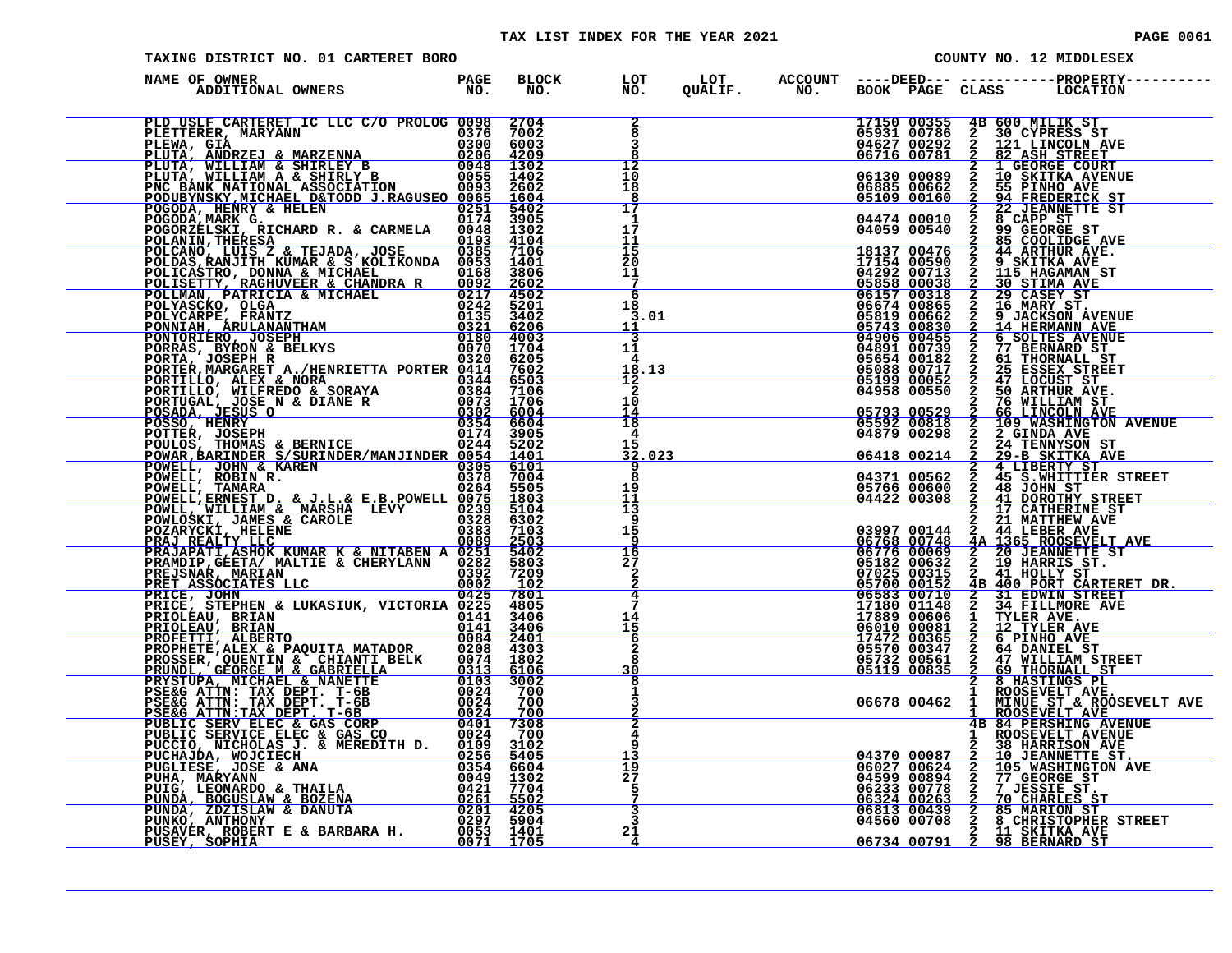### TAX LIST INDEX FOR THE YEAR 2021 **PAGE 0062** PAGE 0062

| PAGE |  | 006 |  |
|------|--|-----|--|
|------|--|-----|--|

| TAXING DISTRICT NO. 01 CARTERET BORO                     |                                                                                                                                                                                                                                              |                                                    |                            |  | COUNTY NO. 12 MIDDLESEX                                                                                                                                                                                                                                                                                                                                                               |
|----------------------------------------------------------|----------------------------------------------------------------------------------------------------------------------------------------------------------------------------------------------------------------------------------------------|----------------------------------------------------|----------------------------|--|---------------------------------------------------------------------------------------------------------------------------------------------------------------------------------------------------------------------------------------------------------------------------------------------------------------------------------------------------------------------------------------|
| NAME OF OWNER                                            |                                                                                                                                                                                                                                              |                                                    |                            |  |                                                                                                                                                                                                                                                                                                                                                                                       |
|                                                          | PUSILLO, BARBARA A. 0357 6702<br>PUSILLO, ELIZABETH B. DANIEL-0038 1002<br>PUSILLO, AJ, JR./WT PUSILLO & MARY LE 0246 5206<br>PUTNOKY LOUIS T., ESTATE OF C/ BRUCE 0351 6603<br>PUZIO, BARRY & LISA<br>PYDESKI DOLORES, ESTATE OF 0045 3     |                                                    | $\overline{42}$<br>2<br>13 |  | $\begin{tabular}{ c  c  c c c c} \hline 04225 & 00126 & 2 & 75 & \text{MASHINGTON AVE} \\ \hline 2 & 49 & \text{GEORGE ST} \\ \hline 06853 & 00583 & 2 & 16 & \text{LEXINGTON AVE} \\ \hline 05102 & 00185 & 2 & 44 & \text{S.WHOTINE STTREET} \\ \hline 05102 & 00185 & 2 & 19 & \text{MANGTON AVE} \\ 2 & 16 & \text{DUNSTER ST} \\ \hline 2 & 16 & \text{DUNSTER ST} \\ \hline 06$ |
|                                                          |                                                                                                                                                                                                                                              |                                                    | 26<br>13<br>푝              |  |                                                                                                                                                                                                                                                                                                                                                                                       |
|                                                          |                                                                                                                                                                                                                                              |                                                    | 3<br>17<br>15              |  |                                                                                                                                                                                                                                                                                                                                                                                       |
|                                                          |                                                                                                                                                                                                                                              |                                                    |                            |  |                                                                                                                                                                                                                                                                                                                                                                                       |
|                                                          |                                                                                                                                                                                                                                              |                                                    |                            |  |                                                                                                                                                                                                                                                                                                                                                                                       |
|                                                          | FISNIAR, WARN ANNE 1932<br>CADIR, SAJJAD 0061 1601<br>CADIR, SAJJAD 0061 1601<br>CANIM MUHAMMAD & SHAHEEN, MUSARRAT 0052 1401<br>CAYYUM,RASHID & TAHIRA 0157 3702<br>CUDIDIS, ANTHONY & JOSELITO 0396 7303<br>CUDIDIS, ANTHONY & JOSELITO    |                                                    |                            |  |                                                                                                                                                                                                                                                                                                                                                                                       |
|                                                          |                                                                                                                                                                                                                                              |                                                    |                            |  |                                                                                                                                                                                                                                                                                                                                                                                       |
|                                                          |                                                                                                                                                                                                                                              |                                                    |                            |  |                                                                                                                                                                                                                                                                                                                                                                                       |
|                                                          |                                                                                                                                                                                                                                              |                                                    |                            |  |                                                                                                                                                                                                                                                                                                                                                                                       |
|                                                          |                                                                                                                                                                                                                                              |                                                    |                            |  |                                                                                                                                                                                                                                                                                                                                                                                       |
|                                                          | VURESHI, IJAZ A/KHURNAM I/MOHAMMAD S 0223 4803<br>RAANI LLC 0223 4803<br>RAEINOWITZ, AARON & LYONS, LUISA 0381 7102<br>RAEINOWITZ, AARON & LYONS, LUISA 0381 7102<br>RACIOPFI, MARK A<br>C251 5402<br>RADECHA, MARK A<br>RADUCHA, KLAWOMIR & |                                                    |                            |  |                                                                                                                                                                                                                                                                                                                                                                                       |
|                                                          |                                                                                                                                                                                                                                              |                                                    |                            |  |                                                                                                                                                                                                                                                                                                                                                                                       |
| RAIA, FRANK<br>RAIA, FRANK<br>RAIA, FRANK                |                                                                                                                                                                                                                                              | 405<br>$\frac{\bar{4}\,\bar{0}\,\bar{5}}{4\,0\,5}$ |                            |  |                                                                                                                                                                                                                                                                                                                                                                                       |
| RAIA, FRANK<br>RAIA, FRANK<br>RAIA, FRANK<br>RAIA, FRANK | $\begin{array}{r l} \hline \text{OMAND} & \text{FAKINERSHIP} & \text{O402} \\ \hline 0022 \\ 0022 \\ 0022 \\ 0022 \\ 0122 \\ 0152 \\ 0274 \\ 0275 \\ 0290 \\ \hline \end{array}$                                                             | 3608<br>5505<br>$\frac{5704}{5705}$                |                            |  |                                                                                                                                                                                                                                                                                                                                                                                       |
| RAIA, FRANK                                              |                                                                                                                                                                                                                                              | 5806                                               |                            |  |                                                                                                                                                                                                                                                                                                                                                                                       |
|                                                          | RAIA, FRANK & A.SIRIGNANO 0290 5806<br>RAIA, FRANK & A.SIRIGNANO 0246 5509<br>RAIA, FRANK & ANTHONY SIRIGNANO 0266 5505<br>RAIA, FRANK & ANTHONY SIRIGNANO 0274 5704<br>RAIA, FRANK & ANTHONY SIRIGNANO 0274 5704<br>RAIA, FRANK & ANTHO     |                                                    |                            |  |                                                                                                                                                                                                                                                                                                                                                                                       |
|                                                          |                                                                                                                                                                                                                                              |                                                    | 10<br>9                    |  | $\begin{array}{cccc} 17321 & 00001 & 2 & 8 & \text{FTCH ST.} \\ \hline 04249 & 00337 & 15 \text{F} & 541 & \text{ROOSEVELT} & \text{AVENUE} \\ 04308 & 00515 & 15 \text{F} & 579 - 581 & \text{ROOSEVELT} & \text{AVE} \\ 05386 & 00039 & 2 & 115 & \text{BERNARD ST.} \\ 03854 & 00400 & 2 & 126 & \text{FREDERICK ST} \\ 06969 & 00441 & 2 & 41$                                    |
|                                                          |                                                                                                                                                                                                                                              |                                                    | 1<br>11<br>11              |  |                                                                                                                                                                                                                                                                                                                                                                                       |
|                                                          |                                                                                                                                                                                                                                              |                                                    |                            |  |                                                                                                                                                                                                                                                                                                                                                                                       |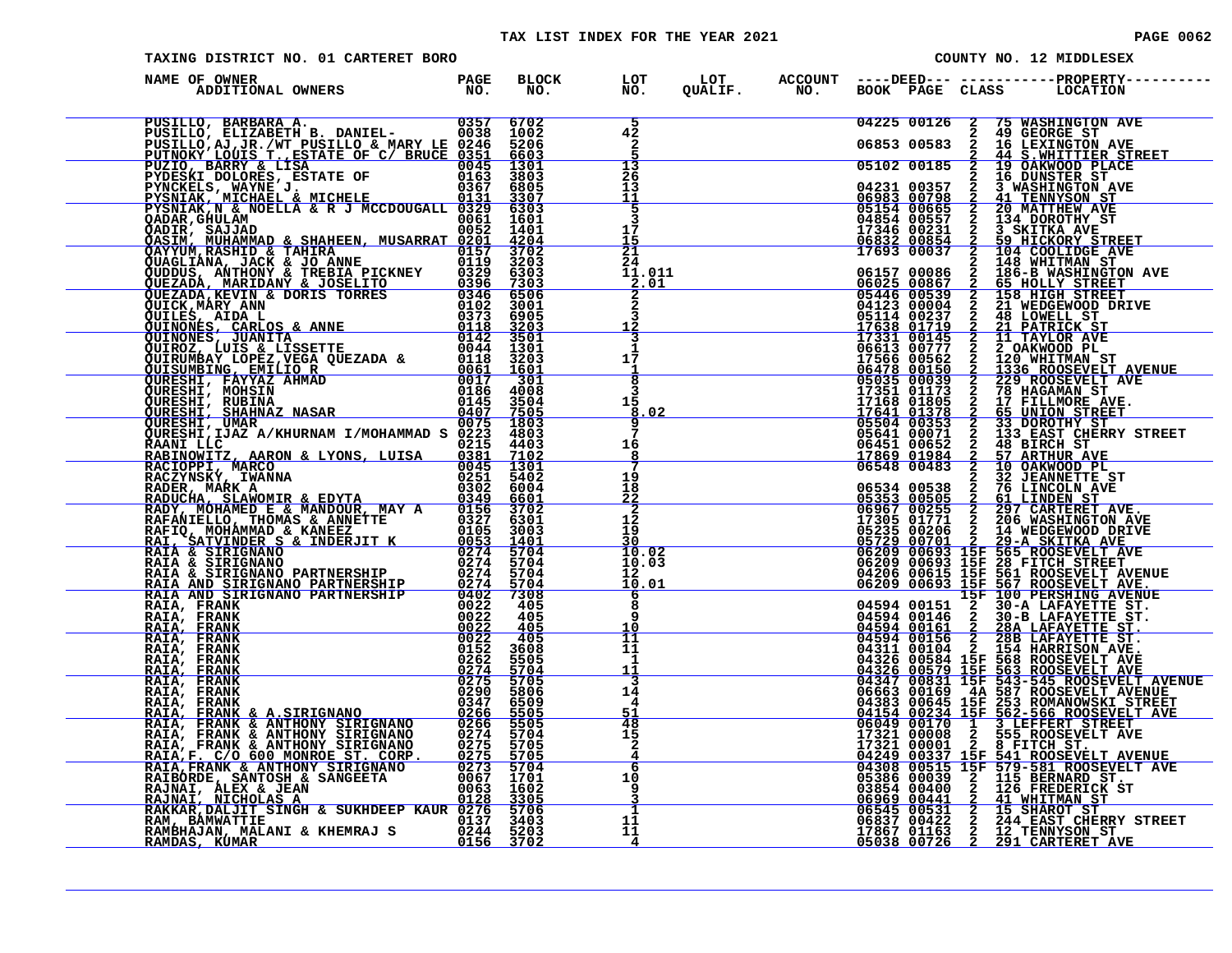| TAXING DISTRICT NO. 01 CARTERET BORO                                                                                                                                                                                                           |  |                                                            |  | COUNTY NO. 12 MIDDLESEX |  |  |                                                                                                                                                                                                                                    |  |  |
|------------------------------------------------------------------------------------------------------------------------------------------------------------------------------------------------------------------------------------------------|--|------------------------------------------------------------|--|-------------------------|--|--|------------------------------------------------------------------------------------------------------------------------------------------------------------------------------------------------------------------------------------|--|--|
| NAME OF OWNER                                                                                                                                                                                                                                  |  |                                                            |  |                         |  |  | BLOCK LOT LOT ACCOUNT ----DEED----------------PROPERTY---<br>NO. NO. QUALIF. NO. BOOK PAGE CLASS LOCATION                                                                                                                          |  |  |
| NAME OF OWNER AND MANUS PROPERTY AND MANUS PROPERTY AND MANUS PROPERTY OF A 1990 MANUS PROPERTY AND MANUS PROPERTY AND MANUS PROPERTY AND MANUS PROPERTY AND MANUS PROPERTY AND MANUS PROPERTY AND MANUS PROPERTY AND MANUS PR                 |  | 12<br>10<br>21<br>16                                       |  |                         |  |  | 17415 01758 2 117 PERSHING AVE.<br>17030 01226 2 125 LOWELL STREET<br>06075 00769 2 3 GINDA AVENUE<br>18009 01107 2 34 HOLLY STREET<br>03761 00038 2 32 EDWIN STREET<br>03761 00038 2 32 EDWIN STREET<br>04106 00265 2 9 MERCER ST |  |  |
|                                                                                                                                                                                                                                                |  | $\mathbf{2}$<br>1<br>43<br>$\frac{2}{5}$                   |  |                         |  |  |                                                                                                                                                                                                                                    |  |  |
|                                                                                                                                                                                                                                                |  | 11<br>9<br>11<br>16                                        |  |                         |  |  |                                                                                                                                                                                                                                    |  |  |
|                                                                                                                                                                                                                                                |  | 20<br>13<br>3<br>$\overline{\mathbf{a}}$                   |  |                         |  |  |                                                                                                                                                                                                                                    |  |  |
|                                                                                                                                                                                                                                                |  | 24<br>3<br>11                                              |  |                         |  |  |                                                                                                                                                                                                                                    |  |  |
|                                                                                                                                                                                                                                                |  | $\overline{a}$<br>ā<br>16<br>$\overline{\mathbf{8}}$<br>10 |  |                         |  |  |                                                                                                                                                                                                                                    |  |  |
|                                                                                                                                                                                                                                                |  | 13<br>$6\overline{6}$<br>8                                 |  |                         |  |  |                                                                                                                                                                                                                                    |  |  |
|                                                                                                                                                                                                                                                |  | 9<br>$\overline{12}$<br>$\bar{1}\bar{9}$ .02               |  |                         |  |  |                                                                                                                                                                                                                                    |  |  |
|                                                                                                                                                                                                                                                |  | $\frac{13}{8}$<br>$\overline{\mathbf{8}}$<br>$^{14}_{7}$   |  |                         |  |  |                                                                                                                                                                                                                                    |  |  |
|                                                                                                                                                                                                                                                |  | $\overline{24}$<br>14<br>14                                |  |                         |  |  |                                                                                                                                                                                                                                    |  |  |
|                                                                                                                                                                                                                                                |  | 8<br>6.01<br>6.02<br>15                                    |  |                         |  |  |                                                                                                                                                                                                                                    |  |  |
|                                                                                                                                                                                                                                                |  | $\frac{4}{10}$<br>30<br>23<br>8.01                         |  |                         |  |  |                                                                                                                                                                                                                                    |  |  |
|                                                                                                                                                                                                                                                |  | 11<br>$\mathbf{1}$<br>6                                    |  |                         |  |  |                                                                                                                                                                                                                                    |  |  |
|                                                                                                                                                                                                                                                |  | 14<br>īž<br>ī3<br>11                                       |  |                         |  |  |                                                                                                                                                                                                                                    |  |  |
| EEIS, ANTONIU M.DIAS & V.C.SILVA-<br>REMECZKI, PAUL W.<br>REMDA, RITA 0117 3203<br>RENDA, RITA 0117 3203<br>RENE, WILFREDO 0135 4106<br>RENTAS, ANTONIO D.<br>0136 3403<br>RESKO, GERRALDINE C./LISA M.RESKO 0127 3104<br>RESKO, GERRALDINE 02 |  | $\overline{13}$<br>11<br>4<br>10                           |  |                         |  |  |                                                                                                                                                                                                                                    |  |  |
|                                                                                                                                                                                                                                                |  | $\overline{\mathbf{3}}$<br>11<br>16                        |  |                         |  |  |                                                                                                                                                                                                                                    |  |  |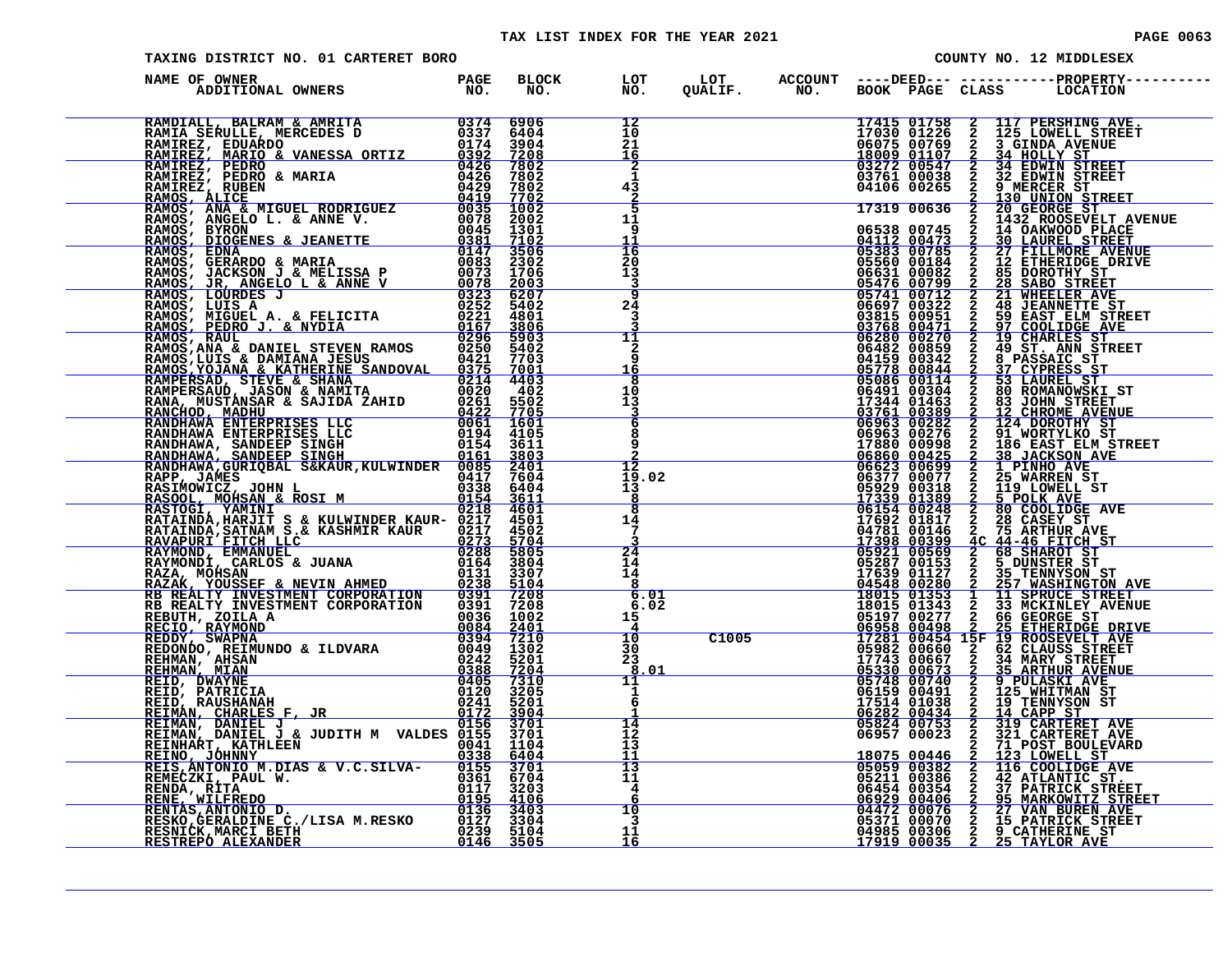#### TAX LIST INDEX FOR THE YEAR 2021 **PAGE 0064** PAGE 0064

| TAXING DISTRICT NO. 01 CARTERET BORO                                                                                                                                                                                                       |                     |              |                                               |  | COUNTY NO. 12 MIDDLESEX                   |                                           |  |                                                                                                                                                                                                                                                                                                                                                                        |  |  |
|--------------------------------------------------------------------------------------------------------------------------------------------------------------------------------------------------------------------------------------------|---------------------|--------------|-----------------------------------------------|--|-------------------------------------------|-------------------------------------------|--|------------------------------------------------------------------------------------------------------------------------------------------------------------------------------------------------------------------------------------------------------------------------------------------------------------------------------------------------------------------------|--|--|
| NAME OF OWNER<br>ADDITIONAL OWNERS                                                                                                                                                                                                         | <b>PAGE<br/>NO.</b> | BLOCK<br>NO. | LOT<br>NO.                                    |  |                                           |                                           |  |                                                                                                                                                                                                                                                                                                                                                                        |  |  |
| RETAMOZO, MARCIAL P. & SILVIA 0409 7507<br>RETAMOZO, MARCIAL & SILVIA 0407 7507<br>REUTER, EDWARD & MARIA 0057 1501<br>REUTER, JOEL & BERNICE 0205 4208<br>REYES, GERSON 0345 6504<br>REYES, HENRY 0190 4102<br>REYES, RUBEN & YESENIA 006 |                     |              | 18<br>$1\frac{1}{2}$<br>8                     |  |                                           | 04496 00883<br>04800 00216<br>04074 00767 |  | 34-36 PERSHING AVENUE<br>2 34-36 PERSHING 2<br>2 64 UNION ST<br>2 37 FREDERICK ST<br>2 68 MARION ST                                                                                                                                                                                                                                                                    |  |  |
|                                                                                                                                                                                                                                            |                     |              | २<br>11<br>7<br>24<br>$\overline{\mathbf{8}}$ |  |                                           |                                           |  | 17806 01995 2 202 PERSHING AVE<br>17259 01331 2 109 HAGAMAN STREET                                                                                                                                                                                                                                                                                                     |  |  |
| REFERENCE ANNERE REICH MEIRE ANNERE REICHNOR REGISSION (1970)<br>REFERENCE ANNERE ANNERE REICHNER (1970)<br>REFERENCE ANNERE ANNERE ANNERE ANNERE ANNERE ANNERE ANNERE ANNERE ANNERE ANNERE ANNERE ANNERE ANNERE ANNERE ANNERE ANNER       |                     |              | $7\phantom{.0}$<br>17<br>12<br>$\frac{2}{3}$  |  |                                           |                                           |  | 17806 01995 2 202 PERSING AVE ET ALGEMENT AVE 17659 01331 2 109 HAGAMAN STREET 17354 01353 2 15 WEDGEWOOD DRIVE<br>17259 01331 2 109 HAGAMAN STREET 17364 01353 2 202 WERMANN STREET 17364 000448 2 60 DOROTHY STREET 06412 000                                                                                                                                        |  |  |
|                                                                                                                                                                                                                                            |                     |              | 14.01<br>14.03<br>13                          |  |                                           |                                           |  |                                                                                                                                                                                                                                                                                                                                                                        |  |  |
|                                                                                                                                                                                                                                            |                     |              | 1.01<br>13<br>10.02<br>$\overline{10}$        |  |                                           |                                           |  |                                                                                                                                                                                                                                                                                                                                                                        |  |  |
|                                                                                                                                                                                                                                            |                     |              | $\overline{2}$<br>19<br>11                    |  |                                           |                                           |  |                                                                                                                                                                                                                                                                                                                                                                        |  |  |
|                                                                                                                                                                                                                                            |                     |              | $\overline{12}$<br>-5<br>19                   |  |                                           |                                           |  |                                                                                                                                                                                                                                                                                                                                                                        |  |  |
|                                                                                                                                                                                                                                            |                     |              | $\overline{28}$<br>14<br>13<br>-5             |  |                                           |                                           |  |                                                                                                                                                                                                                                                                                                                                                                        |  |  |
|                                                                                                                                                                                                                                            |                     |              | ğ<br>16<br>6                                  |  |                                           | 03952 00037                               |  | 2 92 GEORGE ST<br>2 58 ASH STREET                                                                                                                                                                                                                                                                                                                                      |  |  |
|                                                                                                                                                                                                                                            |                     |              | $\overline{2}$<br>15<br>15<br>15              |  |                                           |                                           |  |                                                                                                                                                                                                                                                                                                                                                                        |  |  |
|                                                                                                                                                                                                                                            |                     |              | 9<br>13<br>1<br>13                            |  |                                           |                                           |  | $\begin{array}{cccc} 0.3952 & 0.0037 & 2 & 58 & \text{ASH} & \text{STREET} \\ 0.5313 & 0.0206 & 2 & 4 & \text{DONONAND} & \text{STREET} \\ 2 & 4 & \text{DONONAND} & \text{STREET} \\ 2 & 7 & \text{BERNATH} & \text{ST} \\ \hline 18140 & 0.0503 & 2 & 9 & \text{ETIRENAGE} & \text{T} \\ 0.6577 & 0.0558 & 2 & 27 & \text{LAFAYETTE} & \text{ST} \\ 0.6577 & 0.0558$ |  |  |
|                                                                                                                                                                                                                                            |                     |              | $\overline{9}$<br>10<br>7<br>q                |  | 04411 00865<br>04771 00386<br>17417 00380 |                                           |  |                                                                                                                                                                                                                                                                                                                                                                        |  |  |
|                                                                                                                                                                                                                                            |                     |              | $\overline{4}$<br>1<br>10<br>18               |  |                                           | 03958 00162<br>06632 00828                |  | 1 11 MORTILKO ST<br>2 105 MARION ST<br>2 1435 ROOSEVELT AVE<br>2 143 HARRISON AVE<br>2 148 HARRISON AVE                                                                                                                                                                                                                                                                |  |  |
|                                                                                                                                                                                                                                            |                     |              | 14<br>$\mathbf{2}$<br>14<br>18                |  |                                           |                                           |  |                                                                                                                                                                                                                                                                                                                                                                        |  |  |
|                                                                                                                                                                                                                                            |                     |              | 15<br>16<br>11<br>12                          |  |                                           |                                           |  |                                                                                                                                                                                                                                                                                                                                                                        |  |  |
|                                                                                                                                                                                                                                            |                     |              | 7<br>8<br>2.01<br>10                          |  |                                           |                                           |  |                                                                                                                                                                                                                                                                                                                                                                        |  |  |
|                                                                                                                                                                                                                                            |                     |              | $\frac{15}{13}$<br>13<br><u>23</u>            |  |                                           |                                           |  | 0663200828 2 148 HARRISON AVE<br>06721 00750 2 18 TYLER AVE<br>04322 00185 2 34 CHROME AVE<br>04643 00485 2 54 LEICK AVE<br>066022 00413 2 73 EMERSON STREET<br>06682 00413 2 73 EMERSON STREET<br>06695 002445 2 21 LOWELL STREET<br>06770                                                                                                                            |  |  |
|                                                                                                                                                                                                                                            |                     |              |                                               |  |                                           |                                           |  |                                                                                                                                                                                                                                                                                                                                                                        |  |  |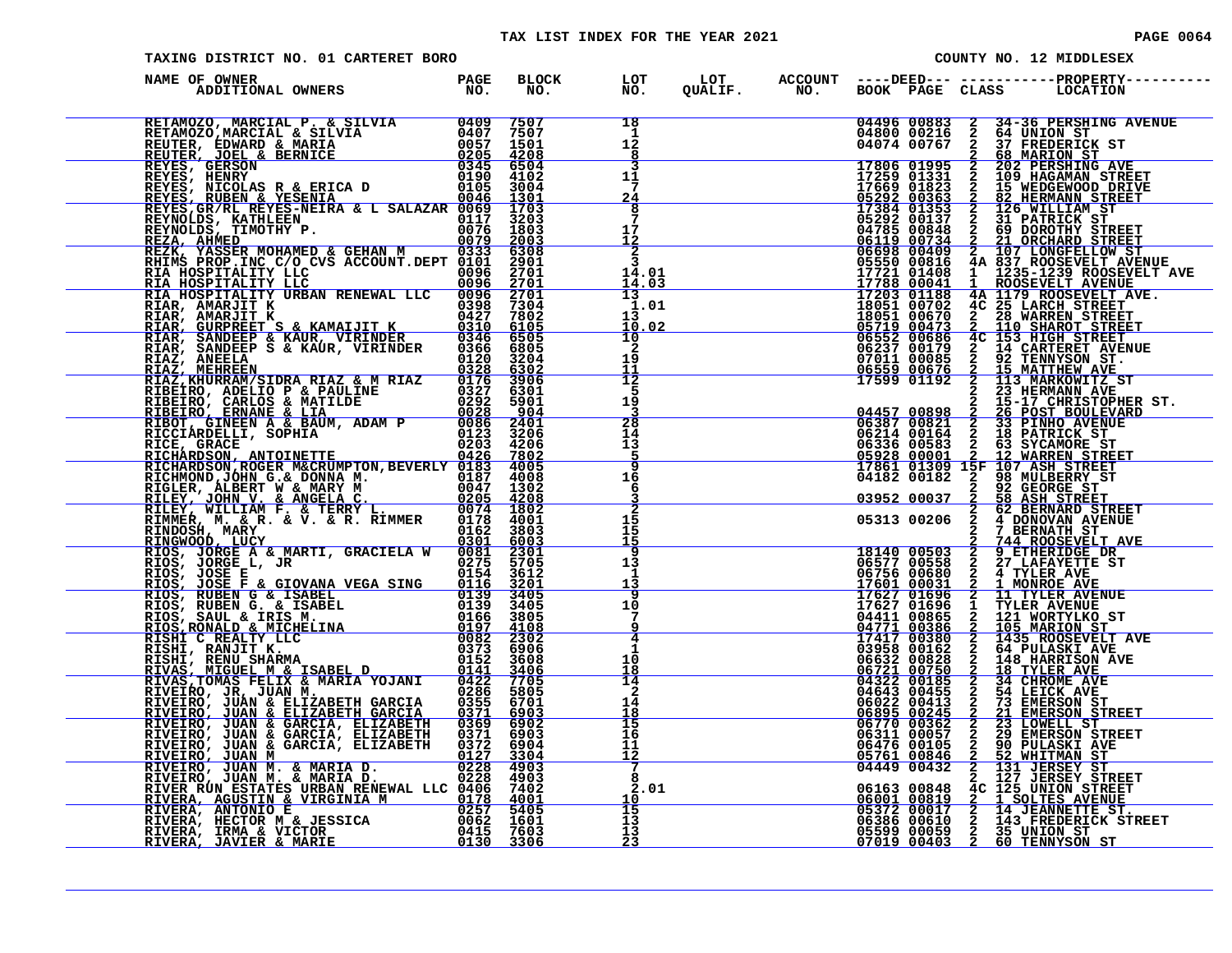#### TAX LIST INDEX FOR THE YEAR 2021 **PAGE 0065** PAGE 0065

| TAXING DISTRICT NO. 01 CARTERET BORO<br>COUNTY NO. 12 MIDDLESEX                                                                                                                                                                               |  |  |                                                       |  |                                                                       |                                                                         |  |  |                                                                                                                                                                                                                                                                                                                  |
|-----------------------------------------------------------------------------------------------------------------------------------------------------------------------------------------------------------------------------------------------|--|--|-------------------------------------------------------|--|-----------------------------------------------------------------------|-------------------------------------------------------------------------|--|--|------------------------------------------------------------------------------------------------------------------------------------------------------------------------------------------------------------------------------------------------------------------------------------------------------------------|
| NAME OF OWNER                                                                                                                                                                                                                                 |  |  |                                                       |  |                                                                       |                                                                         |  |  | BLOCK LOT LOT ACCOUNT ----DEED----------------PROPERTY-----<br>NO. NO. QUALIF. NO. BOOK PAGE CLASS LOCATION                                                                                                                                                                                                      |
| RIVERA, JEOVANY 0038 1002<br>RIVERA, JOSE & LINDA 0214 4403<br>RIVERA, JOSE A & CATHERINE 0186 4008<br>RIVERA, LUIS & JANET 0203 4206<br>RIVERA, LUIS & JANET 0027 902<br>RIVERA, LUIS & JANET 0027 902<br>RIVERA, LUIS & JHENNY GUILLEN 0    |  |  | 46<br>3<br>$12^{\circ}$<br>12                         |  |                                                                       |                                                                         |  |  | 07022 00462 2 117 GEORGE ST<br>07048 00197 2 75 DANIEL ST<br>17119 00021 2 80 MARION ST<br>05191 00873 2 8 GRANT AVE<br>05191 00873 2 8 GRANT AVE<br>05365 00729 2 26 GRANT AVE<br>06889 00186 2 14 ASH STREET<br>17033 01098 2 34 ASH STRE                                                                      |
|                                                                                                                                                                                                                                               |  |  | 13<br>-1<br>16                                        |  |                                                                       |                                                                         |  |  |                                                                                                                                                                                                                                                                                                                  |
|                                                                                                                                                                                                                                               |  |  | 14<br>26<br>13<br><u>15</u>                           |  |                                                                       |                                                                         |  |  |                                                                                                                                                                                                                                                                                                                  |
|                                                                                                                                                                                                                                               |  |  | $\frac{3}{9}$<br>$\overline{6}$<br>5<br>$\frac{3}{7}$ |  |                                                                       |                                                                         |  |  |                                                                                                                                                                                                                                                                                                                  |
|                                                                                                                                                                                                                                               |  |  | 11<br>17<br>$\overline{12}$                           |  |                                                                       |                                                                         |  |  |                                                                                                                                                                                                                                                                                                                  |
| RIVERA, PEDRO & IVELISSE ROSARIO 0105 3004<br>RIVERA, PEDRO & IVELISSE ROSARIO 0141 3407<br>RIVERA, PETE M & YADIRA A 0141 34105<br>RIVERA, RAFAEL & ROSA GONZALEZ 0347 6601<br>RIVERA, ROLANDO & LETICIA 0359 6703<br>RIVERA, VICTOR &       |  |  | 9<br>1<br>q<br>5<br>34                                |  |                                                                       | 05158 00858<br>06007 00060<br>06298 00354<br>04666 00391<br>05489 00070 |  |  | 2 82 MARION STREET<br>2 23 WEDGEWOOD DRIVE<br>2 31 MEDGEWOOD DRIVE<br>2 77 WILLOW ST<br>2 27 MERCER STREET                                                                                                                                                                                                       |
|                                                                                                                                                                                                                                               |  |  | 4<br>3<br>36                                          |  |                                                                       |                                                                         |  |  |                                                                                                                                                                                                                                                                                                                  |
|                                                                                                                                                                                                                                               |  |  | 10<br>14<br>$\overline{11}$<br>8                      |  |                                                                       |                                                                         |  |  |                                                                                                                                                                                                                                                                                                                  |
|                                                                                                                                                                                                                                               |  |  | 7<br>19<br>3<br>21.01                                 |  |                                                                       |                                                                         |  |  |                                                                                                                                                                                                                                                                                                                  |
|                                                                                                                                                                                                                                               |  |  | 8<br>6<br>3<br>$\overline{4}$                         |  |                                                                       |                                                                         |  |  |                                                                                                                                                                                                                                                                                                                  |
|                                                                                                                                                                                                                                               |  |  | 14<br>16<br>16<br>24<br>15                            |  |                                                                       |                                                                         |  |  |                                                                                                                                                                                                                                                                                                                  |
| RIVIERO, JUAN & GARCIA, ELIZABETH (1972)<br>ROBATERLI, ROSE M, WARTHER, MARIE 1970<br>ROBERTSI, GERNINIER MATHEM (1976)<br>ROBERTS, SERRAM & KARN MARIE (1978)<br>ROBERTS, SERRAM & VANESSA BURNS (1989)<br>ROBERTS, SERRAM & VANESSA BURNS ( |  |  | $\frac{1}{7}$<br>26<br>23<br><b>q</b>                 |  |                                                                       |                                                                         |  |  | $\begin{smallmatrix} 0&284\\ 4&6286&003591&2&37&\text{MLLOW STE}\\ 0&64668&00391&2&27&\text{MLLOW STE}\\ 0&68489&000070&2&280&\text{LONGREILOW STE}\\ 0&6281&2&00784&2&55&\text{ORGERE INREET}\\ 0&6281&2&00784&2&55&\text{ORGEARD STE}\\ 0&65112&000591&2&36&\text{LCANS S T TSET}\\ 0&63989&000501&2&16&\text$ |
|                                                                                                                                                                                                                                               |  |  | 5.01<br>5<br>9                                        |  | <u>66523 00333</u><br>06640 00360<br>06640 00360 06640<br>05388 00858 |                                                                         |  |  |                                                                                                                                                                                                                                                                                                                  |
|                                                                                                                                                                                                                                               |  |  | $\overline{8}$<br>9<br>$\overline{6}$                 |  |                                                                       |                                                                         |  |  |                                                                                                                                                                                                                                                                                                                  |
|                                                                                                                                                                                                                                               |  |  | 10<br>12<br>10<br>18                                  |  |                                                                       |                                                                         |  |  |                                                                                                                                                                                                                                                                                                                  |
|                                                                                                                                                                                                                                               |  |  | $\frac{5}{7}$                                         |  |                                                                       |                                                                         |  |  |                                                                                                                                                                                                                                                                                                                  |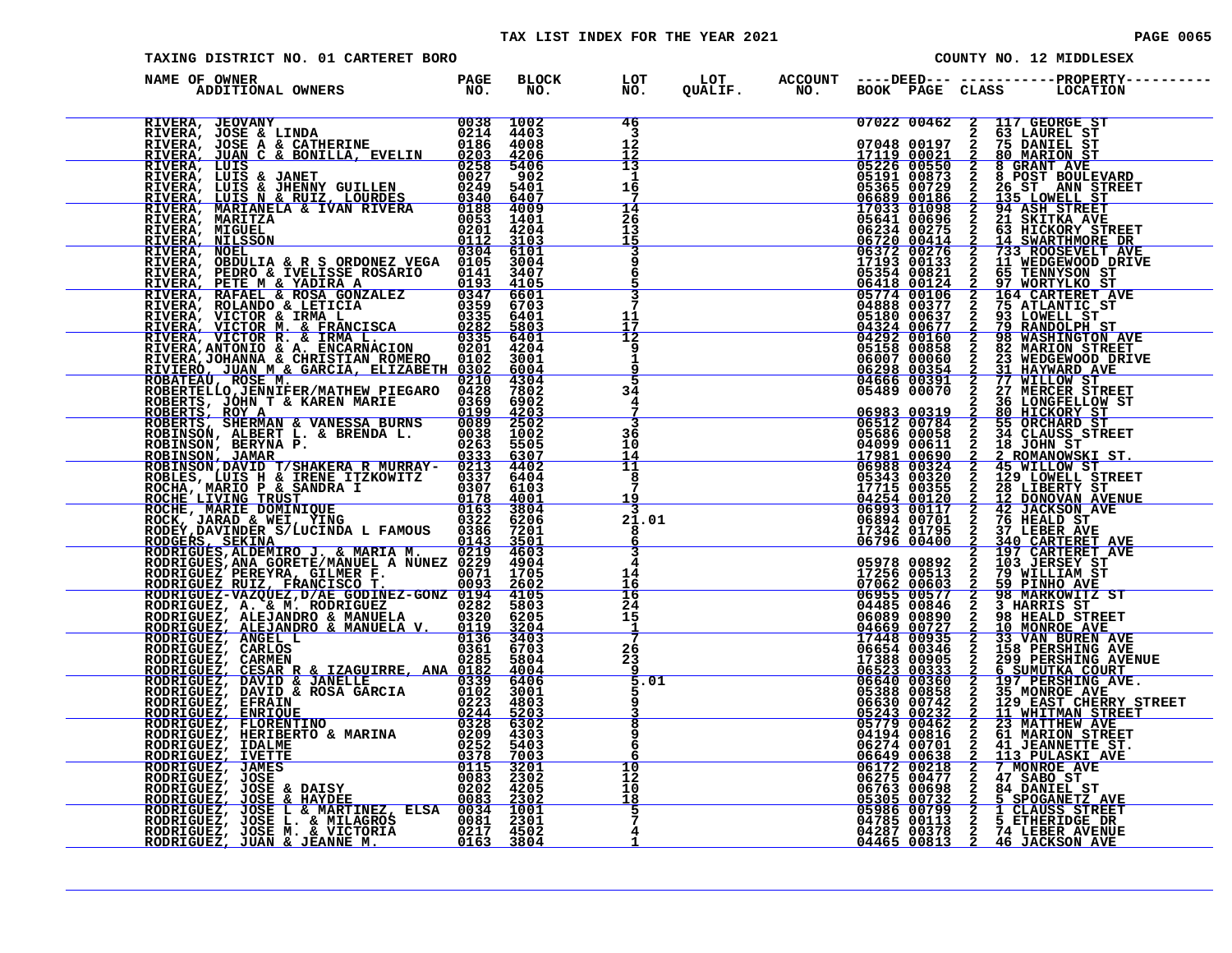#### TAX LIST INDEX FOR THE YEAR 2021 **PAGE 10066** PAGE 0066

| PAGE |  |  |  | 0066 |  |
|------|--|--|--|------|--|
|      |  |  |  |      |  |
|      |  |  |  |      |  |

|                                                                                                                                                                                                                               | TAXING DISTRICT NO. 01 CARTERET BORO<br>COUNTY NO. 12 MIDDLESEX |  |                                                                         |  |  |  |  |                                                                                                                                                                                                                                                                                                                                                                                                                   |
|-------------------------------------------------------------------------------------------------------------------------------------------------------------------------------------------------------------------------------|-----------------------------------------------------------------|--|-------------------------------------------------------------------------|--|--|--|--|-------------------------------------------------------------------------------------------------------------------------------------------------------------------------------------------------------------------------------------------------------------------------------------------------------------------------------------------------------------------------------------------------------------------|
| NAME OF OWNER                                                                                                                                                                                                                 |                                                                 |  |                                                                         |  |  |  |  | BLOCK LOT LOT ACCOUNT ----DEED-----------------PROPERTY-----<br>NO. NO. QUALIF. NO. BOOK PAGE CLASS LOCATION                                                                                                                                                                                                                                                                                                      |
| NAME OF OWNER HARD IN THE RESERVE TO A REPORT OF A REPORT IN THE RESERVE TO A REPORT IN THE RESERVE TO A REPORT OF A REPORT OF A REPORT OF A REPORT OF A REPORT OF A REPORT OF A REPORT OF A REPORT OF A REPORT OF A REPORT O |                                                                 |  | 15<br>$\overline{7}$<br>1                                               |  |  |  |  | $\begin{tabular}{@{}c@{}}\textbf{cyl} & \textbf{ACSOON} & \textbf{BCOER} & \textbf{COSO} & \textbf{COSO} & \textbf{COSO} & \textbf{COSO} & \textbf{COSO} & \textbf{COSO} & \textbf{COSO} & \textbf{COSO} & \textbf{COSO} & \textbf{COSO} & \textbf{COSO} & \textbf{COSO} & \textbf{COSO} & \textbf{COSO} & \textbf{COSO} & \textbf{COSO} & \textbf{COSO} & \textbf{COSO} & \textbf{COSO} & \textbf{COSO} & \text$ |
|                                                                                                                                                                                                                               |                                                                 |  | $\frac{14}{12}$<br>17                                                   |  |  |  |  |                                                                                                                                                                                                                                                                                                                                                                                                                   |
|                                                                                                                                                                                                                               |                                                                 |  | $\frac{23}{17}$<br>-9<br>14                                             |  |  |  |  |                                                                                                                                                                                                                                                                                                                                                                                                                   |
|                                                                                                                                                                                                                               |                                                                 |  | 38<br>3<br>16<br>4                                                      |  |  |  |  |                                                                                                                                                                                                                                                                                                                                                                                                                   |
|                                                                                                                                                                                                                               |                                                                 |  | $\frac{14}{28}$<br>7                                                    |  |  |  |  |                                                                                                                                                                                                                                                                                                                                                                                                                   |
|                                                                                                                                                                                                                               |                                                                 |  | 4<br>$\mathbf{2}$<br>34<br>1                                            |  |  |  |  |                                                                                                                                                                                                                                                                                                                                                                                                                   |
|                                                                                                                                                                                                                               |                                                                 |  | $rac{2}{7}$<br>15<br><u> 11</u>                                         |  |  |  |  |                                                                                                                                                                                                                                                                                                                                                                                                                   |
|                                                                                                                                                                                                                               |                                                                 |  | $\overline{2}$<br>13<br>11                                              |  |  |  |  |                                                                                                                                                                                                                                                                                                                                                                                                                   |
|                                                                                                                                                                                                                               |                                                                 |  | 6<br>q<br>31                                                            |  |  |  |  |                                                                                                                                                                                                                                                                                                                                                                                                                   |
|                                                                                                                                                                                                                               |                                                                 |  | $\frac{2}{4}$<br>8<br>Q<br>24                                           |  |  |  |  |                                                                                                                                                                                                                                                                                                                                                                                                                   |
|                                                                                                                                                                                                                               |                                                                 |  | 8<br>18<br>-9<br>10                                                     |  |  |  |  |                                                                                                                                                                                                                                                                                                                                                                                                                   |
|                                                                                                                                                                                                                               |                                                                 |  | 6<br>8<br>20                                                            |  |  |  |  |                                                                                                                                                                                                                                                                                                                                                                                                                   |
|                                                                                                                                                                                                                               |                                                                 |  | $\frac{6}{6}$<br>14.05                                                  |  |  |  |  |                                                                                                                                                                                                                                                                                                                                                                                                                   |
|                                                                                                                                                                                                                               |                                                                 |  | 8<br>$\begin{array}{r} 0 \\ 14.02 \\ 14.04 \end{array}$<br>$\mathbf{1}$ |  |  |  |  |                                                                                                                                                                                                                                                                                                                                                                                                                   |
|                                                                                                                                                                                                                               |                                                                 |  | 32.021<br>$\mathbf{I}$<br>7                                             |  |  |  |  |                                                                                                                                                                                                                                                                                                                                                                                                                   |
|                                                                                                                                                                                                                               |                                                                 |  | 8<br>20<br>13.<br>14                                                    |  |  |  |  |                                                                                                                                                                                                                                                                                                                                                                                                                   |
|                                                                                                                                                                                                                               |                                                                 |  | 11<br>$\begin{array}{r} 11 \ 32.01 \ 12.02 \end{array}$                 |  |  |  |  |                                                                                                                                                                                                                                                                                                                                                                                                                   |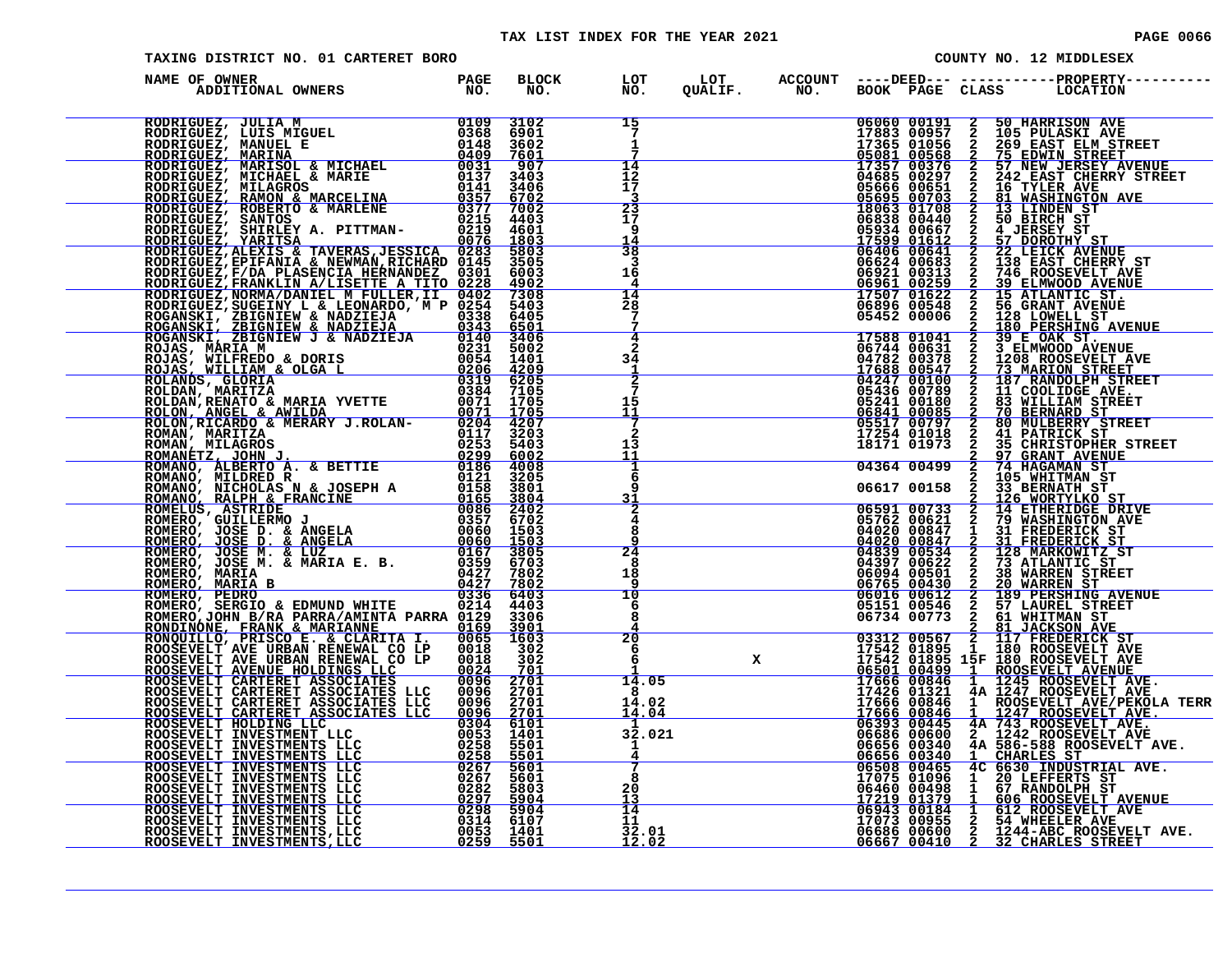#### TAX LIST INDEX FOR THE YEAR 2021 **PAGE 10067** PAGE 0067

| TAXING DISTRICT NO. 01 CARTERET BORO                                                                                                                                                                                                        |  | COUNTY NO. 12 MIDDLESEX |                                       |  |  |  |  |                                                                                                                                                                                                                                                                                                                             |
|---------------------------------------------------------------------------------------------------------------------------------------------------------------------------------------------------------------------------------------------|--|-------------------------|---------------------------------------|--|--|--|--|-----------------------------------------------------------------------------------------------------------------------------------------------------------------------------------------------------------------------------------------------------------------------------------------------------------------------------|
| NAME OF OWNER                                                                                                                                                                                                                               |  |                         |                                       |  |  |  |  |                                                                                                                                                                                                                                                                                                                             |
|                                                                                                                                                                                                                                             |  |                         | 5<br>6                                |  |  |  |  | 06804 00894 4A 735 ROOSEVELT AVE.                                                                                                                                                                                                                                                                                           |
|                                                                                                                                                                                                                                             |  |                         | 21<br>$\overline{12}$<br>$\mathbf{2}$ |  |  |  |  |                                                                                                                                                                                                                                                                                                                             |
|                                                                                                                                                                                                                                             |  |                         | 3.01<br>3.02<br>11<br>6               |  |  |  |  |                                                                                                                                                                                                                                                                                                                             |
|                                                                                                                                                                                                                                             |  |                         | $\overline{16}$                       |  |  |  |  |                                                                                                                                                                                                                                                                                                                             |
|                                                                                                                                                                                                                                             |  |                         | 39<br>6                               |  |  |  |  |                                                                                                                                                                                                                                                                                                                             |
|                                                                                                                                                                                                                                             |  |                         | $\frac{29}{11}$<br>10                 |  |  |  |  |                                                                                                                                                                                                                                                                                                                             |
|                                                                                                                                                                                                                                             |  |                         | 11<br>1<br>11                         |  |  |  |  |                                                                                                                                                                                                                                                                                                                             |
|                                                                                                                                                                                                                                             |  |                         | 14<br>6<br>16<br>6                    |  |  |  |  |                                                                                                                                                                                                                                                                                                                             |
|                                                                                                                                                                                                                                             |  |                         | ۊ<br>6                                |  |  |  |  |                                                                                                                                                                                                                                                                                                                             |
|                                                                                                                                                                                                                                             |  |                         | 19<br>9<br>11<br>-9                   |  |  |  |  |                                                                                                                                                                                                                                                                                                                             |
|                                                                                                                                                                                                                                             |  |                         | 10<br>21<br>19                        |  |  |  |  |                                                                                                                                                                                                                                                                                                                             |
|                                                                                                                                                                                                                                             |  |                         | 14<br>15<br>8<br>15                   |  |  |  |  |                                                                                                                                                                                                                                                                                                                             |
|                                                                                                                                                                                                                                             |  |                         | $\overline{4}$<br>16<br>17            |  |  |  |  |                                                                                                                                                                                                                                                                                                                             |
|                                                                                                                                                                                                                                             |  |                         | -7<br>$\mathbf{q}$<br>11              |  |  |  |  |                                                                                                                                                                                                                                                                                                                             |
|                                                                                                                                                                                                                                             |  |                         | $\frac{5}{8}$<br>19<br>$\overline{4}$ |  |  |  |  |                                                                                                                                                                                                                                                                                                                             |
|                                                                                                                                                                                                                                             |  |                         | $\overline{10}$<br>19                 |  |  |  |  |                                                                                                                                                                                                                                                                                                                             |
|                                                                                                                                                                                                                                             |  |                         |                                       |  |  |  |  |                                                                                                                                                                                                                                                                                                                             |
| RUIZ, GABRIEL & ROSA SMACIAS-<br>RUIZ, JUAN<br>RUIZ, LILIANA 00063 16002<br>RUIZ, LILIANA 00063 16002<br>RUIZ, LILIANA 00063 16002<br>RUIZ, DILIANA 00278 58002<br>RUIZ, PEDRO & PANIELLE 0136 34008<br>RUIZ, PEDRO & FANICISCA CEPEDA 0324 |  |                         |                                       |  |  |  |  | $\begin{array}{c cccc} 19 & 04687 & 00840 & 2 & \text{ROOSEVELT AVE} \\ 20 & 2 & 199 & \text{ROOSEVELT AVENUE} \\ 8 & 4 & 21 & \text{LOCUST ST} \\ 9 & 2 & \text{LOCUST ST} \\ 10 & 2 & \text{LOCUST ST} \\ 12 & 2 & \text{ROOSEVELT AVEELOCUST ST} \\ 4 & 06363 & 00421 & 2 & 29-\text{C SLTKA AVE} \\ \hline \end{array}$ |
|                                                                                                                                                                                                                                             |  |                         | $5\overline{}$                        |  |  |  |  |                                                                                                                                                                                                                                                                                                                             |
|                                                                                                                                                                                                                                             |  |                         | $\mathbf{1}$<br>13<br>14              |  |  |  |  | 2 31 LAUREL ST<br>06347 00244 4A 296 PERSHING AVE.<br>2 32 CHROME AVE<br>2 72 LOCUST ST                                                                                                                                                                                                                                     |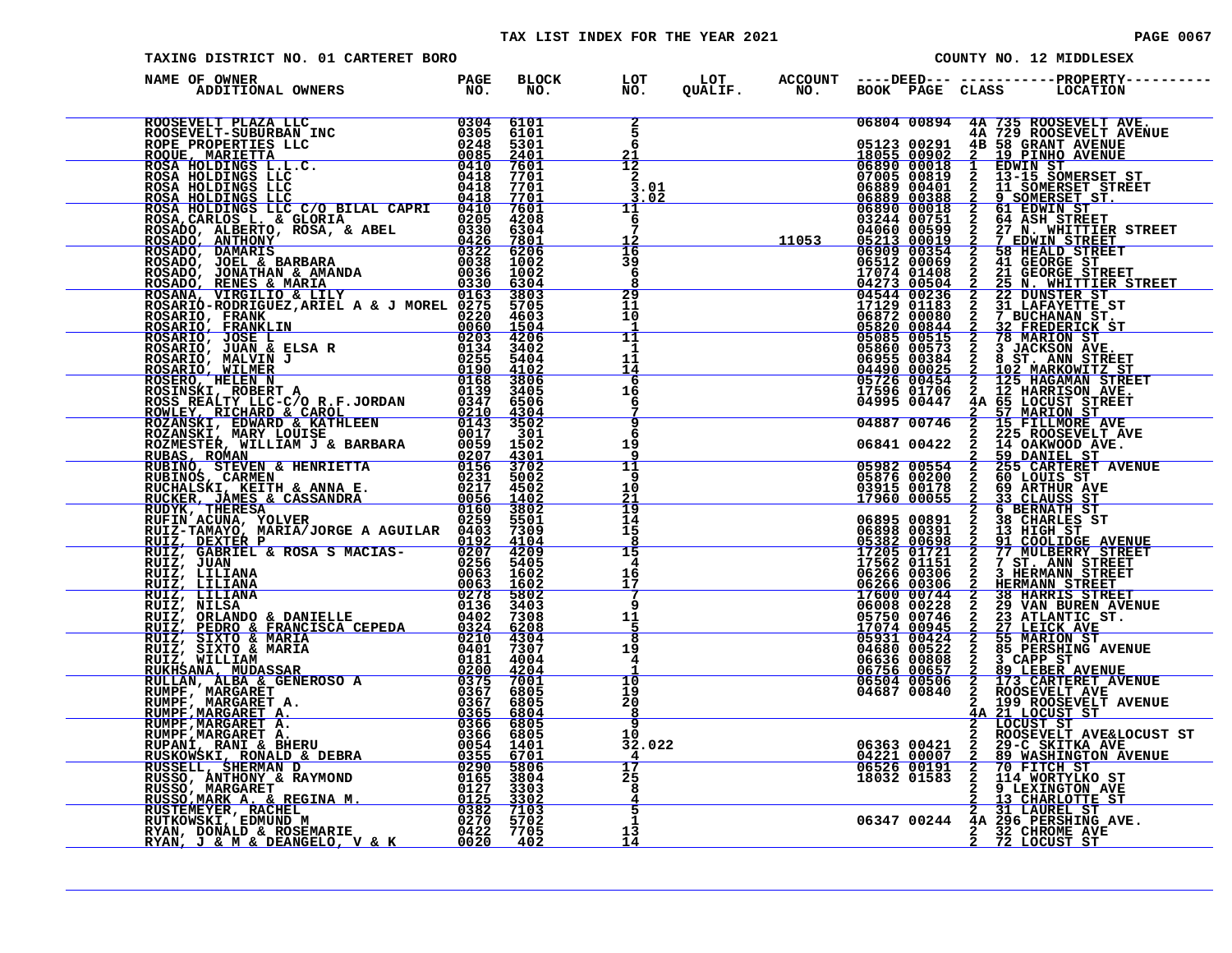| PAGE 00 |  |
|---------|--|
|         |  |

|                                                                                                                                                                                                                                                 | TAXING DISTRICT NO. 01 CARTERET BORO |                     |                                                       |  |  |                                                                                                                                                                                                                                                                                                                                                                                                                              |  |
|-------------------------------------------------------------------------------------------------------------------------------------------------------------------------------------------------------------------------------------------------|--------------------------------------|---------------------|-------------------------------------------------------|--|--|------------------------------------------------------------------------------------------------------------------------------------------------------------------------------------------------------------------------------------------------------------------------------------------------------------------------------------------------------------------------------------------------------------------------------|--|
| NAME OF OWNER<br>DF OWNER<br>ADDITIONAL OWNERS TO NO.                                                                                                                                                                                           |                                      | <b>BLOCK</b><br>NO. | LOT<br>LOT<br>QUALIF.<br>$\overline{NO}$ .            |  |  | ACCOUNT ----DEED--- -----------PROPERTY----<br>NO. BOOK PAGE CLASS LOCATION                                                                                                                                                                                                                                                                                                                                                  |  |
|                                                                                                                                                                                                                                                 |                                      |                     | $\frac{12}{1}$<br>9.0152                              |  |  |                                                                                                                                                                                                                                                                                                                                                                                                                              |  |
|                                                                                                                                                                                                                                                 |                                      |                     | 12<br>1<br>8<br>10<br>$\overline{10}$                 |  |  |                                                                                                                                                                                                                                                                                                                                                                                                                              |  |
|                                                                                                                                                                                                                                                 |                                      |                     | 3<br>10<br><u> 20.01</u><br>9                         |  |  |                                                                                                                                                                                                                                                                                                                                                                                                                              |  |
|                                                                                                                                                                                                                                                 |                                      |                     | 13<br>-1<br>10<br>-6                                  |  |  |                                                                                                                                                                                                                                                                                                                                                                                                                              |  |
| EXAM, JOHN E. WARNER BOLDINGS LLC<br>SE GREAL ESTATE HOLDINGS LLC<br>SAGREERIANIE K WALDA 0291 5901<br>SABARIT, JUMN & MARISEL LAO-0291 5901<br>SABARIT, MOHAMMAD 02321 5901<br>SABARIT, MOHAMMAD 0322 5901<br>SABARIT, MOHAMMAD 0322 6100      |                                      |                     | 4<br>٩<br>$\overline{12}$<br>8                        |  |  | $\begin{tabular}{@{}c@{}}\textbf{G}^{\text{LCT},\text{F}} & \textbf{ACGOM1} & \textbf{B} & \textbf{G} & \textbf{G} & \textbf{G} & \textbf{G} & \textbf{G} & \textbf{G} & \textbf{G} & \textbf{G} & \textbf{G} & \textbf{G} & \textbf{G} & \textbf{G} & \textbf{G} & \textbf{G} & \textbf{G} & \textbf{G} & \textbf{G} & \textbf{G} & \textbf{G} & \textbf{G} & \textbf{G} & \textbf{G} & \textbf{G} & \textbf{G} & \textbf{$ |  |
|                                                                                                                                                                                                                                                 |                                      |                     | <u> 12</u><br>$\frac{3}{5}$<br>q                      |  |  |                                                                                                                                                                                                                                                                                                                                                                                                                              |  |
| SAINI SINGH, RAJENDER & RAJNI SAINI 0139 3405<br>SAINI, KRANBIR<br>02254 5901<br>SAINI, LEO KUMAR<br>0314 6107<br>SAINI, MANDEEP & ANJALI 0176 3906<br>SAINI, SUKHJITPAL S & KARANBIR 0214 4402<br>SAINI, SUKHJITPAL S & KARANBIR 0214 4402<br> |                                      |                     | $\frac{24}{14}$<br>9<br>12                            |  |  |                                                                                                                                                                                                                                                                                                                                                                                                                              |  |
|                                                                                                                                                                                                                                                 |                                      |                     | $\frac{24}{22}$<br>7.01<br>$^{22}_{11}$               |  |  |                                                                                                                                                                                                                                                                                                                                                                                                                              |  |
|                                                                                                                                                                                                                                                 |                                      |                     | 5<br>45<br>5<br>$\frac{1}{36}$                        |  |  |                                                                                                                                                                                                                                                                                                                                                                                                                              |  |
|                                                                                                                                                                                                                                                 |                                      |                     | $\frac{12}{2}$<br>11<br>$\overline{\mathbf{8}}$       |  |  |                                                                                                                                                                                                                                                                                                                                                                                                                              |  |
|                                                                                                                                                                                                                                                 |                                      |                     | 8<br>12<br>8<br>13                                    |  |  |                                                                                                                                                                                                                                                                                                                                                                                                                              |  |
|                                                                                                                                                                                                                                                 |                                      |                     | 51.11<br>$\mathbf{1}$<br><u> 12</u><br>3<br><b>20</b> |  |  |                                                                                                                                                                                                                                                                                                                                                                                                                              |  |
| SALMA, ADEEL (055)<br>SALMA, ADEEL (0408 1507<br>SALMA, ADEEL (0408 7507<br>SALMA, OANDEEL<br>SALMAS, RICARDO A. & AMELIA D LORA- 06400 13007<br>SALMAS, BEATRIZ ANELIA D LORA- 06400 13007<br>SALMAS, BEATRIZ ANELIA D LORA- 06381 71002<br>   |                                      |                     | 1.02<br>$\overline{8}$<br>$\frac{2}{1}$               |  |  |                                                                                                                                                                                                                                                                                                                                                                                                                              |  |
|                                                                                                                                                                                                                                                 |                                      |                     | 22<br>2.01<br>1                                       |  |  |                                                                                                                                                                                                                                                                                                                                                                                                                              |  |
|                                                                                                                                                                                                                                                 |                                      |                     | $\overline{9}$<br>21<br>$7\phantom{.0}$<br>12         |  |  | <b>17325 01232 2 33 MERCER STREET</b>                                                                                                                                                                                                                                                                                                                                                                                        |  |
|                                                                                                                                                                                                                                                 |                                      |                     | 31                                                    |  |  |                                                                                                                                                                                                                                                                                                                                                                                                                              |  |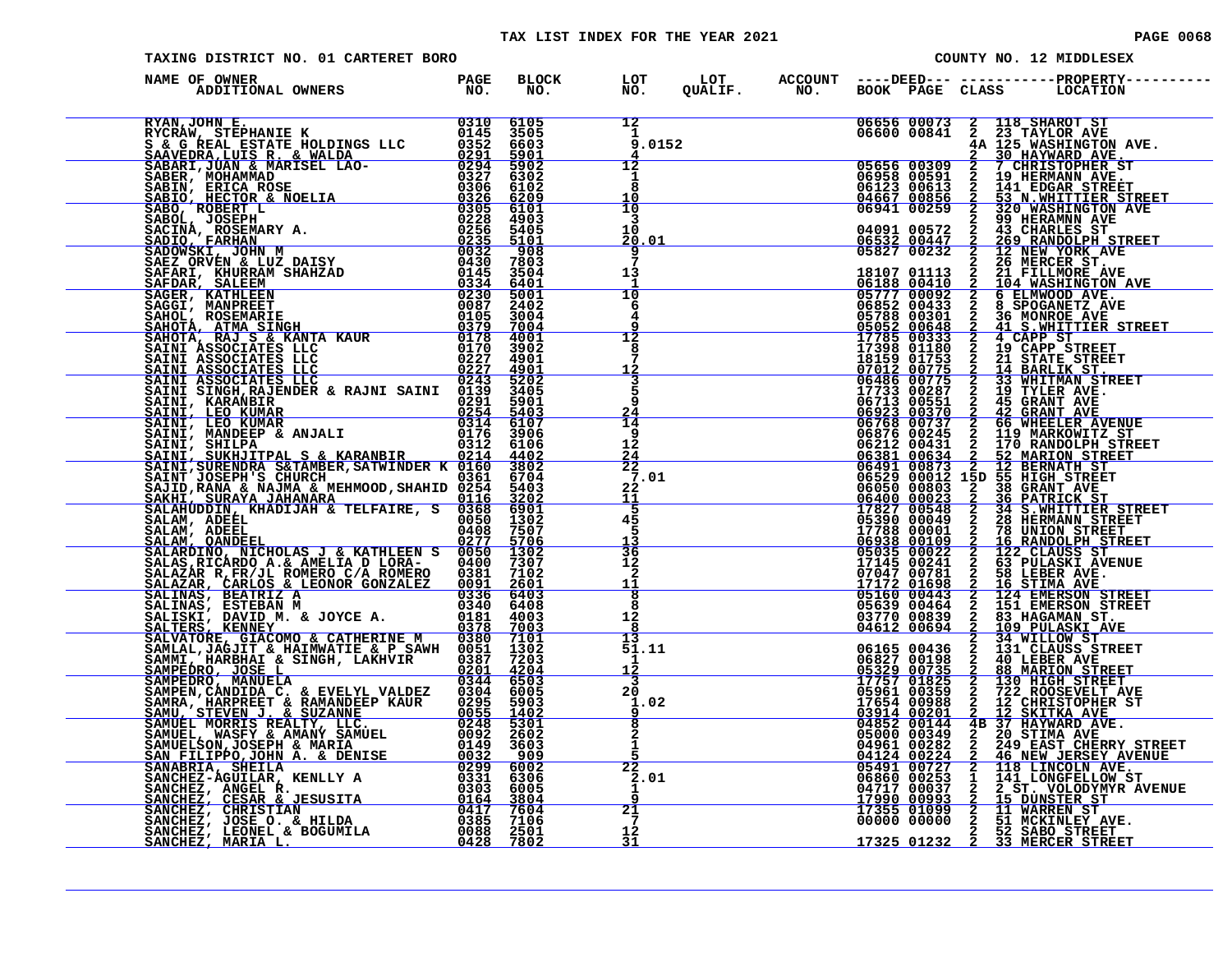#### TAX LIST INDEX FOR THE YEAR 2021 **PAGE 0069** PAGE 0069

|                                    | TAXING DISTRICT NO. 01 CARTERET BORO |                      |                                         |  |  |                                           |  | COUNTY NO. 12 MIDDLESEX |                                                                                                                                                                                                         |  |  |  |
|------------------------------------|--------------------------------------|----------------------|-----------------------------------------|--|--|-------------------------------------------|--|-------------------------|---------------------------------------------------------------------------------------------------------------------------------------------------------------------------------------------------------|--|--|--|
| NAME OF OWNER<br>ADDITIONAL OWNERS | PAGE<br>NO.                          | BLOCK LOT<br>NO. NO. |                                         |  |  |                                           |  |                         |                                                                                                                                                                                                         |  |  |  |
|                                    |                                      |                      | 6.02<br>14<br>20                        |  |  |                                           |  |                         | 05797 00514 2 36 LAFAYETTE STREET<br>05797 00514 2 34 LAFAYETTE ST<br>03984 00149 2 25 LAFAYETTE STREET<br>06263 00010 2 120 POPLAR ST<br>05325 00178 2 32 SPRUCE STREET<br>04685 00790 2 43 CHROME AVE |  |  |  |
|                                    |                                      |                      | 12<br>6<br>35<br>$\frac{4}{12}$         |  |  | 06963 00120<br>05548 00078<br>04310 00473 |  | $\frac{2}{2}$           | 40 CLAUSS STREET<br>119 LINCOLN AVE.<br>92 HEALD ST                                                                                                                                                     |  |  |  |
|                                    |                                      |                      | 11<br>6<br>10                           |  |  |                                           |  |                         | 92 HEALD ST<br>2 39 DELAWARE AVE<br>2 39 DELAWARE AVE<br>17494 01076 2 45 ARTHUR AVE<br>06219 00398 2 147 DARINUR AVE<br>17204 01422 2 147 DARINUR AVE                                                  |  |  |  |
|                                    |                                      |                      | $\frac{19}{17}$<br>19<br>2ō<br>9        |  |  |                                           |  |                         |                                                                                                                                                                                                         |  |  |  |
|                                    |                                      |                      | 10<br>3<br>10                           |  |  |                                           |  |                         |                                                                                                                                                                                                         |  |  |  |
|                                    |                                      |                      | 6<br>18<br>4<br>$\overline{\mathbf{1}}$ |  |  |                                           |  |                         |                                                                                                                                                                                                         |  |  |  |
|                                    |                                      |                      | ī<br>5<br>$\frac{26}{20}$<br>18         |  |  |                                           |  |                         |                                                                                                                                                                                                         |  |  |  |
|                                    |                                      |                      | 39<br>$\frac{4}{12}$                    |  |  |                                           |  |                         |                                                                                                                                                                                                         |  |  |  |
|                                    |                                      |                      | 8<br>9<br>8<br>5                        |  |  |                                           |  |                         |                                                                                                                                                                                                         |  |  |  |
|                                    |                                      |                      | 1Ŏ<br>$\overline{4}$<br>10<br>7         |  |  |                                           |  |                         |                                                                                                                                                                                                         |  |  |  |
|                                    |                                      |                      | 14<br>5<br>20<br>8                      |  |  |                                           |  |                         |                                                                                                                                                                                                         |  |  |  |
|                                    |                                      |                      | 20<br>14<br>10<br>4                     |  |  |                                           |  |                         |                                                                                                                                                                                                         |  |  |  |
|                                    |                                      |                      | 4<br>4<br>19<br>$7\phantom{.0}$         |  |  |                                           |  |                         |                                                                                                                                                                                                         |  |  |  |
|                                    |                                      |                      | 6<br>11<br>15<br>20<br>-5               |  |  |                                           |  |                         |                                                                                                                                                                                                         |  |  |  |
|                                    |                                      |                      | 15.02<br>.5.<br>19                      |  |  |                                           |  |                         |                                                                                                                                                                                                         |  |  |  |
|                                    |                                      |                      | $\frac{18}{17}$<br>-6<br>1.04           |  |  |                                           |  |                         |                                                                                                                                                                                                         |  |  |  |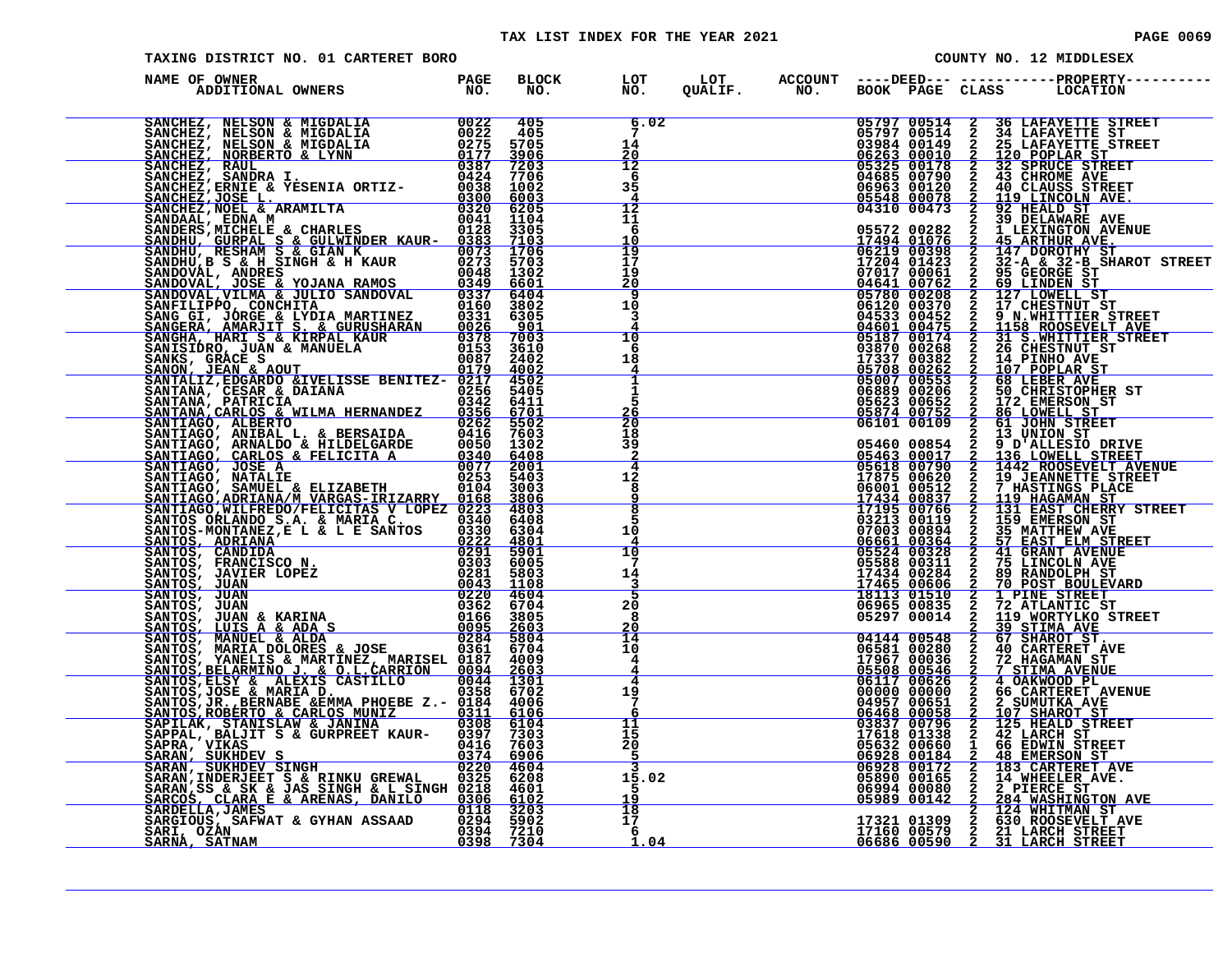### TAX LIST INDEX FOR THE YEAR 2021 **PAGE 0070** PAGE 0070

TAXING DISTRICT NO. 01 CARTERET BORO

|  |                         | PAGE UU/U |
|--|-------------------------|-----------|
|  | COUNTY NO. 12 MIDDLESEX |           |
|  |                         |           |

| NAME OF OWNER<br>ADDITIONAL OWNERS                                                                                                                                                                                                             | <b>PAGE</b><br>NO. | <b>BLOCK</b><br>NO. | LOT<br>NO.                                              | LOT<br>QUALIF. | <b>ACCOUNT</b><br>NO <sub>z</sub> |                                                                                                                                                                        | ----DEED--- -----------PROPERTY-----<br>BOOK PAGE CLASS LOCATION                                                                                                                                                                            |
|------------------------------------------------------------------------------------------------------------------------------------------------------------------------------------------------------------------------------------------------|--------------------|---------------------|---------------------------------------------------------|----------------|-----------------------------------|------------------------------------------------------------------------------------------------------------------------------------------------------------------------|---------------------------------------------------------------------------------------------------------------------------------------------------------------------------------------------------------------------------------------------|
|                                                                                                                                                                                                                                                |                    |                     | 14<br>$\frac{1}{1}$ <sup><math>\frac{1}{7}</math></sup> |                |                                   |                                                                                                                                                                        | 05074 00461 2 8 PATRICK ST<br>05820 00143 2 35 LOCUST ST<br>06473 000607 2 31 TENNISON ST.<br>06877 00251 2 59 ARTHUR AVE<br>17387 01275 2 1 HUDSON ST<br>17387 01746 2 79-81 MERCER ST<br>17786 00054 2 111 LONGFELLOW ST<br>06609 00427 2 |
|                                                                                                                                                                                                                                                |                    |                     | 7                                                       |                |                                   |                                                                                                                                                                        |                                                                                                                                                                                                                                             |
|                                                                                                                                                                                                                                                |                    |                     | 10                                                      |                |                                   |                                                                                                                                                                        |                                                                                                                                                                                                                                             |
|                                                                                                                                                                                                                                                |                    |                     | 11<br>$\frac{1}{5}$                                     |                |                                   |                                                                                                                                                                        |                                                                                                                                                                                                                                             |
|                                                                                                                                                                                                                                                |                    |                     | 6                                                       |                |                                   |                                                                                                                                                                        |                                                                                                                                                                                                                                             |
|                                                                                                                                                                                                                                                |                    |                     | 11                                                      |                |                                   |                                                                                                                                                                        |                                                                                                                                                                                                                                             |
|                                                                                                                                                                                                                                                |                    |                     | $\frac{12}{12}$                                         |                |                                   |                                                                                                                                                                        |                                                                                                                                                                                                                                             |
|                                                                                                                                                                                                                                                |                    |                     | $\frac{4}{3}$                                           |                |                                   |                                                                                                                                                                        |                                                                                                                                                                                                                                             |
|                                                                                                                                                                                                                                                |                    |                     | 4<br>9                                                  |                |                                   | 06381 00374                                                                                                                                                            | 2 31 WILLOW ST<br>2 112 DANIEL ST<br>2 51 WILLIAM ST                                                                                                                                                                                        |
|                                                                                                                                                                                                                                                |                    |                     | 15<br>3                                                 |                | 7045                              |                                                                                                                                                                        |                                                                                                                                                                                                                                             |
|                                                                                                                                                                                                                                                |                    |                     | 17<br>12                                                |                |                                   |                                                                                                                                                                        |                                                                                                                                                                                                                                             |
|                                                                                                                                                                                                                                                |                    |                     | 18                                                      |                |                                   |                                                                                                                                                                        |                                                                                                                                                                                                                                             |
|                                                                                                                                                                                                                                                |                    |                     | $\frac{11}{17}$<br>5                                    |                |                                   |                                                                                                                                                                        |                                                                                                                                                                                                                                             |
|                                                                                                                                                                                                                                                |                    |                     | <u> 26</u><br>5                                         |                |                                   |                                                                                                                                                                        |                                                                                                                                                                                                                                             |
|                                                                                                                                                                                                                                                |                    |                     | 17<br>6                                                 |                |                                   |                                                                                                                                                                        |                                                                                                                                                                                                                                             |
|                                                                                                                                                                                                                                                |                    |                     | $\frac{16}{12}$                                         |                |                                   |                                                                                                                                                                        |                                                                                                                                                                                                                                             |
|                                                                                                                                                                                                                                                |                    |                     | 9                                                       |                |                                   |                                                                                                                                                                        |                                                                                                                                                                                                                                             |
|                                                                                                                                                                                                                                                |                    |                     | 11<br>17                                                |                |                                   |                                                                                                                                                                        |                                                                                                                                                                                                                                             |
|                                                                                                                                                                                                                                                |                    |                     | 8<br>25                                                 |                |                                   |                                                                                                                                                                        |                                                                                                                                                                                                                                             |
|                                                                                                                                                                                                                                                |                    |                     | . 02<br>13<br>8                                         |                |                                   |                                                                                                                                                                        |                                                                                                                                                                                                                                             |
|                                                                                                                                                                                                                                                |                    |                     | 6<br>5<br><u> 12</u>                                    |                |                                   |                                                                                                                                                                        |                                                                                                                                                                                                                                             |
|                                                                                                                                                                                                                                                |                    |                     | 7<br>10                                                 |                |                                   |                                                                                                                                                                        |                                                                                                                                                                                                                                             |
|                                                                                                                                                                                                                                                |                    |                     | 11                                                      |                |                                   |                                                                                                                                                                        |                                                                                                                                                                                                                                             |
|                                                                                                                                                                                                                                                |                    |                     | $\frac{4}{12}$<br>ۊ                                     |                |                                   |                                                                                                                                                                        |                                                                                                                                                                                                                                             |
|                                                                                                                                                                                                                                                |                    |                     | $\bar{3}$                                               |                |                                   |                                                                                                                                                                        |                                                                                                                                                                                                                                             |
|                                                                                                                                                                                                                                                |                    |                     | 14<br>14                                                |                |                                   |                                                                                                                                                                        |                                                                                                                                                                                                                                             |
|                                                                                                                                                                                                                                                |                    |                     | 16                                                      |                |                                   |                                                                                                                                                                        |                                                                                                                                                                                                                                             |
|                                                                                                                                                                                                                                                |                    |                     | $\frac{25}{22}$<br>$22$<br>$14$                         |                |                                   |                                                                                                                                                                        |                                                                                                                                                                                                                                             |
| SEDLMAYER, LAURO C.<br>SEDLMAYER, LAURO C.<br>SEDLMAYER, LAURO C.<br>SEDLMAYER, LAURO C.<br>SEGRAUL, LOVD J. & MARIA E.RODRIGUES 0320 6902<br>SEGUINE, CHRISTINA L.<br>SEGUINE, CHRISTINA L.<br>SEGUINE, CHRISTINA L.<br>SELERT, ANN E & GUERC |                    |                     | $\frac{6}{12}$                                          |                |                                   |                                                                                                                                                                        | 18053 00954 157 GRANT AVENUE<br>06860 00551 2 17 GRANT AVENUE<br>06860 00551 2 14 GRANT AVENUE<br>06860 00551 2 17 WASHINGTON AVENUE<br>06680 00756 2 17 WASHINGTON AVENUE<br>06680 00756 2 34 GHESTNUT STREET<br>06502 00719 2 34 GHESTN   |
|                                                                                                                                                                                                                                                |                    |                     |                                                         |                |                                   |                                                                                                                                                                        |                                                                                                                                                                                                                                             |
|                                                                                                                                                                                                                                                |                    |                     | $2\frac{3}{5}$                                          |                |                                   | 2 37 LIBERTY ST<br>04814 00585 1 WILLOW ST<br>04814 00585 2 55 WILLOW ST<br>17659 01508 2 95 HAGAMARY ST<br>04664 00752 2 45 JEANNETTE ST<br>05978 00788 2 6 PARK AVE. |                                                                                                                                                                                                                                             |
|                                                                                                                                                                                                                                                |                    |                     | 6<br>10<br>5                                            |                |                                   |                                                                                                                                                                        |                                                                                                                                                                                                                                             |
|                                                                                                                                                                                                                                                |                    |                     | 6                                                       |                |                                   |                                                                                                                                                                        |                                                                                                                                                                                                                                             |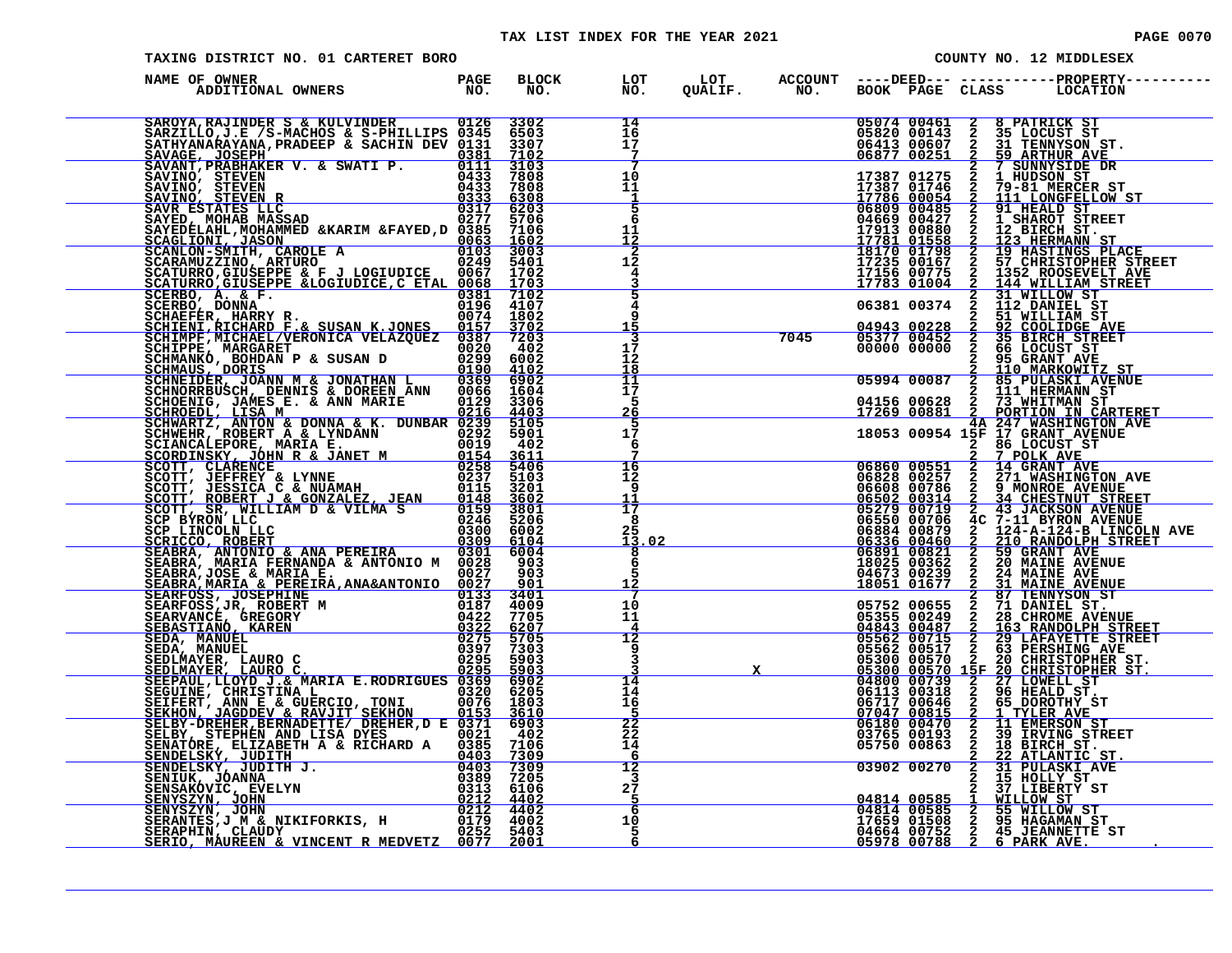# TAX LIST INDEX FOR THE YEAR 2021 CONTROL CONTROL CONTROL PAGE 0071

| <b>PAGE 0071</b> |  |  |  |  |
|------------------|--|--|--|--|
|------------------|--|--|--|--|

| TAXING DISTRICT NO. 01 CARTERET BORO                                                                                                                                                                                                                                 |                           |                      |                          |                                                                                                                                                                                                                                                                                                                       | COUNTY NO. 12 MIDDLESEX |                                           |                |                                                                                                                                                                                                                                                     |  |  |  |
|----------------------------------------------------------------------------------------------------------------------------------------------------------------------------------------------------------------------------------------------------------------------|---------------------------|----------------------|--------------------------|-----------------------------------------------------------------------------------------------------------------------------------------------------------------------------------------------------------------------------------------------------------------------------------------------------------------------|-------------------------|-------------------------------------------|----------------|-----------------------------------------------------------------------------------------------------------------------------------------------------------------------------------------------------------------------------------------------------|--|--|--|
| NAME OF OWNER<br>ADDITIONAL OWNERS<br>ADDITIONAL OWNERS NO. NO. NO. NORRE SERVANTE DE CARRIERE SERVADO E DE CARRIE CONSERVA EN EN 1970 de 1970 de 1970 de 1970 de 1970 de 1970 de 1970 de 1970 de 1970 de 1970 de 1970 de 1970 de 1970 de 1970 de 1970 de 1970 de 19 | PAGE<br>$\overline{NO}$ . | BLOCK LOT<br>NO. NO. |                          |                                                                                                                                                                                                                                                                                                                       |                         |                                           |                |                                                                                                                                                                                                                                                     |  |  |  |
| SERRANO & DUARTE C/O SPENCER SAV. BK 0404 7309                                                                                                                                                                                                                       |                           |                      | 16<br>17                 |                                                                                                                                                                                                                                                                                                                       |                         |                                           |                | 05589 00382 2 11 HIGH ST<br>06623 00812 2 21 CHROME AVE<br>06994 00284 2 103 DANIEL ST<br>17489 01730 2 19 ST. ANN STREET<br>0004 00570 2 32, BERNARD STREET                                                                                        |  |  |  |
|                                                                                                                                                                                                                                                                      |                           |                      | 48                       |                                                                                                                                                                                                                                                                                                                       |                         |                                           |                |                                                                                                                                                                                                                                                     |  |  |  |
|                                                                                                                                                                                                                                                                      |                           |                      | 10<br>11                 |                                                                                                                                                                                                                                                                                                                       |                         |                                           |                |                                                                                                                                                                                                                                                     |  |  |  |
|                                                                                                                                                                                                                                                                      |                           |                      | 8                        |                                                                                                                                                                                                                                                                                                                       |                         |                                           |                |                                                                                                                                                                                                                                                     |  |  |  |
|                                                                                                                                                                                                                                                                      |                           |                      | 4<br>25                  |                                                                                                                                                                                                                                                                                                                       |                         |                                           |                |                                                                                                                                                                                                                                                     |  |  |  |
|                                                                                                                                                                                                                                                                      |                           |                      | 6                        |                                                                                                                                                                                                                                                                                                                       |                         |                                           |                |                                                                                                                                                                                                                                                     |  |  |  |
|                                                                                                                                                                                                                                                                      |                           |                      | 34<br>7                  |                                                                                                                                                                                                                                                                                                                       |                         |                                           |                |                                                                                                                                                                                                                                                     |  |  |  |
|                                                                                                                                                                                                                                                                      |                           |                      | $\frac{29}{15}$          |                                                                                                                                                                                                                                                                                                                       |                         |                                           |                | 17489 01730 2 19 ST. ANN STREET<br>04194 00570 2 19 ST. ANN STREET<br>04294 00570 2 104 HAGAMAN STREET<br>066021 005661 2 28 CLIFFORD ST<br>066021 005661 2 28 CLIFFORD ST<br>066324 000751 2 30 EARLES ST.<br>17311 011551 2 37 CHARLES            |  |  |  |
|                                                                                                                                                                                                                                                                      |                           |                      | 33.11                    |                                                                                                                                                                                                                                                                                                                       |                         |                                           |                |                                                                                                                                                                                                                                                     |  |  |  |
|                                                                                                                                                                                                                                                                      |                           |                      | 14<br>-5                 |                                                                                                                                                                                                                                                                                                                       |                         |                                           |                |                                                                                                                                                                                                                                                     |  |  |  |
|                                                                                                                                                                                                                                                                      |                           |                      | 1.05                     |                                                                                                                                                                                                                                                                                                                       |                         |                                           |                |                                                                                                                                                                                                                                                     |  |  |  |
|                                                                                                                                                                                                                                                                      |                           |                      | 12 <sub>1</sub><br>18.06 |                                                                                                                                                                                                                                                                                                                       |                         |                                           |                |                                                                                                                                                                                                                                                     |  |  |  |
|                                                                                                                                                                                                                                                                      |                           |                      | <u>5</u>                 |                                                                                                                                                                                                                                                                                                                       |                         |                                           |                |                                                                                                                                                                                                                                                     |  |  |  |
|                                                                                                                                                                                                                                                                      |                           |                      | $\overline{8}$<br>18     |                                                                                                                                                                                                                                                                                                                       |                         |                                           |                |                                                                                                                                                                                                                                                     |  |  |  |
|                                                                                                                                                                                                                                                                      |                           |                      | 30                       |                                                                                                                                                                                                                                                                                                                       |                         |                                           |                |                                                                                                                                                                                                                                                     |  |  |  |
|                                                                                                                                                                                                                                                                      |                           |                      | 29<br>8.02               |                                                                                                                                                                                                                                                                                                                       |                         |                                           |                |                                                                                                                                                                                                                                                     |  |  |  |
|                                                                                                                                                                                                                                                                      |                           |                      | 15<br>$\mathbf{1}$       |                                                                                                                                                                                                                                                                                                                       |                         |                                           |                |                                                                                                                                                                                                                                                     |  |  |  |
|                                                                                                                                                                                                                                                                      |                           |                      | 10                       |                                                                                                                                                                                                                                                                                                                       |                         |                                           |                |                                                                                                                                                                                                                                                     |  |  |  |
|                                                                                                                                                                                                                                                                      |                           |                      | 4<br>3.02                |                                                                                                                                                                                                                                                                                                                       |                         |                                           |                |                                                                                                                                                                                                                                                     |  |  |  |
|                                                                                                                                                                                                                                                                      |                           |                      | 1                        |                                                                                                                                                                                                                                                                                                                       |                         |                                           |                |                                                                                                                                                                                                                                                     |  |  |  |
|                                                                                                                                                                                                                                                                      |                           |                      | 11                       |                                                                                                                                                                                                                                                                                                                       |                         | 06328 00485<br>03729 00536<br>17261 01260 | $\frac{2}{2}$  | 101 DANIEL ST<br>14 WARREN STREET<br>20 PULASKI AVE                                                                                                                                                                                                 |  |  |  |
|                                                                                                                                                                                                                                                                      |                           |                      | $rac{6}{5}$              |                                                                                                                                                                                                                                                                                                                       |                         |                                           |                |                                                                                                                                                                                                                                                     |  |  |  |
|                                                                                                                                                                                                                                                                      |                           |                      | 34<br>.01<br>8.          |                                                                                                                                                                                                                                                                                                                       |                         |                                           |                |                                                                                                                                                                                                                                                     |  |  |  |
|                                                                                                                                                                                                                                                                      |                           |                      | 3                        | $\frac{17261}{04556} \frac{01260}{019582} \ \frac{06599}{00599} \ \frac{00158}{00592} \ \frac{2}{17637} \ \frac{17637}{005955} \ \frac{00505}{069690} \ \frac{2}{24532} \ \frac{06962}{05902} \ \frac{0220165}{05621} \ \frac{02453}{02330} \ \frac{2}{2453} \ \frac{0330}{04098} \ \frac{2}{2453} \ \frac{0330}{003$ |                         |                                           |                | 118 RANDOLPH ST<br>617 ROOSEVELT AVE<br>6 KURDYLA AVE<br>7 VARGA DR.<br>76 FREDERICK ST.<br>76 FREDERICK ST.                                                                                                                                        |  |  |  |
|                                                                                                                                                                                                                                                                      |                           |                      | 15<br>ī9                 |                                                                                                                                                                                                                                                                                                                       |                         |                                           |                |                                                                                                                                                                                                                                                     |  |  |  |
|                                                                                                                                                                                                                                                                      |                           |                      | <u> 14</u><br>3          |                                                                                                                                                                                                                                                                                                                       |                         |                                           |                | 36 WILLOW ST<br>19 HOLMES ST                                                                                                                                                                                                                        |  |  |  |
|                                                                                                                                                                                                                                                                      |                           |                      | 14                       |                                                                                                                                                                                                                                                                                                                       |                         |                                           |                |                                                                                                                                                                                                                                                     |  |  |  |
|                                                                                                                                                                                                                                                                      |                           |                      | 11<br>21                 |                                                                                                                                                                                                                                                                                                                       |                         |                                           |                | <b>94 MULBERRY ST<br/>26 PULASKI AVENUE<br/><u>68 EDWIN STREET</u></b>                                                                                                                                                                              |  |  |  |
|                                                                                                                                                                                                                                                                      |                           |                      | 14                       |                                                                                                                                                                                                                                                                                                                       |                         | 04098 00034<br>17139 00237                |                | 15 PULASKI AVE<br>11 LEFFERTS ST.                                                                                                                                                                                                                   |  |  |  |
|                                                                                                                                                                                                                                                                      |                           |                      | 45<br>6                  |                                                                                                                                                                                                                                                                                                                       |                         | 06904 00390                               |                |                                                                                                                                                                                                                                                     |  |  |  |
|                                                                                                                                                                                                                                                                      |                           |                      |                          |                                                                                                                                                                                                                                                                                                                       |                         |                                           | <b>NANNO</b>   | 20 ORCHARD ST<br>24 ORCHARD ST<br>58 WILLOW STREET                                                                                                                                                                                                  |  |  |  |
|                                                                                                                                                                                                                                                                      |                           |                      | 14<br>12                 |                                                                                                                                                                                                                                                                                                                       |                         | 06277 00430<br>17238 01541                |                | 119 POPLAR ST                                                                                                                                                                                                                                       |  |  |  |
|                                                                                                                                                                                                                                                                      |                           |                      | 13                       |                                                                                                                                                                                                                                                                                                                       |                         | 17298 01483                               |                | <b>36 THORNALL STREET</b>                                                                                                                                                                                                                           |  |  |  |
|                                                                                                                                                                                                                                                                      |                           |                      | $\frac{2}{32}$           |                                                                                                                                                                                                                                                                                                                       |                         | 06844 00520<br>05860 00034                | $\frac{2}{2}$  | 35 CHARLOTTE ST<br>50 HERMANN STREET                                                                                                                                                                                                                |  |  |  |
|                                                                                                                                                                                                                                                                      |                           |                      | $\mathbf{2}$<br>10       |                                                                                                                                                                                                                                                                                                                       |                         |                                           | $\overline{a}$ | 51 LINCOLN AVE                                                                                                                                                                                                                                      |  |  |  |
|                                                                                                                                                                                                                                                                      |                           |                      | 6                        |                                                                                                                                                                                                                                                                                                                       |                         | 05606 00202<br>03740 00799                |                | 18 CLAUSS ST<br>12 TAYLOR AVE                                                                                                                                                                                                                       |  |  |  |
|                                                                                                                                                                                                                                                                      |                           |                      | 1                        |                                                                                                                                                                                                                                                                                                                       |                         | 17696 00397                               |                | 2 12 TAYLOR ST<br>2 6 FITCH STREET<br>2 112 EMERSON ST<br>2 143 EAST ELM ST<br>1 SALT MEADOW                                                                                                                                                        |  |  |  |
|                                                                                                                                                                                                                                                                      |                           |                      | 3                        |                                                                                                                                                                                                                                                                                                                       |                         | 05434 00256                               |                | 243 EAST ELM ST.                                                                                                                                                                                                                                    |  |  |  |
|                                                                                                                                                                                                                                                                      |                           |                      | $\overline{2}$           |                                                                                                                                                                                                                                                                                                                       |                         | <u>06391 00213</u><br>03238 00968         |                | SALT MEADOW 41 HARRISON AVE                                                                                                                                                                                                                         |  |  |  |
|                                                                                                                                                                                                                                                                      |                           |                      | 20                       |                                                                                                                                                                                                                                                                                                                       |                         |                                           |                |                                                                                                                                                                                                                                                     |  |  |  |
|                                                                                                                                                                                                                                                                      |                           |                      | $\mathbf{1}$             |                                                                                                                                                                                                                                                                                                                       |                         |                                           |                |                                                                                                                                                                                                                                                     |  |  |  |
|                                                                                                                                                                                                                                                                      |                           |                      | 10                       |                                                                                                                                                                                                                                                                                                                       |                         |                                           |                | 06391 00213 1 SALT MEADOW<br>06240 00228 2 72 CARTERET AVE<br>06834 00169 2 94 LOCUST ST.<br>17352 00940 2 105 DANIEL ST.<br>06999 00773 2 41 PENNSYLVANIA AVE<br>06700 00641 2 23 CLAUSS ST.<br>17654 00740 2 17 CHARLES STREET<br>06291 00384 2 1 |  |  |  |
|                                                                                                                                                                                                                                                                      |                           |                      | 26<br>12                 |                                                                                                                                                                                                                                                                                                                       |                         |                                           |                |                                                                                                                                                                                                                                                     |  |  |  |
| <u>SIELSKI, SUSAN</u><br><u> 1989 - Johann Barn, mars ann an t-Amhain an t-Amhain an t-Amhain an t-Amhain an t-Amhain an t-Amhain an t-Amh</u>                                                                                                                       | 0227                      | 4901                 | $\sqrt{5}$               |                                                                                                                                                                                                                                                                                                                       |                         |                                           |                |                                                                                                                                                                                                                                                     |  |  |  |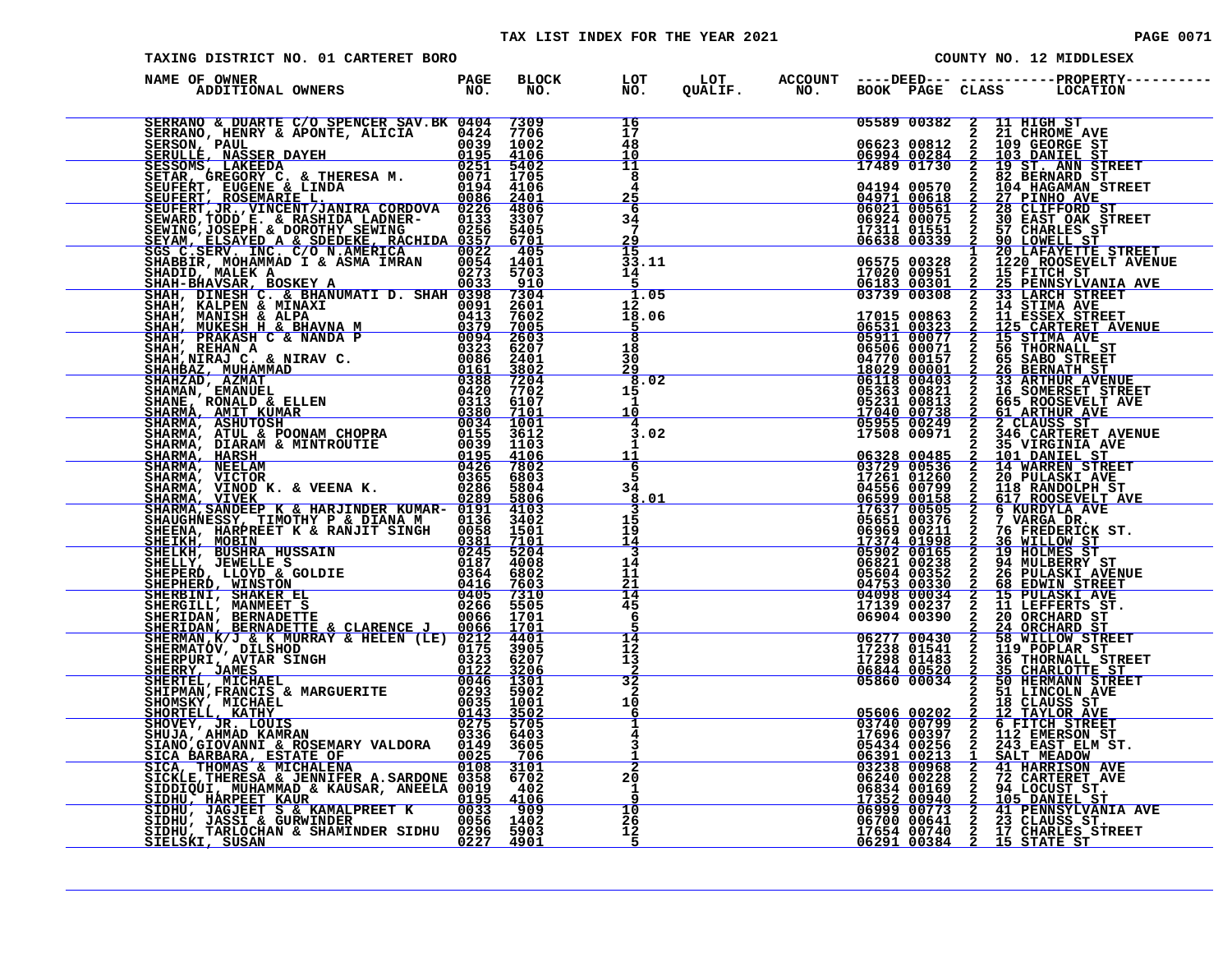| COUNTY NO. 12 MIDDLESEX<br>TAXING DISTRICT NO. 01 CARTERET BORO<br>22 $\frac{\sqrt{3}}{2}$<br>$\frac{1}{2}$<br>$\frac{1}{2}$<br>$\frac{1}{2}$<br>$\frac{1}{2}$<br>$\frac{1}{2}$<br>$\frac{1}{2}$<br>$\frac{1}{2}$<br>$\frac{1}{2}$<br>$\frac{1}{2}$<br>$\frac{1}{2}$<br>$\frac{1}{2}$<br>$\frac{1}{2}$<br>$\frac{1}{2}$<br>$\frac{1}{2}$<br>$\frac{1}{2}$<br>$\frac{1}{2}$<br>$\frac{1}{2}$<br>$\frac{1}{2}$<br>$\frac{1}{$ |  |  |  |  |  |  |  |  |
|-----------------------------------------------------------------------------------------------------------------------------------------------------------------------------------------------------------------------------------------------------------------------------------------------------------------------------------------------------------------------------------------------------------------------------|--|--|--|--|--|--|--|--|
| NAME OF OWNER                                                                                                                                                                                                                                                                                                                                                                                                               |  |  |  |  |  |  |  |  |
| NAME OF OWNER AND HAND FOR BILOGICAL CONSUMER PARTICULAR SINGLE SINGLE AND CONSUMER A CONSUMER CONSUMER CONSUMER CONSUMER CONSUMER CONSUMER AND CONSUMER CONSUMER CONSUMER CONSUMER CONSUMER CONSUMER CONSUMER AND CONSUMER C                                                                                                                                                                                               |  |  |  |  |  |  |  |  |
|                                                                                                                                                                                                                                                                                                                                                                                                                             |  |  |  |  |  |  |  |  |
|                                                                                                                                                                                                                                                                                                                                                                                                                             |  |  |  |  |  |  |  |  |
|                                                                                                                                                                                                                                                                                                                                                                                                                             |  |  |  |  |  |  |  |  |
|                                                                                                                                                                                                                                                                                                                                                                                                                             |  |  |  |  |  |  |  |  |
|                                                                                                                                                                                                                                                                                                                                                                                                                             |  |  |  |  |  |  |  |  |
|                                                                                                                                                                                                                                                                                                                                                                                                                             |  |  |  |  |  |  |  |  |
|                                                                                                                                                                                                                                                                                                                                                                                                                             |  |  |  |  |  |  |  |  |
|                                                                                                                                                                                                                                                                                                                                                                                                                             |  |  |  |  |  |  |  |  |
|                                                                                                                                                                                                                                                                                                                                                                                                                             |  |  |  |  |  |  |  |  |
|                                                                                                                                                                                                                                                                                                                                                                                                                             |  |  |  |  |  |  |  |  |
|                                                                                                                                                                                                                                                                                                                                                                                                                             |  |  |  |  |  |  |  |  |
|                                                                                                                                                                                                                                                                                                                                                                                                                             |  |  |  |  |  |  |  |  |
|                                                                                                                                                                                                                                                                                                                                                                                                                             |  |  |  |  |  |  |  |  |
|                                                                                                                                                                                                                                                                                                                                                                                                                             |  |  |  |  |  |  |  |  |
|                                                                                                                                                                                                                                                                                                                                                                                                                             |  |  |  |  |  |  |  |  |
|                                                                                                                                                                                                                                                                                                                                                                                                                             |  |  |  |  |  |  |  |  |
|                                                                                                                                                                                                                                                                                                                                                                                                                             |  |  |  |  |  |  |  |  |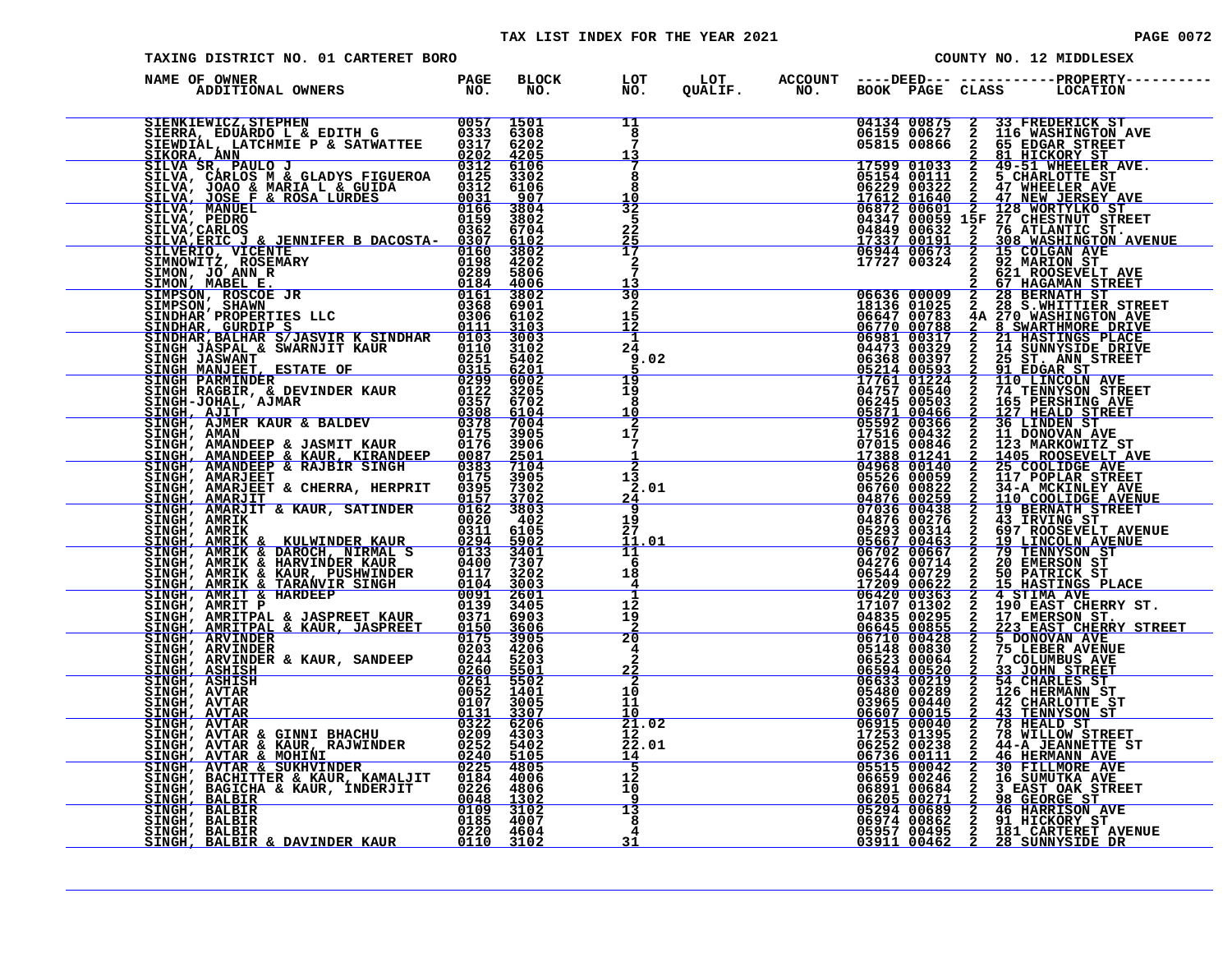| <b>PAGE 0073</b> |  |  |
|------------------|--|--|

| TAXING DISTRICT NO. 01 CARTERET BORO                                                                                                                                                                                                     |  |                      |                                                         |                |  |  |  | COUNTY NO. 12 MIDDLESEX                                                     |  |  |
|------------------------------------------------------------------------------------------------------------------------------------------------------------------------------------------------------------------------------------------|--|----------------------|---------------------------------------------------------|----------------|--|--|--|-----------------------------------------------------------------------------|--|--|
| DE OWNER<br>ADDITIONAL OWNERS TO NO.<br>NAME OF OWNER                                                                                                                                                                                    |  | BLOCK LOT<br>NO. NO. |                                                         | LOT<br>QUALIF. |  |  |  | ACCOUNT ----DEED--- -----------PROPERTY----<br>NO. BOOK PAGE CLASS LOCATION |  |  |
| SINGH, BALLINDER & RAWANIT KAUR 01215 1903<br>SINGH, BALBIR & SANDHU, DEEPAK 0237 4902<br>SINGH, BALBIR & SANDHU, DEEPAK 0237 4902<br>SINGH, BALBIR & SANDHU, DEEPAK 03391 7207<br>SINGH, BALDER & KAUR, RAJINDER 01397 73003<br>SINGH,  |  |                      | $\begin{array}{c}\n 22 \\  2 \\  4\n \end{array}$<br>14 |                |  |  |  |                                                                             |  |  |
|                                                                                                                                                                                                                                          |  |                      | 4<br>11.01                                              |                |  |  |  |                                                                             |  |  |
|                                                                                                                                                                                                                                          |  |                      | $\frac{1}{6}$<br>13<br>$\frac{19}{17}$                  |                |  |  |  |                                                                             |  |  |
|                                                                                                                                                                                                                                          |  |                      | 9<br>15                                                 |                |  |  |  |                                                                             |  |  |
|                                                                                                                                                                                                                                          |  |                      | 41<br>2<br>30                                           |                |  |  |  |                                                                             |  |  |
|                                                                                                                                                                                                                                          |  |                      | $\frac{2}{3}$<br>6<br>23                                |                |  |  |  |                                                                             |  |  |
|                                                                                                                                                                                                                                          |  |                      | 3<br><u> 16</u><br>1                                    |                |  |  |  |                                                                             |  |  |
|                                                                                                                                                                                                                                          |  |                      | 6<br>8<br>3<br>14                                       |                |  |  |  |                                                                             |  |  |
|                                                                                                                                                                                                                                          |  |                      | 7<br>13<br>5.01<br>6                                    |                |  |  |  |                                                                             |  |  |
|                                                                                                                                                                                                                                          |  |                      | 15<br>$\frac{15.01}{15.02}$<br>1                        |                |  |  |  |                                                                             |  |  |
|                                                                                                                                                                                                                                          |  |                      | $\frac{3\overline{4}}{37}$<br>10<br>-5                  |                |  |  |  |                                                                             |  |  |
|                                                                                                                                                                                                                                          |  |                      | 4.02<br>$\frac{23}{13}$                                 |                |  |  |  |                                                                             |  |  |
|                                                                                                                                                                                                                                          |  |                      | $\overline{19}$<br>3<br>6                               |                |  |  |  |                                                                             |  |  |
|                                                                                                                                                                                                                                          |  |                      | 19.02<br>7<br>22                                        |                |  |  |  |                                                                             |  |  |
|                                                                                                                                                                                                                                          |  |                      | $\frac{11}{3}$<br>16<br>13                              |                |  |  |  |                                                                             |  |  |
| ENGHI, BINDER & KAUR, BARNALIT (1971)<br>SINGH, BINDER & KAUR, BAWALJIT (1971)<br>SINGH, BINDER & KAUR, BAWALJIT (1971)<br>SINGH, CHARAJIT & ESTIER (1972)<br>SINGH, CHARAJIT & BALVINDER KAUR (1972)<br>SINGH, CHARAJIT & BALVINDER KAU |  |                      | $\frac{15}{29}$<br>16                                   |                |  |  |  |                                                                             |  |  |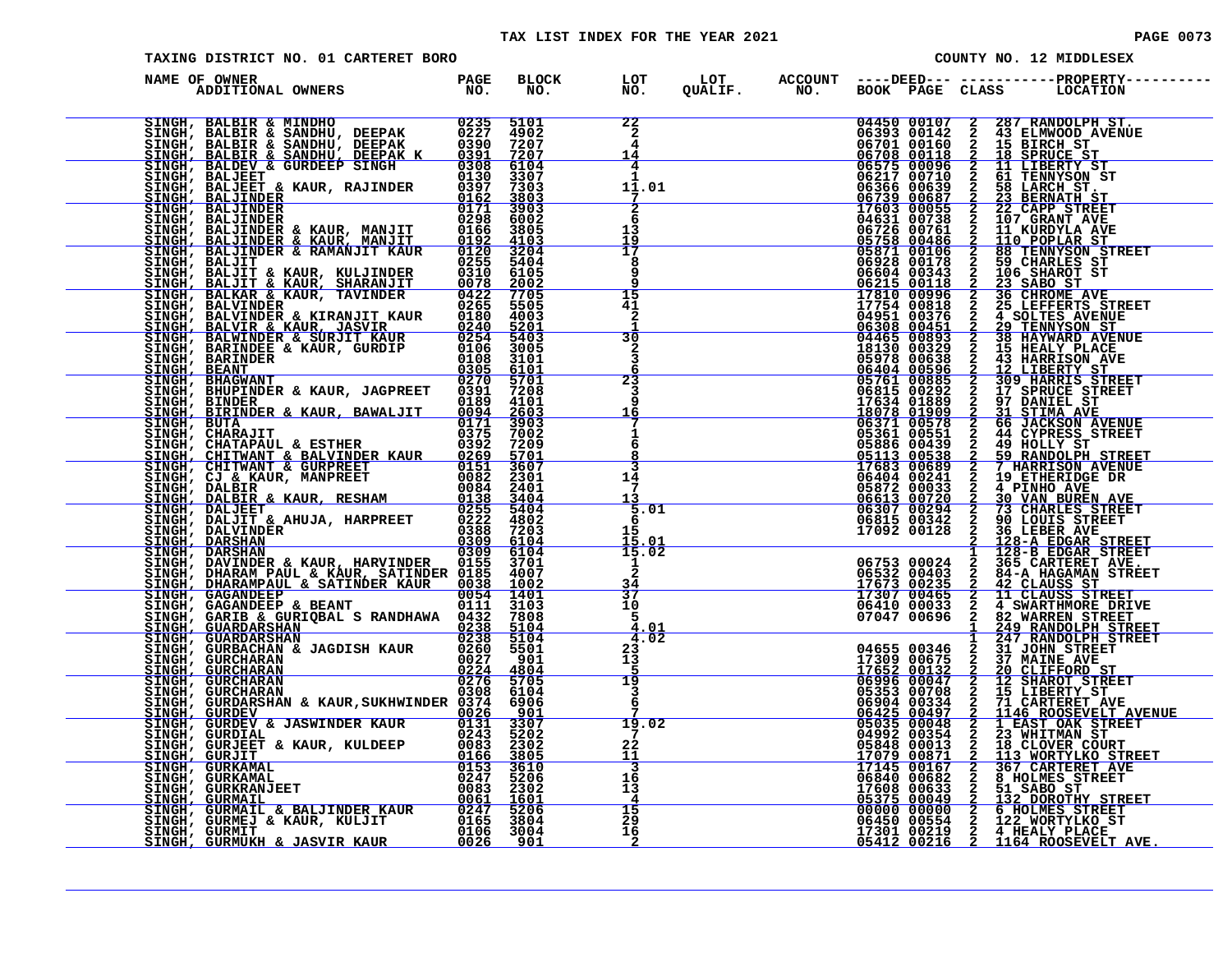#### TAX LIST INDEX FOR THE YEAR 2021 **PAGE 10074** PAGE 0074

| TAXING DISTRICT NO. 01 CARTERET BORO |                                                                                                                                                                                                                               |  |  |  |  |  | COUNTY NO. 12 MIDDLESEX |                                                                                                         |  |  |
|--------------------------------------|-------------------------------------------------------------------------------------------------------------------------------------------------------------------------------------------------------------------------------|--|--|--|--|--|-------------------------|---------------------------------------------------------------------------------------------------------|--|--|
|                                      | NAME OF OWNER                                                                                                                                                                                                                 |  |  |  |  |  |                         | BLOCK LOT LOT ACCOUNT ----DEED---------------PROPERTY--<br>NO. NO. QUALIF. NO. BOOK PAGE CLASS LOCATION |  |  |
|                                      |                                                                                                                                                                                                                               |  |  |  |  |  |                         |                                                                                                         |  |  |
|                                      |                                                                                                                                                                                                                               |  |  |  |  |  |                         |                                                                                                         |  |  |
|                                      |                                                                                                                                                                                                                               |  |  |  |  |  |                         |                                                                                                         |  |  |
|                                      |                                                                                                                                                                                                                               |  |  |  |  |  |                         |                                                                                                         |  |  |
|                                      |                                                                                                                                                                                                                               |  |  |  |  |  |                         |                                                                                                         |  |  |
|                                      |                                                                                                                                                                                                                               |  |  |  |  |  |                         |                                                                                                         |  |  |
|                                      |                                                                                                                                                                                                                               |  |  |  |  |  |                         |                                                                                                         |  |  |
|                                      |                                                                                                                                                                                                                               |  |  |  |  |  |                         |                                                                                                         |  |  |
|                                      |                                                                                                                                                                                                                               |  |  |  |  |  |                         |                                                                                                         |  |  |
|                                      |                                                                                                                                                                                                                               |  |  |  |  |  |                         |                                                                                                         |  |  |
|                                      |                                                                                                                                                                                                                               |  |  |  |  |  |                         |                                                                                                         |  |  |
|                                      |                                                                                                                                                                                                                               |  |  |  |  |  |                         |                                                                                                         |  |  |
|                                      | NAME OF OWNER PROPERTY AND MONETAIN CONSUMER PROPERTY AND INTERNATIONAL CONSUMER CONSUMER CONSUMER CONSUMER CONSUMER CONSUMER CONSUMER CONSUMER CONSUMER CONSUMER CONSUMER CONSUMER CONSUMER CONSUMER CONSUMER CONSUMER CONSU |  |  |  |  |  |                         |                                                                                                         |  |  |
|                                      |                                                                                                                                                                                                                               |  |  |  |  |  |                         |                                                                                                         |  |  |
|                                      |                                                                                                                                                                                                                               |  |  |  |  |  |                         |                                                                                                         |  |  |
|                                      |                                                                                                                                                                                                                               |  |  |  |  |  |                         |                                                                                                         |  |  |
|                                      |                                                                                                                                                                                                                               |  |  |  |  |  |                         |                                                                                                         |  |  |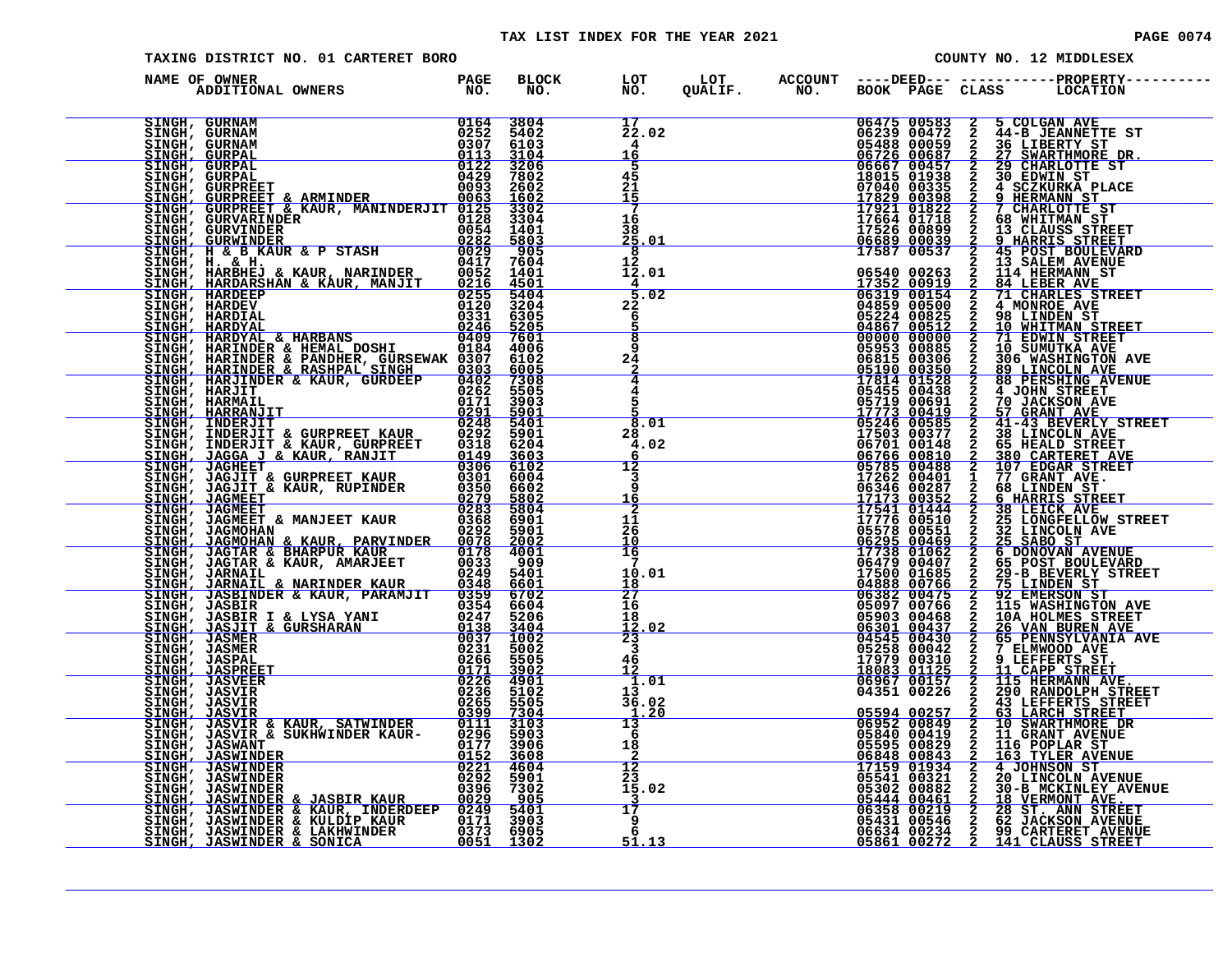#### TAX LIST INDEX FOR THE YEAR 2021 **PAGE 10075** PAGE 0075

| COUNTY NO. 12 MIDDLESEX<br>TAXING DISTRICT NO. 01 CARTERET BORO                                                                                                                                                                            |  |  |                                           |  |  |  |  |                                                                                                                                                                                                                                                                                                                                                            |
|--------------------------------------------------------------------------------------------------------------------------------------------------------------------------------------------------------------------------------------------|--|--|-------------------------------------------|--|--|--|--|------------------------------------------------------------------------------------------------------------------------------------------------------------------------------------------------------------------------------------------------------------------------------------------------------------------------------------------------------------|
| NAME OF OWNER<br>DF OWNER<br>ADDITIONAL OWNERS TO NO.                                                                                                                                                                                      |  |  |                                           |  |  |  |  | BLOCK LOT LOT ACCOUNT ----DEED----------------PROPERTY----<br>NO. NO. QUALIF. NO. BOOK PAGE CLASS LOCATION                                                                                                                                                                                                                                                 |
| NAME OF OWNER A MANUTINE PROFILE PROPERTY AND 1978 2000 SINGLE AND CONSULTED CONSULTED AND CONSULTED CONSULTED AND CONSULTED CONSULTED AND CONSULTED CONSULTED AND CONSULTED CONSULTED CONSULTED CONSULTED CONSULTED CONSULTE              |  |  | 12<br>2.01<br>33<br>20                    |  |  |  |  | $\begin{tabular}{cccc} QCDI & \mbox{ACOCDI} & \mbox{HOMC} & \mbox{HOMC} & \mbox{HOMC} & \mbox{HOMC} & \mbox{HOMC} & \mbox{HOMC} & \mbox{HOMC} & \mbox{HOMC} & \mbox{HOMC} & \mbox{HOMC} & \mbox{HOMC} & \mbox{HOMC} \\ QCDI & \mbox{A7014 00157} & \mbox{HOMC} & \mbox{HOMC} & \mbox{HOMC} & \mbox{HOMC} \\ QCDI & \mbox{A7015 001587} & \mbox{HOMC} & \m$ |
|                                                                                                                                                                                                                                            |  |  | 20.01<br>8<br>$\frac{10}{17}$             |  |  |  |  |                                                                                                                                                                                                                                                                                                                                                            |
|                                                                                                                                                                                                                                            |  |  | 15<br>16.02<br><u>16.01</u>               |  |  |  |  |                                                                                                                                                                                                                                                                                                                                                            |
|                                                                                                                                                                                                                                            |  |  | 8<br>16<br>8<br>10                        |  |  |  |  |                                                                                                                                                                                                                                                                                                                                                            |
|                                                                                                                                                                                                                                            |  |  | $\frac{13}{23}$<br>18<br>$\frac{1}{2.02}$ |  |  |  |  |                                                                                                                                                                                                                                                                                                                                                            |
|                                                                                                                                                                                                                                            |  |  | 13<br>11.02<br>3<br>11                    |  |  |  |  |                                                                                                                                                                                                                                                                                                                                                            |
|                                                                                                                                                                                                                                            |  |  | 13.01<br>9<br>$\frac{35}{21}$             |  |  |  |  |                                                                                                                                                                                                                                                                                                                                                            |
|                                                                                                                                                                                                                                            |  |  | 6<br>5<br>$\overline{5}$<br>13            |  |  |  |  |                                                                                                                                                                                                                                                                                                                                                            |
|                                                                                                                                                                                                                                            |  |  | 8<br>$\frac{2}{4}$                        |  |  |  |  |                                                                                                                                                                                                                                                                                                                                                            |
|                                                                                                                                                                                                                                            |  |  | 22<br>20                                  |  |  |  |  |                                                                                                                                                                                                                                                                                                                                                            |
|                                                                                                                                                                                                                                            |  |  | 3.02<br>8.03<br>4<br>16                   |  |  |  |  |                                                                                                                                                                                                                                                                                                                                                            |
|                                                                                                                                                                                                                                            |  |  | 5<br>$\overline{18}$<br>$\overline{3}$    |  |  |  |  |                                                                                                                                                                                                                                                                                                                                                            |
|                                                                                                                                                                                                                                            |  |  | 9<br>18<br>$\frac{12}{12}$<br>10          |  |  |  |  |                                                                                                                                                                                                                                                                                                                                                            |
|                                                                                                                                                                                                                                            |  |  | 16<br>13.02<br>4.01                       |  |  |  |  |                                                                                                                                                                                                                                                                                                                                                            |
|                                                                                                                                                                                                                                            |  |  | 12.01<br>9                                |  |  |  |  |                                                                                                                                                                                                                                                                                                                                                            |
| EINGH, NIRVAL ROMANT BOLLSKY (2511 5402<br>SINGH, NISHA (373 6905<br>SINGH, ONKAR (373 6905<br>SINGH, PAL (338 6404<br>SINGH, PALWINDER & KAUR, MANJINDER (3329 6303<br>SINGH, PARAMJEET (376 7001 6375 7001 7803<br>SINGH, PARAMJEET (376 |  |  | 14<br>-6<br>15<br>-1                      |  |  |  |  |                                                                                                                                                                                                                                                                                                                                                            |
|                                                                                                                                                                                                                                            |  |  |                                           |  |  |  |  |                                                                                                                                                                                                                                                                                                                                                            |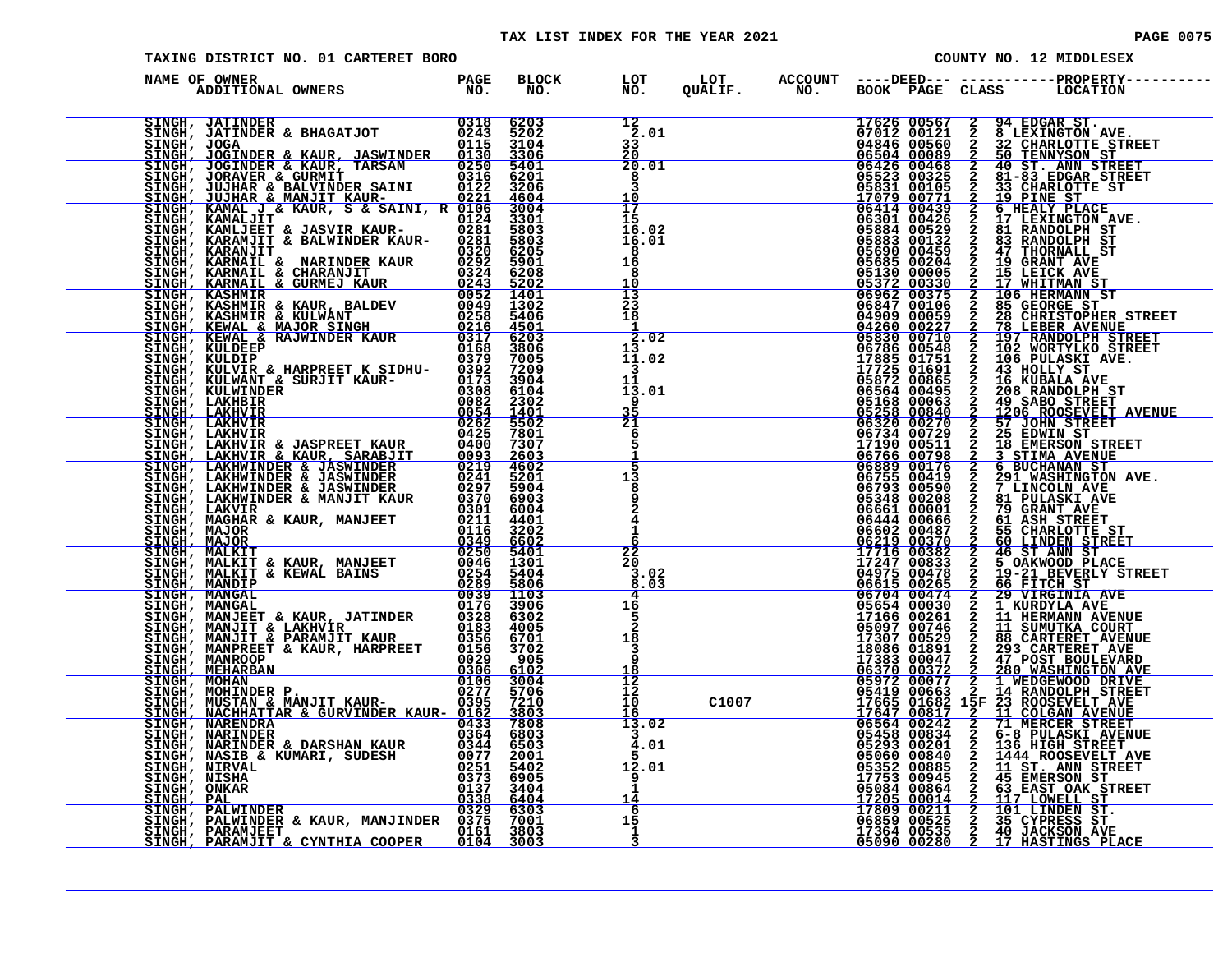#### TAX LIST INDEX FOR THE YEAR 2021 **PAGE 0076** PAGE 0076

| <b>PAGE 0076</b> |  |  |
|------------------|--|--|

| <b>TAXING DISTRICT NO. 01 CARTERET BORO</b>                                                                                                                                                                                                                                                                                                                                            |  | COUNTY NO. 12 MIDDLESEX |  |  |  |                                                                                                         |
|----------------------------------------------------------------------------------------------------------------------------------------------------------------------------------------------------------------------------------------------------------------------------------------------------------------------------------------------------------------------------------------|--|-------------------------|--|--|--|---------------------------------------------------------------------------------------------------------|
| NAME OF OWNER<br>DE OWNER<br>ADDITIONAL OWNERS TO NO.                                                                                                                                                                                                                                                                                                                                  |  |                         |  |  |  | BLOCK LOT LOT ACCOUNT ----DEED--- -----------PROPERTY--<br>NO. NO. QUALIF. NO. BOOK PAGE CLASS LOCATION |
| $\begin{tabular}{l c c c c} \hline \texttt{SINGH, PARAMJIT & MAMTA} & 0147 & 3506 \\ \hline \texttt{SINGH, PARAMJIT & KAMFA} & 0137 & 3404 \\ \texttt{SINGH, PARDEEP} & 0232 & 5003 \\ \hline \texttt{SINGH, PARDEEP} & 0232 & 5003 \\ \texttt{SINGH, PAROREF} & 0428 & 7803 \\ \texttt{SINGH, PARGAT & BAJWA, MANJOT} & 04237 & 5103 \\ \texttt{SINGH, PARMINDER} & 0237 & 5103 \\ \$ |  |                         |  |  |  |                                                                                                         |
|                                                                                                                                                                                                                                                                                                                                                                                        |  |                         |  |  |  |                                                                                                         |
|                                                                                                                                                                                                                                                                                                                                                                                        |  |                         |  |  |  |                                                                                                         |
|                                                                                                                                                                                                                                                                                                                                                                                        |  |                         |  |  |  |                                                                                                         |
|                                                                                                                                                                                                                                                                                                                                                                                        |  |                         |  |  |  |                                                                                                         |
|                                                                                                                                                                                                                                                                                                                                                                                        |  |                         |  |  |  |                                                                                                         |
|                                                                                                                                                                                                                                                                                                                                                                                        |  |                         |  |  |  |                                                                                                         |
|                                                                                                                                                                                                                                                                                                                                                                                        |  |                         |  |  |  |                                                                                                         |
|                                                                                                                                                                                                                                                                                                                                                                                        |  |                         |  |  |  |                                                                                                         |
|                                                                                                                                                                                                                                                                                                                                                                                        |  |                         |  |  |  |                                                                                                         |
|                                                                                                                                                                                                                                                                                                                                                                                        |  |                         |  |  |  |                                                                                                         |
|                                                                                                                                                                                                                                                                                                                                                                                        |  |                         |  |  |  |                                                                                                         |
|                                                                                                                                                                                                                                                                                                                                                                                        |  |                         |  |  |  |                                                                                                         |
|                                                                                                                                                                                                                                                                                                                                                                                        |  |                         |  |  |  |                                                                                                         |
|                                                                                                                                                                                                                                                                                                                                                                                        |  |                         |  |  |  |                                                                                                         |
|                                                                                                                                                                                                                                                                                                                                                                                        |  |                         |  |  |  |                                                                                                         |
| SINGE, PERIR C. C. TANNOBINY W. 6175 1702<br>SINGE, PERIR C. C. TANNOBINY W. 1915 1702<br>SINGE, PRAFIFIPAL & KAUR, HAPREET 0172 1903<br>SINGE, PERIR PRAFIFIPAL (1928) 1702<br>SINGE, PERIR PRAFIFIPAL (1938) 1702<br>SINGE, RAMPIER & SUKER                                                                                                                                          |  |                         |  |  |  |                                                                                                         |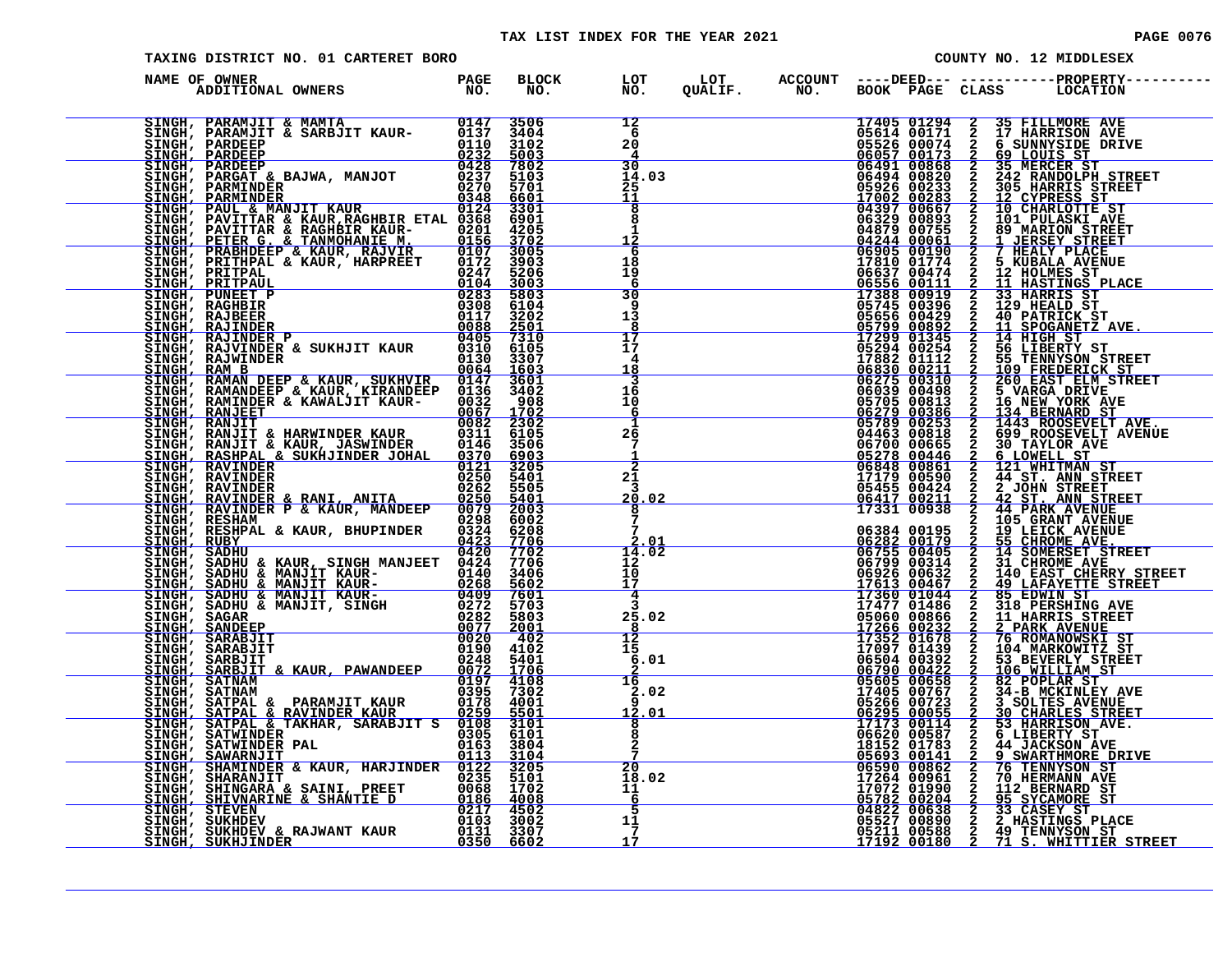#### TAX LIST INDEX FOR THE YEAR 2021 **PAGE 10077** PAGE 0077

| TAXING DISTRICT NO. 01 CARTERET BORO<br>COUNTY NO. 12 MIDDLESEX                                                                                                                                                                                                                                                                                                           |                                                                                    |                                             |                                                    |                |  |                                                                                                                                                                                                                                                                                                   |                            |                                                     |                                                                                                                                                                                                                                                                                                                                                                                                                                                            |
|---------------------------------------------------------------------------------------------------------------------------------------------------------------------------------------------------------------------------------------------------------------------------------------------------------------------------------------------------------------------------|------------------------------------------------------------------------------------|---------------------------------------------|----------------------------------------------------|----------------|--|---------------------------------------------------------------------------------------------------------------------------------------------------------------------------------------------------------------------------------------------------------------------------------------------------|----------------------------|-----------------------------------------------------|------------------------------------------------------------------------------------------------------------------------------------------------------------------------------------------------------------------------------------------------------------------------------------------------------------------------------------------------------------------------------------------------------------------------------------------------------------|
| NAME OF OWNER<br>ADDITIONAL OWNERS                                                                                                                                                                                                                                                                                                                                        | <b>PAGE</b><br>NO.                                                                 | <b>BLOCK</b><br>NO.                         | LOT<br>NO.                                         | LOT<br>QUALIF. |  |                                                                                                                                                                                                                                                                                                   |                            |                                                     | ${\tt ACCOUNT} \quad {\tt --- DEED---} \quad {\tt -----DRED---} \quad {\tt PROPERTY---} \\ {\tt NO.} \qquad {\tt BOOK} \quad {\tt PAGE} \quad {\tt CLASS} \qquad {\tt LOCATION}$                                                                                                                                                                                                                                                                           |
| SINGH, SUKHJIT<br>SINGH, SUKHPINDER<br>SINGH, SUKHVINDER                                                                                                                                                                                                                                                                                                                  | $\frac{0162}{ }$<br>ŎŌ47<br>O102                                                   | 3803<br>1301<br>3002<br>6603                | 11<br>$\overline{3}\overline{6}$<br>1<br>2         |                |  |                                                                                                                                                                                                                                                                                                   | 06827 00159<br>06210 00845 |                                                     | 2 15 BERNATH STREET<br>2 2 D'ALLESIO DRIVE<br>2 22 HASTINGS PL<br>2 120 CARTERET AVE<br>2 51-33 BEVERLY STRE<br>2 13-33 BEVERLY STRE<br>2 13 GRANT AVE.<br>2 14 EAST CHERRY ST<br>2 29 SHAROT STREET<br>2 35 ELMWOOD AVENUE<br>2 8 MONROE AVE<br>2 2                                                                                                                                                                                                       |
| SINGH, SUKHVINDER<br>SINGH, SUKHVINDER & HARJIT KAUR- 0231<br>SINGH, SUKHWINDER & HARJIT KAUR- 0249<br>SINGH, SUKHWINDER<br>SINGH, SUKHWINDER & KAUR, BALJINDER 0249<br>SINGH, SUKHWINDER & KAUR, KULVEER 0144<br>SINGH, SUKHWINDER & KAUR, SATINDER 0160<br>SINGH, SURINDER & KAUR, SURINDER 0271<br>SINGH, SURJEET & KAUR, PARAMJIT 02229<br>SINGH, SURJEET & KAUR, PAR |                                                                                    | 5002<br>5401<br>5903<br><u>3504</u><br>3802 | $\frac{12}{9}$<br>5<br>$12 \,$                     |                |  | $\begin{array}{c} 06210 & 00845 \\ 05423 & 00722 \\ 06616 & 00448 \\ \hline 05690 & 00442 \\ 05694 & 00129 \\ 05944 & 01238 \\ 17184 & 01933 \\ 06438 & 00338 \\ 06434 & 00665 \\ 17363 & 01936 \\ 04216 & 00842 \end{array}$                                                                     |                            |                                                     | 52 LOUIS STREET<br>31-33 BEVERLY STREET<br>13 GRANT AVE.<br>141 EAST CHERRY STREET<br>13 CHESTNUT ST__                                                                                                                                                                                                                                                                                                                                                     |
|                                                                                                                                                                                                                                                                                                                                                                           |                                                                                    | 5702<br>4904<br>3204<br>5105                | 4.052<br>2<br><u>24</u><br>2.01                    |                |  |                                                                                                                                                                                                                                                                                                   |                            |                                                     |                                                                                                                                                                                                                                                                                                                                                                                                                                                            |
| EINGH, SURJIT (ARAMELI 1912)<br>SINGH, TARLOCHAN & BALVIR K 0239<br>SINGH, TARLOCHAN & BALVIR K 0239<br>SINGH, TARSEN & GURJIT SINGH 0190<br>SINGH, TEJINDER HADDUT FINGH 0130<br>SINGH, TEJPAL & HARPREET KAUR-                                                                                                                                                          | 0323<br>$\overline{0197}$ $\overline{4108}$<br>$\overline{0319}$ $\overline{6204}$ | 5105<br>4103<br>6207                        | 2.02<br>16.01<br>15                                |                |  |                                                                                                                                                                                                                                                                                                   |                            |                                                     |                                                                                                                                                                                                                                                                                                                                                                                                                                                            |
| <b>TERESA</b><br>SINGH,<br>SINGH, VICTOR<br>SINGH, VICTOR L<br>SINGH, YUVRAJ & HARSHARANJIT SINGH 0125                                                                                                                                                                                                                                                                    | 0077                                                                               | 2002<br>1702<br>3302                        | 8<br>1.02                                          |                |  |                                                                                                                                                                                                                                                                                                   |                            |                                                     | $\begin{tabular}{l cccc} \hline & \texttt{0.0542} & 35 & \texttt{HAROT} & \texttt{STREET} \\ \hline \texttt{0.0542} & 2 & 35 & \texttt{ELMWOOD} & \texttt{NERUE} \\ \hline \texttt{06395} & 00514 & 2 & 12 - \texttt{A} & \texttt{CATHERINE} & \texttt{STREF} \\ \hline \texttt{04888} & 00770 & 2 & 4 & \texttt{KURDTLA} & \texttt{AVE} \\ \hline \texttt{17950} & 00455 & 2 & 48 & \texttt{T$                                                            |
|                                                                                                                                                                                                                                                                                                                                                                           |                                                                                    | 4202<br>5403<br>3102<br>2603<br>3803        | 6<br>24<br>6                                       |                |  | 05592 00212<br>05614 00669<br>05437 00755<br>06400 00006<br>05595 00179                                                                                                                                                                                                                           |                            |                                                     | 42 HAYWARD AVE<br><b>28 HARRISON AVE</b><br>47 STIMA AVE<br>25 BERNATH ST                                                                                                                                                                                                                                                                                                                                                                                  |
| SINGH, YUVRAJ & HARSHARANJIT SINGH 0125<br>SINGH, AMARJIT & JASVIR KAUR-0129<br>SINGH, ABALBIR & PARMINDER KAUR-0129<br>SINGH, BALBIR & SURINDER KAUR-0095<br>SINGH, BALBIR & SURINDER KAUR, SITAL 0095<br>SINGH, BALJEET & KULWINDER KA                                                                                                                                  |                                                                                    | 1002<br>4904<br>903<br>5806                 | 12<br>11<br>8.02                                   |                |  | 04980 00569<br>05870 00531<br>06620 00408<br>06627 00227<br>06615 00143                                                                                                                                                                                                                           |                            | <b>Superior Superior Superior Superior Superior</b> | 56 GEORGE ST<br>31 ELMWOOD AVE<br>8 VERMONT AVE<br>615 ROOSEVELT AVE<br>124 MILLIAM STREET                                                                                                                                                                                                                                                                                                                                                                 |
| SINGH, DHARAM PAUL & SATINDER KAUR- 0053<br>SINGH, G & S & TS PARMAR & K SINGH 0318<br>SINGH, GURBAJ 0312<br>SINGH, GURDARSHAN & SATHYANARAYANA, P 0131<br>SINGH, GURDARSHAN & SUKHWINDER KAUR 0317<br>SINGH, GURNAM & AMAP-TTT WANDER KAUR 0                                                                                                                             |                                                                                    | 1703<br><u> 1401</u><br>6203<br>6106        | 9<br>$\frac{28}{11}$<br>13<br>15                   |                |  | 05514 00380<br>17668 00455<br>05907 00669                                                                                                                                                                                                                                                         |                            |                                                     | 15 SKITKA AVENUE<br>190-92 EDGAR STREET<br>178 RANDOLPH ST                                                                                                                                                                                                                                                                                                                                                                                                 |
| SINGH, GURNAM & AMARJIT KAUR<br>SINGH, GURPREET & GURPREET K SAINI<br>SINGH, GURVINDER / DHILLON/HARDIP KAUR 0184                                                                                                                                                                                                                                                         | 0127<br>0069                                                                       | 3307<br>6203<br>3304<br>1703<br>4006        | .01<br>5<br>3                                      |                |  | $\begin{array}{r} 05907 & 00669 \\ 06228 & 003580 \\ \hline 17443 & 00580 \\ \hline 05483 & 00520 \\ 17639 & 01546 \\ 06683 & 00748 \\ \hline 17246 & 00448 \\ \hline 06915 & 00407 \\ 17187 & 00358 \\ 06697 & 00637 \\ 07050 & 00762 \\ 06645 & 00142 \\ 06642 & 00635 \\ 06642 & 0082 \\ 0426$ |                            |                                                     | 178 RANDOLPH ST<br>33 TENNYSON ST,<br>35 HEALD STREET<br>11 PATRICK STREET<br>140 WILLIAM ST<br>108 FREDERICK ST<br>25 PARK AVENUE<br>5 CHRISTOPHER ST<br>31 ST, ANN STREET<br>31 ST, ANN STREET<br>34 POST BOULEVARD                                                                                                                                                                                                                                      |
| SINGH, HAKIKAT & J KAUR & S SINGH<br>SINGH, HARBANS & S SINGH & A SINGH<br>SINGH, HARDEV & NANJIT K & R SINGH<br>SINGH, HARMEET & WARRAICH, KARAMDEEP<br>SINGH, HARPREET & AMRINDER PAL KAUR                                                                                                                                                                              | $\frac{0065}{0079}$<br>0079<br><u>0294</u><br>0250                                 | <u> 1604</u><br>2005<br>2003<br>5902        | $\frac{4}{2}$<br>13.01                             |                |  |                                                                                                                                                                                                                                                                                                   |                            |                                                     |                                                                                                                                                                                                                                                                                                                                                                                                                                                            |
| SINGH, HARVINDER&DHALIWAL, HARPREET K 0294<br>SINGH, HARWINDER/GILL, GURWINDER PAL 0033                                                                                                                                                                                                                                                                                   | 0084                                                                               | 5402<br>5902<br>910<br>2302                 | 13.02<br>3<br>32                                   |                |  | 04269 00855<br>17300 00368<br>17100 00354                                                                                                                                                                                                                                                         |                            |                                                     | 64 POST BOULEVARD<br>20 CLOVER COURT<br>79 GEORGE STREET<br>11-13 BEVERLY STREET                                                                                                                                                                                                                                                                                                                                                                           |
| SINGH, HUKAM & MANJIT KAUR<br>SINGH, JAGDEEP & MANDEEP K JOHAL-<br>SINGH, JAGDEEP & MANDEEP K JOHAL-<br>SINGH, JAGTAR & S KAUR & S SINGH<br>SINGH, JASVIR & S ATWINDER KAUR<br>SINGH, JASVIR & SATWINDER KAUR                                                                                                                                                             | $\frac{0049}{0255}$<br>0401<br>0189                                                | 1302<br>5404<br>7307<br>4101<br>3104        | 26<br>15.02<br>13<br>26                            |                |  | $\frac{0.6016}{0.016} \ \frac{0.00704}{0.01200621} \ \frac{0.0126}{1.01600051} \ \frac{0.0126}{0.01280000000}$                                                                                                                                                                                    |                            | <b>NANDR</b>                                        | 103 PERSHING AVENUE                                                                                                                                                                                                                                                                                                                                                                                                                                        |
| SINGH, JASWINDER & JASVIR K BASRA 0114<br>SINGH, JATINDER & K SINGH & S SINGH 0192<br>SINGH, JOGINDER/KAILEY/KULDEEP KAUR 0322                                                                                                                                                                                                                                            |                                                                                    | 4103<br>6206<br>5805<br>1604                | 18<br>20.01<br>27.02<br>7                          |                |  |                                                                                                                                                                                                                                                                                                   | 06565 00754                | <b>NANNA</b>                                        | 92 HICKORY ST<br>47 SWARTHMORE DRIVE<br>108 POPLAR STREET<br>72 HEALD STREET<br>80 SHAROT ST<br><u>96-B FREDERICK ST.</u><br>9 KUBALA AVE                                                                                                                                                                                                                                                                                                                  |
| SINGH, JOGINDER & NARLIEY/RULDEEP RAUR 0228<br>SINGH, KULJINDER & NARINDER KAUR 0288<br>SINGH, KULVINDER & G SINGH & MP KAUR 0065<br>SINGH, LAKHVINDER & RAJWINDER K JOHAL 0172<br>SINGH, LAKHVINDER & SUKHWINDER RAUR 0269<br>SINGH, MA                                                                                                                                  |                                                                                    | 3903<br>5803<br>5701<br><u>4401</u>         | 16<br>$\frac{29}{20}$<br>q                         |                |  | $\begin{array}{r} 06816 & 00273 \\ 05922 & 00730 \\ 04764 & 00424 \\ 04776 & 00590 \end{array}$                                                                                                                                                                                                   |                            |                                                     | $\begin{array}{cccc} 06816 & 00273 & 2 & 96\text{--} \text{B} \text{ FREDERICK} \text{ S} \text{T} \\ 05922 & 00730 & 2 & 9 \text{ WBALA AVE} \\ 04764 & 00424 & 2 & 29 \text{ HARIAS} \text{ S} \text{TREE} \text{T} \\ 04776 & 00590 & 2 & 315\text{--}317 \text{ HARRIS} \text{ S} \text{T} \\ 17100 & 00334 & 2 & 63 \text{ LEBER NENUE} \\ 05170 & 00765 & 2 & $<br>29 HARRIS STREET<br>315-317 HARRIS STREET<br>63 LEBER AVENUE<br>29 CYPRESS STREET |
| SINGH, MARINDER & VIRK, SATNAM SINGH 0300 6003<br>SINGH, NARINDER P/HARPREET S.JODHA 0125 3302<br>SINGH, NARINDER P/HARPREET S.JODHA 0125 3302<br>SINGH, NAVROOP & GURJIT 0050 1302<br>SINGH, NEELA 0126 3303                                                                                                                                                             |                                                                                    | 7001                                        | $\overline{12}$<br>$\overline{2}$<br>6<br>11<br>44 |                |  |                                                                                                                                                                                                                                                                                                   |                            |                                                     | 123 LINCOLN AVE.<br>9 CHARLOTTE STREET<br>141 FREDERICK ST                                                                                                                                                                                                                                                                                                                                                                                                 |
| <b>SINGH, NEELA</b><br>SINGH, NEELA<br>SINGH, PARAMJIT & GURNAM KAUR 0123 3206<br>SINGH, PARAMVIR & K & G & S KAUR 0271 5702                                                                                                                                                                                                                                              | 0126 3303                                                                          |                                             | 4<br>17<br>4.022                                   |                |  |                                                                                                                                                                                                                                                                                                   |                            |                                                     |                                                                                                                                                                                                                                                                                                                                                                                                                                                            |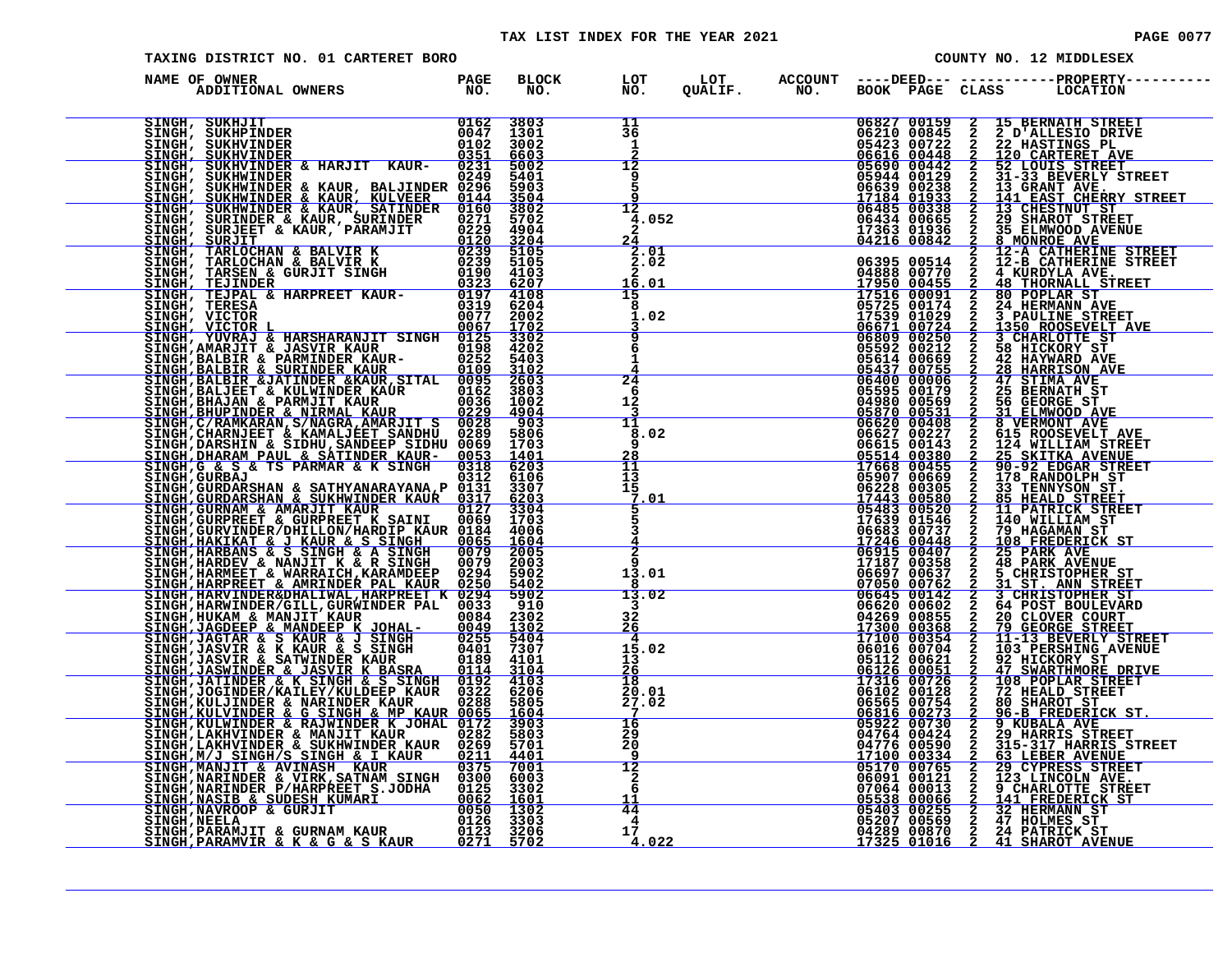#### TAX LIST INDEX FOR THE YEAR 2021 **PAGE 10078** PAGE 0078

| PAGE 00 |  |
|---------|--|
|---------|--|

| TAXING DISTRICT NO. 01 CARTERET BORO                                                                                                                                                                                                          | COUNTY NO. 12 MIDDLESEX |                              |                                                                   |                                                                                        |                                                                                                                                                                                                                                                                                                                                                           |
|-----------------------------------------------------------------------------------------------------------------------------------------------------------------------------------------------------------------------------------------------|-------------------------|------------------------------|-------------------------------------------------------------------|----------------------------------------------------------------------------------------|-----------------------------------------------------------------------------------------------------------------------------------------------------------------------------------------------------------------------------------------------------------------------------------------------------------------------------------------------------------|
| NAME OF OWNER<br>ADDITIONAL OWNERS                                                                                                                                                                                                            | PAGE<br>NO.             | <b>BLOCK</b><br>NO.          | LOT<br>NO<br>NO.                                                  |                                                                                        | LOT ACCOUNT ----DEED--- -----------PROPERTY---<br>QUALIF.         NO.        BOOK    PAGE   CLASS         LOCATION                                                                                                                                                                                                                                        |
|                                                                                                                                                                                                                                               |                         |                              | 12<br>$\frac{2}{4.04}$<br>$\frac{4.04}{4.012}$<br>14.04<br>4<br>9 | 05370 00493<br>06595 00452<br>17400 01590<br>17500 00956<br>05527 00839<br>17036 00694 | 66 HAGAMAN STREET<br><b>NAMANO NAMANO NAMANO</b><br>10 ST. ANN STREET<br>244 RANDOLPH STREET<br><b>45 SHAROT STREET</b><br>15 CATHERINE ST<br>13 SWARTHMORE DRIVE                                                                                                                                                                                         |
|                                                                                                                                                                                                                                               |                         |                              | 15<br>$\frac{25}{12}$                                             |                                                                                        |                                                                                                                                                                                                                                                                                                                                                           |
|                                                                                                                                                                                                                                               |                         |                              | 11<br>5<br>11.02                                                  |                                                                                        |                                                                                                                                                                                                                                                                                                                                                           |
|                                                                                                                                                                                                                                               |                         |                              | 9                                                                 |                                                                                        |                                                                                                                                                                                                                                                                                                                                                           |
|                                                                                                                                                                                                                                               |                         |                              | 14<br>11<br>14<br>4                                               |                                                                                        | $\begin{tabular}{ c  c c c c} 17036 & 00694 & 2 & 13 & \texttt{SWARTIME} & 1\\ 17036 & 00694 & 2 & 13 & \texttt{SWARTIME} & 1\\ 17771 & 011007 & 2 & 30 & \texttt{LINKOLIN} & \texttt{ATE}\\ 06862 & 00517 & 2 & 13 & \texttt{BERNATH} & \texttt{ST}\\ 06862 & 00517 & 2 & 13 & \texttt{BERNATH} & \texttt{ST}\\ 05482 & 00359 & 2 & 23 & \texttt{HAYMRD$ |
|                                                                                                                                                                                                                                               |                         |                              | 6<br>16                                                           |                                                                                        |                                                                                                                                                                                                                                                                                                                                                           |
|                                                                                                                                                                                                                                               |                         |                              | $\frac{21}{16}$<br>13<br>$\frac{19}{19}$                          | 05911 00540<br>17471 00699<br>06896 00708                                              | <b>4A LINDEN STREET</b><br>$\frac{2}{2}$<br><b>6 JOHNSON STREET</b><br>63 S.WHITTIER STREET<br>48 TENNYSON ST                                                                                                                                                                                                                                             |
|                                                                                                                                                                                                                                               |                         |                              | $\overline{\frac{15}{12}}$<br><u> 10</u>                          | 04166 00745<br>06902 00235                                                             | 6 STEINER ST.<br>$\frac{2}{2}$<br>295 WASHINGTON AVENUE                                                                                                                                                                                                                                                                                                   |
|                                                                                                                                                                                                                                               |                         |                              | $\overline{12}$<br>8<br>3                                         | 05330 00421<br>05062 00115<br>05227 00444                                              | $\frac{2}{2}$<br>14 LAUREL ST. AVE.<br>252 WASHINGTON AVE<br>24 TAYLOR AVE.<br>54 NEW JERSEY AVE<br>36 MAINE AVE                                                                                                                                                                                                                                          |
|                                                                                                                                                                                                                                               |                         |                              | 13<br>6<br>18<br>6                                                | 06582 00404<br>04037 00265                                                             | $\frac{2}{2}$<br>52 HEALD STREET<br>60 MULBERRY ST<br>90 TENNYSON ST<br><b>20 TAYLOR AVE 80 EAST OAK STREET</b>                                                                                                                                                                                                                                           |
|                                                                                                                                                                                                                                               |                         |                              | 24<br>3<br>1                                                      | 03748 00448<br>05633 00034<br>04259 00197<br>04263 00498                               | $\overline{2}$<br>4A 1297 ROOSEVELT AVE<br>2 37 CHESTNUT ST<br>2 58 JACKSON AVE                                                                                                                                                                                                                                                                           |
|                                                                                                                                                                                                                                               |                         |                              | 15<br>12<br>21<br>$\overline{4}$                                  | 17484 01251<br>$05368 0062506195 00191$                                                | 626 ROOSEVELT AVENUE<br>54-56 SPRUCE STREET<br>$\mathbf{2}$<br>$\mathbf{2}$<br>6 HIGH ST<br>100 LONGFELLOW ST<br>41 LINCOLN AVENUE                                                                                                                                                                                                                        |
|                                                                                                                                                                                                                                               |                         |                              | 5<br>$\frac{12}{13}$<br>.07                                       | 04469 00063<br>17947 01453<br>03885 00685                                              | $\frac{2}{2}$<br>2<br>2<br>2<br>2<br>2<br>2<br>3 MONROE AVE<br>57 ATLANTIC ST.<br>172-G ROOSEVELT AVENUE<br>102_DANIEL_ST                                                                                                                                                                                                                                 |
| SMITH, ROBERT & ALESSIO, MICKEY D. 01292<br>SMITH, THEODORE T. & ANGELINA R. 0210<br>SMITH, THEODORE T. & ANGELINA R. 0210<br>SMITH, GLENN M & CECILIA A ONGTECO-0091<br>SMITH, RERRY C. & ANGELA A. 02017<br>SMITH, RERRY C. & ANGELA A. 021 |                         | 4205<br>4304<br>5802         | 9<br>10<br>15                                                     | 04227 00624<br>03910 00235<br>17263 01710                                              | 82 DANIEL ST                                                                                                                                                                                                                                                                                                                                              |
|                                                                                                                                                                                                                                               |                         | 2504<br>4209<br>3202<br>3903 | 13<br>ī3<br>īž<br><u>ī2</u>                                       |                                                                                        | <b>82 DANIEL ST<br/> 51 MARION STREET<br/> 14 HARRIS STREET<br/> 66 PINHO AVE<br/> 81 MULBERRY ST<br/> 38 PATRICK STREET<br/> 39 PATRICK STREET</b>                                                                                                                                                                                                       |
| SNELLING, RHUDELL A & MURGA, MARLIN 0172<br>SNYDER, CHRISTOPHER J & VALERIE D G 0230<br>SOBEJANA, JEFFERSON & DONNA BEZA- 0117<br>SODHI, NEWTON                                                                                               |                         | 5001<br>3202                 | $\frac{1}{14}$<br>$\frac{1}{6}$<br>10                             |                                                                                        |                                                                                                                                                                                                                                                                                                                                                           |
| SODHI, NEWTON WEST CONNIN 2221. 0082 2302<br>SOHAIL, DOROTA 0171 3903<br>SOHAL, JAGDISH SINGH & TALVIR 0051 1401<br>SOHAL, KULWINDER K 0146 3506<br>SOHAL, IQBAL SINGH 0230 5001<br>SOHAN, CALEB C & AMANDA 0353 6604                         |                         |                              | $\frac{4}{6}$<br>6<br>14                                          |                                                                                        | 17263 01710 2 14 HARRIS STREET<br>04690 00881 2 66 PINHO AVE<br>04690 00655 2 81 MULBERRY ST<br>05125 00171 2 38 PATRICK STREET<br>06669 00887 2 129 POPLAR ST<br>06669 00872 2 134 JERSEY ST<br>06701 00670 2 44 PATRICK ST<br>05701 00670                                                                                                               |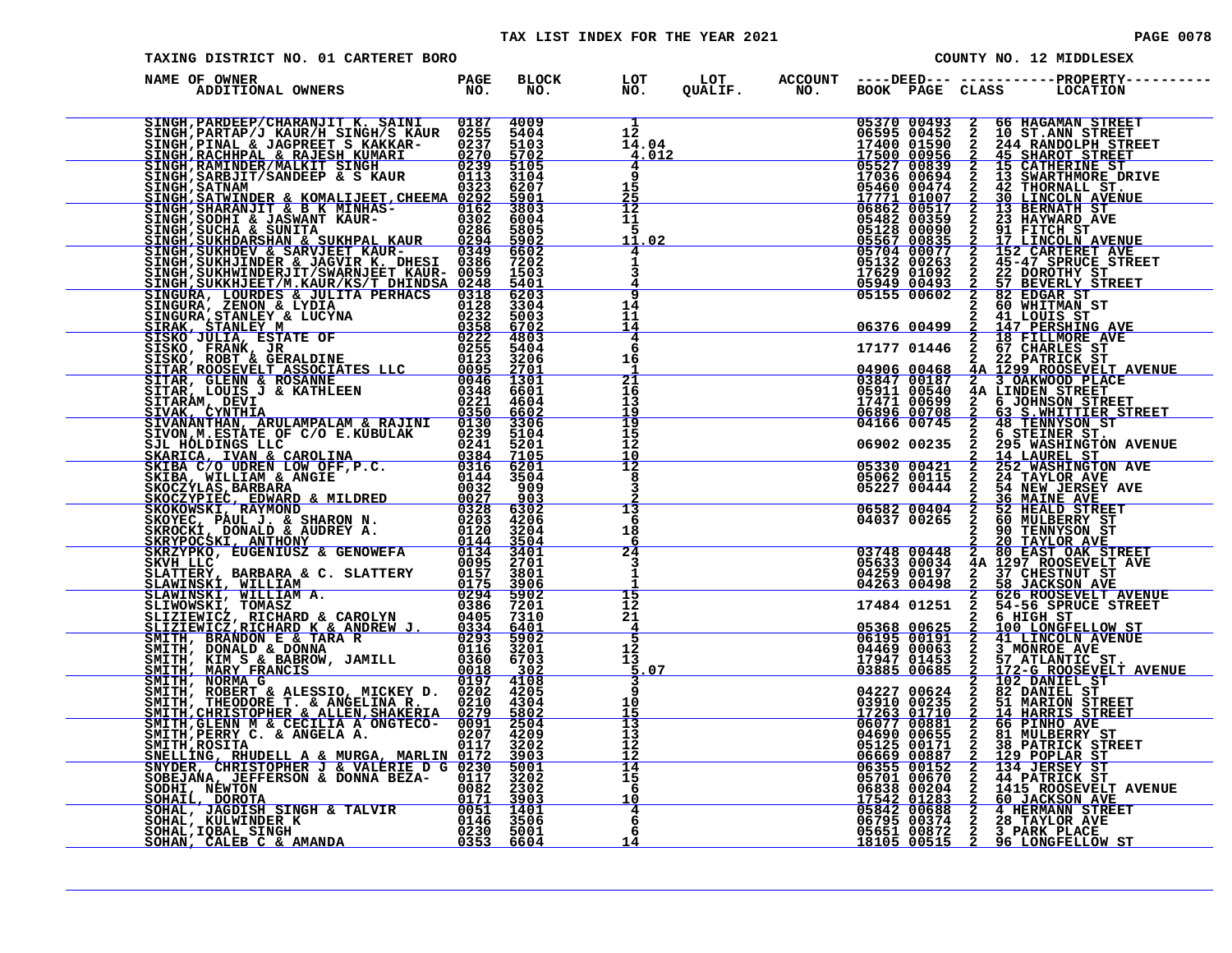| TAXING DISTRICT NO. 01 CARTERET BORO                                                                                                                                                                                           |  |                                                                                  |  |                                                                                              | COUNTY NO. 12 MIDDLESEX                                                                                                                                                                                                                                                                                                                                          |
|--------------------------------------------------------------------------------------------------------------------------------------------------------------------------------------------------------------------------------|--|----------------------------------------------------------------------------------|--|----------------------------------------------------------------------------------------------|------------------------------------------------------------------------------------------------------------------------------------------------------------------------------------------------------------------------------------------------------------------------------------------------------------------------------------------------------------------|
| )<br>De OWNER (DESPACE BLOCK LOT LOT ACCOUNT ----DEED--- -----------PROPERTY---<br>ADDITIONAL OWNERS (NO. NO. NO. QUALIF. NO. BOOK PAGE CLASS LOCATION<br>NAME OF OWNER                                                        |  |                                                                                  |  |                                                                                              |                                                                                                                                                                                                                                                                                                                                                                  |
| NAME OF OWNER ANNUAL SERIES PROFESSION CONSUMER CONSUMER CONSUMER AND CONSUMER AND CONSUMER AND CONSUMER AND CONSUMER CONSUMER AND CONSUMER CONSUMER CONSUMER AND CONSUMER CONSUMER CONSUMER CONSUMER AND CONSUMER CONSUMER CO |  | 24<br>15<br>18<br>11                                                             |  |                                                                                              | 2 24 LINCOLN AVE<br>3 24 LINCOLN AVE<br>05692 00441 2 56 LAUREL ST<br>06933 00831 2 8 SKITKA AVE<br>06716 00858 2 25 PATRICK ST<br>06626 00380 2 62 THORNALL ST<br>05160 00637 2 20 HIGH ST<br>17168 00625 2 2 HIGH ST<br>04054 00731 2 32 ELMWOD AVENUE<br>04120                                                                                                |
|                                                                                                                                                                                                                                |  | 10<br>19.02<br>19<br><u>23</u>                                                   |  |                                                                                              |                                                                                                                                                                                                                                                                                                                                                                  |
|                                                                                                                                                                                                                                |  | $\overline{10}$<br>24<br>8<br>8                                                  |  |                                                                                              |                                                                                                                                                                                                                                                                                                                                                                  |
|                                                                                                                                                                                                                                |  | 8<br>9<br>8<br>12                                                                |  | 17252 01680 2 10 GINDA AVENUE<br>06867 00042 2 9 POST BOULEVARD<br>05393 00453 2 43 BLAIR RD |                                                                                                                                                                                                                                                                                                                                                                  |
|                                                                                                                                                                                                                                |  | $\frac{25}{14}$<br>17<br>19                                                      |  |                                                                                              |                                                                                                                                                                                                                                                                                                                                                                  |
|                                                                                                                                                                                                                                |  | 5<br>6<br>21                                                                     |  |                                                                                              |                                                                                                                                                                                                                                                                                                                                                                  |
|                                                                                                                                                                                                                                |  | 8<br>6<br>5<br>12                                                                |  |                                                                                              |                                                                                                                                                                                                                                                                                                                                                                  |
|                                                                                                                                                                                                                                |  | $\overline{g}$<br>29<br>$12^{\circ}$                                             |  |                                                                                              |                                                                                                                                                                                                                                                                                                                                                                  |
|                                                                                                                                                                                                                                |  | 13<br>$\overline{14}$<br>2ō<br>25<br>16                                          |  |                                                                                              |                                                                                                                                                                                                                                                                                                                                                                  |
|                                                                                                                                                                                                                                |  | 8<br>9.01<br>16<br>-1                                                            |  |                                                                                              |                                                                                                                                                                                                                                                                                                                                                                  |
|                                                                                                                                                                                                                                |  | $-4$<br>19<br>-9<br>9.02                                                         |  |                                                                                              |                                                                                                                                                                                                                                                                                                                                                                  |
|                                                                                                                                                                                                                                |  | 10<br>$\frac{9.02}{8}$<br>$\begin{array}{c c} 8 & 7 \\ \hline 2 & 7 \end{array}$ |  |                                                                                              | $\begin{tabular}{c c c c} \hline 17578&0.0797&2&2 \hline 2 \hline 14262&00802&1&28 \hline 2 \hline 2 \hline 2 \hline 2 \hline 2 \hline 3 \hline 4262&00802&1&28 \hline 2 \hline 3 \hline 1 \hline 2 \hline 4 \hline 2 \hline 0 \hline 4262&00802&1&34 \hline 3 \hline 3 \hline 2 \hline 2 \hline 3 \hline 3 \hline 1 \hline 2 \hline 3 \hline 3 \hline 1 \hline$ |
|                                                                                                                                                                                                                                |  | $^{22}_{15}$<br>$\frac{2}{24}$                                                   |  |                                                                                              |                                                                                                                                                                                                                                                                                                                                                                  |
|                                                                                                                                                                                                                                |  | 5                                                                                |  |                                                                                              |                                                                                                                                                                                                                                                                                                                                                                  |
|                                                                                                                                                                                                                                |  |                                                                                  |  |                                                                                              |                                                                                                                                                                                                                                                                                                                                                                  |
|                                                                                                                                                                                                                                |  |                                                                                  |  |                                                                                              | <b>15D CARTERET AVENUE<br/>15D HIGH STREET<br/>15D HOCUST STREET<br/>15D 7 LOCUST STREET<br/>15D ROOSEVELT AVE.</b>                                                                                                                                                                                                                                              |
|                                                                                                                                                                                                                                |  | 13<br>3<br>6<br>10                                                               |  |                                                                                              | 15D 42 COOKE AVE.<br>04488 00521 15D 611 ROOSEVELT AVE.                                                                                                                                                                                                                                                                                                          |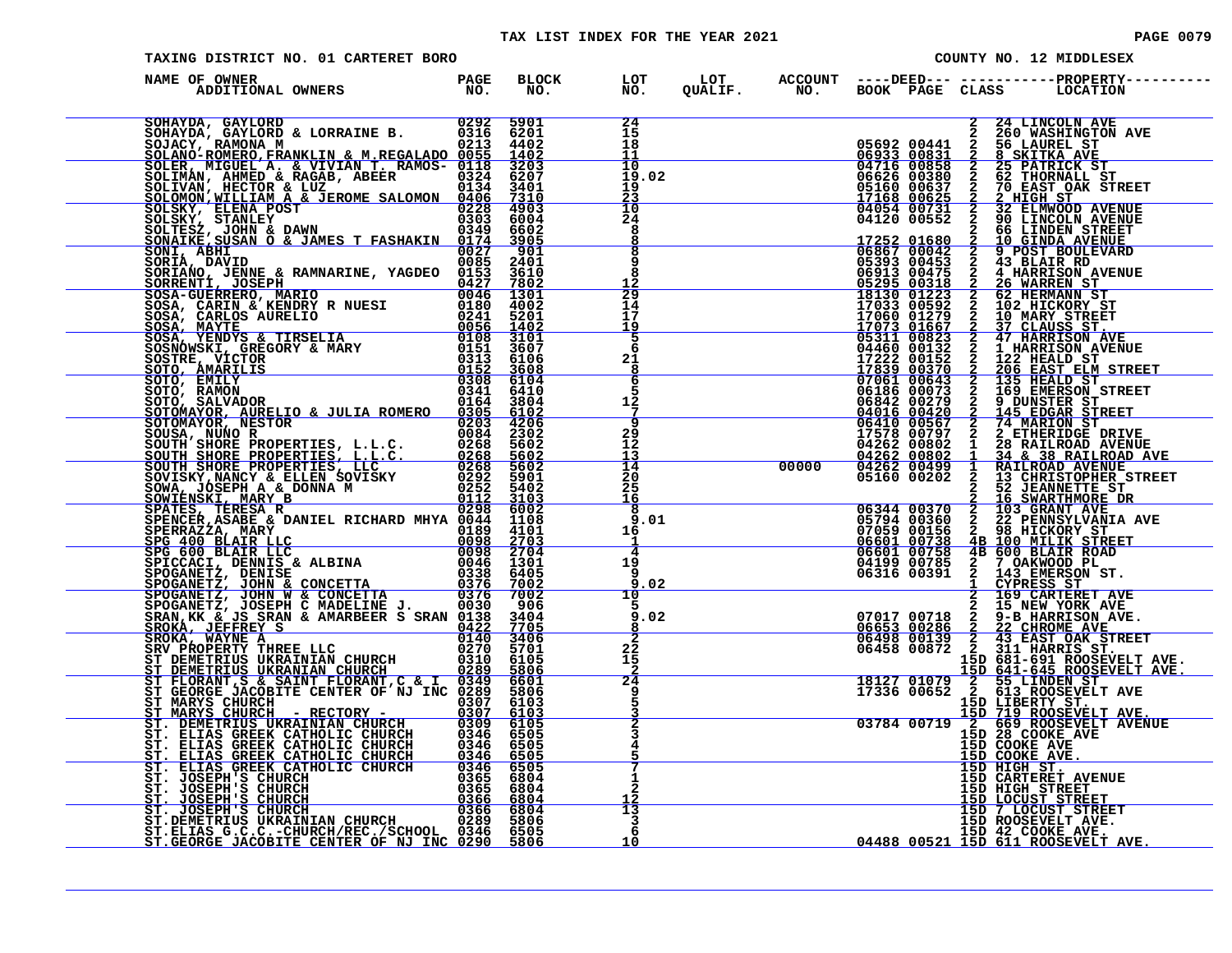#### TAX LIST INDEX FOR THE YEAR 2021

| <b>PAGE 0080</b> |  |
|------------------|--|
|                  |  |

| TAXING DISTRICT NO. 01 CARTERET BORO                                                                                                                                                                                                       |  |                                                            |                    |  | COUNTY NO. 12 MIDDLESEX                                                                                                                                                                                                                      |
|--------------------------------------------------------------------------------------------------------------------------------------------------------------------------------------------------------------------------------------------|--|------------------------------------------------------------|--------------------|--|----------------------------------------------------------------------------------------------------------------------------------------------------------------------------------------------------------------------------------------------|
| NAME OF OWNER                                                                                                                                                                                                                              |  | LOT<br>NO.                                                 |                    |  |                                                                                                                                                                                                                                              |
|                                                                                                                                                                                                                                            |  | $\overline{2}$<br>19<br>$\bar{1}\bar{4}$                   |                    |  |                                                                                                                                                                                                                                              |
|                                                                                                                                                                                                                                            |  | $\frac{1}{22}$<br>32<br>$\overline{12}$<br>$\frac{11}{14}$ |                    |  |                                                                                                                                                                                                                                              |
|                                                                                                                                                                                                                                            |  | 1<br>21<br><u> 16</u>                                      |                    |  |                                                                                                                                                                                                                                              |
|                                                                                                                                                                                                                                            |  | $1\bar{7}$<br>4<br>$\overline{5}$                          |                    |  |                                                                                                                                                                                                                                              |
|                                                                                                                                                                                                                                            |  | $1\bar{7}$<br>14<br>$\frac{10}{15}$                        |                    |  |                                                                                                                                                                                                                                              |
|                                                                                                                                                                                                                                            |  | 10<br>4<br>4<br>$\frac{11}{13}$                            |                    |  |                                                                                                                                                                                                                                              |
|                                                                                                                                                                                                                                            |  | 14<br>$\frac{\overline{14}}{6}$<br>10                      |                    |  |                                                                                                                                                                                                                                              |
|                                                                                                                                                                                                                                            |  | 6<br>$\frac{15}{12}$                                       |                    |  |                                                                                                                                                                                                                                              |
| ETRONG TRELEVING THE MARY A. MARY A. LOZAK 1926<br>STRONG TR. MORRIS<br>STRUNGK, JOSEPH M. & MARY A. LOZAK 01224<br>STRUNGK, JOSEPH M. & MARY A. LOZAK 01224<br>STRUSTAK, JULITA NA ELIAS P<br>STRUSTAK, JULITA & ELIAS P<br>STRUSTAK, ANN |  | 15<br>$\frac{9}{3}$<br>1<br>10                             |                    |  |                                                                                                                                                                                                                                              |
|                                                                                                                                                                                                                                            |  | 28<br>26<br>-1                                             | $\frac{1}{2}$ .018 |  |                                                                                                                                                                                                                                              |
|                                                                                                                                                                                                                                            |  | $\overline{9}$<br>12<br>20<br>$\frac{5}{26}$               |                    |  |                                                                                                                                                                                                                                              |
|                                                                                                                                                                                                                                            |  | 15<br>īš<br>$\frac{12}{15}$                                |                    |  |                                                                                                                                                                                                                                              |
|                                                                                                                                                                                                                                            |  | $\bar{2}$<br>14<br>13<br>$\mathbf{1}$                      |                    |  |                                                                                                                                                                                                                                              |
|                                                                                                                                                                                                                                            |  | 23<br>3.02<br>10<br>$\frac{1}{3.01}$                       |                    |  | 3 58 NEW JERSEY AVENU<br>07053 00509 2 4B HOLMES STREET<br>17664 00783 2 41-A HOLMES STREET<br>17813 01851 2 57 LINDEN STREET<br>06454 00783 2 31 HERMANN AVE<br>17813 01851 2 57 LINDEN ST<br>06657 00006 2 137 ROOSEVELT AVE<br>06113 0021 |
|                                                                                                                                                                                                                                            |  | 4<br>15<br>$\overline{17}$                                 |                    |  |                                                                                                                                                                                                                                              |
|                                                                                                                                                                                                                                            |  | 18<br>14<br>14                                             |                    |  |                                                                                                                                                                                                                                              |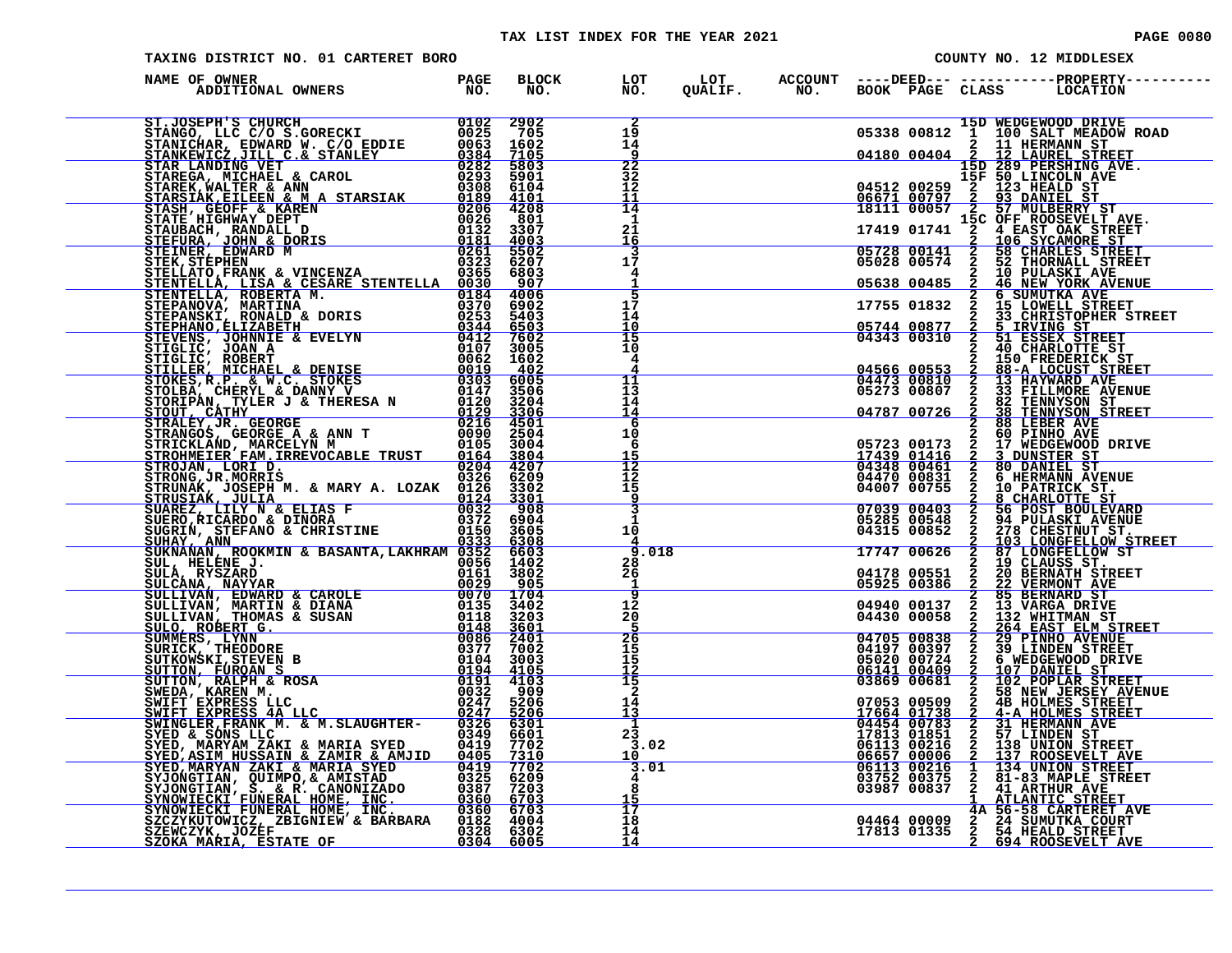#### TAX LIST INDEX FOR THE YEAR 2021

| <b>PAGE 0081</b> |  |  |
|------------------|--|--|
|                  |  |  |

|                                                                                                                                                                                                                                          | TAXING DISTRICT NO. 01 CARTERET BORO<br>COUNTY NO. 12 MIDDLESEX |  |                                          |  |  |                                                                                                                                                          |  |                                                                                                                                                                                                                                                                                                                                                                      |
|------------------------------------------------------------------------------------------------------------------------------------------------------------------------------------------------------------------------------------------|-----------------------------------------------------------------|--|------------------------------------------|--|--|----------------------------------------------------------------------------------------------------------------------------------------------------------|--|----------------------------------------------------------------------------------------------------------------------------------------------------------------------------------------------------------------------------------------------------------------------------------------------------------------------------------------------------------------------|
| )<br>De OWNER (DAGE BLOCK LOT LOT ACCOUNT ---DEED-------------PROPERTY------<br>ADDITIONAL OWNERS          NO、 NO、 NO、 QUALIF、 NO、 BOOK PAGE CLASS   LOCATION<br>NAME OF OWNER                                                           |                                                                 |  |                                          |  |  |                                                                                                                                                          |  |                                                                                                                                                                                                                                                                                                                                                                      |
|                                                                                                                                                                                                                                          |                                                                 |  | 5<br>1Ō<br>11<br>5                       |  |  | 1 LEICK AVE.<br>06213 00597 2 5 LEICK AVE.<br>17334 00100 2 74 WILLOW ST.                                                                                |  | 05023 00218 2 19 VAN BUREN AVENUE                                                                                                                                                                                                                                                                                                                                    |
|                                                                                                                                                                                                                                          |                                                                 |  | 11<br>$7\phantom{.0}$<br>1<br><u> 16</u> |  |  |                                                                                                                                                          |  |                                                                                                                                                                                                                                                                                                                                                                      |
|                                                                                                                                                                                                                                          |                                                                 |  | 9<br>10<br>1<br>6                        |  |  |                                                                                                                                                          |  |                                                                                                                                                                                                                                                                                                                                                                      |
|                                                                                                                                                                                                                                          |                                                                 |  | $\overline{\mathbf{8}}$<br>6<br>15<br>8  |  |  |                                                                                                                                                          |  |                                                                                                                                                                                                                                                                                                                                                                      |
|                                                                                                                                                                                                                                          |                                                                 |  | $\frac{26}{27}$<br>1                     |  |  |                                                                                                                                                          |  |                                                                                                                                                                                                                                                                                                                                                                      |
|                                                                                                                                                                                                                                          |                                                                 |  | 8<br>3.02<br>13<br>8                     |  |  |                                                                                                                                                          |  |                                                                                                                                                                                                                                                                                                                                                                      |
|                                                                                                                                                                                                                                          |                                                                 |  |                                          |  |  |                                                                                                                                                          |  |                                                                                                                                                                                                                                                                                                                                                                      |
|                                                                                                                                                                                                                                          |                                                                 |  | $\overline{44}$<br>5<br>28               |  |  |                                                                                                                                                          |  |                                                                                                                                                                                                                                                                                                                                                                      |
|                                                                                                                                                                                                                                          |                                                                 |  | $\frac{22}{15}$<br>13<br>4               |  |  |                                                                                                                                                          |  |                                                                                                                                                                                                                                                                                                                                                                      |
|                                                                                                                                                                                                                                          |                                                                 |  | 7<br>38<br>10<br>$\frac{7}{10}$          |  |  |                                                                                                                                                          |  |                                                                                                                                                                                                                                                                                                                                                                      |
|                                                                                                                                                                                                                                          |                                                                 |  | 11<br>24                                 |  |  |                                                                                                                                                          |  |                                                                                                                                                                                                                                                                                                                                                                      |
|                                                                                                                                                                                                                                          |                                                                 |  | 19.02<br>16<br>6<br>.04                  |  |  | 03749 00942 2 234 KANUVUFB 31<br>06756 00668 2 135 LONGFELLOW ST<br>17241 00086 2 18 LINDEN ST<br>04648 00579 2 28 CHARLOTTE ST<br>20060 2 15 MONROE AVE |  |                                                                                                                                                                                                                                                                                                                                                                      |
|                                                                                                                                                                                                                                          |                                                                 |  | 4<br>35<br>6<br>15.02                    |  |  |                                                                                                                                                          |  |                                                                                                                                                                                                                                                                                                                                                                      |
|                                                                                                                                                                                                                                          |                                                                 |  | 18<br>7<br>19<br>1                       |  |  | $\overbrace{0.5470}^{0.5470}$ 00467                                                                                                                      |  |                                                                                                                                                                                                                                                                                                                                                                      |
| TRETERRING FOR FAIRING TRUST 1988 1997<br>TELTERR, AUTH & BATRICIA 0337 75103<br>TELLEPOSKY, DAVID R & NICOLE C 0377 7003<br>TELLEPOSKY, DAVID R & NICOLE C 0377 7003<br>TELLEPOSKY, DAVID R & NICOLE C 0377 7003<br>TELLEPOSKY, DAVID R |                                                                 |  | 1<br>8<br>15<br>$\overline{40}$          |  |  |                                                                                                                                                          |  | $\begin{array}{cccccc} 0.4043 & 0.0379 & 2 & 15 & \texttt{MONROE AVE} \\ \hline 06927 & 00568 & 4 \texttt{A} & 33 & \texttt{TERMINAL AVE} \\ 07048 & 00565 & 2 & 35 & \texttt{RANDOLPH STREF} \\ 06882 & 00136 & 2 & 7 & \texttt{COLGAN AVE} \\ 05470 & 00467 & 2 & 53 & \texttt{POST BULEVARD} \\ 05470 & 00467 & 2 & 76 & \texttt{ETCEY AVE} \\ \hline & 15 \text$ |
|                                                                                                                                                                                                                                          |                                                                 |  | $^{28}_{7}$<br>19                        |  |  |                                                                                                                                                          |  |                                                                                                                                                                                                                                                                                                                                                                      |
|                                                                                                                                                                                                                                          |                                                                 |  | 1<br>4<br>4                              |  |  |                                                                                                                                                          |  |                                                                                                                                                                                                                                                                                                                                                                      |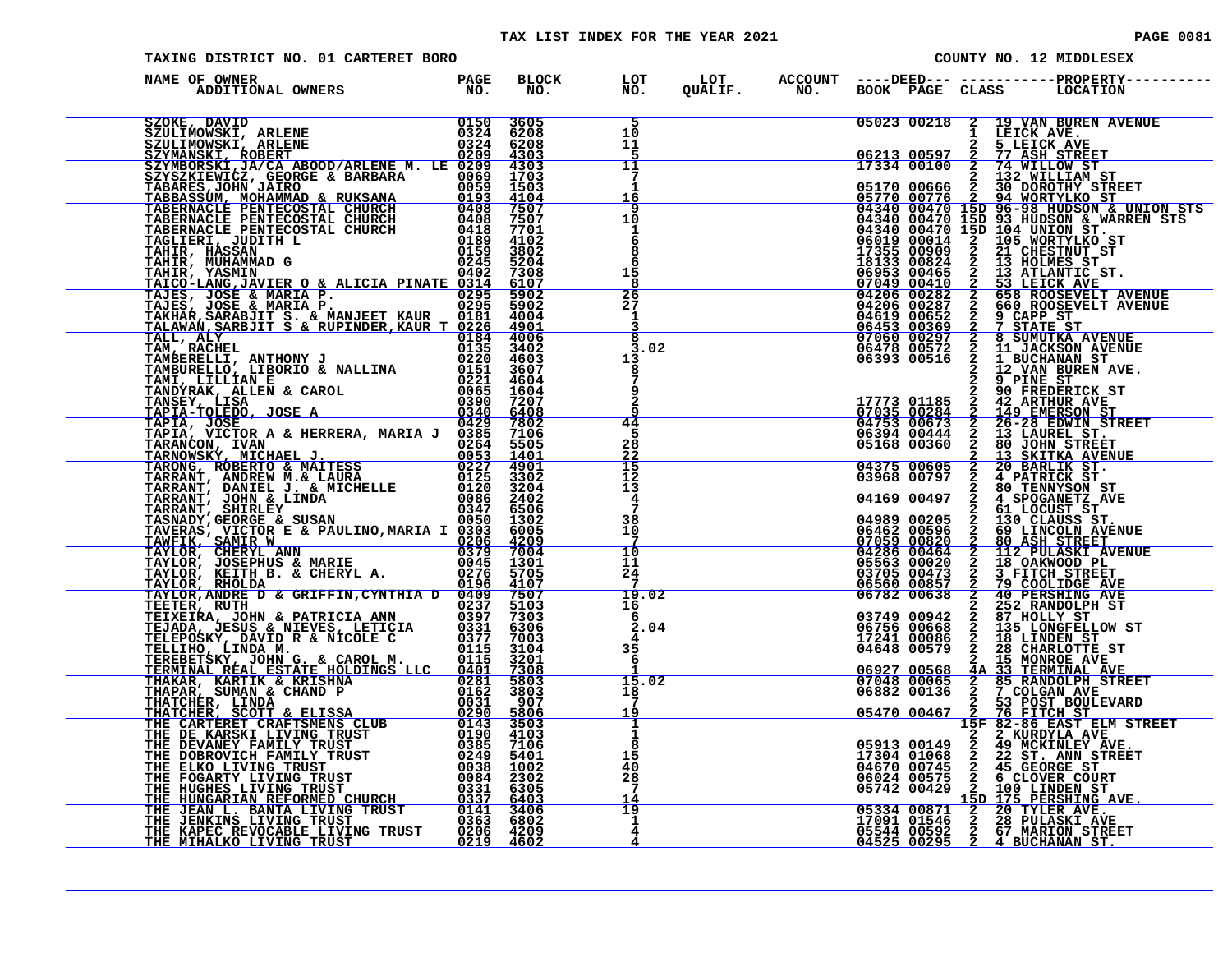#### TAX LIST INDEX FOR THE YEAR 2021 **PAGE 10082** PAGE 0082

| TAXING DISTRICT NO. 01 CARTERET BORO                                                                                                                                           |                                           |  |  | COUNTY NO. 12 MIDDLESEX |
|--------------------------------------------------------------------------------------------------------------------------------------------------------------------------------|-------------------------------------------|--|--|-------------------------|
| )<br>De OWNER (DESPERTING PAGE BLOCK LOT LOT ACCOUNT ----DEED---------------PROPERTY-----<br>ADDITIONAL(OWNERS NO NO NO NO QUALIF NO BOOK PAGE CLASS LOCATION<br>NAME OF OWNER |                                           |  |  |                         |
|                                                                                                                                                                                |                                           |  |  |                         |
|                                                                                                                                                                                |                                           |  |  |                         |
|                                                                                                                                                                                |                                           |  |  |                         |
|                                                                                                                                                                                |                                           |  |  |                         |
|                                                                                                                                                                                |                                           |  |  |                         |
|                                                                                                                                                                                |                                           |  |  |                         |
|                                                                                                                                                                                |                                           |  |  |                         |
|                                                                                                                                                                                |                                           |  |  |                         |
|                                                                                                                                                                                |                                           |  |  |                         |
|                                                                                                                                                                                |                                           |  |  |                         |
|                                                                                                                                                                                |                                           |  |  |                         |
|                                                                                                                                                                                |                                           |  |  |                         |
|                                                                                                                                                                                |                                           |  |  |                         |
|                                                                                                                                                                                |                                           |  |  |                         |
|                                                                                                                                                                                |                                           |  |  |                         |
|                                                                                                                                                                                | $\frac{3}{4}$ $\frac{2}{2}$ $\frac{1}{2}$ |  |  |                         |
|                                                                                                                                                                                |                                           |  |  |                         |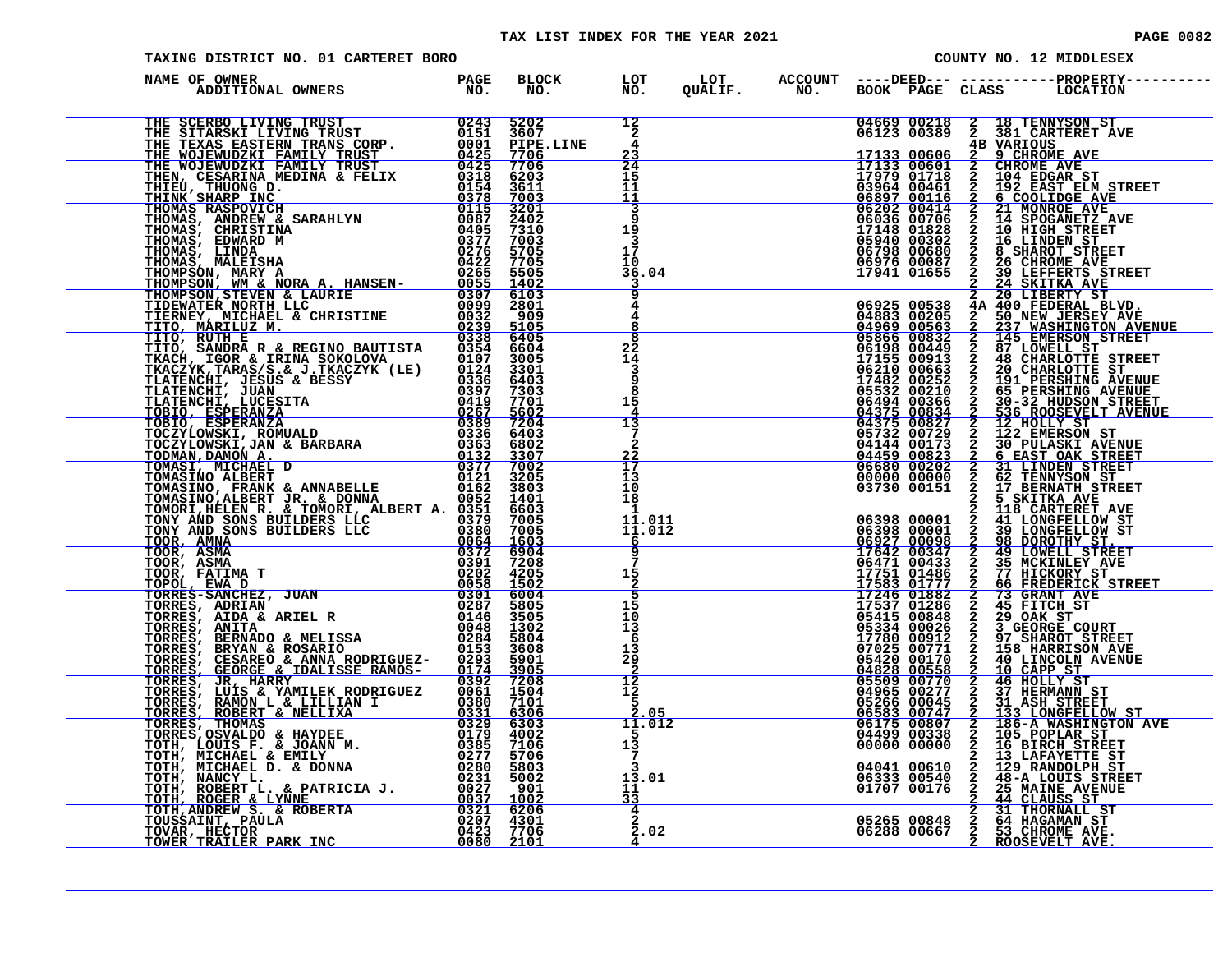#### TAX LIST INDEX FOR THE YEAR 2021

| PAGE | 0083 |  |  |
|------|------|--|--|
|      |      |  |  |

| TAXING DISTRICT NO. 01 CARTERET BORO                                                                                                                                                                                                                                          |                                                        |                                      |  |  | COUNTY NO. 12 MIDDLESEX                                                                                                                                                                                                                                                                                               |
|-------------------------------------------------------------------------------------------------------------------------------------------------------------------------------------------------------------------------------------------------------------------------------|--------------------------------------------------------|--------------------------------------|--|--|-----------------------------------------------------------------------------------------------------------------------------------------------------------------------------------------------------------------------------------------------------------------------------------------------------------------------|
| NAME OF OWNER<br>ADDITIONAL OWNERS PAGE NO.<br>NAME OF OWNER TRACK INC. BOOKS IN THE BACK INC. THE CONFERENCE CONSULTER CONFERENCE IN THE CONFERENCE IN THE CONFERENCE IN THE CONFERENCE IN THE CONFERENCE IN THE CONFERENCE IN THE CONFERENCE IN THE CONFERENCE IN THE CONFE | BLOCK<br>NO<br>NO.                                     | LOT<br>NO.                           |  |  | LOT ACCOUNT ----DEED--- -----------PROPERTY----<br>QUALIF.        NO.      BOOK   PAGE   CLASS        LOCATION                                                                                                                                                                                                        |
|                                                                                                                                                                                                                                                                               |                                                        |                                      |  |  | 00000 00000 1 DALBERT ST.<br>00000 00000 1 ROSEVELT AVE<br>17346 00104 2 20 POLK AVE<br>17346 00104 2 20 POLK AVE<br>17458 00589 2 48 WILLIAM STREET<br>06720 00378 2 16 SUMUTKA COURT<br>2 80 LEBER<br>2 20 CAPP ST<br>2 80 LEBER<br>2 20 DAP S                                                                      |
|                                                                                                                                                                                                                                                                               |                                                        | 6                                    |  |  |                                                                                                                                                                                                                                                                                                                       |
|                                                                                                                                                                                                                                                                               |                                                        | 1<br>14<br>$\overline{2}$            |  |  |                                                                                                                                                                                                                                                                                                                       |
|                                                                                                                                                                                                                                                                               |                                                        | 6<br>16<br>2<br>3                    |  |  |                                                                                                                                                                                                                                                                                                                       |
|                                                                                                                                                                                                                                                                               |                                                        | 5<br>18<br>9                         |  |  |                                                                                                                                                                                                                                                                                                                       |
|                                                                                                                                                                                                                                                                               |                                                        | 6                                    |  |  | $\begin{tabular}{l c c c c} \hline & 66720 & 00378 & $\frac{2}{2}$ & $80$ & $169$ & $1760$ & $1760$ \\ \hline 96458 & 00738 & 29 & $1600187 & $1761$ & $1761$ \\ \hline 96458 & 00738 & 29 & $100191 & $17611 & $17711 & $17811 & $17811 \\ \hline 95475 & 00070 & 2 & 15 & $17611 & $17 & $1711 & $17811 \\ \hline $ |
|                                                                                                                                                                                                                                                                               |                                                        | 4.032<br>15                          |  |  |                                                                                                                                                                                                                                                                                                                       |
|                                                                                                                                                                                                                                                                               |                                                        | 14<br>4                              |  |  |                                                                                                                                                                                                                                                                                                                       |
|                                                                                                                                                                                                                                                                               |                                                        | 10<br>$\frac{\overline{12}}{5}$<br>4 |  |  |                                                                                                                                                                                                                                                                                                                       |
|                                                                                                                                                                                                                                                                               |                                                        | 15<br>$\frac{15}{12}$                |  |  |                                                                                                                                                                                                                                                                                                                       |
|                                                                                                                                                                                                                                                                               |                                                        | 5<br>8                               |  |  |                                                                                                                                                                                                                                                                                                                       |
|                                                                                                                                                                                                                                                                               |                                                        | 5<br>1                               |  |  |                                                                                                                                                                                                                                                                                                                       |
|                                                                                                                                                                                                                                                                               |                                                        | 31<br>9                              |  |  | 15D 42 NOE STREET<br>4A PERSHING AVENUE                                                                                                                                                                                                                                                                               |
|                                                                                                                                                                                                                                                                               |                                                        | 10<br>14<br>15                       |  |  | <b>AN PERSHING AVENUE<br/>4A 17-19 COOKE AVE&amp;IRVING ST<br/>4A 11-15 COOKE AVE</b>                                                                                                                                                                                                                                 |
|                                                                                                                                                                                                                                                                               |                                                        | 7<br>$\frac{2}{8}$                   |  |  |                                                                                                                                                                                                                                                                                                                       |
|                                                                                                                                                                                                                                                                               |                                                        | 28<br>13<br>18.01<br>11              |  |  |                                                                                                                                                                                                                                                                                                                       |
|                                                                                                                                                                                                                                                                               |                                                        | 10<br>4<br><u>21</u>                 |  |  |                                                                                                                                                                                                                                                                                                                       |
|                                                                                                                                                                                                                                                                               |                                                        | $\mathbf{1}$<br>10<br>-8             |  |  |                                                                                                                                                                                                                                                                                                                       |
|                                                                                                                                                                                                                                                                               |                                                        | 15<br>15<br>7<br>13                  |  |  | 44 17-19 COOKE AVEELING 17-19 COOKE AVEELING AVENUE<br>17728 01871 4B 350 ROOSEVELT AVENUE<br>06631 00657 2 66 HENMANN STREET<br>06631 00657 2 51 SWARTHMORE DREET<br>17172 01347 2 36 ASH STREET<br>06631 00657 2 51 SWARTHMORE DRIVE<br>                                                                            |
|                                                                                                                                                                                                                                                                               | $\begin{array}{r} 18 \\ 1 \\ 1 \\ 15 \\ 6 \end{array}$ | 4                                    |  |  |                                                                                                                                                                                                                                                                                                                       |
|                                                                                                                                                                                                                                                                               |                                                        | - 6                                  |  |  |                                                                                                                                                                                                                                                                                                                       |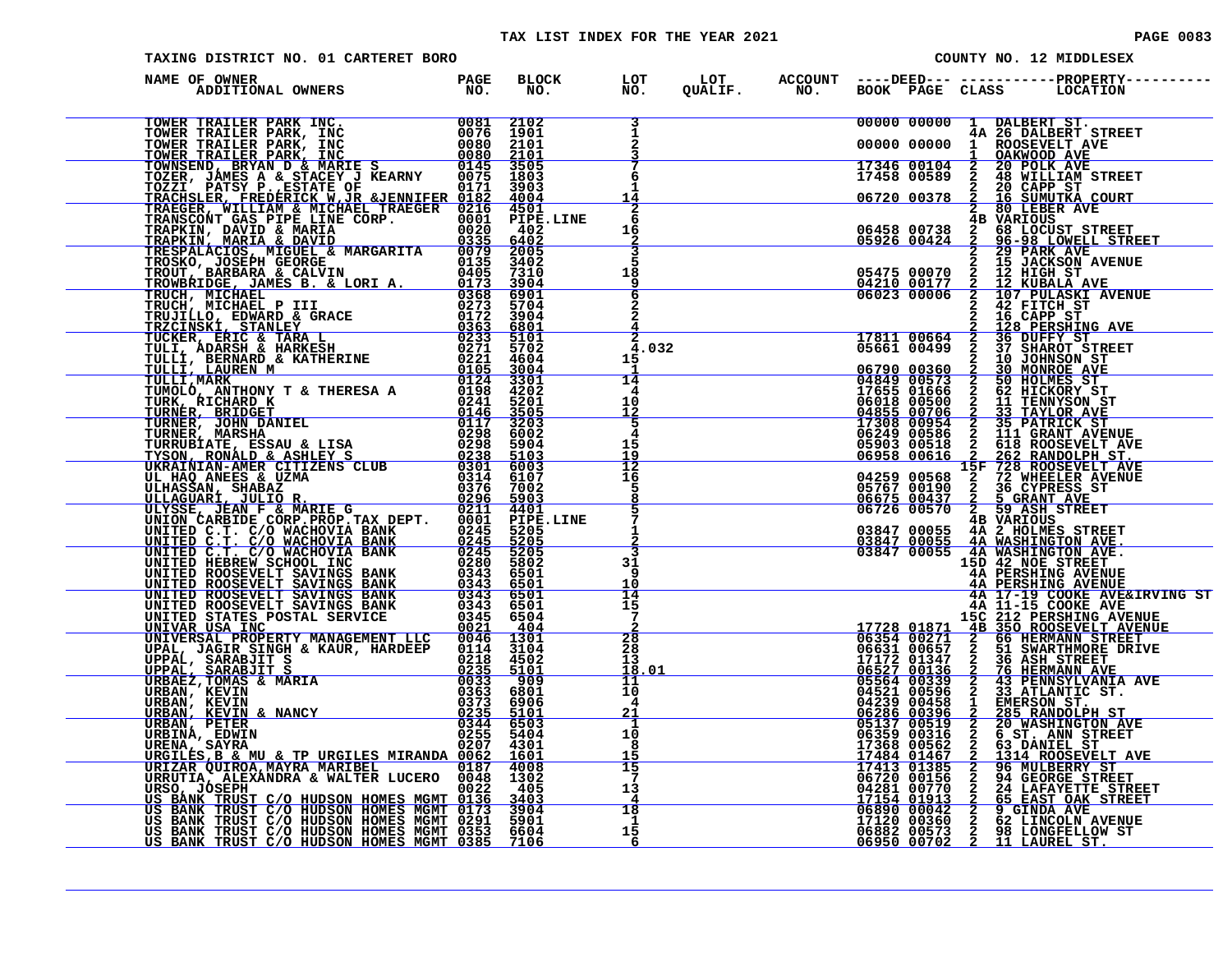| TAXING DISTRICT NO. 01 CARTERET BORO          |  |                                                                     |  |  | COUNTY NO. 12 MIDDLESEX                                                                                                                                                                                                                                                  |
|-----------------------------------------------|--|---------------------------------------------------------------------|--|--|--------------------------------------------------------------------------------------------------------------------------------------------------------------------------------------------------------------------------------------------------------------------------|
| NAME OF OWNER                                 |  |                                                                     |  |  |                                                                                                                                                                                                                                                                          |
| US BANK TRUST C/O HUDSON HOMES MGMT 0429 7803 |  | $\frac{1.02}{a^{0.01}}$                                             |  |  | 1.02 06970 00370 2 12 EDWIN STREET<br>9.01 17884 00207 2 32 MERCER STREET<br>17884 00207 2 32 MERCER STREET<br>6849 00855 2 45 OAK ST<br>17556 01548 2 3 HEALY PLACE<br>7 06633 00417 2 117 LONGFELLOW ST.<br>8.02 06633 00417 2 117 LONGF                               |
|                                               |  |                                                                     |  |  |                                                                                                                                                                                                                                                                          |
|                                               |  | 28<br>30<br>$\frac{\frac{29}{2}}{15}$                               |  |  |                                                                                                                                                                                                                                                                          |
|                                               |  | 18<br>5<br>14                                                       |  |  |                                                                                                                                                                                                                                                                          |
|                                               |  | 17<br>10<br>$\overline{5}$<br>6                                     |  |  |                                                                                                                                                                                                                                                                          |
|                                               |  | 13<br>19<br>6<br>11<br>5                                            |  |  |                                                                                                                                                                                                                                                                          |
|                                               |  | 10<br>11<br>$\overline{4}$<br>12                                    |  |  |                                                                                                                                                                                                                                                                          |
|                                               |  | 8<br>19<br>$\overline{10}$<br>6                                     |  |  |                                                                                                                                                                                                                                                                          |
|                                               |  | 13<br>$\overline{\mathbf{3}}$<br>$\mathbf{2}$<br>21                 |  |  |                                                                                                                                                                                                                                                                          |
|                                               |  | $\overline{16}$<br>7<br>11                                          |  |  |                                                                                                                                                                                                                                                                          |
|                                               |  | $\frac{9}{2}$<br>16                                                 |  |  |                                                                                                                                                                                                                                                                          |
|                                               |  | $\frac{4}{9}$<br>21<br>18<br>8                                      |  |  |                                                                                                                                                                                                                                                                          |
|                                               |  | 1<br>10<br>3<br>19                                                  |  |  |                                                                                                                                                                                                                                                                          |
|                                               |  | 18<br>15<br>14<br>$\frac{3}{3}$                                     |  |  | $\begin{tabular}{ c c c c c c c c c c } \hline & 2 & 151 & 52.14 & 50.14 & 50.14 & 50.14 & 50.14 & 50.14 & 50.14 & 50.14 & 50.14 & 50.14 & 50.14 & 50.14 & 50.14 & 50.14 & 50.14 & 50.14 & 50.14 & 50.14 & 50.14 & 50.14 & 50.14 & 50.14 & 50.14 & 50.14 & 50.14 & 50.1$ |
|                                               |  | <u>26</u>                                                           |  |  |                                                                                                                                                                                                                                                                          |
|                                               |  | $\begin{array}{r} 20 \overline{9} \\ 8 \\ 14 \\ \end{array}$<br>- 7 |  |  |                                                                                                                                                                                                                                                                          |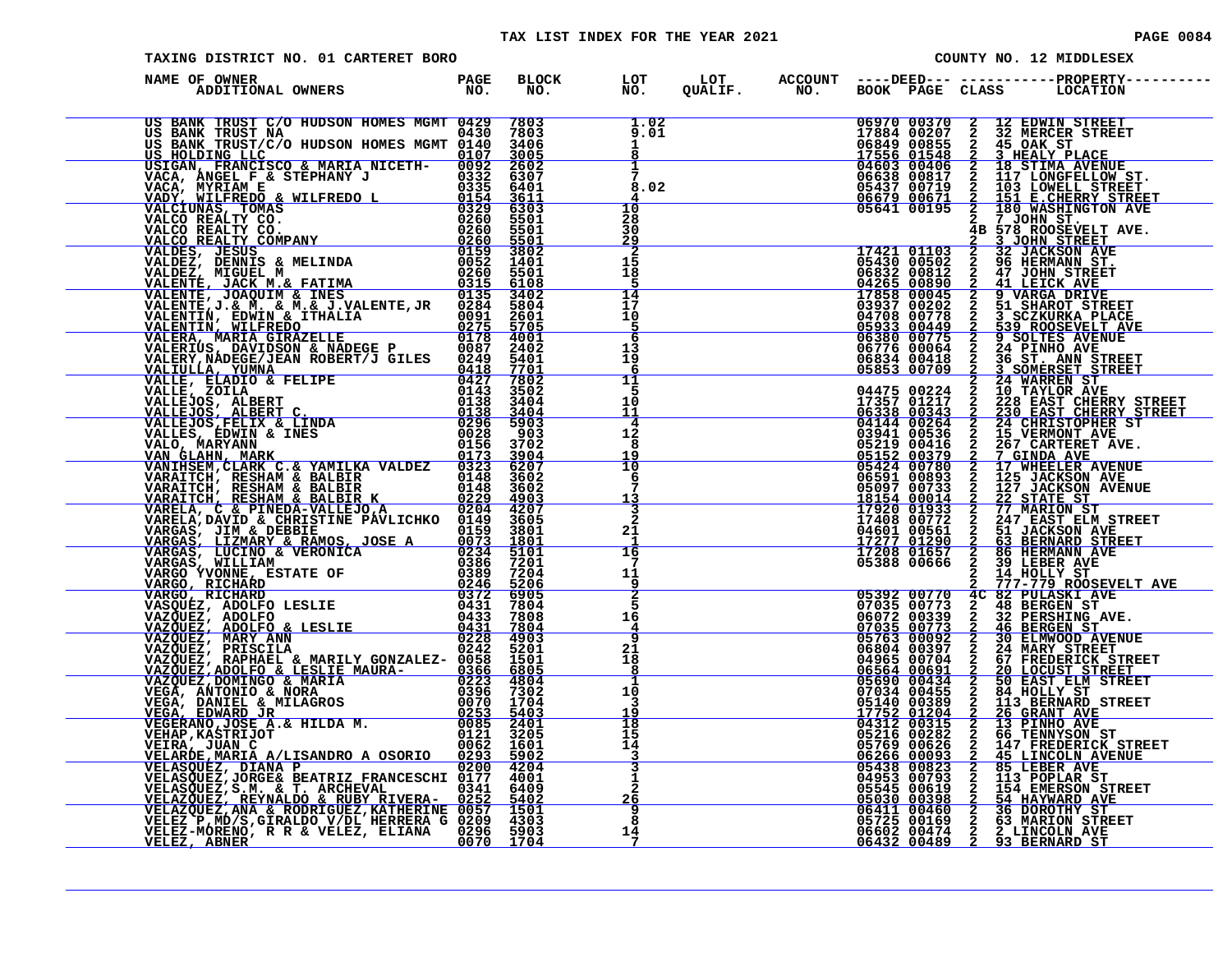#### TAX LIST INDEX FOR THE YEAR 2021 **PAGE 10085** PAGE 0085

| <b>PAGE 0085</b> |  |  |
|------------------|--|--|
|                  |  |  |
|                  |  |  |

| TAXING DISTRICT NO. 01 CARTERET BORO                                                                                                                                                                                                  |  |                                     |  |  | COUNTY NO. 12 MIDDLESEX                                                                                                                                                                                                                                                                                           |
|---------------------------------------------------------------------------------------------------------------------------------------------------------------------------------------------------------------------------------------|--|-------------------------------------|--|--|-------------------------------------------------------------------------------------------------------------------------------------------------------------------------------------------------------------------------------------------------------------------------------------------------------------------|
| NAME OF OWNER                                                                                                                                                                                                                         |  |                                     |  |  | BLOCK LOT LOT ACCOUNT ----DEED----------------PROPERTY------<br>NO. NO. QUALIF. NO. BOOK PAGE CLASS LOCATION                                                                                                                                                                                                      |
| NAME CONCERNE CARRIER IN THE 2000 SERVE AND 1998 1999<br>VERE CARRIER RESERVE AND A CONCERNE CONCERNE CONCERNE CONCERNE CONCERNE CONCERNE CONCERNE CONCERNE CONCERNE CONCERNE CONCERNE CONCERNE CONCERNE CONCERNE CONCERNE CONCE      |  | 24<br>$\overline{20}$<br>10         |  |  | 06893 00519 2 54 A-B EDWIN STREET<br>05268 00245 2 72 EAST OAK STREET<br>17331 00334 2 89 WHITMAN STREET<br>17331 00334 2 89 WHITMAN STREET<br>17405 00340 2 55 NEW JERSEY AVENUE<br>14845 00340 2 54 CHRISTOPHER STREET<br>06329 00879 2                                                                         |
|                                                                                                                                                                                                                                       |  | -1                                  |  |  |                                                                                                                                                                                                                                                                                                                   |
|                                                                                                                                                                                                                                       |  | $\frac{13}{2}$<br>19                |  |  |                                                                                                                                                                                                                                                                                                                   |
|                                                                                                                                                                                                                                       |  | <u> 14</u><br>$\frac{5}{6}$         |  |  |                                                                                                                                                                                                                                                                                                                   |
|                                                                                                                                                                                                                                       |  | 12 <sub>1</sub>                     |  |  |                                                                                                                                                                                                                                                                                                                   |
|                                                                                                                                                                                                                                       |  | <u> 13</u><br>51.12                 |  |  |                                                                                                                                                                                                                                                                                                                   |
|                                                                                                                                                                                                                                       |  | 18<br>9                             |  |  |                                                                                                                                                                                                                                                                                                                   |
|                                                                                                                                                                                                                                       |  | 10                                  |  |  |                                                                                                                                                                                                                                                                                                                   |
|                                                                                                                                                                                                                                       |  | 3<br>8                              |  |  | 05823 00810 2 83 TENNYSON ST<br>04013 00190 2 105 LONGFELLOW ST<br>04013 00190 2 69 MARION ST<br>04113 00425 2 370 CARTERET AVE                                                                                                                                                                                   |
|                                                                                                                                                                                                                                       |  | 8<br>16                             |  |  |                                                                                                                                                                                                                                                                                                                   |
|                                                                                                                                                                                                                                       |  | 29<br>14<br>10                      |  |  |                                                                                                                                                                                                                                                                                                                   |
|                                                                                                                                                                                                                                       |  | 25<br>3                             |  |  |                                                                                                                                                                                                                                                                                                                   |
|                                                                                                                                                                                                                                       |  | 9                                   |  |  |                                                                                                                                                                                                                                                                                                                   |
|                                                                                                                                                                                                                                       |  | $\frac{20}{24}$<br>9                |  |  |                                                                                                                                                                                                                                                                                                                   |
|                                                                                                                                                                                                                                       |  | 2                                   |  |  |                                                                                                                                                                                                                                                                                                                   |
|                                                                                                                                                                                                                                       |  | 11<br>7                             |  |  |                                                                                                                                                                                                                                                                                                                   |
|                                                                                                                                                                                                                                       |  | 10<br>7                             |  |  |                                                                                                                                                                                                                                                                                                                   |
|                                                                                                                                                                                                                                       |  | 18<br>13                            |  |  |                                                                                                                                                                                                                                                                                                                   |
|                                                                                                                                                                                                                                       |  | 11<br>$\frac{16}{23}$               |  |  |                                                                                                                                                                                                                                                                                                                   |
|                                                                                                                                                                                                                                       |  | $\mathbf{1}$                        |  |  |                                                                                                                                                                                                                                                                                                                   |
|                                                                                                                                                                                                                                       |  | $1\overline{2}$<br>6                |  |  |                                                                                                                                                                                                                                                                                                                   |
|                                                                                                                                                                                                                                       |  | 16<br>1<br>10                       |  |  |                                                                                                                                                                                                                                                                                                                   |
|                                                                                                                                                                                                                                       |  | $\frac{3}{6}$                       |  |  |                                                                                                                                                                                                                                                                                                                   |
|                                                                                                                                                                                                                                       |  | 8<br>5                              |  |  |                                                                                                                                                                                                                                                                                                                   |
|                                                                                                                                                                                                                                       |  | $\overline{8}$                      |  |  |                                                                                                                                                                                                                                                                                                                   |
|                                                                                                                                                                                                                                       |  | 7<br>12                             |  |  |                                                                                                                                                                                                                                                                                                                   |
|                                                                                                                                                                                                                                       |  | 14<br>7                             |  |  |                                                                                                                                                                                                                                                                                                                   |
|                                                                                                                                                                                                                                       |  | 6<br>7                              |  |  |                                                                                                                                                                                                                                                                                                                   |
|                                                                                                                                                                                                                                       |  | $\frac{16}{21}$                     |  |  |                                                                                                                                                                                                                                                                                                                   |
|                                                                                                                                                                                                                                       |  | 10.01                               |  |  |                                                                                                                                                                                                                                                                                                                   |
| VIRK, SATNAM S. & NIRMAL J. KAUR 0395 7302<br>VIRK, SATNAM S. & NIRMAL J. KAUR 0325 62029<br>VIRK, SATNAM S. & NIRMAL J. KAUR- 0274 5704<br>VIRK, SATNAM SINGH & NIRMAL J.KAUR- 0284 5804<br>VIRK, SATNAM SINGH & NIRMAL J.KAUR- 0284 |  | <u> 14</u><br>$\overline{22}$<br>11 |  |  | 04013 00190 $\frac{1}{2}$ $\frac{1}{2}$ $\frac{1}{2}$ $\frac{1}{2}$ $\frac{1}{2}$ $\frac{1}{2}$ $\frac{1}{2}$ $\frac{1}{2}$ $\frac{1}{2}$ $\frac{1}{2}$ $\frac{1}{2}$ $\frac{1}{2}$ $\frac{1}{2}$ $\frac{1}{2}$ $\frac{1}{2}$ $\frac{1}{2}$ $\frac{1}{2}$ $\frac{1}{2}$ $\frac{1}{2}$ $\frac{1}{2}$ $\frac{1}{2}$ |
|                                                                                                                                                                                                                                       |  | $\mathbf{3}$<br>6                   |  |  |                                                                                                                                                                                                                                                                                                                   |
|                                                                                                                                                                                                                                       |  |                                     |  |  |                                                                                                                                                                                                                                                                                                                   |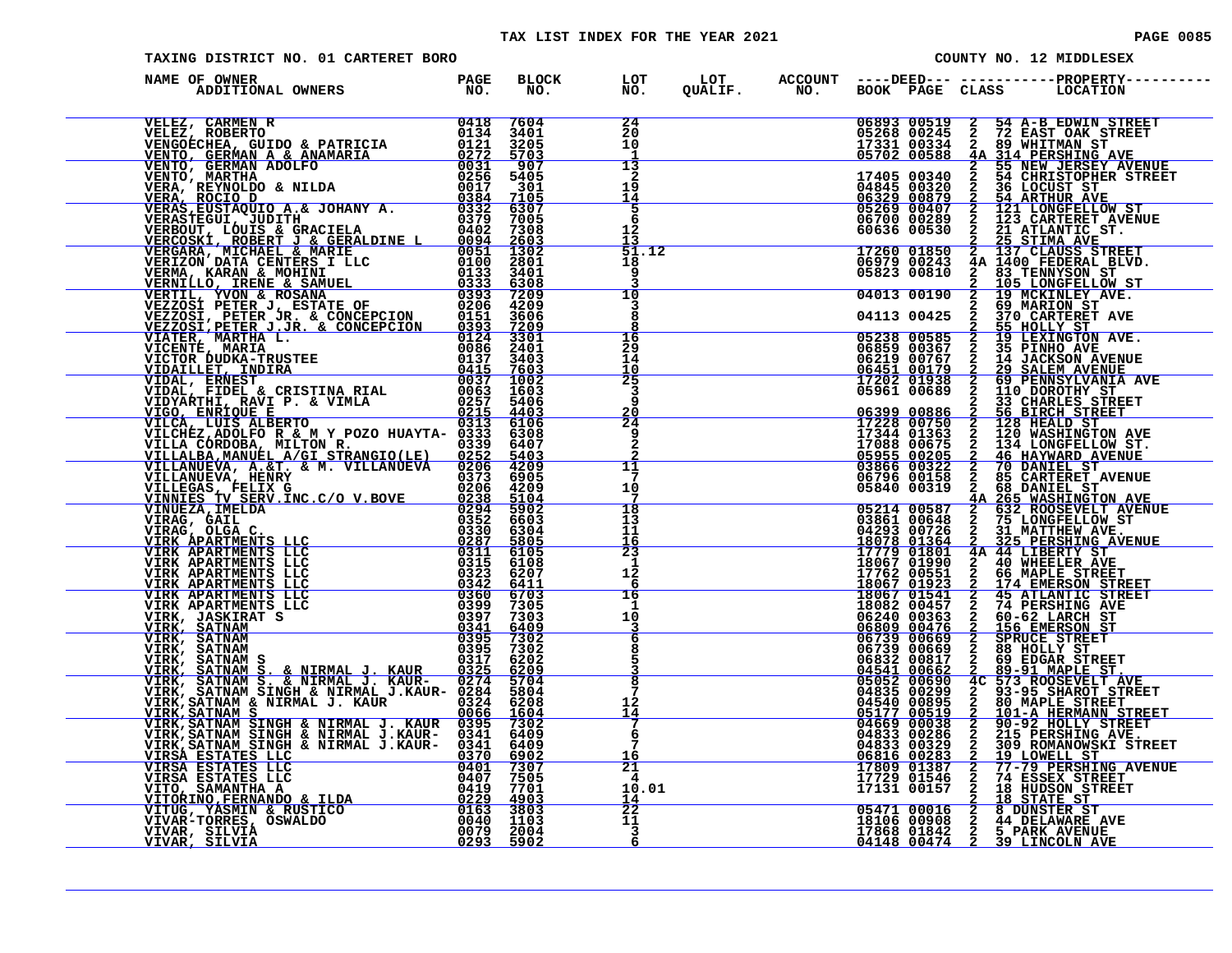#### TAX LIST INDEX FOR THE YEAR 2021 **PAGE 0086** PAGE 0086

| TAXING DISTRICT NO. 01 CARTERET BORO                                                                                                                                                                                          |  |                                         |  |                                   |  | COUNTY NO. 12 MIDDLESEX                                                                                                                                                                                                                                                                                                          |
|-------------------------------------------------------------------------------------------------------------------------------------------------------------------------------------------------------------------------------|--|-----------------------------------------|--|-----------------------------------|--|----------------------------------------------------------------------------------------------------------------------------------------------------------------------------------------------------------------------------------------------------------------------------------------------------------------------------------|
| )<br>De OWNER (DRIGHT OWNERS ) DAGE BLOCK (DRIGHT LOT ) ACCOUNT ----DEED--- ------------PROPERTY-----<br>ADDITIONAL(OWNERS ) NO , NO , NO , QUALIF , NO , BOOK PAGE CLASS (DCATION<br>NAME OF OWNER                           |  |                                         |  |                                   |  |                                                                                                                                                                                                                                                                                                                                  |
| NAME OF OWNER A MARIA CONTRACT A MARIA PROPERT AND CONTRACT CONTRACT CONTRACT CONTRACT CONTRACT CONTRACT CONTRACT CONTRACT CONTRACT CONTRACT CONTRACT CONTRACT CONTRACT CONTRACT CONTRACT CONTRACT CONTRACT CONTRACT CONTRACT |  | 27<br>11<br>ī7                          |  |                                   |  |                                                                                                                                                                                                                                                                                                                                  |
|                                                                                                                                                                                                                               |  | $\frac{17}{6}$<br>3<br>$\frac{13}{50}$  |  |                                   |  |                                                                                                                                                                                                                                                                                                                                  |
|                                                                                                                                                                                                                               |  | 11<br>$\frac{5}{5}$                     |  |                                   |  |                                                                                                                                                                                                                                                                                                                                  |
|                                                                                                                                                                                                                               |  | 26<br>34<br>5<br>19                     |  |                                   |  |                                                                                                                                                                                                                                                                                                                                  |
|                                                                                                                                                                                                                               |  | $\frac{2}{3}$<br>17<br>22<br>1          |  |                                   |  |                                                                                                                                                                                                                                                                                                                                  |
|                                                                                                                                                                                                                               |  | 29<br>$\frac{1}{8}$                     |  |                                   |  |                                                                                                                                                                                                                                                                                                                                  |
|                                                                                                                                                                                                                               |  | 9<br>4<br>16                            |  |                                   |  |                                                                                                                                                                                                                                                                                                                                  |
|                                                                                                                                                                                                                               |  | 17<br>īs<br>13<br>6.03                  |  |                                   |  |                                                                                                                                                                                                                                                                                                                                  |
|                                                                                                                                                                                                                               |  | 28<br>4                                 |  |                                   |  |                                                                                                                                                                                                                                                                                                                                  |
|                                                                                                                                                                                                                               |  | 10<br>-5<br>9<br>$\overline{9}$<br>14   |  |                                   |  |                                                                                                                                                                                                                                                                                                                                  |
|                                                                                                                                                                                                                               |  | $\frac{21}{35}$<br>$5\overline{}$<br>8  |  |                                   |  |                                                                                                                                                                                                                                                                                                                                  |
|                                                                                                                                                                                                                               |  | 10<br>5<br>$\overline{4}$<br>33         |  |                                   |  |                                                                                                                                                                                                                                                                                                                                  |
|                                                                                                                                                                                                                               |  | 11<br>13<br>4<br>7                      |  |                                   |  | $\begin{tabular}{c c c} $2$ & $24$ & $44$ & $44$ & $44$ & $44$ & $51$ \\ \hline 2 & $65$ & $45$ & $45$ & $45$ & $45$ & $45$ & $45$ & $45$ \\ \hline 17390 & 00193 & 2& $99$ & $436$ & $43$ & $51$ \\ \hline 17390 & 00193 & 152& 29& $436$ & $43$ & $51$ \\ \hline 5856 & 0081 & 2& 29& $15 \text{ERTY ST} & $51$ \\ \hline 180$ |
|                                                                                                                                                                                                                               |  | 10<br>11<br>$5\overline{}$<br>$\bar{2}$ |  | 06600 00113<br><u>ŎŎŎŎŎ ŎŎŌŌŎ</u> |  | 2 107 BERNARD STREET<br>2 267 EAST ELM ST<br>2 64 JACKSON AVE                                                                                                                                                                                                                                                                    |
|                                                                                                                                                                                                                               |  | $\bar{8}$<br>$\frac{21}{2}$<br>15<br>10 |  | 05276 00268                       |  | 052/6 00268 2 64 JACKSON AVE<br>06548 00038 2 69 EAST OAK STREET<br>06439 00247 2 61 DOROTHY ST<br>00000 00000 4B 110 RASKULINECZ ROAD<br>00000 00000 4B 110 RASKULINECZ ROAD<br>04230 00000 4B 15 CHARLOTTE ST<br>17480 01095 2 167 EMERS                                                                                       |
|                                                                                                                                                                                                                               |  | 2<br>-6<br>23                           |  |                                   |  |                                                                                                                                                                                                                                                                                                                                  |
|                                                                                                                                                                                                                               |  | $1\overline{8}$                         |  |                                   |  | 05771 00366 2 60 CARTERET AVE                                                                                                                                                                                                                                                                                                    |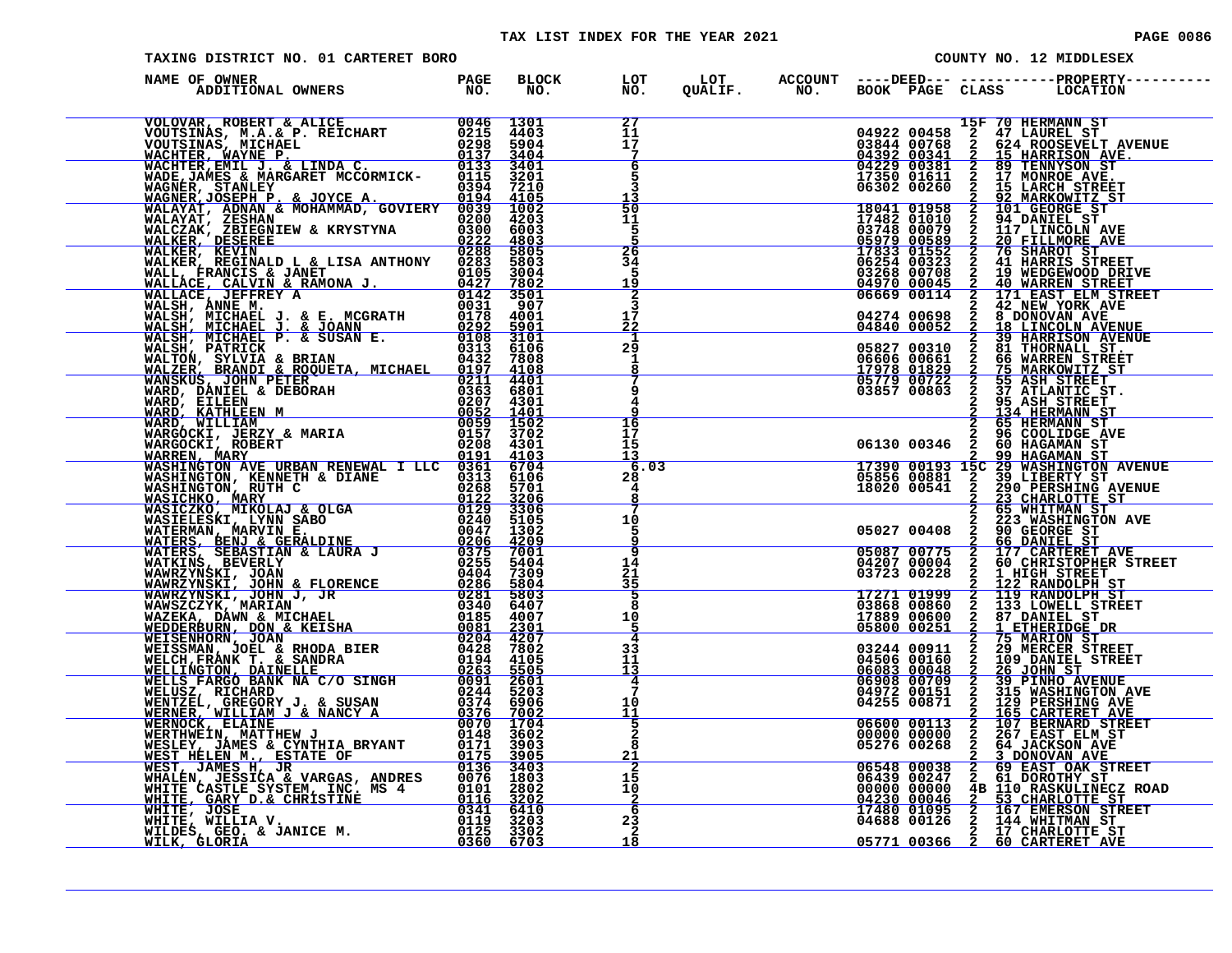#### TAX LIST INDEX FOR THE YEAR 2021 **PAGE 10087** PAGE 0087

| TAXING DISTRICT NO. 01 CARTERET BORO                                                                                                                                                                                                               |  |                                                 |  |             | COUNTY NO. 12 MIDDLESEX                                                                                                                                                                                                                     |
|----------------------------------------------------------------------------------------------------------------------------------------------------------------------------------------------------------------------------------------------------|--|-------------------------------------------------|--|-------------|---------------------------------------------------------------------------------------------------------------------------------------------------------------------------------------------------------------------------------------------|
| NAME OF OWNER                                                                                                                                                                                                                                      |  |                                                 |  |             |                                                                                                                                                                                                                                             |
| WILLIAMS, ARTHUR & CHRISTINE 0087 2402<br>WILLIAMS, JAMILA J<br>WILLIAMS, JOYCE 0307 6102<br>WILLIAMS, KENNY M. & ILEZ CORDELLA-0392 7209<br>WILLIAMS, KERINE A. 0427 7802<br>WILLIAMS, KOFOWOROLA A. 0427 7802<br>WILLIAMS, RAYMOND 0136          |  | $\frac{21}{23}$<br>1<br>$\overline{\mathbf{8}}$ |  |             | CUALIF. NO. BOOK PAGE CLASS LOCATION<br>19968 01523 2 10 SPOGMENT AVE.<br>19968 01523 2 2 10 SPOGMENT AVE.<br>19968 01523 2 2 12 TENNYSON ST.<br>19968 01523 2 32 TENNYSON ST.<br>19968 00152 2 31 NOLEERS ST.<br>19999 00150 2 2 31 NORE   |
|                                                                                                                                                                                                                                                    |  | 16<br>8<br>$\overline{31}$                      |  |             |                                                                                                                                                                                                                                             |
|                                                                                                                                                                                                                                                    |  | 4<br>$\mathbf{2}$<br><u>22</u>                  |  |             |                                                                                                                                                                                                                                             |
|                                                                                                                                                                                                                                                    |  | 4<br>24<br>4<br>30                              |  |             |                                                                                                                                                                                                                                             |
| WILMINGTON SAVINGS FUND SOCIETY FSB 42021<br>MILMINGTON SAVINGS FUND SOCIETY FSB 0270 5701<br>MILMINGTON SAVINGS FUND SOCIETY FSB 0270 5701<br>MILSON, BRUCE & NORINE 00157 158 66601<br>MILSON, REVIN & VENUS (0221 15201<br>MILSON, RE           |  | 4<br>14<br>5<br>11                              |  |             |                                                                                                                                                                                                                                             |
|                                                                                                                                                                                                                                                    |  | 5<br>$1\overline{5}$                            |  |             |                                                                                                                                                                                                                                             |
|                                                                                                                                                                                                                                                    |  | $\overline{13}$<br>3<br>3<br>$\frac{12}{31}$    |  |             |                                                                                                                                                                                                                                             |
|                                                                                                                                                                                                                                                    |  | 5<br>19<br>4                                    |  |             |                                                                                                                                                                                                                                             |
|                                                                                                                                                                                                                                                    |  | 30<br>11<br>31<br>$\overline{4}$                |  |             |                                                                                                                                                                                                                                             |
|                                                                                                                                                                                                                                                    |  | 10<br>- 6                                       |  |             |                                                                                                                                                                                                                                             |
|                                                                                                                                                                                                                                                    |  | 2.01<br>16<br>5                                 |  |             |                                                                                                                                                                                                                                             |
|                                                                                                                                                                                                                                                    |  | $\overline{13}$<br>5<br>6<br><u> 13</u>         |  |             |                                                                                                                                                                                                                                             |
|                                                                                                                                                                                                                                                    |  | 13.02<br>$\frac{2}{1}$                          |  |             | 04500 00427 1 73 WARTOUS<br>06387 00826 2 47 BERNARD STREET<br>17229 00499 2 210 WASHINGTON AVE.<br>06771 00577 2 5 ST. ANN STREET<br>06886 00787 2 11 SYCAMORE ST<br>06888 00787 2 11 SYCAMORE ST<br>06330 00157 2 10 HASTINGS PL<br>17920 |
|                                                                                                                                                                                                                                                    |  | 5.01                                            |  | 06396 00507 | $\begin{array}{c}\n\text{1} \\ \text{2} \\ \text{3} \\ \text{4}\n\end{array}$<br><b>98 LOUIS STREET<br/>55 EAST ELM STREET<br/>389 CARTERET AVENUE</b>                                                                                      |
| WRAY, ANDY<br>WRAY, ANDY<br>WRAY, ANDY<br>WRESILO, MAREK & EWA PLUCINSKA<br>WRESILO, MAREK & EWA PLUCINSKA<br>O103 3002<br>WRIGHT, ROBERT, JR<br>WRIGHT, ROBERT, JR<br>WRIGHT, ROBERT, JR<br>WIKODER, EMIL & IWONA<br>WUST, JUAN R. & NORA N. WUST |  | 1<br>14<br>5<br>14                              |  |             |                                                                                                                                                                                                                                             |
|                                                                                                                                                                                                                                                    |  | 11<br>16<br>19<br><u>18</u>                     |  |             |                                                                                                                                                                                                                                             |
| XU,ZHENG HUNG & ZHANG,AUERET 1603<br>YADAV, DAVYANI 19404 7309<br>YADAV, DAVYANI 19404 7309<br>YADAV, HITAM 19404 7309<br>YADAV, MUKESH 19404 7309<br>YADAV, MUKESH 1949 3603<br>YADAV, MUKESH 1949 3603<br>YADAV, MUKESH 1940 7601                |  | $\frac{22}{2}$<br>12<br>10                      |  |             | 06396 005507 2 389 CARTERET AVENUE<br>06499 00258 2 172-A ROOSEVELT AVENUE<br>06499 00258 2 172-A ROOSEVELT AVENUE<br>03851 00960 2 4 WASHINGTON AVENUE<br>06963 00673 2 64 GEORGE STREET<br>06396 00522 2 15 HIGH ST<br>06396 00524 2 15   |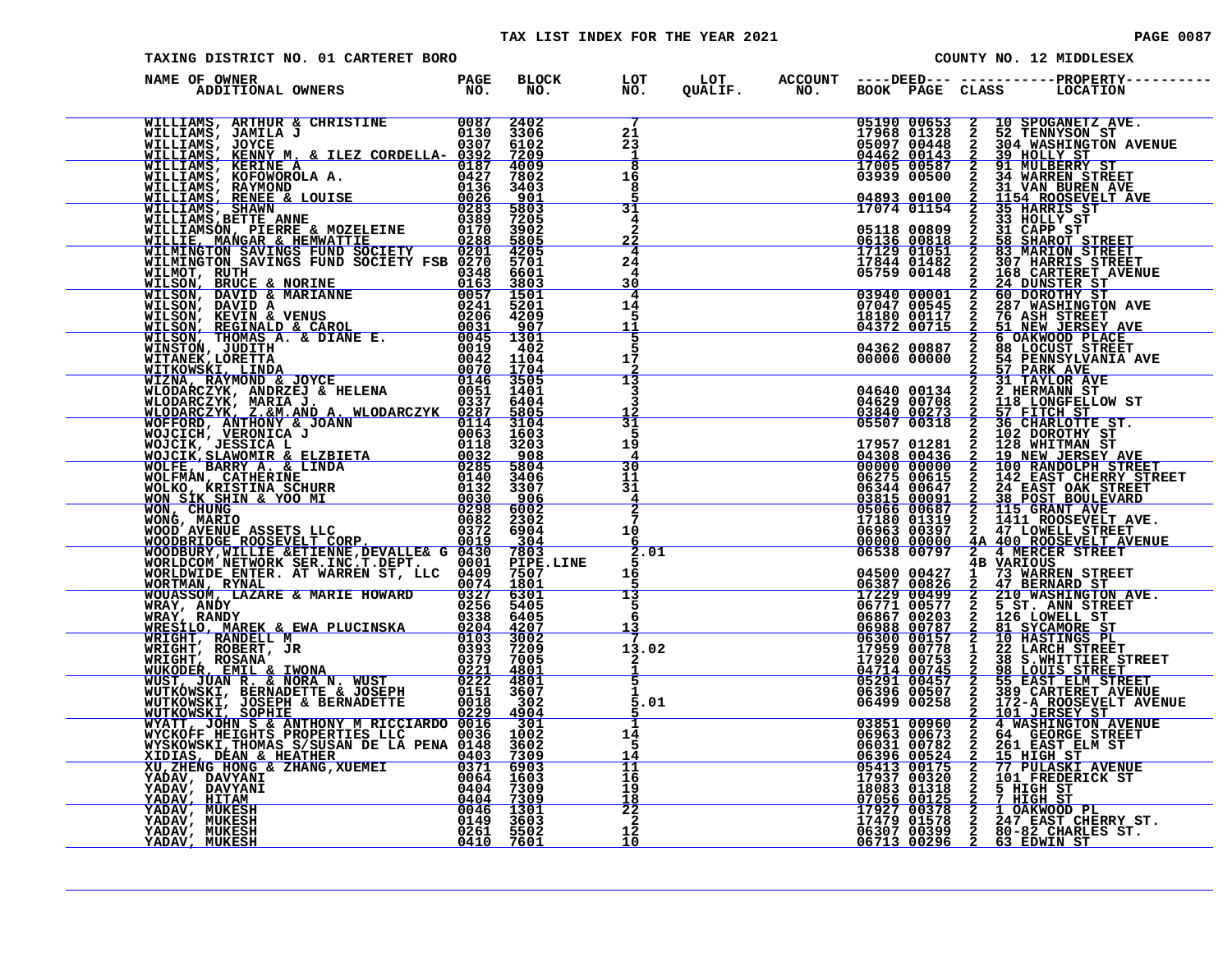| PAGE | 0088 |  |  |
|------|------|--|--|
|      |      |  |  |

| TAXING DISTRICT NO. 01 CARTERET BORO |  |                                               |       |  | COUNTY NO. 12 MIDDLESEX                                                                                                                                                                                                                                                             |
|--------------------------------------|--|-----------------------------------------------|-------|--|-------------------------------------------------------------------------------------------------------------------------------------------------------------------------------------------------------------------------------------------------------------------------------------|
| NAME OF OWNER                        |  |                                               |       |  |                                                                                                                                                                                                                                                                                     |
|                                      |  | 6<br>5<br>21<br>14<br>14<br>26.02<br>20       |       |  | NO. 2008 142 100 BEGER STREET 1799 01514 2 16 DENGE STREET 06342 00234 2 2 PIRE TREET 05341 00382 2 2 PIRE TREET 05341 00382 2 2 PIRE TREET 05340 00382 2 2 PIRE TREET 06340 00382 2 2 PIRE TREET 06400 00752 2 77 FREEDERING                                                       |
|                                      |  | 16<br>12<br>1<br>10<br>8                      |       |  |                                                                                                                                                                                                                                                                                     |
|                                      |  | 36<br>3<br>8<br>14                            |       |  |                                                                                                                                                                                                                                                                                     |
|                                      |  | 10<br>10<br>-1<br>$\overline{17}$<br>9        | C1002 |  |                                                                                                                                                                                                                                                                                     |
|                                      |  | 21<br>9<br>$\overline{\mathbf{8}}$            |       |  |                                                                                                                                                                                                                                                                                     |
|                                      |  | 16<br>12<br>8                                 |       |  |                                                                                                                                                                                                                                                                                     |
|                                      |  | 10<br>22<br>14<br>6                           |       |  |                                                                                                                                                                                                                                                                                     |
|                                      |  | 16<br>18<br>28<br>16<br>$\overline{13}$       |       |  |                                                                                                                                                                                                                                                                                     |
|                                      |  | $\overline{\mathbf{4}}$<br>8<br>13<br>23      |       |  |                                                                                                                                                                                                                                                                                     |
|                                      |  | 3.01<br>$\frac{21}{22}$<br>9                  |       |  |                                                                                                                                                                                                                                                                                     |
|                                      |  | 12<br>-1<br>$\frac{13}{12}$<br>$\overline{a}$ |       |  |                                                                                                                                                                                                                                                                                     |
|                                      |  | 4<br>$1\bar{7}$<br>18                         |       |  | $\begin{tabular}{c c c} 06394&00119&15&217&00000\\ 06394&00119&15&21&191NHO,NUE\\ 05823&00512&2&75&WILLOM ST\\ 05807&00046&2&4&JACKSON ANE\\ 05807&00046&2&4&JACKSON ANE\\ 05807&00046&2&4&JACKSON ANE\\ 04959&001259&2&104&LINCCIM ANE\\ 17939&01259&2&104&LINCCIM ANE\\ 06572&00$ |
|                                      |  | 1<br>14<br>11<br>7<br>16                      |       |  |                                                                                                                                                                                                                                                                                     |
|                                      |  | 22<br>13<br>$rac{24}{25}$                     |       |  | 17609 01083 4A 652 ROOSEVELT AVE<br>17609 01083 1 ROOSEVELT AVENUE                                                                                                                                                                                                                  |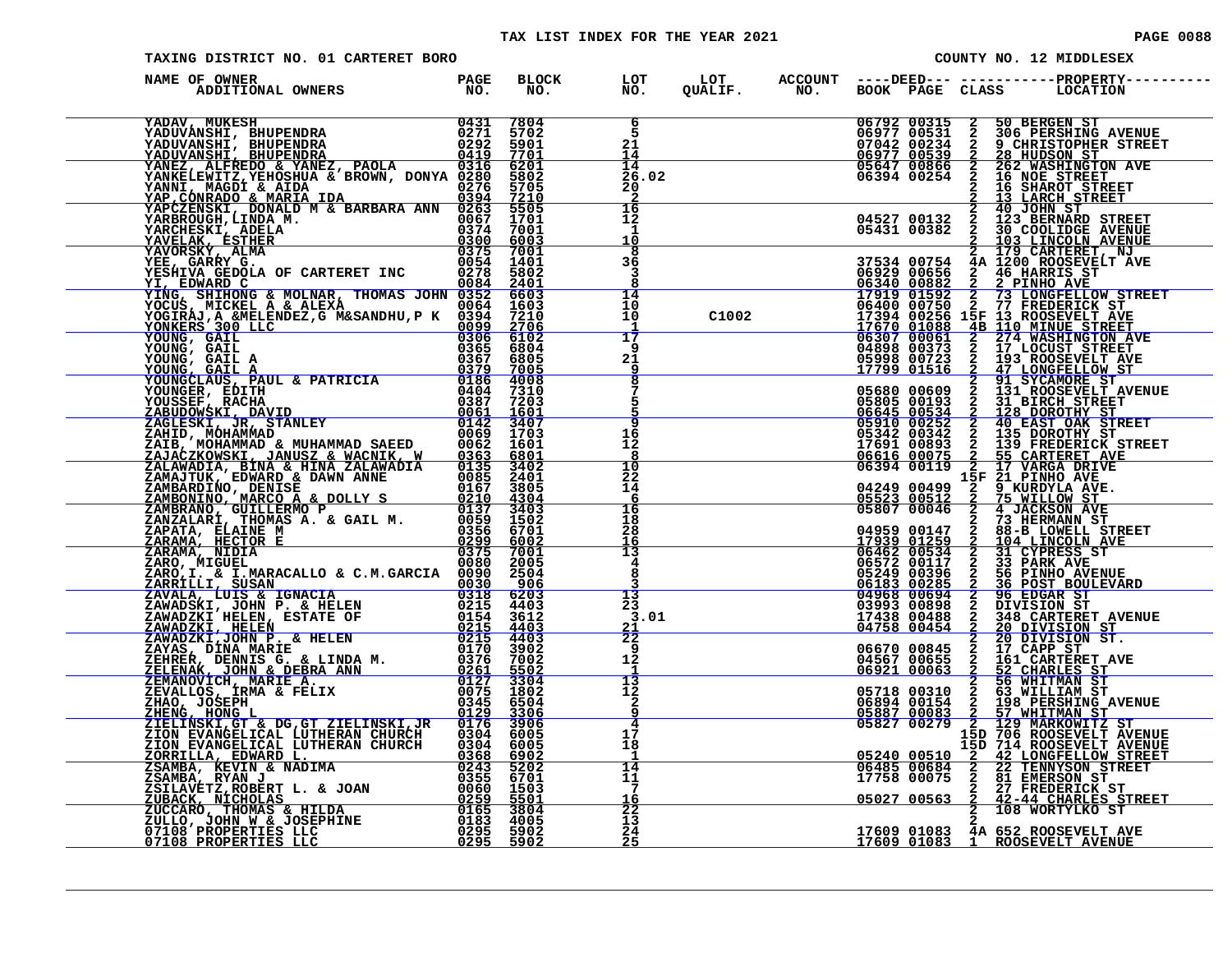| PAGE 008 |  |  |
|----------|--|--|
|----------|--|--|

| TAXING DISTRICT NO. 01 CARTERET BORO                                                                                                                                                                                                                                                 |  |  |  |  | COUNTY NO. 12 MIDDLESEX                                                                                                                                                                                                                    |
|--------------------------------------------------------------------------------------------------------------------------------------------------------------------------------------------------------------------------------------------------------------------------------------|--|--|--|--|--------------------------------------------------------------------------------------------------------------------------------------------------------------------------------------------------------------------------------------------|
| F OWNER<br>ADDITIONAL OWNERS TO NO.<br>NAME OF OWNER<br>ильне от соотневы использование с 1948 - 1942 - 1942 - 1942 - 1942 - 1942 - 1942 - 1942 - 1942 - 1942 - 1942 - 1942 - 1942 - 1942 - 1942 - 1942 - 1942 - 1942 - 1942 - 1942 - 1942 - 1942 - 1942 - 1942 - 1942 - 1942 - 1942 |  |  |  |  | BLOCK LOT LOT ACCOUNT ----DEED--- -----------PROPERTY-----<br>NO. NO. QUALIF. NO. BOOK PAGE CLASS LOCATION                                                                                                                                 |
|                                                                                                                                                                                                                                                                                      |  |  |  |  | CONTRELET AND MONETAIRE CLASS CONTROL CONTROL CONTROL CONTROL CONTROL CONTROL CONTROL CONTROL CONTROL CONTROL CONTROL CONTROL CONTROL CONTROL CONTROL CONTROL CONTROL CONTROL CONTROL CONTROL CONTROL CONTROL CONTROL CONTROL              |
|                                                                                                                                                                                                                                                                                      |  |  |  |  |                                                                                                                                                                                                                                            |
|                                                                                                                                                                                                                                                                                      |  |  |  |  |                                                                                                                                                                                                                                            |
|                                                                                                                                                                                                                                                                                      |  |  |  |  |                                                                                                                                                                                                                                            |
|                                                                                                                                                                                                                                                                                      |  |  |  |  |                                                                                                                                                                                                                                            |
|                                                                                                                                                                                                                                                                                      |  |  |  |  |                                                                                                                                                                                                                                            |
|                                                                                                                                                                                                                                                                                      |  |  |  |  |                                                                                                                                                                                                                                            |
|                                                                                                                                                                                                                                                                                      |  |  |  |  |                                                                                                                                                                                                                                            |
|                                                                                                                                                                                                                                                                                      |  |  |  |  |                                                                                                                                                                                                                                            |
|                                                                                                                                                                                                                                                                                      |  |  |  |  |                                                                                                                                                                                                                                            |
|                                                                                                                                                                                                                                                                                      |  |  |  |  |                                                                                                                                                                                                                                            |
|                                                                                                                                                                                                                                                                                      |  |  |  |  |                                                                                                                                                                                                                                            |
|                                                                                                                                                                                                                                                                                      |  |  |  |  |                                                                                                                                                                                                                                            |
|                                                                                                                                                                                                                                                                                      |  |  |  |  |                                                                                                                                                                                                                                            |
|                                                                                                                                                                                                                                                                                      |  |  |  |  |                                                                                                                                                                                                                                            |
|                                                                                                                                                                                                                                                                                      |  |  |  |  |                                                                                                                                                                                                                                            |
|                                                                                                                                                                                                                                                                                      |  |  |  |  | 06340 00344 4C 5359 ROGEVELT AVENUE<br>06502 00148 2 559 ROGEVELT AVENUE<br>17766 01889 2 57 PENNSYLVANIA AVE<br>0502 00148 2 560 ROGEVELT AVENUE<br>17766 01889 2 57 PENNSYLVANIA AVE<br>05086 00264 4B 60 GRANT AVENUE<br>05619 00007 4B |
|                                                                                                                                                                                                                                                                                      |  |  |  |  | 17495 01512 2 61 WILLOW STRAIN AVENUE<br>06920 00693 4A 625 ROOSEVELT AVE<br>18108 01810 2 64 ATLANTIC ST<br>17723 01616 4A 67 WASHINGTON AVE.<br>06856 00390 2 673 PULASKI AVE<br>06856 00390 2 73 PULASKI AVE<br>06433 00819 2 75 UNION  |
| 73 PULASKI LLC<br>75 UNION STREET, INC                                                                                                                                                                                                                                               |  |  |  |  |                                                                                                                                                                                                                                            |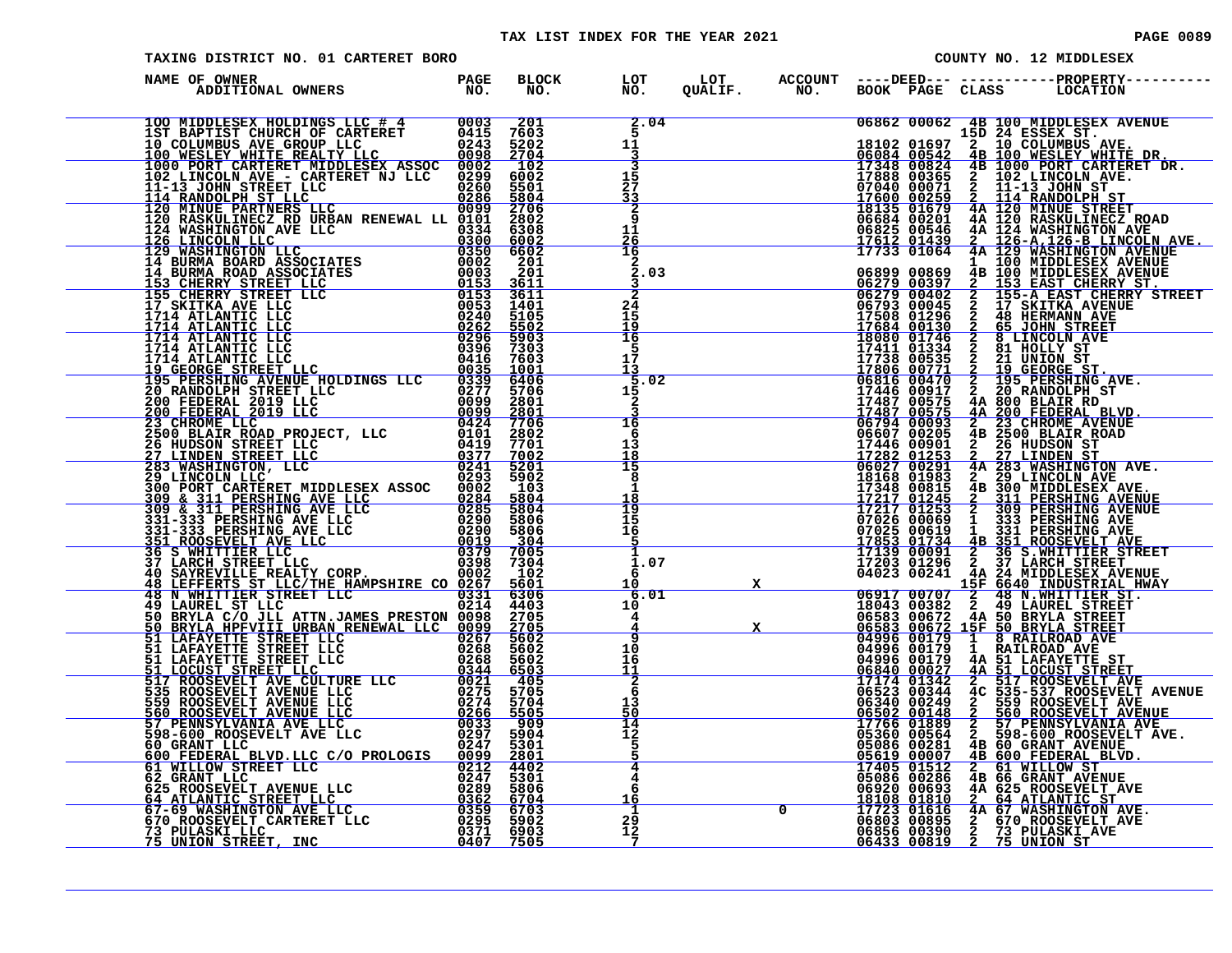| TAXING DISTRICT NO. 01 CARTERET BORO                                                               |                              |                              |                       |                |                       |                                                          |                      | COUNTY NO. 12 MIDDLESEX                                                                    |
|----------------------------------------------------------------------------------------------------|------------------------------|------------------------------|-----------------------|----------------|-----------------------|----------------------------------------------------------|----------------------|--------------------------------------------------------------------------------------------|
| NAME OF OWNER<br>ADDITIONAL OWNERS                                                                 | PAGE<br>NO.                  | BLOCK<br>NO.                 | LOT<br>NO.            | LOT<br>QUALIF. | <b>ACCOUNT</b><br>NO. | BOOK PAGE CLASS                                          | ----DEED--- -------- | -PROPERTY-<br>LOCATION                                                                     |
| 760 PORT CARTERET MIDDLESEX ASSOC<br>78 DOROTHY STREET LLC<br>79 EMERSON LLC<br>800 ROOSEVELT, LLC | 0002<br>0064<br>0355<br>0002 | 102<br>1603<br>6701<br>113   | 5.01<br>12<br>1.01    |                |                       | 17348 00834<br>17446 00925<br>17503 01640<br>05918 00209 | 2                    | 4B 760 PORT CARTERET DRIVE<br>78 DOROTHY ST<br>2 79 EMERSON STREET<br>ROOSEVELT & DRIFTWAY |
| 800 ROOSEVELT, LLC<br>82 HOLLY ST LLC<br>86 MARION STREET LLC<br>87 WARREN ST LLC                  | 0247<br>0396<br>0201<br>0408 | 5301<br>7302<br>4204<br>7507 | 11<br>$\frac{11}{12}$ |                |                       | 05738 00328<br>06262 00266<br>17334 01255<br>17231 01525 | 4B<br>2<br>2         | 800 ROOSEVELT AVENUE<br>82 HOLLY ST<br><b>86 MARION ST</b><br><b>87 WARREN STREET</b>      |
| 9 SALEM AVENUE LLC<br>97 EDGAR STREET LLC                                                          | 0417<br>0315                 | 7604<br>6201                 | 14<br>4.02            |                |                       | 17446 00909<br>06946 00510                               | 2                    | 2 9 SALEM AVENUE<br>97 EDGAR STREET                                                        |
|                                                                                                    |                              |                              |                       |                |                       |                                                          |                      |                                                                                            |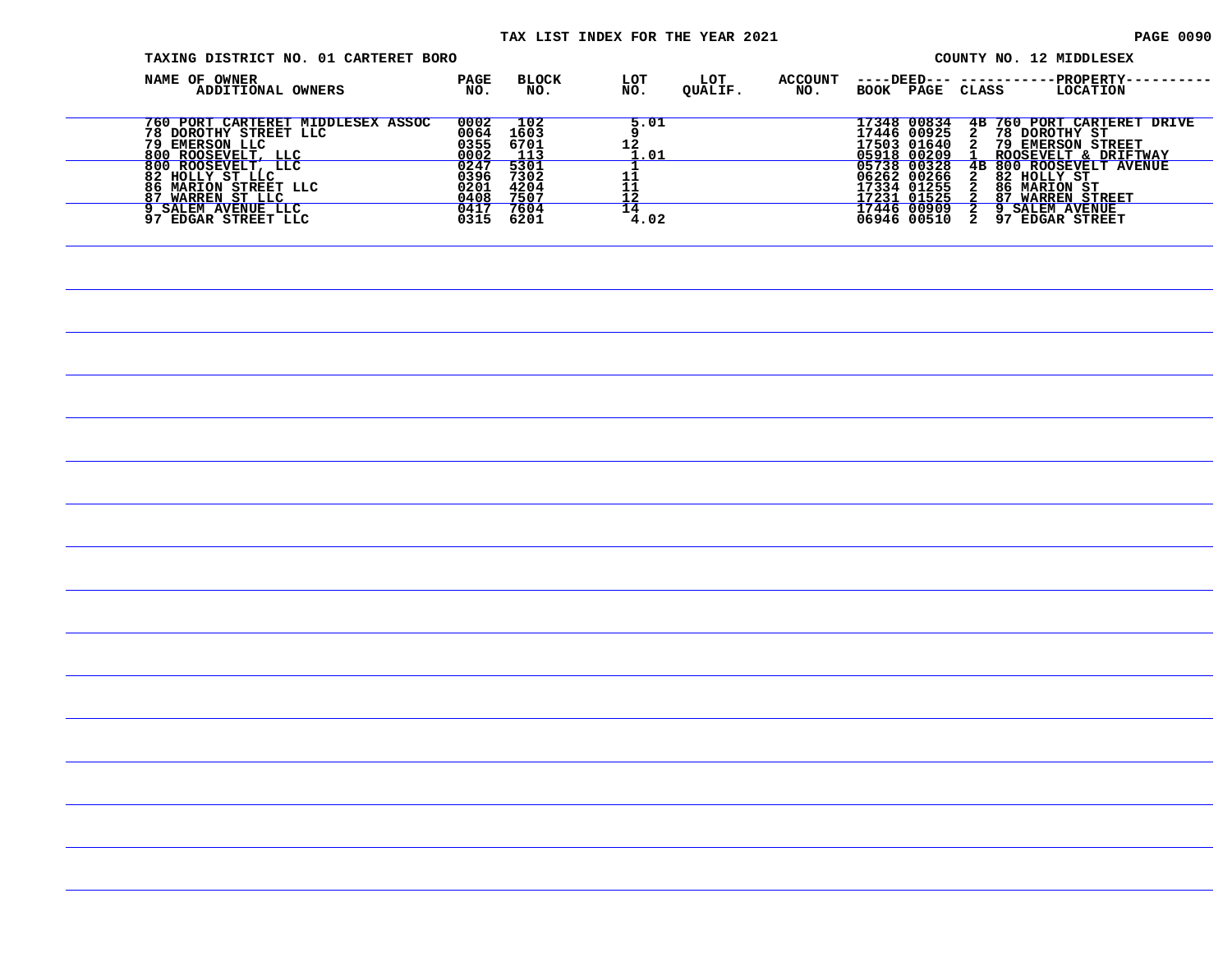#### RAILROAD PROPERTY INDEX FOR 2021 **PAGE 0001** PAGE 0001

| TAXING DISTRICT NO. 01 CARTERET BORO                                                                                             |                              |                              |            |                |                       | COUNTY NO. 12 MIDDLESEX                                                                            |
|----------------------------------------------------------------------------------------------------------------------------------|------------------------------|------------------------------|------------|----------------|-----------------------|----------------------------------------------------------------------------------------------------|
| NAME OF OWNER<br>ADDITIONAL OWNERS                                                                                               | PAGE<br>NO.                  | <b>BLOCK</b><br>NO.          | LOT<br>NO. | LOT<br>QUALIF. | <b>ACCOUNT</b><br>NO. | <b>PROPERTY-</b><br>$---$ DEED $---$<br>BOOK PAGE CLASS<br>LOCATION                                |
| <b>CONRAIL</b><br>CONRAIL<br>CONRAIL<br>CONRAIL                                                                                  | 0001<br>0001<br>0001<br>0001 | 750<br>800<br>800<br>800     |            |                |                       | 5B INDUSTRIAL AVE.<br>5B N.J. TURNPIKE<br>5B N.J. TURNPIKE<br>5B N.J.TRUNPIKE                      |
| CONRAIL R.R.<br>CONRAIL R.R.<br>CONRAL<br>CONRAL                                                                                 | 0001<br>0001<br>0001<br>0001 | 2725<br>2750<br>2700<br>2700 |            |                |                       | 5B MILIK STREET<br>5B MINUE STREET<br>5B BLAIR ROAD<br>5B BLAIR ROAD                               |
| CONSOLIDATED RAIL CORPORATION<br>CONSOLIDATED RAIL CORPORATION<br>CONSOLIDATED RAIL CORPORATION<br>CONSOLIDATED RAIL CORPORATION | 0001<br>0001<br>0001<br>0001 | 100<br>100<br>303<br>750     |            |                |                       | 4455 00795<br>5A ROOSEVELT AVE.<br>5B ROOSEVELT AVENUE<br>5B INDUSTRIAL AVE.<br>5B INDUSTRIAL AVE. |
| CONSOLIDATED RAIL CORPORTAION                                                                                                    | 0001                         | 100                          |            |                |                       | 5A ROOSEVELT AVENUE                                                                                |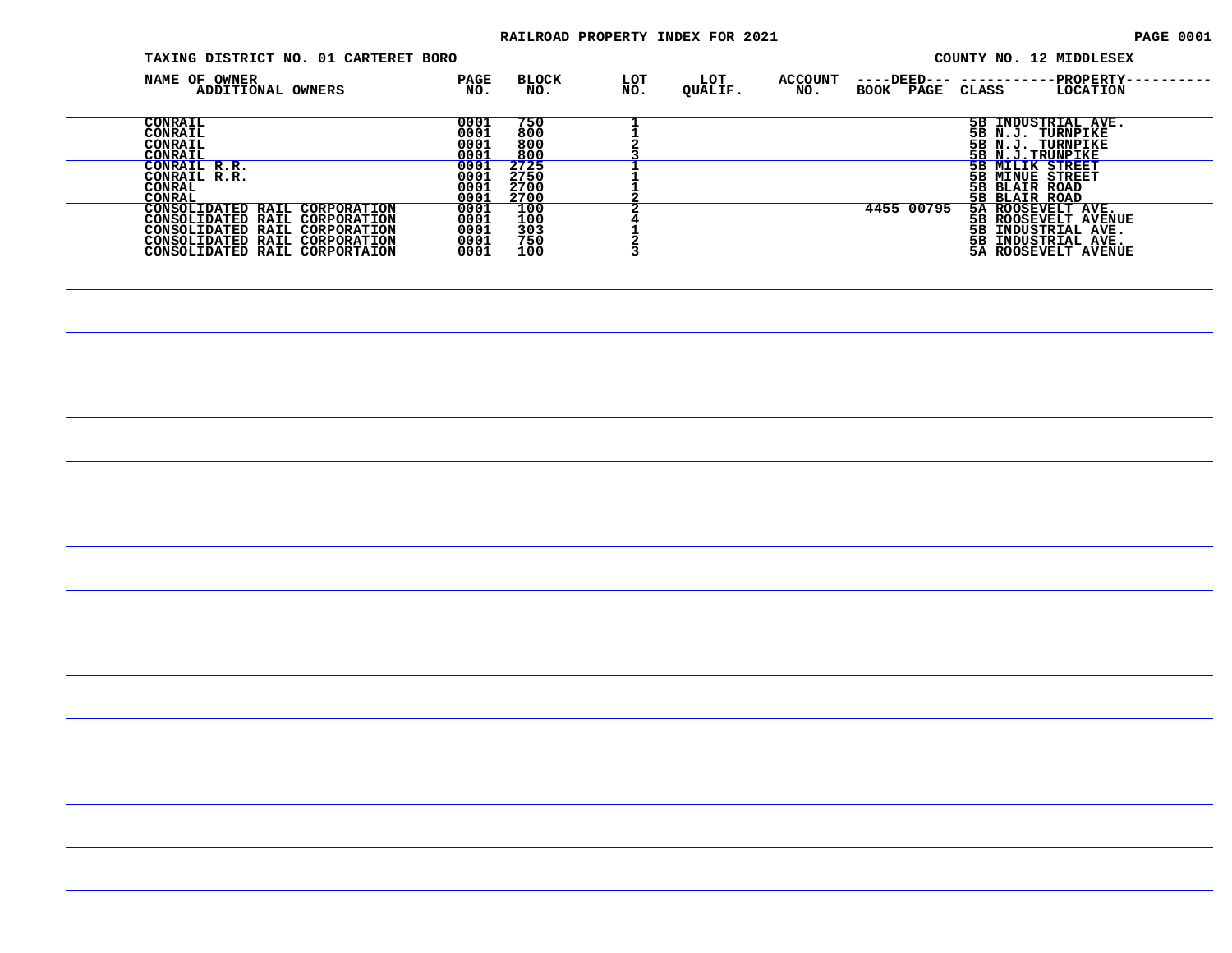| TAXING DISTRICT NO. 01 CARTERET BORO |                             |                              | COUNTY NO. 12 MIDDLESEX                                                                                                                                                       |
|--------------------------------------|-----------------------------|------------------------------|-------------------------------------------------------------------------------------------------------------------------------------------------------------------------------|
| NAME OF OWNER<br>ADDITIONAL OWNERS   | BLOCK<br>NO.<br>PAGE<br>NO. | LOT<br>NO.<br>LOT<br>QUALIF. | ${\tt ACCOUNT} \quad {\tt --- DEED---} \quad {\tt ---}-{\tt ---}-{\tt PROPERTIESTY------}-{\tt NO.} \quad {\tt BOOK} \quad {\tt PAGE} \quad {\tt CLASS} \quad {\tt LOCATION}$ |
| VERIZON-NJ. C/O DUFF & PHELPS        | 0001 99999                  | $\overline{\mathbf{3}}$      | 6A 000000                                                                                                                                                                     |
|                                      |                             |                              |                                                                                                                                                                               |
|                                      |                             |                              |                                                                                                                                                                               |
|                                      |                             |                              |                                                                                                                                                                               |
|                                      |                             |                              |                                                                                                                                                                               |
|                                      |                             |                              |                                                                                                                                                                               |
|                                      |                             |                              |                                                                                                                                                                               |
|                                      |                             |                              |                                                                                                                                                                               |
|                                      |                             |                              |                                                                                                                                                                               |
|                                      |                             |                              |                                                                                                                                                                               |
|                                      |                             |                              |                                                                                                                                                                               |
|                                      |                             |                              |                                                                                                                                                                               |
|                                      |                             |                              |                                                                                                                                                                               |
|                                      |                             |                              |                                                                                                                                                                               |
|                                      |                             |                              |                                                                                                                                                                               |
|                                      |                             |                              |                                                                                                                                                                               |
|                                      |                             |                              |                                                                                                                                                                               |
|                                      |                             |                              |                                                                                                                                                                               |
|                                      |                             |                              |                                                                                                                                                                               |
|                                      |                             |                              |                                                                                                                                                                               |
|                                      |                             |                              |                                                                                                                                                                               |
|                                      |                             |                              |                                                                                                                                                                               |
|                                      |                             |                              |                                                                                                                                                                               |
|                                      |                             |                              |                                                                                                                                                                               |
|                                      |                             |                              |                                                                                                                                                                               |
|                                      |                             |                              |                                                                                                                                                                               |
|                                      |                             |                              |                                                                                                                                                                               |
|                                      |                             |                              |                                                                                                                                                                               |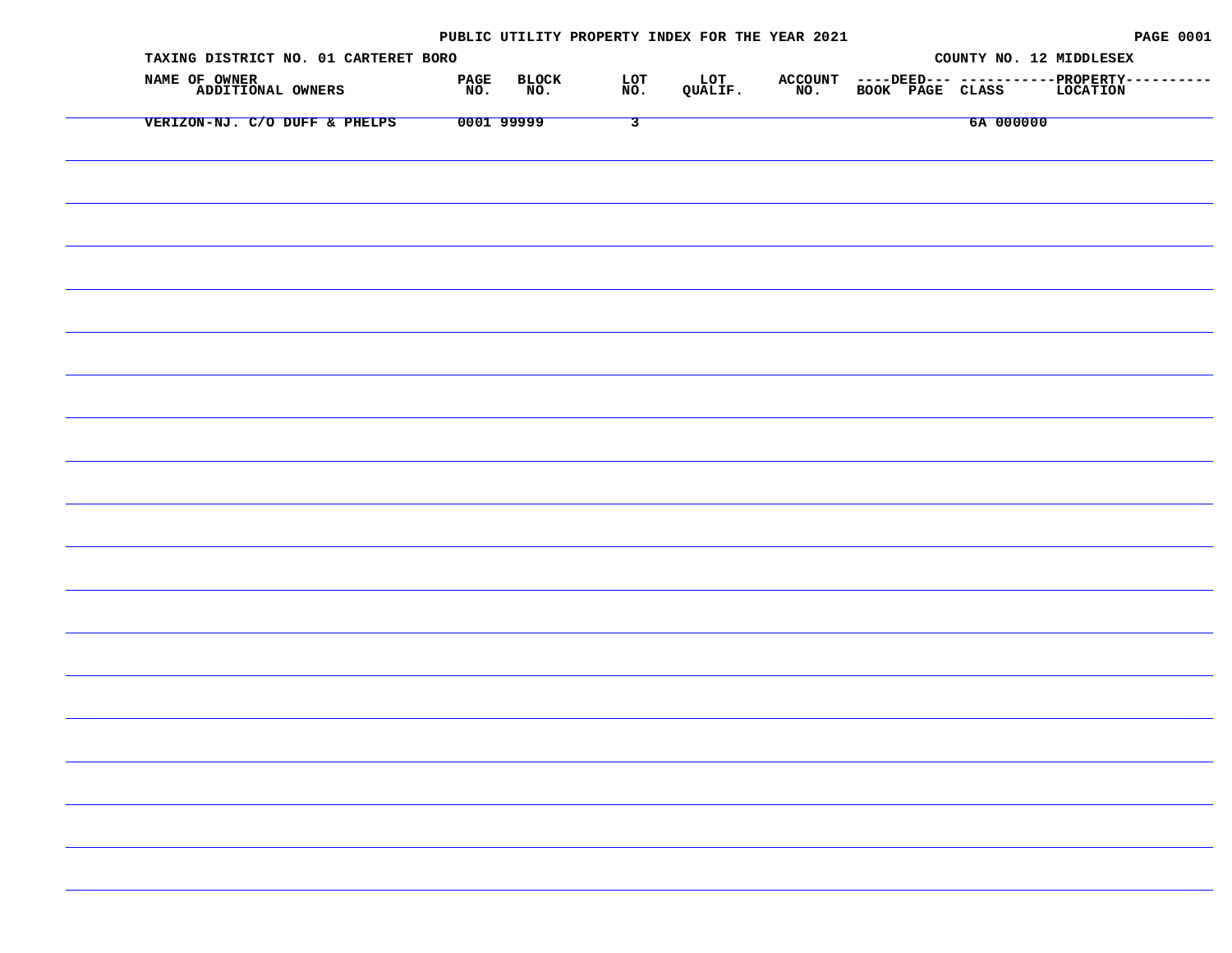#### EXEMPT PROPERTY LIST INDEX FOR THE YEAR 2021 **PAGE 10001** PAGE 0001

| TAXING DISTRICT NO. 01 CARTERET BORO                                                                                                                                                                                                                                                                                                                                                                        |              |                                        |                                          |  |                                                                                                                                                                                                                                               |                                                                                                                                                                  | COUNTY NO. 12 MIDDLESEX                                                                                                                                                                                                                    |
|-------------------------------------------------------------------------------------------------------------------------------------------------------------------------------------------------------------------------------------------------------------------------------------------------------------------------------------------------------------------------------------------------------------|--------------|----------------------------------------|------------------------------------------|--|-----------------------------------------------------------------------------------------------------------------------------------------------------------------------------------------------------------------------------------------------|------------------------------------------------------------------------------------------------------------------------------------------------------------------|--------------------------------------------------------------------------------------------------------------------------------------------------------------------------------------------------------------------------------------------|
| NAME OF OWNER                                                                                                                                                                                                                                                                                                                                                                                               |              |                                        |                                          |  |                                                                                                                                                                                                                                               |                                                                                                                                                                  |                                                                                                                                                                                                                                            |
| ALAMO, DAVID & LOURDES<br>AMERICAN LEGION POST 263<br>ARTIST, LISA R<br>ASSOC.FOR RETARDED CIT.MX.C.,INC. 0032 7210<br>ASSOC.FOR RETARDED CIT.MX.C.,INC. 0017 1001<br>AVVARI, SHWETHAMBARI<br>BENITES, JULIS A. NORMA M<br>00334 76022<br>BENI                                                                                                                                                              |              |                                        |                                          |  | 05826 00096 15F 34 HARRISON AVE                                                                                                                                                                                                               |                                                                                                                                                                  |                                                                                                                                                                                                                                            |
|                                                                                                                                                                                                                                                                                                                                                                                                             |              |                                        |                                          |  |                                                                                                                                                                                                                                               |                                                                                                                                                                  |                                                                                                                                                                                                                                            |
|                                                                                                                                                                                                                                                                                                                                                                                                             |              |                                        |                                          |  |                                                                                                                                                                                                                                               |                                                                                                                                                                  |                                                                                                                                                                                                                                            |
|                                                                                                                                                                                                                                                                                                                                                                                                             |              |                                        | 17<br>22                                 |  |                                                                                                                                                                                                                                               |                                                                                                                                                                  |                                                                                                                                                                                                                                            |
|                                                                                                                                                                                                                                                                                                                                                                                                             |              |                                        | 1.01<br>3.02                             |  |                                                                                                                                                                                                                                               |                                                                                                                                                                  |                                                                                                                                                                                                                                            |
| $\frac{0.0014}{0.014}$<br>BOROUGH OF CARTERET<br>BOROUGH OF CARTERET<br>BOROUGH OF CARTERET<br>BOROUGH OF CARTERET<br>BOROUGH OF CARTERET<br>BOROUGH OF CARTERET<br>BOROUGH OF CARTERET                                                                                                                                                                                                                     | 0014<br>0014 | $\frac{301}{301}$<br>301<br>304<br>401 | 2.02                                     |  |                                                                                                                                                                                                                                               |                                                                                                                                                                  | 152 06218 01095 15F 192 RANDOLPH ST<br>157 15F 192 RANDOLPH ST<br>06416 00531 15F 101 ROOSEVELT AVE<br>06543 00846 15C 125 MIDDLESEX AVENDE<br>06587 00742 15C 217-219 ROOSEVELT AVE<br>06987 00742 15C 221 ROOSEVELT AVENUE<br>06970 0074 |
| $\begin{array}{r} 0\,0\,1\,4 \ 0\,0\,1\,4 \ 0\,0\,1\,4 \ 0\,0\,1\,4 \ 0\,0\,1\,1\,4 \ 0\,0\,0\,1\,4 \ 0\,0\,0\,1\,5 \ 0\,0\,0\,1\,5 \ 0\,0\,0\,1\,5 \ 0\,0\,0\,1\,5 \end{array}$<br>BOROUGH OF CARTERET<br>BOROUGH OF CARTERET<br>BOROUGH OF CARTERET                                                                                                                                                       |              | 401<br>404<br>501<br>601               | $\overline{2}$<br>1<br>1.01              |  |                                                                                                                                                                                                                                               |                                                                                                                                                                  |                                                                                                                                                                                                                                            |
| BOROUGH OF CARTERET<br>BOROUGH OF CARTERET<br>$\begin{array}{r} 0015 \ -0015 \ -0015 \ -0015 \ -0015 \ -0015 \end{array}$                                                                                                                                                                                                                                                                                   | 0015         | 602<br>702<br>704<br>705               |                                          |  |                                                                                                                                                                                                                                               |                                                                                                                                                                  | 15C 1 DRIFTWAY<br>15C INDUSTRIAL AVENUE                                                                                                                                                                                                    |
| BOROUGH OF CARTERET<br>BOROUGH OF CARTERET<br>BOROUGH OF CARTERET<br>BOROUGH OF CARTERET<br>BOROUGH OF CARTERET                                                                                                                                                                                                                                                                                             | 0016         | 705<br>705                             | 17<br>21<br>30                           |  | 15C SALT MEADOW<br>15C SALT MEADOW<br>15C SALT MEADOW<br>04683 00326 15C SALT MEADOW<br>15C SALT MEADOW<br>15C SALT MEADOW                                                                                                                    |                                                                                                                                                                  |                                                                                                                                                                                                                                            |
| $\begin{array}{r rrrr} & & & 0016 & & 705 \\ \hline & & 0016 & & 705 \\ \hline & & 0016 & & 705 \\ & & 0016 & & 705 \\ & & 0017 & & 1106 \\ & & & 1300 \\ \end{array}$<br>BOROUGH OF CARTERET<br>BOROUGH OF CARTERET<br>BOROUGH OF CARTERET                                                                                                                                                                 |              |                                        | 31<br>32<br>4                            |  |                                                                                                                                                                                                                                               |                                                                                                                                                                  | <b>15C SALT MEADOW<br/>15C SALT MEADOW<br/>15C CAROLINA &amp; VIRGINIA AVES.</b>                                                                                                                                                           |
| BOROUGH OF CARTERET BOROUGH OF CARTERET<br>BOROUGH OF CARTERET<br>BOROUGH OF CARTERET<br>BOROUGH OF CARTERET                                                                                                                                                                                                                                                                                                |              |                                        | п.<br>11<br>22.01<br>16                  |  |                                                                                                                                                                                                                                               |                                                                                                                                                                  | 15C CAROLINA & VIRGINIA<br>06081 00123 15C CLAUSS ST.<br>06081 00123 15C 1252 ROOSEVELT AVE<br>06513 00283 15C 50 GULINO PLACE<br>15C TENNYSON ST.<br>15C TENNYSON ST.<br>15C TENNYSON ST.<br>15C 5BEVERLY ST.                             |
| BOROUGH OF CARTERET BOROUGH OF CARTERET                                                                                                                                                                                                                                                                                                                                                                     |              |                                        | 11<br>2<br>31                            |  |                                                                                                                                                                                                                                               | 15C BEVERLY ST.<br>15C LEFFERTS ST.<br>15C LEFFERTS ST.                                                                                                          |                                                                                                                                                                                                                                            |
| BOROUGH OF CARTERET<br>BOROUGH OF CARTERET<br>BOROUGH OF CARTERET<br>BOROUGH OF CARTERET<br>BOROUGH OF CARTERET                                                                                                                                                                                                                                                                                             |              |                                        | $\frac{32}{33}$<br>34<br>35              |  | 15C LEFFERTS ST.<br>.00000 00000 15C LEFFERTS ST.<br>.00000 00000 15C LEFFERTS ST.                                                                                                                                                            |                                                                                                                                                                  |                                                                                                                                                                                                                                            |
| BOROUGH OF CARTERET<br>BOROUGH OF CARTERET<br>BOROUGH OF CARTERET<br>BOROUGH OF CARTERET BOROUGH OF CARTERET                                                                                                                                                                                                                                                                                                |              |                                        | 1<br>10<br>19<br>20                      |  | 17109 00287 15C ROOSEVELT AVENUE<br>15C 13 NOE STREET<br>17109 00287 15C HARRIS ST                                                                                                                                                            |                                                                                                                                                                  |                                                                                                                                                                                                                                            |
| $\begin{array}{r} 0016 & 705 \\ 0016 & 705 \\ 0017 & 1106 \\ 0017 & 1401 \\ 0018 & 1301 \\ 0019 & 1401 \\ 0020 & 2702 \\ 00220 & 2702 \\ 00221 & 3307 \\ 00222 & 5401 \\ 00222 & 5401 \\ 00223 & 55005 \\ 00233 & 55005 \\ 00233 & 55005 \\ 00233 & 55005 \\ 0024 & 58002 \\ 0024 & 580$<br>BOROUGH OF CARTERET<br>BOROUGH OF CARTERET<br>BOROUGH OF CARTERET<br>BOROUGH OF CARTERET<br>BOROUGH OF CARTERET |              |                                        | $\frac{21}{22}$<br>23<br>$\frac{24}{25}$ |  |                                                                                                                                                                                                                                               | <b>15C HARRIS ST<br/>15C PERSHING AVE<br/>15C PERSHING AVE<br/>15C PERSHING AVE<br/>15C PERSHING AVE</b><br>15C PERSHING AVE<br>15C NOE STREET<br>15C NOE STREET |                                                                                                                                                                                                                                            |
| $\begin{array}{r} 0025 \\ 0025 \\ 0025 \\ 0025 \\ 0025 \\ 0025 \\ 0025 \\ 0025 \\ 0027 \\ 6302 \\ 0027 \\ 6406 \\ 0027 \\ 6411 \\ 0027 \\ 6411 \\ 0027 \\ 6411 \\ 0027 \\ 6411 \\ 0027 \\ 6501 \end{array}$<br>BOROUGH OF CARTERET BOROUGH OF CARTERET                                                                                                                                                      |              |                                        | 30<br>3.02                               |  |                                                                                                                                                                                                                                               |                                                                                                                                                                  |                                                                                                                                                                                                                                            |
| BOROUGH OF CARTERET BOROUGH OF CARTERET<br>BOROUGH OF CARTERET BOROUGH OF CARTERET                                                                                                                                                                                                                                                                                                                          |              |                                        | 8<br>11                                  |  | 17412 00098 15C NOE ST.<br>17412 00098 15C 99 LINDEN STREET<br>06986 00373 15C 199 PERSHING AVE<br>06818 00047 15C 176 EMERSON ST<br>17040 01372 15C 235 PERSHING AVE<br>00000 00000 15C 182 PERSHING AVE<br>00000 00000 15C 182 PERSHING AVE |                                                                                                                                                                  |                                                                                                                                                                                                                                            |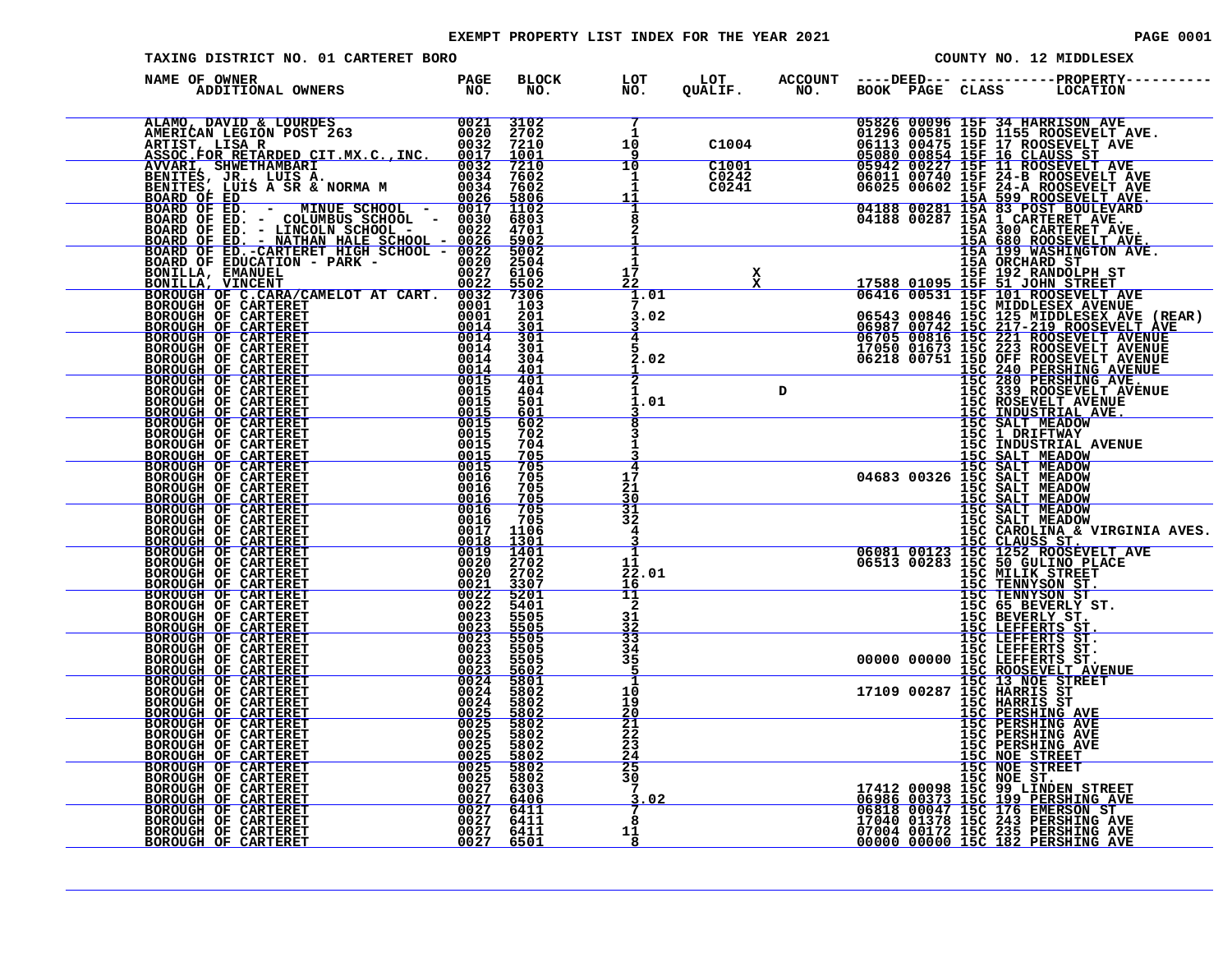#### EXEMPT PROPERTY LIST INDEX FOR THE YEAR 2021 **PAGE 10002** PAGE 0002

| TAXING DISTRICT NO. 01 CARTERET BORO                                                                                                                                                                                                    |  |                                                                                                          |  | COUNTY NO. 12 MIDDLESEX                                                                                                                                                                                                                       |
|-----------------------------------------------------------------------------------------------------------------------------------------------------------------------------------------------------------------------------------------|--|----------------------------------------------------------------------------------------------------------|--|-----------------------------------------------------------------------------------------------------------------------------------------------------------------------------------------------------------------------------------------------|
| NAME OF OWNER<br>PAGE<br>NO .<br>ADDITIONAL OWNERS                                                                                                                                                                                      |  | BLOCK LOT LOT ACCOUNT ----DEED--- -----------PROPERTY---<br>NO. NO. QUALIF. NO. BOOK PAGE CLASS LOCATION |  |                                                                                                                                                                                                                                               |
| NAME OF OWNER AND FROM PROPERTY CAR PROPIES (2013)<br>BOROUGH OF CARTERET (2013) 2014 2013)<br>BOROUGH OF CARTERET (2013) 2014 2013)<br>BOROUGH OF CARTERET (2013) 2014 2013)<br>BOROUGH OF CARTERET (2013) 2014 2013)<br>BOROUGH OF CA |  | 18<br>8<br>9<br>10                                                                                       |  | 17265 01633 15C 50 WASHINGTON AVENUE<br>05799 00458 15C 50 WASHINGTON AVENUE<br>05799 00458 15C 35 COOKE AVE<br>05799 00458 15C 35 COOKE AVE<br>05799 00458 15C COOKE AVENUE<br>0799 00458 15C COOKE AVENUE<br>0799 00458 15C COOKE AVENUE    |
|                                                                                                                                                                                                                                         |  | ı<br>9.0151                                                                                              |  |                                                                                                                                                                                                                                               |
|                                                                                                                                                                                                                                         |  | 10<br>11<br>29<br>6.02                                                                                   |  |                                                                                                                                                                                                                                               |
|                                                                                                                                                                                                                                         |  | 3<br>$2\overline{2}$<br>24<br>26                                                                         |  |                                                                                                                                                                                                                                               |
|                                                                                                                                                                                                                                         |  | 1<br>25<br>1.01<br>15                                                                                    |  |                                                                                                                                                                                                                                               |
|                                                                                                                                                                                                                                         |  | $\mathbf{2}$<br>3.01                                                                                     |  |                                                                                                                                                                                                                                               |
|                                                                                                                                                                                                                                         |  | 1<br>10<br>10                                                                                            |  |                                                                                                                                                                                                                                               |
|                                                                                                                                                                                                                                         |  | 1<br>11<br>27<br>28                                                                                      |  |                                                                                                                                                                                                                                               |
|                                                                                                                                                                                                                                         |  |                                                                                                          |  |                                                                                                                                                                                                                                               |
|                                                                                                                                                                                                                                         |  | 9<br>17                                                                                                  |  |                                                                                                                                                                                                                                               |
|                                                                                                                                                                                                                                         |  |                                                                                                          |  |                                                                                                                                                                                                                                               |
|                                                                                                                                                                                                                                         |  | 8                                                                                                        |  |                                                                                                                                                                                                                                               |
|                                                                                                                                                                                                                                         |  | $\overline{12}$                                                                                          |  |                                                                                                                                                                                                                                               |
|                                                                                                                                                                                                                                         |  |                                                                                                          |  |                                                                                                                                                                                                                                               |
|                                                                                                                                                                                                                                         |  |                                                                                                          |  | $\begin{tabular}{ c c c c c } \hline & 166&0.0531&160&0.058&0.058&0.058&0.058&0.058&0.058&0.058&0.058&0.058&0.058&0.058&0.058&0.058&0.058&0.058&0.058&0.058&0.058&0.058&0.058&0.058&0.058&0.058&0.058&0.058&0.058&0.058&0.058&0.058&0.058&0.$ |
|                                                                                                                                                                                                                                         |  |                                                                                                          |  |                                                                                                                                                                                                                                               |
|                                                                                                                                                                                                                                         |  |                                                                                                          |  |                                                                                                                                                                                                                                               |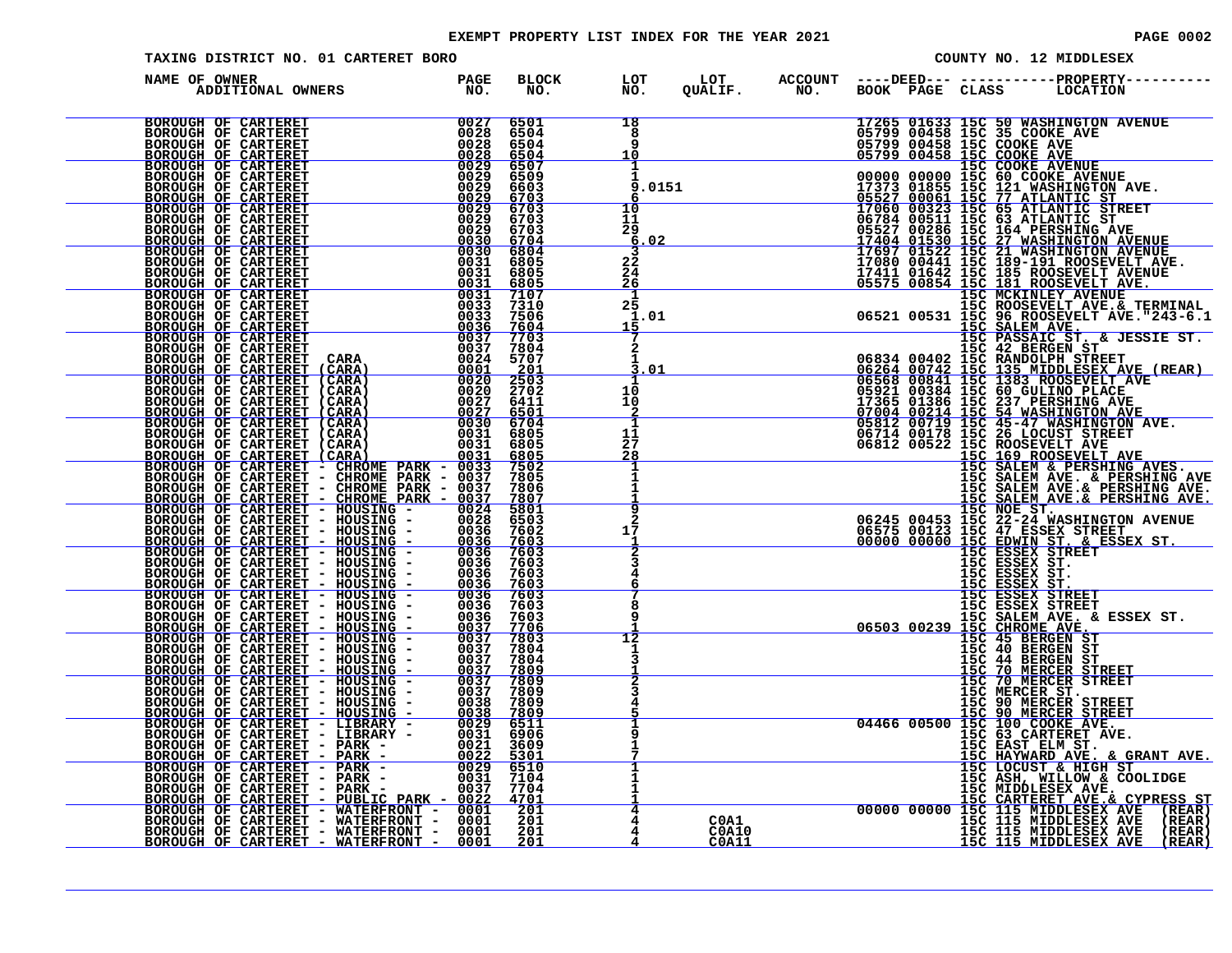#### EXEMPT PROPERTY LIST INDEX FOR THE YEAR 2021 **PAGE 10003** PAGE 0003

| TAXING DISTRICT NO. 01 CARTERET BORO                                                                                                                                                                                                     |                    |                          |            |                                                                                 |  | COUNTY NO. 12 MIDDLESEX                                                                                                                                                                                                                                      |                        |
|------------------------------------------------------------------------------------------------------------------------------------------------------------------------------------------------------------------------------------------|--------------------|--------------------------|------------|---------------------------------------------------------------------------------|--|--------------------------------------------------------------------------------------------------------------------------------------------------------------------------------------------------------------------------------------------------------------|------------------------|
| NAME OF OWNER<br>E OWNER<br>ADDITIONAL OWNERS                                                                                                                                                                                            | <b>PAGE</b><br>NO. | <b>BLOCK</b><br>NO.      | LOT<br>NO. | LOT<br>QUALIF.                                                                  |  | ACCOUNT ----DEED--- -----------PROPERTY--<br>NO. BOOK PAGE CLASS LOCATION                                                                                                                                                                                    |                        |
| NAME OF CARTERET WATERFRONT - 000011<br>HOLOGOGIE OF CARTERET - WATERFRONT - 000011<br>HOLOGOGIE OF CARTERET - WATERFRONT - 000011<br>HOROGOGIE OF CARTERET - WATERFRONT - 000011<br>HOROGOGIE OF CARTERET - WATERFRONT - 000012<br>HORO |                    |                          |            |                                                                                 |  |                                                                                                                                                                                                                                                              |                        |
|                                                                                                                                                                                                                                          |                    | 201<br>201               |            | C0A12<br>C0A13                                                                  |  | 15C 115 MIDDLESEX AVE                                                                                                                                                                                                                                        | (REAR)<br>(REAR)       |
|                                                                                                                                                                                                                                          |                    | 201<br>201               |            | <b>C0A14</b><br>C0A15                                                           |  | 15C 115 MIDDLESEX AVE<br>15C 115 MIDDLESEX AVE<br>15C 115 MIDDLESEX AVE<br>15C 115 MIDDLESEX AVE<br>15C 115 MIDDLESEX AVE<br>15C 115 MIDDLESEX AVE                                                                                                           | REAR<br>(REAR          |
|                                                                                                                                                                                                                                          |                    | 201<br>$\bar{201}$       |            | <b>C0A16</b><br><b>C0A17</b>                                                    |  |                                                                                                                                                                                                                                                              | (REAR<br>( REAR        |
|                                                                                                                                                                                                                                          |                    | 201                      |            | C0A18<br>C0A19                                                                  |  | 15C 115 MIDDLESEX AVE<br>15C 115 MIDDLESEX AVE<br>15C 115 MIDDLESEX AVE<br>15C 115 MIDDLESEX AVE<br>15C 115 MIDDLESEX AVE<br>15C 115 MIDDLESEX AVE<br>15C 115 MIDDLESEX AVE<br>15C 115 MIDDLESEX AVE<br>15C 115 MIDDLESEX AVE<br>15C 115 MIDDLESEX AVE       | (REAR                  |
|                                                                                                                                                                                                                                          |                    | $\frac{201}{201}$        |            | CO <sub>2</sub>                                                                 |  |                                                                                                                                                                                                                                                              | ( REAR<br>(REAR)       |
|                                                                                                                                                                                                                                          |                    | 201<br>201               |            | <b>C0A20</b><br><b>C0A21</b>                                                    |  |                                                                                                                                                                                                                                                              | (REAR<br>(REAR         |
|                                                                                                                                                                                                                                          |                    | 201<br>201               |            | $\frac{\text{COA22}}{\text{COA23}}$                                             |  |                                                                                                                                                                                                                                                              | (REAR<br>( REAR        |
|                                                                                                                                                                                                                                          |                    | 201<br>201               |            | COA24                                                                           |  |                                                                                                                                                                                                                                                              | (REAR<br>(REAR         |
|                                                                                                                                                                                                                                          |                    | 201<br>201               |            | C0A25<br>C0A27                                                                  |  |                                                                                                                                                                                                                                                              | (REAR<br>(REAR         |
|                                                                                                                                                                                                                                          |                    | 201                      |            | <b>C0A28</b>                                                                    |  | 15C 115 MIDDLESEX AVE<br>15C 115 MIDDLESEX AVE<br>15C 115 MIDDLESEX AVE<br>15C 115 MIDDLESEX AVE<br>15C 115 MIDDLESEX AVE<br>15C 115 MIDDLESEX AVE<br>15C 115 MIDDLESEX AVE<br>15C 115 MIDDLESEX AVE<br>15C 115 MIDDLESEX AVE<br>15C 115 MIDDLESEX AVE<br>15 | ( REAR                 |
|                                                                                                                                                                                                                                          |                    | 201<br>$\frac{201}{201}$ |            | C <sub>0</sub> A <sub>3</sub><br>COA4                                           |  |                                                                                                                                                                                                                                                              | (REAR<br>(REAR         |
|                                                                                                                                                                                                                                          |                    | 201                      |            | C <sub>0</sub> A <sub>5</sub><br>C0A6                                           |  |                                                                                                                                                                                                                                                              | (REAR<br>(REAR         |
|                                                                                                                                                                                                                                          |                    | 201<br>201               |            | C0A7<br>C0A8                                                                    |  |                                                                                                                                                                                                                                                              | (REAR<br>(REAR         |
|                                                                                                                                                                                                                                          |                    | 201<br>201               |            | C <sub>0</sub> A <sub>9</sub><br>C0B1                                           |  |                                                                                                                                                                                                                                                              | ( REAR<br>( REAR       |
|                                                                                                                                                                                                                                          |                    | 201                      |            | COB10                                                                           |  |                                                                                                                                                                                                                                                              | (REAR                  |
|                                                                                                                                                                                                                                          |                    | $\frac{201}{201}$        |            | COB11<br>$\overline{C}$ <sub>0B12</sub>                                         |  |                                                                                                                                                                                                                                                              | <u>( REAR</u><br>(REAR |
|                                                                                                                                                                                                                                          |                    | 201<br>201               |            | C0B13<br>CDB14                                                                  |  |                                                                                                                                                                                                                                                              | (REAR<br>( REAR        |
|                                                                                                                                                                                                                                          |                    | $\frac{201}{201}$        |            | COB15<br>C0B16                                                                  |  | 15C 115 MIDDLESEX AVER<br>15C 115 MIDDLESEX AVER<br>15C 115 MIDDLESEX AVER<br>15C 115 MIDDLESEX AVER<br>15C 115 MIDDLESEX AVER<br>15C 115 MIDDLESEX AVER<br>15C 115 MIDDLESEX AVER<br>15C 115 MIDDLESEX AVER<br>15C 115 MIDDLESEX AVER<br>15C 115 MIDDLES    | <u>(REAR</u><br>(REAR  |
|                                                                                                                                                                                                                                          |                    | 201                      |            | $COB\bar{1}\bar{7}$<br>C0B18                                                    |  |                                                                                                                                                                                                                                                              | (REAR                  |
|                                                                                                                                                                                                                                          |                    | 201<br>201               |            | COB19                                                                           |  |                                                                                                                                                                                                                                                              | ( REAR<br>( REAR       |
|                                                                                                                                                                                                                                          |                    | 201<br>201               |            | $\overline{COB2}$<br>COB20                                                      |  |                                                                                                                                                                                                                                                              | (REAR<br>( REAR        |
|                                                                                                                                                                                                                                          |                    | 201                      |            | CDB21                                                                           |  |                                                                                                                                                                                                                                                              | ( REAR<br><u>(REAR</u> |
|                                                                                                                                                                                                                                          |                    | $\frac{201}{201}$<br>201 |            | $\frac{4}{4}$ $\frac{ \angle \overline{OB22}}{ \angle \overline{OB23}}$<br>COB3 |  |                                                                                                                                                                                                                                                              | (REAR)<br>(REAR        |
|                                                                                                                                                                                                                                          |                    | 201                      |            | COB4<br>COB5                                                                    |  |                                                                                                                                                                                                                                                              | (REAR                  |
|                                                                                                                                                                                                                                          |                    | 201<br>201               |            | C0B6                                                                            |  |                                                                                                                                                                                                                                                              | ( REAR<br>(REAR        |
|                                                                                                                                                                                                                                          |                    | 201<br>201               |            | C0B7<br>C <sub>0</sub> B <sub>8</sub>                                           |  |                                                                                                                                                                                                                                                              | ( REAR<br>(REAR        |
|                                                                                                                                                                                                                                          |                    | $\frac{201}{201}$        |            | <u>СО̀в9</u><br>СОС1                                                            |  |                                                                                                                                                                                                                                                              | <u>(REAR</u><br>(REAR  |
|                                                                                                                                                                                                                                          |                    | 201<br>201               |            | C0C10<br>C0C11                                                                  |  | 15C 115 MIDDLESEX AVE<br>15C 115 MIDDLESEX AVE<br>15C 115 MIDDLESEX AVE<br>15C 115 MIDDLESEX AVE<br>15C 115 MIDDLESEX AVE<br>15C 115 MIDDLESEX AVE                                                                                                           | (REAR<br>(REAR         |
|                                                                                                                                                                                                                                          |                    | $\frac{201}{201}$        |            | COC12<br>COC13                                                                  |  |                                                                                                                                                                                                                                                              | <u>(REAR</u>           |
|                                                                                                                                                                                                                                          |                    | 201                      |            | C0C14                                                                           |  |                                                                                                                                                                                                                                                              | (REAR<br>(REAR         |
|                                                                                                                                                                                                                                          |                    | 201<br>201               |            | C0C15<br>C0C16                                                                  |  |                                                                                                                                                                                                                                                              | (REAR<br><u>(REAR</u>  |
|                                                                                                                                                                                                                                          |                    | 201<br>201               |            | C0C17<br>C0C18                                                                  |  | 15C 115 MIDDLESEX AVE<br>15C 115 MIDDLESEX AVE<br>15C 115 MIDDLESEX AVE<br>15C 115 MIDDLESEX AVE<br>15C 115 MIDDLESEX AVE<br>15C 115 MIDDLESEX AVE                                                                                                           | (REAR<br>(REAR         |
|                                                                                                                                                                                                                                          |                    | 201                      |            | C0C19                                                                           |  |                                                                                                                                                                                                                                                              | (REAR                  |
|                                                                                                                                                                                                                                          |                    | $\frac{201}{201}$        |            | $\frac{\text{c}0\text{c}2}{\text{c}0\text{c}20}$                                |  | 15C 115 MIDDLESEX AVE<br>15C 115 MIDDLESEX AVE                                                                                                                                                                                                               | <u>(REAR</u><br>(REAR  |
|                                                                                                                                                                                                                                          |                    | 201<br>201               |            | C0C21<br>C0C22                                                                  |  |                                                                                                                                                                                                                                                              | (REAR<br>(REAR         |
|                                                                                                                                                                                                                                          |                    | 201                      |            | C0C23<br>COC24                                                                  |  | <b>15C 115 MIDDLESEX AVE<br/>15C 115 MIDDLESEX AVE<br/>15C 115 MIDDLESEX AVE<br/>15C 115 MIDDLESEX AVE<br/>15C 115 MIDDLESEX AVE<br/>15C 115 MIDDLESEX AVE</b>                                                                                               | (REAR<br>( REAR        |
|                                                                                                                                                                                                                                          |                    | $\frac{201}{201}$<br>201 |            | C0C25<br>C0C26                                                                  |  |                                                                                                                                                                                                                                                              | (REAR<br>(REAR         |
|                                                                                                                                                                                                                                          |                    | 201                      |            | C <sub>0</sub> C <sub>27</sub>                                                  |  | 15C 115 MIDDLESEX AVE<br>15C 115 MIDDLESEX AVE                                                                                                                                                                                                               | <u>(REAR)</u>          |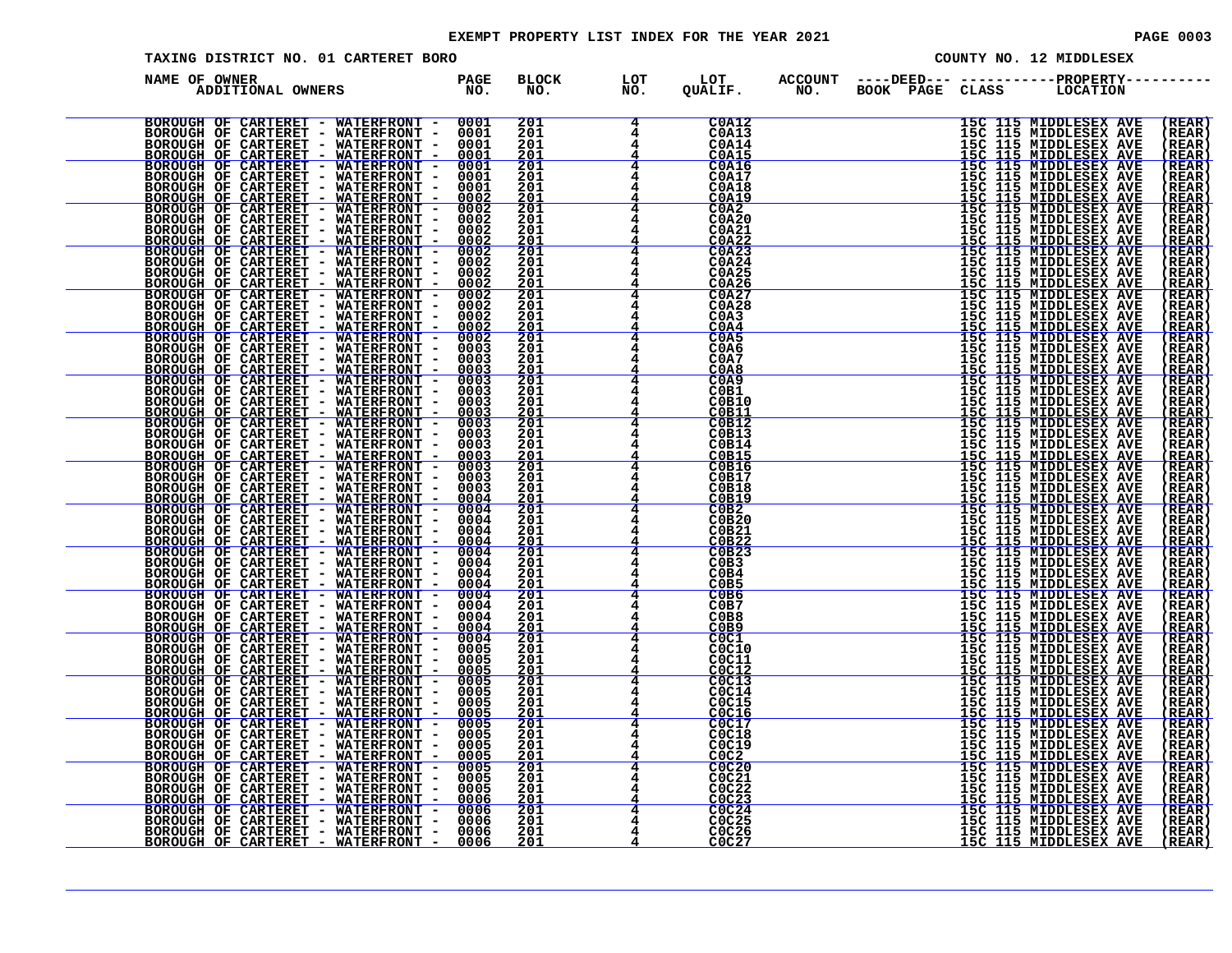#### EXEMPT PROPERTY LIST INDEX FOR THE YEAR 2021 **PAGE 10004** PAGE 0004

| TAXING DISTRICT NO. 01 CARTERET BORO       |                                                                 |               |                                                                                             |  | COUNTY NO. 12 MIDDLESEX                                                                                                                                                                                                                                                               |                                               |
|--------------------------------------------|-----------------------------------------------------------------|---------------|---------------------------------------------------------------------------------------------|--|---------------------------------------------------------------------------------------------------------------------------------------------------------------------------------------------------------------------------------------------------------------------------------------|-----------------------------------------------|
| NAME OF OWNER<br>ADDITIONAL OWNERS PAGE NO | <b>BLOCK</b><br>NO.                                             | LOT<br>NO.    | LOT<br>QUALIF.                                                                              |  | ACCOUNT ----DEED--- -----------PROPERTY----<br>NO. BOOK PAGE CLASS LOCATION                                                                                                                                                                                                           |                                               |
|                                            | 201<br>201<br>201<br>201                                        |               | <b>C0C28</b><br>C0C29<br>CO <sub>C3</sub><br>COC30                                          |  | 15C 115 MIDDLESEX AVE<br>15C 115 MIDDLESEX AVE<br>16C 115 MIDDLESEX AVE<br>15C 115 MIDDLESEX AVE<br>15C 115 MIDDLESEX AVE<br>15C 115 MIDDLESEX AVE<br>15C 115 MIDDLESEX AVE<br>15C 115 MIDDLESEX AVE<br>15C 115 MIDDLESEX AVE<br>15C 115 MIDDLESEX AVE<br>15C 115 MIDDLESEX AVE<br>15 | (REAR)<br>(REAR)<br>(REAR<br><u>(REAR</u>     |
|                                            | 201<br>201<br>201<br>$\frac{\bar{2}\dot{0}\bar{1}}{201}$        |               | COC4<br>C <sub>0</sub> C <sub>5</sub><br>COC6<br>COC7                                       |  |                                                                                                                                                                                                                                                                                       | (REAR)<br>(REAR<br>(REAR<br>(REAR             |
|                                            | 201<br>201<br>$\frac{201}{201}$                                 |               | COC8<br>C <sub>0</sub> C <sub>9</sub><br>C <sub>0</sub> D <sub>1</sub><br>C0D10             |  |                                                                                                                                                                                                                                                                                       | (REAR)<br>(REAR<br>(REAR<br>(REAR             |
|                                            | 201<br>201<br>201                                               |               | C0D11<br>C0D12<br>C0D13<br>C0D14                                                            |  |                                                                                                                                                                                                                                                                                       | (REAR<br>(REAR<br>(REAR<br>(REAR              |
|                                            | $\frac{201}{201}$<br>201<br>$\frac{201}{201}$                   |               | COD15<br><b>C0D16</b><br>C0D17<br>C0D18                                                     |  |                                                                                                                                                                                                                                                                                       | (REAR<br>(REAR<br>(REAR<br><u>( REAR</u>      |
|                                            | 201<br>$\bar{201}$<br><u> 201</u>                               |               | COD2<br>C <sub>0</sub> D <sub>3</sub><br>COD4<br>C <sub>0</sub> D <sub>5</sub><br>COD6      |  |                                                                                                                                                                                                                                                                                       | (REAR<br>(REAR<br>(REAR<br>REAR<br>(REAR)     |
|                                            | $\frac{201}{201}$<br>201<br>$\frac{\bar{2}\v01}{201}$           |               | COD7<br>C <sub>0</sub> D <sub>8</sub><br>C <sub>0</sub> D <sub>9</sub><br>$\overline{COE1}$ |  |                                                                                                                                                                                                                                                                                       | (REAR<br>(REAR<br>(REAR)<br>(REAR)            |
|                                            | 201<br>$\bar{201}$<br>$\frac{\frac{201}{201}}{\frac{201}{201}}$ |               | <b>C0E10</b><br><b>COE11</b><br>$\frac{\overline{COE12}}{\overline{COE13}}$                 |  |                                                                                                                                                                                                                                                                                       | $(REAR)$<br>$(REAR)$<br>$(REAR)$<br>$(REAR)$  |
|                                            | 201<br>$\frac{\frac{201}{201}}{\frac{201}{201}}$                |               | COE14<br><b>C0E15</b><br>COE16<br><b>C0E17</b>                                              |  |                                                                                                                                                                                                                                                                                       | (REAR<br>(REAR)<br>(REAR)<br>(REAR)<br>(REAR) |
|                                            | 201<br>$\frac{201}{201}$                                        |               | C0E18<br><b>COE19</b>                                                                       |  |                                                                                                                                                                                                                                                                                       | $\overline{\overline{\texttt{(REAR)}}}$       |
|                                            | 201<br>$\bar{201}$<br>201<br>$\frac{201}{201}$                  |               | COENCIDENTS                                                                                 |  |                                                                                                                                                                                                                                                                                       | (REAR)<br>(REAR)<br>(REAR)<br>(REAR)          |
|                                            | 201<br>$\frac{\bar{2}\dot{0}\bar{1}}{201}$                      |               | $\frac{\text{COE27}}{\text{COE28}}$                                                         |  |                                                                                                                                                                                                                                                                                       | (REAR<br>(REAR)<br>(REAR)<br>(REAR)           |
|                                            | 201<br>201<br>$\frac{201}{201}$                                 |               | COE29<br>$\overline{COE3}$<br>$\overline{COE30}$<br>$\overline{COE31}$<br>COE32             |  |                                                                                                                                                                                                                                                                                       | (REAR<br>(REAR<br><u>(REAR</u><br>(REAR)      |
|                                            | 201<br>201<br>201<br>201                                        | $\frac{4}{4}$ | COE4<br>COE5<br>COEG<br>COE7                                                                |  |                                                                                                                                                                                                                                                                                       | ( REAR<br><u>(REAR</u><br>(REAR<br>(REAR      |
|                                            | 201<br>$\frac{201}{201}$<br>201                                 |               | COE8<br>$\frac{C0E9}{C0F1}$<br><b>C0F10</b>                                                 |  | HEG IIIS MIDDLESSEX AVERICANTE (115 MIDDLESSEX AVERICANTESSEX AVERICANTESSEX AVERICANTESSEX AVERICANTESSEX AVERICANTESSEX AVERICANTESSEX AVERICANTESSEX AVERICANTESSEX AVERICANTESSEX AVERICANTESSEX AVERICANTESSEX AVERICANTE                                                        | (REAR<br><u>(REAR</u><br>(REAR<br>( REAR      |
|                                            | 201<br>201<br>$^{201}_{201}$                                    |               | <b>COF11</b><br><b>C0F12</b><br><b>C0F13</b><br><b>COF14</b>                                |  |                                                                                                                                                                                                                                                                                       | (REAR<br><u>(REAR</u><br>( REAR<br>(REAR      |
|                                            | 201<br>201                                                      |               | <b>C0F15</b><br>COF16                                                                       |  | 15C 115 MIDDLESEX AVE                                                                                                                                                                                                                                                                 | (REAR)<br><u>(REAR)</u>                       |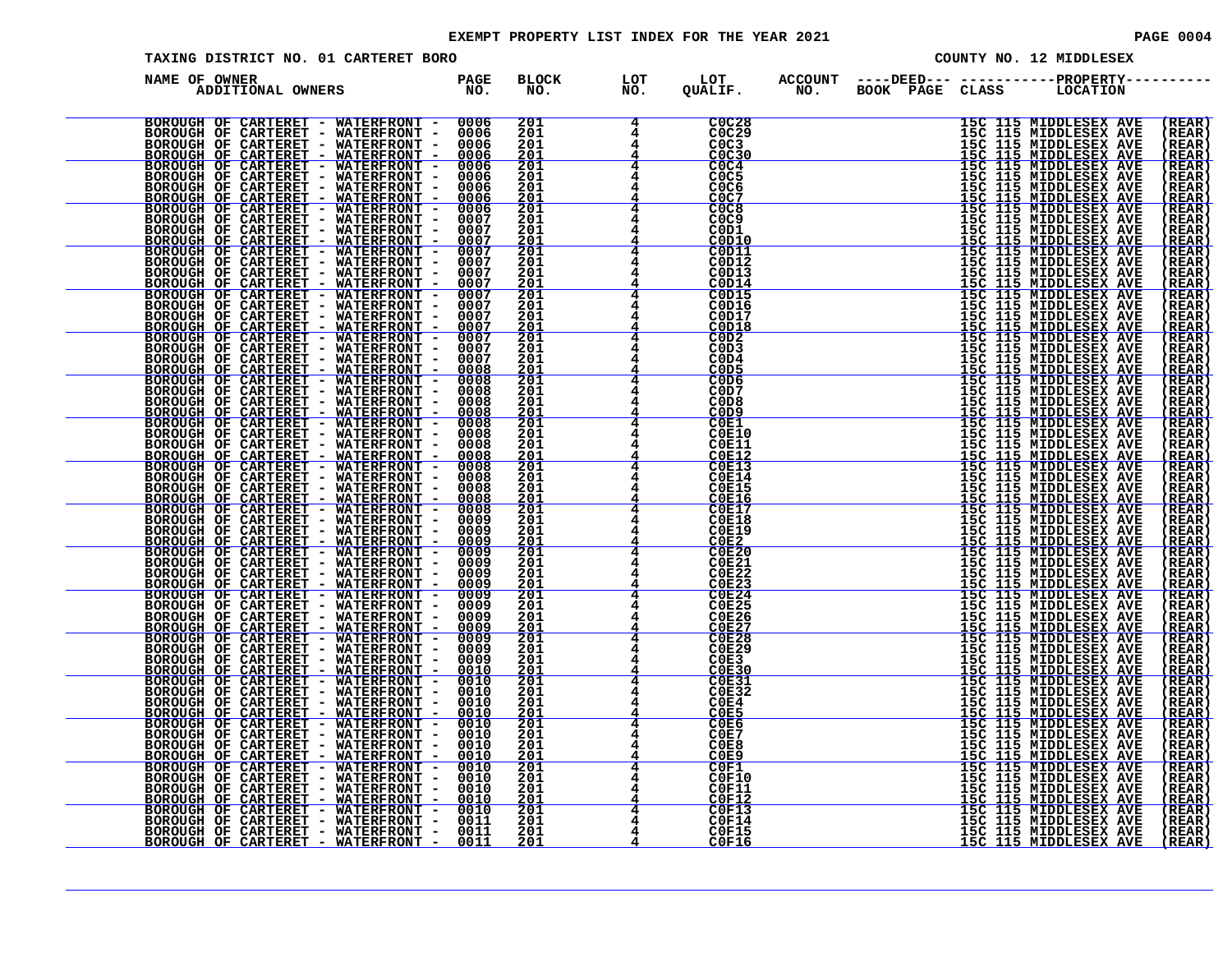#### EXEMPT PROPERTY LIST INDEX FOR THE YEAR 2021 **PAGE 10005** PAGE 0005

| TAXING DISTRICT NO. 01 CARTERET BORO                                                                                                                                                                                                      |                     |                    |                                                                                  |  | COUNTY NO. 12 MIDDLESEX                                                                                                                                                                                                                                      |                                                                      |
|-------------------------------------------------------------------------------------------------------------------------------------------------------------------------------------------------------------------------------------------|---------------------|--------------------|----------------------------------------------------------------------------------|--|--------------------------------------------------------------------------------------------------------------------------------------------------------------------------------------------------------------------------------------------------------------|----------------------------------------------------------------------|
| NAME OF OWNER<br>DE OWNER<br>ADDITIONAL OWNERS TO NO.                                                                                                                                                                                     | <b>BLOCK</b><br>NO. | LOT<br>NO.         | LOT<br>QUALIF.                                                                   |  | ACCOUNT ----DEED--- -----------PROPERTY----<br>NO. BOOK PAGE CLASS LOCATION                                                                                                                                                                                  |                                                                      |
|                                                                                                                                                                                                                                           |                     | $4^{\circ}$        | C0F17<br>$\frac{\text{COF18}}{\text{COF19}}$                                     |  | 15C 115 MIDDLESEX AVE<br>15C 115 MIDDLESEX AVE<br>15C 115 MIDDLESEX AVE<br>15C 115 MIDDLESEX AVE<br>15C 115 MIDDLESEX AVE<br>15C 115 MIDDLESEX AVE<br>15C 115 MIDDLESEX AVE<br>15C 115 MIDDLESEX AVE<br>15C 115 MIDDLESEX AVE<br>15C 115 MIDDLESEX AVE<br>15 | (REAR)<br>(REAR)<br>$(\tt REAR)$                                     |
|                                                                                                                                                                                                                                           |                     | 4<br>4             | $C0F20$<br>$C0F21$<br>$C$ <sub>0F22</sub><br>$C$ <sub>25</sub> $C$ <sub>23</sub> |  |                                                                                                                                                                                                                                                              | (REAR)<br>(REAR)<br>( REAR )<br>(REAR)                               |
|                                                                                                                                                                                                                                           |                     | 4                  | C0F24<br><b>C0F25</b><br><b>C0F26</b>                                            |  |                                                                                                                                                                                                                                                              | <u>(REAR</u><br>( <b>REAR</b> )<br>(REAR)<br>(REAR)<br><u>(REAR)</u> |
|                                                                                                                                                                                                                                           |                     | 4<br>4<br>4        | $\frac{\text{C0F27}}{\text{C0F28}}$<br>C0F3<br>C0F4<br>COF5                      |  |                                                                                                                                                                                                                                                              | (REAR)<br>(REAR)<br>(REAR)<br><u>(REAR)</u>                          |
|                                                                                                                                                                                                                                           |                     | 4<br>4<br>4        | C0F6<br>C0F7<br>C0F8<br>COF9                                                     |  |                                                                                                                                                                                                                                                              | (REAR)<br>(REAR)<br>(REAR)<br>(REAR)                                 |
|                                                                                                                                                                                                                                           |                     |                    | C0G1<br>C0G10<br>C0G11<br>C0G12                                                  |  |                                                                                                                                                                                                                                                              | (REAR)<br>(REAR)<br>(REAR)<br>(REAR)                                 |
|                                                                                                                                                                                                                                           |                     |                    | COG2<br>C <sub>0</sub> G <sub>3</sub><br>COG4<br>COG5                            |  |                                                                                                                                                                                                                                                              | (REAR)<br>(REAR)<br>(REAR)<br>(REAR)                                 |
|                                                                                                                                                                                                                                           |                     |                    | COG6<br>C <sub>0</sub> G7<br>CO <sub>GB</sub>                                    |  | <b>15C 115 MIDDLESEX AVE<br/>15C 115 MIDDLESEX AVE<br/>15C 115 MIDDLESEX AVE<br/>15C 115 MIDDLESEX AVE<br/>15C 115 MIDDLESEX AVE</b>                                                                                                                         | (REAR)<br>(REAR)<br>(REAR)<br><u>(REAR</u>                           |
|                                                                                                                                                                                                                                           |                     |                    | COP1<br>COP10<br>C0P11<br>COP12                                                  |  |                                                                                                                                                                                                                                                              | ( <b>REAR</b> )<br>(REAR)<br>(REAR)<br>(REAR                         |
|                                                                                                                                                                                                                                           |                     | $\overline{4}$     | COP13<br>C0P2<br>C0P3<br>COP4                                                    |  |                                                                                                                                                                                                                                                              | (REAR)<br>(REAR)<br>(REAR)<br>(REAR)                                 |
|                                                                                                                                                                                                                                           |                     |                    | C0P5<br>C <sub>0</sub> P <sub>6</sub><br>COP7<br>C0P8                            |  | 15C 115 MIDDLESEX AVE<br>15C 115 MIDDLESEX AVE<br>15C 115 MIDDLESEX AVE<br>15C 115 MIDDLESEX AVE<br>15C 115 MIDDLESEX AVE<br>15C 115 MIDDLESEX AVE<br>15C 115 MIDDLESEX AVE<br>15C 115 MIDDLESEX AVE<br>15C 115 MIDDLESEX AVE<br>15C 115 MIDDLESEX AVE<br>15 | (REAR)<br>(REAR)<br>(REAR)<br>(REAR)                                 |
|                                                                                                                                                                                                                                           |                     | 25                 | COP9                                                                             |  |                                                                                                                                                                                                                                                              | (REAR)                                                               |
|                                                                                                                                                                                                                                           |                     | 18<br>19<br>8<br>ㅎ |                                                                                  |  |                                                                                                                                                                                                                                                              |                                                                      |
|                                                                                                                                                                                                                                           |                     | 2.01               |                                                                                  |  |                                                                                                                                                                                                                                                              |                                                                      |
| NAME OF CONTERET - WATERFRONT - 0011<br>ROGOTOF OF CARTERFRONT - 0011 2011<br>ROGOTOF OF CARTERFRONT - 0011 2011<br>ROGOTOF OF CARTERFRONT - 0011 2011<br>ROGOTOF OF CARTERFRONT - 0011 2011<br>ROGOTOF OF CARTERFRONT - 0012 2011<br>ROG |                     | 1.01<br>22<br>23   |                                                                                  |  | COP9<br>15C WASHINGTON AVENUE<br>15C MASHINGTON AVENUE<br>15C 61 COOKEVELT AVENUE<br>15C 61 COOKEVELT AVENUE<br>06835 00255 15C 315 PERSHING AVE.<br>06778 00169 15C 1540 ROOSEVELT AVE.<br>15C 37CANORE VELT AVE.<br>15C 37CANORE VELT AVE.<br>             |                                                                      |
|                                                                                                                                                                                                                                           |                     | 4<br>1<br>29       |                                                                                  |  |                                                                                                                                                                                                                                                              |                                                                      |
|                                                                                                                                                                                                                                           |                     | 16<br>8            |                                                                                  |  |                                                                                                                                                                                                                                                              |                                                                      |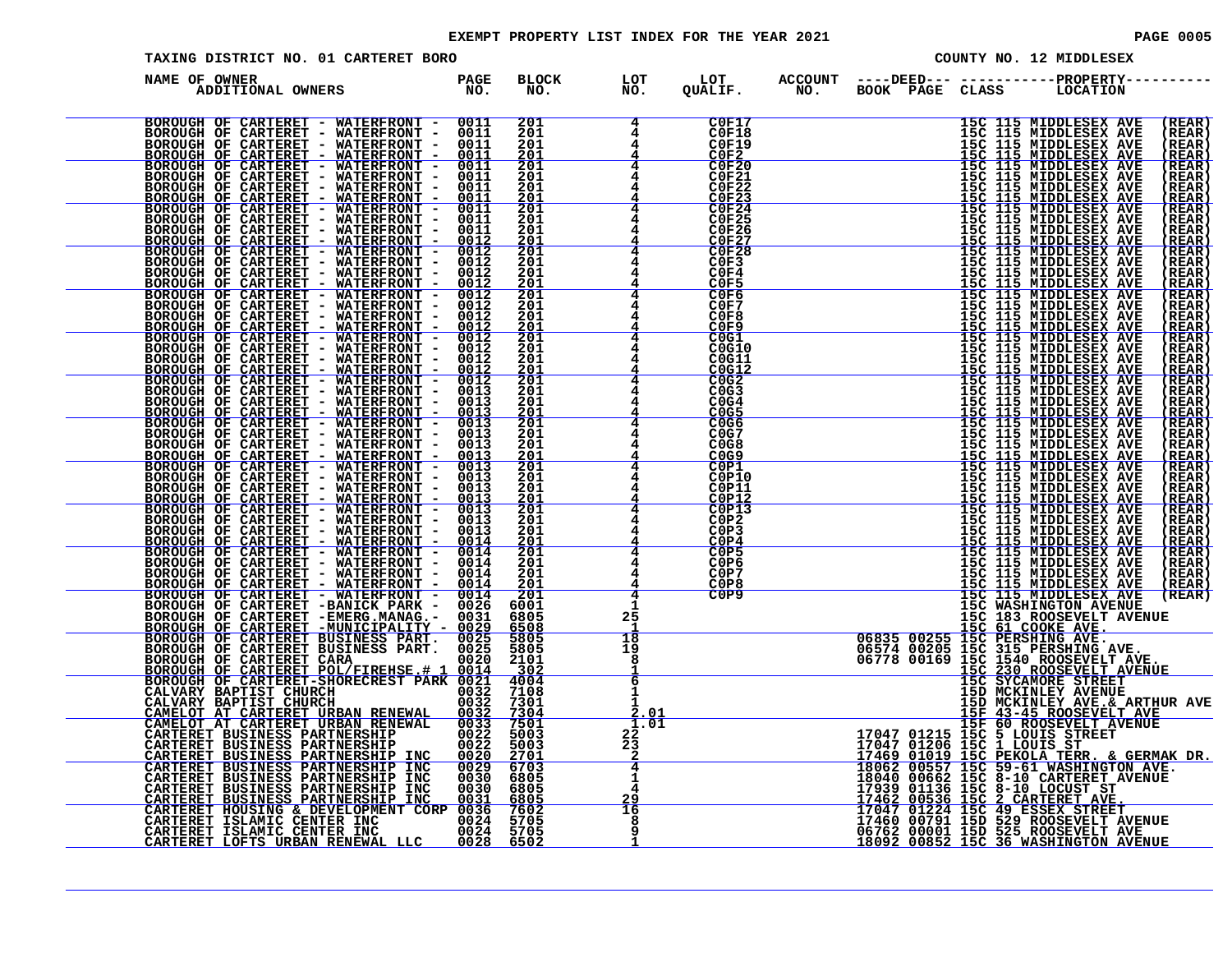#### EXEMPT PROPERTY LIST INDEX FOR THE YEAR 2021 **PAGE 10006** PAGE 0006

| TAXING DISTRICT NO. 01 CARTERET BORO                                                                                                                                                                                          |  |                                  |  |  | COUNTY NO. 12 MIDDLESEX                                                                                                                                                                                                                                                                                                                       |
|-------------------------------------------------------------------------------------------------------------------------------------------------------------------------------------------------------------------------------|--|----------------------------------|--|--|-----------------------------------------------------------------------------------------------------------------------------------------------------------------------------------------------------------------------------------------------------------------------------------------------------------------------------------------------|
| NAME OF OWNER                                                                                                                                                                                                                 |  | LOT<br>NO.                       |  |  | LOT ACCOUNT ----DEED--- -----------PROPERTY------<br>QUALIF.        NO.      BOOK   PAGE   CLASS        LOCATION                                                                                                                                                                                                                              |
| NAME OF OWNER PARK COOMIC CONTRACT CONTRACT CONTRACT CONTRACT CONTRACT CONTRACT CONTRACT CONTRACT CONTRACT CONTRACT CONTRACT CONTRACT CONTRACT CONTRACT CONTRACT CONTRACT CONTRACT CONTRACT CONTRACT CONTRACT CONTRACT CONTRA |  | 4<br>3<br>4<br>14                |  |  | 06751 00348 15C 204 PERSHING AVE<br>07000 00257 15C 56-58 WASHINGTON AVE<br>06759 00700 15C 60 WASHINGTON AVE<br>06750 00508 15C 137 WASHINGTON AVENUE<br>06750 00508 15C 135 WASHINGTON AVENUE<br>06737 00134 15C 127 LOCUST STREET<br>07                                                                                                    |
|                                                                                                                                                                                                                               |  | 15<br>-5<br>6<br>$\frac{23}{11}$ |  |  |                                                                                                                                                                                                                                                                                                                                               |
|                                                                                                                                                                                                                               |  | 4<br>5<br>47                     |  |  |                                                                                                                                                                                                                                                                                                                                               |
|                                                                                                                                                                                                                               |  | 48<br>8<br>Π.                    |  |  |                                                                                                                                                                                                                                                                                                                                               |
|                                                                                                                                                                                                                               |  |                                  |  |  |                                                                                                                                                                                                                                                                                                                                               |
|                                                                                                                                                                                                                               |  |                                  |  |  |                                                                                                                                                                                                                                                                                                                                               |
|                                                                                                                                                                                                                               |  |                                  |  |  |                                                                                                                                                                                                                                                                                                                                               |
|                                                                                                                                                                                                                               |  | 49                               |  |  |                                                                                                                                                                                                                                                                                                                                               |
|                                                                                                                                                                                                                               |  | 50<br>52<br>53                   |  |  | THE CAROLINA & VIRGINIA AVES<br>15C CAROLINA & VIRGINIA AVES<br>15C VIRGINIA AVES<br>15C VIRGINIA AVES<br>15C VIRGINIA AVES<br>15C ORIO AVES<br>15C ORIO AVES<br>15C CRINUCKY AVES<br>15C ERIUCKY AVES<br>15C POST BOULEVARD<br>15C POST BOULEVARD                                                                                            |
|                                                                                                                                                                                                                               |  |                                  |  |  |                                                                                                                                                                                                                                                                                                                                               |
|                                                                                                                                                                                                                               |  |                                  |  |  |                                                                                                                                                                                                                                                                                                                                               |
|                                                                                                                                                                                                                               |  |                                  |  |  |                                                                                                                                                                                                                                                                                                                                               |
|                                                                                                                                                                                                                               |  |                                  |  |  |                                                                                                                                                                                                                                                                                                                                               |
|                                                                                                                                                                                                                               |  |                                  |  |  |                                                                                                                                                                                                                                                                                                                                               |
|                                                                                                                                                                                                                               |  |                                  |  |  |                                                                                                                                                                                                                                                                                                                                               |
|                                                                                                                                                                                                                               |  |                                  |  |  | $\begin{tabular}{c c c c} \hline 7 & 15C PREDRITC & 15C PEDRITC & 15C PEDRITC & 15C PEDRITC & 15C PEDRINRID & 15C PSENNRID & 15C PSENNRID & 15C PSENNRID & 15C PSENNRID & 15C PSENNRID & 15C PSENNRID & 15C PSENNRID & 15C PSENNRID & 15C PSENNRID & 15C PSENNRID & 15C PSENNRID & 15C PSENNRID & 15C PSENNRID & 15C PSENNRID & 15C PSENNRID$ |
|                                                                                                                                                                                                                               |  |                                  |  |  |                                                                                                                                                                                                                                                                                                                                               |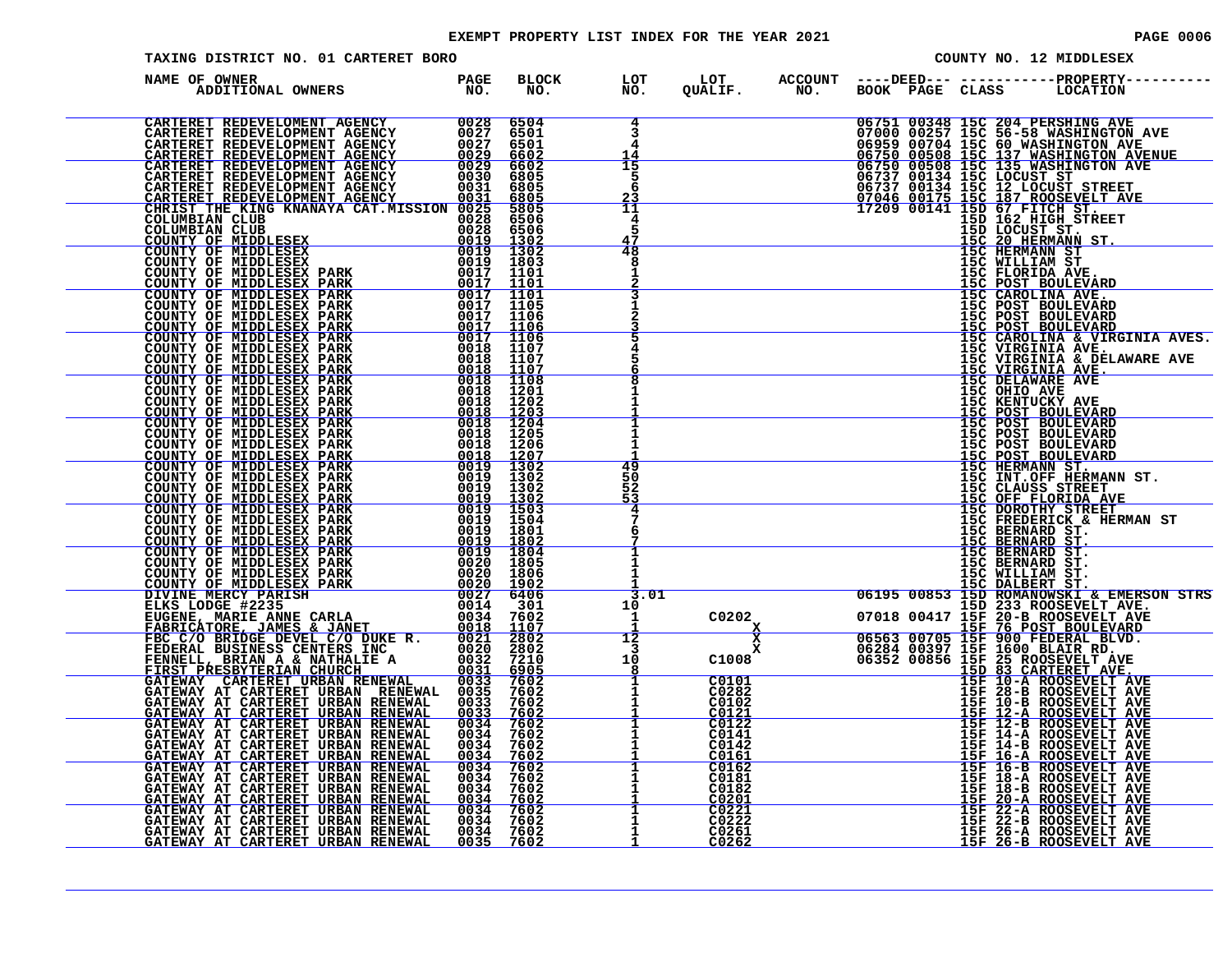#### EXEMPT PROPERTY LIST INDEX FOR THE YEAR 2021 **PAGE 10007** PAGE 0007

| TAXING DISTRICT NO. 01 CARTERET BORO                                                                                                                                                                                                        |                      |                                     |                                                   |                                                            |  |                   | COUNTY NO. 12 MIDDLESEX                                                                                                                                                                                                                                   |
|---------------------------------------------------------------------------------------------------------------------------------------------------------------------------------------------------------------------------------------------|----------------------|-------------------------------------|---------------------------------------------------|------------------------------------------------------------|--|-------------------|-----------------------------------------------------------------------------------------------------------------------------------------------------------------------------------------------------------------------------------------------------------|
| NAME OF OWNER<br>ADDITIONAL OWNERS                                                                                                                                                                                                          | PAGE<br>NO.          | <b>BLOCK</b><br>NO.                 | LOT<br>NO.                                        | LOT<br>QUALIF.                                             |  |                   | ACCOUNT ----DEED--- -----------PROPERTY----<br>NO. BOOK PAGE CLASS LOCATION                                                                                                                                                                               |
| GATEWAY AT CARTERET URBAN RENEWAL 0035<br>GATEWAY AT CARTERET URBAN RENEWAL<br>GATEWAY AT CARTERET URBAN RENEWAL<br>GATEWAY AT CARTERET URBAN RENEWAL                                                                                       | 0035<br>0035<br>0035 | 7602<br>7602<br>7602<br>7602        | $\overline{\frac{1}{1}}$                          | C0281<br>C0301<br>C0302<br>C0321                           |  |                   | 15F 28-A ROOSEVELT AVE<br>15F 30-A ROOSEVELT AVE                                                                                                                                                                                                          |
| GATEWAY AT CARTERET URBAN RENEWAL GATEWAY AT CARTERET URBAN RENEWAL                                                                                                                                                                         | 0035<br>0035         | 7602<br>7602                        | $\mathbf{1}$                                      | C0322<br>C0341<br>C0342<br>$\frac{\bar{C}0\,361}{C}$       |  |                   | 15F 30-A ROOSEVELT AVE<br>15F 30-A ROOSEVELT AVE<br>15F 32-A ROOSEVELT AVE<br>15F 32-A ROOSEVELT AVE<br>15F 32-B ROOSEVELT AVE<br>15F 34-A ROOSEVELT AVE<br>15F 36-A ROOSEVELT AVE<br>15F 36-A ROOSEVELT AVE<br>15F 36-A ROOSEVELT AVE<br>15F 38-A ROOSEV |
|                                                                                                                                                                                                                                             |                      |                                     | $\mathbf{1}$<br>$\overline{1}$                    | C0381<br>C0382<br>C0401<br>C <sub>0</sub> 4 <sub>0</sub> 2 |  |                   | 15F 38-A ROOSEVELT AVE<br>15F 38-B ROOSEVELT AVE<br>15F 40-A ROOSEVELT AVE<br>15F 40-A ROOSEVELT AVE<br>15F 40-B ROOSEVELT AVE<br>15F 50 ROOSEVELT AVE                                                                                                    |
|                                                                                                                                                                                                                                             |                      |                                     | 9.02<br>10.01<br>$\overline{18.02}$<br>10         | <u>x</u><br>C1003                                          |  |                   |                                                                                                                                                                                                                                                           |
|                                                                                                                                                                                                                                             |                      |                                     | īš.<br>9<br>16<br>$\overline{15}$<br>īž           |                                                            |  |                   |                                                                                                                                                                                                                                                           |
|                                                                                                                                                                                                                                             |                      |                                     | 10<br>.03<br>Π.<br>$\overline{2}$<br>$\mathbf{1}$ |                                                            |  |                   |                                                                                                                                                                                                                                                           |
|                                                                                                                                                                                                                                             |                      |                                     | 21<br>. 01<br>1<br>15<br>21                       |                                                            |  |                   |                                                                                                                                                                                                                                                           |
| GATEWAY AT CARTERET URBAN RENEWAL 00335 7602<br>GATEWAY AT CARTERET URBAN RENEWAL 00335 7602<br>GATEWAY AT CARTERET URBAN RENEWAL 00335 7602<br>GATEWAY AT CARTERET URBAN RENEWAL 00335 7602<br>GATEWAY AT CARTERET URBAN RENEWAL 00335 76  |                      |                                     | 20.01<br>16<br>15<br>23                           |                                                            |  |                   | 15F 40 AOSEVELT AVE<br>15F 50 ROOSEVELT AVE<br>15F 20 ROOSEVELT AVE<br>15F 20 ROOSEVELT AVE<br>15F LAFAYETTE STREET<br>07055 00207 15F 48 ATLANTIC STREET<br>05747 00181 15F 569-571 ROOSEVELT AVE<br>05747 00181 15F 569-571 ROOSEVELT AVEN              |
|                                                                                                                                                                                                                                             |                      |                                     | 7<br>1.03                                         |                                                            |  |                   |                                                                                                                                                                                                                                                           |
|                                                                                                                                                                                                                                             |                      |                                     |                                                   |                                                            |  |                   | 15C ADJ NJ TPKE AUTH<br>15C SALT MEADOW<br>15C SALT MEADOW<br>15C INT OFF ROOSEVELT AVE.                                                                                                                                                                  |
|                                                                                                                                                                                                                                             |                      |                                     |                                                   |                                                            |  | 15C NEW YORK AVE. | 15C VERMONT AVE.<br>15C NEW JERSEY AVE.<br>15C NEW YORK AVE.                                                                                                                                                                                              |
|                                                                                                                                                                                                                                             |                      |                                     | 10                                                |                                                            |  |                   | 15C PENNSYLVANIA AVE.<br>15C PENNSYLVANIA AVE.                                                                                                                                                                                                            |
|                                                                                                                                                                                                                                             |                      | 5601<br>5601<br>5704                | 10<br>1<br>10.02                                  |                                                            |  |                   |                                                                                                                                                                                                                                                           |
| PAGANO, CARI A<br>PENTECOSTAL CHURCH OF THE LAST DAYS 0023<br>PENTECOSTAL CHURCH/REV. S. PEREZ 0023<br>RAIA & SIRIGNANO<br>RAIA & SIRIGNANO<br>RAIA & SIRIGNANO PARTNERSHIP 0024<br>RAIA & SIRIGNANO PARTNERSHIP 0023<br>RAIA AND SIRIGNANO |                      | 5704<br>5704<br>$\frac{5704}{7308}$ | 10.03<br>12<br><u>10.01</u><br>6<br>1             |                                                            |  |                   | 13C PENNSYLVANIA AVE.<br>C1006 06666 00423 15E PENNSYLVANIA AVE.<br>15C NEW JERSEY AVE.<br>25 NEW JERSEY AVE.<br>26 NEW JERSEY AVE.<br>26 15C NEW JERSEY AVE.<br>26 4625 00333 15F 24 ROOSEVELT AVE<br>06209 00693 15F 28 FUTCH STREET<br>0620            |
| RAIA, FRANK 6 ARTINERSALP 6022 5505<br>RAIA, FRANK 6024 5705<br>RAIA, FRANK 6024 5705<br>RAIA, FRANK 6 A.SIRIGNANO 6029 6509<br>RAIA, FRANK & A.SIRIGNANO 6029 5509<br>RAIA, FRANK & A.SIRIGNANO 6023 5705<br>RAIA, FRANK & ANTHONY SIRIGN  |                      |                                     | 11<br>$\overline{3}$<br>4<br>51                   |                                                            |  |                   |                                                                                                                                                                                                                                                           |
|                                                                                                                                                                                                                                             |                      |                                     | $\frac{4}{6}$                                     |                                                            |  |                   |                                                                                                                                                                                                                                                           |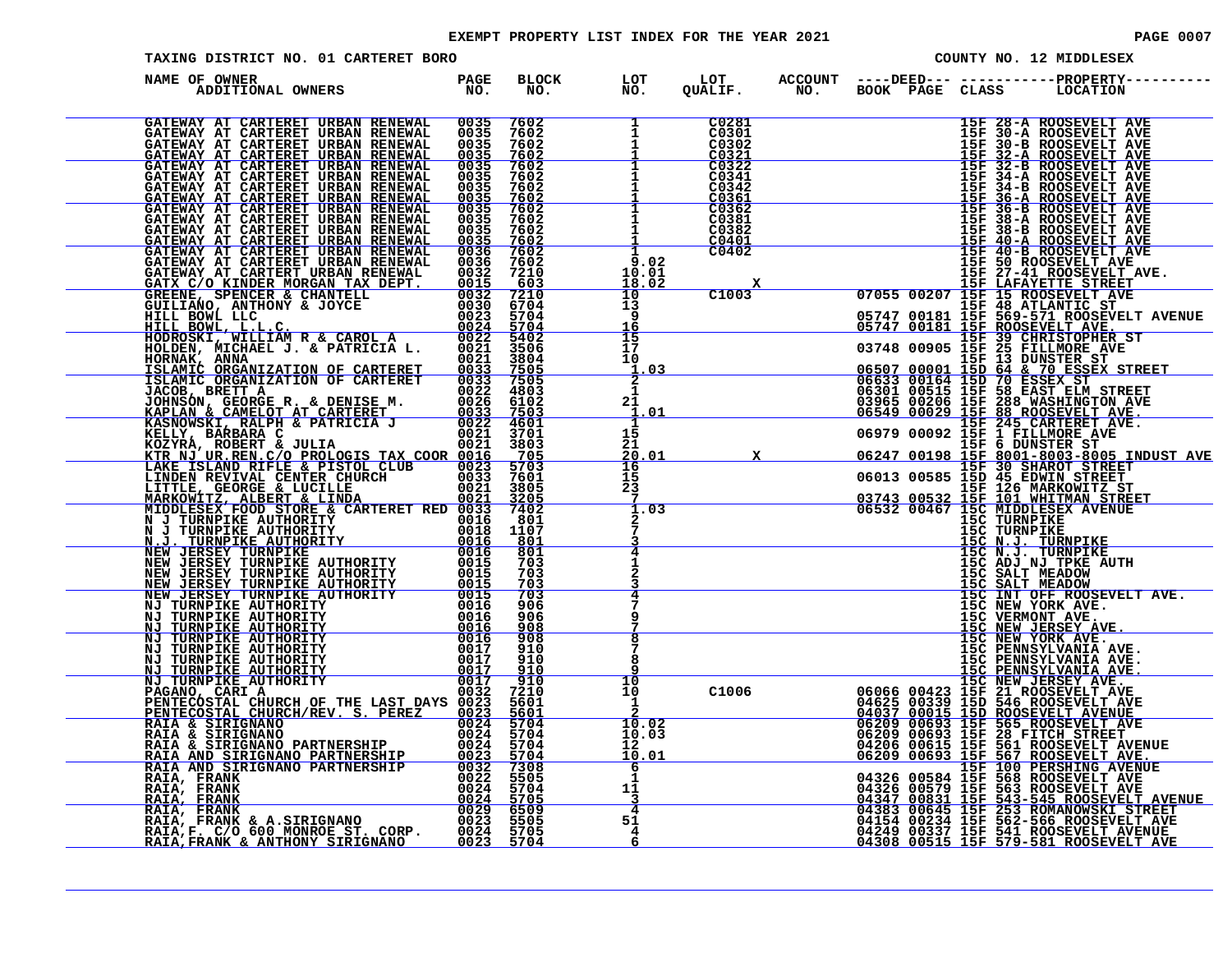#### EXEMPT PROPERTY LIST INDEX FOR THE YEAR 2021 **PAGE 10008** PAGE 0008

| TAXING DISTRICT NO. 01 CARTERET BORO                                                                                                                                                                                                                   |                                     |                                |                               |                         |                       |                                         |  | COUNTY NO. 12 MIDDLESEX                                                                                                                                                      |
|--------------------------------------------------------------------------------------------------------------------------------------------------------------------------------------------------------------------------------------------------------|-------------------------------------|--------------------------------|-------------------------------|-------------------------|-----------------------|-----------------------------------------|--|------------------------------------------------------------------------------------------------------------------------------------------------------------------------------|
| NAME OF OWNER<br>ADDITIONAL OWNERS                                                                                                                                                                                                                     | PAGE<br>NO.                         | <b>BLOCK</b><br>NO.            | LOT<br>NO.                    | LOT<br>QUALIF.          | <b>ACCOUNT</b><br>NO. | ----DEED--- --------<br>BOOK PAGE CLASS |  | -PROPERTY-<br>LOCATION                                                                                                                                                       |
| REDDY, SWAPNA<br>RICHARDSON, ROGER M&CRUMPTON, BEVERLY 0022<br>ROOSEVELT AVE URBAN RENEWAL CO LP 0014<br>SAINT JOSEPH'S CHURCH                                                                                                                         | 0032<br>0030                        | 7210<br>4005<br>$-302$<br>6704 | 10<br>9<br>Ğ.<br>7<br>.01     | C1005<br>x              |                       |                                         |  | 17281 00454 15F 19 ROOSEVELT AVE<br>17861 01309 15F 107 ASH STREET<br>17542 01895 15F 180 ROOSEVELT AVE<br>06529 00012 15D 55 HIGH STREET<br>18053 00954 15F 17 GRANT AVENUE |
| SCHWEHR, ROBERT A & LYNDANN<br>SEDLMAYER, LAURO C.<br>SILVA, PEDRO<br>SILVA, PEDRO<br>SINGH, MUSTAN & MANJIT KAUR-<br>SINGH, MUSTAN & MANJIT KAUR-                                                                                                     | 0026<br>0026<br>0021 3802<br>0032   | 5901<br>5903<br>7210           | 17<br>3<br>10                 | X<br>C1007              |                       |                                         |  | 163300 00570 15F 20 CHRISTOPHER ST.<br>04347 00059 15F 27 CHESTNUT STREET<br>17665 01682 15F 23 ROOSEVELT AVE<br>15D 681-691 ROOSEVELT AVE.                                  |
| ST DEMETRIUS UKRAINIAN CHURCH<br>ST DEMETRIUS UKRANIAN CHURCH<br>ST MARYS CHURCH<br><u>ST MARYS CHURCH - RECTORY -</u>                                                                                                                                 | 0026<br>0025<br>0026<br>0026        | 6105<br>5806<br>6103<br>6103   |                               |                         |                       |                                         |  | 15D 641-645 ROOSEVELT AVE.<br>15D LIBERTY ST.<br>15D 719 ROOSEVELT AVE.                                                                                                      |
| ST. ELIAS GREEK CATHOLIC CHURCH<br>ST. ELIAS GREEK CATHOLIC CHURCH<br>ST. ELIAS GREEK CATHOLIC CHURCH<br>ST. ELIAS GREEK CATHOLIC CHURCH                                                                                                               | 0028<br>0028<br>0028<br>0028        | 6505<br>6505<br>6505<br>6505   |                               |                         |                       |                                         |  | 15D 28 COOKE AVE<br>15D COOKE AVE<br>15D COOKE AVE.<br>15D HIGH ST.                                                                                                          |
| ST. JOSEPH'S CHURCH<br>ST. JOSEPH'S CHURCH<br>ST. JOSEPH'S CHURCH<br>ST. JOSEPH'S CHURCH<br>ST.DEMETRIUS UKRAINIAN CHURCH                                                                                                                              | 0030<br>0030<br>0030<br>0030        | 6804<br>6804<br>6804<br>6804   | 12<br>13                      |                         |                       |                                         |  | <b>15D CARTERET AVENUE</b><br>15D HIGH STREET<br>15D LOCUST STREET<br>15D 7 LOCUST STREET                                                                                    |
| ST.ELIAS G.C.C.-CHURCH/REC./SCHOOL 0028<br>ST.GEORGE JACOBITE CENTER OF NJ INC 0026<br>ST. JOSEPH'S CHURCH                                                                                                                                             | 0025<br>0021                        | 5806<br>6505<br>5806<br>2902   | 6<br>10                       |                         |                       |                                         |  | 15D ROOSEVELT AVE.<br>15D 42 COOKE AVE.<br>04488 00521 15D 611 ROOSEVELT AVE.<br>15D WEDGEWOOD DRIVE                                                                         |
| STAR LANDING VET                                                                                                                                                                                                                                       | 0025<br>0026<br>0016<br><u>0033</u> | 5803<br>5901<br>- 801<br>7507  | 22<br>32<br>$\frac{1}{9}$     |                         |                       |                                         |  | 15D 289 PERSHING AVE.<br>15F 50 LINCOLN AVE<br>15C OFF ROOSEVELT AVE.<br>04340 00470 15D 96-98 HUDSON & UNION STS                                                            |
| STAREGA, MICHAEL & CAROL<br>STAREGA, MICHAEL & CAROL<br>STATE HIGHWAY DEPT<br>TABERNACLE PENTECOSTAL CHURCH<br>TABERNACLE PENTECOSTAL CHURCH<br>TABERNACLE PENTECOSTAL CHURCH<br>THE CARTERET CRAFTSMENS CLUB<br>THE HUNGARIAN REFORMED CHURCH<br>UKRA | 0033<br>0037<br>0021<br>0027        | 7507<br>7701<br>3503<br>6403   | 14                            |                         |                       |                                         |  | 04340 00470 15D 93 HUDSON & WARREN STS<br>04340 00470 15D 104 UNION ST.<br>15D 175 PERSHING AVE.                                                                             |
| UNITED HEBREW SCHOOL INC<br>UNITED STATES POSTAL SERVICE<br>VOLOVAR, ROBERT & ALICE                                                                                                                                                                    | 0026<br>0025<br>0028<br>0019        | 6003<br>5802<br>6504<br>1301   | ĪŻ<br>31<br>7<br>27           |                         |                       |                                         |  | 15F 728 ROOSEVELT AVE<br>15D 42 NOE STREET<br>15C 212 PERSHING AVENUE<br>15F 70 HERMANN ST                                                                                   |
| WASHINGTON AVE URBAN RENEWAL I LLC<br>YOGIRAJ, A & MELENDEZ, G M& SANDHU, P K<br>ZAMAJTUK, EDWARD & DAWN ANNE                                                                                                                                          | 0030<br>0032<br>0020<br>0026        | 6704<br>7210<br>2401<br>6005   | 6.03<br>$\frac{10}{22}$<br>17 | C1002                   |                       |                                         |  | 17390 00193 15C 29 WASHINGTON AVENUE<br>17394 00256 15F 13 ROOSEVELT AVE<br>15F 21 PINHO AVE<br>15D 706 ROOSEVELT AVENUE                                                     |
| ZION EVANGELICAL LUTHERAN CHURCH<br>ZION EVANGELICAL LUTHERAN CHURCH<br>1ST BAPTIST CHURCH OF CARTERET 0036<br>48 LEFFERTS ST LLC/THE HAMPSHIRE CO 0023<br>50 BRYLA HPFVIII URBAN RENEWAL LLC 0020                                                     | 0026                                | 6005<br>7603<br>5601<br>2705   | $\overline{18}$<br>5<br>10    | x<br>$\bar{\mathbf{x}}$ |                       |                                         |  | 15D 714 ROOSEVELT AVENUE<br>15D 24 ESSEX ST.<br>15F 6640 INDUSTRIAL HWAY<br>06583 00672 15F 50 BRYLA STREET                                                                  |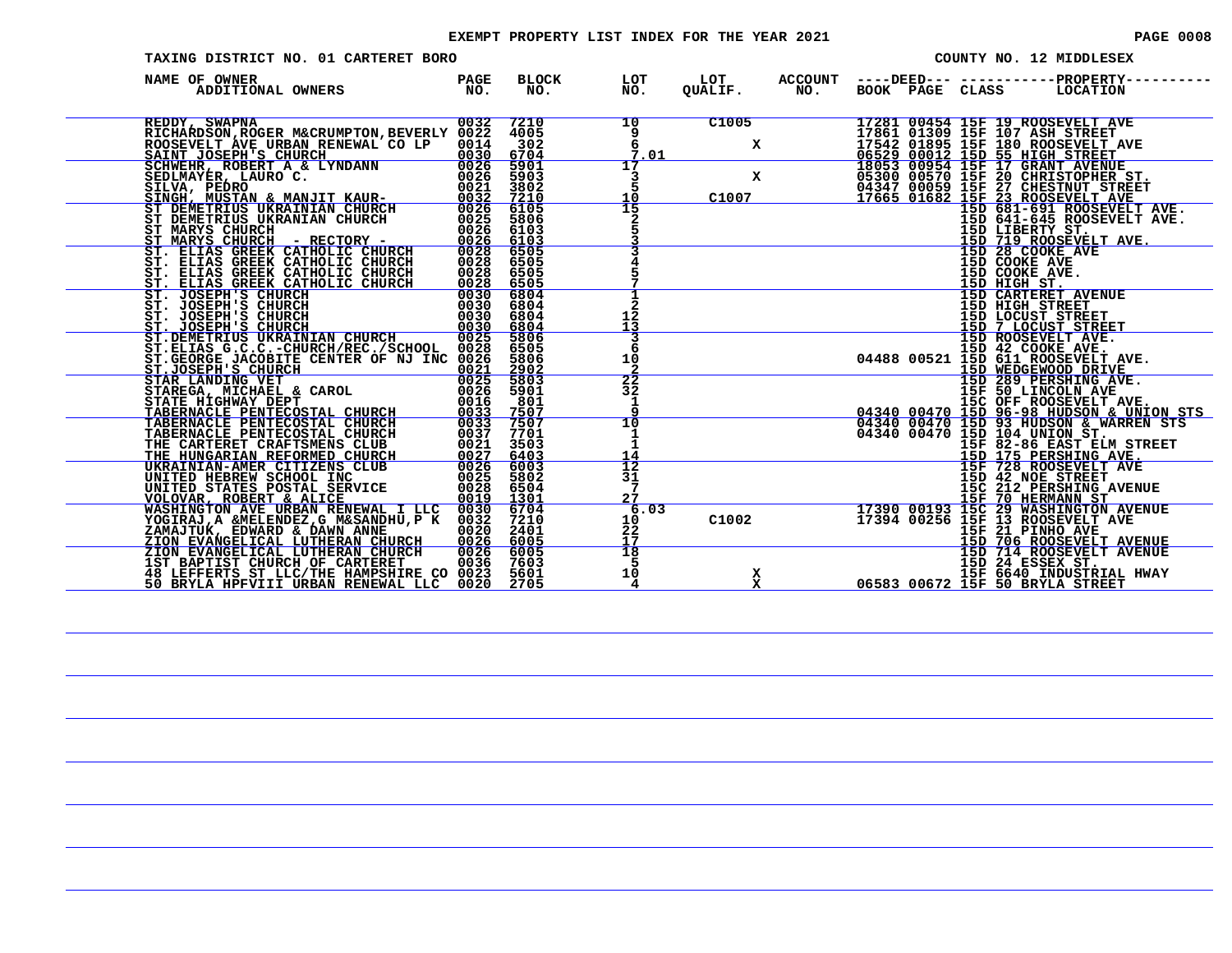#### STREET INDEX FOR THE YEAR 2021 **PAGE 10001** PAGE 0001

| TAXING DISTRICT NO. 01 CARTERET BORO                                                                                                                                                                                          |                                                         |                                                                                                                                                                                                                                                                                                                                                                                         |                                                            |      |          |              | COUNTY NO. 12 MIDDLESEX                                                                                                                                                                                                                                |
|-------------------------------------------------------------------------------------------------------------------------------------------------------------------------------------------------------------------------------|---------------------------------------------------------|-----------------------------------------------------------------------------------------------------------------------------------------------------------------------------------------------------------------------------------------------------------------------------------------------------------------------------------------------------------------------------------------|------------------------------------------------------------|------|----------|--------------|--------------------------------------------------------------------------------------------------------------------------------------------------------------------------------------------------------------------------------------------------------|
| PROPERTY LOCATION                                                                                                                                                                                                             | <b>PAGE</b><br>NO <sub>z</sub>                          | <b>BLOCK</b><br>NO.                                                                                                                                                                                                                                                                                                                                                                     | LOT LOT ACCOUNT TAX PROP<br>NO. QUALIF. NO. ZONE_MAP CLAS: |      |          |              | ZONE MAP CLASS NAME OF OWNER                                                                                                                                                                                                                           |
|                                                                                                                                                                                                                               | 0183<br>0208<br>0208                                    | 4005<br>4302<br>4302                                                                                                                                                                                                                                                                                                                                                                    | 13<br>1<br>2                                               |      |          | $\mathbf{2}$ | ZULLO, JOHN W & JOSEPHINE<br>DE PAÓLO, CHARLES<br>LYNCH, JÓHN F & BARBARA<br><u>HAYES, JÓHN J &amp; F</u>                                                                                                                                              |
|                                                                                                                                                                                                                               | 0211                                                    | $\frac{0208}{9298}$ $\frac{4302}{9298}$<br>0211 4305<br>4305                                                                                                                                                                                                                                                                                                                            | 6<br>1                                                     |      |          |              |                                                                                                                                                                                                                                                        |
|                                                                                                                                                                                                                               | 0216                                                    | $\frac{0.211}{0.215}$ $\frac{4.305}{4.403}$<br>0216 4403<br>4403                                                                                                                                                                                                                                                                                                                        | 24<br>25<br>27                                             |      |          |              | 2 HAYES, JOHN J & P<br>2 CHMIELEWSKI, JOHN & DORO<br>2 LOSARDO, ANTONIO & IDA<br>2 FAHLER, JOHN J & RUTH<br>2 KELLY, THOMAS & BARBARA<br>2 GRR, ROBERT MY & JONE<br>2 BUTKA, STANLEY & JANE<br>2 BERTSCH, BERNARD & BERNIECE<br>4 GAMOHIL RES,         |
| 13-19-A & B WARREN ST. 0417 7604<br>32-A & 32-B SHAROT STREET 0273 5703<br>34-A & 34-B SHAROT ST. 0273 5703                                                                                                                   |                                                         |                                                                                                                                                                                                                                                                                                                                                                                         | <u> 20</u><br>17<br>18                                     |      |          |              | SANDHU, B S & H SINGH & H KAUR<br>ESTRADA CASTELLON E.& DIANA SAID                                                                                                                                                                                     |
|                                                                                                                                                                                                                               |                                                         |                                                                                                                                                                                                                                                                                                                                                                                         | -8<br>23<br>24<br>1                                        |      |          |              | BUTTER CONSTRUCTION & ENGINEERING<br>PABLA, AMARJIT SINGH<br><b>2 VELEZ, CARWEN R<br/>15C NEW JERSEY TURNPIKE AUTHORITY<br/>1 PARTIES UNKNOWN</b>                                                                                                      |
|                                                                                                                                                                                                                               |                                                         |                                                                                                                                                                                                                                                                                                                                                                                         | $\overline{2}$<br>. 0 2<br>8.01<br>15                      |      |          |              | SHAHZAD, AZMAT REHMAN, MIAN                                                                                                                                                                                                                            |
|                                                                                                                                                                                                                               |                                                         |                                                                                                                                                                                                                                                                                                                                                                                         | 10<br>16<br>9                                              | 1399 | 73       |              | KEMMAN, MIAN<br>HOMLAND, KENNETH W. & CONSTANCE M.<br>HOMLAND, KENNETH JR<br>CARL ALICE R. (LE), ESTATE OF<br>CARL ALICE R. (LE), ESTATE OF<br>GUAGLIANCE, LUISSE & EMANUELA<br>SYJONGTIAN, S. & R. CANONIZADO<br>TANSEY, LISA<br>JONES, COREY & MELIS |
| <b>40 ARTHUR AVE.</b><br><b>41 ARTHUR AVE</b><br>$\begin{array}{r} 0.387 \ 0.390 \ 0.397 \ 0.387 \ 0.387 \end{array}$<br><b>42 ARTHUR AVE 43 ARTHUR AVE</b>                                                                   | 0387 7203                                               | $\frac{7207}{7203}$                                                                                                                                                                                                                                                                                                                                                                     | 1<br>8                                                     |      |          |              |                                                                                                                                                                                                                                                        |
| <b>44 ARTHUR AVE.</b><br>$\frac{0383}{0385}$ $\frac{7106}{7100}$<br>0385 7106<br>0382 7103<br>0384 7106<br>0384 7105<br>0384 7105<br>0384 7105<br><b>45 ARTHUR AVE.</b><br>46 ARTHUR AVE.<br>47 ARTHUR AVE.<br>48 ARTHUR AVE. |                                                         |                                                                                                                                                                                                                                                                                                                                                                                         | 15<br>10<br><u> 16</u>                                     |      |          |              | POLCANO, LUIS Z & TEJADA, JOSE<br>SANDHU, GURPAL S & GULWINDER KAUR-CHANG, ROBERT & LIAN ZHOU<br>CHANG, ROBERT & LIAN ZHOU<br>BLACKMAN, TIMOTHY<br>ARAUJO, JOSE                                                                                        |
| <b>49 ARTHUR AVE</b><br>50 ARTHUR AVE.                                                                                                                                                                                        |                                                         |                                                                                                                                                                                                                                                                                                                                                                                         | 1<br>я                                                     |      |          |              | NIJJAR, KHUSHWANT S<br>PORTILLO, WILFREDO & SORAYA                                                                                                                                                                                                     |
| 51 ARTHUR AVE<br>52 ARTHUR AVE<br>53 ARTHUR AVE.<br>$\begin{array}{r}0\bar{3}\bar{8}\bar{1}\0\bar{3}\bar{8}\bar{4}\0\bar{3}\bar{8}\bar{1}\0\bar{3}\bar{8}\bar{1}\end{array}$<br><u>54 ARTHUR AVE</u>                          | 0384 7105<br>0381                                       | 7102<br>7105                                                                                                                                                                                                                                                                                                                                                                            | 13<br>10<br>14                                             |      |          |              | KAUR, GUNEET<br>DARIAS, CESAREO & CLARA<br>GUZMAN, ESSENCE                                                                                                                                                                                             |
| <b>55 ARTHUR AVE</b><br>56 ARTHUR AVE.<br>57 ARTHUR AVE<br>58 ARTHUR AVE                                                                                                                                                      | 0383<br>0381<br>0383                                    | 7102<br>7105<br>7102<br>7105                                                                                                                                                                                                                                                                                                                                                            | 8                                                          |      |          |              | <b>VERA, ESSENCE<br/>REAL ROCIO D<br/>BALGOBIN, MOHANLAL<br/>HUAMANI, OSCAR &amp; YSABEL BLANKS<br/>RABINOWITZ, AARON &amp; LYONS, LUISA<br/>GYMACH, LETICIA O &amp; KHIYAN BEST</b>                                                                   |
| <b>59 ARTHUR AVE</b><br>61 ARTHUR AVE<br>63 ARTHUR AVE                                                                                                                                                                        | 0381 7102<br>0380<br>0380                               | 7101<br>7101                                                                                                                                                                                                                                                                                                                                                                            | 10<br>q<br>8                                               |      |          |              | SAVAGE, JOSEPH SHARMA, AMIT KUMAR                                                                                                                                                                                                                      |
| <b>65 ARTHUR AVE</b><br><b>67 ARTHUR AVE</b><br>69 ARTHUR AVE<br>71 ARTHUR AVE                                                                                                                                                | <u>0380 7101</u><br>0380 7101<br>0217 4502<br>0217 4502 |                                                                                                                                                                                                                                                                                                                                                                                         | 10<br>9                                                    |      | 46       |              | SHARMA, AMIT KUMAR<br>FREEMAN, ROBERIT J & SUSAN<br>ESPY, MICHAEL & REYNETTE<br>RUCHALSKI, KEITH & ANNA E.<br>MARTELLA, JOSEPH & ANNA E.<br>MARTELLA, JOSEPH & ANNA E.<br>KURDYLA, KEITH & ELIZABETH<br>RATAINDA, SATNAM S.& KASHMIR KAUR<br>PEREZ, VI |
| $\frac{0217}{0217} \frac{\overline{4502}}{4502}$<br>73 ARTHUR AVE.<br><b>75 ARTHUR AVE</b><br>28 ASH STREET<br>29 ASH STREET                                                                                                  | 0218 4503<br>0380 7101                                  |                                                                                                                                                                                                                                                                                                                                                                                         | 1<br>6                                                     |      | $R - 50$ | $\bar{2}$    |                                                                                                                                                                                                                                                        |
| <b>30 ASH STREET</b><br><b>31 ASH STREET</b><br>32 ASH STREET<br>33 ASH STREET                                                                                                                                                | 0380 7101<br>0218 4502<br>0380 7101                     |                                                                                                                                                                                                                                                                                                                                                                                         | 11<br>5<br>12<br>4                                         |      |          |              | TORRES, RAMON L & LILLIAN I<br>LAMARR, THOMAS III<br>BERGEN MADELYN M, ESTATE OF                                                                                                                                                                       |
| <u>35 ASH STREET</u><br><b>36 ASH STREET</b><br>55 ASH STREET                                                                                                                                                                 | $\frac{0380}{0218}$ 7101<br>0211 4401<br>0211           |                                                                                                                                                                                                                                                                                                                                                                                         | 13<br>6                                                    |      |          |              | BERGEN MADELYN M, ESTATE OF<br>AFFINITO, EDWARD & DANIELLE E.<br>UPPAL, SARABJIT S<br>WANSKUS, JOHN PETER<br>PAULINO, RAFAEL R & ZOA MATIAS<br>RILEY, JOHN V. & ANGELA C.<br>ULYSSE, JEAN F & MARIE G<br>ALANO, CESAR S & THELMA Q<br>SINGH, M         |
| 57 ASH STREET<br>58 ASH STREET<br>59 ASH STREET<br>60 ASH STREET                                                                                                                                                              | $0\bar{2}\bar{0}\bar{5}$ 4208                           | 4401<br>$\begin{array}{@{}c@{\hspace{0.2em}}c@{\hspace{0.2em}}c@{\hspace{0.2em}}c@{\hspace{0.2em}}c@{\hspace{0.2em}}c@{\hspace{0.2em}}c@{\hspace{0.2em}}c@{\hspace{0.2em}}c@{\hspace{0.2em}}c@{\hspace{0.2em}}c@{\hspace{0.2em}}c@{\hspace{0.2em}}c@{\hspace{0.2em}}c@{\hspace{0.2em}}c@{\hspace{0.2em}}c@{\hspace{0.2em}}c@{\hspace{0.2em}}c@{\hspace{0.2em}}c@{\hspace{0.2em}}c@{\hs$ | 4                                                          | 7425 |          |              |                                                                                                                                                                                                                                                        |
| 61 ASH STREET<br>62 ASH STREET                                                                                                                                                                                                |                                                         | 0211 4401<br>0205 4208                                                                                                                                                                                                                                                                                                                                                                  |                                                            |      |          |              |                                                                                                                                                                                                                                                        |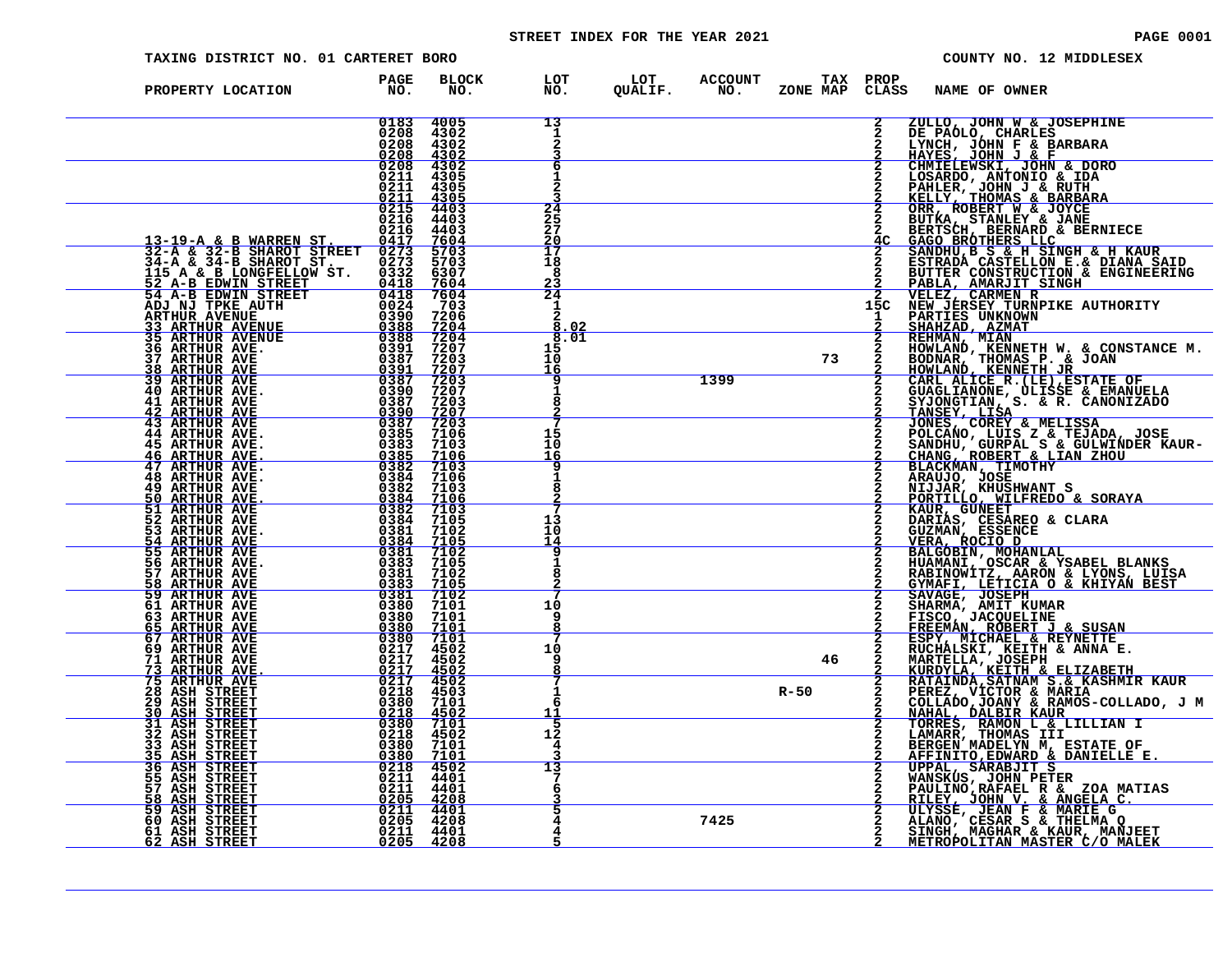#### STREET INDEX FOR THE YEAR 2021 **PAGE 10002** PAGE 0002

| TAXING DISTRICT NO. 01 CARTERET BORO                                                                                                                                                                                                                                                                                                                                                                                                                                                                                                                                                                                |                                                                                                                                                                             |                                             |                                                                      |  |                |                                                 | COUNTY NO. 12 MIDDLESEX                                                                                                                                                                                                                                  |
|---------------------------------------------------------------------------------------------------------------------------------------------------------------------------------------------------------------------------------------------------------------------------------------------------------------------------------------------------------------------------------------------------------------------------------------------------------------------------------------------------------------------------------------------------------------------------------------------------------------------|-----------------------------------------------------------------------------------------------------------------------------------------------------------------------------|---------------------------------------------|----------------------------------------------------------------------|--|----------------|-------------------------------------------------|----------------------------------------------------------------------------------------------------------------------------------------------------------------------------------------------------------------------------------------------------------|
| PROPERTY LOCATION PAGE<br>NO.                                                                                                                                                                                                                                                                                                                                                                                                                                                                                                                                                                                       |                                                                                                                                                                             |                                             | BLOCK LOT LOT ACCOUNT TAX PROP<br>NO. NO. QUALIF. NO. ZONE MAP CLASS |  |                | <b>NAME OF OWNER</b>                            |                                                                                                                                                                                                                                                          |
| 63 ASH STREET<br>64 ASH STREET<br><b>73 ASH STREET<br/>75 ASH STREET</b>                                                                                                                                                                                                                                                                                                                                                                                                                                                                                                                                            | 0211<br>0205<br><u>ŏ2ŏ9</u><br><u>0209</u>                                                                                                                                  | 4401<br>4208<br>4303<br>4303                |                                                                      |  | 43             |                                                 | 2 DOUGHERTY, CHARLES & COSETTE<br>2 ROSA, CARLOS L. & GLORIA<br>2 BRUCATO, MICHAEL & VERONICA<br>2 BROWN, ADRIAN & KRYSTAL                                                                                                                               |
| <b>76 ASH STREET</b><br>77 ASH STREET<br><b>78 ASH STREET<br/><u>79 ASH STREET</u></b>                                                                                                                                                                                                                                                                                                                                                                                                                                                                                                                              | $0206$<br>0209<br>0206<br><u> 0209</u><br>0206                                                                                                                              | 4209<br>4303<br>4209<br>$\frac{4303}{4209}$ |                                                                      |  |                |                                                 |                                                                                                                                                                                                                                                          |
| 80 ASH STREET<br>81 ASH STREET<br>82 ASH STREET<br>91 ASH STREET                                                                                                                                                                                                                                                                                                                                                                                                                                                                                                                                                    | 0208<br>0206                                                                                                                                                                | 4303<br>4209<br>$\frac{4301}{4009}$         |                                                                      |  | 43             |                                                 | <b>EXECUTE AN INSTANT AND SERVE AN INSTANT AND INSTANT AND INSURANT AND INSTANT AND INSTANT ON THE STANDARY CONSULTING A SHABAN, YOSRIA<br/> 2 SEXMANSKI, ROBERT A SHILY M<br/> 2 JOSE, JOSEPH V &amp; ASHLY M<br/> 2 CHERY, YOLETTE<br/> 2 CHERY, Y</b> |
| 92 ASH STREET<br>93 ASH STREET<br><b>94 ASH STREET<br/>95 ASH STREET</b>                                                                                                                                                                                                                                                                                                                                                                                                                                                                                                                                            | $\frac{0\bar{207}}{0188}$<br>0207<br>$\begin{array}{r} 0188 \\ 0207 \\ \hline 0188 \\ 0207 \end{array}$                                                                     | 4301<br>4009<br>4301<br>4009                | 13<br>5<br>14<br>4<br>15                                             |  |                |                                                 |                                                                                                                                                                                                                                                          |
| 96 ASH STREET<br>97 ASH STREET<br>98 ASH STREET<br>105 ASH STREET<br>107 ASH STREET                                                                                                                                                                                                                                                                                                                                                                                                                                                                                                                                 | 0188<br>0183 4005<br>0183 4005                                                                                                                                              | 4301<br>4009                                | 16<br>10<br>٩                                                        |  |                |                                                 | <b>2 FARINA, PAÓLO<br/>15F RICHARDSON, ROGER M&amp;CRUMPTON, BEVERLY</b>                                                                                                                                                                                 |
| 107 ASH STREET 6183<br>109 ASH STREET 6183<br>ASH, WILLOW & COOLIDGE 0363<br>ATLANTIC STREET 0402<br>2 ATLANTIC STREET 0402<br>13 ATLANTIC ST. 0402<br>14 ATLANTIC ST. 0402<br>16 ATLANTIC ST. 0403<br>17 ATLANTIC ST. 0403<br>17 ATLANTIC ST. 0                                                                                                                                                                                                                                                                                                                                                                    |                                                                                                                                                                             | 4005<br>7104<br>$\frac{6703}{7309}$         | 8<br>15                                                              |  | 68             |                                                 | 15F RICHARDSON, ROGER M&CRUMPTON, BEVERLI<br>15C BOROUGH OF CARTERET - PARK -<br>15C BOROUGH OF CARTERET - PARK -<br>2 PARRILLA, RANDY<br>2 TAHIR, YASMIN<br>2 ROBRICEZ, NORMA/DANIEL M FULLER, II<br>2 ROBRICEZ, NORMA/DANIEL M FULLER, II<br>2 RO      |
|                                                                                                                                                                                                                                                                                                                                                                                                                                                                                                                                                                                                                     |                                                                                                                                                                             | 7308                                        | 15<br>$\mathbf{2}$<br><u>14</u><br>13                                |  |                |                                                 | 2 ELSAYED, SOHIR<br>2 PETROCY LOIS, ESTATE OF<br>2 PIERRE, WINIFRED & MARTHA                                                                                                                                                                             |
|                                                                                                                                                                                                                                                                                                                                                                                                                                                                                                                                                                                                                     | $\begin{array}{r} 0403 & 7309 \\ \hline 0403 & 7309 \\ \hline 0402 & 7308 \\ 0403 & 7309 \\ 0403 & 7309 \\ 0403 & 7309 \\ 0403 & 7309 \\ \hline 0403 & 7309 \\ \end{array}$ |                                             | 4<br>$\overline{12}$<br>-6                                           |  | 74             |                                                 | 2 GRIFFIN, JAMES & LORNA<br>2 VERBOUT, LOUIS & GRACIELA<br>2 SENDELSKY, JUDITH                                                                                                                                                                           |
|                                                                                                                                                                                                                                                                                                                                                                                                                                                                                                                                                                                                                     |                                                                                                                                                                             |                                             | 11<br>7<br>8<br>10<br>-9                                             |  |                |                                                 | RUIZ, ORLANDO & DANIELLE<br>NIAZI, AAMIR & SUMAIRA SYED<br><b>FULLER, WALLACE G &amp; DAPHNE A<br/>KENNEDY, VIRGINIA<br/>MULLANE, CECELIA<br/>MULLANE, CECELIA<br/>GOMEZ, JUAN<br/>GUERRERO NATAL, JA &amp; V ORTIZ ROSARIO</b>                          |
|                                                                                                                                                                                                                                                                                                                                                                                                                                                                                                                                                                                                                     |                                                                                                                                                                             |                                             | Q<br>10<br>10                                                        |  |                |                                                 |                                                                                                                                                                                                                                                          |
|                                                                                                                                                                                                                                                                                                                                                                                                                                                                                                                                                                                                                     |                                                                                                                                                                             |                                             | $3.01$<br>$3.02$<br>3.03<br>Q                                        |  | $R-25$<br>R-25 |                                                 | 2 GUERERE NATAL, JA & V ORT<br>2 URBAN, KEVIN<br>1 BLANCO, MARIA DEL CARMEN<br>1 BLANCO, MARIA DEL CARMEN<br>1 BLANCO, MARIA DEL CARMEN<br>2 DRTEGA, HUGO R. & NORMA<br>2 VIRECZKI, PAUL W.<br>2 VIREZ, STIVIO R. & NORMA<br>2 VIREZ, STIVIO L           |
|                                                                                                                                                                                                                                                                                                                                                                                                                                                                                                                                                                                                                     |                                                                                                                                                                             |                                             | 16<br>12<br>13<br>14                                                 |  |                |                                                 | 2 NUNEZ, SILVIO<br>15F GUILIANO, ANTHONY & JOYCE                                                                                                                                                                                                         |
| <b>TRITAINTIC STREET 50362 5208</b><br>14 ATLANTIC ST. 60402 730898<br>14 ATLANTIC ST. 60402 730898<br>16 ATLANTIC ST. 60402 73089898<br>16 ATLANTIC ST. 60403 73089898<br>16 ATLANTIC ST. 60403 73089<br>18 ATLANTIC ST. 60403 73089<br>20 ATLAN<br>$\begin{array}{r} 0.362 \overline{\smash{\big)}\,6704} \\ -0.362 \overline{\smash{\big)}\,6704} \\ \overline{\smash{\big)}\,360} \phantom{00} \\ 0.360 \phantom{00} \\ 0.360 \phantom{00} \\ 0.362 \phantom{0} \\ 0.362 \phantom{0} \\ 0.362 \phantom{0} \\ 0.362 \phantom{0} \\ 0.362 \phantom{0} \\ \overline{\enspace} \\ 0.362 \phantom{0} \\ \end{array}$ |                                                                                                                                                                             |                                             | 14<br>13<br>15<br>12                                                 |  | 68             |                                                 | 2 LOPEZ, MIGUEL<br>2 EATON, AMY I & ANTHONY J<br>2 SMITH, KIM S & BABROW, JAMILL                                                                                                                                                                         |
|                                                                                                                                                                                                                                                                                                                                                                                                                                                                                                                                                                                                                     |                                                                                                                                                                             |                                             | $\frac{11}{16}$<br>10<br>17                                          |  |                |                                                 | 2 SRIIT, SHIRLEY<br>2 HOLOWATCH, MICHAEL E.<br>15C BOROUGH OF CARTERET<br>12 64 ATLANTIC STREET LLC<br>2 GAROUGH OF CARTERET<br>2 CAPURSO, DANIEL<br>2 GILL, ADELA<br>2 GILL, ADELA<br>2 GILL, ADELA                                                     |
| 69 ATLANTIC ST.<br>70 ATLANTIC ST.<br>70 ATLANTIC ST.<br>72 ATLANTIC ST.<br>73 ATLANTIC ST.<br>73 ATLANTIC ST.<br>75 ATLANTIC ST.<br>75 ATLANTIC ST.<br>76 ATLANTIC ST.<br>76 ATLANTIC ST.<br>76 ATLANTIC ST.<br>76 ATLANTIC ST.<br>80362 6703                                                                                                                                                                                                                                                                                                                                                                      |                                                                                                                                                                             |                                             | 18<br>-9<br>19<br><u>20</u><br>-8                                    |  |                | BETANZOS, CARMEN<br>GILL, ADELA<br>SANTOS, JUAN |                                                                                                                                                                                                                                                          |
| <b>75 ATLANTIC ST<br/>76 ATLANTIC ST.</b>                                                                                                                                                                                                                                                                                                                                                                                                                                                                                                                                                                           | 0359 6703<br>0362 6704                                                                                                                                                      |                                             | 21<br>-7<br>22                                                       |  |                |                                                 | ROMERO, JOSE M. & MARIA E. B.<br>MANARTE, MARIA<br>RIVERA, ROLANDO & LETICIA<br>SILVA, CARLOS                                                                                                                                                            |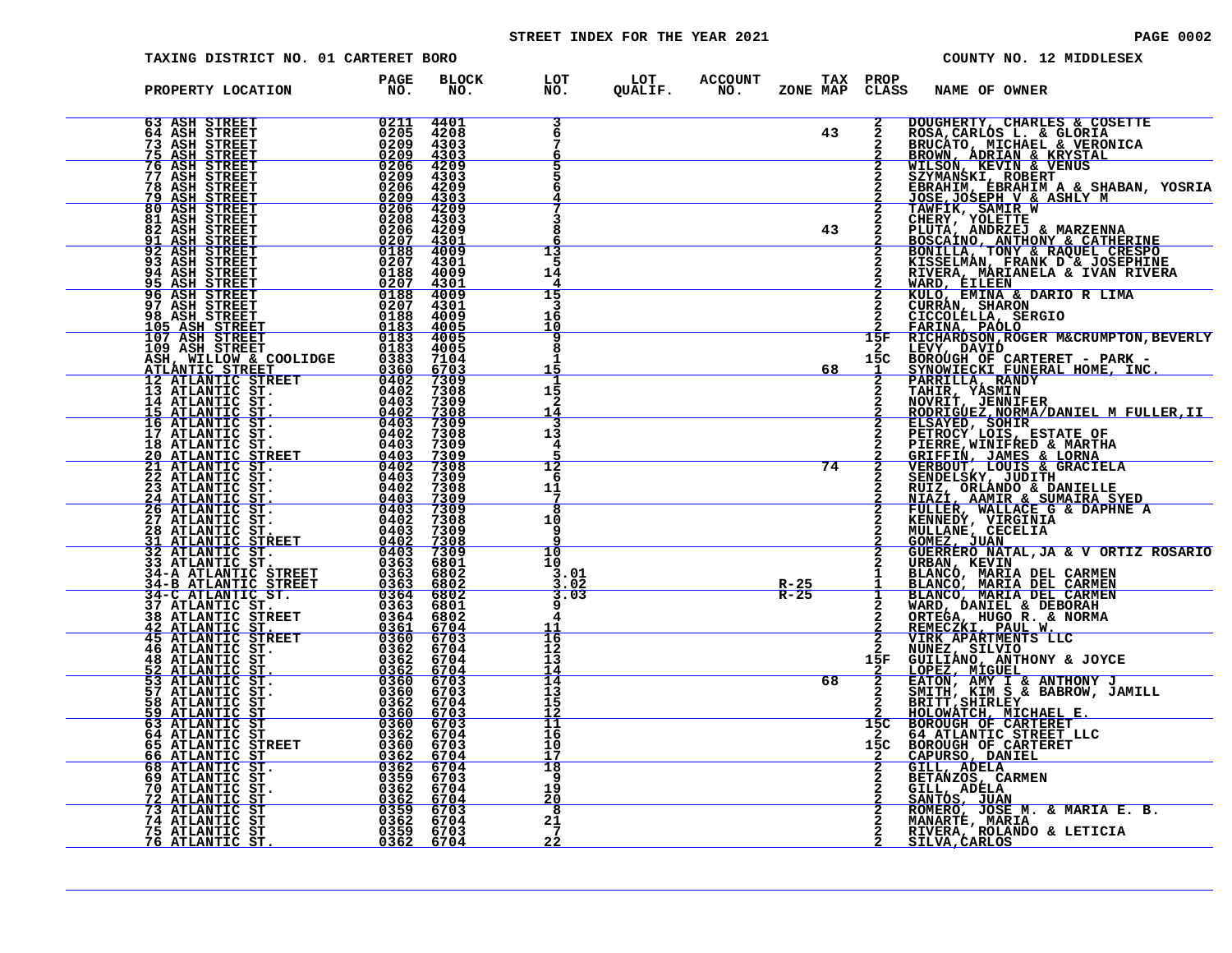#### STREET INDEX FOR THE YEAR 2021 **PAGE 10003** PAGE 0003

| TAXING DISTRICT NO. 01 CARTERET BORO                                                                                                                                                                                                                                         |                                                                                                                                                                             |                                     |                                                                  |                                                            |    |              | COUNTY NO. 12 MIDDLESEX                                                                                                                                                                                                                                                                         |
|------------------------------------------------------------------------------------------------------------------------------------------------------------------------------------------------------------------------------------------------------------------------------|-----------------------------------------------------------------------------------------------------------------------------------------------------------------------------|-------------------------------------|------------------------------------------------------------------|------------------------------------------------------------|----|--------------|-------------------------------------------------------------------------------------------------------------------------------------------------------------------------------------------------------------------------------------------------------------------------------------------------|
| PROPERTY LOCATION                                                                                                                                                                                                                                                            | PAGE<br>NO <sub>z</sub>                                                                                                                                                     | <b>BLOCK</b><br>NO.                 |                                                                  | LOT LOT ACCOUNT TAX PROP<br>NO. QUALIF. NO. ZONE MAP CLASS |    |              | <b>NAME OF OWNER</b>                                                                                                                                                                                                                                                                            |
| 11 ATLANTIC ST 1988<br>11 ATLANTIC ST 1988<br>14 BARLIK ST. 1988<br>15 BARLIK ST. 1988<br>15 BARLIK ST. 1988                                                                                                                                                                 |                                                                                                                                                                             | 6703<br>6902<br>4901                | 6<br>13<br>12<br>14                                              |                                                            |    | 15C<br>4A    | <b>BOROUGH OF CARTERET</b><br>NAGY, PETER & ELIZABETH<br>SAINI ASSOCIATES LLC                                                                                                                                                                                                                   |
| <u>15 BARLIK ST.<br/>16 BARLIK ST.</u><br>17 BARLIK ST<br>18 BARLIK ST<br><u>19 BARLIK ST.</u><br>20 BARLIK ST.                                                                                                                                                              | $\frac{0\bar{2}\bar{2}\bar{4}}{0\bar{2}\bar{2}\bar{7}} \begin{array}{r} 480\bar{4} \\ 4901 \\ 0224 \\ 4804 \end{array}$<br>0227<br>$\frac{\frac{0}{0}2\overline{24}}{0227}$ | 4901<br>4804<br>4901                | $\begin{array}{c} 13 \\ 13 \end{array}$<br>14<br>$\frac{12}{15}$ |                                                            |    |              | AIELLO, ANTHONY J. & LOIS A.<br>GRECO, MARC J. & ELAINE M.                                                                                                                                                                                                                                      |
| 21 BARLIK ST<br>25 BARLIK ST.<br><u> 27 BARLIK STREET</u>                                                                                                                                                                                                                    | $\frac{0\bar{2}\bar{2}4}{0\bar{2}\bar{2}6}$<br>$\frac{0\bar{2}\bar{2}\bar{6}}{0431}$                                                                                        | 4804<br>4806<br>$\frac{4806}{7804}$ | 11<br>5                                                          |                                                            | 50 |              | 2 GRECO, MARC J. & ELAINE M.<br>2 ENGEL, VIRGINIA<br>2 CUZZO, JOGA<br>2 CUZZO, JOGA<br>2 TARONG, ROBERTO & MAITESS<br>2 DEL VILLAR-CINTRON, ALBA & JC PENA<br>2 DEL VILLAR-CINTRON, ALBA & JC PENA<br>2 DEL VILLAR-CINTRON, ALBA & JC PENA<br>                                                  |
| <b>40 BERGEN ST</b><br><b>42 BERGEN ST</b><br>44 BERGEN ST<br>45 BERGEN ST<br>46 BERGEN ST                                                                                                                                                                                   | 0431<br>0431<br>0431                                                                                                                                                        | 7804<br>7804<br>7803<br>7804        | $\overline{a}$<br>12                                             |                                                            |    |              |                                                                                                                                                                                                                                                                                                 |
| $\begin{array}{r} 0431 \\ 0431 \end{array}$<br><b>48 BERGEN ST</b><br>50 BERGEN ST                                                                                                                                                                                           | 0431                                                                                                                                                                        | 7804<br>7804                        |                                                                  |                                                            |    |              | 15C BOROUGH OF CARTERET - HOUSING -<br>15C BOROUGH OF CARTERET - HOUSING -<br>2 VAZQUEZ, ADOLFO & LESLIE<br>2 VAZQUEZ, ADOLFO & LESLIE<br>2 YADÁV, MUKESH<br>2 REIDGES, BENNY & BELINDA<br>2 REIDGES, BENNY & BELINDA<br>2 REIDGES, BENNY & BELINDA                                             |
| <b>50 BERGEN ST<br/> 52 BERGEN ST<br/> 54 BERGEN STREET 0431 7804<br/> 56-58 BERGEN ST<br/> BERNARD ST. 0074 1802<br/> BERNARD ST. 0074 1802<br/> BERNARD ST. 0076 1804<br/> BERNARD ST. 0076 1804<br/> BERNARD ST. 0076 1804<br/> BERNARD ST. 0076 1805<br/> BERNARD ST</b> |                                                                                                                                                                             |                                     |                                                                  |                                                            |    |              |                                                                                                                                                                                                                                                                                                 |
| BERNARD ST.<br>17 BERNARD ST.<br>46 BERNARD ST.<br>47 BERNARD ST.<br>47 BERNARD ST.<br>51 BERNARD STREET 0074 1801<br>51 BERNARD STREET 0074 1802<br>54 BERNARD STREET 0074 1802<br>555 BERNARD STREET 0073 1801<br>59 BERNARD STREET 0073 1801<br>                          |                                                                                                                                                                             |                                     | 14<br>6                                                          |                                                            |    |              |                                                                                                                                                                                                                                                                                                 |
|                                                                                                                                                                                                                                                                              |                                                                                                                                                                             |                                     |                                                                  |                                                            |    |              |                                                                                                                                                                                                                                                                                                 |
| 59 BERNARD ST<br>62 BERNARD STREET                                                                                                                                                                                                                                           | $\begin{array}{r} 0073 & 1801\ -0073 & 1801\ -0074 & 1802\ 0074 & 1802\ 0074 & 1802\ 0071 & 1705\ \end{array}$                                                              |                                     | п.                                                               |                                                            |    |              |                                                                                                                                                                                                                                                                                                 |
| <b>63 BERNARD STREET<br/>66 BERNARD STREET<br/>70 BERNARD ST<br/>74 BERNARD STREET<br/>74 BERNARD STREET<br/>74 BERNARD STREET</b><br>77 BERNARD ST                                                                                                                          | <u>0070 1704</u><br>0071 1705                                                                                                                                               |                                     | 11<br>12<br>10<br>11<br>9                                        |                                                            |    |              |                                                                                                                                                                                                                                                                                                 |
| <b>78 BERNARD ST</b><br><b>81 BERNARD ST</b><br>82 BERNARD ST<br>85 BERNARD ST                                                                                                                                                                                               | $\begin{array}{cccc} 0070 & 1704 \\ 0071 & 1704 \\ 0070 & 1704 \\ 0071 & 1705 \\ 0071 & 1705 \\ 0070 & 1704 \\ \end{array}$                                                 |                                     | 10<br>8                                                          |                                                            |    |              |                                                                                                                                                                                                                                                                                                 |
| <b>86 BERNARD ST<br/>89 BERNARD ST<br/>90 BERNARD ST</b><br>93 BERNARD ST<br>94 BERNARD ST                                                                                                                                                                                   | 0071 1705<br><u>0070 1704</u><br>0071 1705<br>0070 1704<br>0071 1705                                                                                                        |                                     |                                                                  |                                                            |    |              | 2 AHMEY AN APAR BELINDA<br>2 ARMSTRONG, ROSA & BULLOCK, CALVIN<br>15C COUNTY OF MIDDLESEX PARK<br>15C COUNTY OF MIDDLESEX PARK<br>15C COUNTY OF MIDDLESEX PARK<br>15C COUNTY OF MIDDLESEX PARK<br>15C COUNTY OF MIDDLESEX PARK<br>2 BENJAMIN<br>VELEZ, ABNER<br>CARDELLA, JR., SALVATORE & LISA |
| <u>97 BERNARD ST</u><br>98 BERNARD ST<br>102 BERNARD ST<br>106 BERNARD STREET<br>107 BERNARD STREET                                                                                                                                                                          | <u>0070 1704</u><br>0071 1705<br>0071 1705                                                                                                                                  |                                     |                                                                  |                                                            |    |              | BALORO, RAMIL & RICHEL<br>PUSEY, SOPHIA<br>PUSEY, SOPHIA<br>BARELY, VERONICA<br>BARELY, VERONICA<br>MERNOCK, ELAINE                                                                                                                                                                             |
| 108 BERNARD ST<br>109 BERNARD ST.<br>112 BERNARD ST.<br><u>113 BERNARD STREET</u>                                                                                                                                                                                            | $\begin{array}{rr} 0070 & 1705 \ 0070 & 1704 \ 0070 & 1705 \ 0070 & 1704 \ 0068 & 1704 \end{array}$                                                                         |                                     | 11                                                               |                                                            |    | $\mathbf{2}$ | <b>EPPS, KEVIN E<br/>CHADWICK, DAWN<br/>SINGH, SHINGARA &amp; SAINI, PREET</b>                                                                                                                                                                                                                  |
| 115 BERNARD ST.<br>116 BERNARD ST<br>118 BERNARD ST<br>119 BERNARD ST                                                                                                                                                                                                        | 0070 1704<br>0067 1701                                                                                                                                                      |                                     | 10<br>10<br>9<br>11                                              |                                                            | 20 |              | VEGA, DANIEL & MILAGROS<br>RAIBORDE, SANTOSH & SANGEETA<br>BATISTA, ADERITO & SANDRA<br>BATISTA, ADERITO & SANDRA M<br>MOTIKA, ANYSSA                                                                                                                                                           |
| 122 BERNARD ST<br>123 BERNARD STREET<br>125 BERNARD ST<br>132 BERNARD ST                                                                                                                                                                                                     | $\begin{array}{r} 0068 & 1702\ 0068 & 1702\ 0068 & 1702\ 0067 & 1702\ 0067 & 1701\ 0067 & 1701\ 0067 & 1701\ \end{array}$                                                   |                                     | 8<br>12<br>13<br>- 7                                             |                                                            |    |              | JONES, KEVIN CHARLES<br>YARBROUGH, LINDA M.<br>KAUR, VARÍNDER<br>FOSTER, DAVID & CINDY                                                                                                                                                                                                          |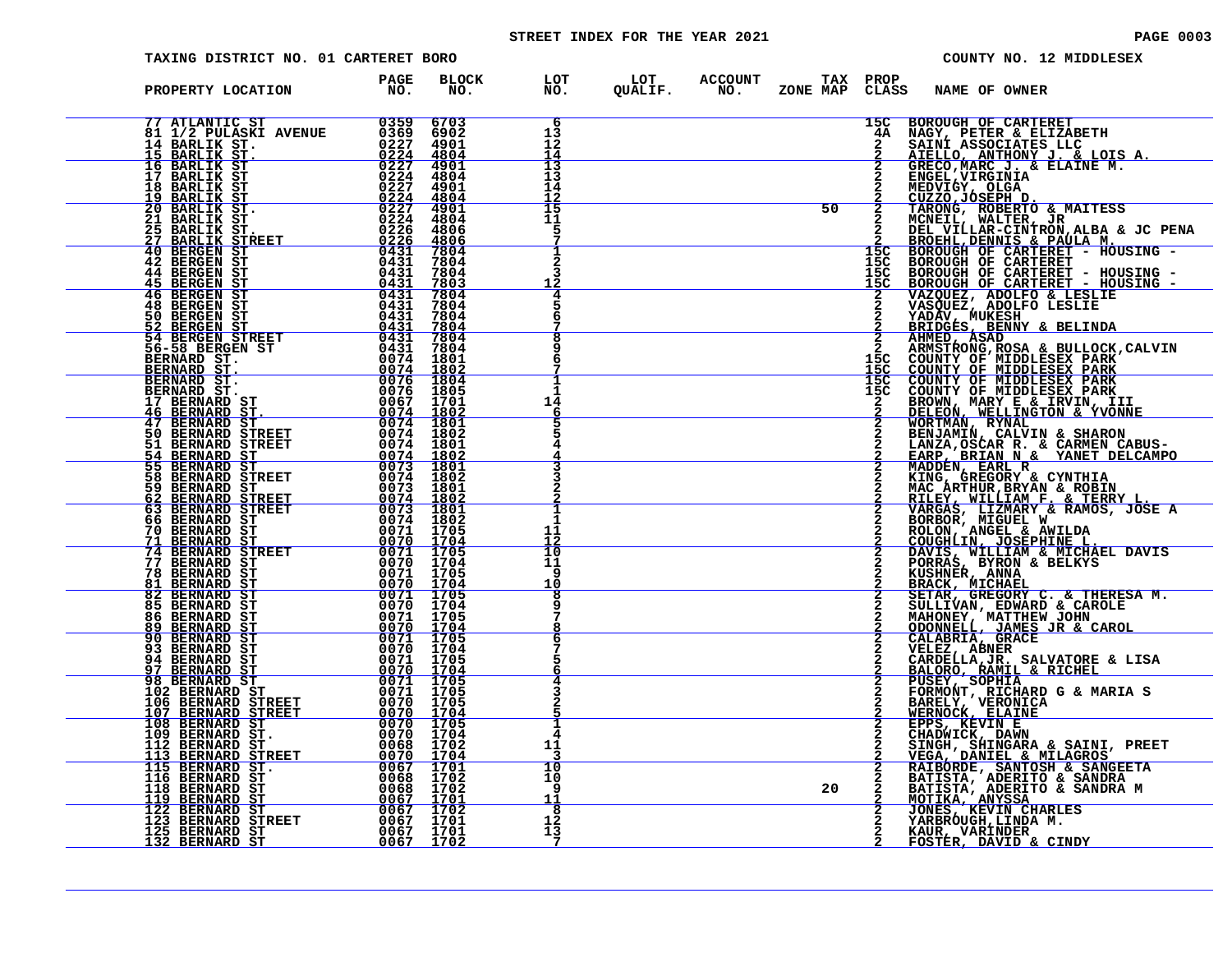# STREET INDEX FOR THE YEAR 2021 **PAGE 10004** PAGE 0004

| TAXING DISTRICT NO. 01 CARTERET BORO                                                                                                                                                                                                                                                                                                                                                                               |                                              |                     |                                         |           |                                   | COUNTY NO. 12 MIDDLESEX                                                                                                                                                                                                                                |
|--------------------------------------------------------------------------------------------------------------------------------------------------------------------------------------------------------------------------------------------------------------------------------------------------------------------------------------------------------------------------------------------------------------------|----------------------------------------------|---------------------|-----------------------------------------|-----------|-----------------------------------|--------------------------------------------------------------------------------------------------------------------------------------------------------------------------------------------------------------------------------------------------------|
| PROPERTY LOCATION                                                                                                                                                                                                                                                                                                                                                                                                  | <b>PAGE</b><br>$\overline{N}$ $\overline{N}$ | <b>BLOCK</b><br>NO. |                                         |           |                                   |                                                                                                                                                                                                                                                        |
| $\begin{tabular}{l c c c c c} \textbf{FROPERTY LOCATION} & \textbf{PAGE} & \textbf{BLOC11} & \textbf{PAGE} & \textbf{BLOC1} & \textbf{DOS} & \textbf{DLOC1} & \textbf{DOS} & \textbf{DLOC1} & \textbf{DOS} & \textbf{DLOC1} & \textbf{DOS} & \textbf{DLOC1} & \textbf{DOS} & \textbf{DOS} & \textbf{DOS} & \textbf{DOS} & \textbf{DOS} & \textbf{DOS} & \textbf{DOS} & \textbf{DOS} & \textbf{DOS} & \textbf{DOS}$ |                                              |                     | -6<br>15<br>.5<br>19                    |           | $\mathbf{2}$<br>$\mathbf{2}$      | SINGH, RANJEET<br>AUJLA, GAGANDEEP S<br>DHINDSA, KANWARJIT S. & SJ SINGH<br>RUDYK, THERESA                                                                                                                                                             |
|                                                                                                                                                                                                                                                                                                                                                                                                                    |                                              |                     | 15<br>20<br>14<br><u> 21</u>            |           |                                   | RUDYK, THERESA<br>RINDOSH, MARY<br>ROORE, JAMEY<br>HORNAK, JOHN F & ANGELINA<br>HANIF, WAQAS & RAFIO, ALIA<br>HANIF, WAQAS & RAFIO, ALIA<br>KALKAT,HARDEV & JASWINDER<br>SAINI, SURENDRA S&TAMBER,SATWINDER K<br>SINGH,SHARANJIT & B K MINHAS-BASRA, M |
|                                                                                                                                                                                                                                                                                                                                                                                                                    |                                              |                     | 13<br>22<br>12<br><u>23</u>             |           |                                   |                                                                                                                                                                                                                                                        |
|                                                                                                                                                                                                                                                                                                                                                                                                                    |                                              |                     | $11\,$<br>24<br>10<br><u> 25</u><br>9   |           |                                   |                                                                                                                                                                                                                                                        |
|                                                                                                                                                                                                                                                                                                                                                                                                                    |                                              |                     | 26<br>8<br><u>27</u>                    |           |                                   | 2 JACKSON, LEON & BEATRICE<br>2 JACKSON, LEON & BEATRICE<br>2 SINGH, AMARJIT & KAUR, SATINDER<br>2 GIECE, ADRIAN & MARY ANN<br>2 GIECE, ADRIAN & MARY ANN<br>2 GIECE, ADRIAN & MARY ANN<br>2 SINGH, BALJEET & KULWINDER<br>2 SINGH, BALJEET            |
|                                                                                                                                                                                                                                                                                                                                                                                                                    |                                              |                     | 28<br>-6<br>29<br>-5                    |           |                                   |                                                                                                                                                                                                                                                        |
|                                                                                                                                                                                                                                                                                                                                                                                                                    |                                              |                     | 30<br>4<br>31<br>5                      |           |                                   |                                                                                                                                                                                                                                                        |
|                                                                                                                                                                                                                                                                                                                                                                                                                    |                                              |                     | 6                                       |           |                                   |                                                                                                                                                                                                                                                        |
|                                                                                                                                                                                                                                                                                                                                                                                                                    |                                              |                     | 31<br>3.01<br>3.02                      |           |                                   | SINGH, JAGTAR & S KAUR & J SINGH                                                                                                                                                                                                                       |
|                                                                                                                                                                                                                                                                                                                                                                                                                    |                                              |                     | 3.03<br>10.03<br><u> 10.04</u><br>10.01 |           |                                   |                                                                                                                                                                                                                                                        |
|                                                                                                                                                                                                                                                                                                                                                                                                                    |                                              |                     | 10.02<br>۰q<br>8.02<br>8.01             |           | $\frac{\frac{2}{2}}{\frac{2}{2}}$ |                                                                                                                                                                                                                                                        |
|                                                                                                                                                                                                                                                                                                                                                                                                                    |                                              |                     | 6.02<br><u>6.Ol</u>                     |           |                                   |                                                                                                                                                                                                                                                        |
|                                                                                                                                                                                                                                                                                                                                                                                                                    |                                              |                     | 6<br>11                                 |           |                                   | 2 EAUR, SUKHEIR<br>2 SINGH, MALKIT & KEWAL BAINS<br>2 SINGH, MALKIT & KEWAL BAINS<br>2 KAUR, SUKHEIR<br>2 BHILLON, SUMBET & SINGH, GURPREET<br>2 SINGH, JUKHWINDER<br>2 SINGH, SUKHWINDER<br>2 BUJOR, VASILLE & ANA<br>2 BUJOR, VASILLE & SING         |
|                                                                                                                                                                                                                                                                                                                                                                                                                    |                                              |                     | -5<br>12<br>4<br>13                     |           | $\overline{2}$                    | SAIEDELAIR, NORAMMED & AARIM & FAIED, I<br>NASIR, TARIQ<br>KIERAS, TIMOTHY J. & SANDRA E.<br>SINGH, BALBIR & SANDHU, DEEPAK<br>TOTH, LOUIS F. & JOANN M.<br>CALLAGHER, PATICK J. & GRACE A.<br>SENATORE, ELIZABETH A & RICHARD A<br>BRUCATO, SALVAT    |
|                                                                                                                                                                                                                                                                                                                                                                                                                    |                                              |                     | 3<br><u> 14</u><br>-6<br>11<br>.5       |           |                                   |                                                                                                                                                                                                                                                        |
|                                                                                                                                                                                                                                                                                                                                                                                                                    |                                              |                     | <u> 12</u><br>4<br>13<br>-3             | 6<br>7045 | $\mathbf{2}$                      | PASTRANA, ANGEL & CONCEPCION<br>YOUSSEF, RACHA<br>CATINO, FLORENCE<br>CATINO, FLORENCE<br>DIAZ, ISMAURY & DE LA ROSA, YALIANA<br>BELL, TERRY<br>SCHIMPF, MICHAEL/VERONICA VELAZQUEZ                                                                    |
|                                                                                                                                                                                                                                                                                                                                                                                                                    |                                              |                     | 14                                      |           |                                   | MOMPEROUSSE, MARJORIE L                                                                                                                                                                                                                                |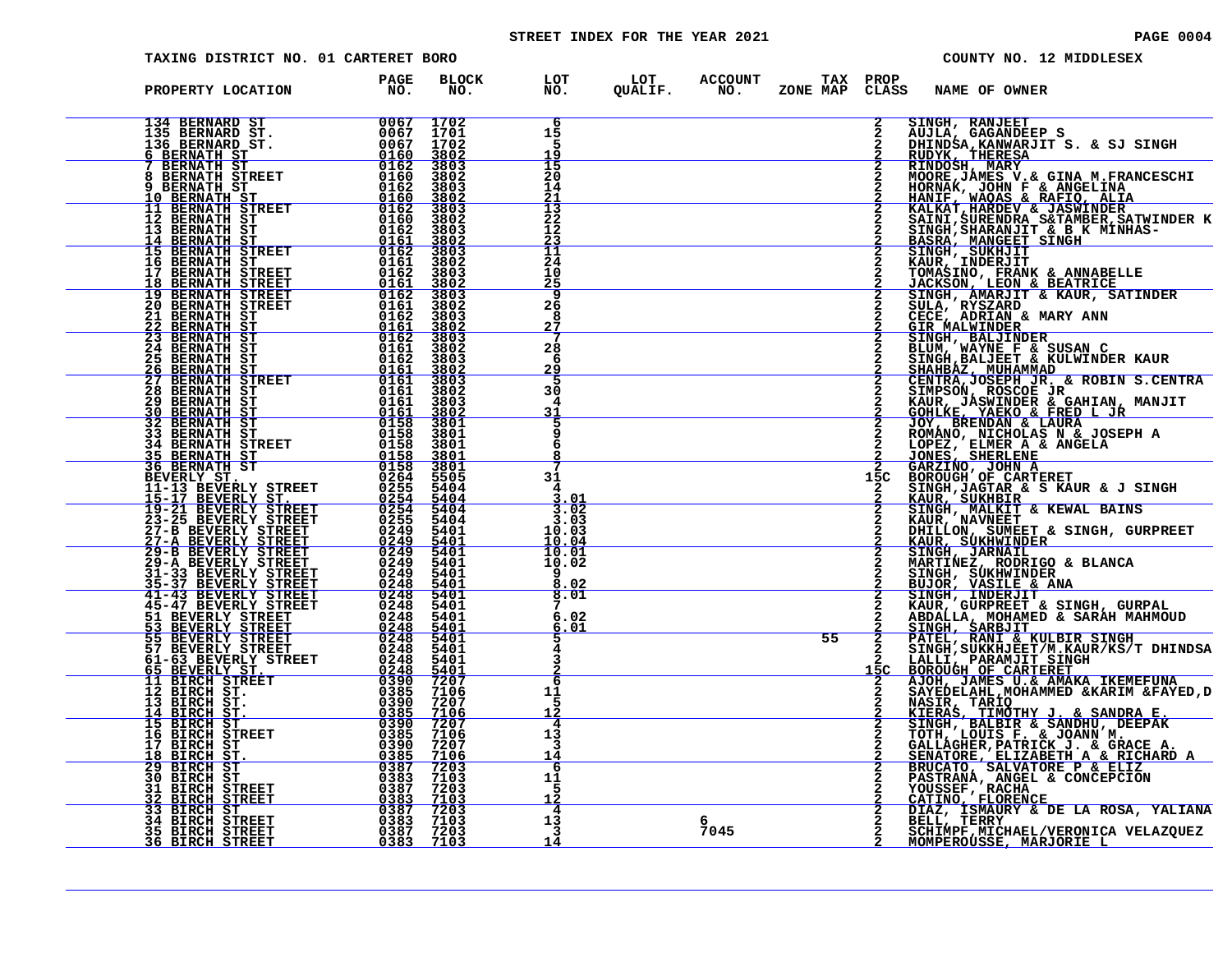# STREET INDEX FOR THE YEAR 2021 **PAGE 10005** PAGE 0005

| TAXING DISTRICT NO. 01 CARTERET BORO                                                                                                                                                                                                                                                     |                                                                                                                                                                                                                                                                                                                                                                                                                                |                                                    |                                            |                                                    |    |                       | COUNTY NO. 12 MIDDLESEX                                                                                                                                                                                                                      |
|------------------------------------------------------------------------------------------------------------------------------------------------------------------------------------------------------------------------------------------------------------------------------------------|--------------------------------------------------------------------------------------------------------------------------------------------------------------------------------------------------------------------------------------------------------------------------------------------------------------------------------------------------------------------------------------------------------------------------------|----------------------------------------------------|--------------------------------------------|----------------------------------------------------|----|-----------------------|----------------------------------------------------------------------------------------------------------------------------------------------------------------------------------------------------------------------------------------------|
| PROPERTY LOCATION                                                                                                                                                                                                                                                                        | <b>PAGE</b><br>NO <sub>z</sub>                                                                                                                                                                                                                                                                                                                                                                                                 | <b>BLOCK</b><br>NO.                                | LOT<br>NO.                                 | LOT ACCOUNT TAX PROP<br>QUALIF. NO. ZONE_MAP CLAS! |    | CLASS                 | <b>NAME OF OWNER</b>                                                                                                                                                                                                                         |
| 47 BIRCH ST<br><b>48 BIRCH ST</b><br>49 BIRCH STREET<br>50 BIRCH ST                                                                                                                                                                                                                      | $\overline{0386}$<br>0215                                                                                                                                                                                                                                                                                                                                                                                                      | 7201<br>4403<br>7201                               | 16<br>4<br>17                              |                                                    |    |                       | MASHIANA, BALVINDER K.<br>RAANI LLC                                                                                                                                                                                                          |
| 51 BIRCH ST<br>52 BIRCH ST                                                                                                                                                                                                                                                               | $\frac{0386}{0215}$ $0.215$ $0.215$ $0.215$ $0.386$ $0.215$ $0.386$                                                                                                                                                                                                                                                                                                                                                            | $\frac{4403}{7201}$<br>4403<br>7201<br><u>4403</u> | 3<br>18<br>2<br>$\frac{1\overline{9}}{20}$ |                                                    | 73 |                       | <b>FAANILLE<br/>FLORES, MIRIAM S.<br/>RODRIGUEZ, SANTOS<br/>GRAY JR., FLOYD<br/>GALLEGOS, ALICIA<br/>DOUGHERTY, DENNIS &amp; CATHERINE<br/>ELEZI, HANA<br/>ELEZI, HANA<br/>VIGO, ENRIQUE E</b>                                               |
| <b>51 BIRCH 51<br/> 52 BIRCH 51<br/> 52 BIRCH ST<br/> 53 BIRCH STREET 0215<br/> 54 BIRCH STREET 0215<br/> 56 BIRCH STREET 0215<br/> 56 BIRCH STREET 0215<br/> BLAIR ROAD 00955<br/> BLAIR ROAD 000955<br/> BLAIR ROAD 00085<br/> 43 BLAIR RD<br/> 43 BLAIR RD<br/> 45 BLAIR RD<br/> </b> |                                                                                                                                                                                                                                                                                                                                                                                                                                | 4403<br>2700<br>2700<br>$\frac{2802}{2401}$        | 2                                          |                                                    |    | 5в<br>5B              | CONRAL<br>CONRAL                                                                                                                                                                                                                             |
| 47 BLAIR RD<br>600 BLAIR ROAD<br>700 BLAIR ROAD                                                                                                                                                                                                                                          | 0085<br>0098                                                                                                                                                                                                                                                                                                                                                                                                                   | 2401<br>2401<br>2704                               | c<br>10<br>11<br>4                         |                                                    |    |                       | CODY REALTY CARTERET LLC<br>SORIA, DAVID<br>MOTTA, JORGE & LATEASHA                                                                                                                                                                          |
| 800 BLAIR RD<br>1000 BLAIR ROAD<br>1500 BLAIR RD.<br>1600 BLAIR RD.                                                                                                                                                                                                                      | 0099<br>0099<br>0100<br>0100<br>0100                                                                                                                                                                                                                                                                                                                                                                                           | $\frac{2801}{2801}$<br>2802<br>$\frac{2802}{2802}$ |                                            |                                                    |    | 4B<br>4A<br>4 B<br>4A | MOTTA, JORGE & LATEASHA<br>ABDELMASIH, EMAD & KHILA, ERIN<br>SPG 600 BLAIR LLC<br>COLFIN 2019-4 INDUSTRIAL OWNER LLC<br>200 FEDERAL 2019 LLC<br>200 FEDERAL BUSINESS CENTERS INC<br>FEDERAL BUSINESS CENTERS INC<br>FEDERAL BUSINESS CENTERS |
| 1600 BLAIR RD.<br>2500 BLAIR ROAD<br>2500 BLAIR ROAD<br>2500 BLAIR ROAD                                                                                                                                                                                                                  | 0100<br>0101<br>0101<br>0101                                                                                                                                                                                                                                                                                                                                                                                                   | 2802<br>2802<br>2802<br>2802                       | 8                                          | x                                                  |    | 15F<br>4B<br>4B<br>4в |                                                                                                                                                                                                                                              |
| BRISTOL STATION COURT<br>50 BRYLA STREET<br>50 BRYLA STREET<br><b>1 BUCHANAN ST</b>                                                                                                                                                                                                      | 0023<br>0098<br><u>0099</u><br>0220                                                                                                                                                                                                                                                                                                                                                                                            | 601<br>2705<br>2705<br>4603                        | 13                                         |                                                    | LI | 4C<br>4A<br>15F       | B & L TIRE SERVICE, INC.<br>BRISTOL APARTMENTS OWNER LLC<br>50 BRYLA C/O JLL ATTN.JAMES PRESTON<br>50 BRYLA HPFVIII URBAN RENEWAL LLC<br>TAMBERELLI, ANTHONY J                                                                               |
| 2 BUCHANAN ST<br><b>3 BUCHANAN ST</b><br>4 BUCHANAN ST.<br>5 BUCHANAN ST<br>6 BUCHANAN ST                                                                                                                                                                                                | 0219<br>0220<br>$\frac{0219}{0220}$                                                                                                                                                                                                                                                                                                                                                                                            | 4602<br>4603<br>4602<br>4603                       | 3<br>12<br>4<br>11                         |                                                    | 47 | $\frac{2}{2}$         | MIKLOS, HELEN & ANTHONY MIKLOS<br>AHUJA, JESSI<br>THE MIHALKO LIVING TRUST<br>MARTINS, ANTONIO M<br>SINGH, LAKHWINDER & JASWINDER                                                                                                            |
| BUCHANAN ST.<br>BUCHANAN ST<br>7-11 BYRON AVENUE                                                                                                                                                                                                                                         | 0219<br>0220<br>0219<br>0246                                                                                                                                                                                                                                                                                                                                                                                                   | 4602<br>4603<br>4602<br>5206                       | 5<br>10<br>6<br>8                          |                                                    |    | 4 <sup>C</sup>        | ROSARIO, FRANK<br>LEMASZEWSKI, THERESA MARIE<br><b>SCP BYRON LLC</b>                                                                                                                                                                         |
| 13 BYRON AVE<br>15 BYRON AVE<br><u>17 BYRON AVE</u><br><b>19 BYRON AVENUE</b>                                                                                                                                                                                                            | 0246<br>0246<br>$0246$<br>0246                                                                                                                                                                                                                                                                                                                                                                                                 | 5206<br>5206<br>$\frac{5206}{5206}$                | 6<br>4                                     |                                                    |    |                       | ALONGI, CHARLES & BARBARA<br>ASGHAR, NADEEM<br><b>KOLODZIESKI, HENRY<br/>KIM, JONG C &amp; HYUNSOO</b>                                                                                                                                       |
| 1 CAPP STREET<br>2 CAPP ST<br>CAPP ST<br>CAPP ST                                                                                                                                                                                                                                         | 0181<br>0178<br>0181<br>0178 4001                                                                                                                                                                                                                                                                                                                                                                                              | 4004<br>4001<br>4004                               | 11<br>4<br>12                              |                                                    |    |                       | ABRAHAM, CYRIAC K. & SHEELA C.<br>DWYER, AGNES C<br>RUIZ, WILLIAM                                                                                                                                                                            |
| 5 CAPP ST<br>CAPP ST<br>CAPP ST<br>CAPP ST<br>8                                                                                                                                                                                                                                          | 0181<br>0178<br>$\frac{\overline{0181}}{0174}$                                                                                                                                                                                                                                                                                                                                                                                 | 4004<br>4001<br>$\frac{4004}{3905}$                | 3<br>13                                    |                                                    |    |                       | SAHOTA, RAJ S & KANTA KAUR<br>PLATERO, RAUL D. & JENINA P.<br>HASSAN, SAMEH & MARIE ELENA<br>BURAK, MICHAEL T & MARIE<br>POGODA, MARK G.                                                                                                     |
| 9 CAPP ST<br>10 CAPP ST<br>11 CAPP STREET<br>12 CAPP STREET                                                                                                                                                                                                                              | 0181<br>0174<br>0171<br>0174                                                                                                                                                                                                                                                                                                                                                                                                   | 4004<br>3905<br>3902<br>3905<br>3902               | <u> 12</u><br>З<br>11                      |                                                    |    |                       | TAKHAR, SARABJIT S. & MANJEET KAUR<br>TORRES, GEORGE & IDALISSE RAMOS-<br>SINGH, JASPREET<br>EDGAR, DENNIS & CAROL<br>ASENCIOS, FRANK & ARMANDO ASENCIOS                                                                                     |
| 13 CAPP ST<br>14 CAPP ST<br>15 CAPP STREET<br>16 CAPP ST<br>17 CAPP ST                                                                                                                                                                                                                   | 0171<br>0172<br>0171<br>0172<br>0170                                                                                                                                                                                                                                                                                                                                                                                           | 3904<br>3902<br>3904<br>3902                       | 1<br>10<br>q                               |                                                    |    |                       | REIMAN, CHARLES F, JR<br>JOSEPH, FALCONA & HELENA W.<br>TRUJILLO, EDWARD & GRACE<br>ZAYAS, DINA MARIE                                                                                                                                        |
| 18 CAPP STREET<br><u>19 CAPP STREET</u><br>20 CAPP ST                                                                                                                                                                                                                                    | 0172<br>$\begin{array}{@{}c@{\hspace{1em}}c@{\hspace{1em}}c@{\hspace{1em}}c@{\hspace{1em}}c@{\hspace{1em}}c@{\hspace{1em}}c@{\hspace{1em}}c@{\hspace{1em}}c@{\hspace{1em}}c@{\hspace{1em}}c@{\hspace{1em}}c@{\hspace{1em}}c@{\hspace{1em}}c@{\hspace{1em}}c@{\hspace{1em}}c@{\hspace{1em}}c@{\hspace{1em}}c@{\hspace{1em}}c@{\hspace{1em}}c@{\hspace{1em}}c@{\hspace{1em}}c@{\hspace{1em}}c@{\hspace{1em}}c@{\hspace{$<br>0170 | 3904<br>3902                                       |                                            |                                                    |    |                       | KEREKES, PETER T. & ADRIENNE M.                                                                                                                                                                                                              |
| 21 CAPP STREET<br>22 CAPP STREET<br>23 CAPP ST<br>24 CAPP STREET<br>25 CAPP ST                                                                                                                                                                                                           | 0171<br>0170<br>$\begin{array}{c} \overline{\textcolor{red}{0}171} \\ \textcolor{red}{0}170 \end{array}$                                                                                                                                                                                                                                                                                                                       | 3903<br>3902<br>3903<br>3902                       |                                            |                                                    |    |                       | BITTNER, EDWARD & PATRICIA<br>BAINS, GURJEET S & VARINDERJIT K                                                                                                                                                                               |
| 27 CAPP STREET<br><u> 29 CAPP ST</u>                                                                                                                                                                                                                                                     | 0170<br>0170                                                                                                                                                                                                                                                                                                                                                                                                                   | 3902<br>3902                                       |                                            |                                                    |    |                       | O'CONNOR, KERRY<br><u>ASHBY, JÓHN D &amp; VIRGINIA R</u>                                                                                                                                                                                     |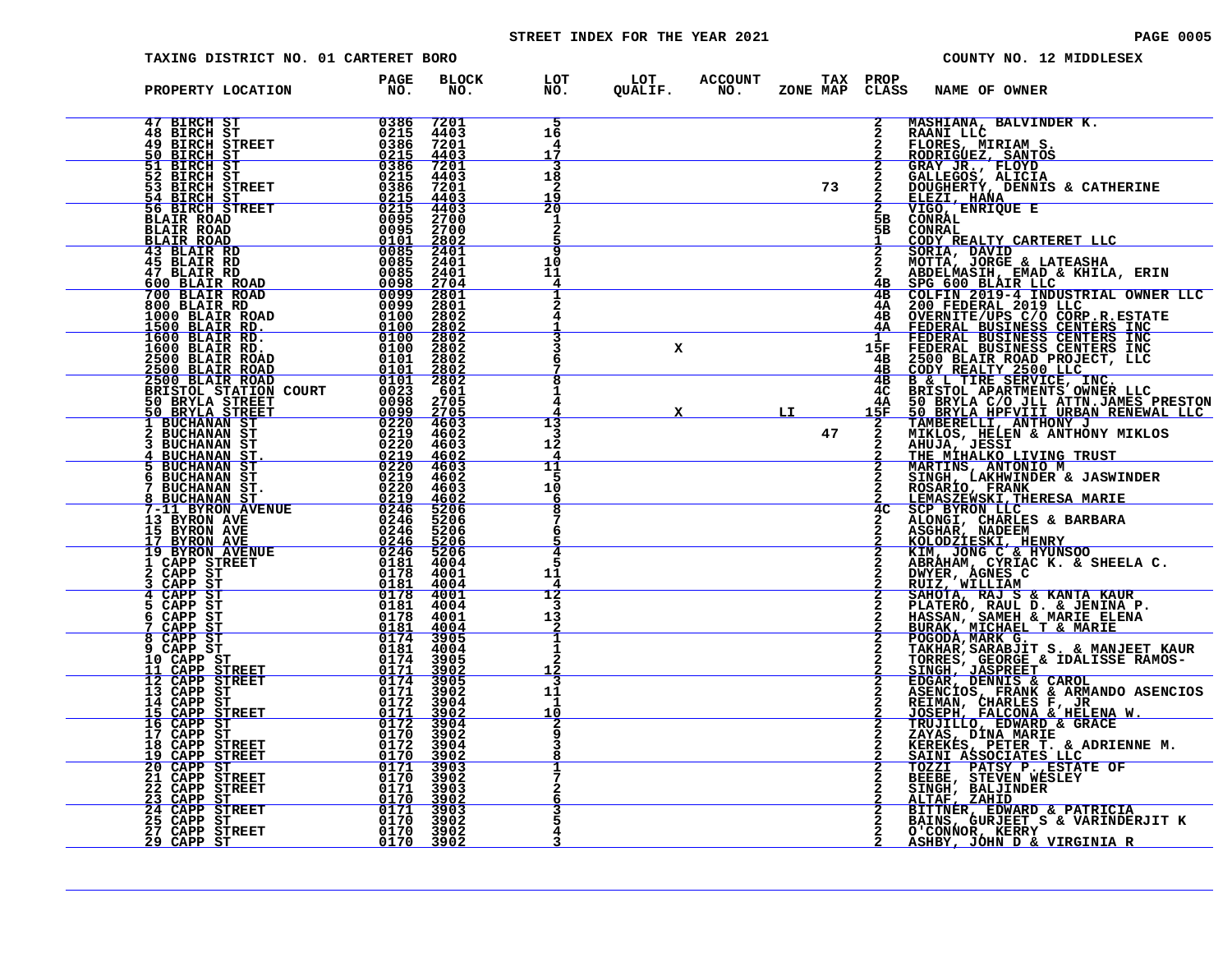# STREET INDEX FOR THE YEAR 2021 **PAGE 10006** PAGE 0006

| TAXING DISTRICT NO. 01 CARTERET BORO |              |                                                           |  |                                   | COUNTY NO. 12 MIDDLESEX                                                                                                                                                                                                                        |
|--------------------------------------|--------------|-----------------------------------------------------------|--|-----------------------------------|------------------------------------------------------------------------------------------------------------------------------------------------------------------------------------------------------------------------------------------------|
| PROPERTY LOCATION FAGE               | BLOCK<br>NO. | LOT LOT ACCOUNT TAX PROP<br>NO. QUALIF. NO. ZONE_MAPCLASS |  |                                   | <b>NAME OF OWNER</b>                                                                                                                                                                                                                           |
|                                      |              | 1<br>11<br>10                                             |  | $\overline{2}$                    | WILLIAMSON, PIERRE & MOZELEINE<br>MAMANTA, RÓLANDO & MARIA VICTORIA<br>ARORA, HARIOM & SHILPA                                                                                                                                                  |
|                                      |              | 3<br>4                                                    |  | 15C<br>15C<br>15C<br><u> 15D </u> | <b>KO, SUN PIE &amp; JU IM<br/>COUNTY OF MIDDLESEX PARK<br/>BOROUGH OF CARTERET</b>                                                                                                                                                            |
|                                      |              | $\overline{\mathbf{a}}$<br>29<br>-1                       |  | 15A<br>15C<br>15C                 | COUNTY OF MIDDLESEX PARK<br>ST. JOSEPH'S CHURCH<br>BOARD OF ED. - COLUMBUS SCHOOL -<br>CARTERET BUSINESS PARTNERSHIP INC<br>CARTERET BUSINESS PARTNERSHIP INC<br>CARTERET BUSINESS PARTNERSHIP INC                                             |
|                                      |              | $\overline{\mathbf{8}}$<br>۰q<br>10<br>7                  |  |                                   | RIAR, SANDEEP S & KAUR, VIRINDER<br>PATEL, BHUPENDRA C.& KALAVATI<br>CSK PROPERTIES LLC                                                                                                                                                        |
|                                      |              | 6.21<br>6.22<br>6.01                                      |  |                                   | 2 CSA PROPERTIES LLC<br>2 SANTOS, MARIA DOLORES & JOSE<br>2 ABDEL RAZEK, TEREK O & ONSI H<br>2 PARMAR, RANJIT & AMARJIT KAUR<br>2 RAMAR, HARINDER SINGH<br>2 GONZALEZ, ROSA<br>2 GONZALEZ, ROSA<br>2 ZAJACZKOWSKI, JANUSZ & WACNIK, W<br>4A SY |
|                                      |              | $\overline{\mathbf{g}}$<br>17<br>7<br>h                   |  |                                   | <b>AMIN, MEETA</b><br><u>PERRÝ, DAVID A</u>                                                                                                                                                                                                    |
|                                      |              | 18<br>q<br>8<br><u> 19</u>                                |  | 15C                               | WILK, GLORIA<br>BOROUGH OF CARTERET - LIBRARY -<br>PATEL, MAHENDRA M. & M. M. C/O UNITED                                                                                                                                                       |
|                                      |              | -6<br>20                                                  |  | <u>4A</u>                         | PATEL, MAHENDRA M. & M.C/O UNITED<br>SANTOS, JOSE & MARIA D.<br>PABLA, KARNAIL & SUKHPAL<br>SINGH, GURDARSHAN & KAUR, SUKHWINDER<br>SICKLE, THERES A & JENNIFER A. SARDONE<br>KINDZIERSKI, MICHAEL A<br>CSK PROPERTIES LLC<br>FIRST PRESBYTE   |
|                                      |              | $\frac{21}{15}$<br>8<br>16                                |  | 15D                               | GOLINO, JOSEPH & LORRAINE<br>VILLANUEVA, HENRY                                                                                                                                                                                                 |
|                                      |              | 17<br>18<br>6                                             |  | $\overline{2}$                    | <b>CSK PROPERTIES LLC<br/>SINGH, MANJIT &amp; PARAMJIT KAUR<br/>SINGH, JASWINDER &amp; LAKHWINDER</b>                                                                                                                                          |
|                                      |              | $\frac{2}{8}$                                             |  |                                   | BENITEZ-VILLALTA, ROBERTO<br>KOCHHAR, INDERPREET S & H SINGH<br>BABAR, SULTAN MAHMOOD                                                                                                                                                          |
|                                      |              |                                                           |  |                                   | NEGRON, MIGUEL & MABEL<br>TOMORI, HELEN R. & TOMORI, ALBERT A.<br>CAMPBELL, TANIA<br>SINGH, SUKHVINDER<br>GEORGE, ALEX & MAGDOLNA<br>VERASTEGUI, JUDITH<br>VERASTEGUI, JUDITH                                                                  |
|                                      |              |                                                           |  |                                   | BERNARDINO, JENNA                                                                                                                                                                                                                              |
|                                      |              |                                                           |  |                                   | SHAH, MUKESH H & BHAVNA M<br>PAMPLONA, PAULINO C, JR & MAREZEL D<br>GONZALEZ, ALBERT<br>ASFAND, MUHAMMAD & ANAM SHEHERYER<br><u>GONZALEZ, MAIRA</u>                                                                                            |
|                                      |              | 6                                                         |  |                                   | OKYERE, EBENEZER W. & ERNESTINA<br>HALKOVICH, JOANNE S.<br>BANKO, MICHAEL & LISAMARIE VIROLA                                                                                                                                                   |
|                                      |              | 13                                                        |  |                                   | GREENBERG, RICHARD B<br>SINGH, SUKHDEV & SARVJEET KAUR-<br>BRUCATO, JOSEPH<br>KUMAR, HARMESH<br>BOAKYE, FRANCIS ATTA & MARY GRJIMAK                                                                                                            |
|                                      |              | 12<br>3<br>11<br>4                                        |  |                                   | ZEHRER, DENNIS G. & LINDA M.<br>RIVERA, RAFAEL & ROSA GONZALEZ<br>WERNER, WILLIAM J & NANCY A<br>WILMOT, RUTH                                                                                                                                  |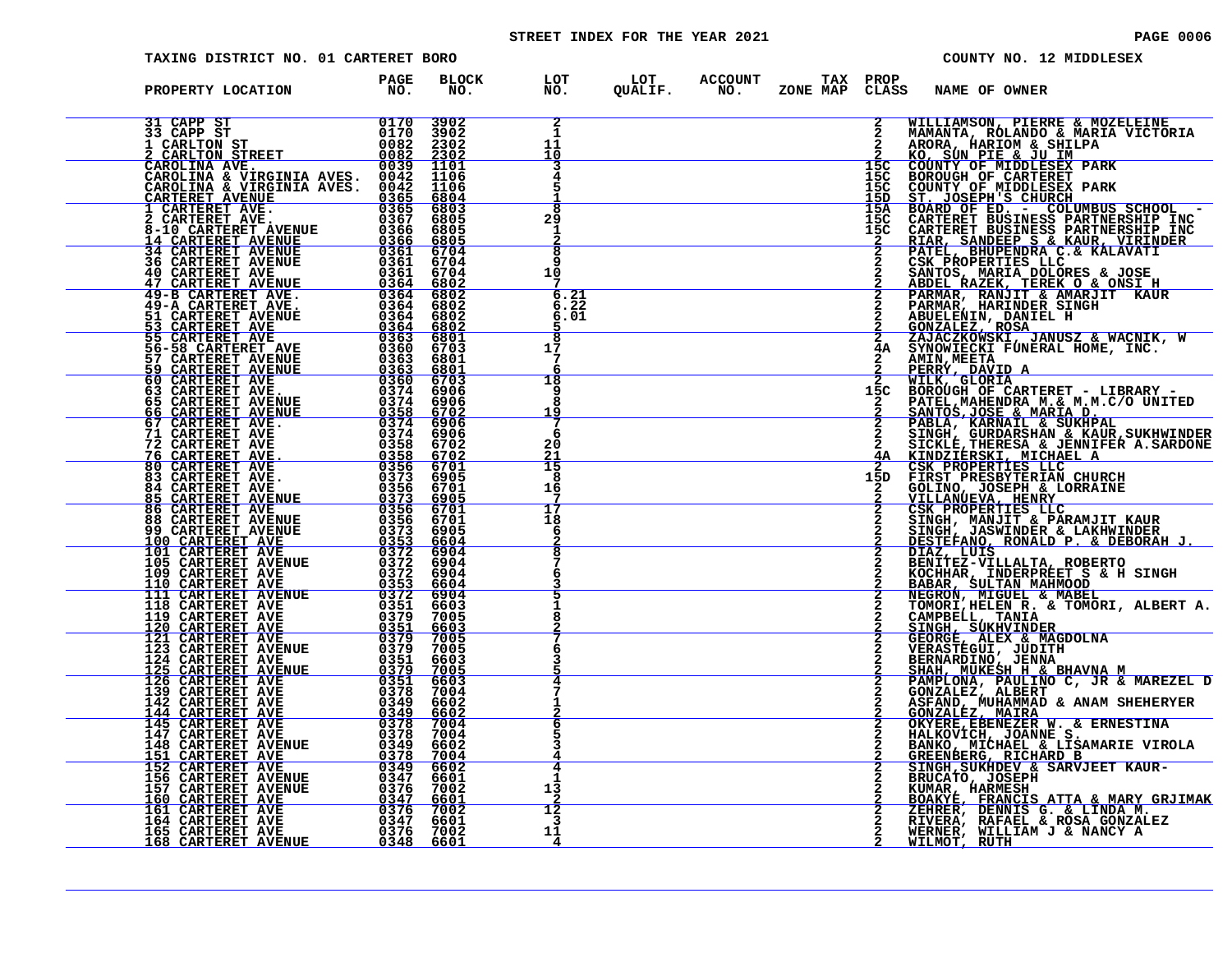# STREET INDEX FOR THE YEAR 2021 **PAGE 10007** PAGE 0007

| TAXING DISTRICT NO. 01 CARTERET BORO                                                                                                                                                                                                         |                                |              |                                                           |                  |           |                | COUNTY NO. 12 MIDDLESEX                                                                                                                                                                                                                                   |
|----------------------------------------------------------------------------------------------------------------------------------------------------------------------------------------------------------------------------------------------|--------------------------------|--------------|-----------------------------------------------------------|------------------|-----------|----------------|-----------------------------------------------------------------------------------------------------------------------------------------------------------------------------------------------------------------------------------------------------------|
| PROPERTY LOCATION                                                                                                                                                                                                                            | <b>PAGE</b><br>NO <sub>z</sub> | BLOCK<br>NO. | LOT LOT ACCOUNT TAX PROP<br>NO. QUALIF. NO. ZONE_MAPCLASS |                  |           |                | <b>NAME OF OWNER</b>                                                                                                                                                                                                                                      |
|                                                                                                                                                                                                                                              |                                |              | 10<br>10                                                  |                  |           | $\overline{2}$ | SPOGANETZ, JOHN W & CONCETTA<br>RULLAN, ALBA & GENEROSO A<br>WATERS, SEBASTIAN & LAURA J<br>GREWAL, AVTAR S & HARGURJIT K GREWAL                                                                                                                          |
|                                                                                                                                                                                                                                              |                                |              | 4                                                         |                  |           |                | SINGH, BALBIR<br>SARAN, SUKHDEV SINGH<br>KOPEK, THOMAS J<br><u>GRUSKOWSKI, DIANE<br/>RODRIGUES,ALDEMIRO J. &amp; MARIA M.</u>                                                                                                                             |
|                                                                                                                                                                                                                                              |                                |              |                                                           |                  |           |                | CARRATALA, JOSEPH & TAMMY<br>BRITO TAMÁYO, ALEX                                                                                                                                                                                                           |
|                                                                                                                                                                                                                                              |                                |              |                                                           |                  |           |                |                                                                                                                                                                                                                                                           |
|                                                                                                                                                                                                                                              |                                |              | 11<br>10                                                  |                  |           | 15F            | BRITO TAMATO, ALEX<br>MILLER, EDWARD M. & GUILIA<br>FAUCI, LAWRENCE & MARY<br>KAUR, HARVINDER & SINGH, GURJIT<br>GUZMAN, TERESA<br>PENA GEBER & IRIANA COLORADO<br>KASNOWSKI, RALPH & PATRICIA J<br>RUBINO, STEVEN & HENRIETTA<br>DIMAGGIO, JEROME<br>ALB |
|                                                                                                                                                                                                                                              |                                |              | g<br>6                                                    |                  |           |                | KALRA, BÁKHSHISH KAUR<br>VALO, MARYANN<br>GONZÁLEZ, SANTO & NANCY<br>GORAYA MUHAMMAD A.& NASREEN ABIDA<br><b>BABU, ASHRAF</b>                                                                                                                             |
|                                                                                                                                                                                                                                              |                                |              |                                                           |                  |           |                | BAMDAS, KUMAR<br>SINGH, MANPREET & KAUR, HARPREET<br>RADY, MOHAMED E & MANDOUR, MAY<br>ROARD OF ED. - LINCOLN SCHOOL -<br>GASPARRO, LOUISE ANN & JOSEPH M<br>REIMAN, DANIEL J                                                                             |
|                                                                                                                                                                                                                                              |                                |              | 14<br>-1<br><u> 12</u>                                    |                  |           |                | ALI, KAMRAN                                                                                                                                                                                                                                               |
|                                                                                                                                                                                                                                              |                                |              | 2<br>10<br>q<br>8                                         |                  | <u>38</u> |                | REIMAN, DANIEL J & JUDITH M VALDES<br>KHAN, MOHAMMAD A & ANJUM, FOUZIA<br>CHEEMA, SHAFQAT & BANO, SAIRA                                                                                                                                                   |
|                                                                                                                                                                                                                                              |                                |              | 5<br>6<br>6                                               |                  |           |                | NOWACKI, MARY E.<br>D'ORSI, HENRY & KATHLEEN<br>FAROOQ, TAHIR & ABDUL GHAFOOR<br>FAROOQ, GLORIA<br>GROOM, GLORIA                                                                                                                                          |
|                                                                                                                                                                                                                                              |                                |              | 3.02<br>3.01                                              | $R-50$<br>$R-50$ |           |                | BASSIN, RICHARD D, SR<br>SHARMA, ATUL & POONAM CHOPRA<br>DINKEVICH, DAVID & RAUTMAN, YANA<br>ZAWADZKI HELEN, ESTATE OF<br>KUNDLAS, ALASHKAR SINGH<br>JOHAL, KULWINDER & BRINDER<br>SINGH, DAVINDER & KAUR, HARVINDER<br>SINGH, DAVINDER & KAUR, HARVINDER |
|                                                                                                                                                                                                                                              |                                |              |                                                           |                  |           |                |                                                                                                                                                                                                                                                           |
|                                                                                                                                                                                                                                              |                                |              |                                                           |                  |           |                | SINGH, GURKAMAL<br>BILBAO, EUGENE A. & DANIELLE<br>VEZZOSI, PETER JR. & CONCEPCION<br>DELGADO, YOLANDA<br>CAPIK, EJ/KA CAPIK & AM ANDROVICH, JR                                                                                                           |
|                                                                                                                                                                                                                                              |                                |              |                                                           |                  |           |                | SINGH, JAGGA J & KAUR, RANJIT<br>THE SITARSKI LIVING TRUST<br>AMIN, ASAD B & NASIR B AMIN<br>PHIFER, MARK A & GINA SARGEANT-<br>PETRILLO, GAIL C & LAWRENCE                                                                                               |
|                                                                                                                                                                                                                                              |                                |              | п.<br>-1<br>19                                            |                  |           | 4Α             | WUTKOWSKI, BERNADETTE & JOSEPH<br>HSWA LLC<br>FEINGOLD, WILLIAM D & J SANTOS-<br>BOROUGH OF CARTERET - PUBLIC PARK -                                                                                                                                      |
|                                                                                                                                                                                                                                              |                                |              | ह<br>14<br>6<br><u> 15</u>                                |                  |           |                | YAVORSKY, ALMA<br>RATAINDA, HARJIT S & KULWINDER KAUR-<br>POLLMAN, PATRICIA & MICHAEL<br><u>DEVINCENZO, JOHN &amp; VANESSA</u>                                                                                                                            |
| PROPERTY LOCATERET AVE 1997 (1997)<br>169 CARTERET AVE 1997 (1997)<br>179 CARTERET AVE 1997 (1997)<br>179 CARTERET AVE 1997 (1997)<br>179 CARTERET AVE 1997 (1997)<br>189 CARTERET AVE 1997 (1997)<br>189 CARTERET AVE 1997 (1997)<br>189 CA |                                |              | 5<br>10<br>11<br>3                                        |                  |           |                | SINGH, STEVEN<br>EAGLE ENTERPRISES I LLC<br>RESNICK, MARCI BETH<br>CRUZ, ANGEL L & FELICITA                                                                                                                                                               |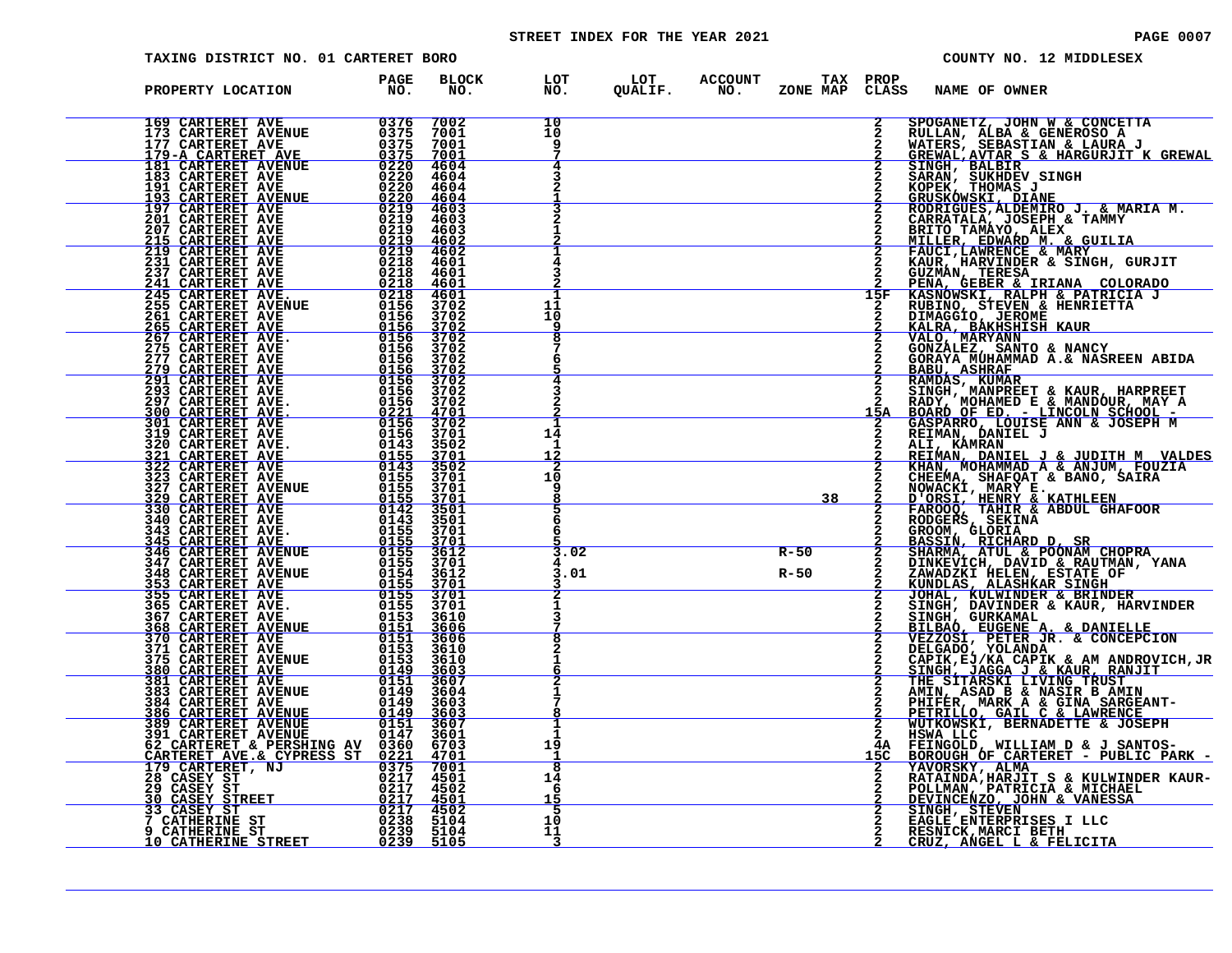# STREET INDEX FOR THE YEAR 2021 **PAGE 10008** PAGE 0008

| TAXING DISTRICT NO. 01 CARTERET BORO |                         |                                               |                                                                                           | COUNTY NO. 12 MIDDLESEX                                                                                                                                                                                                               |
|--------------------------------------|-------------------------|-----------------------------------------------|-------------------------------------------------------------------------------------------|---------------------------------------------------------------------------------------------------------------------------------------------------------------------------------------------------------------------------------------|
| PROPERTY LOCATION                    | PAGE<br>NO <sub>z</sub> |                                               | BLOCK LOT LOT ACCOUNT TAX PROP NAME OF OWNER NO. QUALIF. NO. ZONE MAP CLASS NAME OF OWNER |                                                                                                                                                                                                                                       |
|                                      |                         | 12<br>2.01<br>2.02<br>1                       | $R-50$                                                                                    | $\frac{2}{2}$<br>GOLSON, CAVAN & VANESSA<br>SINGH, TARLOCHAN & BALVIR K<br>SINGH, TARLOCHAN & BALVIR K<br>BYLECKIE, JOSEPH J, JR<br>SINGH, RAMINDER/MALKIT_SINGH                                                                      |
|                                      |                         | 14<br>13                                      |                                                                                           | HERMANOWSKI, L. & G. & E. HERMANOWSKA<br>POWLL, WILLIAM & MARSHA LEVY<br>ROOSEVELT INVESTMENTS LLC                                                                                                                                    |
|                                      |                         | $\overline{10}$<br>q<br>6                     |                                                                                           | HSWA LLC<br>OHANWE, CHINEDU P & JORJI-OHANWE, J<br>HSWA LLC<br>PLATINUM PROPERTY 1 LLC                                                                                                                                                |
|                                      |                         | 13<br>12<br>8<br>11                           |                                                                                           | MILLER, MORDCHEI<br>LADHAR, MAJOR & GURMIT LADHAR<br>SIDHU, TARLOCHAN & SHAMINDER SIDHU<br>ARSHAD,HAFIZ S & HIRA & T.SALMAN                                                                                                           |
|                                      |                         | ۹<br>10<br>10<br>11                           |                                                                                           | RAMOS, RAUL<br>GAVARRETE, JOSE & DENISE<br>JOHAL, SATWANT S. & GURMIT K.<br>$\mathbf{2}$<br><b>LALL, RAJKU MARIE<br/>HEALEY, MICHAEL F</b>                                                                                            |
|                                      |                         | 11<br>10<br>12.01<br>12.02                    | $R-25$<br>$R-25$                                                                          | CASTILLO, SARA L<br>PATEL, DITI<br>SINGH, SATPAL & RAVINDER KAUR<br>$\frac{2}{2}$                                                                                                                                                     |
|                                      |                         | я<br>13                                       |                                                                                           | SINGH, SAIPAL & KAVINDER<br>ROGEVELT INVESTMENTS, LLC<br>VIDYARTHI, RAVI P. & VIMLA<br>OPTION A SOLUTIONS LLC<br>KUMAR, AMITHA & DEV, SACHIN<br>RICENO, JULIA<br>RUFIN ACUNA, YOLVER<br>APLS HOMES LLCC<br>PLCENDY MOSTARA B & SUFUAR |
|                                      |                         | 14<br>15<br><u>6</u><br>$\overline{16}$<br>10 |                                                                                           | <b>ELGENDY, MOSTAFA R &amp; SHEHAB M<br/>ZUBACK, NICHOLAS<br/>SACINA, ROSEMARY A.<br/>CHOUDHURY, GHULAM &amp; ROSEYMERE<br/>CHOHAN, WAQAS KHALID, ,,,,,</b>                                                                           |
|                                      |                         | 17<br>-9<br>1                                 |                                                                                           | ZELENAK, JOHN & DEBRA ANN                                                                                                                                                                                                             |
|                                      |                         |                                               |                                                                                           | KUTCH, JANIE<br>SINGH, ASHISH<br>SEWING, JOSEPH & DOROTHY SEWING<br>STEINER, EDWARD M                                                                                                                                                 |
|                                      |                         | 6                                             |                                                                                           | SINGH, BALJIT<br>BRIONES MONTES DE OCA, VICTOR<br>BIRD, FRANCIS R. JR & RUTH E.<br>ALVARADO, HENRY A<br>NANDHA, RAGHBIR SINGH/JATINDER KAUR-<br>$\mathbf{2}$                                                                          |
|                                      |                         | 5.02<br>5.01                                  |                                                                                           | SISKO, FRANK, JR<br>PUNDA, BOGUSLAW & BOZENA<br>SINGH, HARDEEP<br>ENCARNACION, JACQULINE<br>SINGH, DALJEET                                                                                                                            |
|                                      |                         | 10<br>11<br>12                                |                                                                                           | <u>ARSHAD, FAISAL/USMAN ARSHAD/M ARSHAD</u><br>NAZIR, SAAD & SPENCE, BHAVANA<br>GONZALEZ, DELILAH<br>YADAV, MUKESH                                                                                                                    |
|                                      |                         | 10<br>12<br>9<br>11                           |                                                                                           | OROSZ, JOSEPH A. & HELEN A.<br>MOYA, VALENTIN & WANDA MALDONADO<br>SINGH, YUVRAJ & HARSHARANJIT SINGH<br>MEDWICK, RICHARD<br>SILVA, CARLOS M & GLADYS FIGUEROA<br>BABIJ, DOLORES<br>BABIJ, DOLORES                                    |
|                                      |                         | 8<br>10                                       |                                                                                           | SINGH, GURPREET & KAUR, MANINDERJIT<br>STRUSÍAK, JULTA<br><u>SINGH,NARINDER P/HARPREET</u> S.JODHA                                                                                                                                    |
|                                      |                         | 8                                             |                                                                                           | SINGH, PAUL & MANJIT KAUR<br>FABE, SUSANA S<br>LEWIS, LOCTON H<br>RUSSO, MARK A. & REGINA M.                                                                                                                                          |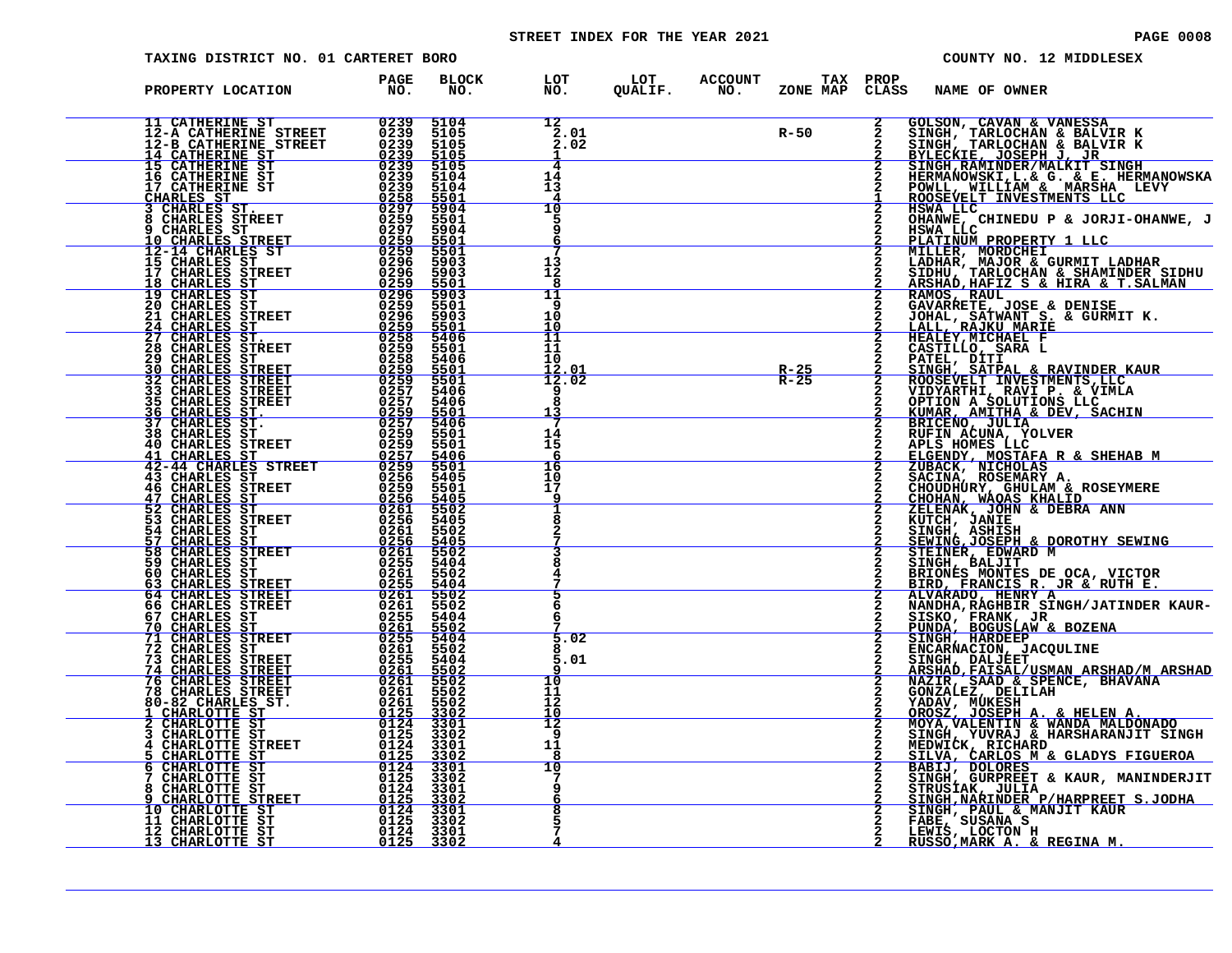# STREET INDEX FOR THE YEAR 2021 **PAGE 10009** PAGE 0009

|                                                                                                                                | TAXING DISTRICT NO. 01 CARTERET BORO                                                                                                           |                                                                                                                                                                                                                                                                    |                                         |                                                 |                 |                |                                                                                                              | COUNTY NO. 12 MIDDLESEX                                                                                                                                                                                          |
|--------------------------------------------------------------------------------------------------------------------------------|------------------------------------------------------------------------------------------------------------------------------------------------|--------------------------------------------------------------------------------------------------------------------------------------------------------------------------------------------------------------------------------------------------------------------|-----------------------------------------|-------------------------------------------------|-----------------|----------------|--------------------------------------------------------------------------------------------------------------|------------------------------------------------------------------------------------------------------------------------------------------------------------------------------------------------------------------|
| PROPERTY LOCATION                                                                                                              | <b>PAGE</b><br>NO <sub>z</sub>                                                                                                                 | <b>BLOCK</b><br>NO.                                                                                                                                                                                                                                                |                                         | LOT LOT ACCOUNT TAX<br>NO. QUALIF. NO. ZONE_MAP | <b>TAX PROP</b> | CLASS          | <b>NAME OF OWNER</b>                                                                                         |                                                                                                                                                                                                                  |
| 14 CHARLOTTE ST<br>15 CHARLOTTE ST<br>16 CHARLOTTE ST<br><u>17 CHARLOTTE ST</u>                                                | $\frac{0124}{0125}$<br>0124<br>0125                                                                                                            | 3301<br>3302<br>3301<br>3302                                                                                                                                                                                                                                       |                                         |                                                 |                 |                | MIRABILE, VINCENZA                                                                                           | GIANNONE, SCOTT<br>HLUSZCZYK, ROMAN W & STEFANIA<br>WILDES, GEO. & JANICE M.                                                                                                                                     |
| 18 CHARLOTTE ST<br>19 CHARLOTTE ST<br><b>20 CHARLOTTE ST</b><br><b>CHARLOTTE ST</b><br>21                                      | 0124<br>0125<br>0124                                                                                                                           | 3301<br>3302<br>3301<br>3206                                                                                                                                                                                                                                       |                                         |                                                 |                 |                |                                                                                                              | HAGAN, TIMOTHY & JOAN<br>FAIAD, MOHAMED<br>TKACZYK, TARAS/S.& J.TKACZYK (LE)<br>MOSMAN, THOMAS P. & CATHERINE<br>PAUL, HARJINDER & KAUR, GURDEV                                                                  |
| 22 CHARLOTTE ST<br><b>23 CHARLOTTE ST</b><br><b>24 CHARLOTTE STREET</b><br>25<br><b>CHARLOTTE ST</b>                           | $\frac{0\overline{1}\overline{2}\overline{2}}{01\overline{2}3}$<br>0122<br>0123<br>$\frac{0122}{0115}$                                         | 3301<br>3206<br>3301<br>3206                                                                                                                                                                                                                                       |                                         |                                                 |                 |                |                                                                                                              | WASIĆHKO, MARY<br>PETRILLO, CATHERINE LUCY-TRUST                                                                                                                                                                 |
| 26<br><b>CHARLOTTE ST</b><br>27 CHARLOTTE ST<br>CHARLOTTE ST<br>28<br><b>CHARLOTTE ST</b><br>29                                | 0122<br>0115<br>0122                                                                                                                           | 3104<br>3206<br>3104<br>3206                                                                                                                                                                                                                                       | 36<br>6<br>35                           |                                                 | 32              |                |                                                                                                              | FEIRILLY, CALIBRATING BUCK-1 RAND RAND RESERVED OF TANTANO, RICHARD W & KULWINDER<br>TELLIHO, EICHARD W & KULWINDER<br>TELLIHO, LINDA M.<br>SINGH, GURPAL<br>CHECO, JUAN & MARGEIRIS<br>MEBUO, JUAN & MARGEIRISM |
| <b>30 CHARLOTTE ST</b><br><b>31 CHARLOTTE ST</b><br>32 CHARLOTTE STREET<br><b>CHARLOTTE ST</b><br>33.                          | $\frac{0.115}{0.115}$<br>ŎĪ22<br>0115<br>$\frac{0122}{0114}$                                                                                   | 3104<br>3206<br>3104<br>$3206$<br>3104                                                                                                                                                                                                                             | 34<br>4<br>33                           |                                                 |                 | 2              | SINGH, JOGA                                                                                                  | MERHOM, WILLIAM & EBTSAM<br>SINGH, JUJHAR & BALVINDER SAINI                                                                                                                                                      |
| <b>34 CHARLOTTE ST</b><br><b>35 CHARLOTTE ST</b><br>36 CHARLOTTE ST.<br>37 CHARLOTTE ST                                        | 0122<br>0114<br>0122                                                                                                                           | 3206<br>3104<br>3206                                                                                                                                                                                                                                               | 32<br>31                                |                                                 |                 |                |                                                                                                              | DONG, SHEN<br>SHERRY, JAMES<br>WOFFORD, ANTHONY & JOANN<br><u>ALI, SYÈD A &amp; TAHIR-ALI, TANZEELA</u>                                                                                                          |
| 39 CHARLOTTE ST<br>40 CHARLOTTE ST<br>41 CHARLOTTE ST<br>42 CHARLOTTE ST<br>43 CHARLOTTE ST                                    | $\begin{array}{c c}\n\hline\n0116\n\end{array}$<br>0107<br>0116<br>$\frac{\tilde{0}\bar{1}\bar{0}\tilde{7}}{0116}$                             | 3202<br>3005<br>3202<br>$\frac{3005}{3202}$                                                                                                                                                                                                                        | $\overline{q}$<br>10<br>8<br><u> 11</u> |                                                 |                 |                |                                                                                                              | BRADLEY, STEVEN & ELLEN<br>STIGLIC, JOAN A<br>MAFFIA, ROBERT & MARY E<br>SINGH, AVIAN<br>SENGH, AVIAN                                                                                                            |
| <b>44 CHARLOTTE ST<br/>45 CHARLOTTE ST</b>                                                                                     | 0107<br>0116                                                                                                                                   | 3005<br>3202<br>3005<br>3202                                                                                                                                                                                                                                       | 12<br>6<br>13<br>5                      |                                                 | 33              | $\overline{2}$ | KAUR, GAGANPREET<br>MENDEZ, RAUL                                                                             | NGUYEN, CUONG P<br>HOLDERITH, ALBERT E & CHONG SU                                                                                                                                                                |
| <b>49 CHARLOTTE ST.<br/>50 CHARLOTTE ST</b>                                                                                    | 46 CHARLOTTE ST 61107<br>47 CHARLOTTE STREET 0116<br>48 CHARLOTTE STREET 01107<br>49 CHARLOTTE STREET 0116<br>49 CHARLOTTE ST. 01167           | 3005<br>3202<br>3005<br>3202                                                                                                                                                                                                                                       | 14<br>4<br><u> 15</u><br>3              |                                                 |                 |                | MBAMARA, OLIVER                                                                                              | TKACH, IGOR & TRINA SOKOLOVA<br>BHATTI, MAZHAR ALI<br>PETER DOONG & SHIH YI HUNG DOONG<br>MERMELSTEIN, BRIAN & LINDA                                                                                             |
| <b>51 CHARLOTTE STREET<br/>52 CHARLOTTE ST.<br/>53 CHARLOTTE ST</b><br>54 CHARLOTTE ST<br>55 CHARLOTTE ST                      | $\begin{array}{r} 01\overset{7}{16} \\ 0107 \\ 0116 \\ 0107 \\ 0107 \\ 0\end{array};$<br>$\frac{\tilde{0}\bar{1}\bar{0}\bar{7}}{\tilde{0}116}$ | 3005<br>0116 3202<br>$\frac{3005}{3202}$                                                                                                                                                                                                                           | 16<br>2<br>17<br>-1                     |                                                 |                 |                | SINGH, MAJOR                                                                                                 | KHAN, KIRAN, THERE WE THERE<br><u>BAUTISTA, HOWELL T &amp; IDA FLORES-</u>                                                                                                                                       |
| 56 CHARLOTTE ST<br>106 EAST CHERRY STREET<br>108 EAST CHERRY STREET                                                            |                                                                                                                                                | $\begin{array}{rrrr} 0108 & 3005 \\ 0234 & 5101 \\ 0234 & 5101 \\ 0226 & 4806 \\ 0226 & 4806 \\ 0226 & 4806 \end{array}$                                                                                                                                           | 18<br>11<br>10<br>1                     |                                                 |                 |                | NAHAL, MANJIT                                                                                                | PADUA, GERARD & FLORES, MARIA ELENA<br>AHMED, ZEESHAN & YASSER ANWAR<br>LONGO, RALPH & DOLORES                                                                                                                   |
| 110 EAST CHERRY STREET<br>112 EAST CHERRY STREET<br>114 EAST CHERRY STREET<br>118 EAST CHERRY STREET<br>119 EAST CHERRY STREET |                                                                                                                                                | 0226 4806<br>0225 4805<br>0224 4804                                                                                                                                                                                                                                | 15<br>10                                |                                                 |                 |                | KEROD, CAROLYN                                                                                               | LUKASIUK, PETER & MARY ELIZABETH<br>BENNETT, MICHAEL S. & THERESA A.<br>MUNIZ, ROBERTO___                                                                                                                        |
| 120 EAST CHERRY STREET<br>121 EAST CHERRY STREET<br>122 EAST CHERRY STREET<br>123 EAST CHERRY STREET<br>125 EAST CHERRY STREET |                                                                                                                                                | 0224 4805<br>0224 4804<br>$\begin{array}{r} 0225 & 4805 \\ 0224 & 4804 \\ 0224 & 4804 \end{array}$                                                                                                                                                                 | я                                       |                                                 |                 |                | JENSEN, MARGARET I.<br>JUSKEY, NANCY                                                                         | KLIMEK, JACOB<br>CASTILLO, DAVID & AMALEDYS CEPEDA                                                                                                                                                               |
| 126 EAST CHERRY ST<br>127 EAST CHERRY STREET<br>128 EAST CHERRY ST____                                                         |                                                                                                                                                | $\begin{array}{rrrr} 0146 & 3506 \\ 0223 & 4803 \\ 0146 & 3506 \\ 0223 & 4803 \\ 0243 & 4803 \end{array}$                                                                                                                                                          | 10                                      |                                                 |                 |                | ARVAY, JÓSEPH S, JR<br>MARTIN, SADE K<br><u>MAREK,JOHN &amp; DONNA</u><br>HART, THERESA<br>RODRIGUEZ, EFRAIN |                                                                                                                                                                                                                  |
| 129 EAST CHERRY STREET<br><b>130 EAST CHERRY ST</b><br><u>131 EAST CHERRY STREET</u><br>132 EAST CHERRY ST                     |                                                                                                                                                | 0146 3506<br>$\frac{0223}{0146}$ $\frac{4803}{3506}$                                                                                                                                                                                                               |                                         |                                                 |                 |                | BLAKE, JOSEPH                                                                                                | SANTIÁGO, WILFREDO/FELICITAS V LOPEZ<br>FERNANDEZ JIMENEZ, JUAN ANTONIO                                                                                                                                          |
| 133 EAST CHERRY STREET<br>135 EAST CHERRY STREET<br><u>136 EAST CHERRY ST</u><br>137 EAST CHERRY STREET<br>138 EAST CHERRY ST  |                                                                                                                                                | $0.223 \n0.4803 \n0.45 \n0.45 \n0.45 \n0.45 \n0.47 \n0.4803 \n0.49 \n0.49 \n0.49 \n0.49 \n0.49 \n0.49 \n0.49 \n0.49 \n0.49 \n0.40 \n0.40 \n0.40 \n0.40 \n0.40 \n0.40 \n0.40 \n0.40 \n0.40 \n0.40 \n0.40 \n0.40 \n0.40 \n0.40 \n0.40 \n0.40 \n0.40 \n0.40 \n0.40 \$ | 12<br>11<br>-3                          |                                                 |                 |                |                                                                                                              | QURESHI, IJAZ A/KHURNAM I/MOHAMMAD S<br>BROWN, MABEL & CLEDELL<br>BRACK, MICHAEL C. & DONNA M.<br>FAGUNDO, AUGUSTO M. & DIANE GIACHETTI                                                                          |
| 139 EAST CHERRY STREET<br><u>140 EAST CHERRY STREET</u>                                                                        |                                                                                                                                                | 0144 3504<br>0140 3406                                                                                                                                                                                                                                             | 10<br><u>10</u>                         |                                                 |                 |                | PETER, EMIL                                                                                                  | RODRIGUEZ, EPIFANIA & NEWMAN, RICHARD<br><u>SINGH, SADHU &amp; MANJIT KAUR-</u>                                                                                                                                  |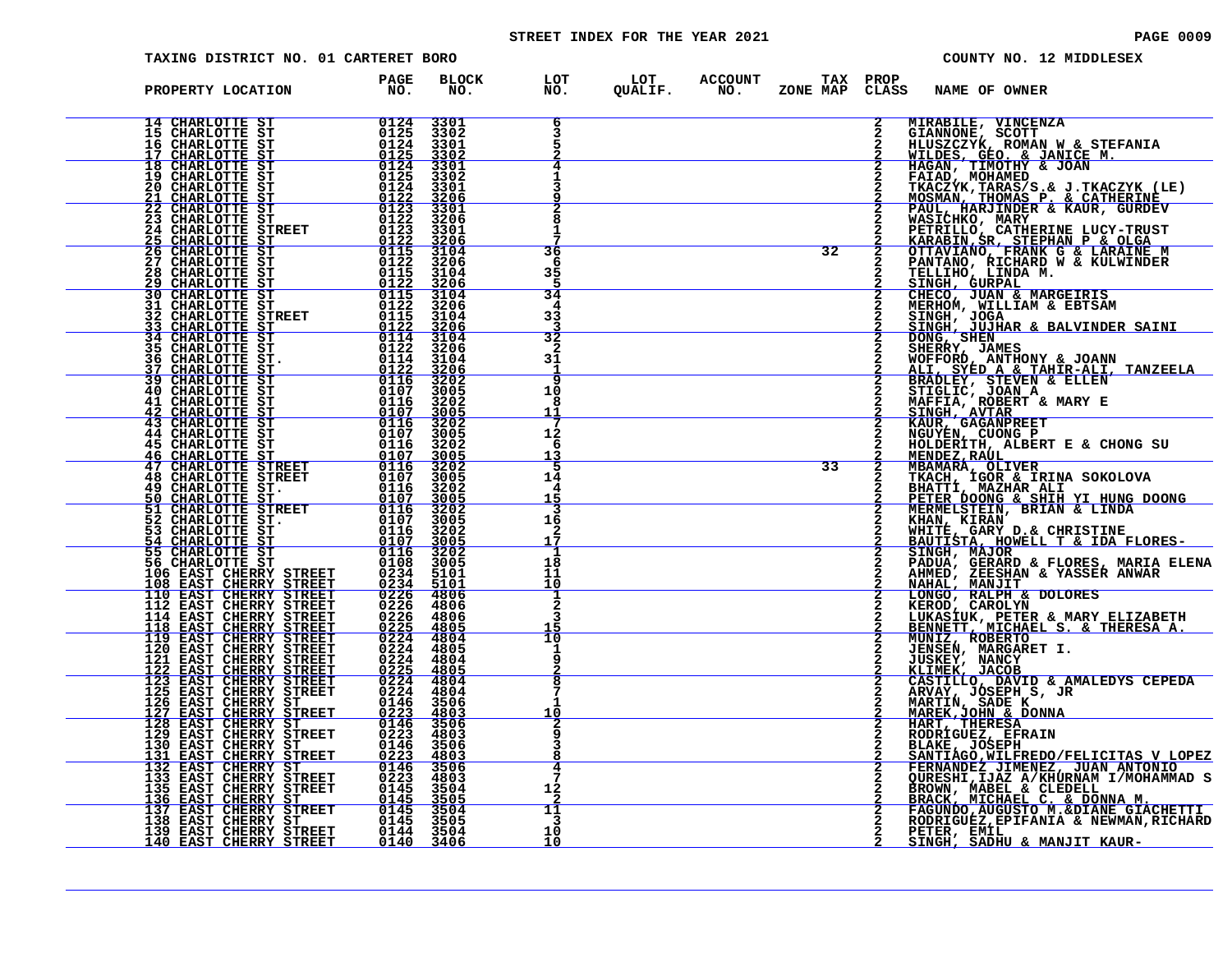# STREET INDEX FOR THE YEAR 2021 **PAGE 10010** PAGE 0010

| TAXING DISTRICT NO. 01 CARTERET BORO                                                                                                                                                                                                                                          |                    |                                                |                                                                                                                |              |                  |                   |              | COUNTY NO. 12 MIDDLESEX                                                                                                                                                                                                                                   |
|-------------------------------------------------------------------------------------------------------------------------------------------------------------------------------------------------------------------------------------------------------------------------------|--------------------|------------------------------------------------|----------------------------------------------------------------------------------------------------------------|--------------|------------------|-------------------|--------------|-----------------------------------------------------------------------------------------------------------------------------------------------------------------------------------------------------------------------------------------------------------|
| PROPERTY LOCATION                                                                                                                                                                                                                                                             | <b>PAGE</b><br>NO. | <b>BLOCK</b><br>NO.                            | LOT          LOT        ACCOUNT         TAX    PROP<br>NO.         QUALIF.        NO.       ZONE  MAP    CLASS |              |                  |                   |              | <b>NAME OF OWNER</b>                                                                                                                                                                                                                                      |
| 141 EAST CHERRY STREET<br>141 EAST CHERRY STREET 0144<br>142 EAST CHERRY STREET 0140<br>144 EAST CHERRY STREET 0140<br>145 EAST CHERRY STREET 0144<br>146 EAST CHERRY STREET 0144<br>146 EAST CHERRY STREET 0144<br>151 E.CHERRY STREET 01553<br>155-A EAST CHERRY STREET 015 |                    | 0144 3504<br>0140 3406<br>3406<br>3503         | 9<br>11<br>12                                                                                                  |              |                  |                   | $\mathbf{2}$ | SINGH, SUKHWINDER & KAUR, KULVEER                                                                                                                                                                                                                         |
|                                                                                                                                                                                                                                                                               |                    | 3406<br>3503<br>3611                           | 13                                                                                                             |              |                  |                   |              | SINGH, SUKHMINDER & KAUR, KULVEER<br>DE LOS SANTOS, SENEN & ELVIRA<br>DE LOS SANTOS, SENEN & ELVIRA<br>KEPICH, KATHLEEN<br>PANDO, ISAIAS/ZULMA & LUZMILLA WEISS<br>PETICCA, LAURA A<br>VADY, WILFREDO & WILFREDO L<br>153 CHERRY STREET LLC<br>ABURD H    |
|                                                                                                                                                                                                                                                                               |                    | $\frac{\overline{3611}}{3611}$<br>3611<br>3608 |                                                                                                                |              |                  |                   |              | 1990 CHEART BIREEI LLC<br>NEAL, CHRISTINE & ROBERT<br>SINGH, AMRIT P<br>PANAZZOLO, ROBERT N. & CLAIRE<br>MASCHAL, RALPH & SANDRA<br>MASCHAL, RALPH & SANDRA                                                                                               |
|                                                                                                                                                                                                                                                                               |                    | $3405$<br>3405<br>3405                         | $\frac{12}{13}$<br>14<br>в                                                                                     |              |                  |                   |              |                                                                                                                                                                                                                                                           |
|                                                                                                                                                                                                                                                                               |                    |                                                | 10<br>11<br>12                                                                                                 |              |                  |                   |              | FANAZZOLO, KOESKT N. & CLAIRE<br>MASCHAL, RALPH & SANDRA<br>CASALE, RALPH & DEANA<br>SINGH, AMRITPAL & KAUR, JASPREET<br>VALLEJOS, ALBERT C.<br>RODRIGUEZ, MICHAEL & MARIE<br>NALESJOS, ALBERT C.<br>RODRIGUEZ, MICHAEL & MARILYN P.<br>DAKES, RICHAEL    |
|                                                                                                                                                                                                                                                                               |                    |                                                | 11                                                                                                             |              |                  | 37                |              |                                                                                                                                                                                                                                                           |
|                                                                                                                                                                                                                                                                               |                    |                                                | 14<br>13<br>12                                                                                                 |              |                  |                   |              |                                                                                                                                                                                                                                                           |
|                                                                                                                                                                                                                                                                               |                    |                                                | 11<br>ΊŌ<br>8                                                                                                  |              |                  |                   |              |                                                                                                                                                                                                                                                           |
|                                                                                                                                                                                                                                                                               |                    |                                                | 6                                                                                                              |              |                  |                   | 15F          |                                                                                                                                                                                                                                                           |
|                                                                                                                                                                                                                                                                               |                    |                                                | 8                                                                                                              |              |                  |                   |              |                                                                                                                                                                                                                                                           |
|                                                                                                                                                                                                                                                                               |                    |                                                | <u> 11</u><br>2<br>12<br>1                                                                                     |              |                  |                   |              | SANISIDRO, JUAN & MANUELA<br>SILVA, PEDRO<br>GOODRICH, ROBIN ANN<br>BANKO, STEPHEN & MARY<br>JULVE, ANTONIO & NORMA<br>JELFINO, DAVID & DANIELE<br>SCOTT, ROBERT J & GONZALEZ, JEAN<br>HEMSEL, GUY & LORI<br>CARABALLO, DEBRA & CARMEN<br>SLATTERY, BARBA |
|                                                                                                                                                                                                                                                                               |                    |                                                | 10<br>q<br>10                                                                                                  |              |                  |                   |              | SUGRIN, STEFANO & CHRISTINE<br>KAUR, SIMARJIT __________________                                                                                                                                                                                          |
|                                                                                                                                                                                                                                                                               |                    |                                                | 14<br>1<br>13.02<br>13.01                                                                                      |              | $R-25$           |                   |              | HERNANDEZ, A & ESPONDA-HERNANDEZ, J<br>MARTINEZ, FELIPE<br>KAUR, GURPRET                                                                                                                                                                                  |
|                                                                                                                                                                                                                                                                               |                    |                                                | $1\overline{2}$<br>3<br>21                                                                                     |              |                  |                   |              |                                                                                                                                                                                                                                                           |
|                                                                                                                                                                                                                                                                               |                    |                                                | <u>1.01</u><br>1.02<br>20<br>2                                                                                 |              |                  | $rac{R-25}{R-25}$ |              |                                                                                                                                                                                                                                                           |
|                                                                                                                                                                                                                                                                               |                    |                                                | <u> 19</u><br>$\overline{\mathbf{3}}$<br>3<br>18                                                               | $\mathbf{x}$ | $R-25$<br>$R-25$ |                   |              | 2 KAUR, GURPRET<br>2 SINGH, HARNINDER&DHALIWAL, HARPREET K<br>2 SINGH, HARNINDER & WARRAICH, KARAMDEEP<br>2 SABARI, JUAN & MARISEL LAO-<br>2 SABARI, JUAN & MARISEL LAO-<br>2 YADUVANSHI, BHUPENDRA<br>2 ALHARAIBI, KHALED & ALYAFEAI, NOO                |
|                                                                                                                                                                                                                                                                               |                    |                                                | $\frac{16}{17}$<br>18                                                                                          |              |                  |                   |              | GOEL, AMITA<br>ALARCON, HUGO & MARTIZA<br>SINGH, KASHMIR & KULWANT                                                                                                                                                                                        |
|                                                                                                                                                                                                                                                                               |                    |                                                | 15                                                                                                             |              |                  |                   |              | GONZALEZ, JOSE A/JOSE R GONZALEZ                                                                                                                                                                                                                          |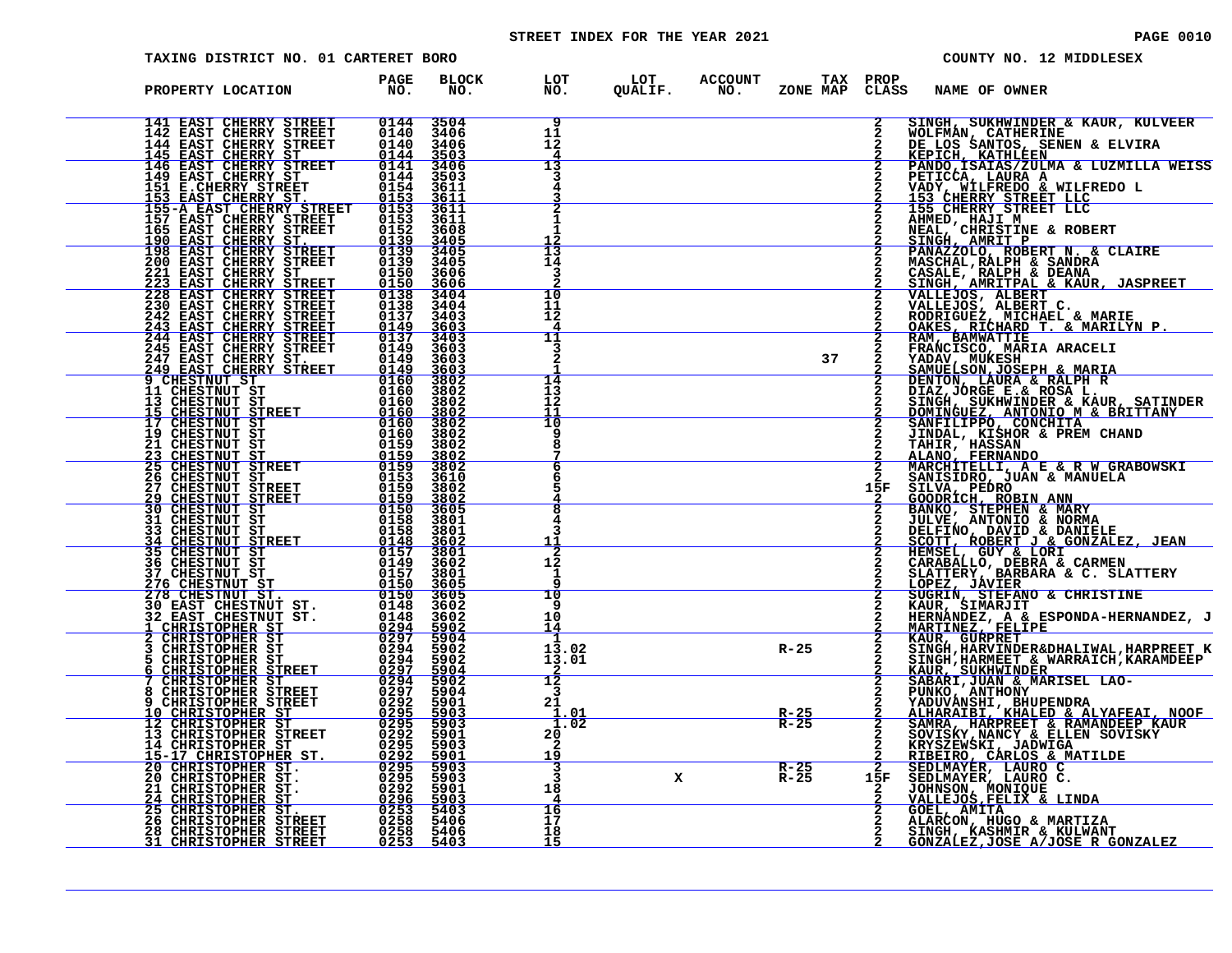# STREET INDEX FOR THE YEAR 2021 **PAGE 10011** PAGE 0011

| <b>TAXING DISTRICT NO. 01 CARTERET BORO</b>                                                                                          |                                                                                                |                                     |                |                                               |                       | COUNTY NO. 12 MIDDLESEX                                                                                                                                                                                                                          |
|--------------------------------------------------------------------------------------------------------------------------------------|------------------------------------------------------------------------------------------------|-------------------------------------|----------------|-----------------------------------------------|-----------------------|--------------------------------------------------------------------------------------------------------------------------------------------------------------------------------------------------------------------------------------------------|
| PROPERTY LOCATION                                                                                                                    | <b>PAGE</b><br>NO.                                                                             | <b>BLOCK</b><br>LOT<br>NO.<br>NO.   | LOT<br>QUALIF. | <b>ACCOUNT</b><br>ZONE MAP<br>NO <sub>z</sub> | TAX PROP<br>CLASS     | <b>NAME OF OWNER</b>                                                                                                                                                                                                                             |
| 32 CHRISTOPHER STREET<br>33.<br>35                                                                                                   | 0258<br>0253<br>0253<br>0251<br>0257<br>0257<br>5406<br>5403<br>5403                           | 19<br>14<br>13                      |                |                                               | $\overline{2}$        | MAMOLA, MATTHEW<br>STEPANSKI, RONALD & DORIS<br>ROMAN, MILAGROS<br>HODROSKI, WILLIAM R & CAROL A                                                                                                                                                 |
| <b>CHRISTOPHER STREET<br/>CHRISTOPHER STREET<br/>CHRISTOPHER STREET<br/>CHRISTOPHER STREET<br/>CHRISTOPHER ST.</b><br>39<br>43<br>44 | 5402<br>5402<br>5405<br>5402                                                                   | 14<br>17<br>13                      |                | 55                                            | 15F                   | MINIACH, JANINA B.<br>KARAKOWSKI, THOMAS                                                                                                                                                                                                         |
| <b>45-47 CHRISTOPHER ST.<br/>50 CHRISTOPHER ST.<br/>54 CHRISTOPHER STREET<br/>55 CHRISTOPHER ST.<br/>56 CHRISTOPHER STREET</b>       | $0251$ $0256$ $0256$<br>$\frac{5405}{5405}$<br>$0249$<br>$0255$<br>5401<br>5404                | -1<br>$\overline{2}$<br>13<br>13.01 |                | $R - 25$                                      |                       | DFT TWO LLC<br>SANTANA, CESAR & DAIANA<br>VENTO, MARTHA                                                                                                                                                                                          |
| <b>CHRISTOPHER STREET<br/>CHRISTOPHER STREET<br/>CHRISTOPHER STREET</b><br>57<br>$\overline{58}$<br>59<br>60                         | $\frac{0249}{0255}$<br>$\frac{5401}{5404}$<br>5401<br>5404                                     | 12<br>13.02<br>11<br>14             |                | $R - 25$                                      |                       |                                                                                                                                                                                                                                                  |
| CHRISTOPHER STREET<br>CHRISTOPHER ST<br>66<br>68 CHRISTOPHER STREET<br>CHROME AVE.<br>CHROME AVE                                     | $0\overline{2}5\overline{5}$<br>0254<br>5404<br>$0254$<br>0423<br>5404<br>7706<br>0425         | $\overline{2}$                      |                |                                               | $\overline{2}$<br>15C |                                                                                                                                                                                                                                                  |
| CHROME AVE<br>CHROME AVE<br>5<br>CHROME AVE<br>6                                                                                     | 7706<br>$\frac{0425}{0425}$<br>$\frac{7706}{7706}$<br>0421<br>7705                             | 24<br>$\frac{25.02}{25.01}$<br>1.01 |                | $rac{R-25}{R-25}$<br>$R - 25$                 |                       | SANTAMA, CESAR & DAIANA<br>ENTRO, MARTHA<br>CINTRON, MIGUEL A<br>NENTO, MARTHA<br>CINTRON, MIGUEL A<br>NAZIR, SAAD (SPENCE, BHAVANA-TRUSTEES<br>ECARAMUZZINO, ARTURO<br>NAZIR, SAAD-TRUSTEE<br>FLETCHER, FRISTIDES<br>B & HS CONSTRUCTION & ENG. |
| CHROME AVE<br>CHROME AVE<br>8<br>10 CHROME AVE 11 CHROME AVE                                                                         | 0421<br>7705<br>$\frac{0425}{0422}$<br>7706<br>7705<br>0425<br>7706                            | 1.02<br>23<br>2<br>22               |                | $R - 25$                                      |                       |                                                                                                                                                                                                                                                  |
| 12<br>CHROME AVENUE<br>CHROME AVE<br>CHROME AVE<br>1 २<br>$\overline{14}$<br>15<br>CHROME AVE                                        | 0422<br>7705<br>$\frac{0425}{0422}$<br>$\frac{7706}{7705}$<br>0425<br>7706                     | 3<br>21<br>20                       |                |                                               |                       |                                                                                                                                                                                                                                                  |
| CHROME AVE<br>16<br><b>CHROME AVE<br/>CHROME AVE<br/>CHROME AVE.</b><br>17<br>18<br>19                                               | 0422<br>7705<br>$\frac{0424}{0422}$<br>7706<br>0424<br>7706                                    | 5<br>19<br>6<br>18                  |                |                                               |                       |                                                                                                                                                                                                                                                  |
| 20<br>CHROME AVE<br>21<br><b>CHROME AVE</b><br>$\frac{2}{2}$<br>23<br>CHROME AVE<br>CHROME AVENUE                                    | 0422<br>7705<br>0424<br>7706<br>0422<br>7705<br>0424<br>7706                                   | 17<br>8<br>16                       |                |                                               |                       | <u>SERRANO, HENRY &amp; APONTE, ALICIA</u><br>SROKA, JEFFREY S<br>23 CHROME LLC                                                                                                                                                                  |
| 24<br>CHROME AVE<br>$\frac{25}{26}$<br>CHROME AVE<br>CHROME AVE<br>27                                                                | 0422<br>7705<br>$0424$<br>0422<br>$\frac{7706}{7705}$<br>0424<br>7706                          | q<br>īō<br>14                       |                |                                               |                       | PABON, EVELYN<br>PATEL, PRAMODKUMAR M<br>THOMAS, MALEISHA                                                                                                                                                                                        |
| CHROME AVENUE<br>CHROME AVENUE<br>28<br>29<br><b>CHROME AVE</b><br>30<br>CHROME AVE CHROME AVE<br>31                                 | 0422<br>7705<br>0424<br>7706<br>7705<br>0422<br>0424<br>7706                                   | 11<br>13<br>12<br>12                |                |                                               |                       | HOYT, HAROLD<br>SEARVANCE, GREGORY<br>BROWN, CLEOPATRA<br>FIGUEROA, PABLO M & CECELIA F<br>SINGH, SADHU & KAUR, SINGH MANJEET                                                                                                                    |
| 32<br>CHROME AVE<br>CHROME AVE CHROME AVE<br>33<br>34                                                                                | 0422<br>7705<br>$\frac{0\bar{4}\bar{2}\bar{4}}{0\bar{4}\bar{2}\bar{2}}$<br>$\frac{7706}{7705}$ | 13<br>11<br>14                      |                |                                               |                       | RYAN, DONALD & ROSEMARIE<br>LAVAL, ROBERT D & IONA L LAVAL<br>RIVAS, TOMAS FELIX & MARIA YOJANI                                                                                                                                                  |
| 35<br>CHROME AVE<br>36<br>CHROME AVE<br>37<br><b>CHROME AVE</b><br>38<br><b>CHROME AVE</b>                                           | $0424$<br>0422<br>7706<br>7705<br>$0424$<br>0423<br>7706<br>7705                               | 10<br>15<br>q<br>16                 |                |                                               |                       | NOVO, ALEXANDER<br>SINGH, BALKAR & KAUR, TAVINDER<br>NOVO, ENRIQUE & EMILY<br>MORALES, ANGEL L<br>COMBA, CHARLES & SHARON A YACOUT-                                                                                                              |
| <b>CHROME AVENUE</b><br>39<br>40<br>CHROME AVE<br>41<br><b>CHROME AVE</b><br>42<br>CHROME AVE                                        | 0424<br>7706<br>0423<br>7705<br>0424<br>7706<br>0423<br>7705                                   | 8<br>17<br>7<br>18                  |                |                                               |                       | LAGUERRE, JEAN KENSON & VICTOR, TAMY<br>CORONA, GLADYS M                                                                                                                                                                                         |
| 43<br>CHROME AVE<br>44<br><b>CHROME AVENUE</b><br>45<br><b>CHROME AVE</b><br>46<br><b>CHROME AVENUE</b>                              | 0424<br>7706<br>0423<br>7705<br>$\frac{0423}{0423}$<br><u>7706</u><br>7705                     | 6<br>19<br>20                       |                |                                               |                       | HERNANDEZ, ERMIN & GLORIA<br>SANCHEZ, SANDRA I.<br>PEREZ,LC.TRUSTEE FOR NIURKA G.PEREZ<br>BARAHONA VALLADARES, W/HB VALLADARES<br>MCARDLE, JOHN-BAPTISTE                                                                                         |
| 47<br>CHROME AVE<br>48<br><b>CHROME AVENUE</b><br>49<br>CHROME AVE.<br>CHROME AVE.<br>50                                             | 0423<br>0423<br>7706<br>7705<br>0423<br>7706<br>7705                                           | 4<br>21<br>3.02<br>$\overline{22}$  |                |                                               |                       | PIENCZYKOWSKI, M & MODZELEWSKI, H & M<br>PAGAN, JULIO T.<br><u>PAYABÝAB, CECILIA A</u><br>PATEL, ABHAY & KRISHMA                                                                                                                                 |
| 51<br>CHROME AVE.<br>53<br>CHROME AVE.<br><u>56 CHROME AVE.</u>                                                                      | $0423$<br>0423<br>7706<br>0423<br>7706<br>0418<br>7701                                         | 3.01<br>2.02<br>8                   |                |                                               |                       | GIRI, AJIT & RANA, ARCHANA<br>TOVAR, HECTOR<br>FRYZOWSKI, MARK & BOZENA                                                                                                                                                                          |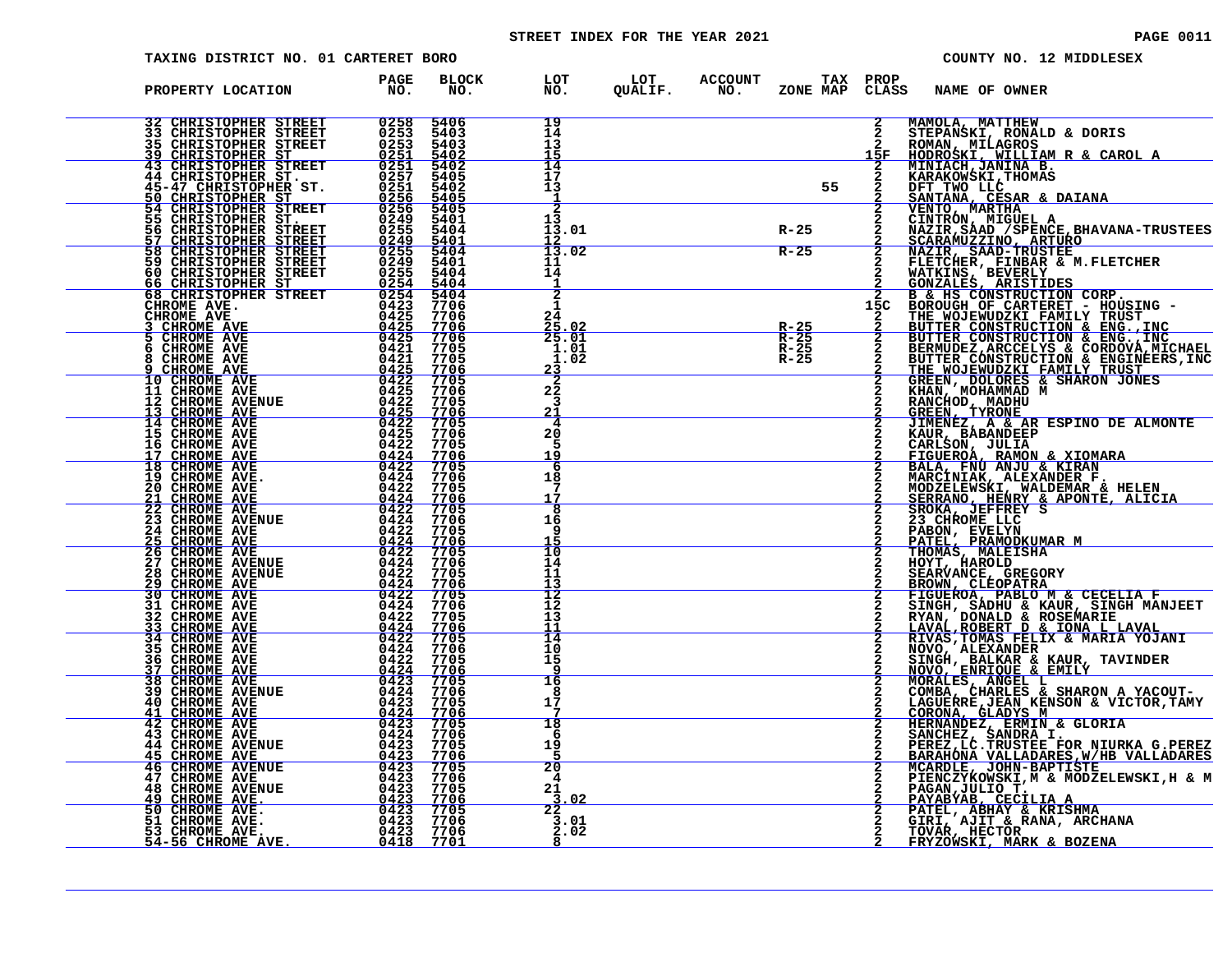# STREET INDEX FOR THE YEAR 2021 **PAGE 10012** PAGE 0012

| TAXING DISTRICT NO. 01 CARTERET BORO                                                                                                                                                                                                                                                                                                                                                                                         |                                                                                                                 |                                    |  |                                                                              | COUNTY NO. 12 MIDDLESEX                                                                                                                                                                                                                                                                                              |
|------------------------------------------------------------------------------------------------------------------------------------------------------------------------------------------------------------------------------------------------------------------------------------------------------------------------------------------------------------------------------------------------------------------------------|-----------------------------------------------------------------------------------------------------------------|------------------------------------|--|------------------------------------------------------------------------------|----------------------------------------------------------------------------------------------------------------------------------------------------------------------------------------------------------------------------------------------------------------------------------------------------------------------|
| PAGE PROPERTY LOCATION FAGE<br>$\begin{tabular}{@{}c c c c} \textbf{PRODEF} & \textbf{DGCATION} & \textbf{FQGC} & \textbf{FQGC} \\ \textbf{S5-CHROMES} & \textbf{OGC1} & \textbf{FQGC} & \textbf{BIO}, \\ \textbf{C1-ANGSS STREET} & 00423 & 7706 \\ \textbf{C1-ANGSS STREET} & 00423 & 7706 \\ \textbf{C1-ANGSUS RREET} & 00344 & 10001 \\ \textbf{A} & \textbf{C1-ANGSUS RREET} & 00344 & 10001 \\ \textbf{C1-ANGSUS STRE$ |                                                                                                                 |                                    |  |                                                                              | BLOCK LOT LOT ACCOUNT TAX PROP<br>NO. NO. QUALIF. NO. ZONE MAP CLASS NAME OF OWNER<br>FRODER MANE CONDUCT CONSERVED AND MARINEAL SCREEP AND MANUSCRIPT AND MANUSCRIPT AND MANUSCRIPT AND MANUSCRIPT AND MANUSCRIPT AND MANUSCRIPT AND MANUSCRIPT AND MANUSCRIPT AND MANUSCRIPT AND MANUSCRIPT AND MANUSCRIPT AND MAN |
|                                                                                                                                                                                                                                                                                                                                                                                                                              |                                                                                                                 | 2.01                               |  |                                                                              |                                                                                                                                                                                                                                                                                                                      |
|                                                                                                                                                                                                                                                                                                                                                                                                                              |                                                                                                                 | 52                                 |  | $\begin{array}{c c}\n\hline\n&13 \\ \hline\n&13 \\ \hline\n&13\n\end{array}$ |                                                                                                                                                                                                                                                                                                                      |
|                                                                                                                                                                                                                                                                                                                                                                                                                              |                                                                                                                 | 4<br>6                             |  |                                                                              |                                                                                                                                                                                                                                                                                                                      |
|                                                                                                                                                                                                                                                                                                                                                                                                                              |                                                                                                                 | $\frac{37}{38}$                    |  |                                                                              |                                                                                                                                                                                                                                                                                                                      |
|                                                                                                                                                                                                                                                                                                                                                                                                                              |                                                                                                                 | 8                                  |  |                                                                              |                                                                                                                                                                                                                                                                                                                      |
|                                                                                                                                                                                                                                                                                                                                                                                                                              |                                                                                                                 | 30<br>٩                            |  | $\begin{array}{c} 13 \\ 17 \\ 13 \end{array}$                                |                                                                                                                                                                                                                                                                                                                      |
|                                                                                                                                                                                                                                                                                                                                                                                                                              |                                                                                                                 | $\frac{29}{10}$                    |  | 13                                                                           |                                                                                                                                                                                                                                                                                                                      |
|                                                                                                                                                                                                                                                                                                                                                                                                                              |                                                                                                                 |                                    |  |                                                                              |                                                                                                                                                                                                                                                                                                                      |
|                                                                                                                                                                                                                                                                                                                                                                                                                              |                                                                                                                 | 287<br>2265<br>11                  |  |                                                                              |                                                                                                                                                                                                                                                                                                                      |
|                                                                                                                                                                                                                                                                                                                                                                                                                              |                                                                                                                 |                                    |  | 13                                                                           |                                                                                                                                                                                                                                                                                                                      |
|                                                                                                                                                                                                                                                                                                                                                                                                                              |                                                                                                                 | $\frac{24}{23}$<br>$\frac{38}{27}$ |  | 13                                                                           |                                                                                                                                                                                                                                                                                                                      |
|                                                                                                                                                                                                                                                                                                                                                                                                                              |                                                                                                                 |                                    |  | $\begin{array}{c} 13 \\ 17 \\ 13 \end{array}$                                |                                                                                                                                                                                                                                                                                                                      |
|                                                                                                                                                                                                                                                                                                                                                                                                                              |                                                                                                                 | $\frac{21}{36}$                    |  |                                                                              |                                                                                                                                                                                                                                                                                                                      |
|                                                                                                                                                                                                                                                                                                                                                                                                                              |                                                                                                                 | 20<br>19<br>$\overline{18}$        |  |                                                                              |                                                                                                                                                                                                                                                                                                                      |
|                                                                                                                                                                                                                                                                                                                                                                                                                              |                                                                                                                 | 35<br>$\overline{2}$               |  | 13                                                                           |                                                                                                                                                                                                                                                                                                                      |
|                                                                                                                                                                                                                                                                                                                                                                                                                              |                                                                                                                 | $\frac{34}{33}$                    |  | $\frac{13}{13}$                                                              |                                                                                                                                                                                                                                                                                                                      |
|                                                                                                                                                                                                                                                                                                                                                                                                                              |                                                                                                                 | 32<br>31                           |  | 13                                                                           |                                                                                                                                                                                                                                                                                                                      |
|                                                                                                                                                                                                                                                                                                                                                                                                                              |                                                                                                                 | 30                                 |  | $\frac{13}{13}$                                                              |                                                                                                                                                                                                                                                                                                                      |
|                                                                                                                                                                                                                                                                                                                                                                                                                              |                                                                                                                 | $\frac{29}{28}$                    |  | $\frac{13}{13}$<br>$13$                                                      |                                                                                                                                                                                                                                                                                                                      |
|                                                                                                                                                                                                                                                                                                                                                                                                                              |                                                                                                                 | 30<br>$\overline{31}$              |  |                                                                              |                                                                                                                                                                                                                                                                                                                      |
|                                                                                                                                                                                                                                                                                                                                                                                                                              |                                                                                                                 | 32<br>33                           |  |                                                                              |                                                                                                                                                                                                                                                                                                                      |
|                                                                                                                                                                                                                                                                                                                                                                                                                              |                                                                                                                 | <u>34</u><br>35                    |  |                                                                              |                                                                                                                                                                                                                                                                                                                      |
|                                                                                                                                                                                                                                                                                                                                                                                                                              |                                                                                                                 | 36<br>37                           |  |                                                                              |                                                                                                                                                                                                                                                                                                                      |
|                                                                                                                                                                                                                                                                                                                                                                                                                              |                                                                                                                 | 38<br>51.11                        |  |                                                                              |                                                                                                                                                                                                                                                                                                                      |
|                                                                                                                                                                                                                                                                                                                                                                                                                              |                                                                                                                 | 51.12<br>51.13                     |  |                                                                              |                                                                                                                                                                                                                                                                                                                      |
|                                                                                                                                                                                                                                                                                                                                                                                                                              |                                                                                                                 | 51.14<br>14                        |  |                                                                              |                                                                                                                                                                                                                                                                                                                      |
|                                                                                                                                                                                                                                                                                                                                                                                                                              |                                                                                                                 | 3<br>13                            |  |                                                                              |                                                                                                                                                                                                                                                                                                                      |
| 17 CLIFFORD ST<br>18 CLIFFORD ST<br>19 CLIFFORD ST<br>20 CLIFFORD ST                                                                                                                                                                                                                                                                                                                                                         | $\frac{0223}{0224}$<br>$\frac{4803}{4804}$<br>$\frac{0224}{0223}$<br>$\frac{4804}{4803}$<br>$\frac{0224}{4803}$ | 12                                 |  |                                                                              |                                                                                                                                                                                                                                                                                                                      |
| 21 CLIFFORD STREET                                                                                                                                                                                                                                                                                                                                                                                                           |                                                                                                                 | 11                                 |  |                                                                              |                                                                                                                                                                                                                                                                                                                      |
| 21 CLIFFORD STREET<br>22 CLIFFORD ST<br>25 CLIFFORD ST<br>26 CLIFFORD STREET<br>26 CLIFFORD STREET<br>26 CLIFFORD STREET<br>28 CLIFFORD ST<br>30 CLIFFORD STREET<br>30 CLIFFORD STREET<br>31 CLOVER COURT<br>34 CLOVER COURT<br>6 CLOVER COURT<br>236                                                                                                                                                                        |                                                                                                                 | 6<br>14                            |  |                                                                              |                                                                                                                                                                                                                                                                                                                      |
|                                                                                                                                                                                                                                                                                                                                                                                                                              |                                                                                                                 | 4<br>13                            |  |                                                                              |                                                                                                                                                                                                                                                                                                                      |
|                                                                                                                                                                                                                                                                                                                                                                                                                              |                                                                                                                 | <u>6</u><br>8                      |  |                                                                              |                                                                                                                                                                                                                                                                                                                      |
|                                                                                                                                                                                                                                                                                                                                                                                                                              |                                                                                                                 | 12<br>30                           |  |                                                                              |                                                                                                                                                                                                                                                                                                                      |
|                                                                                                                                                                                                                                                                                                                                                                                                                              |                                                                                                                 | 28                                 |  |                                                                              |                                                                                                                                                                                                                                                                                                                      |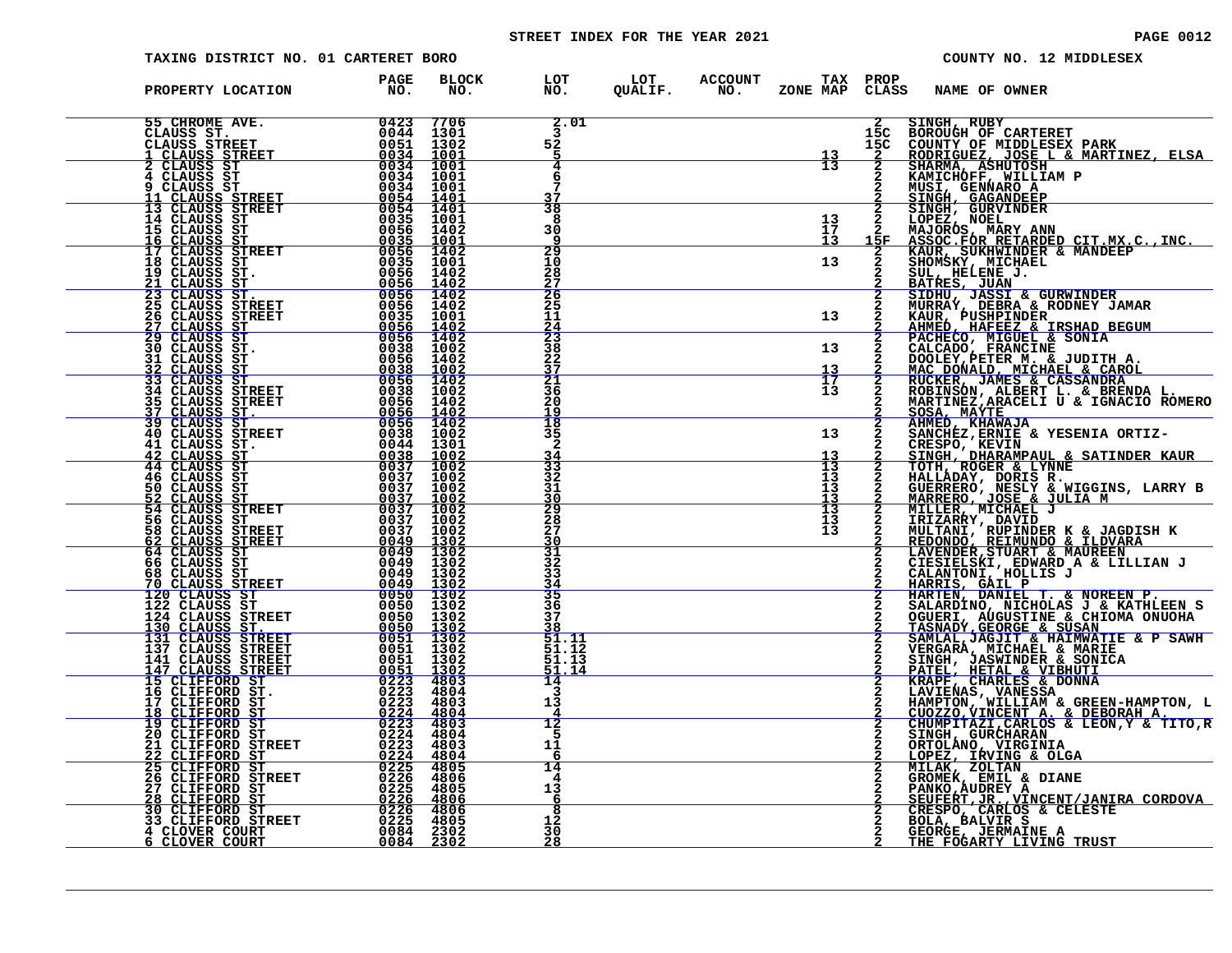# STREET INDEX FOR THE YEAR 2021 **PAGE 10013** PAGE 0013

| TAXING DISTRICT NO. 01 CARTERET BORO |                         |              |                                                            |  |    |                | COUNTY NO. 12 MIDDLESEX                                                                                                                                                                                                                                   |
|--------------------------------------|-------------------------|--------------|------------------------------------------------------------|--|----|----------------|-----------------------------------------------------------------------------------------------------------------------------------------------------------------------------------------------------------------------------------------------------------|
| PROPERTY LOCATION                    | PAGE<br>NO <sub>z</sub> | BLOCK<br>NO. | LOT LOT ACCOUNT TAX PROP<br>NO. QUALIF. NO. ZONE_MAP CLASS |  |    |                | ZONE MAP CLASS NAME OF OWNER                                                                                                                                                                                                                              |
|                                      |                         |              | 27<br>26<br>25<br>24                                       |  |    | $\overline{2}$ | GUZHNAY-ESPINOZA, JUAN PABLO                                                                                                                                                                                                                              |
|                                      |                         |              | $\frac{2}{3}$<br>32<br>19                                  |  |    |                |                                                                                                                                                                                                                                                           |
|                                      |                         |              | 14<br>18<br>15<br>17                                       |  |    |                | 3 GUZENNY-ESPINOZA, JUAN PAELO 1<br>2 GUZENNY-ESPINOZA, JUAN PAELO 1<br>2 GIABION, EICARDO A & IRMA BRAVO<br>2 GRABONI ENGRE DE CARDO A & IRMA BRAVIT KAUBER<br>2 GRABONI ENGRE DE CARDI RAULE EN ENGRE DE CARDINAL AND CESAR DE CARDI                    |
|                                      |                         |              | 16<br>18<br>17<br>17                                       |  |    |                |                                                                                                                                                                                                                                                           |
|                                      |                         |              | 18<br>16<br>19<br>18                                       |  |    |                |                                                                                                                                                                                                                                                           |
|                                      |                         |              | 17<br>2<br>11<br>۹                                         |  |    |                |                                                                                                                                                                                                                                                           |
|                                      |                         |              | 10                                                         |  |    |                |                                                                                                                                                                                                                                                           |
|                                      |                         |              | 15<br>11<br>1                                              |  |    |                |                                                                                                                                                                                                                                                           |
|                                      |                         |              |                                                            |  |    |                |                                                                                                                                                                                                                                                           |
|                                      |                         |              | 1<br>1.<br>13.02<br>11                                     |  |    |                |                                                                                                                                                                                                                                                           |
|                                      |                         |              |                                                            |  |    |                | <b>ROLDAN, MARITZA<br/>BRUCATÓ, JOSEPH<br/><u>KAUR, DAVINDERJIT</u></b>                                                                                                                                                                                   |
|                                      |                         |              |                                                            |  |    |                |                                                                                                                                                                                                                                                           |
|                                      |                         |              | 13<br>12<br>11<br>10                                       |  |    |                |                                                                                                                                                                                                                                                           |
|                                      |                         |              | я                                                          |  | 47 |                | KAUR, DÁVINDERJIT<br>BUTT, KHALED<br>SINGH, AMANDEEP & RAJBIR SINGH<br>KHAN, ABDUL H & HAMID, SHAISTA<br>KORMONDY, JOAN & JOSEPH KORMONDY<br>YARCHESKI, ADELA<br>CARLEY PHYLLIS J., ESTATE OF<br>GOSAL, GURMAIL & AMARJIT K<br>BURKE, DAWN & GLENN<br>FRA |
|                                      |                         |              |                                                            |  |    | $\frac{2}{2}$  |                                                                                                                                                                                                                                                           |
|                                      |                         |              |                                                            |  |    |                | HUSSAIN, IFRAN & NOMANN B. CHAUDHRY<br>GARDNER, VIRGINIA<br>AYALA, CRISTO O. & ANA M.<br>ALI, RAFAQET & SIAL, ZUBIA I<br>BOTTI, DEBRA ARACTIC TRITTE                                                                                                      |
|                                      |                         |              |                                                            |  |    |                | ALI, NASIR & WASIM, TAHIR<br>TAYLOR, RHOLDA<br>RASTOGI, YAMINI<br>CASALINUOVO, LINDA                                                                                                                                                                      |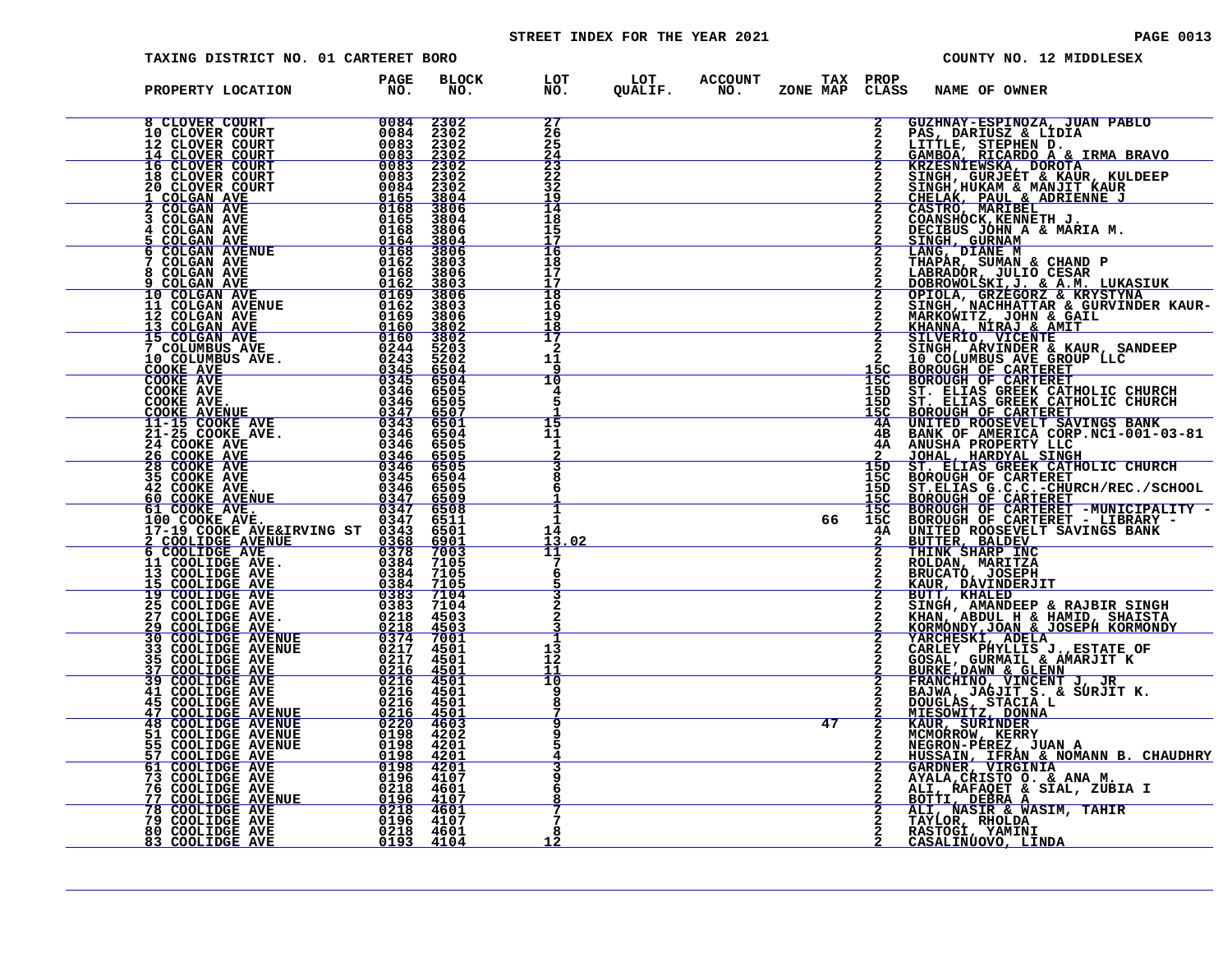# STREET INDEX FOR THE YEAR 2021 **PAGE 10014** PAGE 0014

| TAXING DISTRICT NO. 01 CARTERET BORO                                                                                                                                                                                                                                                                                                                                                                                                                                                                       |                                                                   |                                     |                      |  |          |                | COUNTY NO. 12 MIDDLESEX                                                                                                                                                                                                                                      |
|------------------------------------------------------------------------------------------------------------------------------------------------------------------------------------------------------------------------------------------------------------------------------------------------------------------------------------------------------------------------------------------------------------------------------------------------------------------------------------------------------------|-------------------------------------------------------------------|-------------------------------------|----------------------|--|----------|----------------|--------------------------------------------------------------------------------------------------------------------------------------------------------------------------------------------------------------------------------------------------------------|
| PROPERTY LOCATION                                                                                                                                                                                                                                                                                                                                                                                                                                                                                          | PAGE<br>NO <sub>z</sub>                                           | <b>BLOCK</b><br>NO.                 |                      |  |          |                | LOT LOT ACCOUNT TAX PROP<br>NO. QUALIF. NO. ZONE_MAPCLASS NAME_OF_OWNER                                                                                                                                                                                      |
| $\begin{array}{r} N \setminus \\ \hline 0193 & 4104 \\ 0192 & 4104 \\ 0157 & 4104 \end{array}$                                                                                                                                                                                                                                                                                                                                                                                                             |                                                                   |                                     | 11<br>10<br>13<br>۹  |  |          | $\overline{2}$ | <b>POLANIN, THERESA</b><br>DEGIGLIO, ANTHONY & THERESA<br>MARIE, MARILYN                                                                                                                                                                                     |
|                                                                                                                                                                                                                                                                                                                                                                                                                                                                                                            |                                                                   |                                     | 14<br>8<br>15        |  |          |                | PAZ, MARCELO & MARIA CHRISTINA<br>CONNOLY, SUSAN<br>RUIZ, DEXTER P                                                                                                                                                                                           |
| 91 COOLIDGE AVE<br>92 COOLIDGE AVE<br>93 COOLIDGE AVE<br>95 COOLIDGE AVE<br>95 COOLIDGE AVE<br>97 COOLIDGE AVE<br>98 COOLIDGE AVE<br>99 COOLIDGE AVE<br>99 COOLIDGE AVE<br>99 COOLIDGE AVE                                                                                                                                                                                                                                                                                                                 |                                                                   | $\frac{4104}{3702}$<br>3806<br>3702 | 16<br>4<br>17        |  |          |                |                                                                                                                                                                                                                                                              |
| $\begin{array}{r} 0157 \ 0192 \ -0157 \ 01687 \ -0167 \ 0157 \ 0167 \ 0167 \end{array}$                                                                                                                                                                                                                                                                                                                                                                                                                    |                                                                   | $\frac{3806}{3702}$<br>3806<br>3702 | 18<br>2<br>19        |  |          |                | RUIZ, DEXTER P. & SUSAN K.JONES<br>DI STEFANO, ANGELA<br>DI STEFANO, ANGELA<br>KAUR, INDERJEET<br>WARGOCKI, JERZY & MARIA<br>RAMOS, PEDRO J. & NYDIA<br>RAMOS, PEDRO J. & NYDIA<br>MOKRZYCKI, JOHN<br>BANAM, JOHN & BARBARA<br>BANDONI,JOSEPH & THERESA<br>B |
| 100 COOLIDGE AVE 101 COOLIDGE AVE<br>102 COOLIDGE AVE<br>103 COOLIDGE AVE<br>104 COOLIDGE AVE                                                                                                                                                                                                                                                                                                                                                                                                              | $\frac{\tilde{0}\bar{1}\tilde{6}\tilde{7}}{0157}$<br>0160<br>0157 | 3806<br>3702<br>3802<br>3702        | 20<br>16<br>21       |  | 38       |                | <u>HUBNARAÍN, PRAHALAD &amp; CHANDRAWATTCH</u>                                                                                                                                                                                                               |
|                                                                                                                                                                                                                                                                                                                                                                                                                                                                                                            |                                                                   |                                     |                      |  |          |                |                                                                                                                                                                                                                                                              |
| $\begin{tabular}{c c c} & \multicolumn{1}{c}{\begin{tabular}{c} \multicolumn{1}{c}{\begin{tabular}{c} \multicolumn{1}{c}{\begin{tabular}{c} \multicolumn{1}{c}{\begin{tabular}{c} \multicolumn{1}{c}{\begin{tabular}{c} \multicolumn{1}{c}{\begin{tabular}{c} \multicolumn{1}{c}{\begin{tabular}{c} \multicolumn{1}{c}{\begin{tabular}{c} \multicolumn{1}{c}{\begin{tabular}{c} \multicolumn{1}{c}{\begin{tabular}{c} \multicolumn{1}{c}{\begin{tabular}{c} \multicolumn{1}{c}{\begin{tabular}{c} \multic$ |                                                                   |                                     |                      |  |          |                | ENDONIN, PRAHALAD & CHANDRAWATTCH<br>HUBNARAIN, PRAHALAD & CHANDRAWATTCH<br>CAROLLA/CAROLLA/SPOGANETZ & CAROLLA<br>QAYYUM, RASHID & TAHIRA<br>IRNIN, JAMES J. & MARIE<br>ABDALLAH, A & N AMIRAH & A ABDULLAH<br>MAGELLAH, A & N AMIRAH & A ABDUL             |
|                                                                                                                                                                                                                                                                                                                                                                                                                                                                                                            |                                                                   |                                     |                      |  | $R - 50$ |                |                                                                                                                                                                                                                                                              |
|                                                                                                                                                                                                                                                                                                                                                                                                                                                                                                            |                                                                   |                                     |                      |  |          |                |                                                                                                                                                                                                                                                              |
|                                                                                                                                                                                                                                                                                                                                                                                                                                                                                                            |                                                                   |                                     |                      |  |          |                | HENDLER, TRACY G. & MARIA L.<br>ELSOBKY, AHMED M<br>SINGH, MANJIT & AVINASH KAUR                                                                                                                                                                             |
|                                                                                                                                                                                                                                                                                                                                                                                                                                                                                                            |                                                                   |                                     |                      |  |          |                | PLETTÉRER, MARYANN<br>ZARAMA, NÍDIA                                                                                                                                                                                                                          |
|                                                                                                                                                                                                                                                                                                                                                                                                                                                                                                            |                                                                   |                                     |                      |  |          |                |                                                                                                                                                                                                                                                              |
|                                                                                                                                                                                                                                                                                                                                                                                                                                                                                                            |                                                                   |                                     |                      |  |          |                | ZARAMA, NIDIA<br>HART, MICHAEL & KAREN<br>HART, MICHAEL & KAREN<br>FERNANDEZ, DENNIS & L.YVONNE<br>SINGH, PALWINDER & KAUR, MANJINDER<br>CONDE, JOSE & DORIS DELEON<br>CAMOS, YOJANA & KATHERINE SANDOVAL<br>CONDE, JOSE & DORIS DELEON<br>KAUR, BALJI       |
|                                                                                                                                                                                                                                                                                                                                                                                                                                                                                                            |                                                                   |                                     | 19<br>1              |  |          |                |                                                                                                                                                                                                                                                              |
|                                                                                                                                                                                                                                                                                                                                                                                                                                                                                                            |                                                                   |                                     | 43<br>36<br>42<br>37 |  |          |                | DEPENA, JUAN & DIANA ALONSO-SINGH, SUKHPINDER                                                                                                                                                                                                                |
| 36 CYPRESS ST<br>37 CYPRESS ST<br>37 CYPRESS ST<br>37 CYPRESS STREET<br>40 CYPRESS STREET<br>40 CYPRESS STREET<br>40 CYPRESS STREET<br>42 CYPRESS STREET<br>42 CYPRESS STREET<br>42 CYPRESS STREET<br>43 CYPRESS STREET<br>43 CYPRESS STREET<br>43 CYP                                                                                                                                                                                                                                                     |                                                                   |                                     | 41<br>38<br>40<br>39 |  |          |                | <b>NINA, GEORGE<br/>MCINTOSH, SAMUEL &amp; ORTIZ, JUSTINE<br/>PACCIANO, KEITH &amp; JENNIFER<br/>HERNANDEZ, SERGIO R &amp; LAURA M<br/>CARNEVALE, MICHAEL<br/>CARNEVALE, MICHAEL</b>                                                                         |
|                                                                                                                                                                                                                                                                                                                                                                                                                                                                                                            |                                                                   |                                     | 39<br>40             |  |          | 15C            | DARLING, ROBERT M<br>SANTIAGO, ARNALDO & HILDELGARDE<br>BERNARD, JOAN M<br>COUNTY OF MIDDLESEX PARK<br>TOWER TRAILER PARK INC.                                                                                                                               |
|                                                                                                                                                                                                                                                                                                                                                                                                                                                                                                            |                                                                   |                                     |                      |  |          |                | HENDERSON, JAMES & LAVIETA M.<br>IVS INVESTMENTS GROUP LLC                                                                                                                                                                                                   |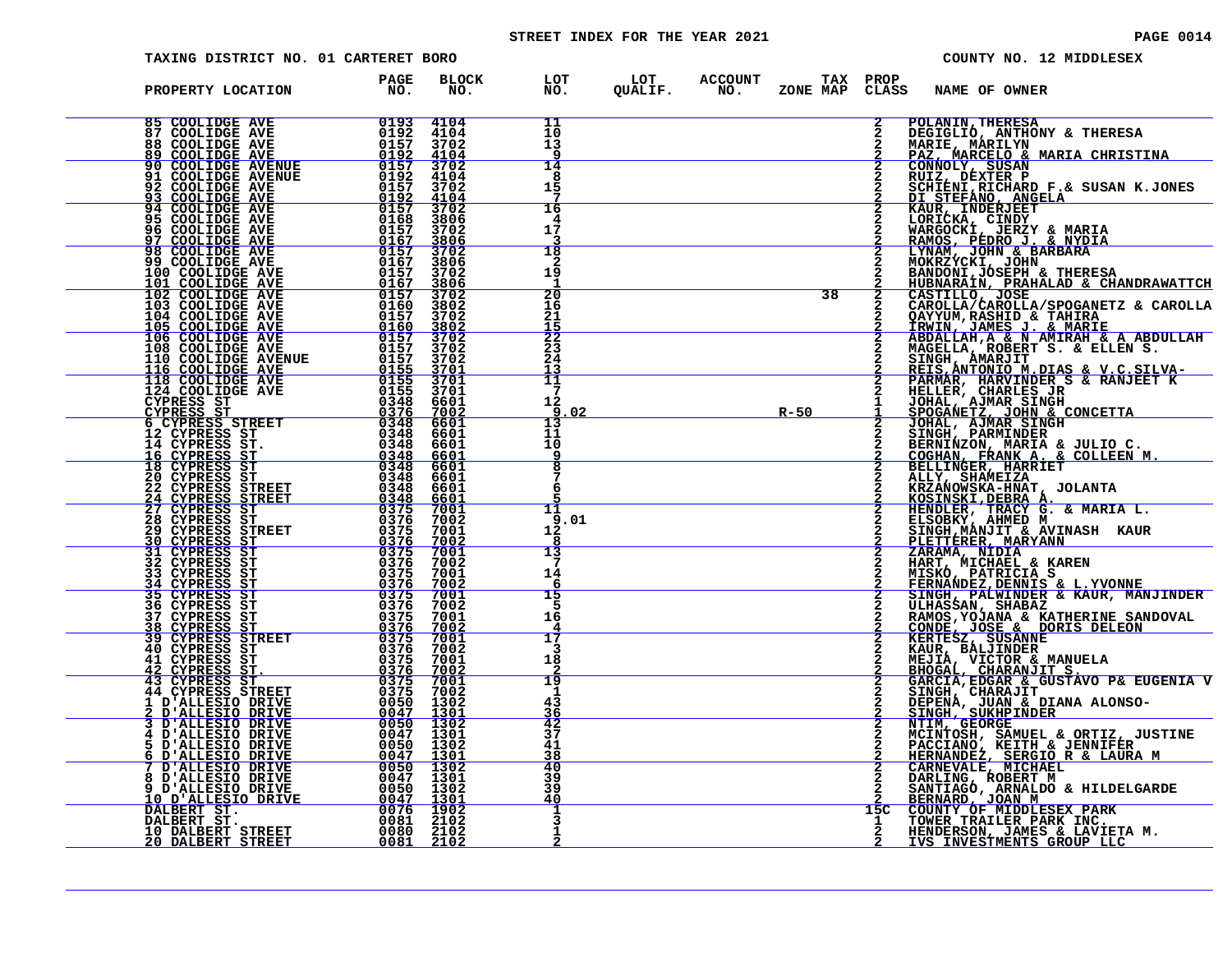# STREET INDEX FOR THE YEAR 2021 **PAGE 10015** PAGE 0015

| TAXING DISTRICT NO. 01 CARTERET BORO                                                                                                                                                                                                                                                                                                                                                                                                                                                                          |                                                 |                                             |                                           |                                                                  |  |                | COUNTY NO. 12 MIDDLESEX                                                                                                                                                                                                                                                                   |
|---------------------------------------------------------------------------------------------------------------------------------------------------------------------------------------------------------------------------------------------------------------------------------------------------------------------------------------------------------------------------------------------------------------------------------------------------------------------------------------------------------------|-------------------------------------------------|---------------------------------------------|-------------------------------------------|------------------------------------------------------------------|--|----------------|-------------------------------------------------------------------------------------------------------------------------------------------------------------------------------------------------------------------------------------------------------------------------------------------|
| PROPERTY LOCATION                                                                                                                                                                                                                                                                                                                                                                                                                                                                                             | <b>PAGE</b><br>NO.                              | <b>BLOCK</b><br>NO.                         |                                           | LOT LOT ACCOUNT TAX PROP<br>NO.   QUALIF.   NO.   ZONE MAP CLASS |  |                | <b>NAME OF OWNER</b>                                                                                                                                                                                                                                                                      |
| $\begin{array}{r} \texttt{T} \qquad \qquad 0076 \quad 1 \ 0210 \quad 4 \ 02209 \quad 4 \ 02209 \quad 4 \ 02207 \quad 4 \ 02207 \quad 4 \ 02207 \quad 4 \ 02208 \quad 4 \ 02208 \quad 4 \ 02208 \quad 4 \ 02208 \quad 4 \ 02207 \quad 4 \ 02207 \quad 4 \ 02207 \quad 4 \ 02208 \quad 02208 \quad 4 \ 02208 \quad 02208 \quad 02208 \quad 02208 \$<br><b>26 DALBERT STREET</b><br><b><i>EXAMPLE STREET</i></b><br>54 DANIEL STREET<br>56 DANIEL STREET<br>57 DANIEL STREET<br>58 DANIEL STREET<br>80 DANIEL ST |                                                 | 1901<br>4304<br>4304<br><u>4304</u>         | 1<br>16<br>1                              |                                                                  |  |                | 4A TOWER TRAILER PARK, INC<br><b>FAUR, GAGANPREET<br/>PEREZ, GREGORY &amp; LILLIAN SANTANA<br/>MILLAN, JOSEPH &amp; AMANDA<br/>GUTHEY, DIARA I.<br/>KUMAR, BHAVNA R<br/>KUMAR, BHAVNA R</b>                                                                                               |
| 59 DANIEL ST<br>60 DANIEL ST<br>62 DANIEL ST                                                                                                                                                                                                                                                                                                                                                                                                                                                                  |                                                 | 4301<br>4303<br>4301<br>$\frac{4303}{4303}$ | $\frac{10}{14}$<br>q                      |                                                                  |  |                | RUBAS, ROMAN<br>KALYNYAK, VIKTOR & ZHANNA<br>CLARKE, FRANCIS P. & VIRGINIA M.                                                                                                                                                                                                             |
| 63 DANIEL ST<br>64 DANIEL ST<br>65 DANIEL STREET<br>66 DANIEL ST                                                                                                                                                                                                                                                                                                                                                                                                                                              |                                                 | 4301<br>4303<br>$4301$<br>$4209$            | 8<br>2<br>q                               |                                                                  |  |                | URENA, SAYRA<br>PROPHETE, ALEX & PAQUITA MATADOR<br>BAIRD, SANDRA<br>WATERS, BENJ & GERALDINE<br>BORRERO, DOMINGO/ELIZABETH NARAYANAN                                                                                                                                                     |
| 67 DANIEL ST<br><b>68 DANIEL ST<br/>69 DANIEL ST</b><br>70 DANIEL ST                                                                                                                                                                                                                                                                                                                                                                                                                                          |                                                 | 4009<br>4209<br><u>4009</u><br>4209         | 12<br>10<br>11<br>11                      |                                                                  |  |                | DUKLEGAS, FELIX G<br>PANZINO, FRANK J & KATHLEEN A<br>VILLANUEVA, A. &T. & M. VILLANUEVA<br>SEARFOSS, JR, ROBERT M<br>MILLARE, TINA SG/LO JOSE C/O SIMOES<br>MILLARE, TINA SG/LO JOSE C/O SIMOES                                                                                          |
| <b>71 DANIEL ST.</b><br><b>72 DANIEL ST</b><br>73 DANIEL ST<br><b>74 DANIEL ST</b><br>75 DANIEL ST                                                                                                                                                                                                                                                                                                                                                                                                            |                                                 | 4009<br>4209<br>4008                        | 10<br>12<br>q<br>9<br>12                  |                                                                  |  |                |                                                                                                                                                                                                                                                                                           |
| 76 DANIEL ST<br>77 DANIEL ST<br>78 DANIEL ST<br><b>79 DANIEL ST</b>                                                                                                                                                                                                                                                                                                                                                                                                                                           | 0186<br>0204<br><u>0186</u><br>$0204$<br>$0186$ | 4207<br>4008<br>4207<br>4008                | 10<br>11<br>$\frac{11}{10}$               |                                                                  |  |                | MILLARE, TINA SG/LO JOSE C/O SIMOES<br>LAROSE, KEVIN/ANN M & MOYTOVICH<br>KHALSA, AMRIK SINGH & SURJIT KAUR<br>RIVERA, JOSE A & CATHERINE<br>FERRARO, ANNA<br>COGHAN, THOMAS<br>KURDYLA, PAUL & OTTAVIA<br>MARTINEZ, MARIO<br>STROJAN, LORI D.<br>MORALES                                 |
| 80 DANIEL ST<br><u>81 DANIEL ST</u><br>82 DANIEL ST<br>$\frac{0186}{0202}$<br>83 DANIEL ST.<br>84 DANIEL ST                                                                                                                                                                                                                                                                                                                                                                                                   | 0204<br>0185                                    | 4207<br><u>4008</u><br>4205<br>4007<br>4205 | 12<br>$\overline{\mathbf{q}}$<br>12<br>10 |                                                                  |  |                | JOYCE, JOHN A. & JOANNE                                                                                                                                                                                                                                                                   |
| $\frac{0202}{0185}$<br>85 DANIEL STREET<br>86 DANIEL ST<br>87 DANIEL ST<br>88 DANIEL ST                                                                                                                                                                                                                                                                                                                                                                                                                       |                                                 | 4007<br>4205<br>4007                        | 11<br>11<br>10<br>12                      |                                                                  |  |                | RODRIGUEZ, JOSE & DAISY<br>KAPPES, BRIAN & LINDA<br>GALLO, PETER C & MARIE A<br>WAZEKA, DAWN & MICHAEL<br>MUNIZ, JUSTIN C & BIANCA A<br>MCGRATH, JOAN<br>MENDEZ, ARMANDO & YEIMI<br>KORZENIOWSKI, CHARLES B.<br>CALDAS, OBED & KAREN L.<br>CALDA                                          |
| $\begin{array}{r rr} & & 0185 & 4007 \ \hline 0 & 0202 & 4205 \ \hline \end{array}$ .<br>ET $\begin{array}{r rr} & 0185 & 4007 \ \hline 0 & 200 & 4203 \ \hline 0 & 200 & 4203 \ \hline 0 & 0189 & 4101 \ \hline 0 & 0189 & 4101 \ \hline 0 & 200 & 4203 \ \hline 0 & 200 & 4203 \ \hline 0 & 0195 & 4106 \ \hline 0 & 0196 & 4108 \ \$<br>89 DANIEL ST<br>90 DANIEL ST<br>91 DANIEL STREET<br>92 DANIEL ST<br>93 DANIEL ST                                                                                   |                                                 |                                             | <b>q</b><br>9<br>12<br>10<br>11           |                                                                  |  | $\overline{2}$ |                                                                                                                                                                                                                                                                                           |
| 94 DANIEL ST<br>95 DANIEL ST<br>96 DANIEL ST<br>97 DANIEL ST<br>98 DANIEL ST                                                                                                                                                                                                                                                                                                                                                                                                                                  |                                                 |                                             | 11<br>10<br>12<br><b>g</b>                |                                                                  |  |                | CALDAS, OBED & KAREN L.<br>STARSIAK, EILEEN & M A STARSIAK<br>WALAYAT, ZESHAN<br>HASSAN, SYED N & NAGINA KHATOON<br>NELAN, GERALDINE & EDWARD J<br>SINGH, BINDER<br>FAILACE, MATTHEW<br>CULL, NAGHAN<br>CULL, NAGHAN<br>CULL, NAGHAN                                                      |
| 99 DANIEL ST                                                                                                                                                                                                                                                                                                                                                                                                                                                                                                  |                                                 |                                             | 12<br>2<br><u> 11</u>                     |                                                                  |  | $\frac{2}{2}$  | KUMAR, MEGHA<br>SHARMA, HARSH<br>SMITH, NORMA G                                                                                                                                                                                                                                           |
|                                                                                                                                                                                                                                                                                                                                                                                                                                                                                                               |                                                 |                                             | 10<br>4<br>q                              |                                                                  |  |                |                                                                                                                                                                                                                                                                                           |
|                                                                                                                                                                                                                                                                                                                                                                                                                                                                                                               |                                                 |                                             | 12<br>2<br>11<br>3                        |                                                                  |  | $\overline{2}$ | SMITH, NORMA G<br>SERULLE, NASSER DAYEH<br>GINDA, AMBROSE A & LUCILLE F<br>SIDHU, HARPEET KAUR<br>KEENE, CHRISTINA<br>SURMAN, FURQAN S<br>BURMAN, SUSAN<br><u>WELCH, FRANK T. &amp; SANDRA<br/>CHEEMA, PARMINDAR &amp; RAVINDER</u><br>CHEEMA, PARMINDAR & RAVINDER                       |
| 98 DANIEL ST<br>100 DANIEL ST<br>100 DANIEL ST<br>101 DANIEL ST<br>102 DANIEL ST<br>103 DANIEL ST<br>103 DANIEL ST<br>103 DANIEL ST<br>103 DANIEL ST<br>103 DANIEL ST<br>105 DANIEL ST<br>105 DANIEL ST<br>105 DANIEL ST<br>105 DANIEL STREET<br>106 DANIE                                                                                                                                                                                                                                                    |                                                 |                                             | 10<br>4<br>5<br>6                         |                                                                  |  |                | CHEEMA, PARMINDAR & RAVINDER<br>CHEEMA, PARMINDAR & RAVINDER<br>SCERBO, DONNA<br>HENRIQUEZ DELOSSA N/S ACEVEDO DEM<br>JAMES, GARY & YAEL<br>PAVLONNIS, MARY LOU<br>COUNTY OF MIDDLESEX PARK<br>COUNTY OF MIDDLESEX PARK<br>BELL, WILLIAM & LINDA<br>KUMAR, MANISH & JOGI, AMRITA<br>WASCI |
|                                                                                                                                                                                                                                                                                                                                                                                                                                                                                                               |                                                 |                                             | 6<br>7<br>6                               |                                                                  |  |                |                                                                                                                                                                                                                                                                                           |
|                                                                                                                                                                                                                                                                                                                                                                                                                                                                                                               |                                                 |                                             | 11                                        |                                                                  |  |                | MASCI, ROBERT<br>SANDAAL, EDNA M                                                                                                                                                                                                                                                          |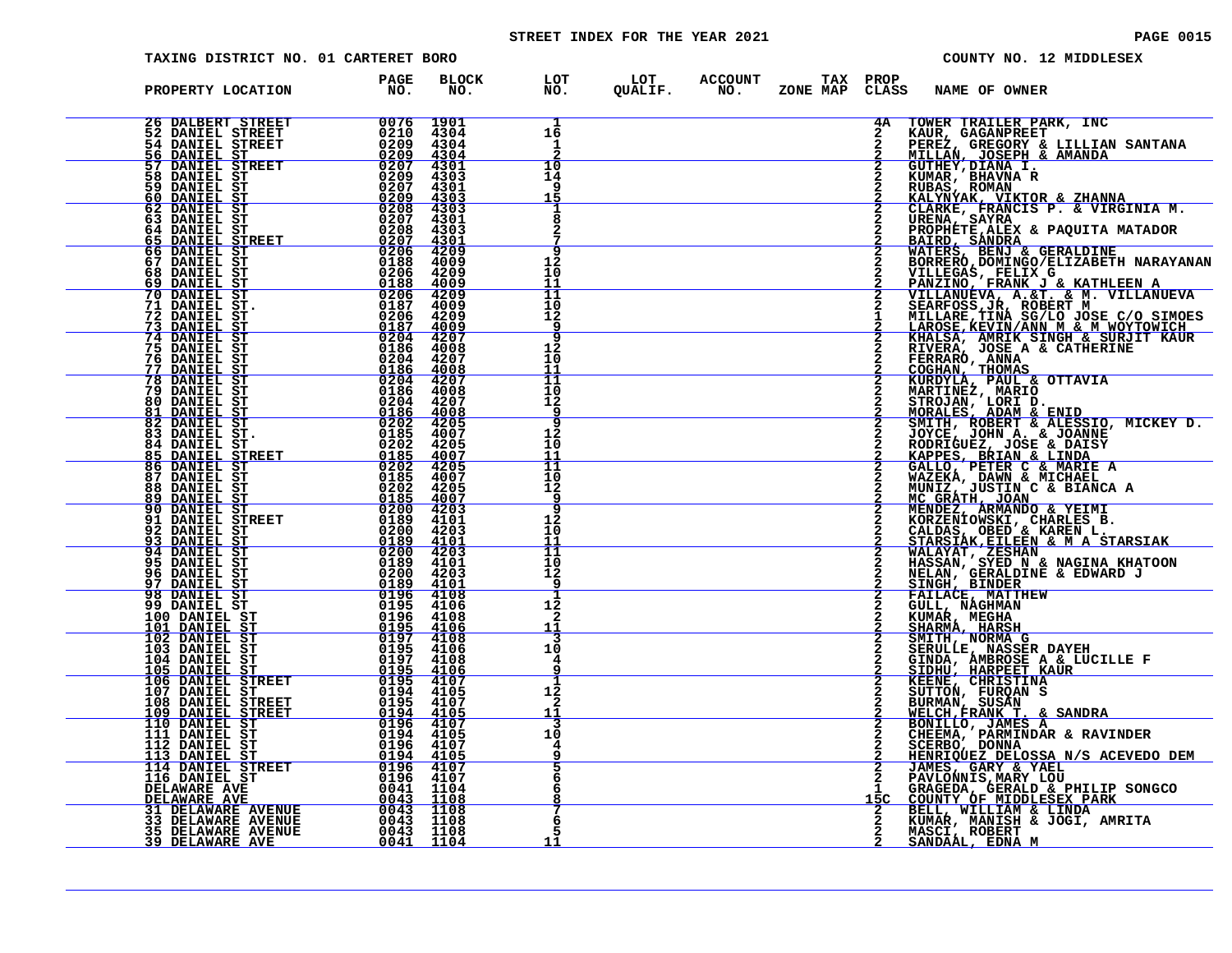# STREET INDEX FOR THE YEAR 2021 PAGE 0016

| TAXING DISTRICT NO. 01 CARTERET BORO                                                                                                                                                                                                                                                                                                                                                                                                                                   |                                                                                                                                                                                                                                                                                   |                                     |                     |                                         |    |          | COUNTY NO. 12 MIDDLESEX                                                                                                                                                                                                                                      |
|------------------------------------------------------------------------------------------------------------------------------------------------------------------------------------------------------------------------------------------------------------------------------------------------------------------------------------------------------------------------------------------------------------------------------------------------------------------------|-----------------------------------------------------------------------------------------------------------------------------------------------------------------------------------------------------------------------------------------------------------------------------------|-------------------------------------|---------------------|-----------------------------------------|----|----------|--------------------------------------------------------------------------------------------------------------------------------------------------------------------------------------------------------------------------------------------------------------|
| PROPERTY LOCATION                                                                                                                                                                                                                                                                                                                                                                                                                                                      | PAGE<br>NO.                                                                                                                                                                                                                                                                       | <b>BLOCK</b><br>NO.                 |                     | LOT LOT ACCOUNT<br>NO. QUALIF. NO. ZONE |    | TAX PROP | ZONE MAP CLASS NAME OF OWNER                                                                                                                                                                                                                                 |
| $\begin{tabular}{c c c} 40 DELANARE AVENUE \\ 42 DELANARE AVENUE \\ 43 DELANARE AVE \\ 44 DELANARE AVE \\ 44 DELINKARE AVE \\ 46 DELANARE AVE \\ 47 DELINKARE AVE \\ 51 DELANARE AVE \\ 52 DELINKARE AVE \\ 60 40 1103 \\ 55 DELINKARE AVE \\ 60 640 1104 \\ 56 DELINKARE AVE \\ 60 DELINKARE AVE \\ 60 DELINKARE AVE \\ 60 DELINKARE AVE \\ 60 DELINKARE AVE \\ 61 DELINKARE AVE \\ 64 DELINKARE AVE \\ 64 DELINKARE AVE \\ 64 DELINKARE AVE \\ 64 DELINKARE AVE \\ $ |                                                                                                                                                                                                                                                                                   |                                     | 8<br>9              |                                         |    |          | <b>GUZMAN, ERIC</b><br>GONZALEZ, HECTOR M & SHIRLEY Y. LEIVA                                                                                                                                                                                                 |
|                                                                                                                                                                                                                                                                                                                                                                                                                                                                        |                                                                                                                                                                                                                                                                                   |                                     | 10<br>11            |                                         |    |          | CAP, DAWNMARIE<br>VIVAR-TORRES, OSWALDO<br>GREWAL, AVTAR S & HARGURJIT K                                                                                                                                                                                     |
|                                                                                                                                                                                                                                                                                                                                                                                                                                                                        |                                                                                                                                                                                                                                                                                   |                                     | 9<br>12             |                                         |    |          | JANIS, ANN<br>PERRY, DEBORAH                                                                                                                                                                                                                                 |
|                                                                                                                                                                                                                                                                                                                                                                                                                                                                        |                                                                                                                                                                                                                                                                                   |                                     | 8<br><u> 13</u>     |                                         |    |          |                                                                                                                                                                                                                                                              |
|                                                                                                                                                                                                                                                                                                                                                                                                                                                                        |                                                                                                                                                                                                                                                                                   |                                     | 14                  |                                         |    |          |                                                                                                                                                                                                                                                              |
|                                                                                                                                                                                                                                                                                                                                                                                                                                                                        |                                                                                                                                                                                                                                                                                   |                                     | 5                   |                                         |    |          |                                                                                                                                                                                                                                                              |
|                                                                                                                                                                                                                                                                                                                                                                                                                                                                        | $\begin{array}{r} 0040 \ 0040 \ 0040 \ 0040 \ 0215 \ 0215 \ 0178 \ 0178 \ 0175 \end{array}$                                                                                                                                                                                       |                                     | 16<br>17            |                                         |    |          | PERRY, DEBORAH<br>CARTAGENA, WILFRED J. & BARBARA A.<br>LOPEZ, FELIX & SUSAN<br>BECKHAM,LEE & AUDREY<br>GRAGEDA, GERALD & PHILIP SONGCO<br>MARTINEZ, MORMA<br>CREASY, KATHLEEN & L. KLOTZ L.E.<br>CREASY, KATHLEEN & L. KLOTZ L.E.<br>CREASY, KATHLEEN       |
| DIVISION ST<br><u>20 DIVISION ST</u><br>20 DIVISION ST.                                                                                                                                                                                                                                                                                                                                                                                                                |                                                                                                                                                                                                                                                                                   | 4403<br>4403<br>4403                | 23<br><u> 21</u>    |                                         |    |          |                                                                                                                                                                                                                                                              |
| 1 DONOVAN AVE<br>2 DONOVAN AVE                                                                                                                                                                                                                                                                                                                                                                                                                                         |                                                                                                                                                                                                                                                                                   | 3905<br>4001                        | $\frac{2}{2}$<br>14 |                                         |    |          | CREASY, KATHLEEN<br>ZAWADSKI, JOHN P. & HELEN<br>ZAWADSKI, JELEN<br>ZAWADZKI,JOHN P. & HELEN<br>MARTINS, MANUEL & MARIA<br>MEST MICHAEL D & CHRISTINE C LOKEN-<br>WEST HELEN M., ESTATE OF<br>RIMGH, ARVINDER<br>SINGH, ARVINDER<br>SINGH, ARVINDER<br>SINGH |
|                                                                                                                                                                                                                                                                                                                                                                                                                                                                        |                                                                                                                                                                                                                                                                                   | 3905<br>4001                        | $\frac{21}{15}$     |                                         |    |          |                                                                                                                                                                                                                                                              |
| 5.<br>6                                                                                                                                                                                                                                                                                                                                                                                                                                                                |                                                                                                                                                                                                                                                                                   | 3905<br>4001                        | $\frac{20}{16}$     |                                         |    |          |                                                                                                                                                                                                                                                              |
| DONOVAN AVE 0178<br>DONOVAN AVENUE 0175<br>DONOVAN AVENUE 0175<br>DONOVAN AVENUE 0178<br>DONOVAN AVENUE 0175<br>DONOVAN AVE 0175<br>DONOVAN AVE 0175<br>1 DONOVAN AVE 0175<br>1 DONOVAN AVE 0175<br>1 DONOVAN AVE 0175                                                                                                                                                                                                                                                 |                                                                                                                                                                                                                                                                                   | 3905<br>4001                        | 19<br>17            |                                         |    |          |                                                                                                                                                                                                                                                              |
| 8 DONOVAN AVE.<br>9 DONOVAN AVE.<br>10 DONOVAN AVE                                                                                                                                                                                                                                                                                                                                                                                                                     |                                                                                                                                                                                                                                                                                   | 3905<br>4001                        | 18<br>18            |                                         |    |          |                                                                                                                                                                                                                                                              |
| 11 DONOVAN AVE<br>12 DONOVAN AVENUE                                                                                                                                                                                                                                                                                                                                                                                                                                    | $\begin{array}{r} 0178 \\ 0175 \\ \hline 0178 \\ \hline 2178 \end{array}$                                                                                                                                                                                                         | 3905<br>4001                        | Ī9                  |                                         |    |          |                                                                                                                                                                                                                                                              |
|                                                                                                                                                                                                                                                                                                                                                                                                                                                                        |                                                                                                                                                                                                                                                                                   | 3905<br>4001                        | 16<br>20            |                                         |    |          |                                                                                                                                                                                                                                                              |
| 12 DONOVAN AVENUE<br>13 DONOVAN AVENUE<br>14 DONOVAN AVE<br>15 DONOVAN AVE<br>15 DONOVAN AVE<br>16 DONOVAN AVE<br>22 DOROTHY STREET<br>26 DOROTHY STREET<br>30 DOROTHY STREET<br>33 DOROTHY STREET<br>36 DOROTHY STREET<br>40 DOROTHY STREET<br>40 DOROTHY STREET<br>                                                                                                                                                                                                  |                                                                                                                                                                                                                                                                                   | 3905<br>4001                        | 15<br>21            |                                         |    |          |                                                                                                                                                                                                                                                              |
|                                                                                                                                                                                                                                                                                                                                                                                                                                                                        |                                                                                                                                                                                                                                                                                   | 1503<br>1503<br>1503                | 4                   |                                         |    | 15C      |                                                                                                                                                                                                                                                              |
|                                                                                                                                                                                                                                                                                                                                                                                                                                                                        |                                                                                                                                                                                                                                                                                   | $\frac{1503}{1501}$                 | 10                  |                                         |    |          |                                                                                                                                                                                                                                                              |
|                                                                                                                                                                                                                                                                                                                                                                                                                                                                        |                                                                                                                                                                                                                                                                                   |                                     | 9                   |                                         |    |          |                                                                                                                                                                                                                                                              |
|                                                                                                                                                                                                                                                                                                                                                                                                                                                                        |                                                                                                                                                                                                                                                                                   | $\frac{1501}{1803}$<br>1501         | 10<br>8             |                                         |    |          |                                                                                                                                                                                                                                                              |
|                                                                                                                                                                                                                                                                                                                                                                                                                                                                        |                                                                                                                                                                                                                                                                                   | 1803<br><u>1501</u>                 | 11                  |                                         | 21 |          |                                                                                                                                                                                                                                                              |
| 47 DOROTHY ST<br>48 DOROTHY ST                                                                                                                                                                                                                                                                                                                                                                                                                                         |                                                                                                                                                                                                                                                                                   | 1803<br>1501                        | 12<br>6             |                                         |    |          |                                                                                                                                                                                                                                                              |
| 52 DOROTHY ST<br>53 DOROTHY ST<br>57 DOROTHY ST                                                                                                                                                                                                                                                                                                                                                                                                                        | $0057$<br>0076<br>0076                                                                                                                                                                                                                                                            | 1501                                | 5                   |                                         |    |          |                                                                                                                                                                                                                                                              |
| 60 DOROTHY ST                                                                                                                                                                                                                                                                                                                                                                                                                                                          | 0057                                                                                                                                                                                                                                                                              | $\frac{1803}{1803}$<br>1903<br>1501 | 14<br>4             |                                         |    |          |                                                                                                                                                                                                                                                              |
| 61 DOROTHY ST                                                                                                                                                                                                                                                                                                                                                                                                                                                          | 0076                                                                                                                                                                                                                                                                              | 1803                                | 15                  |                                         |    |          |                                                                                                                                                                                                                                                              |
| <b>64 DOROTHY STREET<br/>65 DOROTHY ST<br/>68 DOROTHY STREET</b>                                                                                                                                                                                                                                                                                                                                                                                                       | $\frac{0.057}{0.076}$                                                                                                                                                                                                                                                             | $\frac{1501}{1803}$<br>1501         | 16                  |                                         |    |          |                                                                                                                                                                                                                                                              |
| 69 DOROTHY STREET<br>73 DOROTHY ST                                                                                                                                                                                                                                                                                                                                                                                                                                     | 0076<br>0076                                                                                                                                                                                                                                                                      | 1803<br><u>1803</u>                 | 17<br>18            |                                         |    |          |                                                                                                                                                                                                                                                              |
| <b>74 DOROTHY ST<br/>77 DOROTHY ST</b>                                                                                                                                                                                                                                                                                                                                                                                                                                 | 0057<br>0073                                                                                                                                                                                                                                                                      | $\frac{1501}{1706}$                 | 11<br>9             |                                         |    |          |                                                                                                                                                                                                                                                              |
| 78 DOROTHY ST<br><b>80 DOROTHY STREET</b><br><b>81 DOROTHY ST</b>                                                                                                                                                                                                                                                                                                                                                                                                      | 0064<br>$\frac{0064}{0073}$                                                                                                                                                                                                                                                       | 1603<br>$\frac{1603}{1706}$         | $\overline{12}$     |                                         | 19 |          | SINGE, JACTAR I HARRUN KAUR MARINI KAUR MALISI (GONNA MALISI SA DONNA MALISI AL DONNA MALISH<br>KUMAR SANJEEN G. & B. MCGRATH<br>ABATEMARCO, ALBERT JR. & B. MCGRATH<br>SINGH AMAN<br>SINGE LIVING TRUST<br>DIAZ, LIBERTO & MERCEDES<br>DIAZ, LI             |
| <b>85 DOROTHY ST<br/>88 DOROTHY STREET<br/><u>89 DOROTHY STREET</u></b>                                                                                                                                                                                                                                                                                                                                                                                                | 0073<br>0064                                                                                                                                                                                                                                                                      | 1706<br>1603                        | 13<br>7             |                                         |    |          |                                                                                                                                                                                                                                                              |
|                                                                                                                                                                                                                                                                                                                                                                                                                                                                        | 0073                                                                                                                                                                                                                                                                              | 1706                                | 14<br>15            |                                         |    |          | HEER, MOHAN LAL & AMARJEET                                                                                                                                                                                                                                   |
| 93 DOROTHY ST.<br>98 DOROTHY ST.<br>101 DOROTHY ST                                                                                                                                                                                                                                                                                                                                                                                                                     | $\begin{array}{r} \begin{array}{r} \text{0073} \\ \text{0073} \\ \text{0064} \\ \text{0064} \\ \text{0073} \\ \text{0073} \end{array} \end{array} \begin{array}{r} \begin{array}{r} \text{1706} \\ \text{1706} \\ \text{003} \\ \text{0073} \end{array} \end{array}$<br>0073 1706 |                                     | 6<br>16             |                                         |    |          | TOOR, AMNA<br>ESCUSA, REYNALDO & MELANIE P                                                                                                                                                                                                                   |
| <u>102 DOROTHY ST</u>                                                                                                                                                                                                                                                                                                                                                                                                                                                  | 0063 1603                                                                                                                                                                                                                                                                         |                                     |                     |                                         |    |          | <u>WOJCICH, VERONICA J</u>                                                                                                                                                                                                                                   |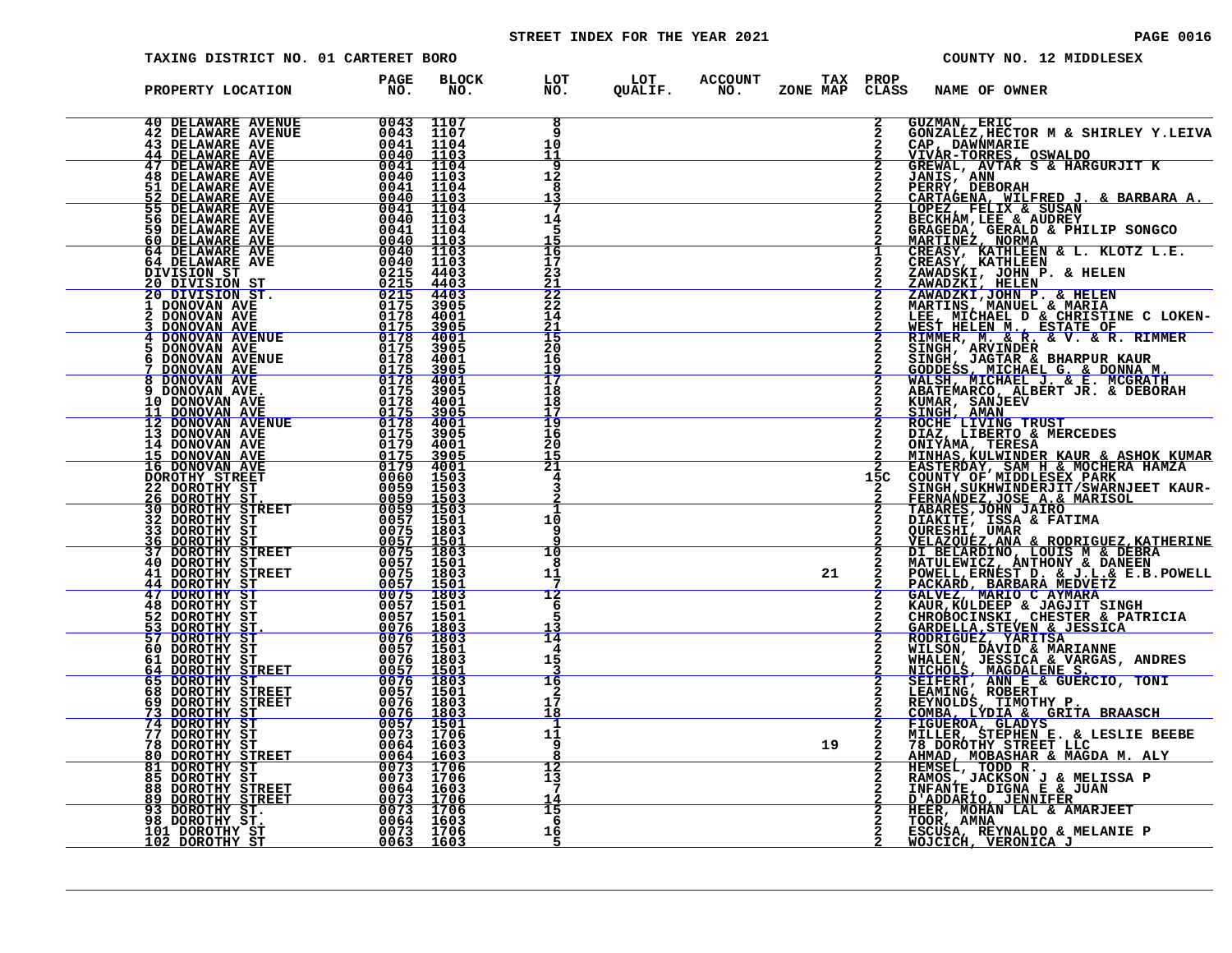# STREET INDEX FOR THE YEAR 2021 **PAGE 10017** PAGE 0017

| TAXING DISTRICT NO. 01 CARTERET BORO                                                                                                                                                                                                                                                                                                                                                                                                                                               |                                                                                          |                                             |                                   |  |    |     | COUNTY NO. 12 MIDDLESEX                                                                                                                                                                                                                                      |
|------------------------------------------------------------------------------------------------------------------------------------------------------------------------------------------------------------------------------------------------------------------------------------------------------------------------------------------------------------------------------------------------------------------------------------------------------------------------------------|------------------------------------------------------------------------------------------|---------------------------------------------|-----------------------------------|--|----|-----|--------------------------------------------------------------------------------------------------------------------------------------------------------------------------------------------------------------------------------------------------------------|
| PROPERTY LOCATION                                                                                                                                                                                                                                                                                                                                                                                                                                                                  | <b>PAGE</b><br>NO <sub>z</sub>                                                           | <b>BLOCK</b><br>NO.                         |                                   |  |    |     | LOT LOT ACCOUNT TAX PROP<br>NO. QUALIF. NO. ZONE_MAPCLASS NAME_OF_OWNER                                                                                                                                                                                      |
| 105 DOROTHY ST<br>106 DOROTHY ST<br>109 DOROTHY ST<br>109 DOROTHY ST<br>110 DOROTHY ST<br>114 DOROTHY ST<br>114 DOROTHY ST<br>115 DOROTHY ST.<br>115 DOROTHY ST.<br>118 DOROTHY ST.<br>118 DOROTHY ST.<br>10063 1603                                                                                                                                                                                                                                                               |                                                                                          |                                             | 17<br>4<br>18                     |  |    |     | HEMSEL, ROBERT T & JOAN A<br>LLAVE, EDGARDO & FLORES, CARLA P<br>KAUR, DILPREET                                                                                                                                                                              |
|                                                                                                                                                                                                                                                                                                                                                                                                                                                                                    |                                                                                          |                                             | <u>3</u><br>12<br>13              |  |    |     | <u>VIDAL, FIDEL &amp; CRISTINA RIAL</u><br>HOGLUND, PAUL & BETH<br>LINDSAY, DEBORAH J.<br>MUHAMMED UMER FAROOQ<br>CASALINUOVO, JOHN & NICOLE<br>DAMICK, LOIS                                                                                                 |
| 115 DOROTHY ST. 0069 1703<br>117 DOROTHY STREET 0069 1703<br>121 DOROTHY ST. 0063 1603<br>122 DOROTHY ST 0063 1603<br>122 DOROTHY ST 0061 1601<br>125 DOROTHY ST 0064 1601<br>125 DOROTHY ST 0064 1601<br>132 DOROTHY STREET 0061 1601<br>134                                                                                                                                                                                                                                      |                                                                                          |                                             | $\overline{14}$<br>7<br>6         |  | 19 |     | CALO, FRANK F & STEVEN E.THORNBURG<br>RANDHAWA ENTERPRISES LLC                                                                                                                                                                                               |
|                                                                                                                                                                                                                                                                                                                                                                                                                                                                                    |                                                                                          |                                             | 15<br>5<br>4<br>3                 |  |    |     | CORRETA ANTONIO<br>ZABUDOWSKI, DAVID<br>SINGH, GURMAIL<br>OADAR, GURMAIL<br><u>ZAHID, MOHAMMAD</u>                                                                                                                                                           |
| 134 DOROTHY STREET<br>134 DOROTHY ST<br>135 DOROTHY STREET<br>136 DOROTHY STREET<br>138 DOROTHY STREET<br>139 DOROTHY STREET<br>139 DOROTHY STREET<br>147 DOROTHY STREET<br>147 DOROTHY STREET<br>$\begin{array}{r}0061&1601\0061&1601\0069&1703\0061&1601\0069&1703\0061&1601\0069&1703\end{array}$                                                                                                                                                                               |                                                                                          |                                             | 17.02<br>2.01                     |  |    |     |                                                                                                                                                                                                                                                              |
| $\begin{array}{r rrrr} & & & & & & & 170\, \mathrm{m} \cr & & & & & & 006\, \mathrm{I} & 160\, \mathrm{I} \cr & & & & & & 0069 & 1703 \cr \mathrm{EFT} & & & & & 0073 & 1706 \cr & & & & & & 0024 & 702 \cr & & & & & & 0024 & 702 \end{array}$<br>DRIFTWAY STREET<br>1 DRIFTWAY                                                                                                                                                                                                   |                                                                                          |                                             | 18<br>19                          |  |    | 15C | ZAHID, MOHAMMAD<br>BUTTER CONSTRUCTION & ENGINEERS INC<br>NESPOLE, THOMAS<br>CISI, MARIA & DENIS<br>MUNOZ, JOSE E<br>SANDHU, RESHAM S & GIAN K<br>KM HOENIX HOLDINGS,LLC C/O TAX DEP<br>BOROUGH OF CARTERET<br>KW HOME KREATIONS LLC<br>CAVERO .TANET FAC    |
| 10 DUFFY ST<br>12 DUFFY STREET<br>18 DUFFY STREET                                                                                                                                                                                                                                                                                                                                                                                                                                  | $\begin{array}{r} 0024 \\ 0234 \\ \hline 0234 \\ \hline 0234 \\ \hline 0334 \end{array}$ | 5101<br>5101                                |                                   |  |    |     | CAVERO, JANET FAGO-<br>LEDESMA, JONATHAN J & PAMELA OGLESBY                                                                                                                                                                                                  |
| <b>20 DUFFY STREET<br/> 24 DUFFY ST<br/> 32 DUFFY STREET</b><br><b>36 DUFFY ST<br/>38 DUFFY STREET</b>                                                                                                                                                                                                                                                                                                                                                                             |                                                                                          | $\frac{5101}{5101}$<br>5101<br>3307         | 19.01                             |  |    |     | LEDESMA, JUMITHAN J & PAMELA OGLES<br>MIRROZEWICZ, ROMAN M. & CATHY<br>MARINES, MADELENE & ANGELO<br>TUCKER, ERIC & TARA L<br>KAUR, INDERIENE & ANGELO<br>KAUR, MANJIT<br>PATEL, RAJANI V & NISUTABEN R<br>STROHMEIER FAM. IRREVOCABLE TRUST<br>STROHM       |
| 1 DUNSTER STREET<br>2 DUNSTER ST<br>3 DUNSTER ST                                                                                                                                                                                                                                                                                                                                                                                                                                   |                                                                                          | 3804<br>3803<br>3804                        | 16<br>19<br>15                    |  | 39 |     |                                                                                                                                                                                                                                                              |
| $\begin{array}{r} 0.7334 \ \begin{array}{@{}c@{\hspace{1em}}c@{\hspace{1em}}c@{\hspace{1em}}c@{\hspace{1em}}c@{\hspace{1em}}c@{\hspace{1em}}c@{\hspace{1em}}c@{\hspace{1em}}c@{\hspace{1em}}c@{\hspace{1em}}c@{\hspace{1em}}c@{\hspace{1em}}c@{\hspace{1em}}c@{\hspace{1em}}c@{\hspace{1em}}c@{\hspace{1em}}c@{\hspace{1em}}c@{\hspace{1em}}c@{\hspace{1em}}c@{\hspace{1em}}c@{\hspace{1em}}c@{\hspace{1em}}$<br>4 DUNSTER ST<br>5 DUNSTER ST<br><b>6 DUNSTER ST</b><br>DUNSTER ST |                                                                                          | 3803<br>3804<br>3803<br>3804                | 20<br>14<br>$\overline{21}$<br>13 |  |    | 15F | STROHMEIER FAM.IRREVOCABLE TRUST<br>KUMAR, PARDEEP<br>RAYMONDI, CARLOS & JUANA<br>KOZYRA, ROBERT & JULIA<br>GONZALEZ, DAVID & DAMARIS<br>VITUG, YASMIN & RUSTICO<br>SOTO, SALVADOR<br>CRUTCELLI, ANNA<br>RETRUCELLI, ANNA<br>CHAYA, MARGARET<br>HORNA, MARGA |
| 8<br>DUNSTER ST<br>DUNSTER ST<br>10 DUNSTER ST<br>11 DUNSTER ST                                                                                                                                                                                                                                                                                                                                                                                                                    |                                                                                          | 3803<br>3804<br>3803<br>3804                | 22<br>12<br>$\frac{1}{2}$<br>11   |  |    |     |                                                                                                                                                                                                                                                              |
| 12 DUNSTER ST<br>13 DUNSTER ST<br>14 DUNSTER ST<br>15 DUNSTER ST                                                                                                                                                                                                                                                                                                                                                                                                                   |                                                                                          | 3803<br>3804<br>3803<br>3804                | 24<br>10<br>25<br>9               |  |    | 15F |                                                                                                                                                                                                                                                              |
| 16 DUNSTER ST<br>17 DUNSTER ST<br>18 DUNSTER ST<br>19 DUNSTER ST<br>20 DUNSTER STREET                                                                                                                                                                                                                                                                                                                                                                                              |                                                                                          | 3803<br>$\frac{3804}{3803}$<br>3804<br>3803 | 26<br>я<br>$\overline{27}$<br>7   |  |    |     | HOKNAN, GERALD T<br>CURRAN, GERALD T<br>SANCHEZ, CESAR & JESUSITA<br>PYDESKI DOLORES, ESTATE OF<br>BUSHMAN, GERALD M. & MARGARET I.<br>LEMBROWSKI, ROBERT J & M & R +<br>LA CAGNINA,SUSAN M.<br>GIRGIS,ATEF & ANAAM A.<br>SPINGTON DEPOPAH A.                |
| $\begin{array}{r} 0164 \ 0163 \ 0163 \ 0163 \ 0164 \ 0163 \ 0164 \ 0164 \ 0163 \ 0164 \ 0163 \ 0164 \ 0163 \ 0164 \ 0164 \ 0164 \ 0163 \ 0164 \ 0163 \end{array}$                                                                                                                                                                                                                                                                                                                  |                                                                                          |                                             | 28<br>6<br>29<br>5                |  |    |     |                                                                                                                                                                                                                                                              |
|                                                                                                                                                                                                                                                                                                                                                                                                                                                                                    |                                                                                          |                                             | 30<br>13<br>16                    |  |    |     | GIRGIS , ATEF & ANAAM A.<br>REINGTON, DEBORAH<br>ROSANA, VIRGILIO & LILY<br>MIRANDA, HECTOR, JR & MITZIE ULRICH<br>WILSON, BRUCE & NORING<br>JACKSON, DEXTER & WAGNER, SHAMAR<br>PADTE, NANDKUMAR V & SHOBHANA N<br>PABON, JANDKUMAR V & SHOBHANA N          |
| $\begin{tabular}{@{}c@{\hspace{6ex}}c@{\hspace{6ex}}c@{\hspace{6ex}}c@{\hspace{6ex}}c@{\hspace{6ex}}c@{\hspace{6ex}}c@{\hspace{6ex}}c@{\hspace{6ex}}c@{\hspace{6ex}}c@{\hspace{6ex}}c@{\hspace{6ex}}c@{\hspace{6ex}}c@{\hspace{6ex}}c@{\hspace{6ex}}c@{\hspace{6ex}}c@{\hspace{6ex}}c@{\hspace{6ex}}c@{\hspace{6ex}}c@{\hspace{6ex}}c@{\hspace{6ex}}c@{\hspace{6ex}}c@{\hspace{6ex}}c@{\hspace{6ex}}c@{\hspace$                                                                    |                                                                                          |                                             | 14<br><u> 15</u><br>12<br>13.01   |  |    |     | HO. CHUYI<br>KHANNA, ANITA & AJAY<br>KHANNA, ANITA & AJAY<br>SIEWDIAL, LATCHMIE P & SATWATTEE<br>SIEWDIAL, LATCHMIE P & SATWATTEE<br>BUTTER CONSTRUCTION & ENGINEERS INC                                                                                     |
|                                                                                                                                                                                                                                                                                                                                                                                                                                                                                    |                                                                                          |                                             | 13.02<br>$\frac{6}{5}$            |  | 63 |     | LALLI, PARAMJIT S<br>VIRK, SATNAM S                                                                                                                                                                                                                          |
|                                                                                                                                                                                                                                                                                                                                                                                                                                                                                    |                                                                                          |                                             | 14<br>$\overline{4}$              |  |    |     | JAVED, ZARMINA<br><u>MONTANO, MARCOS</u>                                                                                                                                                                                                                     |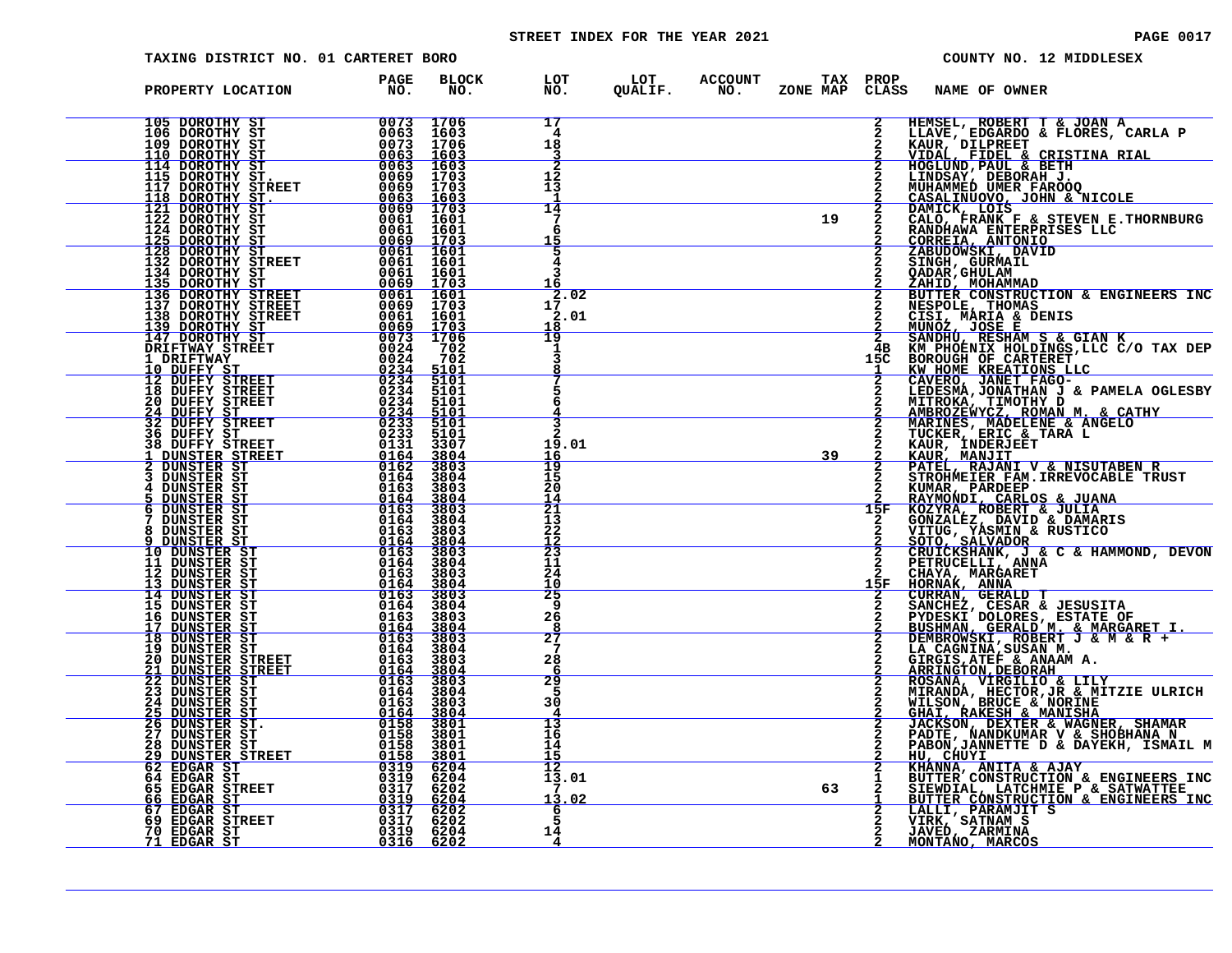# STREET INDEX FOR THE YEAR 2021 **PAGE 10018** PAGE 0018

| TAXING DISTRICT NO. 01 CARTERET BORO                                                                                                                                                                                                                                                                                                                                      |                                                         |                                                            |                                           |                                                           |          |    |                                  |                                                                   | COUNTY NO. 12 MIDDLESEX                                                                                                                                                                                                                          |
|---------------------------------------------------------------------------------------------------------------------------------------------------------------------------------------------------------------------------------------------------------------------------------------------------------------------------------------------------------------------------|---------------------------------------------------------|------------------------------------------------------------|-------------------------------------------|-----------------------------------------------------------|----------|----|----------------------------------|-------------------------------------------------------------------|--------------------------------------------------------------------------------------------------------------------------------------------------------------------------------------------------------------------------------------------------|
| $\overline{N}$<br>PROPERTY LOCATION                                                                                                                                                                                                                                                                                                                                       | PAGE                                                    | <b>BLOCK</b><br>NO.                                        |                                           | LOT LOT ACCOUNT TAX PROP<br>NO. QUALIF. NO. ZONE_MAPCLAS: |          |    | CLASS                            | NAME OF OWNER                                                     |                                                                                                                                                                                                                                                  |
| <b>73 EDGAR ST</b>                                                                                                                                                                                                                                                                                                                                                        | $0316$<br>$0319$                                        | $6202$<br>$6204$<br>$6\bar{2}0\bar{2}$                     | 15<br>$\bar{2}$<br>16                     |                                                           |          | 63 |                                  |                                                                   |                                                                                                                                                                                                                                                  |
| 73 EDGAR ST<br>74 EDGAR STREET 0316<br>75 EDGAR STREET 0316<br>76 EDGAR STREET 0316<br>79 EDGAR STREET 0316<br>81-83 EDGAR STREET 0316<br>82 EDGAR ST<br>75 EDGAR ST<br>75 EDGAR ST                                                                                                                                                                                       |                                                         | $rac{6204}{6202}$<br>6201<br>6203                          | 1<br>8<br>q                               |                                                           |          |    | $\frac{2}{2}$                    |                                                                   |                                                                                                                                                                                                                                                  |
| 82 EDGAR ST<br>86 EDGAR STREET 0316<br>87 EDGAR STREET 0318<br>87 EDGAR STREET 0318<br>90-92 EDGAR STREET 0318<br>91 EDGAR ST. 0315<br>94 EDGAR ST. 0315<br>94 EDGAR ST. 0318                                                                                                                                                                                             |                                                         | $\frac{6201}{6203}$<br>6201<br>6203<br>$\frac{6201}{6203}$ | 10<br>6<br>11<br>5                        |                                                           |          |    |                                  |                                                                   |                                                                                                                                                                                                                                                  |
| 96 EDGAR ST<br>97 EDGAR STREET<br>101 EDGAR ST                                                                                                                                                                                                                                                                                                                            | 0318<br>$0315$ $0315$ $0318$ $0315$                     | 6203<br>6201<br>$\frac{6201}{6203}$                        | $\overline{12}$<br>13<br>4.02<br>.01<br>4 |                                                           | $R - 25$ |    |                                  |                                                                   |                                                                                                                                                                                                                                                  |
| 102 EDGAR STREET<br>103 EDGAR ST<br>104 EDGAR ST<br>105 EDGAR ST<br>106 EDGAR ST<br>106 EDGAR ST                                                                                                                                                                                                                                                                          | 0318<br>$\frac{0315}{0318}$                             | 6201<br>6203<br>$\frac{6201}{6203}$                        | 14<br>3<br>15<br>$\overline{16}$          |                                                           |          |    | $\overline{2}$<br>$\overline{2}$ |                                                                   |                                                                                                                                                                                                                                                  |
|                                                                                                                                                                                                                                                                                                                                                                           |                                                         | 6102<br>6102<br>6104<br>6104                               | 12<br>11<br>14<br>15.01                   |                                                           |          |    | $\overline{a}$<br>$\frac{2}{1}$  |                                                                   |                                                                                                                                                                                                                                                  |
| $\begin{tabular}{c c c} 106\ \hline EDOAR STREET & 0318 \\ 109\ \hline EDOAR STREET & 03069 \\ 124-126\ \hline EOGAR STREET & 0309 \\ 128-A\ \hline EOGAR STREET & 03099 \\ 128-B\ \hline EOGAR STREET & 03099 \\ 130\ \hline EDOAR STREET & 03099 \\ 131\ \hline EDOAR STREET & 03066 \\ 133\ \hline EDOAR STREET & 03066 \\ 145\ \hline EDOAR STREET & 03066 \\ 145\ \$ |                                                         | 6104<br>6104<br>$\frac{6\bar{1}\dot{0}\bar{4}}{6102}$      | 15.02<br>16<br>17<br>10                   |                                                           |          |    | $\overline{2}$                   |                                                                   | MATERAZZO, MICHAEL & JO ANNE<br>JON INVESTMENTS LLC<br>DGN INVESTMENTS LLC<br>MOTA, BASILIO<br>MOTA, BASILIO<br>SUNAG, FORET<br>SINGH, JORNER & GURMIT<br>SINGH, JORNER & GURMIT<br>SINGH, JORNER & JOLITA PERHACS<br>MASCI, FIORE J & JA/ROBERT |
| EDGAR<br>1 EDGAR STREET<br>147 EDGAR STREET<br>147 EDGAR STREET<br>150 EDGAR STREET<br>150 EDGAR STREET<br>151 EDGAR STREET<br>151 EDGAR STREET<br>151 EDGAR STREET<br>151 EDGAR STREET<br>151 EDGAR STREET<br>151 EDGAR STREET<br>151 EDGAR STREET<br>1                                                                                                                  |                                                         | 6102<br>6102<br>$6102$<br>$6104$                           | 9<br>8<br>18                              |                                                           |          |    | $\frac{2}{2}$                    |                                                                   | GALVEZ, ELVIS M & JEFFREY J GALVEZ<br>SABIN, ERICA ROSE<br><u>SOTOMAYOR, AURELIO &amp; JULIA ROMERO</u>                                                                                                                                          |
|                                                                                                                                                                                                                                                                                                                                                                           |                                                         | 6102<br>6104<br>6104<br>6102<br>6103                       | 6<br>19<br>-1<br>5<br>10                  |                                                           |          |    |                                  |                                                                   | CHIMIAK, HELEN<br>HARRIS, ROY D.<br>AZOR, OLIVIA<br>CALDERON,ROSARIO/PAZ/BRYAN/A MOLINA<br>JOHAL, SUNDEEP<br>MEJIA, JUAN L & VILMA T<br>FLORES, EDUARDO & CLARA C                                                                                |
|                                                                                                                                                                                                                                                                                                                                                                           |                                                         | 6102<br>$\frac{101}{7601}$<br>7601                         | 4<br>-1<br>6<br>12                        |                                                           |          |    |                                  |                                                                   | 4B KEYSTONE C/O PROLOGIS TAX COORD<br>1 ADAM'S PROPERTIES LLC                                                                                                                                                                                    |
|                                                                                                                                                                                                                                                                                                                                                                           |                                                         | 7603<br>7801<br>7801<br>7801                               | $\frac{1}{2}$<br>13.03<br>13.02           |                                                           |          |    | $\frac{2}{2}$                    | COX, MARCIA<br>HYDE, CLEON E                                      | 1 ROSA HOLDINGS L.L.C.<br>15C BOROUGH OF CARTERET - HOUSING -<br><u>2 MARTINEZ HERNANDEZ, ALBERTO</u>                                                                                                                                            |
| <b>EDWIN STREET</b><br><b>10 EDWIN STREET</b><br>11 EDWIN STREET                                                                                                                                                                                                                                                                                                          | $\frac{0426}{0429}$<br>0426                             | 7801<br><u>7801</u><br>7803<br>7801                        | 13.01<br>12<br>1.01<br>11                 | 11053 2001                                                |          |    |                                  | FIGUEROA, JEANETTE                                                | ROSADO, ANTHONY<br>MISTRY, NIMESH & MELINDA                                                                                                                                                                                                      |
| 12 EDWIN STREET<br><u>14 EDWIN STREET</u><br><b>15 EDWIN STREET</b><br>19 EDWIN ST<br>23 EDWIN ST                                                                                                                                                                                                                                                                         | 0429<br>$\frac{0429}{0426}$                             | 7803<br>7803<br>7801<br>7801<br>7801                       | 1.02<br><u>1.03</u><br>10<br>9<br>7       |                                                           |          |    | $\mathbf{2}$<br>$\frac{2}{2}$    |                                                                   | BAUER, MICHAEL<br>US BANK TRUST C/O HUDSON HOMES MGMT<br>DLAZ, HIPOLITO & OLGA<br>HERRADA, SIDDNEY & YESSENIA GUERRA<br>HERRADA, SIDDNEY & YESSENIA GUERRA<br>MARTINEZ HERNANDEZ, ALBERTO                                                        |
| 25 EDWIN ST<br>26-28 EDWIN STREET<br>27 EDWIN STREET<br>30 EDWIN ST                                                                                                                                                                                                                                                                                                       | $0425$ $0425$ $0425$ $0429$ $0429$                      | <u>7801</u><br>7802<br>7801<br>7802                        | 6<br>44<br>5<br>45                        |                                                           |          |    | $\frac{2}{2}$                    | SINGH, LAKHVIR<br>TAPIA, JOSE<br>DELGADO, ISRAEL<br>SINGH, GURPAL |                                                                                                                                                                                                                                                  |
| <b>EDWIN STREET</b><br>31<br>32 EDWIN STREET<br>34 EDWIN STREET<br>35 EDWIN ST<br>36 EDWIN ST<br>39 EDWIN ST                                                                                                                                                                                                                                                              | $\frac{0\bar{4}\bar{2}\bar{5}}{0\bar{4}\bar{2}\bar{6}}$ | 7801<br>7802<br>7802<br>7801                               | 4                                         |                                                           |          |    |                                  | RAMIREZ, PEDRO                                                    | PRICE, JOHN<br>RAMIREZ, PEDRO & MARIA<br>GERGES, AZIZ A. & ISIS F.<br>BORRERO, EDWIN & LISBETH                                                                                                                                                   |
| 36 EDWIN ST<br>39 EDWIN STREET<br>41 EDWIN STREET<br>45 EDWIN STREET<br>49 EDWIN ST                                                                                                                                                                                                                                                                                       | $0426\n0425\n0425\n0425\n0425\n0425$<br>$0410$<br>0410  | 7802<br>7801<br>7801<br>7601<br>7601                       | 1<br>15<br>14                             |                                                           |          |    | 15D<br>2                         |                                                                   | CRUZ, CHARLES & LUZ N.<br>BLACKNALL, MICHELLE & JOHN E<br>LINDEN REVIVAL CENTER CHURCH<br>DEY, THOMAS W & HALINA                                                                                                                                 |
|                                                                                                                                                                                                                                                                                                                                                                           |                                                         |                                                            |                                           |                                                           |          |    |                                  |                                                                   |                                                                                                                                                                                                                                                  |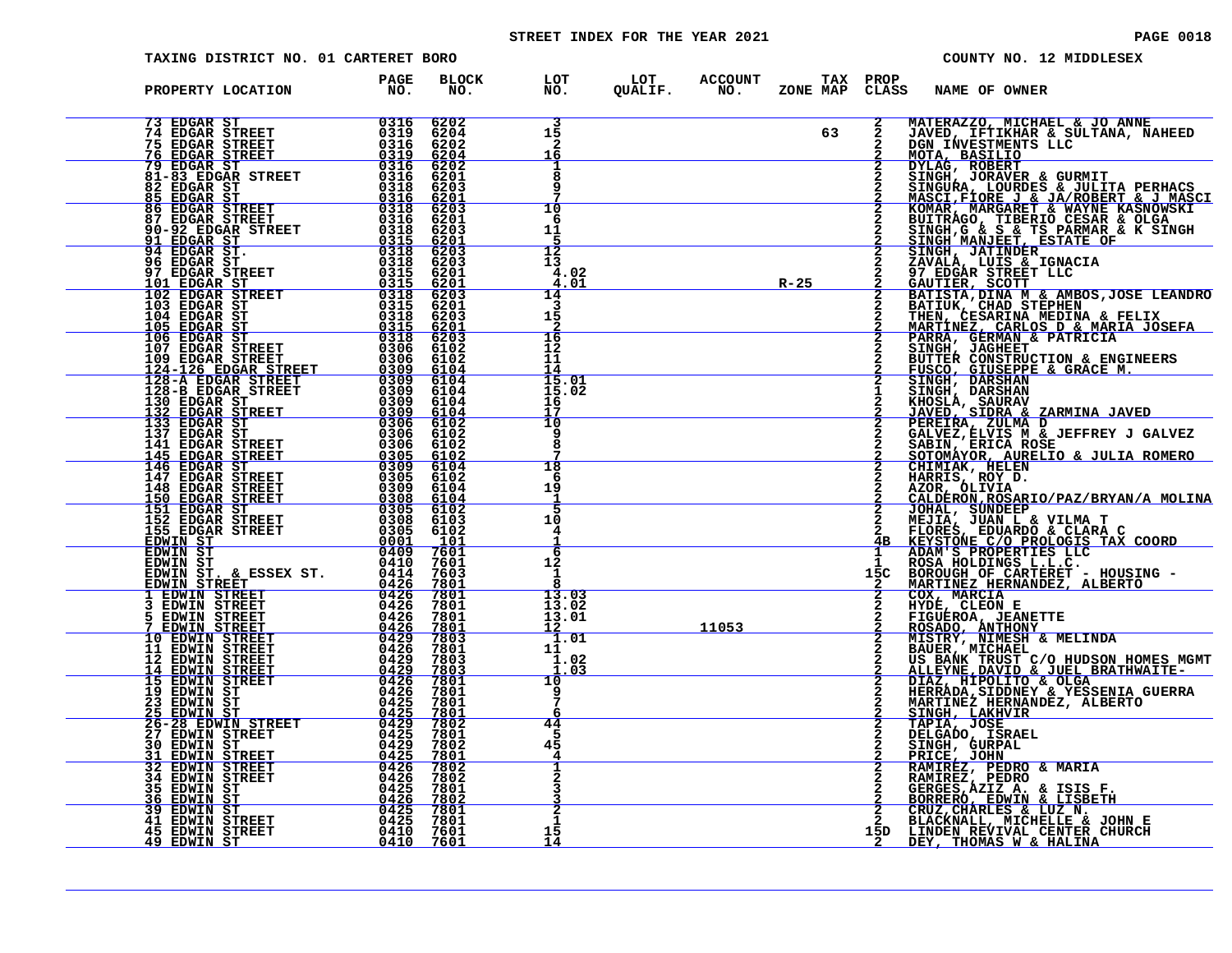# STREET INDEX FOR THE YEAR 2021 **PAGE 10019** PAGE 0019

| TAXING DISTRICT NO. 01 CARTERET BORO                                                                                                                                                                                                                                                                                                                                                                         |                     |              |                                                            |                                                           |    |     |                                                                                                                                                                                                                                              | COUNTY NO. 12 MIDDLESEX |                                                                                                                                                                                                                                                    |
|--------------------------------------------------------------------------------------------------------------------------------------------------------------------------------------------------------------------------------------------------------------------------------------------------------------------------------------------------------------------------------------------------------------|---------------------|--------------|------------------------------------------------------------|-----------------------------------------------------------|----|-----|----------------------------------------------------------------------------------------------------------------------------------------------------------------------------------------------------------------------------------------------|-------------------------|----------------------------------------------------------------------------------------------------------------------------------------------------------------------------------------------------------------------------------------------------|
| PROPERTY LOCATION                                                                                                                                                                                                                                                                                                                                                                                            | <b>PAGE<br/>NO.</b> | BLOCK<br>NO. | LOT LOT ACCOUNT TAX PROP<br>NO. QUALIF. NO. ZONE_MAP CLASS |                                                           |    |     | <b>NAME OF OWNER</b>                                                                                                                                                                                                                         |                         |                                                                                                                                                                                                                                                    |
| $\begin{tabular}{@{}c c c c} 50 & EDWIN & ST & 0418 & 7604 \\ 53 & EDWIN & STREETT & 0416 & 7604 \\ 64 & EDWIN & STREETT & 0416 & 7604 \\ 63 & EDWIN & ST & 0410 & 7601 \\ 66 & EDWIN & STREETT & 0410 & 7603 \\ 67 & EDWIN & STREETT & 0410 & 7603 \\ 68 & EDWIN & STREETT & 0416 & 7603 \\ 69 & EDWIN & STREETT & 0416 & 7603 \\ 61 & EDWIN & STREETT & 040$                                               |                     |              | 22<br>13<br>1                                              |                                                           |    |     |                                                                                                                                                                                                                                              |                         | LOPEZ,KENIA/Z CORTES & ELADIO VALLE<br>CORRALES,MARIO J. & MIRIAM R.<br>HERNANDEZ, HAKIMA<br>ROSA HOLDINGS LLC C/O BILAL CAPRI                                                                                                                     |
|                                                                                                                                                                                                                                                                                                                                                                                                              |                     |              | 11<br>10<br>20<br>q                                        | <u> 1989 - Johann Barn, mars eta bainar eta idazlea (</u> | 77 |     | EOSA HULLENT YADAV, MUKESH                                                                                                                                                                                                                   |                         |                                                                                                                                                                                                                                                    |
|                                                                                                                                                                                                                                                                                                                                                                                                              |                     |              | 21<br>$\overline{\mathbf{8}}$<br>22<br>7                   |                                                           |    |     | TADAN, NUKAS<br>JOHAL, GURVINDRA & SUNDEEP<br>SINEPHERD, NINSTON<br>SINGH, HARDYAL & HARBANS<br>DOMINQUEZ, LEO<br>RODRIGUEZ, MARINA                                                                                                          |                         |                                                                                                                                                                                                                                                    |
|                                                                                                                                                                                                                                                                                                                                                                                                              |                     |              | 4                                                          |                                                           |    |     |                                                                                                                                                                                                                                              |                         |                                                                                                                                                                                                                                                    |
|                                                                                                                                                                                                                                                                                                                                                                                                              |                     |              | 15                                                         |                                                           |    |     |                                                                                                                                                                                                                                              |                         |                                                                                                                                                                                                                                                    |
|                                                                                                                                                                                                                                                                                                                                                                                                              |                     |              | 16                                                         |                                                           |    |     |                                                                                                                                                                                                                                              |                         | 2 DOMINQUEZ, LEO<br>2 RODRIGUEZ, MARINA<br>2 SINGH, SDUARDO & MANJIT KAUR-<br>2 SINGH, SDUARDO & MANJIT KAUR-<br>2 ADAM'S PROPERTIES LLC<br>2 ADAM'S PROPERTIES LLC<br>15C BOROUGH OF CARTERET - PARK -<br>2 KRIZEK, MARCI/STEPHANIE/DANIEL/       |
| <b>50 EAST ELM STREET<br/>52 EAST ELM STREET<br/>53 EAST ELM STREET<br/>54 EAST ELM STREET<br/>55 EAST ELM STREET<br/>55 EAST ELM STREET<br/>57 EAST ELM STREET</b>                                                                                                                                                                                                                                          |                     |              | 15                                                         |                                                           |    |     |                                                                                                                                                                                                                                              |                         |                                                                                                                                                                                                                                                    |
| 55 EAST ELM STREET 0222 4801<br>56 EAST ELM STREET 0222 4803<br>57 EAST ELM STREET 0222 4803<br>58 EAST ELM STREET 0222 4803<br>59 EAST ELM STREET 0222 4803<br>60 EAST ELM STREET 0221 4801<br>61 EAST ELM STREET 0144 3504<br>64 EAST ELM                                                                                                                                                                  |                     |              | 16                                                         |                                                           |    |     |                                                                                                                                                                                                                                              |                         |                                                                                                                                                                                                                                                    |
|                                                                                                                                                                                                                                                                                                                                                                                                              |                     |              |                                                            |                                                           |    |     |                                                                                                                                                                                                                                              |                         |                                                                                                                                                                                                                                                    |
|                                                                                                                                                                                                                                                                                                                                                                                                              |                     |              |                                                            |                                                           |    | 15F | <b>EOGASH, MARION<br/>BOGASH, KAREN<br/>THE CARTERET CRAFTSMENS CLUB</b>                                                                                                                                                                     |                         |                                                                                                                                                                                                                                                    |
|                                                                                                                                                                                                                                                                                                                                                                                                              |                     |              | 1<br>10                                                    |                                                           |    |     | WALLACE, JEFFREY A JCM & JM                                                                                                                                                                                                                  |                         |                                                                                                                                                                                                                                                    |
|                                                                                                                                                                                                                                                                                                                                                                                                              |                     |              | 11<br>6                                                    |                                                           |    |     | <b>UCAN WAR THE SANDEEP SINGH<br/> MERCADO, YANETH<br/> THIEU, THUONG D.<br/> KHAKH, MANJIT S<br/> JOHAL, KULWINDER<br/> SOTO, AMARILIS<br/> KACKLE, KAREN M<br/> KACKLE, KAREN M<br/> KACKLE, KAREN M<br/> CIAUDIUS TULLET &amp; SAKOOP</b> |                         |                                                                                                                                                                                                                                                    |
|                                                                                                                                                                                                                                                                                                                                                                                                              |                     |              |                                                            |                                                           |    |     |                                                                                                                                                                                                                                              |                         |                                                                                                                                                                                                                                                    |
|                                                                                                                                                                                                                                                                                                                                                                                                              |                     |              |                                                            |                                                           |    |     |                                                                                                                                                                                                                                              |                         |                                                                                                                                                                                                                                                    |
|                                                                                                                                                                                                                                                                                                                                                                                                              |                     |              | 6                                                          |                                                           |    |     |                                                                                                                                                                                                                                              |                         |                                                                                                                                                                                                                                                    |
| $\begin{tabular}{@{}c c c c} \hline \texttt{62} & \texttt{EXIST} & \texttt{STREFT} & \texttt{0144} & \texttt{3564} \\ \hline \texttt{66} & \texttt{EAST} & \texttt{EIM} & \texttt{STREET} & 0144 & 3504 \\ \hline \texttt{66} & \texttt{EAST} & \texttt{EIM} & \texttt{STREET} & 0144 & 3504 \\ \hline \texttt{82} & \texttt{BAST} & \texttt{ELM} & \texttt{STREET} & 0144 & 3504 \\ \hline \texttt{83} & \$ |                     |              |                                                            |                                                           |    |     |                                                                                                                                                                                                                                              |                         | KACKÍE, KAREN M<br>CLAUDUS, JULIET & SAKOOR, SAMIR & S<br>SIANO, GIOVANNI & ROSEMARY VALDORA<br>VARELA, DAVID & CHRISTINE PAVLICHKO<br>BHATTI, KOSAR P<br>MYSKOWSKI, HAMAN DEEP & KAUR, SUKHVIR<br>MYSKOWSKI, MARY E & RUSSELL<br>ARLEO, RICHARD J |
|                                                                                                                                                                                                                                                                                                                                                                                                              |                     |              | 2<br>10<br>з<br>4                                          |                                                           |    |     | ROJAS, MARIA M<br>SAGER, KATHLEEN<br>SINGH, JASMER<br><b>HRUSKA, GLORIA</b>                                                                                                                                                                  |                         |                                                                                                                                                                                                                                                    |
|                                                                                                                                                                                                                                                                                                                                                                                                              |                     |              | 11                                                         |                                                           |    |     | VAZQUEZ, MARY ANN<br>SINGH,BHUPINDER & NIRMAL KAUR                                                                                                                                                                                           |                         | KAUR, H & H. KAUR & SUKHPREET SINGH                                                                                                                                                                                                                |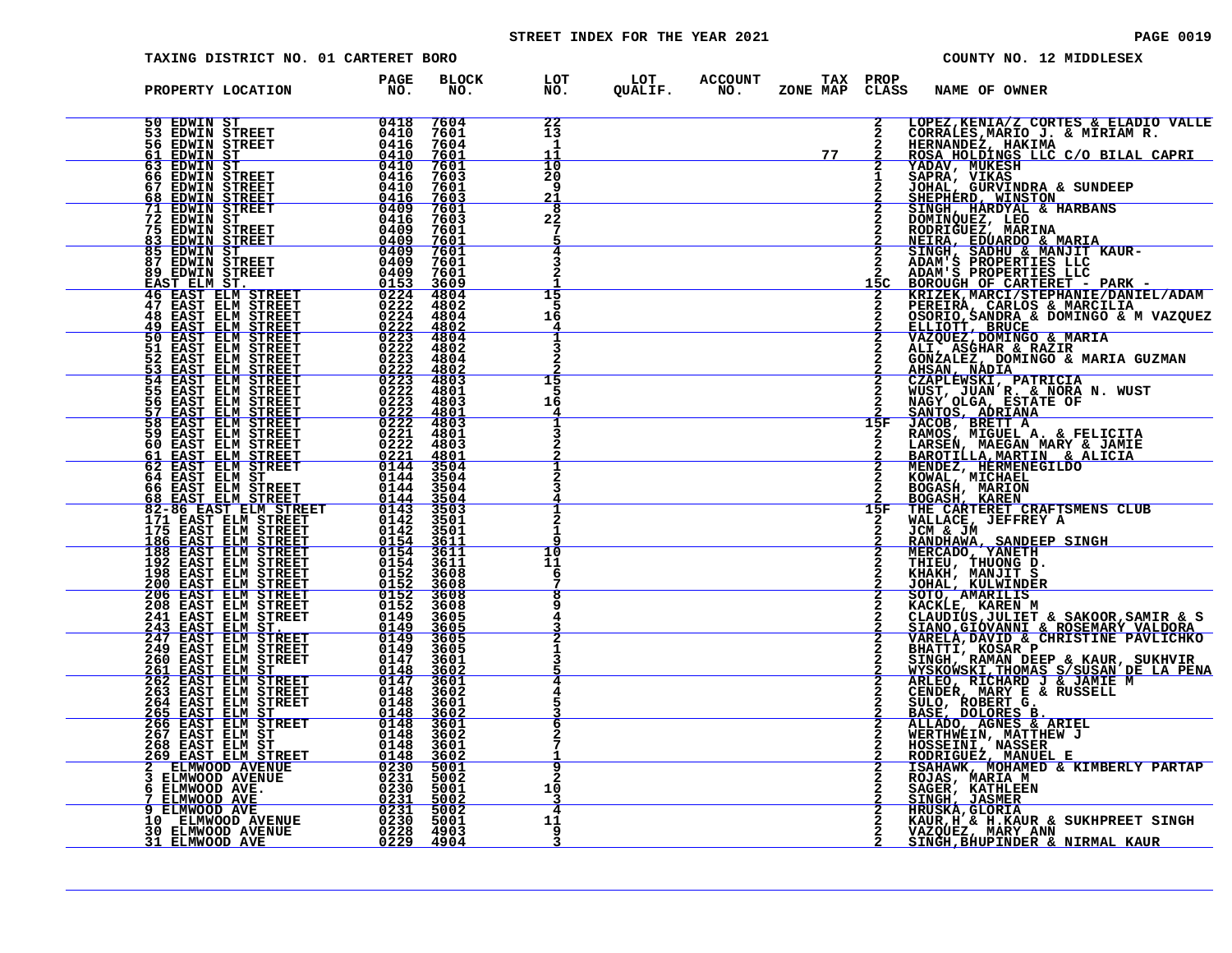# STREET INDEX FOR THE YEAR 2021 **PAGE 10020** PAGE 0020

| <b>TAXING DISTRICT NO. 01 CARTERET BORO</b>                 |                                                            |                       |                |                       |          |                          | COUNTY NO. 12 MIDDLESEX                                                                                                                                                                                                                             |
|-------------------------------------------------------------|------------------------------------------------------------|-----------------------|----------------|-----------------------|----------|--------------------------|-----------------------------------------------------------------------------------------------------------------------------------------------------------------------------------------------------------------------------------------------------|
| PROPERTY LOCATION                                           | <b>BLOCK</b><br><b>PAGE</b><br>NO.<br>NO.                  | LOT<br>NO.            | LOT<br>QUALIF. | <b>ACCOUNT</b><br>NO. | ZONE MAP | TAX PROP<br><b>CLASS</b> | NAME OF OWNER                                                                                                                                                                                                                                       |
| <b>32 ELMWOOD AVENUE</b><br><b>34 ELMWOOD AVENUE</b>        | 0228<br>4903<br>4903                                       | 10                    |                |                       |          |                          | SOLSKY, ELENA POST<br>BAZSA, GREGORY                                                                                                                                                                                                                |
| <b>35 ELMWOOD AVENUE</b><br><u>36 ELMWOOD AVENUE</u>        | $022902290229$<br>4904<br>4903                             | $\frac{11}{2}$<br>12  |                |                       |          |                          | SINGH, SURJEET & KAUR, PARAMJIT<br>GOMBOS, MARY                                                                                                                                                                                                     |
| <b>37 ELMWOOD AVE</b><br>38 ELMWOOD AVENUE                  | $\frac{0229}{0227}$<br>4904<br>4901                        | 8                     |                |                       |          |                          | GILL, GURSHARAN & KAUR, MANPINDER<br>BRAMOWICZ, ANDREW & KAREN T                                                                                                                                                                                    |
|                                                             | 0228<br>4902                                               | q                     |                |                       |          |                          | RODRIGUEZ, FRANKLIN A/LISETTE A TITO                                                                                                                                                                                                                |
| 39 ELMWOOD AVENUE<br>40 ELMWOOD AVENUE<br>41 ELMWOOD AVENUE | $\frac{0227}{0228}$<br>$\frac{4901}{4902}$                 | 3                     |                |                       |          |                          | <b>KERATT, MARY JANE 1988-1988</b><br>NIGEL, ERNEST & CLEOPATRA JEAN                                                                                                                                                                                |
| 42 ELMWOOD AVENUE<br><b>43 ELMWOOD AVENUE</b>               | 0227<br>4901<br>0227<br>4902                               | 10<br>2               |                |                       |          |                          | JOGI, DEVINDER S & ANURADHA<br>SINGH, BALBIR & SANDHU, DEEPAK                                                                                                                                                                                       |
| 44 ELMWOOD AVE.<br>45 ELMWOOD AVENUE                        | $\frac{0227}{0227}$<br><u>4901</u><br>4902                 | 11<br>л               |                |                       |          |                          | <u>OBERAÍ, ASHOK &amp; JYOTI<br/>KEREKES, EVA</u>                                                                                                                                                                                                   |
| EMERSON ST.<br>6 EMERSON STREET                             | 0373<br>6906<br>0400<br>7307                               | 4<br>1                |                |                       |          |                          | URBAN, KEVIN<br>BLANCO, BONIFACIO & MARIA CARMEN<br>CHROMEY, MARTIN                                                                                                                                                                                 |
| EMERSON ST<br>8<br><b>EMERSON ST</b>                        | 0400<br>7307<br>0371<br>6903                               | 23                    |                |                       |          |                          |                                                                                                                                                                                                                                                     |
| 10 EMERSON STREET                                           | 0400<br>7307                                               |                       |                |                       |          |                          | GAGO, DAVID & VIVIANA<br>BLANCO, BONIFACIO & MARIA                                                                                                                                                                                                  |
| 11 EMERSON ST<br>12 EMERSON ST                              | 0371<br>6903<br>0400<br>7307                               | 22<br>4               |                |                       |          |                          | SELBY-DREHER, BERNADETTE/ DREHER, D E                                                                                                                                                                                                               |
| 13 EMERSON ST<br><b>15 EMERSON STREET</b>                   | 0371<br>6903<br>0371<br>6903                               | $\overline{21}$<br>20 |                |                       |          |                          |                                                                                                                                                                                                                                                     |
| 17 EMERSON ST.<br>18 EMERSON STREET                         | 0371<br>6903<br>0400<br>7307                               | 19<br>5               |                |                       |          |                          |                                                                                                                                                                                                                                                     |
| <b>20 EMERSON ST<br/>21 EMERSON STREET</b>                  | 0400<br>7307<br>0371<br>6903                               | 6<br>18               |                |                       |          |                          |                                                                                                                                                                                                                                                     |
| 22 EMERSON ST.<br>25 EMERSON ST.<br>26 EMERSON ST.          | 0400<br>7307                                               | 17                    |                |                       |          |                          |                                                                                                                                                                                                                                                     |
|                                                             | <u>ŎĪŽI</u><br>0400<br><u>6903</u><br>7307<br>0371<br>6903 | 8<br>16               |                |                       |          |                          | SELBY-DREHER, BERNADETTE/ DREHER, D E<br>NUNEZ, EVARISTO A/FCO J NUNEZ GARCIA<br>BUCSAK, PENHA N<br>BUCSAK, PENHA N<br>SINGH, AMRITPAL & JASPREET KAUR<br>SINGH, LAKHVIR & HARVINDER KAUR<br>SINGH, LAKHVIR & HARVINDER KAUR<br>RIVEIRO, JUAN & ELI |
| 29 EMERSON STREET<br><b>30 EMERSON ST</b>                   | 0400<br>7307                                               | 9                     |                |                       |          |                          |                                                                                                                                                                                                                                                     |
| 31 EMERSON STREET<br>33 EMERSON STREET                      | $\frac{0371}{0371}$<br>0371<br><u>6903</u><br>6903<br>7307 | 15<br>ī4              |                |                       |          |                          | CUMMINGS, IEASHA<br>GONZALEZ, A & CM & ED CHUMPITAZI<br>HAMID, MEHMOOD & ABIDA                                                                                                                                                                      |
| <b>34 EMERSON ST</b><br><b>44 EMERSON STREET</b>            | 0373<br>0373<br>6906                                       | 10<br>3               |                |                       |          |                          |                                                                                                                                                                                                                                                     |
| <u>45 EMERSON ST</u>                                        | <u>6905</u><br>6906                                        | 9<br>5                |                |                       |          |                          | K AND P URBAN INVESTMENT COMPANY<br>SINGH, NISHA<br>SARAN, SUKHDEV S<br>RIVEIRO, JUAN & ELIZABETH GARCIA                                                                                                                                            |
| <b>48 EMERSON ST<br/>73 EMERSON ST</b><br>74 EMERSON ST     | 0374<br>0355<br>6701<br>0358<br>6702                       | 14<br>22              |                |                       |          |                          |                                                                                                                                                                                                                                                     |
| <b>EMERSON STREET</b><br>75.<br><b>76 EMERSON STREET</b>    | 0355<br><u>6701</u><br>0358<br>6702                        | $\frac{13}{23}$       |                |                       |          |                          | BURKE, MICHAEL T<br>DABNEY, ANTHONY B & DIANE A<br>MORGAN, MARCIA M<br>APL MANAGEMENT LLC                                                                                                                                                           |
| 78 EMERSON ST.                                              | 0358<br>6702                                               | 24                    |                |                       |          |                          |                                                                                                                                                                                                                                                     |
| 79<br><b>EMERSON STREET</b><br><u>81 EMERSON ST</u>         | 0355<br>6701<br>0355<br>6701                               | 12<br>11              |                |                       |          |                          | 79 EMERSON LLC<br>ZSAMBA, RYAN J                                                                                                                                                                                                                    |
| 85 EMERSON STREET<br>86 EMERSON ST                          | 0355<br>6701<br>0358<br>6702                               | $\frac{10}{25}$       |                |                       |          |                          | KUDRICH JOHN, ESTATE OF<br>CARTAGENA, MÁRCELO                                                                                                                                                                                                       |
| <b>88 EMERSON STREET</b><br><b>EMERSON STREET</b><br>91     | 0359<br>6702<br>0355<br><u>6701</u>                        | 26<br>٩               |                |                       |          |                          | NOLASCO, EDWARD & URSZULA SURGAL-<br>DELAROSA, HENRY & YVETTE                                                                                                                                                                                       |
| 92 EMERSON ST<br>93 EMERSON STREET                          | 0359<br>6702<br>0355<br>6701                               | $\overline{27}$<br>8  |                |                       |          |                          | SINGH, JASBINDER & KAUR, PARAMJIT                                                                                                                                                                                                                   |
| 94 EMERSON ST<br><b>95 EMERSON ST</b>                       | 0359<br>6702<br>0355<br><u>6701</u>                        | 28                    |                |                       |          |                          | CRAWFORD, JOLENE H.<br>FRASER, ERROL & DARLENE                                                                                                                                                                                                      |
| <b>96 EMERSON ST</b><br>98 EMERSON STREET                   | 0359<br>6702<br>0359<br>6702                               | 29<br>30              |                |                       |          |                          | COZINE, THOMAS E<br>DAVIDSÓN, MARLON & JASMINE<br>LOPES, MIGUEL & ANA PAULA                                                                                                                                                                         |
| 99 EMERSON ST                                               | 0355<br>6701                                               | 6                     |                |                       | 68       |                          | GUPTA, RENU & ANIL<br>BENNETT, EUGENE & CARMEN SILVA-                                                                                                                                                                                               |
| 100 EMERSON ST<br>103 EMERSON ST                            | 0359<br>6702<br>0355<br>6701                               | 31<br>5               |                |                       |          |                          | BROWNE, LAWSON D & STACEY RUSSELL                                                                                                                                                                                                                   |
| 109 EMERSON STREET<br>111 EMERSON ST                        | 0336<br>6402<br>0336<br>6402                               | 10<br>9               |                |                       |          |                          | BLANCO, BONIFACIO & MARIA CARMEN<br>PARBHAKAR, ASHISH                                                                                                                                                                                               |
| 112 EMERSON ST<br>113 EMERSON ST                            | $0336$<br>0336<br>$\frac{6403}{6402}$                      |                       |                |                       |          |                          | SHUJA, AHMAD KAMRAN<br>PATEL, KALPESH & PINKY                                                                                                                                                                                                       |
| 114 EMERSON ST<br>115-117 EMERSON ST                        | 0336<br>6403<br>0335<br>6402                               |                       |                |                       |          |                          | COLLIER, QUINTON<br>LAUSMOHR, JEANNE                                                                                                                                                                                                                |
| <u>118 EMERSON ST</u><br><b>119 EMERSON STREET</b>          | 0336<br>6403<br>0335<br>6402                               |                       |                |                       |          |                          | GHOTRA, S. & S. KAUR- & B. SINGH<br>CRUZ, TONYA & DARREN KEE                                                                                                                                                                                        |
| 121 EMERSON STREET                                          | 0335<br>6402                                               |                       |                |                       |          |                          | OGUNTADE, STEPHEN                                                                                                                                                                                                                                   |
| 122 EMERSON ST<br>123 EMERSON ST                            | 0336<br>6403<br>0335<br><u>6402</u>                        |                       |                |                       |          |                          | TOCZYLOWSKI, ROMUALD<br>CARNEVALE, PHILIP & MARGARET                                                                                                                                                                                                |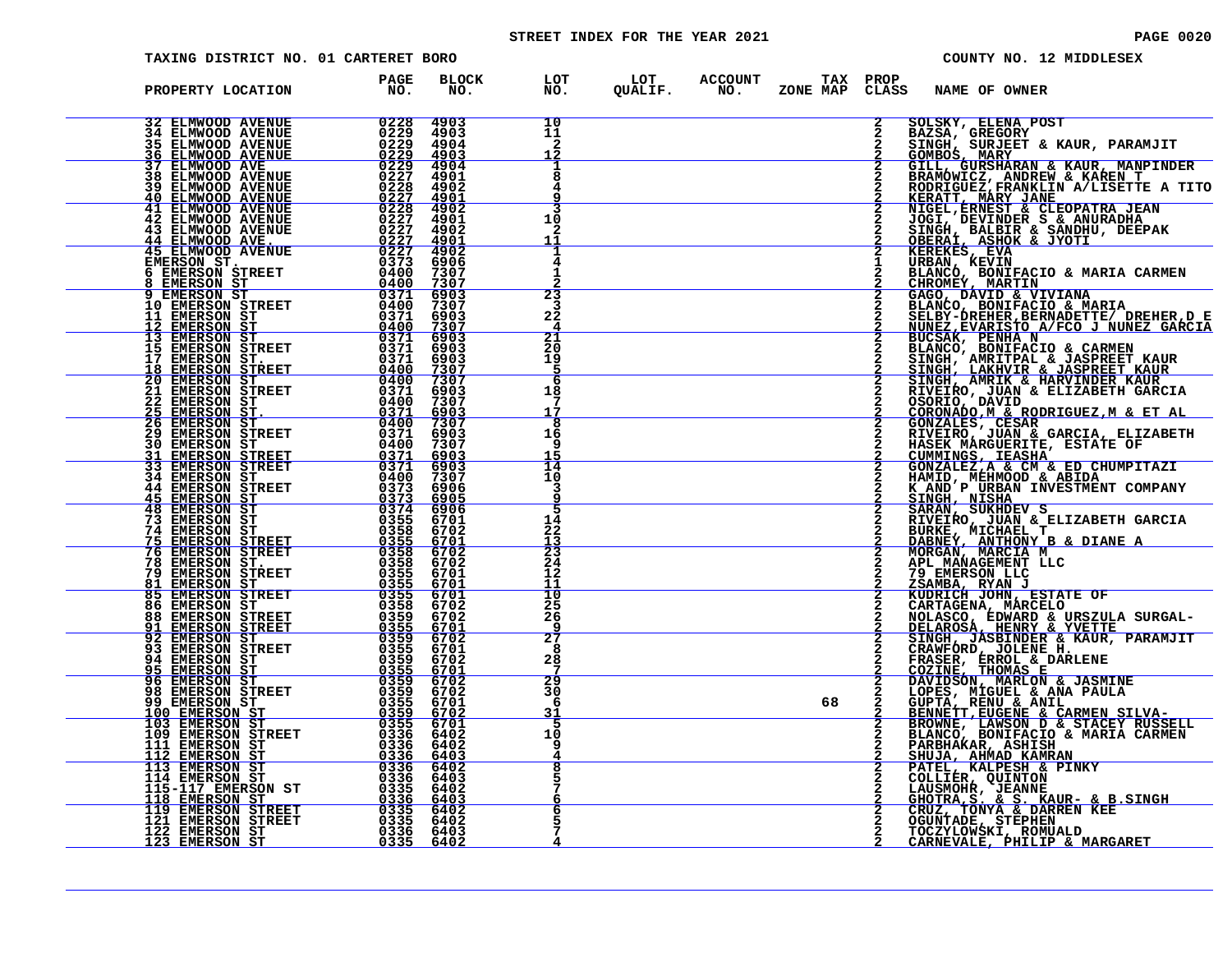# STREET INDEX FOR THE YEAR 2021 **PAGE 10021** PAGE 0021

| TAXING DISTRICT NO. 01 CARTERET BORO |                     |  |    |               | COUNTY NO. 12 MIDDLESEX                                                                                                                                                                                                                                   |
|--------------------------------------|---------------------|--|----|---------------|-----------------------------------------------------------------------------------------------------------------------------------------------------------------------------------------------------------------------------------------------------------|
| PROPERTY LOCATION PAGE NO.           | <b>BLOCK</b><br>NO. |  |    |               | LOT LOT ACCOUNT TAX PROP<br>NO. QUALIF. NO. ZONE_MAP CLASS NAME_OF_OWNER                                                                                                                                                                                  |
|                                      |                     |  |    |               | 2 SALINAS, BEATRIZ A<br>2 BARNAT, DIANA M & SLAWOMIR<br>2 BIENKOWSKA, EWA<br>2 MONDESIR, EDRIS & PHILOMENE<br>2 JULIUS, LUCAS & MANJU JULIUS<br>2 ALCISIO, ALFRED & LAURA                                                                                 |
|                                      |                     |  |    |               |                                                                                                                                                                                                                                                           |
|                                      |                     |  |    |               | ALOISIO, ALFRED & LAURA<br>AMUJA, VEENA<br>AMATUCCI, ROBERT & MARILYN<br>SPOGANETZ, DENISE<br>TITO, RUTH E<br>TAPIA-TOLEDO, JOSE A<br>SALINAS, ESTÉBAN M<br>NEVINS, HAROLD J & PATRICIA A-TRUSTES<br>HOEHLER, JEANNINE P.<br>VELASQUEZ,S.M. & T. ARCHEVAL |
|                                      |                     |  |    |               |                                                                                                                                                                                                                                                           |
|                                      |                     |  | 65 | $\frac{2}{2}$ | JABLONOUSKI, DARIUSZ & ALICJA<br>VIRK, SATNAM<br>SANTOS ORLANDO S.A. & MARIA C.<br>OSARIA, FERMINA<br>GOHIKE, FREDERICK L., III<br>PANCHERI, JOHN B. & EVELYN<br>PEREZ, OTILIA B<br>GONZALES, LUCILA<br>WHITE, JOSE<br>WHITE, MONTT                       |
|                                      |                     |  |    | 2             |                                                                                                                                                                                                                                                           |
|                                      |                     |  |    |               | KAUR, MANJIT<br>SOTO, RAMON                                                                                                                                                                                                                               |
|                                      |                     |  |    |               |                                                                                                                                                                                                                                                           |
|                                      |                     |  |    |               |                                                                                                                                                                                                                                                           |
|                                      |                     |  |    |               | 2 BURGER, DANION<br>2 BURGER, DAVID & BRITTANY<br>2 BURGER, DAVID & BRITTANY<br>2 GANTANA, PATRICIA<br>2 GANTANA, PATRICIA<br>15C BOROUGH OF CARTERET<br>15C BOROUGH OF CARTERET - HOUSING -<br>15C BOROUGH OF CARTERET - HOUSING -<br>15C BOR            |
|                                      |                     |  |    |               |                                                                                                                                                                                                                                                           |
|                                      |                     |  |    |               |                                                                                                                                                                                                                                                           |
|                                      |                     |  |    |               |                                                                                                                                                                                                                                                           |
|                                      |                     |  |    |               |                                                                                                                                                                                                                                                           |
|                                      |                     |  |    |               | A DENITI, MICHELLE A DENITION & ALPA<br>2 SHANT, GWENDRA G. & MANJULA M.<br>2 GRANT, MAHENDRA M. & MANJULA M.<br>2 PATEL, MAHENDRA M. & MANJULA M.<br>2 EATEL, DHATATIONAR G. & NYANTINA B.<br>2 DET TWO LLCC.<br>2 DET TWO LLCC HITER B.<br>             |
|                                      |                     |  |    |               | 2 DATEL, AMRATBHAIR, & USHABENR.<br>15C BOROUGH OF CARTERET - HOUSING -<br>15C CARTERET HOUSING & DEVELOPMENT CORP<br>2 STEVENS, JOHNNIE & EVELYN<br>2 KENNER PARDERP<br>R-25 15D ISLAMIC ORGANIZATION OF CARTERET<br>15D ISLAMIC ORGANIZATION O          |
|                                      |                     |  |    |               |                                                                                                                                                                                                                                                           |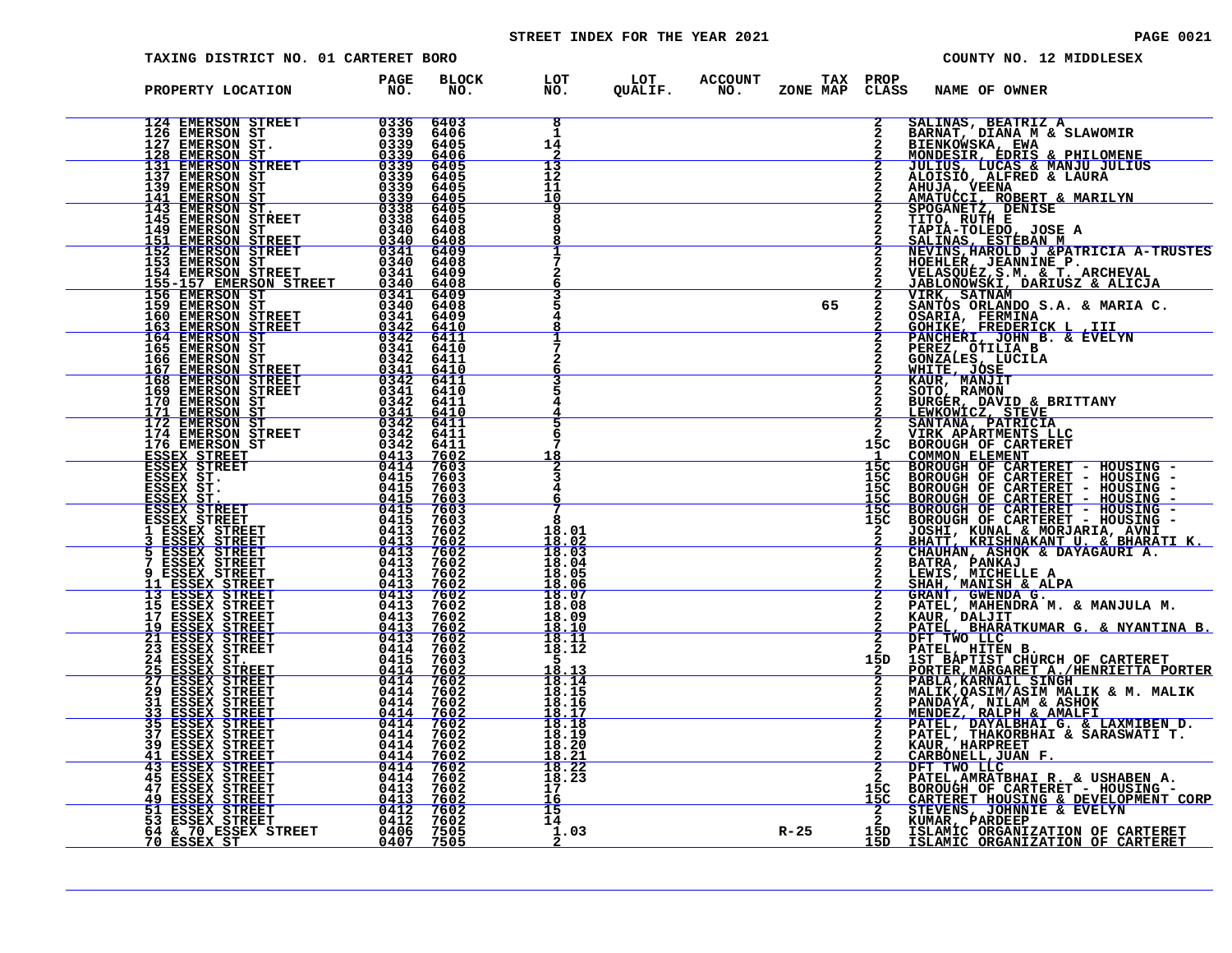# STREET INDEX FOR THE YEAR 2021 **PAGE 10022** PAGE 0022

| TAXING DISTRICT NO. 01 CARTERET BORO                                                                                                                                                                                                             |                                                                                        |                                           |                                                         |    |                          | COUNTY NO. 12 MIDDLESEX                                                                                                                                                                                                                                             |  |
|--------------------------------------------------------------------------------------------------------------------------------------------------------------------------------------------------------------------------------------------------|----------------------------------------------------------------------------------------|-------------------------------------------|---------------------------------------------------------|----|--------------------------|---------------------------------------------------------------------------------------------------------------------------------------------------------------------------------------------------------------------------------------------------------------------|--|
| PROPERTY LOCATION                                                                                                                                                                                                                                | PAGE<br><b>BLOCK</b><br>NO.<br>NO.                                                     |                                           | LOT LOT ACCOUNT TAXPROP<br>NO. QUALIF. NO. ZONENAPCLASS |    |                          | NAME OF OWNER                                                                                                                                                                                                                                                       |  |
|                                                                                                                                                                                                                                                  |                                                                                        | 3<br>4<br>5                               |                                                         |    |                          | 1 ESSEX HOMES URBAN RENEWAL LLC<br>2 VIRSA ESTATES LLC<br>2 SEBER HOMES URBAN RENEWAL ,LLC<br>2 SEBER HOMES URBAN RENEWAL ,LLC<br>2 SEDDERBURN, DON & KEISHA<br>2 SOUSA, NUNCE , LUBAN<br>2 RODER (LUBAN & TORO, MARYIN BANYININ<br>2 CABRER                        |  |
|                                                                                                                                                                                                                                                  |                                                                                        | 29<br>6<br>31                             |                                                         |    |                          |                                                                                                                                                                                                                                                                     |  |
|                                                                                                                                                                                                                                                  |                                                                                        | ह<br>21<br><b>q</b><br>$rac{10}{20}$      |                                                         |    |                          |                                                                                                                                                                                                                                                                     |  |
|                                                                                                                                                                                                                                                  |                                                                                        | 11<br>$\frac{2}{12}$                      |                                                         |    |                          |                                                                                                                                                                                                                                                                     |  |
|                                                                                                                                                                                                                                                  |                                                                                        | $\frac{15}{14}$                           |                                                         |    |                          |                                                                                                                                                                                                                                                                     |  |
|                                                                                                                                                                                                                                                  |                                                                                        | $\overline{\mathbf{2}}$                   |                                                         |    |                          |                                                                                                                                                                                                                                                                     |  |
|                                                                                                                                                                                                                                                  |                                                                                        | -6<br>12<br><u>ī2</u><br>-7<br>13.01      |                                                         | LI |                          |                                                                                                                                                                                                                                                                     |  |
|                                                                                                                                                                                                                                                  |                                                                                        | 18<br>15<br>11<br>10                      |                                                         |    |                          |                                                                                                                                                                                                                                                                     |  |
|                                                                                                                                                                                                                                                  |                                                                                        | 7<br>q<br>З                               |                                                         |    |                          | KAUR, GURPREET<br>KHAN, ZAFAR I & ZAFAR, FOZIA<br>ROZANSKI, EDWARD & KATHLEEN<br>DIGIACOMO, DANA P & RUSSELL A PALMER                                                                                                                                               |  |
|                                                                                                                                                                                                                                                  |                                                                                        | 15<br>14<br>13                            |                                                         | 36 |                          | QURESHI, RUBINA<br>2 QURESHI, RUBINA<br>2 ELGEZERY, HAZEM & MAI<br>2 ELGEZERY, HAZEM & MAI<br>2 NALKER, DESEREE<br>2 SAFARI, KHURRAM SHAHZAD<br>2 CARTWRIGHT, QIANA<br>15F HOLDEN, MICHAEL J. & PATRICIA L.<br>2 CASTILLO, ERIBERTO<br>2 CASTILLO, ERIBERTO<br>2 CA |  |
|                                                                                                                                                                                                                                                  | 3506                                                                                   | 17<br>3<br>16                             |                                                         |    |                          |                                                                                                                                                                                                                                                                     |  |
| <b>27 FILLMORE AVENUE<br/>28 FILLMORE AVE<br/>29 FILLMORE AVE<br/>30 FILLMORE AVE<br/>31 FILLMORE AVE<br/>31 FILLMORE AVE</b>                                                                                                                    | JE 0147<br>0147<br>0225<br>0147<br>$\frac{4805}{3506}$<br>ŎŹŹŚ<br>0147<br>4805<br>3506 | 15<br>14                                  |                                                         | 36 | $\frac{\overline{2}}{2}$ | HOLDEN, MICHAEL J. & PATRICIA L.<br>CASTILLO, ERIBERTO<br>RAMOS, EDNA<br>DUDLEY, BRUCE A & KIANNA N<br>LAUSMOHR, JEANNE<br>SINGH, AVTAR & SUKHVINDER<br>PABLA, AWARJIT SINGH & PALWINDER<br>PABLA, MEARAIT SINGH & DANNY<br>STOLBA, CHERYL & DANNY V<br>P           |  |
|                                                                                                                                                                                                                                                  | $\frac{\frac{4805}{3506}}{4805}$<br>3506<br>5703                                       | 13<br>12<br>q                             |                                                         |    |                          |                                                                                                                                                                                                                                                                     |  |
|                                                                                                                                                                                                                                                  | 5705<br>5705<br>5705<br>$\frac{5705}{5705}$                                            | $\frac{25}{5}$<br>$\frac{24}{23}$<br>1    |                                                         |    |                          |                                                                                                                                                                                                                                                                     |  |
| 31 FILLMORE AVE 0147<br>32 FILLMORE AVE 0225<br>33 FILLMORE AVENUE 0225<br>34 FILLMORE AVENUE 0225<br>34 FILLMORE AVENUE 0227<br>34 FILLMORE AVENUE 0227<br>35 FILLMORE AVE 02276<br>35 FILLMORE AVE 02276<br>1 FITCH STREET 02776<br>5 FITCH ST | 5705<br>5703<br>5703<br>5703                                                           | $\overline{\mathbf{2}}$<br>22<br>14<br>13 |                                                         |    |                          |                                                                                                                                                                                                                                                                     |  |
| 25 FITCH STREET<br><u> 26 FITCH ST</u>                                                                                                                                                                                                           | 5704<br>0273<br>5703<br>0274<br>5704                                                   | $\frac{12}{17}$<br>11<br>18               |                                                         |    |                          |                                                                                                                                                                                                                                                                     |  |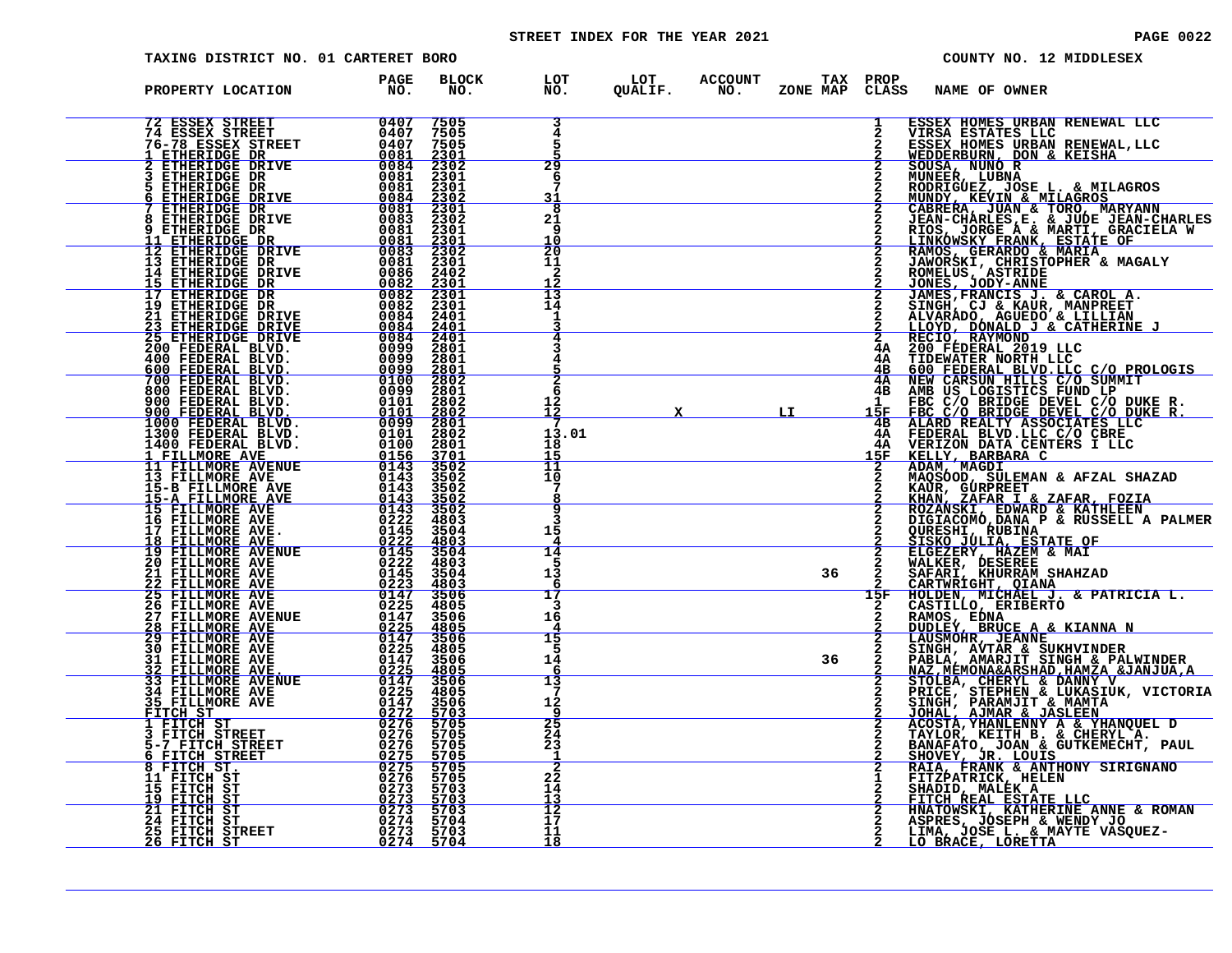# STREET INDEX FOR THE YEAR 2021 **PAGE 10023** PAGE 0023

| TAXING DISTRICT NO. 01 CARTERET BORO                                                                                                                 |                                                                                                                                                                                                                                                                                                                                                                                                                            |                                     |                                                                  | COUNTY NO. 12 MIDDLESEX                                                                                                                                                                                                                      |
|------------------------------------------------------------------------------------------------------------------------------------------------------|----------------------------------------------------------------------------------------------------------------------------------------------------------------------------------------------------------------------------------------------------------------------------------------------------------------------------------------------------------------------------------------------------------------------------|-------------------------------------|------------------------------------------------------------------|----------------------------------------------------------------------------------------------------------------------------------------------------------------------------------------------------------------------------------------------|
| PROPERTY LOCATION                                                                                                                                    | <b>BLOCK</b><br>PAGE<br>NO.<br>NO.                                                                                                                                                                                                                                                                                                                                                                                         | LOT<br>NO.                          | LOT ACCOUNT<br>QUALIF. NO.<br><b>TAX PROP</b><br><b>ZONE MAP</b> | CLASS<br><b>NAME OF OWNER</b>                                                                                                                                                                                                                |
| 28 FITCH STREET<br>29 FITCH STREET<br>36-38 FITCH STREET<br><u>39-41 FITCH STREET</u>                                                                | $\frac{0.274}{0.273}$<br>5704<br>$0273$<br>$0273$<br>5703<br>5704<br>0272<br>5703                                                                                                                                                                                                                                                                                                                                          | 10.03<br>10<br>1                    |                                                                  | 15F<br>RAIA & SIRIGNANO<br>$\overline{2}$<br>JOHAL, AJMAR & JASLEEN<br>DELGADO, HECTOR ESTATE OF<br><u>KAUR, MANJEET</u>                                                                                                                     |
| 42 FITCH ST<br><b>43 FITCH STREET</b><br>44-46 FITCH ST<br><u>45 FITCH ST</u>                                                                        | $\begin{array}{r} 0273 \\ 0272 \end{array}$<br>$\frac{5704}{5703}$<br>0273<br>5704<br>$\frac{\textcolor{blue}{\sqrt{0}}\textcolor{blue}{\bar{2}}\textcolor{blue}{8}\textcolor{blue}{\bar{7}}}{\textcolor{red}{0}}\frac{\textcolor{red}{\sqrt{0}}\textcolor{blue}{\bar{2}}\textcolor{blue}{8}\textcolor{red}{\bar{7}}}{{\textcolor{red}{0}}\textcolor{red}{2}}\textcolor{red}{8}\textcolor{red}{7}}$<br>$\frac{5805}{5805}$ | ર                                   |                                                                  | TRUCH, MICHAEL P III<br>CARTERETAPTS LLC<br>$\mathbf{2}$<br>4C<br>4C<br>RAVAPURI FITCH LLC<br>TORRES, ADRIAN<br>LIN, ZHE XIN & CHIN CHEN                                                                                                     |
| 49 FITCH STREET<br>53 FITCH STREET<br>57 FITCH ST<br>66 FITCH ST                                                                                     | 0287<br>5805<br>0287<br>5805<br>$\frac{5806}{5805}$                                                                                                                                                                                                                                                                                                                                                                        | $\overline{14}$<br>13<br>12<br>8.03 | GB                                                               | LIN, ZHE XIN<br>WLODARCZYK, Z.&M.AND A. WLODARCZYK<br><u>SINGH, MANDIP</u>                                                                                                                                                                   |
| 67 FITCH ST.<br>68 FITCH ST<br>70 FITCH ST<br>74 FITCH ST<br>75 FITCH STREET                                                                         | $\frac{0.289}{0.287}$<br>5806<br>0290<br>5806<br>$\frac{\frac{0290}{0287}}{\frac{0287}{0290}}$<br>5806<br>5805                                                                                                                                                                                                                                                                                                             | 11<br>8.04<br>17<br>18<br>10        |                                                                  | 15D<br>CHRIST THE KING KNANAYA CAT.MISSION<br>NAGIZADE, EMIL<br>RUSSELL, SHERMAN D<br>JOHAL, AJMAR SINGH                                                                                                                                     |
| 76 FITCH ST<br>77 FITCH ST<br>80 FITCH ST<br>81 FITCH STREET                                                                                         | 5806<br>$0\overline{2}87$<br>5805<br>$\frac{0.290}{0.287}$<br>$\frac{5806}{5805}$                                                                                                                                                                                                                                                                                                                                          | 19<br>-9<br><u> 20</u><br>8         |                                                                  | DIAZ SANTANA, TOMAS A.<br>THATCHER, SCOTT & ELISSA<br>CABRERA, JORGE E<br>HAUGHTON, SATCHELL & JULIA<br>LUZURIAGA, MERLY E                                                                                                                   |
| 84 FITCH ST<br>85 FITCH STREET<br>86 FITCH ST<br>87 FITCH STREET                                                                                     | 0290<br>0287<br>5806<br>5805<br>$\frac{0290}{0286}$<br>5806<br>5805                                                                                                                                                                                                                                                                                                                                                        | 21<br>22<br>-6                      |                                                                  | BROWN, DANIEL H. & JANICE M.<br>HO HO PROPERTIES LLC ___<br>DI GIOVANNI, JOSEPH S. & EILEEN M.<br>ARIAS, JUAN E & JAMIE HLECK<br>KREMER, BONNIE<br>2                                                                                         |
| 90-92 FITCH ST<br>91 FITCH ST<br><u>95 FITCH STREET I</u><br>FLORIDA AVE.                                                                            | 5806<br>$\begin{array}{r} 0.290 \\ 0.286 \\ 0.286 \\ 0.286 \\ 0.039 \\ 0.052 \\ \end{array}$<br>5805<br>5805<br>1101                                                                                                                                                                                                                                                                                                       | 23<br>5                             |                                                                  | $\mathbf{2}$<br>SINGH, SUCHA & SUNITA<br>PEREZ, FRANCISCO JR.& RHONA M.<br>COUNTY OF MIDDLESEX PARK<br>15C                                                                                                                                   |
| FREDERICK STREET<br>FREDERICK ST<br>12 FREDERICK ST<br>23 FREDERICK ST<br><b>24 FREDERICK ST</b>                                                     | 0058 1501<br>1504<br>0060 1503<br>0060 1503<br>0060<br>1504                                                                                                                                                                                                                                                                                                                                                                | 15<br>5                             |                                                                  | BROW, SEAN & MARION<br>BLONDO, PATRICIA<br>BLONDO, PATRICIA<br>FRANCKÉ, DEBRA<br>AUJLA, NAVJOT S & B SINGH/J K AUJLA                                                                                                                         |
| 24 FREDERICK ST<br>25 FREDERICK ST<br>27 FREDERICK ST<br>28 FREDERICK STREET<br>28 FREDERICK STREET                                                  | $\frac{0060}{0060}$<br>1504<br>1503<br>$0060$ 1503<br><u>0060 ī504</u>                                                                                                                                                                                                                                                                                                                                                     |                                     |                                                                  | BAZAN, ZOILA J.DE & YNGRIS JIMINEZ<br><u>NEUMAÑ, ARLENE</u><br>ZSILAVETZ, ROBERT L. & JOAN<br>JOHAL, AJMAR SINGH ROMERO, JOSE D. & ANGELA                                                                                                    |
| <b>31 FREDERICK ST</b><br>31 FREDERICK ST<br>32 FREDERICK ST<br><b>33 FREDERICK ST</b>                                                               | 0060 1503<br>0060 1503<br>0060 1504<br>0057<br>1501                                                                                                                                                                                                                                                                                                                                                                        | я<br>11<br>-9                       |                                                                  | ROMERO, JOSE D. & ANGELA<br>ROSARIO, FRANKLIN<br>SIENKIEWICZ, STEPHEN                                                                                                                                                                        |
| <b>36 FREDERICK ST</b><br><u>37 FREDERICK ST</u><br>38 FREDERICK STREET<br>42 FREDERICK ST<br>45 FREDERICK ST                                        | $\begin{array}{@{}ll@{}} 0059 & 1502 \\ 0057 & 1501 \\ \hline 0058 & 1502 \\ 0058 & 1502 \\ 0058 & 1502 \\ \end{array}$<br>0057<br>1501                                                                                                                                                                                                                                                                                    | 12<br>8<br>13                       |                                                                  | BURNETT, GLENN & PATRICIA<br>REUTER, EDWARD & MARIA                                                                                                                                                                                          |
| <b>48 FREDERICK ST<br/>49 FREDERICK STREET</b><br>52 FREDERICK ST<br><b>56 FREDERICK ST</b>                                                          | <u>0058 1502</u><br>0057 1501<br>0058 1502<br>0058 1502                                                                                                                                                                                                                                                                                                                                                                    | 6<br>14<br>5                        |                                                                  | <b>FEREZ, PETER I.&amp; JOANNE<br/>CIACCIARELLI, GLORIA J. &amp; LOUIS<br/>GALVANEK, RICHARD &amp; SHARON<br/>COPP, DAVID R.<br/>COPP, DAVID R.<br/>BEOKEDETTO, PAUL A<br/>DEBENEDETTO, PAUL A<br/>CECKER, SUSAN A.<br/>CECKER, SUSAN A.</b> |
| 56 FREDERICK ST<br>60 FREDERICK STREET<br>66 FREDERICK STREET<br>67 FREDERICK STREET<br>22 FREDERICK ST<br>69 FREDERICK ST<br><u>73 FREDERICK ST</u> | 0058 1502<br>0058 1502<br>0058 1501<br>0058 1501<br>0058 1501<br>0058 1501                                                                                                                                                                                                                                                                                                                                                 | 18<br>17<br>16                      |                                                                  | GUZMAN, ORLANDO & NANCY<br>TOPOL, EWA D<br>VAZQUEZ, RAPHAEL & MARILY GONZALEZ-<br>CRESPO, BRENDA<br>CUERDA, ELLE V                                                                                                                           |
| 76 FREDERICK ST.<br>77 FREDERICK ST<br>80 FREDERICK ST<br>81 FREDERICK STREET<br>85 FREDERICK ST                                                     | 0064 1603<br>0058 1502<br>$0064 16030064 1603$                                                                                                                                                                                                                                                                                                                                                                             | 19<br>10<br>1                       |                                                                  | SHEENA, HARPREET K & RANJIT SINGH<br>YOCUS, MICKEL A & ALEXA<br>NEGRON, JOSE A<br><u> MARKO, PATRICIA &amp; MICHAEL</u>                                                                                                                      |
| 88 FREDERICK ST<br>89 FREDERICK ST<br><u>90 FREDERICK ST</u>                                                                                         | 0065 1604<br>0064 1603<br>0065 1604                                                                                                                                                                                                                                                                                                                                                                                        | 12<br>10<br>13<br>9                 |                                                                  | DAMON, SYLVIA<br>LUREN, CARMEN G ORE<br>MAYNARD, DEBBIE<br><u>TANDYRAK, ALLEN &amp; CAROL</u>                                                                                                                                                |
| 93 FREDERICK ST<br>94 FREDERICK ST<br>96 FREDERICK STREET<br><u>96-B FREDERICK ST.</u>                                                               | $\begin{array}{ c} \hline 0064 & 1603 \\ 0065 & 1604 \end{array}$<br>0065 1604<br>0065 1604                                                                                                                                                                                                                                                                                                                                | 14<br>8<br>6                        |                                                                  | CAMPBELL, EUGENE & KIM<br>PODUBYNSKY, MICHAEL D&TODD J.RAGUSEO<br>BATISTA, JOSE F. & CHRISTINA BELLA<br><u>SINGH, KÜLVINDER &amp; G SINGH &amp; MP KAUR</u>                                                                                  |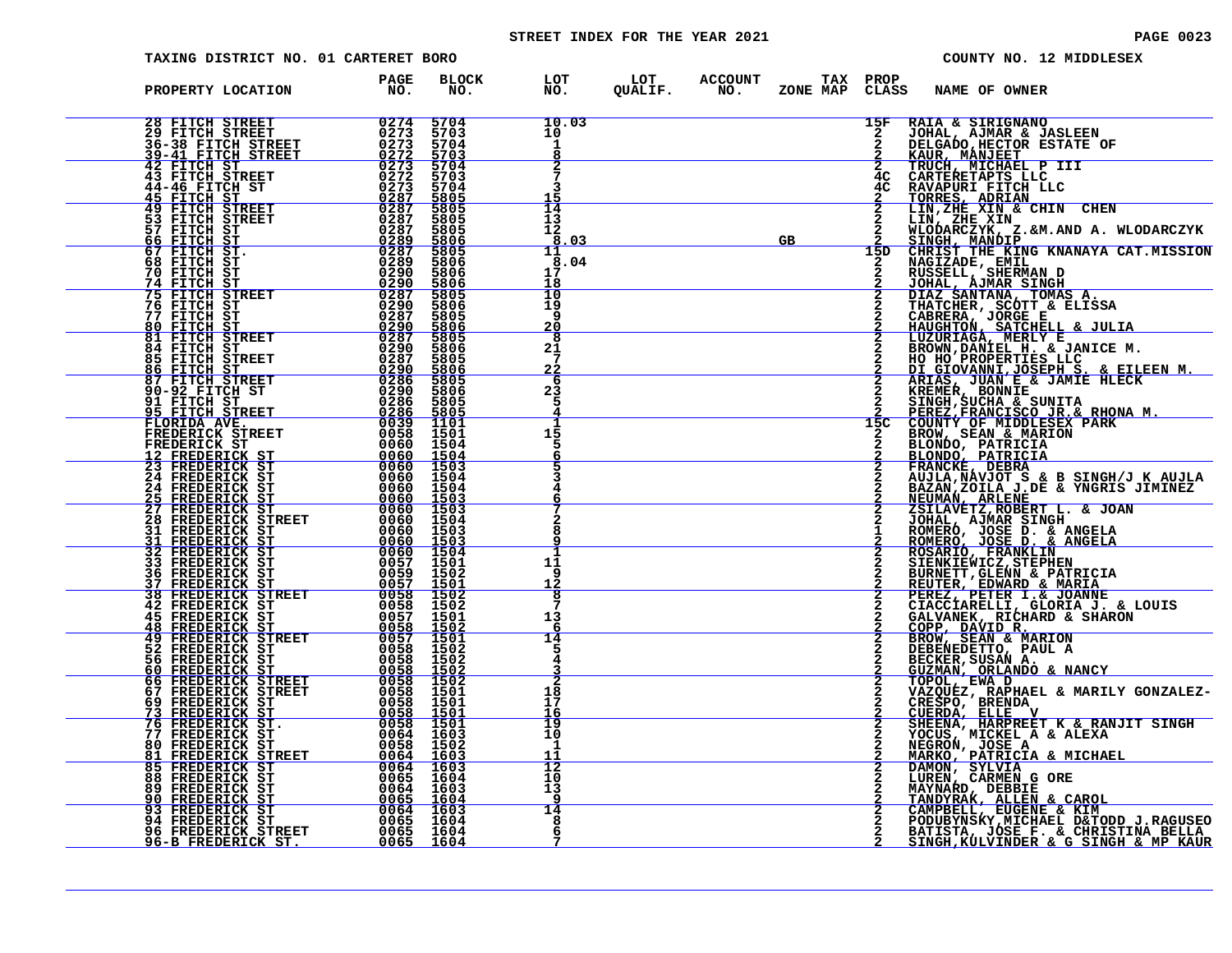# STREET INDEX FOR THE YEAR 2021 **PAGE 10024** PAGE 0024

| TAXING DISTRICT NO. 01 CARTERET BORO                                                                                                                                                                                                                                                                                                                                                                                                  |                                |                                                                   |                                  |                                                                 |                                             |                                                        | COUNTY NO. 12 MIDDLESEX                                                                                                                                                                                                                                      |
|---------------------------------------------------------------------------------------------------------------------------------------------------------------------------------------------------------------------------------------------------------------------------------------------------------------------------------------------------------------------------------------------------------------------------------------|--------------------------------|-------------------------------------------------------------------|----------------------------------|-----------------------------------------------------------------|---------------------------------------------|--------------------------------------------------------|--------------------------------------------------------------------------------------------------------------------------------------------------------------------------------------------------------------------------------------------------------------|
| PROPERTY LOCATION                                                                                                                                                                                                                                                                                                                                                                                                                     | <b>PAGE</b><br>NO <sub>z</sub> | BLOCK<br>NO.                                                      |                                  | LOT LOT ACCOUNT TAX PROP<br>NO.   QUALIF.   NO.  ZONE MAP CLASS |                                             |                                                        | <b>NAME OF OWNER</b>                                                                                                                                                                                                                                         |
|                                                                                                                                                                                                                                                                                                                                                                                                                                       |                                |                                                                   | 15<br>16<br>17                   |                                                                 |                                             | $\overline{2}$                                         | ADAMS, BARBARA & MICHAEL<br>MENDOZA, DAVID & GLORIA M<br>YADAV, DAVYANI<br>KAUR, MALKIT                                                                                                                                                                      |
|                                                                                                                                                                                                                                                                                                                                                                                                                                       |                                |                                                                   | 4<br>18<br>3                     |                                                                 |                                             |                                                        | SINGH, HAKIKAT & J KAUR & S SINGH<br>SINGH, RAM B                                                                                                                                                                                                            |
|                                                                                                                                                                                                                                                                                                                                                                                                                                       |                                |                                                                   | $\frac{1\bar{9}}{2}$<br>20<br>-1 |                                                                 |                                             |                                                        |                                                                                                                                                                                                                                                              |
| 105 FREDERICK STREET 0064 1603<br>109 FREDERICK ST<br>109 FREDERICK ST 0065 1604<br>112 FREDERICK ST 0065 1604<br>115 FREDERICK ST 0064 1603<br>115 FREDERICK STREET 0065 1603<br>117 FREDERICK STREET 0065 1603<br>118 FREDERICK STREET 0065 1604<br>                                                                                                                                                                                |                                |                                                                   | 10<br>q<br>10                    |                                                                 |                                             |                                                        | SINGH, RAM B<br>BENA, WILLIAM & CHRISTINA SICA<br>DOLEGIEWITZ, LAWRENCE J.<br>DAMOUR, MARIE F & FRANTZ<br>RONQUILLO, PRISCO E. & CLARITA I.<br>MEBENEDICTIS, JOSEPH<br>MALAVE, PATRICIA<br>MARCINIAK, CHAD<br>MEDINA, VITA<br>RAJNAI, ALEX & JEAN<br>EGORSHI |
| 125 FREDERICK ST<br>126 FREDERICK ST<br>129 FREDERICK STREET<br>130 FREDERICK ST<br>134 FREDERICK ST<br>134 FREDERICK ST<br>138 FREDERICK ST<br>138 FREDERICK ST<br>138 FREDERICK ST<br>139 FREDERICK ST<br>139 FREDERICK ST<br>15062 1602<br>1602<br>16                                                                                                                                                                              |                                |                                                                   | 8<br>6                           |                                                                 |                                             |                                                        | GARCIA, LISA M.<br>GODEK, KRZYSZTOF & STANISLAWA M<br>DOSANJH, TANVEER & RAJDEEP KAUR                                                                                                                                                                        |
| $\begin{tabular}{c c c} 1.34 FREDERICK ST & 0062 & 1602\\ 1.39 FREDERICK ST & 0062 & 1601\\ 1.43 FREDERICK STREET & 0062 & 1601\\ 144 FREDERICK STREET & 0062 & 1601\\ 143 FREDERICK STREET & 0062 & 1601\\ 144 FREDERICK STREET & 0062 & 16001\\ 150 FREDERICK STREET & 0062 & 16001\\ 150 FREDERICK STREET & 0062 & 16001\\ 150 F$                                                                                                  |                                |                                                                   | īī<br>13<br>5<br>14              |                                                                 |                                             |                                                        | DOSANDH, TANVEER & KADDEEP KAUR<br>ZAIB, MOHAMMAD & MUHAMMAD SAEED<br>SINGH, NASIB & SUDESH KUMARI<br>RIVERA, HECTOR M & JESSICA<br>DOSANDH, JAGJIT K & BALJIT SINGH<br>MEIRA, JUAN C<br>STIGLIC, ROBERT<br>COUNTY OF MIDDLESEX PARK<br>COUNTY OF MIDD       |
|                                                                                                                                                                                                                                                                                                                                                                                                                                       |                                |                                                                   | 4<br>7<br>12                     |                                                                 |                                             | 15C                                                    |                                                                                                                                                                                                                                                              |
|                                                                                                                                                                                                                                                                                                                                                                                                                                       |                                |                                                                   | $\frac{13}{14}$<br>16<br>15      |                                                                 |                                             |                                                        | PLUTA, WILLIAM & SHIRLEY B<br>TORRES, ANITA<br>CHIN, SHARON A<br>ELLIOTT, JOSEPH & DEBRA LYNN<br>MENDOZA, DANIEL & MARIA                                                                                                                                     |
|                                                                                                                                                                                                                                                                                                                                                                                                                                       |                                |                                                                   | 16<br>15<br>14                   |                                                                 | $\frac{13}{13}$<br>$\mathbf{1}$<br>13<br>13 |                                                        |                                                                                                                                                                                                                                                              |
|                                                                                                                                                                                                                                                                                                                                                                                                                                       |                                |                                                                   | 3<br>4<br>13<br>5                |                                                                 | 13<br>13<br>13<br>13                        |                                                        | 2 ARGUETA, DANIEL & MARIA<br>2 ARGUETA, ISMAEL ANTONIO & AQUINO, R<br>2 CALERO, WILFREDO & LUCY OTILIA<br>2 MASKALY, MICHAEL JR<br>2 MASKALY, GEORGE<br>2 ALTAMIRANO, MANUEL & YOLANDA<br>2 DZIK, CLIFFORD P. & LINDA C.<br>2 BAMOS, ANA & M                 |
|                                                                                                                                                                                                                                                                                                                                                                                                                                       |                                |                                                                   | 6<br>12<br>я                     |                                                                 | 13<br>13<br>13<br>13                        | $\begin{array}{c}\n 2 \\  2 \\  2 \\  3\n \end{array}$ | ROSADO, JONATHAN & AMANDA<br>MARTE, LISBETH C & DAVID, KERWIN<br>PELC, PAULINE<br>PAU, GEORGE R.<br>ROSADO, JOEL & BARBARA                                                                                                                                   |
| 45 GEORGE ST                                                                                                                                                                                                                                                                                                                                                                                                                          |                                |                                                                   | <u>39</u><br>9<br>10<br>40       |                                                                 | 13<br>13<br>13<br>13                        |                                                        | JAMES, KATHLEEN<br>MAJSZTRIK, DIANE M.& DEBRA WILLIAMS                                                                                                                                                                                                       |
| 46 GEORGE ST<br>47 GEORGE STREET<br><b>49 GEORGE ST</b><br>56 GEORGE ST                                                                                                                                                                                                                                                                                                                                                               |                                |                                                                   | $\overline{41}$<br>42<br>12      |                                                                 | $\frac{13}{13}$<br>13<br>13                 | $\frac{2}{2}$                                          | THE ELKO LIVING TRUST<br>MOTEN, MELISHA A<br>MATTOS, LOUIS R/LOUIS J, JR & SUSAN L<br>Z PUSILLÓ, ELIZABETH B. DANIEL-<br>2 SINGH, BHAJAN & PARMJIT KAUR                                                                                                      |
| $\begin{array}{r} \begin{array}{r} \tt u036 \ \tt 0038 \ \tt 10 \ \tt 0038 \ \tt 10 \ \tt 0038 \ \tt 10 \ \tt 0038 \ \tt 10 \ \tt 0038 \ \tt 100 \ \tt 0038 \ \tt 1002 \ \tt 0038 \ \tt 1002 \ \tt 0036 \ \tt 1002 \ \tt 0036 \ \tt 1002 \ \tt 0036 \ \tt 1002 \ \tt 0036 \ \tt 1002 \ \tt 0036 \ \tt 0036 \ \tt 0036 \ \tt 0036 \$<br><u>57 GEORGE ST</u><br><b>60 GEORGE ST</b><br>64 GEORGE STREET<br>66 GEORGE ST<br>70 GEORGE ST |                                |                                                                   | 43<br>13<br>14<br>15             |                                                                 | 13<br>13<br>13<br>$\frac{13}{13}$           |                                                        | <b>ARAUZ, GUILLERMO<br/>HERRERA, KERLIN M<br/>WYCKOFF HEIGHTS PROPERTIES LLC</b>                                                                                                                                                                             |
| 73 GEORGE ST<br>74 GEORGE ST<br>75 GEORGE STREET                                                                                                                                                                                                                                                                                                                                                                                      |                                | $\frac{0036}{0036}$ $\frac{1002}{1002}$<br>0036 1002<br>0040 1104 | 16<br>29<br>-1<br>28             |                                                                 |                                             |                                                        | REBUTH, ZOILA A<br>GURCZESKI, MARTIN, JR & LAUREN ET AL<br>MUROLO, NICOLO & CARLA<br>PIATKOWSKI, MICHAEL & KAREN<br>AMADI, BARBARA C                                                                                                                         |
| <u>76 GEORGE ST</u><br>77 GEORGE ST<br>78 GEORGE ST<br>79 GEORGE STREET                                                                                                                                                                                                                                                                                                                                                               |                                | $\frac{0049}{0049}$ $\frac{1302}{1302}$<br>0040 1104<br>0041 1104 | 27<br>3<br>26                    |                                                                 |                                             |                                                        | NIGRO, GAIL<br>PUHA, MARYANN                                                                                                                                                                                                                                 |
| $\begin{array}{r} 0045 \\ -0041 \\ -0041 \\ -0049 \\ -0049 \\ -0047 \\ -1302 \\ -0.47 \\ -1302 \\ \end{array}$<br>80 GEORGE ST<br><b>81 GEORGE ST<br/>82 GEORGE ST</b><br>83 GEORGE ST                                                                                                                                                                                                                                                |                                | 0049 1302                                                         | 25<br>-1<br>24                   |                                                                 | $\frac{16}{16}$                             |                                                        | BANWAIT, JASBIR SINGH<br>DHALIWAL, DARSHAN & KAUR, RAJWANT<br>DEMARCO, ELIZABETH & BRYAN & KEVIN                                                                                                                                                             |
| <u>84 GEORGE ST</u>                                                                                                                                                                                                                                                                                                                                                                                                                   |                                | $0047$ 1302                                                       | 2                                |                                                                 |                                             |                                                        | <u>KING, MARION</u>                                                                                                                                                                                                                                          |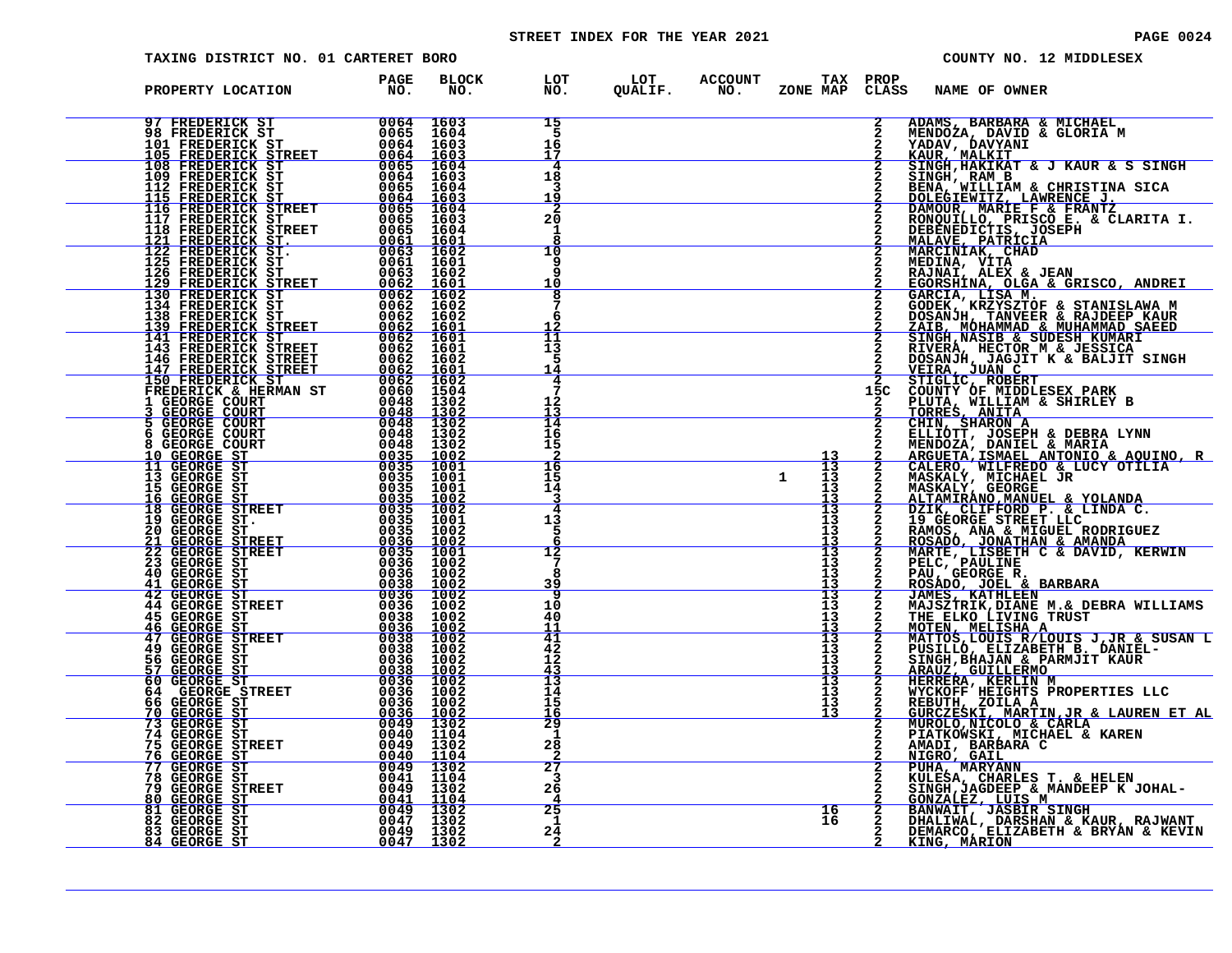# STREET INDEX FOR THE YEAR 2021 **PAGE 10025** PAGE 0025

| TAXING DISTRICT NO. 01 CARTERET BORO                                                                                                                                                                                                                                                                                                                                                                        |             |                                                       |                                   |                                                    |                       |              |                                                               | COUNTY NO. 12 MIDDLESEX                                                                                                                                                                                                                                   |
|-------------------------------------------------------------------------------------------------------------------------------------------------------------------------------------------------------------------------------------------------------------------------------------------------------------------------------------------------------------------------------------------------------------|-------------|-------------------------------------------------------|-----------------------------------|----------------------------------------------------|-----------------------|--------------|---------------------------------------------------------------|-----------------------------------------------------------------------------------------------------------------------------------------------------------------------------------------------------------------------------------------------------------|
| PROPERTY LOCATION                                                                                                                                                                                                                                                                                                                                                                                           | PAGE<br>NO. | <b>BLOCK</b><br>NO.                                   | LOT<br>NO.                        | LOT ACCOUNT TAX PROP<br>QUALIF. NO. ZONE_MAP CLAS: | ZONE MAP CLASS        |              | NAME OF OWNER                                                 |                                                                                                                                                                                                                                                           |
| 85 GEORGE ST<br>86 GEORGE STREET 0047<br>87 GEORGE ST 0049<br>88 GEORGE ST 0049<br>99 GEORGE ST 0049<br>90 GEORGE ST 0049<br>90 GEORGE ST 0049                                                                                                                                                                                                                                                              |             | 1302<br>1302<br>1302                                  | 23<br>3<br>22                     |                                                    |                       | $\mathbf{2}$ | KUMAR, RAJ & SEEMA<br>BERGER, ROBERT                          | SINGH, KASHMIR & KAUR, BALDEV                                                                                                                                                                                                                             |
| 92 GEORGE ST                                                                                                                                                                                                                                                                                                                                                                                                |             | 1302<br>$\frac{1302}{1302}$<br>1302                   | 21<br>5                           |                                                    |                       |              |                                                               | BAL, HÁRJÍT SINGH & SATINDER G<br>KHAN, KAUSAR<br>WATERMAN, MARVIN E.<br>RIGLER, ALBERT W & MARY M                                                                                                                                                        |
| $\frac{5047}{0048}$<br>93 GEORGE ST<br>94 GEORGE STREET<br>95 GEORGE ST                                                                                                                                                                                                                                                                                                                                     |             | 1302<br>1302<br>1302                                  | 20<br>19<br>8                     |                                                    |                       |              |                                                               | <b>NIGHER, JIWAN KAUR<br/>URRUTIA, ALEXANDRA &amp; WALTER LUCERO<br/>SANDOVAL, ANDRES<br/>DONALD R MOLONEY REVOC LIVING TRUST</b>                                                                                                                         |
| 95 GEORGE STREET<br>96 GEORGE STREET<br>97 GEORGE STREET<br>98 GEORGE STREET<br>99 GEORGE STREET<br>99 GEORGE STREET<br>100-A GEORGE STREET<br>101-A GEORGE STREET<br>101-A GEORGE STREET<br>0039 10022<br>102 GEORGE STREET<br>103 GEORGE STREET<br>1                                                                                                                                                      |             |                                                       | 9<br>17<br>17                     |                                                    | 16                    |              |                                                               | EPPLER, ERIC & CHERYL A.<br>SINGH, BALBIR<br>POGORZELSKI, RICHARD R. & CARMELA                                                                                                                                                                            |
|                                                                                                                                                                                                                                                                                                                                                                                                             |             |                                                       | 50<br>ši                          |                                                    | $\frac{13}{13}$       |              |                                                               | POGORZELSKI, RICHARD R. & CARMELA<br>COSTA LOPEZ, MANUEL & ROSA<br>CHAUDHRY, SEEMAB E & PRIVASH ZAHID<br>WALAYAT, ADNAN & MOHAMMAD, GOVIERY<br>DEANGELO, JASON & JENNIFER<br>HERNADEZ, MICHAEL<br>HERNADEZ, MICHAEL<br>CISZAK, MARK & CONSTANCE<br>PAG    |
|                                                                                                                                                                                                                                                                                                                                                                                                             |             |                                                       | 10<br>11<br>49                    |                                                    | 13 <sub>1</sub>       |              |                                                               |                                                                                                                                                                                                                                                           |
| 117 GEORGE ST                                                                                                                                                                                                                                                                                                                                                                                               | 0038        | 1002                                                  | 19<br>48<br>47<br>46              |                                                    | 13 <sub>1</sub><br>13 | $\mathbf{2}$ | <b>SERSON, PAUL</b><br>PARMAR, PARMINDER S<br>RIVERA, JEOVANY | FIGUEROA, WILLIAM & CATHERINE                                                                                                                                                                                                                             |
| 11/ GEORGE STREET 0038<br>121 GEORGE STREET 0038<br>GERMAK DRIVE 0097<br>1 GERMAK DRIVE 0089<br>1 GERMAK DR. 00897<br>3 GERMAK DR. 00897<br>2 GERMAK DR. 0097                                                                                                                                                                                                                                               |             | 1002<br>1002<br>$\frac{0097}{0089}$ 2702<br>0089 2503 | 45<br>44<br>$\overline{14}$<br>12 |                                                    | 13<br>īз<br>27        |              |                                                               | 2 KIVEKA, JEDNEY J & SHARON M<br>2 GREEN, ROSALIND F.<br>1 A.J. RICHARD & SON INC<br>2 MASHIANA, BALVINDER<br>4A A J. RICHARD & SONS INC<br>4A A J. RICHARD & SONS INC<br>2 MASHIANA, BALVINDER<br>5 HOBN FEVIN & SANDRA OLSZEWISI                        |
| $\begin{array}{c c} & & & 0174 \cr \hline 0174 & & 0174 \cr \hline \end{array}$ TUE 0174<br><u>GINDA AVE</u><br><b>GINDA AVE</b>                                                                                                                                                                                                                                                                            |             | 2702<br>$\frac{3904}{3905}$<br>3904                   | 12<br><u>22</u><br>4<br>21        |                                                    | 40                    |              |                                                               | HORN, KEVIN & SANDRA OLSZEWISKI<br>POTTER, JOSEPH<br>RAMIREZ, EDUARDO                                                                                                                                                                                     |
| <b>GINDA AVENUE</b><br>$\begin{array}{r}0174 \ 0174 \ 0174 \ 0174 \ 0173 \end{array}$<br><b>GINDA AVE</b><br><u>GINDA AVE</u><br><b>GINDA AVE</b><br>6.                                                                                                                                                                                                                                                     |             | 3905<br>3904<br>3905                                  | 20<br>6                           |                                                    |                       |              |                                                               | NAMINA MARY J.<br>MORALES, JORGE & JESSICA A<br>GURAL, JR., JOHN & VIRGINIA<br>VAN GLAHN, MARK<br>MISCARIN, MARK                                                                                                                                          |
| <b>GINDA AVE</b><br>$\begin{array}{r} 0173 \ 0174 \ 0173 \ 0174 \ 0173 \ 0173 \ 0174 \ 0173 \ 0174 \ 0174 \end{array}$<br>8<br><b>GINDA AVENUE</b><br><u>GINDA AVE</u><br>10 GINDA AVENUE                                                                                                                                                                                                                   |             | 3904<br>3905<br>$\frac{3904}{3905}$                   | 19<br><u> 18</u><br>8             |                                                    |                       |              |                                                               |                                                                                                                                                                                                                                                           |
| 11 GINDA AVENUE<br>12 GINDA AVE<br>13 GINDA AVE<br>14 GINDA AVE                                                                                                                                                                                                                                                                                                                                             |             | 3904<br>3905<br>3904<br>3905                          | 17<br>9<br>16<br>10               |                                                    |                       |              |                                                               | VAN GLAAHN, MARKA<br>US BANK TRUST C/O HUDSON HOMES MGMT<br>SONAIKE, SUSAN O & JAMES T FASHAKIN<br>MALIK, SERFERAZ<br>MALIK, SERFERAZ<br>CERICI, MICHAZEL P. & ANNE A.<br>FAILACE, JAMES & CAROL L<br>MENDOZA, REYNALDO<br>BAUER, PAUL J<br>HANTF. MOHSIN |
| 15 GINDA AVE<br>16 GINDA AVE<br>1 GRANT AVE                                                                                                                                                                                                                                                                                                                                                                 |             | 3904<br>3905<br>$\frac{5903}{5406}$                   | 15<br>11<br>12                    |                                                    |                       |              |                                                               |                                                                                                                                                                                                                                                           |
| 5.<br><b>GRANT AVE<br/>GRANT AVE</b>                                                                                                                                                                                                                                                                                                                                                                        |             | 5903<br>5903<br><u>5406</u>                           | 8                                 |                                                    |                       |              |                                                               |                                                                                                                                                                                                                                                           |
| ${\footnotesize \begin{array}{c} 0173 \\ 0174 \\ 0296 \\ 0296 \\ 02258 \\ 0258 \\ 0258 \\ 0258 \\ 0258 \\ 0258 \\ 0258 \\ 0258 \\ 0258 \\ 0258 \\ 0258 \\ 0258 \\ 0258 \\ 0258 \\ 0258 \\ 0258 \\ 0258 \\ 0258 \\ 0258 \\ 0258 \\ 0258 \\ 0258 \\ 0258 \\ 0258 \\ 0258 \\ 0258 \\ 0258 \\ 0258 \\ 0258 \\ 0258 \\ 025$<br>8 GRANT AVE<br>10 GRANT AVE.<br>11 GRANT AVENUE<br>12 GRANT AVE.<br>13 GRANT AVE. |             | 5406<br>5903<br>5406<br>5903                          | 14<br>-6<br>15                    |                                                    |                       |              |                                                               |                                                                                                                                                                                                                                                           |
| 14 GRANT AVE<br>17 GRANT AVENUE<br>18 GRANT AVENUE<br>19 GRANT AVE<br>22 GRANT AVE                                                                                                                                                                                                                                                                                                                          |             | 5406<br>5901<br>5403<br><u>5901</u>                   | 16<br>17<br>17<br><u> 16</u>      |                                                    |                       | 15F          |                                                               |                                                                                                                                                                                                                                                           |
| <b>26 GRANT AVE</b><br><b>29 GRANT AVE 30 GRANT AVENUE</b>                                                                                                                                                                                                                                                                                                                                                  |             | 5403<br>5403<br>5901<br>5403                          | 18<br>19<br>15<br>20              |                                                    |                       |              |                                                               | MENDUAL PAINTING A HEIRING SHARINGAN A NAMIN' NASSERT ULLAGUARI, JULIO R.<br>CHAMIF, MASSERUDDIN & SURRYA<br>LITUS, ROBERT J<br>ULLAGUARI, JULIO R.<br>CHAHAL, SARBJIT<br>ENGEMA, MUHAMMAD A<br>SINGH, JASVIR & SUKHWINDER KAUR-<br>SINGH, JASVIR &       |
| 31 GRANT AVENUE<br>33 GRANT AVE<br><b>33 GRANT AVE</b><br><b>34 GRANT AVENUE</b>                                                                                                                                                                                                                                                                                                                            |             | 5901<br>5901<br>5403                                  | 14<br>13<br>21                    |                                                    |                       |              | KAUR, HARMINDER                                               |                                                                                                                                                                                                                                                           |
| <u>35 GRANT AVENUE</u>                                                                                                                                                                                                                                                                                                                                                                                      |             | 5901                                                  | <u> 12</u>                        |                                                    |                       |              |                                                               | PERVEZ, SHAHID & SHAHID, UZMA S                                                                                                                                                                                                                           |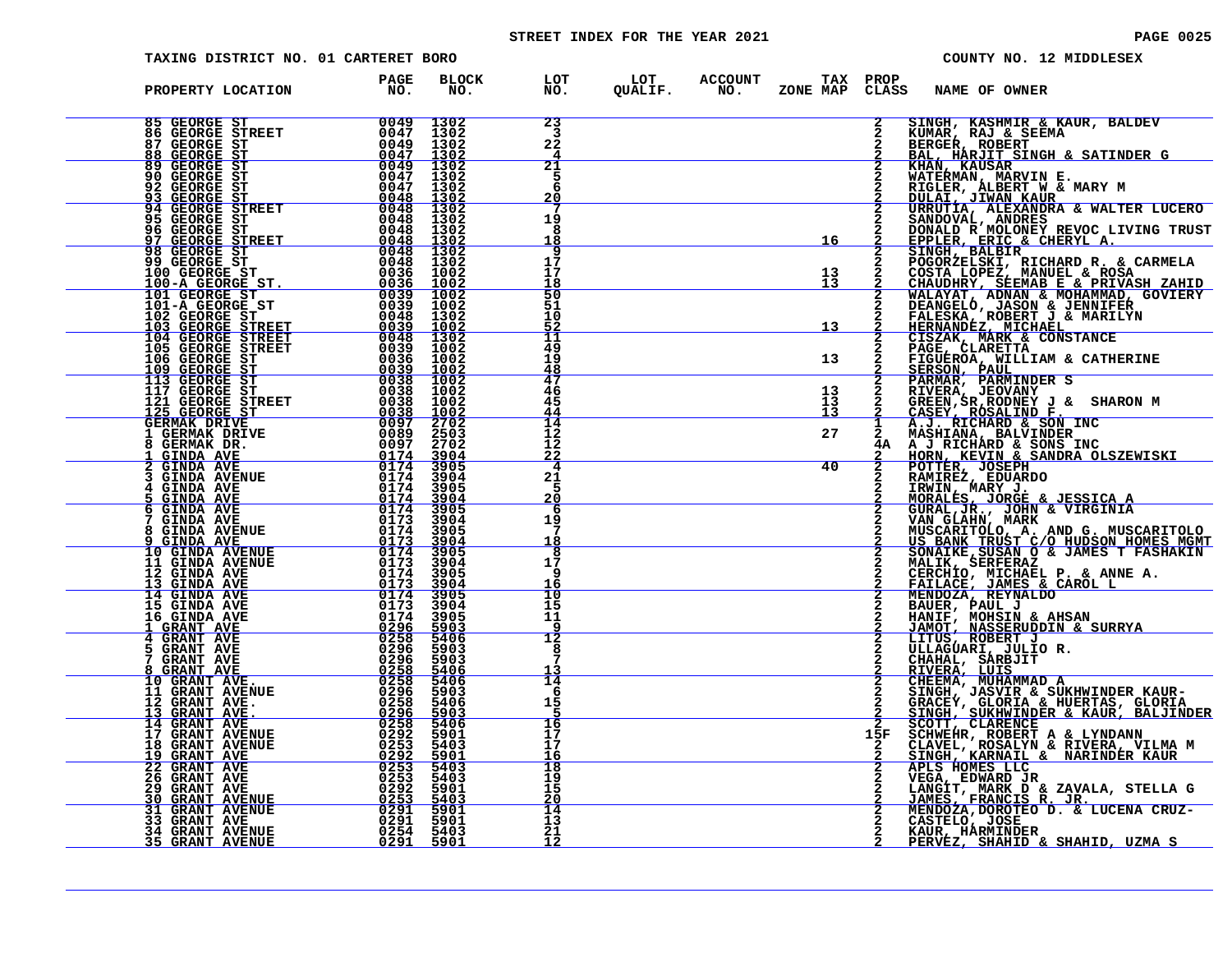# STREET INDEX FOR THE YEAR 2021 **PAGE 10026** PAGE 0026

| TAXING DISTRICT NO. 01 CARTERET BORO                                                                                                                                                                                                            |                                                                                                                                                                                                                                                                                                               |                                     |                             |                                                            |    |     | COUNTY NO. 12 MIDDLESEX                                                                                                                                                                                                                             |  |
|-------------------------------------------------------------------------------------------------------------------------------------------------------------------------------------------------------------------------------------------------|---------------------------------------------------------------------------------------------------------------------------------------------------------------------------------------------------------------------------------------------------------------------------------------------------------------|-------------------------------------|-----------------------------|------------------------------------------------------------|----|-----|-----------------------------------------------------------------------------------------------------------------------------------------------------------------------------------------------------------------------------------------------------|--|
| PROPERTY LOCATION                                                                                                                                                                                                                               | PAGE<br>NO.                                                                                                                                                                                                                                                                                                   | <b>BLOCK</b><br>NO.                 |                             | LOT LOT ACCOUNT TAX PROP<br>NO. QUALIF. NO. ZONE MAP CLASS |    |     | <b>NAME OF OWNER</b>                                                                                                                                                                                                                                |  |
| 37 GRANT AVE<br><b>38 GRANT AVE</b><br><b>40 GRANT AVE</b>                                                                                                                                                                                      | $\begin{array}{r} 0291 \\ 0254 \\ 0254 \\ 0254 \\ 0291 \\ 0291 \\ 0254 \\ 0291 \\ 0291 \\ 0291 \\ 0291 \\ 0292 \\ 0293 \\ 0294 \\ 0293 \\ 0294 \\ 0293 \\ 0294 \\ 0293 \\ 0294 \\ 0294 \\ 0295 \\ 0295 \\ 0296 \\ 0296 \\ 0295 \\ 0296 \\ 0296 \\ 0297 \\ 0298 \\ 0299 \\ 0299 \\ 0299 \\ 0299 \\ 0299 \\ 02$ | 5901<br>5403<br>5403                | 11<br>22<br>23              |                                                            | 60 |     | BRICENO, KATHERIN<br>CLASS NARL OF OWNER SERIES SERIES SERIES SERIES NARL SERIES NATURE SERIES NATURE SERIES SANTIFICATION CONTROLL AS SANTA CONTROLL AND CONTROLL AND CONTROLL AND CONTROLL AND CONTROLL AND CONTROLL AND CONTROLL AND CONTROLL AN |  |
| 41 GRANT AVENUE<br>42 GRANT AVE<br><b>45 GRANT AVE</b>                                                                                                                                                                                          |                                                                                                                                                                                                                                                                                                               | 5901<br>5403<br>5901<br>5901        | 10<br>24<br>9               |                                                            |    |     |                                                                                                                                                                                                                                                     |  |
| 47 GRANT AVE<br>48 GRANT AVE.<br>51 GRANT AVENUE<br>52 GRANT AVE                                                                                                                                                                                | $\begin{array}{r} 0291 \ 0254 \ 0291 \ 0254 \ 0254 \ \end{array}$                                                                                                                                                                                                                                             | $\frac{5403}{5901}$<br>5403         | 26                          |                                                            |    |     |                                                                                                                                                                                                                                                     |  |
| 54 GRANT AVENUE<br>55 GRANT AVE<br>56 GRANT AVE<br>57 GRANT AVENUE                                                                                                                                                                              | $0\bar{2}\bar{5}\bar{4}$<br>$\frac{0291}{0254}$<br>0254<br>0291                                                                                                                                                                                                                                               | 5403<br>$\frac{5901}{5403}$<br>5901 | 27<br>6<br>28               |                                                            | 60 |     |                                                                                                                                                                                                                                                     |  |
| 58 GRANT AVENUE                                                                                                                                                                                                                                 | 0248<br>$\frac{0301}{0247}$<br>0247                                                                                                                                                                                                                                                                           | 5301<br>6004<br>5301<br>6004        | 6                           |                                                            |    |     |                                                                                                                                                                                                                                                     |  |
| <b>59 GRANT AVENUE<br/>60 GRANT AVENUE<br/>61 GRANT AVENUE<br/>63 GRANT AVE<br/>66 GRANT AVE<br/>73 GRANT AVENUE</b>                                                                                                                            | ŏ3ŏī<br>$\begin{array}{r} 0.247 & 5301 \ -2.301 & 6004 \ 0.301 & 6004 \ 0.301 & 6004 \ 0.301 & 6004 \end{array}$                                                                                                                                                                                              | 6004                                |                             |                                                            |    |     |                                                                                                                                                                                                                                                     |  |
|                                                                                                                                                                                                                                                 |                                                                                                                                                                                                                                                                                                               |                                     |                             |                                                            |    |     |                                                                                                                                                                                                                                                     |  |
|                                                                                                                                                                                                                                                 |                                                                                                                                                                                                                                                                                                               |                                     | 14<br>13<br>11              |                                                            |    |     |                                                                                                                                                                                                                                                     |  |
|                                                                                                                                                                                                                                                 |                                                                                                                                                                                                                                                                                                               |                                     | 10<br>9                     |                                                            |    |     |                                                                                                                                                                                                                                                     |  |
|                                                                                                                                                                                                                                                 |                                                                                                                                                                                                                                                                                                               |                                     |                             |                                                            |    |     |                                                                                                                                                                                                                                                     |  |
|                                                                                                                                                                                                                                                 |                                                                                                                                                                                                                                                                                                               |                                     |                             |                                                            |    |     |                                                                                                                                                                                                                                                     |  |
|                                                                                                                                                                                                                                                 |                                                                                                                                                                                                                                                                                                               |                                     | $\overline{10}$<br>14<br>15 |                                                            |    | 15C |                                                                                                                                                                                                                                                     |  |
|                                                                                                                                                                                                                                                 |                                                                                                                                                                                                                                                                                                               |                                     | 12<br>2<br>11               |                                                            |    |     |                                                                                                                                                                                                                                                     |  |
|                                                                                                                                                                                                                                                 |                                                                                                                                                                                                                                                                                                               |                                     | 13<br>2<br>14               |                                                            |    |     |                                                                                                                                                                                                                                                     |  |
|                                                                                                                                                                                                                                                 |                                                                                                                                                                                                                                                                                                               |                                     | 15<br>4<br>16               |                                                            |    |     |                                                                                                                                                                                                                                                     |  |
|                                                                                                                                                                                                                                                 |                                                                                                                                                                                                                                                                                                               |                                     |                             |                                                            |    |     |                                                                                                                                                                                                                                                     |  |
|                                                                                                                                                                                                                                                 |                                                                                                                                                                                                                                                                                                               |                                     |                             |                                                            | 41 |     |                                                                                                                                                                                                                                                     |  |
| 63 GRANT AVE ME 10004 6004 10004 4301<br>173 GRANT AVENUE 10004 600004<br>173 GRANT AVENUE 100004 60004<br>173 GRANT AVE 100004 60004<br>176 GRANT AVENUE 100004 600004<br>189 GRANT AVENUE 100004 600002<br>189 GRANT AVENUE 10000000000000000 |                                                                                                                                                                                                                                                                                                               |                                     | 12<br>-2                    |                                                            |    |     | SINGLILL, ROHAN<br>RABOOLALL, ROHAN<br>CORRA, MICHAEL & NANCY<br>GELLES, KEVIN M. & DONNA F.<br>SALISKI, DAVID M. & JOYCE A.<br>SINGH, DHARAM PAUL & KAUR, SATINDER<br>ARFAN, MUHAMMAD & NAZIA<br>MONTANEZ, JR. JUAN R & ANGELICA M                 |  |
|                                                                                                                                                                                                                                                 |                                                                                                                                                                                                                                                                                                               |                                     | 11                          |                                                            |    |     |                                                                                                                                                                                                                                                     |  |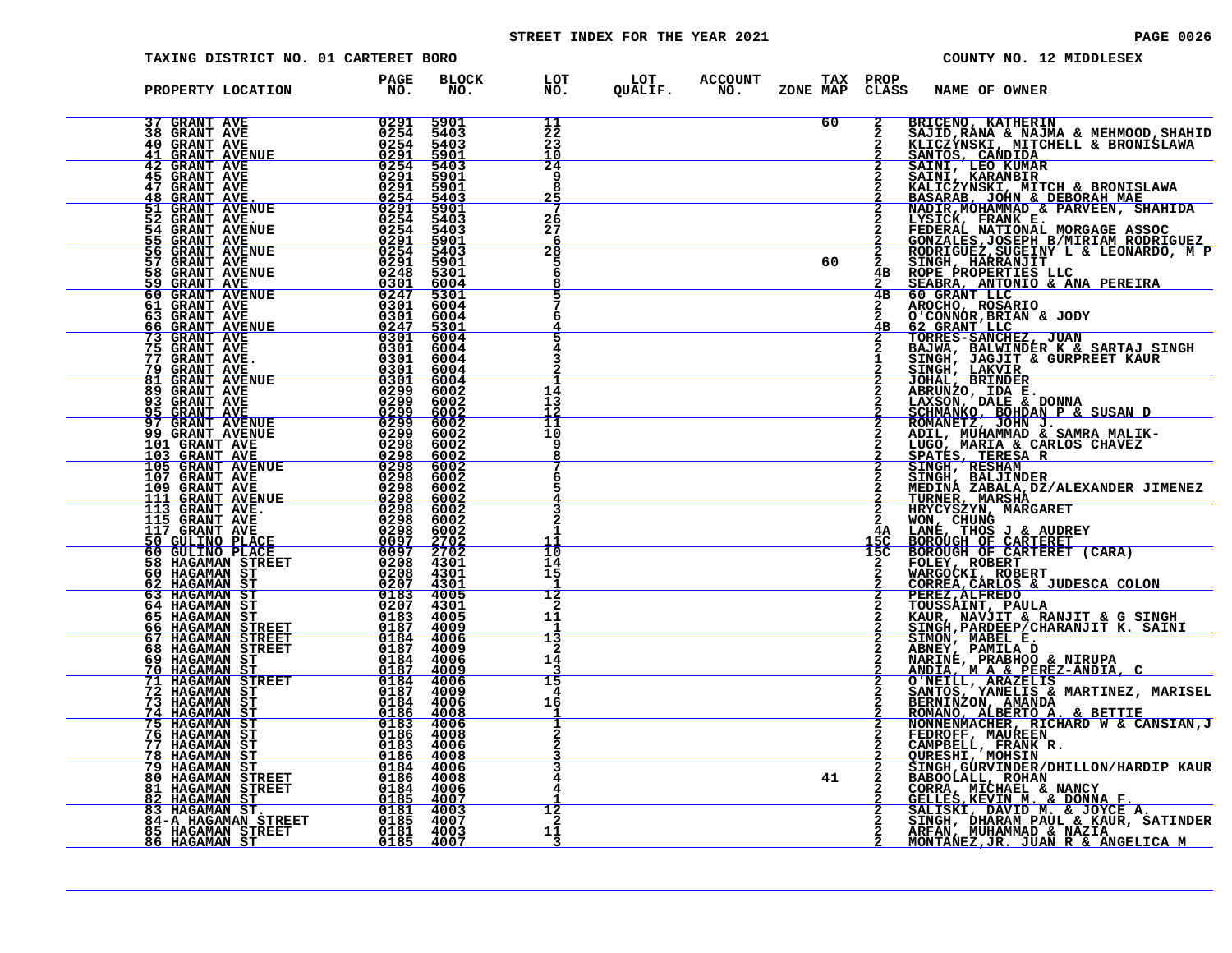# STREET INDEX FOR THE YEAR 2021 **PAGE 10027** PAGE 0027

| TAXING DISTRICT NO. 01 CARTERET BORO                                                                                                                                                                                                                                         |                                             |                                         |                                                                                    |                 | COUNTY NO. 12 MIDDLESEX                                                                                                                                                                                                                                |
|------------------------------------------------------------------------------------------------------------------------------------------------------------------------------------------------------------------------------------------------------------------------------|---------------------------------------------|-----------------------------------------|------------------------------------------------------------------------------------|-----------------|--------------------------------------------------------------------------------------------------------------------------------------------------------------------------------------------------------------------------------------------------------|
| PROPERTY LOCATION PAGE<br>NO.                                                                                                                                                                                                                                                |                                             |                                         | BLOCK LOT LOT ACCOUNT TAX PROP<br>NO. NO. QUALIF. NO. ZONE_MAP_CLASS_NAME_OF_OWNER |                 |                                                                                                                                                                                                                                                        |
|                                                                                                                                                                                                                                                                              |                                             | 10<br>4                                 |                                                                                    |                 | 2 GERVINO, MICHAEL M & JOAN M<br>2 FLINTOSH, CHANDRA & C.A.FIORE<br>2 DOHLSTROM, DONNA                                                                                                                                                                 |
|                                                                                                                                                                                                                                                                              |                                             | 12<br>2<br>11                           |                                                                                    |                 | <b>BELL, BARBARA<br/>FORSYTHE, DAVID &amp; AMPARO<br/>BANZ, GARY &amp; EILEEN<br/>ORTIZ, MILTON<br/>ORTIZ, MILTON</b><br>KRUM, KAYMOND A. & DENISE<br>SERANTES, J M & NIKIFORKIS, H                                                                    |
|                                                                                                                                                                                                                                                                              |                                             | 10<br>4                                 |                                                                                    |                 |                                                                                                                                                                                                                                                        |
|                                                                                                                                                                                                                                                                              |                                             | 13<br>2<br>12                           |                                                                                    |                 | SERANTES, J M & NIKIFORKIS,<br>COLON, JR, JAIME & MARIBEL<br>BOLLACI, FRED & KATHLEEN<br>CHAPMAN, STANLEY & CARMEN<br>WARREN, MARY<br>ALY, OMAR & RODY, SARA<br>HARTSHORN, CHRISTINA<br>CALOGERO, MARIE<br>CALOGERO, MARIE                             |
|                                                                                                                                                                                                                                                                              |                                             | 11<br>10<br>12                          |                                                                                    |                 | CROKER, ROBERT J & BARBARA<br>SEUFERT, EUGENE & LINDA<br>O'LEARY, GERALD & MARGARET<br>GROEGER, KEVIN M. & KAZUKO K.<br>DAVIS, DESANN & YVONNE                                                                                                         |
|                                                                                                                                                                                                                                                                              |                                             | 2<br>11<br>10                           |                                                                                    |                 | CARROLL, JAMES V.& KIMB. A.HORBACZ                                                                                                                                                                                                                     |
|                                                                                                                                                                                                                                                                              |                                             | 11                                      |                                                                                    |                 | CARROLL, JAMES V.& KIMB. A.HORBACZ<br>REYES, HENRY<br>HIGGINS, DONNA M.<br>ALMONTE, PATRICIA & RAYMOND MARTINEZ<br>OSTER WINIFRED, ESTATE OF<br>MEIRED, MARMOUD A.<br>NEIRA, EDUARDO M/CLAUDIA R GONZALEZ<br>POLICASTRO, DONNA & MICHAEL<br>COGHAN, MI |
|                                                                                                                                                                                                                                                                              |                                             | 2<br>10                                 |                                                                                    |                 | DA SILVA, JODI<br>JIMENEZ, MARIA<br>SANTIAGO, ADRIANA/M VARGAS-IRIZARRY<br>FERNANDEZ, DARLIN                                                                                                                                                           |
|                                                                                                                                                                                                                                                                              |                                             | 8<br>6                                  |                                                                                    |                 | FERNANDEZ, DARLIN<br>BAWA, RAJESH & DEEPALI<br>PATEL, KAJAL & DISHANT<br>OMOKHA, ALEXANDER & UNITY<br>GINDA, LUCILLE<br>COMBA, ANGELINE<br>COMBA, ANGELINE<br>BOROUGH OF CARTERET<br>BOROUGH OF CARTERET                                               |
|                                                                                                                                                                                                                                                                              |                                             | 6<br>10<br>19                           |                                                                                    | 15 <sup>C</sup> |                                                                                                                                                                                                                                                        |
|                                                                                                                                                                                                                                                                              |                                             | 23<br>18<br>24<br>17                    |                                                                                    |                 | 15C BOROUGH OF CARTERET<br>2 CARRILLO, JENNIFER<br>2 PAYONGAYONG, JENNIFER<br>2 RODRIGUEZ, A. & M. RODRIGUEZ<br>2 RENNY, DONALD B JR & STEPHANIE                                                                                                       |
|                                                                                                                                                                                                                                                                              |                                             | 16<br>$\frac{25.01}{25.02}$<br>15<br>26 |                                                                                    |                 | SINGH, JAGMEET<br>SINGH, GURWINDER<br>SINGH, GURWINDER<br>SINGH, SAGAR<br>MITH, CHRISTOPHER & ALLEN, SHAKERIA<br>PIAZZA, THOMAS                                                                                                                        |
| FROM MANAMAN STREET 100 MANAMAN STREET 111 MANAMAN STREET 100 MANAMAN STREET 100 MANAMAN STREET 100 MANAMAN STREET 100 MANAMAN STREET 100 MANAMAN STREET 100 MANAMAN STREET 100 MANAMAN STREET 100 MANAMAN STREET 100 MANAMAN                                                |                                             | 14<br>$\overline{27}$<br>12.01<br>28    |                                                                                    |                 | GREWAL, AVTAR S<br>PRAMDIP, GEETA/ MALTIE & CHERYLANN<br>FOGLIA, JANET<br>HERNANDEZ, JASON & DAMARIS                                                                                                                                                   |
|                                                                                                                                                                                                                                                                              | 5803<br>5803<br>5802                        | 11<br>29<br>30<br><b>g</b>              |                                                                                    |                 | JCM & JM<br>SINGH, LAKHVINDER & MANJIT KAUR<br>SINGH, PUNEET P<br>CARDINALE, ELIZABETH M                                                                                                                                                               |
|                                                                                                                                                                                                                                                                              | $\frac{5803}{5802}$<br>5803<br>5802<br>5803 | 31<br>8<br>32<br>7<br>33                |                                                                                    |                 | WILLIAMS, SHAWN<br>AUJLA, GAGANDEEP<br>DREBOTY, EUGENE & VICTORIA<br>RUIZ, LILIANA<br><u>LOPEZ, MIGUEL &amp; DAMARIS</u>                                                                                                                               |
| <b>26 HARRIS ST<br/> 29 HARRIS STREET 60283<br/> 33 HARRIS ST<br/> 33 HARRIS ST<br/> 34 HARRIS ST<br/> 36 HARRIS STREET 60283<br/> 36 HARRIS STREET 60283<br/> 37 HARRIS STREET 60283<br/> 39 HARRIS STREET 60278<br/> 41 HARRIS STREET 60278<br/> 42 HARRIS STREET 6028</b> | 5802<br>5803<br>5802<br>5803                | 6<br>34<br>5<br>35                      |                                                                                    |                 | EM, DOROTHEA M<br>WALKER, REGINALD L & LISA ANTHONY<br>BROWN, MOSHE & LEAH<br>MANNARA RICHARD, ESTATE OF                                                                                                                                               |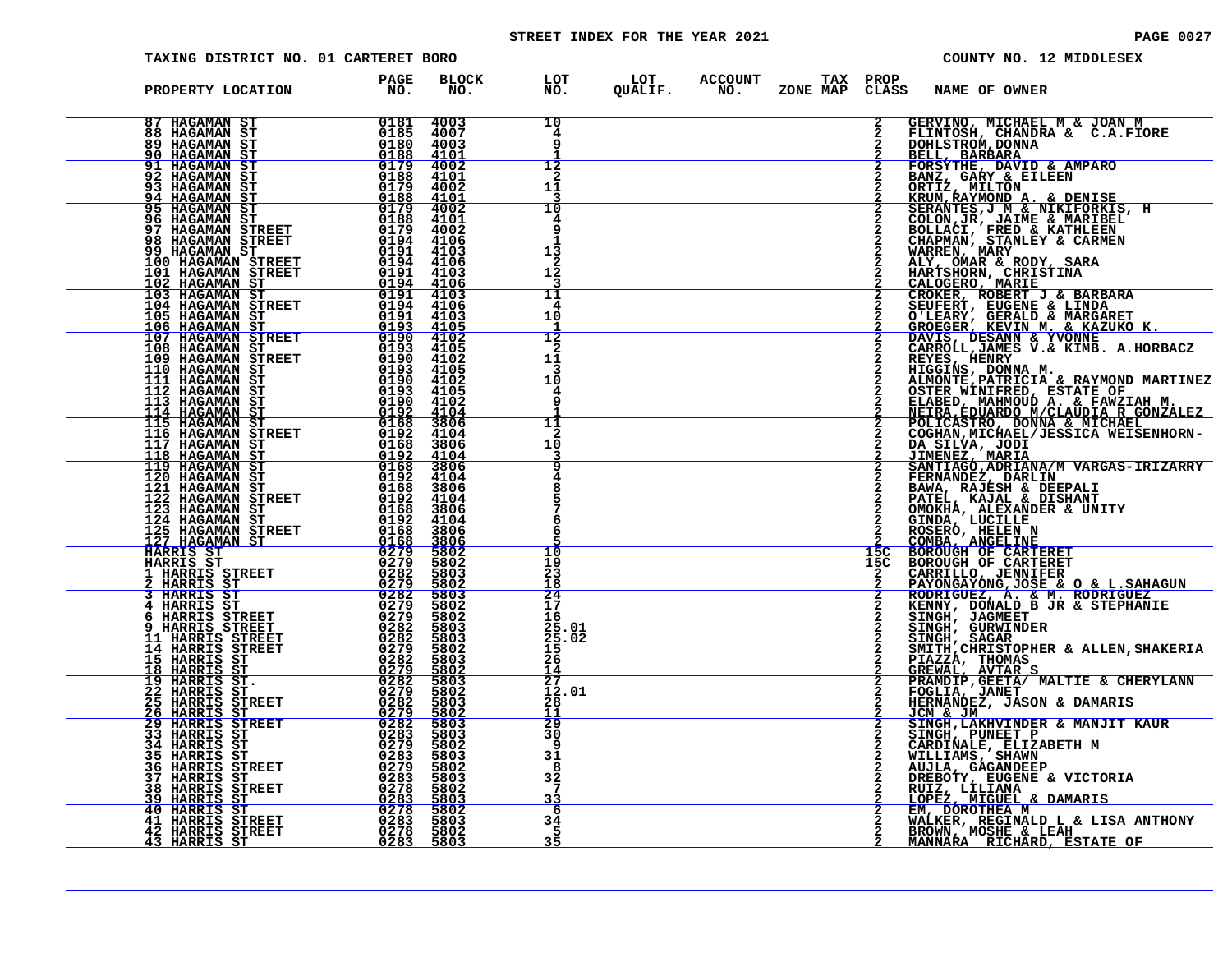# STREET INDEX FOR THE YEAR 2021 **PAGE 10028** PAGE 0028

| TAXING DISTRICT NO. 01 CARTERET BORO                                                                                                                                                                                                                                                                                                                                                                                                                                                                                                                                          |                                                               |                                                                                                       |                                                    |                                                            |    |                |                                                                                                              | COUNTY NO. 12 MIDDLESEX                                                                                                                                                                                                                                |
|-------------------------------------------------------------------------------------------------------------------------------------------------------------------------------------------------------------------------------------------------------------------------------------------------------------------------------------------------------------------------------------------------------------------------------------------------------------------------------------------------------------------------------------------------------------------------------|---------------------------------------------------------------|-------------------------------------------------------------------------------------------------------|----------------------------------------------------|------------------------------------------------------------|----|----------------|--------------------------------------------------------------------------------------------------------------|--------------------------------------------------------------------------------------------------------------------------------------------------------------------------------------------------------------------------------------------------------|
| PROPERTY LOCATION                                                                                                                                                                                                                                                                                                                                                                                                                                                                                                                                                             | <b>PAGE</b><br>NO.                                            | <b>BLOCK</b><br>NO.                                                                                   |                                                    | LOT LOT ACCOUNT TAX PROP<br>NO. QUALIF. NO. ZONE_MAP CLASS |    |                | <b>NAME OF OWNER</b>                                                                                         |                                                                                                                                                                                                                                                        |
|                                                                                                                                                                                                                                                                                                                                                                                                                                                                                                                                                                               |                                                               |                                                                                                       | 4<br>36<br>3<br>27                                 |                                                            |    | $\frac{2}{2}$  | <b>BLAIVAS, ALLEN</b><br><u>GUPTA, SUPRABHA K</u>                                                            | GONZALES, JOEL & CHRISTIAN GONZALES<br>YESHIVA GEDOLA OF CARTERET INC                                                                                                                                                                                  |
|                                                                                                                                                                                                                                                                                                                                                                                                                                                                                                                                                                               |                                                               |                                                                                                       | $\frac{26}{25}$<br>24                              |                                                            |    |                | PABLA, KARNAIL SINGH<br>SINGH, PARMINDER                                                                     | WILMINGTON SAVINGS FUND SOCIETY FSB<br>SINGH, BHAGWANT<br>SRV PROPERTY THREE LLC                                                                                                                                                                       |
|                                                                                                                                                                                                                                                                                                                                                                                                                                                                                                                                                                               |                                                               |                                                                                                       | $\frac{23}{22}$<br>$21.01$<br>$21.02$<br><u>20</u> |                                                            |    |                |                                                                                                              |                                                                                                                                                                                                                                                        |
|                                                                                                                                                                                                                                                                                                                                                                                                                                                                                                                                                                               |                                                               |                                                                                                       |                                                    |                                                            |    |                |                                                                                                              |                                                                                                                                                                                                                                                        |
|                                                                                                                                                                                                                                                                                                                                                                                                                                                                                                                                                                               |                                                               |                                                                                                       |                                                    |                                                            |    | $\mathbf{2}$   |                                                                                                              | SRV PROPERTY THREE LLC<br>HOTHI, GURMINDER S & GEETPAL S<br>DAGHIANA,M & P KAUR/GURCHARAN KAUR<br>SINGH,LAKHVINDER & SUKHWINDER KAUR<br>DELGADO, YOLANDA<br>COSNOWSKI, GREGORY & MARY<br>NOLAKOWSKI, PATRICIA<br>NOLAKOWSKI, PATRICIA<br>SORIANO, JENN |
|                                                                                                                                                                                                                                                                                                                                                                                                                                                                                                                                                                               |                                                               |                                                                                                       | 9.02<br>16<br>17                                   |                                                            |    |                |                                                                                                              |                                                                                                                                                                                                                                                        |
|                                                                                                                                                                                                                                                                                                                                                                                                                                                                                                                                                                               |                                                               |                                                                                                       | 18<br>6<br>19                                      |                                                            |    | $\overline{2}$ | ROSINSKI, ROBERT A<br>KROSS, EDWARD P<br>WACHTER, WAYNE P.<br>PEREZ, FRANK & JEANETTE.                       | SINGH, PARAMJIT & SARBJIT KAUR-<br>CONTI, JAMES & CHRISTINA<br>MAURO, DOMINICK                                                                                                                                                                         |
| 1/ HAKRISON AVE 0137 3405<br>18 HARRISON AVE 0137 3404<br>19 HARRISON AVE 0137 3404<br>20-1/2 HARRISON AVENUE 0114 3104<br>20 HARRISON AVE 0140 3405<br>21 HARRISON AVE 0140 3405<br>22 HARRISON AVE 0107 3005                                                                                                                                                                                                                                                                                                                                                                |                                                               |                                                                                                       | 5<br>30<br>20                                      |                                                            |    |                |                                                                                                              |                                                                                                                                                                                                                                                        |
| $\begin{array}{r} 014\bar0&3404\overline0\\0107&3005\overline0\\0114&3104\overline0\\0116&3004\overline0\\0106&3004\overline0\\0108&3104\overline0\\0128&3102\end{array}$<br><b>21 HARRISON AVE 22 HARRISON AVENUE</b><br><b>23 HARRISON AVENUE</b><br><b>23 HARRISON AVENUE</b>                                                                                                                                                                                                                                                                                              |                                                               | 0108 3102<br><u>0106 3004</u><br>0108 3102                                                            | 29<br>14<br>2<br>13                                |                                                            |    |                |                                                                                                              | LUSKEY, MICHAEL J & SUSAN K<br>DIAS, DANIEL & BARBARA<br>CODIO, DJINE & JAIDA<br>ENCARNACION, CARMEN<br>LEDESMA, JOSE & MILAGROS<br>KHAN, MOHAMMAD S U & SABA NAZ<br>KHAN, MOHAMMAD S U & SABA NAZ                                                     |
| <b>23 HARRISON AVEM</b><br>25 HARRISON AVE<br>26 HARRISON AVE<br>26 HARRISON AVE<br>27 HARRISON AVE<br>29 HARRISON AVE<br>29 HARRISON AVE<br>31 HARRISON AVE<br>32 HARRISON AVE<br>32 HARRISON AVE<br>34 HARRISON AVE<br>34 HARRISON AVE<br>34 HARRISON AVE                                                                                                                                                                                                                                                                                                                   | $\frac{\tilde{0}\bar{1}\tilde{0}\tilde{4}}{0109}$             | 3003<br>3102<br><u>3003</u>                                                                           | 3<br>12<br>4<br>11                                 |                                                            |    | 2              | ASHRAF, SAJJAD<br>MINKA, VERA J.<br>GONZALEZ, DAVID & DAMARI<br>GONZALEZ, DAVID & DAMARI<br><u>AC29, LLC</u> | SINGH, BALBIR & SURINDER KAUR                                                                                                                                                                                                                          |
|                                                                                                                                                                                                                                                                                                                                                                                                                                                                                                                                                                               | $\frac{0104}{0109}$<br>0104<br>0109<br><u> 6103 - </u>        | 3102<br>3003<br>3102<br>3002                                                                          | 5<br>10<br>6<br>12                                 |                                                            |    |                | JONES, LEONARD & DEBRA<br>MACALINTAL, DOLORES C.<br>ABBAS, SYED HAIDER                                       | KAUR, AVTAR & SINGH, GURKAMAL                                                                                                                                                                                                                          |
| 36 HARRISON AVE<br>37 HARRISON AVE<br>38 HARRISON AVE                                                                                                                                                                                                                                                                                                                                                                                                                                                                                                                         | 0109<br>0103<br>0109                                          | 3102<br>3002<br>3102                                                                                  | 13<br>я<br>14                                      |                                                            |    | 15F            | ALAMO, DAVID & LOURDES<br>ABBAS, SYED H.                                                                     |                                                                                                                                                                                                                                                        |
| $\frac{0109}{0103}$<br><b>39 HARRISON AVENUE<br/>40 HARRISON AVE</b>                                                                                                                                                                                                                                                                                                                                                                                                                                                                                                          |                                                               | $\frac{3002}{3102}$<br>$\frac{0108}{0109}$ $\frac{3101}{3102}$<br>0109 3102<br>0108 3101<br>0109 3102 | g<br>1<br>10                                       |                                                            | 32 |                |                                                                                                              | THITISAR, ALI & ALI, NASHABA<br>DE RISI, GLORIA<br>PUCCIO, NICHOLAS J. & MEREDITH D.<br>WALSH, MICHAEL P. & SUSAN E.<br>KAUR, KULWINDER & SINGH, RANJODH<br>KAUR, KULWINDER & SINGH, RANJODH                                                           |
| 41 HARRISON AVE<br>42 HARRISON AVE<br>43 HARRISON AVE<br><b>44 HARRISON AVE<br/>45 HARRISON AVE</b>                                                                                                                                                                                                                                                                                                                                                                                                                                                                           | 0108<br>0109<br><u>0108 -</u>                                 | 3101<br>3102<br>3101                                                                                  | 11<br>3<br>12                                      |                                                            |    |                | SICA, THOMAS & MICHALENA<br>SINGH, BARINDER                                                                  | MALIT, GILBERT M. & CHERYL L.<br>DUDEK, DOROTHY                                                                                                                                                                                                        |
| <b>46 HARRISON AVE</b><br><b>47 HARRISON AVE</b><br>48 HARRISON AVE.                                                                                                                                                                                                                                                                                                                                                                                                                                                                                                          | 0109<br>0108<br>0109                                          | 3102<br>3101<br>3102<br><u>3101</u>                                                                   | 13<br>5<br>14<br>6                                 |                                                            | 32 | 2              | SINGH, BALBIR<br>SOSA, YENDYS & TIRSELIA<br>DOLLAN, ROBERT & KAREN                                           |                                                                                                                                                                                                                                                        |
| <b>49 HARRISON AVE<br/>50 HARRISON AVE</b>                                                                                                                                                                                                                                                                                                                                                                                                                                                                                                                                    | $\begin{array}{c}\n0108 \\ 0109\n\end{array}$<br>0108<br>0109 | 3102<br>3101<br>3102<br>3101                                                                          | 15<br>-7<br>16                                     |                                                            |    |                |                                                                                                              | DANI, JENNA & SHARON A.<br>RODRIGUEZ, JULIA M<br>NIEVES, PEDRO & RIVERA, ANTONIO E<br>MIEVES, PEDRO & RIVERA, ANTONIO E<br>SINGH, SATPAL & TAKHAR, SARABJIT S                                                                                          |
| 51 HARRISON AVE<br>52 HARRISON AVE<br>53 HARRISON AVE<br>54 HARRISON AVE<br>55 HARRISON AVE<br>56 HARRISON AVE<br>57 HARRISON AVE<br>$\begin{array}{r@{\hspace{1em}}c@{\hspace{1em}}c@{\hspace{1em}}c@{\hspace{1em}}c@{\hspace{1em}}c@{\hspace{1em}}c@{\hspace{1em}}c@{\hspace{1em}}c@{\hspace{1em}}c@{\hspace{1em}}c@{\hspace{1em}}c@{\hspace{1em}}c@{\hspace{1em}}c@{\hspace{1em}}c@{\hspace{1em}}c@{\hspace{1em}}c@{\hspace{1em}}c@{\hspace{1em}}c@{\hspace{1em}}c@{\hspace{1em}}c@{\hspace{1em}}c@{\hspace{1em}}c@{\hspace{1em}}c@{\hspace{1em$<br><u>57 HARRISON AVE</u> |                                                               | 0108 3101                                                                                             | 17<br>9<br>1<br>10                                 |                                                            |    |                | HUSSAIN, TAHIR & AZUCENA                                                                                     | GERALDIZO, JAIME M & MONINA B<br>DESAI, BANKIMCHANDRA D & MANJULA B                                                                                                                                                                                    |
|                                                                                                                                                                                                                                                                                                                                                                                                                                                                                                                                                                               |                                                               |                                                                                                       |                                                    |                                                            |    |                |                                                                                                              |                                                                                                                                                                                                                                                        |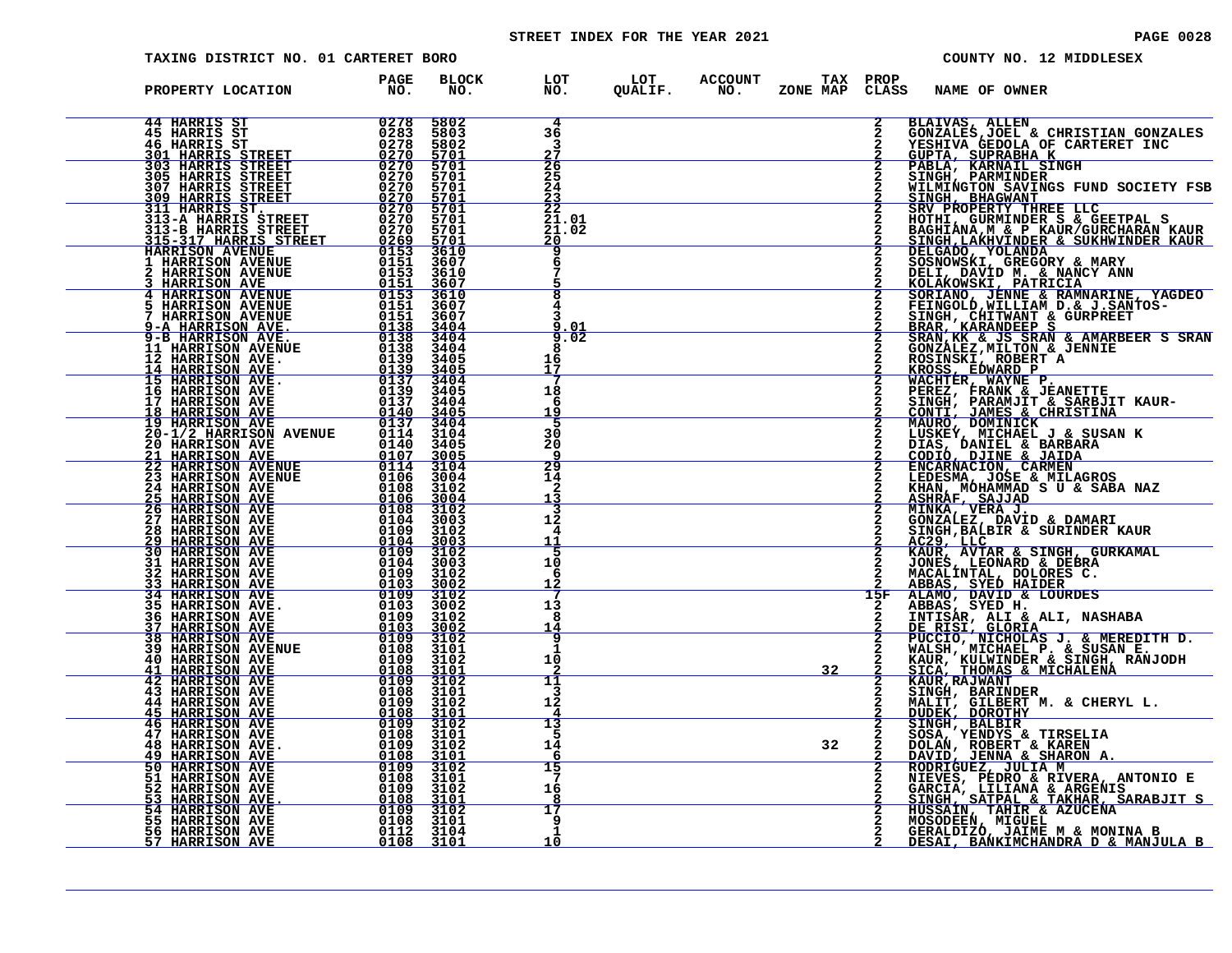# STREET INDEX FOR THE YEAR 2021 **PAGE 10029** PAGE 0029

| TAXING DISTRICT NO. 01 CARTERET BORO                                                                                                                                                                                                                                                                                                                                                       |  |  |            |                          | COUNTY NO. 12 MIDDLESEX                                                                                                                                                                                                                                     |
|--------------------------------------------------------------------------------------------------------------------------------------------------------------------------------------------------------------------------------------------------------------------------------------------------------------------------------------------------------------------------------------------|--|--|------------|--------------------------|-------------------------------------------------------------------------------------------------------------------------------------------------------------------------------------------------------------------------------------------------------------|
| PROPERTY LOCATION PAGE<br>NO.                                                                                                                                                                                                                                                                                                                                                              |  |  |            |                          | BLOCK LOT LOT ACCOUNT TAX PROP<br>NO. NO. QUALIF. NO. ZONE_MAP CLASS NAME_OF_OWNER                                                                                                                                                                          |
| ${\small \begin{tabular}{@{}c@{}}\textbf{PROOFARY LOCATION} & \textbf{PACF} & \textbf{EOCX} & \textbf{EOCY} \\ \textbf{FROPERT I OCATION} & \textbf{NOC} & \textbf{NOC} \\ \textbf{148 RREACON NVE} & 0.112 & 1046 & 1007 \\ \textbf{149 RREACON NVEUUB} & 0.112 & 31608 & 1007 \\ \textbf{149 RREACON NVEUUB} & 0.112 & 31608 \\ \textbf{140 RREACON NVEUUB} & 0.112 & 31608 \\ \textbf{$ |  |  |            |                          | 2 CHEN, JIAN SHI & SUSANNA CHIU<br>2 RISHI, RENU SHARMA<br>2 MUNIZ, ANDREW & CHRISTINE<br>2 RAIA, FRANK<br>2 BAZALDUA<br>2 BAZALDUA<br>2 MARTIN, ERIC & JAMILLA<br>2 DOEINER, HELEN<br>2 TORRES, BRYAN & ROSARIO<br>2 TORRES, BRYAN & ROSARIO<br>2 HUSSEIN, |
|                                                                                                                                                                                                                                                                                                                                                                                            |  |  |            |                          |                                                                                                                                                                                                                                                             |
|                                                                                                                                                                                                                                                                                                                                                                                            |  |  |            |                          |                                                                                                                                                                                                                                                             |
|                                                                                                                                                                                                                                                                                                                                                                                            |  |  |            |                          |                                                                                                                                                                                                                                                             |
|                                                                                                                                                                                                                                                                                                                                                                                            |  |  |            |                          |                                                                                                                                                                                                                                                             |
|                                                                                                                                                                                                                                                                                                                                                                                            |  |  |            |                          | 2 BANCOMICZ, JR. 1998<br>2 SANTIAGO, SAMUEL & ELIZABETH<br>22 SANTIAGO, SAMUEL & ENANCHAEL<br>22 SANTIAGO, SAMUEL & NANETTE<br>22 SANTIQUE ANDERICAL INNERNE & NANETTE<br>22 SANDHI PREVIDRICI INNERNE SA CHERESA G.<br>23 SANDA AMERICA I                  |
|                                                                                                                                                                                                                                                                                                                                                                                            |  |  |            |                          |                                                                                                                                                                                                                                                             |
|                                                                                                                                                                                                                                                                                                                                                                                            |  |  |            |                          |                                                                                                                                                                                                                                                             |
|                                                                                                                                                                                                                                                                                                                                                                                            |  |  |            |                          |                                                                                                                                                                                                                                                             |
|                                                                                                                                                                                                                                                                                                                                                                                            |  |  |            |                          |                                                                                                                                                                                                                                                             |
|                                                                                                                                                                                                                                                                                                                                                                                            |  |  |            |                          |                                                                                                                                                                                                                                                             |
|                                                                                                                                                                                                                                                                                                                                                                                            |  |  |            |                          |                                                                                                                                                                                                                                                             |
|                                                                                                                                                                                                                                                                                                                                                                                            |  |  |            |                          |                                                                                                                                                                                                                                                             |
|                                                                                                                                                                                                                                                                                                                                                                                            |  |  | $R-25$     | $\frac{\overline{2}}{2}$ | ROSADO, DAMARIS<br>GILL, RABINDER<br>FEIJO-MENDEZ,ROSA/VM MENDEZ,SR & JR                                                                                                                                                                                    |
|                                                                                                                                                                                                                                                                                                                                                                                            |  |  |            |                          |                                                                                                                                                                                                                                                             |
|                                                                                                                                                                                                                                                                                                                                                                                            |  |  |            |                          | 2 FELIO-MENDEZ, ROSA/VM MENDEZ, SR & JR<br>2 SINGH, INDERJIT & KAUR, GURPREET<br>2 KAUR, HARPREET<br>2 MACYSZYN, ROBERT E<br>2 MACYSZYN, ROBERT E<br>2 PATEL, PRATHIK<br>R-25 2 BUTTER, HARPREET & GURTEJ MANN<br>R-25 2 PARMAR, PARMARC S &                |
|                                                                                                                                                                                                                                                                                                                                                                                            |  |  | $R-25$ $2$ |                          | <u>JANJUA, MUDASSAR A.</u>                                                                                                                                                                                                                                  |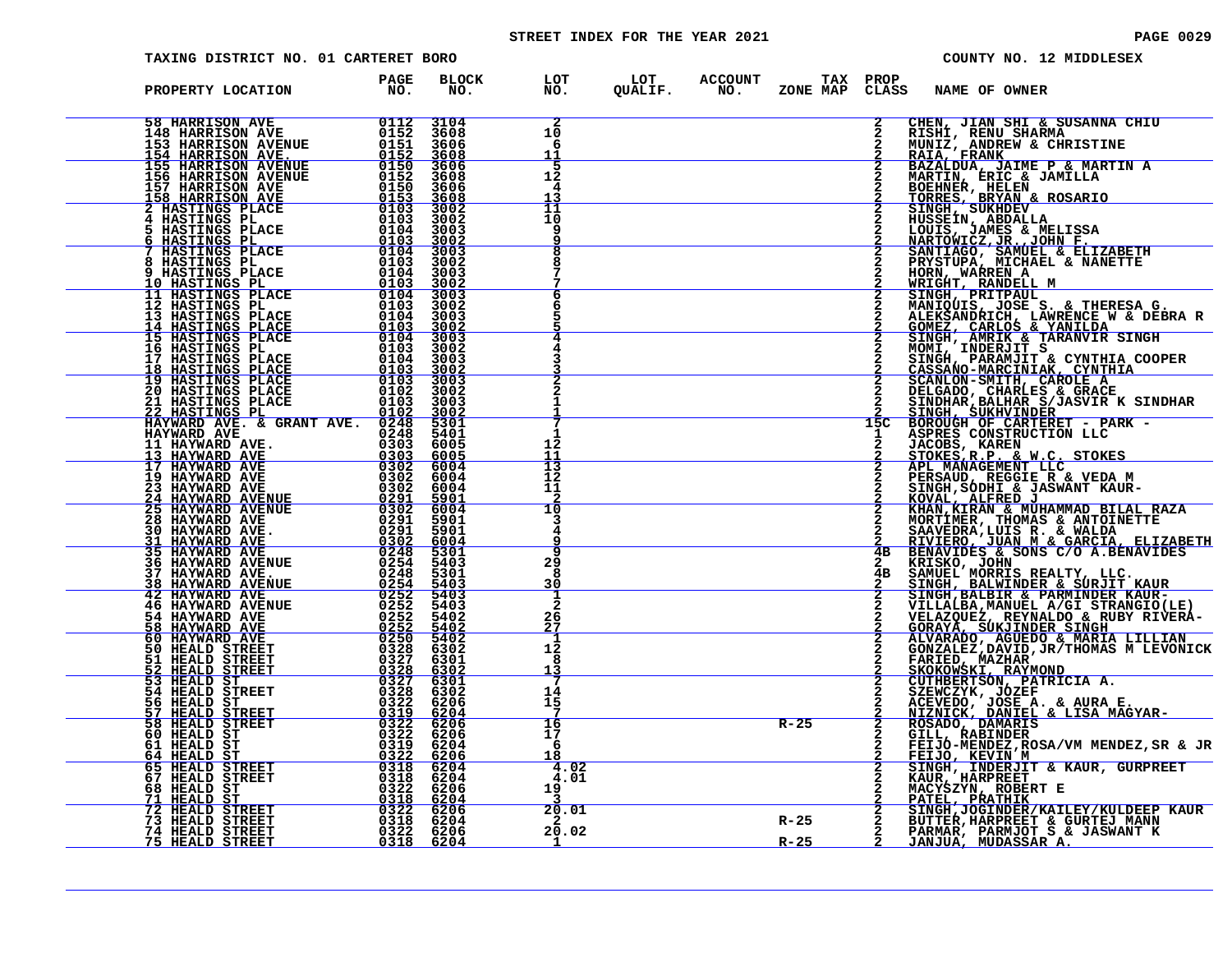# STREET INDEX FOR THE YEAR 2021 **PAGE 10030** PAGE 0030

| TAXING DISTRICT NO. 01 CARTERET BORO                                                                                                                                                                                                                                 |                                                                                  |                                                            |                                          |  | COUNTY NO. 12 MIDDLESEX      |                            |                              |                                                                                                                                                                                                                                                          |
|----------------------------------------------------------------------------------------------------------------------------------------------------------------------------------------------------------------------------------------------------------------------|----------------------------------------------------------------------------------|------------------------------------------------------------|------------------------------------------|--|------------------------------|----------------------------|------------------------------|----------------------------------------------------------------------------------------------------------------------------------------------------------------------------------------------------------------------------------------------------------|
| PROPERTY LOCATION                                                                                                                                                                                                                                                    | PAGE<br>NO.                                                                      | <b>BLOCK</b><br>NO.                                        | LOT<br>NO.                               |  | LOT ACCOUNT<br>QUALIF. NO. : | TAX PROP<br>ZONE MAP CLASS |                              | NAME OF OWNER                                                                                                                                                                                                                                            |
|                                                                                                                                                                                                                                                                      |                                                                                  | 6206<br>6203<br>6206<br>6205                               | 21.01<br>$\overline{8}$<br>21.02<br>9    |  |                              | $R-25$                     | $\mathbf{2}$<br>$\mathbf{2}$ | ROCK, JARAD & WEI, YING                                                                                                                                                                                                                                  |
| <b>85 HEALD STREET 6317<br/>88 HEALD ST____ 6320</b><br><b>89 HEALD STREET</b><br>90 HEALD ST.                                                                                                                                                                       | 0317                                                                             | 6203<br>6205<br>6203                                       | 7.01<br>10<br>6.01<br>11                 |  |                              |                            | 2                            | SINGH, GURDARSHAN & SUKHWINDER KAUR<br>BIALOWARCZUK, MARIE                                                                                                                                                                                               |
| 91 HEALD ST<br>92 HEALD ST<br>94 HEALD STREET                                                                                                                                                                                                                        | $\frac{0320}{0317}$<br>0320<br>0320                                              | $\frac{6205}{6203}$<br>6205<br>6205<br>$\frac{6205}{6203}$ | 5<br>12<br>13<br>14                      |  |                              |                            |                              | SINGH, GURDARISHAN & SUKHWINDER KAUR<br>BIALOWARCZUK, MARIE<br>LOPEZ, VILMARY<br>KATELY, ROBERT C.<br>SANCHEZ, NOBERT C.<br>SANCHEZ, NOEL & ARMILITA<br>BHATIA, SHUBHRA & ARMILITA<br>BEGUINES, CHRISTINA LENA<br>MOODICIES, PETER & ELENA<br>MOODICIES, |
| 96 HEALD ST.<br>97 HEALD ST<br>98 HEALD STREET<br>99 HEALD ST<br>122 HEALD ST                                                                                                                                                                                        | $\begin{array}{r} 0320 \\ 0317 \\ 0320 \end{array}$<br>0317<br>$03\overline{1}3$ | 6205<br>6203<br><u>6106</u>                                | 4<br>15<br>21                            |  |                              | 63                         | $\frac{2}{2}$                |                                                                                                                                                                                                                                                          |
| 122 HEALD ST<br>123 HEALD ST<br>124 HEALD ST<br>125 HEALD STREET<br>125 HEALD STREET<br>127 HEALD STREET<br>128 HEALD ST<br>131 HEALD STREET<br>133 HEALD STREET<br>133 HEALD STREET<br>133 HEALD STREET<br>134 HEALD ST                                             | $0308$<br>$0313$<br>0308                                                         | 6104<br>6106<br>6104<br><u>6106</u>                        | $\frac{12}{22}$<br>11<br>$\frac{23}{10}$ |  |                              |                            | $\overline{2}$               |                                                                                                                                                                                                                                                          |
|                                                                                                                                                                                                                                                                      | $\frac{0313}{0308}$<br>0313<br>03108<br>03208<br>03208<br>03208                  | 6104<br>6106<br>6104<br>6104<br>6104                       | 24<br>9<br>8                             |  |                              |                            |                              |                                                                                                                                                                                                                                                          |
|                                                                                                                                                                                                                                                                      | 0308<br>0308<br>0106                                                             | 6105<br>6104<br>$\frac{6104}{3004}$                        | 24<br>6<br>15                            |  |                              |                            | $\frac{\overline{2}}{2}$     |                                                                                                                                                                                                                                                          |
| 135 HEALD ST<br>137 HEALD ST<br>2 HEALY PLACE<br>3 HEALY PLACE<br>3 HEALY PLACE<br>5 HEALY PLACE<br>6 HEALY PLACE<br>6 HEALY PLACE<br>8 HEALY PLACE<br>8 HEALY PLACE                                                                                                 | 0107<br>$0106$<br>0107<br>0106<br>0107                                           | 3005<br>3004<br><u>3005</u><br>$\frac{3004}{3005}$         | 8<br>16<br>17                            |  |                              | 31                         |                              |                                                                                                                                                                                                                                                          |
| 8 HEALY PLACE<br>9 HEALY PLACE                                                                                                                                                                                                                                       | $0106$<br>$0107$<br>$0106$<br>$0107$                                             | 3004<br>3005<br>3004                                       | 6<br>18<br>19                            |  |                              |                            |                              |                                                                                                                                                                                                                                                          |
| 10 HEALY PLACE<br>11 HEALY PLACE<br>12 HEALY PLACE<br>13 HEALY PLACE<br>14 HEALY PLACE                                                                                                                                                                               | 0106<br>0106<br>$0\overline{106}$<br>0106                                        | 3005<br>3004<br>3005<br>3004<br>3005                       | 4<br>20<br><u> 21</u>                    |  |                              |                            |                              |                                                                                                                                                                                                                                                          |
| 15 HEALY PLACE<br>17 HEALY PLACE<br><u>99 HERAMNN AVE</u><br>8 HERMAN ST<br><b>HERMANN ST</b>                                                                                                                                                                        | 0106 3005<br><u>0228 4903</u><br>0051 1401<br>0050 1302                          |                                                            | 6<br>48                                  |  |                              |                            | 15C                          |                                                                                                                                                                                                                                                          |
| HERMANN ST.<br>HERMANN STREET<br><b>T HERMANN AVE<br/>2 HERMANN ST<br/>3 HERMANN STREET</b>                                                                                                                                                                          | 0051<br>$\frac{0063}{0330}$<br>0051 1401                                         | 1302<br>1602<br>6304                                       | 49<br>17                                 |  |                              |                            | 15C                          |                                                                                                                                                                                                                                                          |
| <b>HERMANN AVE</b><br><b>4 HERMANN STREET</b><br>HERMANN AVE<br>5                                                                                                                                                                                                    | 0063<br>0330<br>0051                                                             | 1602<br>6304<br>1401<br>6304                               | 16<br>4                                  |  |                              |                            |                              |                                                                                                                                                                                                                                                          |
| 6 HERMANN ST<br>6 HERMANN AVENUE<br>7 HERMANN AVE<br>8 HERMANN AVE                                                                                                                                                                                                   |                                                                                  | 1401<br>6209<br>6304<br>6209                               | 12<br>13<br>15                           |  |                              |                            |                              | ATIO, HAFIZ EMBRID ADULTED IN AN ENGINEE THARRAR, JR. ARNOLD L & LAURISE T.<br>FARRAR, JR. ARNOLD L & LAURISE T.<br>CANAVARI, SR. ARNOLD L & LAURISE T.<br>CANAVARI, SR. , DAVID D.<br>CHANGAR, BARINDC R & ZORAIDA RUIZ<br>CANAVARI, SR                 |
| <b>3 HERMANN AVE 00326 6209<br/> 9 HERMANN ST 0063 1602<br/> 10 HERMANN AVENUE 0326 6304<br/> 10 HERMANN AVENUE 0326 6309<br/> 11 HERMANN AVENUE 0063 1602<br/> 11 HERMANN AVENUE 0328 6302<br/> 12 HERMANN AVENUE 0321 6206<br/> 13 HERMANN AVE 0321 6206<br/> </b> |                                                                                  |                                                            | 14<br>14<br>5                            |  |                              |                            |                              |                                                                                                                                                                                                                                                          |
|                                                                                                                                                                                                                                                                      |                                                                                  |                                                            | 10<br>4<br>11                            |  |                              |                            |                              |                                                                                                                                                                                                                                                          |
|                                                                                                                                                                                                                                                                      |                                                                                  |                                                            | 3                                        |  |                              |                            |                              |                                                                                                                                                                                                                                                          |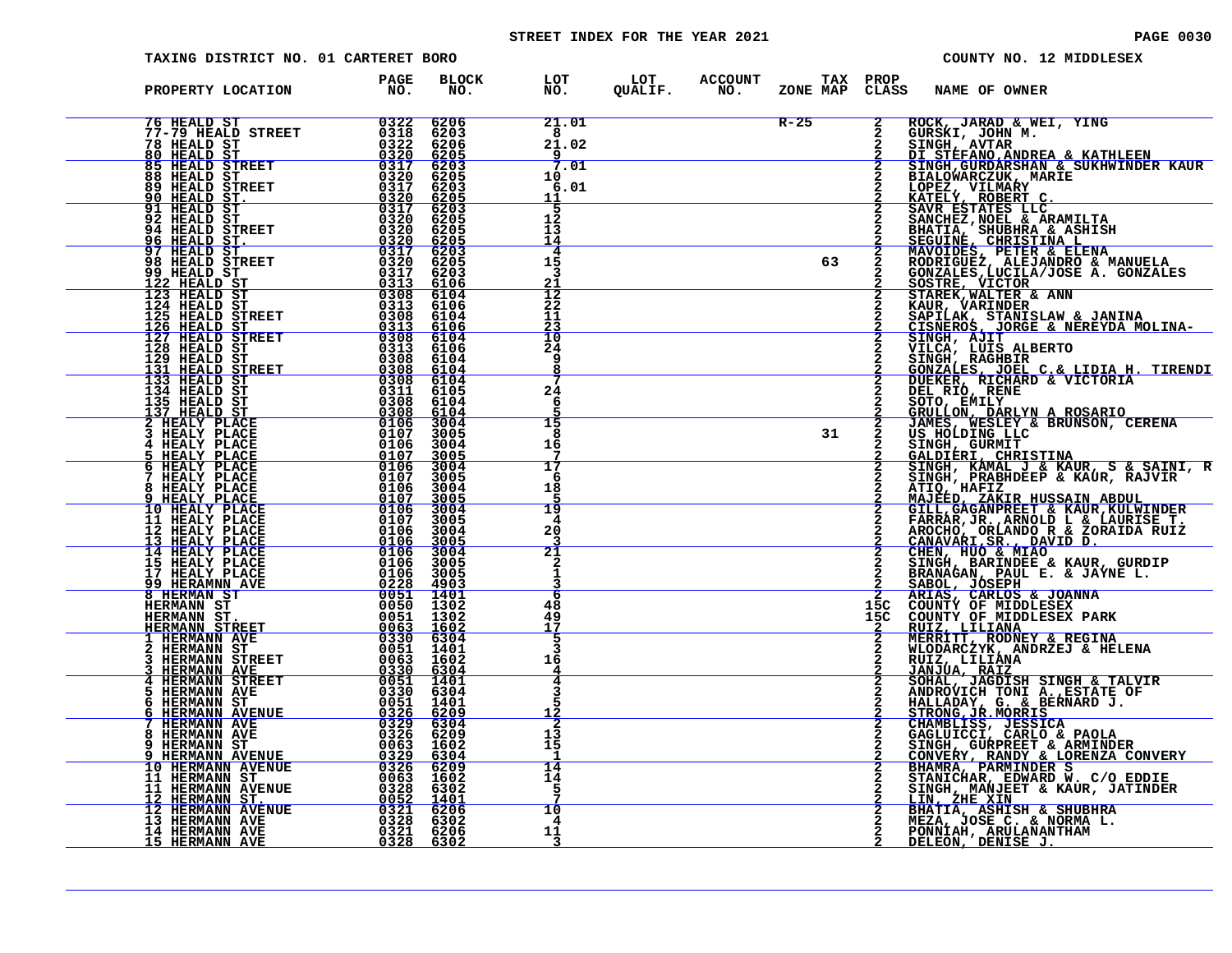# STREET INDEX FOR THE YEAR 2021 **PAGE 10031** PAGE 0031

| TAXING DISTRICT NO. 01 CARTERET BORO                                                                                                                                                                                                                                                    |                                            |                                                  |                                                           | COUNTY NO. 12 MIDDLESEX                                                                                                                                             |
|-----------------------------------------------------------------------------------------------------------------------------------------------------------------------------------------------------------------------------------------------------------------------------------------|--------------------------------------------|--------------------------------------------------|-----------------------------------------------------------|---------------------------------------------------------------------------------------------------------------------------------------------------------------------|
| PROPERTY LOCATION                                                                                                                                                                                                                                                                       | BLOCK<br><b>PAGE</b><br>PAGE<br>NO.<br>NO. |                                                  | LOT LOT ACCOUNT TAX PROP<br>NO. QUALIF. NO. ZONE_MAPCLAS: | CLASS<br>NAME OF OWNER                                                                                                                                              |
|                                                                                                                                                                                                                                                                                         | 6206<br>1504<br>6302<br>6206               | 12<br>8<br>13                                    |                                                           | MOODY, WILLIAM W & EMMA J<br>$\mathbf{2}$<br>$\mathbf{2}$<br>HORTA, EMIDIO & ROSEMARY<br>MICHAEL, ANGELO J. & BRIDGET<br>ARROYO, JESSICA & EDWIN PADILLA            |
|                                                                                                                                                                                                                                                                                         | 6302<br>1302<br>6206<br><u>6301</u>        | -1<br>47<br>14<br><u>6</u>                       |                                                           | 2 SABER, MOHAMMAD<br>15C COUNTY OF MIDDLESEX<br>CASTANO, ELIANA & ARTURO NAVARRO KAUR, SUKHWINDER                                                                   |
| 17 HERMANN AVE<br>18 HERMANN AVE<br>19 HERMANN AVE<br>20 HERMANN ST. 00550<br>20 HERMANN AVE<br>21 HERMANN AVE 0327<br>23 HERMANN AVE 0327<br>24 HERMANN STE 00559<br>24 HERMANN STE<br>24 HERMANN STEET 00559<br>25 HERMANN STREET 00559<br><b>25 HERMANN STREET</b><br>25 HERMANN AVE | 6301<br>1302<br>6204<br>1504               | 5<br>46<br>8<br>q                                |                                                           | RIBEIRO, ADELIO P & PAULINE<br>KENEDY, CHRISTINE<br>SINGH, TERESA<br>ALMENGOR, EDNIN F<br>ITALIANO, NUNZIO & LINDA<br>HERILA, DOLORES M.<br>HERILA, DOLORES M.<br>2 |
|                                                                                                                                                                                                                                                                                         |                                            | q<br>Р<br>45<br>10                               |                                                           | $\mathbf{2}$<br><b>JESBERGER, HAROLD &amp; RUTH</b><br>2                                                                                                            |
|                                                                                                                                                                                                                                                                                         |                                            | 10<br>2<br>11<br>1                               |                                                           | SALAM, ADEEL<br>KLECHA, ELLEN J<br>NARIO, SANDRA<br>KAUR, SUKHVINDER<br>$\mathbf{2}$<br>CONSTANZA, JOSE L & ORELLANA, OSCAR W<br>SWINGLER, FRANK M. & M. SLAUGHTER- |
|                                                                                                                                                                                                                                                                                         |                                            | 44<br>11<br>35<br>12                             |                                                           | SINGH, NAVROOP & GURJIT<br>DESAI, RAMESH & PARUL<br>KAUR, PREETINDER<br>TORRES, LUIS & YAMILEK RODRIGUEZ<br>GREWAL, HARJIT S. & SUKHWINDER K.                       |
|                                                                                                                                                                                                                                                                                         |                                            | 10<br>11<br>$\frac{34}{12}$<br>11                |                                                           | $\mathbf{2}$<br>DEVANEY, THOMAS Y. FORMALLED<br><b>BHATIA, PRAVESH</b>                                                                                              |
|                                                                                                                                                                                                                                                                                         |                                            | 13<br>33<br>14<br>12                             |                                                           | <b>PANILA, ETLEEN C.<br/>CALLE, MIGUEL &amp; JULIA<br/>BASS, STACY M<br/>SINGH, AVTAR &amp; MOHINI<br/>BOSLEY-PITRE, B. &amp; JILL LOVE</b><br>$\mathbf{2}$         |
|                                                                                                                                                                                                                                                                                         |                                            | 15<br>32<br>16<br>13                             |                                                           | 1714 ATLANTIC LLC<br>SHERTEL, MICHAEL<br>MOLINA, JUAN & SONIA E GONZALEZ-<br>MOHABIR, HARI G                                                                        |
|                                                                                                                                                                                                                                                                                         |                                            | 17<br>31<br>18<br>14<br>30                       |                                                           | $\overline{a}$<br>BHATIA, ATUL<br><u>DHILLON, KULDEEP &amp; KAUR, AMARJIT<br/>KAUR, GULWANT &amp; AJAIB SINGH</u><br>COUTAIN, KESTER & TAMARA<br>$\mathbf{2}$       |
|                                                                                                                                                                                                                                                                                         |                                            | 15<br>29<br>19<br>16                             | 52                                                        | MCMILLAN, TANYA<br>ALMENGOR, FREDDY<br>SOSA-GUERRERO, MARIO<br>$\frac{2}{2}$<br>KACMARIK, GLORIA<br>$\mathbf{2}$<br>WARD, WILLIAM                                   |
|                                                                                                                                                                                                                                                                                         |                                            | $\frac{28}{17}$<br>27<br>18.02                   |                                                           | <u>UNIVERSAL PROPERTY MANAGEMENT LLC</u><br><b>JUBA, ALLEN E</b><br>15F<br>VOLOVAR, ROBERT & ALICE<br>SINGH, SHARANJIT<br>$\mathbf{2}$                              |
| <u>81 HERMANN AVE.</u>                                                                                                                                                                                                                                                                  | 0230<br>5001                               | <u>18</u><br>$\overline{26}$<br>18.01<br>25<br>4 | $R - 50$                                                  | SANZALARI, THOMAS A. & GAIL M.<br>FERREIRA, GERMANO & EUGENIA<br>UPPAL, SARABJIT S<br>GAYDOS, SUSAN & NANCY<br><u>MUDRAK, ELSA</u><br>MUDRAK, ELSA<br>$\frac{2}{2}$ |
|                                                                                                                                                                                                                                                                                         |                                            | 24<br>17<br>3<br><u>23</u>                       |                                                           | $\mathbf{2}$<br>REYES, RUBEN & YESENIA<br>PLATT, ROWLAND H JR & ROWLAND H III<br>COLLURA, IRENE & PHILLIP<br><u>GONZALEZ, AUGUSTO J</u>                             |
|                                                                                                                                                                                                                                                                                         |                                            | 16<br>2<br>15<br>-1                              |                                                           | VARGAS, LUCINO & VERONICA<br>2<br>CRRV CORP<br><b>KASAB, ELSAYED M<br/>PACKARD, DREW &amp; JOANN</b>                                                                |
|                                                                                                                                                                                                                                                                                         |                                            | 14<br>11<br>4<br>15                              |                                                           | BERNABE, FELIX & MATILDE<br>CONCUL, VICTOR<br>J KNAPP CONTRACTING LLC<br>VALDEZ, DENNIS & MELINDA                                                                   |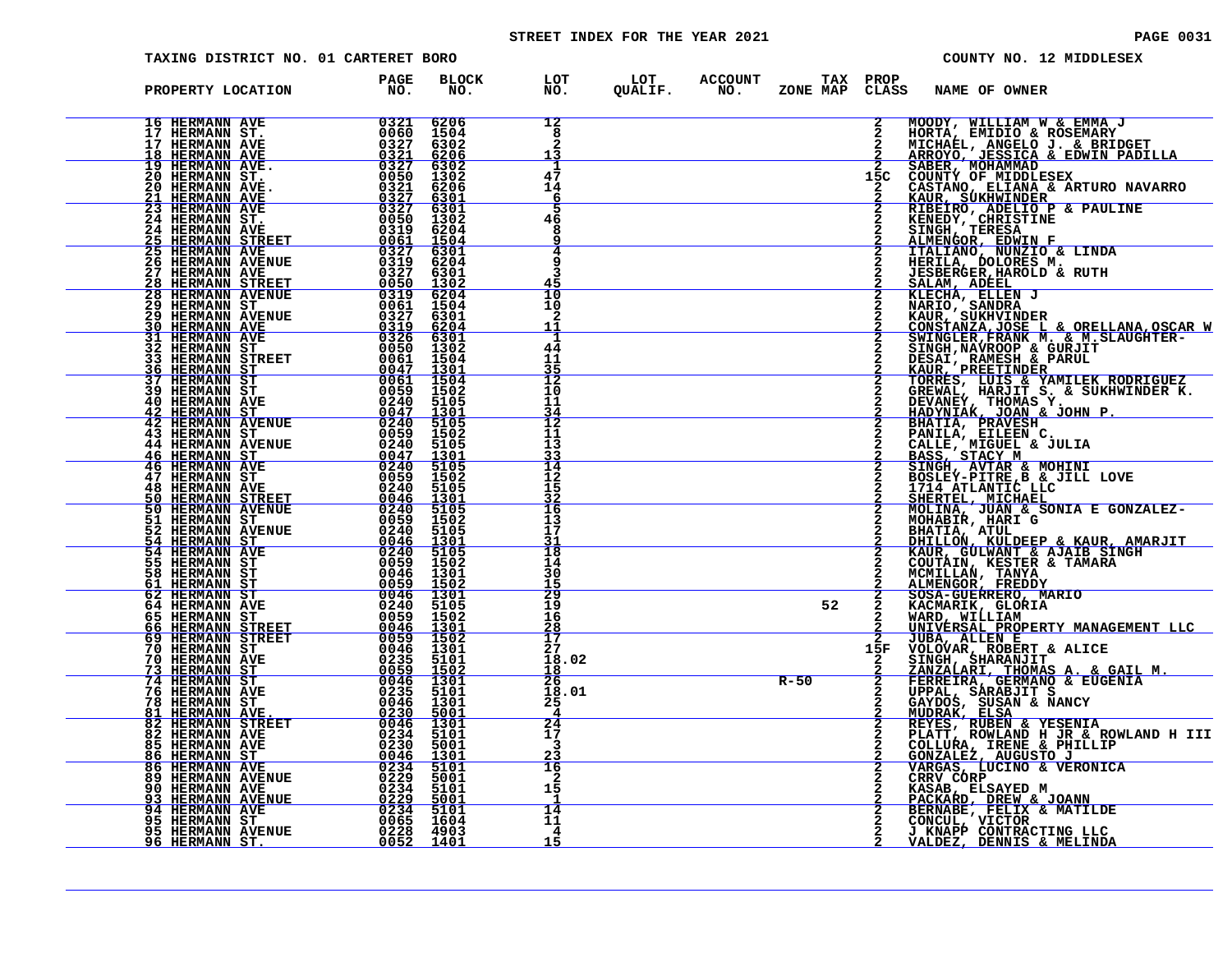# STREET INDEX FOR THE YEAR 2021 **PAGE 10032** PAGE 0032

| TAXING DISTRICT NO. 01 CARTERET BORO                                                                                                                                                                                                                                                                       |                        |                     |                                      |                                                           |                                                      |                                    |                                                       | COUNTY NO. 12 MIDDLESEX                                                                                                                                                                                                            |                                                                                                                                                                                                                                                           |
|------------------------------------------------------------------------------------------------------------------------------------------------------------------------------------------------------------------------------------------------------------------------------------------------------------|------------------------|---------------------|--------------------------------------|-----------------------------------------------------------|------------------------------------------------------|------------------------------------|-------------------------------------------------------|------------------------------------------------------------------------------------------------------------------------------------------------------------------------------------------------------------------------------------|-----------------------------------------------------------------------------------------------------------------------------------------------------------------------------------------------------------------------------------------------------------|
| PROPERTY LOCATION                                                                                                                                                                                                                                                                                          | <b>PAGE</b><br>NO.     | <b>BLOCK</b><br>NO. |                                      | LOT LOT ACCOUNT TAX PROP<br>NO. QUALIF. NO. ZONE_MAPCLAS; | ZONE MAP CLASS                                       |                                    | <b>NAME OF OWNER</b>                                  |                                                                                                                                                                                                                                    |                                                                                                                                                                                                                                                           |
|                                                                                                                                                                                                                                                                                                            |                        |                     | 12<br>13<br>13<br>14                 |                                                           |                                                      | $\mathbf{2}$                       | GOMM, MATTHEW A<br>EASTERLING, MARK<br>VIRK, SATNAM S |                                                                                                                                                                                                                                    | MOHAN, CHANDER/RAJIV SHUKLA/A.KALIA                                                                                                                                                                                                                       |
|                                                                                                                                                                                                                                                                                                            |                        |                     | 15<br>2<br>14                        |                                                           |                                                      |                                    |                                                       | GUZMAN, VALERIANO & NELLY ANN<br>NARIO, JOEY & SANDRA<br>KAUR, KULVIR & GURSHARAN SINGH<br>ANWAR, YASSER A<br>SINGH, KASHMIR                                                                                                       |                                                                                                                                                                                                                                                           |
|                                                                                                                                                                                                                                                                                                            |                        |                     | $\frac{12}{13}$<br>1<br>16           |                                                           |                                                      |                                    |                                                       | CEPEDA, MICHAEL<br>BALDWIN, HOWARD & ALICE                                                                                                                                                                                         | SCHNORRBUSCH, DENNIS & DOREEN ANN<br>PAL, SURINDER & KULVINDER, KAUR-                                                                                                                                                                                     |
|                                                                                                                                                                                                                                                                                                            |                        |                     | 12.02<br>18<br>1.02<br><u> 12.01</u> | $R-50$                                                    | $\begin{array}{c c}\n\hline\n\text{19}\n\end{array}$ | $\frac{2}{2}$                      | HSWA LLC                                              | KAUR, KARAMJIT & BALJIT SINGH<br><u>SINGH, HARBHEJ &amp; KAUR, NARINDER</u>                                                                                                                                                        |                                                                                                                                                                                                                                                           |
|                                                                                                                                                                                                                                                                                                            |                        |                     | 1.01<br>11<br>11<br>$\frac{12}{13}$  |                                                           | 17                                                   | $\frac{\overline{2}}{2}$<br>2<br>2 |                                                       |                                                                                                                                                                                                                                    | SINGH, HAKBHEU & AAUK, NAKINGA<br>SINGH, JASVEER<br>FRANCO, RAYMUNDO & DE FRANCO, TERESA<br>BRADLEY, THOMAS<br>SCAGLIONI, JASON<br>JAKUBOWIC, MARY ANN<br>SINGH, AVTAR<br>MARD, KATHLEEN M<br>BROWN, DUZZARD & YVONNE<br>RCHATBAR, KIM G & OMATEE PERSAD- |
|                                                                                                                                                                                                                                                                                                            |                        |                     | 10<br>9<br>8                         |                                                           |                                                      |                                    |                                                       |                                                                                                                                                                                                                                    |                                                                                                                                                                                                                                                           |
|                                                                                                                                                                                                                                                                                                            |                        |                     | 7<br>16<br>6<br>15                   |                                                           |                                                      |                                    |                                                       | ACHAIBAR, KIM G & OMATEE PERSAD-<br>ALICEA, JAZMIN                                                                                                                                                                                 | <b>BLACKSHAW, VINCENT &amp; DEBORAH<br/>SINGH, AMARJIT &amp; JASVIR KAUR<br/>QASIM, MUHAMMAD &amp; SHAHEEN, MUSARRAT</b>                                                                                                                                  |
|                                                                                                                                                                                                                                                                                                            |                        |                     | 5<br>14<br>13                        |                                                           |                                                      |                                    |                                                       | VASIM, NUHAMMAD & SAAHEEN, MUS<br>GORDON, RENE & DOREEN<br>PINE, SCOTT F & KIMBERLY A<br>TUMOLO, ANTHONY T & THERESA A<br>RIVERA, MIGUEL<br>JOSUE, RAMON A, JR & ROSELA A<br>CASSIDY, CATHERINE<br>MOMBION, BRIAN<br>MOMBION, THAN |                                                                                                                                                                                                                                                           |
| 54 HICKORY ST<br>56 HICKORY ST<br>57 HICKORY STREET 0198 4202<br>57 HICKORY STREET 0201 4204<br>60 HICKORY STREET 0201 4202<br>60 HICKORY STREET 0201 4202<br>62 HICKORY STREET 0198 4202<br>62 HICKORY STREET 0201 4202<br>62 HICKORY STREET                                                              |                        |                     | 3<br>16<br>15                        |                                                           |                                                      |                                    |                                                       |                                                                                                                                                                                                                                    |                                                                                                                                                                                                                                                           |
|                                                                                                                                                                                                                                                                                                            |                        |                     | -6<br>14<br>13                       |                                                           |                                                      |                                    | LUGO, SULAIMA<br>ROBERTS, ROY A<br>SIKORA, ANN        | TOOR, FATIMA T<br>FIGUEIREDO, MOSES & PATRICIA                                                                                                                                                                                     |                                                                                                                                                                                                                                                           |
|                                                                                                                                                                                                                                                                                                            |                        |                     | я<br>я<br>13                         |                                                           |                                                      | $\frac{2}{2}$                      | ACEVEDO, FRANCES<br>MORALES, STACY L                  | SINGH, BALBIR " CHEPHP, INC.                                                                                                                                                                                                       | BOLLACI, FRED A & CALDAS, PRISCILLA                                                                                                                                                                                                                       |
|                                                                                                                                                                                                                                                                                                            |                        |                     | 14<br>6<br><u> 15</u>                |                                                           |                                                      |                                    |                                                       | <b>PAGAN, LIZETTE<br/>HALIGOWSKI, ODETTE C.<br/>FLORES, PHILIP A &amp; RANITA</b>                                                                                                                                                  |                                                                                                                                                                                                                                                           |
| 98 HICKORY ST<br>99 HICKORY ST<br><u>100 HICKORY STREET</u><br>101 HICKORY ST<br>102 HICKORY ST                                                                                                                                                                                                            | 0189 4101<br>0180 4003 |                     | 16<br>8<br><u> 13</u>                |                                                           |                                                      |                                    |                                                       | FRANKLER, MARY<br>CASAVECCHIA, FABIO & KATHLEEN<br>JONATHAN, ANIL & ELIZABETH<br>FRANKLEWICZ, JOHN & BARBARA<br>SOSA, CARIN & KENDRY R NUESI<br>SOSA, CARIN & KENDRY R NUESI                                                       |                                                                                                                                                                                                                                                           |
| 103 HICKORY ST<br>104 HICKORY ST                                                                                                                                                                                                                                                                           |                        |                     | 14<br>6<br>15<br>5<br>16             |                                                           |                                                      |                                    |                                                       |                                                                                                                                                                                                                                    | SOSA, CARIN & KENDRY<br>CONZALEZ-VANI, MARNY<br>ALFORD, GREGORY A & KIM C STEWART<br>HART, JAMES P & KELLY A<br>GHOTRA, SATVIR & SATWINDER G KAUR<br>HYAR, JOGINDER S & PAL, SIMER<br>GHOTRA SATVIR & KAUR SATWINDER<br>ST. LELAS GREEK CATH              |
| REET 0180 4003<br>0180 4002<br>0180 4002<br>0180 4002<br>0180 4003<br>0180 4003<br>REET 0180 4002<br>REET 0180 4002<br>REET 0180 4002<br>REET 0180 4002<br>0346 6505<br>0380 4002<br>0346 6505<br>105 HICKORY ST<br>106 HICKORY STREET<br>106 HICKORY STREET<br>108 HICKORY STREET<br>HIGH ST.<br>HIGH ST. |                        |                     | 4<br>17<br>$\overline{2}$            |                                                           |                                                      | 15D<br>15D                         |                                                       |                                                                                                                                                                                                                                    |                                                                                                                                                                                                                                                           |
| $\begin{tabular}{c c c} \hline $\angle$ HIGH S1KEET$ & 0346 & 6505 \cr \hline $\angle$ HIGH S1T3 HIGH STREET & 0404 & 7309 \cr \hline 4 HIGH STREET & 0404 & 7309 \cr 5 HIGH S1REET & 0406 & 7310 \cr 5 HIGH S1 & 0404 & 7309 \cr 11GH S1 & 0404 & 7309 \cr \hline \end{tabular}$                          |                        |                     | 21<br><u>23</u><br>$\frac{20}{22}$   |                                                           |                                                      |                                    |                                                       | CABRERA SR., ERNESTO & MARIA D.<br>BARANY, MARION                                                                                                                                                                                  | ST. JOSEPH'S CHURCH<br>WAWRZYNSKI, JOAN<br><u>SOLOMON,WILLIAM A &amp; JEROME SALOMON</u>                                                                                                                                                                  |
|                                                                                                                                                                                                                                                                                                            |                        |                     | 19<br>21                             |                                                           |                                                      |                                    | YADAV, DAVYANI                                        | <u>SLIZIEWICZ, RICHARD &amp; CAROLYN</u>                                                                                                                                                                                           |                                                                                                                                                                                                                                                           |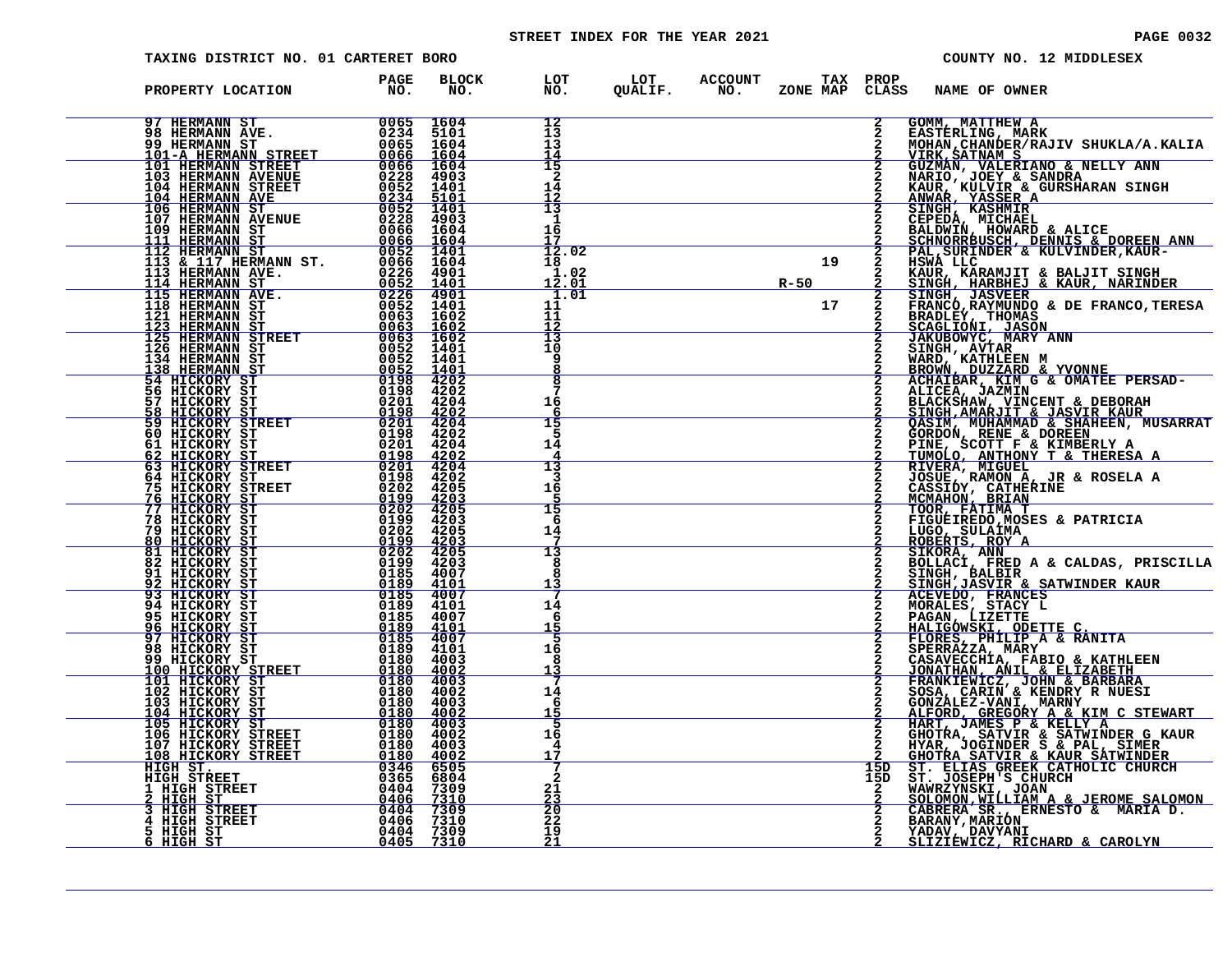# STREET INDEX FOR THE YEAR 2021 **PAGE 10033**

| TAXING DISTRICT NO. 01 CARTERET BORO                                                                                                                                                                                                                                                                                                                                            |                                                                                                                           |                                                   |                                                           |  |        |                                | COUNTY NO. 12 MIDDLESEX                                                                                                                                                                                                                        |
|---------------------------------------------------------------------------------------------------------------------------------------------------------------------------------------------------------------------------------------------------------------------------------------------------------------------------------------------------------------------------------|---------------------------------------------------------------------------------------------------------------------------|---------------------------------------------------|-----------------------------------------------------------|--|--------|--------------------------------|------------------------------------------------------------------------------------------------------------------------------------------------------------------------------------------------------------------------------------------------|
| PROPERTY LOCATION FAGE                                                                                                                                                                                                                                                                                                                                                          |                                                                                                                           | BLOCK<br>NO.                                      | LOT LOT ACCOUNT TAX PROP<br>NO. QUALIF. NO. ZONE_MAP CLAS |  |        | CLASS                          | <b>NAME OF OWNER</b>                                                                                                                                                                                                                           |
| 7 HIGH ST<br>8 HIGH STREET<br>9 HIGH ST<br>10 HIGH STREET<br>10 HIGH STREET<br>12 HIGH ST<br>12 HIGH ST<br>13 HIGH ST<br>15 HIGH STREET<br>55 HIGH STREET<br>105 HIGH STREET<br>130 HIGH STREET<br>130 HIGH STREET<br>136 HIGH STREET<br>138 HIGH STREET<br>                                                                                                                    |                                                                                                                           | 7309<br>7310                                      | 18<br>20                                                  |  |        | $\mathbf{2}$<br>$\mathbf{2}$   | YADAV, HITAM<br>LALANI, RANJAN BALA MANOJ<br>MELARA, JOSE E<br>THOMAS, CHRISTINA<br>SERRANO & DUARTE C/O SPENCER SAV.BK<br>TROUT, BARBARA & CALVIN<br>TROUT, BARBARA & CALVIN                                                                  |
|                                                                                                                                                                                                                                                                                                                                                                                 |                                                                                                                           | 7309                                              | 17<br>19                                                  |  |        |                                |                                                                                                                                                                                                                                                |
|                                                                                                                                                                                                                                                                                                                                                                                 |                                                                                                                           | $\frac{7310}{7309}$<br>$7310$                     | 16<br>18                                                  |  |        |                                |                                                                                                                                                                                                                                                |
|                                                                                                                                                                                                                                                                                                                                                                                 |                                                                                                                           | 7309                                              | 15                                                        |  |        |                                |                                                                                                                                                                                                                                                |
|                                                                                                                                                                                                                                                                                                                                                                                 |                                                                                                                           | <u>7310</u><br>7309<br>6704                       | 14<br>7.01                                                |  | $R-25$ |                                |                                                                                                                                                                                                                                                |
|                                                                                                                                                                                                                                                                                                                                                                                 |                                                                                                                           | 6802                                              |                                                           |  |        |                                |                                                                                                                                                                                                                                                |
|                                                                                                                                                                                                                                                                                                                                                                                 |                                                                                                                           | 6802<br>6503                                      |                                                           |  |        |                                | 2 TROUT, BARBARA & CALVIN<br>2 EUZ-TAMAYO, MARIA/JORGE A AGUILAR<br>2 SINGH, RAJINDER P<br>2 XIDIAS, DEAN & HEATHER<br>15D SAINT JOSEPH'S CHURCH<br>2 GAREY, MARIA M<br>2 GARACCHIOLO, L.S. & EVELYN NAVARRO<br>2 SAMPEDRO, MANUELA<br>2 SINGH |
| 136 HIGH STREET<br>138 HIGH STREET                                                                                                                                                                                                                                                                                                                                              |                                                                                                                           | 6503                                              | 01                                                        |  |        |                                |                                                                                                                                                                                                                                                |
| 140 HIGH ST                                                                                                                                                                                                                                                                                                                                                                     | 0344<br>0344                                                                                                              | 6503<br>6503                                      | .01                                                       |  |        | $\overline{2}$                 |                                                                                                                                                                                                                                                |
| 144 HIGH ST<br>148 HIGH ST                                                                                                                                                                                                                                                                                                                                                      | 0344<br>0344                                                                                                              | 6503<br>6503                                      |                                                           |  |        | $\mathbf{2}$                   | HUCAS, JOSEPH<br>ELALEM, MAMDOUH H. & AZZA A.<br>JOHAL, SARBJIT SINGH<br>RIAR, SANDEEP & KAUR, VIRINDER<br>JOHAL, SANWANT & KULWINDER<br>JOHAL, SANWANT & KULWINDER                                                                            |
| <u>153 HIGH STREET<br/>154-156 HIGH STREET</u>                                                                                                                                                                                                                                                                                                                                  | $\frac{0.346}{0.346}$                                                                                                     | $6505$<br>6506                                    | 10                                                        |  |        |                                |                                                                                                                                                                                                                                                |
| 155 HIGH STREET<br>158 HIGH STREET<br><u>160 HIGH STREET</u>                                                                                                                                                                                                                                                                                                                    | 0346<br>0346                                                                                                              | 6505<br>6506                                      |                                                           |  |        |                                | ARCE-MARTINEZ, LUZ M.<br>QUEZADA, KEVIN & DORIS TORRES<br>BORDERS, DEBRA                                                                                                                                                                       |
|                                                                                                                                                                                                                                                                                                                                                                                 | 0346                                                                                                                      | 6506<br>6505                                      |                                                           |  |        |                                | 2 HENRIQUEZ, ENRIQUE/ERIDANIA FABIAN-<br>15D COLUMBIAN CLUB                                                                                                                                                                                    |
|                                                                                                                                                                                                                                                                                                                                                                                 |                                                                                                                           | 6506<br>7205                                      | 4                                                         |  |        |                                |                                                                                                                                                                                                                                                |
|                                                                                                                                                                                                                                                                                                                                                                                 |                                                                                                                           | $\frac{7\bar{204}}{7204}$                         | 14                                                        |  | 73     |                                | 2 LEE, CLINTON W<br>4A F & P CHATEAU, LLC<br>2 COUSO, MIGUEL & MRIAG,                                                                                                                                                                          |
| $\begin{tabular}{c c c} 1-58 & H1GHz STREETT & 03466 \\ \hline 160 HIGH STREETT & 03466 \\ \hline 161 HIGH STREETT & 03467 \\ \hline 162 HIGH STREETT & 033499 \\ \hline HOLLY STREET & 033899 \\ \hline 8 & HOLLY STREET & 0338899 \\ \hline 10 HOLLY STREET & 0338899 \\ \hline 11 HOLLY STREET & 0338899 \\ \hline 12 HOLLY STREET & 0338899 \\ \hline 14 HOLLY ST & 033889$ |                                                                                                                           | 7205<br>7204                                      | 2<br>13                                                   |  |        |                                | COUSO, MIGUEL & MARIA<br>BRICENO, JULIA MELISSA<br>TOBIO, ESPERANZA<br>VARGO YVONNE, ESTATE OF<br>SENIUK, JOANNA<br>COUSO, MARIA L & MIGUEL<br>COUSO, MIGUEL & MARIA<br>MILLIAMS, BETTE ANNE<br>BAMIBEZ, MARIA CHANESSA                        |
|                                                                                                                                                                                                                                                                                                                                                                                 |                                                                                                                           | $\frac{7204}{7205}$                               | 11                                                        |  |        |                                |                                                                                                                                                                                                                                                |
|                                                                                                                                                                                                                                                                                                                                                                                 |                                                                                                                           | 7204<br>7204                                      | 10<br>9                                                   |  |        |                                |                                                                                                                                                                                                                                                |
|                                                                                                                                                                                                                                                                                                                                                                                 |                                                                                                                           | <u>7205</u>                                       |                                                           |  |        |                                |                                                                                                                                                                                                                                                |
|                                                                                                                                                                                                                                                                                                                                                                                 |                                                                                                                           | $7208$<br>$7205$                                  | 16                                                        |  |        | 2<br>$\mathbf{2}$              | <b>WIMITAN'S BEITS ANNESSA ORTIZ<br/>RAMIREZ, ERIKA<br/>MARTINEZ, ERIKA<br/>WILLIAMS, ERINY M. &amp; ILEZ CORDELLA-<br/>AVILES, RIONY M. &amp; ILEZ CORDELLA-<br/>AVILES, RIONY M.</b>                                                         |
|                                                                                                                                                                                                                                                                                                                                                                                 |                                                                                                                           | 7208<br>$\frac{7209}{7208}$                       | 15                                                        |  |        |                                |                                                                                                                                                                                                                                                |
|                                                                                                                                                                                                                                                                                                                                                                                 |                                                                                                                           | 7209<br>7208                                      | 14<br>2                                                   |  |        | $\overline{2}$                 |                                                                                                                                                                                                                                                |
|                                                                                                                                                                                                                                                                                                                                                                                 |                                                                                                                           | <u>7209</u>                                       | 13<br>3                                                   |  |        |                                | <b>PREJSNAR, MARIAN<br/>MORQUILLAS, PEDRO &amp; CARMEN<br/>SINGH, KULVIR &amp; HARPREET K SIDHU-</b>                                                                                                                                           |
|                                                                                                                                                                                                                                                                                                                                                                                 |                                                                                                                           | 7209<br>7208                                      | 4<br>12                                                   |  |        | $\overline{2}$<br>$\mathbf{2}$ | GOMEZ, MARGARITA & HARRY GOMEZ<br>TORRES, JR, HARRY                                                                                                                                                                                            |
| HOLLY ST<br>49                                                                                                                                                                                                                                                                                                                                                                  |                                                                                                                           | 7209                                              | 5                                                         |  |        |                                | PIVOLA, ROBERT C.<br>SINGH, CHATAPAUL & ESTHER<br>HEMPEL, ALEX J                                                                                                                                                                               |
| <b>0392<br/>REET 0392<br/>0392 0393<br/>EET 0392</b><br>RET<br>50 HOLLY STREET<br>53 HOLLY ST                                                                                                                                                                                                                                                                                   |                                                                                                                           | $\frac{7\bar{2}\tilde{0}\tilde{9}}{7208}$<br>7209 | 11                                                        |  |        |                                |                                                                                                                                                                                                                                                |
| 54 HOLLY ST<br>55 HOLLY ST                                                                                                                                                                                                                                                                                                                                                      |                                                                                                                           | 7208                                              | 10<br>8                                                   |  |        |                                | MALDONADO, JUAN C. & CECELIA<br>KHALSA, RAVNEET & KAUR, BALJHEET<br>VEZZOSL, PETER J.JR. & CONCEPCION<br>QUEZADA, MARIDANY & JOSEITO<br>GARCIA, JENRY LAZARO<br>GARCIA, JENRY LAZARO                                                           |
| $\begin{array}{r} 0393 \ \hline 0396 \ \hline 0396 \ \hline 0396 \ \hline \end{array}$<br>65 HOLLY STREET<br>67 HOLLY STREET<br>72 HOLLY STREET                                                                                                                                                                                                                                 |                                                                                                                           | $\frac{7\overline{209}}{7303}$<br>7303            | 2.01<br>2.02                                              |  |        |                                |                                                                                                                                                                                                                                                |
| 73 HOLLY ST                                                                                                                                                                                                                                                                                                                                                                     |                                                                                                                           | 7302<br>7303                                      | 13<br>3                                                   |  |        |                                | ESPINAL, JUAN & AQUINA, BRYAN R F<br>ALVAREZ CABRERA R/BR FERNAND-AQUINO                                                                                                                                                                       |
| $\overline{\begin{array}{r} 0396 \\ 0396 \\ 0396 \\ 0396 \\ \end{array}}$<br>77 HOLLY ST<br>80 HOLLY STREET                                                                                                                                                                                                                                                                     |                                                                                                                           | 7303<br>7302                                      | 4<br>12                                                   |  |        | $\overline{2}$                 |                                                                                                                                                                                                                                                |
| 81 HOLLY ST                                                                                                                                                                                                                                                                                                                                                                     | ŎŜ9Ğ<br>O396                                                                                                              | 7303                                              | .5                                                        |  |        | $\mathbf{2}$                   |                                                                                                                                                                                                                                                |
| 82 HOLLY ST<br>84 HOLLY ST                                                                                                                                                                                                                                                                                                                                                      | $\begin{array}{r} 0.396 \\ \hline 0.396 \end{array}$                                                                      | $\frac{7302}{7302}$                               | 10                                                        |  |        | $\frac{2}{2}$                  | ROCSI, VERONICA<br>BALA, FNU ANJU & KIRAN BALA<br>1714 ATLANTIC LLC<br>32 HOLLY ST LLC<br>82 HOLLY ST LLC<br>VEGA, ANTONIO & NORA                                                                                                              |
| 86 HOLLY STREET<br><b>87 HOLLY ST</b><br>88 HOLLY ST                                                                                                                                                                                                                                                                                                                            | 0395                                                                                                                      | 7302<br>7303                                      | 9<br>6                                                    |  |        |                                | GUERRA, CARMEN<br>TEIXEIRA, JOHN & PATRICIA ANN<br><u>VIRK, SATNAM ___________________</u>                                                                                                                                                     |
| 90-92 HOLLY STREET<br>1 HOLMES STREET                                                                                                                                                                                                                                                                                                                                           | $\begin{array}{r} 039 \\ 0397 \\ \hline 0395 \\ \hline 0395 \\ 0246 \\ \hline 0246 \\ \hline 0395 \\ \hline \end{array}.$ | 7302<br>7302                                      |                                                           |  |        | 2                              | VIRK, SATNAM SINGH & NIRMAL J. KAUR<br>DUKE DEVELOPMENT, L.L.C.                                                                                                                                                                                |
| HOLMES STREET<br>2                                                                                                                                                                                                                                                                                                                                                              | 0245                                                                                                                      | 5206<br>5205                                      | 12<br>1                                                   |  |        | 4Α<br>4A                       | UNITED C.T. C/O WACHOVIA BANK<br>SWIFT EXPRESS 4A LLC                                                                                                                                                                                          |
| <u>4-A HOLMES STREET</u>                                                                                                                                                                                                                                                                                                                                                        | 0247                                                                                                                      | <u>5206</u>                                       | 13                                                        |  |        |                                |                                                                                                                                                                                                                                                |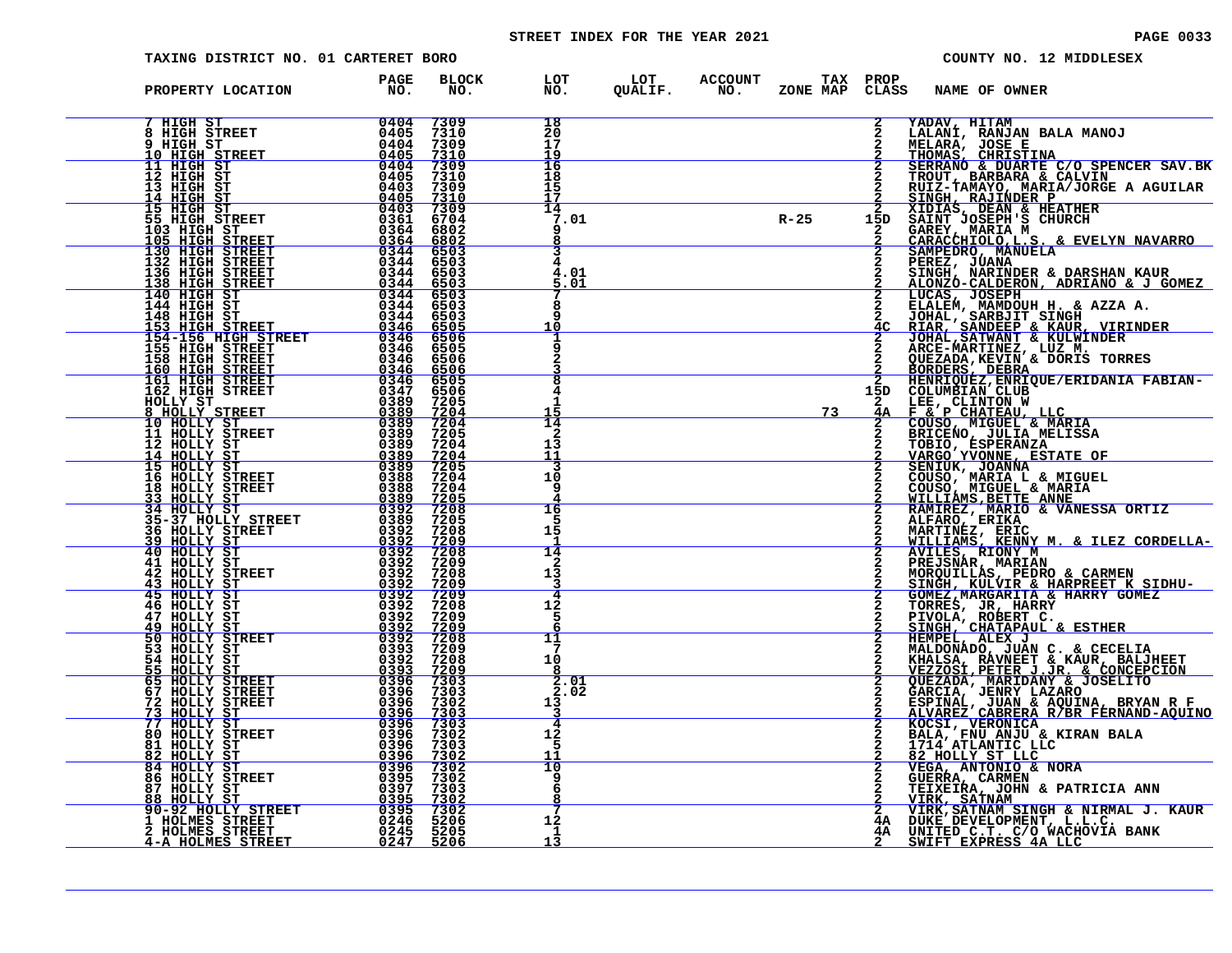# STREET INDEX FOR THE YEAR 2021 **PAGE 10034** PAGE 0034

| TAXING DISTRICT NO. 01 CARTERET BORO                                                                                                                        |                                                                         |                                               |                                        |                         |                       |                             |                                | COUNTY NO. 12 MIDDLESEX                                                                                                                                                                            |
|-------------------------------------------------------------------------------------------------------------------------------------------------------------|-------------------------------------------------------------------------|-----------------------------------------------|----------------------------------------|-------------------------|-----------------------|-----------------------------|--------------------------------|----------------------------------------------------------------------------------------------------------------------------------------------------------------------------------------------------|
| PROPERTY LOCATION                                                                                                                                           | <b>PAGE</b><br>NO.                                                      | <b>BLOCK</b><br>NO.                           | LOT<br>NO.                             | LOT<br>QUALIF.          | <b>ACCOUNT</b><br>NO. | <b>TAX PROP</b><br>ZONE MAP | CLASS                          | NAME OF OWNER                                                                                                                                                                                      |
| <b>4B HOLMES STREET</b><br>6 HOLMES STREET<br>8 HOLMES STREET<br><u>10 HOLMES STREET</u>                                                                    | 0247<br>0247<br>0247<br>0247                                            | 5206<br>5206<br>5206<br>5206                  | 14<br>15<br>16<br>17                   |                         |                       |                             | 2<br>2<br>2                    | SWIFT EXPRESS LLC<br>SINGH, GURMAIL & BALJINDER KAUR<br>SINGH, GURKAMAL                                                                                                                            |
| 10A HOLMES STREET<br>12 HOLMES ST<br>13 HOLMES ST<br>14 HOLMES ST                                                                                           | 0247<br>0247<br>0245                                                    | 5206<br>5206<br>5204                          | 18<br>19<br>6                          |                         |                       |                             |                                | HAISER, JOSEF & ESTER<br>SINGH, JASBIR I & LYSA YANI<br>SINGH, PRITPAL<br>TAHIR, MUHAMMAD G<br>GOMEZ, DEBORAH<br>BHARTH, JASPREET KAUR                                                             |
| 15 HOLMES ST<br>16 HOLMES ST<br>17 HOLMES ST                                                                                                                | $\frac{0\bar{2}\bar{4}\bar{7}}{0\bar{2}\bar{4}\bar{5}}$<br>0247<br>0245 | $\frac{5206}{5204}$<br>5206<br>5204           | <u> 20</u><br>5<br>21<br>4             |                         |                       |                             |                                | ASHNAULT, PAULINE<br>EJAZ, TAHIRA                                                                                                                                                                  |
| <u>18 HOLMES ST</u><br>19 HOLMES ST<br>47 HOLMES ST<br>50 HOLMES ST                                                                                         | $\frac{0247}{0245}$<br>0124                                             | $\frac{5206}{5204}$<br>3303<br>3301           | <u>22</u><br>3<br>$\overline{4}$<br>14 |                         |                       | 53                          |                                | AFZAL, RIZWAN<br>SHELKH, BUSHRA HUSSAIN<br><b>SINGH, NEELA</b><br>TULLI, MARK                                                                                                                      |
| <u>1 HUDSON ST </u><br>7 HUDSON ST<br>12 HUDSON STREET<br><b>18 HUDSON STREET</b>                                                                           | 0433<br>0433<br>0418<br>0419                                            | 7808<br>7808<br>7701<br>7701                  | 10<br>9<br>10.01                       |                         |                       | 79                          |                                | <u>SAVINÓ, STEVEN</u><br>GAYDOS STEPHANIE, ESTATE OF<br>KAUR, SUKHWINDER'<br>VITO, SAMANTHA A                                                                                                      |
| <u>20 HUDSON STREET</u><br>22 HUDSON ST<br><b>24 HUDSON STREET</b><br>26 HUDSON ST                                                                          | $\frac{0419}{0419}$<br>0419<br>0419                                     | 7701<br>7701<br>7701<br>7701                  | 10.02<br>11<br>12<br>13                |                         |                       | 78                          |                                | <b>FASSI AJIT SINGH &amp; SURINDER KAUR<br/>DELGADO, LOUIS &amp; ALICE<br/>DELGADO, LOUIS &amp; ALICE<br/>DELGADO, LOUIS &amp; ALICE<br/>26 HUDSON STREET LLC<br/><u>YADUVANSHI, BHUPENDRA</u></b> |
| <u> 28 HUDSON ST</u><br>30-32 HUDSON STREET<br>96-98 HUDSON & UNION STS<br>93 HUDSON & WARREN STS<br>8001-8003-8005 INDUST AVE<br>8001-8003-8005 INDUST AVE | 0419<br>0419<br>0408<br>0408                                            | 7701<br>7701<br>7507<br>7507<br>705           | 14<br>15<br>9<br>10                    |                         |                       |                             | 15D<br>15D<br><u>4B</u>        | TLATENCHI, LUCESITA<br>TABERNACLE PENTECOSTAL CHURCH<br>TABERNACLE PENTECOSTAL CHURCH                                                                                                              |
| INDUSTRIAL AVE.<br>INDUSTRIAL AVE.<br>INDUSTRIAL AVENUE                                                                                                     | $\frac{0025}{0025}$<br>0018<br>0023                                     | 705<br>303<br>601<br>704                      | $\frac{20.01}{20.01}$                  | $\overline{\mathbf{x}}$ |                       | LI                          | 15F<br>5B<br>15C<br><u>15C</u> | KTR NJ UR. REN.C/O PROLOGIS TAX COOR KTR NJ UR. REN.C/O PROLOGIS TAX COOR<br>CONSOLIDATED RAIL CORPORATION<br>BOROUGH OF CARTERET<br><b>BOROUGH OF CARTERET</b>                                    |
| INDUSTRIAL AVE.<br>INDUSTRIAL AVE.<br>4000 INDUSTRIAL AVE.<br>5000 INDUSTRIAL AVE.                                                                          | $\frac{0024}{0025}$<br>0002<br>0018                                     | 750<br>750<br>201<br>304                      |                                        |                         |                       | 5                           | 5в<br>5в<br>4B<br>4B           | CONRAIL<br>CONSOLIDATED RAIL CORPORATION<br>CPT NJ 200 MIDDLESEX LLC<br>E. DUIE PYLE, INC.                                                                                                         |
| <b>5600 INDUSTRIAL AVENUE</b><br>6600 INDUSTRIAL AVE.<br>6640 INDUSTRIAL HWAY<br>6640 INDUSTRIAL HWAY<br>INT OFF ROOSEVELT AVE.                             | 0271<br>$026\overline{2}$<br>0267                                       | 5702<br>5601<br>5601<br><u>5601</u>           | 4.<br>.072<br>10<br>10                 |                         |                       | LI                          | 4A<br>4C.<br>1<br>15F          | GNDEV LLC<br>ROOSEVELT INVESTMENTS LLC<br>PARADIGM TAX-ESS #8949                                                                                                                                   |
| INT. OFF BERGEN ST.<br>INT.OFF HERMANN ST.<br><u>IRVING STREET</u>                                                                                          | 0267<br>0002<br>0051<br>0021                                            | 703<br>102<br>1302<br><u>402</u>              | 4<br>q<br>50<br>24                     |                         |                       |                             | 15C<br>4A<br>15C               | 48 LEFFERTS ST LLC/THE HAMPSHIRE CONEW JERSEY TURNPIKE AUTHORITY<br>MIDDLESEX WATER CO<br>COUNTY OF MIDDLESEX PARK<br>MID-STATE FEDERAL CREDIT UNION                                               |
| 5 IRVING ST<br><b>37 IRVING STREET</b><br><b>39 IRVING STREET</b>                                                                                           | $0344$<br>$0021$<br>0021                                                | 6503<br>402<br>402                            | $\frac{10}{23}$<br>22                  |                         |                       |                             |                                | STEPHANO, ELIZABETH<br>BROWN, JASPER<br>SELBY, STEPHEN AND LISA DYES<br>KEE, GERALDINE<br>NAGY, CHARLES JR. & MARY                                                                                 |
| 41A IRVING STREET<br>41B IRVING ST.<br>42 IRVING ST<br>43 IRVING ST                                                                                         | 0020<br>0017<br>0020                                                    | $\frac{402}{402}$<br>301<br>402<br><u>402</u> | $\frac{20}{21}$<br>12<br>19<br>18      |                         |                       | 7<br>$7\phantom{.0}$        |                                | CAPOZZIELLO, THEODORE<br>SINGH, AMRIK                                                                                                                                                              |
| <u>45 IRVING ST</u><br>51 IRVING ST<br>N.J. TURNPIKE<br>N.J. TURNPIKE<br>N.J. TURNPIKE                                                                      | 0020<br>0026<br>0026<br>0026                                            | 6501<br>800<br>800<br>801                     | 13<br>1<br>2                           |                         |                       |                             | 2<br>5в<br>5В<br>15C           | CALDERON, AARON & SONIA MENDEZ<br>OCHS, KENNETH & NATALIA<br>CONRAIL<br>CONRAIL<br><b>N.J. TURNPIKE AUTHORITY</b>                                                                                  |
| N.J. TURNPIKE<br>N.J.TRUNPIKE<br><b>2 JACKSON AVENUE</b><br>JACKSON AVE.                                                                                    | 0026<br>0026<br>0137                                                    | 801<br>800<br>3403<br><u>3402</u>             | 4<br>3<br>17                           |                         |                       | $\overline{27}$             | 15C<br>5в<br>$\mathbf{2}$      | NEW JERSEY TURNPIKE<br>CONRAIL<br>CZARNOTA, SUZANNE<br><u>ROSARIO, JUAN &amp; ELSA R</u>                                                                                                           |
| <b>JACKSON AVE</b><br>7 JACKSON AVENUE<br>8 JACKSON AVENUE<br>9.                                                                                            | $\frac{0134}{0137}$<br>0134<br>$0137$<br>$0135$                         | 3403<br>3402<br>3403<br>3402                  | 16<br>2<br>15<br>3.01                  |                         |                       |                             |                                | ZAMBRANÓ, GUILLERMO P<br><b>KEREKES, FRANK Z. &amp; EILEEN P.<br/>CEDANO, JUAN CARLOS &amp; SUSANA<br/>POLYCARPE, FRANTZ</b>                                                                       |
| <b>JACKSON AVENUE</b><br><b>10 JACKSON AVE</b><br>11 JACKSON AVENUE<br>13 JACKSON AVE                                                                       | $0137$<br>$0135$<br>0135                                                | 3403<br>3402<br>3402                          | 13<br>3.02                             |                         |                       |                             |                                | BUITRAGO, DANNY<br>TAM, RACHEL<br>BELLINO, VINCENT D. & JEAN M.                                                                                                                                    |
| <u>14 JACKSON AVENUE</u>                                                                                                                                    | 0137                                                                    | 3403                                          | 14                                     |                         |                       | 35                          |                                | <u>VICTOR DUDKA-TRUSTEE</u>                                                                                                                                                                        |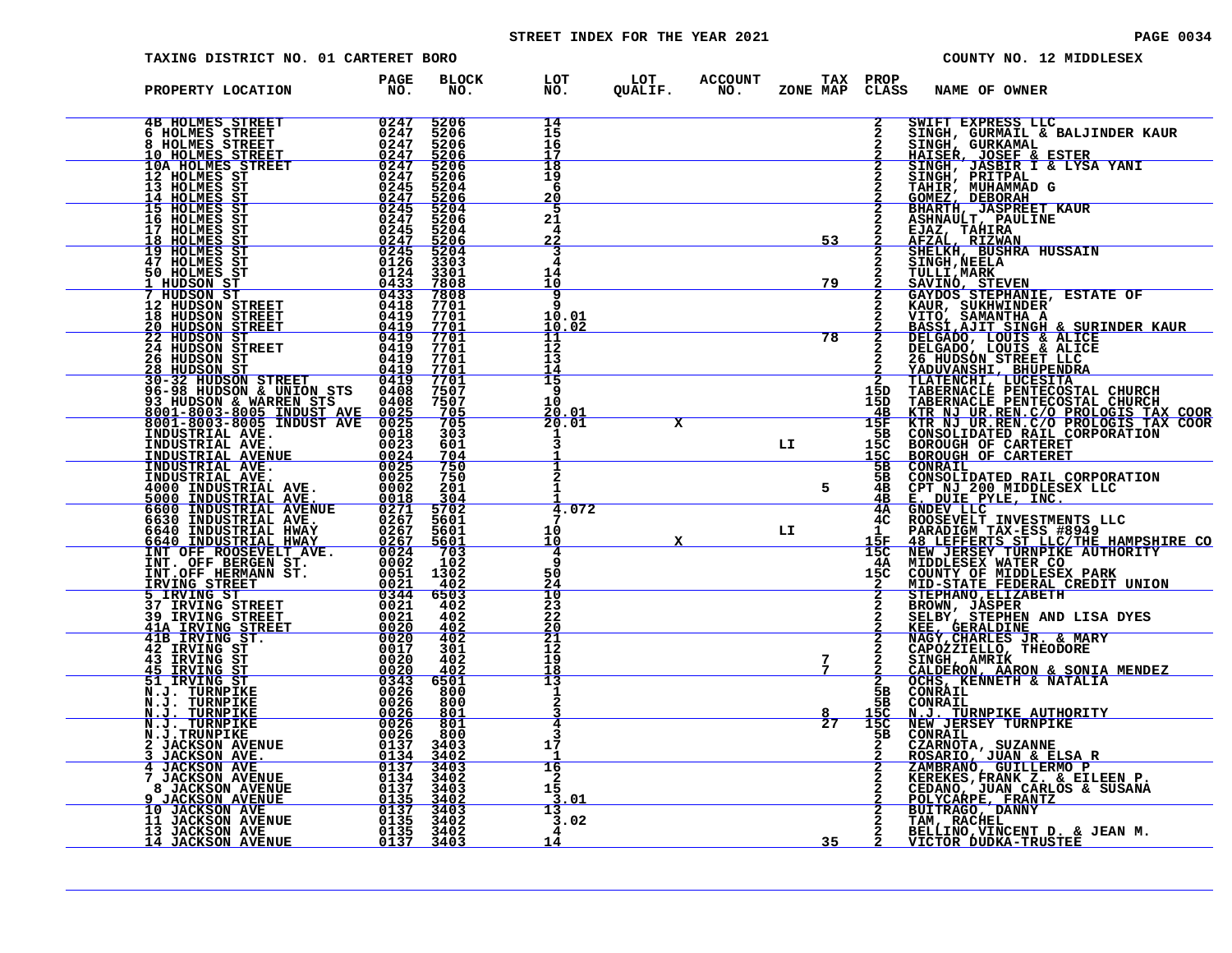# STREET INDEX FOR THE YEAR 2021 **PAGE 10035** PAGE 0035

| TAXING DISTRICT NO. 01 CARTERET BORO                                                                                                                                                                                                                                     |                                                                                                                                       |                                             |                                                 |        |                 |              |                                                                                 | COUNTY NO. 12 MIDDLESEX                                                                                                                                                                                                                                                              |
|--------------------------------------------------------------------------------------------------------------------------------------------------------------------------------------------------------------------------------------------------------------------------|---------------------------------------------------------------------------------------------------------------------------------------|---------------------------------------------|-------------------------------------------------|--------|-----------------|--------------|---------------------------------------------------------------------------------|--------------------------------------------------------------------------------------------------------------------------------------------------------------------------------------------------------------------------------------------------------------------------------------|
| PROPERTY LOCATION                                                                                                                                                                                                                                                        | <b>PAGE</b><br>NO.                                                                                                                    | <b>BLOCK</b><br>NO.                         | LOT LOT ACCOUNT TAX<br>NO. QUALIF. NO. ZONE_MAP |        | <b>TAX PROP</b> | CLASS        | NAME OF OWNER                                                                   |                                                                                                                                                                                                                                                                                      |
| 15 JACKSON AVENUE 0135<br>17-A JACKSON AVENUE 0135<br>17-B JACKSON AVENUE 0135<br>30 JACKSON AVE<br>32 JACKSON AVENUE 0159<br>34 JACKSON AVENUE 0159<br>36 JACKSON AVE 0161<br>37 JACKSON AVE 0161<br>39 JACKSON AVE 0158<br>41 JACKSON AVE 0158                         |                                                                                                                                       | 3402<br>3402<br>3402<br>3802                | 6.01<br>6.02                                    | $R-50$ |                 | $\mathbf{2}$ | TROSKO, JOSEPH GEORGE                                                           |                                                                                                                                                                                                                                                                                      |
|                                                                                                                                                                                                                                                                          |                                                                                                                                       | $3802$<br>3802<br>3803<br>3801<br>3803      | 2<br>1<br>٦<br>10                               |        |                 |              |                                                                                 | <b>PAPCUN, GEORGE &amp; MARIE<br/>MORALES, LINDA &amp; ROBERT CRESPO<br/>RANDHAWA, SANDEEP SINGH</b>                                                                                                                                                                                 |
|                                                                                                                                                                                                                                                                          |                                                                                                                                       | 3801<br>3803                                | 2<br>11<br>-1<br>12                             |        |                 |              |                                                                                 |                                                                                                                                                                                                                                                                                      |
| 41 JACKSON AVE<br>42 JACKSON AVE<br>43 JACKSON AVENUE<br><b>44 JACKSON AVE</b><br><b>45 JACKSON AVE</b>                                                                                                                                                                  | $\begin{array}{r} 0161 \\ -0158 \\ 0158 \\ 0163 \\ 0159 \\ 0159 \\ 0163 \\ 0162 \\ \end{array}$<br><u>0159</u><br>0163                | 3801<br>3804<br>3801<br>3804<br>3801        | 17<br>2<br>18                                   |        |                 |              |                                                                                 | KANDHAWA, SANDEEP SINGH<br>LUARCA, EDWARD & GLENDA GARCIA-<br>SINGH, PARAMJEET<br>GAMA, WILSON, JR & IZAURA NAZARETE<br>ROCHE, MARIE DOMINIQUE<br>SCOTT, SR, WILLIAM D & VILMA S<br>SINGH, SATWINDER PAL<br>NOVAK, NANCY<br>NOVAK, NANCY                                             |
| 46 JACKSON AVE<br>47 JACKSON AVE<br>48 JACKSON AVE<br>49 JACKSON AVE<br>50 JACKSON AVE                                                                                                                                                                                   | 0159<br>0166<br>$\frac{0159}{0166}$                                                                                                   | 3804<br>3801<br>3805<br>$\frac{3801}{3805}$ | 19<br>з<br><u> 20</u>                           |        |                 |              |                                                                                 | RODRIGUEZ, JUAN & JEANNE M.<br>ALLEN, FREDERICK J & ALISHA H<br>FELICE, JOHN<br>CARRINGTON, SHAWN & TRACY GASPARD<br>MANN, MOHAN&KAUR, GURDEV&SINGH, BALJIT                                                                                                                          |
| 51 JACKSON AVE<br>52 JACKSON AVE<br>53 JACKSON AVE                                                                                                                                                                                                                       | 0159<br>$0166$<br>$0159$<br>$0175$<br>$0170$                                                                                          | 3801<br>3805<br>3801<br>3906                | 2<br>21<br>1<br>22<br>в                         |        | 39              |              | VARGAS, JIM & DEBBIE<br>KAMINSKI, TIMOTHY<br><u>COLONNA, ARNOLD &amp; DIANE</u> |                                                                                                                                                                                                                                                                                      |
| 54 JACKSON AVE<br>55 JACKSON AVE<br>56 JACKSON AVE<br>57 JACKSON AVE<br>58 JACKSON AVE                                                                                                                                                                                   | $\frac{\begin{array}{c}0175\\0170\\0175\end{array}}$                                                                                  | 3901<br>3906<br>$\frac{3901}{3906}$         | 17<br>2<br><u> 16</u>                           |        |                 |              | MARESCA, JOHN A & ROBYN<br>DI GAUDIO, FRANK                                     | <b>DI GROUP OF AN AND STREET SHARRY STARK PEREZ, SHARON &amp; MARK<br/>COOPER, WELLIAM &amp; MARK<br/>COOPER, VERONICA &amp; MARY COOPER<br/>SOHAIL, DOROTA.</b>                                                                                                                     |
| 59 JACKSON AVE.<br>60 JACKSON AVE<br>61 JACKSON AVENUE<br>62 JACKSON AVENUE                                                                                                                                                                                              | 0170<br>0171<br>$\frac{\textcolor{red}{0170}}{\textcolor{red}{0171}} \nonumber\\ \frac{\textcolor{red}{0170}}{\textcolor{red}{0170}}$ | 3901<br>3903<br>$\frac{3901}{3903}$         | 15<br>10<br>14<br>q                             |        |                 |              |                                                                                 | ACOSTA, SHIREEN M<br>SINGH, JASWINDER & KULDIP KAUR<br>BURNS, FREDERICK F.                                                                                                                                                                                                           |
| 63 JACKSON AVE<br>64 JACKSON AVE<br>65 JACKSON AVE<br>66 JACKSON AVENUE<br>67 JACKSON AVENUE<br>68 JACKSON AVENUE                                                                                                                                                        | 0171<br>0169                                                                                                                          | 3901<br>3903<br>3901<br>$3903$<br>3901      | 13<br>8<br>12                                   |        |                 |              | SINGH, BUTA                                                                     | WESLEY, JAMES & CYNTHIA BRYANT<br>LEWANDOWSKI, FRANK J & ANNA                                                                                                                                                                                                                        |
| 69 JACKSON AVE<br>70 JACKSON AVE                                                                                                                                                                                                                                         | UE 0169<br>UE 01719<br>UE 0169<br>0169<br>0169<br>01719<br>0169<br>0169<br>0169                                                       | 3903<br><u>3901</u><br>3903                 | 11<br>6<br><u> 10</u>                           |        |                 |              |                                                                                 | JASWAL, NARINDER SINGH<br>KHOBLALL, TILACK & PARBATTIE<br>PATEL, VITHAL I & SUMAN V<br>SINGH, HARMAIL                                                                                                                                                                                |
| <b>71 JACKSON AVE</b><br>72 JACKSON AVE<br>73 JACKSON AVE.                                                                                                                                                                                                               |                                                                                                                                       | 3901<br>3903<br>3901<br>3901<br>3901        | 4<br>6                                          |        |                 |              |                                                                                 | LYNX ASSET SERVICES LLC<br>CHHOKAR, SARBJEET & J.SINGH<br>PALMER, KEONA/KIMISHA HUGUES-POMPEY                                                                                                                                                                                        |
| 75 JACKSON AVE 6169<br>77 JACKSON AVE 6169<br>79 JACKSON AVE 6169<br>81 JACKSON AVE 6169<br>79 JACKSON AVE<br>81 JACKSON AVE<br>83 JACKSON AVE<br>85 JACKSON AVE                                                                                                         | $\frac{\delta \tilde{1}\breve{\delta}\tilde{9}}{\delta \tilde{1}\breve{\delta} \tilde{9}}$<br>0169                                    | 3901<br><u>3901</u><br>3901<br>3901         |                                                 |        | 40              |              |                                                                                 |                                                                                                                                                                                                                                                                                      |
| 87 JACKSON AVE                                                                                                                                                                                                                                                           | 0169                                                                                                                                  | 3901<br>3601<br>3602                        | 1<br>13<br>6                                    |        |                 |              |                                                                                 | <b>PALMER, KEONA/KIMISHA HUGUES-POMPEY<br/>KAMARA, BAIMUSA<br/>EEEPLES, BERNIS JR. &amp; NAOMI CARR-<br/>PIERRE, CARLEB &amp; BARTHELUS, CARLINE<br/>RONDINONE, FRANK &amp; MARIANNE<br/>ALVI, MOHSIN &amp; RASHID, SEEMA<br/>ASHPY, SUZANNE<br/>KAUR, RUPINDER<br/>EUITER CONST</b> |
| <b>87 JACKSON AVE 6169<br/> 100 JACKSON AVENUE 6169<br/> 125 JACKSON AVENUE 6147<br/> 125 JACKSON AVE 6148<br/> 127 JACKSON AVENUE 6148<br/> 127 JACKSON AVENUE 6148<br/> 129 JACKSON AVE 6148<br/> 129 JACKSON AVE 6148<br/> 129 JACKSON AVE 61507<br/> 3 JEANNETTE</b> |                                                                                                                                       | 3602<br>3605<br>3602<br>3605                | 12<br>8<br>11                                   |        |                 |              |                                                                                 |                                                                                                                                                                                                                                                                                      |
|                                                                                                                                                                                                                                                                          |                                                                                                                                       | 5406<br><u>5405</u><br>5406<br>5405<br>5406 | 5<br><u> 11</u><br>4<br>12<br>3.02              |        |                 |              |                                                                                 | MELGAR, CARLOS F.<br>ALLEN, JENELLE<br>CORNEJO, WILLIAM<br>GUEDES, HELENA<br>ATLANTIC PLUS MANAGEMENT INC<br>ATLANTIC PLUS MANAGEMENT INC                                                                                                                                            |
|                                                                                                                                                                                                                                                                          |                                                                                                                                       | 5405<br>5406<br>5405<br>5405                | 13<br>3.01<br>14<br>15                          |        |                 |              | RIVERA, ANTONIO E                                                               | BLANCO, BONIFACIO & CARMEN<br>ANSARI, MUHAMMAD R & KIRAN, SOBIA<br>PUCHAJDA, MOJCIECH<br>GONZALEZ, JOEL & LIDIA H TIRENDI-<br>OGE, MARIE E.                                                                                                                                          |
|                                                                                                                                                                                                                                                                          |                                                                                                                                       | 5406                                        | 2                                               |        |                 |              | DHILLON, GURDAWAR S                                                             |                                                                                                                                                                                                                                                                                      |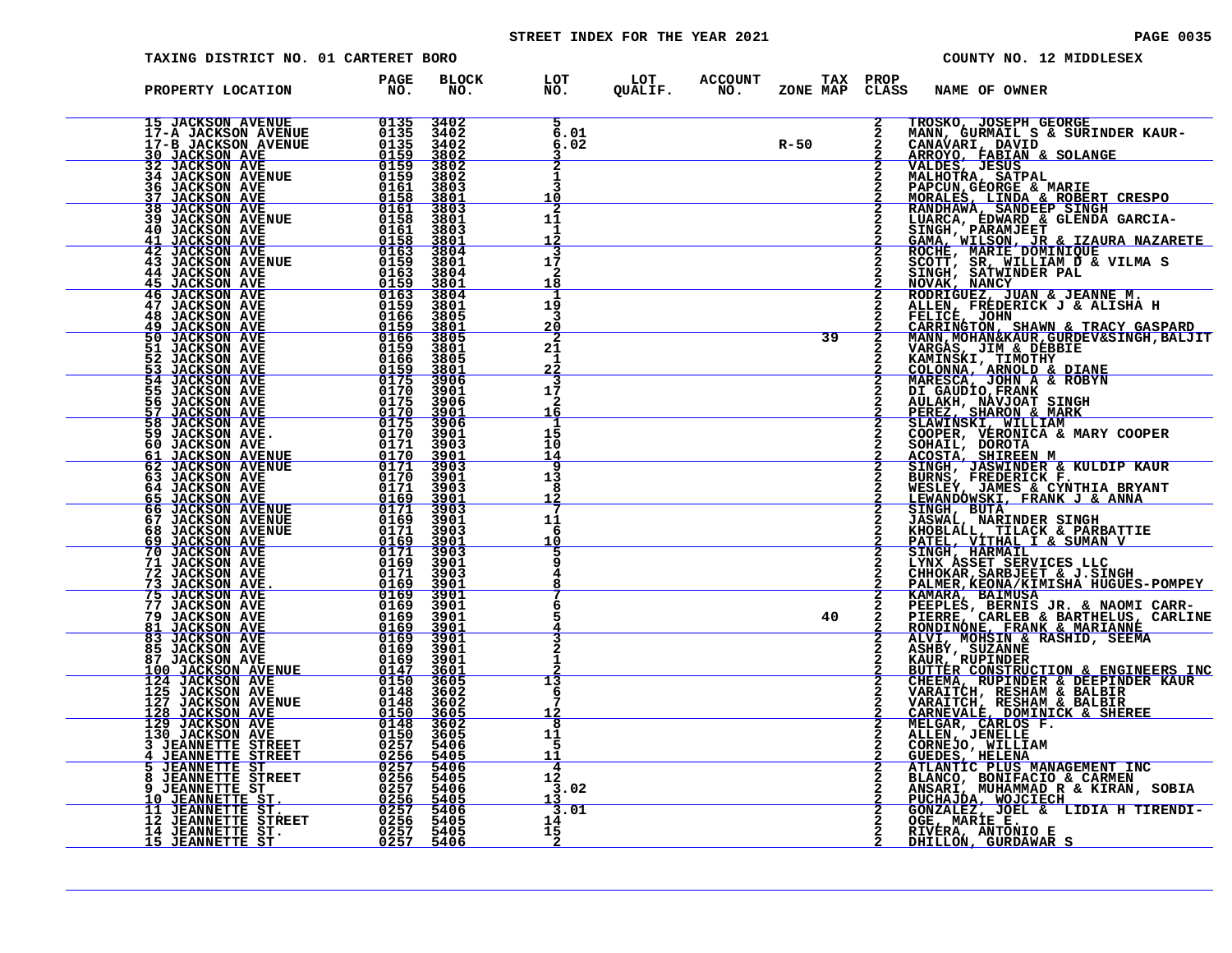# STREET INDEX FOR THE YEAR 2021 **PAGE 10036** PAGE 0036

| TAXING DISTRICT NO. 01 CARTERET BORO                                                                                                                                                             |                                                                             |                                     |                                 |                            |                             |               |                                                                                                         | COUNTY NO. 12 MIDDLESEX                                                                                                                              |
|--------------------------------------------------------------------------------------------------------------------------------------------------------------------------------------------------|-----------------------------------------------------------------------------|-------------------------------------|---------------------------------|----------------------------|-----------------------------|---------------|---------------------------------------------------------------------------------------------------------|------------------------------------------------------------------------------------------------------------------------------------------------------|
| PROPERTY LOCATION                                                                                                                                                                                | <b>PAGE</b><br>NO.                                                          | <b>BLOCK</b><br>NO.                 | LOT<br>NO.                      | LOT ACCOUNT<br>QUALIF. NO. | <b>TAX PROP</b><br>ZONE MAP | CLASS         | <b>NAME OF OWNER</b>                                                                                    |                                                                                                                                                      |
| 17-B JEANNETTE STREET<br>17-A JEANNETTE STREET<br><b>18 JEANNETTE STREET</b><br><u> 19 JEANNETTE STREET</u>                                                                                      | $\frac{0.257}{0.257}$                                                       | 5406<br>5406<br>5405<br>5403        | 1.01<br>1.02<br>16<br>12        |                            |                             |               | FLYNN, JOHN T. & THERESA R. SANTIAGO, NATALIE                                                           | KHAN, NAZREEN ALI & IQBAL, JAVED<br>AURANGZEB/ELLAHI/ARMED & MUGHEES                                                                                 |
| <b>20 JEANNETTE ST<br/>22 JEANNETTE ST</b><br><b>24 JEANNETTE ST</b>                                                                                                                             | $\frac{\substack{0.253\\0.251\\0.251}}{\substack{0.251}}$<br>0251           | 5402<br>5402<br>5402                | 16<br>17<br>18                  |                            |                             |               | POGODA, HENRY & HELEN                                                                                   | PRAJAPATI, ASHOK KUMAR K & NITABEN A                                                                                                                 |
| <b>25 JEANNETTE ST<br/>29 JEANNETTE ST</b><br>32 JEANNETTE ST<br>33 JEANNETTE ST                                                                                                                 | $\frac{0\bar{2}5\bar{3}}{0\bar{2}5\bar{3}}$<br>0251<br>0253                 | $\frac{5403}{5403}$<br>5402<br>5403 | 11<br>10<br>19<br>9             |                            |                             |               | MEDVETZ, FRANK E & GEORGE J<br>CUMBICUS-VACA, CRISTHIAN<br>BILETSKI, DMITRI & OLGA<br>RACZYNSKY, IWANNA |                                                                                                                                                      |
| 35 JEANNETTE ST.<br>37 JEANNETTE ST.<br>40 JEANNETTE ST                                                                                                                                          | $\frac{0253}{0253}$<br>0251                                                 | $\frac{5403}{5403}$<br>5402         | 8<br>20                         |                            |                             |               |                                                                                                         | BEKHIT, CHRISTINA<br>MELVIN, DUNNY L & IDEL HARRIS<br>COSTE, CARLOS/ARLENE & MARY ALMANZAR                                                           |
| 41 JEANNETTE ST.<br>42 JEANNETTE ST.<br>44-A JEANNETTE ST<br>44-B JEANNETTE ST                                                                                                                   | $0252\n0252\n0252\n0252\n0252\n0252$                                        | 5403<br>5402<br>5402<br>5402        | 6<br>21<br>22.01<br>22.02       |                            |                             | $\frac{2}{2}$ |                                                                                                         | ECON CORRECT IN THE CONTROL OF THE REPORT OF THE RODRIGUEZ, IDALME<br>SINGH, AVTAR & KAUR, RAJWINDER                                                 |
| <b>45 JEANNETTE ST</b><br><b>46 JEANNETTE STREET</b><br><b>48 JEANNETTE ST</b>                                                                                                                   | 0252<br>0252                                                                | 5403<br>$\frac{5402}{5402}$<br>5403 | 5<br>$\frac{23}{24}$<br>4       |                            |                             |               | SINGH, GURNAM<br>SERAPHIN, CLAUDY<br>GALLO, MICHAEL P<br>RAMOS, LUIS A                                  |                                                                                                                                                      |
| <b>49 JEANNETTE ST<br/>51 JEANNETTE ST<br/><u>52 JEANNETTE ST</u></b><br>1 JERSEY STREET<br>4 JERSEY ST                                                                                          | 0252<br>0252                                                                | 5403<br>5402                        | 25<br>12<br>q                   |                            |                             |               | DULEMBA MARY, ESTATE OF<br>DURAN, FRANKLIN R & MARIA<br>SOWA, JOSEPH A & DONNA M                        | SINGH, PETER G. & TANMOHANIE M.<br>RODRIGUEZ, SHIRLEY A. PITTMAN-                                                                                    |
| $\begin{array}{r} 0.428 - 3402 \\ 0.156 - 3702 \\ 0.219 - 4601 \\ 0.229 - 4904 \\ \hline 0.229 - 4904 \\ \hline 0.228 - 4903 \end{array}$<br>101 JERSEY ST<br>103 JERSEY ST<br>127 JERSEY STREET |                                                                             |                                     | я                               |                            |                             |               |                                                                                                         | WUTKOWSKI, SOPHIE<br>RODRIGUES, ANA GORETE/MANUEL A NUNEZ<br>RIVEIRO, JUAN M. & MARIA D.                                                             |
| 128 JERSEY STREET<br>130 JERSEY ST.<br>131 JERSEY ST<br>133 JERSEY ST<br>134 JERSEY ST                                                                                                           | $0\overline{2}\overline{30}$<br>0230<br>0228 4903<br>0228 4903<br>0230 5001 | 5001<br>5001                        | 12<br>13<br>7<br>6              |                            |                             |               |                                                                                                         | KENNEDY, MK & WHITEHURST, KR<br>KENDRICK, HOWARD & DARLENE<br>RIVEIRO, JUAN M. & MARIA D.<br>BASHIR, IMTIAZ<br>SNYDER, CHRISTOPHER J & VALERIE D G   |
| 135 JERSEY ST<br>138 JERSEY STREET<br>1 JESSIE ST                                                                                                                                                | 0228<br>$\frac{0230}{0421}$                                                 | 4903<br><u>5001</u><br>7704         | 14<br>5<br>15                   |                            |                             |               |                                                                                                         | KAUR, SATNAM<br><u>LEBRON,EDWIN A &amp; JIMINEZ-MARTINEZ,Y</u>                                                                                       |
| 2 JESSIE STREET<br><b>JESSIE ST</b><br>3<br>JESSIE ST<br>JESSIE ST                                                                                                                               | 0421<br>0421<br>0421                                                        | 7703<br>7704<br>$\frac{7703}{7704}$ | 6                               |                            |                             |               |                                                                                                         | BUTTAN, ALKA<br>DLUGOSZ, RENATA & MIECZYSLAW DLUGOSZ<br>MATIAS, JOSE - ----------- -------<br>DAVIS, BAHNERSHALL S. & HAWA KAMARA<br>PEREIRA, THIAGO |
| 5.<br><b>JESSIE STREET</b><br><b>JESSIE ST.<br/>JESSIE ST.</b>                                                                                                                                   | 0420<br>0421<br>0420                                                        | 7703<br>7704<br>7703                |                                 |                            |                             |               | GERO, GEORGE<br>PUIG, LEONARDO & THAILA<br>FORD, WILLIAM & MARILYN R.                                   |                                                                                                                                                      |
| <b>JOHN STREET</b><br><b>JOHN STREET</b><br><b>JOHN STREET</b><br><u>JOHN ST</u>                                                                                                                 | $\begin{array}{r} 0262 \\ 0260 \end{array}$<br>$0\frac{262}{0262}$          | 5505<br>5501<br>5505                | 29<br>4                         |                            |                             |               | SINGH, RAVINDER<br>VALCO REALTY COMPANY<br>SINGH, HARJIT<br>BASHARAT, ALI                               |                                                                                                                                                      |
| JOHN ST.<br>8 JOHN STREET<br>10 JOHN ST                                                                                                                                                          | 0263<br>0263                                                                | $\frac{5505}{5501}$<br>5505<br>5505 | 28<br>6<br>27                   |                            |                             |               | VALCO REALTY CO.<br>CHAPPELAND HOLDINGS LLC<br>OROZCO, ERICK<br><u>11-13 JOHN STREET LLC</u>            |                                                                                                                                                      |
| <u>11-13 JOHN ST</u><br><b>14 JOHN STREET</b><br>15 JOHN ST<br>16 JOHN STREET                                                                                                                    | $\frac{0260}{0263}$<br>0260                                                 | 5501<br>5505<br>5501<br>5505        | 8<br>26<br>9                    |                            |                             |               | JOHNSEN, JUNE E.<br>GADECKI, MIECZYSLAW & SUSAN<br>HSWA LLC                                             |                                                                                                                                                      |
| <u>17 JOHN STREET</u><br>18 JOHN ST<br>21 & 23 JOHN ST<br><b>22 JOHN STREET</b>                                                                                                                  | $0263$<br>$0260$<br>$0263$<br>0260<br>0263                                  | 5501<br>5505<br>5501<br>5505        | 10<br>24<br>11                  |                            | $R - 25$                    |               | <b>GOMEZ, ROSARIO</b>                                                                                   | ROBINSON, BERYNA P.<br>FABIAN, C & I.BELEN / E.BELEN FABIAN<br>LAKATOS, JR.ALEXANDER W.& DARLENE M.                                                  |
| <u> 24 JOHN STREET</u><br>26 JOHN ST<br>30 JOHN STREET<br>31 JOHN STREET<br>32 JOHN STREET                                                                                                       | 0263                                                                        | $\frac{5505}{5505}$<br>5505<br>5501 | <u> 12</u><br>13<br>14.01<br>23 |                            |                             |               |                                                                                                         | ACEVEDO, RICARDO/SANDRA TABACHNIK<br>WELLINGTON, DAINELLE<br>KUSHNIR, MARIA<br>SINGH, GURBACHAN & JAGDISH KAUR<br>ALI, MUHAMMAD & BUTT, AMRA ISLAM   |
| <b>33 JOHN STREET</b><br>35 JOHN ST                                                                                                                                                              | 0263<br>0260<br>0260<br>0260<br>0360                                        | 5505<br>5501<br>5501                | .02<br>14<br>22<br>21           |                            |                             |               | SINGH, ASHISH<br>LEON, ALBERTO & CANDIDA                                                                |                                                                                                                                                      |
| <b>36 JOHN STREET</b><br><b>JOHN STREET</b><br>39.                                                                                                                                               | 0263<br>0260                                                                | 5505<br>5501                        | 15<br>20                        |                            |                             |               | CORNELIO, MARTHA<br><u>OSORIO, ČESAR</u>                                                                |                                                                                                                                                      |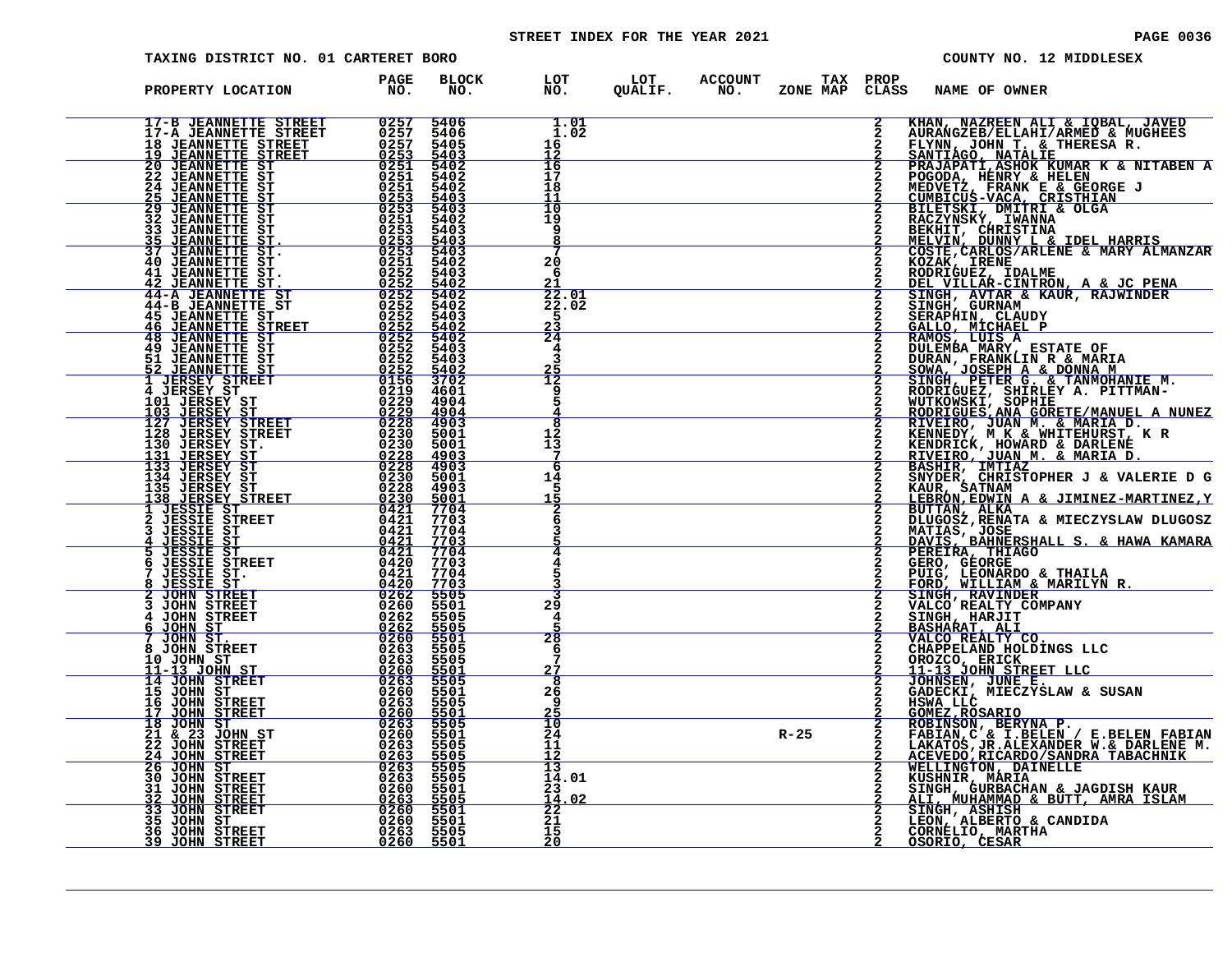# STREET INDEX FOR THE YEAR 2021 **PAGE 10037** PAGE 0037

| TAXING DISTRICT NO. 01 CARTERET BORO                                                              |                                                                                                                                                                                                                                                                                                                                                                                                                                |                                             |                                                                  |                                                    |                                                |    |                | COUNTY NO. 12 MIDDLESEX                                                                                                                                                                                                                            |
|---------------------------------------------------------------------------------------------------|--------------------------------------------------------------------------------------------------------------------------------------------------------------------------------------------------------------------------------------------------------------------------------------------------------------------------------------------------------------------------------------------------------------------------------|---------------------------------------------|------------------------------------------------------------------|----------------------------------------------------|------------------------------------------------|----|----------------|----------------------------------------------------------------------------------------------------------------------------------------------------------------------------------------------------------------------------------------------------|
| PROPERTY LOCATION                                                                                 | PAGE<br>NO <sub>z</sub>                                                                                                                                                                                                                                                                                                                                                                                                        | <b>BLOCK</b><br>NO.                         | LOT<br>NO.                                                       | LOT ACCOUNT TAX PROP<br>QUALIF. NO. ZONE_MAP CLAS: |                                                |    | CLASS          | <b>NAME OF OWNER</b>                                                                                                                                                                                                                               |
| 40 JOHN ST<br><b>42 JOHN STREET</b><br>43 JOHN ST<br><b>JOHN STREET</b><br>44                     | 0263<br>0263<br>0260<br>0263                                                                                                                                                                                                                                                                                                                                                                                                   | 5505<br>5505<br>5501<br>5505                | 16<br>17<br>19<br>18                                             |                                                    |                                                |    | $\overline{2}$ | YAPCZENSKI, DONALD M & BARBARA ANN<br>NUNEZ, KARÉN<br>BRAR, JASWINDER K.& BARGINDER S.<br>NWADIOHA, PEARL A.                                                                                                                                       |
| <b>47 JOHN STREET</b><br>48 JOHN ST<br>50 JOHN STREET<br>51<br><b>JOHN STREET</b>                 | 0260<br>0264<br>$\frac{\substack{0264\\0262}}{\substack{0262}}$                                                                                                                                                                                                                                                                                                                                                                | 5501<br>5505<br>5505                        | 18<br>19<br>20                                                   |                                                    | $\mathbf{X}$ and $\mathbf{X}$ and $\mathbf{X}$ |    |                |                                                                                                                                                                                                                                                    |
| $\overline{53}$<br><b>JOHN STREET</b><br><b>54 JOHN STREET</b><br>57 JOHN STREET<br>JOHN ST<br>58 | 0264<br>0262                                                                                                                                                                                                                                                                                                                                                                                                                   | $\frac{5502}{5502}$<br>5505<br>5502         | $\frac{\bar{2}\bar{2}}{2\bar{2}}$<br>21<br>21<br>$\frac{22}{20}$ |                                                    |                                                |    |                |                                                                                                                                                                                                                                                    |
| <b>61 JOHN STREET</b><br>62 JOHN STREET<br><b>65 JOHN STREET</b><br><u>JOHN ST</u><br>66          | $\frac{\frac{0}{264}}{0262}$                                                                                                                                                                                                                                                                                                                                                                                                   | $\frac{5505}{5502}$<br>5505<br>5502<br>5505 | 23<br>19<br>24                                                   |                                                    |                                                |    |                |                                                                                                                                                                                                                                                    |
| 69 JOHN ST<br>70 JOHN ST<br>71 JOHN STREET<br>73<br><b>JOHN STREET</b><br>74 JOHN STREET          | $0262\n0264\n0262\n0264\n0262$<br>$\frac{0\bar{2}6\bar{2}}{0\bar{2}64}$                                                                                                                                                                                                                                                                                                                                                        | 5502<br>5505<br>5502<br>5502<br>5505        | 18<br>25<br>17<br><u> 16</u><br>26                               |                                                    |                                                |    |                | 3 NWADIOHA, PEARL A. SAKGINDER S.<br>2 VALDEZ, MIGUEL M<br>2 DOWELL, TAMARA<br>2 DOWELL, TAMARA<br>2 DOWELL, TAMARA<br>15F BONILLA, VINCENT<br>2 BONILLA, VINCENT<br>2 BONILLA, VINCENT<br>2 SANTIAGO, ALBERTO<br>2 PARRENO, JAVIER<br>2 SANTIAGO, |
| 75 JOHN STREET<br>76 JOHN STREET<br>79<br>JOHN ST<br>80 JOHN STREET                               | 0262<br>0264<br><u>0261</u><br>0264                                                                                                                                                                                                                                                                                                                                                                                            | 5502<br>5505<br>5502<br>5505                | $\frac{15}{27}$<br>14<br>28                                      |                                                    |                                                |    |                | BELOUSOV, ALEXANDR/ALENA BELAUSAVA<br>LUTZ, VINCENT THOMAS & JEANE<br>MERCADO, EFRAIN<br>TARANCON, IVAN<br>TARANCON, IVAN<br>RANA, MUSTANSAR & SAJIDA ZAHID<br>RANA, MUSTANSAR & SAJIDA ZAHID                                                      |
| 83 JOHN STREET<br>84 JOHN STREET<br><u>88 JOHN ST</u><br>JOHNSON ST.                              | 0261<br>$0264$<br>$0264$<br>$0221$                                                                                                                                                                                                                                                                                                                                                                                             | 5502<br>5505<br>$\frac{5505}{4604}$         | 13<br>29<br>30<br>11                                             |                                                    |                                                |    |                |                                                                                                                                                                                                                                                    |
| 3<br>JOHNSON ST<br>JOHNSON ST<br>JOHNSON ST<br>JOHNSON STREET<br>JOHNSON ST<br>6                  | 0220<br>0221<br>$\frac{\substack{0.220\\0.221\\0.220}}{\substack{0.221\\0.220}}$                                                                                                                                                                                                                                                                                                                                               | 4603<br>4604<br>4603<br>4604<br>4603        | 8<br>12<br>7<br>13<br>-6                                         |                                                    |                                                |    |                | KANA, MUSTANSAK & SAJIDA ZAHID<br>GONZALEZ, NINSTHON M.<br>PEREZ PERALTA, FRANCISCO<br>MARWAH, GURPREET S & KAUR, HARDEEP<br>CHAUHAN, JAVED<br>ELSAYED, MOHSEN<br>SITARAM, DEVI<br>SITARAM, DEVI<br>JACCBOWITZ, DOLORES<br>MOIPE .TOSF             |
| 8<br>JOHNSON ST<br>JOHNSON ST<br>10 JOHNSON ST<br>11 JOHNSON ST                                   | 0221<br>0219<br>$\begin{array}{c}\n 0221 \\  0219 \\  0044\n\end{array}$                                                                                                                                                                                                                                                                                                                                                       | 4604<br>4603<br>4604<br>4603                | 14<br>5<br>15<br>4                                               |                                                    |                                                |    |                | MOURE, JOSÉ<br><u>DE OLIVEIRA, VICTOR</u><br>TULLI, BERNARD & KATHERINE                                                                                                                                                                            |
| KENTUCKY AVE<br><u>1 KUBALA AVE<br/>2 KUBALA AVENUE</u><br>KUBALA AVE                             | 0172                                                                                                                                                                                                                                                                                                                                                                                                                           | 1202<br>$\frac{3903}{3904}$<br>3903         | $\mathbf{1}$<br>20<br>4<br>19                                    |                                                    |                                                |    |                | 2 KUSHNER, MICHAEL R & EVA MARIE<br>15C COUNTY OF MIDDLESEX PARK<br>2 AURELIO, SALVATORE A & KATHLEEN M<br>2 GOOMER, PRABHJOAT & RAVINDER<br>ALHUSSAINA, AHMED & ALFONSO H MUNOZ                                                                   |
| KUBALA AVE<br>KUBALA AVENUE<br>KUBALA AVENUE<br>KUBALA AVE<br>8                                   | $0172$<br>$0172$<br>$0172$<br>$\begin{array}{r} 0173 & 3904 \\ 0172 & 3903 \end{array}$                                                                                                                                                                                                                                                                                                                                        | 3904<br>3903<br>3904                        | 5<br>18<br>6<br>17<br>7                                          |                                                    |                                                |    |                | HEIM, DOROTHY<br>SINGH, PRITHPAL & KAUR, HARPREET<br>PEREZ, RICHARD C.<br>MUKAR, AJINDER/RAJENDER/AMANDEEP                                                                                                                                         |
| KUBALA AVENUE<br>9 KUBALA AVE 10 KUBALA AVE<br>11 KUBALA AVENUE<br>12 KUBALA AVE                  | $0173$<br>0172<br>0173<br>0172<br>0173                                                                                                                                                                                                                                                                                                                                                                                         | $\frac{3903}{3904}$<br>3903<br>3904         | <u> 16</u><br>8<br>15<br>-9                                      |                                                    |                                                |    |                | CHEEMA, MUHAMMAD A<br>SINGH, KULWINDER & RAJWINDER K JOHAL<br>PISANO, JOSEPH<br>MICHAELSEN, PAUL R<br>TROWBRIDGE, JAMES B. & LORI A.                                                                                                               |
| 13 KUBALA AVENUE<br>14 KUBALA AVE<br>16 KUBALA AVE<br>1 KURDYLA AVE                               | $\frac{0172}{0173}$<br>0173                                                                                                                                                                                                                                                                                                                                                                                                    | 3903<br>$\frac{3904}{3904}$                 | 14<br>īδ<br>11<br>16                                             |                                                    |                                                | 48 |                | FLORES, CARLOS & JULIE ----- ---<br>KHANNA, VIVEK/MANVE & PRIYANKA SONI<br>SINGH, KULWANT & SURJIT KAUR-                                                                                                                                           |
| KURDYLA AVE<br>KURDYLA AVE<br>KURDYLA AVE<br>KURDYLA AVE<br>KURDYLA AVE<br>5                      | $\begin{array}{@{}c@{\hspace{1em}}c@{\hspace{1em}}c@{\hspace{1em}}c@{\hspace{1em}}c@{\hspace{1em}}c@{\hspace{1em}}c@{\hspace{1em}}c@{\hspace{1em}}c@{\hspace{1em}}c@{\hspace{1em}}c@{\hspace{1em}}c@{\hspace{1em}}c@{\hspace{1em}}c@{\hspace{1em}}c@{\hspace{1em}}c@{\hspace{1em}}c@{\hspace{1em}}c@{\hspace{1em}}c@{\hspace{1em}}c@{\hspace{1em}}c@{\hspace{1em}}c@{\hspace{1em}}c@{\hspace{1em}}c@{\hspace{$<br>ŎĪ9Ŏ<br>0176 | 4103<br>3906                                | 15<br>$\mathbf{z}$<br>14                                         |                                                    |                                                |    |                | SINGH, MADWANI & SOROII KAOR-<br>THE DE KARSKI LIVING TRUST<br>HERMIDA, SERGIO & DREBOTY, KRISTINE<br>SINGH, TARSEN & GURJIT SINGH MCDERMOTT, PAUL R & CAROL ANNE JR<br>SHARMA, SANDEEP K & HARJINDER KUMAR-BOSTON, ANDRE<br>SHARMA, SANDEEP       |
| KURDYLA AVE KURDYLA AVE<br>8 KURDYLA AVE<br>9 KURDYLA AVE.<br><u>10 KURDYLA AVE</u>               | $\frac{0191}{0167}$<br>$\begin{array}{cccc} 0189 & 4102 \\ 0167 & 3805 \\ 0189 & 4102 \\ 0166 & 3805 \\ 0189 & 4102 \\ 0166 & 3805 \\ 0189 & 4102 \\ \end{array}$                                                                                                                                                                                                                                                              | 4103<br>3805                                | 15<br>1<br>14                                                    |                                                    |                                                |    |                | <b>SUSION, THEADLISCO &amp; VALENZUELA, D<br/>ZAMBARDINO, DENISE<br/>FRANKLIN, TERRENCE &amp; ARLENE<br/>SINGH, BALJINDER &amp; KAUR, MANJIT<br/>NAHAL, JATINDER WORGAN, DENIS</b>                                                                 |
| 11 KURDYLA AVE<br>12 KURDYLA AVE<br>LAFAYETTE STREET<br><u>LAFAYETTE STREET</u>                   | 0023<br>0023                                                                                                                                                                                                                                                                                                                                                                                                                   | 503<br>603                                  | 13<br>3<br>18.02                                                 |                                                    |                                                |    |                | GATX C/O KINDER MORGAN PROP. TAX<br>GATX C/O KINDER MORGAN PROP. TAX                                                                                                                                                                               |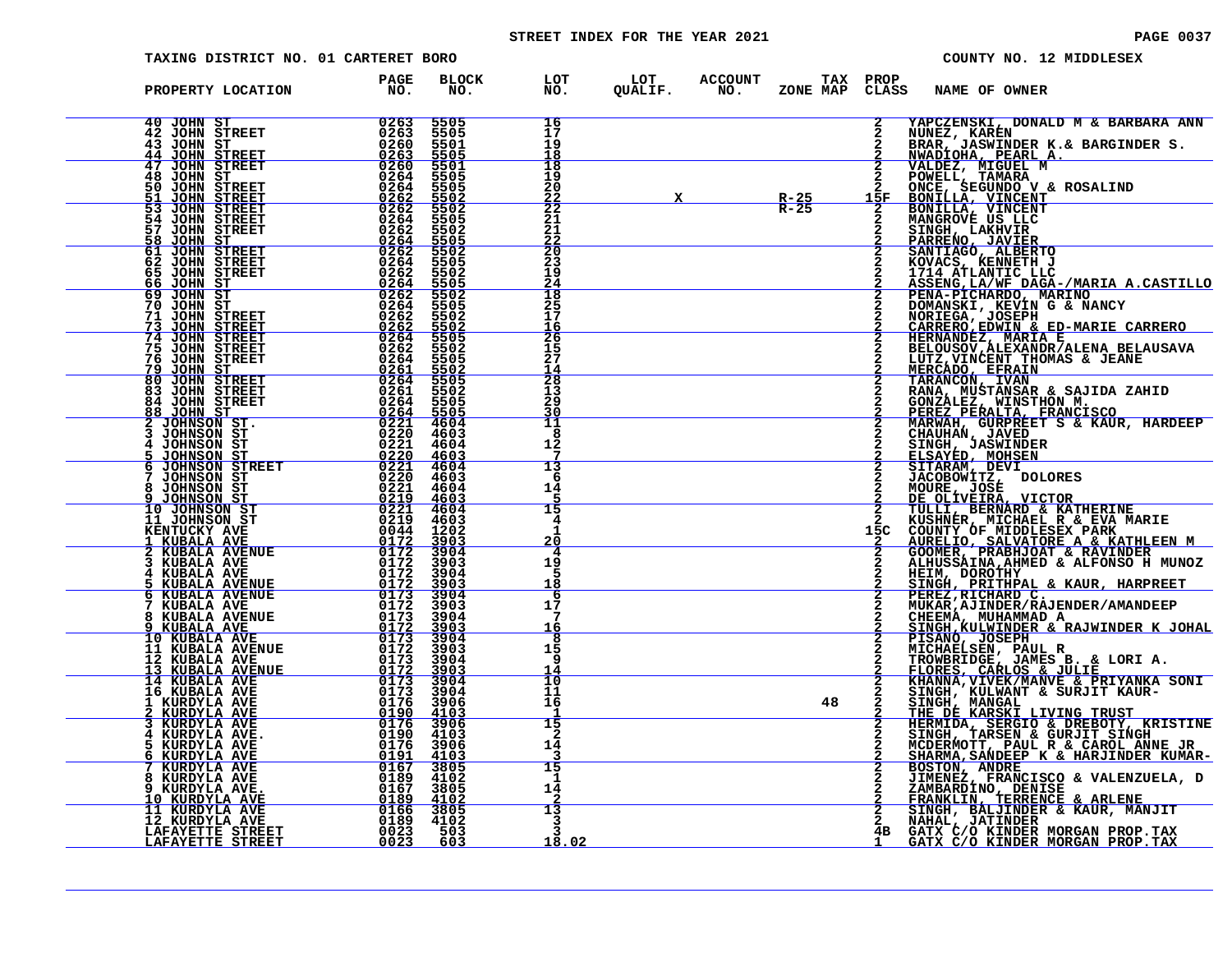# STREET INDEX FOR THE YEAR 2021 **PAGE 10038** PAGE 0038

| <b>PAGE 0038</b> |  |  |  |
|------------------|--|--|--|
|------------------|--|--|--|

| TAXING DISTRICT NO. 01 CARTERET BORO                                                                                                                                                                                                                                                                                                                                                                                 |                                                                   |  |                          |                |                                                                          | COUNTY NO. 12 MIDDLESEX                                                                                                                                                                                                                                                                                                                                                                                                                         |  |
|----------------------------------------------------------------------------------------------------------------------------------------------------------------------------------------------------------------------------------------------------------------------------------------------------------------------------------------------------------------------------------------------------------------------|-------------------------------------------------------------------|--|--------------------------|----------------|--------------------------------------------------------------------------|-------------------------------------------------------------------------------------------------------------------------------------------------------------------------------------------------------------------------------------------------------------------------------------------------------------------------------------------------------------------------------------------------------------------------------------------------|--|
| PROPERTY LOCATION PAGE<br>NO.                                                                                                                                                                                                                                                                                                                                                                                        | BLOCK LOT LOT ACCOUNT TAX PROP NO. NO. QUALIF. NO. ZONE MAP CLASS |  |                          |                | <b>NAME OF OWNER</b>                                                     |                                                                                                                                                                                                                                                                                                                                                                                                                                                 |  |
|                                                                                                                                                                                                                                                                                                                                                                                                                      |                                                                   |  |                          |                |                                                                          | $\begin{array}{c c} \textbf{18.02} & \textbf{X} & \textbf{15F} & \textbf{GATX C/O KINDER MORGAN TAX DEPT.} \\ \textbf{3} & \textbf{H I - A 9} & \textbf{4B} & \textbf{KM PHOENIX HOLDINGS LLC C/O TAX DEP} \\ \textbf{11} & \textbf{4B} & \textbf{LABORATORS SEIVICES INC.} \\ \textbf{10} & \textbf{2} & \textbf{GONZALEZ ZABALA, AUGUSTO J} \\ \textbf{3.01} & \textbf{2} & \textbf{LOZADA, JENNIFER & \textbf{GLORIA M LOZADA} \\ \textbf{8$ |  |
|                                                                                                                                                                                                                                                                                                                                                                                                                      |                                                                   |  |                          |                |                                                                          |                                                                                                                                                                                                                                                                                                                                                                                                                                                 |  |
|                                                                                                                                                                                                                                                                                                                                                                                                                      |                                                                   |  | $\overline{\phantom{a}}$ |                |                                                                          | SGS C.SERV. INC. C/O N.AMERICA<br>MULDOON, PHILIP A. & CAROL A.                                                                                                                                                                                                                                                                                                                                                                                 |  |
|                                                                                                                                                                                                                                                                                                                                                                                                                      |                                                                   |  |                          | $\frac{2}{2}$  | APLS HOMES LLC<br>RIOS, JORGE L, JR                                      | BROCKUP, D. TRUSTEE OF E/K KIRCHNER<br>URSO, JOSEPH<br>SANCHEZ, NELSON & MIGDALIA                                                                                                                                                                                                                                                                                                                                                               |  |
|                                                                                                                                                                                                                                                                                                                                                                                                                      |                                                                   |  |                          | $\overline{a}$ | RAIA, FRANK<br>RAIA, FRANK<br>SEDA, MANUEL<br>RAIA, FRANK<br>RAIA, FRANK |                                                                                                                                                                                                                                                                                                                                                                                                                                                 |  |
|                                                                                                                                                                                                                                                                                                                                                                                                                      |                                                                   |  |                          |                | 2 MEDRANO, GALO                                                          | ROSARIO-RODRIGUEZ, ARIEL A & J MOREL<br>SANCHEZ, NELSON & MIGDALIA                                                                                                                                                                                                                                                                                                                                                                              |  |
|                                                                                                                                                                                                                                                                                                                                                                                                                      |                                                                   |  |                          |                |                                                                          | 2 SANCHEZ, NELSON & MIGDALIA<br>2 FRANCES DE GUEVARA, CARMEN<br>4B KINDER MORGAN LIQUIDS TERMINALS LLC<br>1 FOLGORE, MARGARET<br>2 SINGH, SADHU & MANJIT KAUR-<br>4A 51 LAFEA HNEWOWN<br>4A 51 LAFEA HNEWOWN                                                                                                                                                                                                                                    |  |
|                                                                                                                                                                                                                                                                                                                                                                                                                      |                                                                   |  |                          |                | PARTIES UNKNOWN                                                          | <b>KAPLAN AT CARTERET LLC<br/>PARTY UNKNOWN<br/>GAVINO, IRMA ZORAYA &amp; HUMBERTO MARCO</b>                                                                                                                                                                                                                                                                                                                                                    |  |
|                                                                                                                                                                                                                                                                                                                                                                                                                      |                                                                   |  |                          |                |                                                                          | PEREZ, MANUEL R & VAZQUEZ, NEREIDA<br>MELO, ANDRES B. & ELIZABETH M.                                                                                                                                                                                                                                                                                                                                                                            |  |
|                                                                                                                                                                                                                                                                                                                                                                                                                      |                                                                   |  |                          |                | <b>JAMES, FRANK</b>                                                      | BAL, VIKRAMJIT<br>GARCIA, AMILCAR & MAYELIN<br>GONZALEZ, ZAIDA<br>YAP, CONRADO & MARIA IDA                                                                                                                                                                                                                                                                                                                                                      |  |
|                                                                                                                                                                                                                                                                                                                                                                                                                      |                                                                   |  |                          |                | BAUER, BARBARA A.                                                        | WAGNER, STANLEY<br>ARCHER, RAWSON & AFRIKA<br><u>PARLACOSKI,MICHAEL &amp; MARY ANN</u>                                                                                                                                                                                                                                                                                                                                                          |  |
|                                                                                                                                                                                                                                                                                                                                                                                                                      |                                                                   |  |                          | $\mathbf{1}$   | CHAVEZ, OSCAR<br>BACSKOCZKY, YOLANDA<br>SARI, OZAN<br>WRIGHT, ROBERT, JR |                                                                                                                                                                                                                                                                                                                                                                                                                                                 |  |
|                                                                                                                                                                                                                                                                                                                                                                                                                      |                                                                   |  |                          | $\mathbf{1}$   |                                                                          | PAYTON, WILEY<br>HAQUE, ABRAR & JAWARIA<br><u>4C RIÃR, AMARJIT K</u><br>PATEL, ASHOK THE XIU XIA PAN-                                                                                                                                                                                                                                                                                                                                           |  |
|                                                                                                                                                                                                                                                                                                                                                                                                                      |                                                                   |  |                          | $\frac{2}{2}$  |                                                                          | SARNA, SATNAM<br><u>SHAH, DINESH C. &amp; BHANUMATI D. SHAH</u><br>CHAWLA, N & VN & J SINGH & IK MANN-<br>37 LARCH STREET LLC<br>ABUAN, ANTHONY D                                                                                                                                                                                                                                                                                               |  |
| $\begin{tabular}{l c c c c c} \textbf{PROOFARY LOCATION} & \textbf{PAC} & \textbf{EDC\_C} & \textbf{EDC\_C} & \textbf{EDC\_C} & \textbf{EDC\_C} & \textbf{EDC\_C} & \textbf{EDC\_C} & \textbf{EDC\_C} & \textbf{EDC\_C} & \textbf{EDC\_C} & \textbf{EDC\_C} & \textbf{EDC\_C} & \textbf{EDC\_C} & \textbf{EDC\_C} & \textbf{EDC\_C} & \textbf{EDC\_C} & \textbf{EDC\_C} & \textbf{EDC\_C} & \textbf{EDC\_C} & \text$ |                                                                   |  |                          | $rac{2}{2}$    | JOHAL, AJMAR                                                             | PATEL, GOVIND& JAYSHREE                                                                                                                                                                                                                                                                                                                                                                                                                         |  |
|                                                                                                                                                                                                                                                                                                                                                                                                                      |                                                                   |  |                          |                | OBERAÌ, RIDHIMA                                                          | SAPPAL, BALJIT S & GURPREET KAUR-<br>JASWAL, SARABJIT SINGH<br>PATEL, RAJEN & HAMEL R.-<br>PATEL, HARISHKUMAR & NAINABEN                                                                                                                                                                                                                                                                                                                        |  |
|                                                                                                                                                                                                                                                                                                                                                                                                                      |                                                                   |  |                          |                |                                                                          | NAYYAR, HARMEET & JASWINDER<br>BUCSAK, STEPHEN & ALAN BUCSAK                                                                                                                                                                                                                                                                                                                                                                                    |  |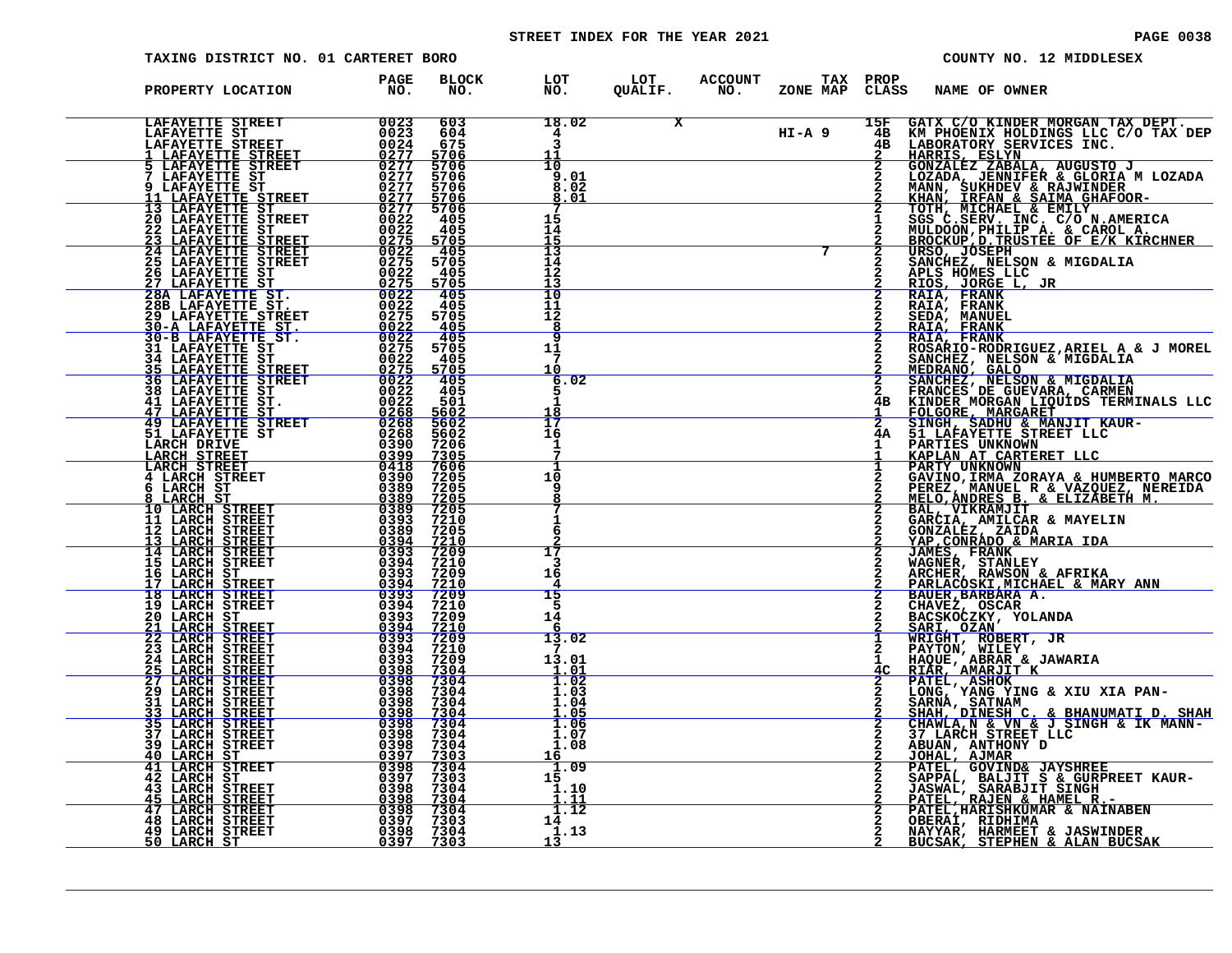# STREET INDEX FOR THE YEAR 2021 **PAGE 10039** PAGE 0039

| TAXING DISTRICT NO. 01 CARTERET BORO                                                                                                                                                                                                                                                                                                                                                                                                            |                    |                                                                                                                                                                                                                                                                                                                                                                                |                       |                                                                                    |        |                | COUNTY NO. 12 MIDDLESEX                      |                                                                                                                                                                                                                                                              |
|-------------------------------------------------------------------------------------------------------------------------------------------------------------------------------------------------------------------------------------------------------------------------------------------------------------------------------------------------------------------------------------------------------------------------------------------------|--------------------|--------------------------------------------------------------------------------------------------------------------------------------------------------------------------------------------------------------------------------------------------------------------------------------------------------------------------------------------------------------------------------|-----------------------|------------------------------------------------------------------------------------|--------|----------------|----------------------------------------------|--------------------------------------------------------------------------------------------------------------------------------------------------------------------------------------------------------------------------------------------------------------|
| PROPERTY LOCATION<br>${\small \begin{tabular}{@{}c c c c c} \textbf{PRODEF} & \textbf{DCATION} & \textbf{FNO} & \textbf{FNO} & \textbf{FNO} & \textbf{DLO} \\ \hline \textbf{51} & \textbf{LARCH} & \textbf{STRSET} & \textbf{0398} & 7304 \\ \textbf{52} & \textbf{LARCH} & \textbf{STRSET} & \textbf{0398} & 7304 \\ \textbf{53} & \textbf{LARCH} & \textbf{STRSET} & \textbf{0399} & 7304 \\ \textbf{54} & \textbf{LARCH} & \textbf{STRSET}$ | <b>PAGE</b><br>NO. |                                                                                                                                                                                                                                                                                                                                                                                |                       | BLOCK LOT LOT ACCOUNT TAX PROP<br>NO. NO. QUALIF. NO. ZONE_MAP_CLASS_NAME_OF_OWNER |        |                |                                              |                                                                                                                                                                                                                                                              |
|                                                                                                                                                                                                                                                                                                                                                                                                                                                 |                    | $\begin{array}{c} 7304 \overline{)7304} \overline{)7304} \overline{)1.14} \ \hline 7304 \overline{)1.15} \ \hline 7303 \overline{)2.11} \ \hline 7304 \overline{)1.16} \ \hline 7304 \overline{)304} \overline{)1.01} \ \hline 7303 \overline{)304} \overline{)1.18} \ \hline 7303 \overline{)1.18} \ \hline 7304 \overline{)1.19} \ \hline 7304 \overline{)1.20} \end{array}$ |                       |                                                                                    |        | $\overline{2}$ |                                              | GILL, SATVIR KAUR<br>KAUR, HARVINDER & GURJIT SINGH<br>KAUR, HARVINDER & GURJIT SINGH<br>KAUR, GURPREET & SINGH, MANJINDER<br>KAUR, MANSOOR KARIN<br>PATEL, KANTIBHAIT C. & KUSHUMBEN K.<br>SINGH, BALJEET & KAUR, RAJINDER<br>PATEL, RAMCHANDRA M.          |
|                                                                                                                                                                                                                                                                                                                                                                                                                                                 |                    |                                                                                                                                                                                                                                                                                                                                                                                |                       |                                                                                    |        |                |                                              |                                                                                                                                                                                                                                                              |
|                                                                                                                                                                                                                                                                                                                                                                                                                                                 |                    |                                                                                                                                                                                                                                                                                                                                                                                |                       |                                                                                    | $R-25$ |                |                                              |                                                                                                                                                                                                                                                              |
|                                                                                                                                                                                                                                                                                                                                                                                                                                                 |                    |                                                                                                                                                                                                                                                                                                                                                                                |                       |                                                                                    | $R-25$ |                |                                              |                                                                                                                                                                                                                                                              |
|                                                                                                                                                                                                                                                                                                                                                                                                                                                 |                    |                                                                                                                                                                                                                                                                                                                                                                                |                       |                                                                                    |        |                |                                              |                                                                                                                                                                                                                                                              |
|                                                                                                                                                                                                                                                                                                                                                                                                                                                 |                    |                                                                                                                                                                                                                                                                                                                                                                                |                       |                                                                                    |        |                |                                              |                                                                                                                                                                                                                                                              |
|                                                                                                                                                                                                                                                                                                                                                                                                                                                 |                    |                                                                                                                                                                                                                                                                                                                                                                                | 8<br>6                |                                                                                    |        |                |                                              |                                                                                                                                                                                                                                                              |
|                                                                                                                                                                                                                                                                                                                                                                                                                                                 |                    |                                                                                                                                                                                                                                                                                                                                                                                |                       |                                                                                    |        |                |                                              |                                                                                                                                                                                                                                                              |
|                                                                                                                                                                                                                                                                                                                                                                                                                                                 |                    |                                                                                                                                                                                                                                                                                                                                                                                | 10<br>4               |                                                                                    |        |                |                                              |                                                                                                                                                                                                                                                              |
|                                                                                                                                                                                                                                                                                                                                                                                                                                                 |                    |                                                                                                                                                                                                                                                                                                                                                                                | 11<br>3               |                                                                                    |        |                |                                              |                                                                                                                                                                                                                                                              |
|                                                                                                                                                                                                                                                                                                                                                                                                                                                 |                    |                                                                                                                                                                                                                                                                                                                                                                                | 6                     |                                                                                    |        |                |                                              |                                                                                                                                                                                                                                                              |
|                                                                                                                                                                                                                                                                                                                                                                                                                                                 |                    |                                                                                                                                                                                                                                                                                                                                                                                | 11<br>5               |                                                                                    |        |                |                                              |                                                                                                                                                                                                                                                              |
|                                                                                                                                                                                                                                                                                                                                                                                                                                                 |                    |                                                                                                                                                                                                                                                                                                                                                                                | 12<br>4               |                                                                                    |        | $\overline{2}$ |                                              |                                                                                                                                                                                                                                                              |
|                                                                                                                                                                                                                                                                                                                                                                                                                                                 |                    |                                                                                                                                                                                                                                                                                                                                                                                | 13                    |                                                                                    |        |                |                                              |                                                                                                                                                                                                                                                              |
|                                                                                                                                                                                                                                                                                                                                                                                                                                                 |                    |                                                                                                                                                                                                                                                                                                                                                                                | ĪĪ                    |                                                                                    |        |                |                                              |                                                                                                                                                                                                                                                              |
|                                                                                                                                                                                                                                                                                                                                                                                                                                                 |                    |                                                                                                                                                                                                                                                                                                                                                                                | 15<br>10              |                                                                                    |        |                |                                              |                                                                                                                                                                                                                                                              |
|                                                                                                                                                                                                                                                                                                                                                                                                                                                 |                    |                                                                                                                                                                                                                                                                                                                                                                                | 16                    |                                                                                    |        |                |                                              | <b>TI LAUKEL ST LLC<br/> CASPARRO, ELAINE M<br/> PATEL, PRATHIK<br/> NIEMIEC, ALFRED &amp; LIOKAD &amp; SEBASTIAN<br/> RAMPERSAD, STEVE &amp; SHANA<br/> KOCH, CELAL<br/> SOTACY BALOWA W</b>                                                                |
|                                                                                                                                                                                                                                                                                                                                                                                                                                                 |                    |                                                                                                                                                                                                                                                                                                                                                                                | 17<br>8               |                                                                                    |        |                |                                              |                                                                                                                                                                                                                                                              |
|                                                                                                                                                                                                                                                                                                                                                                                                                                                 |                    |                                                                                                                                                                                                                                                                                                                                                                                |                       |                                                                                    |        |                |                                              |                                                                                                                                                                                                                                                              |
|                                                                                                                                                                                                                                                                                                                                                                                                                                                 |                    |                                                                                                                                                                                                                                                                                                                                                                                | 18<br>6               |                                                                                    |        |                |                                              | NOJACY, RAMONA M<br>ROMERO, SERGIO & EDMUND WHITE<br>GERGES, VIVIANN                                                                                                                                                                                         |
|                                                                                                                                                                                                                                                                                                                                                                                                                                                 |                    |                                                                                                                                                                                                                                                                                                                                                                                | 19                    |                                                                                    |        |                |                                              |                                                                                                                                                                                                                                                              |
|                                                                                                                                                                                                                                                                                                                                                                                                                                                 |                    |                                                                                                                                                                                                                                                                                                                                                                                | 20<br>4               |                                                                                    |        |                |                                              |                                                                                                                                                                                                                                                              |
|                                                                                                                                                                                                                                                                                                                                                                                                                                                 |                    |                                                                                                                                                                                                                                                                                                                                                                                | 21                    |                                                                                    |        |                |                                              |                                                                                                                                                                                                                                                              |
|                                                                                                                                                                                                                                                                                                                                                                                                                                                 |                    |                                                                                                                                                                                                                                                                                                                                                                                | $\overline{22}$<br>11 |                                                                                    |        |                |                                              | GERGES, VIVIANN<br>ESSEX VENTURE FUND I LLC<br>METZLER, WILLIAM F.<br>KOPKO, JOHN E.& DARRIN KOPKO<br>KRUPPA, MICHAEL & ELEANOR<br>KIVERA, JOSE & LINDA<br>COLON, BENJAMIN LOPEZ/WALESKA JORGE<br>MELILLO, GERARD F. & ANGELA A.<br>LAPEINE, MARVIN<br>BE    |
|                                                                                                                                                                                                                                                                                                                                                                                                                                                 |                    |                                                                                                                                                                                                                                                                                                                                                                                | 12<br>13              |                                                                                    |        |                |                                              |                                                                                                                                                                                                                                                              |
|                                                                                                                                                                                                                                                                                                                                                                                                                                                 |                    |                                                                                                                                                                                                                                                                                                                                                                                | 14<br>15              |                                                                                    |        |                |                                              |                                                                                                                                                                                                                                                              |
|                                                                                                                                                                                                                                                                                                                                                                                                                                                 |                    |                                                                                                                                                                                                                                                                                                                                                                                | q<br>15               |                                                                                    |        |                |                                              | ALAMO, NELSON & ALEXIS<br>DHESI, KAMALPREET & AMANPREET SINGH                                                                                                                                                                                                |
|                                                                                                                                                                                                                                                                                                                                                                                                                                                 |                    |                                                                                                                                                                                                                                                                                                                                                                                | 8<br>16               |                                                                                    |        | 2<br>2         | BAS, BAGDASAR                                | SINGH, DALVINDER<br>RODEY, DAVINDER S/LUCINDA L FAMOUS                                                                                                                                                                                                       |
|                                                                                                                                                                                                                                                                                                                                                                                                                                                 |                    |                                                                                                                                                                                                                                                                                                                                                                                |                       |                                                                                    |        |                |                                              | VARGAS, WILLIAM<br><u>SAMMI, HARBHAI &amp; SINGH, LAKHVIR</u>                                                                                                                                                                                                |
|                                                                                                                                                                                                                                                                                                                                                                                                                                                 |                    |                                                                                                                                                                                                                                                                                                                                                                                | 6                     |                                                                                    |        | 2              |                                              |                                                                                                                                                                                                                                                              |
|                                                                                                                                                                                                                                                                                                                                                                                                                                                 |                    |                                                                                                                                                                                                                                                                                                                                                                                | 15<br>15              |                                                                                    |        | 2              |                                              |                                                                                                                                                                                                                                                              |
| $\begin{tabular}{c c c} 40 \text{ LEBER AVE} & 0387 & 7203 \\ 41 \text{ LEBBR AVE} & 0386 & 7201 \\ 42 \text{ LEBBR AVENUE} & 0386 & 7203 \\ 43 \text{ LEBER AVENUE} & 0215 & 4403 \\ 44 \text{ LEBBR AVE} & 0215 & 4403 \\ 45 \text{ LEBBR AVE} & 0383 & 7103 \\ 46 \text{ LEBBR AVENUE} & 0383 & 7103 \\ 46 \text{ LEBBR AVENUE} & 0383 & 7103 \\$                                                                                            |                    |                                                                                                                                                                                                                                                                                                                                                                                | 14                    |                                                                                    |        |                |                                              | SAMMI, HAKBHAL & SINGH, LAKHVIK<br>CARABALLO, JAVIER & GLENYS<br>CALVO, ARTURO<br>PARIKH, MANSI<br>POZARYCKI, HELENE<br>DEPASQUALE, MICHAEL & GERALDINE<br>COPPOLA, LAWRENCE G.<br>COE, MICHAEL<br>COPPOLA, LAWRENCE G.<br>COE, MICHAEL<br>ANGHILL CHRISTINE |
|                                                                                                                                                                                                                                                                                                                                                                                                                                                 |                    |                                                                                                                                                                                                                                                                                                                                                                                | 16<br>13              |                                                                                    |        |                |                                              |                                                                                                                                                                                                                                                              |
|                                                                                                                                                                                                                                                                                                                                                                                                                                                 |                    |                                                                                                                                                                                                                                                                                                                                                                                | $\overline{12}$       |                                                                                    |        |                | ALVAREZ, JOSE F.<br>MADRIGAL, JORGE & DENISE |                                                                                                                                                                                                                                                              |
|                                                                                                                                                                                                                                                                                                                                                                                                                                                 |                    |                                                                                                                                                                                                                                                                                                                                                                                | 2<br>14               |                                                                                    |        |                | LITTLE, SALLY A.<br>GASSERT, MARGARET        |                                                                                                                                                                                                                                                              |
|                                                                                                                                                                                                                                                                                                                                                                                                                                                 |                    |                                                                                                                                                                                                                                                                                                                                                                                | 15                    |                                                                                    |        |                |                                              |                                                                                                                                                                                                                                                              |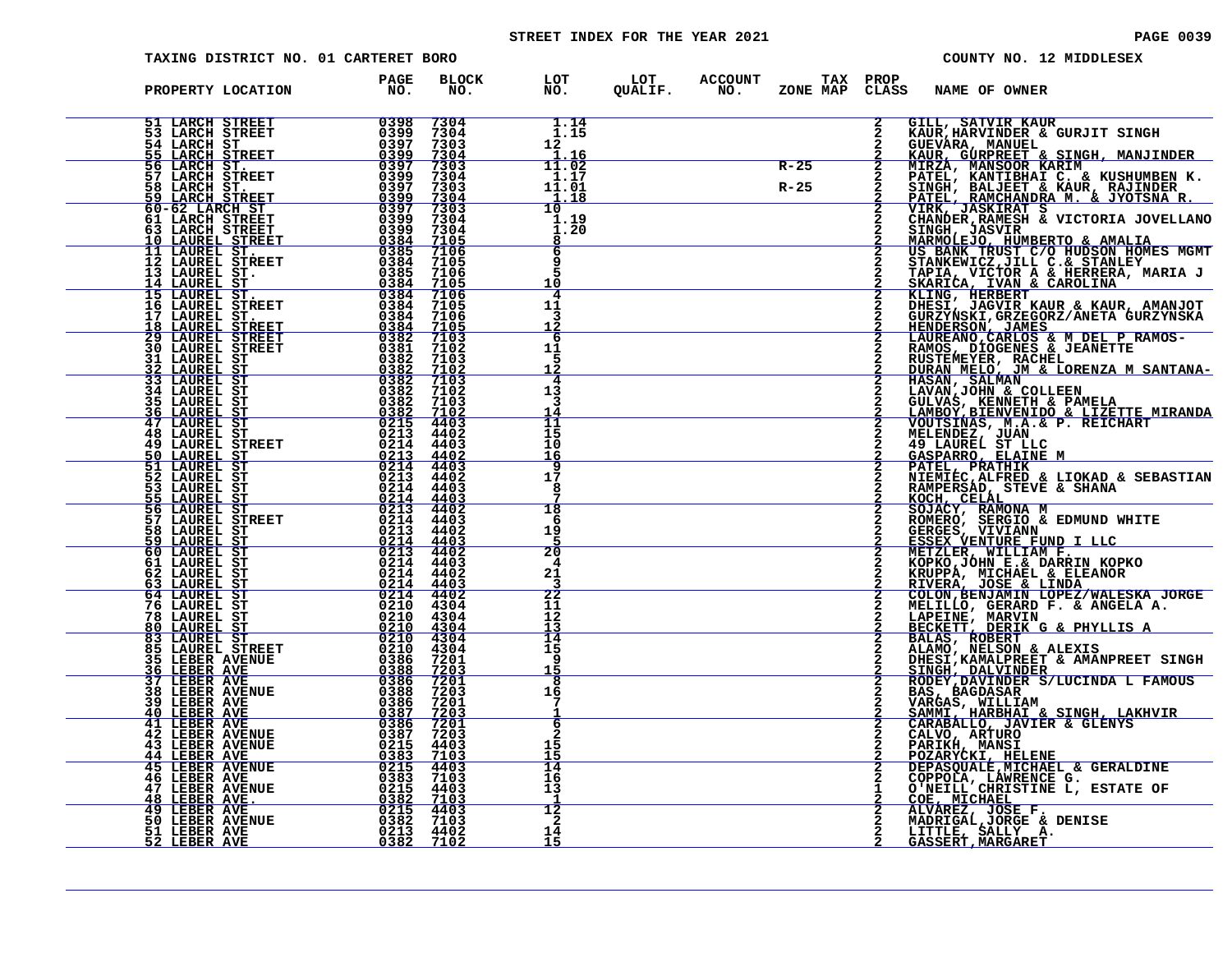# STREET INDEX FOR THE YEAR 2021 **PAGE 10040** PAGE 0040

|  | TAXING DISTRICT NO. 01 CARTERET BORO                                                                                                                                                                                                                                                                                                                                                           |                        |                     |                                     |                                   |                                                            |                          |               | COUNTY NO. 12 MIDDLESEX                                                                                                                                                                                                                                      |
|--|------------------------------------------------------------------------------------------------------------------------------------------------------------------------------------------------------------------------------------------------------------------------------------------------------------------------------------------------------------------------------------------------|------------------------|---------------------|-------------------------------------|-----------------------------------|------------------------------------------------------------|--------------------------|---------------|--------------------------------------------------------------------------------------------------------------------------------------------------------------------------------------------------------------------------------------------------------------|
|  | PROPERTY LOCATION                                                                                                                                                                                                                                                                                                                                                                              | PAGE<br>$\overline{N}$ | <b>BLOCK</b><br>NO. |                                     |                                   | LOT LOT ACCOUNT TAX PROP<br>NO. QUALIF. NO. ZONE MAP CLASS |                          | NAME OF OWNER |                                                                                                                                                                                                                                                              |
|  | $\begin{tabular}{l c c c c c} \multicolumn{1}{c}{\textbf{FROPERTY LOCATION}} & \textbf{PAGE} & \textbf{BLOC} & \textbf{PAGE} & \textbf{BLOC} \\ \hline 51 & \textbf{LEBER AVRE} & 0213 & 4402 \\ 53 & \textbf{LEBER AVRE} & 0213 & 4002 \\ 54 & \textbf{LEBER AVRE} & 0231 & 4002 \\ 55 & \textbf{LEBER AVRE} & 0231 & 71008 \\ 56 & \textbf{LEBER AVRE} & 0231 & 71008 \\ 57 & \textbf{LEBER$ |                        |                     | 13<br>16<br>1                       |                                   |                                                            | $\overline{2}$           |               | BLACKSHAW, III, FREDERICK H& MARYBETH                                                                                                                                                                                                                        |
|  |                                                                                                                                                                                                                                                                                                                                                                                                |                        |                     | 11<br>15<br>10                      |                                   |                                                            |                          |               | BLACKSHAW, III, FREDERICK H& MARYBETH<br>PETERSON, CALVIN K<br>FABRICATORE, JOAN K.<br>SA <u>LAZAR R, FR/JL ROMERO C/A ROMERO</u><br>KWIATKOWSKI, MARY ANN<br>FIGUEROA, CARLOS & ALVARADO, MADELINE<br>MEDINA, EDWIN & MARIA<br>EMENALOM, ADAOBI<br>SINGH, M |
|  |                                                                                                                                                                                                                                                                                                                                                                                                |                        |                     |                                     |                                   |                                                            |                          |               |                                                                                                                                                                                                                                                              |
|  |                                                                                                                                                                                                                                                                                                                                                                                                |                        |                     |                                     |                                   |                                                            |                          |               |                                                                                                                                                                                                                                                              |
|  |                                                                                                                                                                                                                                                                                                                                                                                                |                        |                     |                                     |                                   |                                                            |                          |               |                                                                                                                                                                                                                                                              |
|  |                                                                                                                                                                                                                                                                                                                                                                                                |                        |                     |                                     |                                   |                                                            | $\mathbf{2}$             |               |                                                                                                                                                                                                                                                              |
|  |                                                                                                                                                                                                                                                                                                                                                                                                |                        |                     |                                     |                                   |                                                            |                          |               |                                                                                                                                                                                                                                                              |
|  |                                                                                                                                                                                                                                                                                                                                                                                                |                        |                     | 48<br>37                            |                                   |                                                            |                          |               |                                                                                                                                                                                                                                                              |
|  |                                                                                                                                                                                                                                                                                                                                                                                                |                        |                     | 32<br>$\frac{33}{34}$<br>35         |                                   |                                                            | 15C<br>15C<br>15C<br>īšč |               |                                                                                                                                                                                                                                                              |
|  |                                                                                                                                                                                                                                                                                                                                                                                                |                        |                     | 4<br>47<br>46                       |                                   |                                                            | $\frac{2}{2}$            |               |                                                                                                                                                                                                                                                              |
|  |                                                                                                                                                                                                                                                                                                                                                                                                |                        |                     | 6<br>45<br>44<br>43                 |                                   |                                                            |                          |               |                                                                                                                                                                                                                                                              |
|  |                                                                                                                                                                                                                                                                                                                                                                                                |                        |                     | 8<br>$\frac{42}{9}$<br>$^{41}_{40}$ |                                   |                                                            |                          |               |                                                                                                                                                                                                                                                              |
|  |                                                                                                                                                                                                                                                                                                                                                                                                |                        |                     |                                     | $\frac{38}{39}$<br>39.04<br>36.03 |                                                            |                          |               |                                                                                                                                                                                                                                                              |
|  |                                                                                                                                                                                                                                                                                                                                                                                                |                        |                     | 10<br>7                             | <u>36.02</u><br>36.01             |                                                            |                          |               |                                                                                                                                                                                                                                                              |
|  |                                                                                                                                                                                                                                                                                                                                                                                                |                        |                     | 11<br>1<br>q                        |                                   |                                                            |                          |               |                                                                                                                                                                                                                                                              |
|  |                                                                                                                                                                                                                                                                                                                                                                                                |                        |                     | 8<br>37<br>7<br>38                  |                                   |                                                            |                          |               | STRAIR PACINAL STRAIR STATES SINGH & KAUR<br>STRAIR PART ANGEL IN THE PARAMA ANGEL ANGER PARTRAMA ANGEL ANGER BENITES<br>ARCE, HARRY JRET & JO-ANN<br>SANTALIZ, EDGRED & IVELISSE BENITES-<br>CANADIOS ANGER ENGRE CHERRY CARINO-<br>ROBINIAG                |
|  |                                                                                                                                                                                                                                                                                                                                                                                                |                        |                     |                                     |                                   |                                                            |                          |               |                                                                                                                                                                                                                                                              |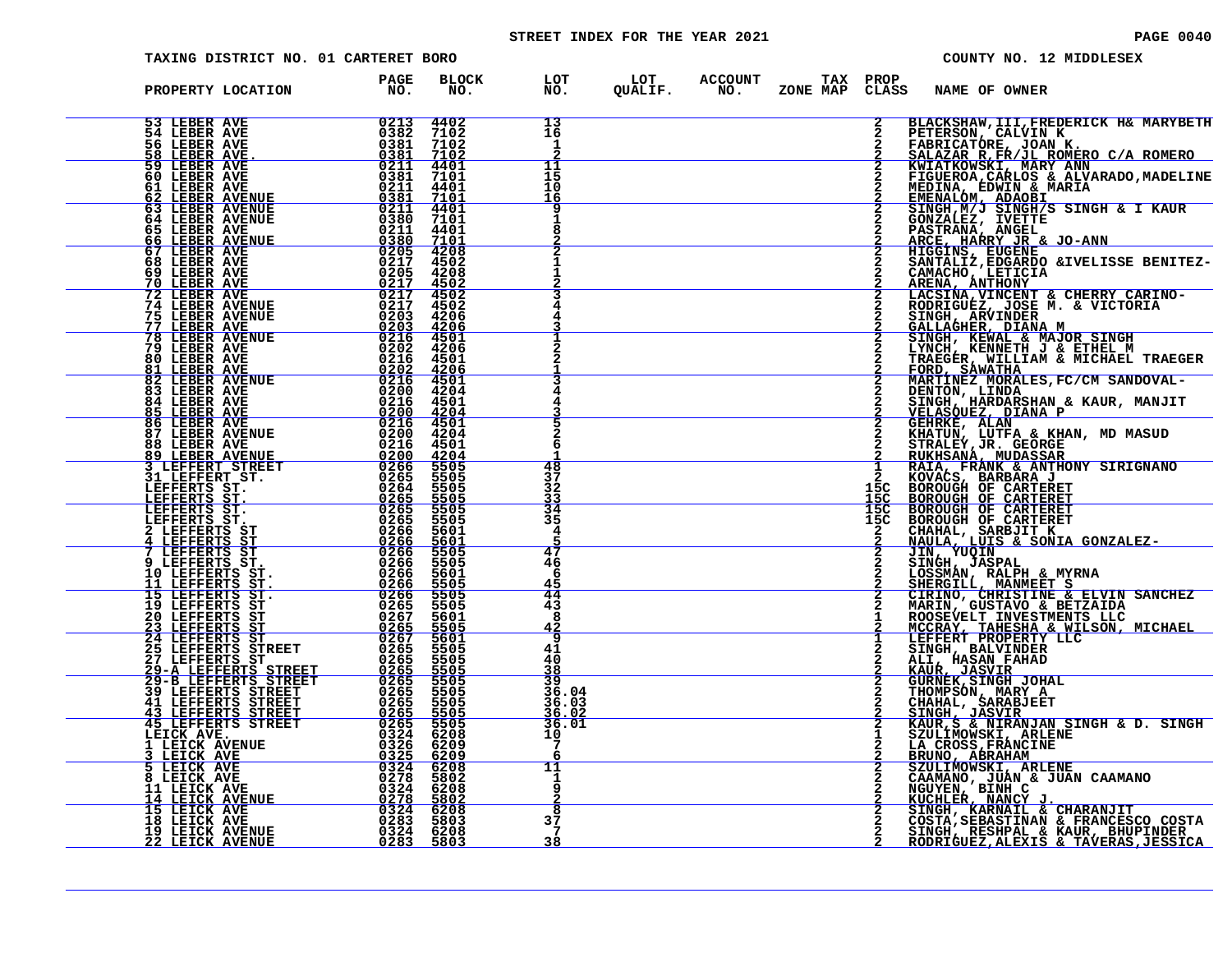# STREET INDEX FOR THE YEAR 2021 **PAGE 10041** PAGE 0041

| TAXING DISTRICT NO. 01 CARTERET BORO                                                                                                                                                                                                                                                                                   |                                                                                                                                                                                                 |                                                |                                                                                           | COUNTY NO. 12 MIDDLESEX                                                                                                                                                                                                                                |
|------------------------------------------------------------------------------------------------------------------------------------------------------------------------------------------------------------------------------------------------------------------------------------------------------------------------|-------------------------------------------------------------------------------------------------------------------------------------------------------------------------------------------------|------------------------------------------------|-------------------------------------------------------------------------------------------|--------------------------------------------------------------------------------------------------------------------------------------------------------------------------------------------------------------------------------------------------------|
| PROPERTY LOCATION                                                                                                                                                                                                                                                                                                      | <b>PAGE</b><br>NO.                                                                                                                                                                              |                                                | BLOCK LOT LOT ACCOUNT TAX PROP NAME OF OWNER NO. QUALIF. NO. ZONE MAP CLASS NAME OF OWNER |                                                                                                                                                                                                                                                        |
| $\begin{array}{r l} & & 0324 \cr & & 0280 \cr & & 0324 \cr & & 0315 \cr & & 0315 \cr & & 0315 \cr & & 0283 \cr & & 0283 \cr & & 0315 \cr & & 0315 \cr & & 03283 \cr & & 03283 \cr & & 0314 \cr & & & 0314 \cr \end{array}$<br><b>23 LEICK AVE</b><br><b>26 LEICK AVE</b><br><b>27 LEICK AVE</b><br><b>31 LEICK AVE</b> | 6208<br>5803<br>6208<br>6108                                                                                                                                                                    | 6                                              |                                                                                           | BERNARD, ANDREW<br>HORAN, ANTHONY & KIMBERLY<br>RUIZ, PEDRO & FRANCISCA CEPEDA<br>CARRION, VICTOR & MARIA MORENO                                                                                                                                       |
| <b>34 LEICK AVENUE<br/>35 LEICK AVE</b><br>38 LEICK AVE<br>39 LEICK AVE.<br>41 LEICK AVE                                                                                                                                                                                                                               | 5804<br>6108<br>5804                                                                                                                                                                            |                                                |                                                                                           |                                                                                                                                                                                                                                                        |
| <b>42 LEICK AVENUE</b><br><b>44 LEICK AVE</b>                                                                                                                                                                                                                                                                          | $\frac{6108}{6108}$<br>5804<br>5804<br>6107                                                                                                                                                     | 10                                             |                                                                                           | 2 CARRION, VICTOR & MARIA MORENO<br>2 LLEXANDER, NATASHA<br>2 LLEA, PRISILA & JOSE FLORES<br>2 HARRISON, NEWLAND<br>2 HARRISON, NEWLAND<br>2 VALENTE, JACK M.& FATIMA<br>2 MALENTE, YVONNE D. & JOHN BRADLEY<br>2 CALERO, AMELIA & JORGE ALVARADO<br>4 |
| 45 LEICK AVE.<br>46 LEICK AVE.<br>49 LEICK AVE.<br>53 LEICK AVE<br>54 LEICK AVE                                                                                                                                                                                                                                        | $\begin{array}{r} 0.283 \\ -0.314 \\ -0.286 \\ -0.314 \\ 0.314 \\ 0.314 \end{array}$<br>5805<br>6107<br>$\begin{array}{r} 03\overline{14}\\ 0286 \end{array}$<br>6107<br>5805                   |                                                |                                                                                           | TAICO-LANG, JAVIER O & ALICIA PINATE                                                                                                                                                                                                                   |
| 55 LEICK AVE<br>58 LEICK AVE.<br>61 LEICK AVENUE                                                                                                                                                                                                                                                                       | $\begin{array}{r} 0314 \\ 0314 \\ 0286 \\ 0314 \end{array}$<br>6107<br>5805<br>6107                                                                                                             |                                                |                                                                                           | RIVEIRO, JR, JUAN M.<br>LEWIN, BYRON & ANGELLETTE<br>CHIMA, AJIT S<br>PADINHA, GRACINDA & FERREIRA, ANA<br>BATRES, MAX A GALLARDO-BASTIDAS, MANUEL                                                                                                     |
| 65 LEICK AVE<br>72 LEICK AVE<br>1 LEXINGTON AVENUE<br>5 LEXINGTON AVE<br>7 LEXINGTON AVE<br>8 LEXINGTON AVE.<br>9 LEXINGTON AVE.                                                                                                                                                                                       | $\begin{array}{r} 0.4888 \\ 0.314 \\ 0.314 \\ 0.289 \\ 0.128 \\ 0.128 \\ 0.243 \\ \hline \end{array}$<br>$\frac{6107}{5806}$<br>3305<br>3305<br>3305                                            | 6                                              |                                                                                           | SANDERS, MICHELE & CHARLES<br>ANDRADE, DIANA D<br>ISHTIAO, ASSAD                                                                                                                                                                                       |
|                                                                                                                                                                                                                                                                                                                        | $\frac{5202}{3303}$                                                                                                                                                                             | 2.01<br>2.01                                   | $R-50$<br>R-50                                                                            | SINGH, JATINDER & BHAGATJOT<br>RUSSO, MARGARET<br>$\mathbf{1}$<br>NIA INVESTMENT GROUP LLC<br>HUDACKO, SHARON<br>MIA INVESTMENT GROUP LLC<br>$\frac{\overline{2}}{1}$                                                                                  |
|                                                                                                                                                                                                                                                                                                                        |                                                                                                                                                                                                 | 2.02                                           | $R-50$                                                                                    | LOVAS, MICHAEL A<br>AKALEWICZ, SCOTT DREW<br>PEREIRA, LUIS & IDALIA<br>PUSILLO, AJ, JR., WT PUSILLO & MARY LE                                                                                                                                          |
|                                                                                                                                                                                                                                                                                                                        |                                                                                                                                                                                                 | 15<br>16                                       |                                                                                           | SINGH, KAMALJIT                                                                                                                                                                                                                                        |
|                                                                                                                                                                                                                                                                                                                        |                                                                                                                                                                                                 | 17<br>18<br>5                                  |                                                                                           | 2 STAWER, MARIBI L.<br>2 BERNATH, KENNETH & CINDY DE CAMP<br>2 BADWAL, SARBJIT S<br>2 BRECHKA, HELEN<br>15D ST MARYS CHURCH<br>POWELL, JOHN & KAREN                                                                                                    |
|                                                                                                                                                                                                                                                                                                                        |                                                                                                                                                                                                 |                                                |                                                                                           | SINGH, SATWINDER<br>KEREKES, RAMONA & ZOLTAN A.<br>MOYET, A L&CAJAS, S M&RODRIGUEZ, LOB<br>MUSI, JERRY & PATRICK MUSI                                                                                                                                  |
|                                                                                                                                                                                                                                                                                                                        |                                                                                                                                                                                                 |                                                |                                                                                           | SINGH, BALDEV & GURDEEP SINGH<br>SINGH, BEANT<br>SINGH, GURCHARAN<br>BASARA, JOSEPH<br>THOMPSON, STEVEN & LAURIE                                                                                                                                       |
|                                                                                                                                                                                                                                                                                                                        |                                                                                                                                                                                                 | 8                                              |                                                                                           | MORA, JONATHAN/ID SANCHEZ LEITON-ROCHA, MARIO P & SANDRA I                                                                                                                                                                                             |
|                                                                                                                                                                                                                                                                                                                        |                                                                                                                                                                                                 | 25<br>26<br>4<br><u>27</u>                     |                                                                                           | NACCO, ALFRED & CHRISTINE<br>BURGESS, JOCELYN<br>ENRGESS, JOCELYN<br>KASKIW, THEODORE C. & DIANE C.<br>SINGH, GURNAM<br>SENSAKOVIC, EVELYN<br>WASHINGTON, KENNETH & DIANE<br>WASHINGTON, KENNETH & DIANE<br>$\overline{2}$                             |
| <b>48 LIBERTY ST<br/>50 LIBERTY ST</b>                                                                                                                                                                                                                                                                                 |                                                                                                                                                                                                 | $\overline{28}$<br>23<br>22<br>$\frac{21}{20}$ |                                                                                           | 4A VIRK APARTMENTS LLC                                                                                                                                                                                                                                 |
| <b>52 LIBERTY ST<br/>54 LIBERTY ST<br/>56 LIBERTY ST<br/>60 LIBERTY ST<br/>LINCOLN AVE</b>                                                                                                                                                                                                                             | $\begin{array}{r} 0311\ 61055\ 0311\ 61055\ 0311\ 61055\ 0310\ 6105\ 0310\ 6105\ 0310\ 6105\ 0310\ 6105\ 0310\ 6105\ 0310\ 6105\ 0310\ 6105\ 0310\ 6105\ 03296\ 5903\ 02296\ 5903\ \end{array}$ | 19<br>18<br>17                                 |                                                                                           | VIRA AFARIMENTI D'EU<br>MORALES, BAUDILO & IRIS V.<br>FLORES, JR, BAUDILIO & IRIS V.<br>CHEEMA, BHAGWANT S. & GK & JS MANDER<br>NARTOWICZ, NAGIA<br>SINGH, RAJVINDER & SUKHJIT KAUR<br>SINGH, RAJVINDER & SUKHJIT KAUR                                 |
| 2 LINCOLN AVE<br>LINCOLN AVE<br>6                                                                                                                                                                                                                                                                                      |                                                                                                                                                                                                 | $\frac{16}{15}$<br>14<br>15                    |                                                                                           | CLARK, PHILIP J, JR<br>ABDELNABI, MANSOUR & EMAN SAID<br>VELEZ-MORENO, R R & VELEZ, ELIANA<br><b>KAUR, JASVIR</b>                                                                                                                                      |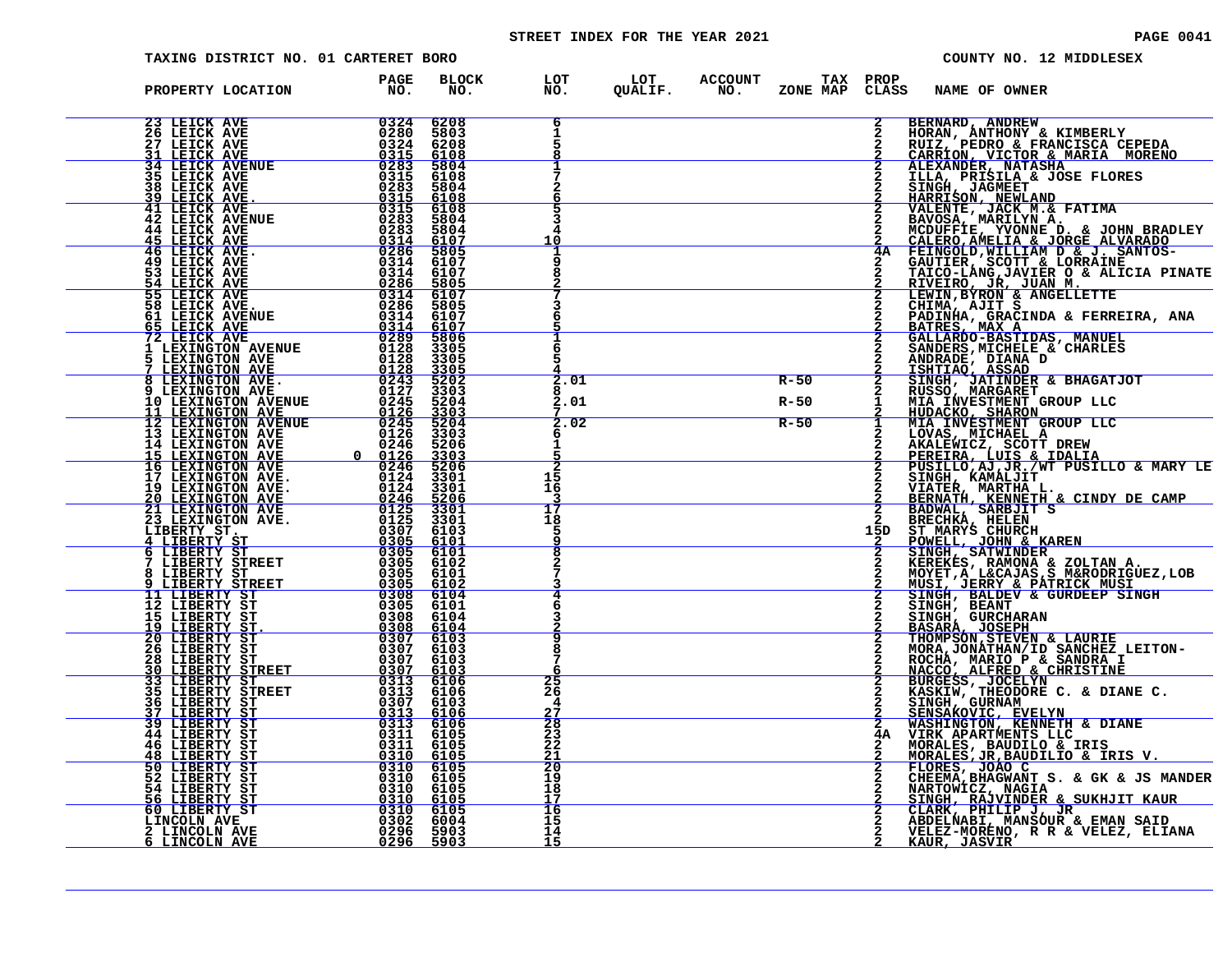# STREET INDEX FOR THE YEAR 2021 **PAGE 10042** PAGE 0042

| TAXING DISTRICT NO. 01 CARTERET BORO                                                                                                                                                                                                                                                                                                                                                                                         |                                    |                                                                                           | COUNTY NO. 12 MIDDLESEX                                                                                                                                                                                                                                      |
|------------------------------------------------------------------------------------------------------------------------------------------------------------------------------------------------------------------------------------------------------------------------------------------------------------------------------------------------------------------------------------------------------------------------------|------------------------------------|-------------------------------------------------------------------------------------------|--------------------------------------------------------------------------------------------------------------------------------------------------------------------------------------------------------------------------------------------------------------|
| PROPERTY LOCATION PAGE PROPERTY LOCATION                                                                                                                                                                                                                                                                                                                                                                                     |                                    | BLOCK LOT LOT ACCOUNT TAX PROP NAME OF OWNER NO. QUALIF. NO. ZONE MAP CLASS NAME OF OWNER |                                                                                                                                                                                                                                                              |
|                                                                                                                                                                                                                                                                                                                                                                                                                              | $\overline{\mathbf{8}}$<br>16<br>7 | $\mathbf{2}$                                                                              | SINGH, LAKHWINDER & JASWINDER<br>1714 ATLANTIC LLC                                                                                                                                                                                                           |
|                                                                                                                                                                                                                                                                                                                                                                                                                              | 17<br>5<br>18                      | $\mathbf{2}$                                                                              | <b>TREMER, BONNIE<br/>CASTILLO, LIBARDO &amp; SARA LOPEZ -<br/>MERCADO, CARMENT YVETTE<br/>FITZGERALD, SHAMN G.</b>                                                                                                                                          |
|                                                                                                                                                                                                                                                                                                                                                                                                                              | 11.02<br>22<br>11.01               |                                                                                           | NUNEZ, FRANKLIN<br>MUNEZ, FRANKLIN<br>MAREK, DOROTHY<br>SINGH, SUKHDARSHAN & SUKHPAL KAUR                                                                                                                                                                    |
|                                                                                                                                                                                                                                                                                                                                                                                                                              | $\frac{23}{10}$<br>24<br><b>g</b>  |                                                                                           | MALSH, MICHAEL J. & JOANN<br>SINGH, AMRIK & KULWINDER KAUR<br>SINGH, JASWINDER & KULWINDER KAUR<br>NAVARRO, FRANCISCO<br>SOHAYDA, GAYLORD                                                                                                                    |
|                                                                                                                                                                                                                                                                                                                                                                                                                              | $\frac{25}{26}$<br>27              |                                                                                           | BLANCO, GEORGE & J & A & L ALEJANDRO 29 LINCOLN LLC<br>SINGH, SATWINDER & KOMALIJEET, CHEEMA<br>SINGH, JAGMOHAN<br>EHRAZ, ALI                                                                                                                                |
|                                                                                                                                                                                                                                                                                                                                                                                                                              | 28<br>6<br>29                      |                                                                                           | IDROVÓ, WILSON<br>SINGH, INDERJIT & GURPREET KAUR                                                                                                                                                                                                            |
|                                                                                                                                                                                                                                                                                                                                                                                                                              | 5<br>30<br>4<br>31                 |                                                                                           | VIVAR, SILVIA<br>TORRES, CESAREO & ANNA RODRIGUEZ-<br>SMITH, BRANDON E & TARA R<br>CABASSA-GONZALEZ, IRAN & ARIEL<br>ACKON, JOHN                                                                                                                             |
|                                                                                                                                                                                                                                                                                                                                                                                                                              | $\overline{32}$<br>2<br>33         | 15F                                                                                       | HODROSKI, WM R., & VALERIE HODROSKI<br>VELARDE, MARIA A/LISANDRO A OSORIO                                                                                                                                                                                    |
|                                                                                                                                                                                                                                                                                                                                                                                                                              | 34<br>-1<br>14<br>10               |                                                                                           | <b>STAREGA, MICHAEL &amp; CAROL<br/>SHIPMAN, FRANCIS &amp; MARGUERITE<br/>BORJA-CHAVEZ, VERONIKA L<br/>BUKHARI, SYED ZAIN<br/>US BANK TRUST C/O HUDSON HOMES MGMT<br/>POSADA, JESUS O F &amp; DAW TWO MADIA T</b>                                            |
|                                                                                                                                                                                                                                                                                                                                                                                                                              | 16<br>8<br>17                      |                                                                                           | TAVERAS, VICTOR E & PAULINO, MARIA I<br>JAMIOLOWSKI, TADEUZ & TERESA<br>ABDELNABI, MANBUR & EMAN SAID<br>FRANK, STEPHEN C. & MARIANNE C.<br>HENNESSY, CYNTHIA L<br>SANTOS, FRANCISCO N.<br>RADER, MARK A.                                                    |
|                                                                                                                                                                                                                                                                                                                                                                                                                              | 18<br>-6                           |                                                                                           |                                                                                                                                                                                                                                                              |
|                                                                                                                                                                                                                                                                                                                                                                                                                              | 19<br>20<br>4                      |                                                                                           | GARCIA, CINTHIA & GARCIA DEL CID, R<br>PATRICKS, IFEANYR M<br>JOSEPH, REYMOND<br>MARMOLEJOS, RAFAEL A/M N REVILLA<br>PETRO, FRANK & DAWN                                                                                                                     |
|                                                                                                                                                                                                                                                                                                                                                                                                                              | 21<br>22<br>23                     |                                                                                           | PETRO, FRANK & DAWN<br>GRAUSAM, JAMES<br>BROWN, JASPER L.<br>KUHL, EDWARD & DARLENE<br>BINGH, HONARD & DARLENE<br>SINGH, HARD & DARLENE<br>SOLSKY, STANLEY<br>DIGAMBER, SAM & MARIA<br>DIGAMBER, SAM & MARIA<br>102 LINCOLN AVE - CARTERET NJ LLC<br>VAUELAK |
|                                                                                                                                                                                                                                                                                                                                                                                                                              | 2<br>$^{24}_{11}$<br>15            |                                                                                           |                                                                                                                                                                                                                                                              |
|                                                                                                                                                                                                                                                                                                                                                                                                                              | 10<br><u> 16</u><br>q<br>17        | $\overline{2}$                                                                            | YAVELAK, ESTHER<br>ZARAMA, HECTOR E<br>DHANNA LLC                                                                                                                                                                                                            |
| ${\small \begin{tabular}{@{0.8cm}c@{}}\hline \textbf{FROPERTY: LOCATION NVE} & \textbf{FAGC} & \textbf{BLOC} \\ \hline \textbf{7 LINCOLIN AVE} & \textbf{80.5} & \textbf{BLOC} \\ \hline \textbf{81 LINCOLIN AVE} & \textbf{9237} & \textbf{5904} \\ \hline \textbf{91 LINCOLIN AVE} & \textbf{9239} & \textbf{5904} \\ \hline \textbf{11 LINCOLIN AVE} & \textbf{9239} & \textbf{5904} \\ \hline \textbf{121 LINCOLIN AVE}$ | 18<br>8<br>19                      |                                                                                           | MUSTILLO, MICHAEL L. & DORA<br>PERCIVAL, SCOTT E. & DANIA LIMA<br>GALLIGA, DAVID & BU-NGA<br>SINGH PARMINDER<br>SINGH PARMINDER                                                                                                                              |
|                                                                                                                                                                                                                                                                                                                                                                                                                              | 20<br>-6<br>21<br>.5               |                                                                                           | <b>BIMRONGCHEEP, KANCHANA &amp; SUPREECHA<br/>NUNEZ, ROBERTO R<br/>DEL VILLAR-CINTRON, ALBA &amp; JC PENA<br/>MENDOZA, AUGUSTIN &amp; CARMEN NELIDA<br/>WALCZAK, ZBIEGNIEW &amp; KRYSTYNA</b>                                                                |
|                                                                                                                                                                                                                                                                                                                                                                                                                              | 22<br>4                            |                                                                                           | SANABRIA, SHEILA<br><u>SANCHEZ, JOSE L.</u>                                                                                                                                                                                                                  |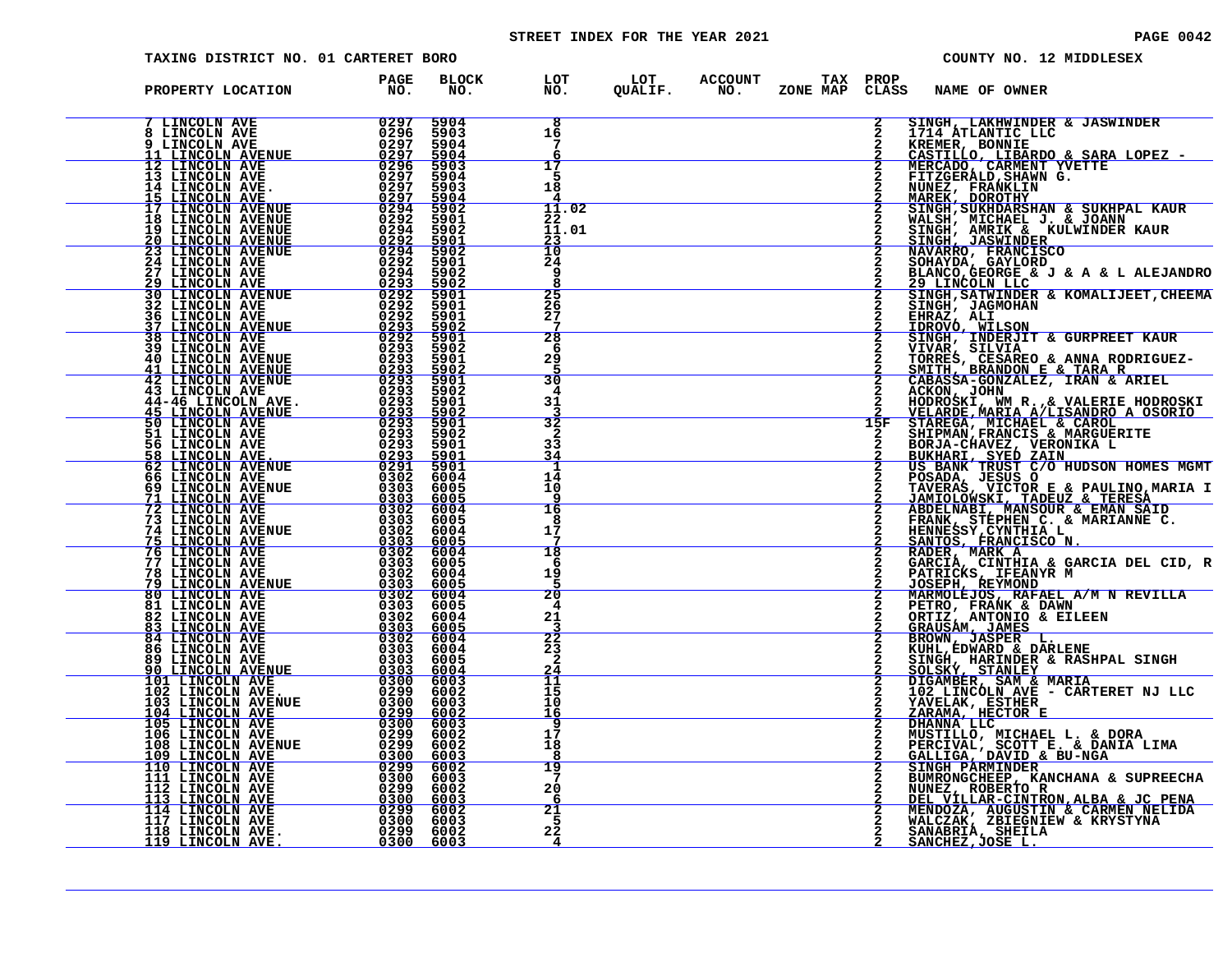# STREET INDEX FOR THE YEAR 2021 **PAGE 10043** PAGE 0043

| TAXING DISTRICT NO. 01 CARTERET BORO                                                                                                                                                                                                                                                                                                                                                   |                     |              |                                                           |                  |    |                                    |                                                                  | COUNTY NO. 12 MIDDLESEX                                                                                                                                                                                                                                         |
|----------------------------------------------------------------------------------------------------------------------------------------------------------------------------------------------------------------------------------------------------------------------------------------------------------------------------------------------------------------------------------------|---------------------|--------------|-----------------------------------------------------------|------------------|----|------------------------------------|------------------------------------------------------------------|-----------------------------------------------------------------------------------------------------------------------------------------------------------------------------------------------------------------------------------------------------------------|
| PROPERTY LOCATION                                                                                                                                                                                                                                                                                                                                                                      | PAGE<br>FAGE<br>NO. | BLOCK<br>NO. | LOT LOT ACCOUNT TAX PROP<br>NO. QUALIF. NO. ZONE_MAPCLAS: |                  |    |                                    | CLASS NAME OF OWNER                                              |                                                                                                                                                                                                                                                                 |
| $\begin{tabular}{ c  c  c c c c} \hline 120 LINCOLN AVE & 0299 & 6002 \\ 121 LINCOLN AVE & 0300 & 6003 \\ 122 LINCOLN AVE & 0300 & 6002 \\ 123 LINCOLN AVE & 0300 & 6003 \\ 123 LINCOLN AVE & 0300 & 6003 \\ 124-R-124-B LINCOLN AVE & 0300 & 6002 \\ 125 LINCOLN AVE & 0300 & 6002 \\ 126-A, 126-B LINCOLN AVE & 0300 & 6002 \\ 1$                                                    |                     |              | 23<br>$\overline{\mathbf{3}}$<br>24                       |                  |    | $\mathbf{2}$                       | <b>JANIW, STEFANIA</b>                                           |                                                                                                                                                                                                                                                                 |
|                                                                                                                                                                                                                                                                                                                                                                                        |                     |              | 25<br>$\mathbf 1$<br>26<br>16                             |                  |    |                                    |                                                                  | 2 DEEWN, SIR<br>2 HANSEN, ALBERT R.<br>2 SINGH, NARINDER & VIRK, SATNAM SINGH<br>2 SCP LINCOLN LLC<br>4A AIJ INVESTMENT LLC<br>2, 124 DENNIVOLIN LLC<br>2, 124 DENNIVOLIN LLC<br>2, 124 DENNIVOLIN LLC<br>SITAR, LOUIS J & KATHLEEN<br>GROSS, KELLY & PHYLLIS L |
|                                                                                                                                                                                                                                                                                                                                                                                        |                     |              | 23<br>2                                                   |                  |    |                                    |                                                                  | RODRIGUEZ, ROBERTO & MARLENE<br>MOBEEN, MARIA<br>MOBEEN, MARIA<br>MCDERMOTT, KENNETH J. & MARY<br>TELEPOSKY, DAVID R & NICOLETC<br>TELEPOSKY, DAVID R & NICOLETC                                                                                                |
|                                                                                                                                                                                                                                                                                                                                                                                        |                     |              | $\overline{22}$<br>4<br>21<br><u> 20</u><br>19            |                  |    |                                    |                                                                  |                                                                                                                                                                                                                                                                 |
|                                                                                                                                                                                                                                                                                                                                                                                        |                     |              | 18<br>17<br>16                                            |                  |    |                                    |                                                                  | TELEFOSKY, DAVID K & NICOLE C<br>ELTOMY, SHERIF & MANSOUR, FATMA M<br>BAZAN, NEIL B<br>27 LINDEN STREET LLC<br>27 LINDEN STREET LLC<br>COMASI, MICHAEL D<br>OBRIZAN, PAUL & LAURIE<br>MNJ ACQUISITIONS LLC<br>MNJ ACQUISITIONS LLC                              |
|                                                                                                                                                                                                                                                                                                                                                                                        |                     |              | 2<br>15<br>14<br>5                                        |                  | 71 |                                    |                                                                  | <b>SINGH, AJMER KAUR &amp; BALDEV<br/>SURICK, THEODORE<br/><u>KRIMPURI, NARINDER S.&amp; ELIZABETH</u></b>                                                                                                                                                      |
|                                                                                                                                                                                                                                                                                                                                                                                        |                     |              | 24<br>23<br>6<br>22                                       |                  |    |                                    |                                                                  |                                                                                                                                                                                                                                                                 |
|                                                                                                                                                                                                                                                                                                                                                                                        |                     |              | 7<br>21<br>8<br>q                                         |                  |    |                                    |                                                                  |                                                                                                                                                                                                                                                                 |
|                                                                                                                                                                                                                                                                                                                                                                                        |                     |              | 20<br>10<br>19<br>11<br>12                                |                  | 67 |                                    |                                                                  | KRIMPURI, NARINDER S.& ELIZABETH<br>ALVAREZ, ELAINE J<br>HUSSAIN, FIAZ & FIAZ, TOOBA<br>ST FLORANT, S & SAINT FLORANT, C & I<br>STED & SONS LLC<br>SINGH, MAJOR<br>ANDUCHA, SLANOMIR & EDYTA<br>NAGY, L.&L, SCHON & J.SCHON & J.SCHON<br>KRZANOMSKA, J          |
|                                                                                                                                                                                                                                                                                                                                                                                        |                     |              | 18<br>Ī3<br>6                                             |                  |    | 15C                                | SINGH, HARDIAL<br>BOROUGH OF CARTERET<br>THE HUGHES LIVING TRUST | SINGH, JARNAIL & NARINDER KAUR<br>CENTENO,ISMAEL & YOLANDA M.                                                                                                                                                                                                   |
|                                                                                                                                                                                                                                                                                                                                                                                        |                     |              | 6<br>12                                                   |                  |    |                                    |                                                                  | THE HUGHES LIVING TRUST<br>SINGH, PALWINDER<br>JEFFERS, YVONNE<br>GONZALEZ, JUAN & MARIA C.<br>DIAZ, ROBERTO C & ELIZABETH LONDONO<br>MEHRA, SULTAN C. & KARNI<br>KAUR, HARMINDER<br>CRILZ, JAIME JR<br>CRILZ, DALME JR. & PEPIA F LIZABBE<br>CR                |
|                                                                                                                                                                                                                                                                                                                                                                                        |                     |              | <u> 13</u><br>6<br>14<br>9                                |                  |    |                                    |                                                                  |                                                                                                                                                                                                                                                                 |
|                                                                                                                                                                                                                                                                                                                                                                                        |                     |              | 16<br>7.02<br>7.01<br>17.01                               | $R-25$<br>$R-25$ |    | $\frac{\bar{2}}{2}$                |                                                                  | 2 ORILLARDO, JOSE L & PERLA E LIZARBE<br>2 GALLARDO, JOSE L & PERLA E LIZARBE<br>2 GONZALES, ANGELES<br>2 GONZALES, ANGELES<br>2 BUTTER, BALDEV<br>2 BUTTER, BALDEV<br>15D COLUMBIAN CLUB<br>15D COLUMBIAN CLUB<br>15D COLUMBIAN CLUB<br>15D ST.                |
| $\begin{tabular}{@{}c c c c} \multicolumn{1}{c}{\textbf{3.49} & \textbf{5.1.1} & \textbf{5.1} & \textbf{6.1} & \textbf{7.1} & \textbf{9.1} & \textbf{1.1} & \textbf{1.1} & \textbf{1.1} & \textbf{1.1} & \textbf{1.1} & \textbf{1.1} & \textbf{1.1} & \textbf{1.1} & \textbf{1.1} & \textbf{1.1} & \textbf{1.1} & \textbf{1.1} & \textbf{1.1} & \textbf{1.1} & \textbf{1.1} & \textbf$ |                     |              | 18.01<br>12                                               |                  |    | 15C                                |                                                                  |                                                                                                                                                                                                                                                                 |
|                                                                                                                                                                                                                                                                                                                                                                                        |                     |              | в<br>13<br>$\overline{4}$<br>$\overline{6}$               |                  |    | $\frac{2}{2}$<br>15D<br>15C<br>15C |                                                                  | <b>ST. JOSEPH'S CHURCH AGENCY<br/>CARTERET REDEVELOPMENT AGENCY<br/>RUMPF, MARGARET A.<br/>ALBROLISY, AHMED E.<br/>CARTERET BUSINESS PARTNERSHIP INC<br/>CARTERET BUSINESS PARTNERSHIP INC<br/>CODER, RICHARD<br/>LEON, YESENIA</b><br>YOUNG, GAIL              |
|                                                                                                                                                                                                                                                                                                                                                                                        |                     |              | 11<br>10<br>9                                             |                  |    |                                    |                                                                  |                                                                                                                                                                                                                                                                 |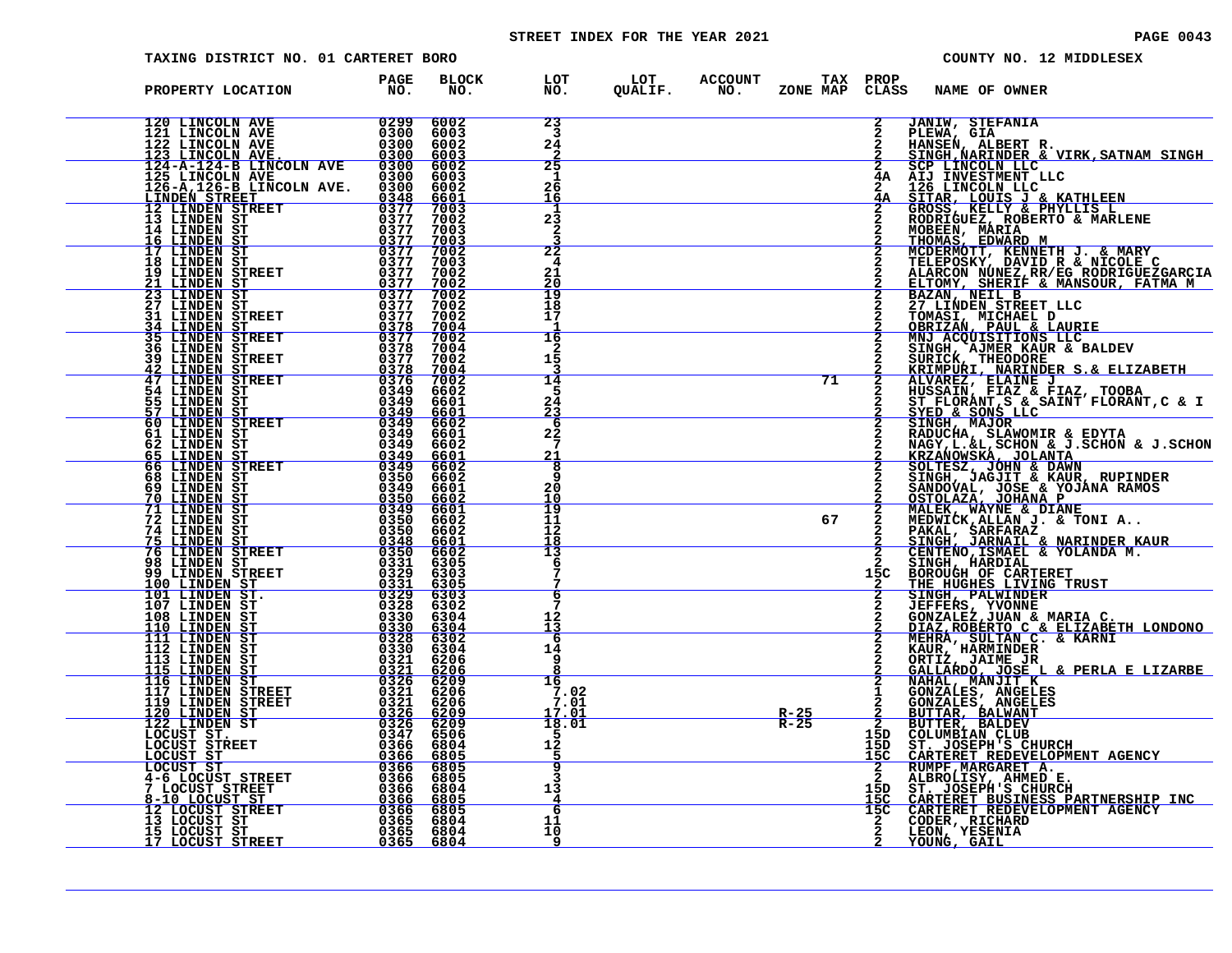# STREET INDEX FOR THE YEAR 2021 **PAGE 10044** PAGE 0044

| TAXING DISTRICT NO. 01 CARTERET BORO                                                                                                                                                                                                                                                                                                                                     |                                                |                                                 |                                                           |        |                    |                                     | COUNTY NO. 12 MIDDLESEX                                                                                                                                                                                                                                |
|--------------------------------------------------------------------------------------------------------------------------------------------------------------------------------------------------------------------------------------------------------------------------------------------------------------------------------------------------------------------------|------------------------------------------------|-------------------------------------------------|-----------------------------------------------------------|--------|--------------------|-------------------------------------|--------------------------------------------------------------------------------------------------------------------------------------------------------------------------------------------------------------------------------------------------------|
| PROPERTY LOCATION                                                                                                                                                                                                                                                                                                                                                        | PAGE<br>NO <sub>z</sub>                        | BLOCK<br>NO.                                    | LOT LOT ACCOUNT TAX PROP<br>NO. QUALIF. NO. ZONE_MAPCLAS: |        |                    |                                     | ZONE MAP CLASS NAME OF OWNER                                                                                                                                                                                                                           |
|                                                                                                                                                                                                                                                                                                                                                                          |                                                | 6805<br>6805<br>6804<br>6805                    | 8                                                         |        |                    | $\mathbf{2}$<br>$\mathbf{2}$<br>15C | DANIELS, ROGER<br>VAZQUEZ, ADOLFO & LESLIE MAURA-                                                                                                                                                                                                      |
|                                                                                                                                                                                                                                                                                                                                                                          |                                                | $6805$<br>6503<br>301                           | 12<br>16<br>19<br>18                                      |        |                    |                                     | 2 VAZQUEZ, ADOLFO & LESLIE MAURA-<br>15C BOROUGH OF CARTERET (CARA)<br>2 LORENZI, ANGEL LUIS & JEANETTE<br>2 SARZILLÓ, J.E / S-MACHOS & S-PHILLIPS<br>2 VERA, REYNOLDO & NILDA<br>2 DOBRÓWOLSKI, THOMAS & GRACE<br>2 JOHAL, RULWINDER SINGH<br>2 JO    |
|                                                                                                                                                                                                                                                                                                                                                                          |                                                | $\frac{301}{6503}$<br>301<br>6503               | $\overline{15}$<br>17<br>14<br>13                         |        |                    |                                     | JOHAL, BRINDER<br>JOHAL, KULWINDER SINGH<br>KHUTORSKOY, IGOR & ASYA                                                                                                                                                                                    |
| 39 LOCUST ST<br>40-42 LOCUST ST<br>41 LOCUST ST<br>43 LOCUST ST<br>44 LOCUST ST<br>44 LOCUST ST<br>46 LOCUST STREET<br>50 LOCUST STREET<br>55 LOCUST STREET<br>65 LOCUST STREET<br>65 LOCUST STREET<br>65 LOCUST STREET<br>65 LOCUST STREET                                                                                                                              |                                                | $\frac{6503}{301}$<br>301<br>6503<br>301        | 16<br>15<br>12<br>14                                      |        |                    |                                     | MAKWINSKI, SCOTT & LISA<br>NG, JONATHAN<br>PORTILLO, ALEX & NORA<br>HASSAN, ESSAM M.                                                                                                                                                                   |
|                                                                                                                                                                                                                                                                                                                                                                          | $\overline{0012}$<br>$\frac{03\bar{4}4}{0347}$ | 301<br>6503<br>6506                             | 13<br>11<br>8                                             |        |                    |                                     | 2 FRANCIS, ALEX & NORA<br>2 FIASSAM, ESSAM M.<br>2 FASSAM, ESSAM M.<br>2 FASCAL, HELEN<br>4A ROSS REALTY LLC-C/O R.F.JORDAN<br>2 TRARANT, SHIRLEY<br>2 CHIPPE, MARGARET<br>2 SCHIPPE, MARGARET<br>2 FRAPKIN, DAVID E. & CATHERINE F.<br>2 FARMAR       |
| $\frac{0.347}{0.347}$<br><b>66 LOCUST ST<br/>68 LOCUST STREET<br/>70 LOCUST ST<br/>72 LOCUST ST<br/>74 LOCUST STREET</b>                                                                                                                                                                                                                                                 | $\frac{0020}{0020}$                            | 6506<br>6506<br>402<br>402<br>402               | 6<br>17<br>16<br>15                                       |        | $\frac{7}{7}$      |                                     |                                                                                                                                                                                                                                                        |
|                                                                                                                                                                                                                                                                                                                                                                          | 0020                                           | 402<br>402<br>402                               | 14<br>13<br>8                                             |        |                    |                                     |                                                                                                                                                                                                                                                        |
|                                                                                                                                                                                                                                                                                                                                                                          |                                                | $\frac{402}{402}$<br>402<br>402                 |                                                           |        | 7                  |                                     |                                                                                                                                                                                                                                                        |
|                                                                                                                                                                                                                                                                                                                                                                          |                                                | $\frac{402}{402}$<br>402<br>6510<br><u>6901</u> | 13.01                                                     |        |                    |                                     |                                                                                                                                                                                                                                                        |
| 74 LOCUST STREET<br>$\begin{array}{cccc} 74 & 10 \text{CUST STREE} & 00220 \\ 84 & 10 \text{CUST ST} & 00220 \\ 84 & 10 \text{CUST ST} & 00129 \\ 86 - \text{A LOCUST ST} & 00119 \\ 86 - \text{A LOCUST ST} & 00119 \\ 86 - \text{A LOCUST STREE} & 00019 \\ 86 - \text{A LOCUST STREE} & 00019 \\ 90 & \text{LOCUST ST} & 00119 \\ 90 & \text{LOCUST ST} & 00119 \\ 9$ |                                                | 6901<br>6901<br>6901                            | 12<br>11<br>10<br>7                                       |        |                    |                                     |                                                                                                                                                                                                                                                        |
|                                                                                                                                                                                                                                                                                                                                                                          |                                                | 6902<br>6902<br>6902<br><u>6902</u><br>7005     | 6                                                         |        |                    |                                     |                                                                                                                                                                                                                                                        |
|                                                                                                                                                                                                                                                                                                                                                                          |                                                | 6902<br>7005<br>$\frac{6902}{7005}$             | 11.012<br>11.011                                          |        | $R-50$<br>R-50     | $\frac{2}{2}$                       | KASNOWSKI, BRIAN C & SHANNON MERIQUE, PATRICIA<br>ROBERTS, JOHN T & KAREN MARIE<br>PEREIRA, CHRISTOPER & STACEY<br>TONY AND SONS BUILDERS LLC<br>GUARICEIA, FREDDY<br>TONY AND SONS BUILDERS LLC<br>ZORRILLA, EDWARD L.<br>HORN, LYNNETTE<br>HORN, LYN |
|                                                                                                                                                                                                                                                                                                                                                                          |                                                | 6904<br>7005                                    | 10                                                        |        |                    |                                     |                                                                                                                                                                                                                                                        |
|                                                                                                                                                                                                                                                                                                                                                                          |                                                |                                                 | 4<br>5<br>14<br>-6                                        |        | 67                 |                                     | HOKN, LINNETHE<br>CAGO, CASTOR & CATALINA<br>YOUNG, GAIL A<br>ANTUNEZ, SERGIO & SABRINA<br>DHATT, GURCHARAN S & CORPORATION<br>HAQUE N& S CORPORATION<br>YING, SHIHONG & MOLNAR, THOMAS JOHN<br>LOOR, PEDRO J & GOMEZ, LUZ M<br>LOOR, PEDRO J & GOMEZ, |
|                                                                                                                                                                                                                                                                                                                                                                          |                                                |                                                 | 13<br>12<br>8                                             |        |                    |                                     | VIRAG, GAIL                                                                                                                                                                                                                                            |
| $\begin{tabular}{c c c} $47$~LONGFELLOW $51$ & $0374$ & $7045$ \\ \hline $48$~LONGFELLOW $ST$ & $0372$ & $6904$ \\ \hline $70$~LONGFELLOW $TREETT$ & $0353$ & $6604$ \\ $72$~LONGFELLOW $TREETT$ & $0353$ & $6604$ \\ $73$~LONGFELLOW $TREET$ & $0352$ & $6603$ \\ $74$~LONGFELLOW $STREET$ & $0352$ & $6604$ \\ $75$~LONGFELLOW $$                                      |                                                |                                                 | 11<br>9<br>9.019<br>10                                    | $R-50$ |                    |                                     | VIRAG, GAIL<br>CRITZ, FANNY & RIVADENEIRA, FERNANDO<br>AMARAL, JOEL PAIS & REYES, FELICITA<br><u>PEREZ, JUAN M &amp; MARIA B</u><br>ANDIAS, CASSIANO & MARIA<br>CHACALTANA, NOEMI O<br>JUMAN, NALEM & ANN MARIE SEWDAT<br>MCGRAIH, CATHERINE & COLLEE  |
|                                                                                                                                                                                                                                                                                                                                                                          |                                                |                                                 | 11<br>9.018<br>12<br>9.0172                               |        | $R-50$<br>$R - 50$ | $\frac{2}{2}$                       | LYNCH, ARLENE J.<br>SUKNANA, ROOKNIN & BASANTA, LAKHRAM<br>FAZEKAS, GREGG S<br>HAMM, STACY ANN                                                                                                                                                         |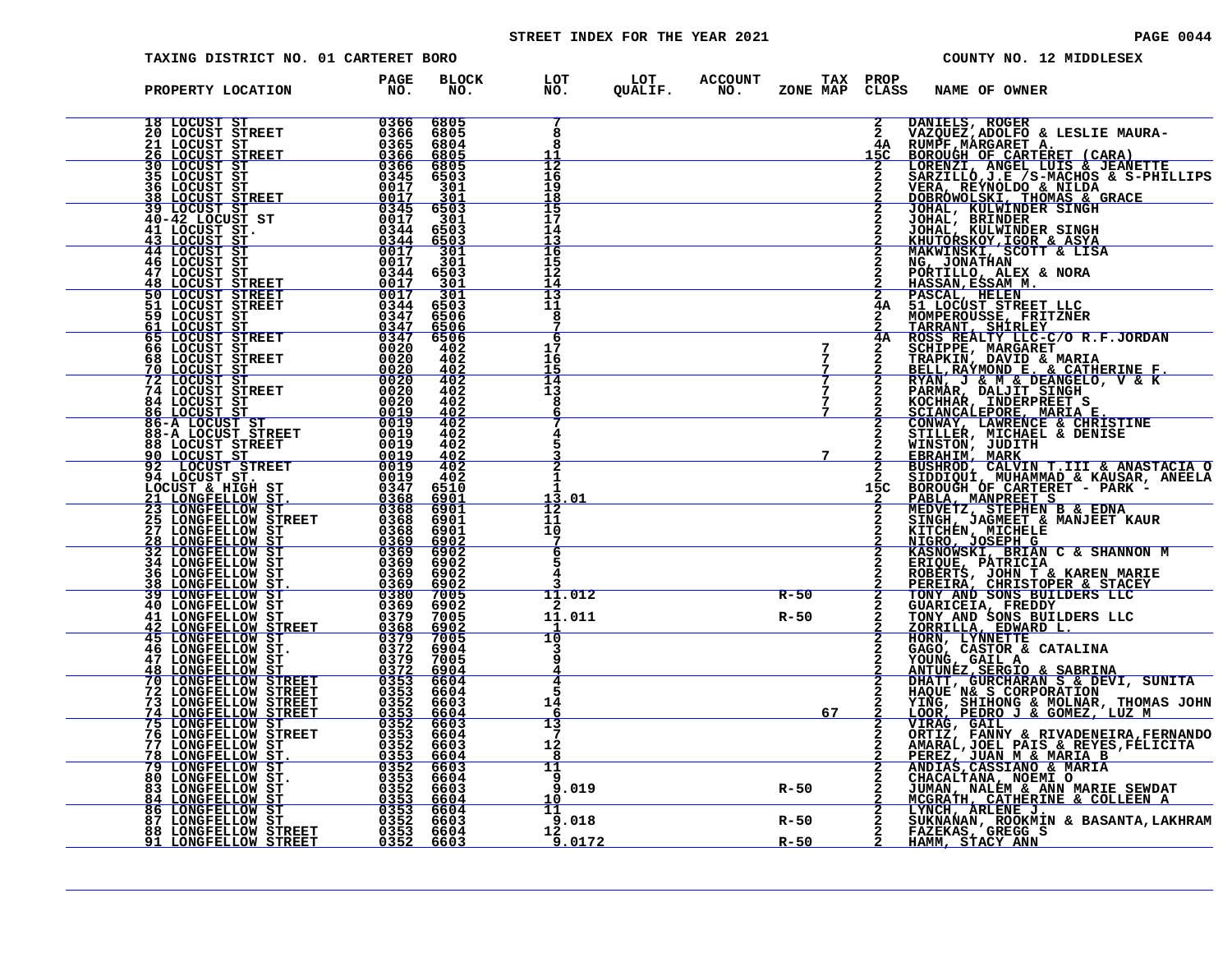# STREET INDEX FOR THE YEAR 2021 **PAGE 10045** PAGE 0045

| <b>TAXING DISTRICT NO. 01 CARTERET BORO</b>                                                                                                                                                                                                        |                                                                                             |                                     |                               |                                                                   | COUNTY NO. 12 MIDDLESEX                                                                                                                                                                                                                                          |
|----------------------------------------------------------------------------------------------------------------------------------------------------------------------------------------------------------------------------------------------------|---------------------------------------------------------------------------------------------|-------------------------------------|-------------------------------|-------------------------------------------------------------------|------------------------------------------------------------------------------------------------------------------------------------------------------------------------------------------------------------------------------------------------------------------|
| PROPERTY LOCATION                                                                                                                                                                                                                                  | <b>PAGE</b><br>NO <sub>z</sub>                                                              | BLOCK<br>NO.                        |                               | LOT LOT ACCOUNT<br>NO. QUALIF. NO.<br><b>TAX PROP</b><br>ZONE MAP | CLASS<br><b>NAME OF OWNER</b>                                                                                                                                                                                                                                    |
|                                                                                                                                                                                                                                                    |                                                                                             | 6604<br>6603<br>6603                | 13<br>9.0171<br>9.0162        | R-50<br>R-50                                                      | DIOUF, ALIOUNE M & YACINE DIOP<br>ARMANIOUS, ELLIA E. & BASMA MARCOS<br>HSWA LLC                                                                                                                                                                                 |
|                                                                                                                                                                                                                                                    |                                                                                             | 6604<br>6603<br>6604<br>6308        | 14<br>9.0161<br>15            | $R-50$                                                            | $\frac{2}{2}$<br>SOHAN, CALEB C & AMANDA<br>PATEL, VINODBHAI & REKHAV RUP-<br>US BANK TRUST C/O HUDSON HOMES MGMT                                                                                                                                                |
|                                                                                                                                                                                                                                                    |                                                                                             | $\frac{6401}{6308}$<br>6308<br>6401 |                               |                                                                   | OLIVET, ADOLFO & M & V & M REGO<br>SLIZIEWICZ, RICHARD K & ANDREW J.<br>HORVATH, MILLIAM & BARBARA<br>SUHAY, ANN ------ - ----------<br>MARIA, ELIAS O & SACHENKA ALBA-                                                                                          |
|                                                                                                                                                                                                                                                    |                                                                                             | 6308<br>6308<br>6401<br>6401        |                               |                                                                   |                                                                                                                                                                                                                                                                  |
| 92 LONGFELLOW STREET<br>93 LONGFELLOW STREET<br>95 LONGFELLOW STREET<br>95 LONGFELLOW STREET<br>95 LONGFELLOW STREET<br>96 LONGFELLOW STREET<br>98 LONGFELLOW STREET<br>98 LONGFELLOW STREET<br>93 LONGFELLOW STREET<br>101 LONGFELLOW STREET<br>1 |                                                                                             | 6308<br>6307<br>6404                |                               |                                                                   | SOMATI, ANN AN EIRINE AN AIR MARIA, ELIAS O & SACHENKA ALBA-VERNILLO, IRENE & SAMUEL<br>REZK, YASSER MOHAMED & GEHAN M<br>HICKS, CARRIE M<br>BAWA, RAJWINDER K<br>SAVINO, STEVEN R<br>GARCIA, ELIZABETH & JUAN NALDIVIA<br>CHINCHILLA, ANA & JUA                 |
|                                                                                                                                                                                                                                                    |                                                                                             | 6404<br>$\frac{6307}{6404}$<br>6307 |                               |                                                                   |                                                                                                                                                                                                                                                                  |
|                                                                                                                                                                                                                                                    |                                                                                             | 6307<br><u>6404</u><br>6307<br>6404 |                               |                                                                   | 2                                                                                                                                                                                                                                                                |
| 125 LONGFELLOW STREET<br>126 LONGFELLOW ST<br>127 LONGFELLOW ST.<br>128 LONGFELLOW STREET<br>129 LONGFELLOW STREET                                                                                                                                 | $0332\n0337\n0332$<br>$0337$<br>$0332$                                                      | 6307<br>$\frac{6404}{6307}$<br>6404 | 2.01                          |                                                                   | $\overline{2}$                                                                                                                                                                                                                                                   |
| 130 LONGFELLOW ST<br>131 LONGFELLOW ST<br>131 LONGFELLOW ST<br>133 LONGFELLOW ST                                                                                                                                                                   | $0339$<br>0331<br>0331                                                                      | 6307<br>$\frac{6407}{6306}$<br>6306 | 2.06<br>2.05                  |                                                                   | LAM, CUONG<br>$\overline{2}$<br>$\mathbf{2}$                                                                                                                                                                                                                     |
| 133 LONGFELLOW ST.<br>133 LONGFELLOW ST.<br>135 LONGFELLOW ST.<br>137 LONGFELLOW ST.<br>137 LONGFELLOW ST.<br>139 LONGFELLOW ST.<br>139 LONGFELLOW ST.<br>142 LONGFELLOW ST.<br>142 LONGFELLOW ST.<br>143 LONGFELLOW STREET 0331<br>143 LONGFELLOW |                                                                                             | 6407<br><u>6306</u><br>6306<br>6407 | 04<br>2.03                    |                                                                   | LAM, CUOMG<br>NAMAZ, MALIK & RAZA, NADIA<br>TORRES, ROBERT & NELLIXA<br>VILLA CORDOBA, MILTON R.<br>TEJADA, JESUS & NIEVES, LETICIA<br>GREGORY, VOLANDA Y<br>CAPPOLA, DAWN MARIE & RAYMOND J<br>OSUAGNU, JOCHECHI<br>CAPPOLA, DAWN MARIE & RAY<br>$\overline{2}$ |
|                                                                                                                                                                                                                                                    |                                                                                             | 6306<br>$\frac{6306}{6407}$<br>6306 | . 02<br>2.<br>2<br>.01        |                                                                   | $\mathbf{1}$<br>SANCHEZ-AGUILAR, KENLLY A MENDOZA, AA COTAQUISPE/AEC GUTIERREZ<br>$\overline{2}$                                                                                                                                                                 |
| 18 LONGVIEW AVE 22 LONGVIEW AVE<br><b>24 LONGVIEW AVE</b><br><b>30 LONGVIEW AVE</b>                                                                                                                                                                | 0126<br>0126<br>0124                                                                        | 3305<br>3303<br>3303<br>3301        | 13                            |                                                                   | MALDONADO, AMARIS & GRULLON-RAMOS, J<br>GILL, SUKHCHAIN S & KAUR, VEENU<br>PEREIRA, LUIS & IDALIA<br>LORICKA, DUSHWANTIE<br>ALMEIDA, DINA & VINCENT J BRIGANDI<br>$\overline{2}$                                                                                 |
| <b>49 LONGVIEW AVE</b><br>1 LOUIS ST<br>5 LOUIS STREET                                                                                                                                                                                             | 0129<br>$\frac{0\bar{2}\bar{3}\bar{3}}{0\bar{2}\bar{3}\bar{3}}$                             | 3306<br>5003<br>5003                | 11<br>$\frac{23}{22}$         |                                                                   | FRANCIS, BRIAN P<br>CARTERET BUSINESS PARTNERSHIP<br>CARTERET BUSINESS PARTNERSHIP<br>15C                                                                                                                                                                        |
| 9 LOUIS ST<br>13-15 LOUIS STREET<br><u>19 LOUIS ST</u><br>21 LOUIS ST                                                                                                                                                                              | $\begin{array}{r} 0233 \\ 0233 \\ 0233 \\ \hline\n0233\n\end{array}$<br>$\frac{0233}{0233}$ | 5003<br>5003<br>5003<br>5003        | $\frac{21}{20}$<br>19<br>18   |                                                                   | CANTERET BUSINESS PARINERSHIP<br>GOLINO, ANGELO & CATHERINE<br>FIORE, ANGELA M.<br>KAUR, RUPINDER & KULWINDER S JOHAL<br>JOHAL, KULWINDER S<br>KEHS, GEORGE D. & FABIOLA P.<br>CRAIG, JOSEPH W SR & ARLINE<br>CONTI, JOSEPH W SR & ARLINE<br>C<br>$\overline{a}$ |
| 23 LOUIS ST<br>27 LOUIS ST<br><u>29 LOUIS ST</u><br>33 LOUIS ST.                                                                                                                                                                                   | 0233<br>0233<br>$\begin{array}{r} 0233 \\ 0233 \\ 0233 \\ 0233 \\ 0232 \end{array}$         | 5003<br>5003<br>5003<br>5003        | 17<br>16<br>15<br>14          |                                                                   |                                                                                                                                                                                                                                                                  |
| 35 LOUIS ST<br>36 LOUIS ST<br><u>37 LOUIS STREET</u><br>38 LOUIS STREET                                                                                                                                                                            | 0233                                                                                        | 5003<br>5002<br>5003<br>5002        | 13<br>17<br>12<br>16          | 51                                                                | GARBARINO, KATHLEEN<br>JAGGER, WARREN & MONICA<br>CARTERET BOARD OF EDUCATION<br><u>GARBARINO, JOHN D. &amp; MARY E.</u><br>2                                                                                                                                    |
| 47 LOUIS STREET                                                                                                                                                                                                                                    | $0232\n0232\n0231\n0232\n02331\n02331$                                                      | 5003<br>5002<br>5002<br>5003        | 11<br>15<br>14<br>10          |                                                                   | NAPLES, SUSAN R.<br>SINGURA, STANLEY & LUCYNA<br>PAPE, RÓBERT<br>BHALLA, GURPREET                                                                                                                                                                                |
| 48-A LOUIS STREET<br>48-B LOUIS STREET<br><u>51 LOUIS STREET</u>                                                                                                                                                                                   | 0231<br><u>0232 _</u>                                                                       | 5002<br>5002<br>5003                | 13.01<br>13.02<br><u>__9_</u> |                                                                   | BURNS, PATRICK<br>TOTH, NANCY L.<br>MARRONE GERALDINE<br><b>BRIORDY, MARK L</b>                                                                                                                                                                                  |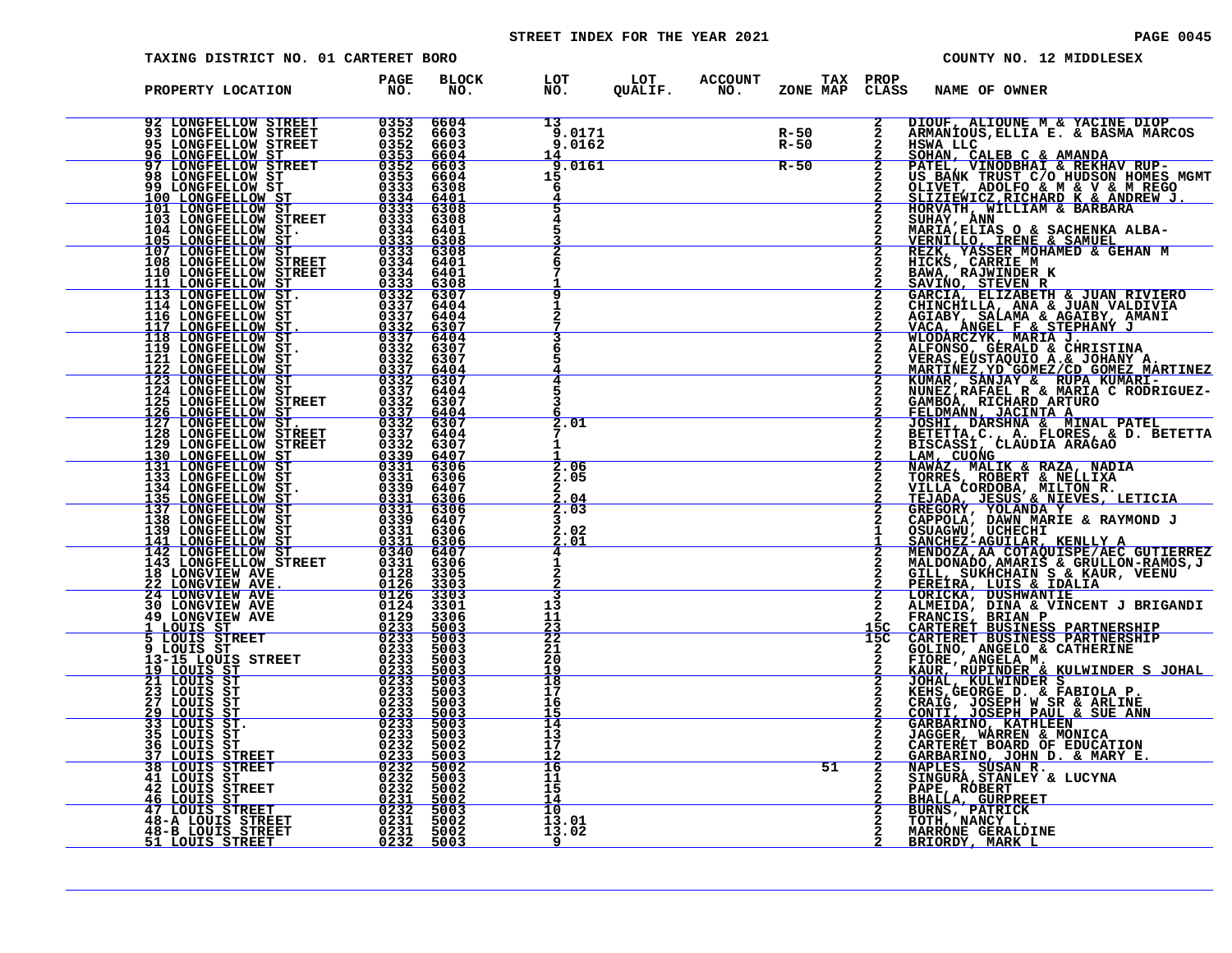# STREET INDEX FOR THE YEAR 2021 **PAGE 10046** PAGE 0046

| TAXING DISTRICT NO. 01 CARTERET BORO                                                                                                                                          |                                                                                                                                                                                                                                                                                      |                                       |                                                                             | COUNTY NO. 12 MIDDLESEX                                                                                                                                                                                                                                                      |
|-------------------------------------------------------------------------------------------------------------------------------------------------------------------------------|--------------------------------------------------------------------------------------------------------------------------------------------------------------------------------------------------------------------------------------------------------------------------------------|---------------------------------------|-----------------------------------------------------------------------------|------------------------------------------------------------------------------------------------------------------------------------------------------------------------------------------------------------------------------------------------------------------------------|
| PROPERTY LOCATION                                                                                                                                                             | <b>BLOCK</b><br>PAGE<br>NO.<br>NO.                                                                                                                                                                                                                                                   |                                       | LOT LOT ACCOUNT TAX PROP<br>NO. QUALIF. NO. ZONE_MAPCLAS:<br>ZONE MAP CLASS | NAME OF OWNER                                                                                                                                                                                                                                                                |
| 52 LOUIS STREET<br>53 LOUIS STREET<br>56 LOUIS ST                                                                                                                             | $\begin{array}{r} 0231 \ 0232 \ 0231 \ 0232 \ 0231 \ 0231 \ 02331 \end{array}$<br>5002<br>5003<br>5002                                                                                                                                                                               | 12<br>8<br>11                         |                                                                             | $\mathbf{2}$<br>SINGH, SUKHVINDER & HARJIT KAUR-<br>DEANGELO, MARK J & GINA M<br>GRECO, PÁTRICK & ANNE E.                                                                                                                                                                    |
| <u>57 LOUIS STREET</u><br>58 LOUIS ST<br>60 LOUIS ST<br>61 LOUIS STREET                                                                                                       | 5003<br>5002<br>5002<br>0232<br>5003                                                                                                                                                                                                                                                 | 10<br>q                               |                                                                             | BETANCOURT, JOSEPHINA & CASANOVA, A<br>GRECO, PATRICK J & ANNE E<br>RUBINOS, CARMEN                                                                                                                                                                                          |
| <u>62 LOUIS ST<br/>64 LOUIS STREET</u><br>65 LOUIS ST                                                                                                                         | $\begin{array}{r} 0231 \\ 0231 \\ 0232 \\ 0232 \end{array}$<br>5002<br>5002<br>5003                                                                                                                                                                                                  |                                       |                                                                             | NUSCO, MARILYN CHRISTINE<br>DAUNNO JR., WILLIAM P.& DOROTHY R.<br>BHATIA, SHUBHRA___<br>MONAGHÁN, ROBERT B.                                                                                                                                                                  |
| 66 LOUIS STREET<br>68 LOUIS ST<br>69 LOUIS ST<br>71 LOUIS STREET                                                                                                              | 0231<br>5002<br>$\begin{array}{r} 0231 \\ 0232 \\ 0232 \\ 0232 \end{array}$<br>5002<br>5003<br>5003                                                                                                                                                                                  |                                       |                                                                             | GONZALEZ, JASON<br>GONZALEZ, JASON<br>MANSILLA, ADA A<br>SINGH, PARDEEP<br>BRAVO, JORGE & S BRAVO & OMAR PEREA<br>MOTTO, CARMELLA J & JOSEPH A<br>MARMOL, RAMON & MARITZA<br>HAUPTMAN, TIFFANY E<br>BEGUM, BUSHRA<br>ANDRELLA, BRIAN S.& JUSTINE<br>ANDRELLA, BRIAN S.& JUST |
| 75 LOUIS ST<br><b>79 LOUIS STREET<br/>84 LOUIS STREET<br/>86 LOUIS ST</b>                                                                                                     | 0232<br>5003<br>$\frac{0232}{0229}$<br>5003<br>4904<br>4902                                                                                                                                                                                                                          |                                       | 51                                                                          |                                                                                                                                                                                                                                                                              |
| 88 LOUIS ST<br>90 LOUIS STREET<br>92 LOUIS STREET<br>94 LOUIS STREET<br>94 LOUIS STREET                                                                                       | $\begin{array}{r} 02288 \ 02222 \ 02222 \end{array}$<br>$\begin{array}{r} 02288 \ 02222 \ 02222 \ 02222 \ 02221 \ 03370 \ 0370 \ 0370 \ 0370 \ 0370 \ 0370 \ 0370 \ 0370 \ 0370 \ 0370 \ 0370 \ 0370 \ 0370 \end{array}$<br>4902<br>4802<br>4802                                     |                                       |                                                                             |                                                                                                                                                                                                                                                                              |
| <u>3 LOWELL ST</u><br>5 LOWELL ST                                                                                                                                             | 4801<br>4801<br>6902<br>6902                                                                                                                                                                                                                                                         | 20<br>19                              |                                                                             | SINGH, DALJIT & ANUJA, HARPREET<br>BUCKALEW, JOHN, JR<br>MIREA, ADNAN & MARRIAN K ALI-<br>MIREA, ADNAN & MARRIAN K ALI-<br>NEMATI, ALI & CHRISTINE<br>PERHACS, JULITA<br>SINGH BASHDAL & SIKHJINDER JOHZ<br>SINGH BASHDAL & SIKHJINDER JOHZ                                  |
| 6 LOWELL ST<br><b>8 LOWELL ST<br/><u>10 LOWELL ST</u><br/>11 LOWELL ST</b>                                                                                                    | 6903<br>6903<br>6903<br>6902                                                                                                                                                                                                                                                         | 1<br>2<br>18                          |                                                                             | PERHACS, JULITA<br>SINGH, RASHPAL & SUKHJINDER JOHAL<br>MARCHETTI, LUCILLE<br>BLANCO, MARIA & BONIFACIO<br>PERHACS, JULITA<br>BRINCO, MERICA NATIONAL ASSOC<br>STEPANOVA, MARTINA<br>VIRSA ESTATES LLC<br>MALDONADO, DAVID<br>MIRSA ESTATES LLC<br>                          |
| 12 LOWELL STREET<br>15 LOWELL STREET                                                                                                                                          | 6903<br>$\begin{array}{r} 6370 \\ +2100 \\ -2100 \\ -1000 \\ -6370 \\ -6370 \\ -6370 \\ -6369 \end{array}$<br>6902<br>6903                                                                                                                                                           | 17                                    |                                                                             |                                                                                                                                                                                                                                                                              |
| 16 LOWELL ST.<br>19 LOWELL ST.<br>20 LOWELL ST<br>23 LOWELL ST<br>24 LOWELL STREET                                                                                            | 6902<br>6903<br>6902<br>6903                                                                                                                                                                                                                                                         | 16<br>6<br>15                         | 70                                                                          |                                                                                                                                                                                                                                                                              |
| EI<br>ET 0369:<br>ET 0372:<br>ET 0372:<br>27 LOWELL ST<br><b>28 LOWELL STREET</b>                                                                                             | 6902<br>6903<br>6904                                                                                                                                                                                                                                                                 | 14<br>8<br>10                         |                                                                             |                                                                                                                                                                                                                                                                              |
| <b>28 LOWELL STREET<br/> 47 LOWELL STREET<br/> 48 LOWELL STREET<br/> 49 LOWELL STREET<br/> 50 LOWELL STREET<br/> 52 LOWELL STREET<br/> 71 LOWELL STREET<br/> 72 LOWELL ST</b> | 0373<br>$rac{6905}{6904}$<br>6905<br>6905<br>6604                                                                                                                                                                                                                                    |                                       |                                                                             | MALDONADO, DAVID<br>RIVEIRO, JUAN & GARCIA, ELIZABETH<br>COANSHOCK, KENNETH<br>SEEPAUL, LLOYD J. & MARIA E.RODRIGUES<br>CARHUAYANO, RAUL & ROCIO RUIZ<br>WODD AVENUE ASETS LLC<br>QUILES, AIDA L<br>TOOR, ASMA<br>MODERNO, EDUARDO & MANUEL MODERNO<br>MO                    |
| 73 LOWELL ST<br>74 LOWELL STREET                                                                                                                                              | $0373$ $0373$ $0352$ $0356$ $0354$<br>6701<br>6604<br>6701                                                                                                                                                                                                                           | 19<br>29<br>20                        |                                                                             |                                                                                                                                                                                                                                                                              |
| 75 LOWELL ST<br>76 LOWELL STREET<br>77 LOWELL ST<br>78 LOWELL ST                                                                                                              | $0356$<br>$0356$<br>$0356$<br>$0356$<br>$0356$<br>$0356$<br>$\frac{6604}{6701}$                                                                                                                                                                                                      | $\frac{28}{21}$<br>$27$<br>$22$       |                                                                             | HAIDER, ALI & SHAHANA PARVIN<br>ELKADI, KAREEM S & LIANA, LAUREN LYNN<br>LLAVE MEDINA, FELIX F & CARMEN PICON                                                                                                                                                                |
| 80 LOWELL ST<br>81 LOWELL STREET<br>82 LOWELL ST____                                                                                                                          | $\begin{array}{r} 33.5 \\ 0354 \\ 0356 \\ 0356 \\ 0356 \\ 0356 \\ 0354 \\ 0356 \\ 0356 \\ 0356 \\ 0356 \\ 0356 \\ 0354 \\ 0354 \\ 0356 \\ 0355 \\ 0356 \\ 0356 \\ 0357 \\ 0358 \\ 037 \\ \end{array}$                                                                                | $\frac{23}{264}$                      |                                                                             | LIAVE MEDINA, FELIX F<br>ABABIO, NANA A. & NANA ABROKWAH-NKATIA<br>MORALES, GWENDOLYN & IRIS MORALES<br>KADAKIA, VIVEK/V KADAKIA & K KADAKIA<br>BAZARI, JORGE A & GLORIA VALDES-DAMATO, LARRY & CAROL<br>JANNAT REALITY LLC<br>JANNATO, LARRY &                              |
| 83 LOWELL STREET<br>84 LOWELL ST<br>85-B LOWELL ST<br>85-A LOWELL ST.                                                                                                         |                                                                                                                                                                                                                                                                                      | 23<br>24                              |                                                                             | MALAQUIAS, JAMES & DANIA<br>CLOTY INVESTMENTS LLC<br>$\mathbf{2}$                                                                                                                                                                                                            |
| 86 LOWELL ST<br><u>87 LOWELL ST</u><br>88 LOWELL ST<br>88-B LOWELL STREET                                                                                                     | $\begin{array}{c c} \hline 0.354 \\ \hline 0.356 \end{array}$                                                                                                                                                                                                                        | 26<br>$\frac{22}{27}$<br>$^{28}_{21}$ |                                                                             | SANTANA, CARLOS & WILMA HERNANDEZ<br>TITO, SANDRA R & REGINO BAUTISTA<br>CERAMI, GABRIELL & CHARLES                                                                                                                                                                          |
| <b>89 LOWELL ST<br/><u>90 LOWELL ST</u></b><br>91 LOWELL STREET<br>92 LOWELL ST                                                                                               | $\begin{array}{r} \texttt{3156} \texttt{ 6701} \ \texttt{3356} \texttt{ 6701} \ \texttt{0354} \texttt{ 6604} \ \texttt{0357} \texttt{ 6701} \ \texttt{0357} \texttt{ 6604} \ \texttt{0357} \texttt{ 6604} \ \texttt{0335} \texttt{ 6401} \ \texttt{0335} \texttt{ 6402} \end{array}$ | 29<br>$\frac{20}{30}$                 |                                                                             | CENARI, GLAINE M<br>DANIELS, DOUGLAS & ANN KAPLAN-ABRAMS<br>SEYAM, ELSAYED A & SDEDEKE, RACHIDA<br>FLAZA, OSCAR & JESSICA SANCHEZ-<br>FONTUS-MICHEL, FORTUNE,                                                                                                                |
| 93 LOWELL ST<br>96-98 LOWELL STREET                                                                                                                                           |                                                                                                                                                                                                                                                                                      | 11<br>2                               |                                                                             | RIVERA, VICTOR & IRMA L<br>TRAPKIN, MARIA & DAVID                                                                                                                                                                                                                            |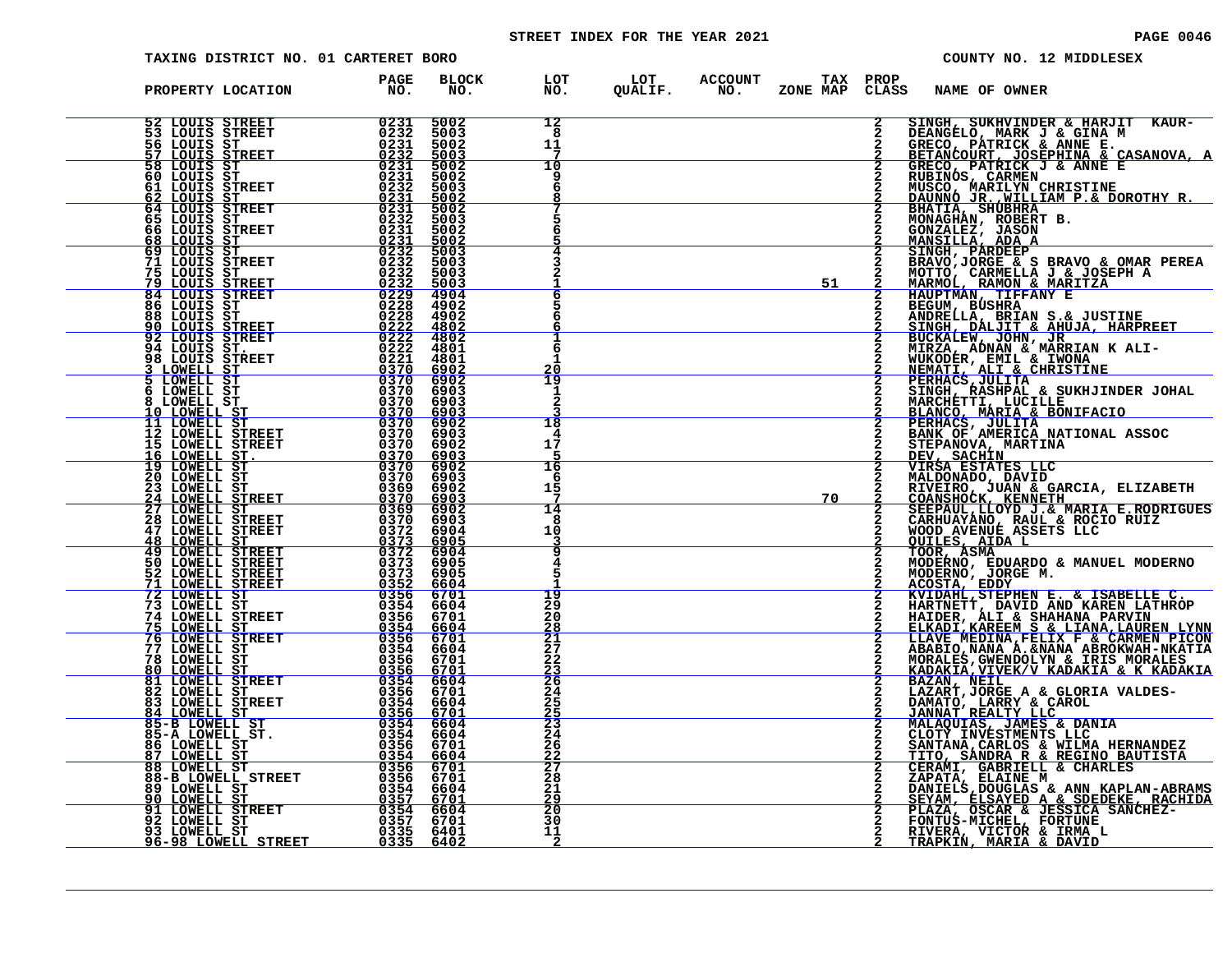# STREET INDEX FOR THE YEAR 2021 **PAGE 10047** PAGE 0047

| TAXING DISTRICT NO. 01 CARTERET BORO                                                                                                                                                                                                                                                         |                                                                                                                                                                                                                                                                                                                                                                                                                |                             |                                |                                              |    |                                | COUNTY NO. 12 MIDDLESEX                                                                                                                                                                                                                                                                          |
|----------------------------------------------------------------------------------------------------------------------------------------------------------------------------------------------------------------------------------------------------------------------------------------------|----------------------------------------------------------------------------------------------------------------------------------------------------------------------------------------------------------------------------------------------------------------------------------------------------------------------------------------------------------------------------------------------------------------|-----------------------------|--------------------------------|----------------------------------------------|----|--------------------------------|--------------------------------------------------------------------------------------------------------------------------------------------------------------------------------------------------------------------------------------------------------------------------------------------------|
| PROPERTY LOCATION                                                                                                                                                                                                                                                                            | PAGE<br>NO.                                                                                                                                                                                                                                                                                                                                                                                                    | <b>BLOCK</b><br>NO.         | LOT<br>NO.<br>NO.              | LOT ACCOUNT<br>QUALIF. NO.<br><b>ACCOUNT</b> |    | TAX PROP                       | ZONE MAP CLASS NAME OF OWNER                                                                                                                                                                                                                                                                     |
| FROM BUNDELL STREET<br>100 LOWELL STREET<br>100 LOWELL STREET<br>100 LOWELL STREET<br>100 LOWELL STREET<br>105 LOWELL STREET<br>105 LOWELL STREET<br>105 LOWELL STREET<br>106 LOWELL STREET<br>115 LOWELL STREET<br>115 LOWELL STREET<br>115 LOWELL                                          |                                                                                                                                                                                                                                                                                                                                                                                                                | 6401<br>6401<br>6402        | 10<br>9                        |                                              |    |                                | FRAZIER, MARGARET J.<br>HASSAN, FNU SAEED UL & UMAR, HIRA<br>BELL ATLANTIC-NJ C/O DUFF & PHELPS<br>VACA, MYRIAM E<br>KAUR, PARMJIT<br>CLIVEIRA, NUNO R.<br>FIGUEROA,CHRISTINE/ ROSARIO,ORLANDO<br>ANJUM PARVEZ, KHAN, & NAHID<br>SINGH, PAL<br>FAIR, JAME                                        |
|                                                                                                                                                                                                                                                                                              |                                                                                                                                                                                                                                                                                                                                                                                                                | 6401<br>6401                | $\overline{3}$<br>8.02<br>8.01 |                                              |    |                                |                                                                                                                                                                                                                                                                                                  |
|                                                                                                                                                                                                                                                                                              |                                                                                                                                                                                                                                                                                                                                                                                                                | 6405<br>6405                |                                |                                              |    | 4 <sup>C</sup><br>$\mathbf{2}$ |                                                                                                                                                                                                                                                                                                  |
|                                                                                                                                                                                                                                                                                              |                                                                                                                                                                                                                                                                                                                                                                                                                | 6404<br>6404                | 14                             |                                              |    |                                |                                                                                                                                                                                                                                                                                                  |
|                                                                                                                                                                                                                                                                                              |                                                                                                                                                                                                                                                                                                                                                                                                                | 6405<br>6404                | 3<br>13<br>12                  |                                              |    |                                |                                                                                                                                                                                                                                                                                                  |
|                                                                                                                                                                                                                                                                                              |                                                                                                                                                                                                                                                                                                                                                                                                                | $\frac{6404}{6405}$<br>6404 | 4<br>11                        |                                              |    |                                | <b>RASIMONICA, UGAN LI<br/>LEVINZON, MARK &amp; EDWARDA<br/>REINO, JOHNNY<br/>CEDENO-MARTINEZ,VICTOR/J C GARCIA<br/>RAMIA SERULLE, MERCEDES D<br/>RAMIA SERULLE, MERCEDES D</b>                                                                                                                  |
|                                                                                                                                                                                                                                                                                              |                                                                                                                                                                                                                                                                                                                                                                                                                | 6405<br>6404<br>6405        | 5<br>10<br>6                   |                                              |    |                                |                                                                                                                                                                                                                                                                                                  |
|                                                                                                                                                                                                                                                                                              |                                                                                                                                                                                                                                                                                                                                                                                                                | 6404<br>6405                |                                |                                              |    |                                | <b>KATALA BEROMBER AND SANDOVAL</b><br>SANDOVAL, VILMA & JULIO SANDOVAL<br>ROGANSKI, ZBIGNIEW & NADZIEJA<br>ROBLES, LUIS H & IRENE ITZKOWITZ<br>PIRACHA, S. M. DAUD/I.DAUD/T.PIRACHA<br>PIRACHA, M. DAUD/I.DAUD/T.PIRACHA                                                                        |
|                                                                                                                                                                                                                                                                                              |                                                                                                                                                                                                                                                                                                                                                                                                                | 6404<br>6408<br>6407        |                                |                                              |    |                                |                                                                                                                                                                                                                                                                                                  |
|                                                                                                                                                                                                                                                                                              |                                                                                                                                                                                                                                                                                                                                                                                                                | 6407<br>6408                |                                |                                              | 65 |                                | FIRACHAST  ARDEN  ARD  ARD  FIRALLAN<br>RIVERA, LUIS N & RUIZ, LOURDES<br>SANTIAGO, CARLOS & FELICITA A<br>PEREZ, MARY<br>BANICK, LAWRENCE                                                                                                                                                       |
|                                                                                                                                                                                                                                                                                              |                                                                                                                                                                                                                                                                                                                                                                                                                | 6407<br>6408<br>6407        | 6<br>5                         |                                              | 65 |                                |                                                                                                                                                                                                                                                                                                  |
|                                                                                                                                                                                                                                                                                              |                                                                                                                                                                                                                                                                                                                                                                                                                | $\frac{6408}{5801}$         | 11                             |                                              |    |                                | ASGHAR, NADEEM<br>AGUIRRE, KELLY<br>HERRERA CALDERON/H ALVARADO/CALDERO                                                                                                                                                                                                                          |
|                                                                                                                                                                                                                                                                                              |                                                                                                                                                                                                                                                                                                                                                                                                                | 6410<br>5801                | -1<br>10                       |                                              |    |                                |                                                                                                                                                                                                                                                                                                  |
|                                                                                                                                                                                                                                                                                              |                                                                                                                                                                                                                                                                                                                                                                                                                | <u>6410</u><br>6410<br>904  | 6                              |                                              |    |                                | HERRERA CALDERON/H ALVARADO/CALDERO<br>EBRAHIM, ALFRED<br>JOHAL, BLFRED<br>KHAN, SULTAN M & SAIMA KANWAL<br>MARTINEZ, CARLOS & ROSELY<br>MARTINEZ, CARLOS & ROSELY<br>HUDACKO, MARIA FERNANDA & ANTONIO M<br>ELLIS, TANYA<br>SEABRA, MARIA FERNANDA &                                            |
|                                                                                                                                                                                                                                                                                              |                                                                                                                                                                                                                                                                                                                                                                                                                | 903<br>901                  | 6<br>10                        |                                              |    |                                |                                                                                                                                                                                                                                                                                                  |
|                                                                                                                                                                                                                                                                                              |                                                                                                                                                                                                                                                                                                                                                                                                                | 903<br>901<br>903           | 5<br>11<br>4                   |                                              |    |                                |                                                                                                                                                                                                                                                                                                  |
| <b>21 MAINE AVE<br/>25 MAINE AVENUE<br/>25 MAINE AVENUE<br/>28 MAINE AVENUE<br/>32 MAINE AVENUE<br/>32 MAINE AVE<br/>36 MAINE AVE<br/>40 MAINE AVE<br/>40 MAINE AVE<br/>40 MAINE AVE<br/>66 MAPLE STREET<br/>81-83 MAPLE STREET<br/>81-83 MAPLE STREET<br/>81-83 MAPLE STREET<br/>85-97 </b> | $\frac{0.27}{0.027}$<br>$\frac{0.27}{0.027}$<br>$\frac{0.27}{0.027}$<br>$\frac{0.27}{0.027}$                                                                                                                                                                                                                                                                                                                   | $\frac{901}{903}$           | 12                             |                                              |    |                                |                                                                                                                                                                                                                                                                                                  |
|                                                                                                                                                                                                                                                                                              |                                                                                                                                                                                                                                                                                                                                                                                                                | 903<br>901<br>903           | 13                             |                                              |    |                                |                                                                                                                                                                                                                                                                                                  |
|                                                                                                                                                                                                                                                                                              | 0027                                                                                                                                                                                                                                                                                                                                                                                                           | 901<br>6207                 | 14<br>īź                       |                                              |    |                                |                                                                                                                                                                                                                                                                                                  |
|                                                                                                                                                                                                                                                                                              | $0324\n0325\n0325$                                                                                                                                                                                                                                                                                                                                                                                             | 6208<br>$\frac{6209}{6209}$ | 12                             |                                              |    |                                |                                                                                                                                                                                                                                                                                                  |
| 89-91 MAPLE ST.<br>93 MAPLE STREET                                                                                                                                                                                                                                                           | 0325                                                                                                                                                                                                                                                                                                                                                                                                           | 6209<br>6209                |                                |                                              |    |                                |                                                                                                                                                                                                                                                                                                  |
| 95 MAPLE ST<br>46 MARION ST<br>48 MARION ST                                                                                                                                                                                                                                                  | $\frac{0325}{0214}$<br>0214                                                                                                                                                                                                                                                                                                                                                                                    | $\frac{6209}{4403}$<br>4403 | 2                              |                                              |    |                                | VIRK APARTMENTS LLC<br>SYJONGTIAN & NIRMAL J. KAUR<br>SYJONGTIAN, QUIMPO,& AMISTAD<br>AGATEP/CANONIZADO & CANONIZADO<br>VIRK, SATNAM S. & NIRMAL J. KAUR<br>HANS, PUSHPINDSR /JASWINDER & SINGH,S<br>MALIK,ADIL & S MALIK & S A MALIK<br>BOL                                                     |
| 50 MARION STREET<br>51 MARION STREET                                                                                                                                                                                                                                                         | $0\overline{214}$<br>0210                                                                                                                                                                                                                                                                                                                                                                                      | 4402<br>4304                | 23<br>10                       |                                              |    |                                |                                                                                                                                                                                                                                                                                                  |
| 52 MARION STREET<br>53 MARION ST<br><b>54 MARION ST</b>                                                                                                                                                                                                                                      | $\begin{array}{c} 0214 \\ 0210 \\ 0212 \end{array}$                                                                                                                                                                                                                                                                                                                                                            | 4402<br>4304<br>4402        | 24<br>q                        |                                              |    |                                | KAOKALEZ, AUGUSTINE A. & LESLIE A.<br>SMITH, THEODORE T. & ANGELINA R.<br>SMITH, THEODORE T. & ANGELINA R.<br>FRARACCIO, PAUL & KATHLEEN<br>MORALES, MAGDALENA                                                                                                                                   |
| <u>55 MARION ST</u><br><b>56 MARION ST</b>                                                                                                                                                                                                                                                   | $\begin{array}{@{}c@{\hspace{1em}}c@{\hspace{1em}}c@{\hspace{1em}}c@{\hspace{1em}}c@{\hspace{1em}}c@{\hspace{1em}}c@{\hspace{1em}}c@{\hspace{1em}}c@{\hspace{1em}}c@{\hspace{1em}}c@{\hspace{1em}}c@{\hspace{1em}}c@{\hspace{1em}}c@{\hspace{1em}}c@{\hspace{1em}}c@{\hspace{1em}}c@{\hspace{1em}}c@{\hspace{1em}}c@{\hspace{1em}}c@{\hspace{1em}}c@{\hspace{1em}}c@{\hspace{1em}}c@{\hspace{1em}}c@{\hspace{$ |                             |                                |                                              |    |                                |                                                                                                                                                                                                                                                                                                  |
| <b>57 MARION ST</b><br><b>58 MARION STREET</b><br><b>59 MARION ST</b>                                                                                                                                                                                                                        |                                                                                                                                                                                                                                                                                                                                                                                                                |                             | 18<br>10                       |                                              | 45 |                                |                                                                                                                                                                                                                                                                                                  |
| 60 MARION ST<br>61 MARION STREET                                                                                                                                                                                                                                                             | $\begin{array}{r} 0210 & 4304 \ 0212 & 4401 \ 0209 & 4303 \ 0212 & 4401 \ 0209 & 4303 \ \end{array}$                                                                                                                                                                                                                                                                                                           |                             | 19<br>9                        |                                              |    |                                | <b>EUIZ, SIMGUALENA<br/> RUIZ, SIXTO &amp; MARIA<br/> PERRY, ERNEST J &amp; KAREN D<br/> ROWLEY, RICHARD &amp; CAROL<br/> BUSCH, PAUL S. JR. &amp; MARIA C.<br/> BARKER, DONALD F &amp; CHERRY<br/> GUMMERMAN, MARGARET<br/> RORIGUEZ, HERIBERTO &amp; MARINA<br/> RORIGUEZ, HERIBERTO &amp;</b> |
| 62 MARION ST<br>63 MARION STREET                                                                                                                                                                                                                                                             | 0211 4401<br>0209 4303                                                                                                                                                                                                                                                                                                                                                                                         |                             | 1<br>8                         |                                              |    |                                | CALIXTE, JÚDE & MANNECIE<br>VELEZ P, MD/S, GIRALDO V/DL HERRERA G                                                                                                                                                                                                                                |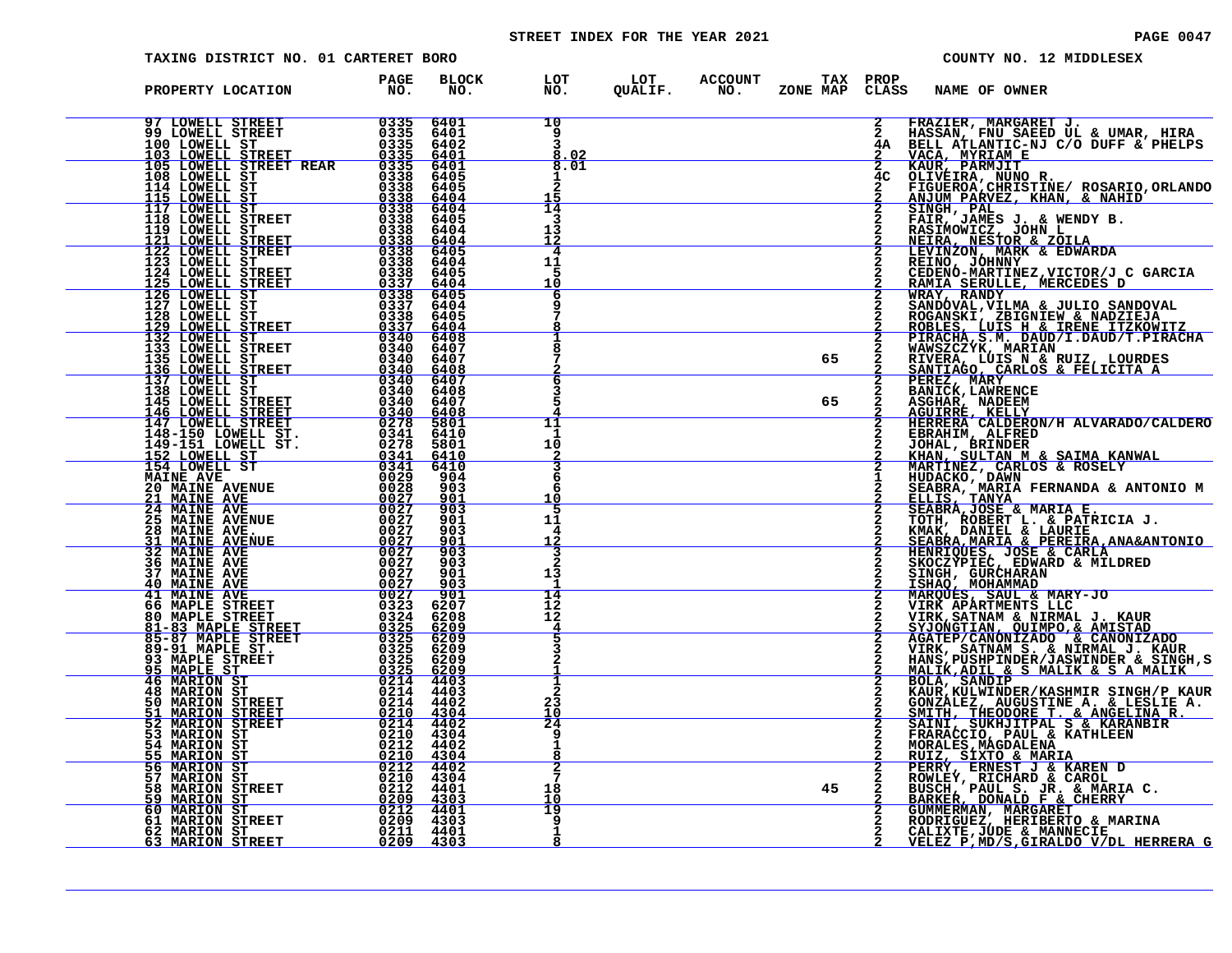# STREET INDEX FOR THE YEAR 2021 **PAGE 10048** PAGE 0048

| TAXING DISTRICT NO. 01 CARTERET BORO                                                                                                                                                                                                                                                                                                                                                        |                                                                                                                                                                                                                                                                                                                                                                                                                                          |                                                             |                                  |  |                                                                          |   |                                                                                        | COUNTY NO. 12 MIDDLESEX                                                                                                                                                                                                                          |
|---------------------------------------------------------------------------------------------------------------------------------------------------------------------------------------------------------------------------------------------------------------------------------------------------------------------------------------------------------------------------------------------|------------------------------------------------------------------------------------------------------------------------------------------------------------------------------------------------------------------------------------------------------------------------------------------------------------------------------------------------------------------------------------------------------------------------------------------|-------------------------------------------------------------|----------------------------------|--|--------------------------------------------------------------------------|---|----------------------------------------------------------------------------------------|--------------------------------------------------------------------------------------------------------------------------------------------------------------------------------------------------------------------------------------------------|
| PROPERTY LOCATION                                                                                                                                                                                                                                                                                                                                                                           | <b>PAGE</b><br>NO <sub>z</sub>                                                                                                                                                                                                                                                                                                                                                                                                           | BLOCK<br>NO.                                                |                                  |  | LOT LOT ACCOUNT TAX PROP<br>NO. QUALIF. NO. ZONE_MAP CLASS NAME_OF_OWNER |   |                                                                                        |                                                                                                                                                                                                                                                  |
| 64 MARION STREET<br>66 MARION ST<br>67 MARION STREET<br>67 MARION ST<br>68 MARION ST<br>69 MARION STREET<br>70 MARION STREET<br>71 MARION STREET<br>72 MARION STREET<br>73 MARION STREET<br>73 MARION STREET<br>74 MARION STREET<br>74 MARION STREET<br>                                                                                                                                    |                                                                                                                                                                                                                                                                                                                                                                                                                                          | 4401<br>4208<br>4209<br>4208                                | 4                                |  |                                                                          |   | <b>HAAKE, TINA</b>                                                                     | HAAKE, TINA<br>HEROD, GILBERT & JANET B.<br>THE KAPEC REVICABLE LIVING TRUST<br>THE KAPEC REVICABLE LIVING TRUST<br>VEZZOSI PETER J, ESTATE OF<br>EDWARDS, STEVE G & AVA CECELIA<br>LOWMAN, TYRONE<br>DOZIER, MARVIN & CELIA<br>ROJAS, WILLIAM   |
|                                                                                                                                                                                                                                                                                                                                                                                             |                                                                                                                                                                                                                                                                                                                                                                                                                                          | $\frac{4209}{4208}$<br>$\frac{4209}{4208}$                  | . 0                              |  |                                                                          |   |                                                                                        |                                                                                                                                                                                                                                                  |
| 75 MARION ST                                                                                                                                                                                                                                                                                                                                                                                | $0\bar{2}0\bar{4}$                                                                                                                                                                                                                                                                                                                                                                                                                       | 4206<br>4207<br>$\frac{4206}{4207}$                         | q<br>4<br>10                     |  |                                                                          |   |                                                                                        |                                                                                                                                                                                                                                                  |
| 76 MARION ST<br>77 MARION ST<br>78 MARION ST                                                                                                                                                                                                                                                                                                                                                | $\begin{array}{r} 0203 \\ 0204 \\ 0204 \\ 0203 \end{array}$<br>0204<br>0203                                                                                                                                                                                                                                                                                                                                                              | 4206<br>4207<br>4206                                        | 11<br>2                          |  |                                                                          |   |                                                                                        |                                                                                                                                                                                                                                                  |
| <b>79 MARION STREET<br/>80 MARION STREET<br/>81 MARION STREET<br/>82 MARION STREET<br/>83 MARION STREET</b><br>84 MARION STREET<br>85 MARION ST                                                                                                                                                                                                                                             | 0204<br>0201<br>$\frac{0\bar{201}}{0\bar{201}}$                                                                                                                                                                                                                                                                                                                                                                                          | 4207<br>4204<br>4205<br>$\frac{4204}{4205}$                 | q<br>4<br>10                     |  |                                                                          |   |                                                                                        |                                                                                                                                                                                                                                                  |
| 86 MARION ST<br>87 MARION ST<br>88 MARION STREET<br>89 MARION STREET<br>90 MARION ST                                                                                                                                                                                                                                                                                                        | 0201<br>$0\overline{201}$<br>0201<br>0201                                                                                                                                                                                                                                                                                                                                                                                                | 4204<br>4205<br>4204<br>4205                                | 11<br>2<br>12                    |  |                                                                          |   |                                                                                        |                                                                                                                                                                                                                                                  |
| 91 MARION STREET<br>92 MARION ST<br>93 MARION STREET                                                                                                                                                                                                                                                                                                                                        | 0198<br>0199<br>$\frac{0198}{0199}$                                                                                                                                                                                                                                                                                                                                                                                                      | 4202<br>4203<br>$\frac{\bar{4}\bar{2}\bar{0}\bar{2}}{4203}$ | 4                                |  |                                                                          |   |                                                                                        |                                                                                                                                                                                                                                                  |
| <b>94 MARION ST</b><br>95 MARION ST<br><b>96 MARION ST</b><br>97 MARION ST                                                                                                                                                                                                                                                                                                                  | 0199<br>0199<br>$\frac{0199}{0199}$                                                                                                                                                                                                                                                                                                                                                                                                      | 4202<br>4203<br>$\frac{4202}{4203}$                         | 15<br>2<br>14                    |  |                                                                          |   |                                                                                        | AYBAR, RAMON M/MERCEDES J/M.MENDEZ<br>ANDROVICH, CHRISTOPHER & KIMBERLEY<br>SIMNOWICH, CHRISTOPHER & KIMBERLEY<br>GWIAZDOWSKI, COREY/SARAH A.ANDROVICH<br>MRASZ, ROBERT G & CHRISTINE<br>EDUARDO, JOSE F & FAMELA<br>MONI, INDERJIT S & KAUR, NA |
| 98 MARION ST<br><b>99 MARION ST</b><br>100 MARION ST<br>101 MARION ST                                                                                                                                                                                                                                                                                                                       | 0198<br>0197<br>0198<br>0197                                                                                                                                                                                                                                                                                                                                                                                                             | 4201<br>4108<br>4201<br>4108                                | 1<br>12<br>11                    |  |                                                                          |   |                                                                                        |                                                                                                                                                                                                                                                  |
| 103 MARION ST<br>105 MARION ST<br><b>74 MARKOWITZ ST.</b><br>75 MARKOWITZ ST                                                                                                                                                                                                                                                                                                                | 0197<br>0197<br>$\frac{0196}{0197}$                                                                                                                                                                                                                                                                                                                                                                                                      | 4108<br>4108<br>$\frac{4107}{4108}$                         | 10<br>q<br>10<br>8               |  |                                                                          |   |                                                                                        | CHEEMA, JASPREET S & GURPREET S<br>PLATT, HELENE R<br>RIOS, RONALD & MICHELINA                                                                                                                                                                   |
| <b>76 MARKOWITZ ST<br/>77 MARKOWITZ ST<br/><u>78 MARKOWITZ STREET</u></b>                                                                                                                                                                                                                                                                                                                   | 0196<br>0197<br>0196<br>0197                                                                                                                                                                                                                                                                                                                                                                                                             | 4107<br>4108<br>4107                                        | 11<br>12<br>6                    |  |                                                                          |   |                                                                                        | ALCUDIA, ROSANE A & ARIEL<br>MALZER, BRANDI & ROQUETA, MICHAEL<br>BORBONE, ROSE<br>COSME, WILMER<br>CLOSE, GARY                                                                                                                                  |
| <b>79 MARKOWITZ ST<br/>80 MARKOWITZ ST</b>                                                                                                                                                                                                                                                                                                                                                  |                                                                                                                                                                                                                                                                                                                                                                                                                                          |                                                             | 13<br>5<br>14<br>8               |  |                                                                          |   |                                                                                        | <b>CHOSE, ELISHA<br/>COCKTON, DANIEL &amp; VANESSA<br/>BAPTISTA, ANTHONY &amp; CLAUDIA<br/>GROTHUSEN, KETIH &amp; EMMA OSWALD<br/>CLARG, MICHELLE D<br/>CLARG, MICHELLE D<br/>CLARG, MICHELLE D</b>                                              |
| 110, 0196 4107<br>0196 4107<br>0196 4107<br>0196 4107<br>0196 4107<br>0196 4107<br>0196 4107<br>0196 4107<br>0196 4106<br>93 MARKOWITZ STREET<br>95 MARKOWITZ STREET<br>96 MARKOWITZ STREET<br>96 MARKOWITZ ST<br>97 MARKOWITZ ST<br>97 MARYCT                                                                                                                                              |                                                                                                                                                                                                                                                                                                                                                                                                                                          |                                                             | 13<br>14<br>6                    |  |                                                                          |   | RENE, WILFREDO<br>CSK PROPERTIES LLC                                                   | WAGNER, JOSEPH P. & JOYCE A.<br>CALIMANO, THOMAS & LYNN T.<br>MAKWINSKI, MARK A. & LAURA L.                                                                                                                                                      |
|                                                                                                                                                                                                                                                                                                                                                                                             | 0191 4103                                                                                                                                                                                                                                                                                                                                                                                                                                |                                                             | 15<br>5<br>16<br>q               |  |                                                                          | 2 | MITCHELL, JEROME                                                                       | KASSIS, JOHN<br>RODRIGUEZ-VAZQUEZ, D/AE GODINEZ-GONZ                                                                                                                                                                                             |
| 97 MARKOWITZ ST<br>98 MARKOWITZ ST<br>98 MARKOWITZ ST<br>99 MARKOWITZ ST<br>101 MARKOWITZ ST<br>102 MARKOWITZ ST<br>103 MARKOWITZ ST<br>103 MARKOWITZ ST                                                                                                                                                                                                                                    | 0190 4102<br>0191 4103<br>$\begin{array}{@{}c@{\hspace{1em}}c@{\hspace{1em}}c@{\hspace{1em}}c@{\hspace{1em}}c@{\hspace{1em}}c@{\hspace{1em}}c@{\hspace{1em}}c@{\hspace{1em}}c@{\hspace{1em}}c@{\hspace{1em}}c@{\hspace{1em}}c@{\hspace{1em}}c@{\hspace{1em}}c@{\hspace{1em}}c@{\hspace{1em}}c@{\hspace{1em}}c@{\hspace{1em}}c@{\hspace{1em}}c@{\hspace{1em}}c@{\hspace{1em}}c@{\hspace{1em}}c@{\hspace{1em}}c@{\hspace{1em}}c@{\hspace{$ |                                                             | 13<br>я<br>14                    |  |                                                                          |   | FIELDS, ROSZITA M.<br>GRZYB, RYSZARD & DANUTA<br>ROSARIO, WILMER<br>KLIMEK, WILLIAM J. |                                                                                                                                                                                                                                                  |
| $\begin{tabular}{l l l l} 103 & \texttt{MARKOWITZ} & \texttt{S:} & & & & 0190 & 4102 \\ 104 & \texttt{MARKOWITZ} & \texttt{ST} & & & 0191 & 4103 \\ 105 & \texttt{MARKOWITZ} & \texttt{STREET} & & 0190 & 4102 \\ 106 & \texttt{MARKOWITZ} & \texttt{STREET} & & 0190 & 4102 \\ 107 & \texttt{MARKOWITZ} & \texttt{STREET} & & 0191 & 4103 \\ 108 & \texttt{MARKOWITZ} & \texttt{STREET} &$ |                                                                                                                                                                                                                                                                                                                                                                                                                                          |                                                             | 15<br>6<br><u> 16</u><br>5<br>17 |  |                                                                          |   |                                                                                        | SINGH, SARABJIT<br>BELTRE, JULIO & BELKYS GRICEL<br><u>PEREZ, INEZ &amp; DIANA PEREZ</u><br>ELKWISNI, AHMED F<br>IRFAN, MAHWISH & NASEER, MUHAMMAD I                                                                                             |
|                                                                                                                                                                                                                                                                                                                                                                                             |                                                                                                                                                                                                                                                                                                                                                                                                                                          |                                                             | 4<br>18                          |  |                                                                          |   | FROLICH, DIANE<br><b>SCHMAUS, DORIS</b>                                                |                                                                                                                                                                                                                                                  |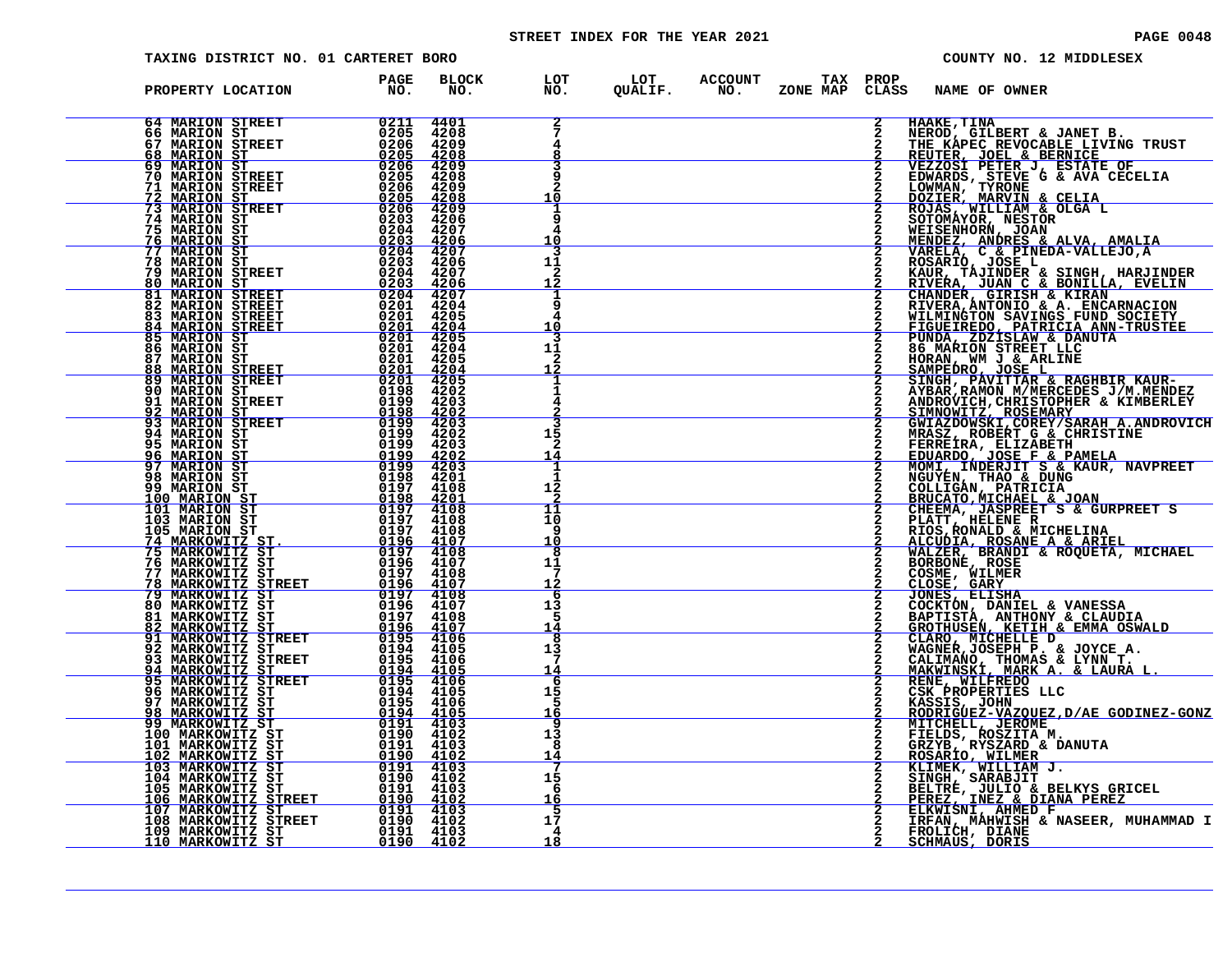# STREET INDEX FOR THE YEAR 2021 **PAGE 10049** PAGE 0049

| TAXING DISTRICT NO. 01 CARTERET BORO                                                                                                                                                                                                                                                                                                                                        |                                                                                             |                                             |                                  |                                                         |    |               | COUNTY NO. 12 MIDDLESEX                                                                                                                                                                                                                                |  |
|-----------------------------------------------------------------------------------------------------------------------------------------------------------------------------------------------------------------------------------------------------------------------------------------------------------------------------------------------------------------------------|---------------------------------------------------------------------------------------------|---------------------------------------------|----------------------------------|---------------------------------------------------------|----|---------------|--------------------------------------------------------------------------------------------------------------------------------------------------------------------------------------------------------------------------------------------------------|--|
| PROPERTY LOCATION                                                                                                                                                                                                                                                                                                                                                           | PAGE<br>NO.                                                                                 | <b>BLOCK</b><br>NO.                         |                                  | LOT LOT ACCOUNT TAXPROP<br>NO. QUALIF. NO. ZONENAPCLASS |    |               | NAME OF OWNER                                                                                                                                                                                                                                          |  |
| 111 MARKOWITZ ST                                                                                                                                                                                                                                                                                                                                                            | 0176<br>0167<br>0176<br>0167                                                                | 3906<br>3805<br>3906<br>3805                | 13<br>$\frac{16}{12}$<br>īī      |                                                         |    | 2             | CASTILLO, CLARISSA                                                                                                                                                                                                                                     |  |
|                                                                                                                                                                                                                                                                                                                                                                             | 0176<br>0167<br>0176<br>$\frac{\overline{0}\overline{1}\,\overline{6}\,\overline{7}}{0176}$ | 3906<br>3805<br>3906<br>3805                | 11<br>18<br>10<br><u>و1</u>      |                                                         |    |               | CASTILLO, CLARISSA<br>LEBRON, ANA R & FIGUEROA, STACY<br>RIAZ, KHURRAM/SIDRA RIAZ & M RIAZ<br>CUOZZO, VINCENT & ANN<br>KADIMA-SCHIPA, JEAN & GEORGETTE<br>KADIMA-SCHIPA, JEAN & GEORGETTE<br>MARRERO, OLGA L & NICOLE A<br>GOUVEIA, ANDEEP & ALVARO    |  |
| <b>111 MARKOWITZ ST<br/>112 MARKOWITZ ST<br/>113 MARKOWITZ ST<br/>113 MARKOWITZ ST<br/>115 MARKOWITZ ST<br/>116 MARKOWITZ ST<br/>116 MARKOWITZ ST<br/>117 MARKOWITZ ST<br/>120 MARKOWITZ ST<br/>122 MARKOWITZ ST<br/>122 MARKOWITZ ST<br/>122 MARKOWITZ ST<br/>122 MARKOWITZ ST<br/></b>                                                                                    | 0167<br>0176<br>$\frac{0167}{0176}$                                                         | 3906<br>3805<br>3906<br>$\frac{3805}{3906}$ | ٩<br>20<br>8<br><u>21</u>        |                                                         |    |               |                                                                                                                                                                                                                                                        |  |
|                                                                                                                                                                                                                                                                                                                                                                             | 0167<br>$\begin{array}{r} 0176 \\ 0167 \\ \hline 0176 \\ 0176 \\ 0167 \\ \end{array}$       | 3805<br>3906<br>3805                        | 22<br>-6<br>23                   |                                                         | 39 | 15F           |                                                                                                                                                                                                                                                        |  |
| <b>125 MARKOWITZ ST<br/>125 MARKOWITZ ST<br/>126 MARKOWITZ ST<br/>128 MARKOWITZ ST<br/>129 MARKOWITZ ST</b><br>5 MARY STREET 5                                                                                                                                                                                                                                              | 0176                                                                                        | 3906<br>3805<br>3906<br>5103<br>5201        | 5<br>24<br>4<br>16               |                                                         | 39 | $\frac{2}{2}$ | GILITIGAN, HELEN<br>CHINJEN, ROBERTO S. & MARIA LUISA<br>ADAMS, FRANK & WATASHA<br>SINGH, AMANDEEP & JASMIT KAUR<br>GRULLON, MARIO E & TANYA<br>BLOK, DARIUSZ & MARIUSZA<br>LITTLE, GEORGE & LUCILLE<br>DI MASCIO, DENNIS & SUSAN<br>NOMERO, JOSE M. & |  |
| 129 MARKOWITZ ST<br>5 MARY STREET<br>9 MARY ST<br>9 MARY ST<br>10 MARY STREET<br>10 MARY STREET<br>16 MARY STREET<br>16 MARY STREET<br>16 MARY STREET<br>19 MARY STREET<br>21 MARY STREET<br>22 MARY STREET<br>22 MARY STREET<br>22 MARY ST<br>22 MARY ST<br>                                                                                                               |                                                                                             | 5103<br>5201<br>5103<br>5201                | 17<br>6<br>18                    |                                                         |    |               |                                                                                                                                                                                                                                                        |  |
|                                                                                                                                                                                                                                                                                                                                                                             |                                                                                             | 5201<br>5103<br>$\frac{5103}{5201}$         | 19<br>5<br>20                    |                                                         | 53 |               |                                                                                                                                                                                                                                                        |  |
| <u>27 MARY ST</u><br>31 MARY STREET                                                                                                                                                                                                                                                                                                                                         |                                                                                             | 5103<br>5201<br>$\frac{5103}{5103}$         | 3<br>21<br>1                     |                                                         |    |               |                                                                                                                                                                                                                                                        |  |
| 32 MARY ST.<br>34 MARY STREET<br>35 MARY ST<br><u>35 MARY ST</u><br>39 MARY ST                                                                                                                                                                                                                                                                                              |                                                                                             | 5201<br>5201<br>5102<br>5102                | 22<br>23<br>8                    |                                                         |    |               | REHMAN, AHSAN<br>LEON, CARLOS                                                                                                                                                                                                                          |  |
| 40 MARY ST<br>41 MARY ST.<br>$\begin{array}{cc}\n 44 \text{ MARK} & \text{ST} \\  45 \text{ MARK} & \text{ST}\n \end{array}$<br>48 MARY ST                                                                                                                                                                                                                                  |                                                                                             | 5201<br>5102<br>$\frac{5201}{5102}$<br>5201 | 25<br>-6<br><u>24</u><br>5<br>26 |                                                         |    |               | <b>LIMA, MARINO JR<br/>KUDROCH, MILAN &amp; STANISLAWA<br/>COLON, CARLOS<br/>GONZALEZ, CESAR<br/>FEDAI, OLYMPIA<br/>FEDAI, OLYMPIA</b>                                                                                                                 |  |
| $\begin{array}{r} \texttt{ET} & \begin{array}{c} 0.242 \\ 0.242 \\ 0.233 \\ 0.233 \\ 0.244 \\ 0.244 \\ 0.243 \\ 0.243 \\ 0.243 \\ 0.243 \\ 0.2442 \\ 0.2435 \\ 0.2442 \\ 0.2442 \\ 0.2442 \\ 0.2442 \\ 0.2442 \\ 0.2442 \\ 0.2442 \\ 0.2442 \\ 0.2442 \\ 0.2442 \\ 0.2442 \\ 0.2442 \\ 0.2442 \\ 0.2442 \\ $<br>49 MARY ST<br><u>50 MARY ST</u><br>54 MARY ST<br>55 MARY ST |                                                                                             | 5102<br><u>5201</u><br>5201<br>5102         | 4<br>27<br>28<br>-3              |                                                         |    |               |                                                                                                                                                                                                                                                        |  |
| $\begin{array}{r} 0242 \\ 0235 \\ 0235 \\ 0242 \\ 0242 \\ 0242 \end{array}$<br>56 MARY ST<br>57 MARY STREET<br>63 MARY ST                                                                                                                                                                                                                                                   |                                                                                             | 5201<br>$\frac{5102}{5102}$<br>5201         | $29 \over 2$<br>$\frac{30}{31}$  |                                                         |    |               |                                                                                                                                                                                                                                                        |  |
| 64 MARY STREET<br>68 MARY STREET<br>$\begin{array}{r rrrr} & 0242 & 7553 \ \hline & 0328 & 6303 \ \hline & 0327 & 6301 \ \hline & 0328 & 6303 \ \hline & 0328 & 6303 \ \hline & 0328 & 6302 \ \hline \end{array}$<br><u>MATTHEW AVE.</u><br><b>11 MATTHEW AVE</b><br>14 MATTHEW AVE.                                                                                        |                                                                                             |                                             | 9<br>$\overline{2}$              |                                                         |    | $\mathbf{2}$  | FEDAI, OLYMPIA<br>ESCOBAR, ALICIA & URIEL CORREA<br>EXCOBAR, ALICIA & URIEL CORREA<br>LOUTFY, ADEL O. & SUZANNE<br>MAGYARITS, DAVID<br>MAGYARITS, DAVID<br>DELACRUZ, JUAN & YINETTE DELACRUZ<br>PERHACS, RAUL & JACQUELINE<br>OTERO, RAUL & JACQUELINE |  |
| $\begin{array}{r} 032886302 \ 03296303 \ 03296303 \ 032886303 \ 03296303 \ \end{array}$<br>15 MATTHEW AVE 16 MATTHEW AVE<br><b>17 MATTHEW AVENUE</b><br><b>18 MATTHEW AVE</b>                                                                                                                                                                                               |                                                                                             |                                             | 11<br>10                         |                                                         |    | 2             |                                                                                                                                                                                                                                                        |  |
| 20 MATTHEW AVE<br><u>0328 6302</u><br>2330 6305<br><b>21 MATTHEW AVE<br/>22 MATTHEW AVENUE</b>                                                                                                                                                                                                                                                                              |                                                                                             |                                             | ı<br>8<br>2                      |                                                         |    |               | <b>CARTER, RONALD &amp; ANGELA<br/>NAVARRO, FRANK<br/>PYSNIAK,N &amp; NOELLA &amp; R J MCCDOUGALL<br/>POWLOSKI, JAMES &amp; CAROLE<br/>NAWAZ,SHAHIDA<br/>NAWAZ, SHAHIDA</b>                                                                            |  |
| 0330 630<br>11 MATTHEW AVE.<br>35 MATTHEW AVE.<br>35 MATTHEW AVE 0330 6304<br>35 MATTHEW AVE 0330 6304<br>37 MATTHEW AVE 0330 6304<br>9-11 MC KINLEY AVE 0330 6304<br>3 MC KINLEY AVE 0393 7209                                                                                                                                                                             |                                                                                             |                                             | 10<br>9<br>12                    |                                                         | 64 |               | NAWAZ, BAARLIM<br>CHAUDHARY, LIAQAT & NORAN, AFSHA<br>VIRAG, OLGA C.<br>VIRAG, OLGA C.<br>SANTOS-MONTANEZ, E L & L E SANTOS<br>PERSAUD, SOMDAT & DHANMATIE<br>GAGO, CASTOR & CATALINA<br>GAGO, CASTATILIM S.                                           |  |
|                                                                                                                                                                                                                                                                                                                                                                             |                                                                                             |                                             | 7                                |                                                         |    |               | LINDSAY, WILLIAM S. & M.L.LINDSAY LE                                                                                                                                                                                                                   |  |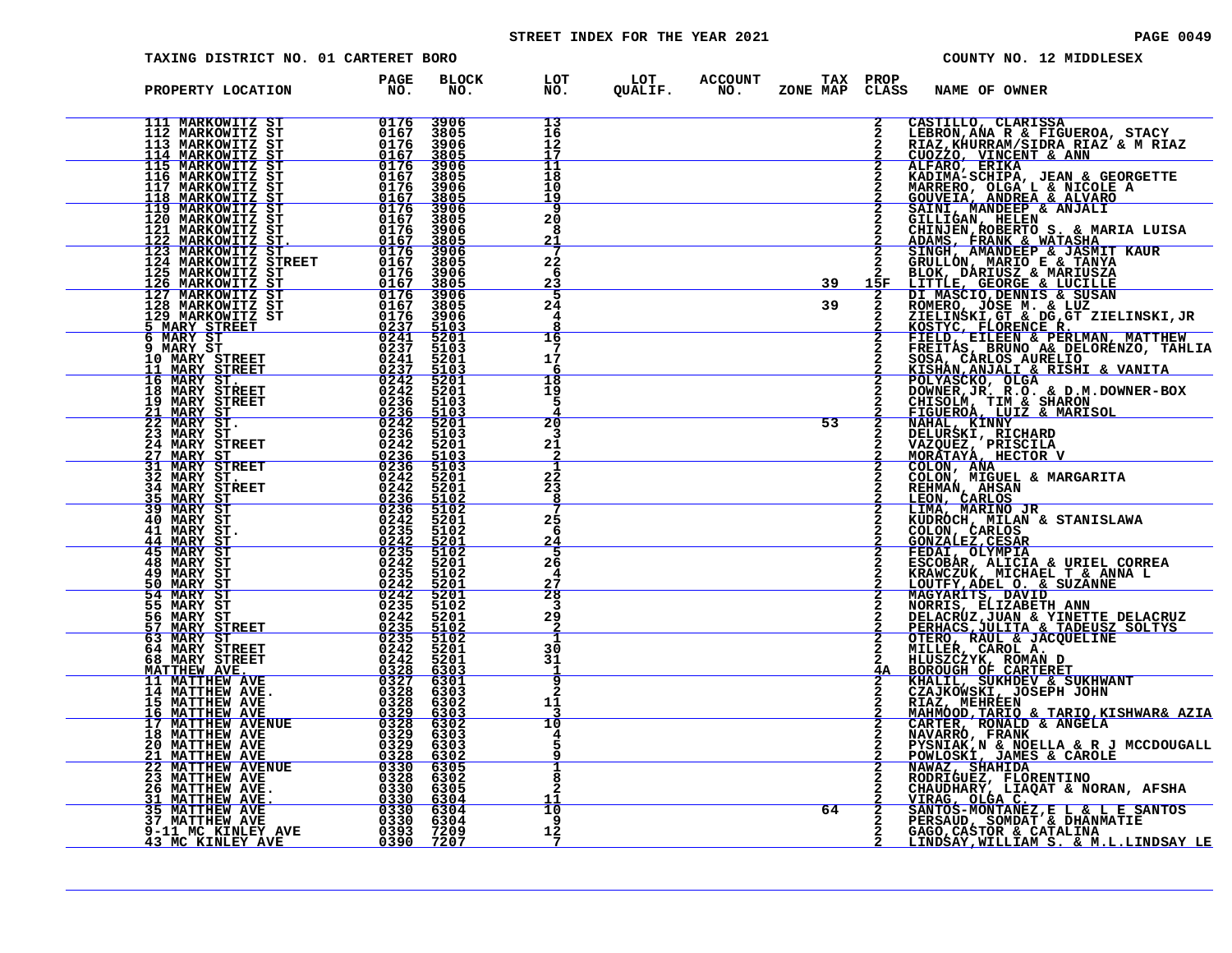# STREET INDEX FOR THE YEAR 2021 **PAGE 10050** PAGE 0050

| <b>TAXING DISTRICT NO. 01 CARTERET BORO</b>                                                                                                                                                                                                          |                                             |                                                    |                                       |                |                                   |              |                 |                   |                                       | COUNTY NO. 12 MIDDLESEX                                                                                                                                                                                                                                      |
|------------------------------------------------------------------------------------------------------------------------------------------------------------------------------------------------------------------------------------------------------|---------------------------------------------|----------------------------------------------------|---------------------------------------|----------------|-----------------------------------|--------------|-----------------|-------------------|---------------------------------------|--------------------------------------------------------------------------------------------------------------------------------------------------------------------------------------------------------------------------------------------------------------|
| PROPERTY LOCATION                                                                                                                                                                                                                                    | PAGE<br>NO.                                 | <b>BLOCK</b><br>NO.                                | LOT<br>NO.                            | LOT<br>QUALIF. | <b>ACCOUNT</b><br>NO <sub>z</sub> | ZONE MAP     |                 | TAX PROP<br>CLASS | NAME OF OWNER                         |                                                                                                                                                                                                                                                              |
| <b>MCKINLEY AVENUE</b><br>MCKINLEY AVENUE                                                                                                                                                                                                            | 0385<br>0385<br>0394                        | 7107<br>7108<br>7210<br>7210                       | 1<br>1<br>ā                           |                |                                   |              |                 | 15C<br>15D        | <b>BOROUGH OF CARTERET</b>            |                                                                                                                                                                                                                                                              |
|                                                                                                                                                                                                                                                      |                                             | $7303$<br>$7209$<br>$\frac{7303}{7209}$            | $\frac{18}{11}$<br>19<br>10           |                |                                   |              | 73              | $\bar{2}$         |                                       |                                                                                                                                                                                                                                                              |
| MCKINLEY AVENUE<br>1978 MCKINLEY AVENUE<br>7 MCKINLEY AVENUE<br>7 MCKINLEY AVENUE<br>7 MCKINLEY AVENUE<br>13 MCKINLEY AVENUE<br>13 MCKINLEY AVENUE<br>19 MCKINLEY AVENUE<br>19 MCKINLEY AVENUE<br>19 MCKINLEY AVENUE<br>20 MCKINLEY AVENUE<br>20 MCK |                                             | 7209<br>7209                                       | 9<br>.02<br>9.01                      |                |                                   | R-25<br>R-25 |                 |                   |                                       | BOROUGH OF CARTERET<br>CALVARY BAPTIST CHURCH<br>KAUR, GURDEV<br>ABDELKOUDOUS, MEDHAT & ALY, IMAN M<br>CARHUAYANO, RAUL & ROCIO RUIZ<br>COLON, ALBERT<br>D-ORSI, LLC<br>VERTIL, YVON & ROSANA<br>CONLIN, JR, JOHN R, JACK<br>KISHINCHAND, JACK<br>KISHINCHAN |
|                                                                                                                                                                                                                                                      |                                             | $\frac{7208}{7302}$<br>7208<br>7302<br>7302        | 14<br>8<br>15.01<br>15.02             |                |                                   |              |                 |                   |                                       |                                                                                                                                                                                                                                                              |
|                                                                                                                                                                                                                                                      |                                             | 7302<br>7208<br>7302                               | $\overline{6}$ .02<br>2.01<br>.02     |                |                                   | $R - 25$     |                 |                   |                                       |                                                                                                                                                                                                                                                              |
|                                                                                                                                                                                                                                                      |                                             | $\frac{7302}{7208}$<br>7207<br>7207<br><u>7207</u> | 10<br>9                               |                |                                   |              |                 |                   |                                       | SINGH, SATNAM<br>TOOR, ASMA<br>TOOR, ASMA<br>CONTE, ANTHONY J & PATRICK M<br>BANA, BALVIR S<br>BANA, BALVIR SINGH & H KAUR<br>GILL, RAJINDER SINGH & H KAUR<br>DELIN, EDWARD & ADELINA<br>PEDERAL MATIONAL MORTGAGE ASSOC<br>CILL, RAJINDER SING             |
|                                                                                                                                                                                                                                                      |                                             | 7106<br>7106<br>7106                               | 10<br>8                               |                |                                   | $R - 50$     |                 |                   |                                       | THE DEVANEY FAMILY TRUST<br>SANCHEZ, JOSE O. & HILDA<br>CALVARY BAPTIST CHURCH                                                                                                                                                                               |
| MERCER ST.<br>4 MERCER STREET                                                                                                                                                                                                                        | 0433<br>0430                                | 7106<br>7301<br>7809<br>7803                       | 2.01<br>.02                           |                |                                   |              |                 | 15D<br>15C<br>2   |                                       | BOROUGH OF CARTERET - HOUSING -<br>WOODBURY, WILLIE & ETIENNE, DEVALLE& G                                                                                                                                                                                    |
| <u>6 MERCER STREET<br/>8 MERCER STREET</u><br>9 MERCER ST<br><b>10 MERCER STREET<br/>11 MERCER ST</b>                                                                                                                                                | $\frac{0430}{0430}$<br>0429<br>0430<br>0429 | 7803<br>7803<br>7802<br>7803<br>7802               | 3.01<br>43<br>3<br>.02                |                |                                   |              |                 | $\frac{2}{2}$     |                                       | WOODBURY, WILLIE &ETIENNE, DEVALLE& G<br>NTUMY, BARBARA<br>FALL, MANDAW<br>RAMIREZ, RUBEN<br>RESPINOZA, WILLIAM<br>CUMMINGS, WAYNE & DARLENE<br>MALLIK, SHAMIM<br>CUMMINGS, WAYNE & DARLENE<br>MALLIK, SHAMIM<br>BROWN, TONYA E & HELEN<br>JENKINS           |
| 12 MERCER STREET<br>13 MERCER STREET<br>14 MERCER STREET                                                                                                                                                                                             | 0430<br>0429<br>0430                        | 7803<br>7802<br>7803                               | 4.01<br>41<br>4.02<br>40              |                |                                   |              |                 | $\overline{2}$    |                                       |                                                                                                                                                                                                                                                              |
| 15 MERCER ST<br>16 MERCER ST<br>17 MERCER ST<br>18 MERCER ST<br><u>19 MERCER STREET</u>                                                                                                                                                              | $\frac{0429}{0430}$<br>0429<br>0430<br>0429 | $\frac{7802}{7803}$<br>7802<br>7803<br>7802        | 5<br>.01<br>39<br>5<br>.02            |                |                                   |              |                 |                   |                                       |                                                                                                                                                                                                                                                              |
| 21 MERCER STREET<br>22 MERCER STREET                                                                                                                                                                                                                 | 0429<br>0430<br>0429                        | 7802<br>7803<br>7802                               | <u>38</u><br>37<br>6<br>36            |                |                                   |              |                 |                   |                                       | ALERTE, BEAUDELAIRE K<br>GARCIA, HECTOR & CARMEN                                                                                                                                                                                                             |
| 23 MERCER ST<br>25 MERCER ST<br>26 MERCER ST.<br>27 MERCER STREET<br><b>29 MERCER STREET</b>                                                                                                                                                         | $\frac{0429}{0430}$<br>0428<br>0428         | <u>7802</u><br>7803<br>7802<br>7802                | 35<br>34<br>33                        |                |                                   |              | $\frac{79}{79}$ | $\frac{2}{2}$     |                                       | CABALLERO, JOANE<br>GUZMAN, ANGEL A & GLADYS<br>SAEZ_ORVEN & LUZ_DAISY<br><b>SABERTELLO, JENNIFER/MATHEW PIEGARO<br/>ROBERTELLO, JENNIFER/MATHEW PIEGARO<br/>PEREZ, HUGO O<br/>DERSHOWITZ, RUTH &amp; JONATHAN<br/>US BANK TRUST NA</b>                      |
| 30 MERCER STREET<br>31 MERCER STREET<br>32 MERCER STREET<br>33 MERCER STREET                                                                                                                                                                         | 0430<br>0430<br>0428                        | 7803<br>7802<br>7803<br>7802                       | 8<br>32<br>9<br>.01<br>31<br>q        |                |                                   |              |                 |                   | SANCHEZ, MARIA L.<br>ADHIAMBO, SUSAN  |                                                                                                                                                                                                                                                              |
| 34 MERCER STREET<br>35 MERCER ST<br>36 MERCER ST<br>37 MERCER ST                                                                                                                                                                                     | 0430<br>0428<br>$0430$<br>0428              | <u>7803</u><br>7802<br>7803<br>7802                | <u>.02</u><br>30<br>10.01<br>29<br>10 |                |                                   |              |                 |                   |                                       | SINGH, PARDEEP<br>MENDEZ, RAYMOND & LILLIAN<br>NIX, DOUGLAS                                                                                                                                                                                                  |
| MERCER ST<br>38<br><b>39 MERCER STREET</b><br>42 MERCER ST.<br><b>70 MERCER STREET<br/><u>70 MERCER STREET</u></b>                                                                                                                                   | $0431$<br>0428<br>$0431$<br>$0433$          | <u>7803</u><br>7802<br>7803<br>7809                | . 02<br>28<br>11<br>$\frac{1}{2}$     |                |                                   |              |                 | $^{15C}_{15C}$    | HOLMES, WILLA MAE                     | <u>KHALIL, ABID AHMED/AHMAD M KHAN</u><br>CHOPRA, SHADI<br>BOROUGH OF CARTERET - HOUSING -<br>BOROUGH OF CARTERET - HOUSING -                                                                                                                                |
| <b>71 MERCER STREET<br/>73 MERCER STREET</b><br>77 MERCER ST                                                                                                                                                                                         | 0433<br>$0433$<br>0433<br>0433              | 7809<br>7808<br>7808<br>7808                       | 13.02<br>13.01<br>12                  |                |                                   |              |                 |                   | SINGH, NARENDRA<br>KHALIL, ABID AHMED | MERRITT, DERRICK & SANDRA                                                                                                                                                                                                                                    |
| <u>79-81 MERCER ST</u>                                                                                                                                                                                                                               | 0433                                        | 7808                                               | 11                                    |                |                                   |              | 79              |                   | <u>SAVINO, STEVEN</u>                 |                                                                                                                                                                                                                                                              |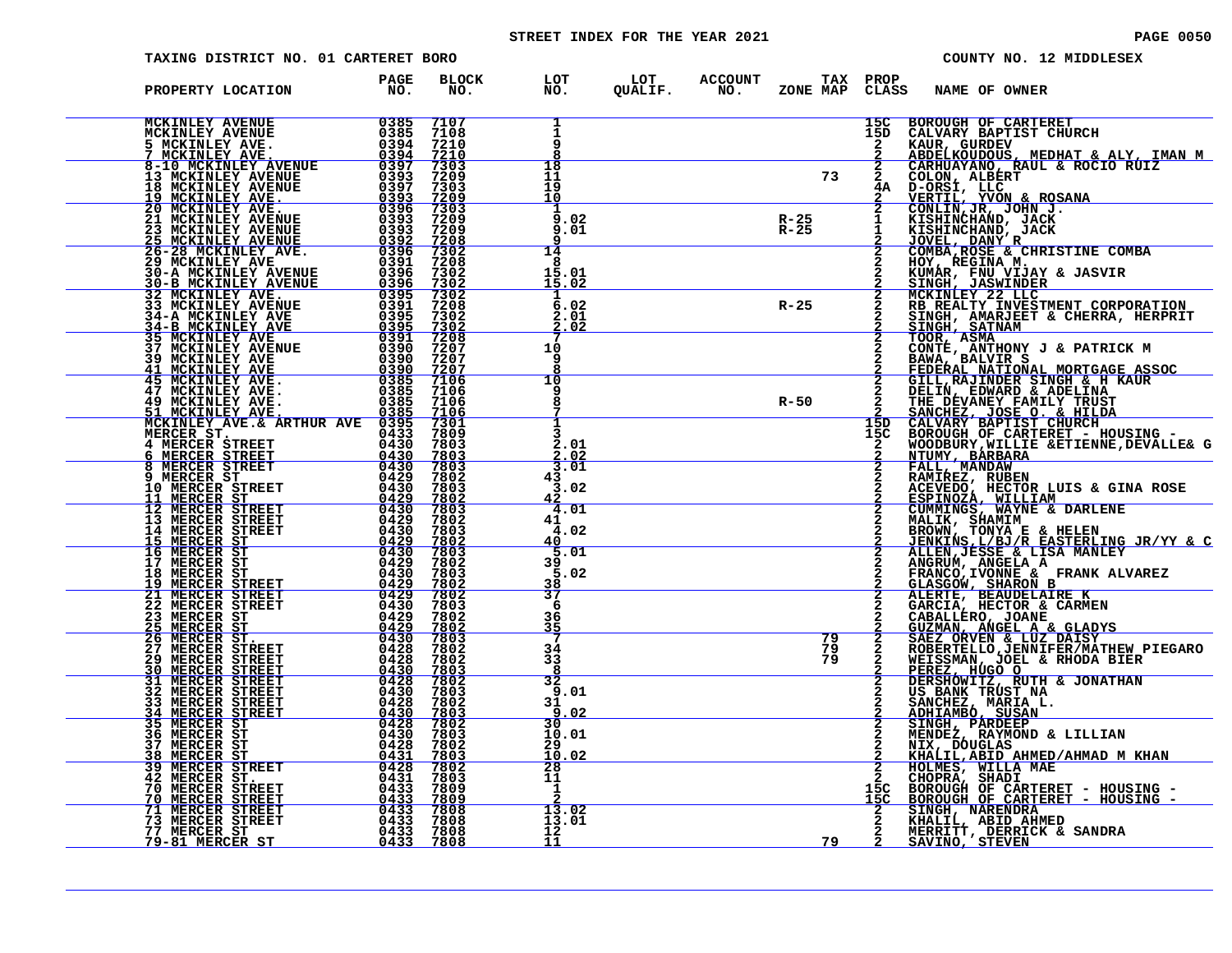# STREET INDEX FOR THE YEAR 2021 **PAGE 10051** PAGE 0051

| TAXING DISTRICT NO. 01 CARTERET BORO |                     |                                                                |                                  |                                                                                             |                                     | COUNTY NO. 12 MIDDLESEX                                                                                                                                                                                                        |
|--------------------------------------|---------------------|----------------------------------------------------------------|----------------------------------|---------------------------------------------------------------------------------------------|-------------------------------------|--------------------------------------------------------------------------------------------------------------------------------------------------------------------------------------------------------------------------------|
| PROPERTY LOCATION                    | <b>PAGE<br/>NO.</b> | BLOCK<br>NO.                                                   | LOT<br>NO.                       | LOT<br>QUALIF.                                                                              | ACCOUNT TAX PROP NO. ZONE MAP CLASS | <b>CLASS</b><br>NAME OF OWNER                                                                                                                                                                                                  |
|                                      |                     | 7809                                                           | 4<br>7<br>1.03                   |                                                                                             | $R-M$                               |                                                                                                                                                                                                                                |
|                                      |                     |                                                                | 8                                |                                                                                             |                                     |                                                                                                                                                                                                                                |
|                                      |                     |                                                                | $\frac{2}{2.01}$<br>2.02<br>2.03 |                                                                                             |                                     |                                                                                                                                                                                                                                |
|                                      |                     |                                                                | $\frac{2.04}{1.04}$              |                                                                                             | $R-M$ $4B$<br>$15C$                 |                                                                                                                                                                                                                                |
|                                      |                     |                                                                |                                  | COA1<br>COA10<br>COA11<br>C0A12<br><b>C0A13</b>                                             | $\frac{155}{155}$                   | $\frac{155}{155}$                                                                                                                                                                                                              |
|                                      |                     | $\frac{201}{201}$<br>$201$<br>$201$<br>$201$                   |                                  | $\frac{\overline{COA14}}{\overline{COA15}}$<br>C0A16<br><b>C0A17</b>                        |                                     | $\frac{155}{155}$<br>$\frac{15}{15}$<br>$\frac{15}{15}$                                                                                                                                                                        |
|                                      |                     | <u> 201</u><br>$\frac{201}{201}$                               |                                  | <b>C0A18</b><br><b>C0A19</b><br>C0A2                                                        |                                     | $\frac{155}{155}$                                                                                                                                                                                                              |
|                                      |                     | $\frac{201}{201}$<br>$\frac{201}{201}$                         |                                  | $\frac{\overline{COA21}}{\overline{COA22}}$                                                 |                                     |                                                                                                                                                                                                                                |
|                                      |                     | $\frac{\frac{201}{201}}{\frac{201}{201}}$                      |                                  | COA23<br>COA24<br>COA25<br>COA26<br>COA27<br>$C$ <sub>0</sub> A <sub>28</sub>               |                                     |                                                                                                                                                                                                                                |
|                                      |                     |                                                                |                                  | $\frac{\overline{COA4}}{\overline{COA5}}$                                                   |                                     |                                                                                                                                                                                                                                |
|                                      |                     |                                                                |                                  | $\frac{\text{COA7}}{\text{COA8}}$<br>C <sub>0</sub> A <sub>9</sub><br>COB1                  |                                     |                                                                                                                                                                                                                                |
|                                      |                     | $\frac{201}{201}$                                              | $\frac{4}{ }$                    | COB10<br><b>C0B11</b><br>C0B12<br>C0B13                                                     |                                     |                                                                                                                                                                                                                                |
|                                      |                     | $\frac{201}{201}$<br>$\frac{201}{201}$<br>$\frac{201}{201}$    |                                  | COB14<br><b>C0B15</b><br>C0B16<br>C0B17                                                     |                                     | 15C<br>15C<br>15C<br>15C<br>15C<br>15C<br>15C<br>15C<br>15C                                                                                                                                                                    |
|                                      |                     | $\frac{201}{201}$<br>201<br>201                                |                                  | $\frac{\overline{COB18}}{\overline{COB19}}$<br>COB2<br>C0B20                                |                                     | PROPERTY MANE OF ONE TREET - HOUSING THE RELEASE TO A MANE OF ONE TRAFFIC DESCRIPTION OF CARTEREST - NOT THE RELEASE TO A MANE THE RELEASE TO A MANE THE RELEASE TO A MANE THE RELEASE TO A MANE THE RELEASE TO A MANE THE REL |
|                                      |                     | $\frac{201}{201}$<br>$201$<br>$201$                            |                                  | $C$ $0B21$<br>COB22<br>COB23<br>ČÕB <sub>3</sub>                                            |                                     | $\frac{155}{150}$<br>$\frac{150}{150}$                                                                                                                                                                                         |
|                                      |                     | $\frac{201}{201}$<br>$201$<br>$201$                            |                                  | $rac{\text{C}^{\text{O}}}{\text{C}^{\text{O}} \text{B}^{\text{O}}}$<br>COB6<br>COB7<br>COB8 |                                     |                                                                                                                                                                                                                                |
|                                      |                     | $\frac{\frac{201}{201}}{\frac{201}{201}}$<br>$\frac{201}{201}$ |                                  | C <sub>0C1</sub>                                                                            |                                     | 15C<br>15C<br>15C<br>15C<br>15C                                                                                                                                                                                                |
|                                      |                     |                                                                |                                  | C <sub>0</sub> C <sub>10</sub><br>C0C11                                                     |                                     | $\frac{\bar{1}\bar{5}\bar{c}}{15C}$                                                                                                                                                                                            |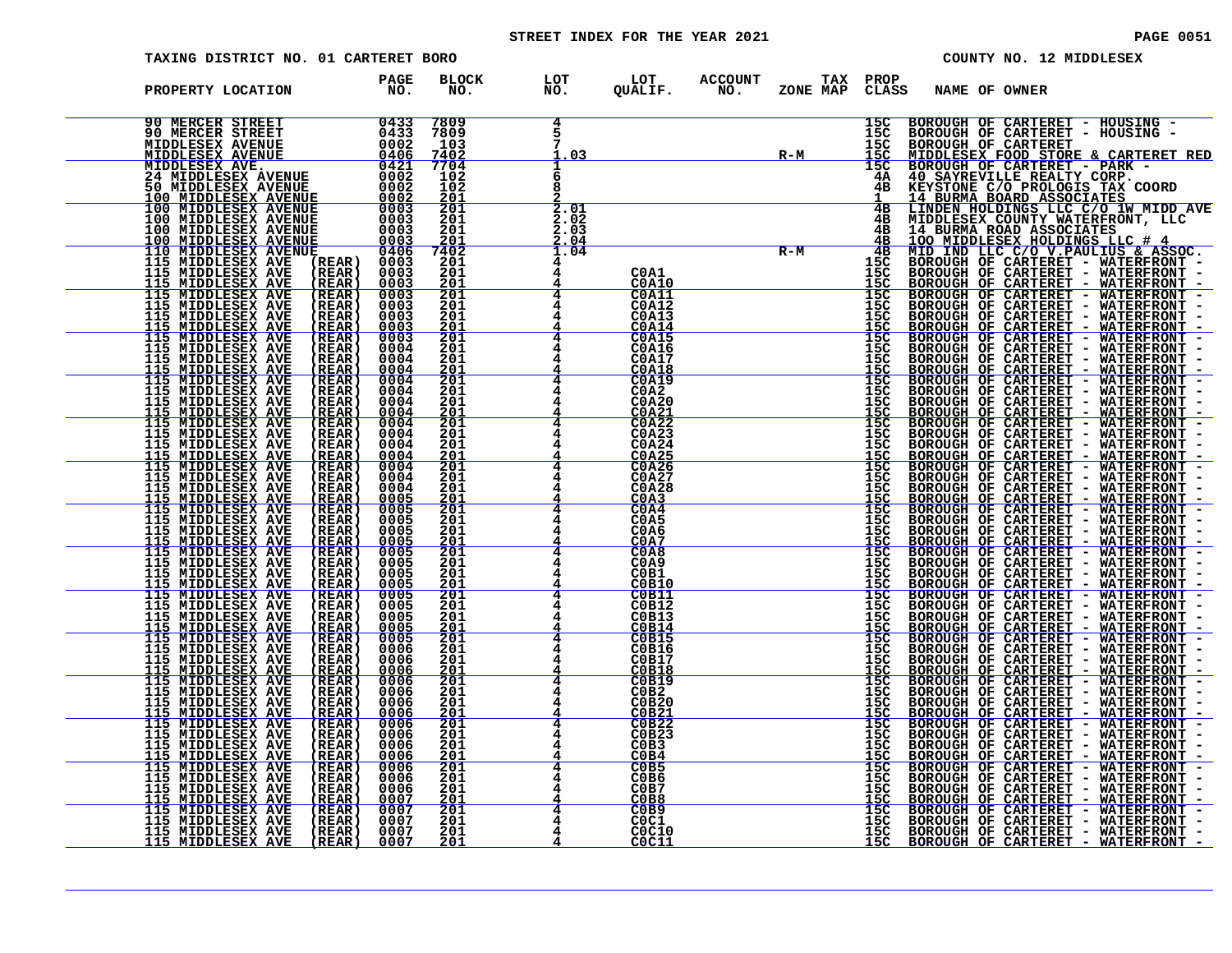# STREET INDEX FOR THE YEAR 2021 **PAGE 10052** PAGE 0052

| הדר זדו | $10.1$ MTDDIRCEV |  |
|---------|------------------|--|

| TAXING DISTRICT NO. 01 CARTERET BORO                                                                                                                                                                                                                                                                                                                                     |                                                                                                            |                                                                                                                                                                 |                                                                | COUNTY NO. 12 MIDDLESEX                                                                                                                                                                                                        |
|--------------------------------------------------------------------------------------------------------------------------------------------------------------------------------------------------------------------------------------------------------------------------------------------------------------------------------------------------------------------------|------------------------------------------------------------------------------------------------------------|-----------------------------------------------------------------------------------------------------------------------------------------------------------------|----------------------------------------------------------------|--------------------------------------------------------------------------------------------------------------------------------------------------------------------------------------------------------------------------------|
| PROPERTY LOCATION                                                                                                                                                                                                                                                                                                                                                        | <b>BLOCK</b><br>PAGE<br>NO.<br>NO.                                                                         | LOT<br>NO.<br>LOT<br>QUALIF.                                                                                                                                    | <b>ACCOUNT</b><br>TAX PROP<br>NO.<br>ZONE MAP<br>CLASS         | NAME OF OWNER                                                                                                                                                                                                                  |
| (REAR)<br>115 MIDDLESEX AVE<br><b>THE MIDDLESEX AVE<br/>115 MIDDLESEX AVE<br/>115 MIDDLESEX AVE</b><br>(REAR)<br>(REAR)<br>(REAR)                                                                                                                                                                                                                                        | 0007<br>201<br>0007<br>$\frac{201}{201}$<br>0007<br>201<br>0007                                            | C0C12<br>C0C13<br>C0C14<br>C0C15                                                                                                                                | 15C<br>15C<br>15C<br>15C                                       | BOROUGH OF CARTERET - WATERFRONT -                                                                                                                                                                                             |
| (REAR)<br>(REAR)<br>(REAR)<br>(REAR)                                                                                                                                                                                                                                                                                                                                     | 0007<br>$\frac{201}{201}$<br>0007<br>201<br>0007<br>0007<br>$\frac{201}{201}$                              | CC16<br>CC0C17<br>C0C18                                                                                                                                         | 15C<br>15C<br>15C<br>$\frac{\bar{1}\bar{5}\bar{c}}{15\bar{c}}$ |                                                                                                                                                                                                                                |
| (REAR)<br>(REAR)<br>(REAR)<br>(REAR)<br>(REAR)                                                                                                                                                                                                                                                                                                                           | 0007<br>$\frac{201}{201}$<br>0008<br>0008<br>$\frac{201}{201}$<br>0008<br>0008                             | $\frac{\begin{array}{r}\n0 & 0 \\ 0 & 0 \\ 0 & 0 \\ 0 & 0\n\end{array}}$<br>C0C21<br>$\frac{\text{COC22}}{\text{COC23}}$<br>$\frac{\text{COC22}}{\text{COC24}}$ | 15C<br>15C<br>$\frac{\bar{1}\bar{5}\bar{c}}{15\bar{c}}$        |                                                                                                                                                                                                                                |
| (REAR)<br>(REAR)<br>(REAR)                                                                                                                                                                                                                                                                                                                                               | 201<br>0008<br>0008<br>$\frac{201}{201}$<br>$\frac{201}{201}$<br>0008<br>0008<br>0008                      | C0C25<br>COC <sub>26</sub><br>C0C27<br>C0C28                                                                                                                    | 15C<br>$\frac{155}{150}$<br>$\frac{150}{150}$                  |                                                                                                                                                                                                                                |
| <b>115 MIDDLESEX AVESTAS AVESTAS AVESTAS AVESTAS AVESTAS AVESTAS AVESTAS AVESTAS AVESTAS AVESTAS AVESTAS AVESTAS AVESTAS AVESTAS AVESTAS AVESTAS AVESTAS AVESTAS AVESTAS AVESTAS AVESTAS AVESTAS AVESTAS AVESTAS AVESTAS AVESTAS</b><br>$\begin{array}{c} \text{(REAR)}\\ \text{(REAR)}\\ \text{(REAR)}\\ \end{array}$<br>(REAR)<br>(REAR)<br>(REAR)<br>(REAR)<br>(REAR) | 0008<br>$\frac{0000}{0000}$<br>0008                                                                        | $\overline{c}$ <sub>0</sub> $\overline{c}$ <sub>29</sub><br>$\frac{\text{COC3}}{\text{COC30}}$<br>COC4                                                          | 15č<br>$\frac{155}{155}$                                       |                                                                                                                                                                                                                                |
| $(REAR)$<br>$(REAR)$                                                                                                                                                                                                                                                                                                                                                     | 2011<br>2011<br>2011<br>2012<br>2012<br>2011<br>2011<br>0008<br><u>0009</u><br>$\frac{1}{6000}$            | COC5<br>C <sub>0</sub> C <sub>6</sub><br>4<br>COC <sub>8</sub><br>C <sub>0</sub> C <sub>9</sub><br>4                                                            | 15C<br>15C<br>15C<br>15C<br>15C                                |                                                                                                                                                                                                                                |
| (REAR)<br>(REAR)<br>(REAR)<br>$(REAR)$<br>$(REAR)$                                                                                                                                                                                                                                                                                                                       | 0000<br><u>0000</u><br>0000<br>0009<br>6000<br>$\frac{201}{201}$                                           | <u>COD1</u><br>$\frac{4}{4}$<br>COD10<br>C0D11<br>4<br>C0D12                                                                                                    | 115C<br>115C<br>115C<br>115C<br>115C<br>115C                   |                                                                                                                                                                                                                                |
| (REAR)<br>(REAR)<br>(REAR)<br>(REAR)<br>(REAR)                                                                                                                                                                                                                                                                                                                           | <u>eooo</u><br>eooo<br>eooo<br>$\frac{201}{201}$<br>$\frac{201}{201}$<br><u>eōōŏ</u><br><u>eooo</u><br>201 | COD13<br>$\frac{4}{4}$<br>C0D14<br>4<br>C0D15<br>C0D16<br>4<br><b>C0D17</b>                                                                                     |                                                                |                                                                                                                                                                                                                                |
| (REAR)<br>(REAR)<br>(REAR)<br>(REAR)                                                                                                                                                                                                                                                                                                                                     | $\frac{\frac{201}{201}}{\frac{201}{201}}$<br>0009<br>0010<br>0010<br>201<br>0010<br>$\frac{201}{201}$      | $-4$<br>C0D18<br>COD2<br>C <sub>0</sub> D <sub>3</sub><br>4<br>COD4                                                                                             | 15C<br>15C<br>15C<br>15C<br>15C<br>$\frac{155}{155}$           |                                                                                                                                                                                                                                |
| (REAR)<br>(REAR)<br>(REAR)<br>(REAR)<br>(REAR)                                                                                                                                                                                                                                                                                                                           | 0010<br>201<br><u>ŎŎĪŎ</u><br><u>OO1O</u><br>201<br>201<br>0010                                            | COD5<br>C <sub>0</sub> D <sub>6</sub><br>C0D7<br>C <sub>0</sub> D <sub>8</sub><br>C <sub>0</sub> D <sub>9</sub>                                                 | 15C<br>15C<br><u>15C</u><br>15C                                |                                                                                                                                                                                                                                |
| (REAR)<br>(REAR)<br>(REAR)<br>(REAR)                                                                                                                                                                                                                                                                                                                                     | $\frac{201}{201}$<br>0010<br>201<br>0010<br><u>0010</u><br>0010<br>$\frac{201}{201}$<br>$201$<br>$201$     | C0E1<br><b>C0E10</b><br><b>C0E11</b><br><b>C0E12</b>                                                                                                            | 15C<br>15C<br>$\frac{\bar{1}\bar{5}\bar{c}}{15\bar{c}}$        |                                                                                                                                                                                                                                |
| (REAR)<br>(REAR)<br>$(REAR)$<br>$(REAR)$<br>(REAR)                                                                                                                                                                                                                                                                                                                       | 0010<br>0010<br>$\frac{\bar{2}\bar{0}\bar{1}}{201}$<br><u>0011</u><br>0011<br>ŎŎĪĪ                         | <b>C0E13</b><br><b>C0E14</b><br>COE15<br>C0E16<br><b>C0E17</b>                                                                                                  | 15C<br>15C<br>15C<br>15C<br>15C                                |                                                                                                                                                                                                                                |
| (REAR)<br>(REAR)<br>(REAR)<br>(REAR)<br>(REAR)                                                                                                                                                                                                                                                                                                                           | 201<br>0011<br>$\frac{201}{201}$<br>$201$<br>$201$<br>0011<br>0011<br>0011<br>0011                         | <b>C0E18</b><br><b>C0E19</b><br>COE2<br>COE20<br><b>C0E21</b>                                                                                                   | 15C<br>15C<br>15C<br>15C<br>15C                                |                                                                                                                                                                                                                                |
|                                                                                                                                                                                                                                                                                                                                                                          | $\frac{201}{201}$<br>$\frac{201}{201}$<br>$\frac{0011}{0011}$<br>0011<br>0011<br><u>0011</u>               | <b>C0E25</b>                                                                                                                                                    | $\frac{15}{15}$<br>15C<br>15č<br><u>15č</u>                    |                                                                                                                                                                                                                                |
| 115 MIDDLESEX AVE<br>115 MIDDLESEX AVE<br>115 MIDDLESEX AVE<br>115 MIDDLESEX AVE<br>115 MIDDLESEX AVE<br>115 MIDDLESEX AVE<br>115 MIDDLESEX AVE<br>115 MIDDLESEX AVE<br>115 MIDDLESEX AVE<br>115 MIDDLESEX AVE<br>115 MIDDLESEX AVE<br>115 MIDDLESEX AVE<br>115 MI<br>(REAR)<br>(REAR)<br>(REAR)<br>(REAR)<br>(REAR)<br>(REAR)<br>(REAR)<br>(REAR)<br>(REAR)             | <u>2ŏi</u><br>$0011$<br>$0012$<br>$\frac{201}{201}$<br>$\frac{201}{201}$<br>0012<br>0012                   | COE26<br>COE27<br>COE28<br>COE29<br>COE3                                                                                                                        | 15C<br>15C<br>15C<br>15C                                       | S NAME OF CONTRERET - WATERFRONT - EXPRESSION CONTRESSION CONTRESSION CONTRESSION CONTRESSION CONTRESSION CONTRESSION CONTRESSION CONTRESSION CONTRESSION CONTRESSION CONTRESSION CONTRESSION CONTRESSION CONTRESSION CONTRESS |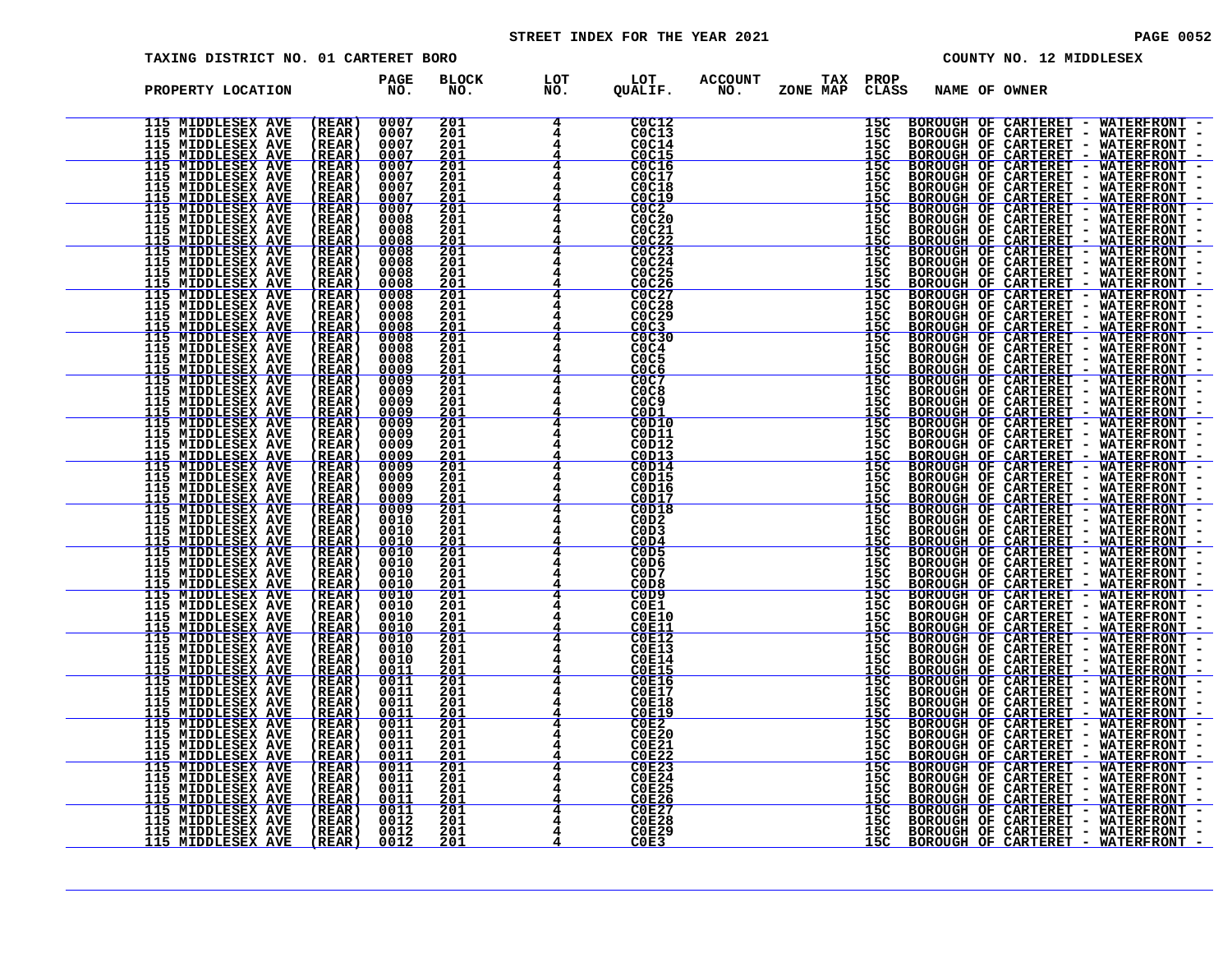# STREET INDEX FOR THE YEAR 2021 **PAGE 10053**

| ᅖᅏᅠᅒᄋ | 10 MIDDIRGRY |  |
|-------|--------------|--|

| TAXING DISTRICT NO. 01 CARTERET BORO                                                                                                                                                                                                             |                                                                                    |                                                                                   |                                                                                                                                                            |                                          |                                                    | COUNTY NO. 12 MIDDLESEX                                                                                                                                                                                                        |  |
|--------------------------------------------------------------------------------------------------------------------------------------------------------------------------------------------------------------------------------------------------|------------------------------------------------------------------------------------|-----------------------------------------------------------------------------------|------------------------------------------------------------------------------------------------------------------------------------------------------------|------------------------------------------|----------------------------------------------------|--------------------------------------------------------------------------------------------------------------------------------------------------------------------------------------------------------------------------------|--|
| PROPERTY LOCATION                                                                                                                                                                                                                                | <b>PAGE</b><br>NO.                                                                 | <b>BLOCK</b><br>NO.                                                               | LOT<br>NO.<br>LOT<br>QUALIF.                                                                                                                               | <b>ACCOUNT</b><br>TAX<br>NO.<br>ZONE MAP | PROP<br><b>CLASS</b>                               | NAME OF OWNER                                                                                                                                                                                                                  |  |
| 115 MIDDLESEX AVE<br><b>THE MIDDLESEX AVE<br/>115 MIDDLESEX AVE<br/>115 MIDDLESEX AVE</b>                                                                                                                                                        | 0012<br>(REAR)<br>0012<br>0012<br><u>0012</u><br>(REAR)<br>(REAR)<br><u>(REAR)</u> | 201<br>201<br>201<br>201                                                          | C0E30<br>$\overline{4}$<br>COE31<br>COE32<br>COE4                                                                                                          |                                          | 15C<br>$\frac{155}{150}$                           | BOROUGH OF CARTERET - WATERFRONT -                                                                                                                                                                                             |  |
|                                                                                                                                                                                                                                                  |                                                                                    | $\frac{201}{201}$<br>$\frac{201}{201}$                                            | COE5<br>COE6<br>COE7<br>COE8<br>COE9                                                                                                                       |                                          | $\frac{15C}{15C}$<br>$\frac{155}{150}$             |                                                                                                                                                                                                                                |  |
|                                                                                                                                                                                                                                                  |                                                                                    | 201<br>201<br>$\frac{201}{201}$<br>$201$                                          | C0F1<br>C0F10<br>$\frac{\overline{C} \overline{O} \overline{F} \overline{1}\overline{1}}{\overline{C} \overline{O} \overline{F} \overline{1}\overline{2}}$ |                                          | 15C<br>15C<br>$\frac{15C}{15C}$<br>$15C$           |                                                                                                                                                                                                                                |  |
|                                                                                                                                                                                                                                                  |                                                                                    | 201<br><u> 201</u><br>$\frac{201}{201}$<br>$201$                                  | C0F13<br>C0F14<br>COF15<br>COF16<br>COF17<br>COF18                                                                                                         |                                          |                                                    |                                                                                                                                                                                                                                |  |
|                                                                                                                                                                                                                                                  |                                                                                    |                                                                                   | <b>COF19<br/> COF20<br/> COF20<br/> COF22<br/> COF24<br/> COF24</b><br>COF24                                                                               |                                          |                                                    |                                                                                                                                                                                                                                |  |
|                                                                                                                                                                                                                                                  |                                                                                    | 2011<br>2011<br>2011<br>2012<br>2011<br>2011<br>2011                              | <b>C0F25</b>                                                                                                                                               |                                          |                                                    |                                                                                                                                                                                                                                |  |
|                                                                                                                                                                                                                                                  |                                                                                    | $\frac{201}{201}$                                                                 | COF26<br>$\frac{4}{4}$<br>C0F27<br>C0F28<br>C0F3<br>COF4                                                                                                   |                                          |                                                    |                                                                                                                                                                                                                                |  |
|                                                                                                                                                                                                                                                  |                                                                                    | 2011<br>2011<br>2011<br>2011<br>2011                                              | C0F5<br>C0F6<br>C0F7<br>C0F8                                                                                                                               |                                          |                                                    |                                                                                                                                                                                                                                |  |
|                                                                                                                                                                                                                                                  |                                                                                    | 201<br>$\frac{201}{201}$                                                          | C0F9<br>C0G1<br>C0G10<br>C0G11<br>COG12                                                                                                                    |                                          |                                                    |                                                                                                                                                                                                                                |  |
|                                                                                                                                                                                                                                                  |                                                                                    | 201<br>201<br><u>201</u><br>$\frac{201}{201}$                                     | C0G2<br>C0G3<br>COG4<br>COG5<br>C0G6                                                                                                                       |                                          | 15C<br>$15C$<br>$15C$<br>$15C$<br>$15C$            |                                                                                                                                                                                                                                |  |
|                                                                                                                                                                                                                                                  |                                                                                    | 201<br>$\frac{201}{201}$<br>201                                                   | COG7<br>CO <sub>3</sub><br>COG9<br>C0P1                                                                                                                    |                                          | $\frac{155}{155}$                                  |                                                                                                                                                                                                                                |  |
|                                                                                                                                                                                                                                                  |                                                                                    | 201<br>$\frac{201}{201}$<br>$201$                                                 | C0P10<br><b>C0P11</b><br>COP12<br>C0P13<br>COP2                                                                                                            |                                          | 15C<br>15C<br>15C<br>15C<br>15C                    |                                                                                                                                                                                                                                |  |
| 1115 MIDDLESSEX AVE (KRAR) 00112<br>1115 MIDDLESSEX AVE (KRAR) 00112<br>1115 MIDDLESSEX AVE (KRAR) 00012<br>1115 MIDDLESSEX AVE (KRAR) 00012<br>1115 MIDDLESSEX AVE (KRAR) 00012<br>1115 MIDDLESSEX AVE (KRAR) 00012<br>1115 MIDDLESSEX AVE (KRA |                                                                                    | $\frac{201}{201}$<br>$\frac{201}{201}$<br>$\frac{201}{201}$                       | COP3<br>COP4<br>C0P5<br>C <sub>0</sub> P <sub>6</sub><br>COP7                                                                                              |                                          | 15C<br>15C<br>15C<br>15C<br>15C<br>15C<br>15C<br>4 | SS NAME OF OWNER - WATERFRONT - BOROUGH OF CARTERET - WATERFRONT - BOROUGH OF CARTERET - WATERFRONT - BOROUGH OF CARTERET - WATERFRONT - BOROUGH OF CARTERET - WATERFRONT - BOROUGH OF CARTERET - WATERFRONT - BOROUGH OF CART |  |
|                                                                                                                                                                                                                                                  |                                                                                    | $\frac{201}{201}$<br>$\frac{201}{7402}$<br>$\frac{201}{201}$<br>$\frac{103}{103}$ | C0P8<br>C <sub>0</sub> P <sub>9</sub><br>1.05<br>3.02                                                                                                      | $R-M$                                    | $\frac{48}{15C}$<br>$\frac{15C}{15C}$              |                                                                                                                                                                                                                                |  |
|                                                                                                                                                                                                                                                  |                                                                                    | 102<br>2702                                                                       | 3.01<br>22.01                                                                                                                                              |                                          | 4 B<br>$\frac{4B}{15C}$                            |                                                                                                                                                                                                                                |  |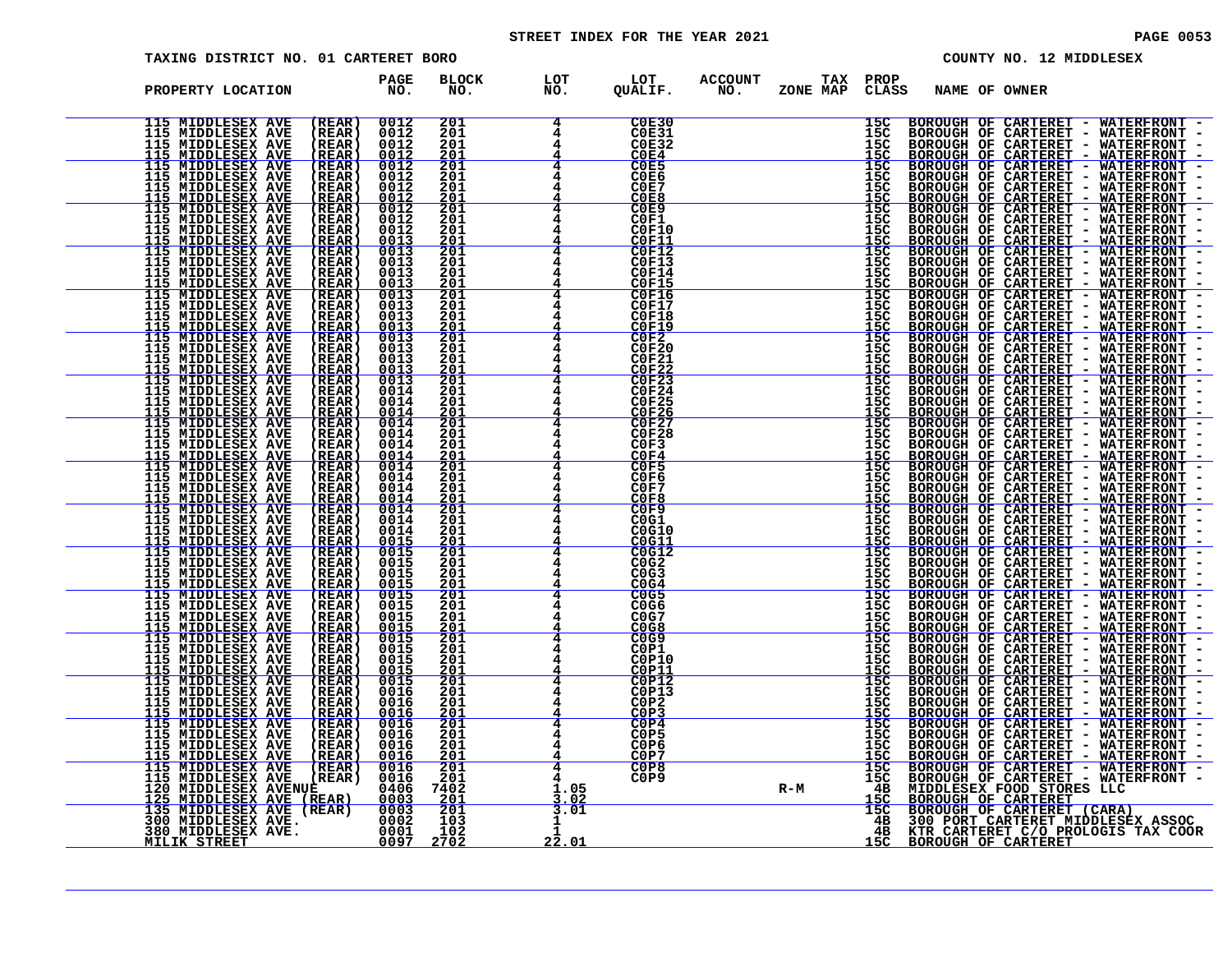# STREET INDEX FOR THE YEAR 2021 **PAGE 10054** PAGE 0054

| <b>TAXING DISTRICT NO. 01 CARTERET BORO</b>                                                                                              |                                              |                                                                     |                                                   |                |                       |           |                                       | COUNTY NO. 12 MIDDLESEX                                                                                                                                                                                                                    |
|------------------------------------------------------------------------------------------------------------------------------------------|----------------------------------------------|---------------------------------------------------------------------|---------------------------------------------------|----------------|-----------------------|-----------|---------------------------------------|--------------------------------------------------------------------------------------------------------------------------------------------------------------------------------------------------------------------------------------------|
| PROPERTY LOCATION                                                                                                                        | PAGE<br>NO.                                  | <b>BLOCK</b><br>NO.                                                 | LOT<br>NO.                                        | LOT<br>QUALIF. | <b>ACCOUNT</b><br>NO. | ZONE MAP  | TAX PROP<br>CLASS                     | NAME OF OWNER                                                                                                                                                                                                                              |
| MILIK STREET<br>100 MILIK STREET<br>200 MILIK STREET<br><b>300 MILIK STREET</b>                                                          | 0099<br>0098<br>0098<br>0098                 | 2725<br>2703<br>2704<br>2703                                        | 1                                                 |                |                       | 25        | 5в<br>4в<br>4B<br>4в                  | CONRAIL R.R.<br>SPG 400 BLAIR LLC<br>NUVEEN<br>NU-WORLD CORPORATION                                                                                                                                                                        |
| 500 MILIK ST<br>600 MILIK ST<br>700 MILIK STREET<br><b>800 MILIK STREET</b><br>900 MILIK STREET                                          | 0098<br>0098<br>0097<br><u>0098</u><br>0097  | 2703<br>2704<br>2702<br>$\frac{\bar{2}\dot{7}\dot{0}\bar{5}}{2702}$ | 22.02<br>21                                       |                |                       |           | 4в<br>4в<br>4в<br>4в<br>4Α            | B & L TIRE SERVICES, INC.<br>PLD USLF CARTERET IC LLC C/O PROLOG<br>MBE PROPERTIES, INC<br>CENTERPOINT 800 MILIK LLC<br>CART.BLDG.ONE C/O JOS.L.MUSCARELLE<br>CENTERPOINT 1200 MILIK LLC<br>CENTERPOINT 1200 MILIK LLC                     |
| 1000 MILIK ST<br>1100 MILIK STREET<br>1200 MILIK STREET<br>MINUE ST & ROOSEVELT AVE<br><b>MINUE STREET</b>                               | 0098<br>0097<br>0098<br>0024<br>0099<br>0097 | 2705<br>2702<br>2705<br>700<br>2750                                 | 20                                                |                |                       | $H I - A$ | $\mathbf{1}$<br>4в<br><u>4B</u><br>5в | MILIK HOLDINGS LLC<br>CENTERPOINT 1200 MILIK LLC<br>PSE&G ATTN: TAX DEPT. T-6B<br>CONRAIL R.R.                                                                                                                                             |
| 1 MINUE STREET<br><b>30 MINUE STREET</b><br><b>60 MINUE STREET</b><br>100 MINUE STREET<br>100 MINUE STREET                               | 0097<br>0098<br>0098<br>0098<br>0099         | 2702<br>2702<br>2702<br>2702<br>2702                                | 24<br>25<br>25<br>-1                              | <b>B01</b>     |                       |           | 4Α<br>4Α<br>4в<br>4Α<br>4Α<br>4в      | A J RICHARD & SONS INC<br>HARRY INC<br>CENTERPOINT MINUE LLC                                                                                                                                                                               |
| 110 MINUE STREET<br>120 MINUE STREET<br>120 MINUE STREET<br>2 MONROE AVE<br>2 MONROE AVE<br>4 MONROE AVE<br>5 MONROE AVE<br>5 MONROE AVE | 0099<br>0116<br>0120<br>0116<br>0120         | $\frac{2706}{2706}$<br>3201<br>3204<br>3201                         | 13<br>21<br>12<br>$\overline{22}$                 |                |                       |           | 4Α                                    | HARRIT INC. THE MANUSE IN THE MANUST THOMAS REALLY AND THE CONTRESS OF NEW JERSEY LLC<br>CONTERES 300 LLC<br>IONINE PARTNERS LLC<br>IONINE PARTNERS LLC<br>HOS , JOSE F & GIOVANA VEGA SING<br>MATARAARACHCHI, D/D MATARAARACHCHIGE<br>SMI |
| <b>6 MONROE AVENUE<br/> 7 MONROE AVE<br/> 8 MONROE AVE<br/> 9 MONROE AVENUE<br/> 9 MONROE AVENUE</b>                                     | ŎĪĪĞ<br>$0120$<br>$0115$<br>0120<br>0115     | 3204<br>3201<br>3204<br>$\frac{3201}{3204}$                         | 11<br>23<br>10<br>$\overline{2}\overline{4}$<br>q |                |                       |           |                                       |                                                                                                                                                                                                                                            |
| <b>10 MONROE AVE</b><br>11 MONROE AVE<br>13 MONROE AVE<br>15 MONROE AVE                                                                  | 0119<br>$\frac{0115}{0115}$<br>0115          | 3201<br>3204<br>$\frac{3201}{3201}$<br>3201<br>3201                 |                                                   |                |                       |           |                                       |                                                                                                                                                                                                                                            |
| 17 MONROE AVE.<br>19 MONROE AVENUE<br><b>21 MONROE AVE</b><br><b>23 MONROE AVE</b><br><b>25 MONROE AVENUE</b>                            | 0115<br>0115<br>0115<br>0115<br>0115         | <u>3201</u><br>3201<br>3201<br>3201<br>3001                         |                                                   |                |                       |           |                                       | THOMAS RASPOVICH<br>GILRANE, MARYELLEN & DILTS, LORRAINE<br>OMANGI-ONYEGVO, JOSEPHINE                                                                                                                                                      |
| <b>27 MONROE AVE</b><br><b>29 MONROE AVE</b><br>30 MONROE AVE<br>31 MONROE AVE<br>32 MONROE AVE                                          | $\frac{0102}{0102}$<br>0105<br>0102<br>0105  | 3001<br>3004<br>3001<br>3004                                        |                                                   |                |                       |           |                                       | HEDGE, RUSSELL<br>FLETCHER, ALLYSON A<br>TULLI, LAUREN M<br>CHIN, STEVEN W & KATHRYN M<br><u>GOSWAMI, ABHISHEK &amp; UPADHYAY, NEELAM</u>                                                                                                  |
| 33 MONROE AVE<br>34 MONROE AVE<br>35 MONROE AVE<br>MONROE AVE<br>36<br><b>37 MONROE AVE</b>                                              | 0102<br>0105<br>0102<br>$\frac{0105}{0102}$  | 3001<br>3004<br>3001<br><u>3004</u><br>3001                         |                                                   |                |                       |           |                                       | ALEKSANDRICH, LAWRENCE W. & DEBRA<br>HAWRYLUK, CYNTHIA<br>RODRIGUEZ, DAVID & ROSA GARCIA<br>SAHOL, ROSEMARIE<br>KUNZ, WILLIAM P. & IN SUK                                                                                                  |
| 39 MONROE AVE<br>57 MULBERRY ST<br>MULBERRY STREET<br>58<br>59 MULBERRY ST<br>60 MULBERRY ST                                             | 0102<br>0206<br>0203<br>0206<br>0203         | 3001<br>4208<br><u>4206</u><br>4208<br>4206                         | 14<br>13<br>6                                     |                |                       |           |                                       | MORENO, NICK & ZOLLY<br>STASH, GEOFF & KAREN<br>CASTANEDA, PROSPERO & VIERCA LIRIANO<br>KOSTICK, LISA & CRAIG<br>SKOYEC, PAUL J. & SHARON N.                                                                                               |
| 61 MULBERRY ST<br>62 MULBERRY STREET<br>63 MULBERRY ST<br>64 MULBERRY STREET<br>75 MULBERRY STREET                                       | 0205<br>0203<br>0205<br>0203<br>0207         | 4208<br>4206<br>4208<br>4206<br>4209                                | 12<br>11<br>8<br>16                               |                |                       |           | 2                                     | NATIVIDAD, JUAN O. & CONCEPCION B.<br>JAMESON, WAYNE<br>BAGINSKY, JOSEPH, E.<br>OQUENDO, JENNIFER                                                                                                                                          |
| <u>76 MULBERRY ST</u><br>77 NULBERRY STREET<br>78 MULBERRY ST<br><b>79 MULBERRY ST.</b><br>MULBERRY STREET<br>80                         | $\frac{0204}{0207}$<br>0204<br>0207<br>0204  | $\frac{4207}{4209}$<br>4207<br>4209<br>4207                         | 15<br>6<br>14                                     |                |                       | 43<br>43  |                                       | DZIEZANÓWSKI, G. & P.J.BARTORILLO<br>ONULAK, T G & GOMM, JEAN T<br>RUIZ, GABRIEL & ROSA S MACIAS-<br>NAVARRO, JOSHUA & LILLIAN<br>FERNANDÉZ, JR, DANIEL<br>ROLON, RICARDO & MERARY J.ROLAN-                                                |
| 81 MULBERRY ST<br>82 MULBERRY ST<br>91 MULBERRY ST<br>92 MULBERRY ST                                                                     | 0207<br>0204<br>0187<br>0187                 | 4209<br>4207<br>4009<br><u>4008</u>                                 | 13<br>8<br>я<br>13                                |                |                       |           |                                       | SMITH, PERRY C. & ANGELA A.<br>NYAKERI, JADSON B<br>WILLIAMS, KERINE A<br><u>BURKE, MİCHAEL</u>                                                                                                                                            |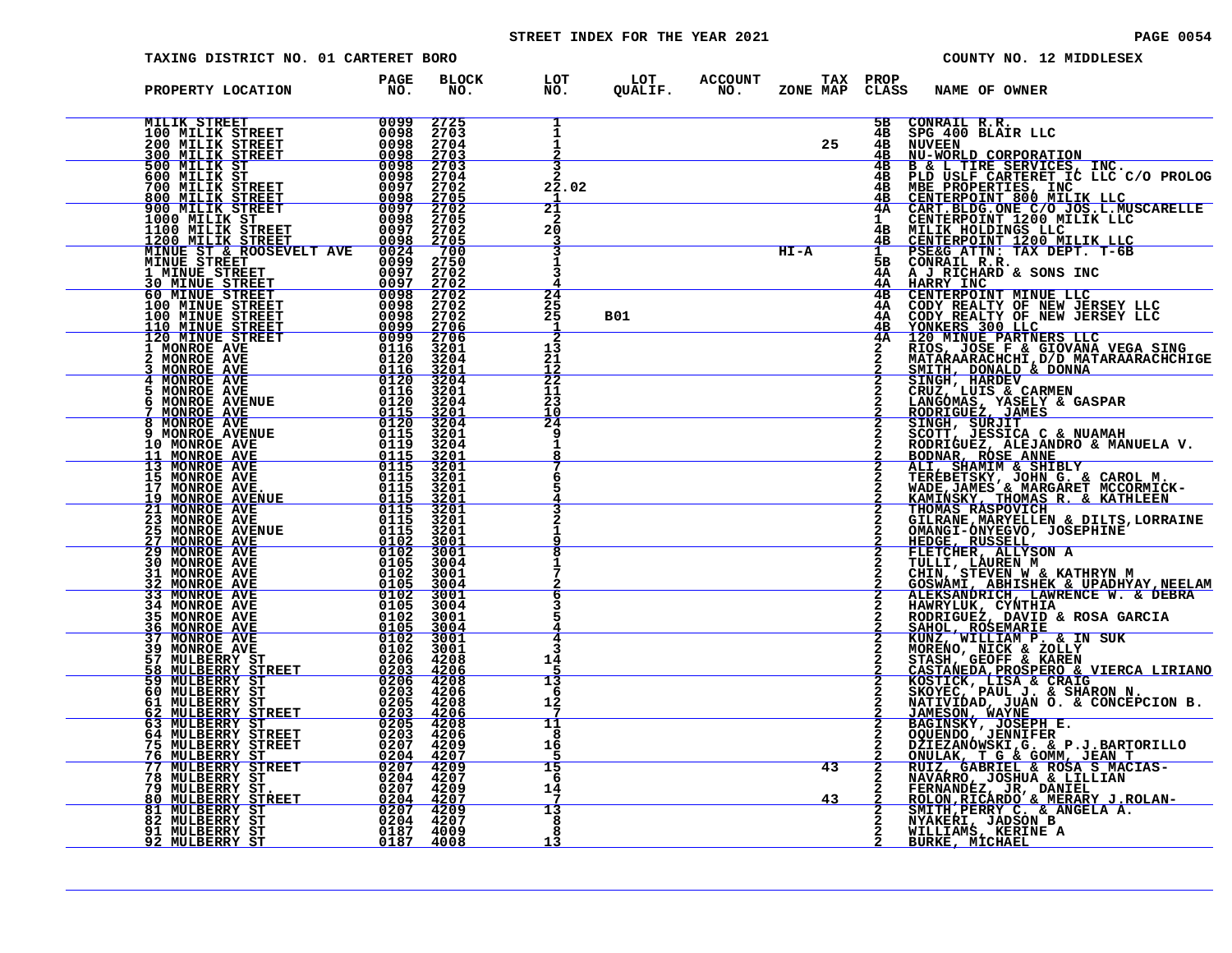# STREET INDEX FOR THE YEAR 2021 **PAGE 10055** PAGE 0055

| TAXING DISTRICT NO. 01 CARTERET BORO |                     |                     |                                   |                                                                                                                |        |               |                        | COUNTY NO. 12 MIDDLESEX                                                                                                                                                                                                                      |
|--------------------------------------|---------------------|---------------------|-----------------------------------|----------------------------------------------------------------------------------------------------------------|--------|---------------|------------------------|----------------------------------------------------------------------------------------------------------------------------------------------------------------------------------------------------------------------------------------------|
| PROPERTY LOCATION                    | <b>PAGE</b><br>NO.  | <b>BLOCK</b><br>NO. |                                   | LOT          LOT        ACCOUNT         TAX    PROP<br>NO.         QUALIF.        NO.       ZONE  MAP    CLASS |        |               | <b>NAME OF OWNER</b>   |                                                                                                                                                                                                                                              |
| 93 MULBERRY ST                       | $\frac{0187}{0197}$ | 4009                | 7<br>14<br>6<br>15                |                                                                                                                |        | $\frac{2}{2}$ | AQUINO, ANGEL & ANDREA |                                                                                                                                                                                                                                              |
|                                      |                     |                     | 5<br>16<br>10                     |                                                                                                                |        |               |                        |                                                                                                                                                                                                                                              |
|                                      |                     |                     | 6<br>13<br>īž                     |                                                                                                                |        |               |                        |                                                                                                                                                                                                                                              |
|                                      |                     |                     | 11<br>4<br>10                     |                                                                                                                |        |               |                        |                                                                                                                                                                                                                                              |
|                                      |                     |                     | 4<br>11<br>12                     |                                                                                                                |        |               |                        |                                                                                                                                                                                                                                              |
|                                      |                     |                     | 13<br>14                          |                                                                                                                |        |               |                        |                                                                                                                                                                                                                                              |
|                                      |                     |                     | 8                                 |                                                                                                                |        |               |                        |                                                                                                                                                                                                                                              |
|                                      |                     |                     | 10<br>5<br>10<br>4                |                                                                                                                |        |               |                        |                                                                                                                                                                                                                                              |
|                                      |                     |                     | 11<br>3<br>12<br>2                |                                                                                                                |        |               |                        |                                                                                                                                                                                                                                              |
|                                      |                     |                     | 13<br>1<br>14<br>9                |                                                                                                                |        |               |                        |                                                                                                                                                                                                                                              |
|                                      |                     |                     | $^{24}_{25}$<br>зŏ<br>-1          |                                                                                                                |        |               |                        |                                                                                                                                                                                                                                              |
|                                      |                     |                     | 26.01<br>26.02<br>$\frac{27}{28}$ |                                                                                                                | $R-25$ |               |                        |                                                                                                                                                                                                                                              |
|                                      |                     |                     | $\frac{29}{31}$<br>11<br>10       |                                                                                                                |        |               |                        |                                                                                                                                                                                                                                              |
|                                      |                     |                     | 9<br>٦<br>10<br>1                 |                                                                                                                |        |               |                        |                                                                                                                                                                                                                                              |
|                                      |                     |                     | 13<br>4<br>14<br>3                |                                                                                                                |        |               |                        | CLASS NAME OF OWNER & ANDERE<br>2 AQUINO, ANGEL & ANDREA<br>2 BEELLA (UNEWELLE SEE ANDREA)<br>2 BEELLA (UNEWELLE SEE ANDREA)<br>2 BEELLA (UNEWELLE SEE ANDERE)<br>2 BASIN, JAMI F & JOHN M SALTER<br>2 CLASS NAME F & JOHN M SALTIFY<br>2 CL |
|                                      |                     |                     | 15<br>2                           |                                                                                                                |        |               |                        |                                                                                                                                                                                                                                              |
|                                      |                     |                     | 19.02<br>20<br>10                 |                                                                                                                |        |               |                        | BONET, HILDA<br>SINGH, GURDEV & JASWINDER KAUR<br>PATEL, PRATIKSHABEN & PRAVINBHAI<br>SINGH, BAGICHA & KAUR, INDERJIT                                                                                                                        |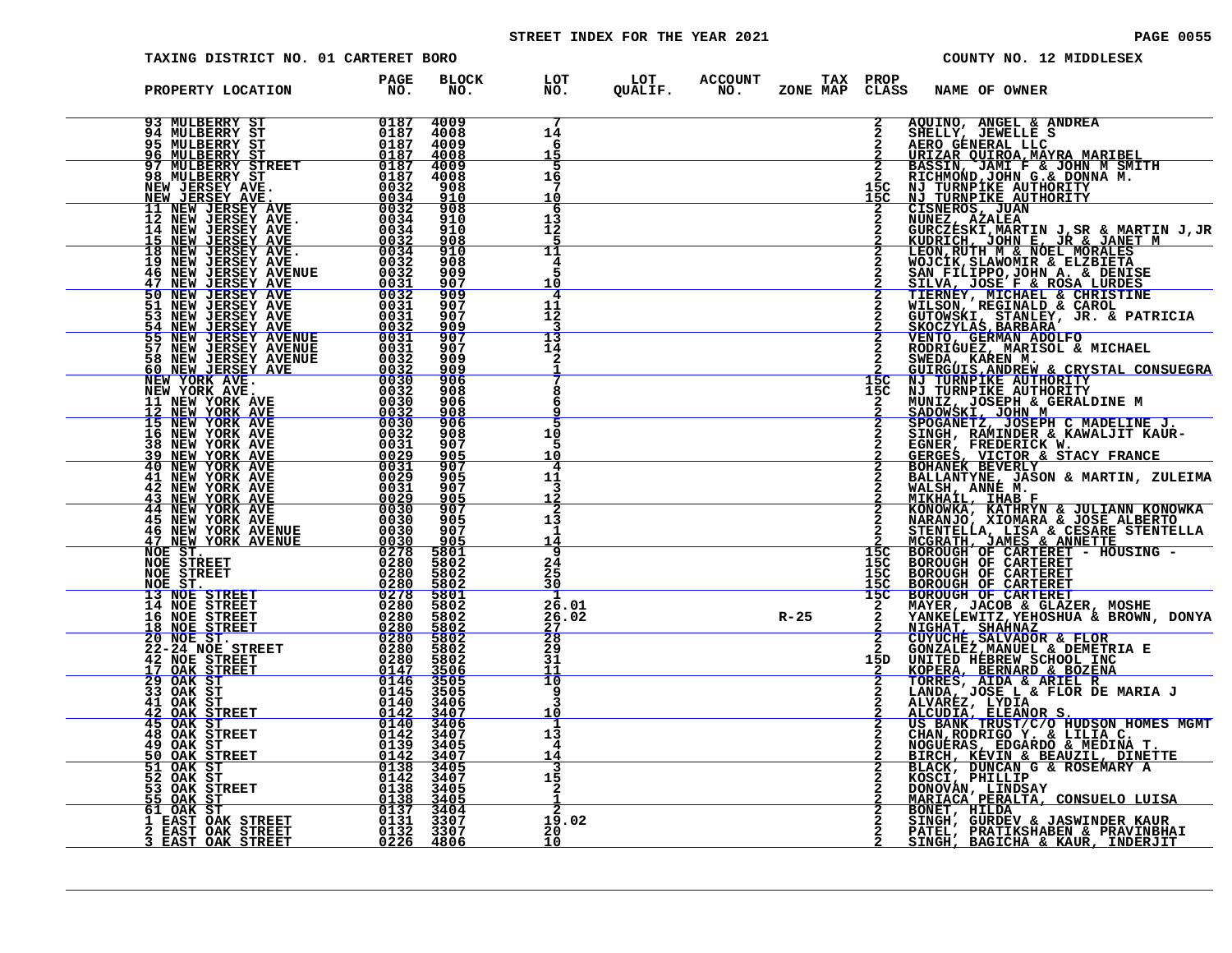# STREET INDEX FOR THE YEAR 2021 **PAGE 10056** PAGE 0056

| BLOCK<br><b>PAGE</b><br>$\overline{N}$ $\overline{O}$ .<br>PROPERTY LOCATION<br>NO.<br>4 EAST OAK STREET 0132<br>5 EAST OAK STREET 0226<br>8 EAST OAK STREET 0132<br>8 EAST OAK STREET 0132<br>2 EAST OAK STREET 0132<br>11 EAST OAK STREET 0222<br>11 EAST OAK STREET 0222<br>12 EAST OAK STREET 0222<br>112 EAST OAK STREET 0132<br>1<br>$\overline{2}$<br>21<br>3307<br>STAUBACH, RANDALL D<br>4806<br>-9<br>STAUBACH, RANDALL D<br>FERREIRA, ARMANDO<br>TOMAN, DAMON A.<br>PAGNAN, DOMINICK & MAGALY COSTOSO-<br>GOMEZ, JOSE M. & MARIA<br>KAUR, HARMANJIT<br>CLEWINSKI, JANC & ROSALIE S<br>DEREIRA, TIAGO A & ROSALIE S<br>DEREIRA, JULIO C, JR & MELANI<br>22<br>3307<br>3307<br>4805<br>23<br>11<br>24<br>3307<br>4805<br>10<br>$\frac{25}{9}$<br>$\frac{3307}{4805}$<br>26<br>3307<br>4805<br>8<br>$\frac{27}{28}$<br>$\frac{3307}{3307}$<br>3307<br>29<br>$3307$<br>$3307$<br>$3505$<br>$3307$<br>30<br>31<br>36<br>$\overline{2}$<br>11<br>32<br>3307<br>33<br>$\frac{3307}{3407}$<br>34<br>8<br>3406<br>3407<br>$\frac{3406}{3407}$<br>11<br>12<br>$\frac{3407}{3401}$<br>KEKTESZ, DAVID<br>KALER, HARBIINDER & KAUR, KAMALJIT<br>MALDONADO, JOSE A.<br>GONZALEZ, IVETTE<br>ALEGRE, PAULO J & CARLA BATISTA<br>ORTIZ, JASON<br>GARRETT, DAIN<br>NUGENT, JENNIFER<br>SINGENT, JENNIFER<br>SINGENT, JENNIFER<br>SINGENT, ONKAR<br>16<br>12<br>4<br>3401<br>3404<br>13<br>з<br><b>60 EAST OAK STREET<br/>62 EAST OAK STREET<br/>63 EAST OAK STREET</b><br>$0134$<br>0134<br>0137<br>$\frac{3401}{3401}$<br>$\overline{15}$<br>3404<br>-1<br>64 EAST OAK STREET<br>65 EAST OAK STREET<br>GORMLEY JOSETTE, ESTATE OF US BANK TRUST CONDUCTED HOMES MGMT<br>0134<br>3401<br>16<br>0136<br>3403<br><b>66 EAST OAK STREET<br/>67 EAST OAK STREET<br/>68 EAST OAK STREET</b><br>$0134$<br>$0136$<br>3401<br>US BANK TRUST C/O HUDSON HOMES MGM:<br>GAMBINO, MARYANN & ROY ALEX<br>JONES, JR, LEAVIE D.& GLORIA D.<br>GENTILE, MARIA & HRICAY, JODI ANN<br>WEST, JAMES H, JR<br>SOLIVAN, HECTOR & LUZ<br>MAHONEY, MICHAEL J<br>VELEZ, ROBERTO<br>JOSPEH GRENALEE<br>JO<br>17<br>3403<br>З<br>0134<br>3401<br>18<br>69 EAST OAK STREET<br>70 EAST OAK STREET<br>$\frac{0136}{0134}$<br>$\frac{3403}{3401}$<br>19<br>71 EAST OAK STREET<br>72 EAST OAK STREET<br>74 EAST OAK STREET<br>0136<br>3403<br>-1<br>0134<br>3401<br>20<br>0134<br>3401<br>21<br>$\begin{tabular}{@{}c@{}}\n72 \text{ EAST OAK STREET} & 0134 & 3401\\ \n76 \text{ EAST OAK STREET} & 0134 & 3401\\ \n76 \text{ EAST OAK STREET} & 0134 & 3401\\ \n76 \text{ EAST OAK STREET} & 0134 & 3401\\ \n82 \text{ EAST OAK STREET} & 0134 & 3401\\ \n82 \text{ EAST OAK STREET} & 0134 & 3401\\ \n82 \text{ EAST OAK STREET} & 0134 & 3401\\ \n82 \text{ EAST OAK ST$<br>$\frac{2}{2}$<br>23<br>DANIELE, WILLIAM<br>DANIELE, WILLIAM<br>SKRZYPKO, EUGENIUSZ & GENOWEFA<br>MENDEZ, EMELIO & NIA<br>TOWER TRAILER PARK, INC<br>24<br><u> 25</u><br>YADAV, MUKESH<br>BENGOCHEA, RAFAEL<br>22<br>17<br><b>DENSOCHER, INTERNATIONAL PROPERTION CONSTRUES STAR GLENN &amp; ROSANNE<br/>STTAR, GLENN &amp; ROSANNE<br/>SGORSHINA, OLGA &amp; GRISCO, ANDREI M<br/>SANTOS, ELSY &amp; ALEXIS CASTILLO<br/>SINGH, MALKIT &amp; KAUR, MANJEET</b><br>-1<br>$\overline{21}$<br>16<br>4<br>20<br>CONTE, IRENE<br>WILSON, THOMAS A. & DIANE E.<br>SPICCACI, DENNIS & ALBINA<br>15<br>5<br>19<br>KIM, KWANG SOO & KEM SOON<br>CECIL, SR.RICHARD L., ESTATE OF<br>14<br>6<br>NATESAN, ARUNA<br>RACIOPPI, MARCO<br>KNITTEL, MICHAEL A & CZAPIK, THERESA<br>18<br>7<br>17<br>GAMBINO, JOSEPH & VALERIE<br>MENDEZ, NELSON<br>16<br>-8<br>BAPTISTA, VICTOR & ANTONIO BAPTISTA<br>16<br><u>RAMOS, BÝRON</u> | TAXING DISTRICT NO. 01 CARTERET BORO |  |   |  |  |  | COUNTY NO. 12 MIDDLESEX |
|---------------------------------------------------------------------------------------------------------------------------------------------------------------------------------------------------------------------------------------------------------------------------------------------------------------------------------------------------------------------------------------------------------------------------------------------------------------------------------------------------------------------------------------------------------------------------------------------------------------------------------------------------------------------------------------------------------------------------------------------------------------------------------------------------------------------------------------------------------------------------------------------------------------------------------------------------------------------------------------------------------------------------------------------------------------------------------------------------------------------------------------------------------------------------------------------------------------------------------------------------------------------------------------------------------------------------------------------------------------------------------------------------------------------------------------------------------------------------------------------------------------------------------------------------------------------------------------------------------------------------------------------------------------------------------------------------------------------------------------------------------------------------------------------------------------------------------------------------------------------------------------------------------------------------------------------------------------------------------------------------------------------------------------------------------------------------------------------------------------------------------------------------------------------------------------------------------------------------------------------------------------------------------------------------------------------------------------------------------------------------------------------------------------------------------------------------------------------------------------------------------------------------------------------------------------------------------------------------------------------------------------------------------------------------------------------------------------------------------------------------------------------------------------------------------------------------------------------------------------------------------------------------------------------------------------------------------------------------------------------------------------------------------------------------------------------------------------------------------------------------------------------------------------------------------------------------------------------------------------------------------------------------------------------------------------------------------------------------------------------------------------------------------------------------------------------------------------------------------------------------------------------------------------------------------------------------------------------------------------------------------------------------------|--------------------------------------|--|---|--|--|--|-------------------------|
|                                                                                                                                                                                                                                                                                                                                                                                                                                                                                                                                                                                                                                                                                                                                                                                                                                                                                                                                                                                                                                                                                                                                                                                                                                                                                                                                                                                                                                                                                                                                                                                                                                                                                                                                                                                                                                                                                                                                                                                                                                                                                                                                                                                                                                                                                                                                                                                                                                                                                                                                                                                                                                                                                                                                                                                                                                                                                                                                                                                                                                                                                                                                                                                                                                                                                                                                                                                                                                                                                                                                                                                                                                                         |                                      |  |   |  |  |  |                         |
|                                                                                                                                                                                                                                                                                                                                                                                                                                                                                                                                                                                                                                                                                                                                                                                                                                                                                                                                                                                                                                                                                                                                                                                                                                                                                                                                                                                                                                                                                                                                                                                                                                                                                                                                                                                                                                                                                                                                                                                                                                                                                                                                                                                                                                                                                                                                                                                                                                                                                                                                                                                                                                                                                                                                                                                                                                                                                                                                                                                                                                                                                                                                                                                                                                                                                                                                                                                                                                                                                                                                                                                                                                                         |                                      |  |   |  |  |  |                         |
|                                                                                                                                                                                                                                                                                                                                                                                                                                                                                                                                                                                                                                                                                                                                                                                                                                                                                                                                                                                                                                                                                                                                                                                                                                                                                                                                                                                                                                                                                                                                                                                                                                                                                                                                                                                                                                                                                                                                                                                                                                                                                                                                                                                                                                                                                                                                                                                                                                                                                                                                                                                                                                                                                                                                                                                                                                                                                                                                                                                                                                                                                                                                                                                                                                                                                                                                                                                                                                                                                                                                                                                                                                                         |                                      |  |   |  |  |  |                         |
|                                                                                                                                                                                                                                                                                                                                                                                                                                                                                                                                                                                                                                                                                                                                                                                                                                                                                                                                                                                                                                                                                                                                                                                                                                                                                                                                                                                                                                                                                                                                                                                                                                                                                                                                                                                                                                                                                                                                                                                                                                                                                                                                                                                                                                                                                                                                                                                                                                                                                                                                                                                                                                                                                                                                                                                                                                                                                                                                                                                                                                                                                                                                                                                                                                                                                                                                                                                                                                                                                                                                                                                                                                                         |                                      |  |   |  |  |  |                         |
|                                                                                                                                                                                                                                                                                                                                                                                                                                                                                                                                                                                                                                                                                                                                                                                                                                                                                                                                                                                                                                                                                                                                                                                                                                                                                                                                                                                                                                                                                                                                                                                                                                                                                                                                                                                                                                                                                                                                                                                                                                                                                                                                                                                                                                                                                                                                                                                                                                                                                                                                                                                                                                                                                                                                                                                                                                                                                                                                                                                                                                                                                                                                                                                                                                                                                                                                                                                                                                                                                                                                                                                                                                                         |                                      |  |   |  |  |  |                         |
|                                                                                                                                                                                                                                                                                                                                                                                                                                                                                                                                                                                                                                                                                                                                                                                                                                                                                                                                                                                                                                                                                                                                                                                                                                                                                                                                                                                                                                                                                                                                                                                                                                                                                                                                                                                                                                                                                                                                                                                                                                                                                                                                                                                                                                                                                                                                                                                                                                                                                                                                                                                                                                                                                                                                                                                                                                                                                                                                                                                                                                                                                                                                                                                                                                                                                                                                                                                                                                                                                                                                                                                                                                                         |                                      |  |   |  |  |  |                         |
|                                                                                                                                                                                                                                                                                                                                                                                                                                                                                                                                                                                                                                                                                                                                                                                                                                                                                                                                                                                                                                                                                                                                                                                                                                                                                                                                                                                                                                                                                                                                                                                                                                                                                                                                                                                                                                                                                                                                                                                                                                                                                                                                                                                                                                                                                                                                                                                                                                                                                                                                                                                                                                                                                                                                                                                                                                                                                                                                                                                                                                                                                                                                                                                                                                                                                                                                                                                                                                                                                                                                                                                                                                                         |                                      |  |   |  |  |  |                         |
|                                                                                                                                                                                                                                                                                                                                                                                                                                                                                                                                                                                                                                                                                                                                                                                                                                                                                                                                                                                                                                                                                                                                                                                                                                                                                                                                                                                                                                                                                                                                                                                                                                                                                                                                                                                                                                                                                                                                                                                                                                                                                                                                                                                                                                                                                                                                                                                                                                                                                                                                                                                                                                                                                                                                                                                                                                                                                                                                                                                                                                                                                                                                                                                                                                                                                                                                                                                                                                                                                                                                                                                                                                                         |                                      |  |   |  |  |  |                         |
|                                                                                                                                                                                                                                                                                                                                                                                                                                                                                                                                                                                                                                                                                                                                                                                                                                                                                                                                                                                                                                                                                                                                                                                                                                                                                                                                                                                                                                                                                                                                                                                                                                                                                                                                                                                                                                                                                                                                                                                                                                                                                                                                                                                                                                                                                                                                                                                                                                                                                                                                                                                                                                                                                                                                                                                                                                                                                                                                                                                                                                                                                                                                                                                                                                                                                                                                                                                                                                                                                                                                                                                                                                                         |                                      |  |   |  |  |  |                         |
|                                                                                                                                                                                                                                                                                                                                                                                                                                                                                                                                                                                                                                                                                                                                                                                                                                                                                                                                                                                                                                                                                                                                                                                                                                                                                                                                                                                                                                                                                                                                                                                                                                                                                                                                                                                                                                                                                                                                                                                                                                                                                                                                                                                                                                                                                                                                                                                                                                                                                                                                                                                                                                                                                                                                                                                                                                                                                                                                                                                                                                                                                                                                                                                                                                                                                                                                                                                                                                                                                                                                                                                                                                                         |                                      |  |   |  |  |  |                         |
|                                                                                                                                                                                                                                                                                                                                                                                                                                                                                                                                                                                                                                                                                                                                                                                                                                                                                                                                                                                                                                                                                                                                                                                                                                                                                                                                                                                                                                                                                                                                                                                                                                                                                                                                                                                                                                                                                                                                                                                                                                                                                                                                                                                                                                                                                                                                                                                                                                                                                                                                                                                                                                                                                                                                                                                                                                                                                                                                                                                                                                                                                                                                                                                                                                                                                                                                                                                                                                                                                                                                                                                                                                                         |                                      |  |   |  |  |  |                         |
|                                                                                                                                                                                                                                                                                                                                                                                                                                                                                                                                                                                                                                                                                                                                                                                                                                                                                                                                                                                                                                                                                                                                                                                                                                                                                                                                                                                                                                                                                                                                                                                                                                                                                                                                                                                                                                                                                                                                                                                                                                                                                                                                                                                                                                                                                                                                                                                                                                                                                                                                                                                                                                                                                                                                                                                                                                                                                                                                                                                                                                                                                                                                                                                                                                                                                                                                                                                                                                                                                                                                                                                                                                                         |                                      |  |   |  |  |  |                         |
|                                                                                                                                                                                                                                                                                                                                                                                                                                                                                                                                                                                                                                                                                                                                                                                                                                                                                                                                                                                                                                                                                                                                                                                                                                                                                                                                                                                                                                                                                                                                                                                                                                                                                                                                                                                                                                                                                                                                                                                                                                                                                                                                                                                                                                                                                                                                                                                                                                                                                                                                                                                                                                                                                                                                                                                                                                                                                                                                                                                                                                                                                                                                                                                                                                                                                                                                                                                                                                                                                                                                                                                                                                                         |                                      |  |   |  |  |  |                         |
|                                                                                                                                                                                                                                                                                                                                                                                                                                                                                                                                                                                                                                                                                                                                                                                                                                                                                                                                                                                                                                                                                                                                                                                                                                                                                                                                                                                                                                                                                                                                                                                                                                                                                                                                                                                                                                                                                                                                                                                                                                                                                                                                                                                                                                                                                                                                                                                                                                                                                                                                                                                                                                                                                                                                                                                                                                                                                                                                                                                                                                                                                                                                                                                                                                                                                                                                                                                                                                                                                                                                                                                                                                                         |                                      |  |   |  |  |  |                         |
|                                                                                                                                                                                                                                                                                                                                                                                                                                                                                                                                                                                                                                                                                                                                                                                                                                                                                                                                                                                                                                                                                                                                                                                                                                                                                                                                                                                                                                                                                                                                                                                                                                                                                                                                                                                                                                                                                                                                                                                                                                                                                                                                                                                                                                                                                                                                                                                                                                                                                                                                                                                                                                                                                                                                                                                                                                                                                                                                                                                                                                                                                                                                                                                                                                                                                                                                                                                                                                                                                                                                                                                                                                                         |                                      |  |   |  |  |  |                         |
|                                                                                                                                                                                                                                                                                                                                                                                                                                                                                                                                                                                                                                                                                                                                                                                                                                                                                                                                                                                                                                                                                                                                                                                                                                                                                                                                                                                                                                                                                                                                                                                                                                                                                                                                                                                                                                                                                                                                                                                                                                                                                                                                                                                                                                                                                                                                                                                                                                                                                                                                                                                                                                                                                                                                                                                                                                                                                                                                                                                                                                                                                                                                                                                                                                                                                                                                                                                                                                                                                                                                                                                                                                                         |                                      |  |   |  |  |  |                         |
|                                                                                                                                                                                                                                                                                                                                                                                                                                                                                                                                                                                                                                                                                                                                                                                                                                                                                                                                                                                                                                                                                                                                                                                                                                                                                                                                                                                                                                                                                                                                                                                                                                                                                                                                                                                                                                                                                                                                                                                                                                                                                                                                                                                                                                                                                                                                                                                                                                                                                                                                                                                                                                                                                                                                                                                                                                                                                                                                                                                                                                                                                                                                                                                                                                                                                                                                                                                                                                                                                                                                                                                                                                                         |                                      |  |   |  |  |  |                         |
|                                                                                                                                                                                                                                                                                                                                                                                                                                                                                                                                                                                                                                                                                                                                                                                                                                                                                                                                                                                                                                                                                                                                                                                                                                                                                                                                                                                                                                                                                                                                                                                                                                                                                                                                                                                                                                                                                                                                                                                                                                                                                                                                                                                                                                                                                                                                                                                                                                                                                                                                                                                                                                                                                                                                                                                                                                                                                                                                                                                                                                                                                                                                                                                                                                                                                                                                                                                                                                                                                                                                                                                                                                                         |                                      |  | 9 |  |  |  |                         |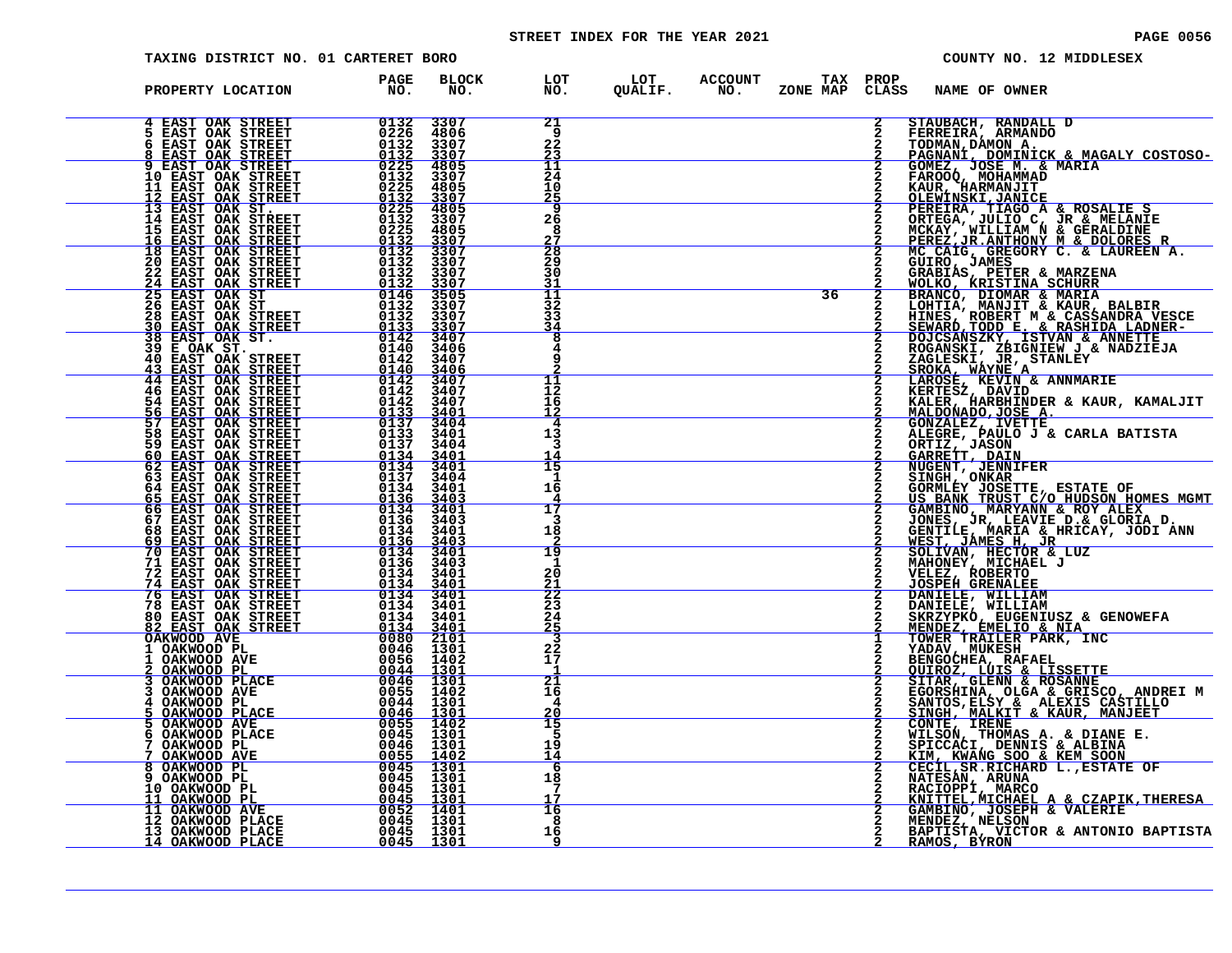# STREET INDEX FOR THE YEAR 2021 **PAGE 10057** PAGE 0057

|   | TAXING DISTRICT NO. 01 CARTERET BORO                                                                                                                                                                                                                                                                                                                                                    |                                               |                                             |                             |         |                              |                            |                | COUNTY NO. 12 MIDDLESEX                                                                                                                                                                                                                                     |
|---|-----------------------------------------------------------------------------------------------------------------------------------------------------------------------------------------------------------------------------------------------------------------------------------------------------------------------------------------------------------------------------------------|-----------------------------------------------|---------------------------------------------|-----------------------------|---------|------------------------------|----------------------------|----------------|-------------------------------------------------------------------------------------------------------------------------------------------------------------------------------------------------------------------------------------------------------------|
|   | PROPERTY LOCATION                                                                                                                                                                                                                                                                                                                                                                       | <b>PAGE</b><br>NO.                            | <b>BLOCK</b><br>NO.                         | LOT<br>NO.                  | QUALIF. | LOT ACCOUNT<br>QUALIF. NO. 2 | TAX PROP<br>ZONE MAP CLASS |                | NAME OF OWNER                                                                                                                                                                                                                                               |
|   | $\begin{tabular}{c c c} 14 OAKWOOD AVE. & 0059 1502 \\ 15 OAKWOOD PLACE & 0045 1301 \\ 16 OAKWOOD PL \\ 17 OAKWOOD PLACE & 0045 1301 \\ 18 OAKWOOD PLACE & 0045 1301 \\ 19 OAKWOOD PLACE & 0045 1301 \\ 20 OAKWOOD PLACE & 0045 1301 \\ 20 OAKWOOD PLACE & 0045 1301 \\ 20 OAKWOOD ALVE & 0058 1501 \\ 20 OAKWOOD ALVE & 0055 1501 \\ 20 OAKWOOD ALVE$                                  |                                               |                                             | 19<br>15<br>10<br>14        |         |                              |                            | $\overline{2}$ | ROZMESTER, WILLIAM J & BARBARA<br>AURIEMMA, VINCENT, JR & BARBARA M<br>CORTEZ, RAMON N & KARENINA A CAPA-                                                                                                                                                   |
|   |                                                                                                                                                                                                                                                                                                                                                                                         |                                               |                                             | $\frac{11}{13}$<br>12<br>20 |         |                              |                            |                | MC CAWLEY, REBECCA<br>TAYLOR, JOSEPHUS & MARIE<br>PUZIO, BARRY & LISA<br>PUZIO, BARRY & LISA<br>2 JONES, THOMAS<br>2 NICHOLS, JOY R & WILLIAMS, MANDIRA<br>15C COUNTY OF MIDDLESEX PARK                                                                     |
|   |                                                                                                                                                                                                                                                                                                                                                                                         |                                               |                                             | 53<br>2.01<br>2.02          |         |                              | 10                         | 15C            | 1 E.I.DUPONT, DE NEMOURS & CO.<br>15D BOROUGH OF CARTERET<br><b>BASIN HOLDING CORPORATION<br/>STATE HIGHWAY DEPT<br/>COUNTY OF MIDDLESEX PARK</b>                                                                                                           |
|   | ORCHARD ST<br>008CHARD ST.<br>12 ORCHARD ST. 00066 1701<br>14 ORCHARD ST. 0066 1701<br>16 ORCHARD ST. 00066 1701                                                                                                                                                                                                                                                                        | 0090                                          | 2504<br>1701                                | $\overline{\mathbf{8}}$     |         |                              |                            | 15C<br>15A     | <b>BOARD OF EDUCATION - PARK -<br/>BASSI, AMARJIT S &amp; KAUR, SUKHJINDER<br/>MEDICI, ANN M &amp; PAUL MIGUEL<br/>KLEPCHICK,JULDIEH G &amp; FAUR AMARJIT</b>                                                                                               |
|   | 10 ORCHARD STREET<br>20 OPCHARD ST                                                                                                                                                                                                                                                                                                                                                      | 0079                                          | 2003                                        | 11<br>12                    |         |                              |                            |                | DHILLON, KULDEEP S & KAUR, AMARJIT<br>SHERIDAN, BERNADETTE<br>REZA, AHMED                                                                                                                                                                                   |
|   | 17 ORCHARD STREET 0079 2003<br>20 ORCHARD ST<br>21 ORCHARD STREET 0066 1701<br>24 ORCHARD ST 0079 2003<br>25 ORCHARD ST 0079 2003<br>27-29 ORCHARD ST 0079 2003<br>43 ORCHARD ST 0088 2501<br>45 ORCHARD ST 0088 2501<br><b>45 ORCHARD ST</b>                                                                                                                                           | 0088                                          | 2501                                        | 5<br>13<br>14<br>4          |         |                              |                            |                | SHERIDAN, BERNADETTE & CLARENCE J<br>BAUMGARTNER, ROY & PARBARA<br>KOKOLUS, EDWARD & ELIZABETH                                                                                                                                                              |
|   | 47 ORCHARD ST<br>49 ORCHARD STREET<br>52 ORCHARD ST<br><b>53 ORCHARD ST</b>                                                                                                                                                                                                                                                                                                             |                                               | 2501<br>$\frac{2501}{2503}$<br>2503         |                             |         |                              |                            |                | 2 KOKOLUS, EDWARD & ELLZABETH<br>4A HARMER, EDWARD W. & FRANCES M.<br>2 COUTAIN, DONALD & SHELLEY<br>2 GONZALEZ, BARBARA<br>2 FRUSCELLA, JAMES & MARIE<br>4C MULTI-FLOW DISPENSERS, LLP<br>2 BALLANTYNE, KENNETH J & MARY ANN<br>2 GOBERTS,                 |
|   | $\begin{array}{cc} \texttt{1} & 0088 \\ \texttt{TREF} & 0088 \\ \texttt{T} & 0088 \\ \texttt{T} & 0089 \\ \texttt{T} & 0089 \\ \texttt{E} & 0089 \\ \texttt{IE} & 0089 \\ \texttt{IE} & 00779 \\ \end{array}$<br>55 ORCHARD ST<br><u>1 PARK AVENUE</u><br>1 PARK PL<br>2 PARK AVENUE                                                                                                    |                                               | 2502<br>$\frac{2004}{5001}$                 |                             |         |                              |                            |                |                                                                                                                                                                                                                                                             |
| 3 | <b>PARK AVENUE</b><br>$\begin{array}{c} \texttt{r} & 0079 \\ \hline \texttt{s} & 0230 \\ \texttt{0230} \\ \texttt{r} & 0077 \\ \texttt{0077} \\ \texttt{E} & 0079 \\ \texttt{E} & 0230 \\ \texttt{E} & 0079 \\ \texttt{E} & 0077 \\ \texttt{0077} \\ \texttt{0077} \\ 0077 \\ \texttt{0078} \\ \texttt{0080} \end{array}$<br>PARK PLACE<br><b>4 PARK AVENUE</b><br><b>5 PARK AVENUE</b> | 0079                                          | 2004<br>5001<br>2001<br>2004                |                             |         |                              |                            |                | JOHAL, KULWINDER S & KIRPAL S.JOHAL<br>SOHAL, IQBAL SINGH<br>PAGAN, JOSE JAVIER & IRMA<br>VIVAR, SILVIA<br>KHAN, SHAH JEHAN & SHAN J. KHAN                                                                                                                  |
|   | 5 PARK PLACE<br>PARK AVE.<br>7 PARK PL<br><b>21 PARK AVENUE</b><br><b>25 PARK AVE</b>                                                                                                                                                                                                                                                                                                   |                                               | 5001<br>$\frac{2001}{5001}$<br>2005<br>2005 |                             |         |                              |                            |                | <u>SERIÓ, MAUREEN &amp; VINCENT R MEDVETZ</u><br>KHAN, SHAH & ASIMA                                                                                                                                                                                         |
|   | <b>28 PARK AVENUE</b><br><b>29 PARK AVE</b><br>30 PARK AVE<br>32 PARK AVE                                                                                                                                                                                                                                                                                                               |                                               | 2002<br>2005<br>2002<br>2002                |                             |         |                              |                            |                | KHAN, SHAH & ASIMA<br>PEREZ, FRANCISCO<br>SINGH, HARBANS & S SINGH & A SINGH<br><u>PEREZ, WILSON &amp; SORAIDA</u><br>TRESPALACIOS, MIGUEL & MARGARITA<br>RELL, STEVEN C & GERVINO, JOAN<br>ANTUNEZ, FELIPE<br><u>ZARO, MIGUEL</u><br>KEIMAN RONALD, ESTATE |
|   | 32 PARK AVE 600/80<br>36 PARK AVENUE 60080<br>37 PARK AVENUE 60080<br>41 PARK AVE 60080<br>44 PARK AVE 60080<br>45 PARK AVE 60080<br>45 PARK AVE 60080<br>46 PARK AVE 60080<br>48 PARK AVENUE 60080<br>48 PARK AVENUE 60080                                                                                                                                                             |                                               | $\frac{2005}{2002}$<br>2006<br>2006         |                             |         |                              |                            |                | KAUR, RUPINDER & BUDWAL, HARMINDER<br>CARDENAS, MARCO                                                                                                                                                                                                       |
|   | <b>49 PARK AVENUE</b><br><u>52 PARK AVENUE</u>                                                                                                                                                                                                                                                                                                                                          | $\begin{array}{r} 0080 \\ 0079 \end{array}$   | $\frac{2003}{2006}$<br>2003<br>2006         | 10                          |         |                              |                            |                | SINGH, RAVINDER P & KAUR, MANDEEP<br>CHRISTIAN, MADHU M & SWATI M<br>SINGH, HARDEV & NANJIT K & R SINGH<br>CANNON, WAYNE & CONCETTA TINA                                                                                                                    |
|   | <b>53 PARK AVE</b><br>57 PARK AVE<br>PASSAIC ST.                                                                                                                                                                                                                                                                                                                                        | <u>0079 2003</u><br>0070 1704<br>0070<br>0419 | 1704<br>7702<br>$\frac{7703}{7702}$         |                             |         |                              |                            | 15C            | GONZALEZ, PERCY & MARIA<br>WITKOWSKI, LINDA<br>NUDRICK, HARRY<br>BOROUGH OF CARTERET<br>GOMEZ JR, RAMON I.& ESTRELLA                                                                                                                                        |
|   | <b>FASSAIC ST. &amp; JESSIE ST. 0421<br/>1 PASSAIC ST. 0420<br/>3 PASSAIC STREET 0420<br/>5 PASSAIC ST. 0421<br/>6 PASSAIC ST. 0421</b><br>3 PASSAIC STREET<br>5 PASSAIC ST<br>6 PASSAIC ST<br>7 PASSAIC STREET<br>8 PASSAIC ST                                                                                                                                                         |                                               | 7702<br>7702<br>7703                        |                             |         |                              |                            |                | PEREZ, HERIBERTO & SARAH<br>LAUBER, TIMOTHY D & SABRYNA GOMES-<br>DOEMAN, GIHANE                                                                                                                                                                            |
|   | $\begin{array}{r} \tilde{\rho}_{420}^{+20} \ \tilde{\rho}_{421}^{+20} \ \tilde{\eta}_{12}^{+1} \ \tilde{\tau}_{21}^{+1} \ \tilde{\rho}_{421}^{+1} \end{array}.$<br>10 PASSAIC ST<br>13 PASSAIC ST                                                                                                                                                                                       |                                               | 7702<br>7703<br>7703<br>7702                | 6<br>9<br>10                |         |                              |                            |                | PEREZ, HERIBERTO & SARAH<br>RAMOS, LUIS & DAMIANA JESUS<br>MCWATTERS, PATRICK B.<br>CAMPOVERDE, NUBE M                                                                                                                                                      |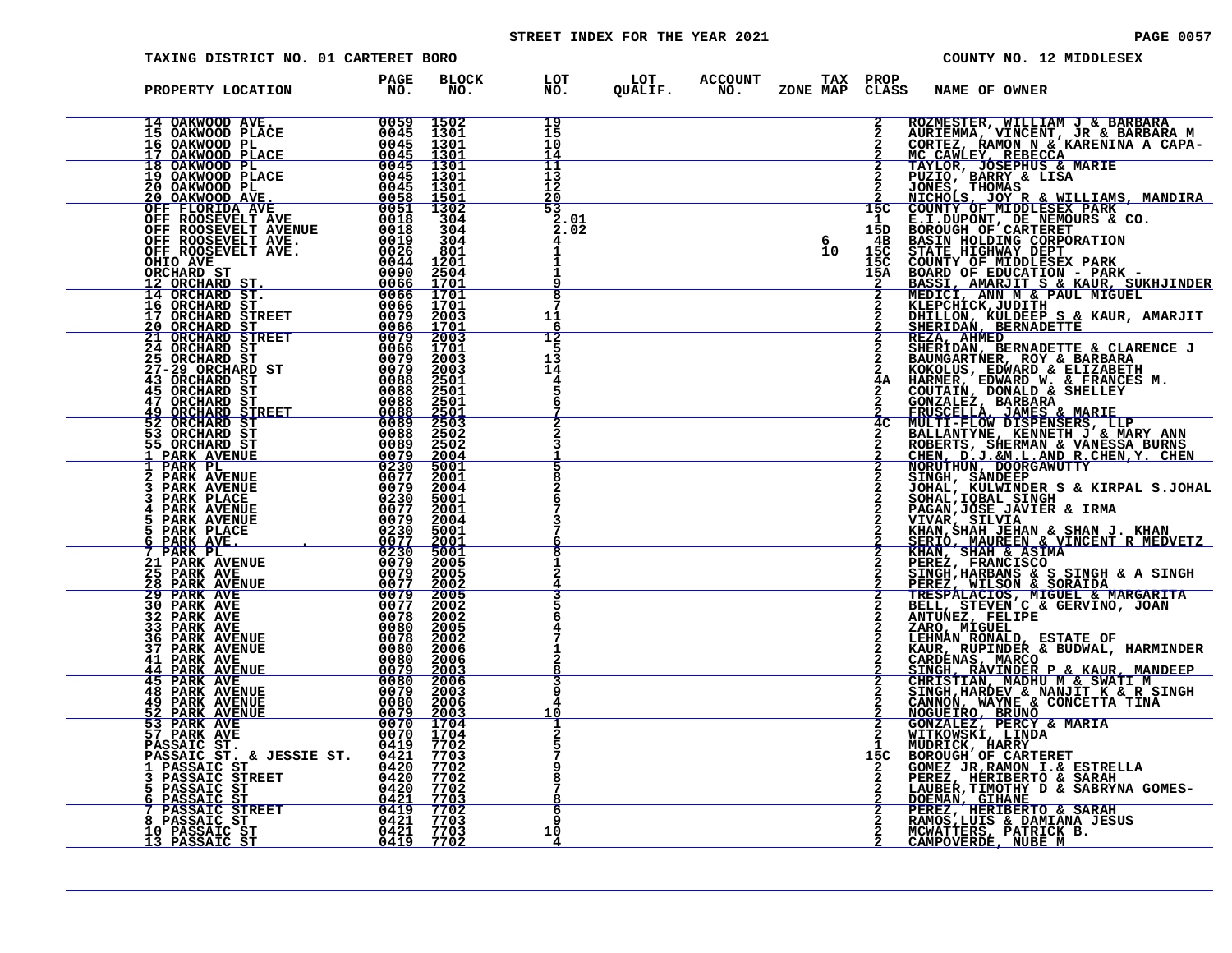# STREET INDEX FOR THE YEAR 2021 **PAGE 10058** PAGE 0058

| TAXING DISTRICT NO. 01 CARTERET BORO                                                                                    |                                                                                                             |                              |                                        | COUNTY NO. 12 MIDDLESEX                                                                                                                                         |
|-------------------------------------------------------------------------------------------------------------------------|-------------------------------------------------------------------------------------------------------------|------------------------------|----------------------------------------|-----------------------------------------------------------------------------------------------------------------------------------------------------------------|
| PROPERTY LOCATION                                                                                                       | PAGE<br><b>BLOCK</b><br>NO.<br>NO.                                                                          | LOT<br>NO.                   | LOT ACCOUNT<br>QUALIF. NO.<br>ZONE MAP | TAX PROP<br>CLASS<br>NAME OF OWNER                                                                                                                              |
| <b>14 PASSAIC ST</b><br>1 PATRICK STREET<br>PATRICK ST                                                                  | 0421<br>7703<br>0127<br>3304<br>0125<br>3302                                                                | 11<br>10<br>11<br>9          |                                        | 2<br>PEREZ, HERIBERTO & SARAH                                                                                                                                   |
| PATRICK ST<br><b>4 PATRICK ST</b><br>5 PATRICK ST<br>6 PATRICK ST                                                       | 0127<br>3304<br>0125<br>3302<br>0127<br>3304<br>0126<br>3302                                                | 12<br>8<br>13                |                                        | CHELAK, WILLIAM S.<br>DEPASQUALE, DAVID & CHERYL<br>FERENC, ANTHONY L, JR & MARIE A<br>TARRANT, ANDREW M.& LAURA<br>NARDI, JOSEPH R & JOAN H<br>GURAL, KATHLEEN |
| PATRICK ST<br>8 PATRICK ST<br><b>9 PATRICK STREET</b><br>10 PATRICK ST.                                                 | $\frac{\overline{0}1\overline{2}\overline{7}}{0126}$<br>$\frac{3304}{3302}$<br>0127<br>3304<br>0126<br>3302 | 14<br>-6<br>15               |                                        | DEPRIMA, JOSEPH & FRANGOS, JESSICA<br>SAROYA, RAJINDER S & KULVINDER<br>HAMILL, JOHN P. & KAREN E.<br>STRUNAK, JOSEPH M. & MARY A. LOZAK                        |
| 11 PATRICK STREET<br>12 PATRICK STREET<br>13 PATRICK ST                                                                 | $\frac{0127}{0126}$<br>3304<br>3302<br>0127<br>3304<br>0126<br>3302                                         | 16<br>4<br>17                |                                        | SINGH, GURNAM & AMARJIT KAUR<br>FILION VASQUEZ, JOSE & WANDA I.-<br>ESTRELLA, JOHN & KIM                                                                        |
| <b>14 PATRICK STREET<br/><u>15 PATRICK STREET</u></b><br>16 PATRICK STREET<br>17 PATRICK ST                             | 0127<br>3304<br>0126<br>3302<br>0127<br>3304                                                                | 18<br>2                      |                                        | ESIREMEN, JOHN TE LAKHWINDER K<br>RESKO, GERALDINE C./LISA M.RESKO<br>CALDERON, MIGUELINA C<br>JANVARI MARY, ESTATE OF<br>RICCIARDELLI, SOPHIA                  |
| 18 PATRICK ST<br><u>19 PATRICK ST</u><br>20 PATRICK ST<br><b>21 PATRICK ST</b>                                          | 0123<br>3206<br>$\frac{0127}{0123}$<br>$3304$<br>3206<br>0118<br>3203                                       | 14<br>15<br>12               |                                        | <u>MALAQUIAS, JÁMES R &amp; TARA A DEWAL, HARPRET &amp; PREETY</u>                                                                                              |
| 22 PATRICK ST<br><u> 23 PATRICK ST.</u><br><b>24 PATRICK ST</b><br>25 PATRICK ST                                        | 0123<br>3206<br>0118<br>3203<br>0123<br>3206<br>0118<br>3203                                                | 16<br>11<br>17<br>10         |                                        | OUINONES, CARLOS & ANNE<br>SISKO, ROBT & GERALDINE<br>LENIART, EILEEN C/O R.LENIART<br>SINGH, PARAMJIT & GURNAM KAUR<br>SOLER, MIGUEL A. & VIVIAN T. RAMOS-     |
| 26 PATRICK ST<br><u>27 PATRICK ST</u><br>28 PATRICK ST<br><b>29 PATRICK ST</b>                                          | 0123<br>3206<br>$\frac{0118}{0123}$<br>$\frac{3203}{3206}$<br>0118<br>3203                                  | 18<br>19<br>8                |                                        | ODOM, CRYSTAL A<br>LOUIS, JR, PIERRE JEAN<br>GOLINO, ANGELO JR. & PATRICIA<br>LEE, JÓSE & PERPETUA<br>NUNEZ, LISANDRO & ANA                                     |
| <b>30 PATRICK ST</b><br>31 PATRICK ST<br>32 PATRICK STREET<br><b>33 PATRICK ST</b>                                      | 0123<br>3206<br>$\frac{0117}{0123}$<br>$3203$<br>$3206$<br>0117<br>3203                                     | 20<br>21<br>6                |                                        | REYNOLDS, KATHLEEN<br>PARMAR, HARJIT K<br>KAUR, VIR/MANJIT SINGH/KULDIP SINGH                                                                                   |
| <b>34 PATRICK ST<br/>35 PATRICK ST</b><br>36 PATRICK ST<br>37 PATRICK STREET                                            | $0116 \over 0117$<br>3202<br>3203<br>$0116$<br>$0117$<br>3202<br>3203                                       | 10<br>11<br>4                |                                        | KAUR, HARDEEP<br>TURNER, JOHN DANIEL<br>SAKHI, SURAYA JAHANARA<br>2<br>RENDA, RITA                                                                              |
| <b>38 PATRICK STREET</b><br>39 PATRICK STREET<br>40 PATRICK ST<br>41 PATRICK ST                                         | 0117<br>3202<br>$\frac{0117}{0117}$<br>$\frac{3203}{3202}$<br>0117<br>3203                                  | 12<br>13<br>2                |                                        | SMITH, ROSITA<br><u>KAUR,RUPINDER/PARAMJIT/PIRTHI SINGH</u><br>SINGH, RAJBEER<br>ROMAN, MARITZA                                                                 |
| 42 PATRICK ST<br><u>43 PATRICK ST</u><br><b>44 PATRICK ST</b><br><b>46 PATRICK ST</b>                                   | 0117<br>3202<br>0117<br>3203<br>0117<br>3202<br>0117<br>3202                                                | 14<br>15<br>16               |                                        | PETERSEN, FREDERICK & TERESA<br>MOLARZ, SUSAN<br>SOBEJANA, JEFFERSON & DONNA BEZA-<br>GARCIA, JANET                                                             |
| <b>48 PATRICK ST</b><br><u>50 PATRICK ST</u><br><b>1-A PAULINE STREET</b>                                               | 0117<br>3202<br>$\frac{0117}{0077}$<br>$\frac{3\bar{2}0\bar{2}}{200\bar{2}}$                                | 17<br>18<br>1.011            | $R - 25$                               | ALI, KASHIF<br>SINGH, AMRIK & KAUR, PUSHWINDER<br>IJAZ, SHERAZ & MIRZA, MEHREEN                                                                                 |
| 1-B PAULINE STREET<br><b>3 PAULINE STREET</b><br>5 PAULINE ST<br>9 PAULINE ST                                           | 0077<br>2002<br>0077<br>2002<br>0077<br>$\frac{\overline{2002}}{\overline{2002}}$<br>2001                   | 1.012<br>1.02<br>٦           | $R - 25$                               | EWICAN, RODERICK E & E.A.CESAREO-<br>$\mathbf{2}$<br>SINGH, VICTOR<br>HETMANSKI, ERICK A<br>HETMANSKI, CATHERINE<br>HETMANSKI, JOHN PETER                       |
| 10 PAULINE ST<br>14 PAULINE ST<br>PEKOLA TERR. & GERMAK DR. 0095<br>3-5 PEKOLA TERRACE 0095<br>7-9 PEKOLA TERRACE 00090 | 0077<br>2001<br><u> 2701</u><br>2503                                                                        | 10<br>9<br>15                |                                        | MORAVEK, HELEN ANN<br>CARTERET BUSINESS PARTNERSHIP INC                                                                                                         |
| 11-13 PEKOLA TERRACE<br><u>20 PEKOLA TERRACE</u><br>30 PEKOLA TERRACE                                                   | 2503<br>0089<br>2503<br>$\frac{0097}{0097}$<br>$\frac{2702}{2702}$                                          | 14<br>13<br><u> 18</u><br>19 |                                        | HOPF, WILLIAM<br>HOPF, WILLIAM<br>HOPF, WILLIAM<br>A J RICHARD & SONS INC<br>IKA REALTY LLC<br>4A                                                               |
| PENNSYLVANIA AVE.<br>PENNSYLVANIA AVE.<br><u>PENNSYLVANIA AVE.</u><br><b>22 PENNSYLVANIA AVE</b>                        | 0034<br>910<br>0034<br>910<br>0034<br>910<br>1108                                                           | 7<br>8<br>9.01               |                                        | NJ TURNPIKE AUTHORITY<br>$^{15C}_{15C}$<br>NJ TURNPIKE AUTHORITY<br><u>NJ TURNPIKE AUTHORITY</u><br>īšč                                                         |
| <b>23 PENNSYLVANIA AVENUE</b><br>24 PENNSYLVANIA AVE<br><u> 25 PENNSYLVANIA AVE</u>                                     | $0044$<br>$0033$<br>910<br>0044 1108<br>0033<br><u>910</u>                                                  | 6<br>.02<br>q                |                                        | SPENCER, ASABE & DANIEL RICHARD MHYA<br>KHAN, MOHAMMAD H & SULTANA, NAYYAR-<br>JAISINGHANI, POONAM SUNIL<br><u>SHAH-BHAVSAR, BOSKEY A</u>                       |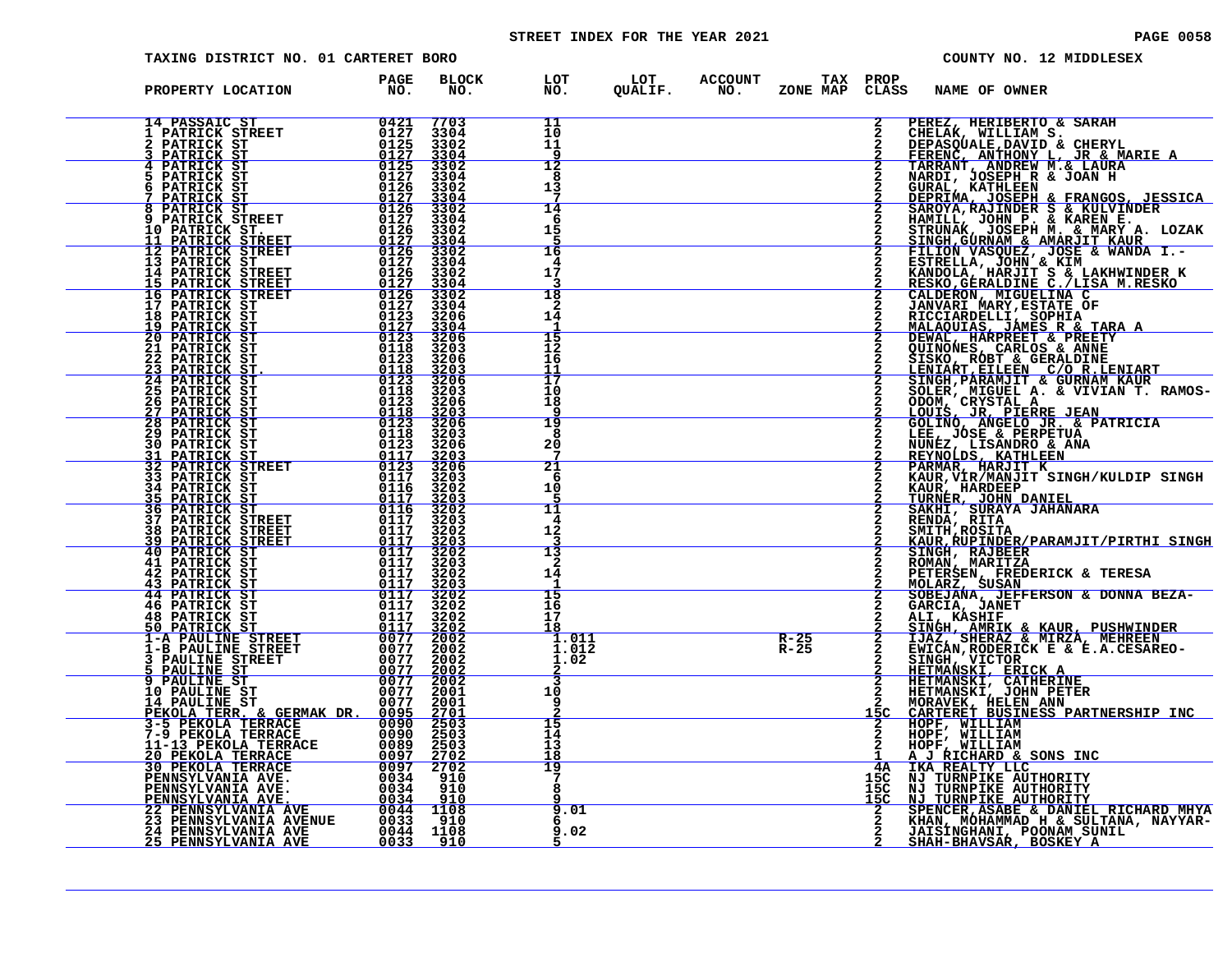# STREET INDEX FOR THE YEAR 2021 **PAGE 10059** PAGE 0059

| TAXING DISTRICT NO. 01 CARTERET BORO                                                                                                                                                                                                                      |                                |                     |                                                     |                                                           |                                    |                                 | COUNTY NO. 12 MIDDLESEX                                                                                                                                                                                                                             |
|-----------------------------------------------------------------------------------------------------------------------------------------------------------------------------------------------------------------------------------------------------------|--------------------------------|---------------------|-----------------------------------------------------|-----------------------------------------------------------|------------------------------------|---------------------------------|-----------------------------------------------------------------------------------------------------------------------------------------------------------------------------------------------------------------------------------------------------|
| PROPERTY LOCATION                                                                                                                                                                                                                                         | <b>PAGE</b><br>NO <sub>z</sub> | <b>BLOCK</b><br>NO. |                                                     | LOT LOT ACCOUNT TAX PROP<br>NO. QUALIF. NO. ZONE_MAPCLASS |                                    |                                 | NAME OF OWNER                                                                                                                                                                                                                                       |
|                                                                                                                                                                                                                                                           |                                |                     | 9.03<br>4<br>$\frac{14}{15}$                        |                                                           | $\frac{1}{12}$                     | $\overline{2}$                  | ARELLANO, ANDREA & CACERES, MARCO<br>KOEHL, THOMAS & COLLEEN<br>MAGALSKI, ROBERT FRANCIS<br><u>MAREK, ALAN J. &amp; DENISE A.</u>                                                                                                                   |
|                                                                                                                                                                                                                                                           |                                |                     | <b>g</b><br>10<br>11                                |                                                           |                                    |                                 | <b>GUE, KAREN</b><br>SIDHU, JAGJEET S & KAMALPREET K<br>URBAEZ, TOMAS & MARIA                                                                                                                                                                       |
|                                                                                                                                                                                                                                                           |                                |                     | $rac{16}{12}$<br>13<br>17<br>$\frac{18}{14}$        |                                                           |                                    |                                 | EARLY, SEAN P<br>GUEVARRA, HENRY & MARIA TERESA<br>DEARMAS, BARBARA<br>WITANEK,LORETTA                                                                                                                                                              |
|                                                                                                                                                                                                                                                           |                                |                     | 20<br>19<br><u>21</u>                               |                                                           | $\frac{12}{13}$<br>$\frac{13}{13}$ | $\frac{2}{2}$                   | <b>BRYER, JOHN M.<br/>57 PENNSYLVANIA AVE LLC<br/>MASON, RICHARD &amp; SHEILA</b><br>NEGRON, SANTIAGO & LUZ D.<br><u>MARTINĖZ, NOEL</u>                                                                                                             |
|                                                                                                                                                                                                                                                           |                                |                     | 22<br>23<br>24<br>$\frac{25}{26}$                   |                                                           | 13<br>13<br>$\frac{13}{13}$        | $\frac{2}{2}$<br>$rac{2}{2}$    | <b>CORDERO, GARY &amp; JANICE</b><br>SINGH, JASMER<br>GUTIERREZ, RUSIA<br>VIDAL, ERŃEST<br>GRIFFIN, ALICIA                                                                                                                                          |
|                                                                                                                                                                                                                                                           |                                |                     | 20<br>21<br><u>22</u>                               |                                                           |                                    | 15C<br>15C<br><u>15C</u>        | BOROUGH OF CARTERET<br>BOROUGH OF CARTERET BOROUGH OF CARTERET                                                                                                                                                                                      |
|                                                                                                                                                                                                                                                           |                                |                     | $\overline{23}$<br>18<br>q<br>10<br>$\frac{11}{14}$ |                                                           |                                    | $\frac{15C}{15C}$               | BOROUGH OF CARTERET BUSINESS PART.<br>BOROUGH OF CARTERET BUSINESS PART.                                                                                                                                                                            |
|                                                                                                                                                                                                                                                           |                                |                     | 15<br>16<br>$\frac{18}{19.01}$                      |                                                           | $\overline{\qquad \qquad }$ 79     |                                 | ISC BOROUGH OF CARTERET BUSINESS FART.<br>4A UNITED ROOSEVELT SAVINGS BANK<br>2 PERSHING 26 LLC C/O I.RAICOWSKA<br>2 DELGADO, LOUIS & ALICE<br>2 DELGADO, LOUIS & ALICE<br>2 RETAMOZO, MARCIAL P. & SILVIA<br>2 FLORES, ELISAIRIS<br>2 FLORES, ELIS |
|                                                                                                                                                                                                                                                           |                                |                     | 19.02<br>6<br>8                                     |                                                           | $\frac{R-25}{R-25}$                | $\overline{2}$                  | SEDA, MANUEL<br><u>JOHAL, KULWINDER</u>                                                                                                                                                                                                             |
| PERSHING AVE.<br>PERSHING AVENUE<br>28 PERSHING AVENUE<br>28 PERSHING AVENUE<br>28 PERSHING AVENUE<br>34-36 PERSHING AVENUE<br>34-36 PERSHING AVENUE<br>34-36 PERSHING AVENUE<br>34-36 PERSHING AVENUE<br>340 PERSHING AVENUE<br>6409 75007<br>36 PE      |                                |                     |                                                     |                                                           |                                    |                                 | <b>TLATENCHI, JUAN<br/>JOHAL, KULWINDER SINGH<br/>GILL, DEVINDER S &amp; RAJWANT K</b><br><u>LAGANA PROPERTIES LLC</u>                                                                                                                              |
|                                                                                                                                                                                                                                                           |                                |                     | 22.02<br>22.01                                      |                                                           | 74                                 |                                 | <b>EAUR, KAMALJEET<br/>PEREZ, BERTA<br/>KAUR, GURPREET<br/>VIRK APARTMENTS LLC</b>                                                                                                                                                                  |
|                                                                                                                                                                                                                                                           |                                |                     | 21<br>20<br>19                                      |                                                           |                                    | $\frac{2}{2}$<br>$\frac{2}{4B}$ | NOOR, NICHOLAS & TARANA KARIMOVA-VIRSA ESTATES LLC<br>JOHAL, KULWINDER SINGH & BRINDER<br>PUBLIC SERV ELEC & GAS CORP<br>RUIZ, SIXTO & MARIA<br>AMATO, MATTHEW & JENNIFER<br>SINGH, HARJINDER & KAUR, GURDEEP                                       |
|                                                                                                                                                                                                                                                           |                                |                     | 3<br>4<br><u> 18</u><br>5                           |                                                           |                                    |                                 | <b>ODONNELL, KAREN L'<br/>CUPSIE, BLANCHE<br/>BEDLEY, CRYSTAL A</b>                                                                                                                                                                                 |
|                                                                                                                                                                                                                                                           |                                |                     | 17<br>16<br>-6<br>15.02                             |                                                           |                                    | 15F                             | DERAS, ELIZABETH HANCO- & R A DERAS<br>RAIA AND SIRIGNANO PARTNERSHIP                                                                                                                                                                               |
| <b>100 PERSHING AVENUE</b><br>103 PERSHING AVENUE<br>105 PERSHING AVENUE<br>105 PERSHING AVENUE<br>117 PERSHING AVE.<br>125 PERSHING AVE.<br>125 PERSHING AVE.<br>126 PERSHING AVE.<br>126 PERSHING AVE.<br>129 PERSHING AVE.<br>129 PERSHING AVE.<br>131 |                                |                     | 15.01<br>12<br>11                                   |                                                           |                                    |                                 | SINGH, JASVIR & K KAUR & S SINGH<br>M&S DEVELOPERS LLC<br>RAMDIALL, BALRAM & AMRITA<br><b>KAUR, MANJIT<br/>CLOTY INVESTMENTS LLC</b>                                                                                                                |
|                                                                                                                                                                                                                                                           |                                |                     | 3<br>4<br>10<br>18                                  |                                                           | 70                                 |                                 | JAMES, FRANCIS R.<br>TRZCIŃSKI, STANLEY<br><u>WENTZEL, GREGORY J. &amp; SUSAN</u>                                                                                                                                                                   |
|                                                                                                                                                                                                                                                           |                                |                     | -5<br>$\frac{17.02}{17.01}$                         |                                                           | <u>R-25</u>                        |                                 | 2 GONZALES, JERRY J<br>4A PERRY, ERNEST & KAREN<br>NG, ELIJAH G<br>NG, ELIJAH G.                                                                                                                                                                    |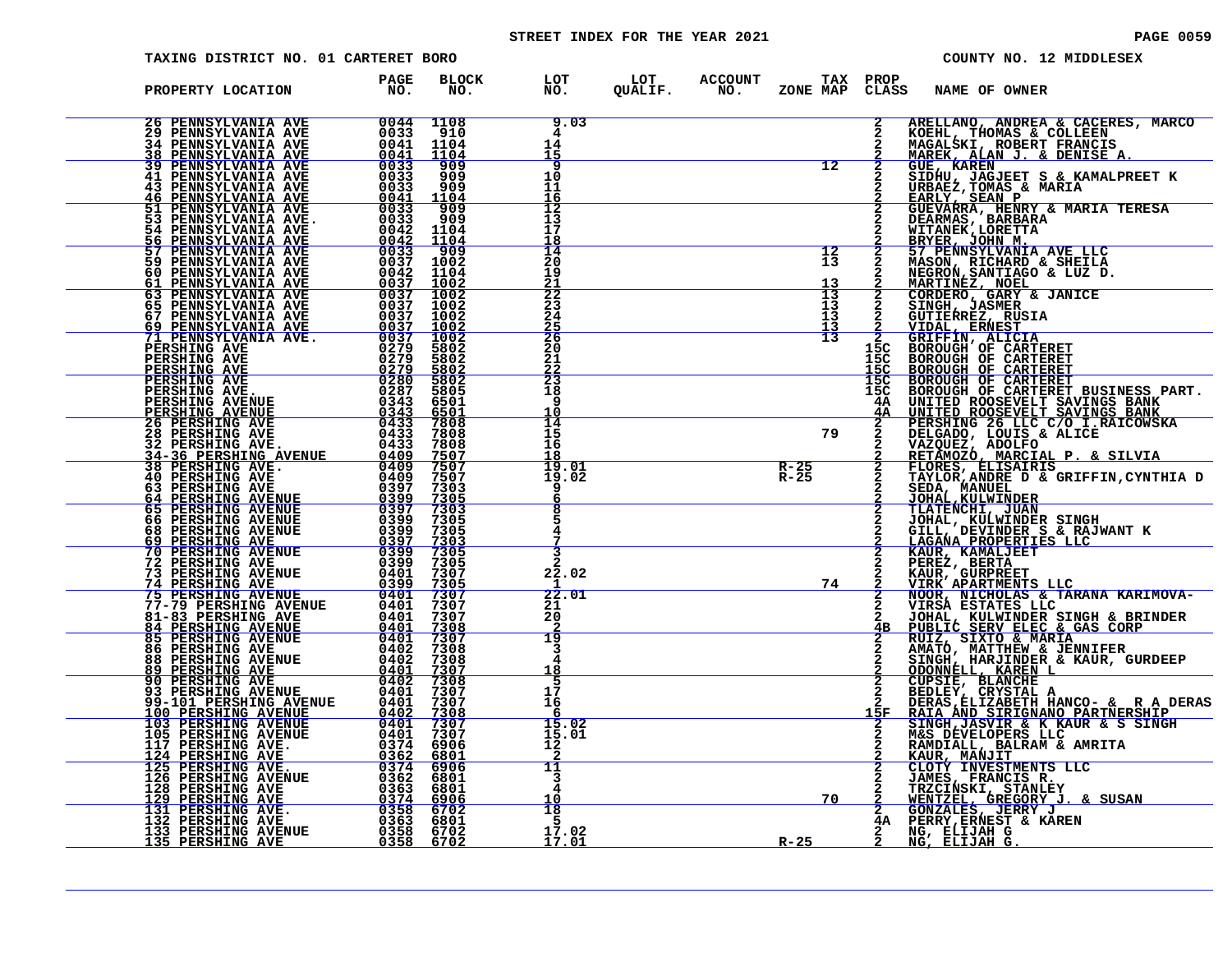# STREET INDEX FOR THE YEAR 2021 **PAGE 10060** PAGE 0060

| TAXING DISTRICT NO. 01 CARTERET BORO                                                                                                                                                                                                               |                                                          |                                               |                                                           | COUNTY NO. 12 MIDDLESEX                                                                                                                                                                                                                        |
|----------------------------------------------------------------------------------------------------------------------------------------------------------------------------------------------------------------------------------------------------|----------------------------------------------------------|-----------------------------------------------|-----------------------------------------------------------|------------------------------------------------------------------------------------------------------------------------------------------------------------------------------------------------------------------------------------------------|
| PROPERTY LOCATION                                                                                                                                                                                                                                  | <b>BLOCK</b><br><b>PAGE</b><br>$N$ <sup>O</sup> .<br>NO. |                                               | LOT LOT ACCOUNT TAX PROP<br>NO. QUALIF. NO. ZONE_MAPCLAS: | CLASS<br>NAME OF OWNER                                                                                                                                                                                                                         |
| 136 PERSHING AVE 0360<br>138 PERSHING AVE 0360<br>139 PERSHING AVE 0358<br>140 PERSHING AVE 0358<br>147 PERSHING AVE 0358<br>147 PERSHING AVE 03558<br>147 PERSHING AVE 03568<br>148 PERSHING AVE 0360<br>151 PERSHING AVE 03557<br>151 PERSHING   | 6703<br>6703<br>6702<br>6703                             | 20<br>21<br>16<br>$\frac{22}{15}$             |                                                           | EVERNIX PROPERTIES LLC                                                                                                                                                                                                                         |
|                                                                                                                                                                                                                                                    | 6702<br>6702<br>6703<br>$\frac{6702}{6703}$              | 14<br>23<br>13                                |                                                           |                                                                                                                                                                                                                                                |
|                                                                                                                                                                                                                                                    | 6702<br>6702<br>$\frac{6703}{6702}$                      | $\frac{1}{24}$<br>12<br>11<br>$\frac{25}{10}$ |                                                           |                                                                                                                                                                                                                                                |
|                                                                                                                                                                                                                                                    | 6703<br>6703<br>6702                                     | 26<br>27<br>q                                 |                                                           |                                                                                                                                                                                                                                                |
|                                                                                                                                                                                                                                                    | 6703<br>6703<br>6702<br>$6403$<br>6501                   | $\frac{28}{29}$<br>8<br>14<br>6               |                                                           | 15C<br>$\mathbf{2}$<br>15D                                                                                                                                                                                                                     |
|                                                                                                                                                                                                                                                    | 6403<br>6501<br>6403                                     | 13<br>12<br>8                                 |                                                           | 15 <sub>C</sub>                                                                                                                                                                                                                                |
|                                                                                                                                                                                                                                                    |                                                          | 11<br>11<br>10<br>$\overline{\mathsf{q}}$     |                                                           | EVERNIX PROPERTIES LLC<br>ABADILLA, SISA T & SUSAN M.<br>CMIROME, MARK A. & SUSAN M.<br>CMIROME, MARK A. & SUSAN M.<br>CMIROME, MARK A. & SUSAN M.<br>CMIROME, MARK A. & SUSAN M.<br>SIRAK, STANLEY M<br>ATHWAL, ANIT JUT S<br>AREHAN, ANIT JU |
|                                                                                                                                                                                                                                                    |                                                          | 12<br>5.02<br>5.01                            |                                                           | TENDER ANEWS AVENUE HOLDINGS LIKE<br>KALOVE, NARINDARPAL K & AJIT S CHIMA<br>ECHAO, JOSEPH<br>ZHAO, JOSEPH<br>BOROUGH OF CARTERET<br>REYES, GERSON                                                                                             |
|                                                                                                                                                                                                                                                    |                                                          | 3.02                                          |                                                           | 15C<br>$\overline{15}C$<br>CARTERET REDEVELOMENT AGENCY                                                                                                                                                                                        |
|                                                                                                                                                                                                                                                    |                                                          | 6<br>6                                        |                                                           | GROMEK, EMIL & DIANE<br>ESCUSA, REYNALDO & MELANIE<br>UNITED STATES POSTAL SERVICE<br>VIRK, SATNAM SINGH & NIRMAL J.KAUR-<br>4C                                                                                                                |
|                                                                                                                                                                                                                                                    |                                                          | 11<br>10                                      |                                                           | JENNINGS, LLC, ALVIN V. & KRISTIN L.<br>BOROUGH OF CARTERET (CARA)<br>BOROUGH OF CARTERET (CARA)<br>BOROUGH OF CARTERET (CARA)<br>CARTERET BOROUGH<br>15c<br><u>15c</u><br>15 <sup>C</sup><br>$\mathbf{2}$                                     |
|                                                                                                                                                                                                                                                    |                                                          | 8<br>2<br>3                                   |                                                           | 15C BOROUGH OF CARTERET<br>15C BOROUGH OF CARTERET<br>2 GONZALES, TEOFILO A<br>2 KOZLITIN, NIKITA                                                                                                                                              |
|                                                                                                                                                                                                                                                    |                                                          | <u>22</u><br>4<br>5<br>21                     |                                                           | <b>GUITY, HILDA<br/>STAR LANDING VET<br/>WASHINGTON, RUTH C<br/>OSSAI, FRANK<br/>OSSAI, FRANK</b><br>15D<br>GONZALES SARMIENTO, JOSE V.<br>PENA, FULVIO & MINERVA                                                                              |
|                                                                                                                                                                                                                                                    |                                                          | 6<br>1<br>$\overline{2}$<br>23                |                                                           | 4A<br>RUTKOWSKI, EDMUND M                                                                                                                                                                                                                      |
| 179 PERSINING AVE 1937 6403<br>180 PERSINING AVENUE 1837 6403<br>181 PERSINING AVENUE 1937 6403<br>182 PERSINING AVENUE 1937 6403<br>188 PERSINING AVENUE 1937 6403<br>191 PERSINING AVENUE 1937 6403<br>191 PERSINING AVENUE 1937 6403<br>191 PER |                                                          | 22<br>4<br>21<br>5                            |                                                           | RUIKOWSKI, EDMOND M<br>HOBSON, LA-TOYA<br>RODRIGUEZ, CARMEN<br>DEV, SACHIN & KUMAR, AMITHA<br>GALLART, RONALD & JUNE<br>GITONGA, SAMWEL K<br>MAP PARTNERS LLC<br>YADUVANSHI, BHUPENDRA<br>YADUVANSHI, BHUPENDRA                                |
|                                                                                                                                                                                                                                                    |                                                          | 20<br>19<br>18                                |                                                           | BALANCA, ATNAN<br>309 & 311 PERSHING AVE LLC<br>309 & 311 PERSHING AVE LLC<br>2<br>VENTO, GERMAN A & ANAMARIA<br>4Α                                                                                                                            |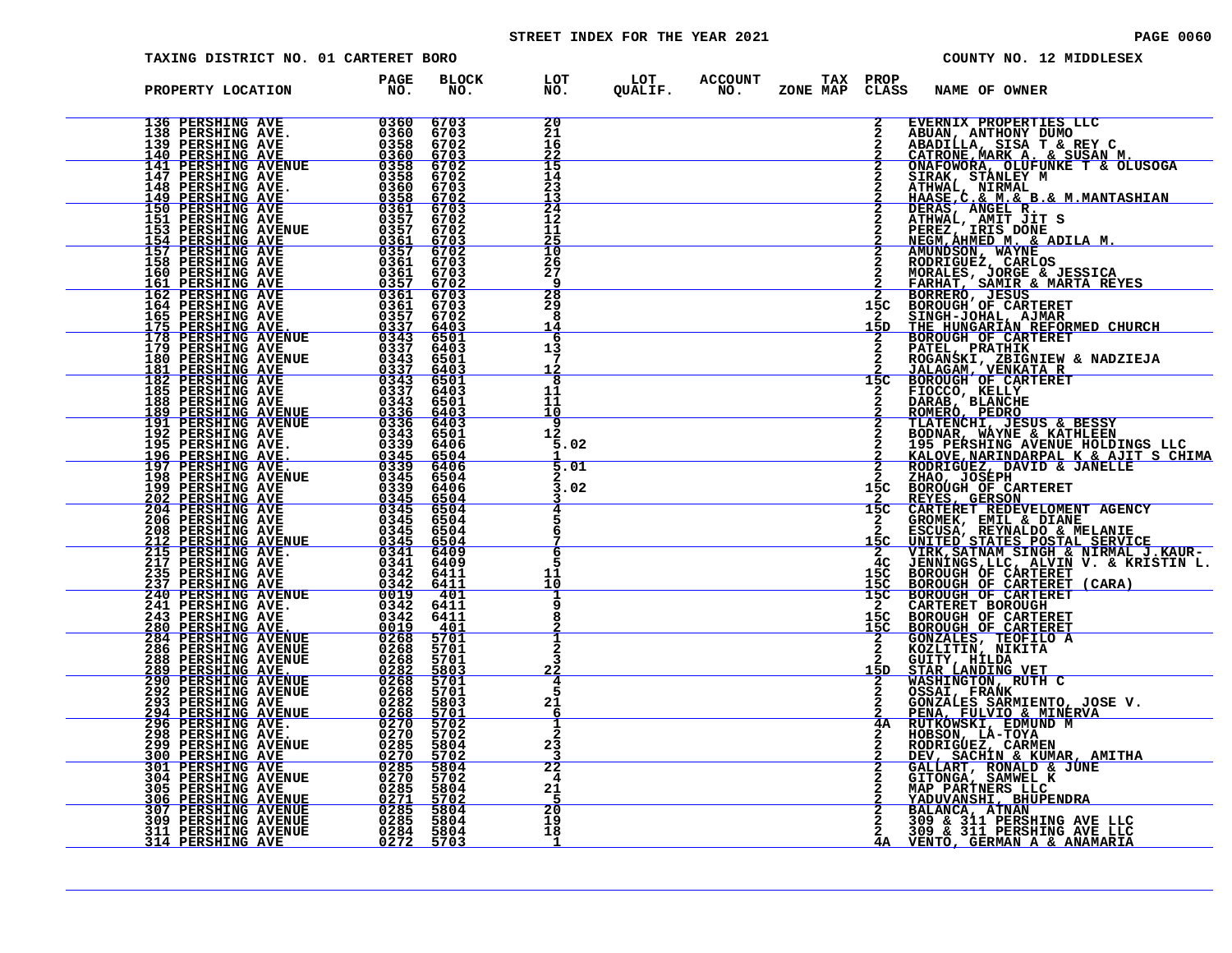# STREET INDEX FOR THE YEAR 2021 **PAGE 10061** PAGE 0061

| TAXING DISTRICT NO. 01 CARTERET BORO                                                                                                                                                                                                                                                                                                                                                                     |                                  |              |                              |  |                                |                                  | COUNTY NO. 12 MIDDLESEX                                                                                                                                                                                                                                                                      |
|----------------------------------------------------------------------------------------------------------------------------------------------------------------------------------------------------------------------------------------------------------------------------------------------------------------------------------------------------------------------------------------------------------|----------------------------------|--------------|------------------------------|--|--------------------------------|----------------------------------|----------------------------------------------------------------------------------------------------------------------------------------------------------------------------------------------------------------------------------------------------------------------------------------------|
| PROPERTY LOCATION                                                                                                                                                                                                                                                                                                                                                                                        | <b>PAGE</b><br>$N\overline{O}$ . | BLOCK<br>NO. |                              |  |                                |                                  | LOT LOT ACCOUNT TAX PROP<br>NO. QUALIF. NO. ZONE_MAPCLASS NAME_OF_OWNER                                                                                                                                                                                                                      |
|                                                                                                                                                                                                                                                                                                                                                                                                          |                                  |              | 19<br>$\overline{2}$<br>3    |  | 58                             |                                  | 15C BOROUGH OF CARTERET BUSINESS PART.<br>2 DELGADO, LOUIS & ALICE<br>2 SINGH, SADHU & MANJIT, SINGH<br>2 HAUGHTON, SATCHELL E & JULIA E<br>4A MUNILLO, JUAN & MARIA<br>2 MURILLO, JUAN & MARIA<br>4C HILL, APARTMENTS IV LLC<br>2 VIRK APAR                                                 |
|                                                                                                                                                                                                                                                                                                                                                                                                          |                                  |              | 17<br>5<br>6                 |  |                                |                                  |                                                                                                                                                                                                                                                                                              |
|                                                                                                                                                                                                                                                                                                                                                                                                          |                                  |              | Ī6<br>15<br>8                |  | $\overline{\qquad \qquad }$ 59 |                                  |                                                                                                                                                                                                                                                                                              |
|                                                                                                                                                                                                                                                                                                                                                                                                          |                                  |              |                              |  |                                |                                  |                                                                                                                                                                                                                                                                                              |
|                                                                                                                                                                                                                                                                                                                                                                                                          |                                  |              |                              |  |                                |                                  |                                                                                                                                                                                                                                                                                              |
|                                                                                                                                                                                                                                                                                                                                                                                                          |                                  |              | 10                           |  |                                |                                  | <b>PENA, HECTOR &amp; KAREN<br/>ALBRECHT, RICHARD &amp; KAREN<br/>KAUR, HARPREET<br/>PEARCE, JR, JOHN MICHAEL<br/>JANGI, KULBIR S &amp; KAUR, ASHWINDER<br/>SINGH, JUJHAR &amp; MANJIT KAUR-<br/>KANDHAWA, GURIQBAL S&amp;KAUR, KULWINDER<br/>YI, EDWARD C<br/>KAUR, SUKHWINDER &amp; SI</b> |
|                                                                                                                                                                                                                                                                                                                                                                                                          |                                  |              | 12<br>8<br>13                |  |                                |                                  |                                                                                                                                                                                                                                                                                              |
|                                                                                                                                                                                                                                                                                                                                                                                                          |                                  |              | 14<br>6<br>15                |  | $\overline{26}$                |                                  |                                                                                                                                                                                                                                                                                              |
|                                                                                                                                                                                                                                                                                                                                                                                                          |                                  |              | 16<br>17<br>-1<br>18<br>18   |  |                                | $\overline{2}$<br>$\overline{2}$ | AVILES, MARIBELL<br>METTLE, CENELL<br>METTLE, CENELL<br>METTLE, CENELL<br>NARVAEZ, JOHN<br>VEGERANO, JOSE A.& HILDA M.<br>VEGERANO, JOSE A.& HILDA M.                                                                                                                                        |
|                                                                                                                                                                                                                                                                                                                                                                                                          |                                  |              | 19<br>17<br><u> 20</u><br>16 |  |                                | $\overline{2}$                   | <b>SANKS, GRACE S<br/>BONAVENTURE, ANTONIO L &amp; SALLY<br/>PANIENKOWSKI, TADEUSZ &amp; MALGORZATA</b><br>DESRUISSEX, KETIA<br>BARNETT, CLAUDETTE                                                                                                                                           |
|                                                                                                                                                                                                                                                                                                                                                                                                          |                                  |              | 21<br>15<br>22<br>14         |  |                                | 15F                              |                                                                                                                                                                                                                                                                                              |
|                                                                                                                                                                                                                                                                                                                                                                                                          |                                  |              | 23<br>13<br>$\frac{24}{12}$  |  |                                | $\frac{2}{2}$<br>$\mathbf{2}$    | BARNETT, CLAUDETTE<br>ROQUE, MARIETTA<br>ABREU, MIGUEL E<br>ZAMAJTUK, EDWARD & DAWN ANNE<br>JIT, PARIM & MANVIR KAUR<br>HERNANDEZ, JUUITSON & NADEGE P<br>NALERIUS, DAVIDSON & NADEGE P<br>NARDI, TRACY<br>CALISTO,LUIS M & TARA A<br>CALISTO,LUIS M & TA                                    |
|                                                                                                                                                                                                                                                                                                                                                                                                          |                                  |              | 25<br>11<br>$\frac{26}{27}$  |  |                                | $\mathbf{2}$<br>2                | SEUFERT, ROSEMARIE L.<br>KAUR, BALJINDER<br>SUMMERS, LYNN<br>KAUR, AMARJIT<br>RIBOT, GINEEN A & BAUM, ADAM P.<br>RIBOT, GINEEN A & BAUM, ADAM P.                                                                                                                                             |
|                                                                                                                                                                                                                                                                                                                                                                                                          |                                  |              | 28<br>5<br>29<br>4           |  |                                | $\mathbf{2}$<br>2                | GIRN, JASMITER SINGH & GITA RANI-<br>VICENTE, MARIA                                                                                                                                                                                                                                          |
| $\begin{tabular}{@{0.85cm}} \hline \textbf{PROOFRITY LOCATION} \textbf{PROOF} \textbf{R10} \textbf{R10} \textbf{R10} \textbf{R21} \textbf{R3} \textbf{R10} \textbf{R3} \textbf{R2} \textbf{R3} \textbf{R4} \textbf{R4} \textbf{R5} \textbf{R5} \textbf{R6} \textbf{R6} \textbf{R6} \textbf{R6} \textbf{R6} \textbf{R8} \textbf{R6} \textbf{R8} \textbf{R8} \textbf{R8} \textbf{R9} \textbf{R8} \textbf{$ |                                  |              | З<br>6                       |  |                                | $\mathbf{2}$                     | MONFORTE, ROBERT A. & LIA G.<br>KAUR, JASVIR<br>WELLS FARGO BANK NA C/O SINGH<br>BUCSAK, ALLAN J. & DIANE<br>COSME, JOHN & ILENE                                                                                                                                                             |
|                                                                                                                                                                                                                                                                                                                                                                                                          |                                  |              |                              |  |                                | $\mathbf{2}$<br>2                | <b>EURBANO, JORGE &amp; VERONICA<br/>LEMMA, BLAIN<br/>MCHALE, JEROME &amp; BARBARA<br/>MCHALE, JEROME &amp; MARILYN PITRE<br/>AGLIATA, JOSEPH &amp; MARIA<br/>AGLIATA, JOSEPH &amp; MARIA<br/>CLIATA, JOSEPH &amp; MARIA</b>                                                                 |
|                                                                                                                                                                                                                                                                                                                                                                                                          |                                  |              |                              |  | 27                             |                                  | MASTROMONICO, PATRICIA<br><u>AGLIATA, PETER</u>                                                                                                                                                                                                                                              |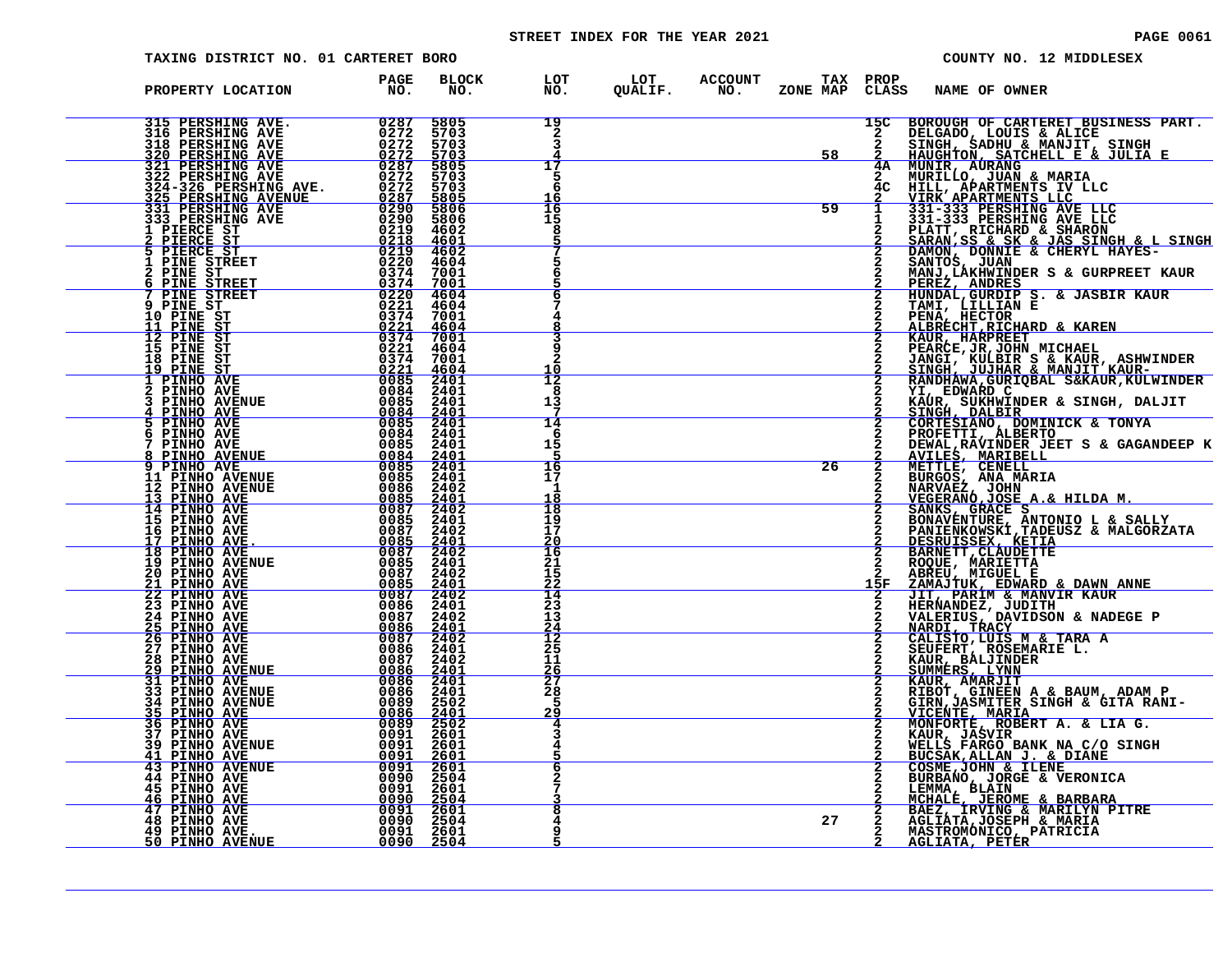# STREET INDEX FOR THE YEAR 2021 **PAGE 10062** PAGE 0062

| TAXING DISTRICT NO. 01 CARTERET BORO                                                                                                                                                                                                                                                                                                                 |                                                                                                                                                                                                                                                                                                                                                              |                                    |                                                                          | COUNTY NO. 12 MIDDLESEX                                                                                                                                                                                                                                                                          |
|------------------------------------------------------------------------------------------------------------------------------------------------------------------------------------------------------------------------------------------------------------------------------------------------------------------------------------------------------|--------------------------------------------------------------------------------------------------------------------------------------------------------------------------------------------------------------------------------------------------------------------------------------------------------------------------------------------------------------|------------------------------------|--------------------------------------------------------------------------|--------------------------------------------------------------------------------------------------------------------------------------------------------------------------------------------------------------------------------------------------------------------------------------------------|
| PROPERTY LOCATION                                                                                                                                                                                                                                                                                                                                    | BLOCK<br><b>PAGE<br/>NO.</b><br>NO.                                                                                                                                                                                                                                                                                                                          |                                    | LOT LOT ACCOUNT TAX PROP<br>NO. QUALIF. NO. ZONE_MAP CLASS NAME_OF_OWNER |                                                                                                                                                                                                                                                                                                  |
| <b>51 PINHO AVENUE</b><br><b>52 PINHO AVE<br/>53 PINHO AVENUE</b>                                                                                                                                                                                                                                                                                    | $\begin{array}{r} 0.093 \\ 0.0990 \\ 0.0930 \\ 0.0930 \\ 0.0930 \\ 0.0930 \\ 0.0930 \\ 0.0930 \\ 0.0930 \\ 0.0930 \\ 0.0930 \\ 0.0930 \\ \end{array}$<br>2602<br>2504<br>2602<br>2504<br>2602<br>2504                                                                                                                                                        | 20<br>6<br>19                      |                                                                          |                                                                                                                                                                                                                                                                                                  |
| <b>54 PINHO AVENUE</b><br>55 PINHO AVE<br>56 PINHO AVENUE<br>57 PINHO AVE<br>58 PINHO AVE<br>59 PINHO AVE                                                                                                                                                                                                                                            | $\frac{2602}{2504}$                                                                                                                                                                                                                                                                                                                                          | 18<br>8<br>17                      |                                                                          |                                                                                                                                                                                                                                                                                                  |
| 60 PINHO AVE<br>61 PINHO AVE<br>62 PINHO AVE<br>63 PINHO AVE                                                                                                                                                                                                                                                                                         | 0090<br>$\frac{2504}{2602}$                                                                                                                                                                                                                                                                                                                                  | 16<br>10<br>15<br>11               |                                                                          |                                                                                                                                                                                                                                                                                                  |
| 64 PINHO AVE<br>65 PINHO AVE<br>66 PINHO AVE                                                                                                                                                                                                                                                                                                         | $\frac{0.0000}{0.0000}$<br>$\frac{2504}{2602}$<br>2504<br>2602<br>2504<br>2602<br>2602                                                                                                                                                                                                                                                                       | $\overline{14}$<br>12<br>13<br>า ว |                                                                          |                                                                                                                                                                                                                                                                                                  |
| $\begin{array}{r} 0.0911 \\ 0.0933 \\ 0.0993 \\ 0.0993 \\ 0.0993 \\ 0.0993 \\ 0.1554 \\ 0.1544 \\ 0.1543 \\ 0.1543 \\ 0.1443 \\ 0.1445 \\ 0.1445 \\ 0.1445 \\ 0.1440 \\ 0.1440 \\ 0.1440 \\ 0.1445 \\ 0.1445 \\ 0.1445 \\ 0.1450 \\ \end{array}$<br><b>67 PINHO AVENUE</b><br>69 PINHO AVE<br>5 POLK AVE<br><u>7 POLK AVE<br/>9 POLK AVENUE</u>      | 3611                                                                                                                                                                                                                                                                                                                                                         | 12<br>11<br>8                      |                                                                          | MARACALLO, ILENE & INES ZARO<br>KIERNAN, JOHN R & ELISA M<br>BEZAK, JONATHAN M<br>PHILLIPS, CYNTHIA<br>PNC BANK NATIONAL ASSOCIATION<br>PAC BANK NATIONAL ASSOCIATION<br>ZARO, I. & I.MARACALLO & C.M.GARCIA<br>LENOFF, RICHARD & MARGARET R                                                     |
| 10 POLK AVE<br>11 POLK AVE<br><b>14 POLK AVENUE</b><br><b>15 POLK AVENUE</b>                                                                                                                                                                                                                                                                         | $\frac{3611}{3611}$<br>$\frac{3611}{3503}$<br>3611<br>3505<br>3406<br>3505                                                                                                                                                                                                                                                                                   | 6                                  |                                                                          | RABOULT MONARY, JOHN R & JANET M<br>GONZALEZ, DANIEL & SUSANNE<br>HRYCUNA, RICHARD M.& LIZABETH<br>MAJUR, MICHAEL<br><u>DOMBRÓWSKI, S.S. &amp; S.M.BENCIVENGA</u>                                                                                                                                |
| 16 POLK AVE<br>17 POLK AVE.<br>18 POLK AVE<br>19 POLK AVE.                                                                                                                                                                                                                                                                                           | $3406\n3505\n3406$                                                                                                                                                                                                                                                                                                                                           |                                    |                                                                          | PEREZ, BENITO<br>MIA INVESTMENT GROUP LLC<br>MANN, SHARANJIT K<br>BHATTI, RAHEEL J & SEHRASH<br>MECCA, PEGGY                                                                                                                                                                                     |
| 20 POLK AVE<br><b>21 POLK AVENUE</b><br>22 POLK AVE<br>23 POLK AVE                                                                                                                                                                                                                                                                                   | 0145<br>3505<br>$\begin{array}{r} 0145 \ -0140 \ -0140 \ -0140 \ -0199 \ -0199 \ -0199 \ -0199 \ -0199 \ -0199 \ -0199 \ -0199 \ -0199 \ -0199 \ -0199 \ -0199 \ -0199 \ -0199 \ -0199 \ -0199 \ -0199 \ -0199 \ -0199 \ -0199 \ -0199 \ -0199 \ -0199 \ -0199 \ -0199 \ -0199 \ -0199 \ -0199 \ -0199 \ -0199 \ -0199 \ -01$<br>3406<br>$\frac{3505}{3406}$ | 6                                  |                                                                          |                                                                                                                                                                                                                                                                                                  |
| 57 POPLAR ST<br>59 POPLAR ST<br>61 POPLAR STREET                                                                                                                                                                                                                                                                                                     | 4202<br>4202                                                                                                                                                                                                                                                                                                                                                 | 10<br>11<br>12<br>13               |                                                                          | <b>MECCA, PEGGY<br/>TOWNSEND, BRYAN D &amp; MARIE S<br/>PAGAN, FRANK &amp; ANARELLYS MEDINA<br/>CUJI,EDDY FERNANDO &amp; MONICA<br/>HANLEY, JANET E.<br/>BEYFUSS, PAUL W &amp; DEBORAH A<br/>MELENDEZ, HIRAM &amp; GLADYS<br/>JOHNSON, KAREN M.<br/>FREEMAN, KENNETH &amp; MICHELE<br/>PEREZ</b> |
|                                                                                                                                                                                                                                                                                                                                                      |                                                                                                                                                                                                                                                                                                                                                              | 16<br>13<br>$\frac{15}{14}$        |                                                                          | JAMES, FRANCIS R. MCWATTERS, PATRICK B                                                                                                                                                                                                                                                           |
|                                                                                                                                                                                                                                                                                                                                                      |                                                                                                                                                                                                                                                                                                                                                              | 14<br>15<br>13<br>16<br>8          |                                                                          | PAVOLICK, MARILYN & JUDITH PAVOLICK<br>SINGH, TEJPAL & HARPREET KAUR-<br>KESSINGER, ROBERT H<br>SINGH, SATNAM<br>PASTRANA, GILBERT & MARTINEZ, MAILY                                                                                                                                             |
|                                                                                                                                                                                                                                                                                                                                                      |                                                                                                                                                                                                                                                                                                                                                              | 13<br>14<br>-6                     | 42                                                                       | MCCOMB, ANNA<br>AUGUISTE, CELSUS<br>DIAZ, KRYSTAL<br>PALUMBO, ROSE                                                                                                                                                                                                                               |
|                                                                                                                                                                                                                                                                                                                                                      |                                                                                                                                                                                                                                                                                                                                                              | 15<br>16<br>8                      |                                                                          | KRAPF, AMELIA<br>GEORGE, NICHOLAS E<br>KASSIS, SHAFIC & ELLEN<br>JIMENEZ, OSWALDO & SANDRA                                                                                                                                                                                                       |
| $\begin{tabular}{@{}c c c c} \hline 59 & PODLAR STREET & 0159 & 4202 \\ \hline 63 & PODLAR STREET & 0199 & 4202 \\ 75 & PODLAR STREET & 0200 & 4203 \\ 76 & PODLAR STREET & 0200 & 4203 \\ 77 & PODLAR STREET & 0200 & 4203 \\ 78 & PODLAR STREET & 0200 & 4203 \\ 81 & PODLAR ST & 0197 & 4103 \\ 82 & PODLAR ST & 0197 & 4103 \\ 83 & PODLAR ST &$ |                                                                                                                                                                                                                                                                                                                                                              | 14<br>15<br>6<br>16                |                                                                          | JIMENEZ, USWALDO & SANDRA<br>CLAVIJO, CARLOS<br>PERVEZ, AMJAD<br>SUTTON, RALPH & ROSA<br>ABBAS, ZEESHAN & TALIA BEDOYA<br>KHAN, MUHAMMAD & TAHIRA<br>MOSS, STEVEN G.& CATHY E.<br>MOSS, STEVEN G.& CATHY E.<br>MOSS, STEVEN G.& CATHY E.<br>$\overline{2}$                                       |
|                                                                                                                                                                                                                                                                                                                                                      |                                                                                                                                                                                                                                                                                                                                                              | 17<br>4<br>18                      |                                                                          |                                                                                                                                                                                                                                                                                                  |
|                                                                                                                                                                                                                                                                                                                                                      |                                                                                                                                                                                                                                                                                                                                                              | 3<br>19<br>2<br>20                 |                                                                          | SANON, JEAN & AOUT<br>SINGH, JATINDER & K SINGH & S SINGH<br>GERSTLER, FRED & CAROL<br>SINGH, BALJINDER & KAUR, MANJIT<br>IRENE P LENAHAN-TRUSTEE<br>IRENE P LENAHAN-TRUSTEE<br>GOMM, KEVIN ERIC & KAREN MARIE                                                                                   |
|                                                                                                                                                                                                                                                                                                                                                      |                                                                                                                                                                                                                                                                                                                                                              |                                    |                                                                          | <u>VELASQUEZ, JORGE&amp; BEATRIZ FRANCESCHI</u>                                                                                                                                                                                                                                                  |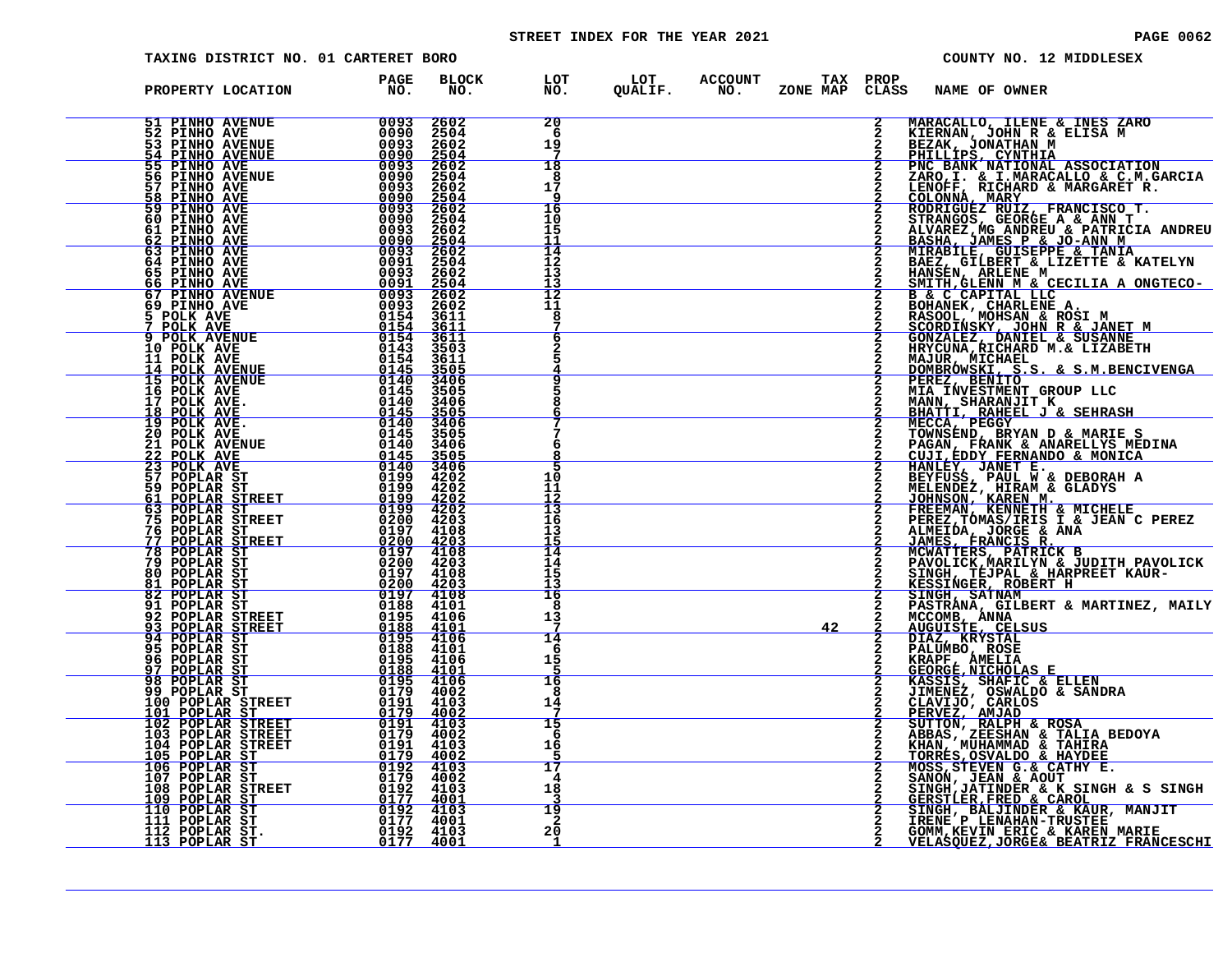# STREET INDEX FOR THE YEAR 2021 **PAGE 10063** PAGE 0063

| TAXING DISTRICT NO. 01 CARTERET BORO                                                                                                                                                                                                                                                                                                                                                                                                                                                                                        |                                                                                                    |                                             |                                           |  |                                                                                                                                                                                                                                                                                                                                    |                                 | COUNTY NO. 12 MIDDLESEX                                                                                                                                                                                          |
|-----------------------------------------------------------------------------------------------------------------------------------------------------------------------------------------------------------------------------------------------------------------------------------------------------------------------------------------------------------------------------------------------------------------------------------------------------------------------------------------------------------------------------|----------------------------------------------------------------------------------------------------|---------------------------------------------|-------------------------------------------|--|------------------------------------------------------------------------------------------------------------------------------------------------------------------------------------------------------------------------------------------------------------------------------------------------------------------------------------|---------------------------------|------------------------------------------------------------------------------------------------------------------------------------------------------------------------------------------------------------------|
| PROPERTY LOCATION                                                                                                                                                                                                                                                                                                                                                                                                                                                                                                           | <b>PAGE</b><br>NO <sub>z</sub>                                                                     | <b>BLOCK</b><br>NO.                         |                                           |  |                                                                                                                                                                                                                                                                                                                                    |                                 | LOT LOT ACCOUNT TAX PROP<br>NO. QUALIF. NO. ZONE_MAP_CLASS_NAME_OF_OWNER                                                                                                                                         |
| 114 POPLAR ST 0176<br>115 POPLAR ST 0175<br>116 POPLAR STREET 0175<br>117 POPLAR STREET 0175<br>118 POPLAR ST 0177<br>119 POPLAR ST 0175<br>121 POPLAR ST 0173                                                                                                                                                                                                                                                                                                                                                              |                                                                                                    | 3906<br>3905<br>3906<br>3905                | 17<br>14<br>18                            |  |                                                                                                                                                                                                                                                                                                                                    | $\mathbf{2}$                    | GWALDIS, ROSE MARIE<br>AMOAKO, ROSEMARY<br>SINGH, JASWANT<br><u>SINGH, AMARJEET</u>                                                                                                                              |
|                                                                                                                                                                                                                                                                                                                                                                                                                                                                                                                             |                                                                                                    | 3906<br>3905<br>3906                        | 19<br>12<br>20                            |  |                                                                                                                                                                                                                                                                                                                                    |                                 | <b>ISTOK, JULIUS &amp; KATHLEEN<br/>SHERMATOV, DILSHOD<br/>SANCHEZ, NORBERTO &amp; LYNN<br/>ATEEO, SOHAIL A<br/>BAPTISTE, NIRVA LUBIN<br/>BAPTISTE, NIRVA LUBIN</b>                                              |
| 119 POPLAR ST<br>121 POPLAR ST<br>121 POPLAR ST<br>122 POPLAR STREET<br>123 POPLAR STREET<br>123 POPLAR ST<br>125 POPLAR ST<br>126 POPLAR ST<br>126 POPLAR ST<br>126 POPLAR ST<br>126 POPLAR ST<br>127 POPLAR ST<br>127 POPLAR ST<br>127 POPLAR ST<br>127                                                                                                                                                                                                                                                                   |                                                                                                    | $\frac{3904}{3906}$<br>3904<br>3906<br>3904 | $\frac{14}{21}$<br>13<br>22               |  |                                                                                                                                                                                                                                                                                                                                    |                                 | BAPIISIA NA ANAVA DABEIDA PICHARDO<br>JULIEN, LOUBERT & NERLANDE<br>HART, MARTIN J & JENNIFER<br>FIDELINO, ROBERTO L & CATHERINE V<br>PENA, CARLOS R & MARCIA LUCIANA R S<br>PENA, CARLOS R & MARCIA LUCIANA R S |
| 128 POPLAR STREET 0177<br>129 POPLAR ST                                                                                                                                                                                                                                                                                                                                                                                                                                                                                     |                                                                                                    | 3906<br>3903<br>3906<br>3903                | $\frac{12}{23}$<br>13<br>24<br><u> 12</u> |  |                                                                                                                                                                                                                                                                                                                                    |                                 | CASANOVA, NORMA YVETTE<br>SNELLING, RHUDELL A & MURGA, MARLIN<br>ARORA, MOHINDER & ANJUM                                                                                                                         |
| 130 POPLAR ST<br>131 POPLAR ST<br>$\begin{array}{c} \begin{array}{c} \text{array} \\ \text{array} \end{array} \\ \begin{array}{c} \text{0177} \\ \text{0171} \end{array} \end{array}$<br>132 POPLAR ST                                                                                                                                                                                                                                                                                                                      | ŎĪ71<br>0177                                                                                       | 3906<br>3903<br>3906<br>$\frac{102}{102}$   | 25<br>11<br>26<br>.02                     |  |                                                                                                                                                                                                                                                                                                                                    | $\mathbf{2}$                    | 2 CASTILLO, WILL R. THE MARIE<br>2 KANOWITZ, ALAN W & DONNA MARIE<br>1 CYPRUS AMAX C/O FREEPORT/L.W. 24-1<br>4B PRET ASSOCIATES LLC                                                                              |
| 132 FUFLAR ST DRIVE 10177<br>100 PORT CARTERET DR. 0002<br>580 PORT CARTERET DR. 0002<br>760 PORT CARTERET DR. 0002<br>760 PORT CARTERET DRIVE 0002<br>10001 PORT CARTERET DR. 0002<br>1000 PORT TO ARTERET DR. 0002<br>PORTION IN CARTERET                                                                                                                                                                                                                                                                                 |                                                                                                    | $\frac{102}{102}$<br><u> 102</u>            | 5.01<br>26                                |  | $\overline{a}$ and $\overline{a}$ and $\overline{a}$ and $\overline{a}$ and $\overline{a}$ and $\overline{a}$ and $\overline{a}$ and $\overline{a}$ and $\overline{a}$ and $\overline{a}$ and $\overline{a}$ and $\overline{a}$ and $\overline{a}$ and $\overline{a}$ and $\overline{a}$ and $\overline{a}$ and $\overline{a}$ and | 2                               | <b>4B KTR CARTERET C/O PROLOGIS TAX COOR<br/>4B 760 PORT CARTERET MIDDLESEX ASSOC<br/>4B 1000 PORT CARTERET MIDDLESEX ASSOC</b>                                                                                  |
| POST BOULEVARD<br>POST BOULEVARD<br><b>POST BOULEVARD</b><br>POST BOULEVARD                                                                                                                                                                                                                                                                                                                                                                                                                                                 | $\begin{array}{rr} & 0216 & 4403 \ 0039 & 1101 \end{array}$<br>0042 1105<br>0042 1106<br>0042 1106 |                                             |                                           |  |                                                                                                                                                                                                                                                                                                                                    | 15C<br>15C<br>$\frac{15C}{15C}$ | SCHROEDL, LISA M<br>COUNTY OF MIDDLESEX PARK<br>COUNTY OF MIDDLESEX PARK<br>COUNTY OF MIDDLESEX PARK<br>COUNTY OF MIDDLESEX PARK                                                                                 |
| <b>POST BOULEVARD<br/>POST BOULEVARD<br/><u>POST BOULEVARD</u></b><br>$\begin{tabular}{l c c c c c c c c} \hline \multicolumn{1}{c }{\textbf{1205}} & \multicolumn{1}{c }{\textbf{1206}} \\ \hline \multicolumn{1}{c }{\textbf{POST}} & \textbf{BOULEXARD} & \textbf{0044} & \textbf{1205} \\ \multicolumn{1}{c }{\textbf{POST}} & \textbf{BOULEXARD} & \textbf{0044} & \textbf{1205} \\ \multicolumn{1}{c }{\textbf{POST}} & \textbf{BOULEXARD} & \textbf{0044} & \textbf{1205} \\ \multicolumn{1}{c }{\textbf{POST}} & \$ | 0044 1203<br>0044 1204                                                                             |                                             |                                           |  |                                                                                                                                                                                                                                                                                                                                    | 15C<br>15C<br>$\frac{15C}{15C}$ | COUNTY OF MIDDLESEX PARK<br>COUNTY OF MIDDLESEX PARK<br><b>COUNTY OF MIDDLESEX PARK</b><br>COUNTY OF MIDDLESEX PARK<br>COUNTY OF MIDDLESEX PARK                                                                  |
| 8 POST BOULEVARD<br><u>9 POST BOULEVARD</u>                                                                                                                                                                                                                                                                                                                                                                                                                                                                                 | 0027<br><u>0027</u><br>0027                                                                        | 902<br>901<br>902                           |                                           |  |                                                                                                                                                                                                                                                                                                                                    | 15C<br>2<br>2                   | RIVERA, LUIS & JANET<br>SONI, ABHI<br>CUYUCHE, COLBERT & BLANCA M.<br>KAUR, BALJINDER                                                                                                                            |
| 10 POST BOULEVARD<br>11 POST BOULEVARD<br>18 POST BOULEVARD<br>19 POST BOULEVARD<br>21 POST BOULEVARD                                                                                                                                                                                                                                                                                                                                                                                                                       | 0027<br>0028<br>0028                                                                               | 901<br>904<br>$\frac{903}{903}$             |                                           |  |                                                                                                                                                                                                                                                                                                                                    | 2                               | BUILES, CRUZ M.<br>NESTE, SALLY<br>BURROWS, DAVID W. & CHERYL                                                                                                                                                    |
| <b>24 POST BOULEVARD<br/> 25 POST BOULEVARD<br/> 26 POST BOULEVARD</b><br>27 POST BOULEVARD                                                                                                                                                                                                                                                                                                                                                                                                                                 | 0028<br>0028<br><u>0028</u><br>0028                                                                | 904<br>903<br>904<br>903                    | 10                                        |  |                                                                                                                                                                                                                                                                                                                                    | 2                               | HUDACKO, DAWN<br>KUMAR, SHIVANI & MEHAK<br>RIBEIRO, ERNANE & LIA<br>CAPIK, LADISLAV & DANIELA                                                                                                                    |
| <b>30 POST BOULEVARD</b><br>32 POST BOULEVARD<br>34 POST BOULEVARD<br>35 POST BOULEVARD                                                                                                                                                                                                                                                                                                                                                                                                                                     | 0028<br>0030<br>0030                                                                               | 904<br>906<br>$\frac{906}{905}$             |                                           |  | $12^{\circ}$                                                                                                                                                                                                                                                                                                                       |                                 | PEREIRA, GIL M. & ROSA M.<br>KOPCHALA, JOSEPH<br>DOMINOUEZ, HECTOR M. & JUDY<br>BATALLANOS, MIRNA                                                                                                                |
| 36 POST BOULEVARD<br>38 POST BOULEVARD<br>44 POST BOULEVARD<br>45 POST BOULEVARD                                                                                                                                                                                                                                                                                                                                                                                                                                            | 0030<br>0030<br>$\frac{0031}{0029}$<br>0029                                                        | 906<br>906<br><u>908</u><br>905<br>905      |                                           |  |                                                                                                                                                                                                                                                                                                                                    |                                 | ZARRILLI, SUSAN<br>WON SIK SHIN & YOO MI<br>ALONSO, MIGUEL & HILDA HENRIQUE-<br>SINGH, H & B KAUR & P STASH<br>SINGH, MANROOP                                                                                    |
| 47 POST BOULEVARD<br>50 POST BOULEVARD<br>51 POST BOULEVARD<br>53 POST BOULEVARD                                                                                                                                                                                                                                                                                                                                                                                                                                            | 0031<br>0031<br>0031<br>0031                                                                       | 908<br>907<br>907<br>907                    |                                           |  |                                                                                                                                                                                                                                                                                                                                    | 2                               | MORALES, FELIX & ANA SANGIAGO-<br>EGAN, JOANNE<br>THATCHER, LINDA<br>PERRONE, LV & JF & RA PERRONE<br>SUAREZ, LILY N & ELIAS F                                                                                   |
| 55 POST BOULEVARD<br>56 POST BOULEVARD<br>57 POST BOULEVARD<br>58 POST BOULEVARD                                                                                                                                                                                                                                                                                                                                                                                                                                            | 0032<br>0031<br>0033                                                                               | 908<br>$\frac{907}{910}$<br>910             |                                           |  |                                                                                                                                                                                                                                                                                                                                    |                                 | MANZANO, SONYA<br>MARYLSKI, MAREK & ELZBIETA                                                                                                                                                                     |
| 62 POST BOULEVARD<br>63 POST BOULEVARD<br><u>64 POST BOULEVARD</u><br>65 POST BOULEVARD<br>66 POST BOULEVARD                                                                                                                                                                                                                                                                                                                                                                                                                | 0032<br>0033<br>$\frac{0033}{0043}$                                                                | 909<br>910<br>- 909<br>1108                 |                                           |  |                                                                                                                                                                                                                                                                                                                                    |                                 | MILAK, GARY Z.<br>FEDERAL HOME LOAN MORTGAGE CORP<br>SINGH, HARWINDER/GILL, GURWINDER PAL<br>SINGH, JAGTAR & KAUR, AMARJEET<br>LORTON, JESSE J & LARA J                                                          |
| 68 POST BOULEVARD<br>69 POST BOULEVARD                                                                                                                                                                                                                                                                                                                                                                                                                                                                                      | 0033                                                                                               | 0043 1108<br><u>909</u>                     |                                           |  |                                                                                                                                                                                                                                                                                                                                    |                                 | CONTE, JOSEPH<br>KAUR, SATWINDER & KULWANT S MANJ                                                                                                                                                                |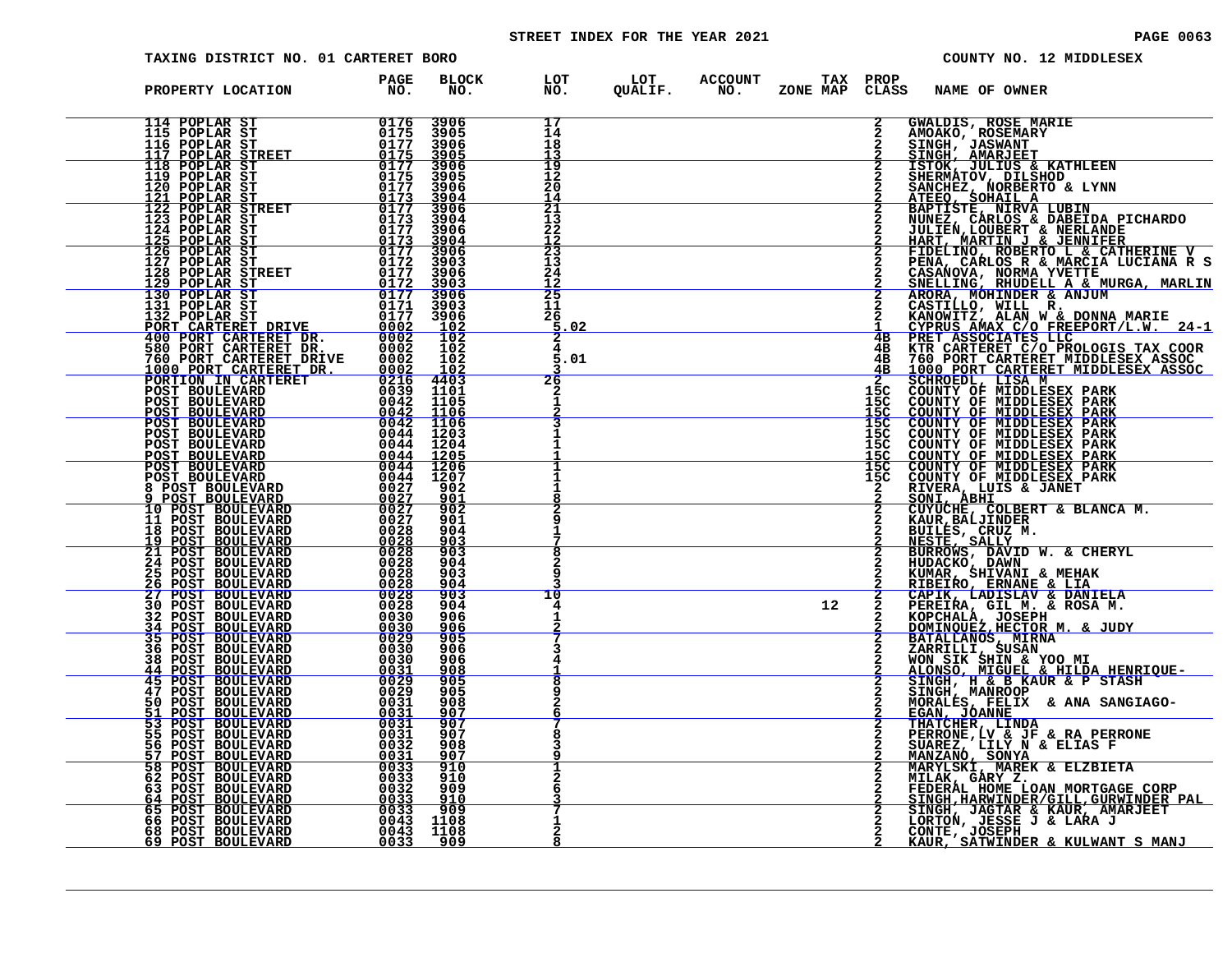# STREET INDEX FOR THE YEAR 2021 **PAGE 10064** PAGE 0064

| TAXING DISTRICT NO. 01 CARTERET BORO                                                                                                                                                                                                                                                                                                                                                                 |                        |                     |                                       |   |                            |                             |                    | COUNTY NO. 12 MIDDLESEX                                                                                                                                                                                                                                |
|------------------------------------------------------------------------------------------------------------------------------------------------------------------------------------------------------------------------------------------------------------------------------------------------------------------------------------------------------------------------------------------------------|------------------------|---------------------|---------------------------------------|---|----------------------------|-----------------------------|--------------------|--------------------------------------------------------------------------------------------------------------------------------------------------------------------------------------------------------------------------------------------------------|
| PROPERTY LOCATION                                                                                                                                                                                                                                                                                                                                                                                    | <b>PAGE</b><br>NO.     | <b>BLOCK</b><br>NO. | LOT<br>NO.                            |   | LOT ACCOUNT<br>QUALIF. NO. | <b>TAX PROP</b><br>ZONE MAP | CLASS              | <b>NAME OF OWNER</b>                                                                                                                                                                                                                                   |
|                                                                                                                                                                                                                                                                                                                                                                                                      |                        |                     | 13<br>4<br>12                         |   |                            |                             | $\mathbf{2}$       | SANTOS, JUAN<br>REINHART, KATHLEEN<br>GUZMAN, JOSE L., JR. & DAISY<br>CHILDS, MARK L & RENEE                                                                                                                                                           |
|                                                                                                                                                                                                                                                                                                                                                                                                      |                        |                     | 10<br>1<br>1<br>9                     | x |                            | R-50                        |                    |                                                                                                                                                                                                                                                        |
|                                                                                                                                                                                                                                                                                                                                                                                                      |                        |                     | 8<br>٦                                |   |                            |                             |                    | 2 CHILDS, MARK L & RENEE<br>2 FEREZ, RAUL & NYDIA<br>2 FABRICATORE, JAMES & JANET<br>15F FABRICATORE, JAMES & JANET<br>2 DE OLIVEIRA GESIEL G<br>2 BENSON, ALICE<br>2 HUGRO, ERIK & MICHELLE L.<br>2 HUGNOW, WILLIAM<br>2 GHUMAN, NASIR & SABI         |
| $\begin{tabular}{@{}c@{}}\n70 & POST & SOLUTION & 0043 & 1108\\ \n71 & POST & BOUTEVARD & 0041 & 1104\\ \n72 & POST & BOUTEVARD & 0043 & 1108\\ \n73 & POST & BOUTEVARD & 0043 & 1104\\ \n75 & POST & BOUTEVARD & 0042 & 1107\\ \n76 & POST & BOUTEVARD & 0042 & 1107\\ \n76 & POST & BOUTEVARD & 0042 & 1107\\ \n77 & POST & BOUTEVARD & 0042 & 1107\\ \n78 & POST & BOUTEVARD$                     |                        |                     | 1.01<br>1.02<br>$\overline{2}$        |   |                            |                             | 2                  | BUTTER CONSTRUCTION/ ENGINEERS INC.<br>JOHAL, DAVINDER                                                                                                                                                                                                 |
|                                                                                                                                                                                                                                                                                                                                                                                                      |                        |                     | 3<br>11<br>12                         |   |                            |                             | $\mathbf{2}$       | JOHAL, DAVINDER<br>SINGH, NARINDER<br>REID, DWAYNE                                                                                                                                                                                                     |
|                                                                                                                                                                                                                                                                                                                                                                                                      |                        |                     | 13<br>14<br>15<br>16                  |   |                            |                             |                    | STELLATO, FRANK & VINCENZA<br>MASHIANA, BALVINDER K<br>EZBIANSKI, RICHARD J<br>SHERBINI, SHAKER EL<br>LANZA, SANTO, & LUCIA                                                                                                                            |
| $\begin{tabular}{@{}c@{}}\textbf{6-8 PULASKT AVENUE} & \textbf{0.364} & \textbf{6803} \\ \textbf{6-8 PULASKT AVENUE} & \textbf{0.365} & \textbf{6803} \\ \textbf{10 PULASKT AVENUE} & \textbf{0.365} & \textbf{6803} \\ \textbf{11 PULASKT AVENUE} & \textbf{0.405} & \textbf{7310} \\ \textbf{13 PULASKT AVENUE} & \textbf{0.405} & \textbf{7310} \\ \textbf{15 PULASKT AVENUE} & \textbf{0.405} &$ |                        |                     | 5<br>6<br>10<br>13                    |   |                            |                             |                    | MATADIAL, JIMMY & ANUPA<br>SHARMA, VICTOR<br>BRYANT, VANESSA L<br>FERGUSON, SHANEEN<br>KAUR, BALWINDER                                                                                                                                                 |
|                                                                                                                                                                                                                                                                                                                                                                                                      |                        |                     | 11<br>-1<br>2<br>12                   |   |                            |                             | $\mathbf{2}$       | MILES, DAPHNE<br>SHEPERD, LLOYD & GOLDIE                                                                                                                                                                                                               |
|                                                                                                                                                                                                                                                                                                                                                                                                      |                        |                     | 11<br>8<br>11<br>7                    |   |                            |                             |                    | SHEPERD, LLOYD & GOLDIE<br>THE JENKINS LIVING TRUST<br>TOCZYLOWSKI,JAN & BARBARA<br>SENDELSKY, JUDITH J.<br>KISS, ROBERT A<br>EUDZINSKI,E. & B.STANLEY & R.COUGLE<br>GRULLON, WILLIAM & MILAGROS L<br>DEV, SACHIN & KUMAR, AMITHA A<br>LOPEZ,MARGARITA |
|                                                                                                                                                                                                                                                                                                                                                                                                      |                        |                     | 12<br>13<br>-1<br>14                  |   |                            |                             | 4A<br>$\mathbf{2}$ |                                                                                                                                                                                                                                                        |
|                                                                                                                                                                                                                                                                                                                                                                                                      |                        |                     | 13<br>12<br>$\frac{1}{2}$<br>11       |   |                            |                             | 2                  | JOHAL, SATWANT<br>DIAZ, VINICIO<br>SALAS,RICARDO A.& AMELIA D LORA-<br>RISHI, RANJIT K.<br>CSIMBOK, DAVID                                                                                                                                              |
| 72 PULASKI AVE.<br>73 PULASKI AVE                                                                                                                                                                                                                                                                                                                                                                    | 0373 6905<br>0371 6903 |                     | $\frac{10}{13}$<br>11<br>12           |   |                            |                             | 2                  | CONNOLLY, MARIANNE<br>HOWELLS, EDWARD P & PAUL A<br>FARRELL, CHRIS<br>KREMER, JOE<br>73 PULASKI LLC                                                                                                                                                    |
| <b>73 PULASKI AVE 81 6903<br/> 74 PULASKI AVE 81 6903<br/> 77 PULASKI AVENUE 81 6903<br/> 78 PULASKI AVE 81 6903<br/> 78 PULASKI AVE 8371 6903<br/> 81 PULASKI AVE 8370 6903<br/> 82 PULASKI AVE 8370 6903<br/> 83 PULASKI AVENUE 8369 6902<br/> 85 PULASKI AVEN</b>                                                                                                                                 |                        |                     | 12<br>11<br>1<br>10                   |   |                            |                             | 2                  | MILAK, VIOLA AND GARY MILAK<br>XU, ZHENG HONG & ZHANG, XUEMEI<br>HERRERA, J.JR/A.HERRERA & M.HERRERA<br>BELLEVUÉ, VICKIE<br>SINGH, LAKHWINDER & MANJIT KAUR                                                                                            |
|                                                                                                                                                                                                                                                                                                                                                                                                      |                        |                     | 9<br>$\overline{2}$<br>12<br>11<br>12 |   |                            | 70                          | 4 <sup>C</sup>     | SINGO, RICHARD<br>NARGO, RICHARD<br>NAGY, PETER & ELIZABETH<br>SCHNEIDER, JOANN M & JONATHAN L<br>DE LA CRUZ, OSMEL & BRENDA LIZ SOTO-<br>DE LA CRUZ, JOAN & GARCIA, FLIZABETH<br>GONZALEZ, JOSE, JR. /JAEL J VERA SERNA<br>MAZZARELLA, JOHN C. & D    |
|                                                                                                                                                                                                                                                                                                                                                                                                      |                        |                     | $\overline{1}1$<br>10<br>9            |   |                            |                             |                    |                                                                                                                                                                                                                                                        |
|                                                                                                                                                                                                                                                                                                                                                                                                      |                        |                     | 8<br>q<br>8                           |   |                            |                             |                    | GRUILON, MARIO & WILLIAM &MILAGROS L<br>MARTINEZ, JULIO & OLIVA, KATYA<br>OSTOLAZA, LEIF Y/CLARIBEL LANTIGUA-<br>SINGH, PAVITTAR & KAUR, RAGHBIR ETAL                                                                                                  |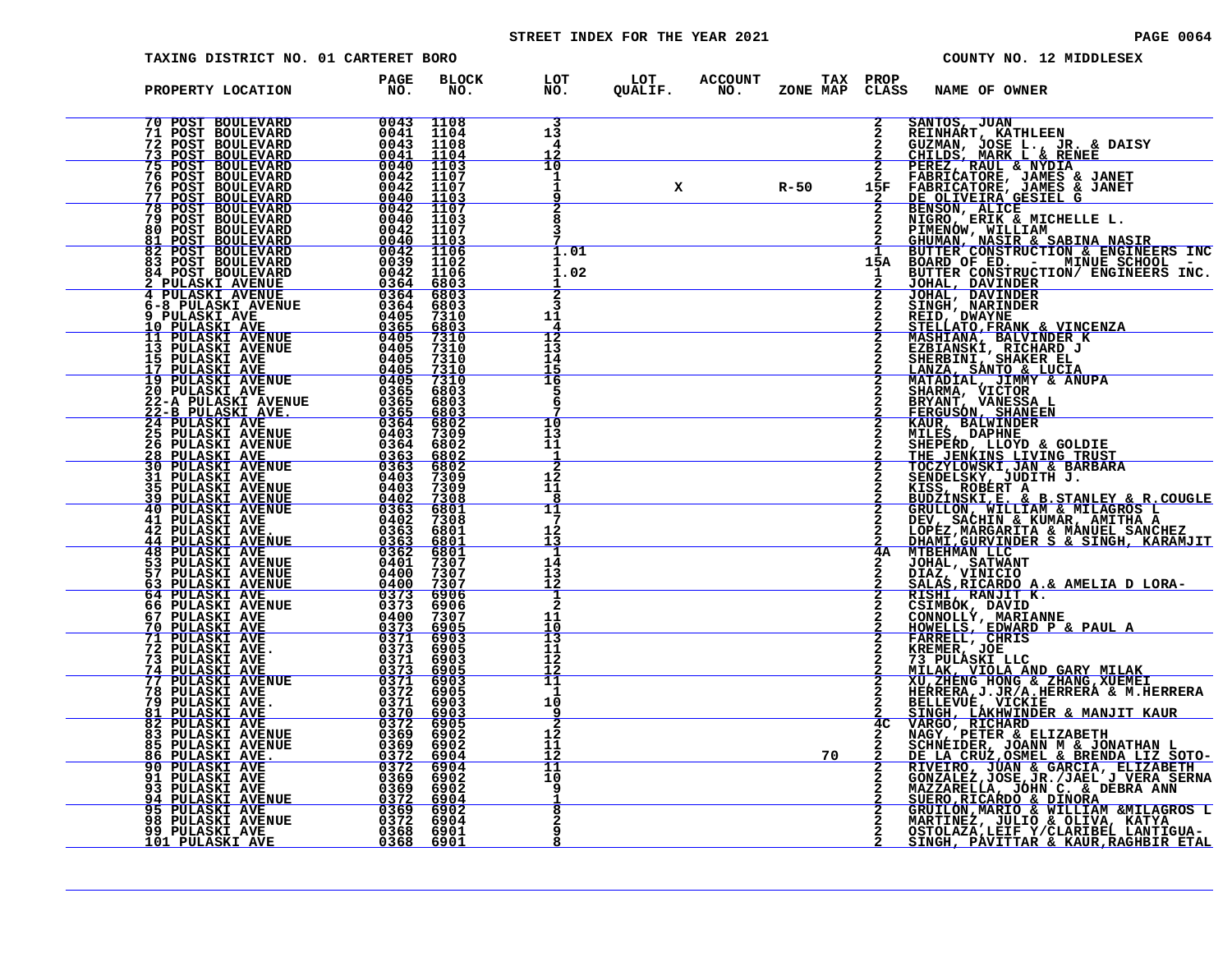# STREET INDEX FOR THE YEAR 2021 **PAGE 10065 PAGE 0065**

| PAGE OOG |  |  |
|----------|--|--|
|----------|--|--|

| TAXING DISTRICT NO. 01 CARTERET BORO                                                                                                                                                                                                                                                                                                                                        |                                                                     |                                                                               |                                                              |                                    |       |                            |               | COUNTY NO. 12 MIDDLESEX                                                                                                                                                                                                                        |
|-----------------------------------------------------------------------------------------------------------------------------------------------------------------------------------------------------------------------------------------------------------------------------------------------------------------------------------------------------------------------------|---------------------------------------------------------------------|-------------------------------------------------------------------------------|--------------------------------------------------------------|------------------------------------|-------|----------------------------|---------------|------------------------------------------------------------------------------------------------------------------------------------------------------------------------------------------------------------------------------------------------|
| PROPERTY LOCATION                                                                                                                                                                                                                                                                                                                                                           | PAGE<br>NO.                                                         | BLOCK<br>NO.                                                                  |                                                              | LOT LOT ACCOUNT<br>NO. QUALIF. NO. |       | TAX PROP<br>ZONE MAP CLASS |               | <b>NAME OF OWNER</b>                                                                                                                                                                                                                           |
|                                                                                                                                                                                                                                                                                                                                                                             |                                                                     | 69015<br>69003<br>70003<br>70003<br>70003<br>56002<br>56002<br>56002<br>56002 | 7<br>11.02<br>-6                                             |                                    |       |                            |               | CLASS NAME OF OWNER<br>2 RODRIGUEZ, LUIS MIGUEL<br>2 RODRIGUEZ, LUIS MIGUEL<br>2 RODRIGUEZ, MICHARLE NARGARET R<br>2 RALTERS KENNEY<br>2 TAYLÓR, CHEREL NAN<br>2 TAYLÓR, CHEREL NAN<br>2 TAYLÓR, CHERET EILC<br>1 SOUNG BRORE PROPERTIES TREET |
|                                                                                                                                                                                                                                                                                                                                                                             |                                                                     |                                                                               | 10<br>-6                                                     |                                    |       |                            |               |                                                                                                                                                                                                                                                |
|                                                                                                                                                                                                                                                                                                                                                                             |                                                                     | 5602<br>$\frac{5602}{5602}$                                                   | 10<br>14<br>-6<br>$\overline{\mathbf{8}}$                    |                                    | 00000 |                            |               |                                                                                                                                                                                                                                                |
|                                                                                                                                                                                                                                                                                                                                                                             |                                                                     | 5602<br>5602<br>5602<br>5702<br>5707                                          | 9<br>$\frac{11}{12}$<br>$\frac{12}{13}$                      |                                    |       |                            |               |                                                                                                                                                                                                                                                |
|                                                                                                                                                                                                                                                                                                                                                                             |                                                                     | $rac{5707}{5706}$                                                             | 1<br>$\frac{2}{12}$                                          |                                    |       |                            |               |                                                                                                                                                                                                                                                |
|                                                                                                                                                                                                                                                                                                                                                                             |                                                                     | 5706<br>5706<br>5706<br>$\frac{5706}{403}$                                    | 13<br>$\overline{1}\overline{4}$<br>15<br>16<br>$\mathbf{2}$ |                                    |       |                            |               |                                                                                                                                                                                                                                                |
|                                                                                                                                                                                                                                                                                                                                                                             |                                                                     | 5706<br>5701<br>5701<br>5701                                                  | 17<br>$\frac{\bar{1}\dot{9}}{18}$<br>17                      |                                    |       |                            |               |                                                                                                                                                                                                                                                |
|                                                                                                                                                                                                                                                                                                                                                                             |                                                                     | 5701<br>$\frac{5702}{5701}$<br>5702                                           | 16<br><u>4.081</u><br>15<br>4.082                            |                                    |       |                            |               |                                                                                                                                                                                                                                                |
|                                                                                                                                                                                                                                                                                                                                                                             |                                                                     | 5701<br>5702<br>5702<br>5701<br>5701                                          | 14<br>7<br>8<br>13<br>12                                     |                                    |       |                            |               |                                                                                                                                                                                                                                                |
|                                                                                                                                                                                                                                                                                                                                                                             | $\begin{array}{r} 0269 \\ 0272 \\ 0269 \\ 0269 \\ 0272 \end{array}$ |                                                                               | 9<br>11<br>10<br>10                                          |                                    |       | 58                         |               |                                                                                                                                                                                                                                                |
|                                                                                                                                                                                                                                                                                                                                                                             |                                                                     |                                                                               | 11<br>8                                                      |                                    |       |                            |               |                                                                                                                                                                                                                                                |
|                                                                                                                                                                                                                                                                                                                                                                             |                                                                     |                                                                               | $\frac{20}{19}$<br>24<br>18                                  |                                    |       |                            |               |                                                                                                                                                                                                                                                |
|                                                                                                                                                                                                                                                                                                                                                                             |                                                                     |                                                                               | $\frac{17}{25}$<br>16.02<br>$26.01$<br>$16.01$               |                                    |       |                            |               |                                                                                                                                                                                                                                                |
| $\begin{tabular}{@{}c@{}}\textbf{247 RANDOLPH ST} & 0269 & 57011\\ \textbf{50 RANDOLPH ST} & 0269 & 57012\\ \textbf{50 RANDOLPH STRSET} & 0272 & 57002\\ \textbf{51 RANDOLPH STRSET} & 0269 & 57012\\ \textbf{52 RANDOLPH STRSET} & 0269 & 57012\\ \textbf{53 RANDOLPH STRSET} & 0269 & 57002\\ \textbf{54 RANDOLPH STRSET} & 0269 & 57011\\ \textbf{57 RANDOLPH STRSET} &$ |                                                                     |                                                                               | 26.02<br>15.02<br>15.01<br>$\frac{27}{14}$                   |                                    |       |                            |               | ACEVEDO, LUIS & SONIA<br>SINGH, CHITMANT & BALVINDER KAUR<br>DHILLÓN, AVTAR<br>ROOSEVELT INVESTMENTS LLC<br>DOBROVICH, J/D/& DSQUARED EQUITY LLC<br>DOBROVICH, J/D/& DSQUARED EQUITY LLC<br>MARTINS, MANUEL & MARIA<br>NWORTMU, URENMA I & E   |
|                                                                                                                                                                                                                                                                                                                                                                             |                                                                     |                                                                               | 28<br>13<br>29.01                                            |                                    |       | $R - 25$                   |               |                                                                                                                                                                                                                                                |
|                                                                                                                                                                                                                                                                                                                                                                             |                                                                     |                                                                               | 11<br>29.02<br>10                                            |                                    |       | $R - 25$                   | $\frac{2}{2}$ | MOSIOMA, REX & JOAN JOHN-<br>BHATIA, ANURADHA                                                                                                                                                                                                  |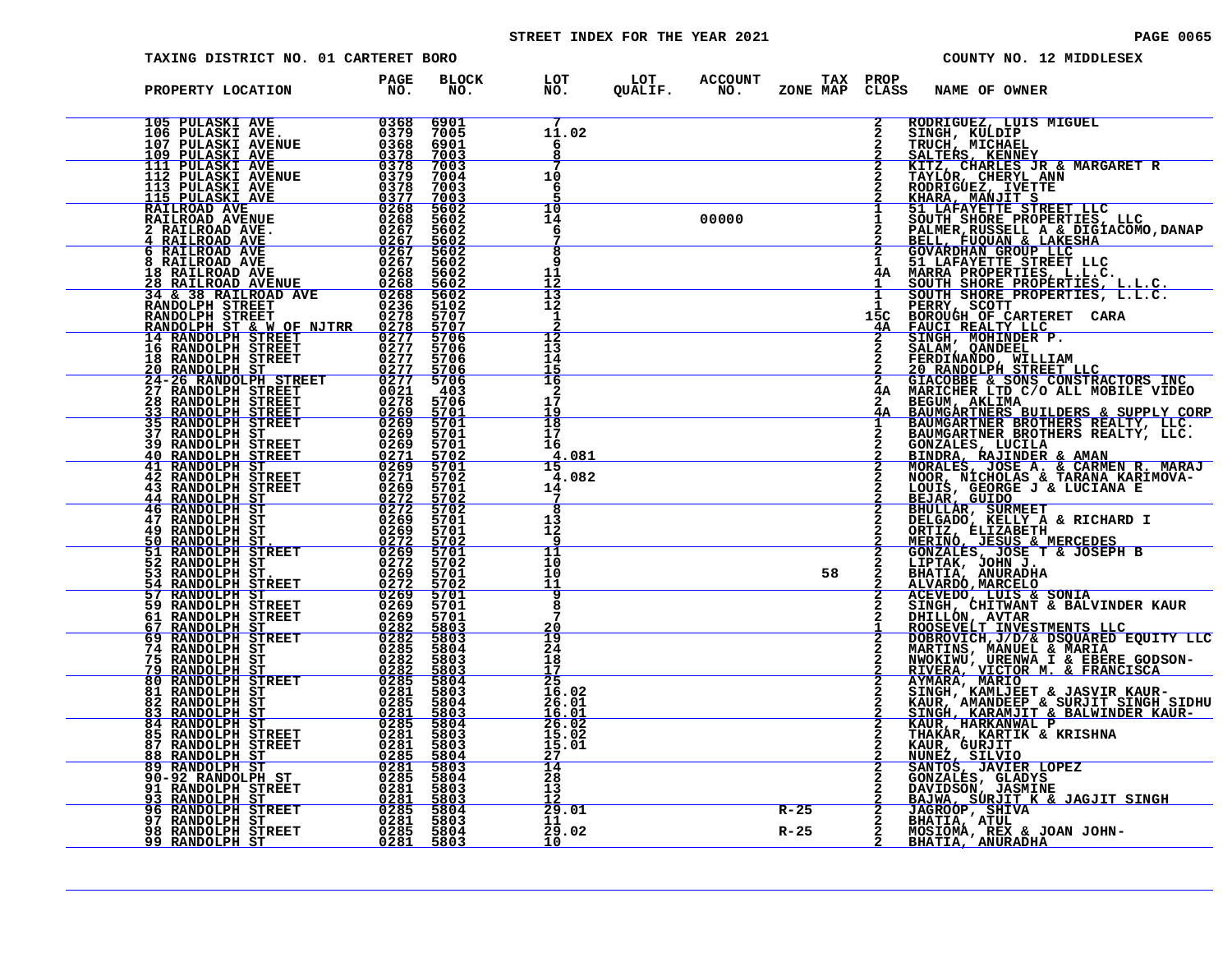# STREET INDEX FOR THE YEAR 2021 **PAGE 10066** PAGE 0066

| TAXING DISTRICT NO. 01 CARTERET BORO                                                                                                                                                                                                                                                                                                                                                                                              |                                                                                                                                                           |                                             |                                     |                  |                                                           |                                | COUNTY NO. 12 MIDDLESEX                                                                                                                                                                                                                                   |
|-----------------------------------------------------------------------------------------------------------------------------------------------------------------------------------------------------------------------------------------------------------------------------------------------------------------------------------------------------------------------------------------------------------------------------------|-----------------------------------------------------------------------------------------------------------------------------------------------------------|---------------------------------------------|-------------------------------------|------------------|-----------------------------------------------------------|--------------------------------|-----------------------------------------------------------------------------------------------------------------------------------------------------------------------------------------------------------------------------------------------------------|
| PROPERTY LOCATION                                                                                                                                                                                                                                                                                                                                                                                                                 | <b>PAGE</b><br>NO.                                                                                                                                        | <b>BLOCK</b><br>NO.                         |                                     |                  | LOT LOT ACCOUNT TAX PROP<br>NO. QUALIF. NO. ZONE_MAPCLAS: | CLASS                          | NAME OF OWNER                                                                                                                                                                                                                                             |
| 100 RANDOLPH STREET                                                                                                                                                                                                                                                                                                                                                                                                               | $\begin{array}{r} 0.285 \\ 0.286 \\ 0.281 \\ 0.286 \\ 0.286 \\ 0.286 \\ 0.286 \\ 0.286 \\ 0.286 \\ 0.286 \\ 0.286 \\ 0.288 \\ 0.284 \\ 0.284 \end{array}$ | 5804<br>5804<br>5803<br>5804                | 30<br>31.01<br>9<br>31<br>.02       |                  |                                                           | $\frac{2}{2}$<br>$\frac{2}{2}$ | WOLFE, BARRY A. & LINDA<br>DELPRIORE, VINCENT P & KINNY NAHAL<br>ARIAS CORNIEL, O & DAISY SANTANA<br>BURCH, DAWN                                                                                                                                          |
|                                                                                                                                                                                                                                                                                                                                                                                                                                   |                                                                                                                                                           | 5803<br>5804<br>5803<br>5804                | 8<br>32<br>7                        |                  |                                                           |                                | BEDNAR, SUSAN<br>GUNTHER, GREGORY & JULIA<br>MERCADO, HECTOR                                                                                                                                                                                              |
| $\begin{tabular}{c c c} 100 RANDOM & \texttt{SIREET} & 0285 \\ 104 RANDOM & \texttt{RANDOLPH} \texttt{ STERET} & 0286 \\ 105 RANDOM & \texttt{SRNDOLPH} \texttt{ STERET} & 02861 \\ \hline 106 RANDOM & \texttt{RANDOLPH} \texttt{ S}\texttt{T} & 02281 \\ 109 RANDOM & \texttt{RANDOLPH} \texttt{ S}\texttt{T} & 022861 \\ 110 RANDOM & \texttt{RANDOLPH} \texttt{ S}\texttt{T} & 022861 \\ 111 RANDOM & \texttt{STRT} & 022861$ |                                                                                                                                                           | 5803<br>5804<br>5803<br>$\frac{5804}{5804}$ | 6<br>34<br>5<br>$\frac{35}{36}$     |                  |                                                           | $\overline{a}$<br>$\bar{2}$    |                                                                                                                                                                                                                                                           |
|                                                                                                                                                                                                                                                                                                                                                                                                                                   |                                                                                                                                                           | 5803                                        | 37<br>2                             |                  |                                                           | 2                              |                                                                                                                                                                                                                                                           |
|                                                                                                                                                                                                                                                                                                                                                                                                                                   |                                                                                                                                                           |                                             | 4                                   |                  |                                                           |                                | MERCADO, HECTOR<br>HERRERA, VINOD K. & VEENA K.<br>HERRERA, YOLANDA<br>HERRERA, YOLANDA<br>HARRERA, YOLANDA & VEENA K.<br>WAWRZYNSKI, JOHN J, JR<br>WAWRZYNSKI, JOHN J, JR<br>WAWRZYNSKI, GD. & Y. PATEL (LE)<br>PATEL, CHANDRAKANT/CHAMPA & G            |
|                                                                                                                                                                                                                                                                                                                                                                                                                                   |                                                                                                                                                           |                                             | 11                                  |                  |                                                           | $\overline{a}$<br>$\mathbf{2}$ |                                                                                                                                                                                                                                                           |
|                                                                                                                                                                                                                                                                                                                                                                                                                                   |                                                                                                                                                           |                                             | 12<br>13<br>14                      |                  |                                                           |                                | KLLYK, B.M./M.L./C.L. & K.KILYK LE<br>SAINI, SHILPA<br>SINGH, GURBAJ<br>MALIK, RAHEEL M<br>KINDZIERSKI, MICHAEL A.<br>ROLANDS, GLÓRIA<br>JANSEN, MICHELLE MARIE<br>LOPEZ, MELVIN & PAULA HERNANDEZ<br>PAULSON, VAYALIPARAMBIL & SUSANNE<br>BONILLA, EMANU |
|                                                                                                                                                                                                                                                                                                                                                                                                                                   |                                                                                                                                                           |                                             | 2<br>15<br><u> 16</u><br>1<br>17    |                  | 62                                                        |                                |                                                                                                                                                                                                                                                           |
|                                                                                                                                                                                                                                                                                                                                                                                                                                   |                                                                                                                                                           |                                             | 17<br>18<br>$\frac{19}{2.02}$       | $X$ R-25         | 62                                                        | 15F                            |                                                                                                                                                                                                                                                           |
|                                                                                                                                                                                                                                                                                                                                                                                                                                   |                                                                                                                                                           |                                             | 20<br>2.01<br>$\mathbf{1}$<br>13.01 |                  | $R-25$                                                    | 2<br>$\bar{2}$                 | BONILLA, EMANUEL<br>HANA, MAHEID T & AMEL HANA<br>HANA, MAHEID T & AMEL HANA<br>GARCIA DEL CID, RICARDO<br>SINGH, KEWAL & RAJWINDER KAUR<br>BLAZEK, DARIO & ENCARNACION<br>SINGH, MARINDER<br>GUARICELA, HUGO & ENCARNACION<br>SINGH, MALINDER            |
|                                                                                                                                                                                                                                                                                                                                                                                                                                   |                                                                                                                                                           |                                             | 13.02<br>13<br>14                   |                  |                                                           | $\frac{2}{2}$                  |                                                                                                                                                                                                                                                           |
|                                                                                                                                                                                                                                                                                                                                                                                                                                   |                                                                                                                                                           |                                             | 14.02<br>$\frac{6}{14.03}$<br>14.04 |                  |                                                           | $\frac{2}{2}$                  |                                                                                                                                                                                                                                                           |
|                                                                                                                                                                                                                                                                                                                                                                                                                                   |                                                                                                                                                           |                                             | -5<br>15<br>4.02<br>4.01<br>16      | $R-50$<br>$R-50$ |                                                           | $\frac{1}{1}$                  | SINGH, PARGAT & BAJWA, MANJOT<br>SINGH, PINAL & JAGPREET S KAKKAR-<br>FRANKLIN, WILLIAM J & HENRIETTE<br>MEDEIROS, LEONILDO & MARIA & MONICA<br>SINGH, GUARDARSHAN<br>SINGH, GUARDARSHAN<br>TERTED QUIRDARSHAN                                            |
| $\begin{tabular}{@{}c c@{}}\hline 122 & RANDOLPH SET & 0226 & 5804 & 5804 & 5804 & 5804 & 5804 & 5804 & 5804 & 5804 & 5804 & 5804 & 5804 & 5804 & 5804 & 5804 & 5804 & 5804 & 5804 & 5804 & 5804 & 5804 & 5804 & 5804 & 5804 & 5804 & 5804 & 5804 & 5804 & 5804 & 5804 & 5804 & 5804 &$                                                                                                                                           |                                                                                                                                                           |                                             | 17<br>18<br>2                       |                  |                                                           | $\frac{2}{2}$                  | TEETER, RUTH<br>MAGYAR, RUSSELL F. & WENDY P.<br>FINUCANE, MARY A                                                                                                                                                                                         |
|                                                                                                                                                                                                                                                                                                                                                                                                                                   |                                                                                                                                                           |                                             | $rac{19}{20}$<br>-1<br>20.01        |                  |                                                           | $\frac{2}{2}$<br>$\frac{2}{2}$ | FINUCANE, MARY<br>HANDON, ROBER L.<br>GALIANO, MANSUETO & AMELIA ALVARADO<br>TYSON, RONALD & ASHLEY S<br>MATOS, MANUEL & GONZALEZ, MARLENY<br>EVON, ERNEST & MARY<br>SADIQ, FARHAN<br>GREWAL, MANRAJ S & DAVINDERJIT KAUR<br>GREWAL, MANRAJ S             |
|                                                                                                                                                                                                                                                                                                                                                                                                                                   |                                                                                                                                                           |                                             | <u>20.02</u><br>-9<br>10<br>11      |                  |                                                           |                                | FELIZ, WILLIAM                                                                                                                                                                                                                                            |
|                                                                                                                                                                                                                                                                                                                                                                                                                                   |                                                                                                                                                           |                                             | 21                                  |                  |                                                           |                                | URBAN, KEVIN & NANCY                                                                                                                                                                                                                                      |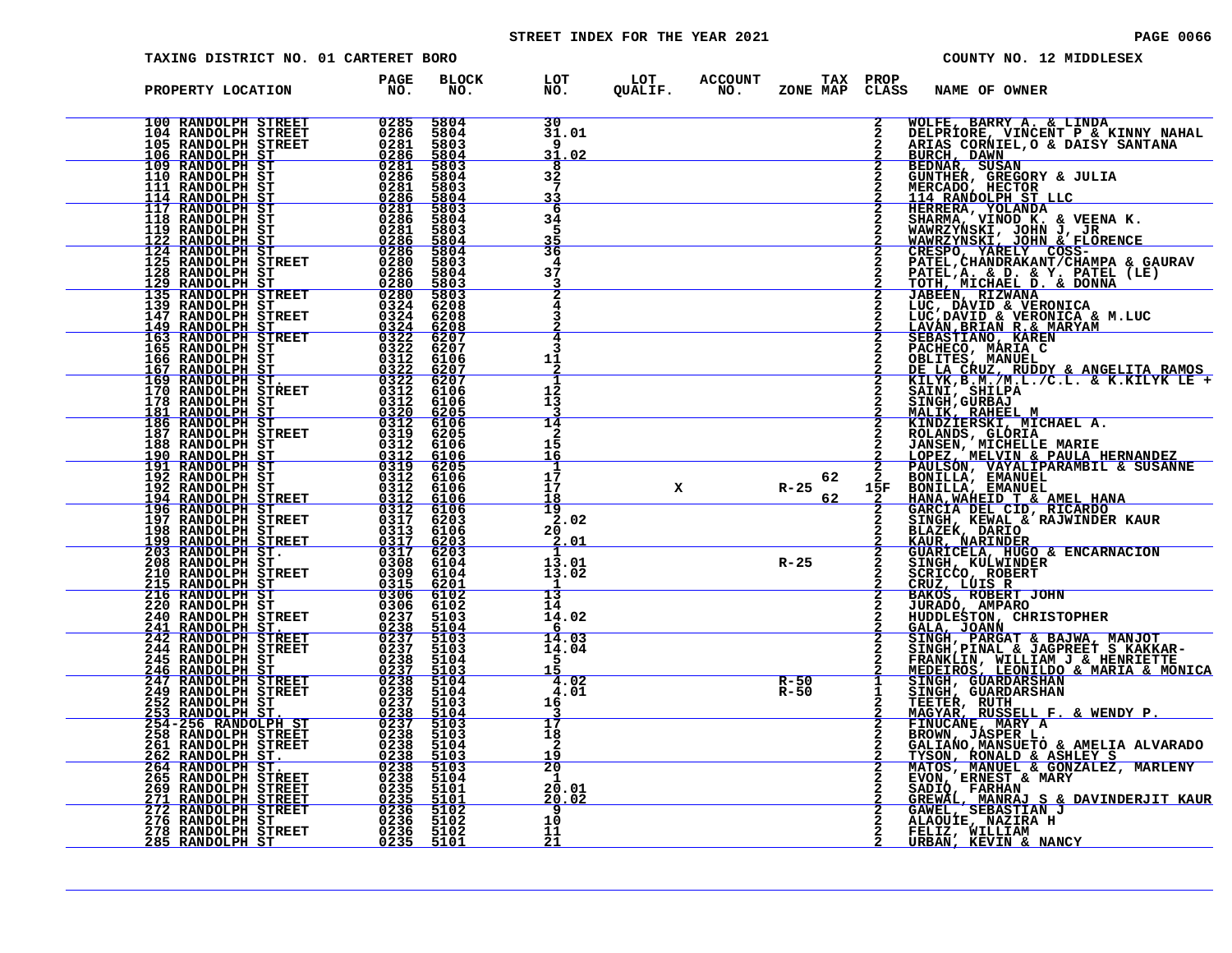# STREET INDEX FOR THE YEAR 2021 **PAGE 10067** PAGE 0067

| TAXING DISTRICT NO. 01 CARTERET BORO                                                                                                                                                                                                                                                                                                                                                                    |              |                                                                                                                                                                                                                                                                                                                                           |                                                                     |                |                                   | COUNTY NO. 12 MIDDLESEX                                                                                                                                                                                                                                              |
|---------------------------------------------------------------------------------------------------------------------------------------------------------------------------------------------------------------------------------------------------------------------------------------------------------------------------------------------------------------------------------------------------------|--------------|-------------------------------------------------------------------------------------------------------------------------------------------------------------------------------------------------------------------------------------------------------------------------------------------------------------------------------------------|---------------------------------------------------------------------|----------------|-----------------------------------|----------------------------------------------------------------------------------------------------------------------------------------------------------------------------------------------------------------------------------------------------------------------|
| PROPERTY LOCATION PAGE NO.                                                                                                                                                                                                                                                                                                                                                                              | BLOCK<br>NO. | LOT         LOT       ACCOUNT          TAX   PROP<br>NO.        QUALIF.       NO.      ZONE MAP   CLAS:                                                                                                                                                                                                                                   |                                                                     |                |                                   | CLASS NAME OF OWNER                                                                                                                                                                                                                                                  |
| $\begin{tabular}{@{}c c c c} \textbf{FROPERTY LOCATION} & \textbf{PAGC} & \textbf{BLO01} & \textbf{PAGC} & \textbf{BLO1} & \textbf{NAG} & \textbf{BLO1} \\ \hline 287 & \textbf{RANDOLPH} & \textbf{STREPT} & 0235 & \textbf{5101} \\ \hline 230 & \textbf{RANDOLPH} & \textbf{STREPT} & 0235 & \textbf{5101} \\ \hline 231 & \textbf{RANDOLPH} & \textbf{STREPT} & 0235 & \textbf{5101} \\ \hline 232$ |              | $\frac{22}{13}$<br>$23$                                                                                                                                                                                                                                                                                                                   |                                                                     |                |                                   | SINGH, BALBIR & MINDHO<br>2 SINGH, BALBIR & MINDHO<br>2 SINGH, JASVIR & MINDHO<br>2 SINGH, JASVIR B. & M.MISTRETTA<br>2 MISTRETRA, DOLORES B. & M.MISTRETTA<br>2 ALRICK, BERNARD & VERONICA<br>2 ALRICK, BERNARD & VERONICA<br>4 G GFT RASK.RD C/O TORTORA-AQUAMR HO |
|                                                                                                                                                                                                                                                                                                                                                                                                         |              | $\frac{14}{15}$<br>11<br>10                                                                                                                                                                                                                                                                                                               |                                                                     |                |                                   |                                                                                                                                                                                                                                                                      |
|                                                                                                                                                                                                                                                                                                                                                                                                         |              | 14<br>12<br>11                                                                                                                                                                                                                                                                                                                            |                                                                     | $\frac{64}{7}$ |                                   |                                                                                                                                                                                                                                                                      |
|                                                                                                                                                                                                                                                                                                                                                                                                         |              | $\overline{10}$<br>9<br>4                                                                                                                                                                                                                                                                                                                 |                                                                     | $\frac{1}{7}$  |                                   |                                                                                                                                                                                                                                                                      |
|                                                                                                                                                                                                                                                                                                                                                                                                         |              | 3.01                                                                                                                                                                                                                                                                                                                                      |                                                                     | 25             |                                   |                                                                                                                                                                                                                                                                      |
|                                                                                                                                                                                                                                                                                                                                                                                                         |              |                                                                                                                                                                                                                                                                                                                                           |                                                                     | $HT-B$<br>6    |                                   |                                                                                                                                                                                                                                                                      |
|                                                                                                                                                                                                                                                                                                                                                                                                         |              |                                                                                                                                                                                                                                                                                                                                           |                                                                     |                |                                   |                                                                                                                                                                                                                                                                      |
|                                                                                                                                                                                                                                                                                                                                                                                                         |              |                                                                                                                                                                                                                                                                                                                                           |                                                                     | 10             |                                   |                                                                                                                                                                                                                                                                      |
|                                                                                                                                                                                                                                                                                                                                                                                                         |              | 14.03                                                                                                                                                                                                                                                                                                                                     |                                                                     |                | $\mathbf{1}$<br>4C                | MOTA, LLC<br>P.W.N., PARTNERSHIP C/O W. TRACKIM<br>RIA HOSPITALITY LLC<br>CARTERET GARDENS ASSOC LLC STE 600<br>PENTECOSTAL CHURCH/REV. S. PEREZ                                                                                                                     |
|                                                                                                                                                                                                                                                                                                                                                                                                         |              | 16<br>3                                                                                                                                                                                                                                                                                                                                   |                                                                     |                | 15D<br>15C<br>15F<br>15D          | <b>BOROUGH OF CARTERET<br/>HILL BOWL, L.L.C.<br/>ST.DEMETRIUS UKRAINIAN CHURCH</b>                                                                                                                                                                                   |
|                                                                                                                                                                                                                                                                                                                                                                                                         |              | 4<br>$\frac{19}{27}$                                                                                                                                                                                                                                                                                                                      |                                                                     |                | $\mathbf{1}$<br>15C               | 37108 PROPERTIES LLC<br>JOHAL, HARDYAL SINGH<br>RUMPF, MARGARET<br>BOROUGH OF CARTERET (CARA)<br>ADAM'S PROPERTIES LLC                                                                                                                                               |
|                                                                                                                                                                                                                                                                                                                                                                                                         |              | 1<br>$\mathbf{I}$<br>$\mathbf{1}$<br>10                                                                                                                                                                                                                                                                                                   | $\frac{C0101}{C0102}$<br>C1001                                      |                | 4A<br>15F<br>15F<br>15F           | <b>GATEWAY CARTERET URBAN RENEWAL<br/>GATEWAY AT CARTERET URBAN RENEWAL<br/>AVVARI, SHWETHAMBARI<br/>GATEWAY AT CARTERET URBAN RENEWAL<br/>GATEWAY AT CARTERET URBAN RENEWAL</b>                                                                                     |
|                                                                                                                                                                                                                                                                                                                                                                                                         |              | -1<br>$\overline{1}$<br>10<br>1                                                                                                                                                                                                                                                                                                           | $\frac{\frac{80121}{60122}}{0.0122}$<br>C1002<br>$\overline{C0141}$ |                | $rac{15F}{15F}$<br>15F<br>15F     |                                                                                                                                                                                                                                                                      |
|                                                                                                                                                                                                                                                                                                                                                                                                         |              | 10<br>$\ddot{1}$<br>$\mathbf{1}$                                                                                                                                                                                                                                                                                                          | $C_{1003}$<br>C0161<br>C0162                                        |                | <u> 15F </u><br>15F<br>15F<br>15F | GATEWAY AT CARTERET URBAN RENEWALL TOGIRAJ, A &MELENDEZ, G M& SANDHU, P K<br>GATEWAY AT CARTERET URBAN RENEWALL<br>GATEWAY AT CARTERET URBAN RENEWALL<br>GREENEY, SPENCER & CHANTELL<br>GATEWAY AT CARTERET URBAN RENEWALL<br>GATEWAY AT CART                        |
|                                                                                                                                                                                                                                                                                                                                                                                                         |              | 10<br>1<br>$\mathbf{1}$<br>10                                                                                                                                                                                                                                                                                                             | C1004<br>C0181<br>C0182<br>C1005                                    |                | 15F<br>15F<br>15F<br>15F          | GATEWAY AT CARTERET URBAN RENEWAL<br>GATEWAY AT CARTERET URBAN RENEWAL<br>REDDY, SWAPNA                                                                                                                                                                              |
|                                                                                                                                                                                                                                                                                                                                                                                                         |              | $\mathbf{\overline{1}}$<br>1<br>10<br>$\mathbf{1}$                                                                                                                                                                                                                                                                                        | $\frac{0.0201}{0.0202}$<br>C1006                                    |                | <u> 15F</u><br>15F<br>15F<br>15F  | GATEWAY AT CARTERET URBAN RENEWAL EUGENE, MARIE ANNE CARLA<br>PAGANO, CARI A CARTERET URBAN RENEWAL<br>GATEWAY AT CARTERET URBAN RENEWAL<br><u>GATEWAY AT CARTERET URBAN RENEWAL</u>                                                                                 |
|                                                                                                                                                                                                                                                                                                                                                                                                         |              | $\begin{array}{c} \begin{matrix} \textcolor{red}{\textbf{10}} \ \textcolor{red}{\textbf{1}} \ \textcolor{red}{\textbf{1}} \ \textcolor{red}{\textbf{1}} \ \textcolor{red}{\textbf{1}} \ \textcolor{red}{\textbf{1}} \ \textcolor{red}{\textbf{1}} \ \textcolor{red}{\textbf{1}} \ \textcolor{red}{\textbf{1}} \ \end{matrix} \end{array}$ | C0221<br>C0222<br>$C1007$<br>$C0241$<br>C0242                       |                | <u> 15F </u><br>15F<br>15F<br>15F | SINGH, MUSTAN & MANJIT KAUR-<br>BENITES, LUIS A SR & NORMA M                                                                                                                                                                                                         |
|                                                                                                                                                                                                                                                                                                                                                                                                         |              |                                                                                                                                                                                                                                                                                                                                           | C <sub>1008</sub>                                                   |                | 15F                               | BENITES, JR., LUIS A.<br>FENNELL, BRIAN A & NATHALIE A                                                                                                                                                                                                               |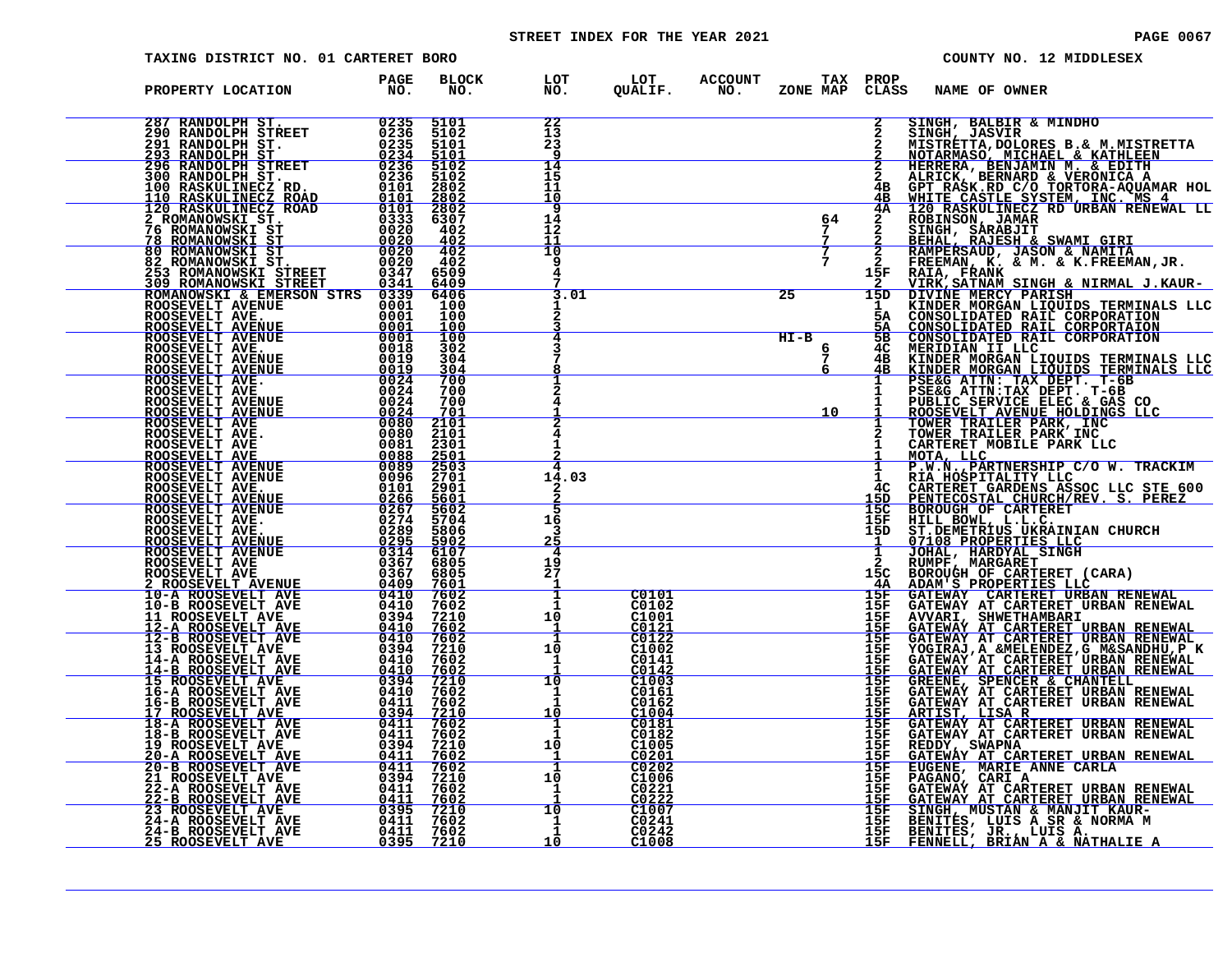# STREET INDEX FOR THE YEAR 2021 **PAGE 10068** PAGE 0068

|  |  | РA |
|--|--|----|
|  |  |    |

| TAXING DISTRICT NO. 01 CARTERET BORO |                    |                     |                                    |                                                             |                       |                            |                                    |               | COUNTY NO. 12 MIDDLESEX                                                                                                                                                                                                                        |
|--------------------------------------|--------------------|---------------------|------------------------------------|-------------------------------------------------------------|-----------------------|----------------------------|------------------------------------|---------------|------------------------------------------------------------------------------------------------------------------------------------------------------------------------------------------------------------------------------------------------|
| PROPERTY LOCATION                    | <b>PAGE</b><br>NO. | <b>BLOCK</b><br>NO. | LOT<br>NO.                         | LOT<br>QUALIF.                                              | <b>ACCOUNT</b><br>NO. | TAX PROP<br>ZONE MAP CLASS |                                    | NAME OF OWNER |                                                                                                                                                                                                                                                |
| 26-A ROOSEVELT AVE                   | 0411               | 7602                | $\mathbf{1}$<br>10.01              | C0261<br>C0262<br>C0281                                     |                       |                            | 15F                                |               | GATEWAY AT CARTERET URBAN RENEWAL                                                                                                                                                                                                              |
|                                      |                    |                     |                                    | C0282<br>C0301<br>C0302                                     |                       |                            |                                    |               |                                                                                                                                                                                                                                                |
|                                      |                    |                     |                                    | $rac{\overline{c}0321}{\overline{c}0322}$<br>C0341<br>C0342 |                       | 7 <sup>7</sup>             |                                    |               | 15F GATEWAY AT CARTERET URBAN RENEWAL<br>15F GATEWAY AT CARTERET URBAN RENEWAL<br>15F GATEWAY AT CARTERT URBAN RENEWAL<br>15F GATEWAY AT CARTERET URBAN RENEWAL<br>15F GATEWAY AT CARTERET URBAN RENEWAL<br>15F GATEWAY AT CARTERET URBAN REN  |
|                                      |                    |                     |                                    | $C0361$<br>$C0362$<br>C0381<br>C0382                        |                       |                            |                                    |               |                                                                                                                                                                                                                                                |
|                                      |                    |                     | $\overline{1}$<br>2.01<br>9.02     | C0401<br>C0402                                              |                       |                            |                                    |               | 15F GATEWAY AT CARTERET URBAN RENEWAL<br>15F GATEWAY AT CARTERET URBAN RENEWAL<br>15F GATEWAY AT CARTERET URBAN RENEWAL<br>15F GATEWAY AT CARTERET URBAN RENEWAL<br>15F GATEWAY AT CARTERET URBAN RENEWAL<br>15F GATEWAY AT CARTERET URBAN RE  |
|                                      |                    |                     | 1.01<br>1.01<br>01                 |                                                             |                       |                            |                                    |               |                                                                                                                                                                                                                                                |
|                                      |                    |                     | 24                                 |                                                             |                       |                            |                                    |               |                                                                                                                                                                                                                                                |
|                                      |                    |                     | $\overline{\mathbf{g}}$            |                                                             |                       |                            |                                    |               |                                                                                                                                                                                                                                                |
|                                      |                    |                     | Q<br>10<br>10                      |                                                             |                       |                            |                                    |               |                                                                                                                                                                                                                                                |
|                                      |                    |                     | 9<br>28<br>$\frac{5.01}{5.02}$     |                                                             |                       |                            | 15C                                |               |                                                                                                                                                                                                                                                |
|                                      |                    |                     | 5.03<br>5.04<br><u> 5.05</u>       |                                                             |                       |                            |                                    |               |                                                                                                                                                                                                                                                |
|                                      |                    |                     | $\frac{5.06}{5.07}$<br>6<br>26     |                                                             |                       | 6<br>$HT-B$                | 15F<br>15C                         |               |                                                                                                                                                                                                                                                |
|                                      |                    |                     | $\frac{25}{24}$<br>$\frac{23}{22}$ |                                                             |                       | LI                         | $\frac{15}{15}$<br>$\frac{15}{15}$ |               |                                                                                                                                                                                                                                                |
|                                      |                    |                     | 20<br>15                           |                                                             |                       |                            | 4A<br>15C                          |               |                                                                                                                                                                                                                                                |
|                                      |                    |                     |                                    |                                                             |                       |                            | 15Č<br>15C                         |               | CHANT KOON IS ARRIED (CHANGE AROLLINE<br>JAVOIS, KARIMA & LLOYD<br>MEDVETZ, RONALD J<br>MEDVETZ, RONALD J<br>MEDVETZ, RONALD J<br>CARTERET TERRACE, LLC.<br>CORCUGH OF CARTERET (CARA)<br>WUTKOWSKI, JOSEPH & BERNADETTE<br>BROWN, MAGAN & LEO |
|                                      |                    |                     | 8<br>10                            |                                                             |                       |                            | 15C<br>15D                         |               |                                                                                                                                                                                                                                                |
|                                      |                    |                     | 25<br>1                            |                                                             | D                     |                            | 4A<br>4Α<br><u> 15C </u>           |               |                                                                                                                                                                                                                                                |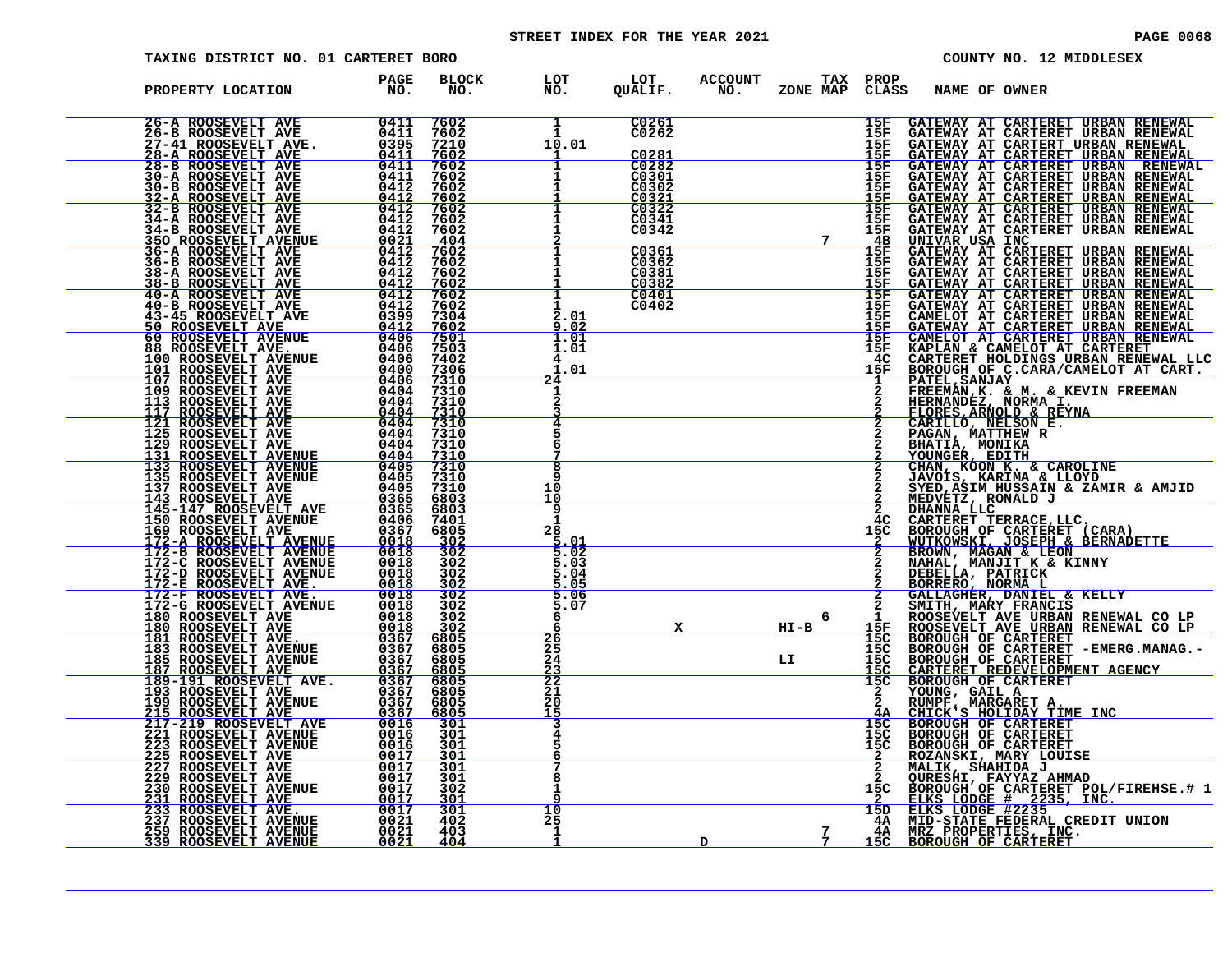# STREET INDEX FOR THE YEAR 2021 **PAGE 10069** PAGE 0069

| TAXING DISTRICT NO. 01 CARTERET BORO                                                                                                                                                                                                                            |                                                                                                                                                                                                                                                    |                                             |                                |                |                       |               |                                         | COUNTY NO. 12 MIDDLESEX                                                                                                                                                                                                                           |
|-----------------------------------------------------------------------------------------------------------------------------------------------------------------------------------------------------------------------------------------------------------------|----------------------------------------------------------------------------------------------------------------------------------------------------------------------------------------------------------------------------------------------------|---------------------------------------------|--------------------------------|----------------|-----------------------|---------------|-----------------------------------------|---------------------------------------------------------------------------------------------------------------------------------------------------------------------------------------------------------------------------------------------------|
| PROPERTY LOCATION                                                                                                                                                                                                                                               | PAGE<br>NO.                                                                                                                                                                                                                                        | <b>BLOCK</b><br>NO.                         | LOT<br>NO.                     | LOT<br>QUALIF. | <b>ACCOUNT</b><br>NO. | ZONE MAP      | TAX PROP<br>CLASS                       | NAME OF OWNER                                                                                                                                                                                                                                     |
| 351 ROOSEVELT AVE<br>377 ROOSEVELT AVE                                                                                                                                                                                                                          | 0019<br>0021<br>0019                                                                                                                                                                                                                               | 304<br>404<br>304<br>404                    | 5                              |                |                       | 6             | 4в<br>4B<br>4A                          | 351 ROOSEVELT AVE LLC<br>CENTERPOINT ROOSEVELT LLC                                                                                                                                                                                                |
| 377 ROOSEVELT AVE<br>400 ROOSEVELT AVENUE<br>500 ROOSEVELT AVENUE<br>500 ROOSEVELT AVENUE<br>500 ROOSEVELT AVENUE<br>500 ROOSEVELT AVENUE<br>511 ROOSEVELT AVENUE<br>512 ROOSEVELT AVE<br>513-515 ROOSEVELT AVENUE<br>517 ROOSEVELT AVE<br>519 ROO              | $\frac{0021}{0023}$<br>$\frac{0023}{0021}$                                                                                                                                                                                                         | 501<br>502<br>503<br>405<br>501             |                                |                |                       | $\frac{8}{8}$ | 4B<br>4B<br>4B                          | CENTERPOINT ROOSEVELT LLCC<br>KINDER MORGAN LIQUIDS TERMINALS LLC<br>KINDER MORGAN LIQUIDS TERMINALS LLC<br>KINDER MORGAN LIQUIDS TERMINALS LLC<br>KINDER MORGAN LIQUIDS TERMINALS LLC<br>KINDER MORGAN LIQUIDS TERMINALS LLC<br>KINDER MO        |
|                                                                                                                                                                                                                                                                 | 0021<br>0021<br>$\frac{\substack{0021\\0022}}{\substack{0275}}$                                                                                                                                                                                    | 405<br>405<br>405<br>501                    |                                |                |                       |               |                                         |                                                                                                                                                                                                                                                   |
| 519 ROOSEVELT AVE<br>520 ROOSEVELT AVE<br>525 ROOSEVELT AVE<br>525 ROOSEVELT AVE<br>526 ROOSEVELT AVENUE<br>526 ROOSEVELT AVENUE<br>534 ROOSEVELT AVENUE<br>534 ROOSEVELT AVE<br>535-537 ROOSEVELT AVENUE<br>535-530 ROOSEVELT AVENUE                           | $0267$<br>0267<br>$0275$<br>0267                                                                                                                                                                                                                   | 5705<br>5602<br>5602<br>5705                |                                |                |                       |               | 15D<br>4A –<br>4A<br>15D                | 517 ROOSEVELT AVE CULTURE LLC<br>JALAGAM VENKATA R<br>KINDER MORGAN LIQUIDS TERMINALS LLC<br>CARTERET ISLAMIC CENTER INC<br>FOLGORE MOBILE WELDING, INC.<br><u>ESTE IGLESIA DE DIOS PENTECOSTAL</u><br>CARTERET ISLAMIC CENTER INC<br>NOLE, ABRAH |
| 536 ROOSEVELT AVENUE<br>539 ROOSEVELT AVE                                                                                                                                                                                                                       | 0275<br>$\frac{0267}{0275}$                                                                                                                                                                                                                        | 5602<br>5705<br>5602<br>5705<br>5705        |                                |                |                       | 56            | 4C<br>15F                               | TOBIO, ESPERANZA<br>VALENTIN, WILFREDO<br>RAIA,F. C/O 600 MONROE ST. CORP.                                                                                                                                                                        |
| 541 ROOSEVELT AVENUE<br>543-545 ROOSEVELT AVENUE<br>546 ROOSEVELT AVE<br>555 ROOSEVELT AVE<br>556 ROOSEVELT AVE.                                                                                                                                                | 0275<br>0275<br>0266<br>$\frac{0274}{0266}$                                                                                                                                                                                                        | 5705<br>5601<br>5704<br>5601<br>5704        | 15<br>3<br>14                  |                |                       |               | 15F<br>15D                              | RAIA, FRANK<br>PENTECOSTAL CHURCH OF THE LAST DAYS<br>RAIA, FRANK & ANTHONY SIRIGNANO<br>KOCHHAR INDERPREET S.                                                                                                                                    |
| 357 ROOSEVELT AVE.<br>558 ROOSEVELT AVE<br>558 ROOSEVELT AVE<br>560 ROOSEVELT AVENUE<br>560 ROOSEVELT AVENUE<br>562-566 DOOSEVELT AVENUE                                                                                                                        | $0274$<br>0266<br>0274<br>0266<br>0274                                                                                                                                                                                                             | 5505<br>5704<br>5505<br>5704                | $\frac{49}{13}$<br>50<br>12    |                |                       |               | 15F                                     | NELIKA, EMAD & ENAS<br>DIXIE COMMONS LLC<br>559 ROOSEVELT AVENUE LLC<br>560 ROOSEVELT AVENUE LLC<br>RAIA & SIRIGNANO PARTNERSHIP                                                                                                                  |
| <b>562-566 ROOSEVELT AVE<br/>563 ROOSEVELT AVE<br/>565 ROOSEVELT AVE<br/>565 ROOSEVELT AVE</b>                                                                                                                                                                  | $\frac{0266}{0274}$<br>0274<br>$\begin{array}{c}\n 0274 \\  0262 \\  \hline\n 0274\n \end{array}$                                                                                                                                                  | 5505<br>5704<br>5704<br>5704<br>5505        | 51<br>11<br>10.02<br>10.01     |                |                       |               | <u> 15F</u><br>15F<br>15F<br>15F<br>15F | RAIA, FRANK & A. SIRIGNANO<br>RAIA, FRANK<br>RAIA, FRANK<br>RAIA & SIRIGNANO PAPTNEL<br>RAIA AND SIRIGNANO PARTNERSHIP                                                                                                                            |
| 567 ROOSEVELT AVE.<br>568 ROOSEVELT AVE.<br>569-571 ROOSEVELT AVENUE<br>570-572 ROOSEVELT AVENUE                                                                                                                                                                | 0262<br>0274<br>$\frac{0\bar{2}\dot{7}\bar{4}}{0\bar{2}\bar{6}\bar{0}}$                                                                                                                                                                            | 5704<br>5505<br>5704<br>5704                | 9<br>8                         |                |                       |               | 15F<br>4C<br>4Č                         | RAIA, FRANK<br>HILL APARTMENTS IV LLC<br>VIRK, SATNAM S. & NIRMAL J. KAUR-                                                                                                                                                                        |
| 570–572 ROOSEVELT AVENUE<br>577 ROOSEVELT AVE<br>577 ROOSEVELT AVE<br>577 ROOSEVELT AVE<br>578 ROOSEVELT AVE<br>583 ROOSEVELT AVE<br>583 ROOSEVELT AVE<br>585 ROOSEVELT AVE<br>586–588 ROOSEVELT AVE<br>586–588 ROOSEVELT AVE<br>587 ROOSEVELT AVE<br>590 ROOSE | $0273\n0273\n0260$<br>0273                                                                                                                                                                                                                         | 5501<br>5704<br>5704<br>5501<br>5704        | 30<br>$\frac{6}{5}$<br>31<br>4 |                |                       |               | 4B<br>15F<br>4A                         | VIRK, SATNAM S. & NIRMAL J. KAL<br>JOHAL PROPERTIES LLC<br>VALCO REALTY CO.<br>RAIA, FRANK & ANTHONY SIRIGNANO<br>JOHAL PROPERTIES LLC<br>BUTTAR, BALWANT<br>OTERO, MARIA E<br>ROSEVELT INVESTMENTS LLC<br>ROSEVELT INVESTMENTS LLC               |
|                                                                                                                                                                                                                                                                 | 0258<br>$\begin{array}{r} 0290 \\ 0290 \\ 0258 \end{array}$                                                                                                                                                                                        | 5501<br>5806<br>5806<br>5501                | 14<br>$\frac{13}{2}$           |                |                       |               | 4A<br>4A                                | RAIA, FRANK<br>PEREZ, RIGOBERTO JR.<br>BARMINKO, MICHAEL & SHIFRA                                                                                                                                                                                 |
|                                                                                                                                                                                                                                                                 | $0290$<br>$0258$<br>$\frac{0297}{0297}$<br>0297                                                                                                                                                                                                    | 5806<br>5501<br>$\frac{5904}{5904}$<br>5806 | 12<br>3<br>$rac{11}{12}$<br>11 |                |                       |               | 4A<br>15A                               | EOWALESKI, "MULA SUSAN R. NAPLES<br>BUTTER, BALDEV S<br>HAVEN PROPERTY MANAGEMENT LLC<br>598-600 ROOSEVELT AVE LLC<br>BOARD OF ED<br>BOARD TE INVESTMENTS LLC                                                                                     |
| 595 ROOSEVELT AVENUE<br>611 ROOSEVELT AVENUE<br>612 ROOSEVELT AVE<br>613 ROOSEVELT AVE<br>615 ROOSEVELT AVE<br>615 ROOSEVELT AVE<br>616 ROOSEVELT AVE<br>618 ROOSEVELT AVE<br>618 ROOSEVELT AVE                                                                 | $0297\n0290\n0298\n0289\n0289\n0289$                                                                                                                                                                                                               | 5904<br>5806<br>5904<br>5806                | 13<br>10<br>14<br>9            |                |                       |               | 15D                                     | ROOSEVELT INVESTMENTS LLC<br>ST.GEORGE JACOBITE CENTER OF NJ INC<br>ROOSEVELT INVESTMENTS LLC<br>ST GEORGE JACOBITE CENTER OF NJ INC<br>SINGH, CHARNJEET & KAMALJEET SANDHU                                                                       |
|                                                                                                                                                                                                                                                                 |                                                                                                                                                                                                                                                    | 5806                                        | 8.02<br>8<br>01<br>15<br>7     |                |                       | GB.<br>GB.    |                                         | <u>SHARMA, VIVEK</u><br>TURRUBIATE, ESSAU & LISA                                                                                                                                                                                                  |
| <b>621 ROOSEVELT AVE<br/>622 ROOSEVELT AVE<br/>624 ROOSEVELT AVE<br/>625 ROOSEVELT AVE<br/>626 ROOSEVELT AVENUE<br/>626 ROOSEVELT AVENUE</b><br>628 ROOSEVELT AVENUE                                                                                            | $\frac{0.289}{0.2989}$ $\frac{0.289}{0.2989}$ $\frac{0.298}{0.2989}$ $\frac{0.298}{0.2989}$ $\frac{0.298}{0.2989}$ $\frac{0.298}{0.2984}$ $\frac{0.298}{0.2984}$ $\frac{0.298}{0.2984}$ $\frac{0.298}{0.2984}$ $\frac{0.298}{0.2984}$<br>0294 5902 |                                             | 16<br>17<br>$\frac{6}{16}$     |                |                       |               | 4A                                      | SIMON, JO ANN R<br>LYNCH, DAVID & ARLENE<br>VOUTSINAS, MICHAEL<br>625 ROGEVELT AVENUE LLC<br>SLAWINSKI, WILLIAM A.                                                                                                                                |
| 629 ROOSEVELT AVE                                                                                                                                                                                                                                               | 0289 5806                                                                                                                                                                                                                                          |                                             | <u>5.02</u>                    |                |                       |               |                                         | NUNEZ, EDISON A                                                                                                                                                                                                                                   |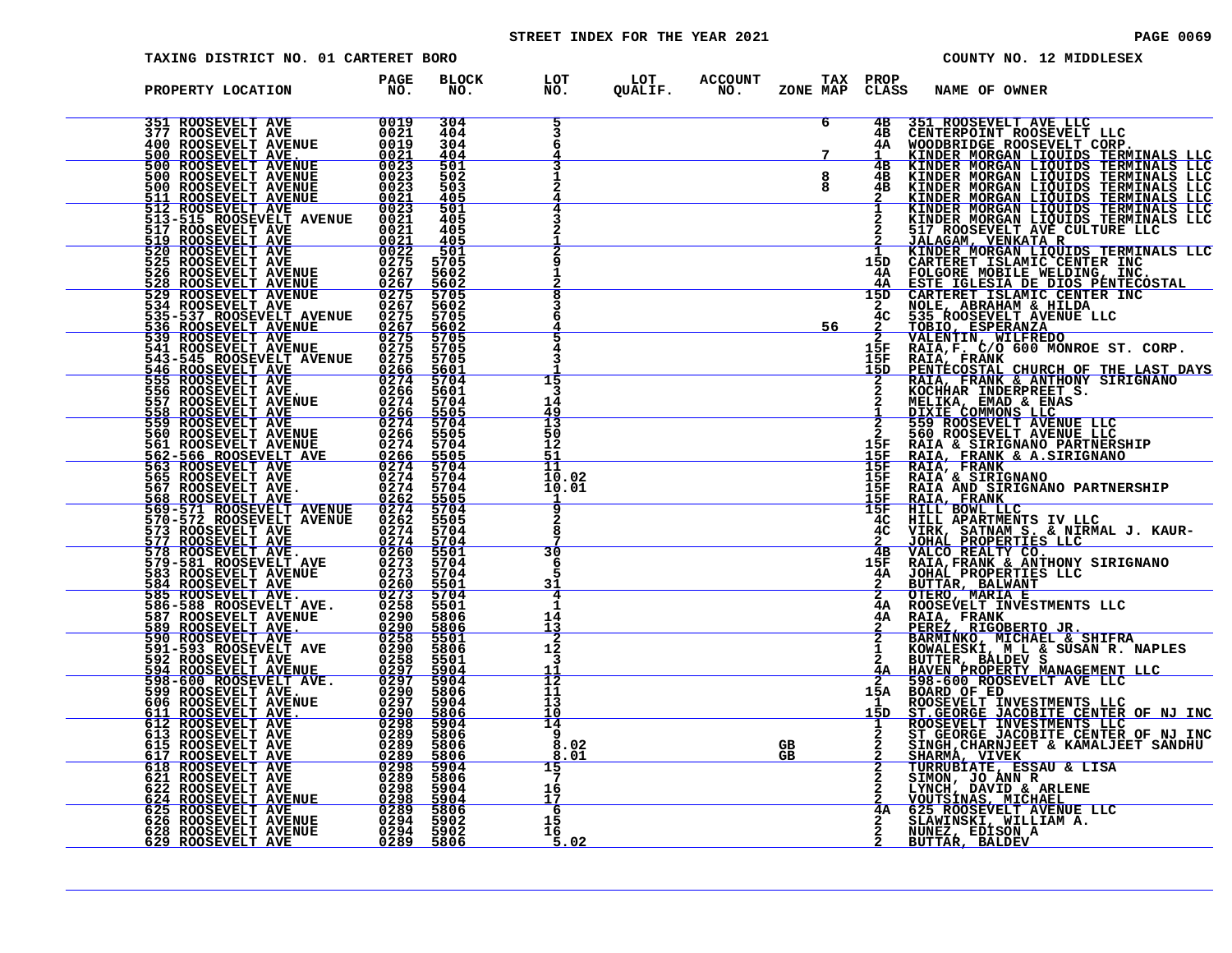# STREET INDEX FOR THE YEAR 2021 **PAGE 10070** PAGE 0070

| TAXING DISTRICT NO. 01 CARTERET BORO                                                                                                                                                                                                                                                                                                                                   |                     |                             |                                             |                |                       |          |                      | COUNTY NO. 12 MIDDLESEX                                                                                                                                                                                                                                   |
|------------------------------------------------------------------------------------------------------------------------------------------------------------------------------------------------------------------------------------------------------------------------------------------------------------------------------------------------------------------------|---------------------|-----------------------------|---------------------------------------------|----------------|-----------------------|----------|----------------------|-----------------------------------------------------------------------------------------------------------------------------------------------------------------------------------------------------------------------------------------------------------|
| PROPERTY LOCATION                                                                                                                                                                                                                                                                                                                                                      | <b>PAGE<br/>NO.</b> | <b>BLOCK</b><br>NO.         | LOT<br>NO.                                  | LOT<br>QUALIF. | <b>ACCOUNT</b><br>NO. | ZONE MAP | TAX PROP<br>CLASS    | NAME OF OWNER                                                                                                                                                                                                                                             |
| 630 ROOSEVELT AVE 0294<br>631 ROOSEVELT AVE 0289<br>633 ROOSEVELT AVENUE 0294<br>633 ROOSEVELT AVENUE 0299<br>634 ROOSEVELT AVENUE 0294<br>638 ROOSEVELT AVENUE 0294<br>640 ROOSEVELT AVE 0295<br>644 ROOSEVELT AVE 0295<br>644 ROOSEVELT AVE                                                                                                                          |                     | 5902<br>5806                | 17<br>5.01                                  |                |                       |          | 2                    | SARGIOUS, SAFWAT & GYHAN ASSAAD<br>HSWA LLC                                                                                                                                                                                                               |
|                                                                                                                                                                                                                                                                                                                                                                        |                     | 5902<br>5806                | 18<br>4                                     |                |                       |          | $\frac{2}{2}$        |                                                                                                                                                                                                                                                           |
|                                                                                                                                                                                                                                                                                                                                                                        |                     | 5902<br>5902                | 19<br>20                                    |                |                       |          |                      |                                                                                                                                                                                                                                                           |
|                                                                                                                                                                                                                                                                                                                                                                        |                     | 5902<br>$\frac{5806}{5902}$ | 21<br>$\frac{-\overline{2}}{2\overline{2}}$ |                |                       |          | 15D                  |                                                                                                                                                                                                                                                           |
|                                                                                                                                                                                                                                                                                                                                                                        |                     | 5902<br>6107                | 23<br>3                                     |                |                       |          |                      |                                                                                                                                                                                                                                                           |
|                                                                                                                                                                                                                                                                                                                                                                        |                     | $\frac{5902}{6107}$         | <u> 24</u><br>2                             |                |                       |          |                      |                                                                                                                                                                                                                                                           |
|                                                                                                                                                                                                                                                                                                                                                                        |                     | 5902<br>5902<br>5902        | 26<br>27<br>28                              |                |                       |          |                      |                                                                                                                                                                                                                                                           |
|                                                                                                                                                                                                                                                                                                                                                                        |                     | 6107<br>6105                | 1                                           |                |                       |          |                      |                                                                                                                                                                                                                                                           |
| $\begin{smallmatrix} 633 & \text{ROOSEVELIT AVENUE} & 0.289 \\ 6334 & \text{ROOSEVELIT AVENUE} & 0.294 \\ 634 & \text{ROOSEVELT AVENUE} & 0.2295 \\ 640 & \text{ROOSEVELT AVE} & 0.2295 \\ 644 & \text{ROOSEVELT AVE} & 0.2295 \\ 644 & \text{ROOSEVELT AVE} & 0.2295 \\ 644 & \text{ROOSEVELT AVE} & 0.2295 \\ 644 & \text{ROOSEVELT AVENUE} & 0.2315 \\ 651 & \text$ |                     | 6105<br>$\frac{5902}{6105}$ | $\overline{a}$<br>29<br>$\overline{4}$      |                |                       |          |                      | SARGIOUS, SAFWAT & GYHAN ASSAAD<br>MINUEZA, IMELDA<br>MINUEZA, IMELDA<br>MINUEZA, IMELDA<br>MINUEZA, IMELDA<br>MINUEZA, IMELDA<br>MINUEZA, IMELDA<br>MINUEZA, INCHAEL W. & MARGARET M.<br>ALVARADO, PETER & GLANYS C<br>MINUEZA, INCHAEL DELIVON & HARNEK |
|                                                                                                                                                                                                                                                                                                                                                                        |                     | 5902<br>6105                |                                             |                |                       |          | 4A<br>15A<br>15D     |                                                                                                                                                                                                                                                           |
|                                                                                                                                                                                                                                                                                                                                                                        |                     | 6005<br>6005                | $\frac{1}{13}$<br>$\overline{14}$           |                |                       |          |                      |                                                                                                                                                                                                                                                           |
|                                                                                                                                                                                                                                                                                                                                                                        |                     | 6105<br>6105                | 28<br>29                                    |                |                       |          | $\mathbf{2}$<br>4Α   |                                                                                                                                                                                                                                                           |
|                                                                                                                                                                                                                                                                                                                                                                        |                     | $\frac{6105}{6005}$         | $\frac{27}{15}$<br>26                       |                |                       |          |                      |                                                                                                                                                                                                                                                           |
|                                                                                                                                                                                                                                                                                                                                                                        |                     | 6105<br>6005                | 16<br>25<br>17                              |                |                       |          |                      |                                                                                                                                                                                                                                                           |
|                                                                                                                                                                                                                                                                                                                                                                        |                     | $\frac{6105}{6005}$         | 18                                          |                |                       |          | 15D<br>15D           |                                                                                                                                                                                                                                                           |
|                                                                                                                                                                                                                                                                                                                                                                        |                     | 6103<br><u>6005</u>         | 3<br>19<br>$\overline{20}$                  |                |                       |          | 15D                  |                                                                                                                                                                                                                                                           |
|                                                                                                                                                                                                                                                                                                                                                                        |                     | $6005$<br>6103<br>6005      | 2<br>21                                     |                |                       |          |                      |                                                                                                                                                                                                                                                           |
|                                                                                                                                                                                                                                                                                                                                                                        |                     | $6005$<br>6103              | 22                                          |                |                       |          |                      |                                                                                                                                                                                                                                                           |
|                                                                                                                                                                                                                                                                                                                                                                        |                     | 6003<br>6101<br>6101        | $\begin{array}{c} 12 \\ 5 \end{array}$      |                |                       |          | 15F<br>4Α            |                                                                                                                                                                                                                                                           |
|                                                                                                                                                                                                                                                                                                                                                                        |                     | 6101<br>6101                |                                             |                |                       |          | $\overline{2}$       |                                                                                                                                                                                                                                                           |
|                                                                                                                                                                                                                                                                                                                                                                        |                     | 6003<br>6003                | 13<br>14                                    |                |                       |          |                      | <b>CUARICELA, FREDDY M/HUGO F GUARICELA<br/>ISLAM, FAISAL BUTT &amp; MUHAMMED ISLAM<br/>ROOSEVELT HOLDING LLC</b>                                                                                                                                         |
|                                                                                                                                                                                                                                                                                                                                                                        |                     | 6101<br>6003<br>6003        | 15<br>16                                    |                |                       |          | 4A<br>$\overline{2}$ | RINGWOOD, LUCY<br>RODRIGUEZ, F/DA PLASENCIA HERNANDEZ                                                                                                                                                                                                     |
|                                                                                                                                                                                                                                                                                                                                                                        |                     | $\frac{6003}{5301}$         | 17                                          |                |                       |          | <u>4A</u><br>4B      | NOARGUREL D<br>XM PHOENIX HOLDINGS LLC C/O TAX DEP<br>AQUINO, JUDITH<br>DOGLIO, MARCOS D. & SILVIA G.<br>VARGO, RICHARD                                                                                                                                   |
| 767 ROOSEVELT AVE.<br>777-779 ROOSEVELT AVE.                                                                                                                                                                                                                                                                                                                           | $\frac{0246}{0246}$ | 5206<br>5206                | 11<br>10                                    |                |                       |          |                      |                                                                                                                                                                                                                                                           |
|                                                                                                                                                                                                                                                                                                                                                                        |                     | 5206<br>$\frac{5301}{2903}$ | 1                                           |                |                       | 30       | 4B<br>4Α             | 800 ROOSEVELT, LLC<br>JLJ ASSOCIATES LLC<br>AMC CARTERET LLC                                                                                                                                                                                              |
|                                                                                                                                                                                                                                                                                                                                                                        |                     | 2902                        |                                             |                |                       |          | 4A<br><u>4A</u>      |                                                                                                                                                                                                                                                           |
| $\begin{tabular}{ c  c  c c c} \hline 777-779&ROOSEVELT AVE & 0246\\ 800&ROSEVELT AVE & 0247\\ 801&ROSEVELT AVE & 0102\\ 835&ROOSEVELT AVEMUE & 0102\\ 1000&ROSEVELT AVEMUE & 0024\\ 1001&ROSEVELT AVE & 0101\\ 1011&ROOSEVELT AVE & 01026\\ 1150&ROSEVELT AVE & 00266\\ 1154&ROOSEVELT AVE & 00266\\ 1154&ROOSEVELT AVE & 00267\\ 11$                                 |                     | $\frac{2901}{701}$<br>2901  |                                             |                |                       | 10       | 4A<br>4A             | RHIMS PROP. INC C/O CVS ACCOUNT. DEPT CARTERET HOL. C/O CARTERET LODGING<br>ACP BROTHERS LLC                                                                                                                                                              |
|                                                                                                                                                                                                                                                                                                                                                                        |                     | 901<br>901<br>901           |                                             |                |                       |          |                      | SINGH, GURDEV<br>ALMONTE, MICHAEL & MERCEDES ROMAN<br>WILLIAMS, RENEE & LOUISE<br>AMERICAN LEGION_POST_263                                                                                                                                                |
| 1158 ROOSEVELT AVE<br>1159 ROOSEVELT AVE                                                                                                                                                                                                                                                                                                                               | 0026                | 2702<br>901                 |                                             |                |                       | 25       | 15D                  | SANGERA, AMARJIT S. & GURUSHARAN A J RICHARD & SONS INC                                                                                                                                                                                                   |
|                                                                                                                                                                                                                                                                                                                                                                        | <u>0097 - </u>      | 2702                        |                                             |                |                       |          |                      |                                                                                                                                                                                                                                                           |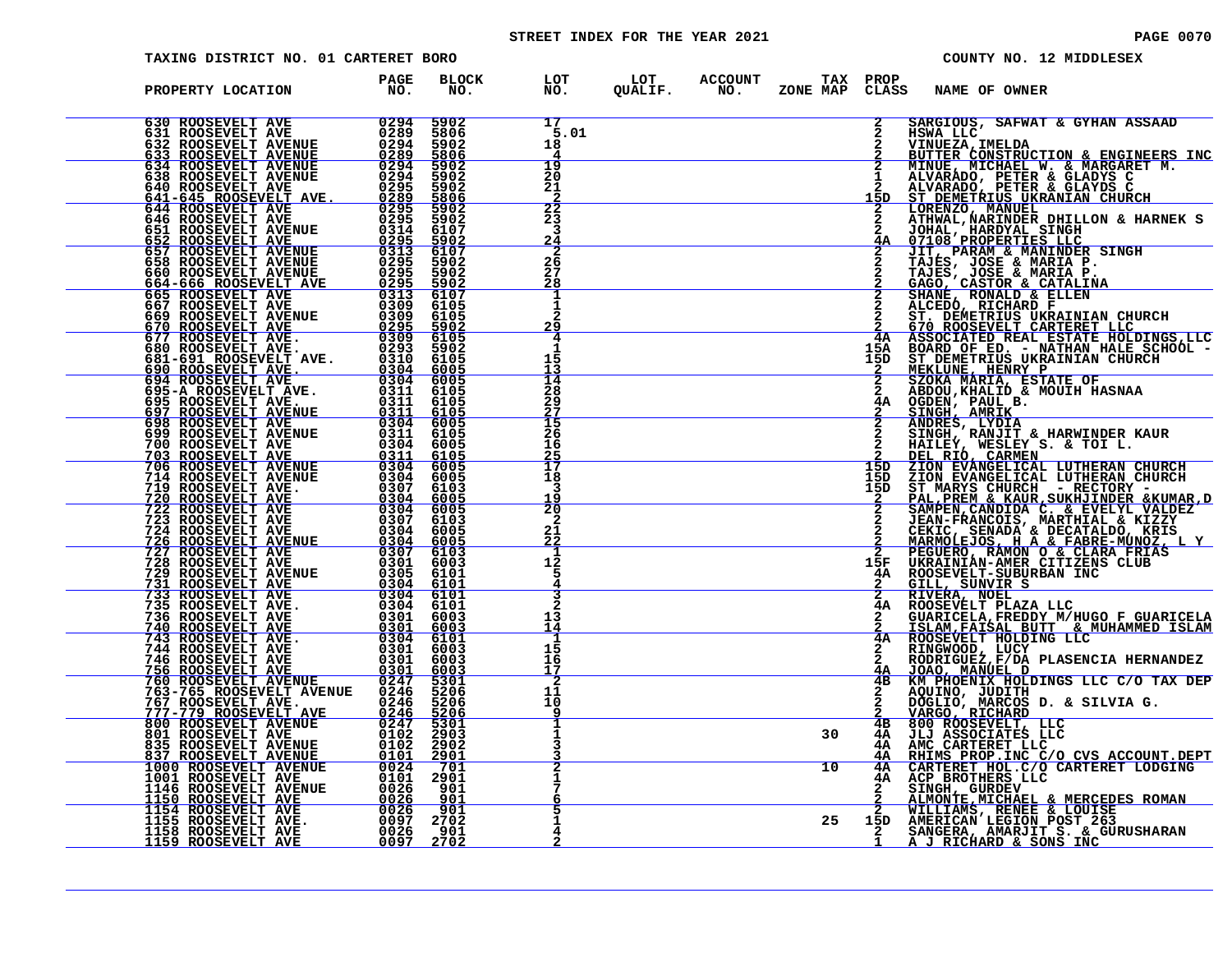# STREET INDEX FOR THE YEAR 2021 **PAGE 10071** PAGE 0071

|                                                                                                                                                                                                                      | TAXING DISTRICT NO. 01 CARTERET BORO                                                                                                                                                                                                             |                                                                   |                                                |                       |                                                                                     |    |                           | COUNTY NO. 12 MIDDLESEX                                                                                                                                                                                                                                      |
|----------------------------------------------------------------------------------------------------------------------------------------------------------------------------------------------------------------------|--------------------------------------------------------------------------------------------------------------------------------------------------------------------------------------------------------------------------------------------------|-------------------------------------------------------------------|------------------------------------------------|-----------------------|-------------------------------------------------------------------------------------|----|---------------------------|--------------------------------------------------------------------------------------------------------------------------------------------------------------------------------------------------------------------------------------------------------------|
| PROPERTY LOCATION                                                                                                                                                                                                    | <b>PAGE</b><br>$\overline{N}$ $\overline{O}$ .                                                                                                                                                                                                   | <b>BLOCK</b><br>NO.                                               |                                                |                       |                                                                                     |    |                           | LOT LOT ACCOUNT TAX PROP<br>NO. QUALIF. NO. ZONE_MAPCLASS NAME_OF_OWNER                                                                                                                                                                                      |
|                                                                                                                                                                                                                      | 1160 ROOSEVELT AVE<br>1164 ROOSEVELT AVE<br>1164 ROOSEVELT AVE. 0026 901<br>1176 ROOSEVELT AVE. 0026 901<br>1176 ROOSEVELT AVE. 0035 1002<br>1179 ROOSEVELT AVE. 0034 1001<br>1180 ROOSEVELT AVE. 0034 1001<br>1182 ROOSEVELT AVE. 0034 1001     |                                                                   | $\overline{a}$<br>1                            |                       | $\overline{\phantom{a}13}$                                                          |    | 4A                        | MCCONVILLE, BETTY LOU<br>SINGH, GURMUKH & JASVIR KAUR<br>MANN, TARA<br>FOSTER'S ENTERPRISES CORP<br>RIA HOSPITALITY URBAN RENEWAL LLC<br>RARVETSKY, RITA<br>MAZIR, SAAD-TRUSTEE<br>MCCARROLL, JAMES T & MARGARET<br>VEE, GARRY G.<br>SINGH, LAKHVIR<br>SHABB |
|                                                                                                                                                                                                                      |                                                                                                                                                                                                                                                  |                                                                   | 13<br>1                                        |                       | $\begin{array}{c c} & & 13 \\ \hline & & 13 \\ \hline & & 13 \\ \hline \end{array}$ |    | 4A<br>$\frac{2}{4}$ A     |                                                                                                                                                                                                                                                              |
|                                                                                                                                                                                                                      |                                                                                                                                                                                                                                                  |                                                                   | 36<br>$\overline{35}$<br>34                    |                       |                                                                                     |    |                           |                                                                                                                                                                                                                                                              |
|                                                                                                                                                                                                                      |                                                                                                                                                                                                                                                  |                                                                   | $\frac{33.11}{33.12}$<br>14.01<br>10<br>32.021 |                       |                                                                                     |    |                           |                                                                                                                                                                                                                                                              |
|                                                                                                                                                                                                                      |                                                                                                                                                                                                                                                  |                                                                   | 32.01<br>14.05<br>$\overline{1}$               |                       |                                                                                     |    |                           | I RIAMOSPITALITY LLESAL/ KENNY KISHU<br>4A ADRAO, INCORPORATED<br>2 ROOSEVELT INVESTMENT LLC<br>2 ROOSEVELT INVESTMENT LLC<br>2 ROOSEVELT INVESTMENT LLC<br>4A DUNKIN CARTERET ASSOCIATES<br>1 ROOSEVELT CARTERET ASSOCIATES<br>4A CRESTWOOD                 |
|                                                                                                                                                                                                                      | 1245 ROOSEVELT AVENUE<br>1245 ROOSEVELT AVE. 0096 2701<br>1247 ROOSEVELT AVE. 0096 2701<br>1247 ROOSEVELT AVE. 0096 2701<br>1247 ROOSEVELT AVE. 0096 2701<br>1249 ROOSEVELT AVE. 0096 2701<br>1259 ROOSEVELT AVE. 0053 1401<br>1252 ROOSEVEL     |                                                                   | ह<br>14.04<br>6<br>31                          |                       |                                                                                     |    |                           |                                                                                                                                                                                                                                                              |
|                                                                                                                                                                                                                      |                                                                                                                                                                                                                                                  |                                                                   |                                                |                       |                                                                                     |    | 15C                       |                                                                                                                                                                                                                                                              |
|                                                                                                                                                                                                                      |                                                                                                                                                                                                                                                  |                                                                   |                                                | $\frac{C0101}{C0102}$ |                                                                                     |    | 4A                        |                                                                                                                                                                                                                                                              |
|                                                                                                                                                                                                                      |                                                                                                                                                                                                                                                  |                                                                   | в<br>16<br>15                                  |                       |                                                                                     |    | $\overline{2}$<br>4Α      | STIAR ROOSEVELT ASSOCIATES LLC<br>GOREE, BRANDON<br>KUMAR, SUKHDEV & KUMARI, SANGITA<br>GASBOY, INC.<br>URGILES <u>,B &amp; MU &amp; TP URGILES MIRANDA</u>                                                                                                  |
|                                                                                                                                                                                                                      |                                                                                                                                                                                                                                                  |                                                                   | 10<br>11                                       |                       |                                                                                     |    |                           | 2 AHMED, MAQSOOD ----<br>4A NBJ SITAR ASSOCIATES<br>4A HARBACHUK, PETER                                                                                                                                                                                      |
| 1336 ROOSEVELT AVENUE<br>1336 ROOSEVELT AVENUE<br>1340 ROOSEVELT AVE.<br>1346 ROOSEVELT AVE.<br>1350 ROOSEVELT AVE<br>1350 ROOSEVELT AVE<br>1352 ROOSEVELT AVE<br>1356-1358 ROOSEVELT AVE<br>1356-1358 ROOSEVELT AVE | $\frac{0061}{0068}$                                                                                                                                                                                                                              | $\frac{1601}{1703}$<br>0067 1702<br>0067 1702<br><u>0067 1702</u> |                                                |                       |                                                                                     |    |                           | <b>OUISUMBING, EMILIO R<br/>KAUR, HARMINDER<br/>GHUMAN, TEJA<br/>FORTUNY, ROSA<br/>SINGH, VICTOR LARMING</b>                                                                                                                                                 |
|                                                                                                                                                                                                                      | $\begin{array}{c}\n0067 \\ 0066\n\end{array}$                                                                                                                                                                                                    | $\frac{1702}{1701}$                                               |                                                |                       |                                                                                     |    | $\mathbf{2}$<br>4Α<br>4A  | SCATURRO, GIUSEPPE & F J LOGIUDICE<br>GURSKI, JOHN M.<br>PRAJ REALTY LIC<br>P.W.N., PARTNERSHIP C/O W. TRACKIM<br>P.W.N., PARTNERSHIP C/O W. TRACKIM                                                                                                         |
|                                                                                                                                                                                                                      |                                                                                                                                                                                                                                                  |                                                                   |                                                |                       |                                                                                     |    | 4A<br>15C<br>$\mathbf{2}$ | BOROUGH OF CARTERET (CARA)<br>JOHAL, DAVINDER S. & LOVLEEN<br>O'HALLORAN, PETER R                                                                                                                                                                            |
|                                                                                                                                                                                                                      |                                                                                                                                                                                                                                                  |                                                                   | 15                                             |                       |                                                                                     |    |                           | DORAN, GENE<br>JAYA, JULIO R./MARIVEL A. YAGUANA-<br>SINGH, AMANDEEP & KAUR, KIRANDEEP<br><u>CHEREPSKI, DENNIS &amp; CHERYL</u>                                                                                                                              |
|                                                                                                                                                                                                                      | 1356-1358 ROOSEVELT AVE<br>1356-1358 ROOSEVELT AVE<br>1356-1358 ROOSEVELT AVENUE<br>1375 ROOSEVELT AVENUE<br>1375 ROOSEVELT AVENUE<br>1375 ROOSEVELT AVENUE<br>1383 ROOSEVELT AVENUE<br>1394 ROOSEVELT AVE<br>1396 ROOSEVELT AVE<br>1396 ROOSEVE |                                                                   | 2<br>6                                         |                       |                                                                                     | 23 | $\frac{2}{2}$             | IKRAM, SHAMAILA<br>WONG, MARIO<br>MICKLEY, CHRIS & CHERYL LANG<br><b>SODHI, NEWTON</b><br>DHILLON, KULDEEP & AMARJIT ET AL                                                                                                                                   |
|                                                                                                                                                                                                                      |                                                                                                                                                                                                                                                  |                                                                   | 5<br>4<br>11                                   |                       |                                                                                     | 26 |                           | BALBIR, PARBINDER<br>RAMOS, ANGELO L. & ANNE V.<br>JOHAL, BRINDER & KULWINDER                                                                                                                                                                                |
|                                                                                                                                                                                                                      |                                                                                                                                                                                                                                                  |                                                                   | 12                                             |                       |                                                                                     |    |                           | ISLES, P.A. & D.D. & MARLENE LAYNE<br>RISHI C REALTY LLC<br>PEGUERO, MICHAEL<br><b>GRABIAS, PETER</b>                                                                                                                                                        |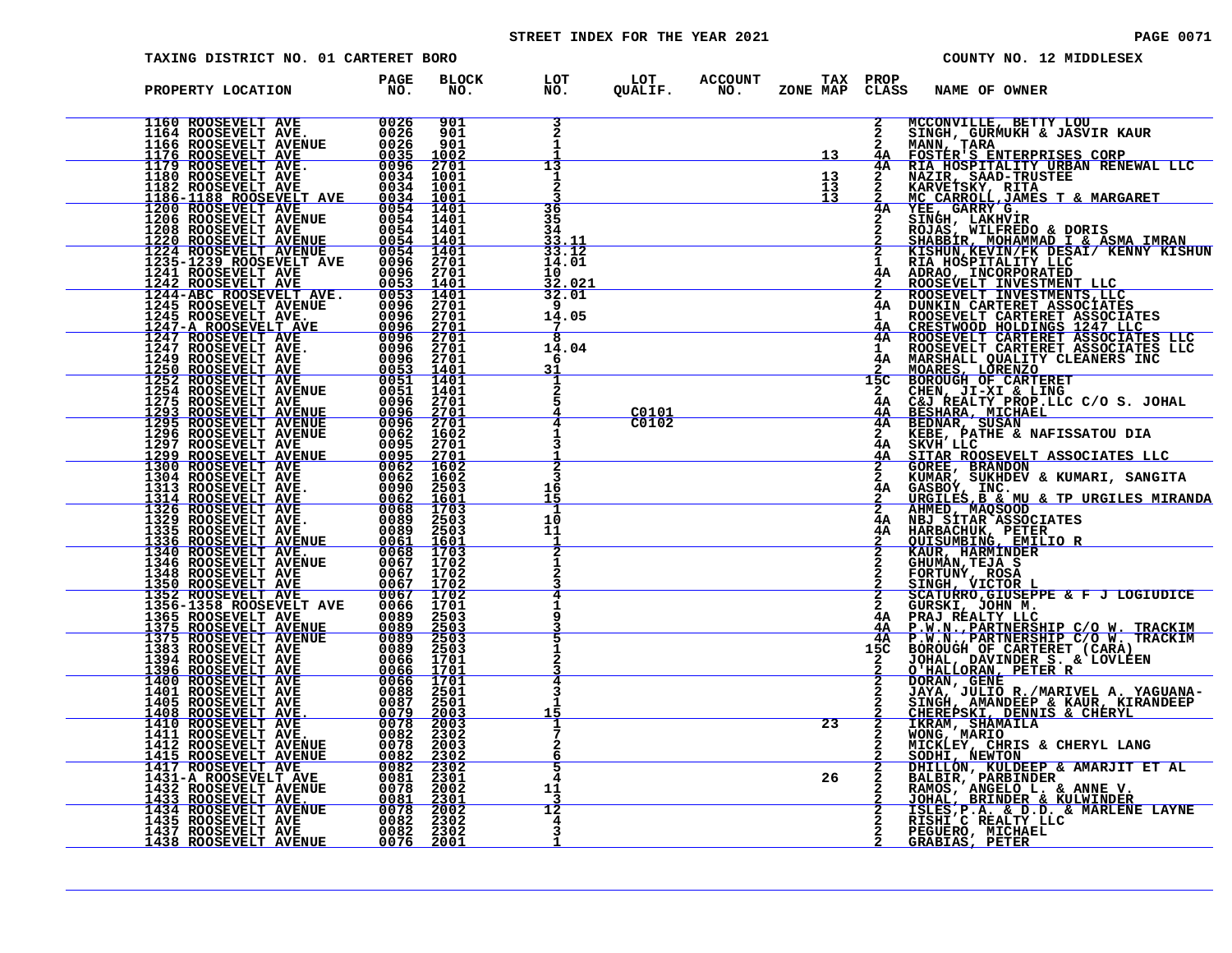# STREET INDEX FOR THE YEAR 2021 **PAGE 10072** PAGE 0072

| TAXING DISTRICT NO. 01 CARTERET BORO                                                                                                                                                                                                                                                                                                                                |                                                                                                        |                                                                                    |                                   |                                                    |                 |              | COUNTY NO. 12 MIDDLESEX                                                                                                                                                                                                                    |
|---------------------------------------------------------------------------------------------------------------------------------------------------------------------------------------------------------------------------------------------------------------------------------------------------------------------------------------------------------------------|--------------------------------------------------------------------------------------------------------|------------------------------------------------------------------------------------|-----------------------------------|----------------------------------------------------|-----------------|--------------|--------------------------------------------------------------------------------------------------------------------------------------------------------------------------------------------------------------------------------------------|
| PROPERTY LOCATION                                                                                                                                                                                                                                                                                                                                                   | <b>PAGE</b><br>NO.                                                                                     | <b>BLOCK</b><br>NO.                                                                | LOT<br>NO.                        | LOT ACCOUNT TAX PROP<br>QUALIF. NO. ZONE_MAP CLAS: |                 | <b>CLASS</b> | NAME OF OWNER                                                                                                                                                                                                                              |
| $\begin{tabular}{ c  c  c c c} \hline 1440-A\ \text{ROOSEVELT AVENUE} & 0076\ \text{1440-B ROOSEVELT AVENUE} & 0076\ \text{1441 ROOSEVELT AVENUE} & 0072\ \text{1441 ROOSEVELT AVENUE} & 0072\ \text{1442 ROOSEVELT AVE} & 00827\ \text{1444 ROOSEVELT AVE} & 00807\ \text{1445 ROOSEVELT AVE} & 0080\ \text{1501 ROOSEVELT AVE} & 0080\ \text{1501 ROOSEVELT AVE}$ |                                                                                                        | 2001<br>2001<br>2002<br>2001<br>2302<br>2001                                       |                                   |                                                    |                 |              | CLASS NAME OF OWNER ANOTHER AND MANUFACTURE IN THE MANUFACT CONTROLL AND MANUFACT CONTROLL AND MANUFACT CONTROLL AND MANUFACT CONTROLL AND DESCRIPTION OF CARRISET AND MANUFACT CONTROLL IN THE CONTROLL OF A PERIOD CONTROLL              |
|                                                                                                                                                                                                                                                                                                                                                                     |                                                                                                        |                                                                                    |                                   |                                                    |                 |              |                                                                                                                                                                                                                                            |
|                                                                                                                                                                                                                                                                                                                                                                     |                                                                                                        | 2001<br>2101<br>2201<br>2201<br>2101<br>2101<br>503<br>113<br>2103<br>2103<br>2103 |                                   |                                                    |                 |              |                                                                                                                                                                                                                                            |
|                                                                                                                                                                                                                                                                                                                                                                     |                                                                                                        | $\frac{113}{7310}$<br>$\frac{7310}{7506}$<br>$6805$<br>$2701$                      | 1.01<br><u> 25</u><br>1.01        |                                                    | 8<br>$R-M$      |              |                                                                                                                                                                                                                                            |
|                                                                                                                                                                                                                                                                                                                                                                     |                                                                                                        |                                                                                    | 10<br>14.02<br>$\frac{1.01}{7}$   |                                                    |                 |              |                                                                                                                                                                                                                                            |
|                                                                                                                                                                                                                                                                                                                                                                     |                                                                                                        | $\frac{501}{2003}$<br>$2003$<br>$2003$<br>$2003$<br>$2003$<br>$2003$               | 9                                 |                                                    |                 |              |                                                                                                                                                                                                                                            |
|                                                                                                                                                                                                                                                                                                                                                                     |                                                                                                        | 2002<br>2003<br>2302                                                               | 4<br>10<br>$\overline{12}$<br>q   |                                                    |                 |              |                                                                                                                                                                                                                                            |
| <b>49 SABO STREET</b><br>50 SABO ST<br>SABO ST<br>51<br>52<br><b>SABO STREET</b><br>55 SABO ST.                                                                                                                                                                                                                                                                     | $\begin{smallmatrix} 0 & 0 & 8 & 2 \ 0 & 0 & 8 & 8 \end{smallmatrix}$<br><u>1800<br/>1880</u><br>18800 | 2302<br>2501<br>$\frac{2302}{2501}$<br>2501                                        | 13<br>$\frac{13}{12}$<br>14       |                                                    |                 |              |                                                                                                                                                                                                                                            |
| 62 SABO ST<br>SABO ST<br>63<br>64 SABO STREET<br>65 SABO STREET                                                                                                                                                                                                                                                                                                     | $\begin{array}{r} 0088 \\ 0087 \\ 0088 \\ 0086 \\ 0086 \\ 0091 \\ 0091 \\ \end{array}$                 | $\begin{array}{r} 2501 \\ 2402 \\ 2501 \\ 2401 \end{array}$                        | 11<br>10<br>10<br>30              |                                                    | 27              |              |                                                                                                                                                                                                                                            |
| 66 SABO ST<br>67 SABO STREET<br>70 SABO STREET                                                                                                                                                                                                                                                                                                                      | $\frac{0.086}{0.088}$                                                                                  | 2601<br>$\frac{2401}{2501}$<br>2502                                                | 2<br>31                           |                                                    |                 |              |                                                                                                                                                                                                                                            |
|                                                                                                                                                                                                                                                                                                                                                                     |                                                                                                        | 2302<br>2603<br>7603<br>7604<br>7604                                               | q<br>11<br>15                     |                                                    |                 |              |                                                                                                                                                                                                                                            |
|                                                                                                                                                                                                                                                                                                                                                                     |                                                                                                        | $\frac{7805}{7802}$<br>7802<br>7802                                                | 24<br>25<br>26                    |                                                    | 79              |              |                                                                                                                                                                                                                                            |
| 67 SABO STREET<br>70 SABO STREET<br>70 SABO STREET<br>72 - 74 SABO STREET<br>72 - 84 SABO STREET<br>200882<br>200882<br>200882<br>200882<br>210 SABO STREET<br>200882<br>210 SABO STREET<br>20093<br>210 SABO STREET<br>20093<br>210 SALEM AVENUE<br>2117<br>23                                                                                                     |                                                                                                        | $\frac{7802}{7802}$<br>7802<br>7802                                                | $\frac{27}{20}$<br>21<br>22       |                                                    |                 |              |                                                                                                                                                                                                                                            |
| <b>5-C SALEM AVE<br/> 5-B SALEM AVE.<br/> 5-A SALEM AVE.<br/> 9 SALEM AVENUE<br/> 11 SALEM AVENUE<br/> 13 SALEM AVENUE<br/> 25 SALEM AVENUE<br/> 29 SALEM AVENUE<br/> 29 SALEM AVENUE<br/> 29 SALEM AVENUE<br/> 29 SALEM AVENUE<br/> 29 SALEM AVENUE</b>                                                                                                            |                                                                                                        | $\frac{7802}{7604}$<br>7604<br>7604                                                | 23<br>14<br>$\frac{13}{12}$<br>11 |                                                    |                 |              |                                                                                                                                                                                                                                            |
| V415<br>29 SALEM AVENUE<br>29 SALEM & PERSHING AVES. 0415<br>SALEM & PERSHING AVES. 0436<br>SALEM AVE. & PERSHING AVE. 0432<br>SALEM AVE. & PERSHING AVE. 0432<br>SALT MEADOW 00023<br>SALT MEADOW 00024<br>SALT MEADOW 00024<br>SALT MEADOW 000                                                                                                                    |                                                                                                        | $\frac{7603}{7603}$<br>7502<br>7806<br>7807                                        | īδ                                |                                                    | $\frac{77}{77}$ |              | 2 SINGLE THE MAIL TO SEPH B. & LISA M.<br>2 VIDAILLET, INDIRA<br>2 VIDAILLET, INDIRA<br>15C BOROUGH OF CARTERET - CHROME PARK -<br>15C BOROUGH OF CARTERET - CHROME PARK -<br>15C BOROUGH OF CARTERET - CHROME PARK -<br>1 CHRONGH OF CART |
| SALT MEADOW                                                                                                                                                                                                                                                                                                                                                         | 0024                                                                                                   | 102<br>602<br>703<br><u>703</u>                                                    |                                   |                                                    |                 |              |                                                                                                                                                                                                                                            |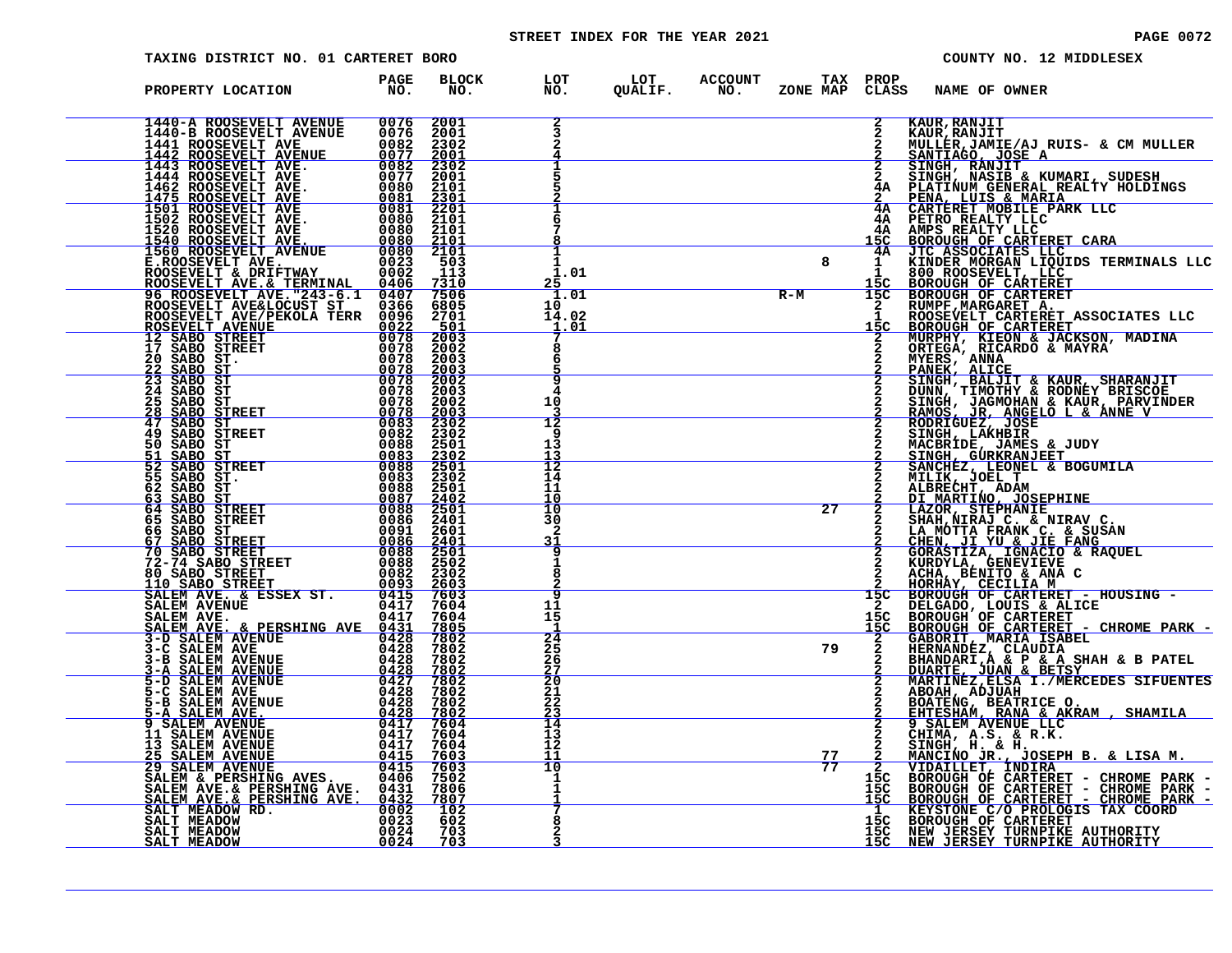# STREET INDEX FOR THE YEAR 2021 **PAGE 10073** PAGE 0073

| TAXING DISTRICT NO. 01 CARTERET BORO                                                                                                                                                                                                                                                                                                                                                                            |                            |                                                                  |                                                                      |  |                      |                                      | COUNTY NO. 12 MIDDLESEX                                                                                                                                                                                                                                      |
|-----------------------------------------------------------------------------------------------------------------------------------------------------------------------------------------------------------------------------------------------------------------------------------------------------------------------------------------------------------------------------------------------------------------|----------------------------|------------------------------------------------------------------|----------------------------------------------------------------------|--|----------------------|--------------------------------------|--------------------------------------------------------------------------------------------------------------------------------------------------------------------------------------------------------------------------------------------------------------|
| PROPERTY LOCATION                                                                                                                                                                                                                                                                                                                                                                                               | PAGE<br>NO.                |                                                                  | BLOCK LOT LOT ACCOUNT TAX PROP<br>NO. NO. QUALIF. NO. ZONE_MAP_CLASS |  |                      |                                      | NAME OF OWNER                                                                                                                                                                                                                                                |
|                                                                                                                                                                                                                                                                                                                                                                                                                 |                            | 705<br>705<br>705<br>705                                         | 3<br>4<br>17<br>21                                                   |  | 10<br>10<br>īŏ<br>īŏ | 15 <sub>C</sub><br>$\frac{155}{150}$ | <b>BOROUGH OF CARTERET</b>                                                                                                                                                                                                                                   |
| <b>BALT MEADOW<br/> SALT MEADOW<br/> SALT MEADOW<br/> SALT MEADOW<br/> SALT MEADOW<br/> SALT MEADOW</b><br>SALT MEADOW                                                                                                                                                                                                                                                                                          |                            | 705<br>705<br>705<br>$\frac{706}{705}$                           | $\frac{30}{31}$<br>32                                                |  | $\overline{10}$      | $\overline{15}\overline{c}$          |                                                                                                                                                                                                                                                              |
|                                                                                                                                                                                                                                                                                                                                                                                                                 |                            | 602<br>602                                                       | $\overline{19}$<br>1.01<br>1.02<br><u>1.01</u>                       |  |                      |                                      |                                                                                                                                                                                                                                                              |
|                                                                                                                                                                                                                                                                                                                                                                                                                 |                            | $\frac{705}{2601}$<br>$\frac{2602}{2801}$<br>$\frac{2801}{2801}$ | 10<br>21<br>$^{22}_{17}$                                             |  |                      | $\overline{a}$<br>4B                 |                                                                                                                                                                                                                                                              |
|                                                                                                                                                                                                                                                                                                                                                                                                                 |                            | 2801<br>2801<br>2801                                             | 8<br>16<br>q<br>$\frac{15}{10}$                                      |  |                      | 4B<br>4B<br>4B<br><u>4B</u><br>4B    |                                                                                                                                                                                                                                                              |
|                                                                                                                                                                                                                                                                                                                                                                                                                 |                            | 2801<br>2801<br>2801                                             | 14<br>11<br>13<br>12                                                 |  |                      | 4B<br>4B<br>4B<br>4B                 |                                                                                                                                                                                                                                                              |
|                                                                                                                                                                                                                                                                                                                                                                                                                 |                            | $\frac{2801}{5706}$<br>5706<br>$\frac{5705}{5706}$               | 6<br>5<br>16<br>4                                                    |  |                      |                                      |                                                                                                                                                                                                                                                              |
|                                                                                                                                                                                                                                                                                                                                                                                                                 |                            | 5705<br>5706<br>$\frac{5705}{5706}$                              | 17<br>3<br>18<br>.02<br>2                                            |  |                      | $\bar{2}$                            |                                                                                                                                                                                                                                                              |
|                                                                                                                                                                                                                                                                                                                                                                                                                 |                            | 5706<br><u>5706</u><br>5705<br>5705                              | 19<br>2.01<br>20                                                     |  |                      | $\frac{\overline{2}}{2}$             |                                                                                                                                                                                                                                                              |
|                                                                                                                                                                                                                                                                                                                                                                                                                 |                            | 5702<br>$\frac{\frac{5702}{5702}}{\frac{5703}{5703}}$            | 21<br>4.062<br><u>4.061</u><br>4.052<br>16                           |  |                      | 15F                                  |                                                                                                                                                                                                                                                              |
|                                                                                                                                                                                                                                                                                                                                                                                                                 |                            | 5702<br>5702<br>5702<br>5702                                     | 4.051<br>4.042<br>4.041<br>4.032                                     |  |                      | $\frac{2}{2}$                        |                                                                                                                                                                                                                                                              |
| $\begin{tabular}{l c c c} \textbf{PROB} & \textbf{FROPERT} & \textbf{LOCATION} & \textbf{100} \\ \textbf{SALT MEDDOM} & 0025 \\ \textbf{SALT MEDDOWN} & 0025 \\ \textbf{SALT MEDDOWN} & 0025 \\ \textbf{SALT MEDDOWN} & 0025 \\ \textbf{SALT MEDDOWN} & 0025 \\ \textbf{SALT MEDDOWN} & 0025 \\ \textbf{SALT MEDDOWN} & 0025 \\ \textbf{SALT MEDDOWN} & 0025 \\ \textbf{SALT MEDDOWN} & 0025 \\ \textbf{SALT M$ |                            | 5702<br>$\frac{5702}{5702}$<br>5702                              | 4.031<br><u>4.022</u><br>4.021<br>4.012                              |  |                      |                                      | S AMB OF CARTERET<br>BOROUGH OF CARTERET<br>BOROUGH OF CARTERET<br>BOROUGH OF CARTERET<br>BOROUGH OF CARTERET<br>BOROUGH OF CARTERET<br>BOROUGH OF CARTERET<br>STANGO, LCCC (20 S.GORECKI<br>STANGO, LCCC 20 S.GORECKI<br>CARTERET LOGISTICS, LCCC<br>CARTER |
| 57                                                                                                                                                                                                                                                                                                                                                                                                              | 0284                       | 5702<br>$\frac{5804}{5805}$<br>5805<br>5804                      | 4.011<br>17<br>$rac{1}{20}$<br>21<br>16.02                           |  |                      |                                      |                                                                                                                                                                                                                                                              |
| SHAROT ST<br>SHAROT STREET<br>58<br>59 SHAROT ST<br>60 SHAROT STREET<br>62 SHAROT STREET                                                                                                                                                                                                                                                                                                                        | 0288<br>$0284\n0288\n0288$ | 5805<br>5804<br>5805<br>5805                                     | 22<br>16.01<br>23.01<br>23.02                                        |  | $R - 25$             |                                      |                                                                                                                                                                                                                                                              |
|                                                                                                                                                                                                                                                                                                                                                                                                                 |                            | $\frac{5804}{5804}$<br>5805<br>5804                              | 15<br>$\overline{14}$<br>24<br>13                                    |  |                      |                                      |                                                                                                                                                                                                                                                              |
| $\begin{tabular}{@{}c@{\hspace{6ex}}c@{\hspace{6ex}}c@{\hspace{6ex}}c@{\hspace{6ex}}c@{\hspace{6ex}}c@{\hspace{6ex}}c@{\hspace{6ex}}c@{\hspace{6ex}}c@{\hspace{6ex}}c@{\hspace{6ex}}c@{\hspace{6ex}}c@{\hspace{6ex}}c@{\hspace{6ex}}c@{\hspace{6ex}}c@{\hspace{6ex}}c@{\hspace{6ex}}c@{\hspace{6ex}}c@{\hspace{6ex}}c@{\hspace{6ex}}c@{\hspace{6ex}}c@{\hspace{6ex}}c@{\hspace{6ex}}c@{\hspace{6ex}}c@{\hspace$ | $0288$<br>$0284$           | 5805<br>5804<br>5805<br>5805                                     | 25<br>$\frac{12}{26}$<br>27.01                                       |  | $R - 25$             |                                      | GONZALES, CLAUDIA & JOEL GONZAL<br>KAUR, JASPAL<br>SANTOS, MANUEL & ALDA<br>RAYMOND, EMMANUEL<br>IBRAHIM, DINA & RAGY TANTAWY<br>DELGAIN, DINA & RALICE<br>CONSUEGRA, JARLIET<br>MALKER, KEVIN<br>MARBAN, MARK B & PRISCILLA M<br>MARBAN, MARK B & PRISCI    |
|                                                                                                                                                                                                                                                                                                                                                                                                                 |                            | 5804                                                             | 11                                                                   |  |                      |                                      | DIOP, MOUSTAPHA                                                                                                                                                                                                                                              |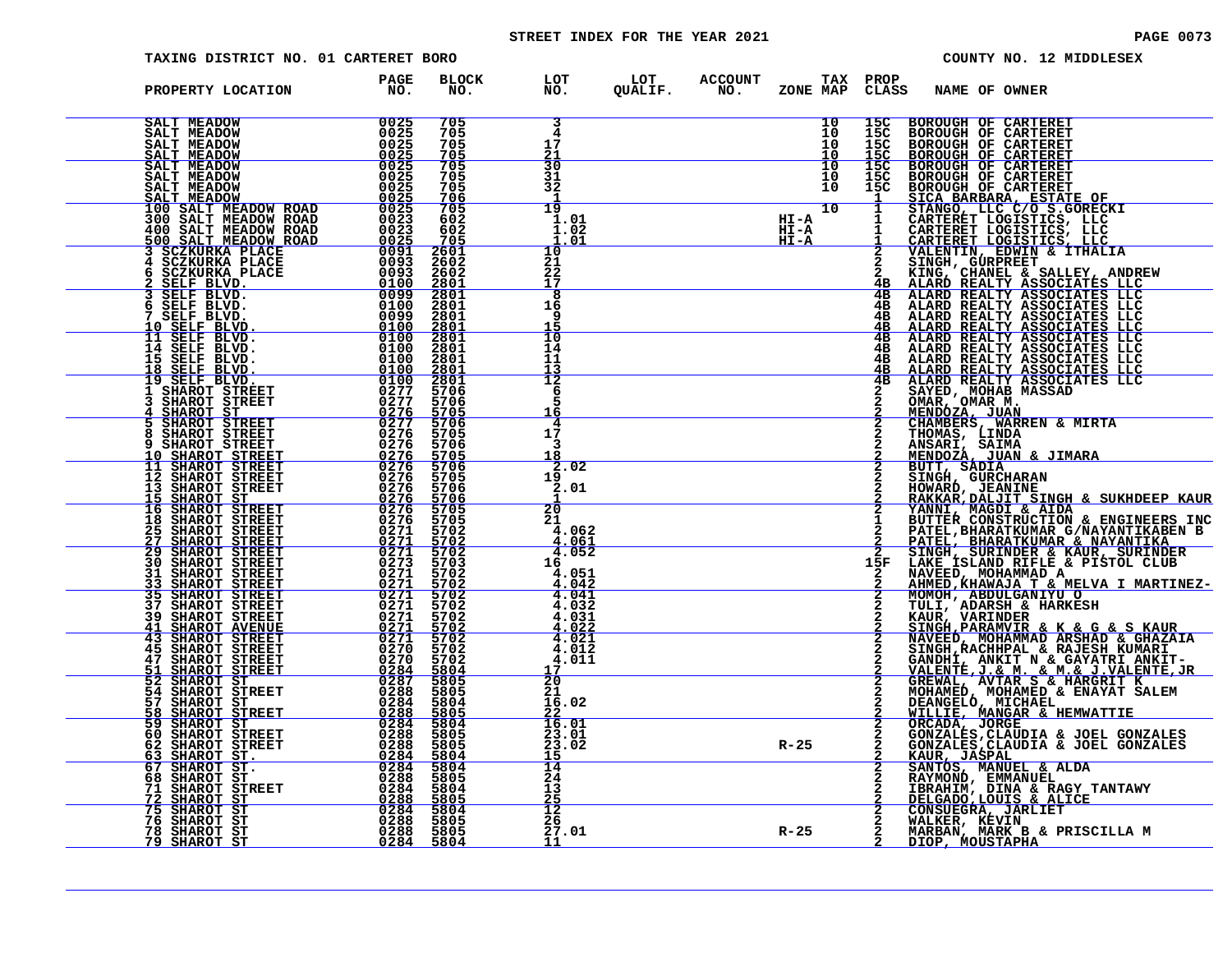# STREET INDEX FOR THE YEAR 2021 **PAGE 10074** PAGE 0074

| TAXING DISTRICT NO. 01 CARTERET BORO                                                                                                                                                                                                                                                                      |                                                                                                     |                                      |                                                      |                                    |        |                             |                                          | COUNTY NO. 12 MIDDLESEX                                                                                                                                                                                                                                   |
|-----------------------------------------------------------------------------------------------------------------------------------------------------------------------------------------------------------------------------------------------------------------------------------------------------------|-----------------------------------------------------------------------------------------------------|--------------------------------------|------------------------------------------------------|------------------------------------|--------|-----------------------------|------------------------------------------|-----------------------------------------------------------------------------------------------------------------------------------------------------------------------------------------------------------------------------------------------------------|
| PROPERTY LOCATION                                                                                                                                                                                                                                                                                         | PAGE<br>NO.                                                                                         | BLOCK<br>NO.                         |                                                      | LOT LOT ACCOUNT<br>NO. QUALIF. NO. |        |                             | TAX PROP<br>ZONE MAP CLASS NAME OF OWNER |                                                                                                                                                                                                                                                           |
| $\begin{array}{r l} & 0288 \ \hline 0284 \ \hline 0288 \ \hline 0288 \ \hline 0288 \ \hline 0288 \ \hline 0288 \ \hline 0288 \ \hline 0288 \ \hline 0288 \ \hline \end{array}$<br>80 SHAROT ST<br><b>81 SHAROT ST<br/>82 SHAROT STREET<br/>85 SHAROT STREET<br/>88 SHAROT STREET<br/>89 SHAROT STREET</b> |                                                                                                     | 5805<br>5804<br>5805<br>5804         | 27.02<br>10<br>28<br>9                               |                                    | $R-25$ | $\overline{\mathbf{2}}$     |                                          | SINGH, KULJINDER & NARINDER KAUR                                                                                                                                                                                                                          |
|                                                                                                                                                                                                                                                                                                           |                                                                                                     | 5805<br>5804<br>5805<br>5805<br>5804 | 29<br>8<br>30<br>$\frac{31}{7}$                      |                                    |        | $\frac{2}{2}$               |                                          |                                                                                                                                                                                                                                                           |
| 90 SHAROT ST<br>92 SHAROT ST<br>93-95 SHAROT STREET<br>93-95 SHAROT STREET<br>96 SHAROT STREET<br>97 SHAROT STREET<br>101-103 SHAROT ST<br>10283<br>102 SHAROT ST<br>103 SHAROT ST<br>103 SHAROT ST<br>10310<br>110 SHAROT ST<br>110 SHAROT ST                                                            |                                                                                                     | 5805<br>5804<br>5804                 | 32<br>6<br>33                                        |                                    |        |                             |                                          | SINGH, KULJINDER & NARINDER KAUR<br>DIOP, ABDOULAYE<br>DE LA VEGA, CHRISTIAN & SOSA, YESENIA<br>KAUR, GURJINDER<br>BRITO, JOSE<br>NUNEZ, ABDIAS<br>NEGRON, CARLOS A, JR<br>ORTIZ, EDUARD & DAHIANA<br>ORTIZ, EDUARD & DAHIANA<br>VIRK, SATNAM SINGH & NIR |
|                                                                                                                                                                                                                                                                                                           | $\begin{array}{r} 0.310 \\ -0.311 \\ -0.310 \\ \hline 0.311 \\ 0.310 \\ 0.310 \\ 0.311 \end{array}$ | 6105                                 | 9<br><u>10.02</u>                                    |                                    |        |                             |                                          |                                                                                                                                                                                                                                                           |
|                                                                                                                                                                                                                                                                                                           |                                                                                                     |                                      | 10.01<br>4<br>$\frac{1}{2}$                          |                                    |        |                             |                                          | BETETTA, DAVID & LILLY & NILDA YUI RYAN, JOHN E.                                                                                                                                                                                                          |
|                                                                                                                                                                                                                                                                                                           |                                                                                                     |                                      | 3<br>14                                              |                                    | 62     | $\frac{2}{2}$               |                                          | KIAN, JURWINDER PAL S & JASWINDER K<br>FROES, ACACIO J & LUZIA C<br>NAQVI, SYED WAHID ABBAS<br>MODERNO, JORGE<br>PHILLIPS, RICHARD A<br>PHILLIPS, RICHARD A                                                                                               |
|                                                                                                                                                                                                                                                                                                           |                                                                                                     |                                      | 31<br>İ3<br>18                                       |                                    |        |                             |                                          | <b>FALLILIS, KILCHAND SE ERESA<br/>OADIR, SAJJAD<br/>MENENDEZ, ROBERT &amp; MARY ANN<br/>TOMASINO, ALBERT JR. &amp; DONNA<br/>LOPEZ,LEÓNARDO, &amp; TORRES, PATRICIA R</b>                                                                                |
|                                                                                                                                                                                                                                                                                                           |                                                                                                     |                                      | 12<br>$\frac{19}{11}$<br>20<br>10                    |                                    |        |                             |                                          |                                                                                                                                                                                                                                                           |
|                                                                                                                                                                                                                                                                                                           |                                                                                                     |                                      | <u> 21</u><br>$\overline{9}$<br>$2\overline{2}$<br>8 |                                    |        |                             |                                          |                                                                                                                                                                                                                                                           |
|                                                                                                                                                                                                                                                                                                           |                                                                                                     |                                      | $\frac{23}{7}$<br>24<br>6<br>25                      |                                    |        |                             |                                          |                                                                                                                                                                                                                                                           |
|                                                                                                                                                                                                                                                                                                           |                                                                                                     |                                      | 5<br>26<br>4<br><u>27</u>                            |                                    |        | $\overline{2}$<br>$\bar{2}$ |                                          |                                                                                                                                                                                                                                                           |
|                                                                                                                                                                                                                                                                                                           |                                                                                                     |                                      | з<br>$\frac{28}{2}$<br><u>29</u>                     |                                    |        |                             |                                          |                                                                                                                                                                                                                                                           |
|                                                                                                                                                                                                                                                                                                           |                                                                                                     |                                      | 1<br>30<br>32.022<br>32.023<br>40                    |                                    |        |                             |                                          |                                                                                                                                                                                                                                                           |
|                                                                                                                                                                                                                                                                                                           |                                                                                                     |                                      | $\frac{41}{39}$<br>10<br>ı                           |                                    |        |                             |                                          | TOMASINO, ALBERT JR. "ALBERT HRYONASINO, ALBERT JR. "LONIX" MACTEURE SCRIBINING MACTEURES, PARICINA<br>SOLINO-ROMERO, FRANKLINING & SLEEP, REGALIADO<br>DOLINAS, RANJITH KUMAR & S. KOLIKONDA<br>PULITA, WILLIAM A & SHIRLY B<br>TENGA                    |
|                                                                                                                                                                                                                                                                                                           |                                                                                                     |                                      | ٦                                                    |                                    |        |                             |                                          |                                                                                                                                                                                                                                                           |
|                                                                                                                                                                                                                                                                                                           |                                                                                                     |                                      | 6                                                    |                                    |        |                             |                                          | AULAKH, M.S. & P.K. & A. & J. BAINS<br>VALERA, MARIA GIRAZELLE                                                                                                                                                                                            |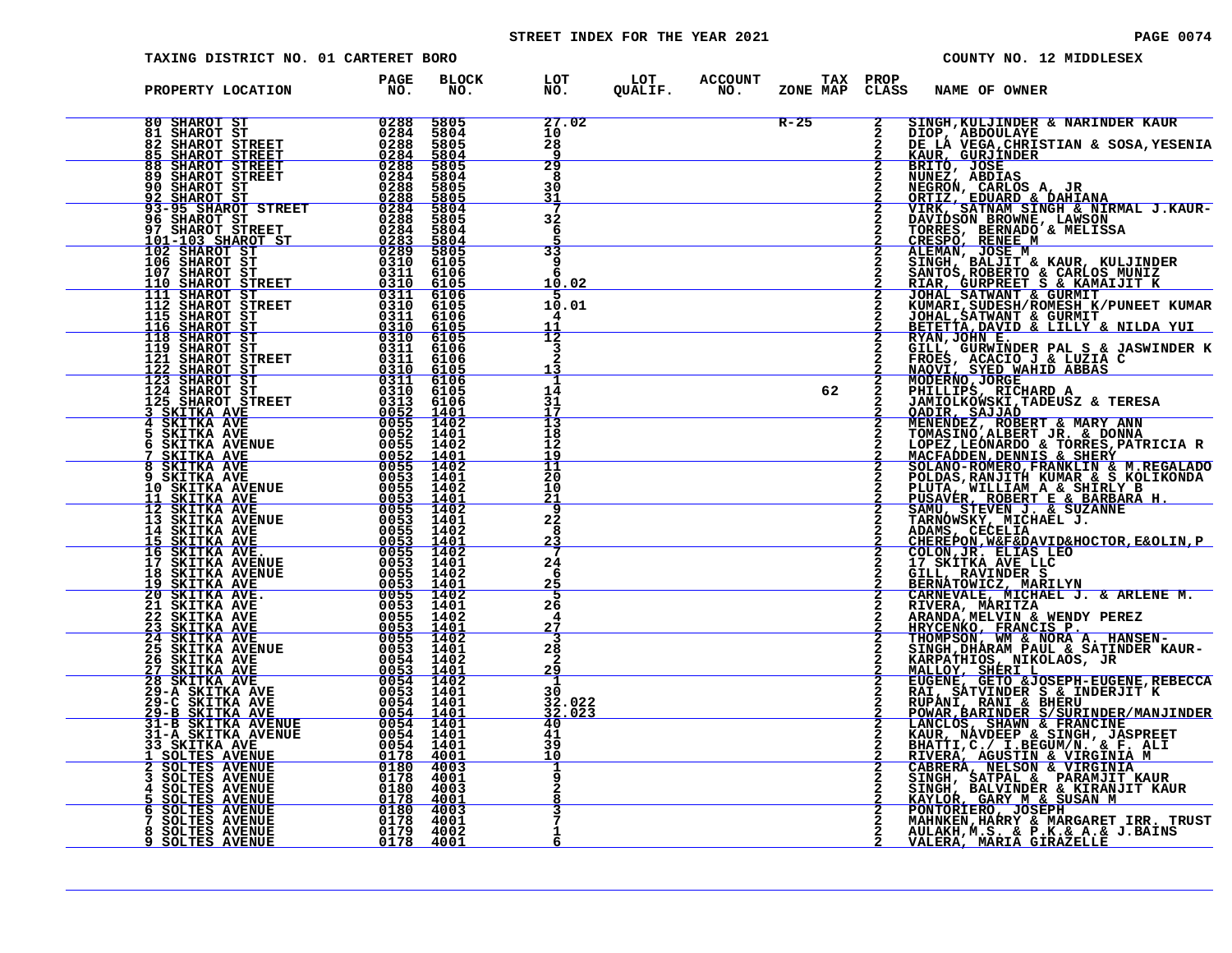# STREET INDEX FOR THE YEAR 2021 **PAGE 10075** PAGE 0075

| TAXING DISTRICT NO. 01 CARTERET BORO                                                                                                                                                                                                         |                        |                     |                       |                                                                       |          |               | COUNTY NO. 12 MIDDLESEX                                                                                                                                                                                                                                   |
|----------------------------------------------------------------------------------------------------------------------------------------------------------------------------------------------------------------------------------------------|------------------------|---------------------|-----------------------|-----------------------------------------------------------------------|----------|---------------|-----------------------------------------------------------------------------------------------------------------------------------------------------------------------------------------------------------------------------------------------------------|
| PROPERTY LOCATION                                                                                                                                                                                                                            | PAGE<br>NO.            | BLOCK<br>NO.        |                       |                                                                       |          |               | LOT LOT ACCOUNT TAX PROP<br>NO. QUALIF. NO. ZONE_MAP CLASS NAME_OF_OWNER                                                                                                                                                                                  |
|                                                                                                                                                                                                                                              |                        |                     | 2                     |                                                                       |          | $\mathbf{2}$  | JORDAN, MARTIN J & SEW HAN ONG<br>MERHOM, MARK & OLIVIA                                                                                                                                                                                                   |
|                                                                                                                                                                                                                                              |                        |                     | 7<br>6<br>10          |                                                                       |          |               |                                                                                                                                                                                                                                                           |
|                                                                                                                                                                                                                                              |                        |                     | 11<br>4<br>12<br>3.02 |                                                                       |          |               | MERHOM, MARK & OLIVIA<br>KAUR, NAVNEET<br>HOOT, MANJIT S & SANDHAR, NAVJOT S<br>MORENO, MARINO & MIREYA<br>VALIULLA, YUMNA<br>BRANTLEY MARCEL L<br>BACHELOR, TESHA<br>BROWN, MARLENE<br>ACHEAMPONG, REXFORD & JOYCELYN<br>CAPC NJ ASSET STAB.FUND.#1, LLC |
|                                                                                                                                                                                                                                              |                        |                     | 13<br>3.01<br>14.01   | $\begin{array}{c c} \hline & 78 \\ \hline & 78 \\ \hline \end{array}$ |          | $\frac{2}{2}$ | ALY, AHMED<br>ROSA HOLDINGS LLC                                                                                                                                                                                                                           |
|                                                                                                                                                                                                                                              |                        |                     | 14.02<br>15<br>-6     |                                                                       |          | $\frac{2}{2}$ | ROSÀ HOLDINGS LLC<br>SINGH, SADHU<br>P.W.N., EMANUEL<br>P.W.N., PARTNERSHIP C/O W. TRAPKIM<br>GRIFFITHS, ANN-MARIA<br>ELOVITZ, ERIC P. & SUSAN<br>TARRANT, JOHN & LINDA<br>NORIGUEZ, JOSE & HAYDEE<br>MOJICA, EDGAR G. & RIA CECILIA R.<br>COLLINS, EDDIE |
|                                                                                                                                                                                                                                              |                        |                     | 19<br>4<br>18         |                                                                       |          |               |                                                                                                                                                                                                                                                           |
|                                                                                                                                                                                                                                              |                        |                     | 17<br>-6<br>16        |                                                                       |          |               |                                                                                                                                                                                                                                                           |
|                                                                                                                                                                                                                                              |                        |                     | 15                    |                                                                       |          |               | MINHAS, KULDIP & PARMINDER K.<br>THOMAS, ANDREW & SARAHLYN<br>DHAMI, GURVINDER S. & MANJIT KAUR                                                                                                                                                           |
|                                                                                                                                                                                                                                              |                        |                     | 6                     |                                                                       |          |               |                                                                                                                                                                                                                                                           |
|                                                                                                                                                                                                                                              |                        |                     | 6.01<br>11            |                                                                       | $R - 25$ | $\frac{1}{2}$ |                                                                                                                                                                                                                                                           |
|                                                                                                                                                                                                                                              |                        |                     | 4<br>13<br>3<br>14    |                                                                       |          |               |                                                                                                                                                                                                                                                           |
|                                                                                                                                                                                                                                              | 0388                   | 7204                | 2<br>1                |                                                                       |          |               |                                                                                                                                                                                                                                                           |
| 27 SPRUCE ST<br>29 SPRUCE ST<br>30 SPRUCE STREET<br>$\begin{array}{c c} \hline 0.388 \\ \hline 0.387 \end{array}$<br>31 SPRUCE ST<br>32 SPRUCE STREET                                                                                        | 0388 7204<br>0387 7203 | $\frac{7204}{7203}$ | 11<br>.5<br>12        |                                                                       |          |               |                                                                                                                                                                                                                                                           |
| 33 SPRUCE ST.<br>34 SPRUCE STREET<br>35 SPRUCE ST<br><b>36 SPRUCE ST<br/>37 SPRUCE ST</b>                                                                                                                                                    | 0388                   | 7203<br>7204        | 13<br>3<br>14         |                                                                       |          | 2             |                                                                                                                                                                                                                                                           |
| 39 SPRUCE ST<br>41 SPRUCE STREET<br><b>43 SPRUCE STREET</b>                                                                                                                                                                                  | 0386 7202              | 0388 7204           | 3                     |                                                                       |          |               |                                                                                                                                                                                                                                                           |
| 43 SPRUCE STREET 0386 7202<br>45 SPRUCE STREET 0386 7202<br>48 SPRUCE STREET 0386 7201<br>50-52 SPRUCE STREET 0386 7201<br>54-56 SPRUCE STREET 0386 7201<br>54-56 SPRUCE STREET 0249 5401<br>46 STANN STREET 0249 5401<br>46 STANN STREET 02 |                        |                     | 10<br>11<br>12        |                                                                       |          |               | THOMAS, ANDREW & SARAHIYN<br>DHAMI, GURVINDER S. & MANJIT KAUR<br>VIRK, GATNAM<br>GAGO, CASTOR & CATALINA<br>CHRISTIANO, ELSIE I.<br>CHRISTIANO, ELSIE I.<br>EN REALTY INVESTMENT CORPORATION<br>INGRASSIA, JOSEPHINE<br>HOCKS, DOMALD & TRINA            |
|                                                                                                                                                                                                                                              |                        |                     | 13<br>16<br>22<br>5   |                                                                       |          |               | RIVERA, LUIS & JHENNY GUILLEN<br>SINGH, MALKIT ___<br>GTLA HOLDINGS LLC                                                                                                                                                                                   |
|                                                                                                                                                                                                                                              |                        |                     | 6                     |                                                                       |          |               | <u>LOVAS, GEORGE R. &amp; KATHLEEN A.</u>                                                                                                                                                                                                                 |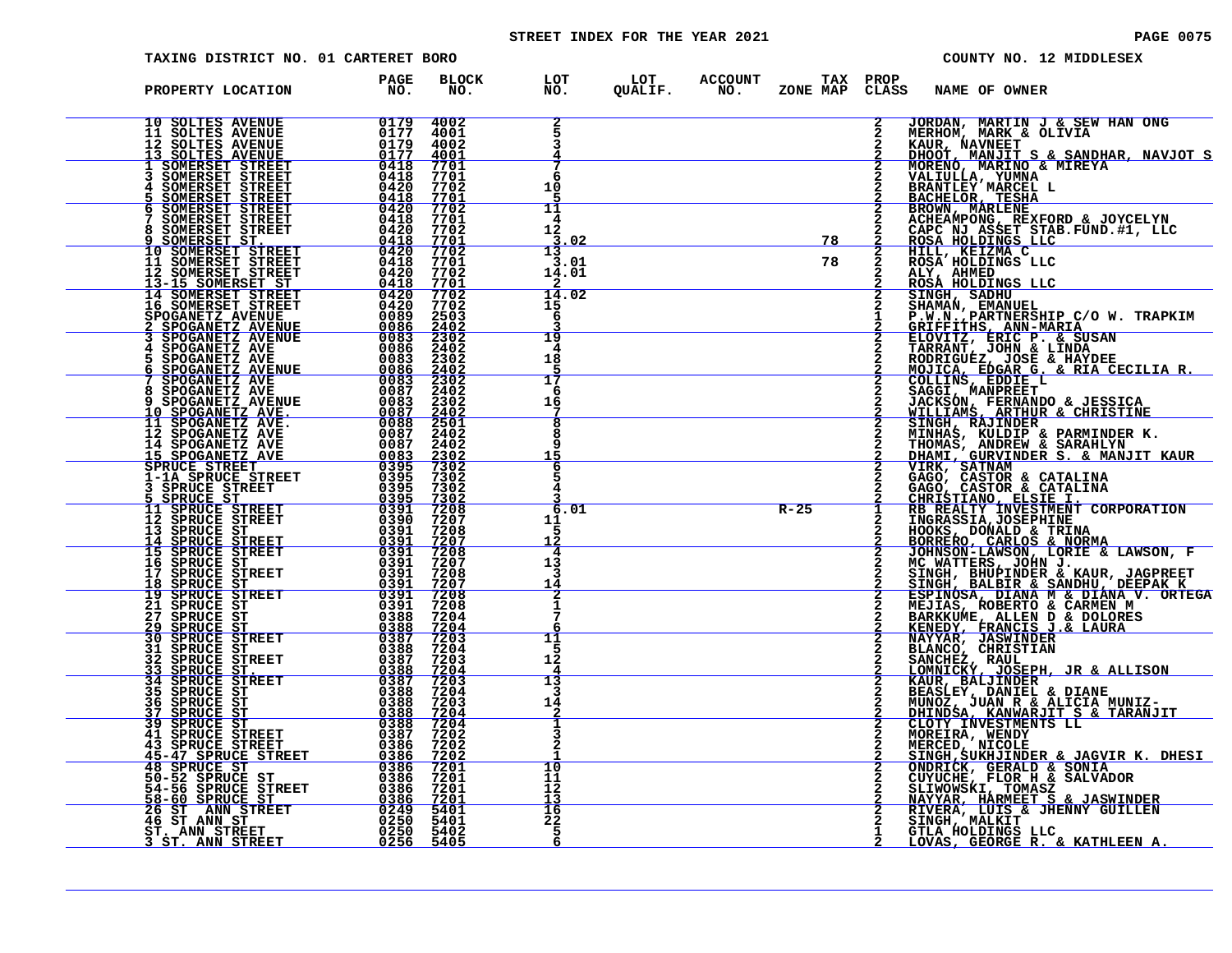# STREET INDEX FOR THE YEAR 2021 **PAGE 10076** PAGE 0076

| TAXING DISTRICT NO. 01 CARTERET BORO                                                                                                                                                    |                                                                     |                                      |                                  |                        |                       |                      | COUNTY NO. 12 MIDDLESEX |                                                            |                                                                                                                                                                    |  |
|-----------------------------------------------------------------------------------------------------------------------------------------------------------------------------------------|---------------------------------------------------------------------|--------------------------------------|----------------------------------|------------------------|-----------------------|----------------------|-------------------------|------------------------------------------------------------|--------------------------------------------------------------------------------------------------------------------------------------------------------------------|--|
| PROPERTY LOCATION                                                                                                                                                                       | PAGE<br>NO.                                                         | <b>BLOCK</b><br>NO.                  | LOT<br>NO.                       | $\sim 10$ T<br>QUALIF. | <b>ACCOUNT</b><br>NO. | ZONE MAP             | TAX PROP<br>CLASS       | NAME OF OWNER                                              |                                                                                                                                                                    |  |
| 4 ST. ANN STREET<br><b>5 ST. ANN STREET</b><br>6 ST. ANN STREET                                                                                                                         | 0255<br>0256<br>$0\overline{2}55$                                   | 5404<br>5405<br>5404                 | 5<br>10                          |                        |                       |                      | 2<br>$_{2}^{2}$         | NOVY, THERESA<br>WRAY, ANDY<br>URBINA, EDWIN<br>RUIZ, JUAN |                                                                                                                                                                    |  |
| ST. ANN STREET<br><b>8 ST. ANN STREET</b><br>9 ST. ANN STREET<br>11 ST. ANN STREET                                                                                                      | $\frac{0256}{0255}$<br>0251                                         | 5405<br>5404<br>5405<br>5402         | 4<br>11<br>3<br>12.01            |                        |                       |                      |                         | ROSARIO, MALVIN J<br>SINGH, NIRVAL                         | MCMANIGAL, ROBERT D IV/AMANDA M HOFF                                                                                                                               |  |
| <u>15 ST. ANN STREET</u><br>18 ST. ANN STREET<br>19 ST. ANN STREET<br>22 ST. ANN STREET                                                                                                 | 0251<br>$\frac{0251}{0249}$                                         | <u>5402</u><br>5401<br>5402<br>5401  | <u> 12.02</u><br>14<br>11<br>15  |                        |                       |                      |                         | NOESSLER, MARY P                                           | <u>ONA, ROBERTO ROY &amp; MELIZA</u><br>SESSOMS, LAKEEDA<br>THE DOBROVICH FAMILY TRUST                                                                             |  |
| 23 ST. ANN STREET<br>25 ST. ANN STREET<br>27 ST. ANN STREET<br>28 ST. ANN STREET                                                                                                        | $\frac{0251}{0251}$<br>0251<br>0249                                 | <u>5402</u><br>5402<br>5402<br>5401  | <u> 10</u><br>9.02<br>9.01<br>17 |                        |                       | $R - 25$<br>$R - 25$ | $\frac{2}{2}$           | SINGH JASWANT<br>MULTANI, SHAVINDER P                      | MCMICKLE, ROBERT & EDWARD STANICHAR<br>SINGH, JASWINDER & KAUR, INDERDEEP<br>SINGH, HARPREET & AMRINDER PAL KAUR                                                   |  |
| ST. ANN STREET<br>31<br>32 ST. ANN STREET<br>33 ST. ANN STREET<br><b>36 ST. ANN STREET</b>                                                                                              | $\begin{array}{r} 0250 \\ 0249 \\ 0250 \\ 0250 \\ 0249 \end{array}$ | 5402<br>5401<br>5402<br>5401         | 8<br>18<br>7<br>19               |                        |                       |                      | $\frac{2}{2}$           |                                                            | DA SILVA, LUIZA B & HODAVANCE, VANIA<br>DHILLON, KULDEEP & KAUR, AMARJIT<br>VALERY, NADEGE/JEAN ROBERT/J GILES                                                     |  |
| 37 ST. ANN STREET<br>40 ST. ANN STREET<br>42 ST. ANN STREET<br><b>43 ST. ANN STREET</b>                                                                                                 | $0250$<br>0250<br>0250<br>0250                                      | <u>5402</u><br>5401<br>5401<br>5402  | 20.01<br>20.02<br>4              |                        | $R-25$                |                      | 2<br>$\frac{2}{2}$      | DANCS, JAMES P.                                            | SINGH, JOGINDER & KAUR, TARSAM<br>SINGH, RAVINDER & RANI, ANITA<br>GTLA HOLDINGS LLC                                                                               |  |
| <b>44 ST. ANN STREET</b><br>45 ST. ANN STREET<br><b>48 ST. ANN STREET</b><br>49 ST. ANN STREET                                                                                          | $\frac{0250}{0250}$<br>0250                                         | 5401<br>5402<br>5401<br>5402         | 21<br>3<br>23<br>2               |                        |                       |                      | 2<br>$\mathbf{2}$       | SINGH, RAVINDER<br>JUDKAS, SOFIA                           | CHALL, S.K./K.S./HARJINDER SINGH<br>RAMOS, ANA & DANIEL STEVEN RAMOS                                                                                               |  |
| <u>52 ST. ANN STREET</u><br>2 ST. VOLODYMYR AVENUE<br>10 ST.ANN STREET<br><b>3 STATE STREET</b>                                                                                         | $\frac{0250}{0303}$<br>0255<br>0226                                 | <u>5401</u><br>6005<br>5404<br>4901  | <u>24</u><br>1<br>12<br>2        |                        |                       |                      |                         | CRUZ, ERICA L<br>SANCHEZ, ANGEL R.                         | SINGH, PARTAP/J KAUR/H SINGH/S KAUR<br>LALOO, BRANDON K & JOHN, RADICA                                                                                             |  |
| <u>7 STATE ST</u><br>10 STATE ST<br>11 STATE ST<br><b>14 STATE STREET</b>                                                                                                               | $\frac{0.226}{0.229}$<br>0227<br>0229                               | <u>4901</u><br>4903<br>4901<br>4903  | 16<br>4<br>15                    |                        |                       | 50                   |                         |                                                            | TALAWAN, SARBJIT S & RUPINDER, KAUR T<br>DOSANJH, MAKHAN/JASWINDER/GS DOSANJH<br>PINEDA, VICTORIA B<br>AYOUB, NAJMA<br>SIELSKI, SUSAN<br>VITORINO, FERNANDO & ILDA |  |
| <u>15 STATE STQUE</u><br>18 STATE ST<br>19 STATE ST<br>21 STATE STREET                                                                                                                  | $\frac{0.227}{0.232}$<br>0229<br>0227<br>0227                       | 4901<br>4903<br>4901<br>4901         | 14<br>6                          |                        |                       |                      | $\overline{\mathbf{2}}$ | SAINI ASSOCIATES LLC                                       | BULL, FRED R & JANE L                                                                                                                                              |  |
| $\frac{0.229}{0.239}$<br><u> 22 STATE ST</u><br>6 STEINER ST.<br>7 STEINER ST<br><b>STIMA AVENUE</b><br>3                                                                               | 0235                                                                | $\frac{4903}{5104}$<br>5101<br>2603  | İš<br>19<br>1                    |                        |                       |                      |                         | MOODY, JOHN S                                              | VARAITCH, RESHAM & BALBIR K<br>SIVON, M.ESTATE OF C/O E. KUBULAK<br>SINGH, LAKHVIR & KAUR, SARABJIT<br>SINGH, AMRIT & HARDEEP                                      |  |
| <u>STIMA AVELLE</u><br>$\begin{array}{r} 0094 \ 0092 \ 0092 \ 0094 \ 0092 \ 0092 \ 0092 \end{array}$<br><b>5 STIMA AVENUE</b><br><b>6 STIMA AVE</b><br>STIMA AVENUE<br><u>STIMA AVE</u> |                                                                     | 2601<br>2603<br>2601<br>2603         | 3<br>16<br>4                     |                        |                       |                      | 2                       |                                                            | CAPORRINO, MARY JO<br>GATTO, FRANCESCO & GIOVANNA                                                                                                                  |  |
| Զ<br><b>9 STIMA AVE</b><br>10 STIMA AVE<br>11 STIMA AVENUE                                                                                                                              | 0092<br>0094                                                        | <u> 2601</u><br>2603<br>2601<br>2603 | <u> 15</u><br>5<br>14<br>-6      |                        |                       |                      |                         | MCGREEVEY, JOHN P<br>KAHORA, MARYANN                       | SANTOS, BELARMINO J. & O.L.CARRION<br>BANKA, LUKASZ & CHAMOT, SYLWIA<br>CALERO, MAXIMILIANO & ESPERANZA                                                            |  |
| <u>12 STIMA AVE</u><br>13 STIMA AVE<br>14 STIMA AVE<br>15 STIMA AVE                                                                                                                     | $\frac{0.052}{0.094}$<br>0091<br>0094                               | <u>2601</u><br>2603<br>2601<br>2603  | <u> 13</u><br>12<br>8            |                        |                       |                      |                         |                                                            | BONVENTURE, ANTHONY & SHARON<br>MUSTAFA, ADÉEL & FAHAD MUSTAFA<br>SHAH, KALPEN & MINAXI<br>SHAH, PRAKASH C & NANDA P<br>SALAZAR, CARLOS & LEONOR GONZALEZ          |  |
| <u>16 STIMA AVE</u><br>17 STIMA AVE<br>18 STIMA AVENUE<br>19 STIMA AVE                                                                                                                  | 0091<br>0094<br>0092<br>0094                                        | <u> 2601</u><br>2603<br>2602<br>2603 | 11<br>-9<br>-1<br>10             |                        |                       |                      | 2                       |                                                            | MILLER, RASHON LEE<br>USIGAN, FRANCISCO & MARIA NICETH-<br>PITCHFORD, JOSEPH A. & LESLIE                                                                           |  |
| <u> 20 STIMA AVE</u><br><b>21 STIMA AVE</b><br>22 STIMA AVENUE<br>$\frac{0094}{0092}$<br><b>23 STIMA AVE</b>                                                                            | $\frac{0092}{0094}$                                                 | $\frac{2602}{2603}$<br>2602<br>2603  | 11<br>3<br>12                    |                        |                       |                      |                         | LINDSAY, TYNA J.<br>GOMEZ, YULIANA                         | SAMUEL, WASFY & AMANY SAMUEL<br>COHEN, LEONARD & NORMA<br>GOLDBERG, IDELLE & CHARLES GOLDBERG                                                                      |  |
| <b>24 STIMA AVENUE</b><br><b>25 STIMA AVE<br/>26 STIMA AVE</b><br>STIMA AVENUE<br>27                                                                                                    | 0094                                                                | <u>2602</u><br>2603<br>2602<br>2603  | 4<br>13<br>5<br>14               |                        |                       |                      |                         |                                                            | VERCOSKI, ROBERT J & GERALDINE L<br>MC GRATH, JOSEPH E JR & MARYROSE<br>KHAN, SAMAIRAH ALI & ALEEZA ALI                                                            |  |
| 28.<br><u>STIMA AVE</u>                                                                                                                                                                 | <u>0092 - </u>                                                      | 2602                                 | 6                                |                        |                       |                      |                         |                                                            | <u>MENDES, DAVID &amp; MARIA</u>                                                                                                                                   |  |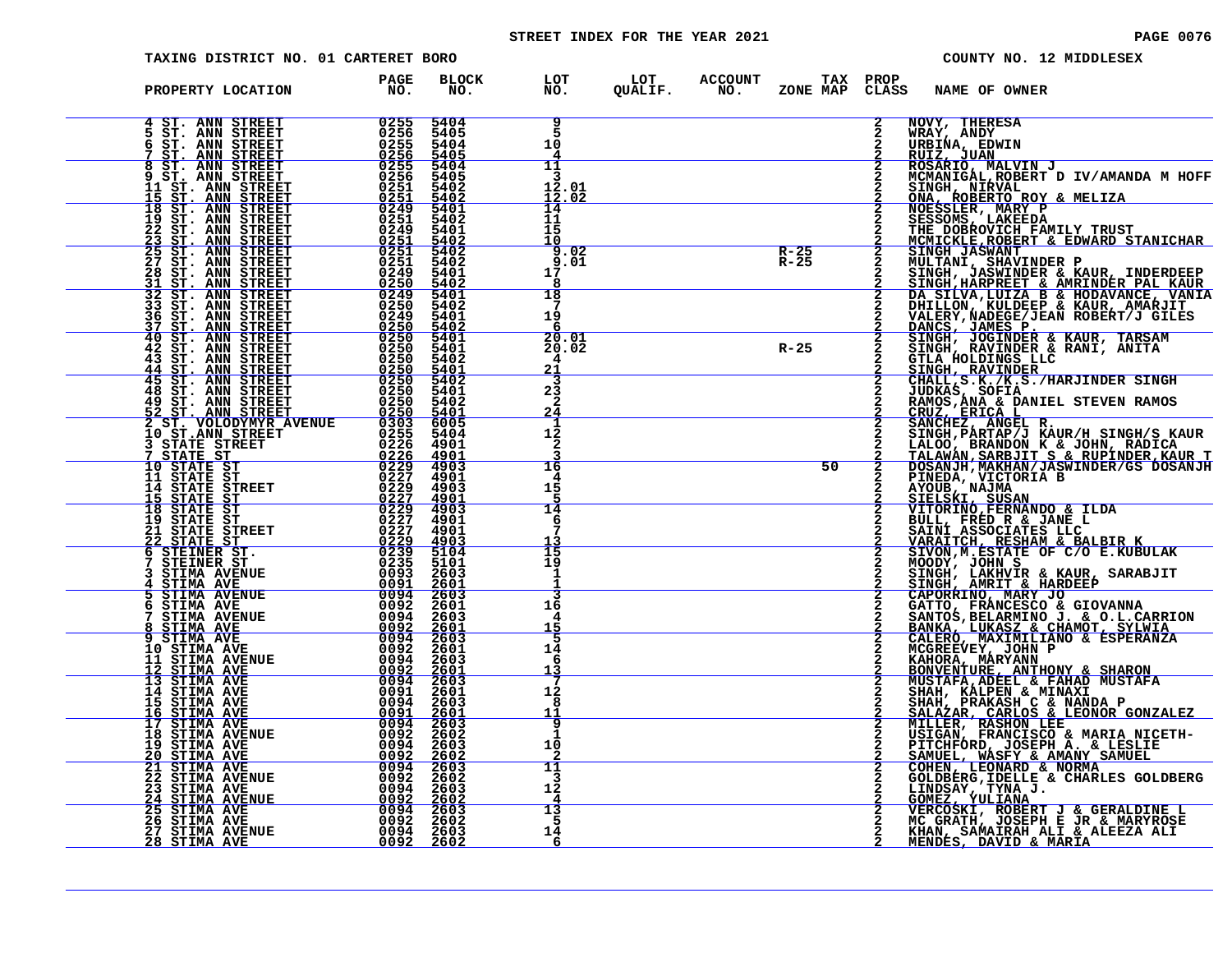# STREET INDEX FOR THE YEAR 2021 **PAGE 10077** PAGE 0077

| TAXING DISTRICT NO. 01 CARTERET BORO                                                                                                                                                                                                                                                                                                                                                                          |                                                                                                                                                                                                 |                                         |                                                    | COUNTY NO. 12 MIDDLESEX                                                                                                                                                                                                                                                         |
|---------------------------------------------------------------------------------------------------------------------------------------------------------------------------------------------------------------------------------------------------------------------------------------------------------------------------------------------------------------------------------------------------------------|-------------------------------------------------------------------------------------------------------------------------------------------------------------------------------------------------|-----------------------------------------|----------------------------------------------------|---------------------------------------------------------------------------------------------------------------------------------------------------------------------------------------------------------------------------------------------------------------------------------|
| PROPERTY LOCATION                                                                                                                                                                                                                                                                                                                                                                                             | <b>BLOCK</b><br>PAGE<br>NO.<br>NO.                                                                                                                                                              | LOT<br>NO.                              | LOT ACCOUNT TAX PROP<br>QUALIF. NO. ZONE MAP CLAS: | CLASS<br><b>NAME OF OWNER</b>                                                                                                                                                                                                                                                   |
| 29 STIMA AVE<br><b>30 STIMA AVE</b><br>31 STIMA AVE<br><u>32 STIMA AVE</u>                                                                                                                                                                                                                                                                                                                                    | $\begin{array}{c}\n\hline\n\hline\n0094\n\end{array}$<br>2603                                                                                                                                   | 15<br>-7<br>16<br>8                     |                                                    | 2<br>MATOS, THEODORE & DEVORA<br>POLISETTY, RAGHUVEER & CHANDRA R<br>SINGH, BIRINDER & KAUR, BAWALJIT<br>GASIOR, WALTER J & ISABEL P                                                                                                                                            |
| <b>33 STIMA AVE</b><br>34 STIMA AVE<br><b>35 STIMA AVENUE</b><br><u>36 STIMA AVE —</u>                                                                                                                                                                                                                                                                                                                        | 2603<br>$\frac{2602}{2603}$                                                                                                                                                                     | 17<br>-9<br>18<br>10                    |                                                    | HAYES, KIMBERLY<br>DEBELLA, PATRICK<br>BHATT, AJIT & DHARMAGNA<br><u>AGUIRRE, MIRIAM RODRIGUEZ</u>                                                                                                                                                                              |
| $\begin{array}{r} 00095 \ 00925 \ 00095 \ 00095 \ 00095 \ 00095 \ 00095 \ 00095 \ 00095 \ 00095 \ 00095 \end{array}$<br><b>37 STIMA AVENUE</b><br>39 STIMA AVE<br>41 STIMA AVE<br><u>43 STIMA AVE</u>                                                                                                                                                                                                         | 2603<br>2603<br>$\frac{2603}{2603}$                                                                                                                                                             | 19<br>20<br>21<br>$\frac{22}{23}$<br>24 |                                                    | KRUKAR, ROGER G. & KATHLEEN V.<br>SANTOS, LUIS A & ADA S<br>BUCKEL, ELIZABETH                                                                                                                                                                                                   |
| <b>45 STIMA AVE</b><br>47 STIMA AVE<br>49 STIMA AVE<br>12 1/2 HOLLY STREET<br>1 SUMUTKA COURT<br>1 SUMUTKA COURT                                                                                                                                                                                                                                                                                              | 2603<br>$\begin{array}{r} 0095 & 2003 \\ \hline 0389 & 7204 \\ \hline 0183 & 4005 \\ \end{array}$                                                                                               | 25<br>12                                |                                                    | <b>KOUR, MANVEER &amp; SINGH, BALRAJ<br/>AUGUSTE, JOSEPH W &amp; MARIE J MICHEL<br/>SINGH, BALBIR &amp;JATINDER &amp;KAUR, SITAL</b><br>ESTRADA, INGELEERT<br>KAMARA, SAMUEL A<br>DAUNARUMMO, ANDREW J.<br>PEREZ, CLEMENTE & EILEEN P<br>SANTOS, JR., BERNABE & EMMA PHOEBE Z.- |
| 2 SUMUTKA COURT<br>2 SUMUTKA AVE<br><u>SUMUTKA COURT</u><br>SUMUTKA COURT                                                                                                                                                                                                                                                                                                                                     | $\begin{array}{r rrrr} & & & & 0182 & 4004 \\ \hline & & & 0184 & 4006 \\ & & & 0183 & 4006 \\ & & & 0183 & 4005 \\ & & & 0182 & 4004 \\ & & & 0182 & 4004 \\ & & & 0184 & 4004 \\ \end{array}$ | 8                                       |                                                    | COMBA, ALLEN P & ELAINE M<br>ODONNELL, JAMES F & P A                                                                                                                                                                                                                            |
| SUMUTKA AVE                                                                                                                                                                                                                                                                                                                                                                                                   | 0184 4006                                                                                                                                                                                       | 5                                       |                                                    | OBLITES, ALFREDO & ELEANA<br>HESEGAWÁ, KIYOSÓ & ÖLIVA-HASEGAWA, M<br>RODRIGUEZ, CESAR R & IZAGUIRRE, ANA<br>STENTELLA, ROBERTA M.<br>PATULOT, MARIO & MARIA CECILIA                                                                                                             |
| $\begin{tabular}{c c c} $4$ \multicolumn{1}{c}{\textbf{3UMUTKA COUT}} \begin{tabular}{c}{\textbf{5.55}} \hline $\mathbf{4}$ & $\mathbf{20} \text{MUTKA COUT} $\\ $4$ \multicolumn{1}{c}{\textbf{3UMUTKA COUT}}$ & $0184$ & $4006$\\ $5$ \multicolumn{1}{c}{\textbf{3UMUTKA COUT}}$ & $0184$ & $4006$\\ $6$ \multicolumn{1}{c}{\textbf{5UMUTKA COUT}}$ & $0182$ & $4004$\\ $7$ \multicolumn{1}{c}{\textbf{5.5$ |                                                                                                                                                                                                 | 10<br>8<br>3<br>11                      |                                                    | GOULD, ELAINE<br>TALL, ALY<br>NIVAS ENTERPRISE LLC                                                                                                                                                                                                                              |
|                                                                                                                                                                                                                                                                                                                                                                                                               |                                                                                                                                                                                                 | 9<br>12<br>10                           |                                                    | AWAN, FAIZ M<br>SINGH, HARINDER & HEMAL DOSHI<br>SINGH, MANJIT & LAKHVIR<br>COSTANZA, GARY J & ROSEMARIE C<br>BOUSELLI, NANCY ANN & RICHARD                                                                                                                                     |
|                                                                                                                                                                                                                                                                                                                                                                                                               |                                                                                                                                                                                                 | -1<br>13<br>11<br>14<br>12              |                                                    | PEACOCK, DARIUS & TWINE, NINA F<br>GIZZI, LOUIS & ROSEANNE<br>CONDE, CHRISTIAN A & SALLY G<br>TRACHSLER, FREDERICK W, JR & JENNIFER<br>SINGH, BACHITTER & KAUR, KAMALJIT                                                                                                        |
|                                                                                                                                                                                                                                                                                                                                                                                                               |                                                                                                                                                                                                 | 15<br>16<br>17<br>18                    |                                                    | LATIF, AHMED & BHATTI, SEHRISH<br>DANIEL, TUNDE<br>DANIEL, TUNDE<br>SZCZYKUTOWICZ, ZBIGNIEW & BARBARA<br><u>LOMBARD</u> I, <u>JASON &amp; MICHELLE</u>                                                                                                                          |
|                                                                                                                                                                                                                                                                                                                                                                                                               |                                                                                                                                                                                                 | 18<br>9<br>19<br>8                      |                                                    | DAWKINS, CHERYL<br>BASSI, JATINDER & KIRANJEET KAUR                                                                                                                                                                                                                             |
|                                                                                                                                                                                                                                                                                                                                                                                                               |                                                                                                                                                                                                 | <u> 20</u><br>21<br>-6<br><u>22</u>     |                                                    | GRAY, WILLIAM JR & MAUREEN<br>SINGH, PARDEEP<br>SAVANT, PRABHAKER V. & SWATI P.<br>BACCARELLA, LOURDES CASTILLO-& DAVID<br>NAGY, RICHARD R.                                                                                                                                     |
|                                                                                                                                                                                                                                                                                                                                                                                                               |                                                                                                                                                                                                 | 5<br>23<br>4<br>24                      |                                                    | GELASHVILI, GIORGI & KOZLITINA, K<br>MONTERNEY, ALEX & IVONNE ROMERO<br>HALTNER, EDWARD GARY & PERLA<br>ALLEN, MICHAEL & SHARON SINGH JASPAL & SWARNJIT KAUR                                                                                                                    |
| 15 SUNNYSIDE DR<br>16 SUNNYSIDE DR<br>17 SUNNYSIDE DR<br>18 SUNNYSIDE DR<br>19 SUNNYSIDE DR                                                                                                                                                                                                                                                                                                                   | 0111 3103<br>$01\bar{10}$ $3\bar{10}2$<br>0111<br>3103<br>$\frac{0110}{0111}$ $\frac{3102}{3103}$                                                                                               | $\frac{25}{2}$<br><u> 26</u><br>1       |                                                    | LENOFF, RB & MARGARET RESCINITO-<br>FAUCI, $L$ . & $L$ . TORRE & T. FAUCI $(L.E.)$<br>LOSITÓ, DAISY<br>AHMAD, S & I KHAN & HA CHAUHAN<br>HERNANDEZ, MILLER & CLAUDIA MEDEIROS                                                                                                   |
| <b>20 SUNNYSIDE DR<br/>22 SUNNYSIDE DR<br/>24 SUNNYSIDE DR</b>                                                                                                                                                                                                                                                                                                                                                | 0110 3102<br>0110 3102<br><u>0110 3102</u>                                                                                                                                                      | 27<br>28<br>29<br>30                    |                                                    | APPELLO, JOSEPH A<br>DE QUARTO, SR., PETER & SANDRA<br><u>O'HARE, TIMOTHY</u>                                                                                                                                                                                                   |
| 26 SUNNYSIDE DR<br>28 SUNNYSIDE DR<br>2 SUNSET COURT<br>SUNSET COURT                                                                                                                                                                                                                                                                                                                                          | $\begin{array}{r} \begin{array}{r} 0110 & 3102\ 0110 & 3102\ 0121 & 3205\ \hline 0128 & 3306 \end{array} \end{array}$                                                                           | 31<br>12<br>1                           |                                                    | HENDRICKS-HODGE, RHONDA R<br>SINGH, BALBIR & DAVINDER KAUR<br>DE SOÚSA, JOAO & ROSA<br>CREUTZ, CASEY & ERICA                                                                                                                                                                    |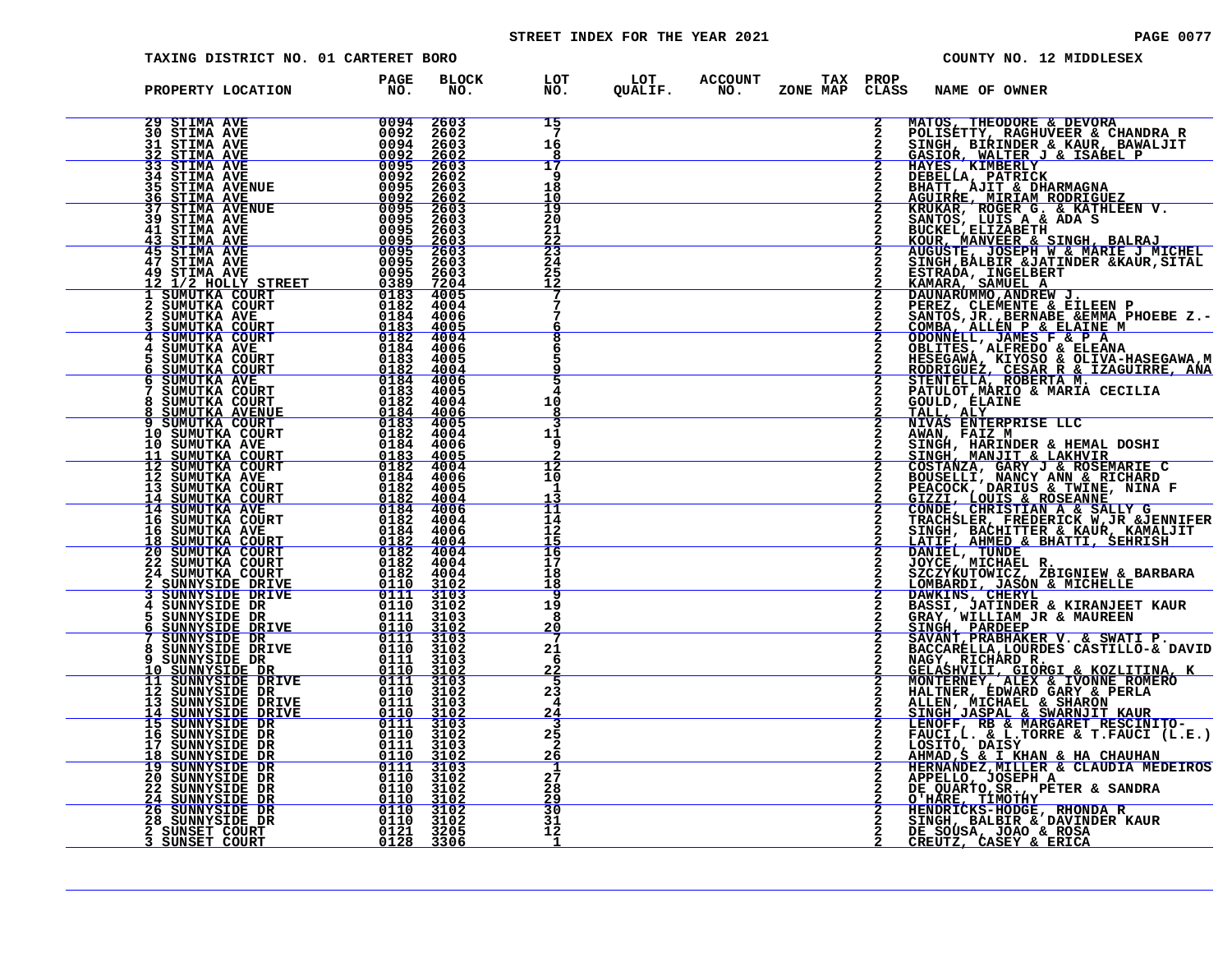# STREET INDEX FOR THE YEAR 2021 **PAGE 10078** PAGE 0078

| TAXING DISTRICT NO. 01 CARTERET BORO                                                                                                                                                                                     |                                                                                                                                                                                                                                                                                                                                                                                                                                                                                                                |                                                         |                                   |                                                    |    |                     |                                                                                 | COUNTY NO. 12 MIDDLESEX                                                                                                                                                                                                                                   |
|--------------------------------------------------------------------------------------------------------------------------------------------------------------------------------------------------------------------------|----------------------------------------------------------------------------------------------------------------------------------------------------------------------------------------------------------------------------------------------------------------------------------------------------------------------------------------------------------------------------------------------------------------------------------------------------------------------------------------------------------------|---------------------------------------------------------|-----------------------------------|----------------------------------------------------|----|---------------------|---------------------------------------------------------------------------------|-----------------------------------------------------------------------------------------------------------------------------------------------------------------------------------------------------------------------------------------------------------|
| PROPERTY LOCATION                                                                                                                                                                                                        | PAGE<br>NO <sub>z</sub>                                                                                                                                                                                                                                                                                                                                                                                                                                                                                        | <b>BLOCK</b><br>NO.                                     | LOT<br>NO.                        | LOT ACCOUNT TAX PROP<br>QUALIF. NO. ZONE_MAP CLAS: |    | CLASS               | NAME OF OWNER                                                                   |                                                                                                                                                                                                                                                           |
| 4 SUNSET COURT<br>SUNSET COURT<br>SUNSET COURT<br>SUNSET CT                                                                                                                                                              | 0121<br>$0123\n0123\n0126$                                                                                                                                                                                                                                                                                                                                                                                                                                                                                     | 3205<br>3206<br>3206<br>3302                            | 11<br>12<br>11<br>19              |                                                    |    | $\overline{2}$      |                                                                                 | <b>MASSALEE, FATUMATA &amp; JALLAH, CHARLES<br/>MCNULTY, NOREEN<br/>CHALFANT, KATHRYN F<br/>FOY CAROL A., ESTATE OF</b>                                                                                                                                   |
| 3 SUNSET COURT 10<br>10 SUNSET COURT 10123<br>1 SWARTHMORE DRIVE 112<br>3 SWARTHMORE DRIVE 1111<br>4 SWARTHMORE DRIVE 1111<br><b>SWARTHMORE DRIVE<br/>SWARTHMORE DRIVE<br/>SWARTHMORE DRIVE</b>                          | $\begin{array}{c} 0112 \\ 0111 \\ 0111 \\ \hline 0113 \end{array}$                                                                                                                                                                                                                                                                                                                                                                                                                                             | 3206<br>3104<br>3104                                    | 10<br>3<br>10                     |                                                    |    |                     | KAUR, LAKHVIR<br>KOWALSKI, STEVEN                                               | DRN ENTERPRISE LLC<br>SINGH, GAGANDEEP & BEANT<br>BORLONGAN, MH & LL & M BORLONGAN                                                                                                                                                                        |
| SWARTHMORE DRIVE<br>SWARTHMORE DRIVE                                                                                                                                                                                     | 0111<br>0113                                                                                                                                                                                                                                                                                                                                                                                                                                                                                                   | $\frac{3\bar{1}\breve{0}\bar{3}}{3104}$<br>3103<br>3104 | -5<br>11<br>6<br>12               |                                                    |    |                     | PINTO-BRANDAO, AGOSTINHO<br><b>CHATHA, GURPREET</b>                             |                                                                                                                                                                                                                                                           |
| <b>8 SWARTHMORE DRIVE</b><br>9 SWARTHMORE DRIVE<br><b>10 SWARTHMORE DR</b><br>11 SWARTHMORE DRIVE<br>12 SWARTHMORE DR                                                                                                    | $\frac{0111}{0113}$<br>0111<br>$\frac{0113}{0112}$                                                                                                                                                                                                                                                                                                                                                                                                                                                             | $\frac{3103}{3104}$<br>3103<br>3104<br>3103             | 13<br>8<br>14                     |                                                    |    |                     |                                                                                 |                                                                                                                                                                                                                                                           |
| <b>13 SWARTHMORE DRIVE<br/>14 SWARTHMORE DR<br/>15 SWARTHMORE DRIVE</b>                                                                                                                                                  | $\frac{0113}{0112}$<br>0112                                                                                                                                                                                                                                                                                                                                                                                                                                                                                    | $\frac{3104}{3103}$<br>3104                             | q<br>15<br>10<br><u> 16</u>       |                                                    |    |                     |                                                                                 | CHATHA, GURPREET<br>SINDHAR, GURDIP S<br>SINGH, SAWARNJIT<br>SINGH, JASVIR & KAUR, SATWINDER<br>MCRAE, ARCHESTER L. & LINDA M.<br>GRAY, MICHELLE<br>SINGH, SARBJIT/SANDEEP & S KAUR<br>RIUGH, SARBJIT/SANDEEP & S KAUR<br>PHILIPPE,LEONEL & GESSIE<br>SOW |
| 16 SWARTHMORE DR<br>17 SWARTHMORE DRIVE<br>18 SWARTHMORE DR<br>19 SWARTHMORE DRIVE<br><u>20 SWARTHMORE DR</u>                                                                                                            | $\frac{0112}{0113}$<br>$\begin{array}{c} 0112 \\ 0113 \\ 0112 \end{array}$                                                                                                                                                                                                                                                                                                                                                                                                                                     | $\frac{3103}{3104}$<br>3103<br>3104<br>3103             | īī<br>17<br>12<br>18              |                                                    |    |                     |                                                                                 | KIMBALL, GEORGE F. & LINDA A.<br>MORENO, BRENELY & SEBASTIAN, JUANA<br><u>DOMENICHETTI,RICHARD &amp; PAMELA E.</u>                                                                                                                                        |
| 21 SWARTHMORE DRIVE<br>22 SWARTHMORE DRIVE<br><b>23 SWARTHMORE DRIVE</b><br><b>24 SWARTHMORE DR<br/> 25 SWARTHMORE DRIVE</b>                                                                                             | $\begin{array}{r} 0 & 0113 \ 0 & 0112 \ 0113 \ 0113 \ 0113 \end{array}$<br>$\frac{0113}{0112}$                                                                                                                                                                                                                                                                                                                                                                                                                 | 3104<br>3103<br>3104                                    | 13<br>19<br>14<br>20              |                                                    |    |                     | PALUGHI, FRANK G & BARBARA<br>FIGUEROA, EDGAR & ZULLY J.<br>AHMED, MOEEN & SABA | <b>CHIRICO, RALPH &amp; JANET<br/>PARMAR, HARJIT K &amp; JASWANTJIT PARMAR</b>                                                                                                                                                                            |
| <b>26 SWARTHMORE DR</b><br>27 SWARTHMORE DR.                                                                                                                                                                             | 0112<br>0113                                                                                                                                                                                                                                                                                                                                                                                                                                                                                                   | $\frac{3\bar{1}\dot{0}\bar{3}}{3104}$<br>3103<br>3104   | $\overline{15}$<br>21<br>16       |                                                    |    | $\mathbf{2}$        | KAUR, SURINDER<br>SINGH, GURPAL                                                 |                                                                                                                                                                                                                                                           |
| 28 SWARTHMORE DRIVE<br>29 SWARTHMORE DRIVE<br>29 SWARTHMORE DRIVE<br>31 SWARTHMORE DRIVE<br>32 SWARTHMORE DRIVE<br>32 SWARTHMORE DR                                                                                      | 0113<br>0111                                                                                                                                                                                                                                                                                                                                                                                                                                                                                                   | $\frac{3103}{3104}$<br>3103<br>3104<br>3102             | $\frac{22}{17}$<br>23<br>18<br>32 |                                                    | 32 |                     | JUBA, RAÝMOND F. & JOAN D.<br>MUNIZ, ALEXANDER J                                | MOURINO, KEITH A & ROMERO, BARBARA<br>KHAN, KARIM<br>LEGOWSKI,TIMOTHY & KATHLEEN<br>LEGOWSKI,TIMOTHY & KATHLEEN                                                                                                                                           |
| 33 SWARTHMORE DRIVE<br>34 SWARTHMORE DR___<br>35 SWARTHMORE DRIVE                                                                                                                                                        | $\begin{array}{r} 0114 & 3104 \\ 0108 & 3102 \\ 0114 & 3104 \end{array}$                                                                                                                                                                                                                                                                                                                                                                                                                                       |                                                         | 19<br>1<br>20<br>$rac{21}{22}$    |                                                    |    |                     | KAUR, IQBAL<br>PETROCY, JAMES C. & KAREN<br>DE MANO, DINO & CARMELIZA           |                                                                                                                                                                                                                                                           |
| 37 SWARTHMORE DRIVE<br>39 SWARTHMORE DRIVE<br><b>39 SWARTHMORE DRIVE<br/>41 SWARTHMORE DRIVE<br/>43 SWARTHMORE DRIVE<br/>45 SWARTHMORE DRIVE<br/>47 SWARTHMORE DRIVE<br/>49 SWARTHMORE DRIVE<br/>51 SWARTHMORE DRIVE</b> | $0114$ $3104$<br>0114 3104<br>$0114$<br>$0114$<br>$0114$                                                                                                                                                                                                                                                                                                                                                                                                                                                       | 3104<br>3104<br>3104                                    | 23<br>24<br>25                    |                                                    |    |                     | CROWELL, ANGELA<br><u>OMONEUKANRIN, JARRETT O.</u>                              | MENESES, KATHERINE<br>CZERWINSKI, JOHN<br>ORTIZ HIPOLITO & JIMENEZ YSABEL                                                                                                                                                                                 |
| SYCAMORE STREET<br>57 SYCAMORE ST                                                                                                                                                                                        | $\begin{array}{ c} \hline 0114 & 3104 \\ 0114 & 3104 \end{array}$<br>$\begin{array}{rrrr} 0114 & 3104 \\ 0182 & 4004 \\ \hline 0203 & 4206 \end{array}$                                                                                                                                                                                                                                                                                                                                                        |                                                         | 26<br>27<br>28<br>6               |                                                    |    | $\mathbf{2}$<br>15C |                                                                                 | SINGH, JASWINDER & JASVIR K BASRA<br>MAISONAVE, JORGE L & MERCADO, JESSICA<br>UPAL, JAGIR SINGH & KAUR, HARDEEP<br>BOROUGH OF CARTERET-SHORECREST PARK<br>ABDELSALAM, MAHMOUD M/HEBA S ELSAYED                                                            |
| 58 SYCAMORE ST<br>59 SYCAMORE ST                                                                                                                                                                                         | 0200 4204<br>$0203$ 4206                                                                                                                                                                                                                                                                                                                                                                                                                                                                                       |                                                         | 16<br>5<br>15<br>6                |                                                    |    |                     |                                                                                 | GUZMAN, JOHANNA & MEDINA, KENNETH<br>AJAYI, VINCENT & ABIOLA<br>AGUDELO,HECTOR A & J MUNOZ ROMAN<br>KOCHHAR, INDEPREET S & ARUN SETH<br>INGLIS, SCOTT & EILEEN                                                                                            |
| 60 SYCAMORE STREET<br>61 SYCAMORE STREET<br>62 SYCAMORE ST<br>63 SYCAMORE ST<br>64 SYCAMORE ST                                                                                                                           | $\begin{array}{@{}ccc@{\hspace{1em}}c@{\hspace{1em}}c@{\hspace{1em}}c@{\hspace{1em}}c@{\hspace{1em}}c@{\hspace{1em}}c@{\hspace{1em}}c@{\hspace{1em}}c@{\hspace{1em}}c@{\hspace{1em}}c@{\hspace{1em}}c@{\hspace{1em}}c@{\hspace{1em}}c@{\hspace{1em}}c@{\hspace{1em}}c@{\hspace{1em}}c@{\hspace{1em}}c@{\hspace{1em}}c@{\hspace{1em}}c@{\hspace{1em}}c@{\hspace{1em}}c@{\hspace{1em}}c@{\hspace{1em}}c@{\hspace{$<br>$\begin{array}{rrrr} 0203 & 4206 \\ 0201 & 4204 \\ 0205 & 4207 \\ 0202 & 4205 \end{array}$ |                                                         | 14<br>7<br>13<br>8                |                                                    |    |                     |                                                                                 |                                                                                                                                                                                                                                                           |
| 75 SYCAMORE ST<br>76 SYCAMORE ST<br>77 SYCAMORE ST<br>SYCAMORE ST<br>78                                                                                                                                                  | 0205 4207<br>$\begin{array}{@{}c@{\hspace{1em}}c@{\hspace{1em}}c@{\hspace{1em}}c@{\hspace{1em}}c@{\hspace{1em}}c@{\hspace{1em}}c@{\hspace{1em}}c@{\hspace{1em}}c@{\hspace{1em}}c@{\hspace{1em}}c@{\hspace{1em}}c@{\hspace{1em}}c@{\hspace{1em}}c@{\hspace{1em}}c@{\hspace{1em}}c@{\hspace{1em}}c@{\hspace{1em}}c@{\hspace{1em}}c@{\hspace{1em}}c@{\hspace{1em}}c@{\hspace{1em}}c@{\hspace{1em}}c@{\hspace{1em}}c@{\hspace{$                                                                                    |                                                         | 16<br>5<br>15<br>6                |                                                    |    |                     | ORTIZ, RAÝMOND<br>JAMESÓN HOWARD T, ESTATE OF                                   | INGLIS, SUCHT & SILEMA<br>RICE, GRACE<br>LAKATOS, LAWRENCE R, JR & JENNIFER<br>BAEZ, SAUL & LUZ E.<br>MOMI, INDERJIT S<br>CREIGHTON, KEVIN & MARGARET<br>CREIGHTON, KEVIN & MARGARET                                                                      |
| 79 SYCAMORE STREET<br>80 SYCAMORE ST<br>81 SYCAMORE ST<br>82 SYCAMORE ST                                                                                                                                                 | $\begin{array}{r} 0202 & 4205\ 0204 & 4207\ 0202 & 4205\ 0186 & 4008\ 0185 & 4007\ \end{array}$                                                                                                                                                                                                                                                                                                                                                                                                                |                                                         | 14<br>7<br>13<br>8                |                                                    |    |                     |                                                                                 | LOPEZ, TINA MARIÉ<br>WRESILO, MAREK & EWA PLUCINSKA<br><u>ELLIOTT, KATHLEEN</u>                                                                                                                                                                           |
| 91 SYCAMORE ST<br>92 SYCAMORE ST<br>93 SYCAMORE ST<br><u>94 SYCAMORE ST</u>                                                                                                                                              | 0186 4008<br>0185 4007                                                                                                                                                                                                                                                                                                                                                                                                                                                                                         |                                                         | 8<br>13<br>7<br>14                |                                                    |    |                     |                                                                                 | YOUNGCLAUS, PAUL & PATRICIA<br>CORRA KRISTIN M & CAVIDES-TRELLES, J<br>DEFOE, W J & M L C/O L. ADAMES<br>CASILLA, TANYA                                                                                                                                   |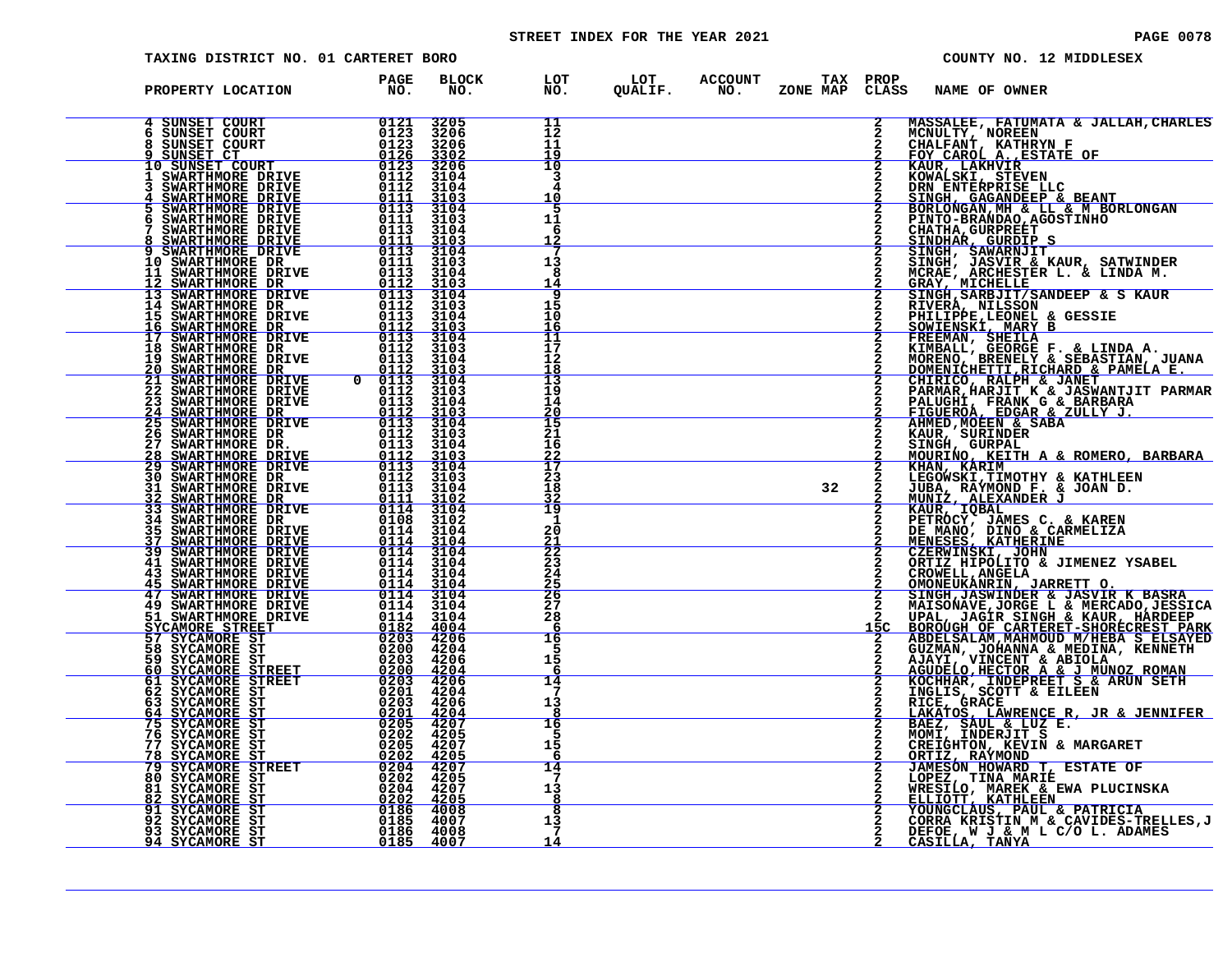# STREET INDEX FOR THE YEAR 2021 **PAGE 10079** PAGE 0079

| TAXING DISTRICT NO. 01 CARTERET BORO                                                                                                                                                                                                                                                                                         |                                                                                                                                               |                                                      |                                                                                           | COUNTY NO. 12 MIDDLESEX                                                                                                                                                                                                                                                    |
|------------------------------------------------------------------------------------------------------------------------------------------------------------------------------------------------------------------------------------------------------------------------------------------------------------------------------|-----------------------------------------------------------------------------------------------------------------------------------------------|------------------------------------------------------|-------------------------------------------------------------------------------------------|----------------------------------------------------------------------------------------------------------------------------------------------------------------------------------------------------------------------------------------------------------------------------|
| PROPERTY LOCATION PAGE NO.                                                                                                                                                                                                                                                                                                   |                                                                                                                                               |                                                      | BLOCK LOT LOT ACCOUNT TAX PROP NAME OF OWNER NO. QUALIF. NO. ZONE MAP CLASS NAME OF OWNER |                                                                                                                                                                                                                                                                            |
| 95 SYCAMORE ST 0186 4008<br>96 SYCAMORE ST 0186 4007<br>97 SYCAMORE STREET 0186 4008<br>98 SYCAMORE STREET 0186 4007<br>100 SYCAMORE STREET 0181 4003<br>102 SYCAMORE STREET 0181 4003<br>106 SYCAMORE STREET 0181 4003<br>106 SYCAMORE STRE                                                                                 |                                                                                                                                               | 6<br>15<br>5                                         |                                                                                           | $\overline{2}$<br>SINGH, SHIVNARINE & SHANTIE D<br>HANLEY, WILLIAM & JOAN<br>BALGOBIN, CHAMRAJ<br>HIGGINS, WILLIAM B. & NANCY A.<br>ELLIOTT, DENNIS J, JR<br>MCCALL, ILA K & DEBBIE MCCALL<br>DE LOS SANTOS, NEPHTALI & VIVIAN<br>STEFURA, JOHN & DORIS<br>LUKASIK, ROMU   |
|                                                                                                                                                                                                                                                                                                                              |                                                                                                                                               | 13<br>$\overline{1}\overline{4}$<br>15<br><u> 16</u> |                                                                                           |                                                                                                                                                                                                                                                                            |
| <b>108 STCAMORE ST<br/>110 SYCAMORE STREET<br/>4 TAYLOR AVENUE<br/>8 TAYLOR AVENUE</b>                                                                                                                                                                                                                                       | 0143<br>3502                                                                                                                                  | ī7<br>18<br>3                                        |                                                                                           | JIMENEZ, JUAN & MARIA<br>KUMAR, MANISH & JOGI, AMRITA                                                                                                                                                                                                                      |
| 8 TAYLOR AVENUE<br>9 TAYLOR AVENUE<br>10 TAYLOR AVE<br>11 TAYLOR AVE<br>12 TAYLOR AVE                                                                                                                                                                                                                                        | $\frac{0143}{0142}$<br>0143<br>$\frac{3502}{3501}$<br>$\begin{array}{r}0142\\0143\\0142\\0142\\0143\\0143\end{array}$<br>3502<br>3501<br>3502 |                                                      | 36                                                                                        |                                                                                                                                                                                                                                                                            |
| 18 TAYLOR AVE<br>19 TAYLOR AVENUE<br>20 TAYLOR AVE                                                                                                                                                                                                                                                                           | 0144<br>3504<br>0144<br>3503<br>0144<br>3504<br>$\frac{3503}{3504}$                                                                           |                                                      |                                                                                           | KUMAR, MANISH & JOGI, AMRITA<br>CLARO, JOAO & GRACINDA<br>FLEMING,J W II & ROZAYDA ROSANES-<br>VALLE, ZOILA<br>QUINONES, JUANITA<br>GHORTELL, KATHY<br>MONTAS, FRANCES & BERNARDO<br>MONTAS, FRANCES & BERNARDO<br>SKRYPOCSKI, ANTHONY<br>CLOTY INVESTMEN                  |
| $\begin{tabular}{c c c} $16$~H41UCK AVE & $0144$ \\[-0.2cm] \hline 21$~TAYLOR AVE & $0144$ \\[-0.2cm] 22$~TAYLOR AVE & $0144$ \\[-0.2cm] 23$~TAYLOR AVE & $0144$ \\[-0.2cm] 24$~TAYLOR AVE & $0144$ \\[-0.2cm] 25$~TAYLOR AVE & $0146$ \\[-0.2cm] 26$~TAYLOR AVE & $0146$ \\[-0.2cm] 27$~TAYLOR AVE & $0146$ \\[-0.2cm] 28$$ | 3505<br>3504<br>3505                                                                                                                          | 16                                                   |                                                                                           |                                                                                                                                                                                                                                                                            |
|                                                                                                                                                                                                                                                                                                                              | 3506<br>3505<br>3506<br>3505                                                                                                                  | 5<br>15<br>6<br>14                                   | 36                                                                                        | KESTREPO ALEXANDER<br>CONZALEZ, MARNY&VANI, MICHAEL&RODNEY<br>LAVINGTON, ESSIE<br>SOHAL, KULWINDER K<br>ANDIAS, ENEIDA<br>SINGH, RANJIT & KAUR, JASWINDER<br>WIZNA, RAYMOND & JOYCE<br>ECHEVARRIA, JULIO C & ROSA J<br>ETEVARRIA, JULIO C & ROSA J<br>TUB<br>$\frac{2}{2}$ |
|                                                                                                                                                                                                                                                                                                                              | 3506<br>3505<br>3506<br>$\frac{3505}{3506}$                                                                                                   | 13<br>8<br>12                                        |                                                                                           |                                                                                                                                                                                                                                                                            |
|                                                                                                                                                                                                                                                                                                                              | 3506<br>3307<br>5201                                                                                                                          | q<br>10<br>16<br>11                                  |                                                                                           | TURNER, BRIDGET<br>BARBATO, MICHAEL J. & DARLENE H.<br>GARDELLA, ARLENE ANN<br>15C BOROUGH OF CARTERET<br><u>15C BOROUGH OF CARTERET</u>                                                                                                                                   |
|                                                                                                                                                                                                                                                                                                                              | $\frac{5202}{5201}$<br>5203<br>$\frac{5201}{5203}$                                                                                            | 13<br>10<br>11<br>9<br>$\overline{12}$               |                                                                                           | ENAITOV, MICHAEL & YEVGENIYA<br>TURK, RICHARD K<br>RAMBHAJAN, MALANI & KHEMRAJ S<br>ROPIL, ROSE M.<br>ABDULLAH, AZIMA                                                                                                                                                      |
| 15 TENNYSON ST<br><b>16 TENNYSON STREET</b><br><u>17 TENNYSON ST</u>                                                                                                                                                                                                                                                         | $0241\n0244\n0243\n0243\n0241\n0241$<br>5201<br>5203<br>$\frac{\frac{5201}{5202}}{\frac{5202}{5201}}$                                         | 8<br>-1<br>12                                        |                                                                                           | MANGAR, AZILMA<br>DREBOTIJ TEODOR, ESTATE OF<br>CARLSON, DEBORAH J. & JAY S.GERSTLER<br>THE SCERBO LIVING TRUST<br>REID, RAUSHANAH<br>REID, RAUSHANAH                                                                                                                      |
| 18 TENNYSON ST<br>19 TENNYSON ST<br>21 TENNYSON ST<br><b>22 TENNYSON STREET</b><br><b>23 TENNYSON STREET</b>                                                                                                                                                                                                                 | 0241<br>5201<br>$\frac{0\bar{2}\bar{4}\bar{3}}{0\bar{2}\bar{4}\bar{1}}$                                                                       | 6<br>5<br>14<br>4                                    |                                                                                           | PEKOLA J.S., ESTATE OF<br>ZSAMBA, KEVIN & NADIMA<br>CLARK, RONALD                                                                                                                                                                                                          |
| <b>24 TENNYSON ST<br/>25 TENNYSON ST</b>                                                                                                                                                                                                                                                                                     | $\begin{array}{r} 5202 \\ 5201 \\ 5202 \\ 5202 \\ 5201 \end{array}$<br>0244<br>0240                                                           | 15<br>3<br>1.01                                      | $\mathbf{r}$<br>$R - 50$                                                                  | POULOS, THOMAS & BERNICE<br>ECCLES, IRENE                                                                                                                                                                                                                                  |
|                                                                                                                                                                                                                                                                                                                              |                                                                                                                                               | 18<br>ำ<br>17<br>-1                                  |                                                                                           |                                                                                                                                                                                                                                                                            |
| 25 TENNYSON ST<br>27 TENNYSON ST<br>27 TENNYSON ST<br>28 TENNYSON STREET<br>29 - A TENNYSON STREET<br>29 - A TENNYSON ST<br>29 TENNYSON ST<br>32 TENNYSON ST<br>32 TENNYSON ST<br>33 TENNYSON ST<br>34 TENNYSON ST<br>35 TENNYSON ST<br>36 TENNYSON ST                                                                       |                                                                                                                                               | 15<br>12<br><u> 14</u><br>13                         |                                                                                           | 2 ECCLES, IRENE<br>2 BEITER, MARGARET<br>2 BEITER, MARGARET<br>2 MOON, JERRY LEE & MAURE, CARINA V<br>2 MOON, JERRY LEE & MAURE, CARINA V<br>2 SATHYANARAYANA, PRADEEP & SACHIN DEV<br>4A PETER, ANDRAS & CRISTA L<br>2 GANCIO, ADHEMAR & SA                               |
|                                                                                                                                                                                                                                                                                                                              |                                                                                                                                               | 13<br>14<br>15                                       |                                                                                           | NIEVES-TROCHE, ZUIMARA                                                                                                                                                                                                                                                     |
|                                                                                                                                                                                                                                                                                                                              |                                                                                                                                               | 11<br>16<br>10                                       |                                                                                           | BASIT, MUHAMMAD<br>PYSNIAK, MICHAEL & MICHELE<br>HUGHES, JOSEPH L & CHRISTINE<br>SINGH, AVTAR                                                                                                                                                                              |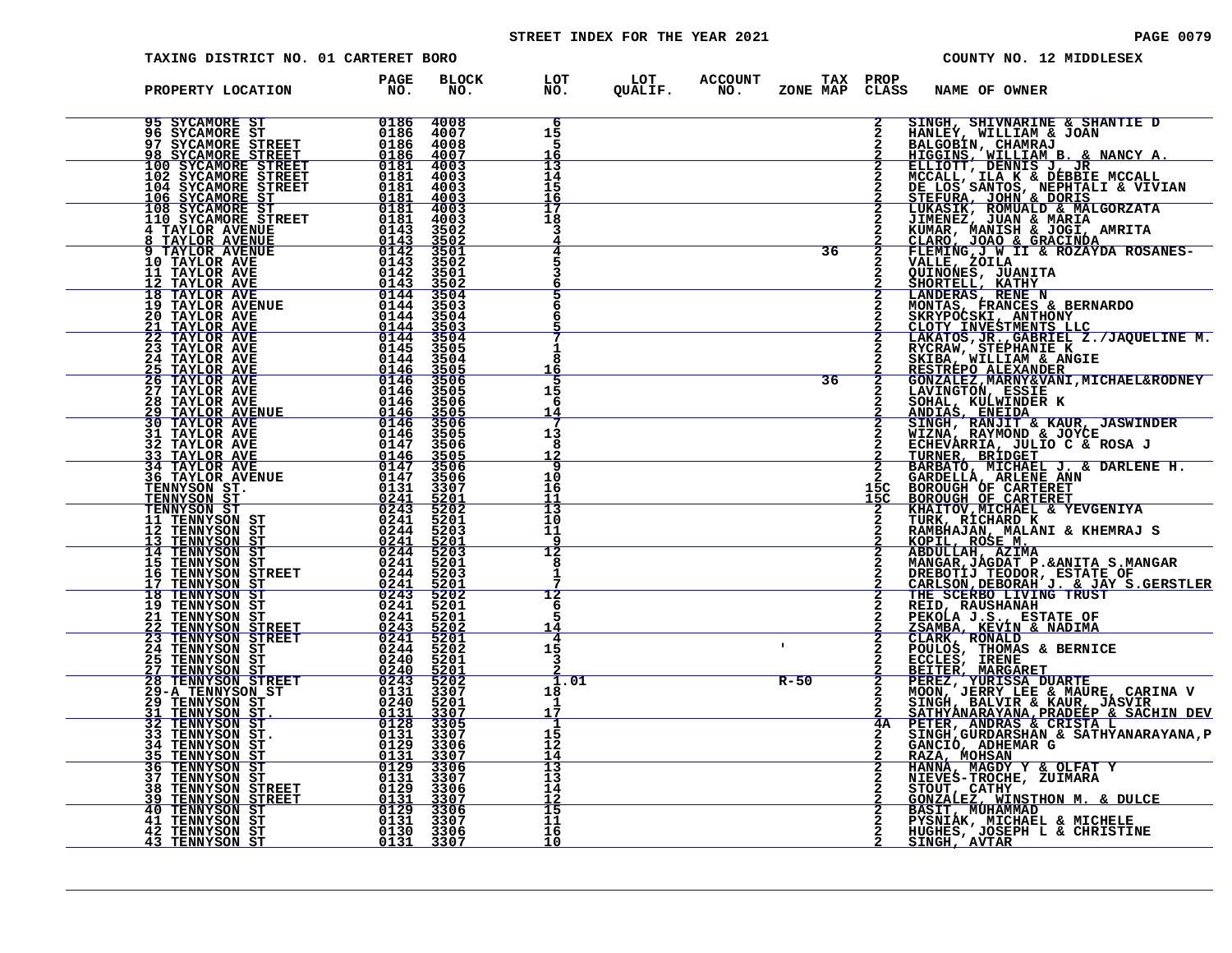# STREET INDEX FOR THE YEAR 2021 **PAGE 10080** PAGE 0080

| TAXING DISTRICT NO. 01 CARTERET BORO                                                                                                                                                                                                                                                                     |                                                                               |                                     |                             |                                         |                |                 | COUNTY NO. 12 MIDDLESEX                                                                                                                                                                                                                                                       |
|----------------------------------------------------------------------------------------------------------------------------------------------------------------------------------------------------------------------------------------------------------------------------------------------------------|-------------------------------------------------------------------------------|-------------------------------------|-----------------------------|-----------------------------------------|----------------|-----------------|-------------------------------------------------------------------------------------------------------------------------------------------------------------------------------------------------------------------------------------------------------------------------------|
| PROPERTY LOCATION                                                                                                                                                                                                                                                                                        | <b>PAGE<br/>NO.</b>                                                           | <b>BLOCK</b><br>NO.                 |                             | LOT LOT ACCOUNT<br>NO. QUALIF. NO. ZONE | ZONE MAP CLASS | TAX PROP        | <b>NAME OF OWNER</b>                                                                                                                                                                                                                                                          |
| <b>44 TENNYSON STREET</b><br><b>45 TENNYSON STREET</b>                                                                                                                                                                                                                                                   | 0130<br>0131                                                                  | 3306<br>3307                        | 17<br>-9                    |                                         |                |                 | MURRAY, MARTIN C.SR.& TRACY L.<br>MURRAY, MARTIN C. SR. & TRACY L.<br>BETETA (MIRIAM BRACY L. BETETA MIRIAM BRAZINI E BAJINI BRAZINIAN E BAJINI<br>SEVANA TEVONINE E DELENATION & ENINE NATION<br>SIYARANTIRAN'I COLLER<br>SIYARANTIRAN'I COLLER<br>SIYARANTIRAN'I COLLER<br> |
| TENNYSON STREET<br>46<br><b>47 TENNYSON STREET</b>                                                                                                                                                                                                                                                       | $\frac{\substack{0130\\0131}}{\substack{0130\\0130}}$                         | 3306<br>3307                        | 18<br>8                     |                                         |                |                 |                                                                                                                                                                                                                                                                               |
| <b>48 TENNYSON ST<br/>49 TENNYSON ST</b><br><b>50 TENNYSON ST</b>                                                                                                                                                                                                                                        | 0131<br>0130                                                                  | 3306<br>3307<br>3306                | 19<br>20                    |                                         |                |                 |                                                                                                                                                                                                                                                                               |
| TENNYSON ST<br>51<br>$\frac{1}{5}$<br>TENNYSON ST                                                                                                                                                                                                                                                        | $\frac{0130}{0130}$                                                           | $\frac{3307}{3306}$                 | 6<br>$\overline{21}$        |                                         |                |                 |                                                                                                                                                                                                                                                                               |
| 53 TENNYSON STREET<br>55 TENNYSON STREET                                                                                                                                                                                                                                                                 | 0130<br>0130                                                                  | 3307<br>3307<br>3306                | 5<br>4                      |                                         |                |                 |                                                                                                                                                                                                                                                                               |
| 56 TENNYSON ST<br>57 TENNYSON ST<br>59 TENNYSON ST                                                                                                                                                                                                                                                       | 0130<br>0130                                                                  | 3307<br>3307                        | $\frac{22}{3}$<br>$\bar{2}$ |                                         |                |                 |                                                                                                                                                                                                                                                                               |
| <b>TENNYSON ST<br/>TENNYSON ST</b><br>60.<br>61                                                                                                                                                                                                                                                          |                                                                               | 3306<br>3307                        | 23                          |                                         |                |                 |                                                                                                                                                                                                                                                                               |
| 62<br>TENNYSON ST<br>TENNYSON ST<br>TENNYSON ST<br>63<br>64                                                                                                                                                                                                                                              | 0130<br>0130<br>0121<br>0141<br>0121                                          | 3205<br>3407<br>3205                | 13<br>14                    |                                         |                |                 |                                                                                                                                                                                                                                                                               |
| $\frac{65}{66}$<br><b>TENNYSON ST<br/>TENNYSON ST</b>                                                                                                                                                                                                                                                    |                                                                               | $\frac{3407}{3205}$                 | 6<br>15                     |                                         |                |                 |                                                                                                                                                                                                                                                                               |
| <b>TENNYSON STREET<br/>TENNYSON STREET<br/>TENNYSON STREET<br/>TENNYSON ST</b><br>67<br>68                                                                                                                                                                                                               |                                                                               | 3407<br>3205                        | 5<br>16                     |                                         |                |                 |                                                                                                                                                                                                                                                                               |
| <u>69</u><br>70<br>TENNYSON ST<br>TENNYSON STREET<br>71                                                                                                                                                                                                                                                  |                                                                               | $\frac{3407}{3205}$<br>3407         | 17<br>3                     |                                         |                |                 |                                                                                                                                                                                                                                                                               |
| 72                                                                                                                                                                                                                                                                                                       |                                                                               | 3205                                | 18                          |                                         |                |                 |                                                                                                                                                                                                                                                                               |
| $\frac{73}{74}$<br>75                                                                                                                                                                                                                                                                                    | 01211<br>01211<br>01211<br>01221<br>01221<br>01221<br>01221<br>01220<br>01220 | $\frac{3407}{3205}$<br>3407<br>3205 | $\overline{19}$<br>וי       |                                         |                |                 |                                                                                                                                                                                                                                                                               |
| 76<br>78<br>79                                                                                                                                                                                                                                                                                           | $\begin{array}{r} 0120 \\ 0133 \\ 0133 \\ 0120 \end{array}$                   | $\frac{3204}{3401}$                 | 20<br>12<br>īī              |                                         |                |                 |                                                                                                                                                                                                                                                                               |
| <b>TENNYSON STREET<br/>TENNYSON STREET<br/>TENNYSON STREET<br/>TENNYSON STREET<br/>TENNYSON ST<br/>TENNYSON ST<br/>TENNYSON ST<br/>TENNYSON ST<br/>TENNYSON STREET<br/>TENNYSON STREET<br/>TENNYSON STREET<br/>TENNYSON STREET<br/>TENNYSON STREET<br/>TENNYSON STREET<br/>TENNYSON STRE</b><br>80<br>81 |                                                                               |                                     | ī3<br>10                    |                                         |                |                 |                                                                                                                                                                                                                                                                               |
| 82<br>83                                                                                                                                                                                                                                                                                                 | $\begin{array}{r} 0133 \\ 0120 \\ \hline 0133 \\ \hline 0120 \\ \end{array}$  | 3401<br>3204<br>$\frac{3401}{3204}$ | 14<br>9                     |                                         |                |                 |                                                                                                                                                                                                                                                                               |
| 84<br>85                                                                                                                                                                                                                                                                                                 | $0\overline{1}\overline{3}\overline{3}$                                       | 3401                                | 15<br>8<br><u> 16</u>       |                                         |                |                 |                                                                                                                                                                                                                                                                               |
| $rac{86}{87}$<br>88                                                                                                                                                                                                                                                                                      | $\frac{0120}{0133}$                                                           | $\frac{3204}{3401}$<br>3204         | 17                          |                                         |                |                 |                                                                                                                                                                                                                                                                               |
| <b>TENNYSON STREET<br/>TENNYSON ST<br/>TENNYSON ST<br/>TENNYSON ST</b><br>89<br>90                                                                                                                                                                                                                       | 0120<br>0133<br>0120                                                          | 3401<br>3204                        | 6<br>18                     |                                         |                |                 |                                                                                                                                                                                                                                                                               |
| 91 TENNYSON ST.<br>92 TENNYSON ST.                                                                                                                                                                                                                                                                       | $\frac{0133}{0120}$                                                           | 3401<br>3204                        | 19<br>4                     |                                         |                |                 |                                                                                                                                                                                                                                                                               |
|                                                                                                                                                                                                                                                                                                          | $0133$<br>$0120$<br>$0133$                                                    | $\frac{3401}{3204}$                 | 20                          |                                         |                |                 |                                                                                                                                                                                                                                                                               |
| 93 TENNYSON ST<br>94 TENNYSON ST<br>95 TENNYSON STREET<br>97 TENNYSON STREET<br>99 TENNYSON ST                                                                                                                                                                                                           | 0133                                                                          | 3401<br>3401                        | 2<br>-1                     |                                         |                |                 |                                                                                                                                                                                                                                                                               |
| 97 TENNYSON STREET 0133<br>99 TENNYSON STREET 0133<br>17-19 TENNYSON STREET 0133<br>33 TERMINAL AVENUE 0401<br>43 TERMINAL AVENUE 0396<br>45 TERMINAL AVENUE 0396<br>45 TERMINAL STREET 0401<br>44 THORNALL STREET 0326                                                                                  |                                                                               | 7309<br>7308<br>7302                | 22<br>23.01                 |                                         |                | $\overline{4A}$ | MALIK, SHAHID<br>KAUR, GURMEET & GURDEEP KAUR<br>GARCIA, ANDREW M<br>TERMINAL REAL ESTATE HOLDINGS LLC<br>CARPIO, CARMEN MORA & ANGEL<br>CARPIO, CARMEN MORA & ANGEL                                                                                                          |
| <b>45 TERMINAL AVENUE</b><br>14 THORNALL STREET                                                                                                                                                                                                                                                          |                                                                               | 7307<br>6209                        | 23.02<br>15                 |                                         |                |                 |                                                                                                                                                                                                                                                                               |
| <b>25 THORNALL ST<br/>26 THORNALL ST</b>                                                                                                                                                                                                                                                                 | $\begin{array}{r} 0326 \\ 0321 \\ 0324 \\ 0326 \\ 0321 \end{array}$           | 6206                                | 19.01                       |                                         | $R - 25$       |                 | CARPICAL FAUSTO<br>PALACIOS, VICTOR<br>MARULAZ, JEMENTINA O<br>MARULAZ, JERMAINE & LYSHA<br>GONZALES, JOSE T<br>CONZALES, JOSE T                                                                                                                                              |
| <b>29 THORNALL ST</b><br>31 THORNALL ST<br>35 THORNALL ST                                                                                                                                                                                                                                                | 0321                                                                          | 6206<br>6206                        |                             |                                         |                |                 |                                                                                                                                                                                                                                                                               |
| <b>36 THORNALL STREET</b>                                                                                                                                                                                                                                                                                | 0323<br>0323<br>0323<br>0320<br>0323                                          | 6207<br>6206                        | 13<br>2                     |                                         |                |                 | <b>GONZALES, JOSET<br/> TOTH, ANDREW S. &amp; ROBERTA<br/> LOPEZ, JAMES L.<br/> SHERPURI, AVTAR SINGH<br/>PAKENHAM, MICHAEL J<br/> KAUR, SUPINDERJIT &amp; AMRIT SINGH<br/> MORALES, ALFREDO/MARITZA MIDDESTEIN<br/>SINGH, SATNAHITT<br/>SINGH, SATNAHITT</b>                 |
| 37 THORNALL ST<br>40 THORNALL STREET<br>41 THORNALL STREET<br>42 THORNALL ST.                                                                                                                                                                                                                            |                                                                               | <u>6207</u><br>6206                 | 14<br>$\frac{1}{15}$        |                                         |                |                 |                                                                                                                                                                                                                                                                               |
| <b>47 THORNALL ST</b><br>THORNALL STREET<br>48                                                                                                                                                                                                                                                           | 0320<br>0323                                                                  | 6207<br>6205<br>6207                | 8<br><u> 16.01</u>          |                                         |                |                 | SINGH, KARANJIT<br>SINGH, TEJINDER                                                                                                                                                                                                                                            |
|                                                                                                                                                                                                                                                                                                          |                                                                               |                                     |                             |                                         |                |                 |                                                                                                                                                                                                                                                                               |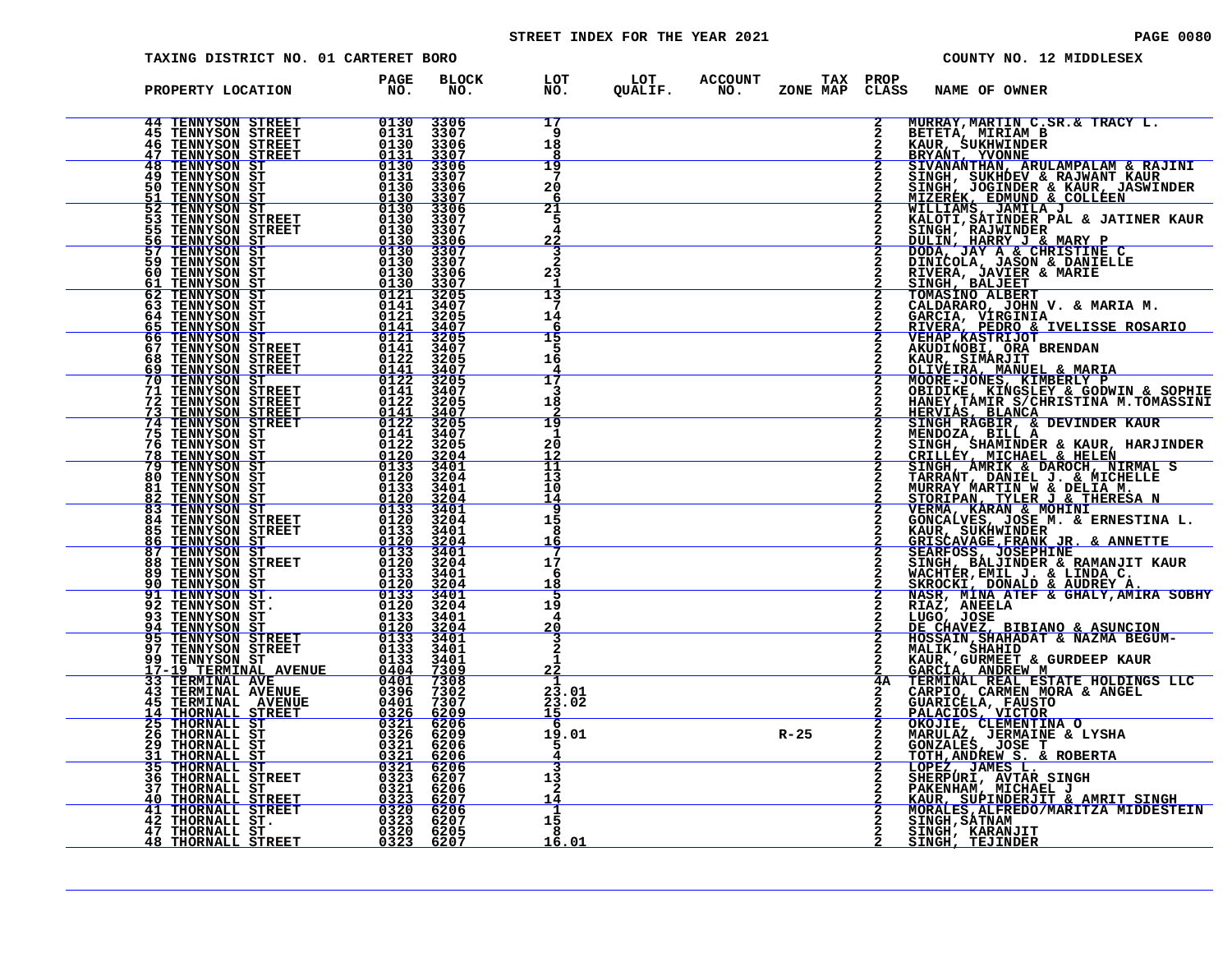# STREET INDEX FOR THE YEAR 2021 **PAGE 10081** PAGE 0081

| TAXING DISTRICT NO. 01 CARTERET BORO                                                                                                                             |                                             |                                             |                                                               |                                                    |          |                                           | COUNTY NO. 12 MIDDLESEX                                                                                                                                                                                                                        |
|------------------------------------------------------------------------------------------------------------------------------------------------------------------|---------------------------------------------|---------------------------------------------|---------------------------------------------------------------|----------------------------------------------------|----------|-------------------------------------------|------------------------------------------------------------------------------------------------------------------------------------------------------------------------------------------------------------------------------------------------|
| PROPERTY LOCATION                                                                                                                                                | PAGE<br>NO <sub>z</sub>                     | <b>BLOCK</b><br>NO.                         | LOT<br>NO.                                                    | LOT ACCOUNT TAX PROP<br>QUALIF. NO. ZONE_MAP CLAS: |          | CLASS                                     | NAME OF OWNER                                                                                                                                                                                                                                  |
| <b>49 THORNALL STREET</b><br>50 THORNALL STREET<br>52 THORNALL STREET<br>53 THORNALL STREET                                                                      | 0320<br>$0323$<br>$0323$<br>0320            | 6205<br>6207<br>6207<br>6205                | 16.02<br>17<br>6                                              |                                                    |          | $\overline{\mathbf{2}}$<br>$\overline{a}$ | CHOUDARY, NASEER A<br>MONTILUS, JOSETTE<br><b>STEK, STEPHEN</b><br>COPPOLA, ALBERT & COLLEEN                                                                                                                                                   |
| 56 THORNALL ST<br>57 THORNALL ST<br>60 THORNALL ST<br>61 THORNALL ST                                                                                             | 0323<br>0320<br>0324<br>$\frac{0320}{0324}$ | 6207<br>6205<br>6207                        | 18<br>5<br>19.01                                              |                                                    | $R-25$   |                                           | SHAH, REHAN A                                                                                                                                                                                                                                  |
| 62 THORNALL ST<br>69 THORNALL ST<br>81 THORNALL ST.<br>TURNPIKE                                                                                                  | 0313<br>0313                                | $\frac{6205}{6207}$<br>6106<br>6106<br>801  | 19.02<br>30<br>29<br>$\overline{2}$                           | $R-25$                                             | 10?      |                                           | 2 SHAH, REHAN A MANDA T<br>2 LEAVELLE, AMANDA T<br>2 PORTA, JOSEPH R<br>2 FORTA, JOSEPH R<br>2 SOLIMAN, AHMED & RAGAB, ABEER<br>2 SOLIMAN, AHMED & RAGAB, ABEER<br>2 WALSH, PATRICK<br>2 WALSH, PATRICK AUTHORITY<br>15C N J TURNPIKE AUTHORIT |
| $\begin{array}{r} 0026 \\ \hline 0043 \\ 0139 \\ 0141 \\ 0141 \\ \hline 0153 \end{array}$<br><b>TURNPIKE</b><br>TYLER AVENUE<br>TYLER AVE.<br><u>1 TYLER AVE</u> |                                             | 1107<br>3405<br>3406<br>3610                | 10<br>14<br>5                                                 |                                                    |          |                                           | <b>PRIOLEAU, BRIAN<br/>SEKHON, JAGDDEV &amp; RAVJIT SEKHON</b>                                                                                                                                                                                 |
| <b>3 TYLER AVE</b><br><b>4 TYLER AVE</b><br>9 TYLER AVE<br><u>11 TYLER AVENUE</u><br>12 TYLER AVE                                                                | 0153<br>0154<br>0139<br>0139<br>0141        | 3610<br>3612<br>3405<br><u>3405</u><br>3406 | 4<br>1<br>11<br>٩<br>15                                       |                                                    | 35       | $\overline{2}$                            | <b>BOPARAI, JAGMOHAN<br/>RIOS, JÓSE E<br/>NEMATI, ALI &amp; CHRISTINE</b><br>RIOS, RUBEN G & ISABEL<br>PRIOLEAU, BRIAN                                                                                                                         |
| 13 TYLER AVE<br>14 TYLER AVE<br><b>15 TYLER AVE</b><br><b>16 TYLER AVE</b>                                                                                       | 0139<br>0141<br>0139<br>0141                | 3405<br>3406<br>3405<br>3406                | 8<br>16<br>7<br>17                                            |                                                    |          |                                           | PRIJULEAU, PAIAN<br>JONES III, CLARENCE<br>JONES III, CLARENCE<br>MCMULLEN, TERRY D & KIM B CARR<br>RODRIGUEZ, MILAGROS<br>CICCOLELLA, COSIMO & ANNA<br>CICCOLELLA, COSIMO & ANNA                                                              |
| 17 TYLER AVE<br><b>18 TYLER AVE</b><br><u> 19 TYLER AVE. </u><br>20 TYLER AVE.                                                                                   | 0139<br>0141<br>0139<br>0141                | 3405<br>3406<br>3405<br>3406                | 6<br>18<br>5<br>$\overline{19}$                               |                                                    |          |                                           | <b>ETVAS, MIGUEL M &amp; ISABEL D<br/>SAINI SINGH, RAJENDER &amp; RAJNI SAINI<br/>THE JEAN L. BANTA LIVING TRUST</b>                                                                                                                           |
| 147 TYLER AVE<br>148 TYLER AVENUE<br><u>149 TYLER AVENUE</u><br><b>152 TYLER AVE</b>                                                                             | 0152<br>0154<br>$0152$<br>$0154$            | 3608<br>3611<br>3608<br>3611                | 4<br>12<br>5<br>$\overline{13}$                               |                                                    | 37       |                                           | PEREZ, DAVID A & ARLY M MEDRANO PEGERON-SPENCER, TRACEY<br>CHUBENKO, MICHELLE & ERIC F                                                                                                                                                         |
| 156 TYLER AVE<br>157 TYLER AVE<br><u>160 TYLER AVE</u><br><b>163 TYLER AVENUE</b>                                                                                | 0154<br>$0152$<br>$0154$                    | 3611<br>3608<br>3611<br>3608<br>7703        | 14<br>3<br>15<br>2                                            |                                                    |          | $\mathbf{2}$                              | DYDAK, GENEVIEVE<br>ALSTON, CLIFF & CYNTHIA                                                                                                                                                                                                    |
| <b>UNION STREET</b><br>10 UNION STREET<br><b>11 UNION STREET</b><br>13 UNION ST<br>16-18-20 UNION STREET 0416<br>21 UNION ST<br>21 UNION ST                      | 0420<br>0416<br>0416                        | 7604<br>$\frac{7603}{7603}$<br>7604         | $\overline{a}$<br>$\overline{a}$<br>19<br>$\frac{1}{18}$<br>4 |                                                    |          | 1                                         | SINGH, JASWINDER<br>CALKA, SYLVESTOR<br>DIAS, ADELINO FERREIRA<br>CHIMÁ, AJIT S. & RAGHBIR KAUR-<br>SANTIAGO, ANIBAL L. & BERSAIDA                                                                                                             |
| <b>AD THION BIREET</b><br>23 UNION STREET<br>24 UNION STREET<br>24 UNION STREET<br>28 UNION STREET                                                               | $0416$<br>0415<br>0416<br>0416              | 7603<br>7603<br>7604<br>7604                | 17<br>16<br>5<br>6                                            |                                                    | 77       | $\frac{2}{2}$                             | PEREZ, NATALIA A/AD FILIPOVICH<br>1714 ATLANTIC LLC<br><b>JAVIER, CYNTHIA</b><br>PEREZ, NATALIA<br>AGUILÁR, MARIO X, JR                                                                                                                        |
| <b>30 UNION STREET</b><br>33 UNION STREET<br>$\frac{0416}{0415}$<br>34 UNION ST                                                                                  | 0415<br>0416                                | 7603<br>$\frac{7604}{7603}$<br>7604         | 15<br>7<br>14<br>-8                                           |                                                    |          |                                           | DELGADO, LOUIS A.& ALICE<br><b>KAUR, AMRITPREET KATKICS, STEVE &amp; EVA</b><br>KHARA, TEZVEER S                                                                                                                                               |
| 35 UNION ST<br><u>36 UNION STREET</u><br>38 UNION STREET<br>39 UNION STREET                                                                                      | 0415<br>$0416$<br>0417<br>0415              | 7603<br>$\frac{7604}{7604}$<br>7603         | 13<br>-9<br>10<br>12                                          |                                                    |          |                                           | RIVERA, IRMA & VICTOR<br>DELGADÓ, LOUIS & ALICE<br>DELGADO, LOUIS & ALICE<br>PAL, KARAN                                                                                                                                                        |
| 63 UNION STREET<br>64 UNION ST<br>65 UNION STREET<br>66 UNION STREET<br>67 UNION STREET                                                                          | 0407<br>0407<br>0407<br>0407<br>0407        | 7505<br>7507<br>7505<br>7507<br>7505        | 9<br>8.02<br>2.01<br>8.01                                     |                                                    | $R - 25$ | 4A –<br>$\frac{2}{2}$                     | IRIZARRY, N & I C/O NORMANDY CORP.<br>RETAMOZO, MARCIAL & SILVIA<br><b>QURESHI, SHAHNAZ NASAR<br/>LORAY, DAVID &amp; LAURA<br/>ONOCHIE, EMMANUEL &amp; PATRICIA</b>                                                                            |
| 68 UNION STREET<br>74 UNION ST<br>75 UNION ST<br>76 UNION ST                                                                                                     | 0407<br>0407<br>0407<br>0408                | 7507<br>7505<br>7507                        | <u>2.02</u>                                                   |                                                    | $R - 25$ | 2                                         | FABIANI, ROBIN E PEREZ, ANGEL & MYRTA<br>75 UNION STREET, INC                                                                                                                                                                                  |
| 77 UNION ST.<br><b>78 UNION STREET</b><br><b>80 UNION STREET</b><br>82 UNION STREET                                                                              | 0407<br>0408<br>0408<br>0408                | 7505<br>7507<br>7507<br>7507                | 5.<br>6.01<br>7.01                                            |                                                    |          |                                           | NAZIR, UMER<br>ESSEX HOMES URBAN RENEWAL, LLC<br>SALAM, ADEEL<br>MCDOW, ERIC A<br>MUSTAPHA, MONSURAT & IMOUKHUEDE, B                                                                                                                           |
| <b>84 UNION STREET</b>                                                                                                                                           | 0408                                        | 7507                                        | <u>7.02</u>                                                   |                                                    |          |                                           | <u>NAYYAR, HARMEET S &amp; JASWINDER</u>                                                                                                                                                                                                       |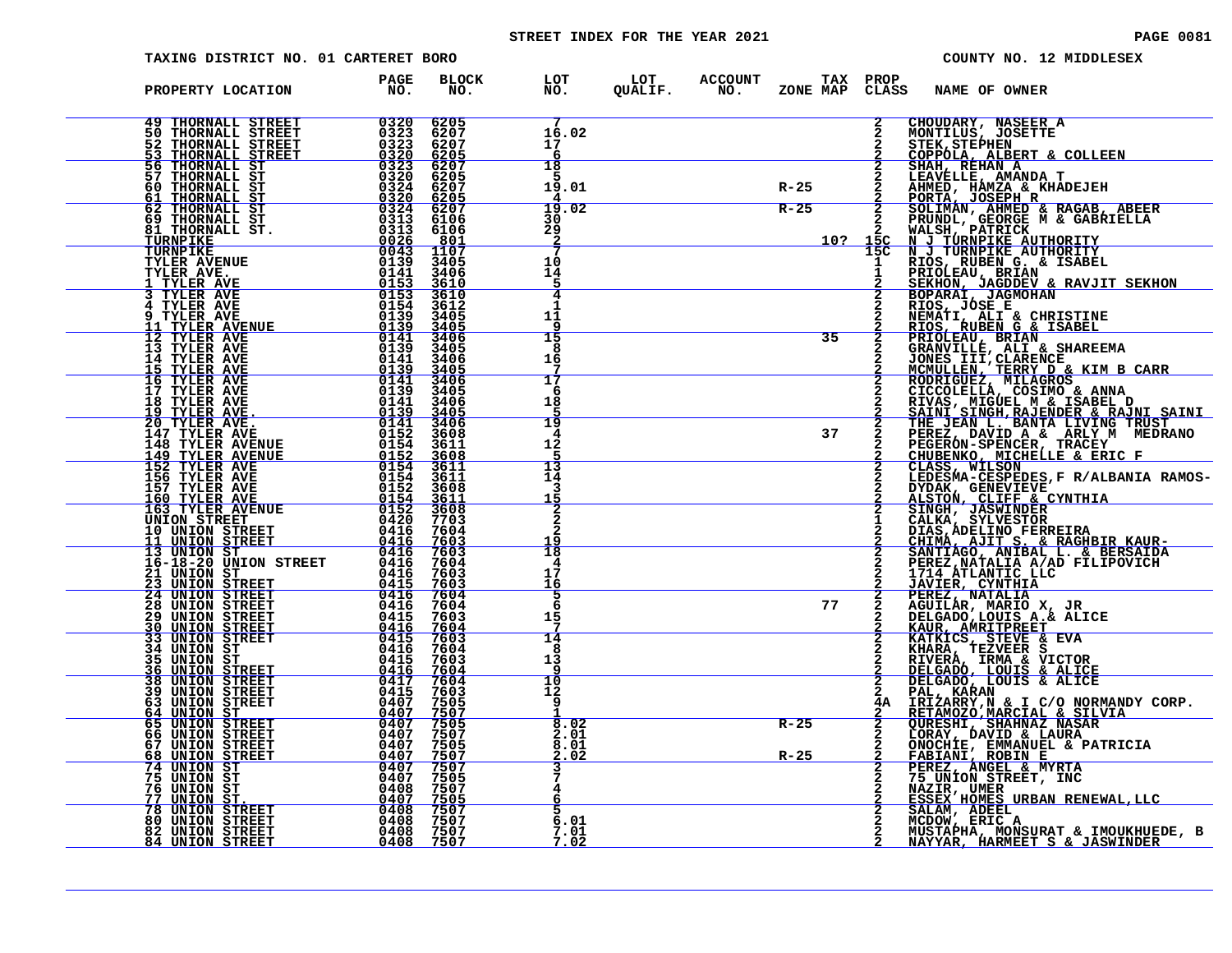# STREET INDEX FOR THE YEAR 2021 **PAGE 10082** PAGE 0082

| <b>TAXING DISTRICT NO. 01 CARTERET BORO</b>                                                                                                                                                                                                                                                                                                                                                 |                                     |                                                                                                                                                                                                                                                                                                                                                                |                                 |                                              |                 |                      | COUNTY NO. 12 MIDDLESEX                                                                                                                                                                                                                                                    |
|---------------------------------------------------------------------------------------------------------------------------------------------------------------------------------------------------------------------------------------------------------------------------------------------------------------------------------------------------------------------------------------------|-------------------------------------|----------------------------------------------------------------------------------------------------------------------------------------------------------------------------------------------------------------------------------------------------------------------------------------------------------------------------------------------------------------|---------------------------------|----------------------------------------------|-----------------|----------------------|----------------------------------------------------------------------------------------------------------------------------------------------------------------------------------------------------------------------------------------------------------------------------|
| PROPERTY LOCATION                                                                                                                                                                                                                                                                                                                                                                           | <b>PAGE<br/>NO.</b>                 | <b>BLOCK</b><br>NO.                                                                                                                                                                                                                                                                                                                                            | LOT<br>NO.                      | LOT ACCOUNT<br>QUALIF. NO.<br><b>ACCOUNT</b> | ZONE MAP        | TAX PROP<br>CLASS    | NAME OF OWNER                                                                                                                                                                                                                                                              |
| <b>88 UNION STREET</b> 0408<br>104 UNION ST. 0418<br>125 UNION STREET 0419<br>128 UNION STREET 0419<br>130 UNION STREET 0419<br>134 UNION STREET 0419<br>142 UNION STREET 0420                                                                                                                                                                                                              |                                     | 7507<br>7701<br>7402<br>7702                                                                                                                                                                                                                                                                                                                                   | $\overline{\mathbf{8}}$<br>2.01 |                                              | $R-M$           | 15D<br>4C            | DELGADO, LOUIS & ALICE<br>DELGADO, LOUIS & ALICE<br>TABERNACLE PENTECOSTAL CHURCH<br>RIVER RUN ESTATES URBAN RENEWAL LLC<br>HERNANDEZ, HARY<br>RAMOS, ALICE<br>SYED, MARYAM ZAKI & MARIA SYED<br>SYED, MARYAM ZAKI & MARIA SYED<br>CALKA, SYLVESTER<br>CHEREFON, LOIS<br>B |
|                                                                                                                                                                                                                                                                                                                                                                                             |                                     | 7702<br>7702<br>7702                                                                                                                                                                                                                                                                                                                                           | 3.01<br>3.02                    |                                              |                 |                      |                                                                                                                                                                                                                                                                            |
|                                                                                                                                                                                                                                                                                                                                                                                             |                                     | $\frac{7703}{3403}$<br>3404<br>3607                                                                                                                                                                                                                                                                                                                            | 6<br>15                         |                                              |                 |                      |                                                                                                                                                                                                                                                                            |
|                                                                                                                                                                                                                                                                                                                                                                                             |                                     | 3607<br>3605<br>3607                                                                                                                                                                                                                                                                                                                                           | q<br>10<br>6                    |                                              |                 |                      |                                                                                                                                                                                                                                                                            |
| $\begin{tabular}{ c c c} 125 UNION STREET & 0406 \\ \hline 128 UNION STREET & 0419 \\ \hline 130 UNION STREET & 0419 \\ 130 UNION STREET & 0419 \\ 131 UNION STREET & 0419 \\ 142 UNION STREET & 0420 \\ 142 UNION STREET & 0420 \\ 142 UNION STREET & 0420 \\ 142 UNION STREET & 0420 \\ 142 UNION SITER & 0158 \\ 14 VAN BUREN AVE & 0151 \\ 10 VAN BUREN AVE & 0151 \\ 14 VAN BUREN AVE$ |                                     | 3605<br>3607<br>3605<br>3404                                                                                                                                                                                                                                                                                                                                   | 11<br>5<br>16                   |                                              |                 |                      |                                                                                                                                                                                                                                                                            |
|                                                                                                                                                                                                                                                                                                                                                                                             |                                     | 3605<br>3606<br>3606                                                                                                                                                                                                                                                                                                                                           | q<br>10<br>12                   |                                              |                 |                      | HSWA LLC<br>CSK PROPERTIES LLC<br>HEWAL LICE COLONIAL PIPE LINE COLONIAL PROPERTIES IN A NAMED AND MANUSCRET AND MANUSCRET AND MANUSCRET AND MANUSCRET AND MANUSCRET AND MANUSCRET AND MANUSCRET AND MANUSCRET AND MANUSCRET AND MANUSCRET AND MANUSCRET AND MAN           |
|                                                                                                                                                                                                                                                                                                                                                                                             |                                     | <u>3404</u><br>3403<br>3404<br>3403                                                                                                                                                                                                                                                                                                                            | .02<br>10<br>12.01<br>9         |                                              |                 |                      |                                                                                                                                                                                                                                                                            |
|                                                                                                                                                                                                                                                                                                                                                                                             |                                     | $\frac{3404}{3403}$<br>3404<br>3403                                                                                                                                                                                                                                                                                                                            | 13<br>8<br>14                   |                                              |                 |                      |                                                                                                                                                                                                                                                                            |
|                                                                                                                                                                                                                                                                                                                                                                                             |                                     | $\frac{3403}{3402}$<br>3402<br>3402<br>3402                                                                                                                                                                                                                                                                                                                    | $\frac{18}{17}$<br>16           |                                              |                 |                      |                                                                                                                                                                                                                                                                            |
| 3 VARGA DRIVE<br>7 VARGA DRIVE<br>7 VARGA DRIVE<br>11 VARGA DRIVE<br>13 VARGA DRIVE<br>13 VARGA DRIVE<br>$\begin{array}{r} 0136 \\ 0136 \\ \hline 0135 \\ 0135 \\ 0135 \\ 0135 \\ 0135 \\ 0135 \\ \end{array}$                                                                                                                                                                              |                                     | 3402<br>3402                                                                                                                                                                                                                                                                                                                                                   | īš<br>14<br>13<br>īž            |                                              |                 |                      |                                                                                                                                                                                                                                                                            |
| 15 VARGA DRIVE<br>17 VARGA DRIVE<br>19 VARGA DRIVE<br>21 VARGA DRIVE<br>23 VARGA DRIVE                                                                                                                                                                                                                                                                                                      | $0135$ $0135$ $0135$                | $\frac{3402}{3402}$<br>$\begin{array}{r rr} &0135&3402\\ \hline 0135&3402\\ 0135&3402\\ 0135&3402\\ \hline 0135&3402\\ \hline 0135&3402\\ \hline 0001&{\tt PIPE.LINNE}\\ 00001&{\tt PIPE.LINNE}\\ 00001&{\tt PIPE.LINNE}\\ 0001&{\tt PIPE.LINNE}\\ 00001&{\tt PIPE.LINNE}\\ 00001&{\tt PIPE.LINNE}\\ 00001&{\tt PIPE.LINNE}\\ 00001&{\tt PIPE.LINNE}\\ 00001&$ | 11<br>10<br>8                   |                                              |                 |                      |                                                                                                                                                                                                                                                                            |
| <b>VARIOUS</b><br><b>VARIOUS</b><br><b>VARIOUS</b>                                                                                                                                                                                                                                                                                                                                          |                                     |                                                                                                                                                                                                                                                                                                                                                                |                                 |                                              |                 | 4в<br>4в             |                                                                                                                                                                                                                                                                            |
| <b>VARIOUS</b><br><b>VARIOUS</b><br><b>VARIOUS</b><br><b>VARIOUS</b>                                                                                                                                                                                                                                                                                                                        |                                     |                                                                                                                                                                                                                                                                                                                                                                |                                 |                                              |                 | 4B<br>4B<br>4в<br>4в |                                                                                                                                                                                                                                                                            |
| <b>VARIOUS</b><br>VERMONT AVE .                                                                                                                                                                                                                                                                                                                                                             | $\frac{0001}{0029}$<br>0030<br>0030 | <b>PIPE.LINE</b><br>904<br>906<br>906                                                                                                                                                                                                                                                                                                                          | 10                              |                                              | $\overline{12}$ | 4в<br>$1\bar{5}C$    |                                                                                                                                                                                                                                                                            |
| 4 VERMONT AVE<br>6 VERMONT AVE<br>8 VERMONT AVE<br>12 VERMONT AVE.<br>14 VERMONT AVE                                                                                                                                                                                                                                                                                                        | 0030<br>0028<br>0029                | 906<br>903<br>905                                                                                                                                                                                                                                                                                                                                              | 11<br>11<br>6<br>5              |                                              |                 |                      |                                                                                                                                                                                                                                                                            |
| <b>VERMONT AVE</b><br>VERMONT AVE<br>15<br>16                                                                                                                                                                                                                                                                                                                                               | 0029<br>0028<br>0028                | 905<br>$\frac{903}{905}$<br>903                                                                                                                                                                                                                                                                                                                                | 4<br>13                         |                                              |                 |                      | VALLES, EDWIN & INES<br>DEKOLF, DONALD                                                                                                                                                                                                                                     |
| 17 VERMONT AVE<br>18 VERMONT AVE<br>19 VERMONT AVE<br>20 VERMONT AVE<br>21 VERMONT AVE                                                                                                                                                                                                                                                                                                      | 0029<br>0028<br>$0029$<br>$0028$    | 905<br>903<br>905<br>903                                                                                                                                                                                                                                                                                                                                       | в<br>14<br>2<br>15              |                                              |                 |                      | GINDA ROSE, ESTATE OF<br>SINGH, JASWINDER & JASBIR KAUR<br><u>DOLEGIEWITZ, LAWRENCE J.</u><br>ANTON, IRENE DOLEGIEWITZ, LAWRENCE                                                                                                                                           |
| <b>22 VERMONT AVE</b><br><u>VIRGINIA AVE.</u>                                                                                                                                                                                                                                                                                                                                               | 0029<br>0043                        | 905<br><u> 1107</u>                                                                                                                                                                                                                                                                                                                                            | 4                               |                                              |                 | 15C                  | SULCANA, NAÝYAR<br>COUNTY OF MIDDLESEX PARK                                                                                                                                                                                                                                |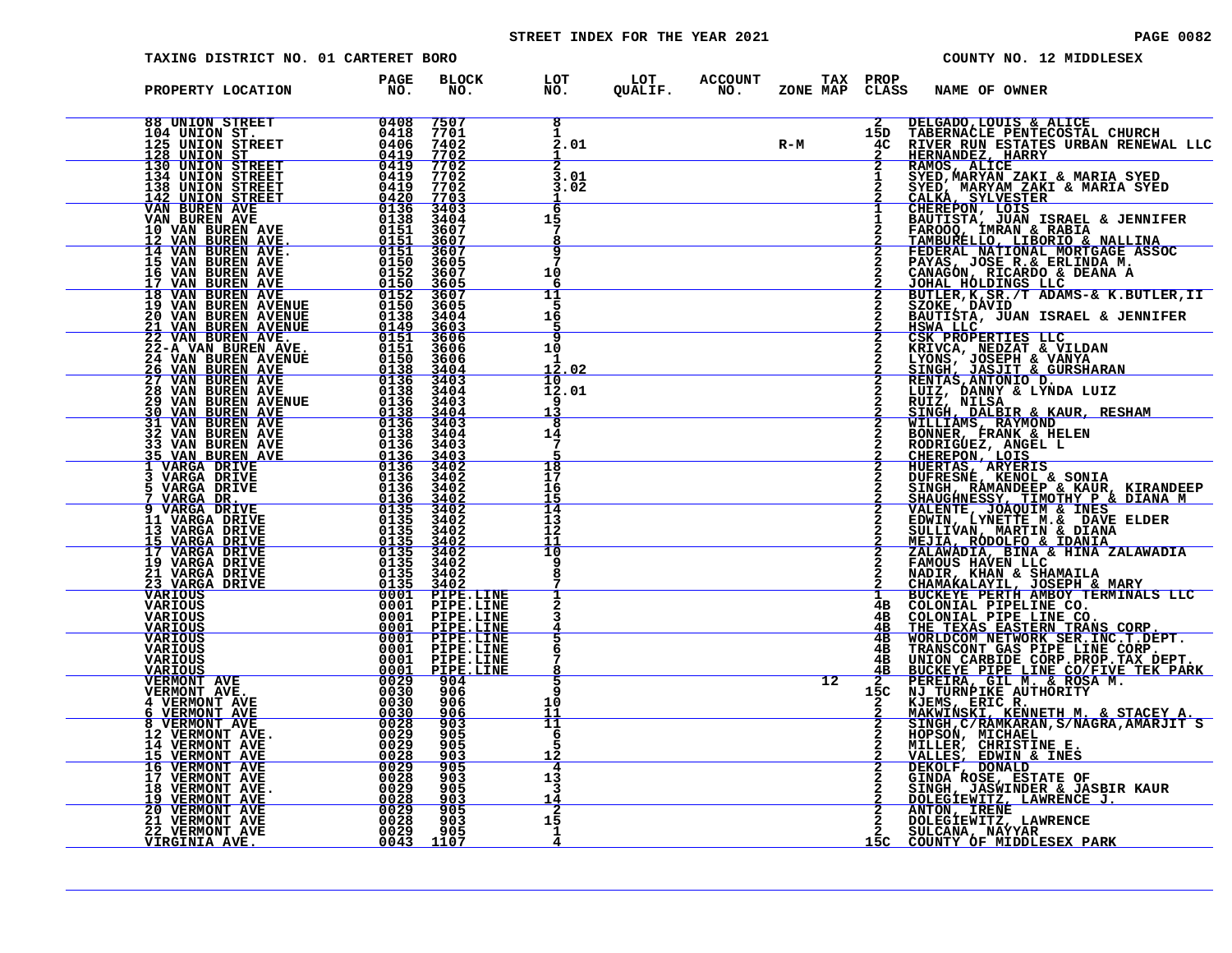# STREET INDEX FOR THE YEAR 2021 PAGE 0083

| TAXING DISTRICT NO. 01 CARTERET BORO                                                                                                                                                                                                                                  |                           |                                      |                                                               |                                      |          |              | COUNTY NO. 12 MIDDLESEX                                                                                                                                                                                                                                      |
|-----------------------------------------------------------------------------------------------------------------------------------------------------------------------------------------------------------------------------------------------------------------------|---------------------------|--------------------------------------|---------------------------------------------------------------|--------------------------------------|----------|--------------|--------------------------------------------------------------------------------------------------------------------------------------------------------------------------------------------------------------------------------------------------------------|
| PROPERTY LOCATION                                                                                                                                                                                                                                                     | PAGE<br>NO.               | <b>BLOCK</b><br>NO.                  |                                                               | LOT LOT ACCOUNT<br>NO. QUALIF. NO. Z |          | TAX PROP     | ZONE MAP CLASS NAME OF OWNER                                                                                                                                                                                                                                 |
| VIRGINIA AVE.<br>25 VIRGINIA AVE.<br>27 VIRGINIA AVE.<br>29 VIRGINIA AVE.<br>29 VIRGINIA AVE.<br>33 VIRGINIA AVE.<br>33 VIRGINIA AVE.<br>33 VIRGINIA AVE.<br>33 VIRGINIA AVE.<br>26 0039 1103<br>35 VIRGINIA AVE.<br>26 0039 1103<br>35 VIRGINIA AVE.<br>             |                           |                                      |                                                               |                                      |          | 15C          | COUNTY OF MIDDLESEX PARK                                                                                                                                                                                                                                     |
|                                                                                                                                                                                                                                                                       |                           |                                      |                                                               |                                      |          |              |                                                                                                                                                                                                                                                              |
|                                                                                                                                                                                                                                                                       |                           |                                      |                                                               |                                      |          |              |                                                                                                                                                                                                                                                              |
|                                                                                                                                                                                                                                                                       |                           |                                      |                                                               |                                      |          |              | NAGI, MOHAMAD<br>PINCHAK, KATHLEEN<br>SINGH, MANGAL<br>OROSZ, JOSEPH M. & LINDA<br>KALNOK ELIZABETH M.,ESTATE_OF                                                                                                                                             |
|                                                                                                                                                                                                                                                                       |                           |                                      |                                                               |                                      |          |              | KALNOK ELIZABETH M., ESTATE C<br>SHARMA, DIARAM & MINTROUTIE<br>COUNTY OF MIDDLESEX PARK<br>EAGLE ENTERPRISES I LLC<br>SANCHEZ, CHRISTIAN<br>SHARMA, NEELAM<br>MARTINEZ, NEREIDA<br>MARTINEZ, NEREIDA<br>HERNAAD MEELAM<br>MARTINEZ, NEREIDA<br>HERNAADEZ, C |
|                                                                                                                                                                                                                                                                       |                           |                                      |                                                               |                                      |          |              |                                                                                                                                                                                                                                                              |
|                                                                                                                                                                                                                                                                       |                           |                                      | 21<br>5                                                       |                                      |          |              |                                                                                                                                                                                                                                                              |
|                                                                                                                                                                                                                                                                       |                           |                                      |                                                               |                                      |          |              |                                                                                                                                                                                                                                                              |
|                                                                                                                                                                                                                                                                       |                           |                                      | 8                                                             |                                      |          |              |                                                                                                                                                                                                                                                              |
|                                                                                                                                                                                                                                                                       |                           |                                      | 1 ດ                                                           |                                      |          |              |                                                                                                                                                                                                                                                              |
|                                                                                                                                                                                                                                                                       |                           |                                      | 19.03                                                         |                                      | $R - 25$ |              |                                                                                                                                                                                                                                                              |
|                                                                                                                                                                                                                                                                       |                           |                                      | 11<br>19<br>.02                                               |                                      | $R - 25$ |              | HERNANDEZ, CLAUDIA M<br>ROMERO, MARIA B<br>NAYYAR, HARMEET & JASWINDER<br>AUSTIN, PATRICE/PATRICIA R AUSTIN<br>VALLE, ELADIO & FELIPE<br>SORRENTI, JOSEPH<br>SORRENTI, JOSEPH<br>MORALES, MICHAEL<br>MORALES, MICHAEL                                        |
| <b>WARREN ST</b><br>WARREN ST<br>$\frac{26}{27}$                                                                                                                                                                                                                      | $rac{0427}{0417}$         | $\frac{7802}{7604}$                  | 12<br>$\overline{19}$<br>.01                                  |                                      |          |              |                                                                                                                                                                                                                                                              |
| <b>28 WARREN STREET</b>                                                                                                                                                                                                                                               |                           | 7802                                 | 13                                                            |                                      |          |              |                                                                                                                                                                                                                                                              |
| $\begin{array}{r} 0417 \ 0427 \ 0427 \ 0427 \ 04417 \ 04427 \ 04417 \ 04417 \ 04417 \ 04427 \ 04427 \end{array}$<br>30 WARREN ST<br>31 WARREN STREET<br>32 WARREN STREET<br>33 WARREN ST                                                                              |                           | 7802<br>7604                         | 14<br>18                                                      |                                      |          |              |                                                                                                                                                                                                                                                              |
|                                                                                                                                                                                                                                                                       |                           | 7802<br>7604                         | $\frac{15}{17}$                                               |                                      |          |              |                                                                                                                                                                                                                                                              |
|                                                                                                                                                                                                                                                                       |                           | 7802                                 | 16                                                            |                                      |          |              |                                                                                                                                                                                                                                                              |
|                                                                                                                                                                                                                                                                       |                           | $\frac{7604}{7802}$                  | $\frac{16}{17}$                                               |                                      |          |              |                                                                                                                                                                                                                                                              |
|                                                                                                                                                                                                                                                                       |                           | 7802<br>7802                         | 18                                                            |                                      |          |              |                                                                                                                                                                                                                                                              |
|                                                                                                                                                                                                                                                                       |                           |                                      | 19                                                            |                                      |          |              |                                                                                                                                                                                                                                                              |
|                                                                                                                                                                                                                                                                       |                           | 7808<br>7507                         | 17.02                                                         |                                      |          |              |                                                                                                                                                                                                                                                              |
|                                                                                                                                                                                                                                                                       |                           |                                      | $3.01$<br>$17.01$                                             |                                      |          |              |                                                                                                                                                                                                                                                              |
|                                                                                                                                                                                                                                                                       |                           | 7808<br>7507<br>7808<br>7507<br>7808 |                                                               |                                      |          |              |                                                                                                                                                                                                                                                              |
|                                                                                                                                                                                                                                                                       |                           |                                      | $\frac{3.02}{16}$<br>3.03                                     |                                      |          |              |                                                                                                                                                                                                                                                              |
|                                                                                                                                                                                                                                                                       |                           | $\frac{7507}{7808}$                  |                                                               |                                      |          |              |                                                                                                                                                                                                                                                              |
|                                                                                                                                                                                                                                                                       |                           |                                      | $\begin{array}{r} 14.03 \\ 3.04 \\ 14.02 \\ 3.05 \end{array}$ |                                      |          |              |                                                                                                                                                                                                                                                              |
|                                                                                                                                                                                                                                                                       |                           | $7507$<br>$7808$                     |                                                               |                                      |          |              |                                                                                                                                                                                                                                                              |
|                                                                                                                                                                                                                                                                       |                           | <u>7507</u><br>$7808$<br>7507        | 14.01<br>4                                                    |                                      |          |              |                                                                                                                                                                                                                                                              |
|                                                                                                                                                                                                                                                                       | $\frac{0432}{0408}$       | 7808                                 | 13<br>5                                                       |                                      |          |              |                                                                                                                                                                                                                                                              |
|                                                                                                                                                                                                                                                                       | $0432$ $0432$ $0408$      | $\frac{7808}{7507}$                  |                                                               |                                      |          |              |                                                                                                                                                                                                                                                              |
| 32 WARREN STREET<br>34 WARREN STREET<br>34 WARREN STREET<br>36 WARREN STREET<br>36 WARREN STREET<br>46 WARREN STREET<br>46 WARREN STREET<br>46 WARREN STREET<br>70 WARREN STREET<br>71 WARREN STREET<br>73 WARREN STREET<br>73 WARREN STREET<br>75 WARREN STREET<br>7 |                           | 7808                                 | 12<br>7.01                                                    |                                      | $R - 25$ |              | SORRENTI, JOSEPH<br>MARA AMARJIT K<br>HARRACATO, PAUL EINERE<br>EDNARO, PAUL TE SHIRLEY<br>EDNARO, MARIE T & SHIRLEY<br>MALIIK, MOHAMMAD A & NAHEED A<br>PITTS, WARRACATOR A.<br>ESSUMANG, NABIA ENDERET<br>DESERRENCO, MARIA<br>ESSUMANG, ROBERT D<br>ROMER |
|                                                                                                                                                                                                                                                                       | $0432$<br>0408            | 7507                                 | 11                                                            |                                      |          |              |                                                                                                                                                                                                                                                              |
|                                                                                                                                                                                                                                                                       | $\frac{0432}{0432}$       | 7808<br>7808                         | 02                                                            |                                      | $R - 25$ |              |                                                                                                                                                                                                                                                              |
|                                                                                                                                                                                                                                                                       | 0238                      | 5104<br>5205                         |                                                               |                                      |          | 4Α<br>4A     |                                                                                                                                                                                                                                                              |
| WASHINGTON AVE.<br>WASHINGTON AVE.                                                                                                                                                                                                                                    | $0\overline{245}$<br>0245 | 5205                                 |                                                               |                                      |          |              |                                                                                                                                                                                                                                                              |
| <b>WASHINGTON AVENUE</b><br><b>WASHINGTON AVE</b>                                                                                                                                                                                                                     | 0298<br>0329<br>0331      | 6001<br>6303                         |                                                               |                                      |          | 15C<br>4A    |                                                                                                                                                                                                                                                              |
| WASHINGTON AVE                                                                                                                                                                                                                                                        |                           | 6305                                 |                                                               |                                      |          | $\mathbf{1}$ |                                                                                                                                                                                                                                                              |
| <b>WASHINGTON AVE 2 WASHINGTON AVE</b>                                                                                                                                                                                                                                | $\frac{0357}{0016}$       | $\frac{6702}{301}$                   |                                                               |                                      |          |              | PEREZ, MINERVA/GURDIAN OF M.A.PEREZ<br>MILLER, ASHIA<br>HANCO, VICTORIANO<br>PLATT, RICHARD & SHARON<br>UNITED C.T. C/O WACHOVIA BANK<br>UNITED C.T. C/O WACHOVIA BANK<br>BOROUGH OF CARTERET -BANICK PARK -<br>NOLAN, JAMES C/O RITE AID # 1105<br>DO       |
|                                                                                                                                                                                                                                                                       | 0367<br>0016              | 6805<br>301                          | 13<br>-1                                                      |                                      |          |              |                                                                                                                                                                                                                                                              |
|                                                                                                                                                                                                                                                                       |                           | 6503                                 | 17<br>18                                                      |                                      | 66       |              |                                                                                                                                                                                                                                                              |
| 2 WASHINGTON AVE<br>4 WASHINGTON AVENUE<br>12 WASHINGTON AVE<br>14-16 WASHINGTON AVE<br>20 WASHINGTON AVE<br>20 WASHINGTON AVE                                                                                                                                        | $\frac{0345}{0345}$       | 6503<br>6503                         |                                                               |                                      |          |              | <b>EXAMPLE , WAYNE J.<br/>WYATT, JOHN S &amp; ANTHONY M RICCIARDO<br/>BROGAN, NOEL URBAN<br/>MARTINEZ-FLOREZ, JOSE E<br/>URBAN,PETER</b>                                                                                                                     |
| <b>21 WASHINGTON AVENUE</b><br><u>22-24 WASHINGTON AVENUE</u>                                                                                                                                                                                                         | 0365 6804<br>0344         | 6503                                 | 3                                                             |                                      |          | 15C          | <b>BOROUGH OF CARTERET<br/>BOROUGH OF CARTERET - HOUSING -</b>                                                                                                                                                                                               |
|                                                                                                                                                                                                                                                                       |                           |                                      |                                                               |                                      |          |              |                                                                                                                                                                                                                                                              |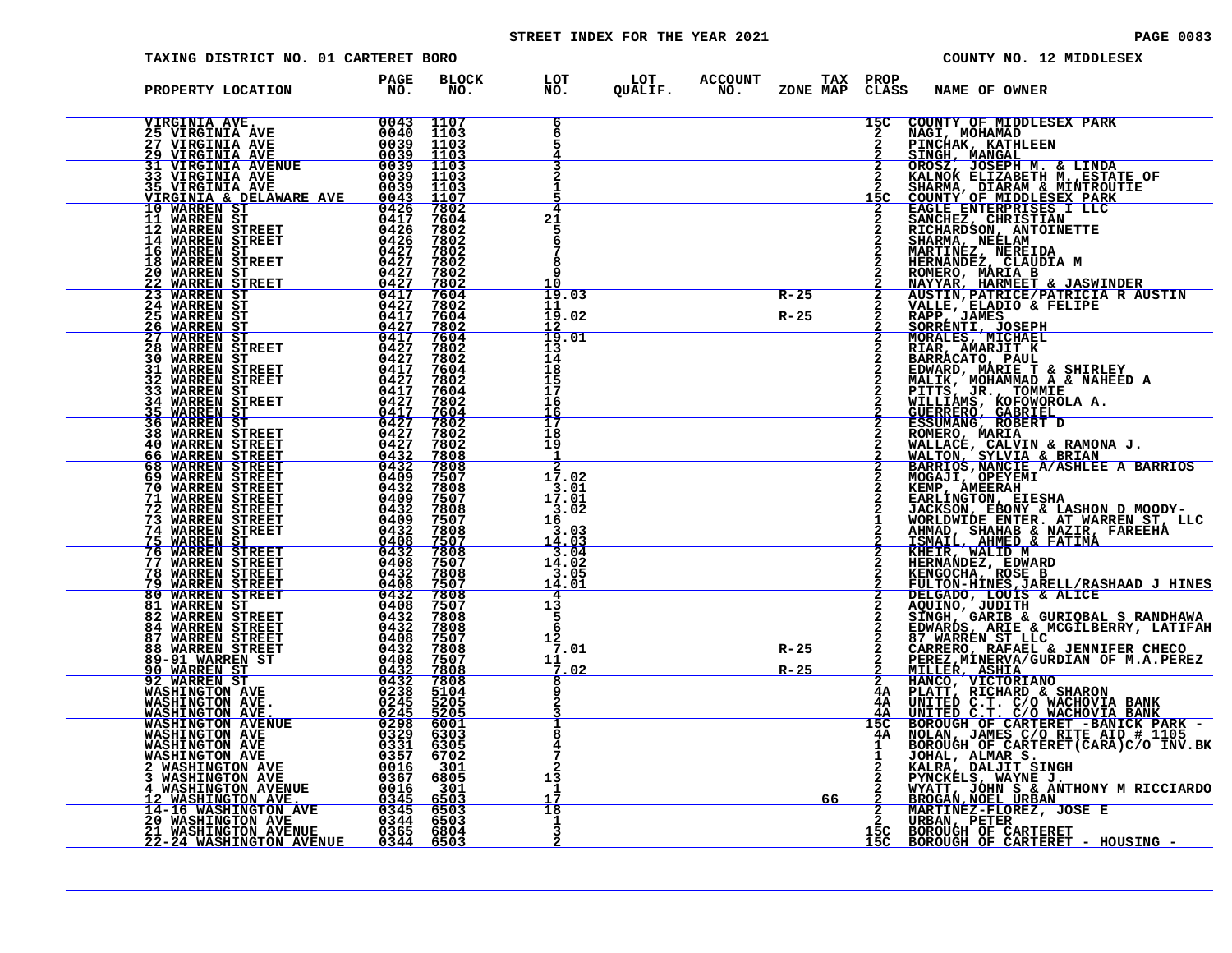# STREET INDEX FOR THE YEAR 2021 **PAGE 10084** PAGE 0084

| TAXING DISTRICT NO. 01 CARTERET BORO                                                                                                                                                                                                                                                         |             |                                      |                                  |                |                                        |          |                                                                                                                                                             |                     | COUNTY NO. 12 MIDDLESEX                                                                                                                                                                                                                          |
|----------------------------------------------------------------------------------------------------------------------------------------------------------------------------------------------------------------------------------------------------------------------------------------------|-------------|--------------------------------------|----------------------------------|----------------|----------------------------------------|----------|-------------------------------------------------------------------------------------------------------------------------------------------------------------|---------------------|--------------------------------------------------------------------------------------------------------------------------------------------------------------------------------------------------------------------------------------------------|
| PROPERTY LOCATION                                                                                                                                                                                                                                                                            | PAGE<br>NO. | <b>BLOCK</b><br>NO.                  | LOT<br>NO.                       | LOT<br>QUALIF. | ACCOUNT TAX PROP<br>NO. ZONE MAP CLASS |          |                                                                                                                                                             | NAME OF OWNER       |                                                                                                                                                                                                                                                  |
|                                                                                                                                                                                                                                                                                              |             | 6704<br>6704<br>6502<br>6704         | 6.02<br>6.03                     |                |                                        |          | $\begin{array}{r} \textbf{15C} \\ \textbf{15C} \\ \textbf{15C} \\ \textbf{15C} \\ \textbf{15C} \\ \textbf{15C} \\ \textbf{15C} \\ \textbf{15C} \end{array}$ | BOROUGH OF CARTERET |                                                                                                                                                                                                                                                  |
|                                                                                                                                                                                                                                                                                              |             | 6501<br>6501<br>6703                 | 18<br>2                          |                |                                        |          |                                                                                                                                                             |                     |                                                                                                                                                                                                                                                  |
| $\begin{tabular}{ c  c  c c c} \hline 27 & \text{WASHINGTON AVENUE} & 0361 & 0361 & 0361 & 0361 & 0361 & 0361 & 0361 & 0361 & 0361 & 0361 & 0361 & 0361 & 0361 & 0361 & 0361 & 0361 & 0361 & 0361 & 0361 & 0361 & 0361 & 0361 & 0361 & 0361 & 0361 & 0361 & 0361 & 0361 & 0361 & 0361 & 036$ |             | 6501<br>6703<br>6501<br>6501<br>6703 | $\overline{4}$                   |                |                                        | 66       | 15C                                                                                                                                                         |                     |                                                                                                                                                                                                                                                  |
|                                                                                                                                                                                                                                                                                              |             | 6703<br>6403<br>6702<br>6403         |                                  |                | $\overline{0}$                         |          |                                                                                                                                                             |                     |                                                                                                                                                                                                                                                  |
|                                                                                                                                                                                                                                                                                              |             | 6702<br>6403<br>6702                 |                                  |                |                                        | 68       |                                                                                                                                                             |                     |                                                                                                                                                                                                                                                  |
|                                                                                                                                                                                                                                                                                              |             |                                      | 11                               |                |                                        |          |                                                                                                                                                             |                     | 15C BOROUGH OF CARTERET<br>15C WASHINGTON AVE URBAN RENEWAL I LLC<br>15C CARTERET LOFTS URBAN RENEWAL LLC<br>15C BOROUGH OF CARTERET (CARA)<br>15C BOROUGH OF CARTERET (CARA)<br>15C BOROUGH OF CARTERET REDEVINIT AGENCY<br>14A DIPALO, J       |
|                                                                                                                                                                                                                                                                                              |             |                                      |                                  |                |                                        |          |                                                                                                                                                             |                     | <b>AZIAR, ALL JOHN<br/>RIVERA, VICTOR R. &amp; IRMA L.<br/>RIVERA, VICTOR R. &amp; IRMA L.<br/>MAURE, OSVALDO O. &amp; LUIS J. LOPERA<br/>SAFDAR, SALEEM</b>                                                                                     |
|                                                                                                                                                                                                                                                                                              |             |                                      | 13<br>1<br><u> 19</u><br>3       |                |                                        |          |                                                                                                                                                             |                     |                                                                                                                                                                                                                                                  |
|                                                                                                                                                                                                                                                                                              |             |                                      | 18<br>17<br>-7<br>16             |                |                                        |          |                                                                                                                                                             |                     |                                                                                                                                                                                                                                                  |
|                                                                                                                                                                                                                                                                                              |             |                                      | 8<br>9.0151<br>10                |                |                                        | $R - 50$ |                                                                                                                                                             |                     |                                                                                                                                                                                                                                                  |
|                                                                                                                                                                                                                                                                                              |             |                                      | 11<br>9.0152<br>16<br>5          |                |                                        | $R - 50$ |                                                                                                                                                             |                     |                                                                                                                                                                                                                                                  |
|                                                                                                                                                                                                                                                                                              |             |                                      | 15<br>$\frac{14}{15}$<br>14<br>9 |                |                                        |          |                                                                                                                                                             |                     | 2 MAURE, OSVALDO O. & LUIS J. LOPERA<br>2 SAFDAR, SALEEM<br>2 DUCLIESE, JOSE & ANA<br>2 DUTITESE, DOSE & ANA<br>2 CAP, CONSO, HENRY<br>2 CAP, CONSTANCE<br>2 FRITZ, MICHAEL<br>2 FRITZ, MICHAEL<br>2 SIERRA, EDUARDO L & EDITH G<br>2 SIERRA, ED |
|                                                                                                                                                                                                                                                                                              |             |                                      | 11.03<br>11.02<br>11.011         |                |                                        |          |                                                                                                                                                             |                     |                                                                                                                                                                                                                                                  |
|                                                                                                                                                                                                                                                                                              |             |                                      | 11.012<br>10<br>1<br>11          |                |                                        |          |                                                                                                                                                             | LIN, WEI            | 1 BUTTER CONSTRUCTION & ENGINEERS INC<br>15A BOARD OF ED.-CARTERET HIGH SCHOOL -                                                                                                                                                                 |
|                                                                                                                                                                                                                                                                                              |             |                                      | 13<br>8<br>10                    |                |                                        |          |                                                                                                                                                             |                     | LIN, WEI<br>RAFANIELLO, THOMAS & ANNETTE<br>WOUASSOM, LAZARE & MARIE HOWARD<br>PATEL, BHUPENDRA C. & KALAVATI B.<br>JANJUA, RIAZ U<br>MASIELESKI, LYNN SABO<br>MUZYKA JOHN, ESTATE OF C/O L.MUSYKA<br>PATVA,JOAQUIN M.                           |
| 75 WASHINGTON AVE 10357 6702<br>18 MASHINGTON AVE 10357 6702<br>18 MASHINGTON AVE 10357 6702<br>18 MASHINGTON AVE 10357 6702<br>18 MASHINGTON AVENUE 10357 6702<br>1848-BARLINGTON AVENUE 10357 6702<br>1848-BARLINGTON AVENUE 10355 667001<br>194                                           |             |                                      | 10<br>9<br>8                     |                |                                        |          | 4 <sub>C</sub>                                                                                                                                              |                     | TITO, MARILUZ M.<br>ORLANDO, COLLEEN J & MP ORLANDO                                                                                                                                                                                              |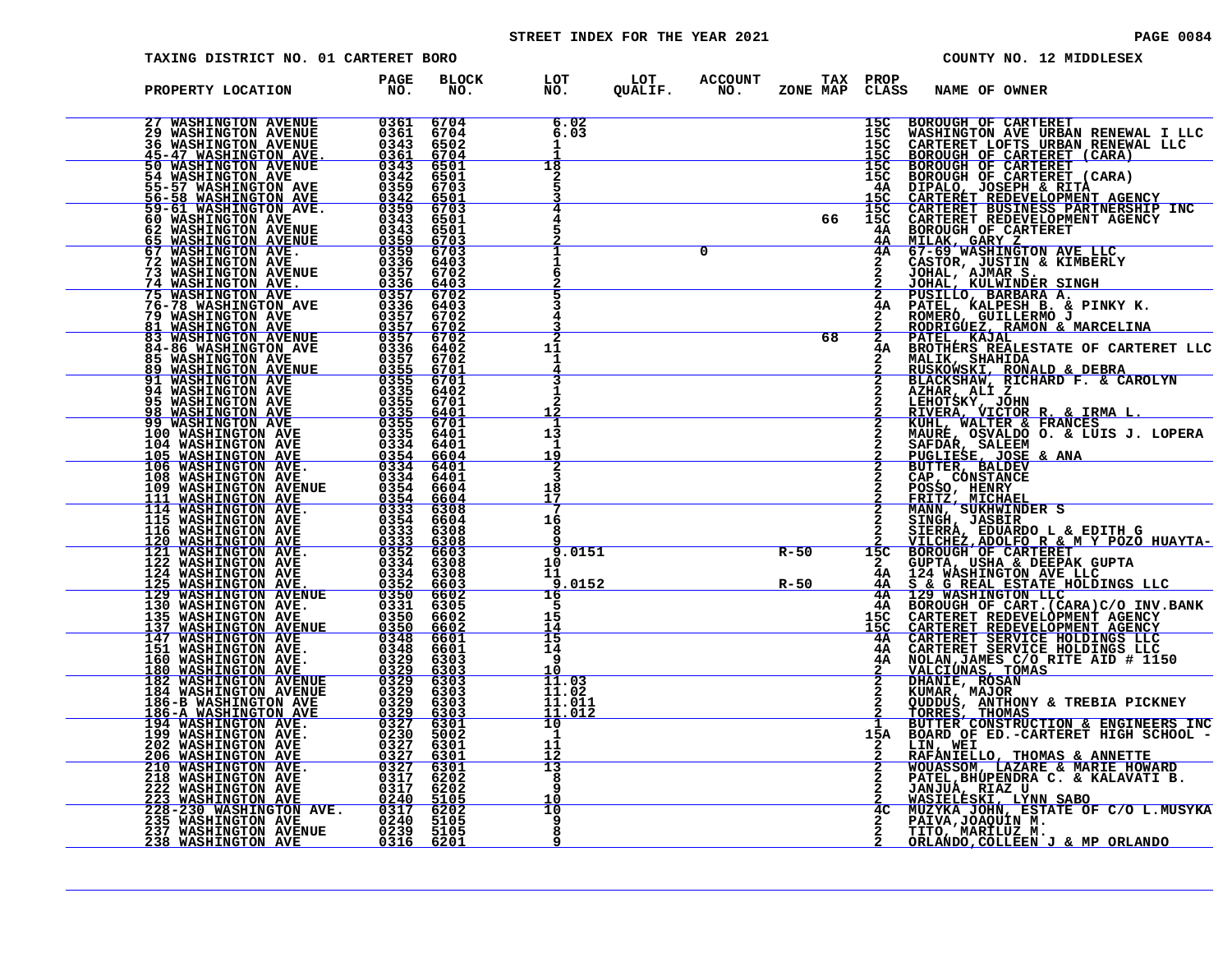# STREET INDEX FOR THE YEAR 2021 **PAGE 10085** PAGE 0085

| TAXING DISTRICT NO. 01 CARTERET BORO                                                                                                                                                                                                                 |                                                                    |                                                             |                                       |                |                       |          | COUNTY NO. 12 MIDDLESEX      |                                                                                                                                                                                 |  |  |  |
|------------------------------------------------------------------------------------------------------------------------------------------------------------------------------------------------------------------------------------------------------|--------------------------------------------------------------------|-------------------------------------------------------------|---------------------------------------|----------------|-----------------------|----------|------------------------------|---------------------------------------------------------------------------------------------------------------------------------------------------------------------------------|--|--|--|
| PROPERTY LOCATION                                                                                                                                                                                                                                    | <b>PAGE</b><br>NO.                                                 | <b>BLOCK</b><br>NO.                                         | LOT<br>NO.                            | LOT<br>QUALIF. | <b>ACCOUNT</b><br>NO. | ZONE MAP | TAX PROP<br>CLASS            | <b>NAME OF OWNER</b>                                                                                                                                                            |  |  |  |
| 239 WASHINGTON AVENUE<br>240 WASHINGTON AVE  243 WASHINGTON AVE  243 WASHINGTON AVE  2239<br><u>247 WASHINGTON AVE</u>                                                                                                                               | 0239                                                               | 5105<br>6201<br>5105<br>5105                                | 10<br>6                               |                |                       |          | $\mathbf{2}$<br>2<br>2<br>4Α | ALMEIDA, M & A & J BIANCHE<br><b>JULVE, MARY<br/>KAMONT THOMAS &amp; SUSAN A SLIZIEWICZ.</b><br>SCHWARTZ, ANTON & DONNA & K. DUNBAR                                             |  |  |  |
| <b>248 WASHINGTON AVE</b><br><b>252 WASHINGTON AVE</b><br>256 WASHINGTON AVE<br>257 WASHINGTON AVE<br>260 WASHINGTON AVE                                                                                                                             | <u>0239</u><br>0316<br>0316<br>0316                                | 6201<br>6201<br>6201                                        | 11<br>12<br>13                        |                |                       |          |                              | JASPAL, R/G JASPAL/S JASPAL/P JASPAL<br>SKIBA C/O UDREN LOW OFF, P.C.<br>NIEVES, ELBIO<br>RAZAK, YOUSSEF & NEVIN AHMED<br>SOHAYDA, GAYLORD & LORRAINE B.                        |  |  |  |
| <b>262 WASHINGTON AVE</b><br><b>265 WASHINGTON AVE</b><br><b>269 WASHINGTON AVE</b><br><b>270 WASHINGTON AVE</b>                                                                                                                                     | 0316<br>0238                                                       | <u>0238 5104</u><br>0316 6201<br>6201<br>5104               | 15<br>14                              |                |                       | 63       | $\overline{2}$<br>2<br>4Α    | YANEZ, ALFREDO & YANEZ, PAOLA<br>VINNIES TV SERV.INC.C/O V.BOVE<br><b>NAGY, JULIA ESTATE OF</b><br>SINDHAR PROPERTIES LLC                                                       |  |  |  |
| 271 WASHINGTON AVE<br>272 WASHINGTON AVENUE<br>274 WASHINGTON AVE                                                                                                                                                                                    | 0306<br>$\frac{0306}{0237}$                                        | 0237 5103<br>0306 6102<br>0237 5103<br>6102<br>6102<br>5103 | ĪŠ<br>12<br>16<br>17<br>11            |                |                       |          | 4A                           | SCOTT, JEFFREY & LYNNE<br>CSIZMADIA, JOSEPH J. & EVELYN E.<br><u>YOUNG, GAIL</u><br>PATEL, BHARAT M & HINABEN B                                                                 |  |  |  |
| 277 WASHINGTON AVE<br>279 WASHINGTON AVE<br>280 WASHINGTON AVE<br><b>281 WASHINGTON AVENUE<br/>283 WASHINGTON AVE.</b>                                                                                                                               | 0306                                                               | 5103<br>6102<br>$\frac{0237}{0241}$ 5103                    | 10<br>18<br>15                        |                |                       |          | 4A                           | MALIK, RAHEEL & RAHEEL, AISHA<br>SINGH, MEHARBAN<br>CROSON, DANIEL O. & DONNA L.<br>283 WASHINGTON, LLC.                                                                        |  |  |  |
| <b>284 WASHINGTON AVE</b><br>286 WASHINGTON AVE<br><u>287 WASHINGTON AVE</u><br><b>288 WASHINGTON AVE<br/>290 WASHINGTON AVE</b>                                                                                                                     | $\begin{array}{r} 0306 \\ 0241 \\ \hline 0306 \\ 0307 \end{array}$ | 0306 6102<br>6102<br>5201<br>6102                           | 19<br>20<br>14<br>$\overline{21}$     |                |                       |          | 15F                          | SARCOS, CLARA E & ARENAS, DANILO<br>HSWA LLC<br><u>WILSON, DAVID A</u><br>JOHNSON, GEORGE R. & DENISE M.                                                                        |  |  |  |
| <b>291 WASHINGTON AVE.<br/>295 WASHINGTON AVENUE<br/>301 WASHINGTON AVE</b>                                                                                                                                                                          | 0241                                                               | 6102<br>5201<br>$\frac{0.241}{0.244}$<br>6102               | 22<br>13<br>ΊŌ<br>23                  |                |                       |          |                              | DOTSKO, MICHAEL J<br>SINGH, LAKHWINDER & JASWINDER<br>SJL HOLDINGS LLC<br>LAL, JIWAN<br>WILLIAMS, JOYCE                                                                         |  |  |  |
| 304 WASHINGTON AVENUE<br>305 WASHINGTON AVE<br>306 WASHINGTON AVE<br>307-311 WASHINGTON AVE.<br>308 WASHINGTON AVENUE                                                                                                                                | 0307<br>0244<br>$0307$<br>$0244$<br>0307                           | 5203<br>$\frac{6102}{5203}$<br>6102                         | <b>g</b><br>24<br>8<br>25             |                |                       |          |                              | LYNCH, DAVID J. JR.<br>SINGH, HARINDER & PANDHER, GURSEWAK<br>JOHAL, HARDYAL SINGH                                                                                              |  |  |  |
| 310 WASHINGTON AVE<br>312 WASHINGTON AVE<br>315 WASHINGTON AVE<br>317 WASHINGTON AVE<br>320 WASHINGTON AVE                                                                                                                                           | $0307$<br>$0305$<br>0244                                           | 6102<br>6102<br>5203<br>5203                                | 26<br>7<br>-6                         |                | 0                     |          |                              | SILVA, ERIC J' & JENNIFER B DACOSTA-<br>PARMAR, HARJIT K & JASWANTJIT PARMAR<br><u>DILLON, GEORGE L &amp; WILMA M</u><br>WELUSZ, RICHARD<br>NAHAL, JOGA SINGH<br>SABO, ROBERT L |  |  |  |
| $\begin{array}{r}0244 \ -0305 \ -6205 \ -0305 \ -0101 \ -0102 \ -0104 \ -0104 \end{array}$<br>322 WASHINGTON AVE<br>WEDGEWOOD DRIVE<br>WEDGEWOOD DRIVE<br>1 WEDGEWOOD DRIVE<br>2 WEDGEWOOD DRIVE<br>2 WEDGEWOOD DRIVE                                |                                                                    | 6101<br>$\frac{6101}{2902}$<br>2902<br>3004                 | 10<br>11<br>1<br>$\overline{2}$<br>12 |                |                       |          | 4C<br>15D                    | MUDRÁK, HELEN M<br>CARTERET GARDENS ASSOCIATES<br>ST.JOSEPH'S CHURCH                                                                                                            |  |  |  |
|                                                                                                                                                                                                                                                      |                                                                    | 3003<br>3003<br>3003<br>3004                                | 13<br>14<br>15<br>11                  |                |                       |          | 2                            | SINGH, MOHAN<br>GATTUSO, CONSTANCE P.<br>BRYK, REGINA<br>SUTKOWSKI, STEVEN B<br>DELIN, SATURNINO & MYLA                                                                         |  |  |  |
| 4 WEDGEWOOD DRIVE<br>6 WEDGEWOOD DRIVE<br>7 WEDGEWOOD DRIVE<br>7 WEDGEWOOD DRIVE<br>8 WEDGEWOOD DRIVE<br>8 WEDGEWOOD DRIVE<br>10 WEDGEWOOD DRIVE<br>10 WEDGEWOOD DRIVE<br>11 WEDGEWOOD DRIVE<br>11 WEDGEWOOD DRIVE<br>12 WEDGEWOOD DRIVE<br>12 WEDGE |                                                                    | 3003<br>3004<br>3003<br>3004                                | 16<br>$\overline{10}$<br>17<br>9      |                |                       |          |                              | <u>KELLY, MICHAEL G. &amp; TERESA</u><br>DEHMER, NICHOLAS<br>DOS SANTOS, FRANCISCO & MARGARITA<br>RIVERA, OBDULIA & R.S ORDONEZ VEGA                                            |  |  |  |
| 12 WEDGEWOOD DRIVE<br>13 WEDGEWOOD DRIVE<br>$\begin{array}{r l} & & 0105 \\ \hline & 0105 \\ \hline & 0105 \\ \hline & 0105 \\ \hline & 0105 \\ \end{array},$<br>14 WEDGEWOOD DRIVE<br>15 WEDGEWOOD DRIVE<br>16 WEDGEWOOD DRIVE                      | 0105<br>0105<br>0105                                               | 3003<br>3004<br>3003<br>3004<br>3003                        | <u> 18</u><br>8<br>19<br>20           |                |                       | 31       |                              | TONES, PAUL & SALONE<br>HNATOWSKI, ROMAN & SHERRY LYNN<br>RAFIQ, MOHAMMAD & KANEEZ<br>REYEŠ, NICOLAS R & ERICA D<br>PARMAR, PARAMJIT                                            |  |  |  |
| 17 WEDGEWOOD DRIVE<br>19 WEDGEWOOD DRIVE<br>21 WEDGEWOOD DRIVE<br><b>23 WEDGEWOOD DRIVE 6102</b><br>100 WESLEY WHITE DR. 60098                                                                                                                       | 0105<br>oīŏž                                                       | 3004<br>3004<br>3001<br>$\frac{3001}{2704}$                 | 6<br>2                                |                |                       |          | 2                            | STRICKLAND, MARCELYN M<br>WALL, FRANCIS & JANET<br>QUICK, MARY ANN<br><u>ŘIVERÁ, JOHANNA &amp; CHRISTIAN ROMERO<br/>100 WESLEY WHITE REALTY LLC</u>                             |  |  |  |
| <b>4 WHEELER AVE</b><br>8 WHEELER AVENUE<br><u>12 WHEELER AVE.</u>                                                                                                                                                                                   | 0325                                                               | 6208<br>6208<br>6208                                        | ٦<br>13<br>14<br>15.01                |                |                       |          | 4B                           | AHMAD, SHAHBAZ<br>CALDERON, PEDRO V & NANCY MENDOZA<br><u>PEREZ, TRICIA</u>                                                                                                     |  |  |  |
| $\begin{array}{r} 0.325\ -0.325\ 0.325\ 0.323\ 0.325\ 0.325\ \end{array}$ (<br><b>13 WHEELER AVE</b><br>14 WHEELER AVE.<br><b>16 WHEELER AVE</b><br><u>17 WHEELER AVENUE</u>                                                                         | 0323                                                               | 6207<br>6208<br>6208<br><u>6207</u>                         | 11<br>15.02<br>16<br>10               |                |                       |          |                              | BARNEY, JOHN JR. & ANNA ESTATE OF<br>SARAN, INDERJEET S & RINKU GREWAL<br>OSORIO, MARIA<br>VANIHSEM, CLARK C.& YAMILKA VALDEZ                                                   |  |  |  |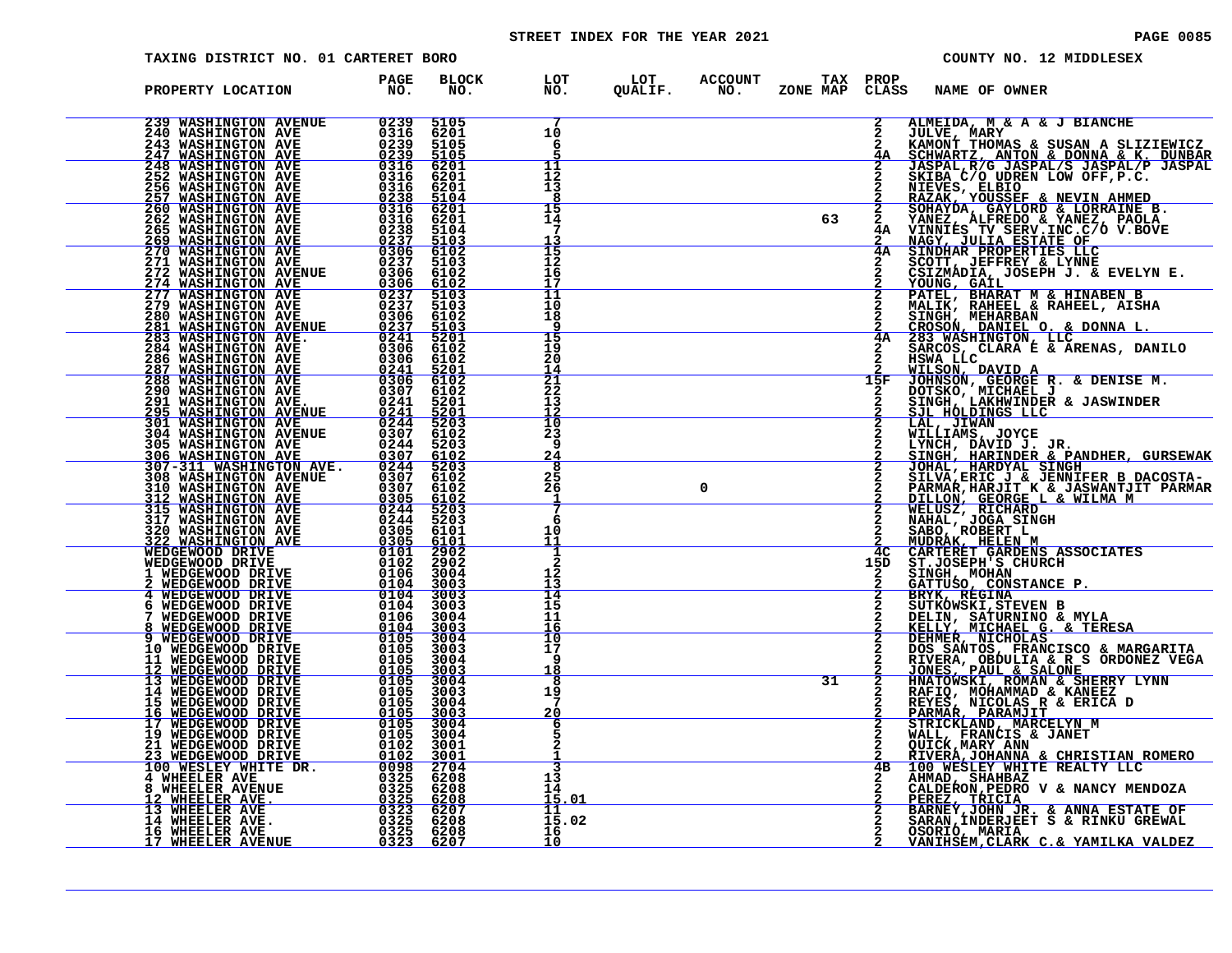# STREET INDEX FOR THE YEAR 2021 **PAGE 10086** PAGE 0086

| TAXING DISTRICT NO. 01 CARTERET BORO |             |              |                               |  |    |             |                                                                                                                                                           | COUNTY NO. 12 MIDDLESEX                                                                                                                                                                                                                           |
|--------------------------------------|-------------|--------------|-------------------------------|--|----|-------------|-----------------------------------------------------------------------------------------------------------------------------------------------------------|---------------------------------------------------------------------------------------------------------------------------------------------------------------------------------------------------------------------------------------------------|
| PROPERTY LOCATION                    | PAGE<br>NO. | BLOCK<br>NO. |                               |  |    |             | LOT LOT ACCOUNT TAX PROP<br>NO. QUALIF. NO. ZONE_MAP CLASS NAME_OF_OWNER                                                                                  |                                                                                                                                                                                                                                                   |
|                                      |             |              | 17<br>-9<br>18<br>8           |  |    | $2^{\circ}$ | BRIAN AND TIFFANY WELCH<br>RAMOS, LOURDES J<br>NAJ 24 LLC                                                                                                 |                                                                                                                                                                                                                                                   |
|                                      |             |              | 19<br>1                       |  |    |             |                                                                                                                                                           | FORMAN, EARL & DALLAS, JULIA<br>IBRAHIM, MOHAMED A. & HALA                                                                                                                                                                                        |
|                                      |             |              | 5<br>10<br>ı<br>$\frac{2}{9}$ |  |    |             |                                                                                                                                                           | <b>LEKARLE MURATE TREAT AND STAND THE DERASMI , VIRGINIA<br/>DERASMI , VIRGINIA<br/>BRICENO, KATHERIN<br/>CURI , JIM H &amp; LINNETTE<br/>ALVARADO, MARCELO/JULIA E GONZALES-<br/>TIRA APARTMENTS LLC</b>                                         |
|                                      |             |              |                               |  |    |             |                                                                                                                                                           | SILVA, JOAO & MARIA L & GUIDA<br>SILVA SR, PAULO J                                                                                                                                                                                                |
|                                      |             |              | 4<br>8<br>11                  |  |    |             | <b>2 SILVA SR, FAVILLY</b><br><b>4A MEISNER, JEFFREY<br/>2 HOOSEVELT INVESTMENTS LLC<br/>2 ROOSEVELT INVESTMENTS LLC<br/>2 TTETEDS.G.M./M.N.PIETERS-F</b> | PIETERS, G.M. /M.N. PIETERS-HEFFNER                                                                                                                                                                                                               |
|                                      |             |              | 13<br>14<br>15                |  |    |             | 2 BUTTER, BALDEV S<br>2 HLUSHTCHYK MARY, ESTATE OF<br>2 SATIJ, LEO KUMARY, ESTATE OF<br>2 NICOLAS, ROSA M<br>2 DAVANZO, SAVINO<br>2 UL HAQ ANEES & UZMA   |                                                                                                                                                                                                                                                   |
|                                      |             |              | .5<br>16                      |  | 53 |             |                                                                                                                                                           | KAUR, NARINDER<br>ORRICO, GERALD & ANNE M<br>BEHMAN, TAMER A<br>BEHMAN, TAMER A                                                                                                                                                                   |
|                                      |             |              | -6                            |  |    |             |                                                                                                                                                           | MALHOTRA, PARSHOTAM & VIKAS MALHOTRA<br>SINGH, HARDYAL<br>RODRIGUEZ, ENRIQUE<br>KAUR, RAJPAL<br>BEGUM, AKLIMA                                                                                                                                     |
|                                      |             |              | 10<br>8<br>٩                  |  |    |             |                                                                                                                                                           | SINGH, KARNAIL & GURMEJ KAUR<br>BUNGAY, RICKY & ORCENA, NELLIE                                                                                                                                                                                    |
|                                      |             |              | я<br>-6                       |  | 53 |             | HALL, ÉARL<br>KIRBY, KATHERINE M<br>SINGH, GURDIAL                                                                                                        | BADWAL, JATINDER & GURDIAL SINGH                                                                                                                                                                                                                  |
|                                      |             |              | 10<br>1<br>3                  |  |    |             |                                                                                                                                                           | SING, NARINDER<br>GILL, SUKHRAJ S. & DALJIT KAUR-<br>ABORDE, ERNIN & LETICIA<br>NAGY, FRANK & DOLORES<br>SAINI ASSOCIATES LLC<br>PERRY, SAMUEL & CYNTHIA A.<br>PERRY, SAMUEL & CYNTHIA A.                                                         |
|                                      |             |              | 1<br>$\bar{1}\bar{2}$         |  |    |             |                                                                                                                                                           |                                                                                                                                                                                                                                                   |
|                                      |             |              | 10<br>13<br>14                |  |    |             |                                                                                                                                                           | 2 FERRY, SAMUEL & CINTHIA A.<br>2 RAJNAI, NICHOLAS A<br>2 ROVACS, JOSEPH<br>2 RIVEIRO, JUAN M<br>2 FAZEKAS CHARLES, ESTATE OF<br>2 ZHENG, HONG L<br>2 ZHENG, HONG L<br>2 SINGURA, ZENON & LYDIA<br>2 SINGURA, ZENON & LYDIA<br>2 ROMERO,JOHN B/R  |
|                                      |             |              | 8<br>15<br>16                 |  |    |             |                                                                                                                                                           | NUNEZ, ABDIAS<br>WASICZKO, MIKOLAJ & OLGA<br>WASICZKO, MIKOLAJ & OLGA<br>AGOSTO, CARMEN L<br>CHAMRA, DAVID & CAROLYN                                                                                                                              |
|                                      |             |              | -6<br>17<br>18                |  |    |             |                                                                                                                                                           | SCHOENIG, JAMES E. & ANN MARIE<br>LURKER, HELEN                                                                                                                                                                                                   |
|                                      |             |              | 4<br>19<br>20                 |  |    |             |                                                                                                                                                           | <b>LUKARK, HELEN<br/>BELSKY, THOMAS<br/>GEIS, JOSEPH &amp; ELIZABETH<br/>OPARA, INNOCENT &amp; MAUREEN<br/>NIGRO,GREGORY K. &amp; LISA<br/>LEVINZON, MICHAEL &amp; LIIYA<br/>VENGOECHEA, GUIDO &amp; PATRICIA<br/>HALLON, NITISH &amp; NEELAM</b> |
|                                      |             |              | $\mathbf{2}$<br>10<br>9       |  |    |             |                                                                                                                                                           |                                                                                                                                                                                                                                                   |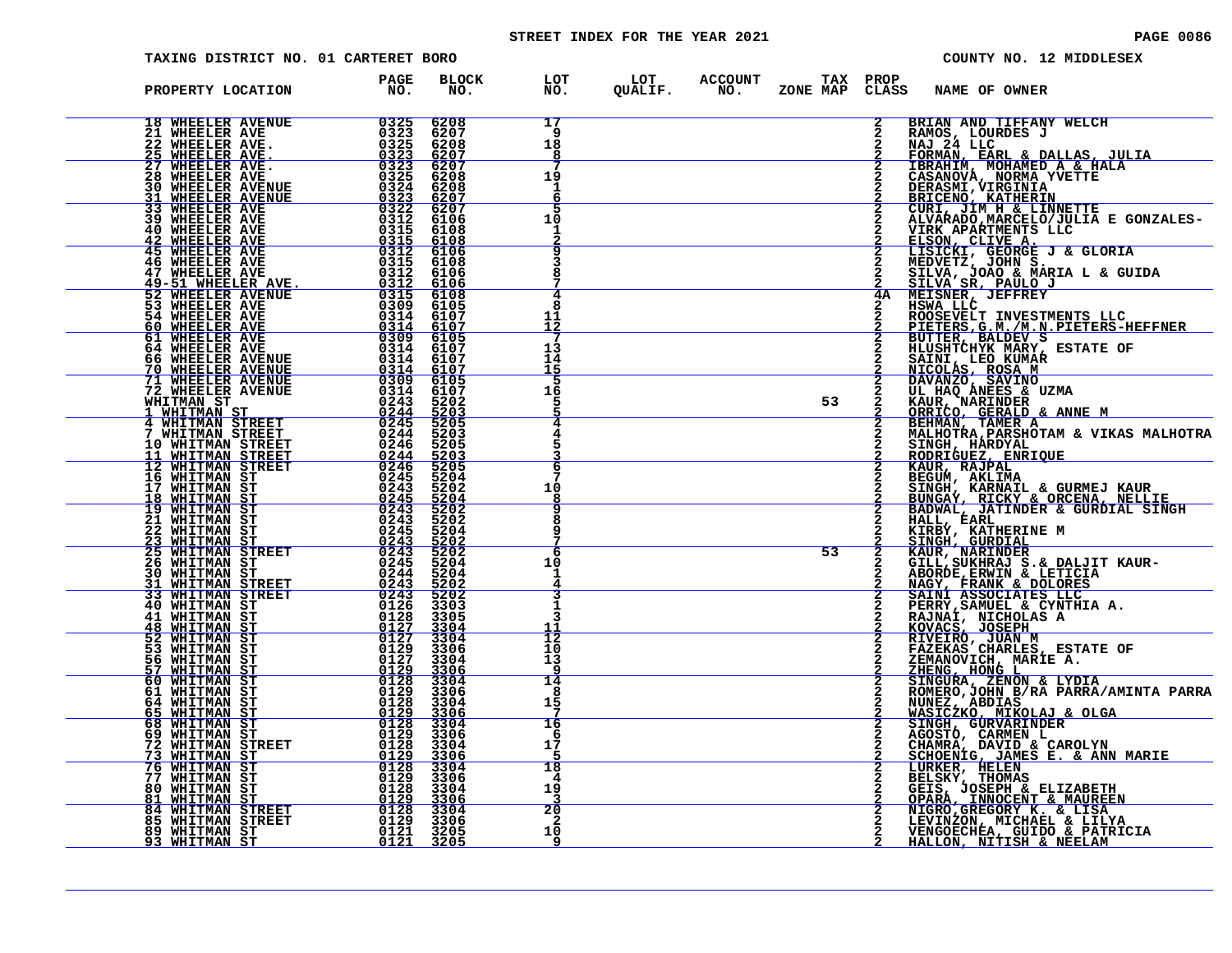# STREET INDEX FOR THE YEAR 2021 **PAGE 10087** PAGE 0087

| <b>TAXING DISTRICT NO. 01 CARTERET BORO</b>                                                                                                                                                                                                                        |                                                                                                                                                                                                                                                                                                        |                                                                             |                                               |                                      |          |                   |                                                    | COUNTY NO. 12 MIDDLESEX |                                                                                                                                                                                                                                                    |
|--------------------------------------------------------------------------------------------------------------------------------------------------------------------------------------------------------------------------------------------------------------------|--------------------------------------------------------------------------------------------------------------------------------------------------------------------------------------------------------------------------------------------------------------------------------------------------------|-----------------------------------------------------------------------------|-----------------------------------------------|--------------------------------------|----------|-------------------|----------------------------------------------------|-------------------------|----------------------------------------------------------------------------------------------------------------------------------------------------------------------------------------------------------------------------------------------------|
| PROPERTY LOCATION                                                                                                                                                                                                                                                  | <b>PAGE</b><br>$N\overline{O}$ .                                                                                                                                                                                                                                                                       | <b>BLOCK</b><br>NO.                                                         |                                               | LOT LOT ACCOUNT<br>NO. QUALIF. NO. Z | ZONE MAP | TAX PROP<br>CLASS | NAME OF OWNER                                      |                         |                                                                                                                                                                                                                                                    |
|                                                                                                                                                                                                                                                                    |                                                                                                                                                                                                                                                                                                        |                                                                             |                                               |                                      |          |                   |                                                    |                         |                                                                                                                                                                                                                                                    |
| $\begin{array}{cc} & & 0123 \ 0121 \ 0121 \ 0118 \ 0121 \ 0118 \ 0121 \ 0121 \ 0121 \ 0121 \ 0121 \ 0121 \ 0121 \ 0121 \ 01121 \ 01121 \end{array}$<br><b>94 WHITMAN ST</b><br><b>97 WHITMAN ST</b>                                                                |                                                                                                                                                                                                                                                                                                        | 3206                                                                        | 13<br>8                                       |                                      |          |                   |                                                    |                         | LUKASZEWSKI, ANTHONY F & GAIL<br>GONCALVES, MARIO J. & JOANA B.<br>MARKOWITZ, ALBERT & LINDA<br>MARKOWITZ, ALBERT & GERALDINE<br>ROMANO, MILDRED R & GERALDINE<br>HANKIK, DOROTHY V.<br>MENA, ERANK R. GEROGERANN RYAN<br>LARA, EDWIN J & MA       |
| 101 WHITMAN STREET<br>104 WHITMAN ST                                                                                                                                                                                                                               |                                                                                                                                                                                                                                                                                                        |                                                                             | 13                                            |                                      |          | 15F               |                                                    |                         |                                                                                                                                                                                                                                                    |
|                                                                                                                                                                                                                                                                    |                                                                                                                                                                                                                                                                                                        | 3205<br>3205<br>3205<br>3205<br>3203                                        | 6<br>14                                       |                                      |          |                   |                                                    |                         |                                                                                                                                                                                                                                                    |
|                                                                                                                                                                                                                                                                    |                                                                                                                                                                                                                                                                                                        | $\frac{3205}{3203}$                                                         | 5                                             |                                      |          |                   |                                                    |                         |                                                                                                                                                                                                                                                    |
| 105 WHITMAN ST<br>105 WHITMAN ST<br>108 WHITMAN ST<br>112 WHITMAN ST<br>113 WHITMAN ST<br>116 WHITMAN ST<br>116 WHITMAN ST<br>120 WHITMAN ST                                                                                                                       |                                                                                                                                                                                                                                                                                                        |                                                                             | 4                                             |                                      |          |                   |                                                    |                         |                                                                                                                                                                                                                                                    |
|                                                                                                                                                                                                                                                                    | 0118<br>0121                                                                                                                                                                                                                                                                                           | 3203<br>3205                                                                | 16<br>3                                       |                                      |          |                   |                                                    |                         |                                                                                                                                                                                                                                                    |
| 120 WHITMAN ST<br>121 WHITMAN ST<br>124 WHITMAN ST                                                                                                                                                                                                                 | $\begin{array}{r} 0121 \\ -0118 \\ 0112 \\ 0121 \\ 0120 \\ 0118 \\ 0112 \\ 01119 \\ 01119 \\ 01119 \\ 01119 \\ 01119 \\ 01119 \\ 01119 \\ 01119 \\ 01119 \\ 01119 \\ 01119 \\ 01119 \\ 01119 \\ 01119 \\ 01119 \\ 01119 \\ 01119 \\ 01119 \\ 01119 \\ 01119 \\ 01119 \\ 01119 \\ 01119 \\ 01119 \\ 01$ | $\frac{3203}{3205}$                                                         | 2                                             |                                      |          |                   |                                                    |                         |                                                                                                                                                                                                                                                    |
|                                                                                                                                                                                                                                                                    |                                                                                                                                                                                                                                                                                                        | 3205                                                                        | 18<br>1                                       |                                      |          |                   |                                                    |                         |                                                                                                                                                                                                                                                    |
|                                                                                                                                                                                                                                                                    |                                                                                                                                                                                                                                                                                                        | $\begin{array}{r}\n 3203 \\  3204 \\  3203 \\  3203 \\  3204\n\end{array}$  | $\frac{1\overline{9}}{11}$<br>$\frac{20}{10}$ |                                      |          |                   |                                                    |                         |                                                                                                                                                                                                                                                    |
|                                                                                                                                                                                                                                                                    |                                                                                                                                                                                                                                                                                                        |                                                                             |                                               |                                      |          |                   |                                                    |                         |                                                                                                                                                                                                                                                    |
|                                                                                                                                                                                                                                                                    |                                                                                                                                                                                                                                                                                                        | $3203$<br>$3204$                                                            | $\frac{21}{9}$                                |                                      |          |                   |                                                    |                         |                                                                                                                                                                                                                                                    |
|                                                                                                                                                                                                                                                                    |                                                                                                                                                                                                                                                                                                        |                                                                             | 22                                            |                                      |          |                   |                                                    |                         |                                                                                                                                                                                                                                                    |
|                                                                                                                                                                                                                                                                    |                                                                                                                                                                                                                                                                                                        |                                                                             | 8<br><u>23</u>                                |                                      |          |                   |                                                    |                         |                                                                                                                                                                                                                                                    |
|                                                                                                                                                                                                                                                                    |                                                                                                                                                                                                                                                                                                        | $\begin{array}{r} 3203 \\ 3204 \\ 3203 \\ 3204 \\ 3204 \\ 3203 \end{array}$ | 24                                            |                                      |          |                   |                                                    |                         |                                                                                                                                                                                                                                                    |
|                                                                                                                                                                                                                                                                    | $\frac{0119}{0119}$                                                                                                                                                                                                                                                                                    | $\frac{3204}{3204}$                                                         | 6                                             |                                      |          |                   |                                                    |                         |                                                                                                                                                                                                                                                    |
|                                                                                                                                                                                                                                                                    |                                                                                                                                                                                                                                                                                                        |                                                                             |                                               |                                      |          |                   |                                                    |                         |                                                                                                                                                                                                                                                    |
|                                                                                                                                                                                                                                                                    | $\frac{0119}{0119}$                                                                                                                                                                                                                                                                                    | $3204$<br>$3204$                                                            |                                               |                                      |          |                   |                                                    |                         |                                                                                                                                                                                                                                                    |
|                                                                                                                                                                                                                                                                    | 033314<br>03334444<br>0333444<br>0333444<br>033322                                                                                                                                                                                                                                                     | 6305<br>6308<br>6308                                                        | $\overline{12}$<br>īΞ                         |                                      |          |                   |                                                    |                         |                                                                                                                                                                                                                                                    |
|                                                                                                                                                                                                                                                                    |                                                                                                                                                                                                                                                                                                        | 6308                                                                        | 14                                            |                                      |          |                   |                                                    |                         |                                                                                                                                                                                                                                                    |
|                                                                                                                                                                                                                                                                    |                                                                                                                                                                                                                                                                                                        | <u>6308</u><br>6308                                                         | 15<br>16                                      |                                      |          |                   |                                                    |                         |                                                                                                                                                                                                                                                    |
|                                                                                                                                                                                                                                                                    |                                                                                                                                                                                                                                                                                                        | 6307<br>6307                                                                | 6.02<br>7.02                                  |                                      | 64       |                   |                                                    |                         |                                                                                                                                                                                                                                                    |
|                                                                                                                                                                                                                                                                    | $\frac{0333}{0333}$                                                                                                                                                                                                                                                                                    | $\frac{6307}{6307}$                                                         | 10<br>$\overline{11}$                         |                                      |          |                   |                                                    |                         |                                                                                                                                                                                                                                                    |
|                                                                                                                                                                                                                                                                    | 0330                                                                                                                                                                                                                                                                                                   | 6304<br>6307                                                                | 8<br>12                                       |                                      |          |                   |                                                    |                         |                                                                                                                                                                                                                                                    |
|                                                                                                                                                                                                                                                                    | $\begin{array}{r} 0333 \\ 0330 \\ \hline 0333 \\ \hline 0333 \\ \hline 0330 \end{array}$                                                                                                                                                                                                               | <u>6304</u><br>6307                                                         | 7<br>13                                       |                                      |          |                   |                                                    |                         |                                                                                                                                                                                                                                                    |
|                                                                                                                                                                                                                                                                    |                                                                                                                                                                                                                                                                                                        | 6304                                                                        | 6                                             |                                      |          |                   |                                                    |                         |                                                                                                                                                                                                                                                    |
|                                                                                                                                                                                                                                                                    | $0332$<br>$0332$<br>$0332$                                                                                                                                                                                                                                                                             | 6307<br>$\frac{6306}{6306}$                                                 | 2.02<br>$6.03$<br>$6.02$                      |                                      | 64       |                   |                                                    |                         |                                                                                                                                                                                                                                                    |
|                                                                                                                                                                                                                                                                    | 0331                                                                                                                                                                                                                                                                                                   | 6306                                                                        | 6.01                                          |                                      |          |                   |                                                    |                         |                                                                                                                                                                                                                                                    |
|                                                                                                                                                                                                                                                                    | 0326                                                                                                                                                                                                                                                                                                   | 6209                                                                        |                                               |                                      |          |                   |                                                    |                         |                                                                                                                                                                                                                                                    |
|                                                                                                                                                                                                                                                                    | $\frac{0331}{0326}$                                                                                                                                                                                                                                                                                    | 6306<br>6209<br>6209                                                        | 10                                            |                                      |          |                   |                                                    |                         |                                                                                                                                                                                                                                                    |
|                                                                                                                                                                                                                                                                    |                                                                                                                                                                                                                                                                                                        | 6209<br>6901                                                                | 11                                            |                                      |          | 4A                |                                                    |                         |                                                                                                                                                                                                                                                    |
|                                                                                                                                                                                                                                                                    | 03267<br>0367<br>0368<br>0378<br>0378                                                                                                                                                                                                                                                                  | 6901<br>6901                                                                |                                               |                                      |          |                   |                                                    |                         |                                                                                                                                                                                                                                                    |
|                                                                                                                                                                                                                                                                    |                                                                                                                                                                                                                                                                                                        | 7003                                                                        | 10                                            |                                      |          |                   |                                                    |                         |                                                                                                                                                                                                                                                    |
| 120 MHTMAN ST<br>121 WHITMAN ST<br>121 WHITMAN ST<br>125 WHITMAN STREET<br>125 WHITMAN STREET<br>122 WHITMAN STREET<br>129 WHITMAN STREET<br>133 WHITMAN STREET<br>133 WHITMAN STREET<br>144 WHITMAN STREET<br>144 WHITMAN STREET<br>144 WHITMAN STREET<br>144 WHI | 0368                                                                                                                                                                                                                                                                                                   | $\frac{6901}{7003}$                                                         | q                                             |                                      |          |                   |                                                    |                         | CHAATBI, SOUKAINA & AKRAM, MUHAMMAD R<br>HSWA LLCC<br>MEXECION, MINERVA F.<br>CONCEPCION, MINERVA F.<br>BAKSHI, JATINDER & TEJINDER KAUR-<br>BAKSHI, JATINDER & TEJINDER KAUR-<br>JANJUA, REAT SINGH & SURJIT KAUR-<br>JANJUA, REAT SINGH & SURJIT |
|                                                                                                                                                                                                                                                                    | 0368<br>0379<br>0379                                                                                                                                                                                                                                                                                   | 6901<br>7005                                                                |                                               |                                      |          |                   |                                                    |                         |                                                                                                                                                                                                                                                    |
| <b>334 S.WHITTIER STREET<br/> 36 S.WHITTIER STREET<br/> 38 S.WHITTIER STREET<br/> 39 SOUTH WHITTIER ST.<br/> 40 S.WHITTIER STREET<br/> 40 S.WHITTIER STREET</b>                                                                                                    |                                                                                                                                                                                                                                                                                                        | 7005                                                                        | $\overline{25}$                               |                                      |          |                   |                                                    |                         |                                                                                                                                                                                                                                                    |
|                                                                                                                                                                                                                                                                    | 0351<br>0379 7004                                                                                                                                                                                                                                                                                      | 6602<br>7005                                                                | 3                                             |                                      |          |                   |                                                    |                         |                                                                                                                                                                                                                                                    |
| 41 S.WHITTIER STREET<br>42 S.WHITTIER STREET                                                                                                                                                                                                                       | 0379 7005                                                                                                                                                                                                                                                                                              |                                                                             |                                               |                                      |          |                   | SAHOTA, ATMA SINGH<br>FOXE, JOHN P. & CHRISTINE G. |                         |                                                                                                                                                                                                                                                    |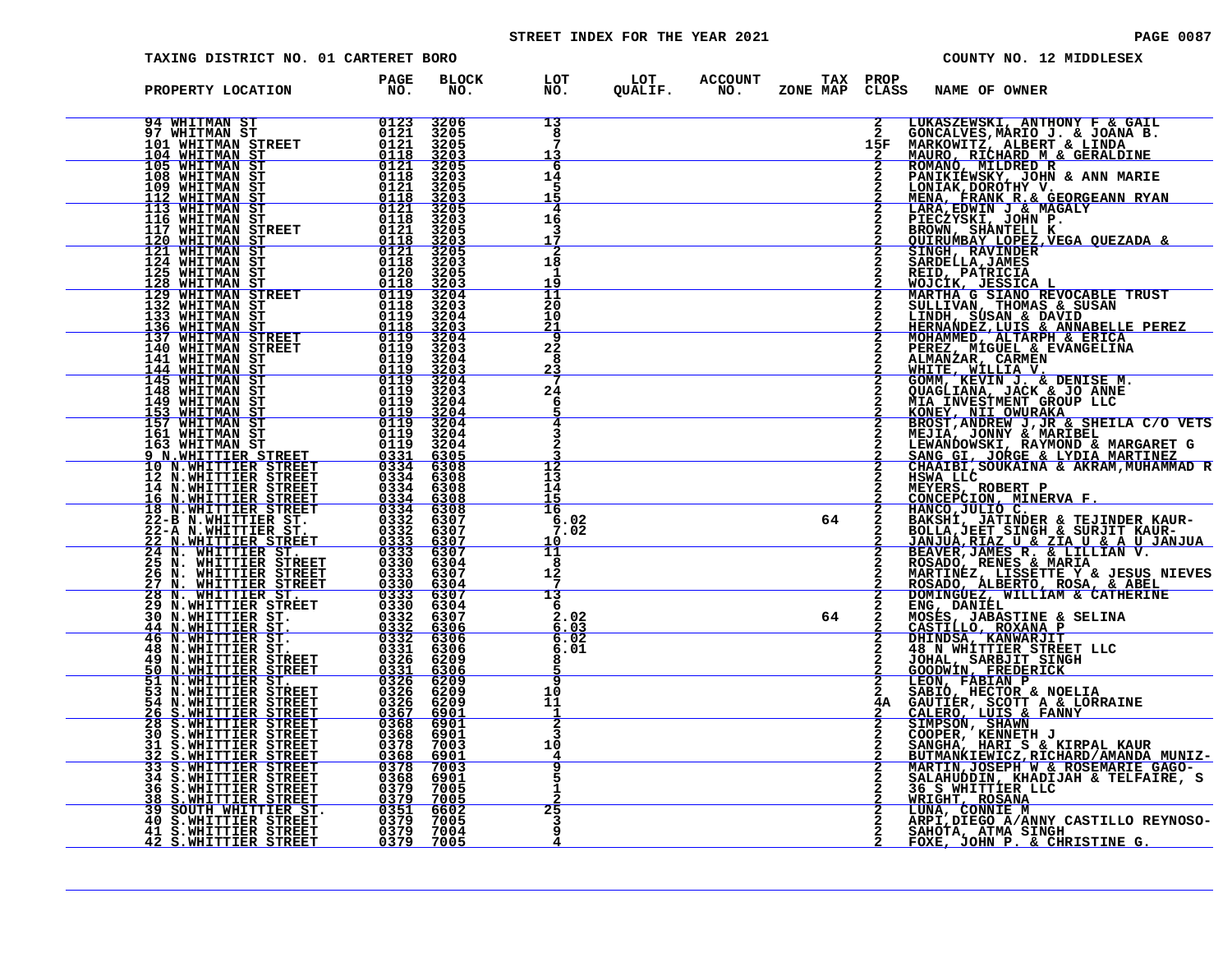# STREET INDEX FOR THE YEAR 2021 **PAGE 10088** PAGE 0088

| TAXING DISTRICT NO. 01 CARTERET BORO                                                                                                                                                                                                                                                                                                                                                                 |                                          |                                           |                                      |                            |                             |            | COUNTY NO. 12 MIDDLESEX                                                                                                                                                                                                                                        |
|------------------------------------------------------------------------------------------------------------------------------------------------------------------------------------------------------------------------------------------------------------------------------------------------------------------------------------------------------------------------------------------------------|------------------------------------------|-------------------------------------------|--------------------------------------|----------------------------|-----------------------------|------------|----------------------------------------------------------------------------------------------------------------------------------------------------------------------------------------------------------------------------------------------------------------|
| PROPERTY LOCATION                                                                                                                                                                                                                                                                                                                                                                                    | PAGE<br>NO.                              | <b>BLOCK</b><br>NO.                       | LOT<br>NO.                           | LOT ACCOUNT<br>QUALIF. NO. | <b>TAX PROP</b><br>ZONE MAP | CLASS      | <b>NAME OF OWNER</b>                                                                                                                                                                                                                                           |
| 43 S.WHITTIER STREET<br>44 S.WHITTIER STREET<br>45 S.WHITTIER STREET<br><b>46 S.WHITTIER STREET</b>                                                                                                                                                                                                                                                                                                  | 0351<br>0351<br>0378<br><u>0351</u>      | 6602<br>6603<br>7004<br>6603              | 24<br>5<br>8                         |                            |                             |            | NIEMIEC, FRANCINE A.<br>PUTNOKY LOUIS T., ESTATE OF C/ BRUCE<br>POWELL, ROBIN R.<br>KREKK, JOHN                                                                                                                                                                |
| 47 S.WHITTIER STREET<br>48 S.WHITTIER STREET<br>50 S.WHITTIER STREET<br><u>51 SOUTH WHITTIER ST</u><br>54 S. WHITTIER ST                                                                                                                                                                                                                                                                             | 0351<br>0351<br>0351<br>$0350$<br>$0351$ | 6602<br>6603<br>6603<br>$rac{6602}{6603}$ | 23<br>7<br>я                         |                            |                             |            | CIKO, PAUL<br>COLLAZO, ANGEL L. & RUTH E.<br>AN S WHITTIER HOLDINGS LLC<br>CORTORREAL, ALBA N & BATISTA, ANGEL A<br>PATEL, SATYENKUMAR & VIRENDRA ET AL                                                                                                        |
| 55 S.WHITTIER ST                                                                                                                                                                                                                                                                                                                                                                                     | 0350<br>0351                             | 6602                                      | 9.011<br>21<br>9.012<br>20           |                            | $R-50$<br>$R-50$            |            | LLANOS, RICARDO & KELLY KURDYLA<br>GHUMAN, SUKHJINDER & KAUR, SARBJIT<br>KAZIO, ANNA                                                                                                                                                                           |
|                                                                                                                                                                                                                                                                                                                                                                                                      |                                          |                                           | 9<br>.013<br>19<br>9.014<br>18<br>17 |                            | $R-50$<br>$R-50$            |            | PATEL, HIMATBHAI B & CHETNA N<br>SIVAK, CYNTHIA<br>CAMPBELL, JOHN J<br>MASRY, SAYED                                                                                                                                                                            |
| 63 S.WHITTIER STREET 0350 660<br>63 S.WHITTIER STREET 0350 660.<br>66 S.WHITTIER STREET 0350 6602<br>67 S.WHITTIER STREET 0350 6602<br>71 S. WHITTIER STREET 0350 6602<br>71 S. WHITTIER STREET 0350 6602<br>71 S. WHITTIER STREET 0350 66                                                                                                                                                           |                                          |                                           | 8                                    |                            |                             | 15C<br>15C | SINGH, SUKHJINDER<br>COUNTY OF MIDDLESEX<br>COUNTY OF MIDDLESEX PARK                                                                                                                                                                                           |
| $\begin{array}{r rrrr} & & 0075 & 1803 \\ \hline & 0074 & 1802 \\ \hline & 0074 & 1802 \\ \hline & 0075 & 1803 \\ \hline & 0075 & 1803 \\ \hline & 0075 & 1803 \\ \hline & 0075 & 1803 \\ \hline & 0075 & 1802 \\ \hline & 0075 & 1802 \\ \hline & 0075 & 1802 \\ \hline & 0075 & 1802 \\ \hline & 0071 & 1705 \end{array}$                                                                          |                                          |                                           | 10<br>4                              |                            |                             |            | CUSTAVE, CLAUDINE & EUGENE, PATRICK<br>PROSSER, QUENTIN & CHIANTI BELK<br>TOZER, JAMES A & STACEY J KEARNY<br>SCHAEFER, HARRY R.<br>AMABILE, ANTHONY R. & DONNA M.                                                                                             |
| 59 WILLIAM ST<br>60 WILLIAM STREET<br>63 WILLIAM ST<br>64 WILLIAM ST<br>67 WILLIAM ST                                                                                                                                                                                                                                                                                                                |                                          |                                           | 11<br>12<br>2<br>13                  |                            | 21                          |            | ANDRELLA, RICHARD & STACIE<br>MARCINIAK, THOMAS & LINDA<br>GAGLUUCCI, ANTHONY & IVETTE<br>FELIX, MIRLENE<br>ZEVALLOS, IRMA & FELIX<br>TELICIANO, PABLO, & C.A.RODRIGUEZ<br>FELICIANO, PABLO, & C.A.RODRIGUEZ<br>ALMENDAREZ, EDWARD                             |
| <b>71 WILLIAM STREET 80071 1705<br/> 72 WILLIAM STREET 80075 1803<br/> 76 WILLIAM STREET 80075 1803<br/> 77 WILLIAM ST 80071 1705<br/> 79 WILLIAM ST 8071 1705</b><br>77 WILLIAM ST<br><u>79 WILLIAM ST</u>                                                                                                                                                                                          |                                          |                                           | 12<br>-1<br>10<br>13                 |                            |                             |            | BROADY, DESIREE N<br>LAFOREST, MARIE CLAIRE<br>PORTUGAL, JOSE N & DIANE R<br>ACHAMPONG, OSEI & JOSEPHINE O<br>RODRIGUEZ PEREYRA, GILMER F.                                                                                                                     |
| $\begin{array}{r} 180\bar{3} \\ 007\bar{3} \\ 170\bar{5} \\ 0071 \\ -2071 \\ -1705 \\ -2073 \\ -1705 \\ -20071 \\ -1705 \\ -20072 \\ -1705 \\ -1705 \\ -1705 \\ -1705 \\ -1705 \\ -1705 \\ -1705 \\ -1705 \\ -1705 \\ -1705 \\ -1705 \\ -1705 \\ -1705 \\ -1705 \\ -1705 \\ -1705 \\ -1705 \\ -1705 \\ -1705 \\ -1705 \\ -1705 \\ -1705 \\ -$<br>80 WILLIAM ST<br>83 WILLIAM STREET<br>84 WILLIAM ST |                                          |                                           | 14<br>9<br>15<br>8<br>16             |                            |                             |            | KARPA, ROSEANNE                                                                                                                                                                                                                                                |
| 84 WILLIAM ST<br>87 WILLIAM ST<br>88 WILLIAM ST<br>91 WILLIAM ST<br>91 WILLIAM STREET<br>92 WILLIAM STREET<br>95 WILLIAM STREET<br>96 WILLIAM STREET<br>96 WILLIAM STREET<br>90 WILLIAM STREET<br>90 WILLIAM STREET<br>90 WILLIAM STREET<br>90 WILLIAM                                                                                                                                               |                                          |                                           | 17<br>6<br>18                        |                            | 20                          |            | AGLDAN RUSBANNE<br>KENNEY, CHRISTOPHER & DONNA<br>CSK PROPERTIES LLC<br>COMBROWSKI, DONNA M.<br>DOMBROWSKI, DONNA M.<br>NEYRA TERRONES, AL & OMAR A POPAYAN<br>HERNANDEZ, RICHARD-MG & CM HERNANDEZ<br>HERNANDEZ, RICHARD-MG & CM HERNANDEZ<br>COUGHLIN, ENORY |
|                                                                                                                                                                                                                                                                                                                                                                                                      |                                          |                                           | 5<br>19<br>4<br><u> 20</u><br>3      |                            |                             |            | HUCHKO LARISSA, ESTATE OF MAFFIA, MICHAEL<br>MENENDEZ, ROBERTO/MONICA PARRALES<br><b>PASCUCCI, ANGELO</b><br>EVANS, ALFRED R                                                                                                                                   |
| $\begin{array}{r}0072\\ \hline 0072\\ 1705\\ 0072\\ 1706\\ 0072\\ 1706\\ 0068\\ 1702\\ 0068\\ 1702\\ 0069\\ 1703\\ 0069\\ 170\\ 170\\ 170\\ \hline \end{array}$<br>106 WILLIAM ST<br>107 WILLIAM STREET<br>108 WILLIAM STREET<br>111 WILLIAM ST<br>115 WILLIAM ST<br>115 WILLIAM ST                                                                                                                  |                                          |                                           | 21<br>22                             |                            |                             |            | SINGH, SARBJIT & KAUR, PAWANDEEP<br><b>COLEMÁN, JEROME</b><br>ASPRES, JOSE M. & WENDY J.<br>GIOIA, MICHAEL J. & ELAINE                                                                                                                                         |
| 107 WILLIAM SIREET<br>108 MILLIAM STREET<br>111 WILLIAM ST<br>115 WILLIAM ST<br>116 WILLIAM STREET<br>117 WILLIAM STREET<br>117 WILLIAM ST<br>117 WILLIAM ST<br>117 WILLIAM ST<br>118 WILLIAM ST<br>118 WILLIAM ST<br>118 WILLIAM ST<br>10068 1702<br>00                                                                                                                                             |                                          |                                           | 12<br>11<br>13<br>10<br>14           |                            |                             |            | LIZANO, LUIS M & MIRLENIS<br>CHEN, JINYUN<br>MACCIE, JOSEPH W. & DARLENE<br>NASR, HODA R<br>JOHN, TASHEKA K & EURICO R<br>SINGH, DARSHIN_& SIDHU, SANDEEP SIDHU                                                                                                |
| $\begin{array}{r} 0068 & 1702 \ 0069 & 1703 \ 00689 & 1702 \ 00689 & 1702 \ 00689 & 1702 \ 00688 & 1703 \ 00689 & 1703 \ 00688 & 1702 \ 00689 & 1703 \ 00689 & 1703 \ 0069 & 1703 \ 0068 & 1702 \ \end{array}$<br>121 WILLIAM STREET<br>124 WILLIAM STREET<br>125 WILLIAM ST<br>126 WILLIAM ST<br>132 WILLIAM ST                                                                                     |                                          |                                           | 9<br>15<br>8                         |                            |                             |            | <u>NOWAK, MARIA E.</u><br>REYES, GR/RL REYES-NEIRA & L SALAZAR                                                                                                                                                                                                 |
| 133 WILLIAM STREET<br>135 WILLIAM ST<br>138 WILLIAM ST<br>140 WILLIAM ST<br>141 WILLIAM ST                                                                                                                                                                                                                                                                                                           |                                          | 0068 1702                                 | 16<br>17<br>6<br>5<br>18             |                            |                             |            | SZYSZKIEWICZ, GEORGE & BARBARA<br>LEDESMA, ANGEL L. & YELITZA E.<br>ALFARO, RICARDO J & JULIA<br>MAGY, FRANK T & DONNA M<br>SINGH, GURPREET & GURPREET K SAINI                                                                                                 |
| 142 WILLIAM STREET                                                                                                                                                                                                                                                                                                                                                                                   |                                          | 0068 1703                                 | 4                                    |                            |                             |            | FARKAS, LISA<br><u>KULCSAR, STEVE</u>                                                                                                                                                                                                                          |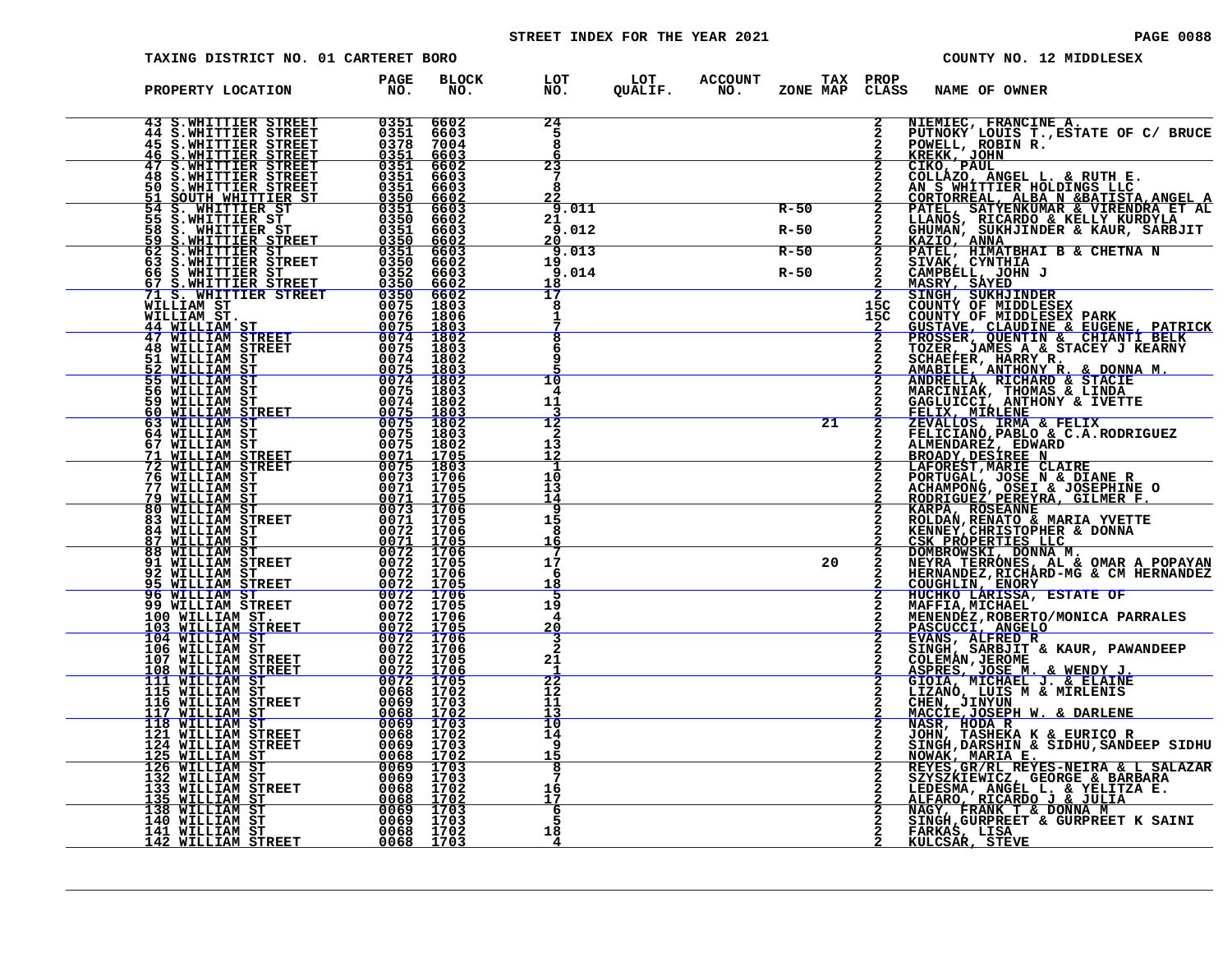# STREET INDEX FOR THE YEAR 2021 **PAGE 10089** PAGE 0089

| TAXING DISTRICT NO. 01 CARTERET BORO                                                                                                                                                                                                                                                                                                                                                                          |             |                     |                                                           |  |    |                |                      | COUNTY NO. 12 MIDDLESEX                                                                                                                                                                                                                                                          |
|---------------------------------------------------------------------------------------------------------------------------------------------------------------------------------------------------------------------------------------------------------------------------------------------------------------------------------------------------------------------------------------------------------------|-------------|---------------------|-----------------------------------------------------------|--|----|----------------|----------------------|----------------------------------------------------------------------------------------------------------------------------------------------------------------------------------------------------------------------------------------------------------------------------------|
| PROPERTY LOCATION<br>${\small \begin{tabular}{@{}c c@{}}\textbf{PROOFARY: LOCATION} & \textbf{PAGE} & \textbf{BLOC} \\ \textbf{M14WILLTANN STREET} & 00668 & 1703 \\ \textbf{M1LLOW STREET} & 00668 & 1703 \\ \textbf{M1LLOW STREET} & 00668 & 1703 \\ \textbf{M1LLOW STREET} & 00668 & 1703 \\ \textbf{M1LLOW STREET} & 02213 & 44002 \\ \textbf{M1LLOW STREET} & 02383 & 71038 \\ \textbf{M1LLOW STREET} &$ | PAGE<br>NO. | <b>BLOCK</b><br>NO. | LOT LOT ACCOUNT TAX PROP<br>NO. QUALIF. NO. ZONE_MAPCLASS |  |    |                | <b>NAME OF OWNER</b> |                                                                                                                                                                                                                                                                                  |
|                                                                                                                                                                                                                                                                                                                                                                                                               |             |                     | 3                                                         |  |    | $\mathbf{2}$   |                      | SCATURRO, GIUSEPPE & LOGIUDICE, C ETAL                                                                                                                                                                                                                                           |
|                                                                                                                                                                                                                                                                                                                                                                                                               |             |                     |                                                           |  |    |                |                      | SENYSZYN, JOHN - GEOGLOBER,<br>JENNINGS, ELMER C & MARJORIE<br>NUMEZ, LIXANDER<br>PACKARD, DOUGLAS V.<br>MELENDEZ, RICARDO T                                                                                                                                                     |
|                                                                                                                                                                                                                                                                                                                                                                                                               |             |                     | 3                                                         |  |    | $\overline{2}$ |                      |                                                                                                                                                                                                                                                                                  |
|                                                                                                                                                                                                                                                                                                                                                                                                               |             |                     |                                                           |  |    |                |                      |                                                                                                                                                                                                                                                                                  |
|                                                                                                                                                                                                                                                                                                                                                                                                               |             |                     | 11                                                        |  |    |                |                      | CRAWFORD, ALFRED B. & JANARRA<br>MENDEZ, ATCHANNED B. & JANARRA<br>SCERBO, A. & F.<br>CONSIGLIO, JOSEPH & PATRICIA<br>SCERBO, A. & F.<br>CONSIGLIO, JOSEPH & PATRICIA<br>SALVATORE, GIACOMO & CATHERINE M<br>HALL, ANDREW & SONYA<br>SHELKH, MOBIN<br>SHELKH, MOBIN<br>AHMADEIN, |
|                                                                                                                                                                                                                                                                                                                                                                                                               |             |                     | 12                                                        |  |    |                |                      |                                                                                                                                                                                                                                                                                  |
|                                                                                                                                                                                                                                                                                                                                                                                                               |             |                     | 4<br>13                                                   |  |    |                |                      |                                                                                                                                                                                                                                                                                  |
|                                                                                                                                                                                                                                                                                                                                                                                                               |             |                     |                                                           |  |    |                |                      |                                                                                                                                                                                                                                                                                  |
|                                                                                                                                                                                                                                                                                                                                                                                                               |             |                     | 14<br>12                                                  |  |    |                |                      |                                                                                                                                                                                                                                                                                  |
|                                                                                                                                                                                                                                                                                                                                                                                                               |             |                     | 11                                                        |  |    |                |                      |                                                                                                                                                                                                                                                                                  |
|                                                                                                                                                                                                                                                                                                                                                                                                               |             |                     | 10<br>12                                                  |  |    | 2              |                      |                                                                                                                                                                                                                                                                                  |
|                                                                                                                                                                                                                                                                                                                                                                                                               |             |                     | 9                                                         |  |    |                |                      |                                                                                                                                                                                                                                                                                  |
|                                                                                                                                                                                                                                                                                                                                                                                                               |             |                     | 13                                                        |  |    | $\mathbf{2}$   |                      |                                                                                                                                                                                                                                                                                  |
|                                                                                                                                                                                                                                                                                                                                                                                                               |             |                     | 6                                                         |  |    |                |                      |                                                                                                                                                                                                                                                                                  |
|                                                                                                                                                                                                                                                                                                                                                                                                               |             |                     | 14<br>15                                                  |  |    |                |                      |                                                                                                                                                                                                                                                                                  |
|                                                                                                                                                                                                                                                                                                                                                                                                               |             |                     |                                                           |  |    |                |                      |                                                                                                                                                                                                                                                                                  |
|                                                                                                                                                                                                                                                                                                                                                                                                               |             |                     | 16                                                        |  |    |                |                      |                                                                                                                                                                                                                                                                                  |
|                                                                                                                                                                                                                                                                                                                                                                                                               |             |                     | 17<br>11                                                  |  |    |                |                      |                                                                                                                                                                                                                                                                                  |
|                                                                                                                                                                                                                                                                                                                                                                                                               |             |                     | 6                                                         |  |    |                |                      |                                                                                                                                                                                                                                                                                  |
|                                                                                                                                                                                                                                                                                                                                                                                                               |             |                     | 12                                                        |  |    |                |                      |                                                                                                                                                                                                                                                                                  |
|                                                                                                                                                                                                                                                                                                                                                                                                               |             |                     |                                                           |  |    |                |                      |                                                                                                                                                                                                                                                                                  |
|                                                                                                                                                                                                                                                                                                                                                                                                               |             |                     | 13                                                        |  |    |                |                      |                                                                                                                                                                                                                                                                                  |
|                                                                                                                                                                                                                                                                                                                                                                                                               |             |                     |                                                           |  | 44 |                |                      |                                                                                                                                                                                                                                                                                  |
|                                                                                                                                                                                                                                                                                                                                                                                                               |             |                     | 11                                                        |  |    |                |                      | COUGHLIN, THOMAS P<br>MANS, KATHLEEN<br>LAUSELL, YESSENIA<br>SZMBONINO, MARCO A & DOLLY S<br>ROBATEJ, YESSENIA (2A ABOOD/ARLENE M. LE<br>ROBATEAU, ROSE M.<br>NAHONEY, CHRISTOPHER G & VIJAYANTHI<br>CHATTOO, TREVOR & SANDRA M.<br>MAHONEY, C                                   |
|                                                                                                                                                                                                                                                                                                                                                                                                               |             |                     | 12                                                        |  |    |                |                      |                                                                                                                                                                                                                                                                                  |
|                                                                                                                                                                                                                                                                                                                                                                                                               |             |                     | 13<br>$\frac{13}{14}$                                     |  |    |                |                      |                                                                                                                                                                                                                                                                                  |
|                                                                                                                                                                                                                                                                                                                                                                                                               |             |                     | 8                                                         |  |    |                |                      |                                                                                                                                                                                                                                                                                  |
|                                                                                                                                                                                                                                                                                                                                                                                                               |             |                     | 15                                                        |  |    |                |                      |                                                                                                                                                                                                                                                                                  |
|                                                                                                                                                                                                                                                                                                                                                                                                               |             |                     | 16                                                        |  |    |                |                      |                                                                                                                                                                                                                                                                                  |
|                                                                                                                                                                                                                                                                                                                                                                                                               |             |                     | -6                                                        |  |    |                |                      |                                                                                                                                                                                                                                                                                  |
|                                                                                                                                                                                                                                                                                                                                                                                                               |             |                     | 17                                                        |  |    |                |                      |                                                                                                                                                                                                                                                                                  |
|                                                                                                                                                                                                                                                                                                                                                                                                               |             |                     | 18                                                        |  |    |                |                      |                                                                                                                                                                                                                                                                                  |
|                                                                                                                                                                                                                                                                                                                                                                                                               |             |                     | 12<br>8                                                   |  |    |                |                      |                                                                                                                                                                                                                                                                                  |
|                                                                                                                                                                                                                                                                                                                                                                                                               |             |                     | <u> 13</u>                                                |  |    |                |                      |                                                                                                                                                                                                                                                                                  |
|                                                                                                                                                                                                                                                                                                                                                                                                               |             |                     | 20                                                        |  |    | $\frac{2}{2}$  |                      |                                                                                                                                                                                                                                                                                  |
|                                                                                                                                                                                                                                                                                                                                                                                                               |             |                     | -6<br>21                                                  |  |    |                |                      |                                                                                                                                                                                                                                                                                  |
|                                                                                                                                                                                                                                                                                                                                                                                                               |             |                     | -5                                                        |  |    | $\mathbf{2}$   |                      |                                                                                                                                                                                                                                                                                  |
|                                                                                                                                                                                                                                                                                                                                                                                                               |             |                     | $2\overline{2}$<br>4                                      |  |    |                |                      |                                                                                                                                                                                                                                                                                  |
|                                                                                                                                                                                                                                                                                                                                                                                                               |             |                     | $\frac{23}{12}$                                           |  |    |                |                      |                                                                                                                                                                                                                                                                                  |
|                                                                                                                                                                                                                                                                                                                                                                                                               |             |                     | 24                                                        |  |    |                |                      |                                                                                                                                                                                                                                                                                  |
|                                                                                                                                                                                                                                                                                                                                                                                                               |             |                     | 11                                                        |  |    |                |                      |                                                                                                                                                                                                                                                                                  |
|                                                                                                                                                                                                                                                                                                                                                                                                               |             |                     | 25<br>10                                                  |  |    |                |                      |                                                                                                                                                                                                                                                                                  |
|                                                                                                                                                                                                                                                                                                                                                                                                               |             |                     | 26                                                        |  |    |                |                      |                                                                                                                                                                                                                                                                                  |
|                                                                                                                                                                                                                                                                                                                                                                                                               |             |                     | -9<br>27                                                  |  |    |                |                      | CISZAK, MICHAEL<br>KUSHNIR,JOHN & MARIA<br>ZUCCARO, THOMAS & HILDA<br>KEGEL, CHARLES & CATHERINE<br>PAGAN,EUGENIO & FRANCES<br>DELI, DAVID M, JR & WOJCIK, MARTA<br>PERVÉEN, MUSSÁRAT & MUNIR H.CHEEMA<br>SINGH, GURJIT<br>MUSSO, ANTHONY & RAYMOND<br>GA                        |
|                                                                                                                                                                                                                                                                                                                                                                                                               |             |                     |                                                           |  |    |                |                      |                                                                                                                                                                                                                                                                                  |